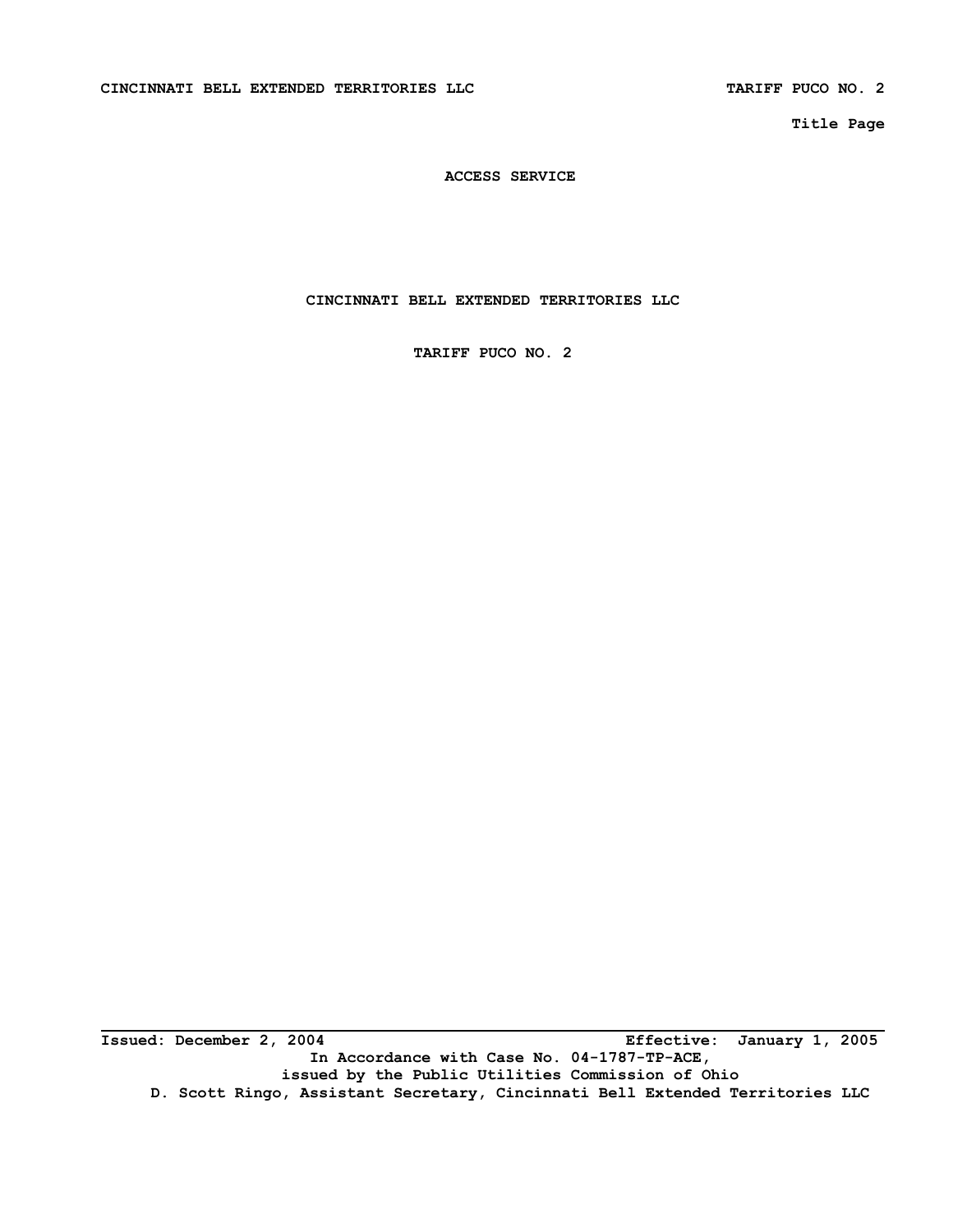#### **CINCINNATI BELL EXTENDED TERRITORIES LLC TARIFF PUCO NO. 2**

 **Page No.** 

**Original Page 1** 

#### **ACCESS SERVICE**

 **TABLE OF CONTENTS** 

# **EXPLANATION OF SYMBOLS 1. APPLICATION OF TARIFF 11 2. GENERAL REGULATIONS 2.1 Undertaking of the Company 2.1.1** Scope 11 **11 2.1.2 Limitations 12 2.1.3 Liability 13 2.1.4 Provision of Services 16 2.1.5 Installation and Termination of Services 16 2.1.6 Maintenance of Services 16 2.1.7 Changes and Substitutions 17 2.1.8 Refusal and Discontinuance of Service 18 2.2 Use 2.2.1 Unlawful Use 9 2.3 Obligations of the Customer 2.3.1 Damages 19 2.3.2 Ownership of Facilities and Theft 20 2.3.3 Equipment Space and Power 20 2.3.4 Availability for Testing 20 2.3.5 Design of Customer Services 20 2.3.6 References to the Company 21 2.3.7 Claims and Demands for Damages 21 2.4 Payment Arrangements and Credit Allowances 2.4.1 Payment of Rates, Charges and Deposits 23 2.4.2 Minimum Periods 26 2.4.3 Credit Allowance for Service Interruptions 27 2.4.4 Title or Ownership Rights 33**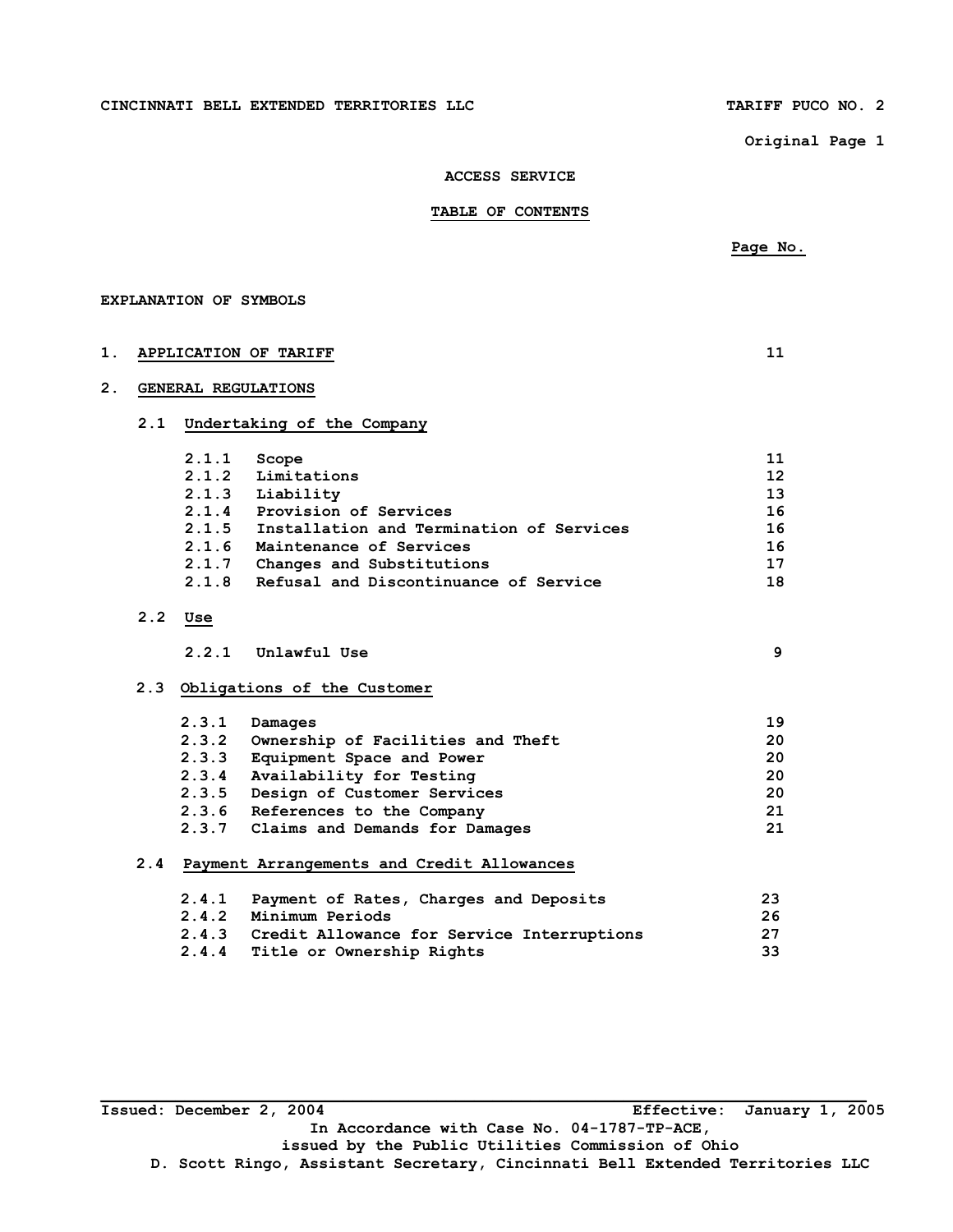**1st Revised Page 2 Replaces Original Page 2** 

### **ACCESS SERVICE**

### **TABLE OF CONTENTS (Cont'd)**

 **Page No.** 

# **2. GENERAL REGULATIONS (Cont'd)**

|  | 2.5 Definitions |
|--|-----------------|

| Access Code                                                  | 34 |     |
|--------------------------------------------------------------|----|-----|
| Access Minutes                                               | 34 |     |
| Access Tandem                                                | 34 |     |
| Access tandem trunk Port                                     | 34 |     |
| Aggregator                                                   | 34 |     |
| Answer/Disconnect Supervision                                | 35 |     |
| Asynchronous Transfer Mode                                   | 35 | (N) |
| Attenuation Distortion                                       | 35 |     |
| Automatic Number Identification (ANI)                        | 35 |     |
| Balance (100 Type) Test Line                                 | 35 |     |
| <b>Bit</b>                                                   | 35 |     |
| Cable Vault                                                  | 36 |     |
| Ca11                                                         | 36 |     |
| Call Gapping                                                 | 36 |     |
| Carrier or Common Carrier                                    | 36 |     |
| Carrier Identification Parameter                             | 36 |     |
| Central Office                                               | 36 |     |
| Central Office Prefix                                        | 36 |     |
| Centralized Automatic Reporting on Trunks Testing            | 37 |     |
| Channel(s)                                                   | 37 |     |
| Channel Service Unit                                         | 37 |     |
| Channelize                                                   | 37 |     |
| C-Message Noise                                              | 37 |     |
| C-Notched Noise                                              | 37 |     |
| Committed Information Rate                                   | 38 |     |
| Committed Burst Size                                         | 38 |     |
| Common Channel Signaling                                     | 38 |     |
| Common Channel Signaling Access Capability                   | 38 |     |
| Common Channel Signaling Access Capability Signaling Link 38 |    |     |
| Common Line                                                  | 39 |     |
| Communications System                                        | 39 |     |
| Conventional Signaling                                       | 39 |     |
| Customer(s)                                                  | 40 |     |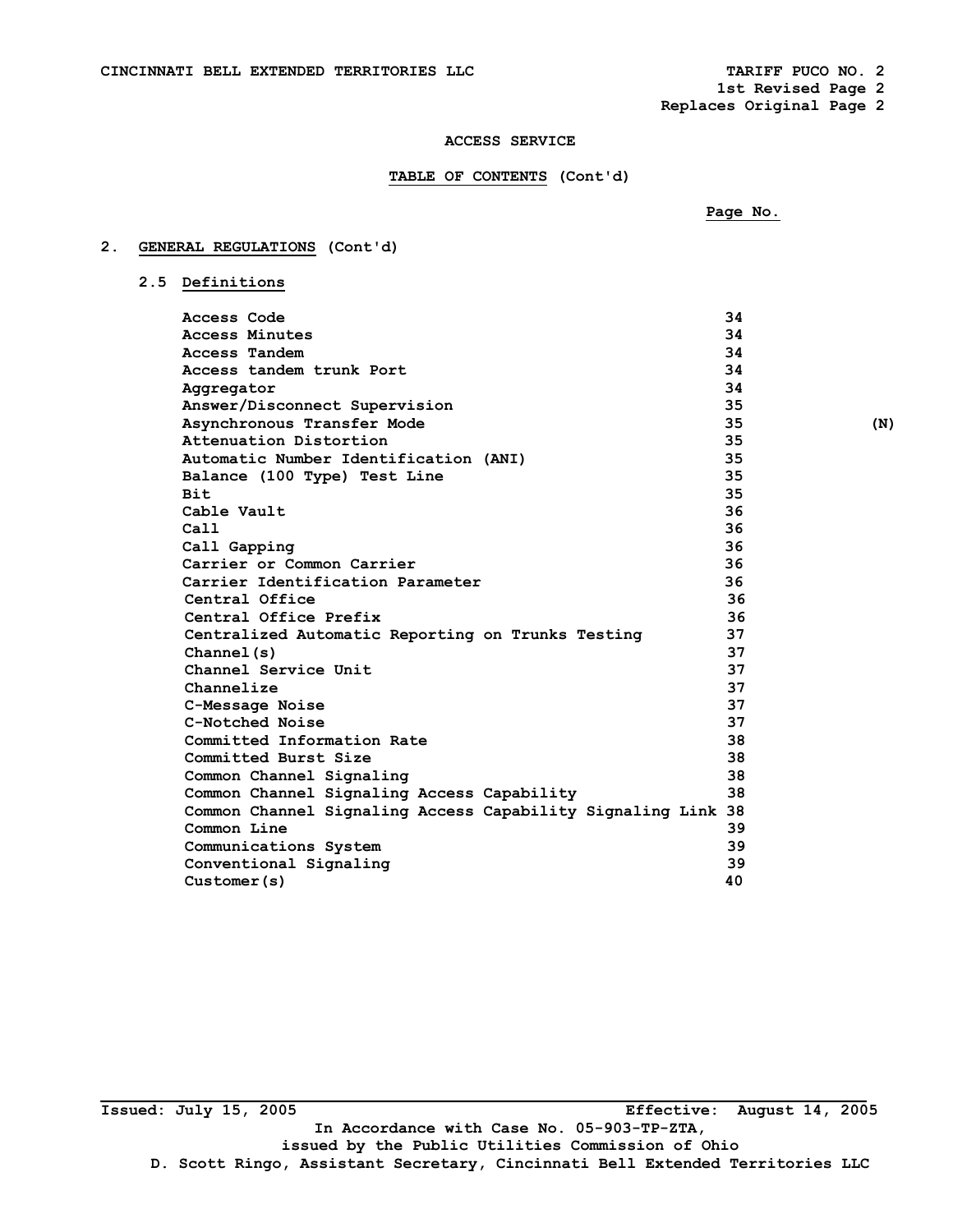**1st Revised Page 3 Replaces Original Page 3** 

 **Page No.** 

### **ACCESS SERVICE**

### **TABLE OF CONTENTS (Cont'd)**

### **2. GENERAL REGULATIONS (Cont'd)**

# **2.5 Definitions (Cont'd)**

| Data Base Query                                            | 40 |     |
|------------------------------------------------------------|----|-----|
| Data Transmission (107 Type) Test Line                     | 40 |     |
| Decibel                                                    | 40 |     |
| Decibel Reference Noise C-Message Referenced to 0          | 40 |     |
| Decibel Reference Noise C-Message Weighting                | 40 |     |
| Demarcation Point                                          | 41 | (N) |
| Design and Construction Work                               | 41 |     |
| Detail Billing                                             | 41 |     |
| Direct-Trunked Transport                                   | 41 |     |
| Echo Control                                               | 41 |     |
| Echo Path Loss                                             | 42 |     |
| Echo Return Loss                                           | 42 |     |
| Effective 2-Wire                                           | 42 |     |
| Effective 4-Wire                                           | 42 |     |
| 800 Access Service                                         | 43 |     |
| Emulated LANs                                              | 43 | (N) |
| End Office Switch                                          | 43 |     |
| End User                                                   | 43 |     |
| End User Port Charge                                       | 43 |     |
| Entrance Facility                                          | 43 |     |
| Envelope Delay Distortion                                  | 43 |     |
| Equal Level Echo Path Loss                                 | 44 |     |
| Ethernet LAN                                               | 44 | (N) |
| Excess Burst Size                                          | 44 |     |
| Exchange                                                   | 44 |     |
| <b>Expected Measured Loss</b>                              | 44 |     |
| Exit Message                                               | 44 |     |
| First Point of Switching                                   | 45 |     |
| Flexible Automatic Number Identification (Flex ANI)        | 45 |     |
| Frame                                                      | 45 |     |
| Frequency Shift                                            | 45 |     |
| Grandfathered                                              | 45 |     |
| Host Computer                                              | 46 |     |
| Host Office                                                | 46 |     |
| Hundred Call Seconds                                       | 46 |     |
| Immediately Available Funds                                | 46 |     |
| Impedance Balance                                          | 46 |     |
| Impulse Noise                                              | 46 |     |
| Individual Case Basis                                      | 46 |     |
| Initial Address Message                                    | 47 |     |
| Inserted Connection Loss                                   | 47 |     |
| Interconnector Charge                                      | 47 |     |
| Interexchange Carrier (IC) or Interexchange Common Carrier | 47 |     |
| Intermodulation Distortion                                 | 47 |     |
| Interstate Communications                                  | 47 |     |
| Intrastate Communications                                  | 48 |     |

**Issued: July 15, 2005 Effective: August 14, 2005** 

**In Accordance with Case No. 05-903-TP-ZTA,** 

**\_\_\_\_\_\_\_\_\_\_\_\_\_\_\_\_\_\_\_\_\_\_\_\_\_\_\_\_\_\_\_\_\_\_\_\_\_\_\_\_\_\_\_\_\_\_\_\_\_\_\_\_\_\_\_\_\_\_\_\_\_\_\_\_\_\_\_\_\_\_\_\_\_\_\_\_\_\_\_\_\_\_** 

**issued by the Public Utilities Commission of Ohio** 

**D. Scott Ringo, Assistant Secretary, Cincinnati Bell Extended Territories LLC**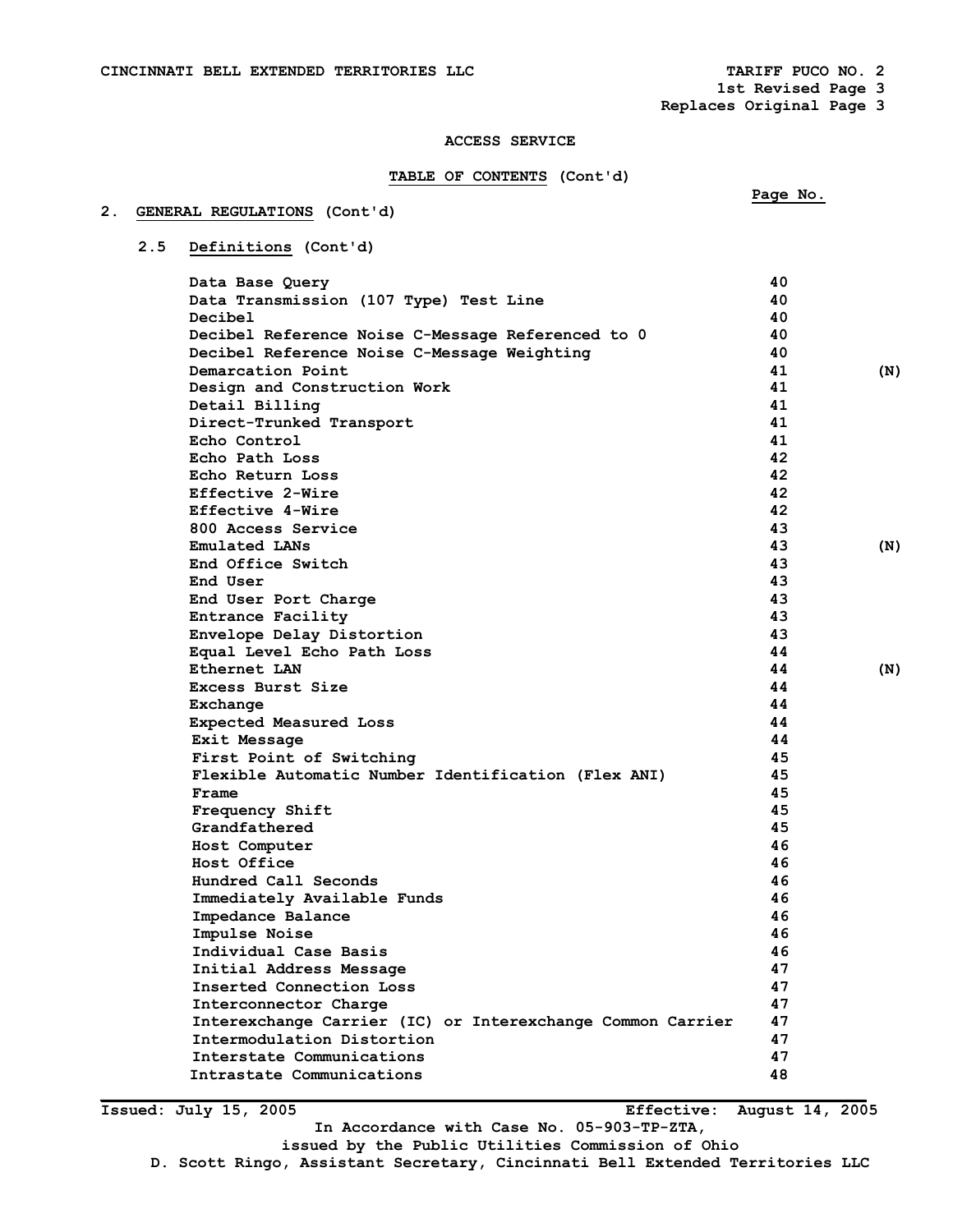**1st Revised Page 4 Replaces Original Page 4** 

### **ACCESS SERVICE**

### **TABLE OF CONTENTS (Cont'd)**

# **2. GENERAL REGULATIONS (Cont'd)**

### **2.5 Definitions (Cont'd)**

| Letter of Authorization (LOA)          | 48 |     |
|----------------------------------------|----|-----|
| Line-Side Connection                   | 48 |     |
| Local Access and Transport Area        | 48 |     |
| Local Switching Common Trunk Port      | 48 |     |
| Local Switching Dedicated Trunk Port   | 48 |     |
| Local Tandem Switch                    | 48 |     |
| Loop Around Test Line                  | 49 |     |
| Loss Deviation                         | 49 |     |
| Major Fraction Thereof                 | 49 |     |
| Manhole                                | 49 |     |
| Metropolitan Area Network (MAN)        | 49 | (N) |
| Native Mode                            | 49 | (N) |
| LAN Advantage                          | 49 | (N) |
| Network Control Signaling              | 49 |     |
| Network Management Control             | 50 |     |
| North American Numbering Plan          | 50 |     |
| Off-Hook                               | 50 |     |
| On-Hook                                | 50 |     |
| Open Circuit Test Line                 | 50 |     |
| Originating Direction                  | 50 |     |
| Overlap Outpulsing                     | 50 |     |
| Peaked Service                         | 51 |     |
| Periodic Inspection                    | 51 |     |
| Phase Jitter                           | 51 |     |
| Point of Termination                   | 51 |     |
| Power, D.C.                            | 51 |     |
| Premises                               | 52 |     |
| Primary IC (PIC)                       | 52 |     |
| Prime Service Vendor                   | 52 |     |
| Protected Ports                        | 52 | (N) |
| Remote Switching Modules and/or Remote |    |     |
| Switching Systems                      | 52 |     |
| Return Loss                            | 52 |     |
| Registered Equipment                   | 52 |     |
|                                        |    |     |

**\_\_\_\_\_\_\_\_\_\_\_\_\_\_\_\_\_\_\_\_\_\_\_\_\_\_\_\_\_\_\_\_\_\_\_\_\_\_\_\_\_\_\_\_\_\_\_\_\_\_\_\_\_\_\_\_\_\_\_\_\_\_\_\_\_\_\_\_\_\_\_\_\_\_\_\_\_\_\_\_\_\_ Issued: July 15, 2005 Effective: August 14, 2005 In Accordance with Case No. 05-903-TP-ZTA, issued by the Public Utilities Commission of Ohio D. Scott Ringo, Assistant Secretary, Cincinnati Bell Extended Territories LLC**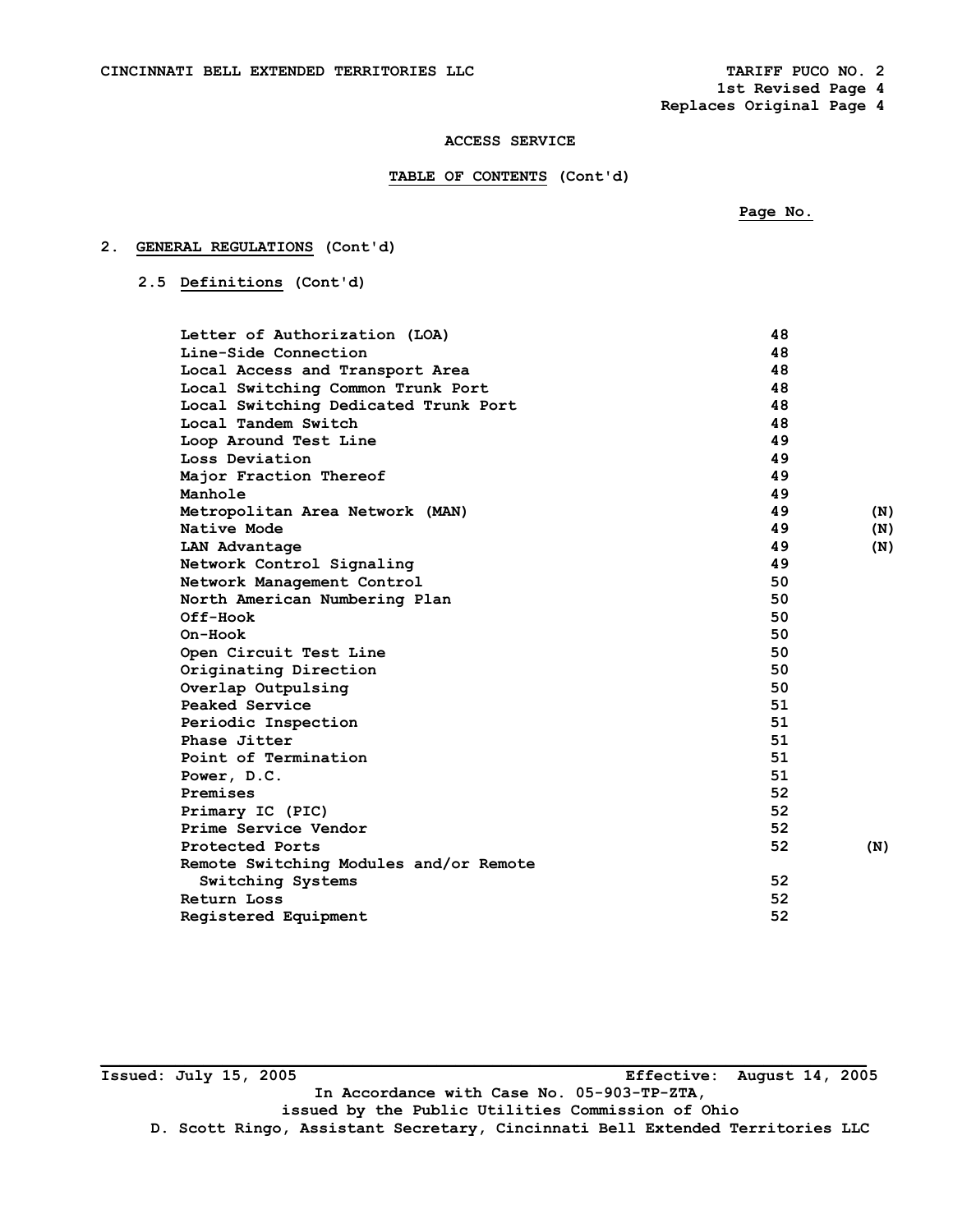**2. GENERAL REGULATIONS (Cont'd)** 

**1st Revised Page 5 Replaces Original Page 5** 

 **Page No.** 

### **ACCESS SERVICE**

### **TABLE OF CONTENTS (Cont'd)**

|  | 2.5 Definitions (Cont'd)                              |    |     |
|--|-------------------------------------------------------|----|-----|
|  | Service Switching Point                               | 53 |     |
|  | Serving Wire Center                                   | 53 |     |
|  | Seven Digit Manual Test Line                          | 53 |     |
|  | Short Circuit Test Line                               | 53 |     |
|  | Signal-To-C-Notched Noise Ratio                       | 53 |     |
|  | Signaling Transfer Point                              | 53 |     |
|  | Signaling Transfer Point Port Termination             | 54 |     |
|  | Signaling Point of Interconnection                    | 54 |     |
|  | Signaling System 7                                    | 54 |     |
|  | Singing Return Loss                                   | 54 |     |
|  | Subcontractor                                         | 54 |     |
|  | Switching Systems                                     | 54 |     |
|  | Synchronous Optical Network (SONET)                   | 55 |     |
|  | Synchronous Transport signal (STS-1)                  | 55 |     |
|  | Tandem-Switched Transmission Charge                   | 55 |     |
|  | Tandem-Switching Charge                               | 55 |     |
|  | Terminating Direction                                 | 55 |     |
|  | Transmission Measuring (105 Type) Test Line/Responder | 56 |     |
|  | Transmission Path                                     | 56 |     |
|  | Trunk                                                 | 56 |     |
|  | Trunk Access Limitation                               | 56 |     |
|  | Trunk Group                                           | 56 |     |
|  | Trunk Side Connection                                 | 56 |     |
|  | Two-Wire to Four-Wire Conversion                      | 57 |     |
|  | Unauthorized PIC Change                               | 57 |     |
|  | Unbundled Network Elements                            | 57 | (N) |
|  | V and H Coordinates Method                            | 57 |     |
|  | Virtual LAN (VLAN)                                    | 57 | (N) |
|  |                                                       |    |     |

# **3. Reserved**

**4. Reserved** 

**\_\_\_\_\_\_\_\_\_\_\_\_\_\_\_\_\_\_\_\_\_\_\_\_\_\_\_\_\_\_\_\_\_\_\_\_\_\_\_\_\_\_\_\_\_\_\_\_\_\_\_\_\_\_\_\_\_\_\_\_\_\_\_\_\_\_\_\_\_\_\_\_\_\_\_\_\_\_\_\_\_\_ Issued: July 15, 2005 Effective: August 14, 2005 In Accordance with Case No. 05-903-TP-ZTA, issued by the Public Utilities Commission of Ohio D. Scott Ringo, Assistant Secretary, Cincinnati Bell Extended Territories LLC**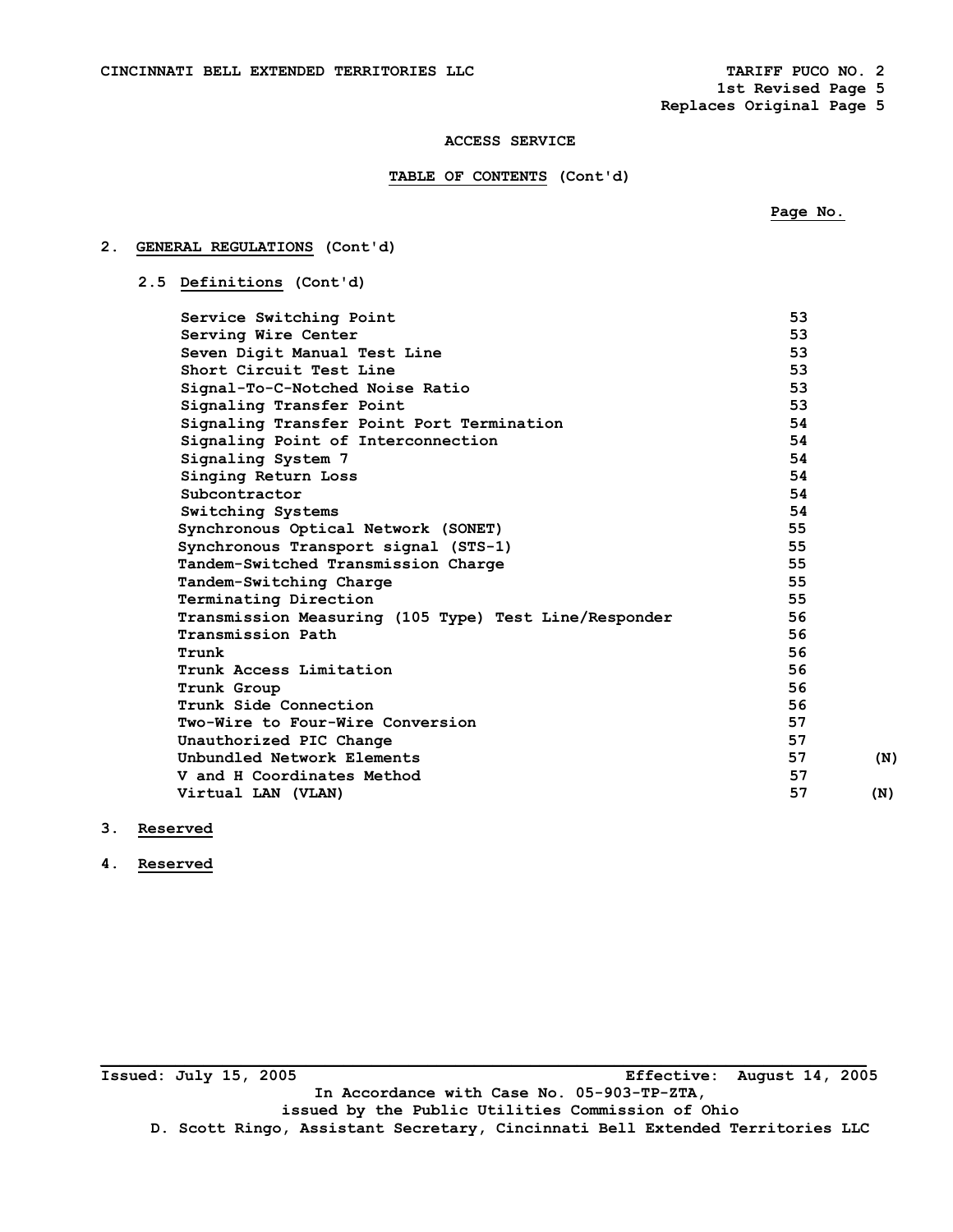#### **ACCESS SERVICE**

### **TABLE OF CONTENTS (Cont'd)**

# **5. ORDERING OPTIONS FOR SWITCHED AND SPECIAL ACCESS SERVICE**

 **5.1 General** 

| 5.1.1 Ordering Conditions         | 58 |
|-----------------------------------|----|
| 5.1.2 Provision of Other Services | 59 |

## **5.2 Access Order**

| 5.2.1 Access Order Service Date Intervals       | 62 |
|-------------------------------------------------|----|
| 5.2.2 Access Order Modifications                | 64 |
| 5.2.3 Cancellation of an Access Order           | 68 |
| 5.2.4 Selection of Facilities For Access Orders | 70 |
| 5.2.5 Minimum Period                            | 70 |

## **6. SWITCHED ACCESS SERVICE**

## **6.1 General**

| 74                                                                                                                                                                                                                            |
|-------------------------------------------------------------------------------------------------------------------------------------------------------------------------------------------------------------------------------|
| -83                                                                                                                                                                                                                           |
| 84                                                                                                                                                                                                                            |
| 84                                                                                                                                                                                                                            |
| 84                                                                                                                                                                                                                            |
| 6.1.1 Switched Access Arrangements and Manner of Provision 72<br>6.1.2 Rate Categories<br>6.1.3 Design Layout Report<br>6.1.4 Acceptance Testing<br>6.1.5 Ordering Options and Conditions<br>6.1.6 CCSAC Testing Requirements |

# **6.2 Local Switching Optional Features**

## **6.2.1 Common Switching 85**

### **6.3 Obligations of the Company**

| 6.3.1 Network Management                            | 92 |
|-----------------------------------------------------|----|
| 6.3.2 Design and Traffic Routing of Switched Access |    |
| Service                                             | 93 |
| 6.3.3 Determination of Number of Transmission Paths | 93 |
| 6.3.4 Determination of Number of End Office         |    |
| Transport Terminations                              | 93 |

| Issued: December 2, 2004                                                      | Effective: January 1, 2005 |
|-------------------------------------------------------------------------------|----------------------------|
| In Accordance with Case No. 04-1787-TP-ACE,                                   |                            |
| issued by the Public Utilities Commission of Ohio                             |                            |
| D. Scott Ringo, Assistant Secretary, Cincinnati Bell Extended Territories LLC |                            |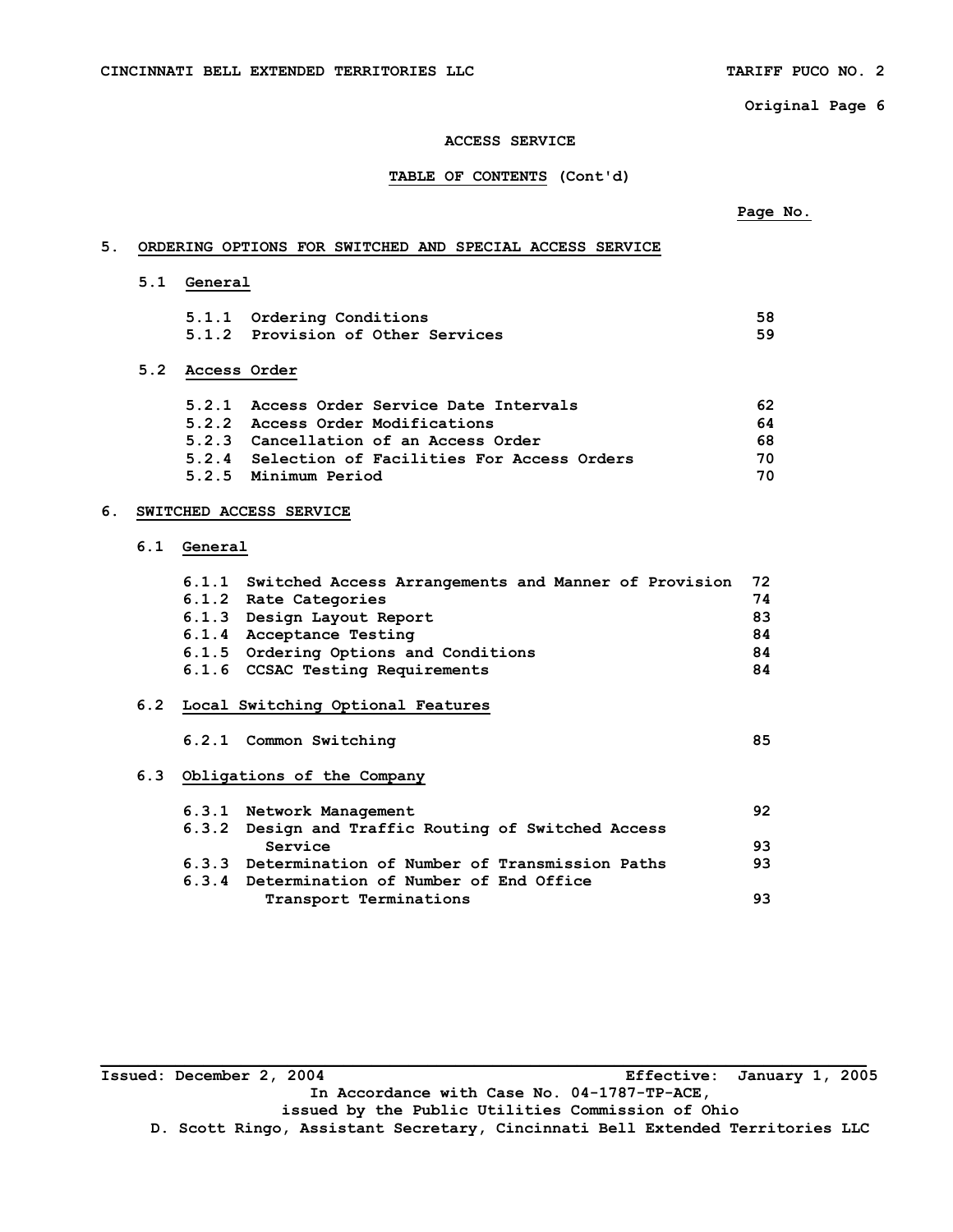**6. SWITCHED ACCESS SERVICE (Cont'd)** 

 **Page No.** 

**Original Page 7** 

### **ACCESS SERVICE**

### **TABLE OF CONTENTS (Cont'd)**

| 6.4 | Obligations of the Customer |                                             |     |
|-----|-----------------------------|---------------------------------------------|-----|
|     | 6.4.1                       | Supervisory Signaling                       | 95  |
|     | 6.4.2                       | Trunk Group Measurement Reports             | 95  |
|     | 6.4.3                       | Design of Switched Access Services          | 95  |
| 6.5 |                             | Rate Regulations                            |     |
|     | 6.5.1                       | Description of Rates and Charges            | 96  |
|     | 6.5.2                       | Minimum Periods                             | 102 |
|     | 6.5.3                       | Minimum Monthly Charge                      | 102 |
|     | 6.5.4                       | <b>Moves</b>                                | 103 |
|     | 6.5.6                       | Network Blocking Charge for Feature Group D | 107 |
|     | 6.5.7                       | Mileage Measurement                         | 108 |
|     | 6.5.8                       | Shared Use                                  | 111 |

 **6.6 Rates and Changes** 

| 6.6.1 Switched Transport | 113 |
|--------------------------|-----|
| 6.6.2 Local Switching    | 116 |

 **6.5.9 Data Base Query 112** 

**Issued: December 2, 2004 Effective: January 1, 2005 In Accordance with Case No. 04-1787-TP-ACE, issued by the Public Utilities Commission of Ohio D. Scott Ringo, Assistant Secretary, Cincinnati Bell Extended Territories LLC**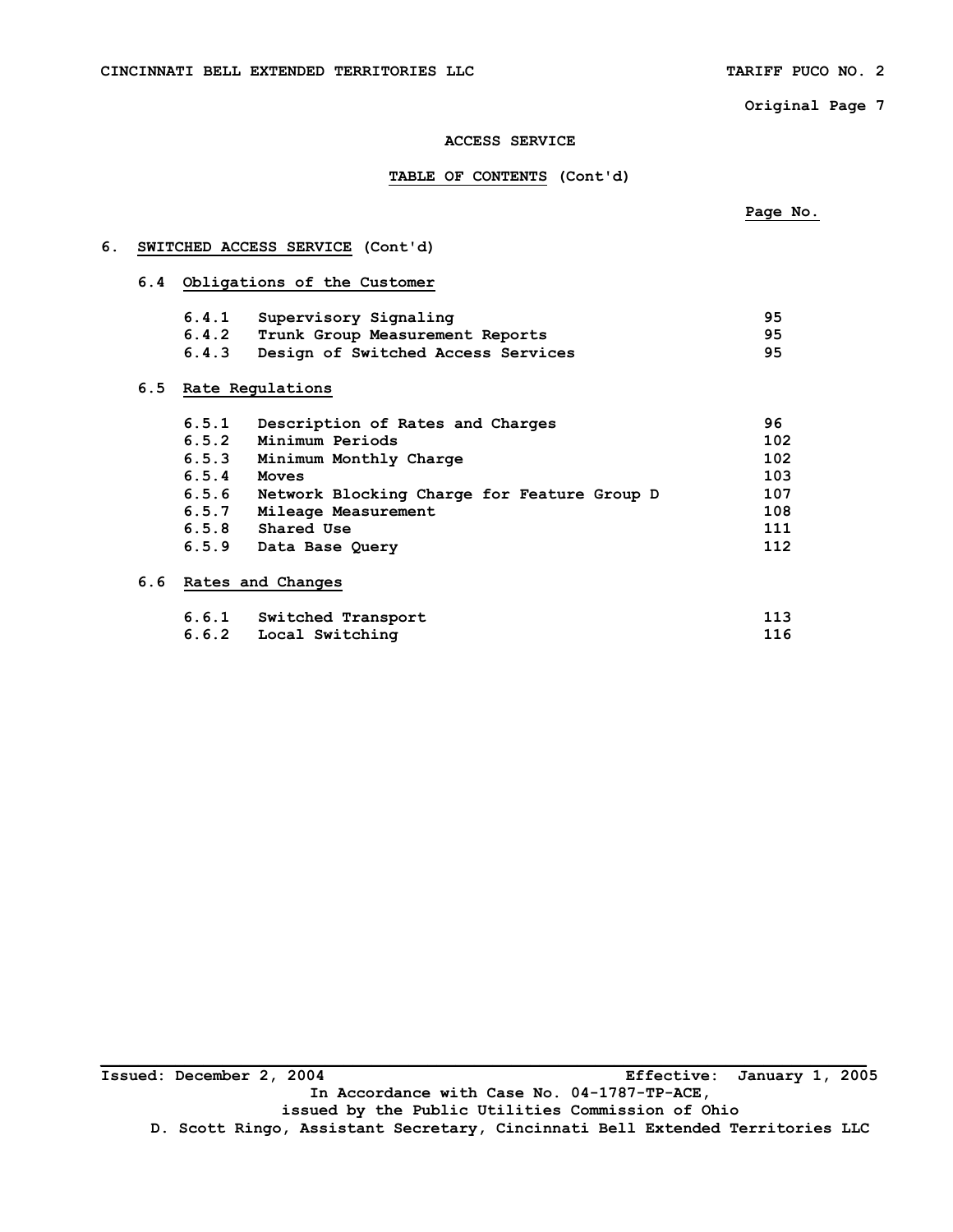**1st Revised Page 8** 

**Replaces Original Page 8** 

#### **ACCESS SERVICE**

# **TABLE OF CONTENTS (Cont'd)**

### **7. SPECIAL ACCESS SERVICE (Cont'd)1**

### **7.1 General**

| 7.1.1 Channel Types                   | 118 |
|---------------------------------------|-----|
| 7.1.2 Rate Categories                 | 120 |
| 7.1.3 Design Layout Report            | 122 |
| 7.1.4 Ordering Options and Conditions | 122 |

**Page No. Page No. Page No.** 

### **7.2 Service Descriptions**

| 7.2.1 | Digital Data Service                                      | 124    |     |
|-------|-----------------------------------------------------------|--------|-----|
| 7.2.2 | High Capacity Service                                     | 126    |     |
| 7.2.3 | OC-3, OC-12, OC-48 and OC-192 Services-Point-to-Point 132 |        | (N) |
| 7.2.4 | OC-3, OC-12, OC-48 and OC-192 Services-Dedicated Ring 145 |        | (N) |
|       | 7.2.5 Shared SONET Service                                | 157    |     |
| 7.2.6 | Voice Grade Service                                       | 161.1  |     |
| 7.2.7 | Audio Program Service                                     | 161.10 |     |
| 7.2.8 | Video Service                                             | 161.12 |     |

### **7.3 Rate Regulations**

| 7.3.1 | Types of Rates and Charges                  | 162 |
|-------|---------------------------------------------|-----|
| 7.3.2 | Minimum Periods                             | 166 |
| 7.3.3 | Moves                                       | 166 |
| 7.3.4 | Mileage Measurement                         | 167 |
| 7.3.5 | Facility Hubs                               | 168 |
| 7.3.6 | Shared Use High Capacity Services           | 171 |
| 7.3.7 | Payment Plans for MercNET 45 and 1.544 High |     |
|       | Capacity Services                           | 172 |
| 7.3.8 | MercNET 45 High Capacity Service - 12 Pack  |     |
|       | Arrangement                                 | 175 |
| 7.3.9 | Discount Commitment Program (DCP)           | 176 |

## **7.4 Rates and Charges**

| 7.4.1 | Digital Data Service                                  | 180   |     |
|-------|-------------------------------------------------------|-------|-----|
| 7.4.2 | High Capacity Service                                 | 183   |     |
| 7.4.3 | OC-3, OC-12, OC-48 and OC-192 Services-Point-to-Point | 189   | (N) |
| 7.4.4 | OC-3, OC-12, OC-48 and OC-192 Services-Dedicated Ring | 195   | (N) |
| 7.4.5 | Shared SONET Service                                  | 197   |     |
| 7.4.6 | Voice Grade Service                                   | 198.1 |     |
| 7.4.7 | Program Audio Service                                 | 198.5 |     |
| 7.4.8 | Video Service                                         | 198.9 |     |
|       |                                                       |       |     |

### **8. Billing Name and Address Service**

| 8.1 | General Description         | 199                       |
|-----|-----------------------------|---------------------------|
| 8.2 | Undertaking of the Company  | 199                       |
| 8.3 | Liability of the Company    | 199                       |
| 8.4 | Obligations of the Customer | 200                       |
| 8.5 | Rate Regulations            | 200                       |
| 8.6 | Rates and Charges           | 200                       |
|     | Issued: February 18, 2005   | Effective: March 20, 2005 |

**In Accordance with Case No. 05-238-TP-ATA,** 

**issued by the Public Utilities Commission of Ohio** 

**D. Scott Ringo, Assistant Secretary, Cincinnati Bell Extended Territories LLC**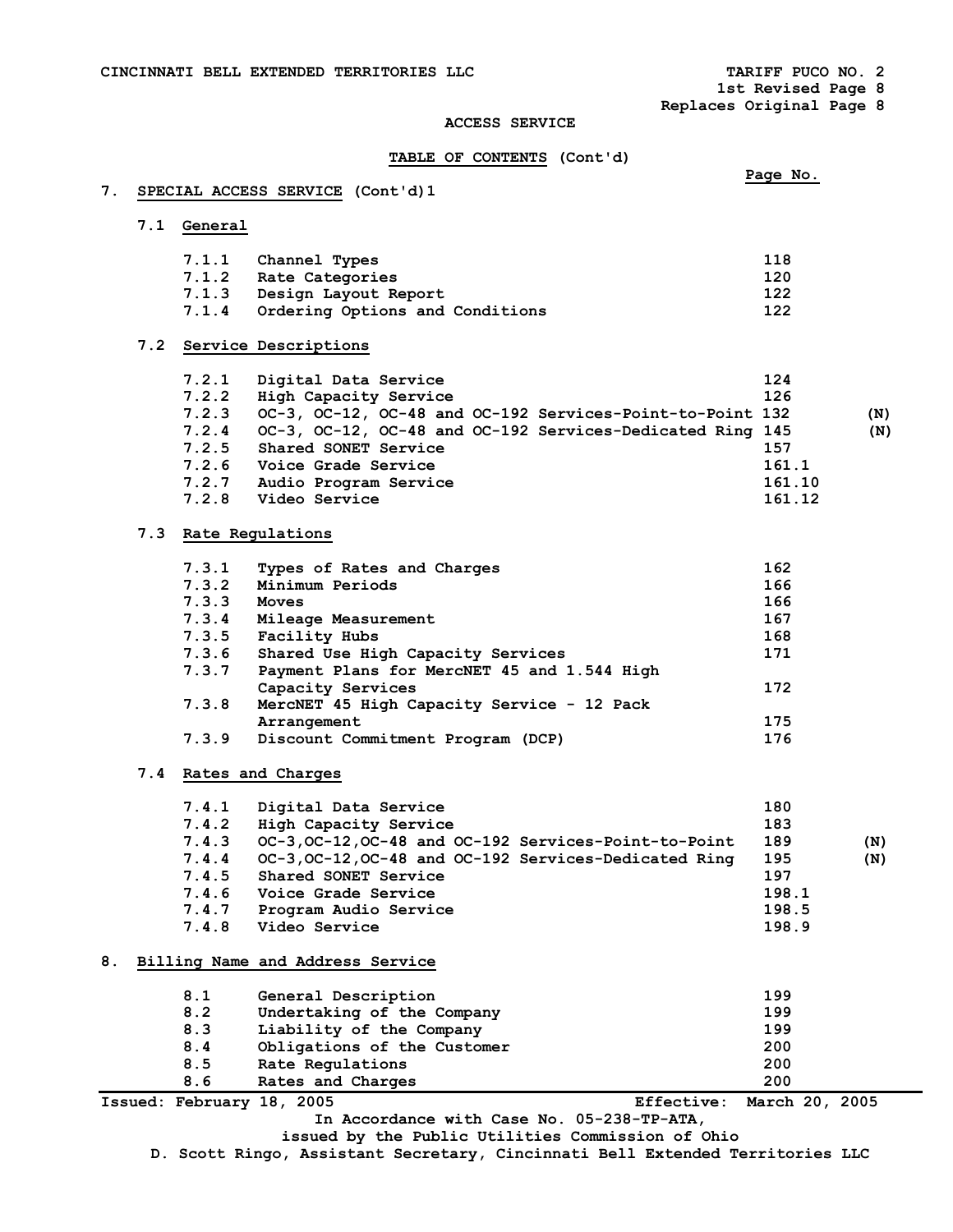**2nd Revised Page 9 Cancels 1st Revised Page 9** 

### **ACCESS SERVICE**

## **TABLE OF CONTENTS (Cont'd)**

|     |          |                                                                     | Page No. |     |
|-----|----------|---------------------------------------------------------------------|----------|-----|
| 9.  |          | DIRECTORY ASSISTANCE SERVICE                                        | 201      |     |
| 10. |          | FEDERAL GOVERNMENT SPECIALIZED SERVICE OR ARRANGEMENTS              | 201      | (N) |
| 11. | Reserved |                                                                     |          |     |
| 12. | Reserved |                                                                     |          |     |
| 13. |          | ADDITIONAL ENGINEERING, ADDITIONAL LABOR AND MISCELLANEOUS SERVICES |          |     |
|     | 13.1     | Additional Engineering                                              |          |     |
|     |          | 13.1.1 Charges for Additional Engineering                           | 202      |     |
|     |          | 13.2 Additional Labor                                               |          |     |
|     |          | 13.2.1 Overtime Installation                                        | 203      |     |
|     |          | 13.2.2 Overtime Repair                                              | 203      |     |
|     |          | 13.2.3 Stand by                                                     | 203      |     |
|     |          | 13.2.4 Testing and Maintenance with Other Telephone                 |          |     |
|     |          | Companies                                                           | 204      |     |
|     |          | 13.2.5 Other Labor                                                  | 204      |     |
|     |          | 13.2.6 Charges for Additional Labor                                 | 204      |     |
|     |          | 13.3 Miscellaneous Services                                         |          |     |
|     |          | 13.3.1 Maintenance of Service                                       | 207      |     |
|     |          | 13.3.2 Testing Services                                             | 209      |     |
|     |          | 13.3.3 International Blocking Service (IBS)                         | 231      |     |
|     |          | 13.3.4 900 Pay-Per-Call Blocking                                    | 232      |     |
|     |          | 13.4.5 Local Number Portability                                     | 237      |     |
|     |          | 13.3.6 Presubscription                                              | 240      |     |
|     |          | 13.3.7 Carrier Toll Restriction Services<br>244                     |          |     |
|     |          | 13.3.8 Service/Circuit Rearrangement                                | 244.2    |     |
|     |          | 13.3.9 Design Management Charge                                     | 244.2    |     |
|     |          | 13.3.10 Circuit Identification Change Charge                        | 244.2    |     |
|     | 13.4     | Standard Jacks - Registration Program                               | 244.3    | (N) |

**\_\_\_\_\_\_\_\_\_\_\_\_\_\_\_\_\_\_\_\_\_\_\_\_\_\_\_\_\_\_\_\_\_\_\_\_\_\_\_\_\_\_\_\_\_\_\_\_\_\_\_\_\_\_\_\_\_\_\_\_\_\_\_\_\_\_\_\_\_\_\_\_\_\_\_\_\_\_\_\_\_\_ Issued: December 24, 2008 Effective: December 24, 2008 In Accordance with Case No. 08-1243-TP-ATA, issued by the Public Utilities Commission of Ohio D. Scott Ringo, Assistant Secretary,**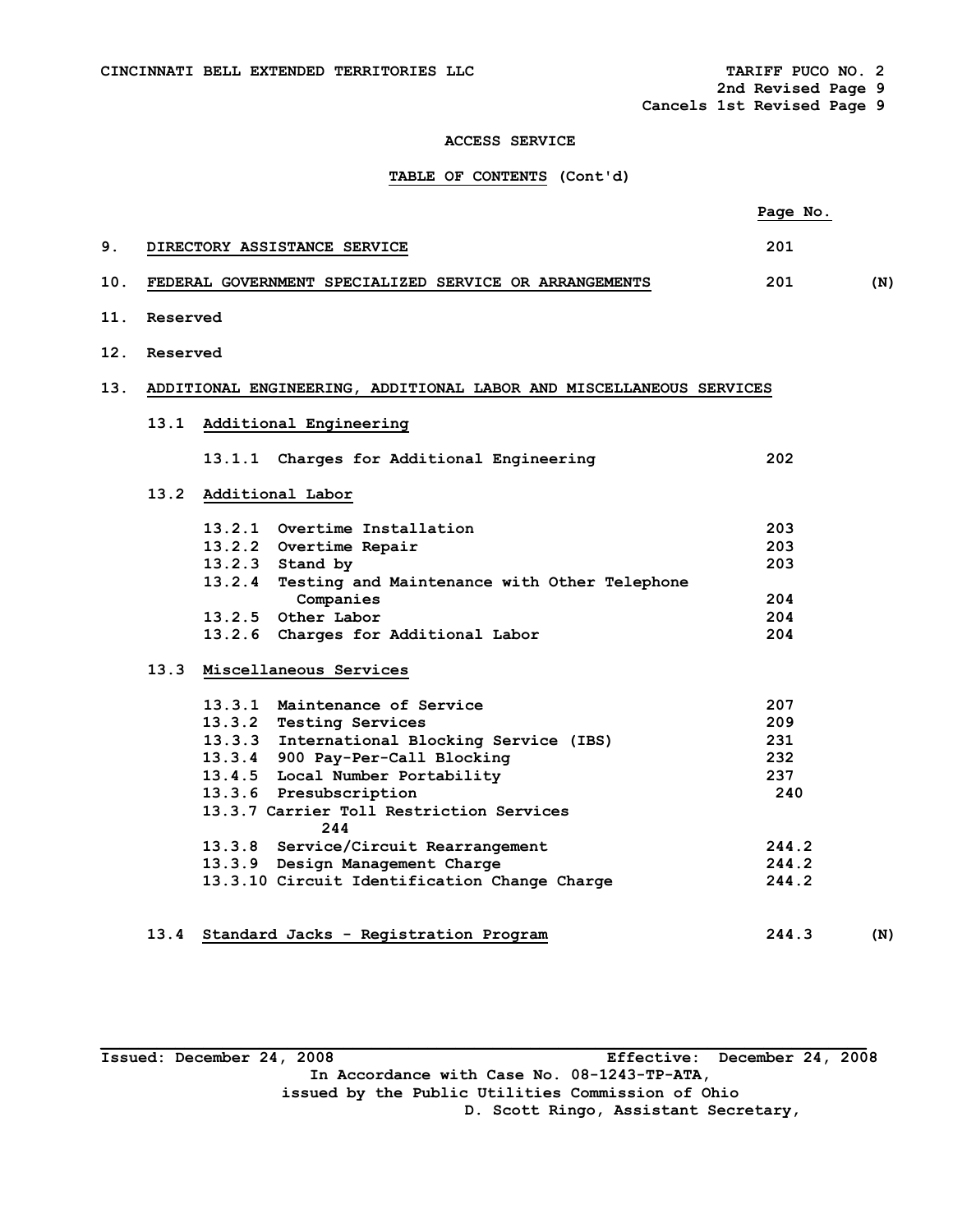**6th Revised Page 10** 

**Replaces 5th Revised Page 10** 

### **ACCESS SERVICE**

### **TABLE OF CONTENTS (Cont'd)**

**14. Reserved (D)** 

|     |                                                 | Page No. |
|-----|-------------------------------------------------|----------|
|     | 14.1<br>Reserved                                | 245      |
|     | 14.2<br>Reserved                                | 245      |
|     | 14.3<br>Reserved                                | 247      |
|     | 14.4 Reserved                                   | 247      |
|     | 14.5<br>Reserved                                | 248      |
|     | 14.6<br>Reserved                                | 251      |
|     |                                                 |          |
| 15. | Resale                                          | 253      |
| 16. | Interconnection                                 |          |
|     | 16.1<br>General                                 | 254      |
|     | 16.2<br>Bona Fide Request                       | 254      |
|     | 16.3<br>Interconnection Standards               | 254      |
|     | 16.4<br>Interconnection Negotiation Procedures  | 254      |
| 17. | Cincinnati Bell Ethernet Service                |          |
|     | 17.1<br>Service Description                     | 260      |
|     | 17.2 Service Provisioning                       | 260      |
|     | 17.3 Obligations of the Customer                | 262      |
|     | 17.4 Rate Regulations                           | 263      |
|     | 17.5 Expedite Charge                            | 263      |
|     | 17.6<br>Rate and Charges                        | 264      |
| 18. | Reserved for Future Use                         | 266      |
| 19. | Wavelength Point-to-Point Service               |          |
|     | 19.1 General Description                        | 283.2    |
|     | 19.2 Route Diversity                            | 283.7    |
|     | 19.3 Rate Regulations                           | 283.8    |
|     | 18.4 Rates and Charges                          | 283.12   |
| 20. | Point-to-Point Ethernet Service                 |          |
|     | 20.1 General Description                        | 285      |
|     | 20.2 Route Diversity                            | 287      |
|     |                                                 | 288      |
|     | 20.3 Rate Regulations<br>20.4 Rates and Charges | 291      |

**Issued: February 20, 2015 Effective: March 22, 2015 In Accordance with Case No. 15-0358-TP-ATA, issued by the Public Utilities Commission of Ohio Christopher J. Wilson, Secretary, Cincinnati Bell Extended Territories LLC**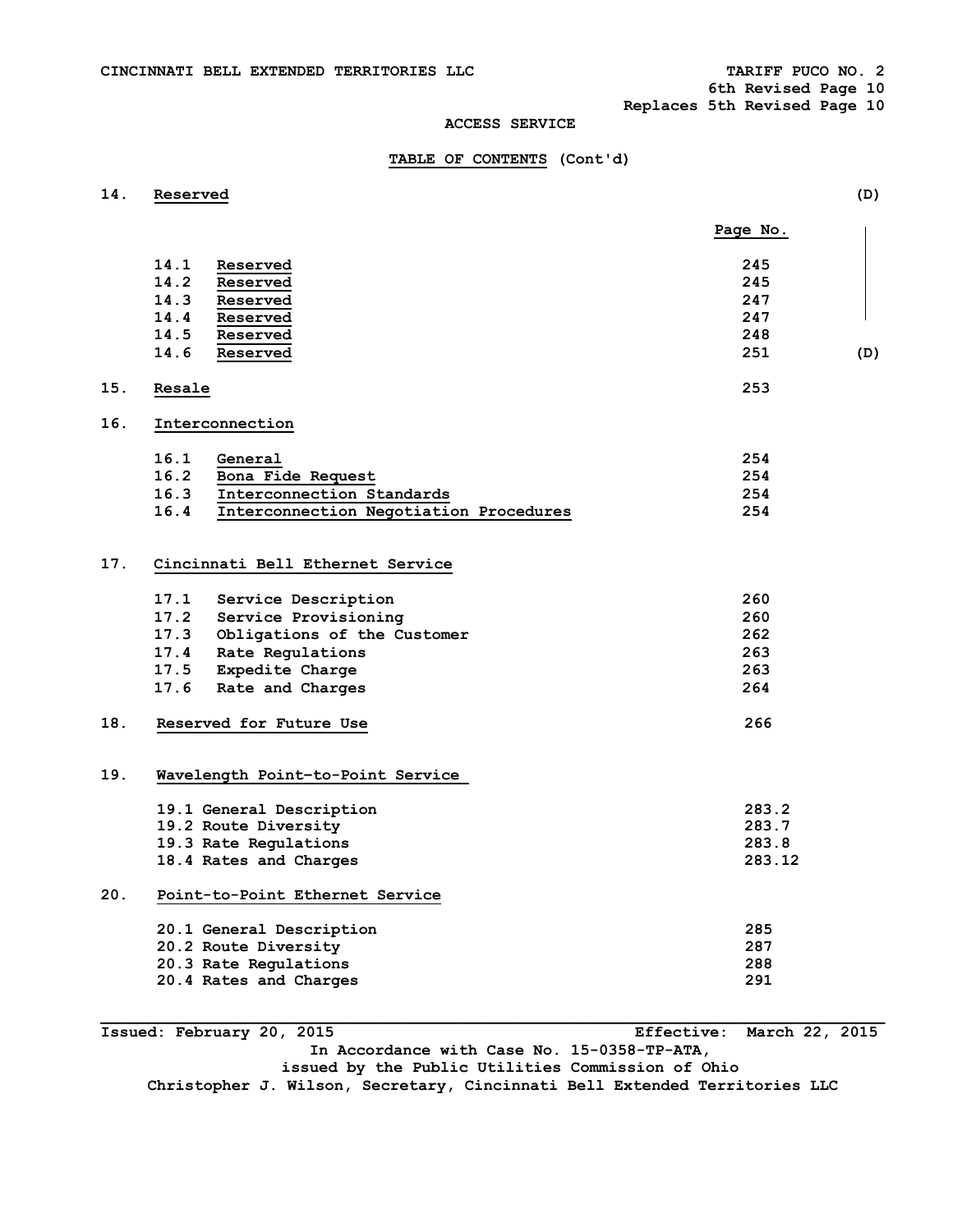**1st Revised Page 110.1 Replaces Original Page 110.1** 

#### **ACCESS SERVICE**

## **TABLE OF CONTENTS (Cont'd)**

# **Page No. Page No. Page No.**

# **21. Volume Discount Plan**

| 21.1 | Description                                       | 292 |
|------|---------------------------------------------------|-----|
| 21.2 | Conversion Level                                  | 293 |
| 21.3 | Commitment Period                                 | 293 |
| 21.4 | Ordering Provisions                               | 294 |
| 21.5 | Rate Changes                                      | 294 |
| 21.6 | Verification and Application of Discount          | 295 |
| 21.7 | Circuit Threshold Levels and Percentage Discounts | 296 |

# **22. Cincinnati Bell Ethernet Service Silver (N)**

| 22.1 | Service Description         | 297 |     |
|------|-----------------------------|-----|-----|
| 22.2 | Service Provisioning        | 297 |     |
| 22.3 | Service Measurements        | 298 |     |
| 22.4 | Obligations of the Customer | 299 |     |
| 22.5 | Rate Regulations            | 300 |     |
| 22.6 | Expedite Charge             | 302 |     |
| 22.7 | Rates and Charges           | 303 | (N) |
|      |                             |     |     |

**Issued: July 29, 2016 Effective: August 28, 2016 In Accordance with Case No. 16-1652-TP-ATA, issued by the Public Utilities Commission of Ohio Christopher J. Wilson, Secretary, Cincinnati Bell Extended Territories LLC**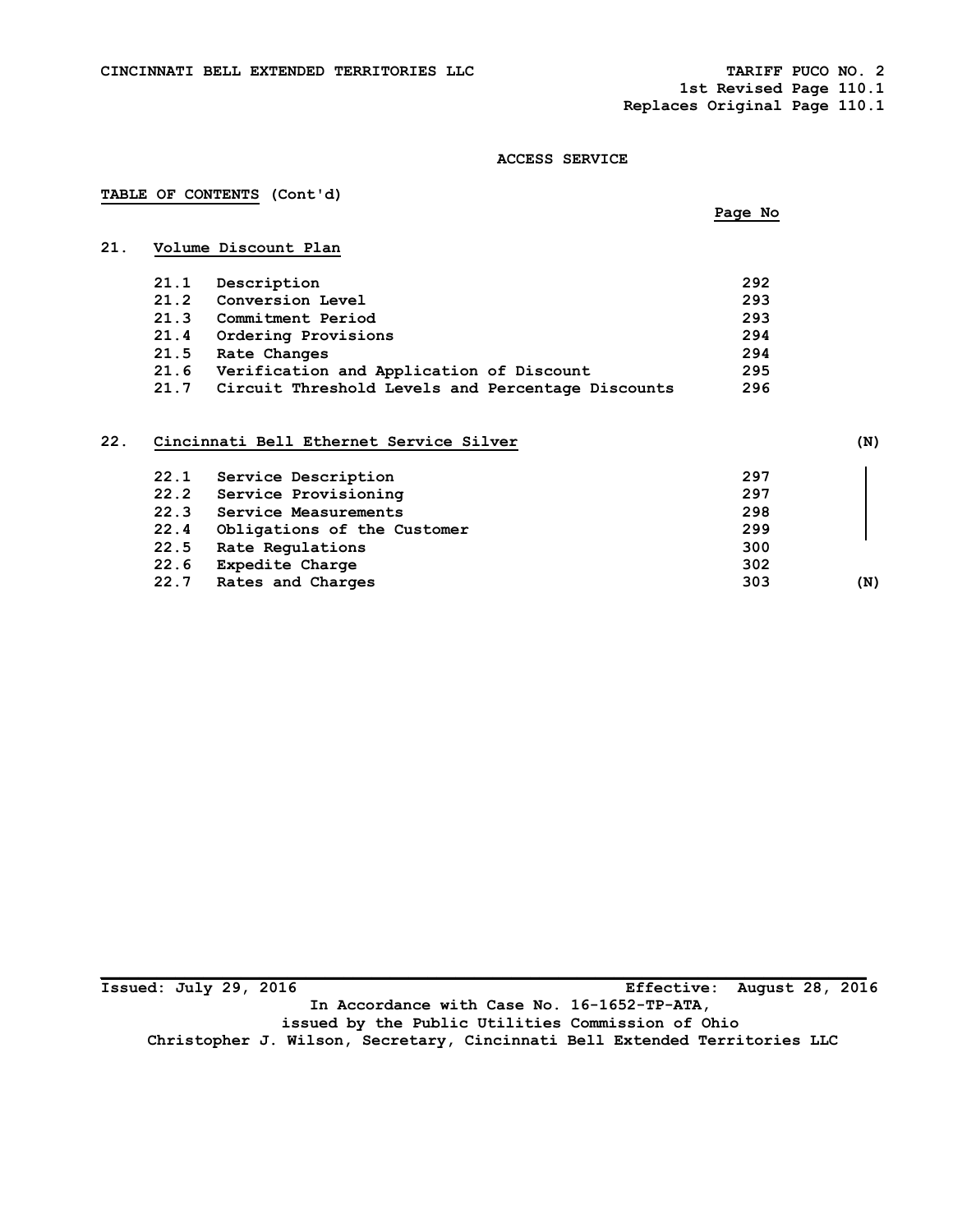### **ACCESS SERVICE**

## **TABLE OF CONTENTS (Cont'd)**

|      | Volume Discount Plan                              |     | (N) |
|------|---------------------------------------------------|-----|-----|
| 21.1 | Description                                       | 292 |     |
| 21.2 | Conversion Level                                  | 293 |     |
| 21.3 | Commitment Period                                 | 293 |     |
| 21.4 | Ordering Provisions                               | 294 |     |
| 21.5 | Rate Changes                                      | 294 |     |
| 21.6 | Verification and Application of Discount          | 295 |     |
| 21.7 | Circuit Threshold Levels and Percentage Discounts | 296 | (N) |

**\_\_\_\_\_\_\_\_\_\_\_\_\_\_\_\_\_\_\_\_\_\_\_\_\_\_\_\_\_\_\_\_\_\_\_\_\_\_\_\_\_\_\_\_\_\_\_\_\_\_\_\_\_\_\_\_\_\_\_\_\_\_\_\_\_\_\_\_\_\_\_\_\_\_\_\_\_\_\_\_\_\_ Issued: July 28, 2016 Effective: August 28, 2016 In Accordance with Case No. 16-1635-TP-ATA, issued by the Public Utilities Commission of Ohio Christopher J. Wilson, Secretary, Cincinnati Bell Extended Territories LLC**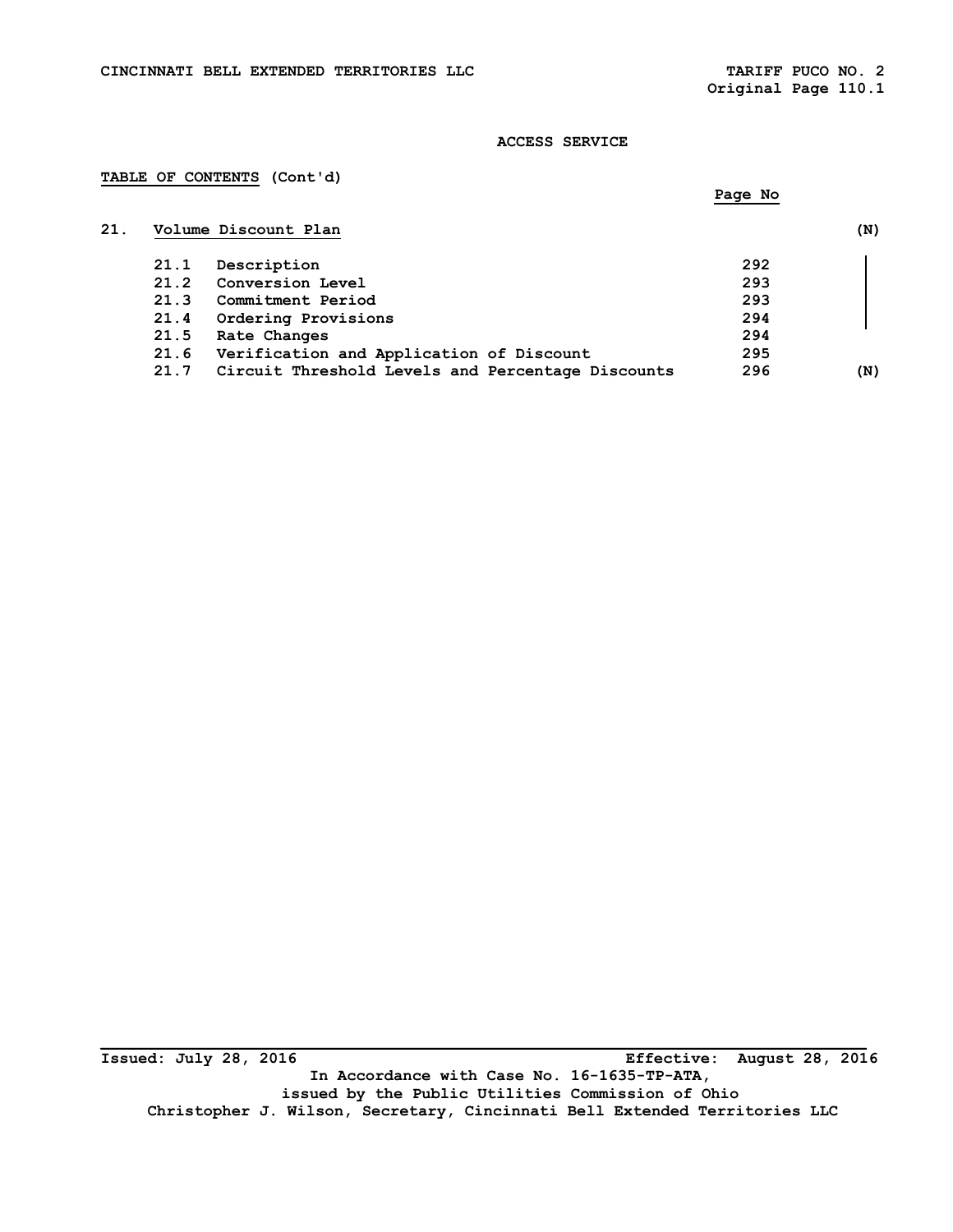#### **ACCESS SERVICE**

#### **EXPLANATION OF SYMBOLS**

| (C) |  |  |  | - To signify changed regulation |
|-----|--|--|--|---------------------------------|
|-----|--|--|--|---------------------------------|

- **(D) To signify discontinued rate or regulation**
- **(I) To signify increase**
- **(M) To signify matter relocated without change**
- **(N) To signify new rate or regulation**
- **(R) To signify reduction**
- **(S) To signify reissued matter**
- **(T) To signify a change in text but no change in rate or regulation**
- **(Z) To signify a correction**

#### **PRINCIPAL OFFICE**

**CINCINNATI BELL EXTENDED TERRITORIES LLC's principal office is located at 221 (T) East Fourth Street, Cincinnati, Ohio 45202. This tariff is available for public inspection at the above address during regular business hours.** 

### **APPLICATION OF TARIFF**

**1. This tariff applies to Two Point Long Distance Service, Switched Access (T) Service and Special Access Service within the State of Ohio. (T)** 

 **(T)** 

#### **2. General Regulations**

- **2.1 Undertaking of the Company** 
	- **2.1.1 Scope** 
		- **(A) The Company shall be responsible only for the installation, operation, and maintenance of the services it provides.**
		- **(B) The Company will, for maintenance purposes, test its services only to the extent necessary to detect and/or clear troubles.**
		- **(C) Services are provided 24 hours daily, seven days per week, except as set forth in other applicable sections of this tariff.**
		- **(D) The Company does not warrant that its facilities and services meet standards other than those set forth in this tariff.**

**\_\_\_\_\_\_\_\_\_\_\_\_\_\_\_\_\_\_\_\_\_\_\_\_\_\_\_\_\_\_\_\_\_\_\_\_\_\_\_\_\_\_\_\_\_\_\_\_\_\_\_\_\_\_\_\_\_\_\_\_\_\_\_\_\_\_\_\_\_\_\_\_\_\_\_\_\_\_\_\_\_\_ Issued: October 4, 2017 Effective: November 3, 2017 In Accordance with Case No. 17-2075-TP-ATA, issued by the Public Utilities Commission of Ohio Assistant Secretary, Cincinnati Bell Extended Territories LLC**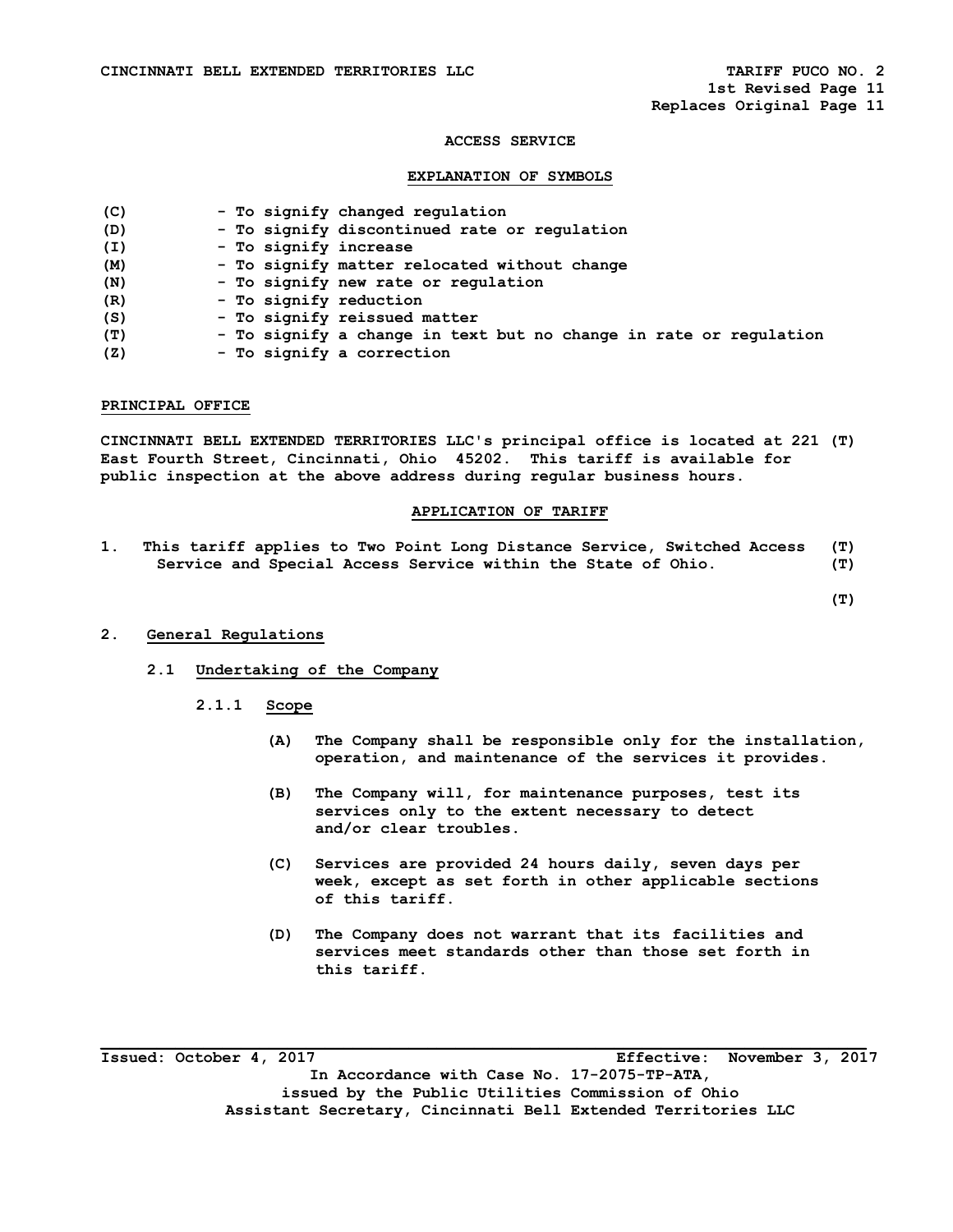#### **ACCESS SERVICE**

#### **2. General Regulations (Cont'd)**

- **2.1 Undertaking of the Company (Cont'd)** 
	- **2.1.2 Limitations** 
		- **(A) The customer may not assign or transfer the use of services provided under this tariff except as provided herein. Where there is no interruption of use or relocation of the services, such assignment or transfer may be made to:** 
			- **(1) another customer, whether an individual, partnership, association, or corporation, provided the assignee or transferee assumes all outstanding indebtedness for such services, and the unexpired portion of the minimum period and the termination liability applicable to such services, if any; or**
			- **(2) a court-appointed receiver, trustee, or other person acting pursuant to law in bankruptcy, receivership, reorganization, insolvency, liquidation, or other similar proceedings, provided the assignee or transferee assumes the unexpired portion of the minimum period and the termination liability applicable to such services, if any.**

 **In all cases of assignment or transfer, the written acknowledgment of the Company is required prior to such assignment or transfer which acknowledgment shall be made within 15 days from the receipt of notification. All regulations and conditions contained in this tariff shall apply to such assignee or transferee.** 

 **The assignment or transfer of services does not relieve or discharge the assignor or transferor from remaining jointly or severally liable with the assignee or transferee for any obligations existing at the time of the assignment or transfer.** 

**Issued: December 2, 2004 Effective: January 1, 2005 In Accordance with Case No. 04-1787-TP-ACE, issued by the Public Utilities Commission of Ohio D. Scott Ringo, Assistant Secretary, Cincinnati Bell Extended Territories LLC**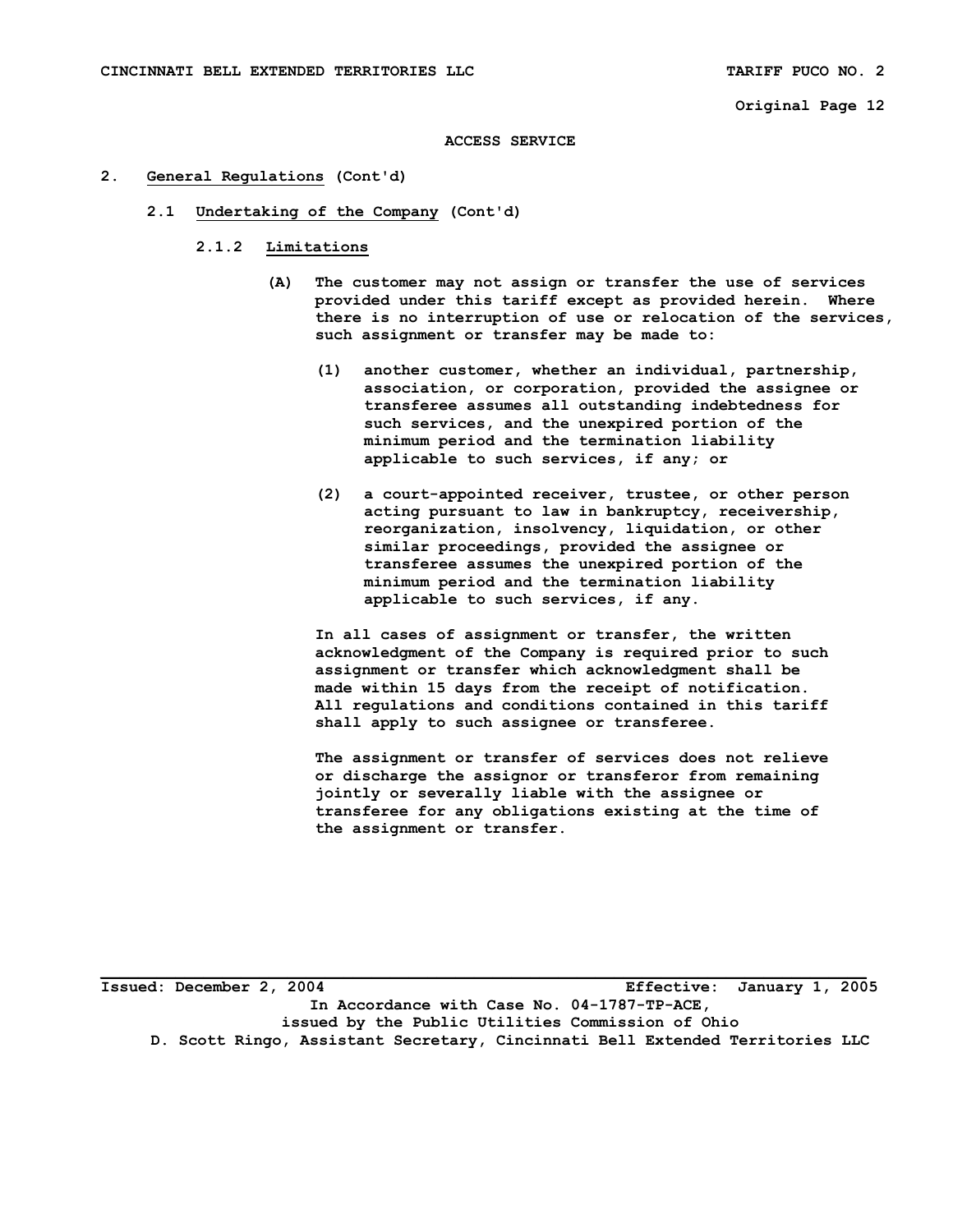**ACCESS SERVICE** 

- **2. General Regulations (Cont'd)** 
	- **2.1 Undertaking of the Company (Cont'd)** 
		- **2.1.2 Limitations (Cont'd)** 
			- **(B) Services offered herein will be provided to customers on a first-come, first-served basis.**

 **First-come first-served shall be based upon the received time and date stamped by the Company on complete and accurate customer orders which allow the Company to initiate its ordering process. The customer shall not be penalized for any delay in the Company review process beyond 1 working day of receipt. To the extent the order does not allow the Company to initiate the ordering process, the Company will attempt to complete the ordering process verbally with the customer. Once having been advised of the errors and/or omissions, any delay in correction on the part of the customer shall be added to the received time.** 

### **2.1.3 Liability**

- **(A) The Company's liability, if any, for its willful misconduct is not limited by this tariff. With respect to any other claim or suit, by a customer or by any others, for damages associated with the installation, provision, preemption, termination, maintenance, repair, or restoration of service,**  and subject to the provisions of (B) through (H) following,  **the Company's liability, if any, shall not exceed an amount equal to the proportionate charge for the service for the period during which the service was affected. This liability for damages shall be in addition to any amounts that may otherwise be due the customer under this tariff as a Credit Allowance for a Service Interruption.**
- **(B) The Company shall not be liable for any act or omission of any other carrier or customer providing a portion of a service, nor shall the for its own act or omission hold liable any other carrier or customer providing a portion of a service.**

**Issued: December 2, 2004 Effective: January 1, 2005 In Accordance with Case No. 04-1787-TP-ACE, issued by the Public Utilities Commission of Ohio D. Scott Ringo, Assistant Secretary, Cincinnati Bell Extended Territories LLC**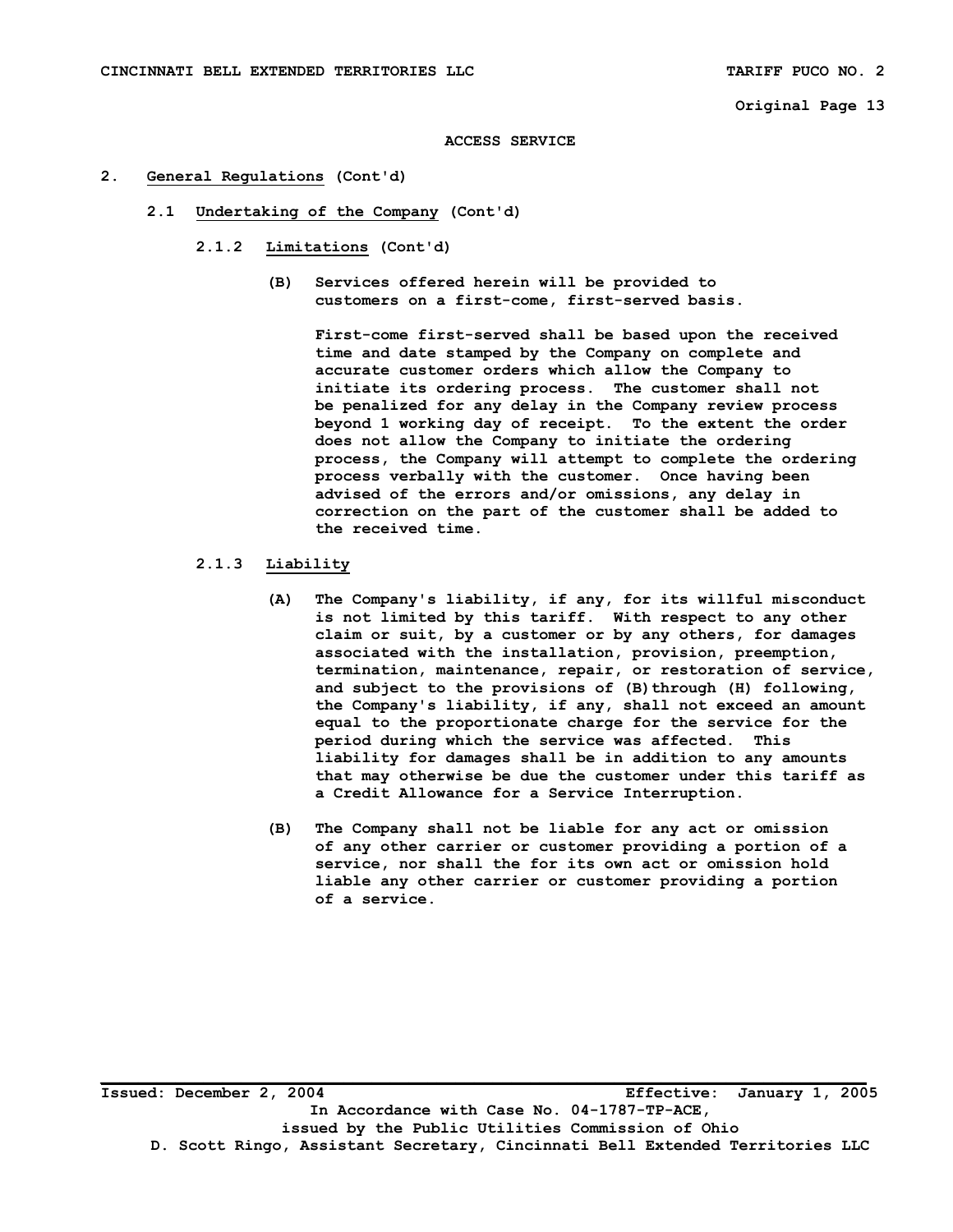**ACCESS SERVICE** 

- **2. General Regulations (Cont'd)** 
	- **2.1 Undertaking of the Company (Cont'd)** 
		- **2.1.3 Limitations (Cont'd)** 
			- **(C) The Company is not liable for damages to the customer premises resulting from the furnishing of a service, including the installation and removal of equipment and associated wiring, unless the damage is caused by the Company's negligence.**
			- **(D) The Company shall be indemnified, defended and held harmless by the end user against any claim, loss, or damage arising from the end user's use of services offered under this tariff, involving:** 
				- **(1) Claims for libel, slander, invasion of privacy, or infringement of copyright arising from the end user's own communications;**
				- **(2) Claims for patent infringement arising from the end user's acts combining or using the service furnished by the Company in connection with facilities or equipment furnished by the end user or IC or;**
				- **(3) All other claims arising out of any act or omission of the end user in the course of using services provided pursuant to this tariff.**
			- **(E) The Company shall be indemnified, defended and held harmless by the IC against any claim, loss or damage arising from the IC's use of services offered under this tariff, involving:** 
				- **(1) Claims for libel, slander, invasion of privacy, or infringement of copyright arising from the IC's own communications;**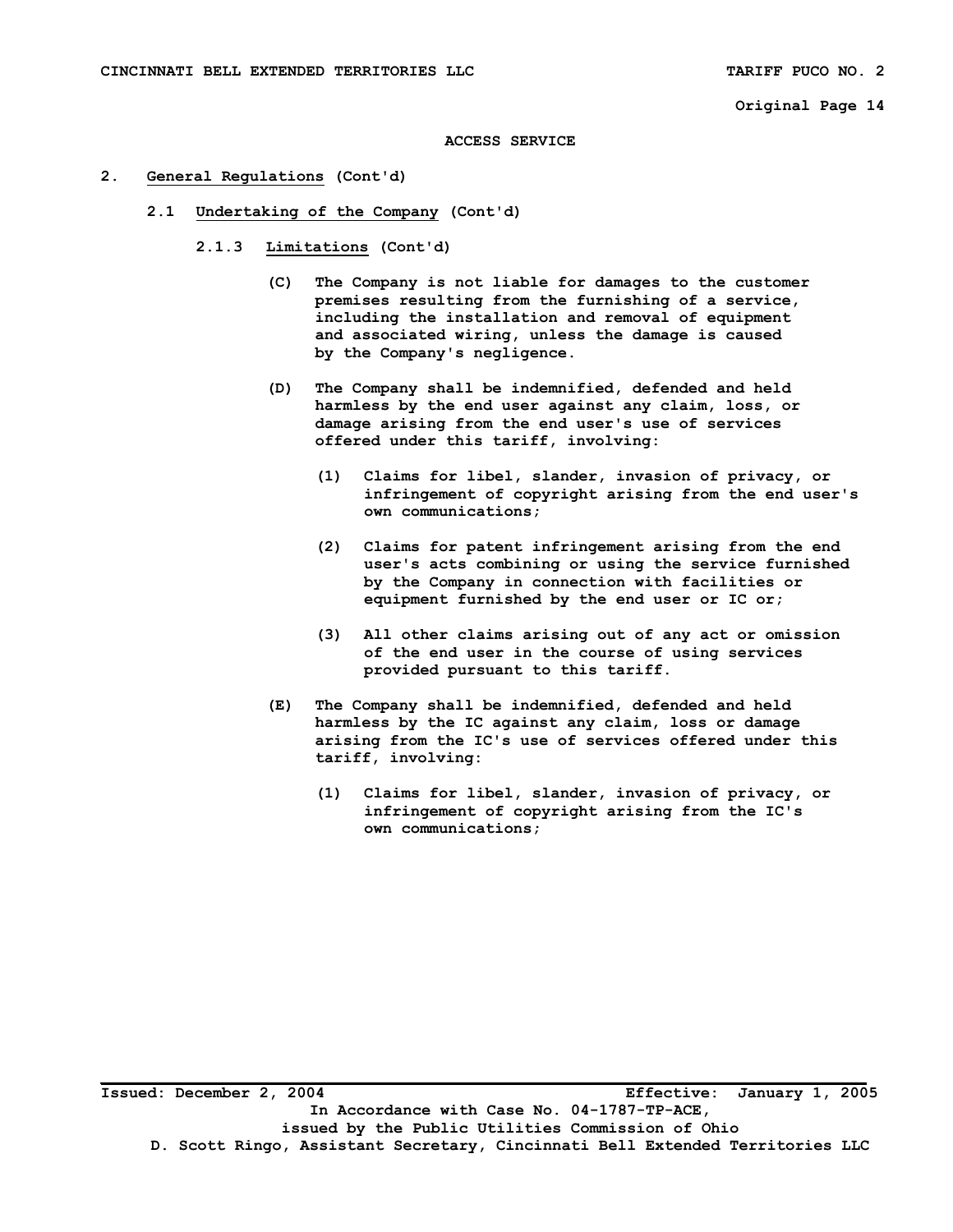#### **ACCESS SERVICE**

- **2. General Regulations (Cont'd)** 
	- **2.1 Undertaking of the Company (Cont'd)** 
		- **2.1.3 Liability (Cont'd)** 
			- **(E) (Cont'd)** 
				- **(2) Claims for patent infringement arising from the IC's acts combining or using the service furnished by the Company in connection with facilities or equipment furnished by the end user or IC or;**
				- **(3) All other claims arising out of any act or omission of the IC in the course of using services provided pursuant to this tariff.**
			- **(F) The Company does not guarantee or make any warranty with respect to its services when used in an explosive atmosphere. The Company shall be indemnified, defended and held harmless by the customer from any and all claims by any person relating to such customer's use of services so provided.**
			- **(G) No license under patents (other than the limited license to use) is granted by the Company or shall be implied or arise by estoppel, with respect to any service offered under this tariff. The Company will defend the customer against claims of patent infringement arising solely from the use by the customer of services offered under this tariff and will indemnify such customer for any damages awarded based solely on such claims.**
			- **(H) The Company's failure to provide or maintain services under this tariff shall be excused by labor difficulties, governmental orders, civil commotions, criminal actions taken against the Company, acts of God, and other circumstances beyond the Company's reasonable control, subject to the Credit Allowance for a Service Interruption as set forth in 2.4.3 following.**

**\_\_\_\_\_\_\_\_\_\_\_\_\_\_\_\_\_\_\_\_\_\_\_\_\_\_\_\_\_\_\_\_\_\_\_\_\_\_\_\_\_\_\_\_\_\_\_\_\_\_\_\_\_\_\_\_\_\_\_\_\_\_\_\_\_\_\_\_\_\_\_\_\_\_\_\_\_\_\_\_\_\_ Issued: December 2, 2004 Effective: January 1, 2005 In Accordance with Case No. 04-1787-TP-ACE, issued by the Public Utilities Commission of Ohio D. Scott Ringo, Assistant Secretary, Cincinnati Bell Extended Territories LLC**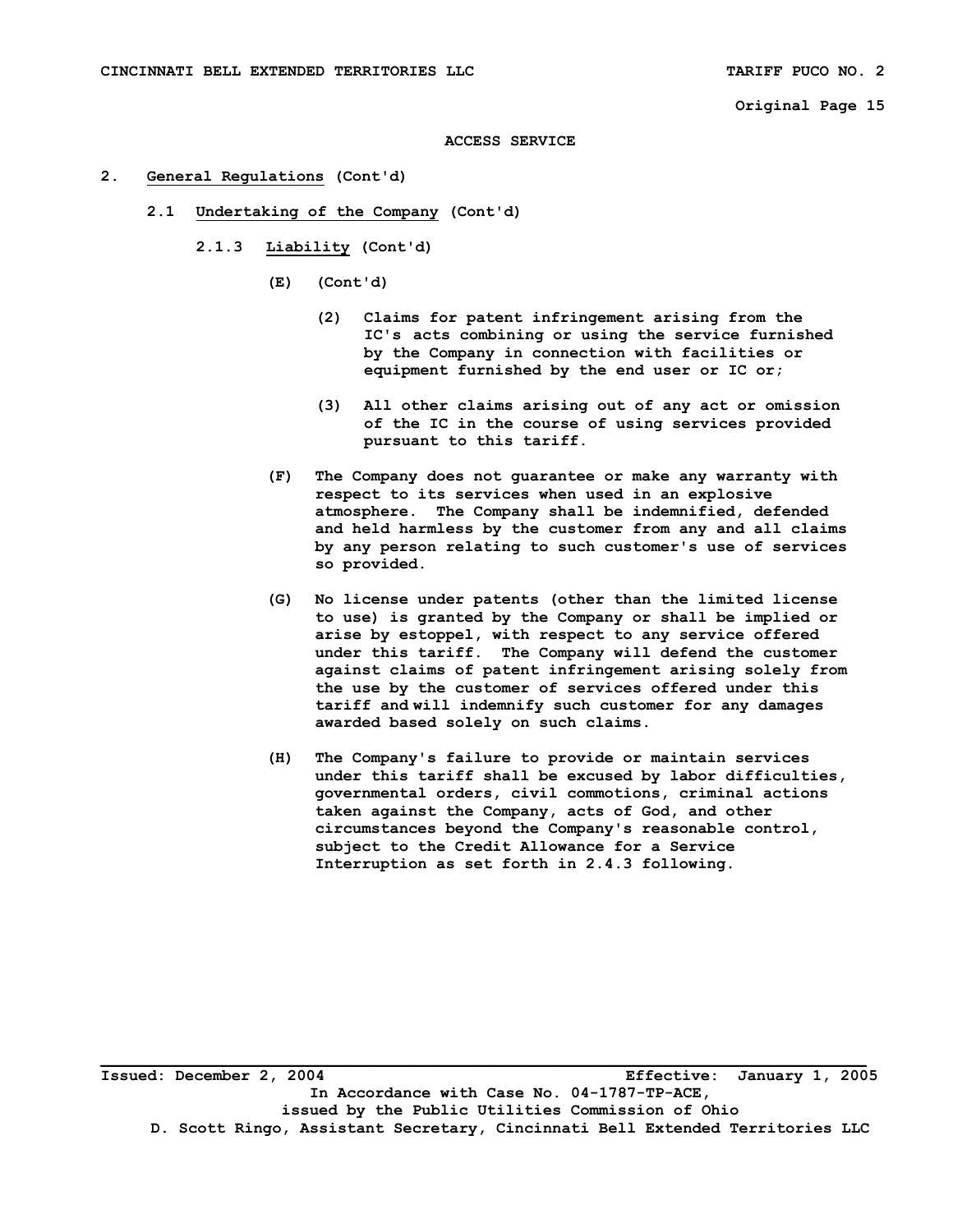#### **ACCESS SERVICE**

#### **2. General Regulations (Cont'd)**

- **2.1 Undertaking of the Company (Cont'd)** 
	- **2.1.4 Provision of Services**

 **The Company, to the extent that such services are or can be made available with reasonable effort, and after provision has been made for the Company's Telephone Exchange Services, will provide to the customer upon reason able notice services offered in other applicable sections of this tariff at rates and charges specified therein.** 

#### **2.1.5 Installation and Termination of Services**

 **The Access Services provided under this tariff (A) will in clude any entrance cable or drop wiring and wire or intra building cable to that point where provision is made for ter mination of the Company's outside distribution network facilities at a suitable location inside a customer designated premises and (B) will be installed by the Company to such Point of Termination. Access Service has only one Point of Termination per customer premises which may differ by types of service, e.g. Switched vs. Special Access. Any additional terminations beyond such Point of Termination, except for embedded inside wire provided by the Company, is the sole responsibility of the customer** 

#### **2.1.6 Maintenance of Services**

 **The services provided under this tariff shall be maintained by the Company. The customer or others may not rearrange, move, disconnect, remove or attempt to repair any facilities provided by the Company, other than by connection or disconnection to any interface means used, except with the written consent of the Company.** 

**Issued: December 2, 2004 Effective: January 1, 2005 In Accordance with Case No. 04-1787-TP-ACE, issued by the Public Utilities Commission of Ohio D. Scott Ringo, Assistant Secretary, Cincinnati Bell Extended Territories LLC**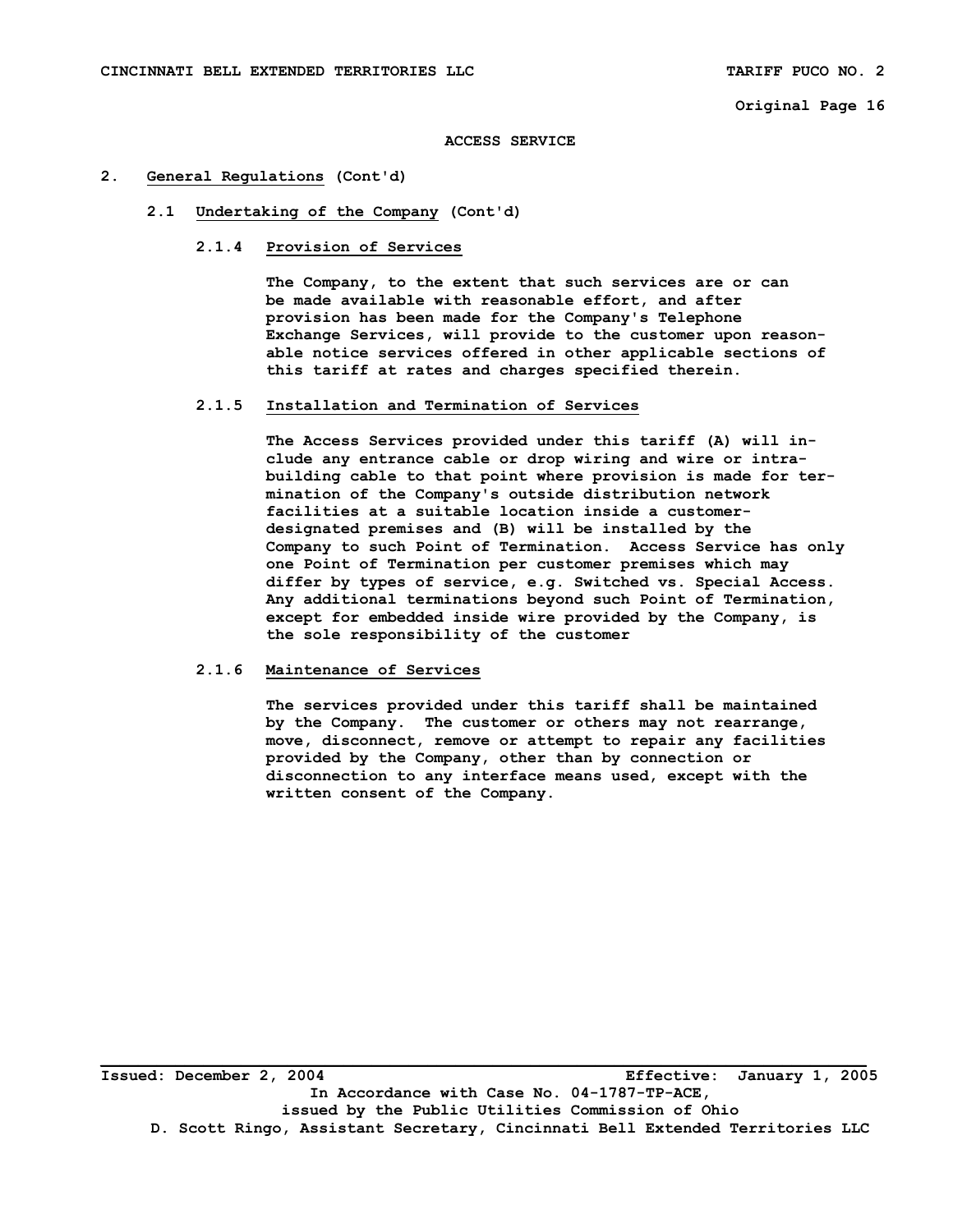#### **ACCESS SERVICE**

- **2. General Regulations (Cont'd)** 
	- **2.1 Undertaking of the Company (Cont'd)** 
		- **2.1.7 Changes and Substitutions**

 **Except as provided for equipment and systems subject to FCC Part 68 Regulations at 47 C.F.R. Section 68.110 (b), the Company may, where such action is reasonably required in the operation of its business, (A) substitute, change or rearrange any facilities used in providing service under this tariff, including but not limited to, (1) substitution of different metallic facilities, (2) substitution of carrier or derived facilities for wire facilities used to provide other than metallic services and (3) substitution of wire facilities for carrier or derived facilities used to provide other than metallic services, (B) change minimum protection criteria, (C) change operating or maintenance characteristics of facilities or (D) change operations or procedures of the Company. In case of any such substitution, change or rearrangement, the transmission parameters will be within the range as set forth in 6. and 7. following. The Company shall not be responsible if any such substitution, change or rearrangement renders any customer furnished services obsolete or requires modification or alteration thereof or otherwise affects their use or performance. If such substitution, change or rearrangement materially affects the operating characteristics of the facility, the Company will provide reasonable notification to the customer in writing. Reasonable time will be allowed for any redesign and implementation required by the change in operating characteristics. The Company will work cooperatively with the customer to determine reasonable notification requirements.** 

**Issued: December 2, 2004 Effective: January 1, 2005 In Accordance with Case No. 04-1787-TP-ACE, issued by the Public Utilities Commission of Ohio D. Scott Ringo, Assistant Secretary, Cincinnati Bell Extended Territories LLC**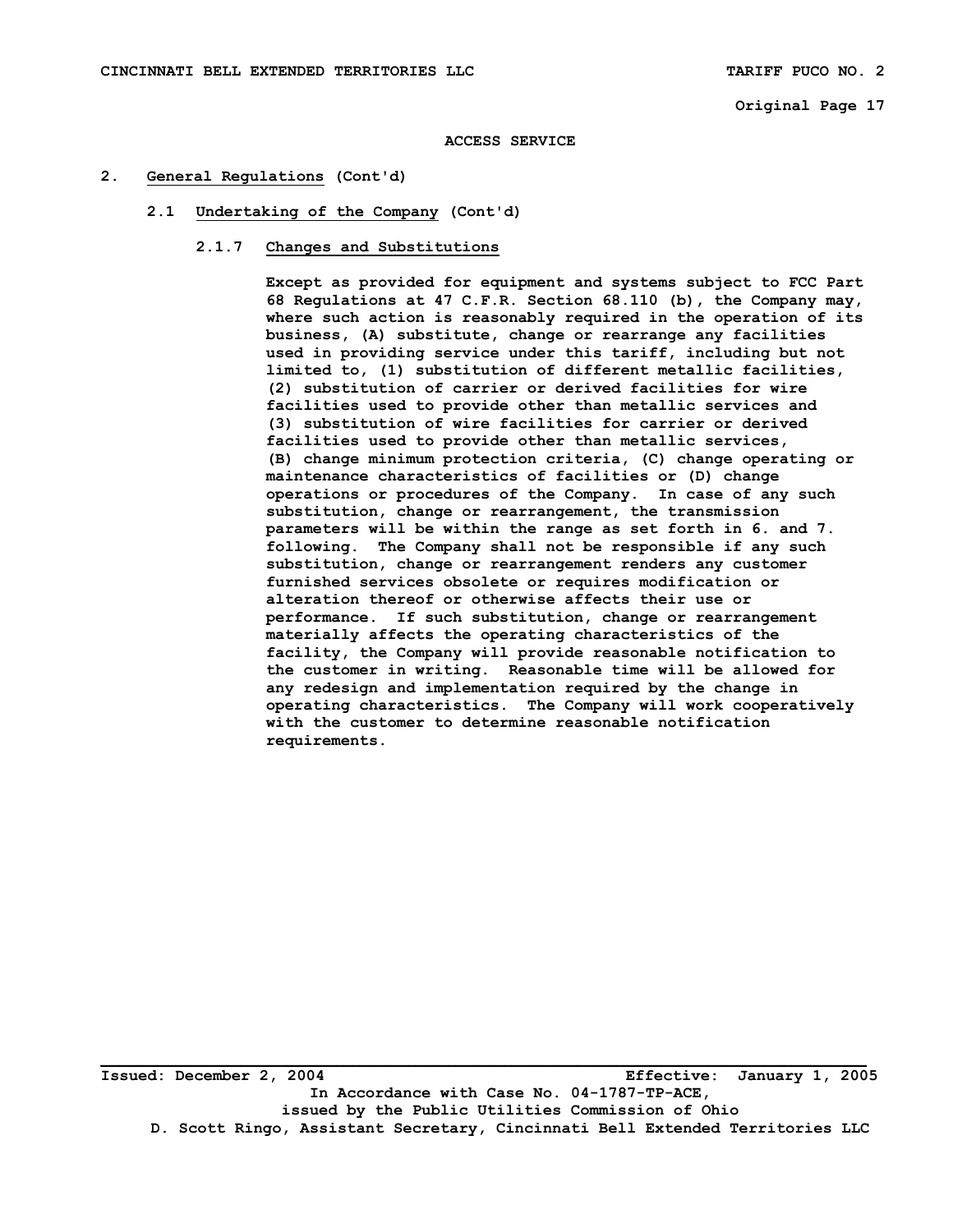#### **ACCESS SERVICE**

#### **2. General Regulations (Cont'd)**

- **2.1 Undertaking of the Company (Cont'd)** 
	- **2.1.8 Refusal and Discontinuance of Service** 
		- **(A) Unless the provisions of Section 2.2.2 apply, when the customer's account is thirty (30) days past due, and the customer fails to comply with the provisions of Section 2, the Telephone Company may send a written notice to the customer regarding such noncompliance. The Telephone Company will send this delinquency notice via overnight Certified U.S. Mail or other commercial courier to the person the customer has designated to receive such notices of noncompliance. If the customer has not designated a person to whom notices should be sent, the Telephone Company will send the notice to the address where it sends invoices to the customer. The Telephone Company will give the customer fifteen (15) days from the day the Telephone Company mails the notice to comply and bring its applicable account current. If the customer does not bring its applicable account current and into compliance by the end of that 15-day period (when the account is 45-days past due), the Telephone Company may refuse additional applications for service, or may refuse to complete pending orders for service, or both. The Telephone Company may process additional applications for service and/or complete orders during the fifteen (15) days. However, nothing contained herein shall preclude the Telephone Company's right to refuse additional applications for service and/or to refuse to complete pending orders for the non-complying customer after this 15-day period without further notice to the customer.**
		- **(B) When the account is forty-five (45) days past due, and the customer has not complied and its applicable account is not current, the Telephone Company may send a disconnect notice to the customer. This notice shall give the customer an additional fifteen (15) days from the day the Telephone Company mails the disconnect notice to bring its applicable account current and into compliance. If the customer does not bring its applicable account current and into compliance by the end of this second 15-day period (when the account is 60-days past due), the Telephone Company may discontinue existing services in addition to exercising its rights described above in Part (A). If the Telephone Company does not disconnect the existing services, nothing contained herein shall preclude the Telephone Company's right to disconnect existing services to the non-complying customer without further notice to the customer. Early-termination charges may also apply when services have been disconnected pursuant to this Part.**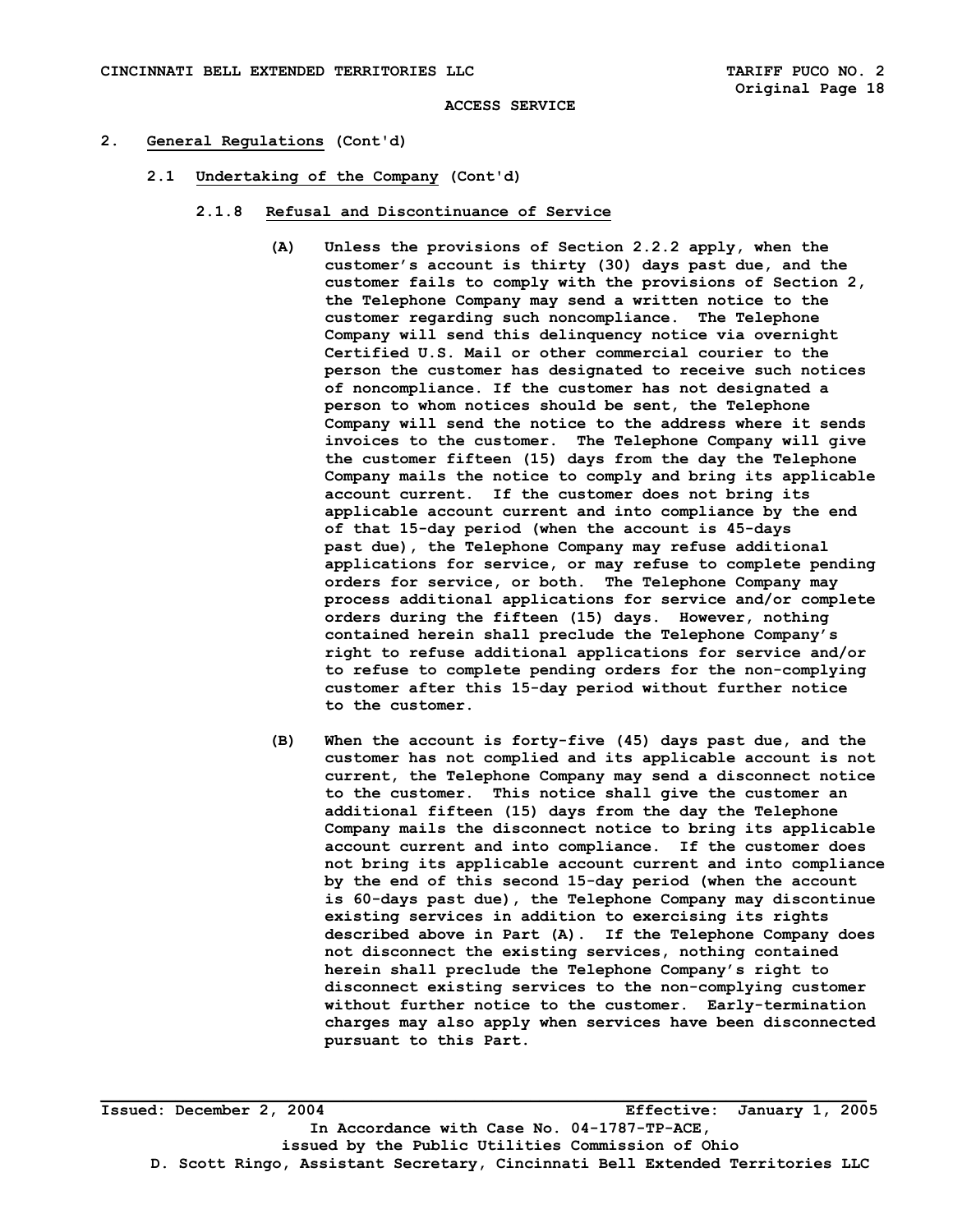#### **ACCESS SERVICE**

- **2. General Regulations (Cont'd)** 
	- **2.1 Undertaking of the Company (Cont'd)** 
		- **2.1.8 Refusal and Discontinuance of Service (Cont'd)** 
			- **(C) When access service is provided by more than company, the Companies involved in providing the joint service may individually or collectively deny ser vice to a customer for nonpayment. Where the Company (Companies) affected by the nonpayment is (are) incapable of effecting discontinuance of service without cooperation from the other joint provider(s) of Switched Access Service, such other Company (Companies) will, if technically feasible, assist in denying the joint service to the customer. Service denial for such joint service will only include calls which originate or terminate within, or transit, the operating territory of the Company (Companies) initiating the service denial for nonpayment. When more than one of the joint providers must deny service to effectuate termination for nonpayment, in cases where a conflict exists in the applicable tariff provisions, the tariff regulations of the end office Company shall apply for joint service discontinuance.**

#### **2.2 Use**

#### **2.2.1 Unlawful Use**

 **The service provided under this tariff shall not be used for an unlawful purpose.** 

#### **2.3 Obligation of the Customer**

## **2.3.1 Damages**

 **The customer shall reimburse the Company for damages to Company facilities utilized to provide services under this tariff caused by the negligence or willful act of the customer or resulting from the customer's improper use of the Company facilities, or due to malfunction of any facilities or equipment provided by other than the Company. Nothing in the foregoing provision shall be interpreted to hold one customer liable for another customer's actions. The Company will, upon reimbursement for damages, cooperate with the customer in prosecuting a claim against the person causing such damage and the customer shall be subrogated to the right of recovery by the Company for the damages to the extent of such payment.** 

**Issued: December 2, 2004 Effective: January 1, 2005 In Accordance with Case No. 04-1787-TP-ACE, issued by the Public Utilities Commission of Ohio D. Scott Ringo, Assistant Secretary, Cincinnati Bell Extended Territories LLC**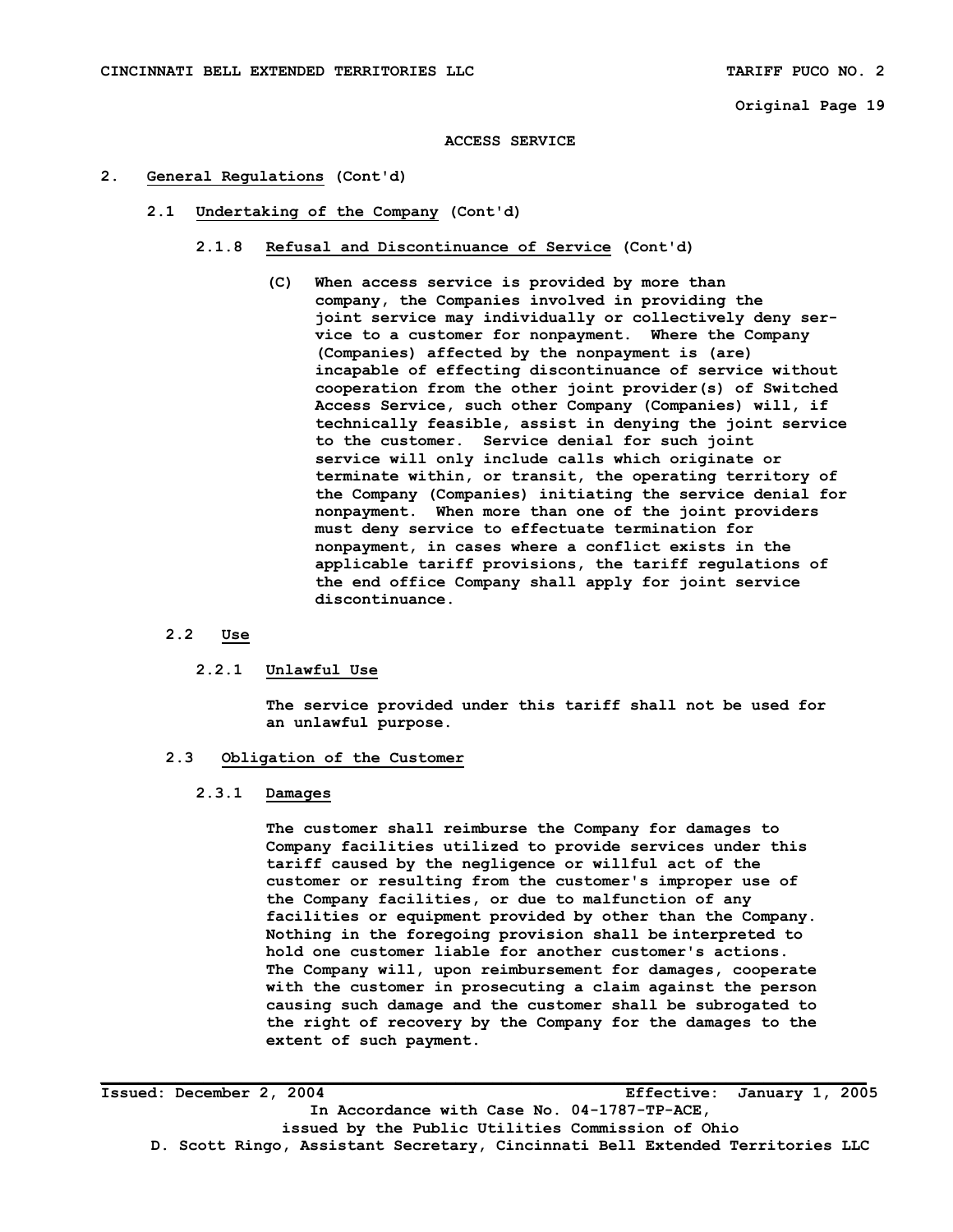**ACCESS SERVICE** 

#### **2. General Regulations (Cont'd)**

 **2.3 Obligations of the Customer (Cont'd)** 

### **2.3.2 Ownership of Facilities and Theft**

 **Facilities utilized by the Company to provide service under the provisions of this tariff shall remain the property of the Company. Such facilities shall be returned to the Company by the customer, whenever requested, within a reasonable period following the request in as good condition as reasonable wear will permit.** 

#### **2.3.3 Equipment Space and Power**

 **The customer shall furnish or arrange to have furnished to the Company, at no charge, equipment space with suitable environmental characteristics and electrical power required by the Company to provide services under this tariff at the points of termination of such services. The selection of ac or dc power shall be mutually agreed to by the customer and the Company. The customer shall also make necessary arrangements in order that the Company will have access to such spaces at reasonable times for installing, testing, testing, repairing or removing Company services.** 

### **2.3.4 Availability for Testing**

 **The services provided under this tariff shall be available to the Company at times mutually agreed upon in order to permit the Company to make tests and adjustments appropriate for maintaining the services in satisfactory operating condition. Such tests and adjustments shall be completed within a reasonable time. No credit will be allowed for any interruptions involved during such tests and adjustments.** 

#### **2.3.5 Design of Customer Services**

 **The customer shall be solely responsible, at its own expense, for the overall design of its services and for any redesigning or rearrangement of its services which may be required because of changes in facilities, operations or procedures of the Company, minimum protection criteria or operating or maintenance characteristics of the facilities.** 

**Issued: December 2, 2004 Effective: January 1, 2005 In Accordance with Case No. 04-1787-TP-ACE, issued by the Public Utilities Commission of Ohio D. Scott Ringo, Assistant Secretary, Cincinnati Bell Extended Territories LLC**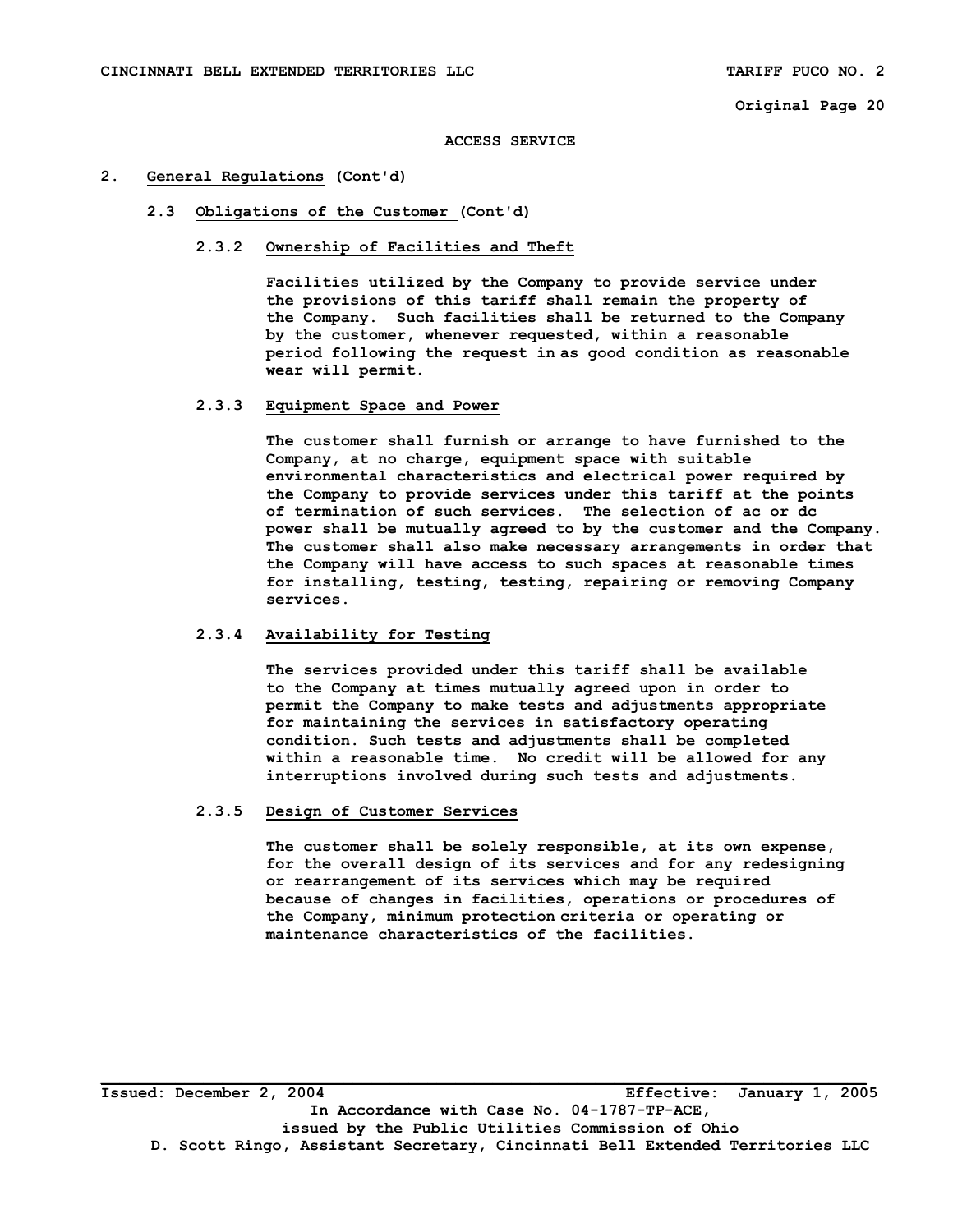**ACCESS SERVICE** 

#### **2. General Regulations (Cont'd)**

- **2.3 Obligations of the Customer (Cont'd)** 
	- **2.3.6 References to the Company**

 **The customer may advise End Users that certain services are provided by the Company in connection with the service the customer furnishes to End Users; however, the customer shall not represent that the Company jointly participates in the customer's services** 

- **2.3.7 Claims and Demands for Damages** 
	- **(A) With respect to claims of patent infringement made by third persons, the customer shall defend, indemnify, protect and save harmless the Company from and against all claims arising out of the combining with, or use in connection with, the services provided under this tariff, any circuit, apparatus, system or method provided by the customer.**
	- **(B) The customer shall defend, indemnify and save harmless the Company from and against any suits, claims, losses or damages, including punitive damages, attorney fees and court costs by third persons arising out of the construction, installation, operation, maintenance, or removal of the customer's circuits, facilities, or equipment connected to the Company's services provided under this tariff, including, without limitation, Workmen's Compensation claims, actions for infringement of copyright and/or unauthorized use of program material, libel and slander actions based on the content of communications transmitted over the customer's circuits, facilities or equipment, and proceedings to recover taxes, fines, or penalties for failure of the customer to obtain or maintain in effect any necessary certificates, permits,**

**\_\_\_\_\_\_\_\_\_\_\_\_\_\_\_\_\_\_\_\_\_\_\_\_\_\_\_\_\_\_\_\_\_\_\_\_\_\_\_\_\_\_\_\_\_\_\_\_\_\_\_\_\_\_\_\_\_\_\_\_\_\_\_\_\_\_\_\_\_\_\_\_\_\_\_\_\_\_\_\_\_\_ Issued: December 2, 2004 Effective: January 1, 2005 In Accordance with Case No. 04-1787-TP-ACE, issued by the Public Utilities Commission of Ohio D. Scott Ringo, Assistant Secretary, Cincinnati Bell Extended Territories LLC**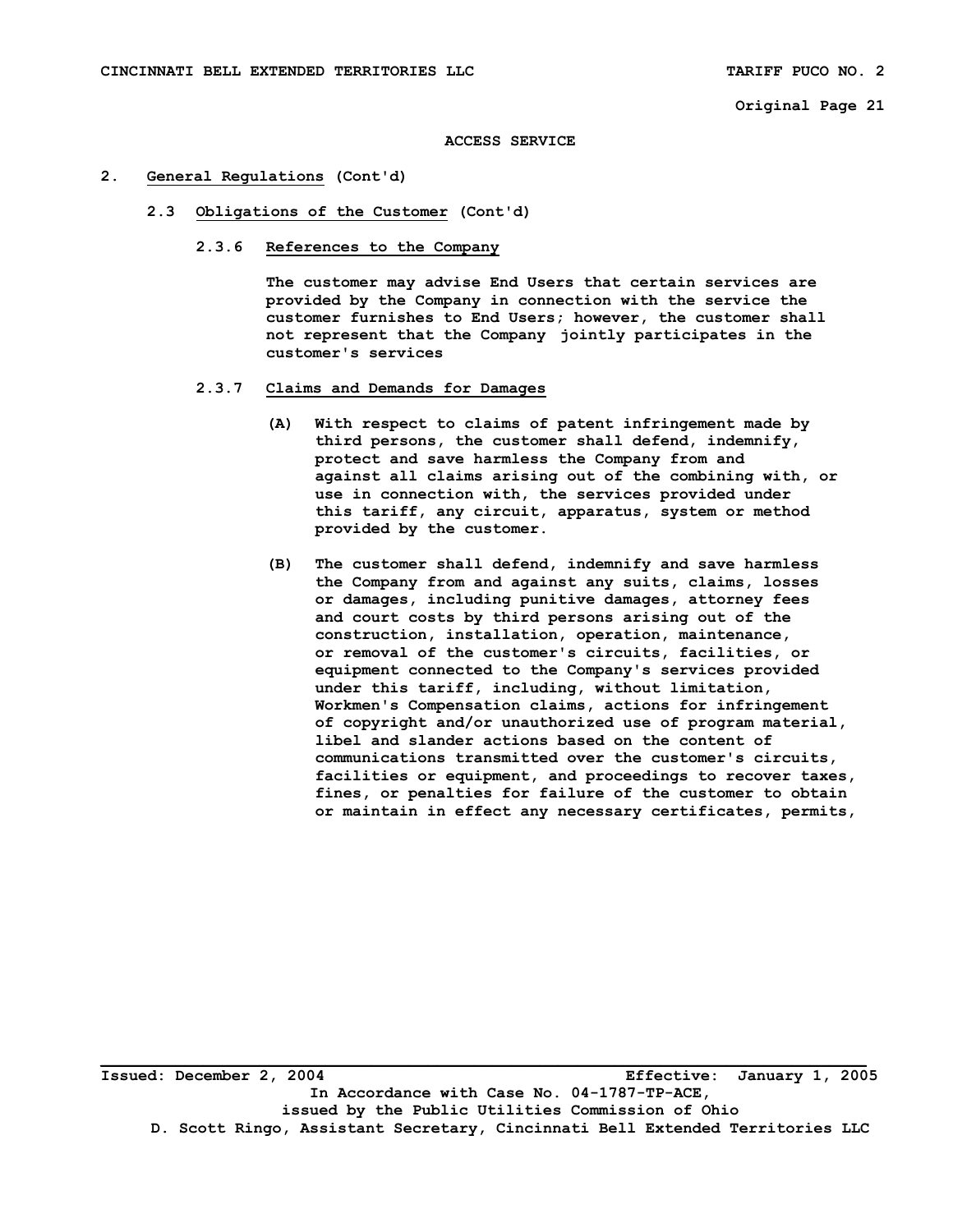**ACCESS SERVICE** 

- **2. General Regulations (Cont'd)** 
	- **2.3 Obligations of the Customer (Cont'd)** 
		- **2.3.11 Claims and Demands for Damages (Cont'd)** 
			- **(B) (Cont'd)**

 **licenses, or other authority to acquire or operate the services provided under this tariff; provided, however, the foregoing indemnification shall not apply to suits, claims, and demands to recover damages for damage to property, death, or personal injury unless such suits, claims, or demands are based on the tortious conduct of the customer, its officers, agents or employees.** 

 **(C) The customer shall defend, indemnify and save harmless the Company from and against any suits, claims, losses or damages, including punitive damages, attorney fees and court costs by the customer or third parties arising out of any act or omission of the customer in the course of using services provided under this tariff.**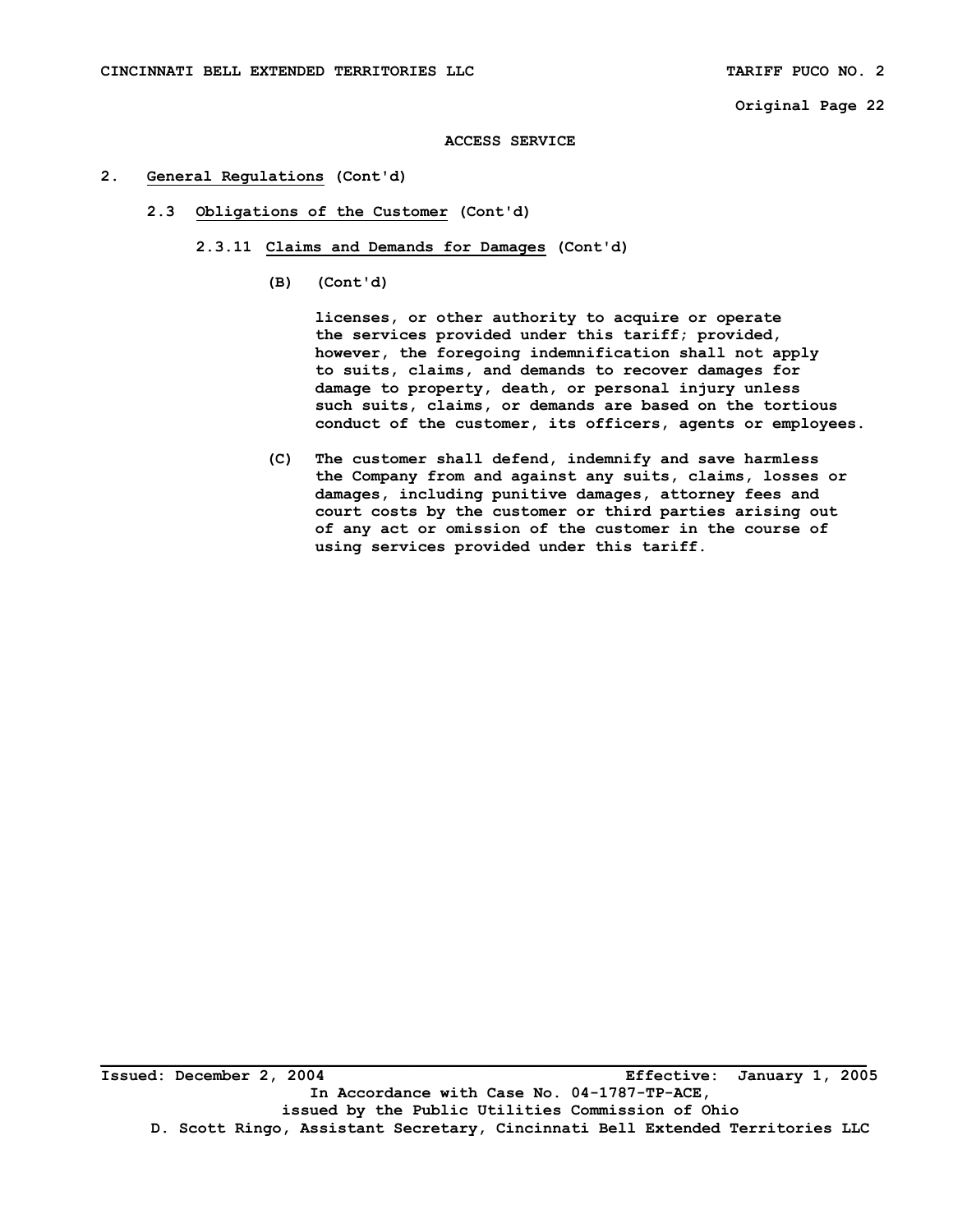#### **ACCESS SERVICE**

#### **2. General Regulations (Cont'd)**

- **2.4 Payment Arrangements and Credit Allowances** 
	- **2.4.1 Payment of Rates, Charges and Deposits** 
		- **(A) The Telephone Company will, in order to safeguard its interests, require a customer which has a proven history of late payments to the Telephone Company or does not have established credit, to make an advance payment, or make a deposit (prior to or at any time after the provision of a service to the customer) to be held by the Telephone Company as a guarantee of the payment of rates and charges. No such advance payment, or deposit will be required of a customer which is a successor of a company which has established credit and has no history of late payments to the Telephone Company. Such advance payment or deposit may not exceed the actual or estimated rates and charges for the service for a two-month period. The fact that a deposit has been made in no way relieves the customer from complying with the Telephone Company's regulations as to the prompt payment of bills. At such time as the provision of the service to the customer is terminated, the remaining amount of the advance payment or deposit will be credited to the customer's account and any credit balance which may remain will be refunded.**

 **A deposit may be refunded or credited the account when the customer has established credit or, in any event, after the customer has established a one-year prompt payment record at any time prior to the termination of the provision of the service to the customer. In case of a cash deposit, for the period the deposit is held by the Telephone Company, the customer will receive interest at the same percentage rate as that set forth in (B)(3)(b)(I) or in (B)(3)(b)(II), whichever is lower. The calculation will be based on the number of days from the date the customer deposit is received by the Telephone Company to and including the date such deposit is credited to the customer's account or the date the deposit is refunded by the Telephone Company. Should a deposit be credited to the customer's account, as indicated above, no interest will accrue on the deposit from the date such deposit is credited to the customer's account. Advance payments of a customer's account will not receive interest.** 

**Issued: December 2, 2004 Effective: January 1, 2005 In Accordance with Case No. 04-1787-TP-ACE, issued by the Public Utilities Commission of Ohio D. Scott Ringo, Assistant Secretary, Cincinnati Bell Extended Territories LLC**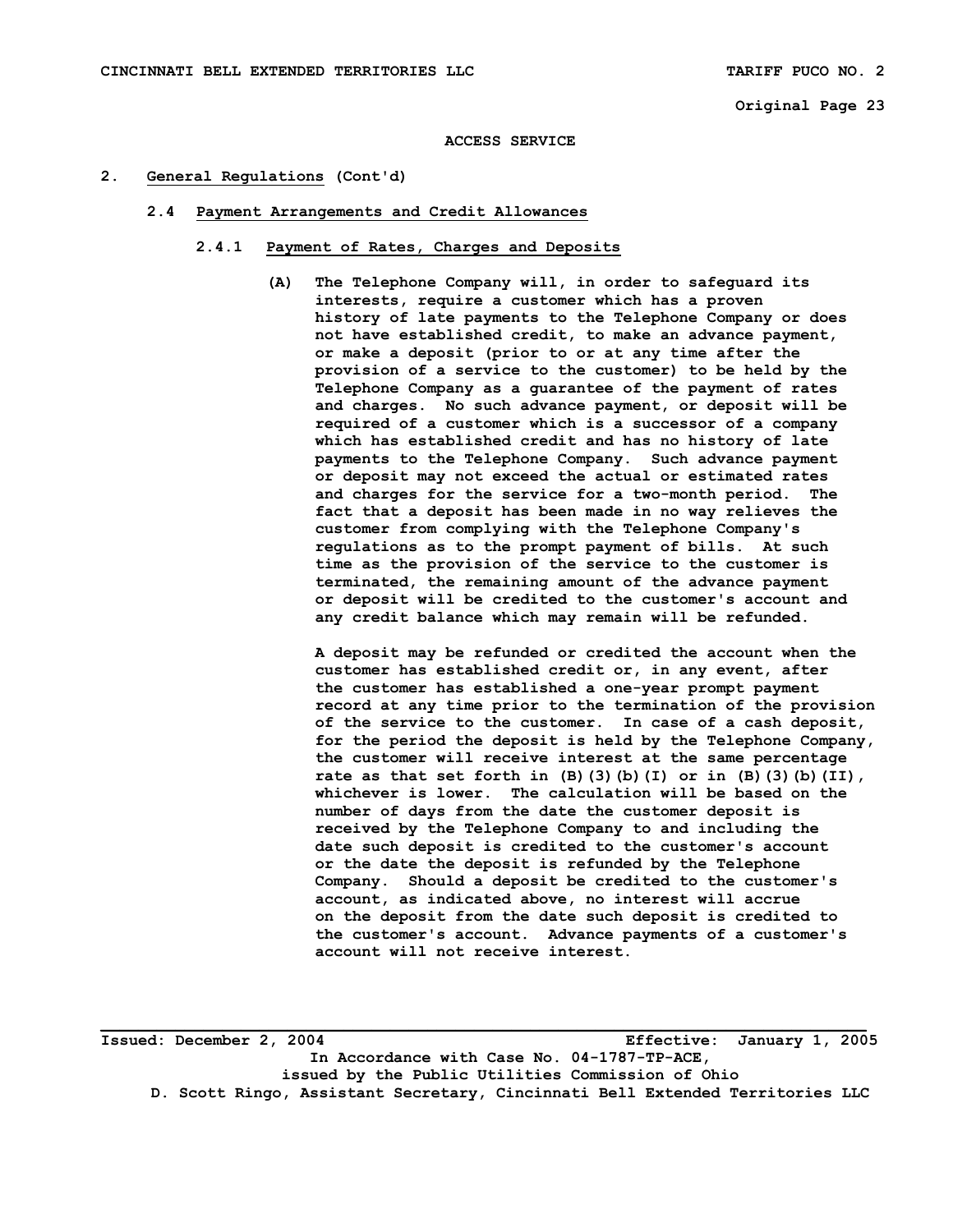**ACCESS SERVICE** 

- **2. General Regulations (Cont'd)** 
	- **2.4 Payment Arrangements and Credit Allowances (Cont'd)** 
		- **2.4.1 Payment of Rates, Charges and Deposits (Cont'd)** 
			- **(B) The Telephone Company shall bill on a current basis all charges incurred by and credits due to the customer under this tariff attributable to services, including, but not limited to, Maintenance of Service as set forth in 13.3.1 following, established or discontinued during the preceding billing period. In addition, the Telephone Company shall bill in advance charges for all services to be provided during the ensuing billing period except for charges associated with service usage and for the Federal Government which will be billed in arrears. The bill day (i.e., the billing date of a bill for a customer for Access Service under this tariff), the period of service each bill covers and the payment date will be as follows:** 
				- **(1) For End User Access Service and Presubscription the Telephone Company will establish a bill day each month for each end user account. The bill will cover End User Access Service charges and Presubscribed Interexchange Carrier charges for the ensuing billing period except for End User Access Service for the Federal Government which will be billed in arrears. Any applicable Presubscription Charges, any known unbilled charges for prior periods and any known unbilled adjustments for prior periods for End User Access Service and Pre subscription Service will be applied to this bill. Such bills are due when rendered.**
				- **(2) For Service other than End User Access Service and Presubscription the Telephone Company will esta blish a bill day each month for each customer account. The bill will cover nonusage sensitive**

**\_\_\_\_\_\_\_\_\_\_\_\_\_\_\_\_\_\_\_\_\_\_\_\_\_\_\_\_\_\_\_\_\_\_\_\_\_\_\_\_\_\_\_\_\_\_\_\_\_\_\_\_\_\_\_\_\_\_\_\_\_\_\_\_\_\_\_\_\_\_\_\_\_\_\_\_\_\_\_\_\_\_ Issued: December 2, 2004 Effective: January 1, 2005 In Accordance with Case No. 04-1787-TP-ACE, issued by the Public Utilities Commission of Ohio D. Scott Ringo, Assistant Secretary, Cincinnati Bell Extended Territories LLC**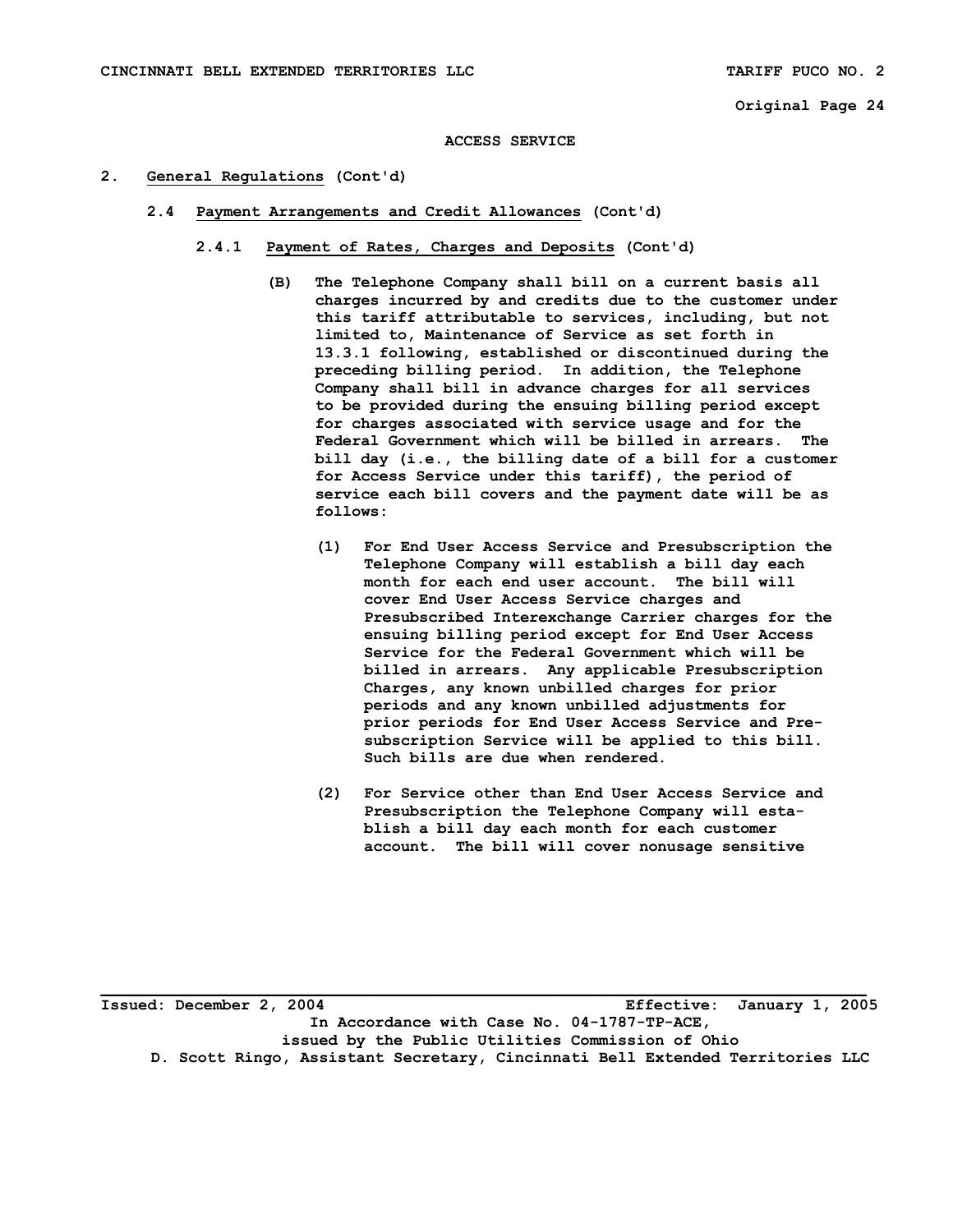#### **ACCESS SERVICE**

#### **2. General Regulations (Cont'd)**

- **2.4 Payment Arrangements and Credit Allowances (Cont'd)** 
	- **2.4.1 Payment of Rates, Charges and Deposits (Cont'd)** 
		- **(3) Amounts not paid within 31 days of invoice will be considered past due. Interest at a rate of 1.5% per month may be applied to any unpaid amount commencing 31 days after the statement date.**
		- **4) A check return charge will be assessed for checks with insufficient funds or non-existing accounts. The Company may waive the check return charge under appropriate circumstances.**

 **Check Return Charge \$20.00** 

 **(C) Adjustments for the quantities of services established or discontinued in any billing period beyond the minimum period set forth for services in other sections of this tariff will be prorated to the number of days or major fraction of days based on a 30 day month. Company will, upon request and if available, furnish such detailed information as may reasonably be required for verification of any bill.**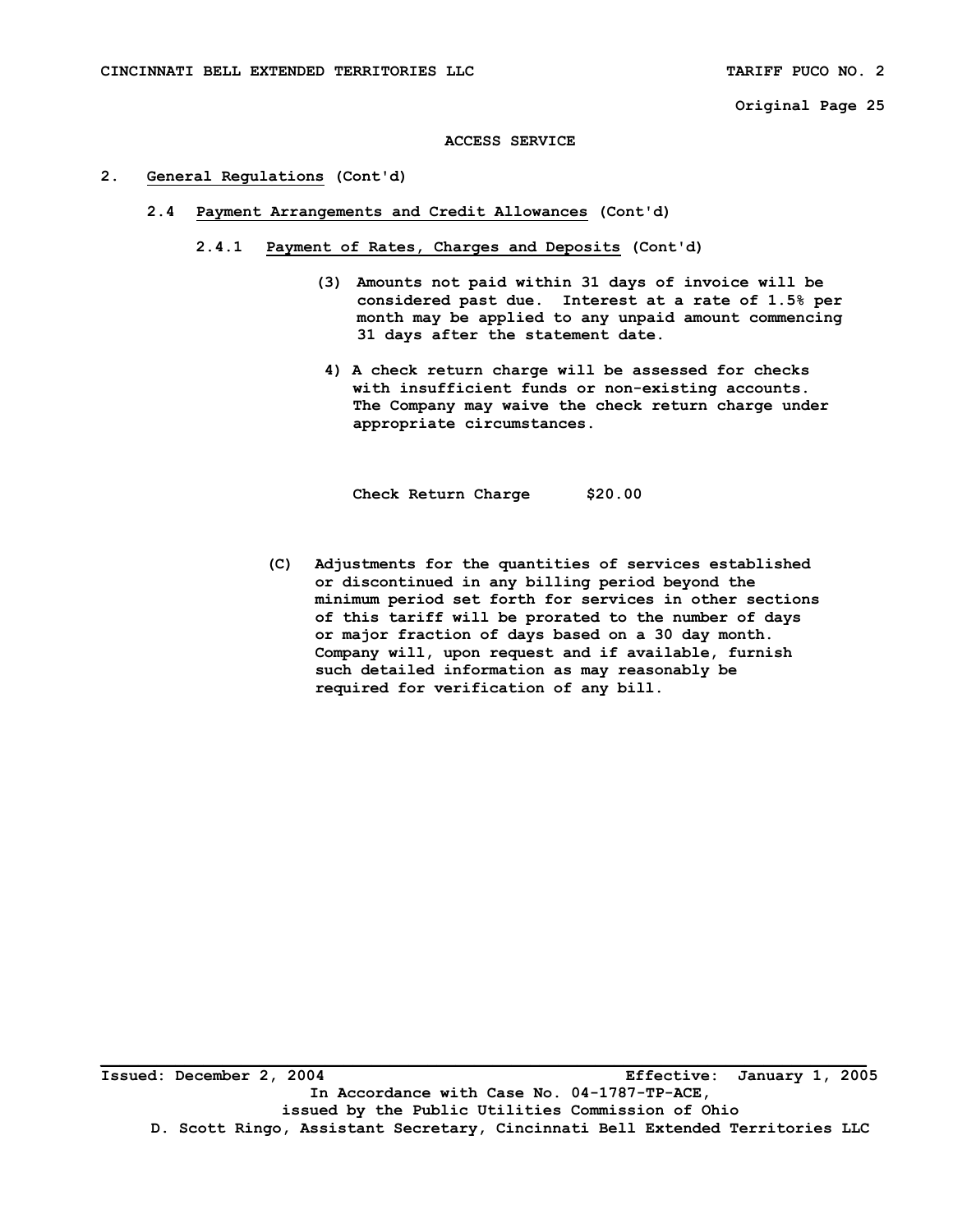#### **ACCESS SERVICE**

#### **2. General Regulations (Cont'd)**

#### **2.4 Payment Arrangements and Credit Allowances (Cont'd)**

### **2.4.2 Minimum Periods**

 **The minimum period for which services are provided and for which rates and charges are applicable is one month except as noted otherwise.** 

 **When a service is discontinued prior to the expiration of the minimum period, charges are applicable, whether the service is used or not, as follows:** 

- **(A) When a service with a one month minimum period is discontinued prior to the expiration of the minimum period, a one month charge will apply at the rate level in effect at the time service is discontinued.**
- **(B) When a service with a minimum period greater than one month is discontinued prior to the expiration of the minimum period, the applicable charge will be the lesser of (1) the Company's total nonrecoverable costs less the net salvage value for the discontinued service or (2) the total monthly charges, at the rate level in effect at the time service is discontinued, for the remainder of the minimum period, unless otherwise specified under the terms of an Optional Payment Plan.**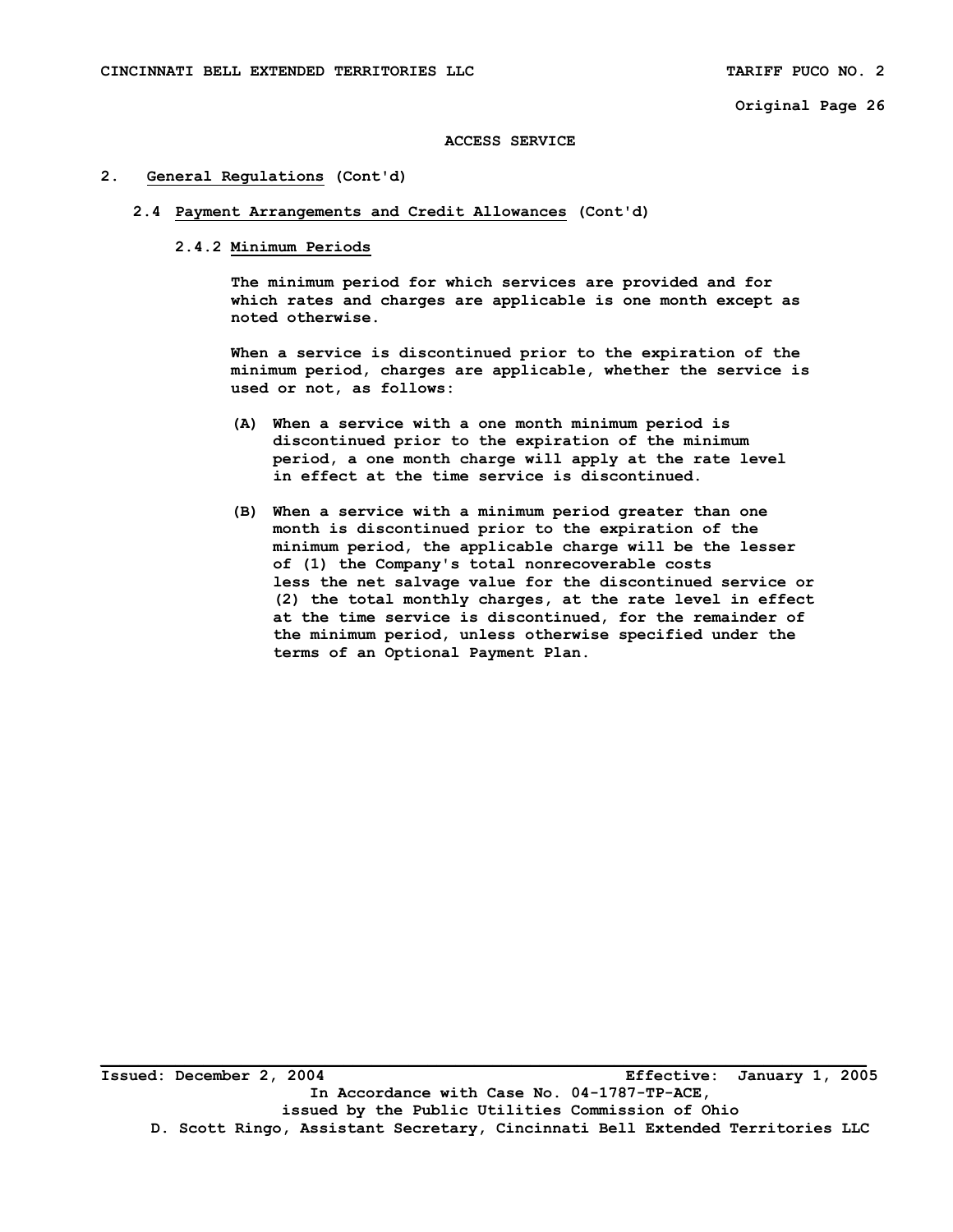**ACCESS SERVICE** 

#### **2. General Regulations (Cont'd)**

- **2.4 Payment Arrangements and Credit Allowances (Cont'd)** 
	- **2.4.3 Credit Allowance for Service Interruptions** 
		- **(A) General**

 **A service is interrupted when it becomes unusable to the customer because of a failure of a facility component used to furnish service under this tariff or in the event that the protective controls applied by the Company result in the complete loss of service by the customer as set forth in 6.3.1 following. An interruption period starts when an inoperative service is reported to the Company, and ends when the service is operative.** 

 **(B) When a Credit Allowance Applies** 

 **In case of an interruption to any service, allowance for the period of interruption, if not due to the negligence of the customer, shall be as follows:** 

 **(1) For Switched Transport, Voice Grade Entrance Facilities, Voice Grade Direct Trunk Transport, Mercury 45, OC-3, OC-12, OC-49 and OC-192 Services, Shared SONET and Unprotected LAN Advantage Port Service, no credit shall (T) be allowed for an interruption of less than thirty (30) minutes. The customer shall be credited for an interruption of 30 minutes or more at the rate of 1/1440 of the monthly charges for the facility or service for each period of 30 minutes or major fraction thereof that the interruption continues.** 

 **The monthly charges used to determine the credit shall be as follows:** 

 **(a) For two-point Special Access services, the monthly charge shall be the total of all the monthly rate element charges associated with the service.\*** 

 **\*(i.e., Channel Terminations, Channel Mileage, optional features and functions, and, when applicable, surcharge for Special Access Service).** 

**\_\_\_\_\_\_\_\_\_\_\_\_\_\_\_\_\_\_\_\_\_\_\_\_\_\_\_\_\_\_\_\_\_\_\_\_\_\_\_\_\_\_\_\_\_\_\_\_\_\_\_\_\_\_\_\_\_\_\_\_\_\_\_\_\_\_\_\_\_\_\_\_\_\_\_\_\_\_\_\_\_\_ Issued: December 10 2007 Effective: January 9 2008 In Accordance with Case No. 07-1236-TP-ATA, issued by the Public Utilities Commission of Ohio D. Scott Ringo, Assistant Secretary, Cincinnati Bell Extended Territories LLC**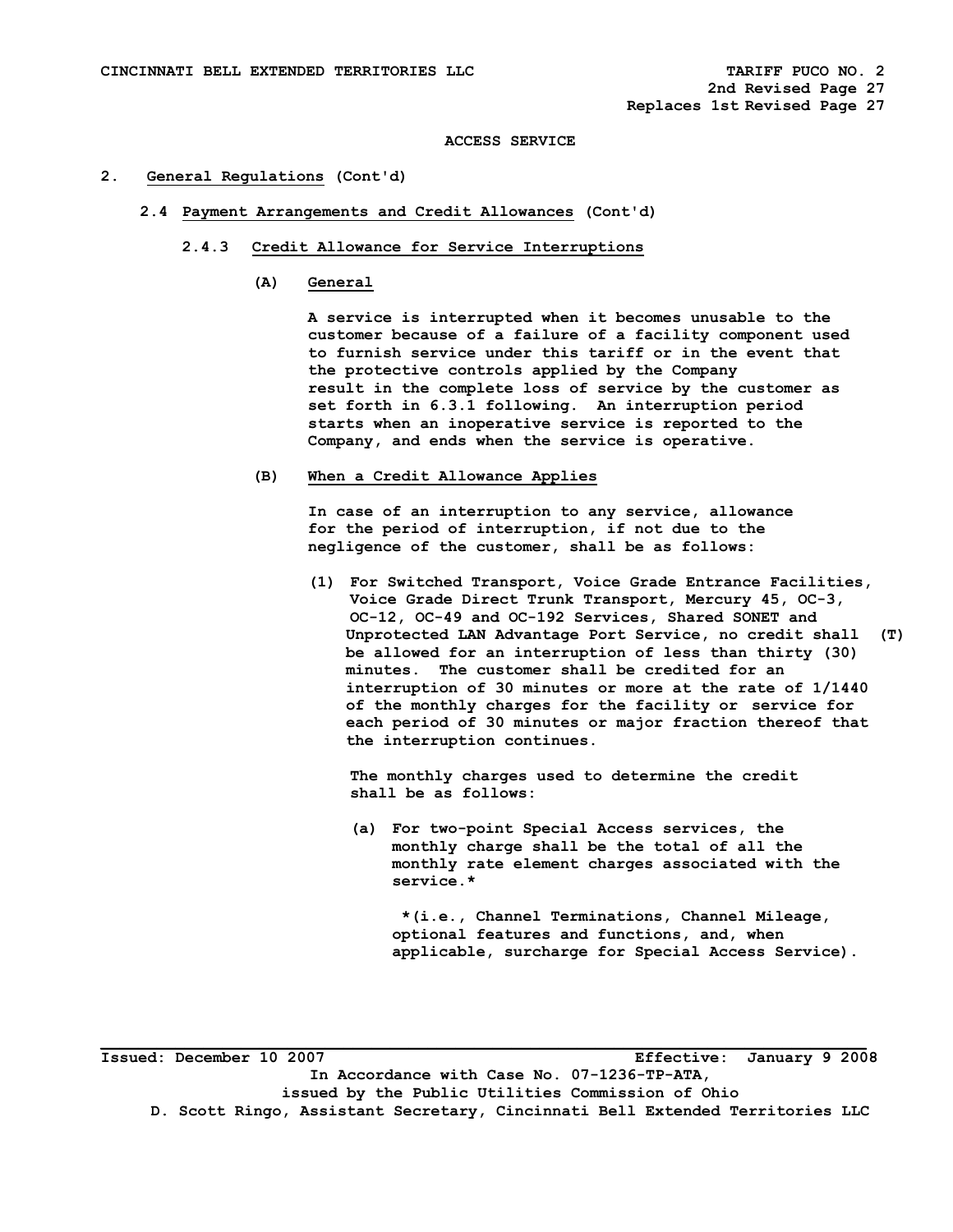#### **ACCESS SERVICE**

#### **2. General Regulations (Cont'd)**

- **2.4 Payment Arrangements and Credit Allowances (Cont'd)** 
	- **2.4.3 Credit Allowance for Service Interruptions (Cont'd)** 
		- **(B) When A Credit Allowance Applies (Cont'd)** 
			- **(1) (Cont'd)** 
				- **(b) For multipoint Special Access services, the monthly charge shall be the total of all monthly rate element charges associated with that portion of the service\* that is inopera tive between the Hub and a customer premises.**
				- **(c) For multiplexed Special Access services, the monthly charge shall be the total of all the monthly rate element charges associated with that portion of the service that is inopera tive. When the facility which is multiplexed or the multiplexer itself is inoperative, the monthly charge shall be the total of all the monthly rate element charges associated with the service\*. When the service which rides a channel of the multiplexed facility is in operative, the monthly charge shall be the total of all the monthly rate element charges associated with that portion of the service\* from the Hub to a customer premises.**

 **\*(i.e., Channel Termination(s), Channel Mileage optional features and functions, and, when applicable, surcharge for Special Access Service).** 

**(d) For multiplexed Switched Transport services, the monthly charge shall be the total of all the monthly rate element charges associated with that portion of the service that is in operative. When the facility which is multi plexed or the multiplexer itself is inopera tive, the monthly charge shall be the total of all monthly rate element charges associated with the service.\* When the service which rides a channel of the multiplexed facility is inoperative, the monthly charge shall be the total of all the monthly rate element charges associated with that portion of the service\* from the Hub to an end office.** 

**Issued: December 2, 2004 Effective: January 1, 2005 In Accordance with Case No. 04-1787-TP-ACE, issued by the Public Utilities Commission of Ohio D. Scott Ringo, Assistant Secretary, Cincinnati Bell Extended Territories LLC**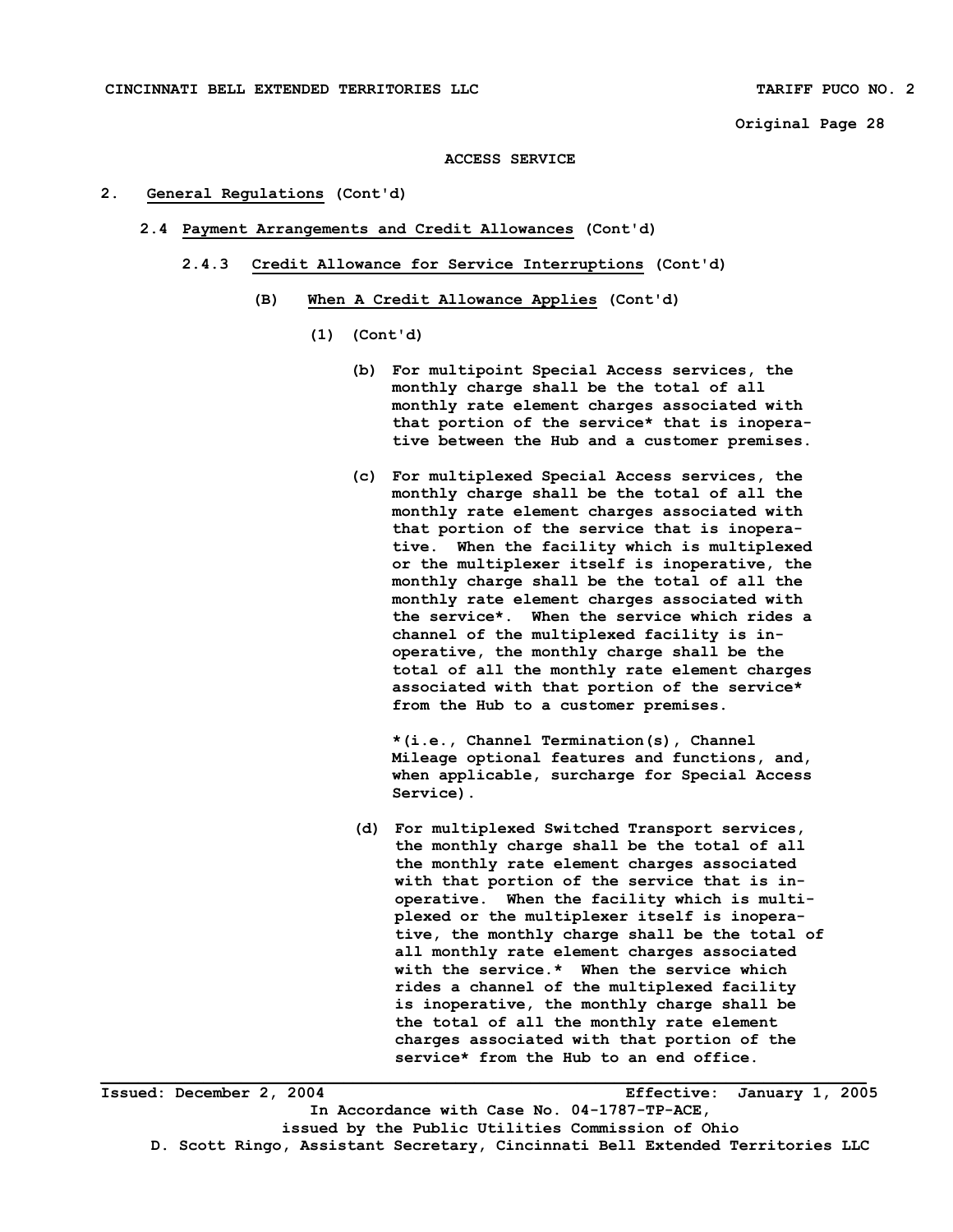#### **ACCESS SERVICE**

#### **2. General Regulations (Cont'd)**

- **2.4 Payment Arrangements and Credit Allowances (Cont'd)** 
	- **2.4.3 Credit Allowance for Service Interruptions (Cont'd)** 
		- **(B) When A Credit Allowance Applies (Cont'd)** 
			- **(1) (Cont'd)**
			- **(2) For Program Audio and Video Special Access Ser vices, no credit shall be allowed for an interrup tion of less than 30 seconds. The customer shall be credited for an interruption of 30 seconds or more as follows:** 
				- **(a) For two-point services, when monthly rates are applicable, the credit shall be at the rate of 1/8640 of the monthly charge for the service\* for each period of 5 minutes or fraction thereof that the interruption continues.**
				- **(b) For two-point services, when daily rates are applicable, the credit shall be at the rate of 1/288 of the daily charges for the service\* for each period of 5 minutes or fraction thereof that the interruption continues.**
				- **(3) The credit allowance(s) for an interruption or for a series of interruptions shall not exceed the monthly rates. The allowable credit will be com puted based upon the billing method which applies to the service being credited. A credit shall be given for one occurrence only during the first month of service**
				- **(4) For certain Special Access services (Wideband Data, WD1-3; DA1-4; High Capacity, HC1; OC-3, OC-12, OC-48 and OC-192 Services; and Shared SONET Service) (N) any period during which the error performance is below that specified for the service will be considered as an interruption**

**\_\_\_\_\_\_\_\_\_\_\_\_\_\_\_\_\_\_\_\_\_\_\_\_\_\_\_\_\_\_\_\_\_\_\_\_\_\_\_\_\_\_\_\_\_\_\_\_\_\_\_\_\_\_\_\_\_\_\_\_\_\_\_\_\_\_\_\_\_\_\_\_\_\_\_\_\_\_\_\_\_\_ Issued: February 18, 2005 Effective: March 20, 2005 In Accordance with Case No. 05-238-TP-ATA, issued by the Public Utilities Commission of Ohio D. Scott Ringo, Assistant Secretary, Cincinnati Bell Extended Territories LLC**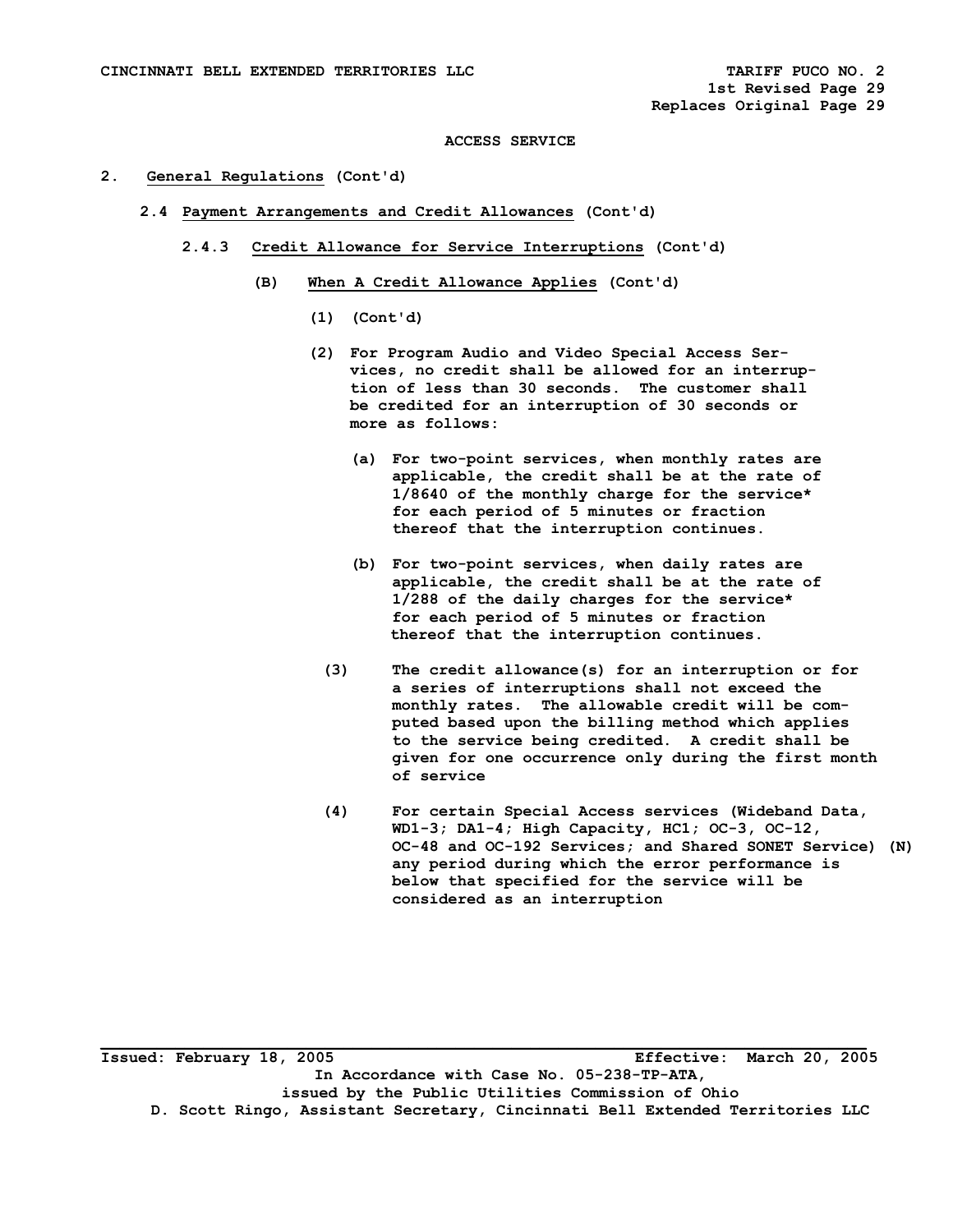#### **ACCESS SERVICE**

#### **2. General Regulations (Cont'd)**

- **2.4 Payment Arrangements and Credit Allowances (Cont'd)** 
	- **2.4.3 Credit Allowance for Service Interruptions (Cont'd)** 
		- **(B) When a Credit Allowance Applies (Cont'd)** 
			- **(5) For Switched Transport Entrance Facilities and Direct Trunked Transport, other than Voice Grade, Mercury 45, OC-3, OC-12, OC-48 and OC-192 Special Access Services and Shared SONET Service, a credit allowance will be made for each occurrence of a service interruption period of (30) thirty or more consecutive minutes. The credit allowance rate can only be applied once on a per calendar month, per circuit basis. The credit allowance is applied to the customer bill in addition to the existing monthly service rates for Switched Transport Entrance Facilities and Direct Trunked Transport and for MercNet 45 services and Shared SONET Service. The customer credit allowance is the monthly rate associated with the Switched Transport Entrance Facility and Direct Trunked Transport (fixed and per mile) terminations and mileage (fixed and per mile) charges in Section 6 of this tariff or the Special Access channel termination and mileage (fixed and per mile) charges and the Network Access Connection, Off-Network Access Connection and Service Area Network Access Connection and Service Area Transport charges in Section 7 of this tariff.**

 **The credit allowance for LAN Advantage service is Found in Section 17.2 of this tariff. The credit (N) Allowance for Wavelength service is Found in Section | 18.4 of this tariff. (N)** 

 **(6) The MOU credit will be derived by assuming 9000 MOU per trunk per month. Therefore, the daily credit would be limited to 300 MOU per trunk.** 

**\_\_\_\_\_\_\_\_\_\_\_\_\_\_\_\_\_\_\_\_\_\_\_\_\_\_\_\_\_\_\_\_\_\_\_\_\_\_\_\_\_\_\_\_\_\_\_\_\_\_\_\_\_\_\_\_\_\_\_\_\_\_\_\_\_\_\_\_\_\_\_\_\_\_\_\_\_\_\_\_\_\_ Issued: February 16, 2007 Effective: February 16, 2007 In Accordance with Case No. 07-139-TP-ZTA, issued by the Public Utilities Commission of Ohio D. Scott Ringo, Assistant Secretary, Cincinnati Bell Extended Territories LLC**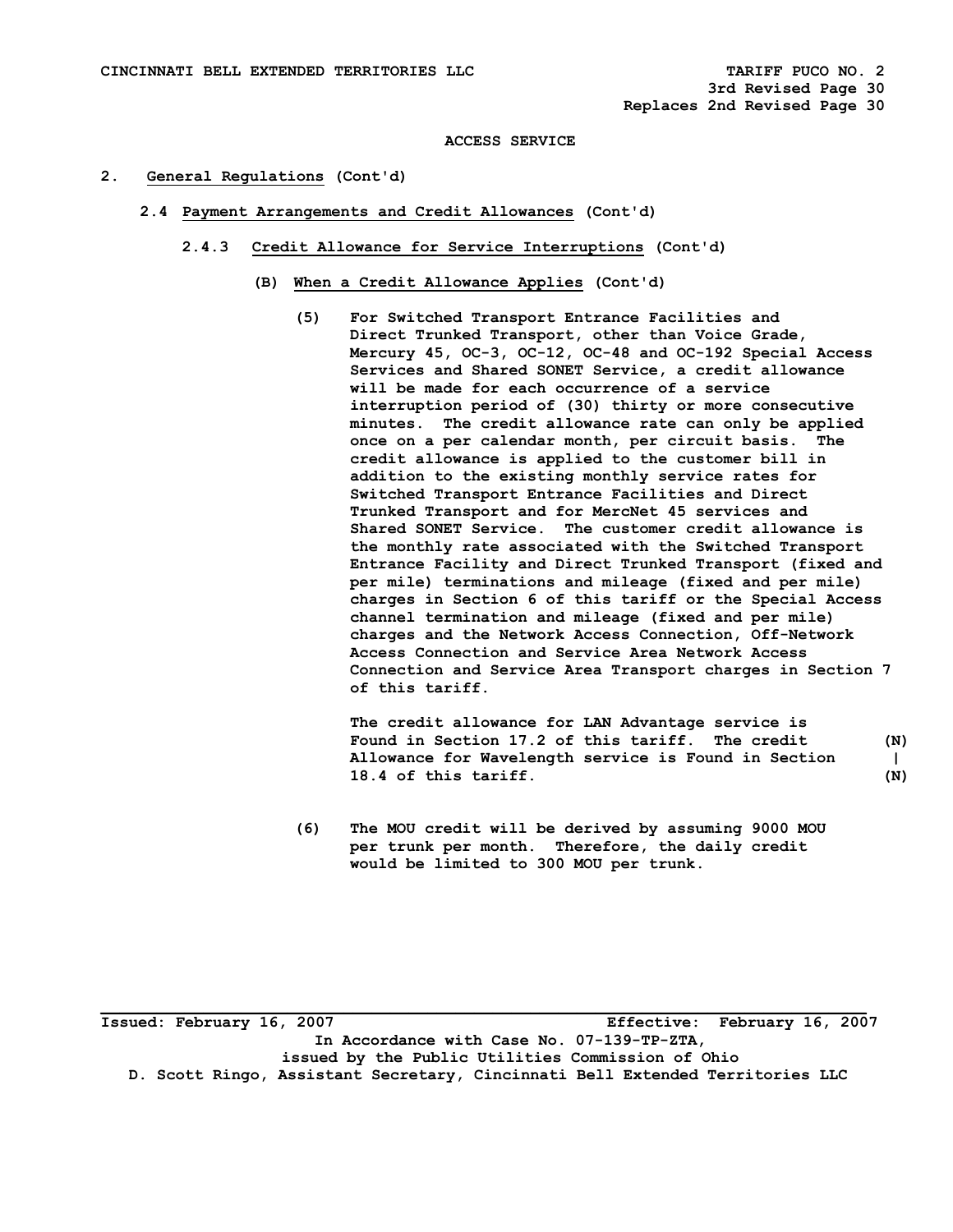#### **ACCESS SERVICE**

### **2. General Regulations (Cont'd)**

- **2.4 Payment Arrangements and Credit Allowances (Cont'd)** 
	- **2.4.3 Credit Allowance for Service Interruptions (Cont'd)** 
		- **(B) When a Credit Allowance Applies (Cont'd)**

 **For example, if a DS1 carrying 12 trunks is out-of serviced for 4 hours, the down-time is equal to 240 minutes. The customer would be credited for 240 MOU per working trunk. The 240 is less than the 300 MOU daily limit; therefore:** 

> **240 minutes out-of-service X 300 trunks 72,000 MOU credit multiplied by tandem switching rate, and the tandem transmission fixed per MOU rate and the per mile per MOU rate.**

 **If a DS3 carrying 300 trunks is out-of-service for 8 hours, the credit would be determined as follows:** 

 **8 hours X 60 minutes = 480 (total minutes out-of service for one trunk). The daily MOU credit is limited to 300 per day. Since the out-of-service time exceeds the maximum daily credit, the customer will receive the maximum credit of 300 MOU multi plied by the number of working trunks.** 

**\_\_\_\_\_\_\_\_\_\_\_\_\_\_\_\_\_\_\_\_\_\_\_\_\_\_\_\_\_\_\_\_\_\_\_\_\_\_\_\_\_\_\_\_\_\_\_\_\_\_\_\_\_\_\_\_\_\_\_\_\_\_\_\_\_\_\_\_\_\_\_\_\_\_\_\_\_\_\_\_\_\_ Issued: December 2, 2004 Effective: January 1, 2005 In Accordance with Case No. 04-1787-TP-ACE, issued by the Public Utilities Commission of Ohio D. Scott Ringo, Assistant Secretary, Cincinnati Bell Extended Territories LLC**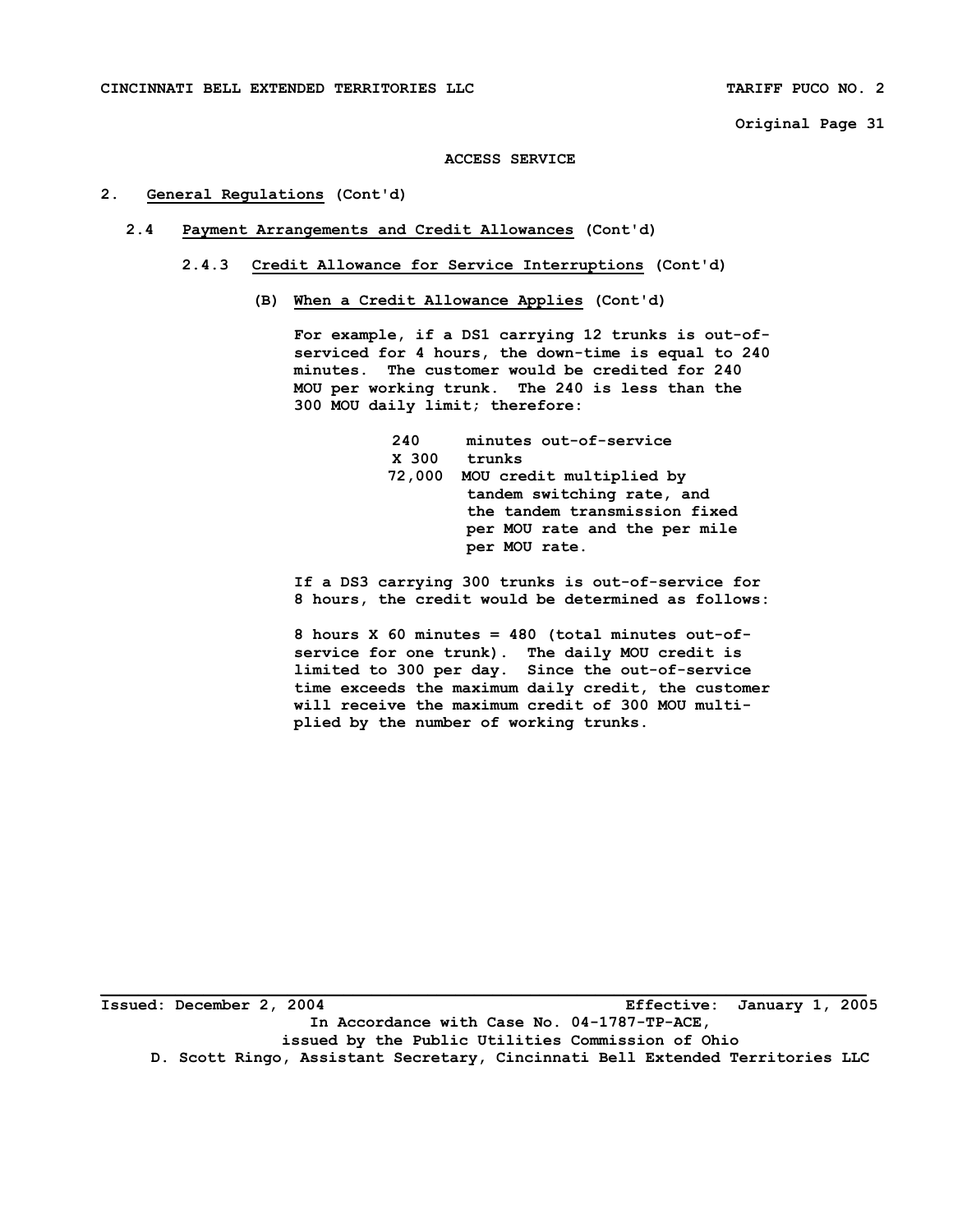#### **ACCESS SERVICE**

#### **2. General Regulations (Cont'd)**

- **2.4 Payment Arrangements and Credit Allowances (Cont'd)** 
	- **2.4.3 Credit Allowance for Service Interruptions (Cont'd)** 
		- **(C) When A Credit Allowance Does Not Apply**

 **No credit allowance will be made for:** 

- **(1) Interruptions caused by the negligence of the customer.**
- **(2) Interruptions of a service due to the failure of equipment or systems provided by the customer or others.**
- **(3) Interruptions of a service during any period in which the Company is not afforded access to the premises where the service is terminated.**
- **(4) Interruptions of a service when the customer has released that service to the Company for maintenance purposes, to make rearrangements, or for the implementation of an order for a change in the service during the time that was negotiated with the customer prior to the release of that service. Thereafter, a credit allowance as set forth in (B) preceding applies.**
- **(5) Periods when the customer elects not to release the service for testing and/or repair and continues to use it on an impaired basis.**
- **(6) Periods of interruption as set forth in 13.3.1 following.**
- **(7) An interruption or a group of interruptions, resulting from a common cause, for amounts less than one dollar.**

**\_\_\_\_\_\_\_\_\_\_\_\_\_\_\_\_\_\_\_\_\_\_\_\_\_\_\_\_\_\_\_\_\_\_\_\_\_\_\_\_\_\_\_\_\_\_\_\_\_\_\_\_\_\_\_\_\_\_\_\_\_\_\_\_\_\_\_\_\_\_\_\_\_\_\_\_\_\_\_\_\_\_ Issued: December 2, 2004 Effective: January 1, 2005 In Accordance with Case No. 04-1787-TP-ACE, issued by the Public Utilities Commission of Ohio D. Scott Ringo, Assistant Secretary, Cincinnati Bell Extended Territories LLC**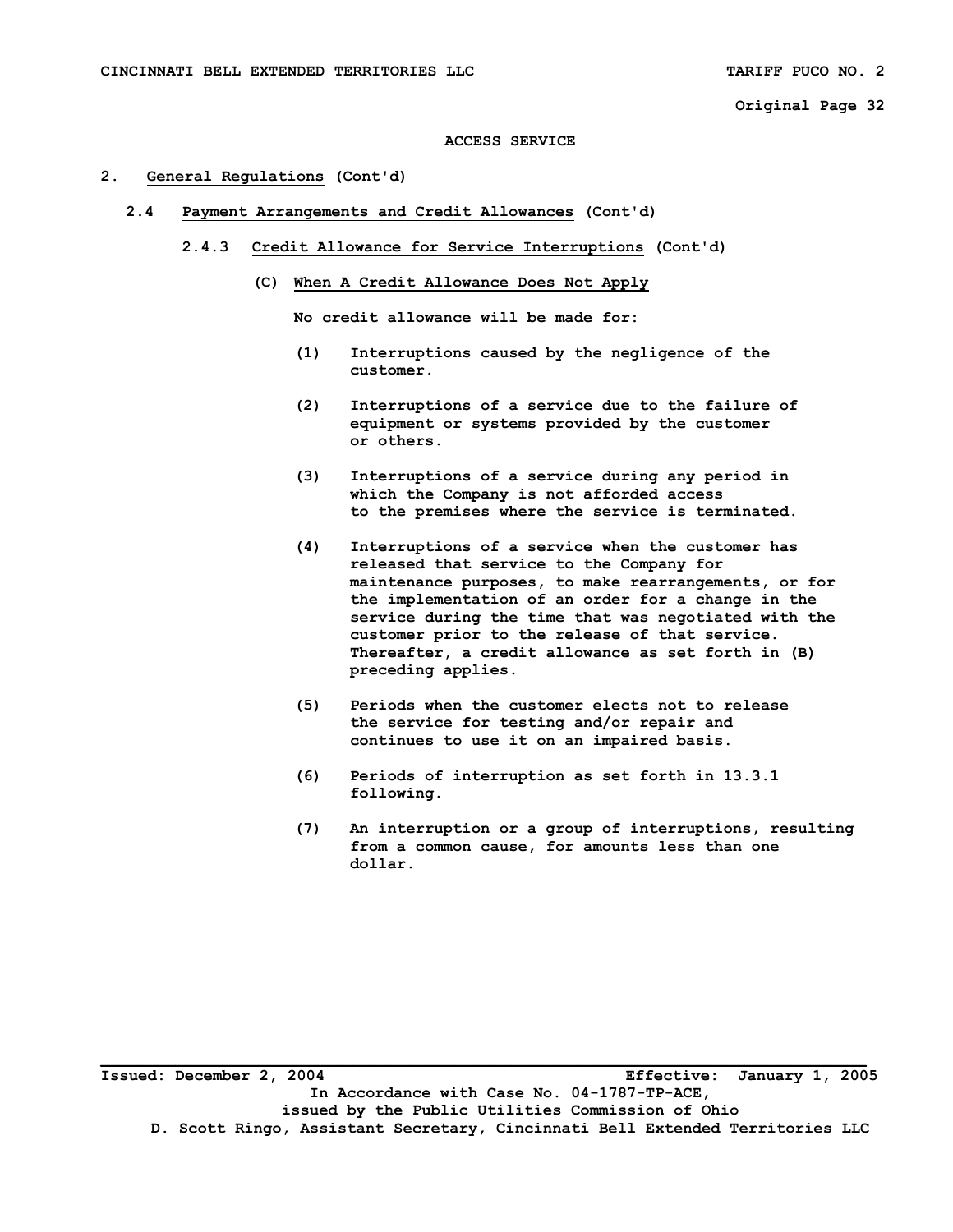#### **ACCESS SERVICE**

#### **2. General Regulations (Cont'd)**

- **2.4 Payment Arrangements and Credit Allowances (Cont'd)** 
	- **2.4.3 Credit Allowance for Service Interruptions (Cont'd)** 
		- **(D) Use of an Alternative Service Provided by the Company**

 **Should the customer elect to use an alternative service provided by the Company during the period that a service is interrupted, the customer must pay the tariffed rates and charges for the alternative service used.** 

#### **(E) Temporary Surrender of a Service**

 **In certain instances, the customer may be requested by the Company to surrender a service for purposes other than maintenance, testing or activity relating to a service order. If the customer consents, a credit allowance will be granted. The credit allowance will be 1/1440 of the monthly rate for each period of 30 minutes or fraction thereof that the service is surrendered. In no case will the credit allowance exceed the monthly rate for the service surrendered in any one monthly billing period.** 

#### **2.4.4 Title or Ownership Rights**

 **The payment of rates and charges by customers for the service offered under the provisions of this tariff does not assign, confer, or transfer title or ownership rights to proposals or facilities developed or utilized, respectively, by the Company in the provision of such services.** 

**Issued: December 2, 2004 Effective: January 1, 2005 In Accordance with Case No. 04-1787-TP-ACE, issued by the Public Utilities Commission of Ohio D. Scott Ringo, Assistant Secretary, Cincinnati Bell Extended Territories LLC**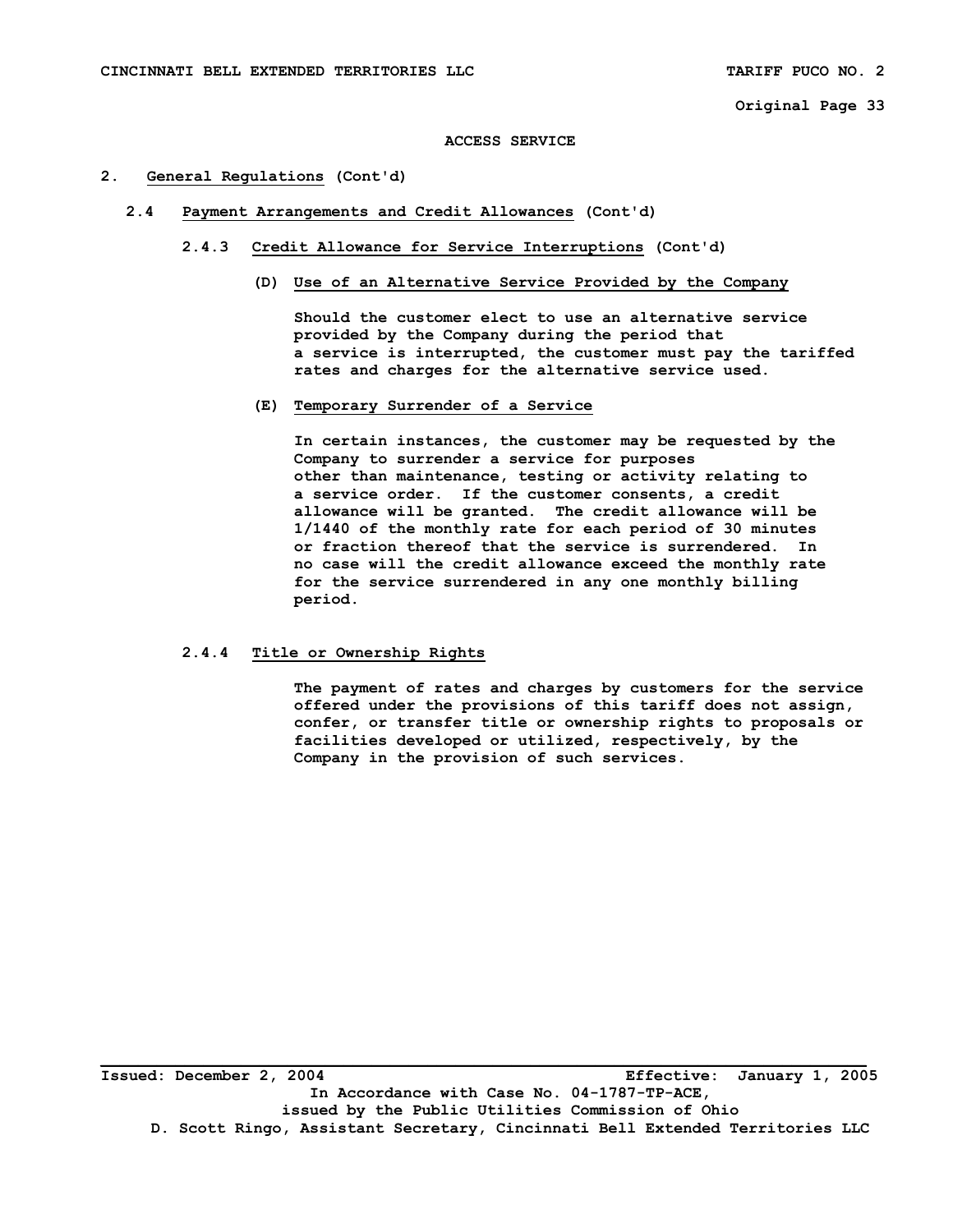#### **2. General Regulations (Cont'd)**

#### **2.5 Definitions**

 **Certain terms used herein are defined as follows:** 

#### **Access Code**

 **The term "Access Code" denotes a uniform five or seven digit code assigned by the Company to an individual customer. The five digit code has the form 10XXX, and the seven digit code has the form 101XXXX and 950-XXXX.** 

#### **Access Minutes**

 **The term "Access Minutes" denotes that usage of exchange facilities in interstate or foreign service for the purpose of calculating chargeable usage. On the originating end of an interstate or foreign call, usage is measured from the time the originating end user's call is delivered by the Company to and acknowledged as received by the customer's facilities connected with the originating exchange. On the terminating end of an interstate or foreign call, usage is measured from the time the call is received by the end user in the terminating exchange. Timing of usage at both originating and termi nating ends of an interstate or foreign call shall terminate when the calling or called party disconnects, whichever event is recognized first in the originating and terminating exchanges, as applicable.** 

#### **Access Tandem**

 **The term "Access Tandem" denotes a Company switching system that provides a concentration and distribution function for originating or terminating traffic between end offices and a customer's premises.** 

# **Access Tandem Trunk Port**

 **The Access Tandem Trunk Port is a port for each dedicated trunk on the serving Wire Center side of the access tandem.** 

#### **Aggregator**

 **The term "Aggregator" denotes any person that, in the ordinary course of operations, makes telephones available to the public or to trans ient users of its premises, for interstate telephone calls using a provider of operator services as defined under Part 64.708(b) of the FCC Rules and Regulations. Further included in this definition are universities, hospitals, hotels, and other entities which provide services to the general public for users of its premises for inter state calls.** 

**Issued: December 2, 2004 Effective: January 1, 2005 In Accordance with Case No. 04-1787-TP-ACE, issued by the Public Utilities Commission of Ohio D. Scott Ringo, Assistant Secretary, Cincinnati Bell Extended Territories LLC**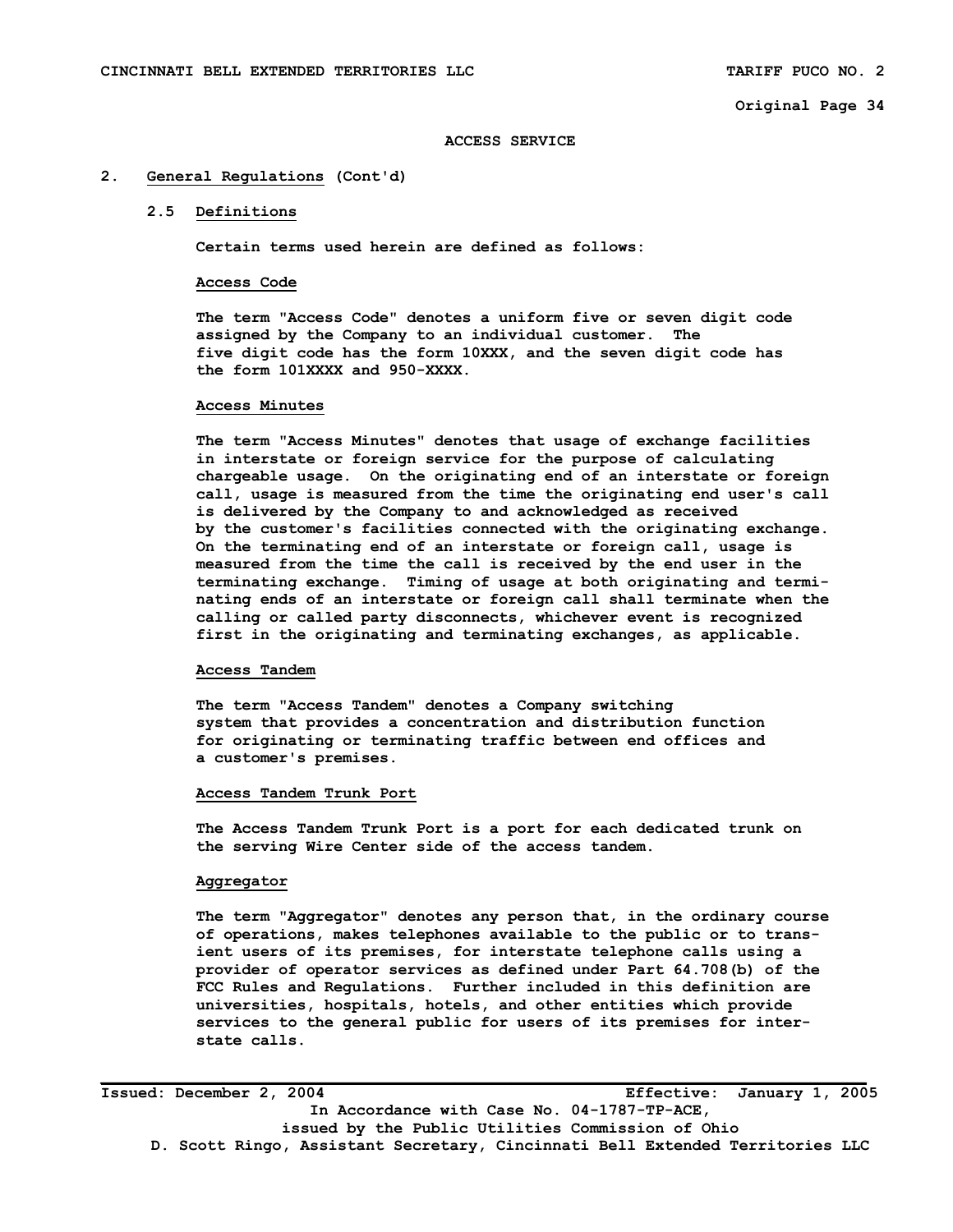#### **2. General Regulations (Cont'd)**

## **2.5 Definitions (Cont'd)**

# **Answer/Disconnect Supervision**

 **The term "Answer/Disconnect Supervision" denotes the transmission of the switch trunk equipment supervisory signal (off-hook or on-hook) to the customer's point of termination as an indication that the called party has answered or disconnected.** 

#### **Asynchronous Transfer Mode (N)**

**Asynchronous Transfer Mode means a high-speed, cell-based, connectionoriented, packet transmission protocol for handling data with varying bursts and bit rates. (N)** 

#### **Attenuation Distortion**

 **The term "Attenuation Distortion" denotes the difference in loss at specified frequencies relative to the loss at 1004 Hz, unless otherwise specified.** 

#### **Automatic Number Identification (ANI)**

 **The term "Automatic Number Identification (ANI)" denotes the provision of automatic transmission of a seven or ten digit number and information digits to the customer's premises for calls originating in the LATA, to identify the calling station. Also see "Flexible Automatic Number Identification".** 

## **Balance (100 Type) Test Line**

 **The term "Balance (100 Type) Test Line" denotes an arrangement in an end office which provides for balance and noise testing.** 

# **Bit**

 **The term "Bit" denotes the smallest unit of information in the binary system of notation.**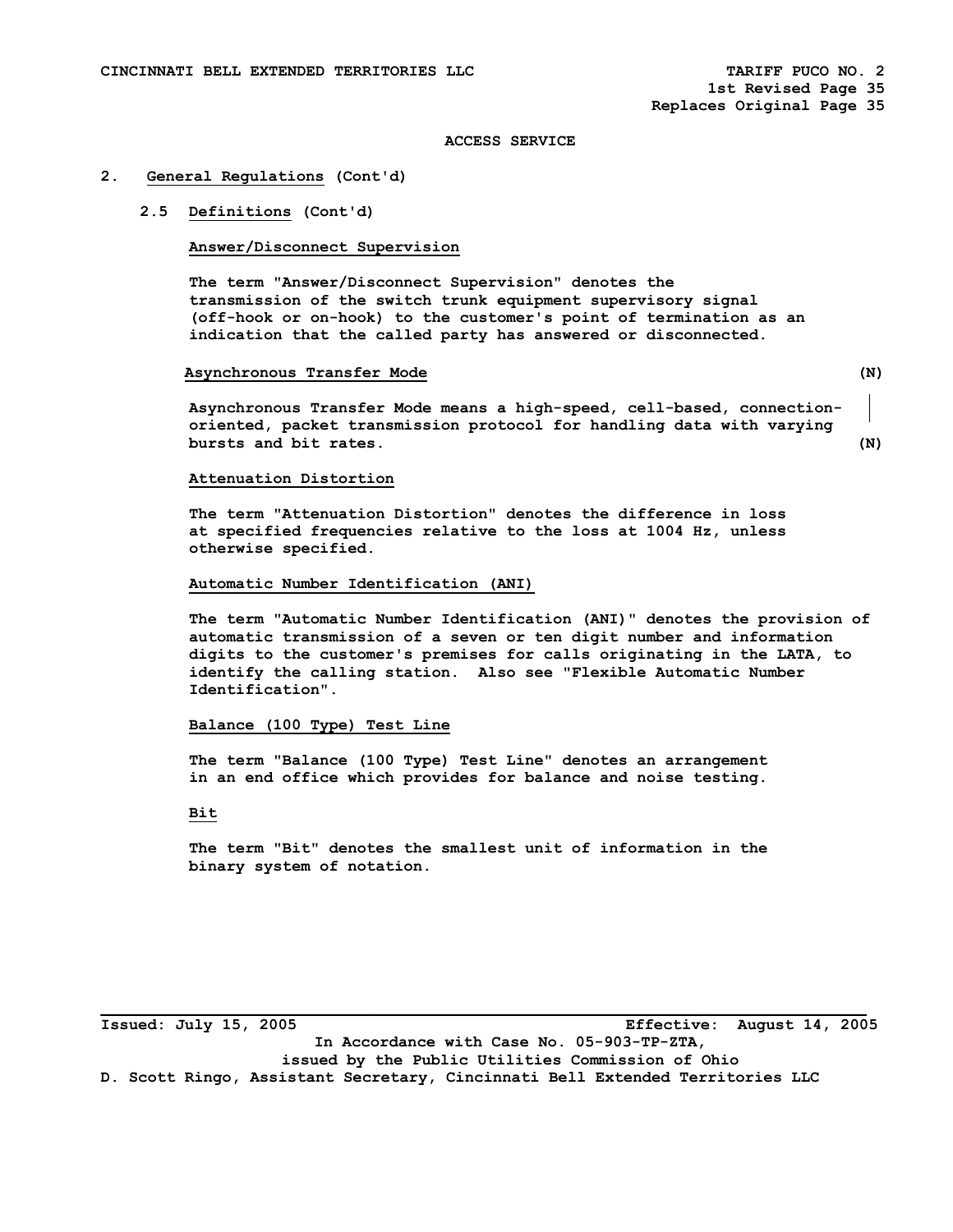#### **ACCESS SERVICE**

## **2. General Regulations (Cont'd)**

 **2.5 Definitions (Cont'd)** 

Cable Vault

 **A space designated by the Company which serves as the cable entrance to the Serving Wire Center.** 

 **Call** 

 **The term "Call" denotes a customer attempt for which the complete address code (e.g., 0-, 911, or 10 digits) is provided to the serving dial tone office.** 

## **Call Gapping**

 **The term "Call Gapping" denotes the routing of originating calls to all transmission paths in a trunk group at a prescribed rate of flow, e.g., one call every five seconds, in order to limit (choke) the completion of such traffic. Calls which are denied access, i.e., the choked calls, would be routed to a no-circuit announcement.** 

#### **Carrier or Common Carrier**

 **See Interexchange Carrier.** 

 **Carrier Identification Parameter** 

 **A feature allowing the CCS/SS7 call setup protocol to carry the Carrier Identification Code (CIC) through interconnected networks.** 

#### **Central Office**

 **The term "Central Office" denotes a local Company switching system where Telephone Exchange Service customer station loops are terminated for purposes of interconnection to each other and to trunks.** 

## **Central Office Prefix**

 **The term "Central Office Prefix" denotes the first three digits (NXX) of the seven digit telephone number assigned to a customer's Telephone Exchange Service when dialed on a local basis.** 

**Issued: December 2, 2004 Effective: January 1, 2005 In Accordance with Case No. 04-1787-TP-ACE, issued by the Public Utilities Commission of Ohio D. Scott Ringo, Assistant Secretary, Cincinnati Bell Extended Territories LLC**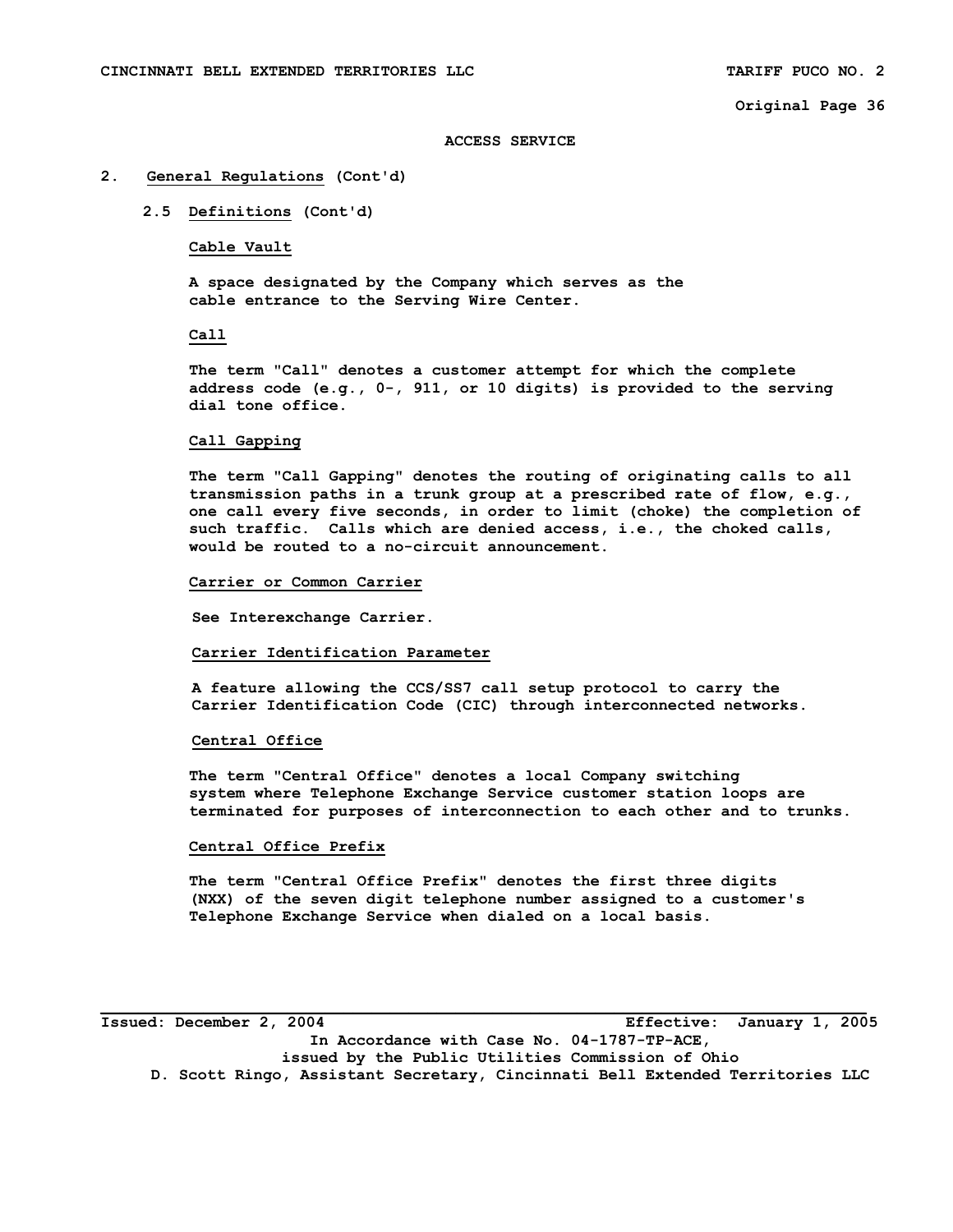#### **ACCESS SERVICE**

## **2. General Regulations (Cont'd)**

## **2.5 Definitions (Cont'd)**

## **Centralized Automatic Reporting on Trunks Testing**

 **The term "Centralized Automatic Reporting on Trunks Testing" denotes a type of testing which includes the capacity for measuring operational and transmission parameters.** 

## **Channel(s)**

 **The term "Channel(s)" denotes an electrical or photonic, in the case of fiber optic-based transmission systems, communications path between two or more points of termination.** 

#### **Channel Service Unit**

 **The term "Channel Service Unit" denotes equipment which performs one or more of the following functions: termination of a digital faci lity, regeneration of digital signals, detection and/or correction of signal format errors and remote loop back.** 

#### **Channelize**

 **The term "Channelize" denotes the process of multiplexing demultiplexing wider bandwidth or higher speed channels into narrower bandwidth or lower speed channels.** 

#### **C-Message Noise**

 **The term "C-Message Noise" denotes the frequency weighted average noise within an idle voice channel. The frequency weighting, called C-message, is used to simulate the frequency characteristic of the 500-type telephone set and the hearing of the average subscriber.** 

#### **C-Notched Noise**

 **The term "C-Notched Noise" denotes the C-message frequency weighted noise on a voice channel with a holding tone, which is removed at the measuring end through a notch (very narrow band) filter.**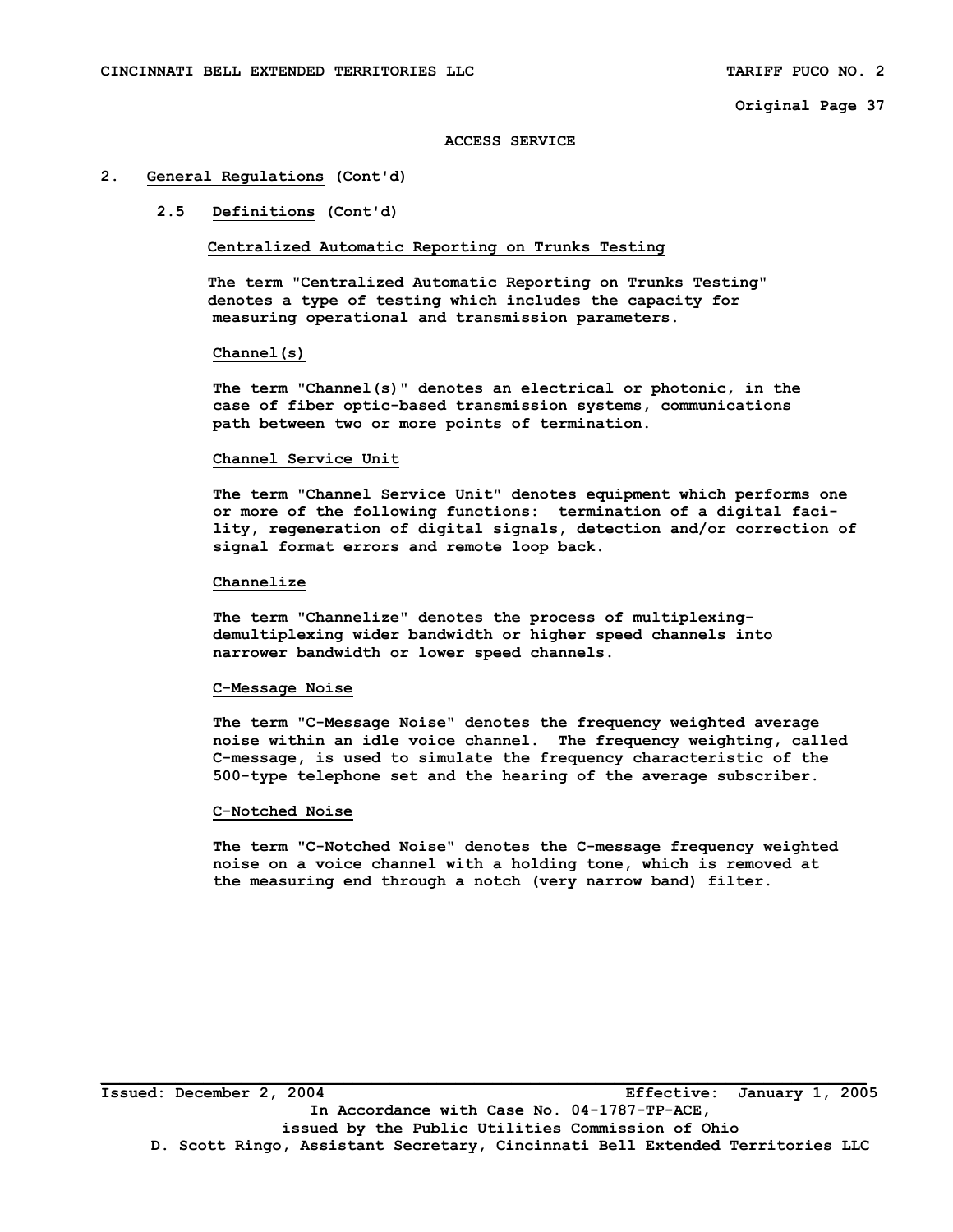#### **ACCESS SERVICE**

#### **2. General Regulations (Cont'd)**

# **2.5 Definitions (Cont'd)**

## **Committed Information Rate (CIR)**

 **The user's throughput that the network commits to support under normal network conditions. This is measured in bits per second.** 

#### **Committed Burst Size (CBS)**

 **The maximum amount of user data that the network agrees to trans fer, under normal conditions, during one second. This is equal to the special access circuit interface speed.** 

#### **Common Channel Signaling**

 **The term "Common Channel Signaling" (CCS) denotes a high speed packet switched communications network which is separate (out of band) from the public packet switched and message networks. Its purpose is to carry addressed signaling messages for individual trunk circuits and/or database related services between Signaling Points in the CCS network.** 

#### **Common Channel Signaling Access Capability**

 **The term "Common Channel Signaling Access Capability" (CCSAC) denotes option which allows customers access to the CCS signaling network to transmit/receive signals for call set-up out of band. The Signaling links established between the signaling point of interconnection and the signaling transfer points and the Signaling Transfer Point Port Terminations are requirements of the capability.** 

#### **Common Channel Signaling Access Capability Signaling Link**

 **The "Common Channel Signaling Access Capability (CCSAC) Signaling Link" provides a 56 kbps Facility dedicated to a single customer which originates at the customer's signaling point of interface in a LATA and terminates at the Company's Signaling Transfer Point (STP). This facility connects the customer to the STP and is a requirement with the CCSAC option.**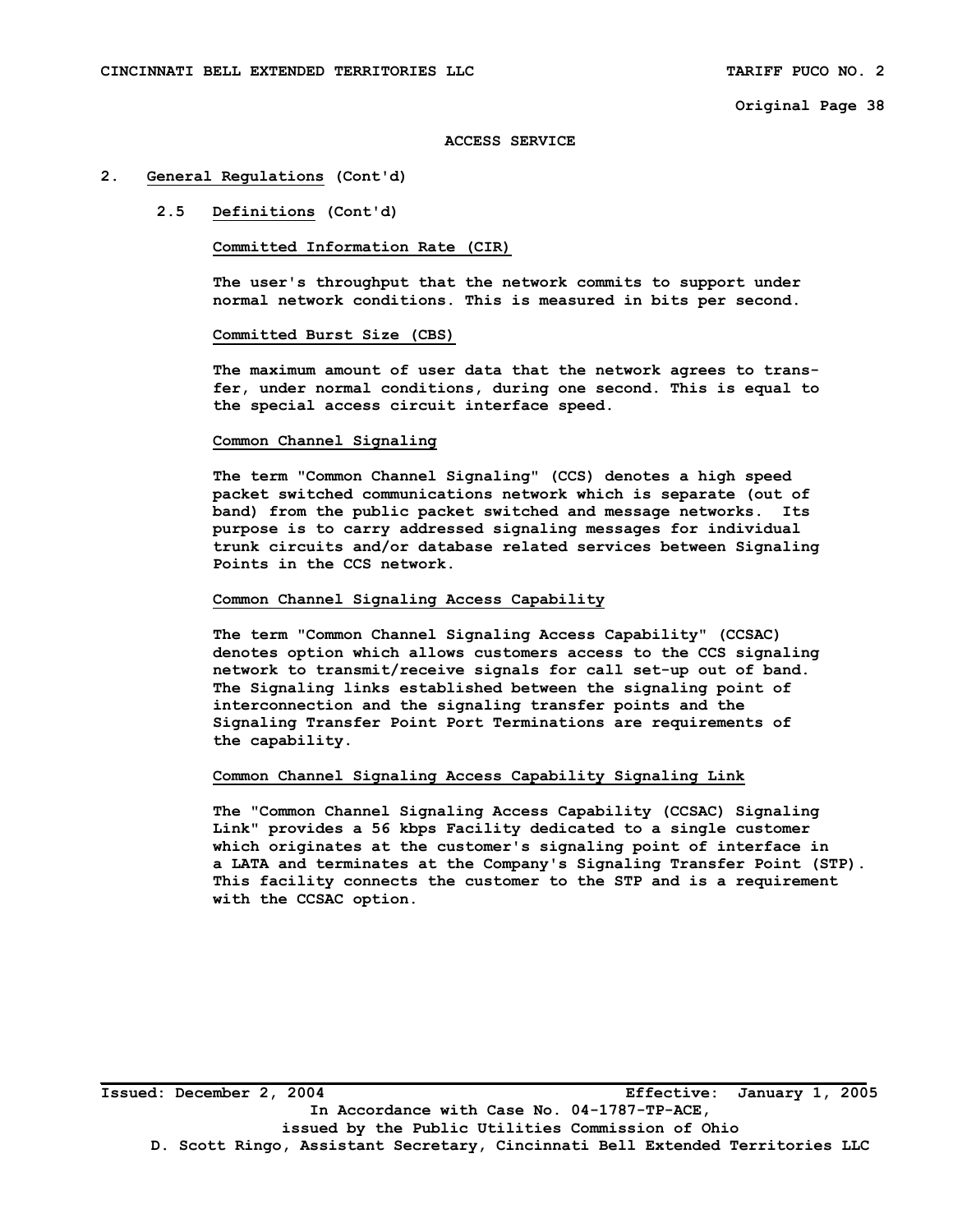#### **ACCESS SERVICE**

## **2. General Regulations (Cont'd)**

# **2.5 Definitions (Cont'd)**

## **Common Line**

 **The term "Common Line" denotes a line, trunk, pay telephone line or other facility provided under the general and/or local exchange service tariffs of the Company, terminated on a central office switch. A common line-residence is a line or trunk provided under the regulations of the general and/or local exchange service tariffs for a residence Class of Service. A common line-business is a line provided under the regulations of the general and/or local exchange service tariffs for a nonresidence Class of Service. For purposes of this tariff, any reference to "business" is con sidered to reference "nonresidence".** 

# **Communications System**

**The term "Communications System" denotes channels and other facili ties which are capable of communications between terminal equip ment.** 

## **Conventional Signaling**

 **The inter-machine signaling system which has been traditionally used in North America for the purpose of transmitting the called number's address digits from the originating end office to the switching machine which will terminate the call. In this system, all of the dialed digits are received by the originating switching machine, a path is selected, and the sequence of supervisory signals and outpulsed digits is initiated. No overlap outpulsing, ten-digit ANI, ANI information digits, or acknowledgement wink are included in this signaling sequence.** 

**Issued: December 2, 2004 Effective: January 1, 2005 In Accordance with Case No. 04-1787-TP-ACE, issued by the Public Utilities Commission of Ohio D. Scott Ringo, Assistant Secretary, Cincinnati Bell Extended Territories LLC**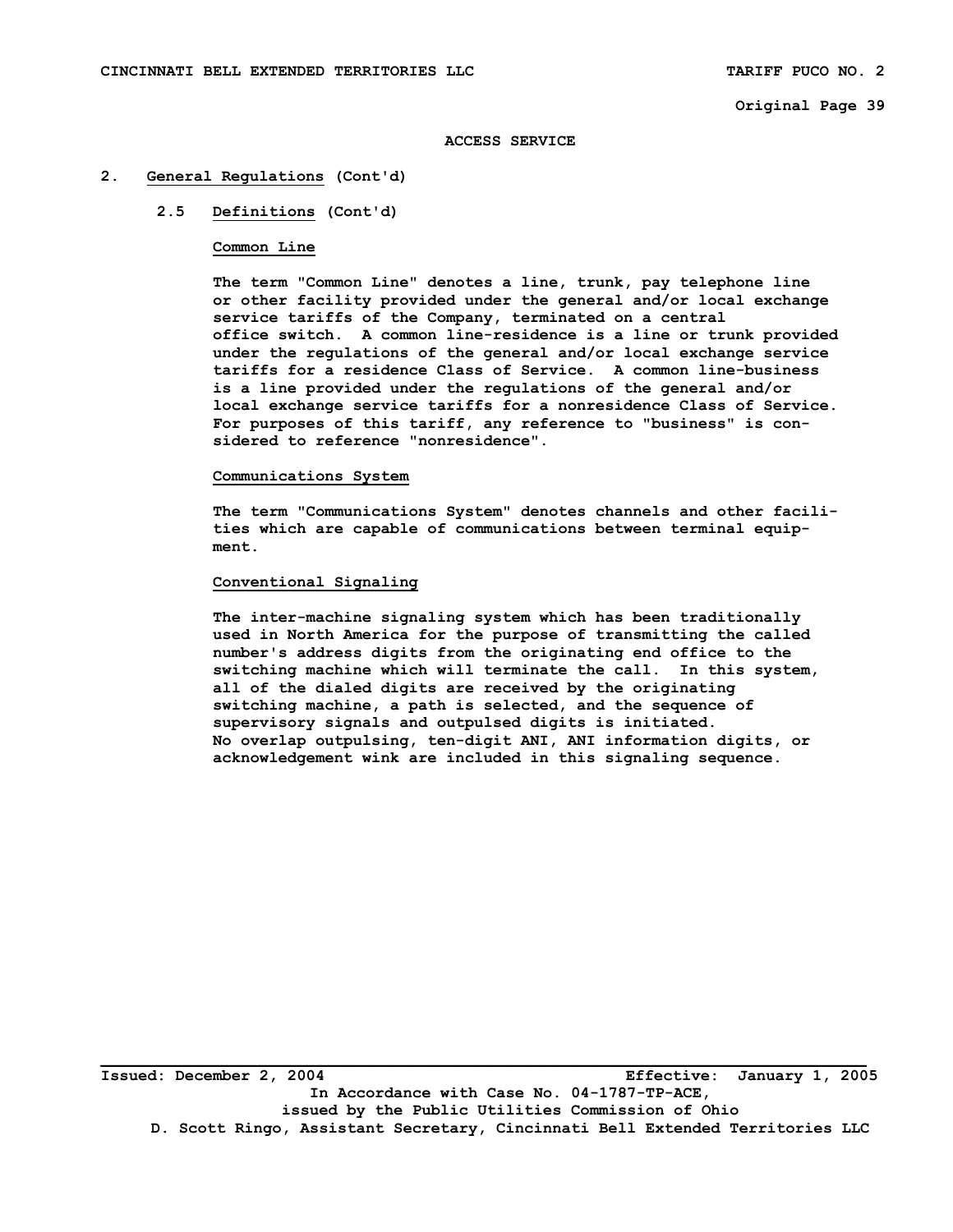#### **ACCESS SERVICE**

#### **2. General Regulations (Cont'd)**

## **2.5 Definitions (Cont'd)**

## **Customer(s)**

 **The term "Customer(s)" denotes any individual, partnership, association, joint-stock company, trust, corporation, or governmental entity or other entity which subscribes to the services offered under this tariff, including, but not limited to, Interexchange Carriers (ICs), End Users, and Enhanced Service Providers (ESPs).** 

#### **Data Base Query**

 **The term "Data Base Query" denotes a Signaling System 7 (SS7) message launched from a Service Switching Point (SSP) requesting processing instructions or service data contained in a centralized data base.** 

# **Data Transmission (107 Type) Test Line**

 **The term "Data Transmission (107 Type) Test Line" denotes an arrangement which provides for a connection to a signal source which provides test signals for one-way testing of data and voice transmission parameters.** 

#### **Decibel**

 **The term "Decibel" denotes a unit used to express relative difference in power, usually between acoustic or electric signals, equal to ten (10)times the common logarithm of the ratio of two signal powers.** 

#### **Decibel Reference Noise C-Message Referenced to 0**

**The term "Decibel Reference Noise C-Message Referenced to 0" denotes noise power in "Decibel Reference Noise C-Message Weighting" referred to or measured at a zero transmission level point.** 

#### **Decibel Reference Noise C-Message Weighting**

**The term "Decibel Reference Noise C-Message Weighting" denotes noise power measurements with C-Message Weighting in decibels relative to a reference 1000 Hz tone of 90 dB below 1 milliwatt.** 

**Issued: December 2, 2004 Effective: January 1, 2005 In Accordance with Case No. 04-1787-TP-ACE, issued by the Public Utilities Commission of Ohio D. Scott Ringo, Assistant Secretary, Cincinnati Bell Extended Territories LLC**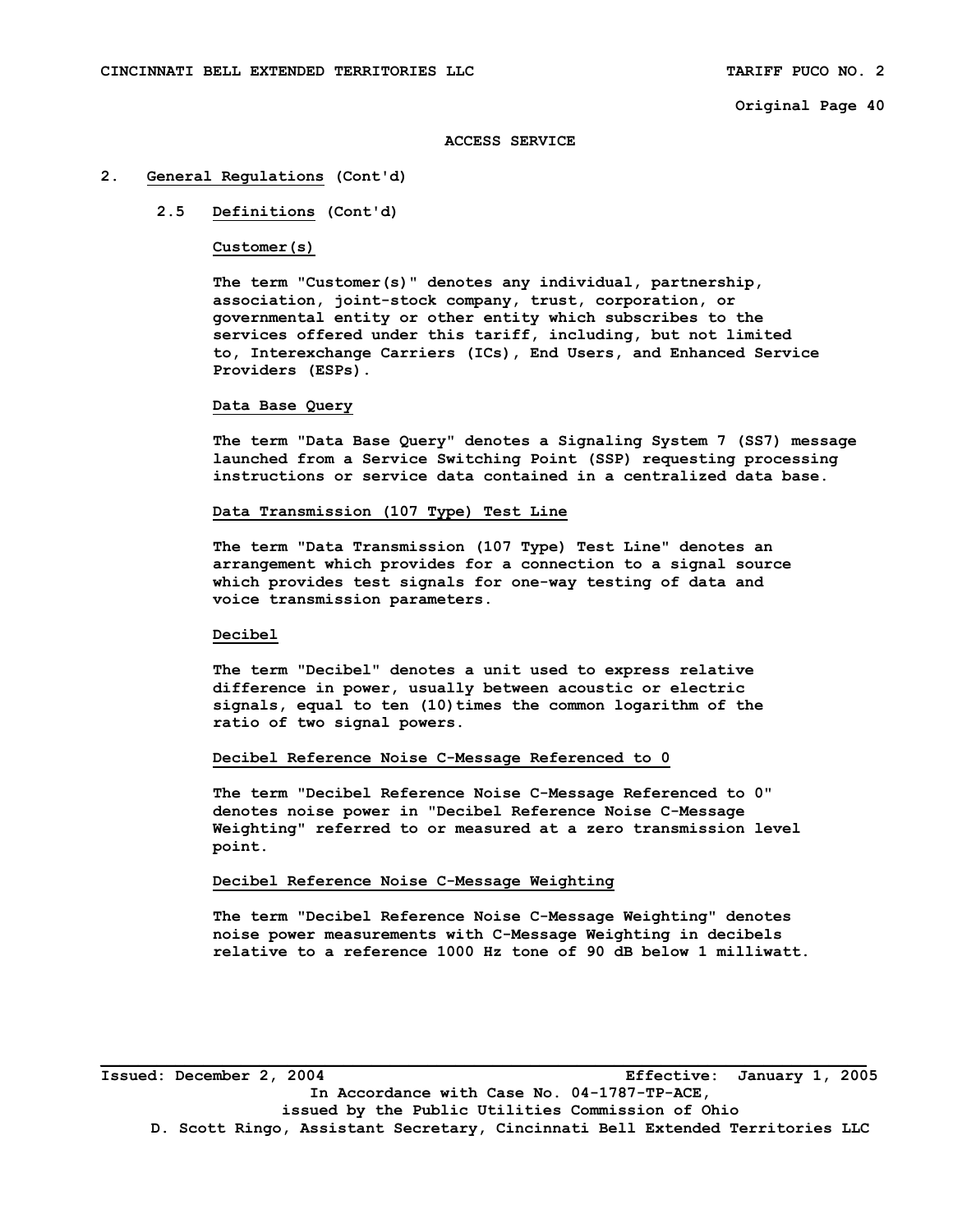#### **2. General Regulations (Cont'd)**

## **2.5 Definitions (Cont'd)**

## **Demarcation Point** (N)

 **Demarcation Point means the point of physical separation of CBT's network, and associated responsibilities, from Customer's network and associated responsibilities. The location of the Demarcation Point shall be the physical interface for LAN Advantage service presented by CBT to Customer. (N)** 

# **Design and Construction Work**

 **All work by the Company, including but not limited to, space design and preparation, the rearrangement of existing facilities, design and placement of required support structure or any other activity required to accommodate the installation of an Interconnector's facilities in the Company's space(s) covered under this tariff. Similar work required or requested by Interconnector after initial installation solely because of the existence of the Interconnector's facilities shall be referred to as "Additional Design and Construction", and shall be at Interconnector's expense.** 

#### **Detail Billing**

 **The term "Detail Billing" denotes the listing of each message and/or rate element for which charges to a customer are due on a bill prepared by the Company.** 

# **Direct - Trunked Transport Facility**

 **The term "Direct-Trunked Transport Facility" denotes a Switched Transport facility between a customer's premises serving wire center and an end office or between a customer's serving wire center and an access tandem that provides a customer with dedicated switched access transport.** 

#### **Echo Control**

 **The term "Echo Control" denotes the control of reflected signals in a telephone transmission path.** 

**\_\_\_\_\_\_\_\_\_\_\_\_\_\_\_\_\_\_\_\_\_\_\_\_\_\_\_\_\_\_\_\_\_\_\_\_\_\_\_\_\_\_\_\_\_\_\_\_\_\_\_\_\_\_\_\_\_\_\_\_\_\_\_\_\_\_\_\_\_\_\_\_\_\_\_\_\_\_\_\_\_\_ Issued: July 15, 2005 Effective: August 14, 2005 In Accordance with Case No. 05-903-TP-ZTA, issued by the Public Utilities Commission of Ohio D. Scott Ringo, Assistant Secretary, Cincinnati Bell Extended Territories LLC**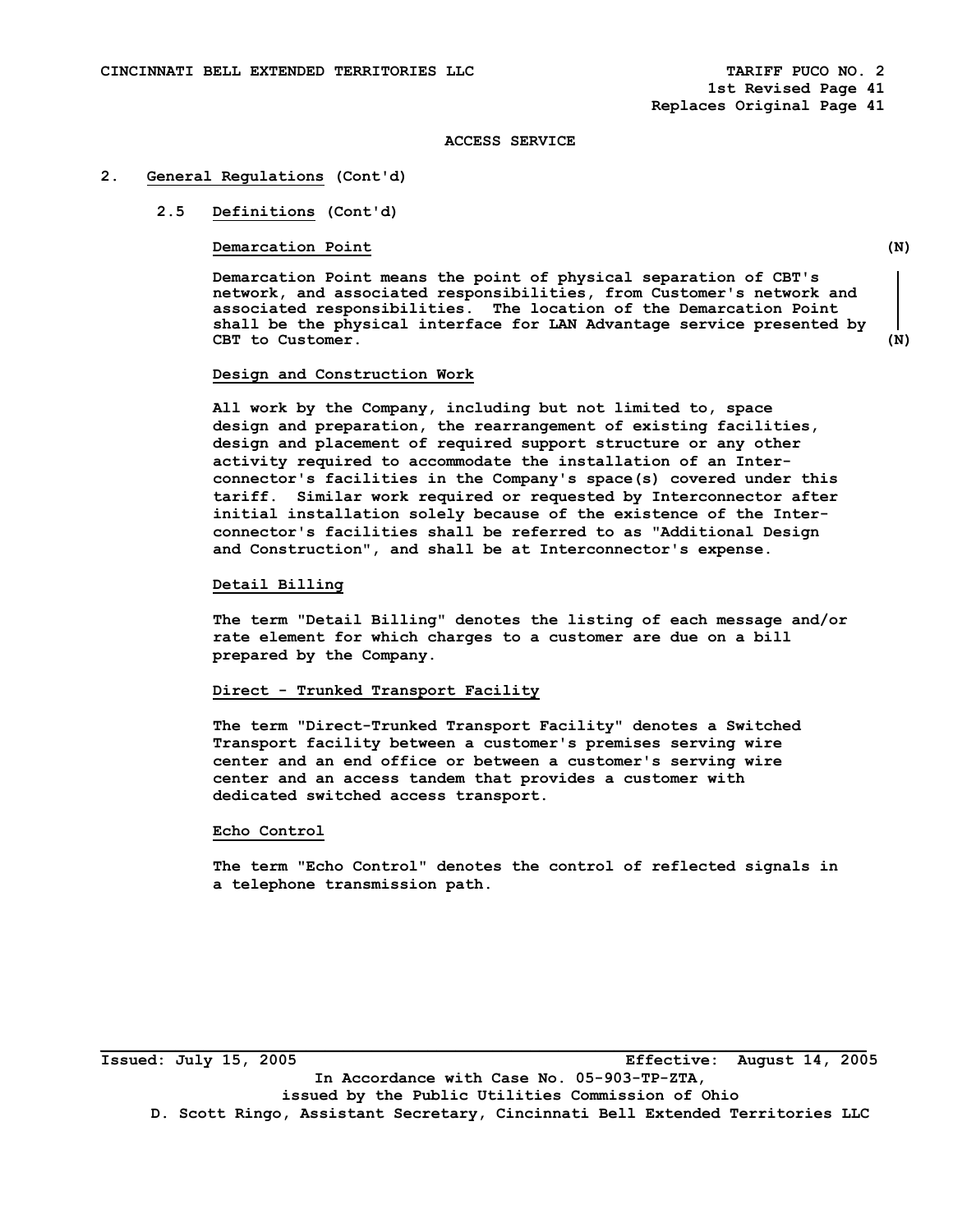#### **ACCESS SERVICE**

## **2. General Regulations (Cont'd)**

## **2.65 Definitions (Cont'd)**

## **Echo Path Loss**

 **The term "Echo Path Loss" denotes the measure of reflected signal at a 4-wire point of termination without regard to the send and receive Transmission Level Point.** 

## **Echo Return Loss**

 **The term "Echo Return Loss" denotes a frequency weighted measure of return loss over the middle of the voiceband (approximately 500 to 2500 Hz), where talker echo is most annoying.** 

#### **Effective 2-Wire**

 **The term "Effective 2-Wire" denotes a condition which permits the simultaneous transmission in both directions over a channel, but it is not possible to insure independent information transmission in both directions. Effective 2-wire channels may be terminated with 2-wire or 4-wire interfaces.** 

#### **Effective 4-Wire**

 **The term "Effective 4-Wire" denotes a condition which permits the simultaneous independent transmission of information in both directions over a channel. The method of implementing effective 4-wire transmission is at the discretion of the Company (physical, time domain, frequency-domain separation or echo cancellation techniques). Effective 4-wire channels may be terminated with a 2-wire interface at the customer's premises. However, when terminated 2-wire, simultaneous independent transmission cannot be supported because the two wire interface combines the transmission path into a single path.** 

**Issued: December 2, 2004 Effective: January 1, 2005 In Accordance with Case No. 04-1787-TP-ACE, issued by the Public Utilities Commission of Ohio D. Scott Ringo, Assistant Secretary, Cincinnati Bell Extended Territories LLC**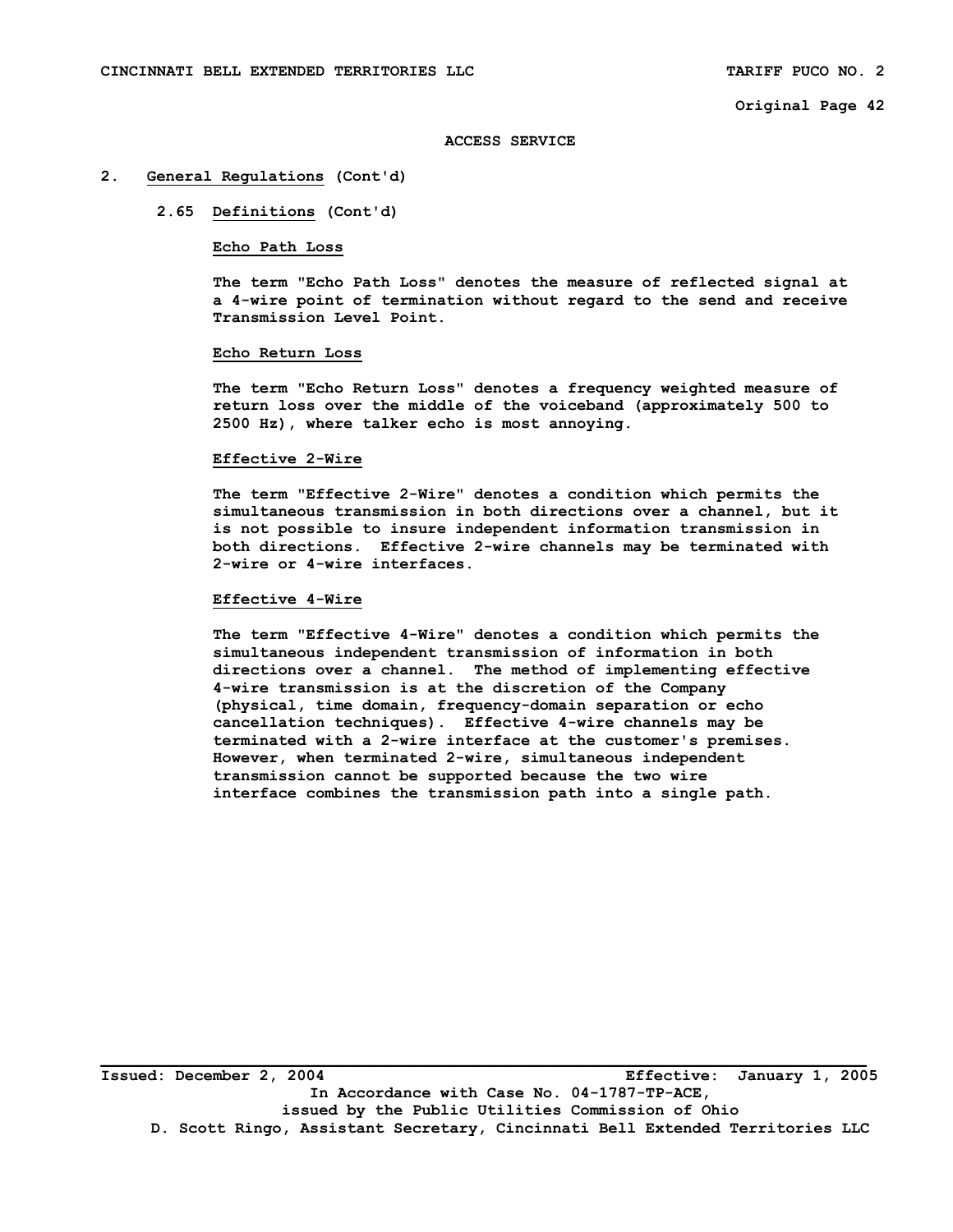#### **ACCESS SERVICE**

#### **2. General Regulations (Cont'd)**

# **2.5 Definitions (Cont'd)**

## **800 Access Service**

 **800 Access Service denotes a service which provides 10-digit screen ing as an originating switched access service. This 10-digit screening determines the Interexchange Carrier to which a call is routed.** 

#### **End Office Switch**

 **The term "End Office Switch" denotes a local Company switching system where Telephone Exchange Service customer station loops are terminated for purposes of interconnection to trunks. Included are Remote Switching Modules and Remote Switching Systems served by a host office in a different wire center.** 

#### **End User**

**The term "End User" denotes any customer of an interstate or foreign telecommunications service that is not a carrier, except that a carrier other than a Company shall be deemed to be an "end user" when such carrier uses a telecommunications service for administrative purposes and a person or entity that offers tele communications services exclusively as a reseller shall be deemed to be an "end user" if all resale transmissions offered by such reseller originate on the premises of such reseller.** 

#### **End User Port Charge**

 **The End Use Port charge applies to ISDN lines only.** 

#### **Entrance Facility**

 **The term "Entrance Facility" denotes a Switched Transport dedicated facility between a customer premises and a customer's premises serv ing wire center that provides a customer with switched access trans port between the customer's premises and its serving wire center.** 

#### **Envelope Delay Distortion**

 **The term "Envelope Delay Distortion" denotes a measure of the linearity of the phase shift versus frequency of a channel.**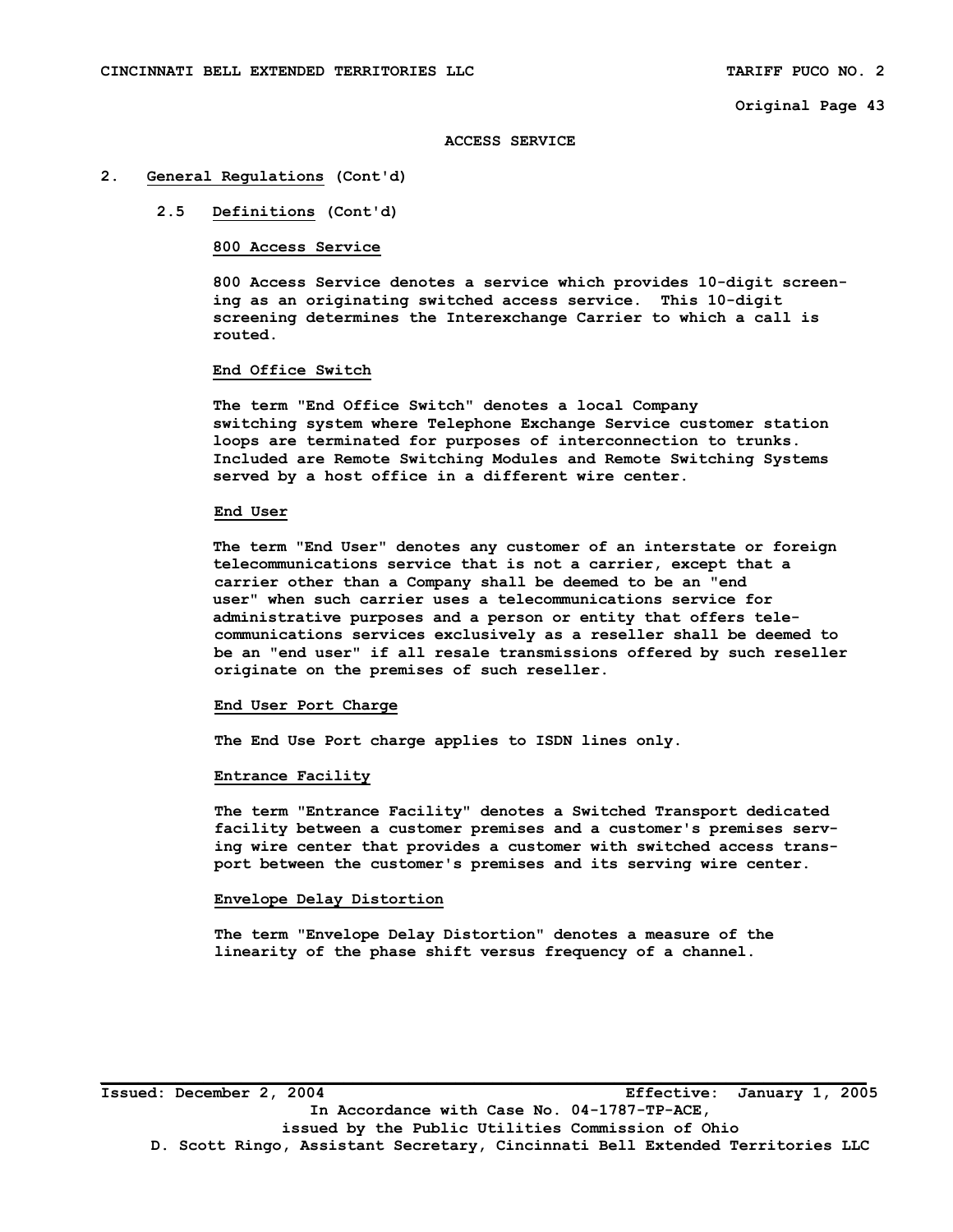#### **2. General Regulations (Cont'd)**

#### **2.5 Definitions (Cont'd)**

 **Equal Level Echo Path Loss** 

 **The term "Equal Level Echo Path Loss" (ELEPL) denotes the measure of Echo Path Loss (EPL) at a 4-wire interface which is corrected by the difference between the send and receive Transmission Level Point (TLP). [ELEPL = EPL - TLP (send) + TLP (receive)]** 

#### **Ethernet LAN** (N)

**Ethernet LAN means a type of LAN whereby a workstation on the LAN, prior to sending a message to another workstation on the LAN, "listens" to determine if any other workstation is sending a message. If the first workstation "hears" no other messages being sent, it is permitted to send a message. If two or more workstations begin sending messages simultaneously, then each workstation ceases sending the message and a pre-set amount of time must elapse before either workstation may attempt to send again. Ethernet LAN meets IEEE standards 802.3 and 802.3u and operates at a variety of speeds. (N)** 

#### **Excess Burst Size (EBS)**

 **The maximum amount of uncommitted data exceeding the CBS that the network will attempt to deliver during one second.** 

#### **Exchange**

 **The term "Exchange" denotes a unit generally smaller than a Local Access and Transport Area, established by the Company for the administration of communications service in a specified area which usually embraces a city, town or village and its environs. It consists of one or more central offices together with the associated facilities used in furnishing communications service within that area. One or more designated exchanges comprise a given Local Access and Transport Area.** 

#### **Expected Measured Loss**

 **The term "Expected Measured Loss" denotes a calculated loss which specifies the end-to-end 1004-Hz loss on a terminated test connec tion between two readily accessible manual or remote test points. It is the sum of the inserted connection loss and test access loss including any test pads.** 

## **Exit Message**

 **The term "Exit Message" denotes a SS7 message sent to an end office by the Company's tandem switch to mark the Carrier Connect Time when the Company's tandem switch sends an Initial Address Message to an Interexchange customer.** 

**Issued: July 15, 2005 Effective: August 14, 2005 In Accordance with Case No. 05-903-TP-ZTA, issued by the Public Utilities Commission of Ohio D. Scott Ringo, Assistant Secretary, Cincinnati Bell Extended Territories LL**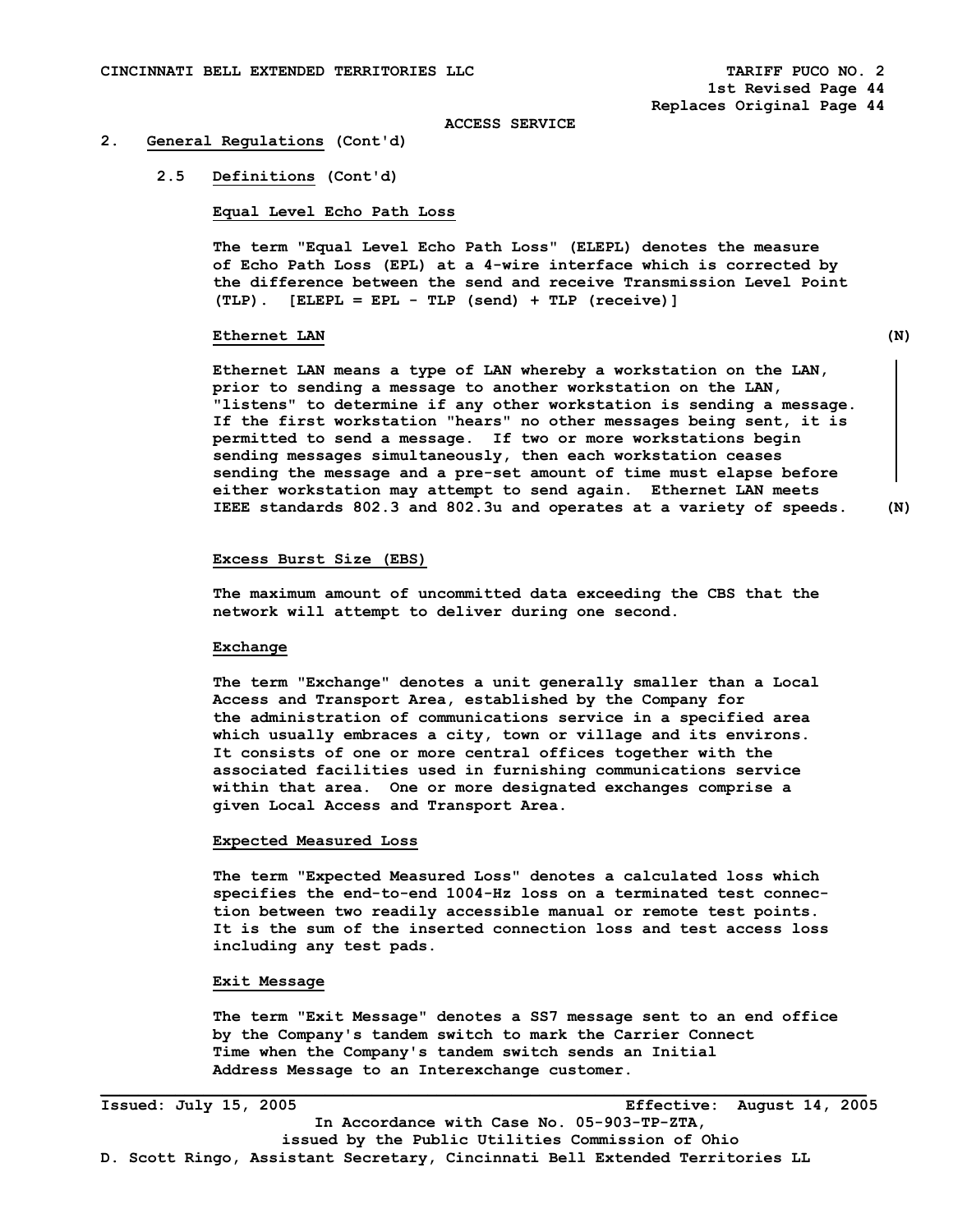## **2. General Regulations (Cont'd)**

## **2.5 Definitions (Cont'd)**

# **First Point of Switching**

 **The term "First Point of Switching" denotes the first Company location at which switching occurs on the terminating path of a call proceeding from the customer premises to the terminating end office and, at the same time, the last Company location at which switching occurs on the originating path of a call proceeding from the originating end office to the customer premises.** 

#### **Flexible Automatic Number Identification (Flex ANI)**

**The term "Flexible Automatic Number Identification" denotes the provision of additional values for the information indicator digits available with the Automatic Number Identification feature on origi nating calls. The additional information digits are used to identify the class or type of service from which the call originated.** 

#### **Frame**

 **The term "Frame" denotes a group of data bits in a specific format, (D) which enables network equipment to recognize the meaning and purpose of the specific bits.** 

#### **Frequency Shift**

 **The term "Frequency Shift" denotes the change in the frequency of a tone as it is transmitted over a channel.** 

#### **Grandfathered**

 **The term "Grandfathered" denotes Terminal Equipment, Multiline Terminating Systems and Protective Circuitry directly connected to the facilities utilized to provide services under the provisions of this tariff, and which are considered grandfathered under Part 68 of the F.C.C.'s Rules and Regulations.** 

## **Host Computer**

 **The term "Host Computer" denotes one or more processor(s) and its (their) associated software and peripheral equipment which together form an intelligent processor or device connected to a network that satisfies the needs of remote users connected to such processor or device.** 

**Issued: February 20, 2015 Effective: March 22, 2015 In Accordance with Case No. 15-0358-TP-ATA issued by the Public Utilities Commission of Ohio Christopher J. Wilson, Secretary, Cincinnati Bell Extended Territories LLC**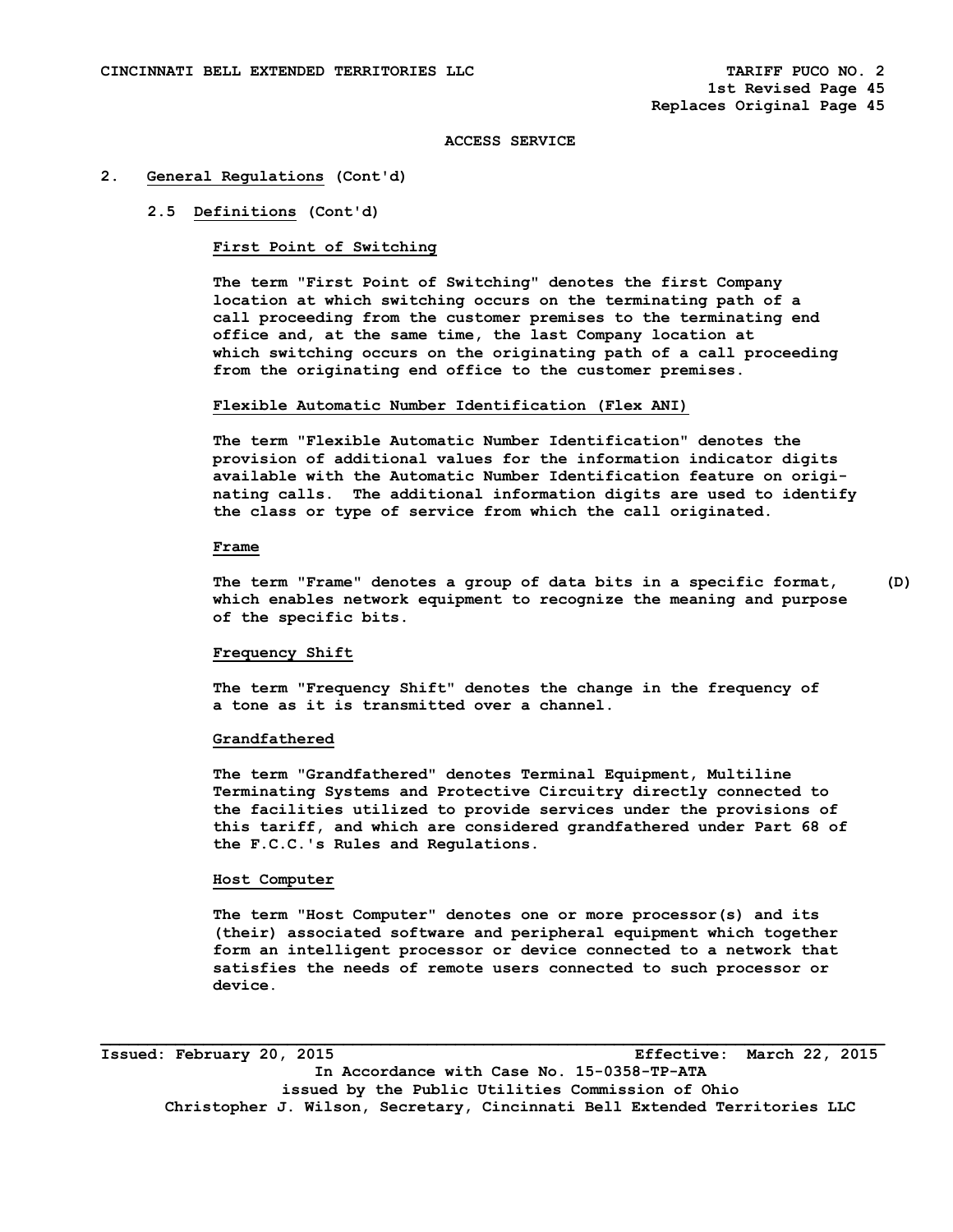## **ACCESS SERVICE**

#### **2. General Regulations (Cont'd)**

## **2.5 Definitions (Cont'd)**

## **Host Office**

 **The term "Host Office' denotes an electronic switching system which provides call processing capabilities for one or more Remote Switching Modules or Remote Switching Systems.** 

#### **Hundred Call Seconds**

 **A standard unit of traffic load that is equal to 100 seconds of usage or capacity of a group of servers (e.g., trunks).** 

#### **Immediately Available Funds**

 **The term "Immediately Available Funds" denotes a corporate or personal check drawn on a bank account and funds which are available for use by the receiving party on the same day on which they are received and include U.S. Federal Reserve bank wire transfers, U.S. Federal Reserve Notes (paper cash), U.S. coins, U.S. Postal Money Orders and New York Certificates of Deposit.** 

#### **Impedance Balance**

 **The term "Impedance Balance" denotes the method of expressing Echo Return Loss and Singing Return Loss at a 4-wire interface whereby the gains and/or loss of the 4-wire portion of the transmission path, including the hybrid, are not included in the specification.** 

#### **Impulse Noise**

 **The term "Impulse Noise" denotes any momentary occurrence of noise on a channel over a specified threshold level. It is evaluated by counting the number of occurrences which exceed the threshold.** 

## **Individual Case Basis**

 **The term "Individual Case Basis" denotes a condition in which the regulations, if applicable, rates and charges for an offering under the provision of this tariff are developed based on the circumstances in each case.** 

**Issued: December 2, 2004 Effective: January 1, 2005 In Accordance with Case No. 04-1787-TP-ACE, issued by the Public Utilities Commission of Ohio D. Scott Ringo, Assistant Secretary, Cincinnati Bell Extended Territories LLC**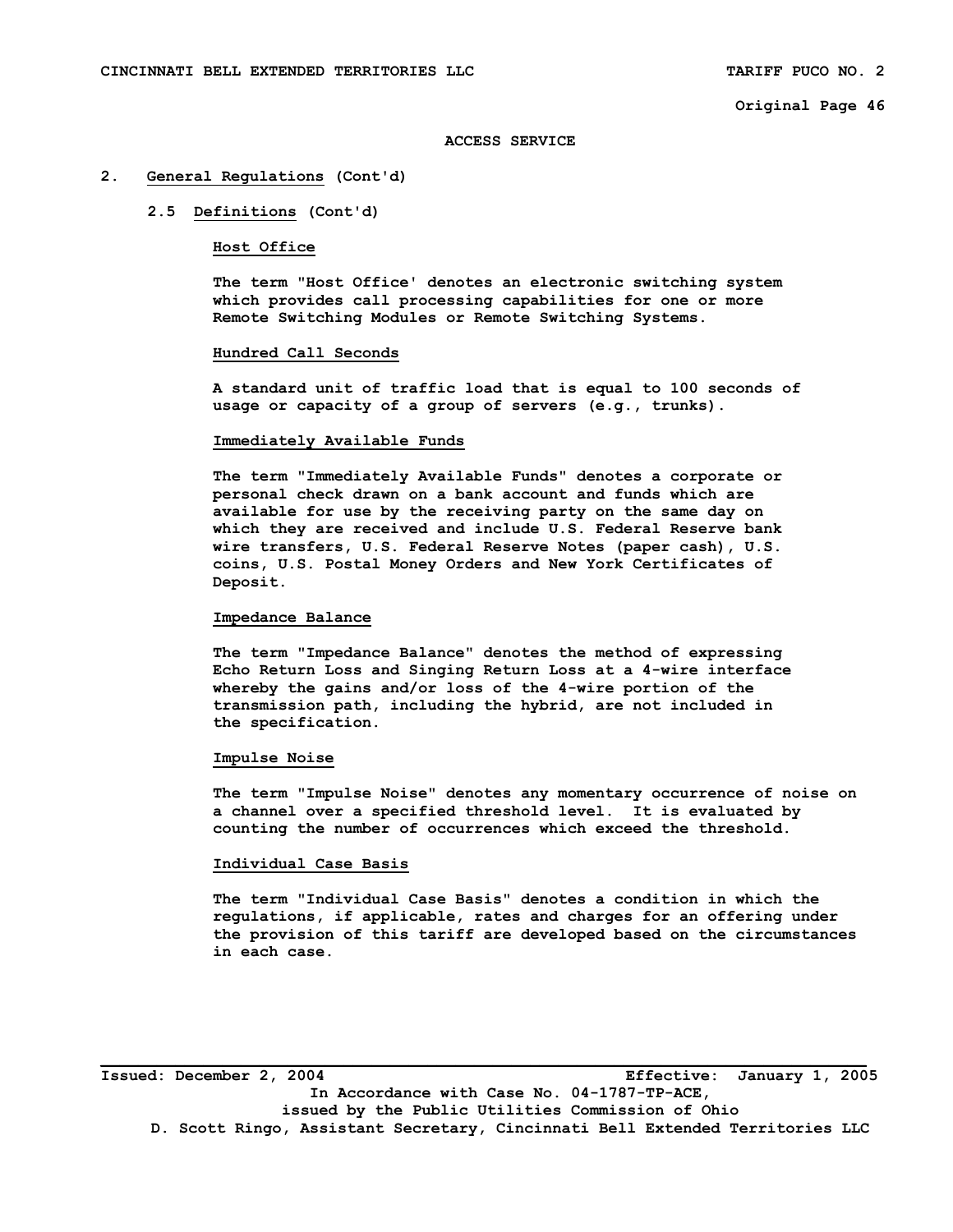#### **ACCESS SERVICE**

## **2. General Regulations (Cont'd)**

## **2.5 Definitions (Cont'd)**

## **Initial Address Message**

 **The term "Initial Address Message" denotes a SS7 message sent in the forward direction to initiate trunk set up with the busying of an outgoing trunk which carries the information about that trunk along with other information relating to the routing and handling of the call to the next switch.** 

#### **Inserted Connection Loss**

 **The term "Inserted Connection Loss" denotes the 1004 Hz power difference (in dB) between the power at the originating end and the power reaching the terminating end through the inserted connection.** 

## **Interconnection Charge**

 **The Interconnection Charge recovers the costs associated with Switched Transport that are not recovered by the Entrance Facilities, Direct- Trunked Transport, Tandem-Switched Transport, Multiplexing, or CCSAC rates. The Interconnection Charge applies to all access minutes of use (i.e., both Tandem-Switched and Direct Trunked).** 

## **Interexchange Carrier (IC) or Interexchange Common Carrier**

 **The terms "Interexchange Carrier" (IC) or "Interexchange Common Carrier" denote any individual, partnership, association, joint-stock company, trust, governmental entity or corporation engaged for hire in interstate or foreign communications by wire or radio, between two or more exchanges.** 

#### **Intermodulation Distortion**

 **The term "Intermodulation Distortion" denotes a measure of the non linearity of a channel. It is measured using four tones, and evaluating the ratios (in dB) of the transmitted composite four-tone signal power to the second-order products of the tones (R2), and the third-order products of the tones (R3).** 

#### **Interstate Communications**

 **The term "Interstate Communications" denotes both interstate and foreign communications.** 

**Issued: December 2, 2004 Effective: January 1, 2005 In Accordance with Case No. 04-1787-TP-ACE, issued by the Public Utilities Commission of Ohio D. Scott Ringo, Assistant Secretary, Cincinnati Bell Extended Territories LLC**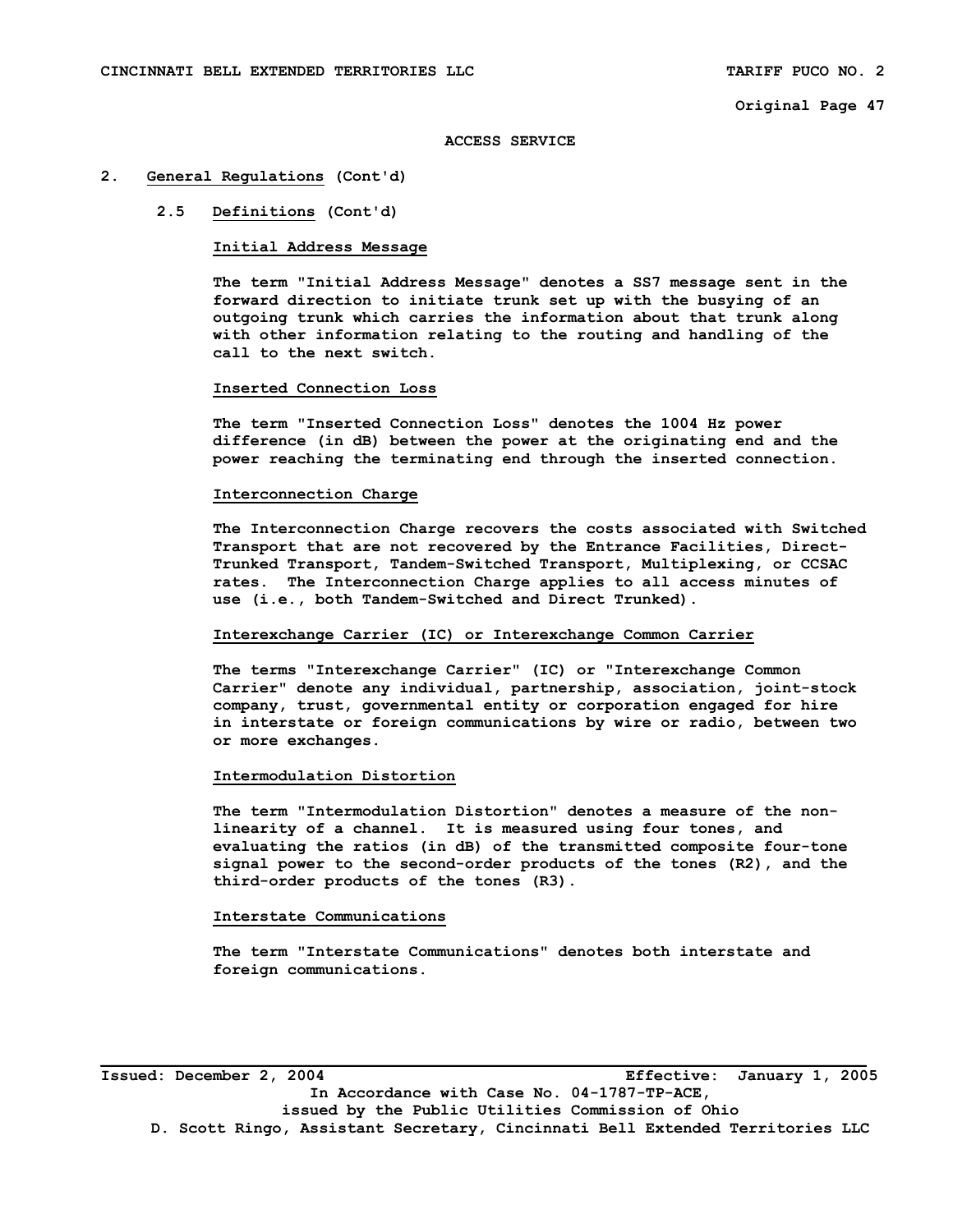## **ACCESS SERVICE**

## **2. General Regulations (Cont'd)**

## **2.5 Definitions (Cont'd)**

## **Intrastate Communications**

 **The term "Intrastate Communications" denotes any communications within a state subject to oversight by a state regulatory commission as provided by the laws of the state involved.** 

#### **Letter of Authorization (LOA)**

 **The term "Letter of Authorization" (LOA) denotes the signed authori zation form from a customer designating the primary IC (PIC) for interLATA access.** 

#### **Line-Side Connection**

 **The term "Line-Side Connection" denotes a connection of a transmission path to the line side of a local exchange switching system.** 

## **Local Access and Transport Area**

 **The term "Local Access and Transport Area" denotes a geographic area established for the purpose of defining the area within which the Company will offer its telecommunications services** 

#### **Local Switching Dedicated Trunk Port**

 **The Local Switching Dedicated Trunk Port provides for termination of a dedicated trunk in the end office port.** 

#### **Local Switching Common Trunk Port**

 **The Local Switching Shared Trunk Port provides for the use of the shared end office trunk ports for terminating of common transport trunks for tandem switched traffic.** 

## **Local Tandem Switch**

 **The term "Local Tandem Switch" denotes a local Telephone Company switching unit by which local or access telephonic communications are switched to and from an End Office Switch.** 

**Issued: December 2, 2004 Effective: January 1, 2005 In Accordance with Case No. 04-1787-TP-ACE, issued by the Public Utilities Commission of Ohio D. Scott Ringo, Assistant Secretary, Cincinnati Bell Extended Territories LLC**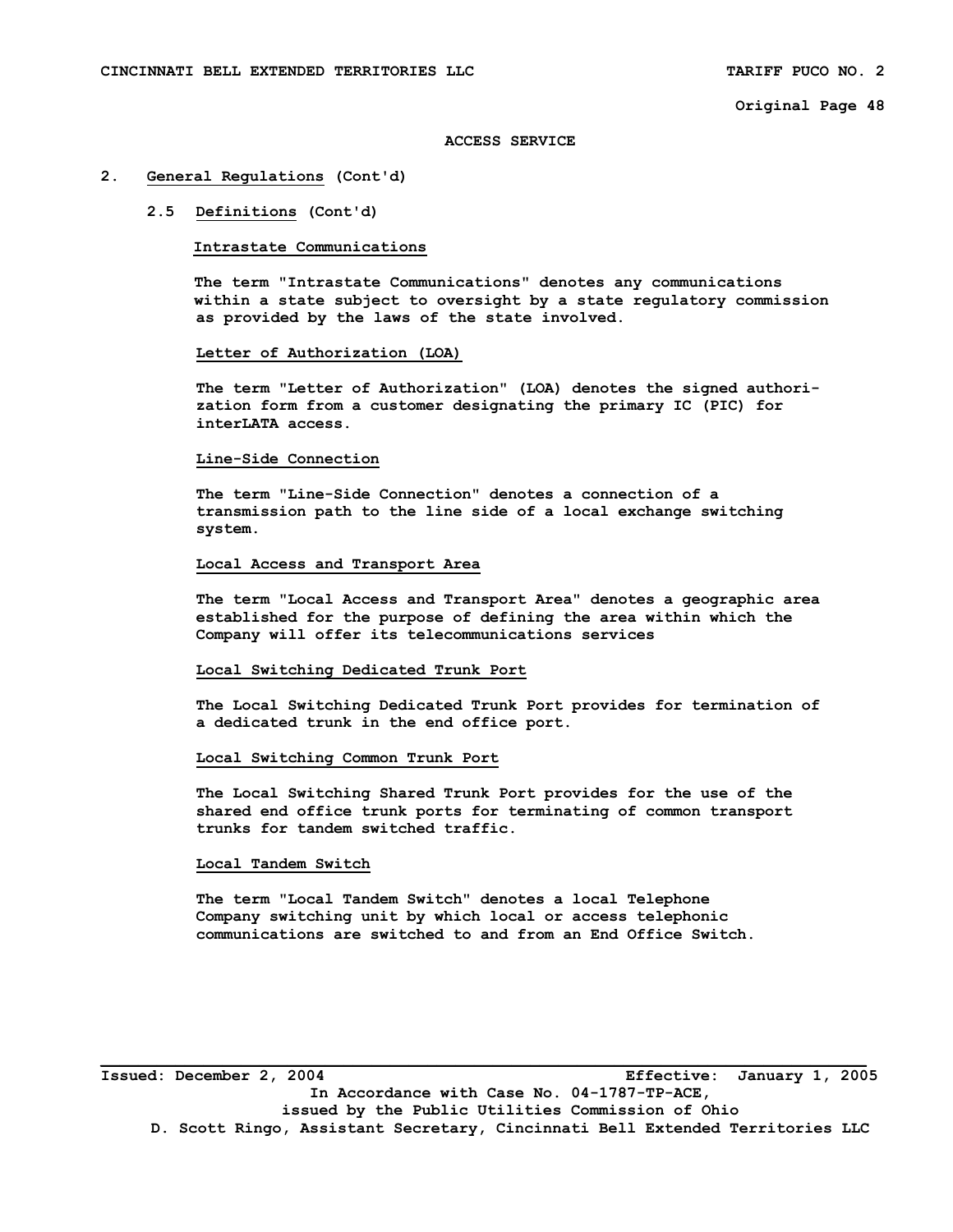#### **2. General Regulations (Cont'd)**

#### **2.5 Definitions (Cont'd)**

#### **Loop Around Test Line**

 **The term "Loop Around Test Line" denotes an arrangement utilizing a Company central office to provide a means to make certain two-way transmission tests on a manual basis. This arrangement has two central office terminations, each reached by means of separate telephone numbers and does not require any specific customer premises equipment. Equipment subject to this test arrangement is at the discretion of the customer.** 

#### **Loss Deviation**

 **The term "Loss Deviation" denotes the variation of the actual loss from the designed value.** 

## **Major Fraction Thereof**

 **The term "Major Fraction Thereof" is any period of time in excess of 1/2 of the stated amount of time. As an example, in considering a period of 24 hours, a major fraction thereof would be any period of time in excess of 12 hours exactly. Therefore, if a given service is interrupted for a period of thirty six hours and fifteen minutes, the customer would be given a credit allowance for two twenty-four hour periods for a total of forty eight hours.** 

## **Manhole**

 **An underground enclosure where the feeder route conduit system terminates and which provides ready access to the Conduit Space.** 

## **Metropolitan Area Network (MAN) (N)**

 **Metropolitan Area Network (MAN) means a network connecting computers and other peripheral equipment for data communications over a larger geographical area than a LAN, usually within a city or region.** 

## **Native Mode**

 **"Native Mode" of a LAN means the operating speed of the communication on the originating or terminating LAN.** 

#### **LAN Advantage**

 **"LAN Advantage" means the engineering, configuration, installation, maintenance and repair services provided by CBT to Customer necessary to interconnect multiple LANs to form a MAN for data transmission. (N)** 

 **(M) (M)** 

**Material formerly found on this page is now found on page 50** 

**Issued: July 15, 2005 Effective: August 14, 2005 In Accordance with Case No. 05-903-TP-ZTA, issued by the Public Utilities Commission of Ohio D. Scott Ringo, Assistant Secretary, Cincinnati Bell Extended Territories LLC**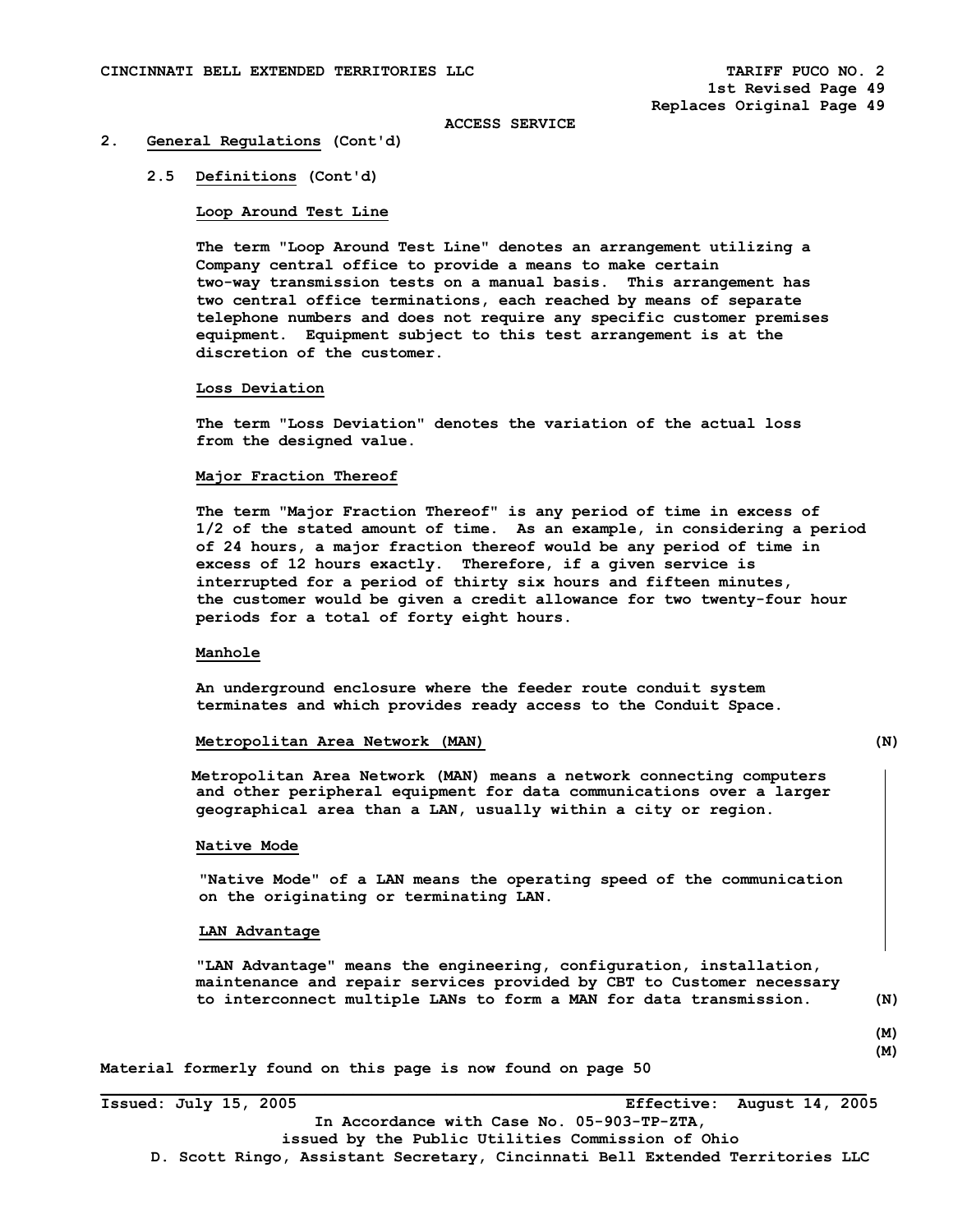# **2. General Regulations (Cont'd)**

 **2.5 Definitions (Cont'd)** 

## **Network Control Signaling**

 **The term "Network Control Signaling" denotes the transmission of (M) signals used in the telecommunications system which perform functions such as supervision (control, status, and charge signals), address signaling (e.g., dialing), calling and called number identifications, rate of flow, service selection error control and audible tone signals (call progress signals indicating re-order or busy condi tions, alerting, coin denominations, coin collect and, coin return tones) to control the operation of the telecommunications system. (M)** 

#### **Network Management Control**

 **The term "Network Management Control" denotes the type of control that the Company may need to implement when a substantial number of calls are expected during a short period of time.** 

## **North American Numbering Plan**

 **The term "North American Numbering Plan" denotes a three-digit area (Numbering Plan Area) code and a seven-digit telephone number made up of a three-digit Central Office code plus a four-digit station number.** 

#### **Off-hook**

 **The term "Off-hook" denotes the active state of a Switched Access or a Telephone Exchange Service line.** 

#### **On-hook**

 **The term "On-hook" denotes the idle state of a Switched Access or a Telephone Exchange Service line.** 

# **Open Circuit Test Line**

 **The term "Open Circuit Test Line" denotes an arrangement in an end office which provides termination of a trunk or line by means of an inductor of several Henries. The impedance is so high as to be virtually an open circuit to alternating current at the frequencies used in voice communications.** 

## **Originating Direction**

 **The term "Originating Direction" denotes the use of Access Service for the origination of calls from an end users premises to an IC premises.** 

#### **Overlap Outpulsing**

 **The feature of the equal access signaling system which permits initiation of pulsing to the customer's premises before the calling subscriber has completed dialing an originating call. Material found on this page was formerly found on page 49** 

| Issued: July 15, 2005                             |  |  |  |  |                                            |  |  | Effective: August 14, 2005                                                    |  |
|---------------------------------------------------|--|--|--|--|--------------------------------------------|--|--|-------------------------------------------------------------------------------|--|
|                                                   |  |  |  |  | In Accordance with Case No. 05-903-TP-ZTA, |  |  |                                                                               |  |
| issued by the Public Utilities Commission of Ohio |  |  |  |  |                                            |  |  |                                                                               |  |
|                                                   |  |  |  |  |                                            |  |  | D. Scott Ringo, Assistant Secretary, Cincinnati Bell Extended Territories LLC |  |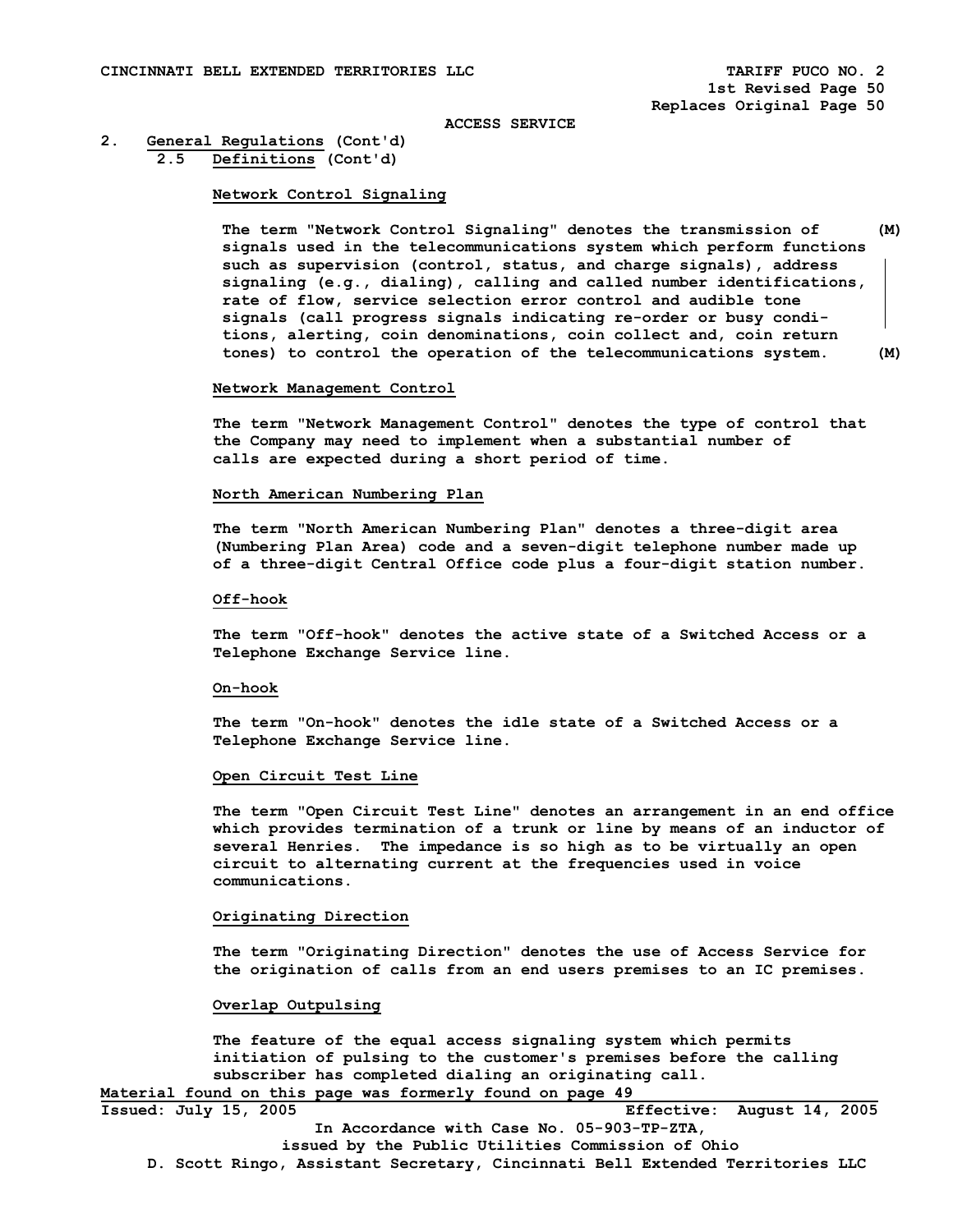#### **ACCESS SERVICE**

## **2. General Regulations (Cont'd)**

# **2.5 Definitions (Cont'd)**

## **Peaked Service**

 **The term "Peaked Service" denotes a service that will produce a substantial call volume during a short period of time, e.g., media stimulated events, that may cause excessive network congestion.** 

#### **Periodic Inspection**

 **Work activities performed by the Company at irregular intervals to determine that the Interconnector's Facilities are authorized and are installed and maintained in conformance with the Company's required standards. The Company will notify the Interconnector by phone, with confirmation in writing, five (5) business days in advance of such inspections and the Interconnector shall have the right to be present at the time of inspection.** 

## **Phase Jitter**

 **The term "Phase Jitter" denotes the unwanted phase variations of a signal.** 

# **Point of Termination**

 **The term "Point of Termination" denotes the point of demarcation within a customer-designated premises at which the Telephone Company's responsibility for the provision of Access Service ends.** 

#### **Power, D.C.**

 **Nominal 48-volt power derived from the Company's rectifier and battery DC plant voltage with generator backup. D.C. Power can vary between 54.00 volts (high voltage shutdown) and 44.64 volts (5E shutdown). Normal plant float voltage is 52.08 volts.**

**Issued: December 2, 2004 Effective: January 1, 2005 In Accordance with Case No. 04-1787-TP-ACE, issued by the Public Utilities Commission of Ohio D. Scott Ringo, Assistant Secretary, Cincinnati Bell Extended Territories LLC**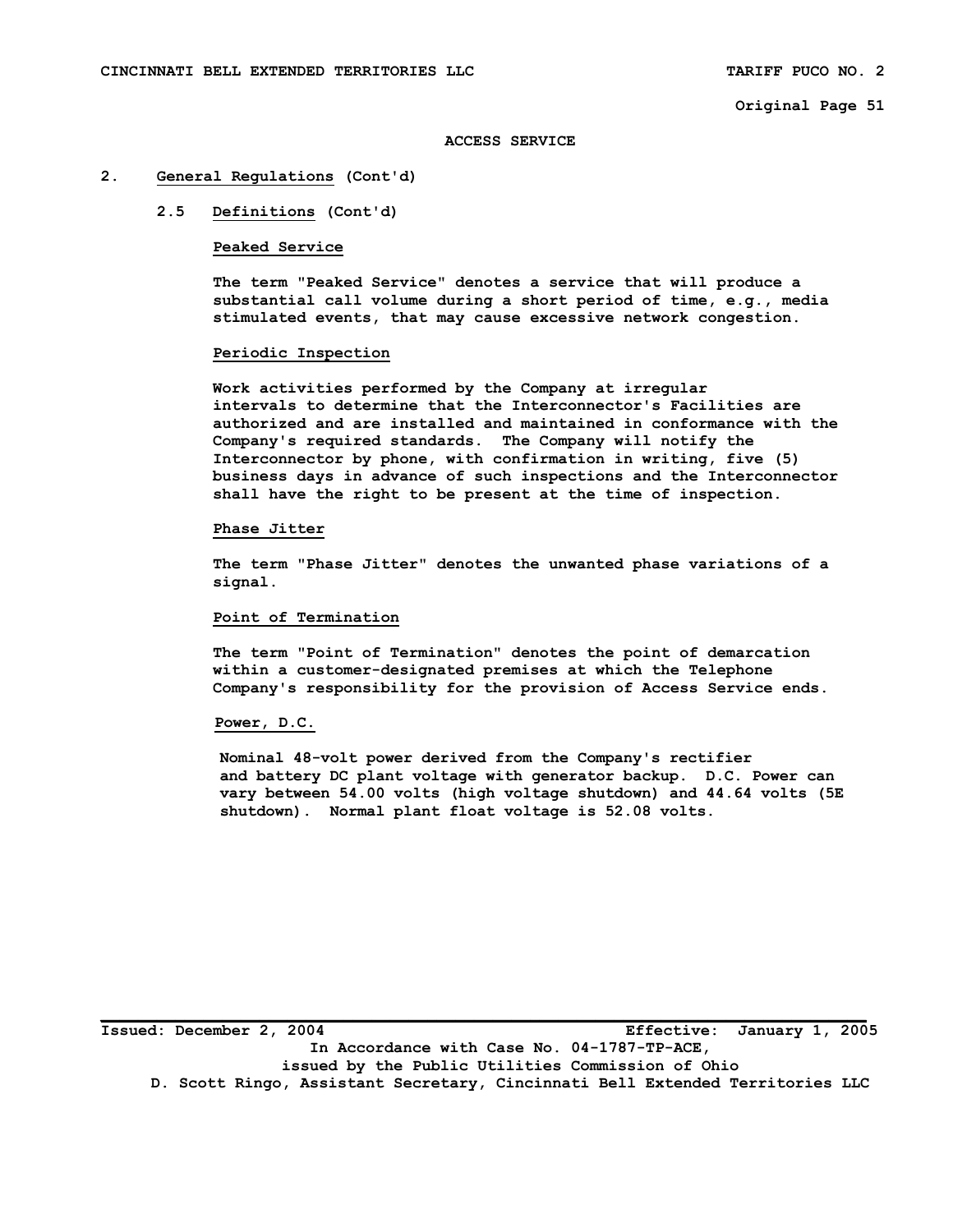#### **2. General Regulations (Cont'd)**

## **2.5 Definitions (Cont'd)**

#### **Premises**

 **The term "Premises" denotes a building or a portion of a building in a multi-tenant building, or buildings on continuous property (except railroad right-of-way, etc.) not separated by a public highway.** 

# **Primary IC (PIC)**

 **The term "Primary IC" (PIC) denotes a customer designated Interex change Carrier (IC). The PIC is designated by the customer on a signed Letter of Authorization (LOA) or verbally through the Business Service Center. The PIC allows a customer to access interLATA calls without dialing an access code.** 

## **Prime Service Vendor**

 **The term "Prime Service Vendor" denotes the status of the Telephone Company when contracting directly with the user of TSP service.** 

## **Protected Ports (N)**

**Protected Ports" provides customers with a primary and secondary port in both the central office and at the customer's location, which enables traffic to recover to a secondary route automatically in the event of a primary route failure, therefore protecting all of the customer's data. (N)** 

#### **Remote Switching Modules and/or Remote Switching Systems**

 **The term "Remote Switching Modules and/or Remote Switching Systems" denotes remotely controlled electronic end office switches which obtain their call processing capability from an ESS-type Host Office. The Remote Switching Modules and/or Remote Switching Systems cannot accommodate direct trunks to a customer.** 

#### **Return Loss**

 **The term "Return Loss" denotes a measure of the similarity between the two impedances at the junction of two transmission paths. The higher the return loss, the greater the similarity.** 

#### **Registered Equipment**

 **The term "Registered Equipment" denotes the customer's premises equip ment which complies with and has been approved within the Registration Provisions of Part 68 of the F.C.C.'s Rules and Regulations.** 

**Issued: July 15, 2005 Effective: August 14, 2005** 

**In Accordance with Case No. 05-903-TP-ZTA,** 

**issued by the Public Utilities Commission of Ohio D. Scott Ringo, Assistant Secretary, Cincinnati Bell Extended Territories LLC**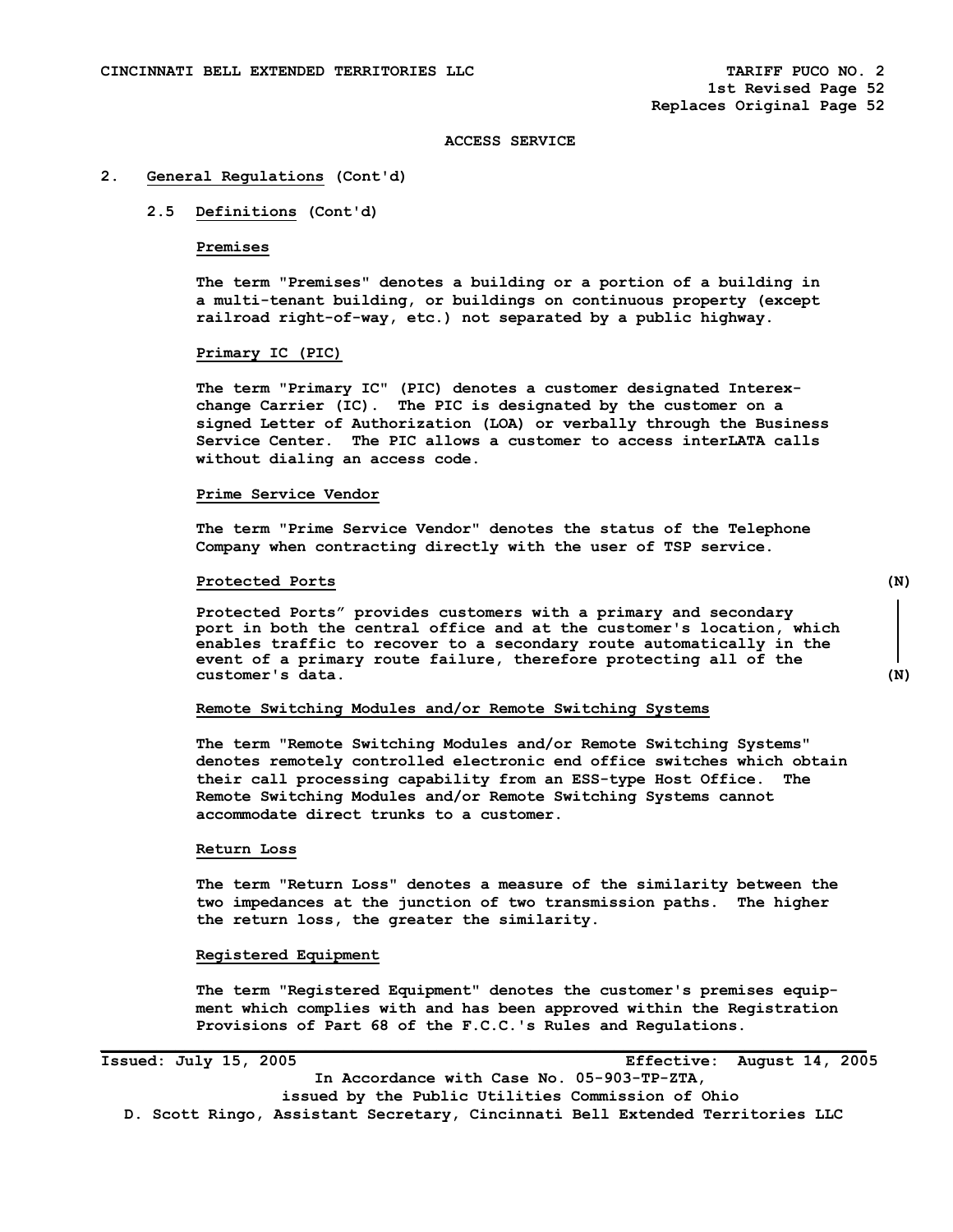## **ACCESS SERVICE**

#### **2. General Regulations (Cont'd)**

## **2.5 Definitions (Cont'd)**

#### **Service Switching Point**

 **The term "Service Switching Point" (SSP) denotes a switch in the Company's Common Channel Signaling (CCS) network equipped with the functionality to interact with a data base using Signaling System 7 (SS7) messages to obtain call routing information.** 

#### **Serving Wire Center**

 **The term "Serving Wire Center" denotes the wire center from which the customer designated premises would normally obtain dial tone from the Company.** 

## **Seven Digit Manual Test Line**

 **The term "Seven Digit Manual Test Line" denotes an arrangement which allows the customer to select balance, milliwatt and synchronous test lines by manually dialing a seven digit number over the associated access connection.** 

#### **Short Circuit Test Line**

 **The term "Short Circuit Test Line" denotes an arrangement in an end office which provides termination of a trunk or line by means of a capacitor of at least four microfarads. The impedance is so low as to be virtually a short circuit to alternating current at the fre quencies used in voice communications.** 

## **Signal-to-C Notched Noise Ratio**

 **The term "Signal-to-C Notched Noise Ratio" denotes the ratio in dB of a test signal to the corresponding C-Notched Noise, i.e., the level in dB by which the signal exceeds the noise.** 

## **Signaling Transfer Point**

 **The term "Signaling Transfer Point" denotes a specialized switch which provides CCS network access and performs SS7 message screening, routing, and/or transferring of such signaling information through the common channel signaling network.** 

**\_\_\_\_\_\_\_\_\_\_\_\_\_\_\_\_\_\_\_\_\_\_\_\_\_\_\_\_\_\_\_\_\_\_\_\_\_\_\_\_\_\_\_\_\_\_\_\_\_\_\_\_\_\_\_\_\_\_\_\_\_\_\_\_\_\_\_\_\_\_\_\_\_\_\_\_\_\_\_\_\_\_ Issued: December 2, 2004 Effective: January 1, 2005 In Accordance with Case No. 04-1787-TP-ACE, issued by the Public Utilities Commission of Ohio D. Scott Ringo, Assistant Secretary, Cincinnati Bell Extended Territories LLC**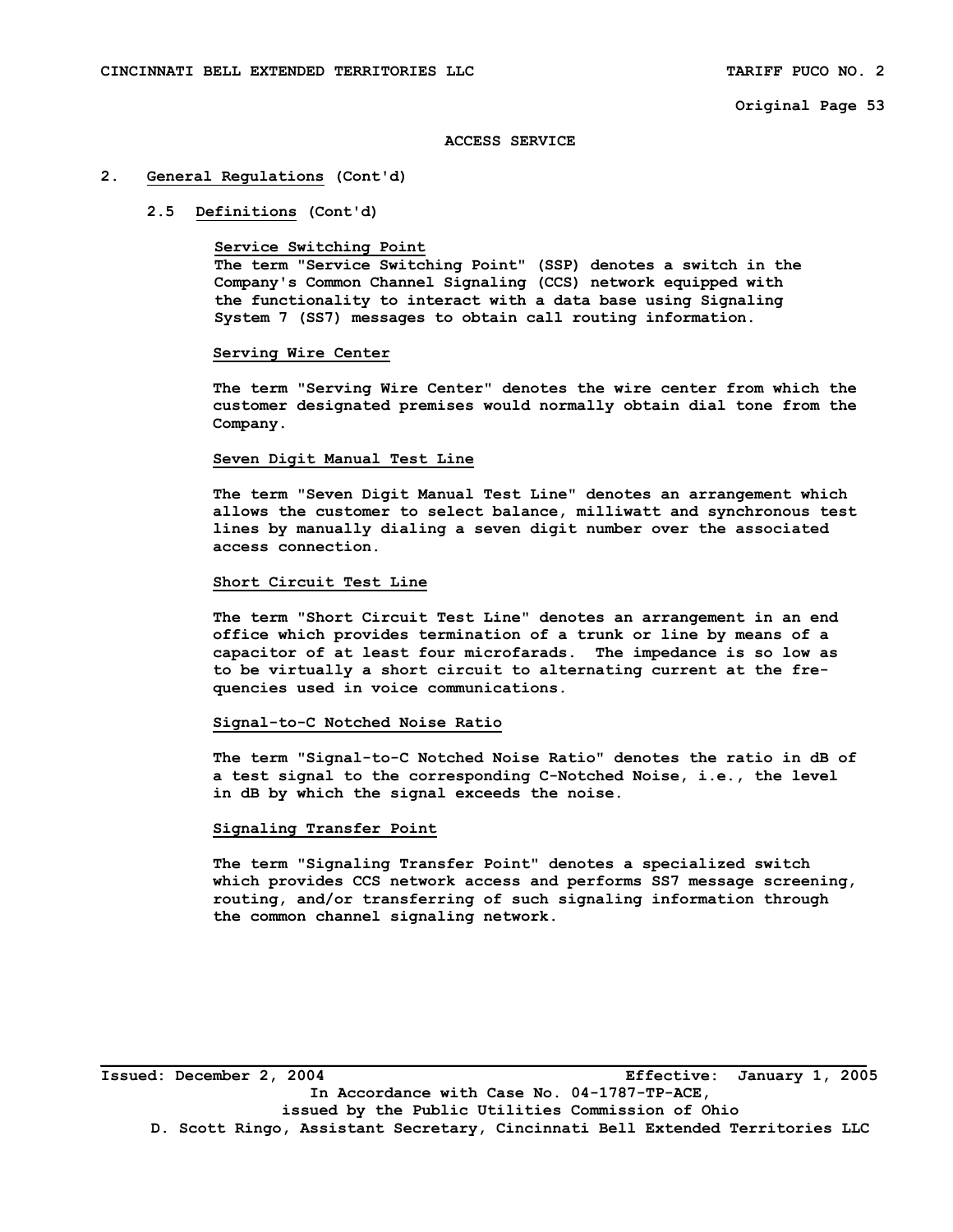#### **ACCESS SERVICE**

## **2. General Regulations (Cont'd)**

## **2.5 Definitions (Cont'd)**

## **Signaling Transfer Point Port Termination**

 **The "Signaling Transfer Point Port Termination" provides a customer dedicated point of interface at the Company's STP for each of the customer's CCSAC Signaling Links.** 

## **Signaling Point of Interconnection**

 **The term "Signaling Point of Interconnection" denotes the customer designated location where SS7 signaling information is exchanged between the Company and the Customer.** 

## **Signaling System 7**

 **The term "Signaling System 7" denotes common channel out of band signal ing using the SS7 protocol developed by the Consultative Committee for International Telephone and Telegraph (CCITT) and the American National Standards Institute (ANSI).** 

## **Singing Return Loss**

 **The term "Singing Return Loss" denotes the frequency weighted measure of return loss at the edges of the voiceband (200 to 500 Hz and 2500 to 3200 Hz), where singing (instability) problems are most likely to occur.** 

#### **Subcontractor**

 **The term "Subcontractor" denotes the status of the Company when contracting directly with a Prime Service Vendor to provide TSP to a service user.** 

#### **Switching Systems**

 **The term "Switching System" denotes the hardware and/or software utilized by the Company for the establishment and maintenance of a given central office.**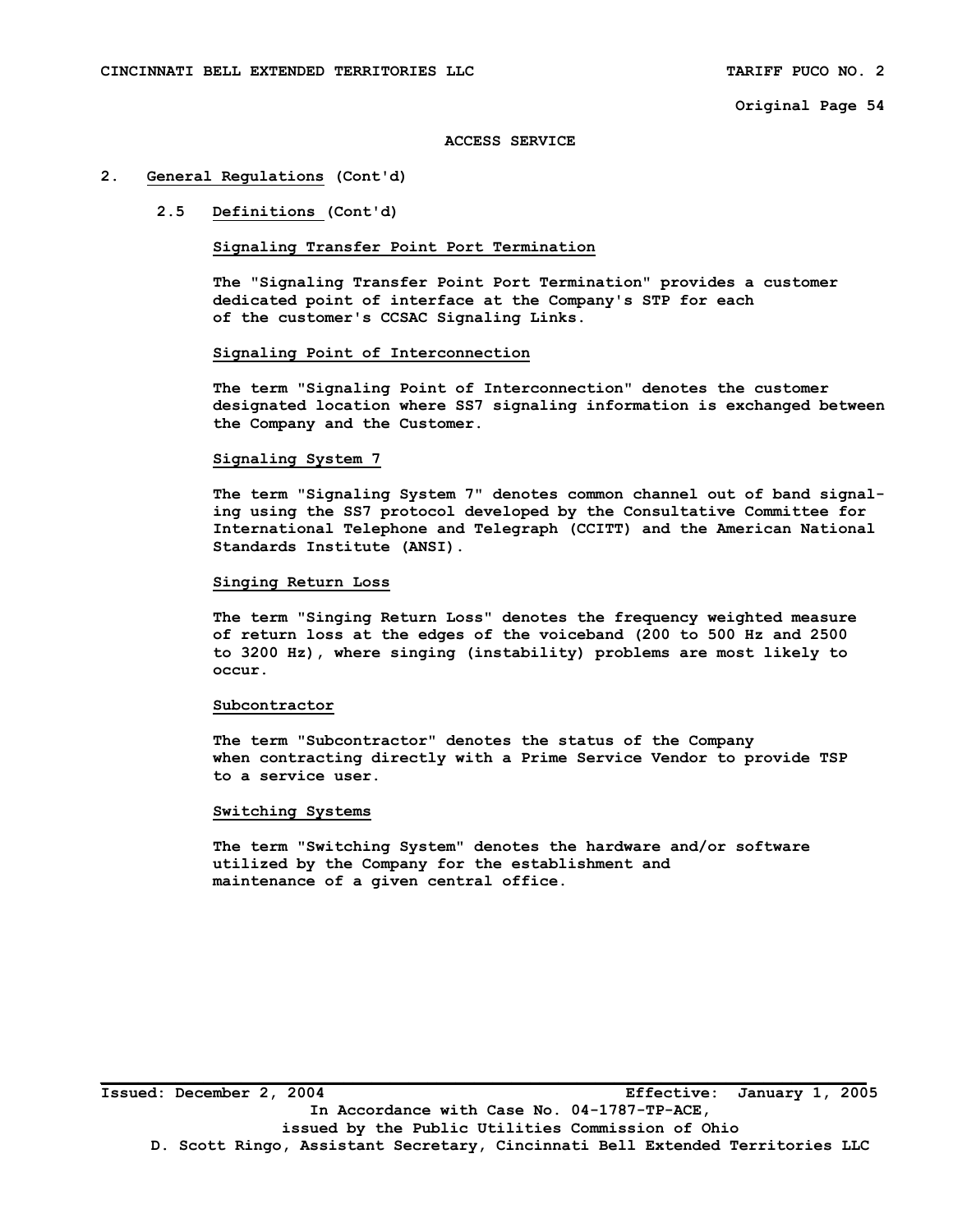#### **ACCESS SERVICE**

#### **2. General Regulations (Cont'd)**

## **2.5 Definitions**

## **Synchronous Optical Network (SONET)**

**A set of international standards for fiber optic-based transmission systems. SONET defines standard optical carrier transmission rates and utilizes a modular multiplexing approach based on the application of Synchronous Transport Signals (STS).** 

#### **Synchronous Test Line**

 **The term "Synchronous Test Line" denotes an arrangement in an end office which performs marginal operational tests of supervisory and ring-tripping functions.** 

 **Synchronous Transport Signal (STS-1)- a 51.84 Mbps signal within a SONET optical carrier signal. The STS-1 signal consists of overhead and synchronous payload envelope (SPE). The overhead part of the signal is used for controlling, framing and maintaining the signal. The SPE is used to transport the customer's data.** 

#### **Tandem-Switched Transmission Charge**

 **The Tandem-Switched Transmission charge is a mileage sensitive, per minute of use rate which applies to the transmission of the cus tomer's traffic from the customer's serving wire center, through the Company's Access Tandem, to the customer designated Company end office(s), or from the Access Tandem to the end office(s).** 

#### **Tandem-Switching Charge**

 **The Tandem-Switching charge is a per minute of use rate element which applies to the switching used to move a customer's traffic through the Access Tandem to the Company's end office(s).** 

## **Terminating Direction**

 **The term "Terminating Direction" denotes the use of Access Service for the completion of calls from a customer premises to an end user premises.** 

**Issued: December 2, 2004 Effective: January 1, 2005 In Accordance with Case No. 04-1787-TP-ACE, issued by the Public Utilities Commission of Ohio D. Scott Ringo, Assistant Secretary, Cincinnati Bell Extended Territories LLC**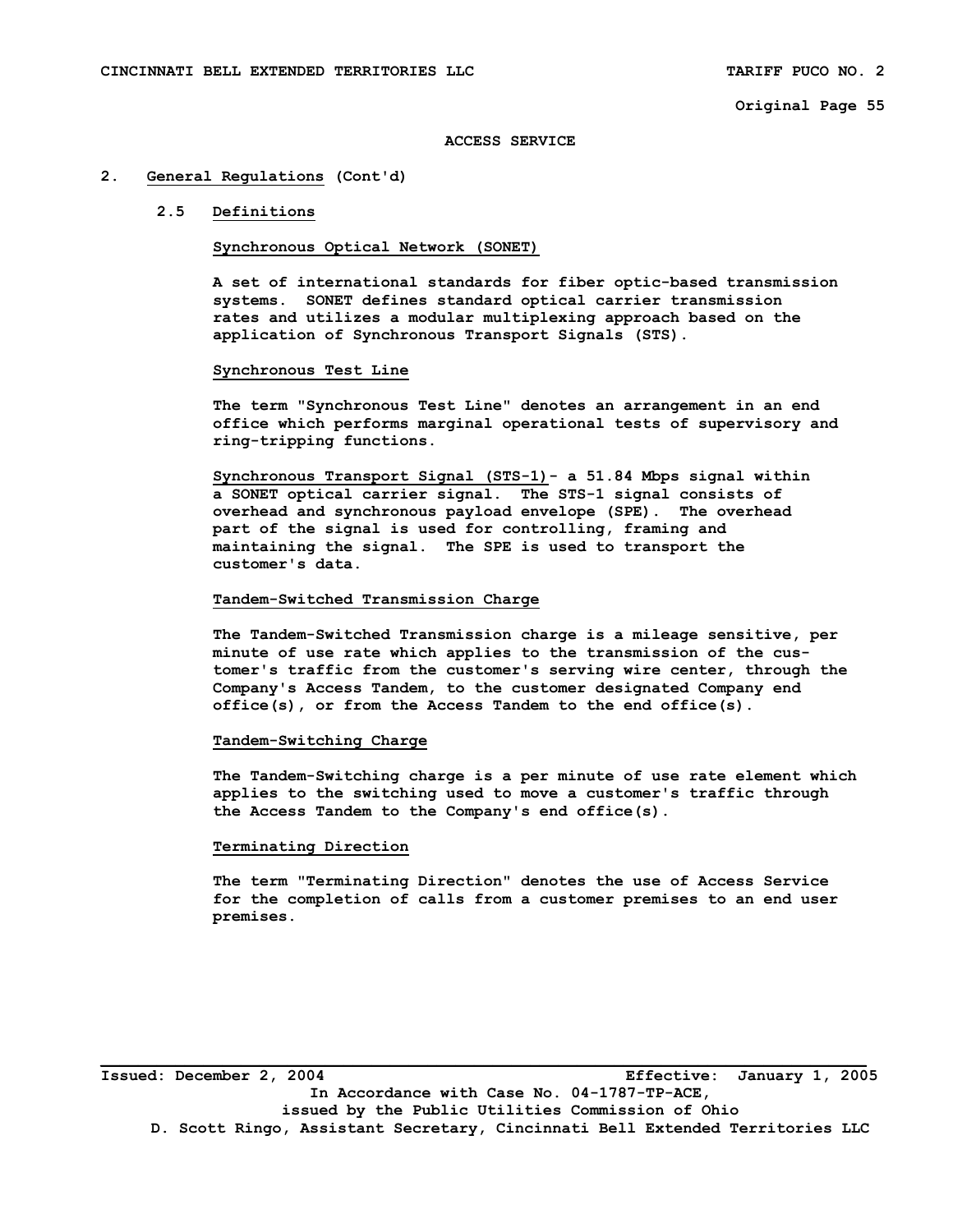## **ACCESS SERVICE**

#### **2. General Regulations (Cont'd)**

#### **2.5 Definitions**

## **Transmission Measuring (105 Type) Test Line/Responder**

**The term "Transmission Measuring (105 Type) Test Line/Responder" Denotes an arrangement in an end office which provides far-end access to a responder and permits two-way loss and noise measurements to be made on trunks from a near end office.** 

#### **Transmission Path**

 **The term "Transmission Path" denotes an electrical path capable of transmitting signals within the range of the service offering, e.g., a voice grade transmission path is capable of transmitting voice frequencies within the approximate range of 300 to 3000 Hz. A transmission path is comprised of physical or derived channels consisting of any form or configuration of facilities typically used in the telecommunications industry.** 

#### **Trunk**

 **The term "Trunk" denotes a communications path connecting two switching systems in a network, used in the establishment of an end-to-end connection.** 

#### **Trunk Access Limitation**

 **The term "Trunk Access Limitation" denotes the routing of originating calls to a specified number of transmission paths in a trunk group in order to limit (choke) the completion of such traffic. Calls which could not be completed over the subset of transmission paths in the trunk group, i.e., the choked calls, would be routed to reorder tone.** 

## **Trunk Group**

 **The term "Trunk Group" denotes a set of trunks which are traffic engineered as a unit for the establishment of connections between switching systems in which all of the communications paths are interchangeable.** 

#### **Trunk-Side Connection**

 **The term "Trunk-Side Connection" denotes the connection of a transmission path to the trunk side of a local exchange switching system** 

**Issued: December 2, 2004 Effective: January 1, 2005 In Accordance with Case No. 04-1787-TP-ACE, issued by the Public Utilities Commission of Ohio D. Scott Ringo, Assistant Secretary, Cincinnati Bell Extended Territories LLC**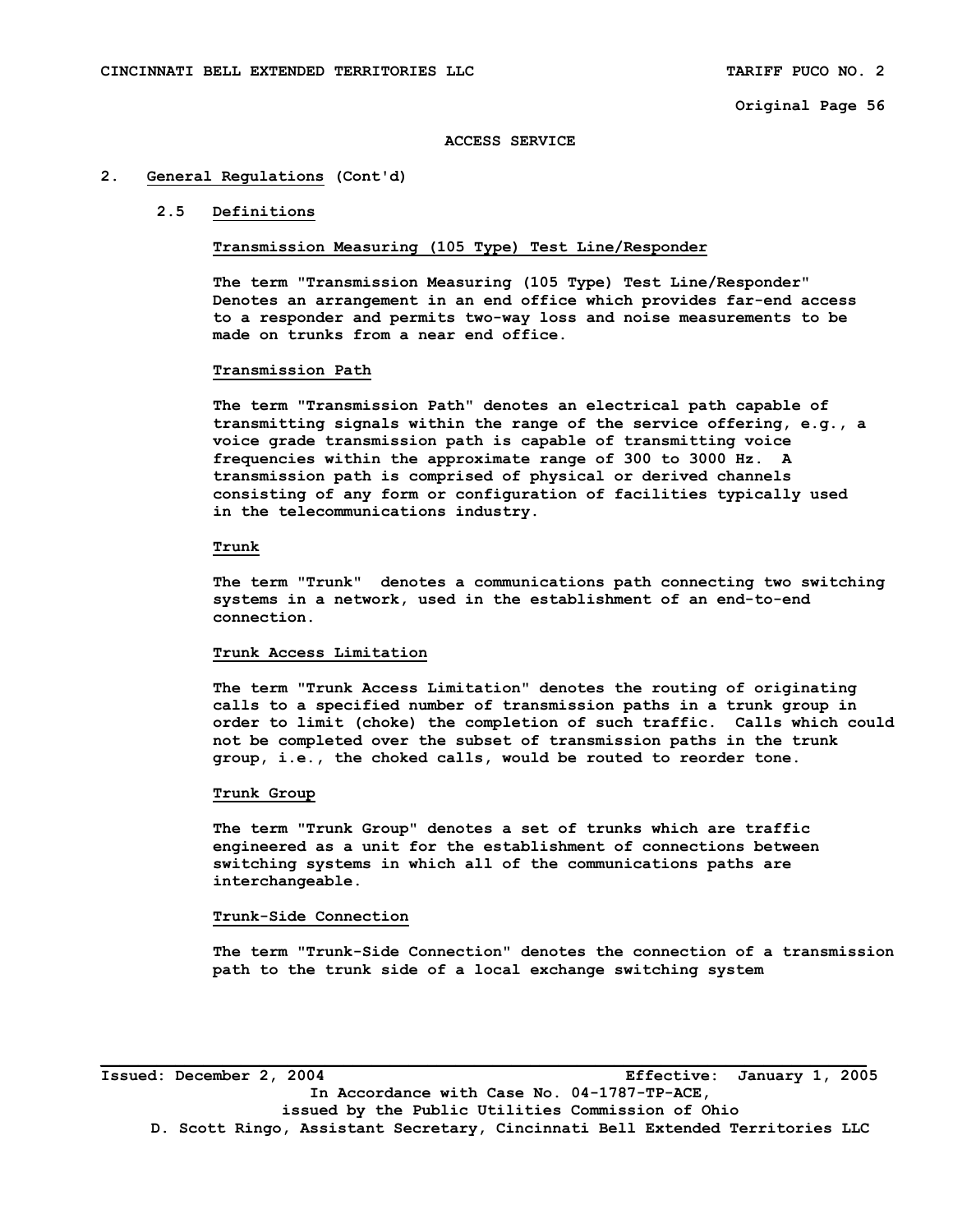#### **2. General Regulations (Cont'd)**

## **2.5 Definitions (Cont'd)**

## **Two-Wire to Four-Wire Conversion**

 **The term "Two-Wire to Four-Wire Conversion" denotes an arrangement which converts a four-wire transmission path to a two-wire transmission path to allow a four-wire facility to terminate in a two-way entity (e.g., a central office switch).** 

## **Unauthorized PIC Change**

 **The term "Unauthorized PIC Change" denotes a customer whose selected PIC was changed and the IC is unable to produce the signed Letter of Authorization (LOA) or other form of valid authorization to the Company for the resolution of the PIC dispute.** 

## **V and H Coordinates Method**

 **The term "V and H Coordinates Method" denotes a method of computing airline miles between two points by utilizing an established formula which is based on the vertical and horizontal coordinates of the two points.** 

## **Virtual LAN (VLAN) ` (N)**

 **The term Virtual LAN (VLAN) denotes a static logical connection used for point-to-multipoint, and multipoint-to-multipoint. VLANs support long-term ongoing connections between data terminal equipment. Permanent Logical paths are assigned exclusively to each VLAN in the network.** 

#### **VLAN Tagging**

**The Term VLAN tagging denotes a way to label different traffic types so they may be differentiated from one another. VLAN Tagging can allow for different service levels for different traffic types.** 

 **(N)** 

- **3. Reserved**
- **4. Reserved**

**Issued: July 15, 2005 Effective: August 14, 2005 In Accordance with Case No. 05-903-TP-ZTA, issued by the Public Utilities Commission of Ohio D. Scott Ringo, Assistant Secretary, Cincinnati Bell Extended Territories LLC**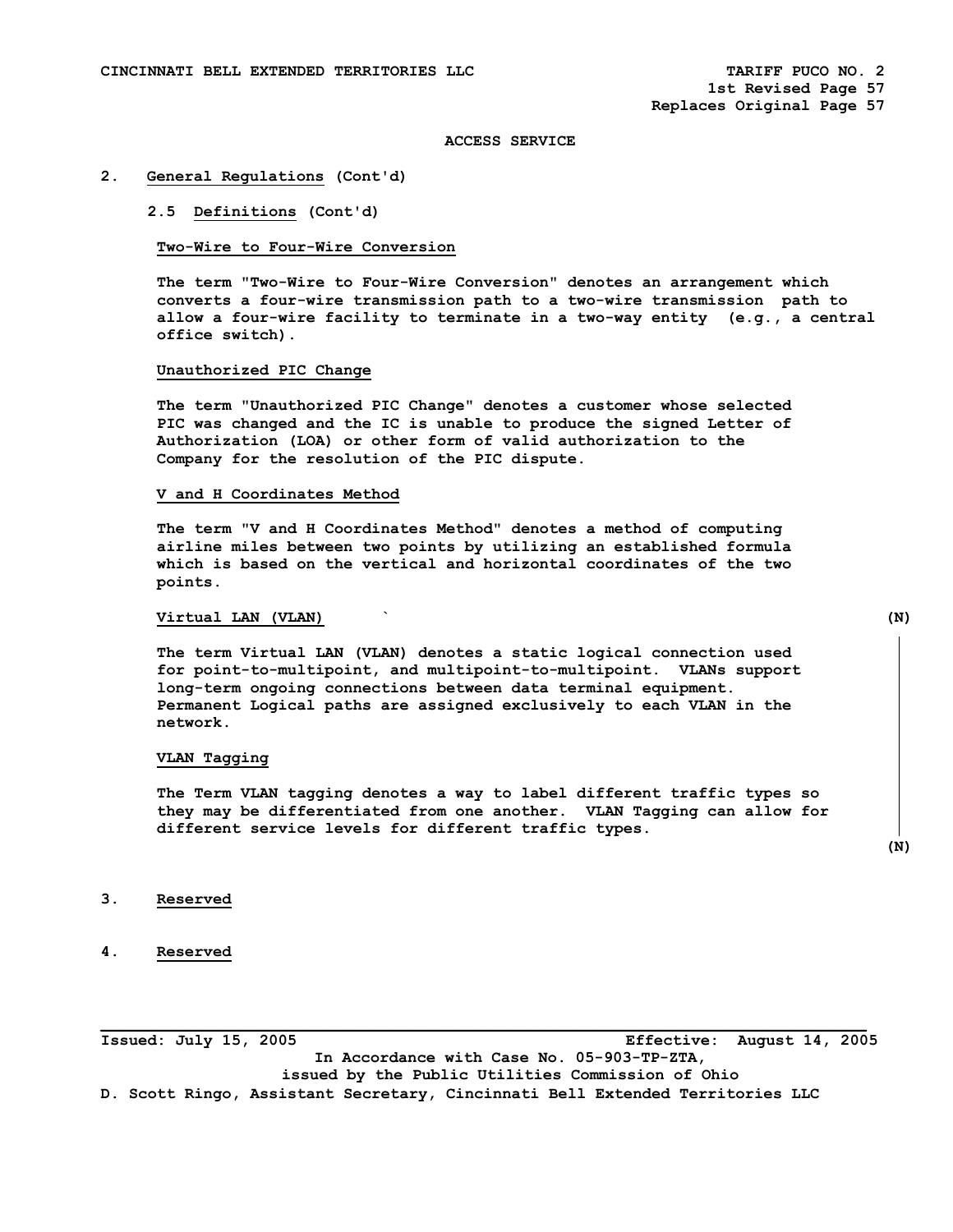#### **ACCESS SERVICE**

# **5. Ordering Options for Switched and Special Access Service**

#### **5.1 General**

 **This section sets forth the regulations and order related charges for Access Orders for Switched and Special Access Services. These charges are in addition to other applicable charges as set forth in other sections of this tariff.** 

 **An Access Order is an order to provide the customer with Switched Access Service or Special Access Service or to provide changes to existing services.** 

# **5.1.1 Ordering Conditions**

 **A customer may order any number of services of the same type and between the same premises on a single Access Order. All details for services for a particular order must be identical except multipoint service. All details for multipoint ser vices for a particular order must be identical.** 

 **The customer shall provide all information necessary for the Company to provide and bill for the requested service. In addition to the order information required in 5.2 following, the customer must also provide:** 

- **Customer name and premise address(es).**
- **Billing name and address (when different from customer name and address).**
- **Customer contact name(s) and telephone number(s) for the following provisioning activities: order negotia tion, order confirmation, interactive design, installation and billing.**

 **The order date, which is known as the Application Date, is the date on which the Company receives a firm commitment and sufficient information from the customer to allow process ing of the Access Order. The customer is advised of the Application Date at the time the Company gives the customer a firm order confirmation.**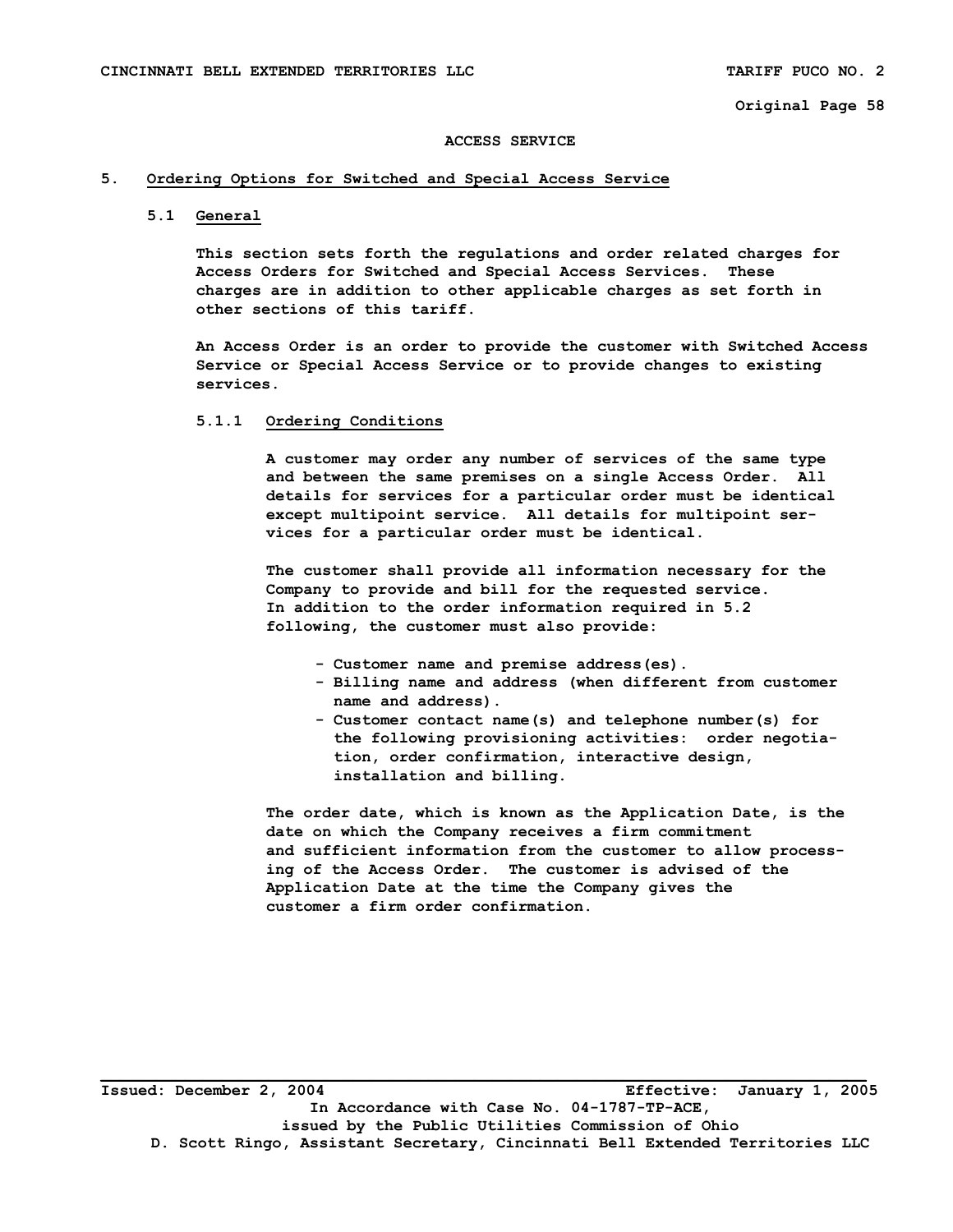#### **ACCESS SERVICE**

# **5. Ordering Options for Switched and Special Access Service (Cont'd)**

- **5.1 General (Cont'd)** 
	- **5.1.2 Provision of Other Services** 
		- **(A) In addition to Switched and Special Access Services, other services offered under the provisions of this tariff shall be ordered with an Access Order or as set forth in (B) following. The rates and charges for these other services, as set forth in other sections of this tariff, will apply in addition to the ordering charges set forth in this section and the rates and charges for the Access Service with which they are associated.**
		- **(B) With the agreement of the Company, other services set forth in (A) preceding may subsequently be added to an Access Order at any time, up to and including the service date for the Access Service. When added subsequently, charges for a design change as set forth in 5.2.2(C) following will apply when an engineering review is required.**
		- **(C) Additional Engineering is not an ordering option, but will be applied to an Access Order when the Telephone Company determines that Additional Engineering is necessary to accommodate a customer request. Additional Engineering will only be required as set forth in 13.1 following. When it is required, the customer will be so notified and will be furnished with a written statement setting forth the justification for the Additional Engineering as well as an estimate of the charges. If the customer agrees to the Additional Engineering, a firm order will be established. If the customer does not want the service or facilities after being notified that Additional Engineering of Telephone Company facilities is required, the order will be withdrawn and no charges will apply. Once a firm order has been established, the total charge to the customer for the Additional Engineering may not exceed the estimated amount by more than 10%.**

 **The regulations, rates and charges for Additional Engineering are as set forth in 13.1 following and are in addition to the regulations, rates and charges specified in this section.** 

**Issued: December 2, 2004 Effective: January 1, 2005 In Accordance with Case No. 04-1787-TP-ACE, issued by the Public Utilities Commission of Ohio D. Scott Ringo, Assistant Secretary, Cincinnati Bell Extended Territories LLC**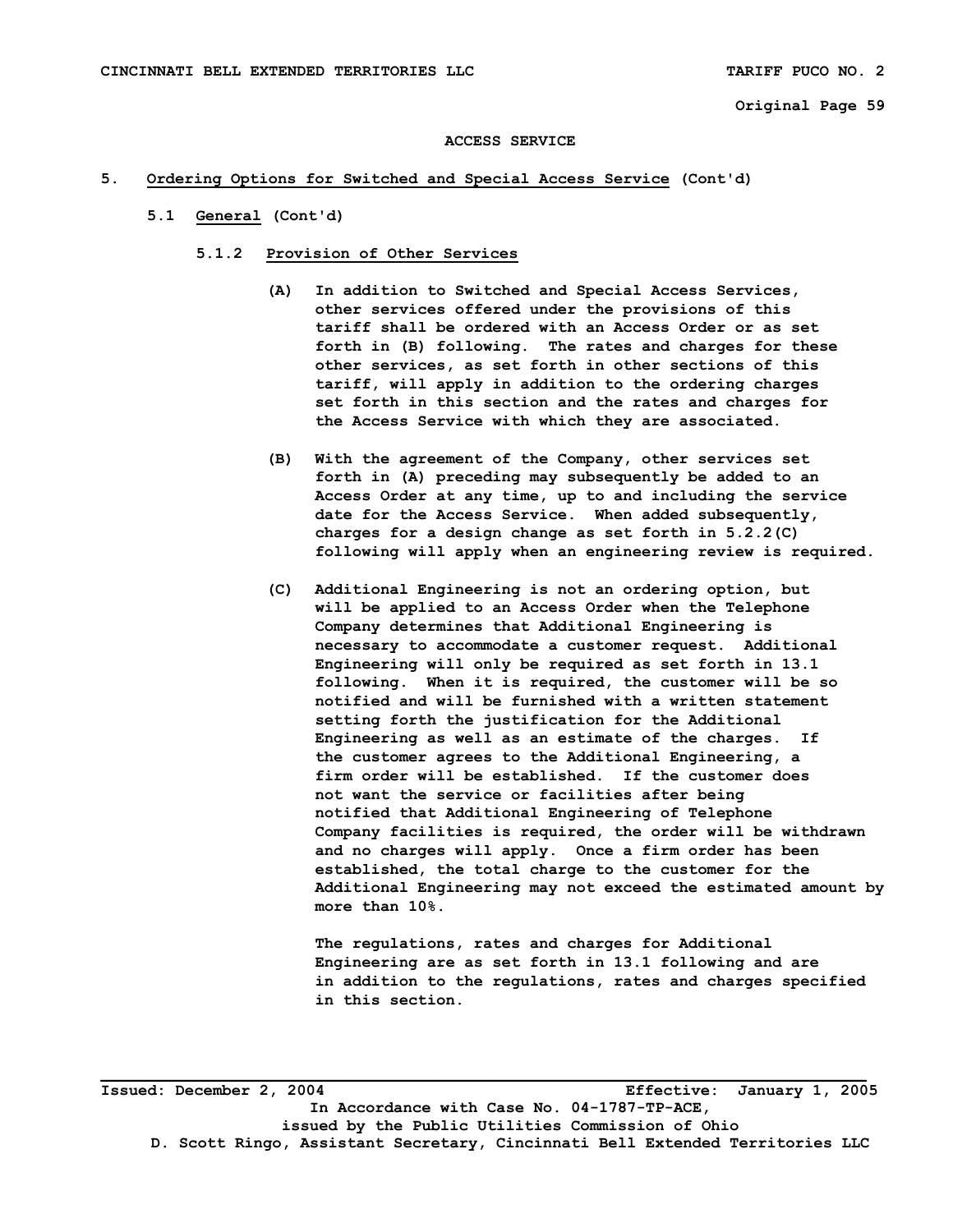#### **ACCESS SERVICE**

# **5. Ordering Options for Switched and Special Access Service (Cont'd)**

**5.2 Access Order** 

 **An Access Order is used by the Company to provide a customer Access Service as follows:** 

- **Switched Access Services as set forth in 6. following,**
- **Special Access Services as set forth in 7. following, and - Other Services as set forth in 5.1.2 preceding.**

 **When placing an order for Access Service, the customer shall provide, at a minimum, the following information:** 

 **For Feature Group D Switched Access Service, the customer shall specify Entrance Facilities and Direct-Trunked Transport Facilities, by channel assignment, e.g., voice grade, or DS1 or DS3 high capacity, and facility assignment between the customer premises and the end office when direct routing to the end office is desired. When routing is desired via a Company Facilities access tandem switch, the customer shall specify Entrance Facilities and Direct-Trunked Transport Facilities (if desired), by channel assignment, e.g., voice grade or, DS1 or DS3 high capacity, and the facility assignment between their premises and the access tandem switch. The customer shall also specify the Switched Transport and Local Switching options desired.** 

 **When ordering by trunk quantities to an access tandem, the customer must also provide the Company, when requested, an estimate of the amount of traffic it will generate to and/or from each end office subtending the access tandem to assist the Company in its own efforts to project facility requirements.** 

 **When routing is desired via a TSP's access tandem switch, the TSP customer shall specify Entrance Facilities and Direct-Trunked Transport Facilities by channel assignment, e.g., voice grade or DS1 or DS3 high capacity between the TSP customer premises and end office. Additionally, when signaling for Tandem Switching is ordered, the customer must specify the traffic which will be riding those facilities by carrier identification code (CIC), by trunk group, by end office.**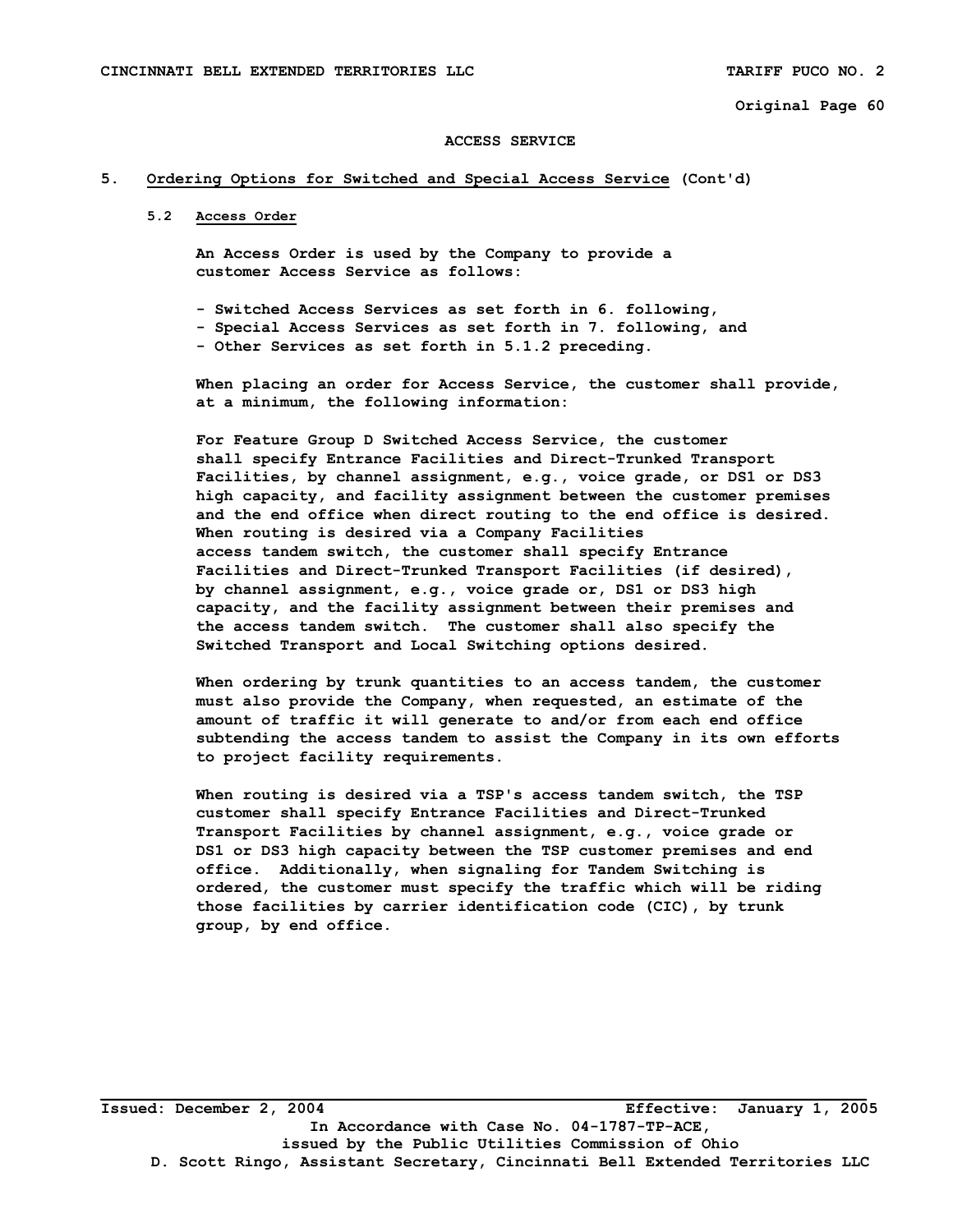#### **ACCESS SERVICE**

# **5. Ordering Options for Switched and Special Access Service (Cont'd)**

## **5.2 Access Order (Cont'd)**

 **In addition to the preceding information, the customer shall specify for Feature Group D with CCSAC signaling option a reference to an existing signaling link or reference to a related CCSAC Signaling link order. Specification of the level of diversity in its network, as defined in Technical Reference TR-TSV-000905, will be required for CSAC Signaling links and STP Port Terminations. Diversity will be provided as mutually agreed upon by the Company and customer based upon availability from the customer's SPOI to the Company STPs. The customer shall also specify the CCSAC Local Switching options, if any, desired. STP point codes and location identifier codes, trunk circuit identification codes and switch type are required for all interconnecting CCSAC trunks regardless of ordering method. The scheduling of CCSAC trunk conversion orders will be negotiated between the Company and the customer.** 

 **The customer shall work cooperatively with the Company to determine the number of CCSAC Signaling links and STP Port Terminations ordered with the Feature Group D CCSAC option, required to handle its signaling traffic.** 

 **When a customer orders Switched Access Service in trunks, the customer is responsible to assure that sufficient access facilities have been ordered to handle its traffic.** 

 **For all Special Access Services, the customer must specify the customer designated premises or Hubs involved, the channel type, e.g., High Capacity, the channel interface technical specifications package and options desired. For multipoint services, the channel interface at each premises may, at the request of the customer, be different but all such interfaces shall be compatible.** 

**Issued: December 2, 2004 Effective: January 1, 2005 In Accordance with Case No. 04-1787-TP-ACE, issued by the Public Utilities Commission of Ohio D. Scott Ringo, Assistant Secretary, Cincinnati Bell Extended Territories LLC**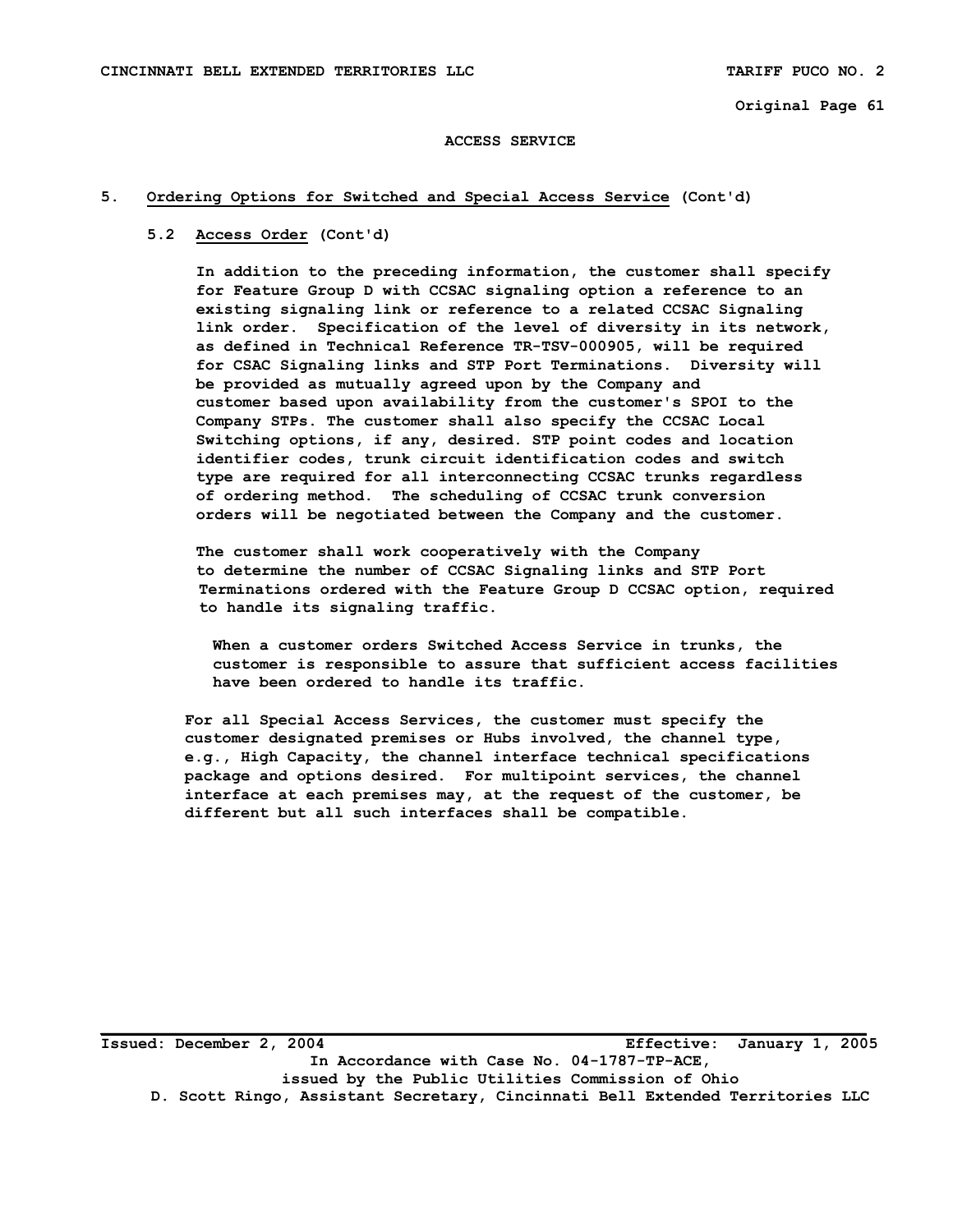#### **ACCESS SERVICE**

# **5. Ordering Options for Switched and Special Access Service (Cont'd)**

 **5.2 Access Order (Cont'd)** 

#### **5.2.1 Access Order Service Date Intervals**

 **Access Service is provided with one of the following Service Date Intervals:** 

- **Standard Interval**
- **Negotiated Interval**

 **To the extent the Access Service can be made available with reasonable effort, the Company will provide the Access Service in accordance with the customer's requested interval, subject to the following conditions:** 

# **(A) Standard Interval**

 **A schedule of Standard Intervals applicable for Switched and Special Access Services will be provided to customers. The schedule specifies the services and quantities that can be provided within Standard Intervals.** 

 **Access Services provided in a Standard Interval will be installed during Company business days. If a customer requests that installation be done outside of normally scheduled working hours, and the Company agrees to this request, the customer will be subject to applicable Additional Labor Charges as set forth in 13.2.6 following**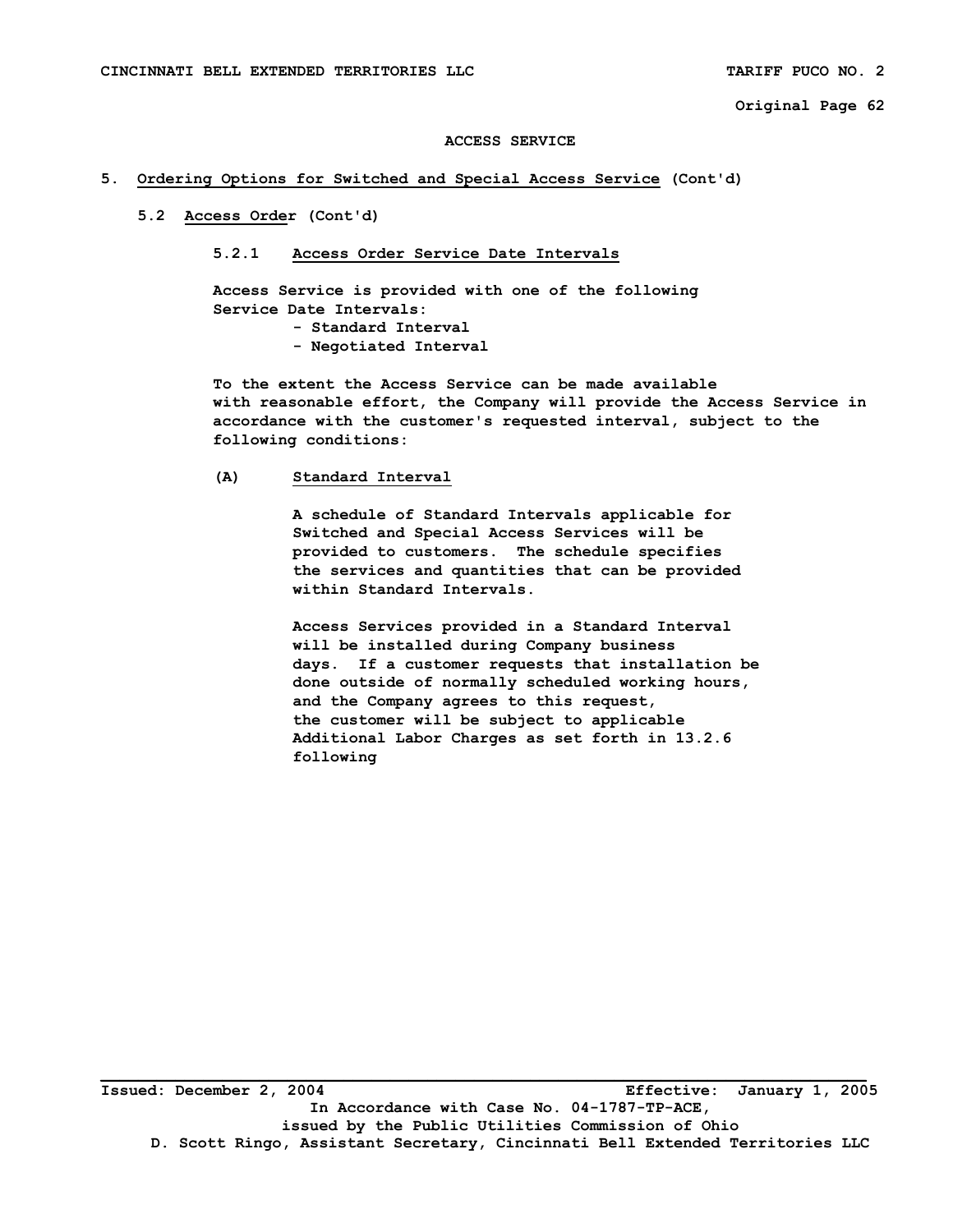#### **ACCESS SERVICE**

# **5. Ordering Options for Switched and Special Access Service (Cont'd)**

- **5.2 Access Order (Cont'd)** 
	- **5.2.1 Access Order Service Date Intervals (Cont'd)** 
		- **(B) Negotiated Interval**

 **The Company will negotiate a service date interval with the customer when:** 

- **(1) There is no Standard Interval for the service,**
- **(2) The quantity of Access Services ordered exceeds the quantities specified in the Schedule of Standard Intervals, or**
- **(3) The customer requests a service date beyond the applicable Standard Interval service date.**
- **(4) The access service is jointly provided by one or more Local Exchange Carriers within the same LATA.**

 **The Company will offer a service date based on the type and quantity of Access Services the customer has requested. The Negotiated Inter val may not exceed by more than six months the Standard Interval Service date, or, when there is no Standard Interval, the Company offered service date.** 

 **All part-time Video and Program Audio services are provided with a Negotiated Interval. Each service is subject to a service inquiry. A service inquiry is a request to the Telephone Company to determine if facilities exist to provide the service ordered and to determine the service date on which service can be provided to the customer.** 

 **All services for which rates are applied on an individual case basis are provided with a Negotiated Interval.** 

**Issued: December 2, 2004 Effective: January 1, 2005 In Accordance with Case No. 04-1787-TP-ACE, issued by the Public Utilities Commission of Ohio D. Scott Ringo, Assistant Secretary, Cincinnati Bell Extended Territories LLC**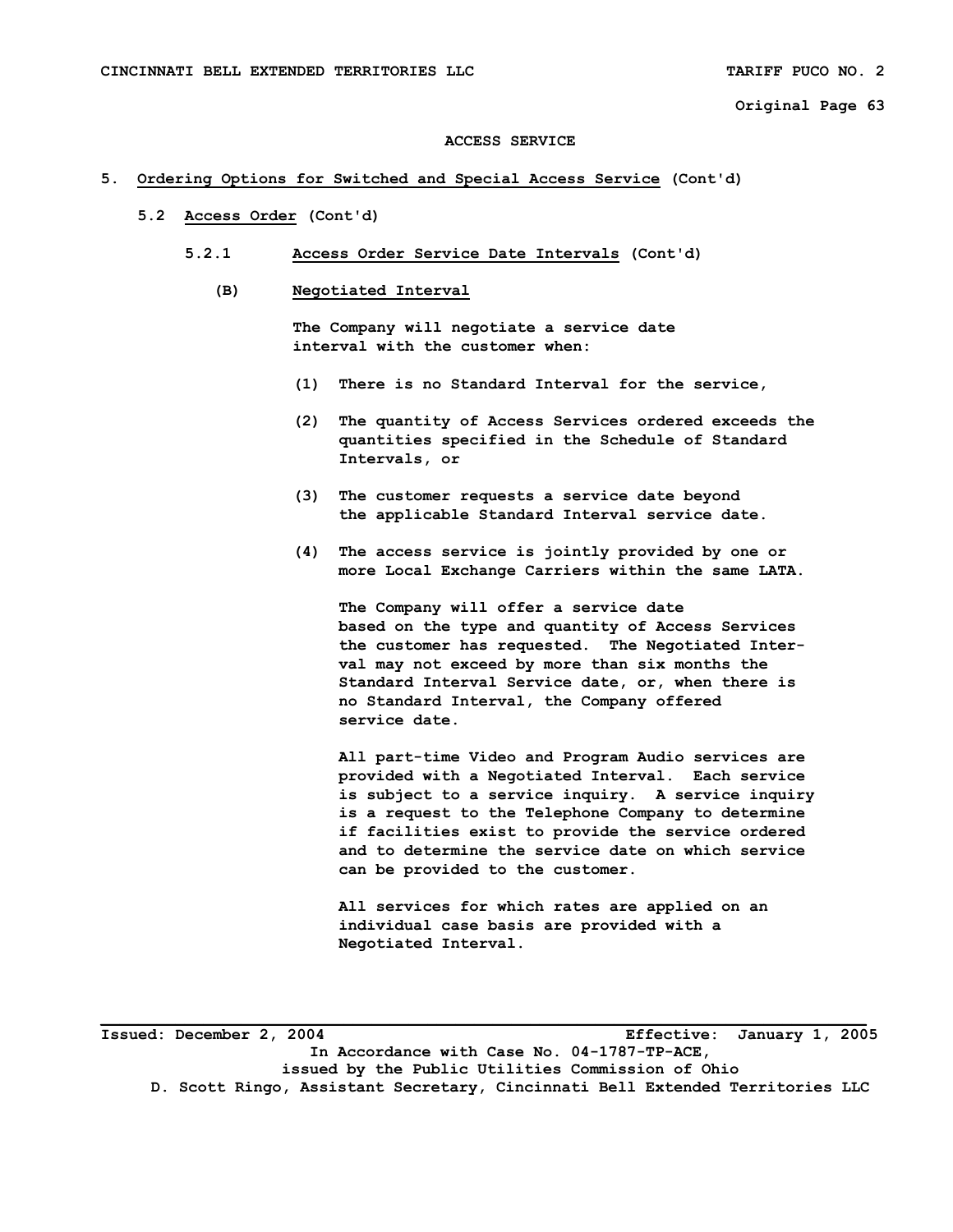#### **ACCESS SERVICE**

# **5. Ordering Options for Switched and Special Access Service (Cont'd)**

#### **5.2 Access Order (Cont'd)**

# **5.2.2 Access Order Modifications**

 **The customer may request a modification of its Access Order at any time prior to notification by the Company that service is available for the customer's use. The Company will make every effort to accommodate a requested modification when it is able to do so with the normal work force assigned to complete such an order within normal business hours. If the modification cannot be made with the normal work force during normal business hours, the Company will notify the customer. If the customer still desires the Access Order modification, the Company will schedule a new service date. All charges for Access Order modifications will apply on a per occurrence basis.** 

 **Any increase in the number of Special Access Service channels or Switched Access Service lines, trunks, channels, or CCSAC Signaling links or STP Port Terminations will be treated as a new Access Order (for the increased amount only).** 

 **If order modifications are necessary to satisfy the transmission performance for a Special Access Service ordered by a customer, these changes will be made without order modification charges being incurred by the customer.** 

#### **(A) Service Date Change Charge**

 **Access Order service dates for the installation of new services or rearrangements of existing services may be changed, but the new service date may not exceed the original service date by more than 30 calendar days. When, for any reason, the customer indicates that service cannot be accepted for a period not to exceed 30 calendar days, and the Company accordingly delays the start of service, a Service Date Change Charge will apply. If the customer requested service date is more than 30 calendar days after the original service date, the order may be canceled by the Company and reissued with the appropriate cancellation charges applied unless the customer indicates that billing for the service is to commence as set forth in 5.2.3 (A) following.** 

**Issued: December 2, 2004 Effective: January 1, 2005 In Accordance with Case No. 04-1787-TP-ACE, issued by the Public Utilities Commission of Ohio D. Scott Ringo, Assistant Secretary, Cincinnati Bell Extended Territories LLC**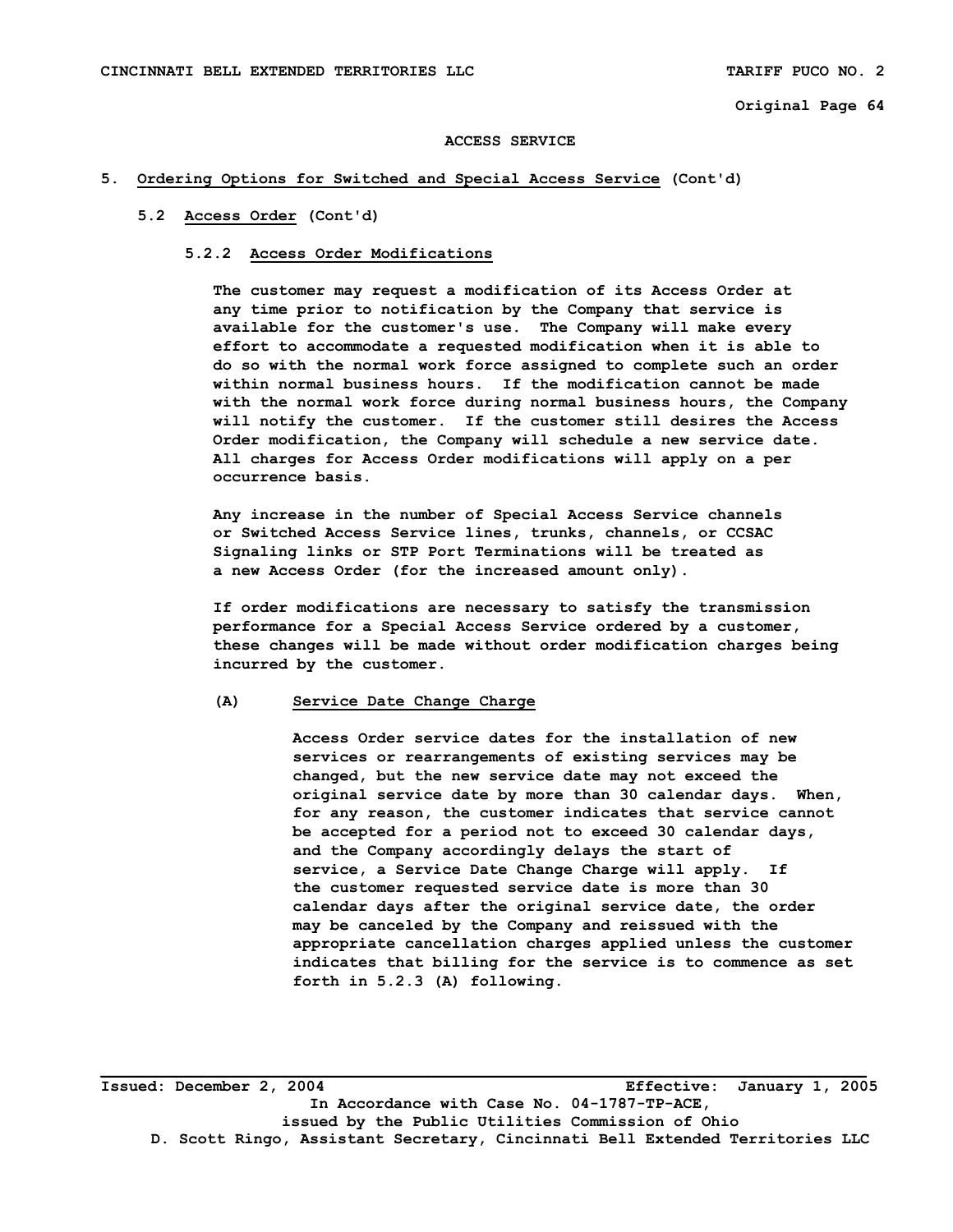#### **ACCESS SERVICE**

# **5. Ordering Options for Switched and Special Access Service (Cont'd)**

 **5.2 Access Order (Cont'd)** 

#### **5.2.2 Access Order Modifications (Cont'd)**

 **(A) Service Date Change Charge (Cont'd)** 

 **A new service date may be established that is prior to the original Standard or Negotiated Interval service date if the Company determines it can accommodate the customer's request without delaying service dates for orders of other customers. If the service date is changed to an earlier date, the customer will be notified by the Company that Expedited Order Charges as set forth in (D) following will apply. Such charges will apply in addition to the Service Date Change Charge.** 

 **A Service Date Change Charge will apply, on a per order per occurrence basis, for each service date changed. The applicable charge is:** 

|                             | <b>USOC</b> |         |
|-----------------------------|-------------|---------|
| Service Date Change Charge, |             |         |
| per order                   | <b>OMC</b>  | \$67.22 |

## **(B) Partial Cancellation Charge**

 **Any decrease in the number of ordered Special Access Service channels or Switched Access Service lines, trunks, channels, CCSAC Signaling links or STP Port Terminations will be treated as a partial cancellation and the charges as set forth in 5.2.3(B) following will apply.**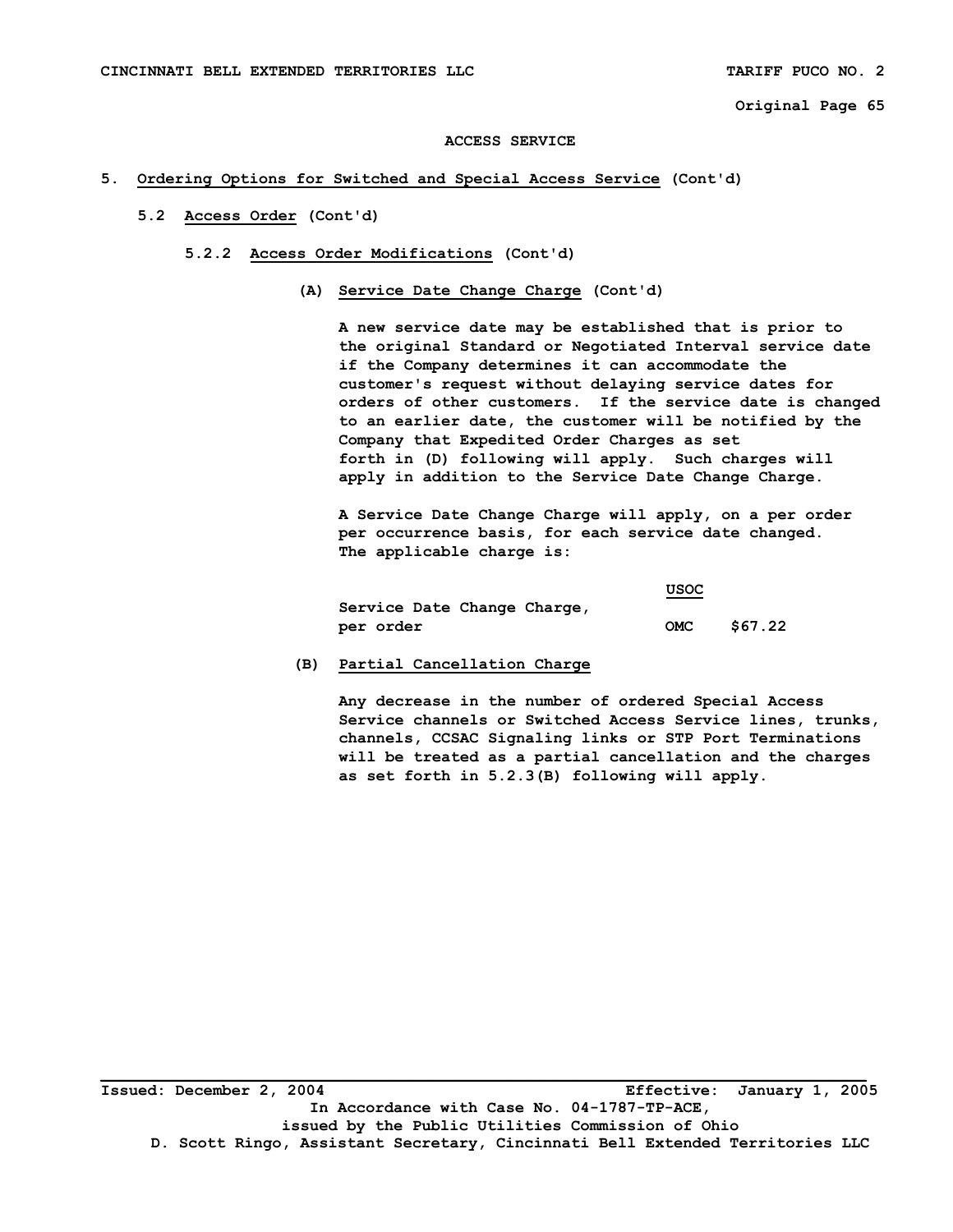#### **ACCESS SERVICE**

# **5. Ordering Options for Switched and Special Access Service (Cont'd)**

 **5.2 Access Order (Cont'd)** 

#### **5.2.2 Access Order Modifications (Cont'd)**

 **(C) Design Change Charge** 

 **The customer may request a design change to the service ordered. A design change is any change to an Access Order which requires engineering review. An engineering review is a review by Company personnel, of the service ordered and the requested changes to determine what changes in the design, if any, are necessary to meet the changes requested by the customer. Design changes include such things as the addition or deletion of optional features or functions or a change in the type of Transport Termination (Switched Access only), type of channel interface, type of Interface Group or technical specification package. Design changes do not include a change of customer premises, end user premises, end office switch, Feature Group type or Special Access Service channel type. Changes of this nature will require the issuance of a new order and the cancellation of the original order with appropriate cancellation charges applied.** 

 **The Company will review the requested change, notify the customer whether the change is a design change, if it can be accommodated and if a new service date is required. If the customer authorizes the Company to proceed with the design change, a Design Change Charge will apply. The Design Change Charge will apply on a per order per occurrence basis, for each order requiring a design change. The applicable charge is:** 

**Example 2008 USOC 2008 USOC 2008 USOC** 

 **Design Change Charge, per order H28 \$67.22** 

 **If a change of service date is required, the Service Date Change Charge as set forth in (A) preceding will also apply.** 

**Issued: December 2, 2004 Effective: January 1, 2005 In Accordance with Case No. 04-1787-TP-ACE, issued by the Public Utilities Commission of Ohio D. Scott Ringo, Assistant Secretary, Cincinnati Bell Extended Territories LLC**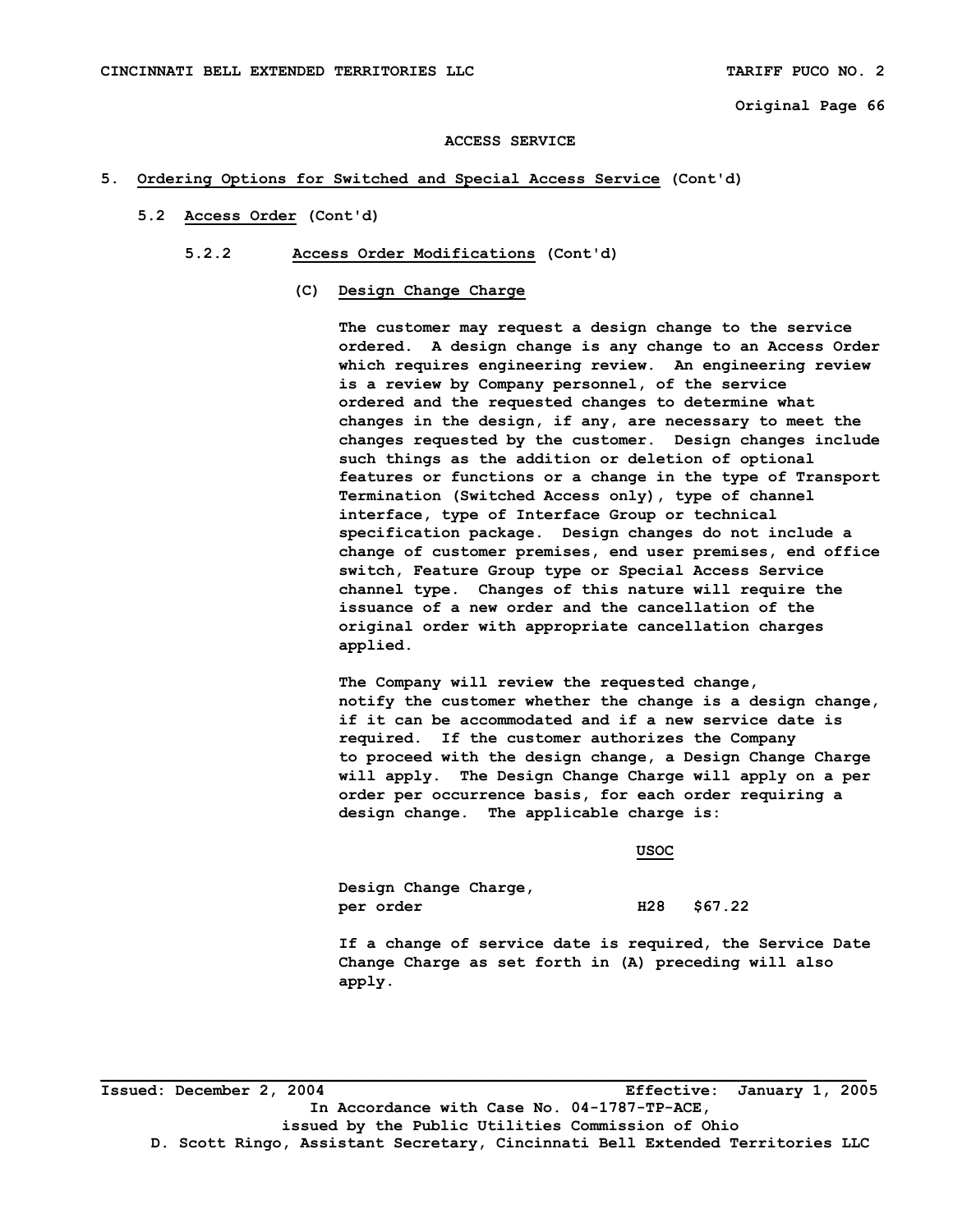# **5. Ordering Options for Switched and Special Access Service (Cont'd)**

- **5.2 Access Order (Cont'd)** 
	- **5.2.2 Access Order Modifications (Cont'd)** 
		- **(D) Expedited Order Charge**

 **When placing an Access Order for service(s) for which standard intervals exist, a customer may request a service date that is prior to the standard interval service date. A customer may also request an earlier service date on a pending standard or negotiated interval Access Order. If the Company agrees to provide service on an expedited basis, subject to limitations of personnel and material, an Expedited Order Charge will apply.** 

 **If the Company is subsequently unable to meet an agreed upon expedited service date, no Expedited Order Charge will apply unless the missed service date was caused by the customer.** 

 **For DS1, DS3 and OCn Order Expedited intervals, the charge (N) will be per Order as follows:** 

| DS1 Expedite, per Order |       | $CX4CX$ \$1,200.00(I) |
|-------------------------|-------|-----------------------|
| DS3 Expedite, per Order |       | CX4DX \$1,740.00      |
| OCn Expedite, per Order | CX4NX | \$2,100.00<br>(N)     |

**For services other than DS1, DS3 and OCn services, to (N) Calculate the additional labor charges, the Company will, upon authorization from the customer to incur the additional labor charges, keep track of the additional labor hours used to meet the request of the customer and will bill the customer at the applicable Additional Labor charges as set forth in 13.2.6(A) following.** 

 **When the request for expediting occurs subsequent to the application date of the Access Order, a Service Date Change Charge as set forth in (A) preceding also applies.** 

**Issued: August 2, 2011 Effective: September 1, 2011 In Accordance with Case No. 11-4552-TP-ATA, issued by the Public Utilities Commission of Ohio Christopher J. Wilson, Secretary, Cincinnati Bell Extended Territories LLC** 

**\_\_\_\_\_\_\_\_\_\_\_\_\_\_\_\_\_\_\_\_\_\_\_\_\_\_\_\_\_\_\_\_\_\_\_\_\_\_\_\_\_\_\_\_\_\_\_\_\_\_\_\_\_\_\_\_\_\_\_\_\_\_\_\_\_\_\_\_\_\_\_\_\_\_\_\_\_\_\_\_\_\_** 

 **USOC** Rate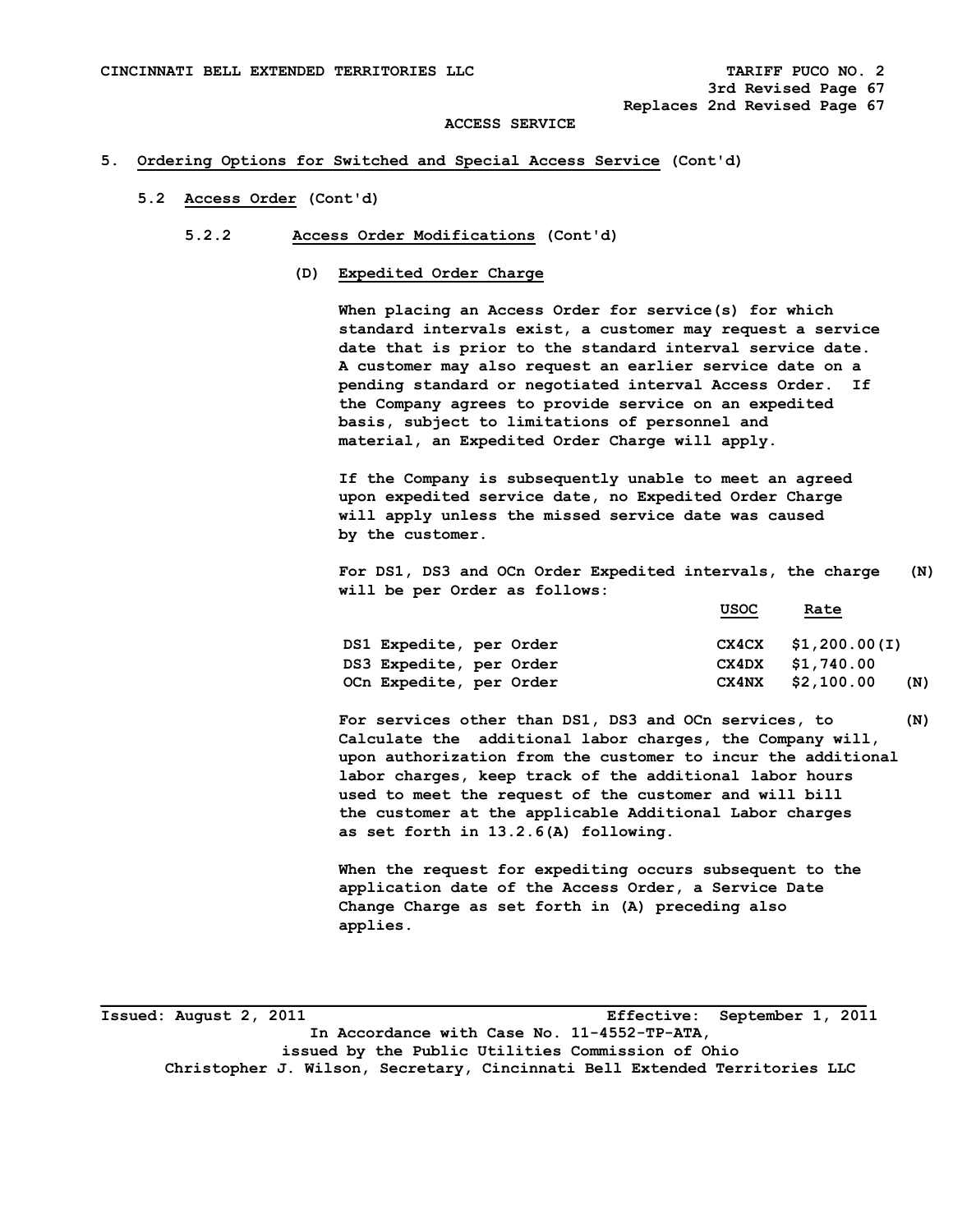#### **ACCESS SERVICE**

# **5. Ordering Options for Switched and Special Access Service (Cont'd)**

- **5.2 Access Order (Cont'd)** 
	- **5.2.3 Cancellation of an Access Order** 
		- **(A) A customer may cancel an Access Order for the installa tion of service at any time prior to notification by the Company that service is available for the customer's use, subject to charges specified in (B) following. The cancellation date is the date the Company receives written or verbal notice from the customer that the order is to be cancelled. The verbal notice must be followed by written confirmation within 10 days. If a customer or a customer's end user is unable to accept Access Service within 30 calendar days after the original customer requested service date, the customer has the choice of the following options:** 
			- **The Access Order shall be cancelled and charges set forth in (B) following will apply, or**
			- **Billing for the service will commence.**

 **In any event, the cancellation date or the date billing is to commence (depending on which option is selected by the customer) shall be the 31st day beyond the original service date of the Access Order.** 

- **(B) When a customer cancels an Access Order for the installation of service, a Cancellation Charge will apply as follows:** 
	- **(1) Installation of Switched or Special Access Service facilities is considered to have started when the Company incurs any cost in connection therewith or in preparation thereof which would not otherwise have been incurred.**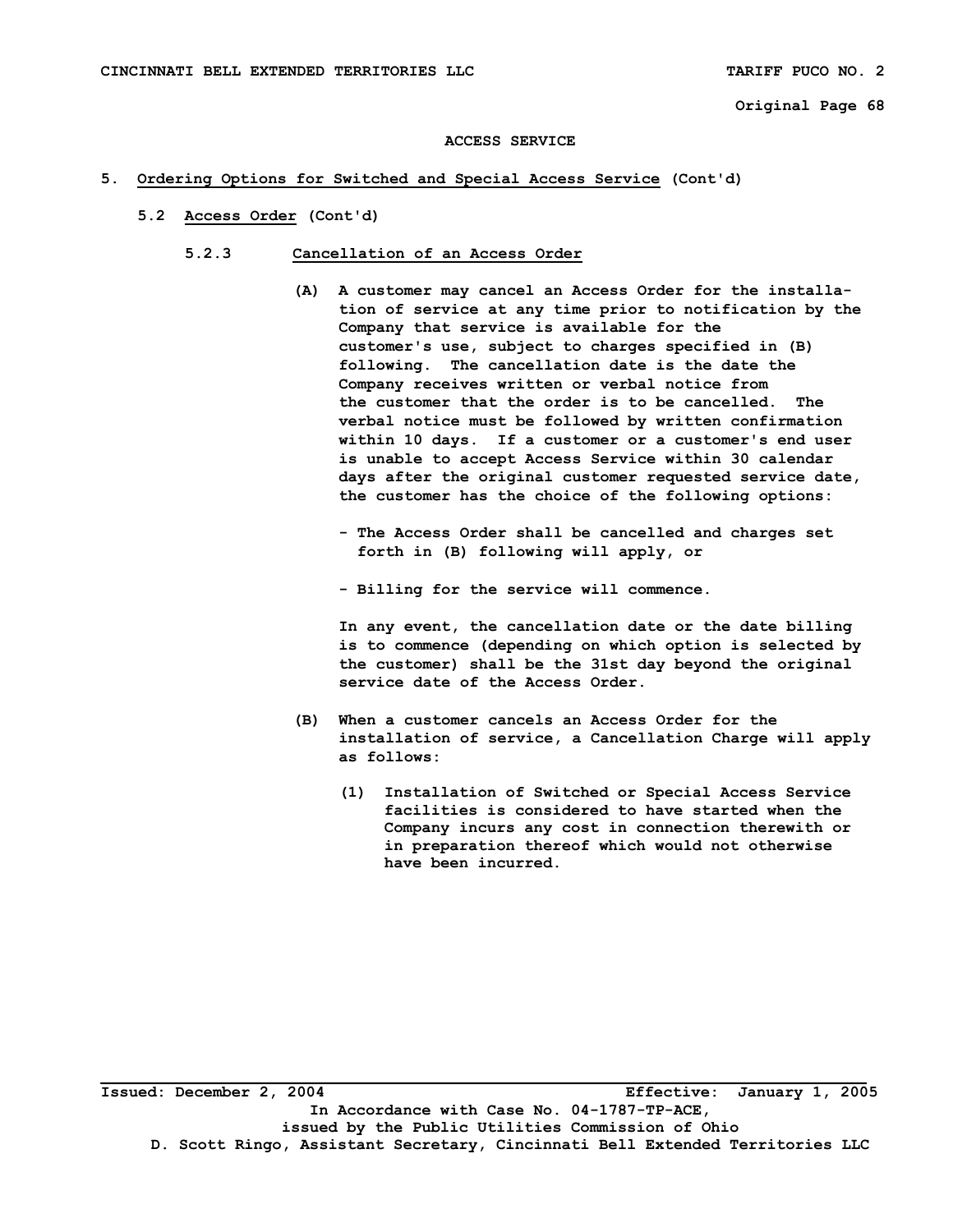#### **ACCESS SERVICE**

# **5. Ordering Options for Switched and Special Access Service (Cont'd)**

- **5.2 Access Order (Cont'd)**
- **5.2.3 Cancellation of an Access Order (Cont'd)** 
	- **(2) When the customer cancels an Access Order prior to the start of installation of access facilities, no charges shall apply.**
	- **(3) When installation of access facilities has been started prior to the cancellation, the charges specified in (a) or (b) following, whichever is lower, shall apply.**
	- **(a) A charge equal to the costs incurred in such installation, less estimated net salvage. Such charge is determined as detailed in (4) following.**
	- **(b) The charge for the minimum period of Switched or Special Access Service ordered by the customer.**
	- **(4) Charges applicable as specified in (3)(a) preceding include the nonrecoverable cost of equipment and material ordered, provided or used, plus the nonrecoverable cost of installation and removal including the costs of engineering, labor, supervision, transportation, rights-of-way and other associated costs.**
	- **(C) When a customer cancels an order for the discontinuance of service, no charges apply for the cancellation.**
	- **(D) If the Company misses a service date by more than 30 days due to circumstances over which it has direct control (excluding, e.g., acts of God, governmental requirements, work stoppages and civil commotions), the customer may cancel the Access Order without incurring cancellation charges.**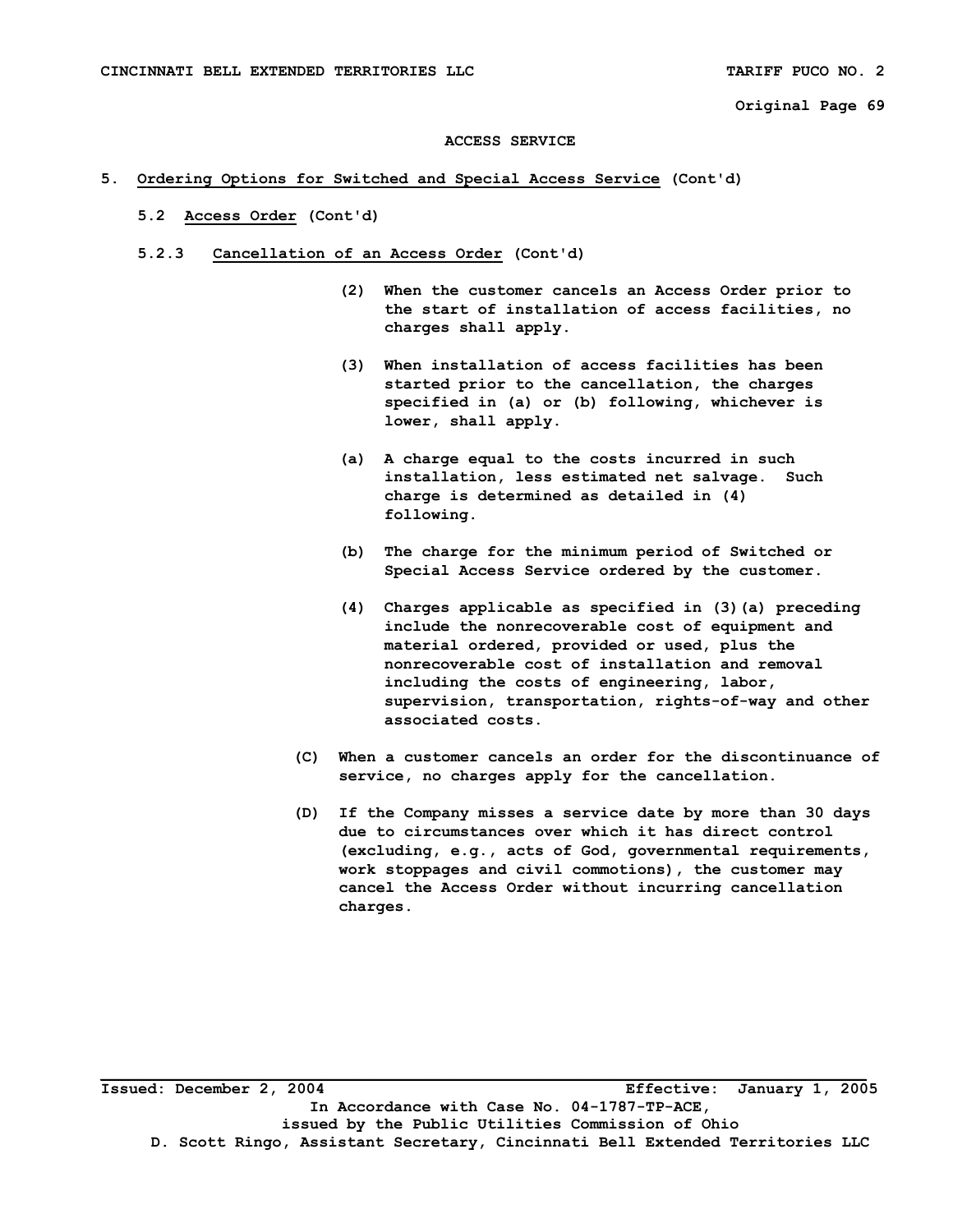#### **ACCESS SERVICE**

## **5. Ordering Options for Switched and Special Access Service (Cont'd)**

 **5.2 Access Order (Cont'd)** 

#### **5.2.4 Selection Of Facilities For Access Orders**

 **(A) When a customer places an Access Order, it may choose to utilize facilities it previously purchased as a facility to a Hub. If the customer has a high capacity interface for use with Switched Access Service Interface Groups 6 and 9, or has a Switched Transport or Special Access Service facility purchased to a Hub, the customer must request that specific channels be used to implement the Access Order.** 

## **5.2.5 Minimum Period**

- **(A) Except as set forth in (C), 7.3.7 and 9 following, the minimum period for which Access Service is provided and for which charges are applicable, is one month.**
- **(B) Service Rearrangements as set forth in 6.5.1(C)(2) and 7.3.1(B)(3) following for Switched and Special Access Services respectively, may be made without a change in minimum period requirements.**
- **(C) The minimum period for part-time Video and Program Audio Special Access Services is one day even though the service will be provided only for the duration of the event specified on the order (e.g., one-half hour, two hours, five hours, etc.).**

 **The changes listed below are those which will be treated as a discontinuance and installation of service and for which a new minimum period is to be established.**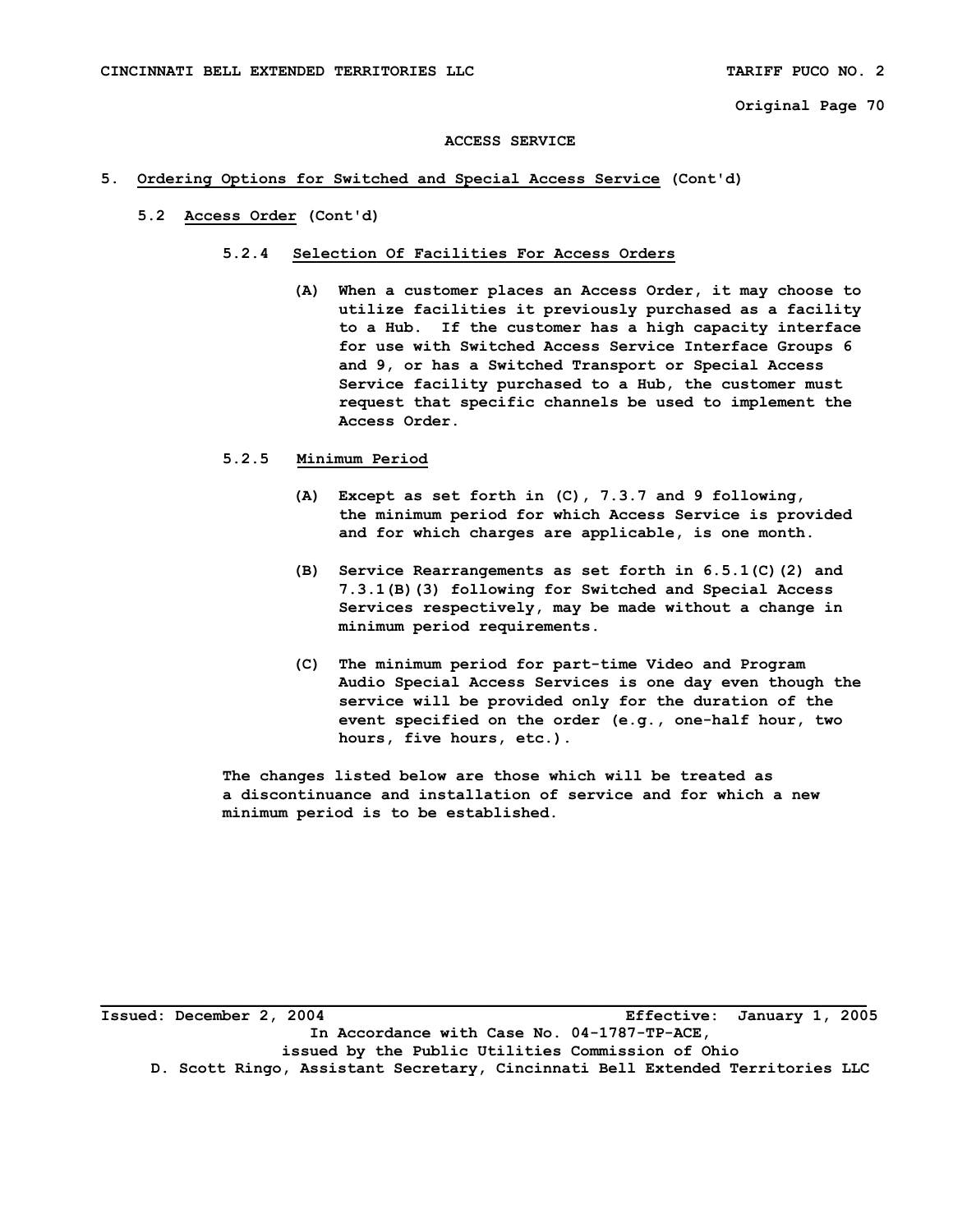#### **ACCESS SERVICE**

## **5. Ordering Options for Switched and Special Access Service (Cont'd)**

- **5.2 Access Order (Cont'd)**
- **5.2.5 Minimum Period (Cont'd)** 
	- **(D) Changes other than those identified in 6.5.1(C)(2) or 7.3.1(B)(3) following will be treated as a discontinuance of the existing service and an installation of a new service. All associated nonrecurring charges will apply for the new service. A new minimum period will be established or the new service. The customer will also remain responsible for all outstanding minimum period obligations associated with the disconnected service.** 
		- **(1) A change of customer of record (i.e., Access Service is provided to and billed to a different entity)**
		- **(2) A move to a different building as set forth in 6.5.4 or 7.3.3 following.**
		- **(3) A change in the type of Special Access Service Channel Termination or Switched Access Service Entrance Facility**
		- **(4) A change in Switched Access Service**
		- **(5) Change in Switched Access Service traffic type**
		- **(6) Change from two-point to multipoint Special Access Service or from multipoint to two-point Special Access Service.**

**Issued: December 2, 2004 Effective: January 1, 2005 In Accordance with Case No. 04-1787-TP-ACE, issued by the Public Utilities Commission of Ohio D. Scott Ringo, Assistant Secretary, Cincinnati Bell Extended Territories LLC**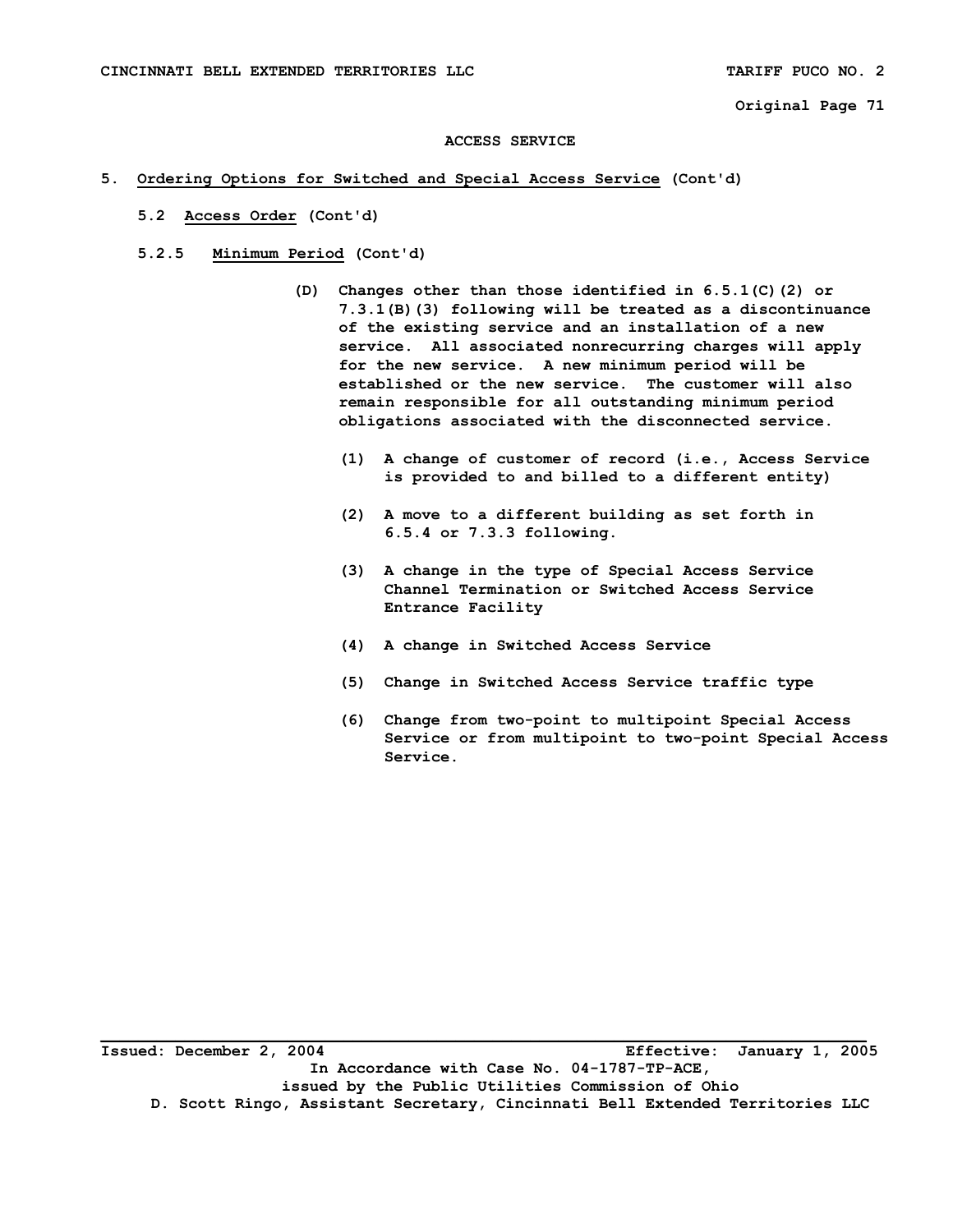#### **ACCESS SERVICE**

## **6. Switched Access Service**

 **6.1 General** 

 **Switched Access Service, which is available to customers for their use in furnishing their services to end users, provides a two-point electrical communications path between a customer's premises and an end user's premises. It provides for the use of common terminating, switch ing and trunking facilities and common subscriber plant of the Company. Switched Access Service provides for the ability to originate calls from an end user's premises to a customer's premises, and to terminate calls from a customer's premises to an end user's premises in the LATA where it is provided. Specific references to material describing the elements of Switched Access Service are provided in 6.1.1 and 6.1.2 following.** 

#### **6.1.1 Switched Access Service Arrangements and Manner of Provision**

 **Switched Access Services are differentiated by their technical characteristics, e.g., line side vs. trunk side connection at the Company entry switch, and the manner in which an end user accesses them in originating calling, e.g., with or without an access code. Following is a brief description of each type of service arrangement.** 

 **(A) Feature Group D (FGD)** 

 **FGD Access, which is available to all customers, provides trunk side access to Company end office switches with an associated uniform 1OXXX or lOXXXX access code for the customer's use in originating and terminating communica tions.**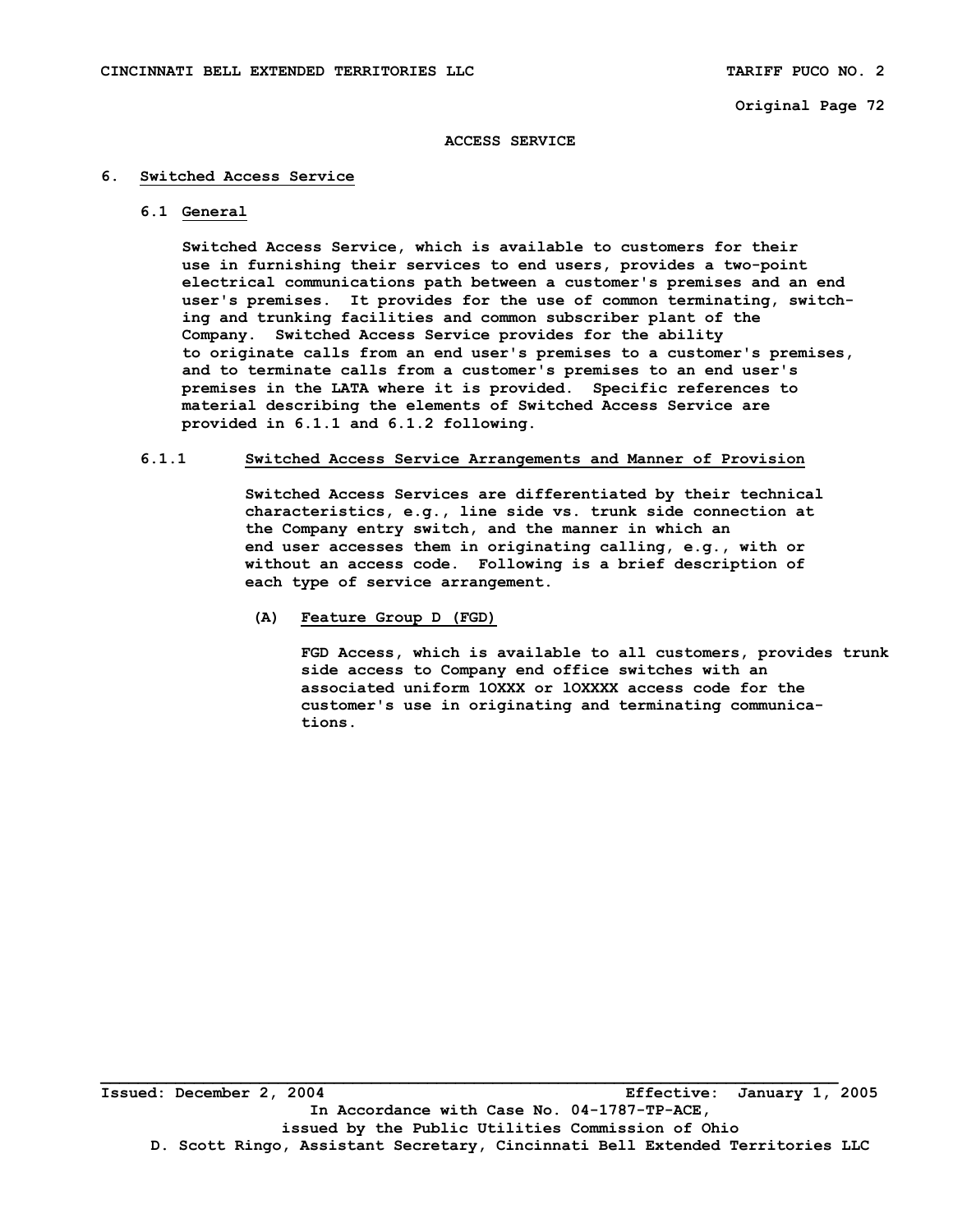## **ACCESS SERVICE**

#### **6. Switched Access Service (Cont'd)**

 **6.1 General (Cont'd)** 

## **6.1.1 Switched Access Service Arrangements and Manner of Provision(Cont'd)**

 **(B) 800 Access Service** 

 **800 Access Service, which is available to all customers, is an originating offering utilizing FGD Switched Access Service. The service provides a customer identification function based on the dialed 800 Series number. The 800 Series includes 800, 888, 877, 866, 855, 844, 833, 822. This customer identification function could include additional call handling and destination features, such as; alternate carrier(s) and/or alternate destina tion(s), time-of-day, day-of-week, specific dates, originating NPA-NXX-XXXX, percent allocation, routing to a single carrier and destination from an area of ser vice which is smaller than an area defined by an NPA-NXX.** 

 **When a 1 + 800 Series + NXX + XXXX call is originated by an end user, the Company will perform the customer identification function based on the dialed 1 + 800 Series + NXX + XXXX (ten digit screening) to deter mine the customer location to which the call is to be routed. Where 800 Series prefixes are not part of ten digit screening, the customer identification function will be performed based on the 800 Series + NXX digits only (e.g., Canada). If an 800 Series call originates from an end office not equipped to provide the SSP Data Base Query function, the call will be routed to an office at which the function is available. The SSP Data Base Query function will be available at the tandem and select end offices. Once customer identification has been established, the call will be routed to the customer.** 

 **Unless prohibited by technical limitations (e.g., different dialing plans), the customer's 800 Access Service traffic may, at the option of the customer, be combined in the same trunk group arrangement with the customer's non-800 Access Service traffic. When re quired by technical limitations, or at the request of the customer, a separate trunk group will be established for 800 Access Service.** 

 **When 800 Access Service traffic is combined in the same trunk group arrangement with other traffic, usage for the 800 Access Service traffic may be aggregated with or shown separately from the other traffic for billing pur poses. When separate trunk groups are provided for 800 Access Service, usage will be billed separately.**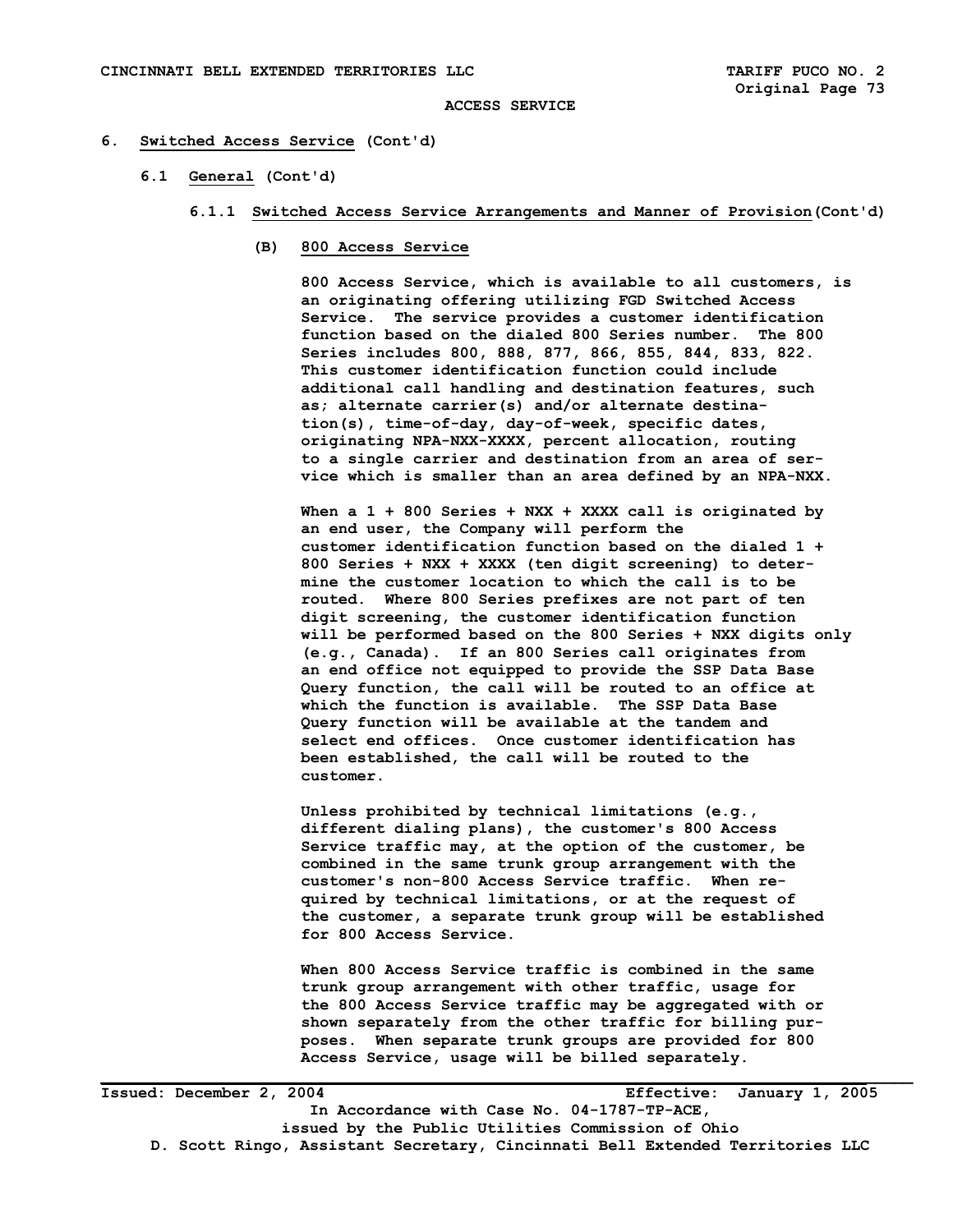#### **ACCESS SERVICE**

## **6. Switched Access Service (Cont'd)**

- **6.1 General (Cont'd)** 
	- **6.1.2 Rate Categories**

 **The rate categories which apply to Switched Access Service are:** 

- **Switched Transport (described in 6.1.2(B) following)**
- **Local Switching (described in 6.1.2(C) following)**
- **(A) Switched Transport**

 **The Switched Transport rate category establishes the charges related to the transmission and tandem facilities between the customer's premises and the end office switch(es) which may be a Remote Switching Module, where the customer's traffic is switched to originate or terminate the customer's communications. Mileage measurement rules are set forth in 6.5.7 following.** 

 **Switched Transport is a two-way voice frequency transmission path composed of facilities determined by the Telephone Company. The two-way voice frequency transmission path permits the transport of calls in the originating direction (from the end user's end office switch to the customer's premises) and in the terminating direction (from the customer's premises to the end office switch), but not simultaneously. The voice frequency transmission path may comprise any form or configuration of plant capable of and typically used in the telecommunications industry for the transmission of voice and associated telephone signals within the frequency bandwidth of approximately 300 to 3000 Hz.** 

 **The customer must specify when ordering (1) whether the service is to be directly routed to an end office switch or through the Company's access tandem switch or a TSP's access tandem switch, (2) the type of Direct- Trunked Transport and whether it will overflow to the Company's or a TSP's access tandem switch when service is directly routed to an end office, (3) the type of Entrance Facility, (4) the directionality of the service, and (6) when multiplexing is required, the hub(s) at which the multiplexing will be provided.** 

**Issued: December 2, 2004 Effective: January 1, 2005 In Accordance with Case No. 04-1787-TP-ACE, issued by the Public Utilities Commission of Ohio D. Scott Ringo, Assistant Secretary, Cincinnati Bell Extended Territories LLC**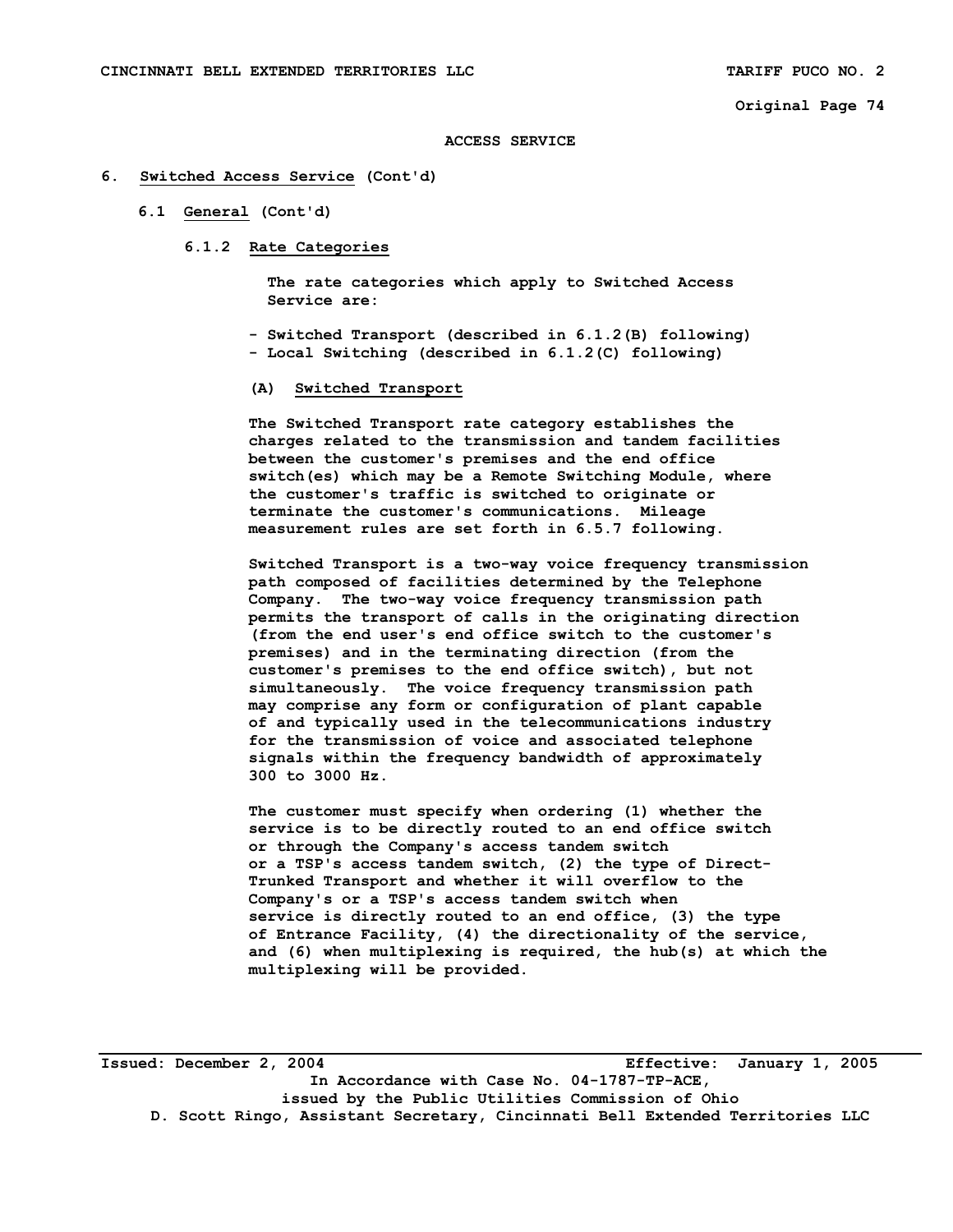#### **ACCESS SERVICE**

- **6. Switched Access Service (Cont'd)**
- **6. Switched Access Service (Cont'd)** 
	- **6.1 General (Cont'd)** 
		- **6.1.2 Rate Categories (Cont'd)** 
			- **(B) Switched Transport (Cont'd)**

 **Additionally, when service is to be routed through an access tandem switch, the customer must specify whether the facility between the serving wire center and the tandem is to be provided as Direct-Trunked Transport or Tandem-Switched Transport.** 

 **Switched Transport is provided at the rates and charges set forth in 6.6.1 following. The description of these rates with respect to the different types of service is as set forth in 6.5.1 following.** 

- **(1) Switched Transport Facilities**
- **(a) Entrance Facility**

 **An Entrance Facility provides the communica tion path between a customer's premises and the Company's serving wire center for that premises. The Entrance Facility is provided to a single customer and is available for use with all line side and trunk side Switched Access services. An Entrance Faci lity is provided even if the customer's pre mises and the serving wire center are located in the same building** 

 **(b) Direct-Trunked Transport Facility** 

 **A Direct-Trunked Transport facility provides the communications path between the serving wire center of a customer's premises and an end office, between the serving wire center of a customer's premises and the Company's Access tandem. Direct-Trunked Transport facilities are provided to a single customer. Direct-Trunked Transport facilities are avail able for use with all line side and trunk side Switched Access services.** 

**Issued: December 2, 2004 Effective: January 1, 2005 In Accordance with Case No. 04-1787-TP-ACE, issued by the Public Utilities Commission of Ohio D. Scott Ringo, Assistant Secretary, Cincinnati Bell Extended Territories LLC**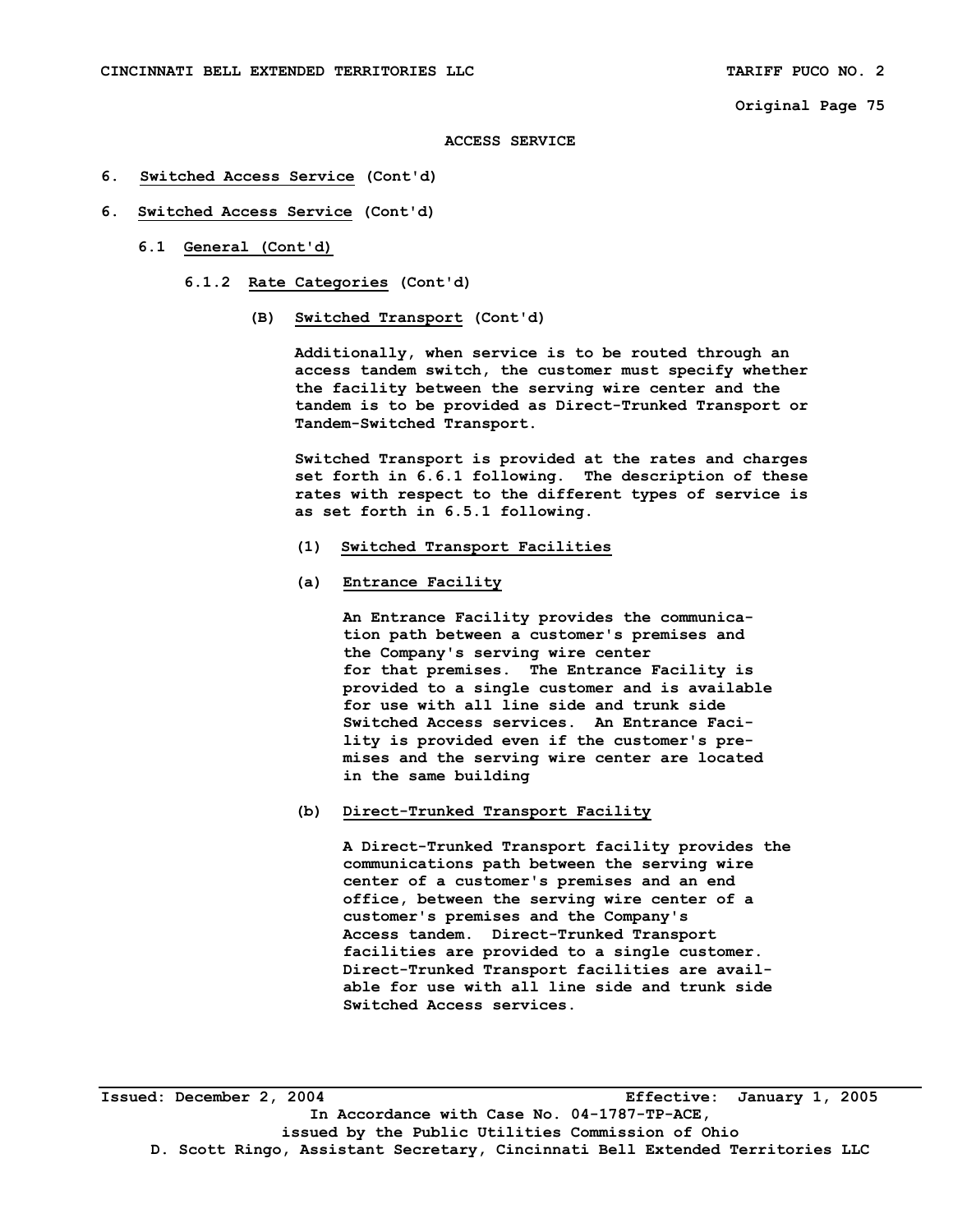## **ACCESS SERVICE**

## **6. Switched Access Service (Cont'd)**

- **6.1 General (Cont'd)** 
	- **6.1.2 Rate Categories (Cont'd)** 
		- **(B) Switched Transport (Cont'd)** 
			- **(1) Switched Transport Facilities (Cont'd)** 
				- **(c) Tandem-Switched Transport Facility**

 **The Tandem-Switched Transport facility provides the communications path between the customer's serving wire center and the end office or between the tandem and the end office on circuits that are switched at an access tandem. Tandem- Switched Transport facilities are available for use with all trunk side Switched Access Services.** 

 **Tandem-Switched Transport charges consist of a Tandem-Switched Transmission charge (fixed and per mile minute of use charges) and a Tandem- Switching charge (per minute charge) where elements may apply independently of one another as described herein. For originating minutes, (C) these charges apply to non-8YY minutes only. (C)** 

 **(d) Access Tandem Trunk Port** 

 **The Access Tandem Trunk Port is a monthly per port rate that provides a port for each dedicated trunk on the Serving Wire Center side of the access tandem.** 

**Issued: June 1, 2021 Effective: July 1, 2021 In Accordance with Case No. 21-0623-TP-ATA, issued by the Public Utilities Commission of Ohio D. Scott Ringo, Assistant Secretary, Cincinnati Bell Extended Territories LLC**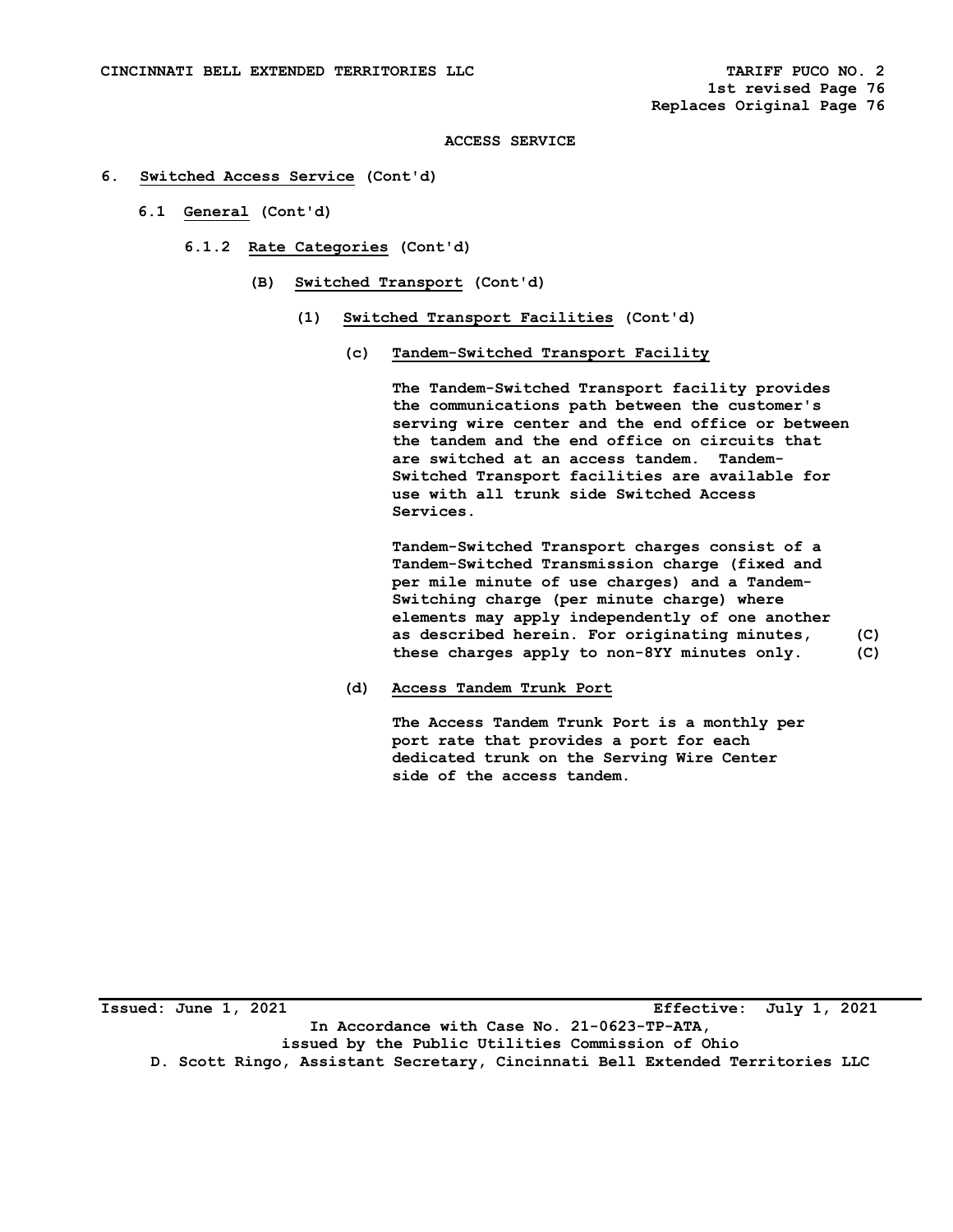**ACCESS SERVICE** 

- **6. Switched Access Service (Cont'd)** 
	- **6.1 General (Cont'd)**

 **6.1.2 Rate Categories (Cont'd)** 

- **(B) Switched Transport (Cont'd)** 
	- **(2) Switched Transport Connections (Cont'd)**

 **Switched Transport is comprised of specific connec tion types. These connections may be either analog or digital. Analog connections are differentiated by spectrum and bandwidth; digital connections are differentiated by bit rate. Depending on the spectrum, bandwidth or bit rate selected by the customer, multiplexing, as described in 6.1.2(B) (3), may also be required to allow interconnection with other Switched Transport facilities or to a Company switch.** 

 **With one exception, the customer may choose the Switched Transport connection comprising the Switched Transport facility. For the tandem to end office por tion of Tandem-Switched Transport, the Company will determine the type of connection used.** 

 **Each type of connection is composed of specific channels which are provided for use with a Switched Access service. Each channel in a Switched Trans port following types of connections are available for all Switched Transport facilities.** 

 **(a) Mercury 1.544 (DS1)** 

 **A Mercury 1.544 (DS1) provides 24 channels for the transmission of nominal 64.0 kbps or 1.544 Mbps isochronous serial data. The actual bit rate and framing format is a function of the channel interface selected by the customer.**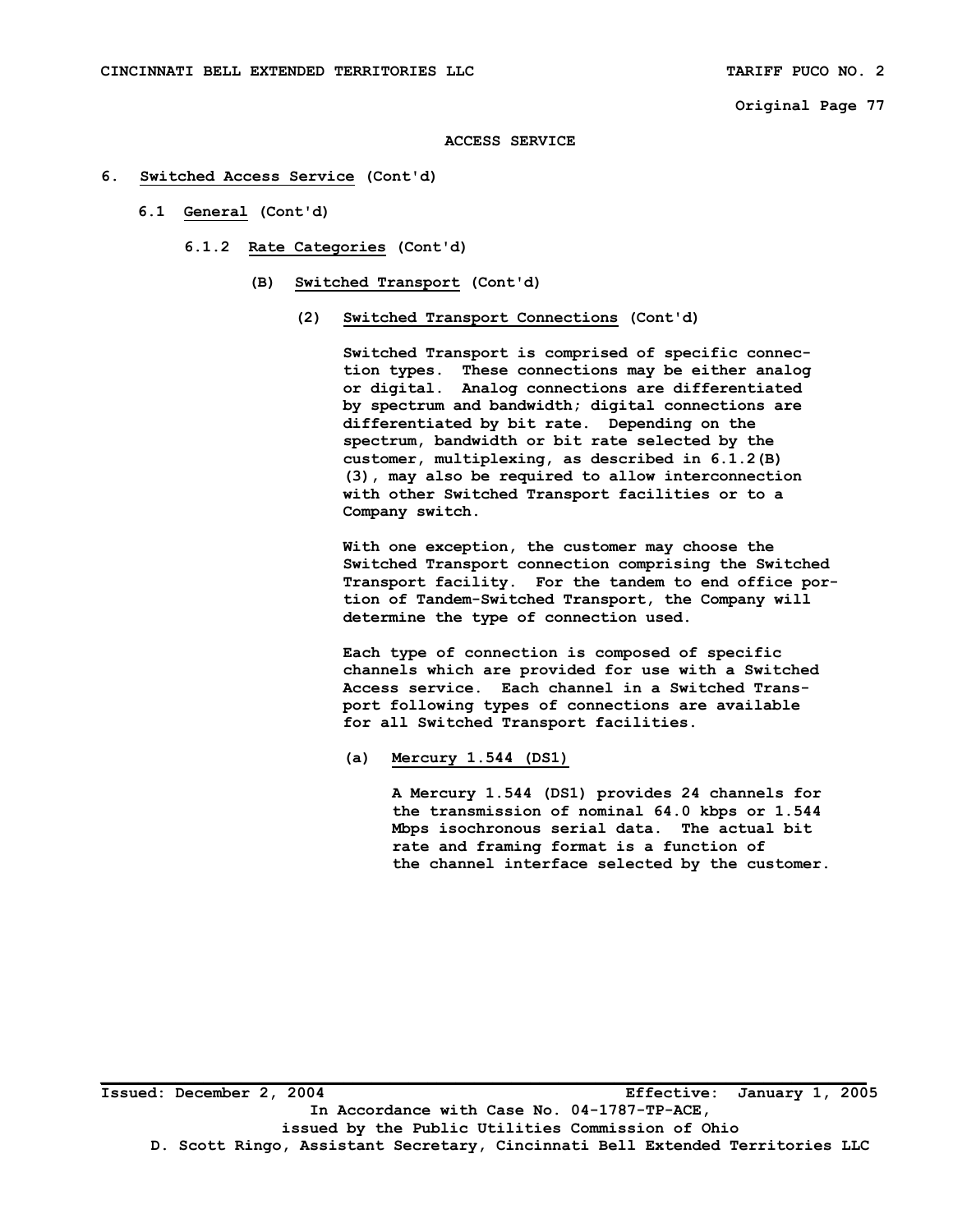#### **ACCESS SERVICE**

- **6. Switched Access Service (Cont'd)** 
	- **6.1 General (Cont'd)** 
		- **6.1.2 Rate Categories (Cont'd)** 
			- **(B) Switched Transport (Cont'd)** 
				- **(b) Mercury 45 (DS3)**

 **Mercury 45 (DS3) provides 28 Mercury 1.544s (DS1) or 672 DSO channels and provides for transmission of nominal 44.736 Mbps isochron ous serial data. The actual bit rate and framing format is a function of the channel interface selected by the customer. With Mercury 45 (DS3), customers may request to have an electrical interface installed at their customer premises. For DS3 connections utilizing an electrical interface, the cus tomer will receive an electrical signal with a transmission speed of 44.736 Mbps per channel** 

## **(3) Multiplexing**

 **Multiplexing provides the capability of converting the capacity or bandwidth of a Switched Transport facility from a higher level to a lower level or from a lower level to a higher level. Multiplexing is required when the customer requests to inter connect Entrance facilities, or Direct - Trunked Transport facilities of different capacities or bandwidths, i.e., DS1 to Voice Grade or DS3 to DS1.** 

 **When customers request to interconnect DS3 facili ties with Company switches, DS3 to DS1 multiplexing is required at appropriately equipped end offices. Locations where multiplexing is available are specified in the NECA Tariff F.C.C. No. 4.** 

 **Customers ordering Tandem Switched Transport will incur a multiplexing charge for multiplexing on the Serving Wire Center side of the Access Tandem and a multiplexing charge for multiplexing on the End Office side of the Access Tandem.**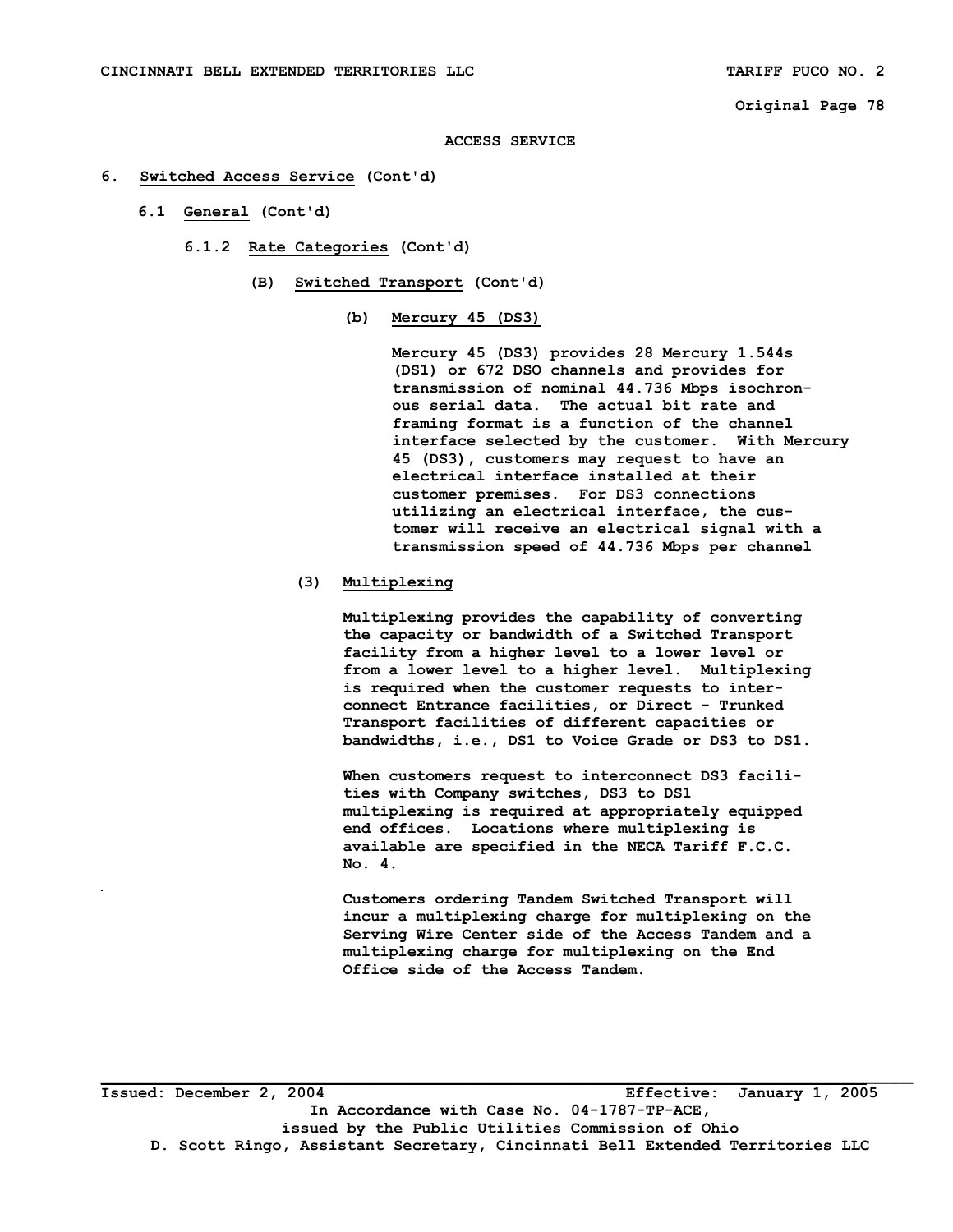#### **ACCESS SERVICE**

- **6. Switched Access Service (Cont'd)** 
	- **6.1 General (Cont'd)**
	- **6.1.2 Rate Categories (Cont'd)** 
		- **(B) Switched Transport (Cont'd)** 
			- **(3) Multiplexing**

 **Rates and charges for multiplexing are set forth in 6.6.1.** 

 **For each of the multiplexing options listed below, the multiplexer is associated with the Switched Transport facility with the higher capacity or bandwidth (e.g., a DS3 to DS1 multiplexer is associated with the facility DS3 connection).** 

 **(a) Mercury 45 (DS3) to Mercury 1.544 (DS1)** 

 **Available with all Switched Transport facilities using DS3 connections. Provides an arrangement that converts a DS3 signal to or from 28 DS1 channels. Conversion is accomplished using digital time division multiplexing.** 

 **(b) Mercury 1.544 (DS1) to Voice Grade** 

 **Available with all Switched Transport facilities using DS1 connections. Provides an arrangement that converts a DS1 connection to or from 24 voice grade channels. Conversion is accomplished using digital time division multiplexing.** 

 **(c) Common Multiplexing** 

 **Common Multiplexing is provided on a usage sensitive basis in conjunction with Tandem Switched Transport. Switched Access facilities are connected to the Tandem as DS1 circuits. Multiplexing is required to connect common switched facilities from DS3 to DS1.** 

**Issued: December 2, 2004 Effective: January 1, 2005 In Accordance with Case No. 04-1787-TP-ACE, issued by the Public Utilities Commission of Ohio D. Scott Ringo, Assistant Secretary, Cincinnati Bell Extended Territories LLC**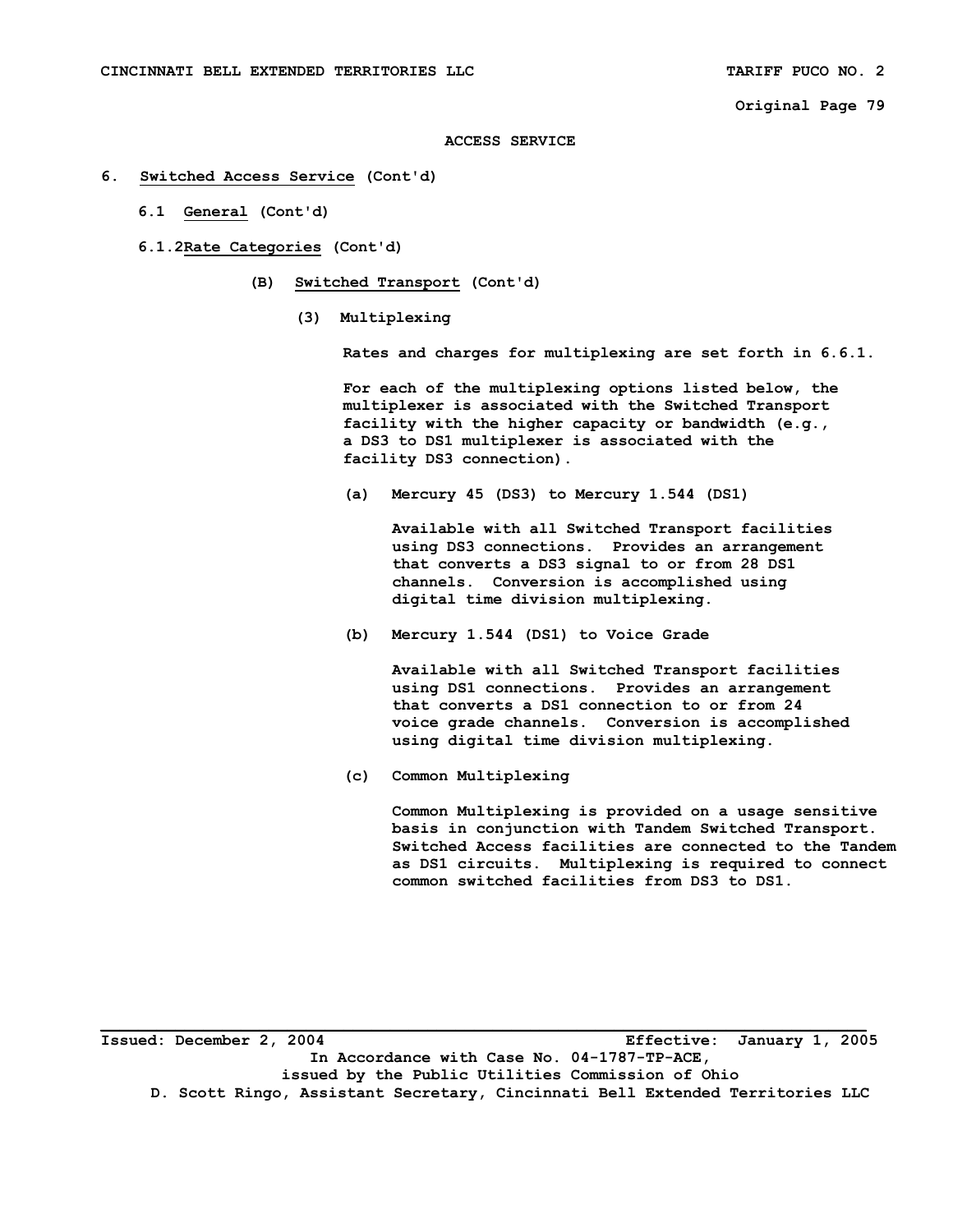#### **ACCESS SERVICE**

- **6. Switched Access Service (Cont'd)** 
	- **6.1 General (Cont'd)** 
		- **6.1.2 Rate Categories (Cont'd)** 
			- **(B) Switched Transport (Cont'd)** 
				- **(4) Chargeable Optional Features** 
					- **(a) Common Channel Signaling Access Capability (CCSAC)**

 **This option allows the customer to receive signals for call setup out-of-band. This option is only available with Feature Group D.** 

 **The Company will provide the CCSAC option in accordance with the technical specifications set forth in Technical Reference TR-TSV-000905 from properly equipped signaling elements in the Telephone Company CCS network.** 

 **This option requires the establishment of the required number of CCSAC signaling links between the customer's signaling point of interconnection and each of the Telephone Company's designated Signaling Transfer Points (STPs) and STP Port Terminations. The STP locations are set forth in the National Exchange Carrier Association, Inc. Tariff F.C.C. No. 4. The customer will have the option of ordering a Signaling Link pro visioned over a dedicated Mercury 1.544 (DS1) Facility or over a 56 Kbps DDS channel.** 

 **(b) Carrier Identification Parameter (CIP)** 

 **The CIP Optional Feature provides for the delivery of the Carrier Identification Code (CIC) within the Initial Address Message (IAM) SS7 call setup protocol. CIP is available with originating Feature Group D Switched Access Service from certain end offices and from the access tandem. Customers should contact the Company**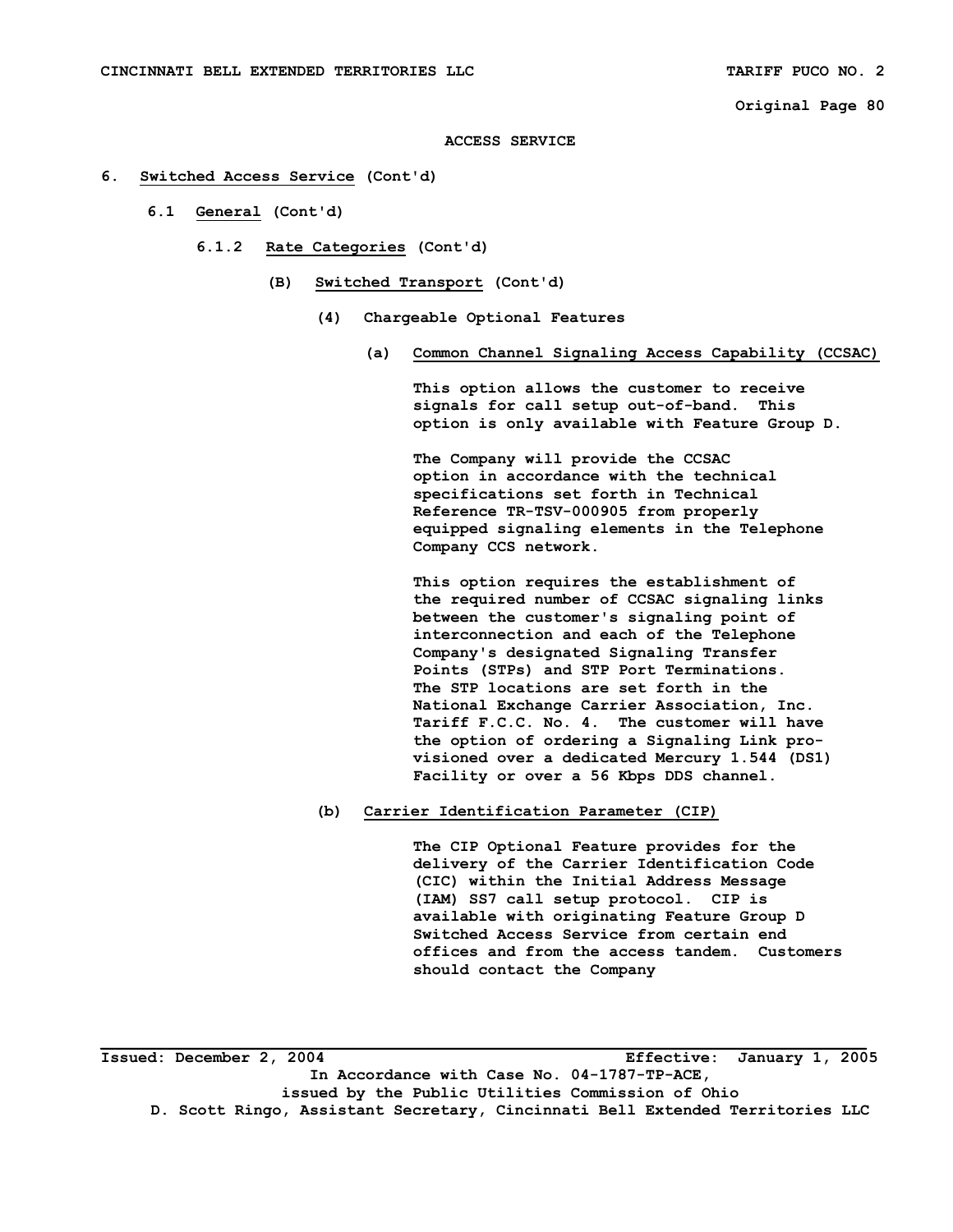#### **ACCESS SERVICE**

- **6. Switched Access Service (Cont'd)** 
	- **6.1 General (Cont'd)** 
		- **6.1.2 Rate Categories (Cont'd)** 
			- **(B) Switched Transport (Cont'd)** 
				- **(4) Chargeable Optional Features**
				- **(b) Carrier Identification Parameter (CIP)(Cont'd)**

 **to determine where CIP is available. This feature requires the customer to purchase or use already established CCSAC signaling links between the customer's signaling point of interconnection and each of the Company's designated STPs and STP Port Terminations, as described in Section 6.1.2(B)(4)(a). The rates for the CIP Optional Feature are described in Section 6.6.1(I).** 

 **(c) Signaling for Tandem Switching** 

 **This option allows any interested third party, including competitive access provid ers (CAPS), interexchange carriers (IXCs), and end users, to receive signaling informa tion necessary to provide tandem signaling. Signaling for tandem switching provides the carrier identification code (CIC) and the OZZ code (or the CKTD code for SS7) to the Tandem Switch Provider (TSP). The CIC identifies the IXC to receive the call, and the OZZ identifies the IXC trunk group to which traffic should be routed. This option is available only with Feature Group D (FGD).** 

 **The customer may choose to have this option provided with Multifrequency or Common Channel Signaling.** 

 **When tandem switching is provided by a TSP, the TSP will be required to order one-way** 

**Issued: December 2, 2004 Effective: January 1, 2005 In Accordance with Case No. 04-1787-TP-ACE, issued by the Public Utilities Commission of Ohio D. Scott Ringo, Assistant Secretary, Cincinnati Bell Extended Territories LLC**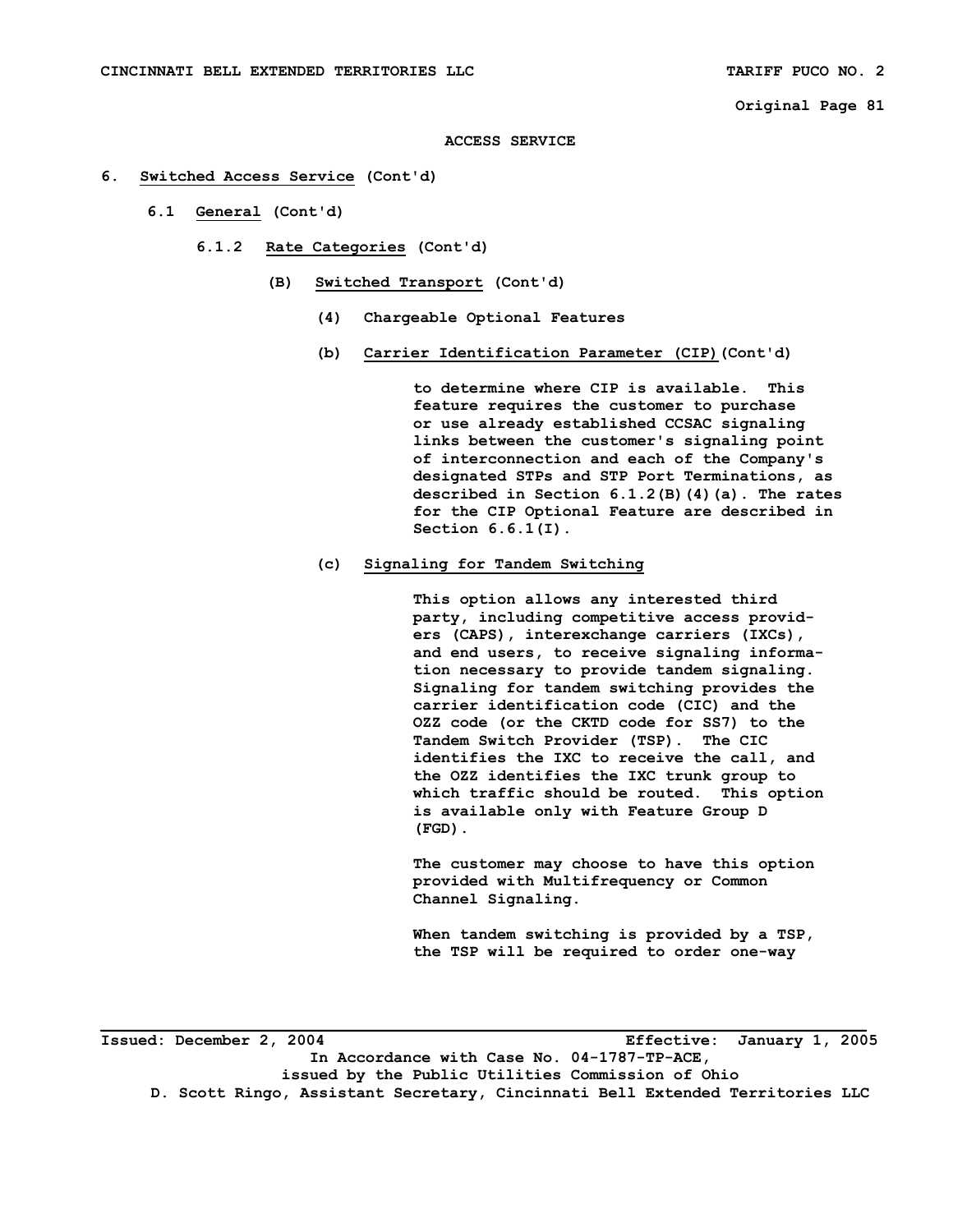#### **ACCESS SERVICE**

## **6. Switched Access Service (Cont'd)**

- **6.1 General (Cont'd)** 
	- **6.1.2 Rate Categories (Cont'd)** 
		- **(B) Switched Transport (Cont'd)** 
			- **(4) Chargeable Optional Features**
			- **(c) Signaling for Tandem Switching (Cont'd)**

 **direct-trunks between the desired Company end offices and the TSP's access tandem switch. These one-way trunks will be billed as direct-trunks to the TSP.** 

 **Either the TSP or the IXC using the TSP as its access tandem provider, may be the customer for the remaining FGD usage charges i.e., carrier common line, local switching, information surcharge and the interconnec tion charge. The signaling nonrecurring charge, described in Section 6.5.1(C), will be assessed to the TSP. Any link be tween the TSP's access tandem switch and an IXC Point of Presence (POP) location may be purchased from the Company's special access section in this tariff.** 

 **If an IXC wishes to move their traffic to a TSP's access tandem switch, the TSP must provide the Company with a written letter of authorization (LOA). If a TSP contacts the Company on behalf of an IXC to move the IXC traffic from the Company access tandem switch to a TSP access tandem switch, the IXC must pro vide the Company an LOA.** 

 **If the IXC is the customer of record, for terminating usage, the IXC's TSP of choice is obligated to provide the Telephone Com pany with all billing detail needed to accurately count and bill usage. The re quirements for providing this billing data are described in the following paragraphs.** 

**Issued: December 2, 2004 Effective: January 1, 2005 In Accordance with Case No. 04-1787-TP-ACE, issued by the Public Utilities Commission of Ohio D. Scott Ringo, Assistant Secretary, Cincinnati Bell Extended Territories LLC**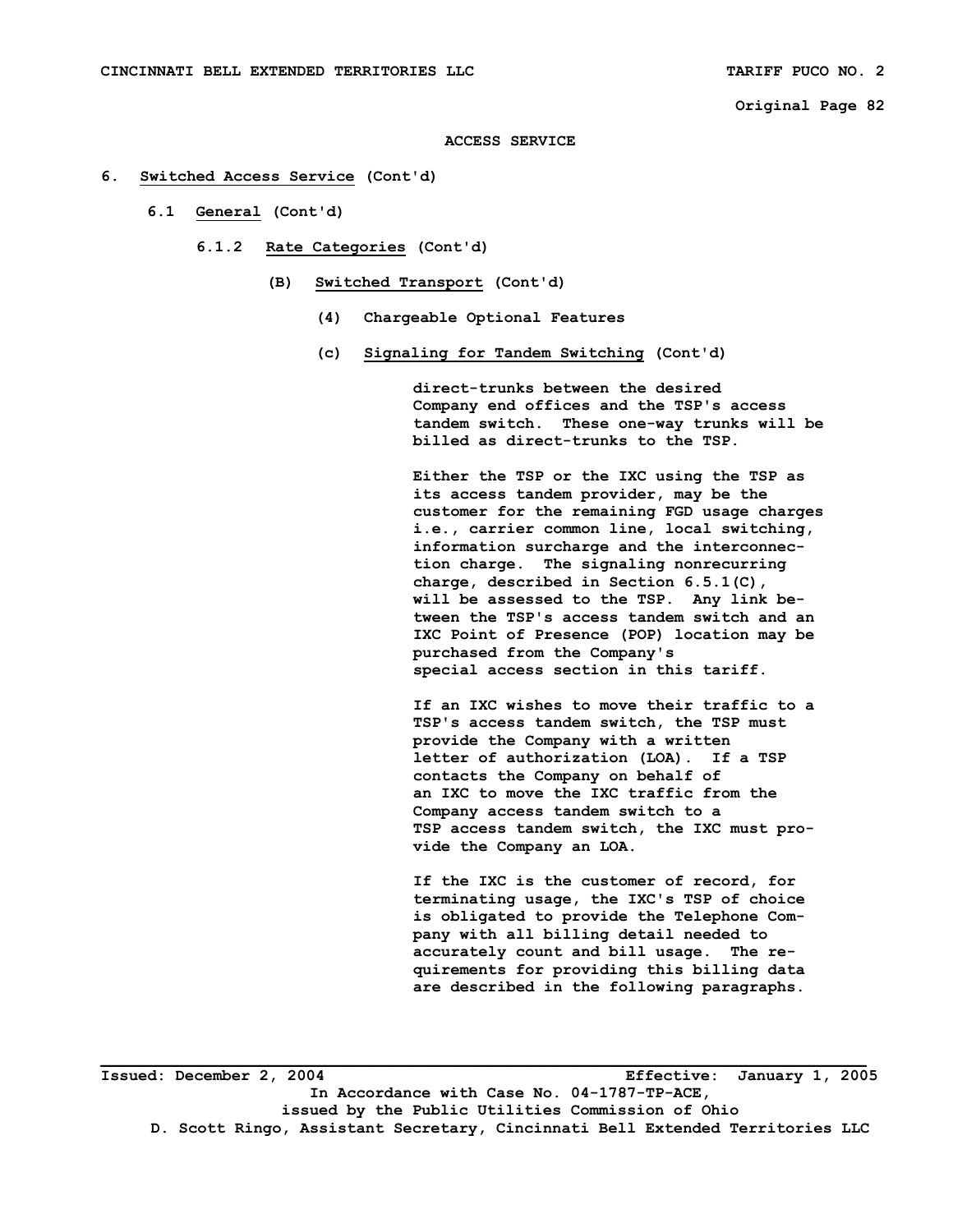#### **ACCESS SERVICE**

- **6. Switched Access Service (Cont'd)** 
	- **6.1 General (Cont'd)** 
		- **6.1.2 Rate Categories (Cont'd)** 
			- **(C) Local Switching**

 **This rate category provides for (1) local end office switching, i.e., the common switching functions associated with the various Switched Access Service arrangements, (2) the termination of switched transport at end offices, and (3) 800 Data Base Queries. This category includes usage sensitive rates and both chargeable and nonchargeable optional features.** 

- **(a) Local Switching applies on a per minute of use basis, providing local switching functions for FGD, and 800 Access Service. Where end offices are appropriately equipped, international dialing may also be provided a capability of Local Switching, i.e., the capability of switching international calls with service prefix and address codes having more digits than can be switched through a standard FGD end office.**
- **(b) 800 Access Service, Data Base Query Charge and Routing Options Capability apply on a per query basis and are originating offerings utilizing FGD. These services provide customer identification and additional call handling and destination features (i.e., time of day, day of week, etc.).**
- **(1) Usage Sensitive Rates (Cont'd) The description of these rates is set forth in 6.75following.**
- **6.1.3 Design Layout Report**

 **At the request of the customer, the Company will provide to the customer the makeup of the facilities and ser vices provided from the customer's premises to the first point of switching. This information will be provided in the form of a Design Layout Report. The Design Layout Report will be provided to the customer at no charge, and will be reissued or updated whenever these facilities are materially changed.** 

**Issued: December 2, 2004 Effective: January 1, 2005 In Accordance with Case No. 04-1787-TP-ACE, issued by the Public Utilities Commission of Ohio D. Scott Ringo, Assistant Secretary, Cincinnati Bell Extended Territories LLC**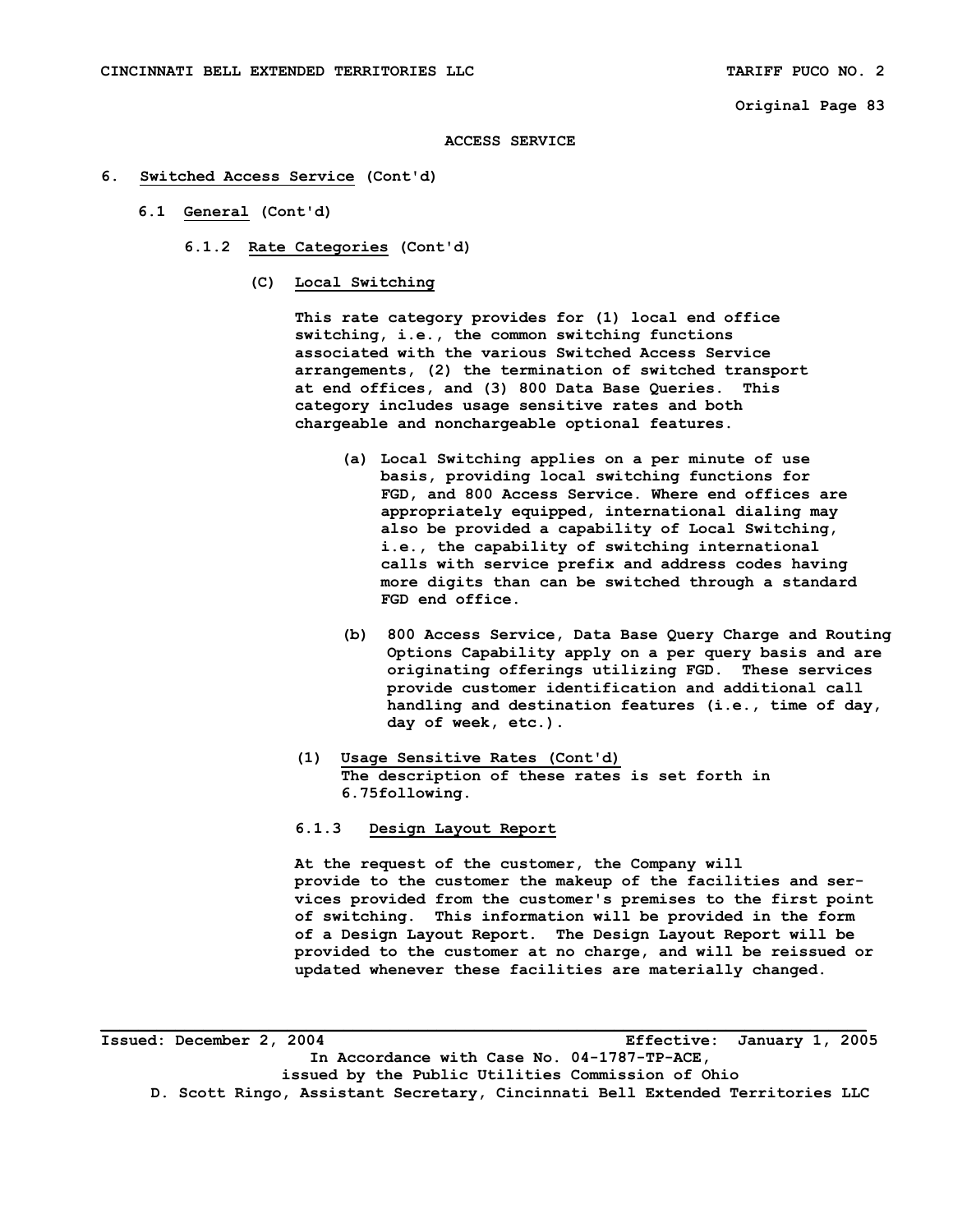#### **ACCESS SERVICE**

## **6. Switched Access Service (Cont'd)**

## **6.1 General (Cont'd)**

# **6.1.4 Acceptance Testing**

 **At no additional charge, the Company will, at the customer's request, cooperatively test, at the time of installation, the following parameters: loss, C-notched noise, C-message noise, 3-tone slope, d.c. continuity and operational signaling.** 

 **At no additional charge, the Company will, at the time of installation of Feature Group D with the 64CCC Local Transport option trunks, perform the Digital Trunk Acceptance Tests described in TR-TSV-000905.** 

#### **6.1.5 Ordering Options and Conditions**

 **Switched Access Service is ordered under the Access Order pro visions set forth in Section 5 (Ordering Options For Switched and Special Access. Rate elements for Switched Access Services are defined in 6.6.** 

## **6.1.6 CCSAC Testing Requirements**

 **When Feature Group D with CCSAC option is ordered, network compatibility and other operational tests will be performed cooperatively by the Company and the customer. These tests are as specified in Technical Reference TR-TSV-000905.**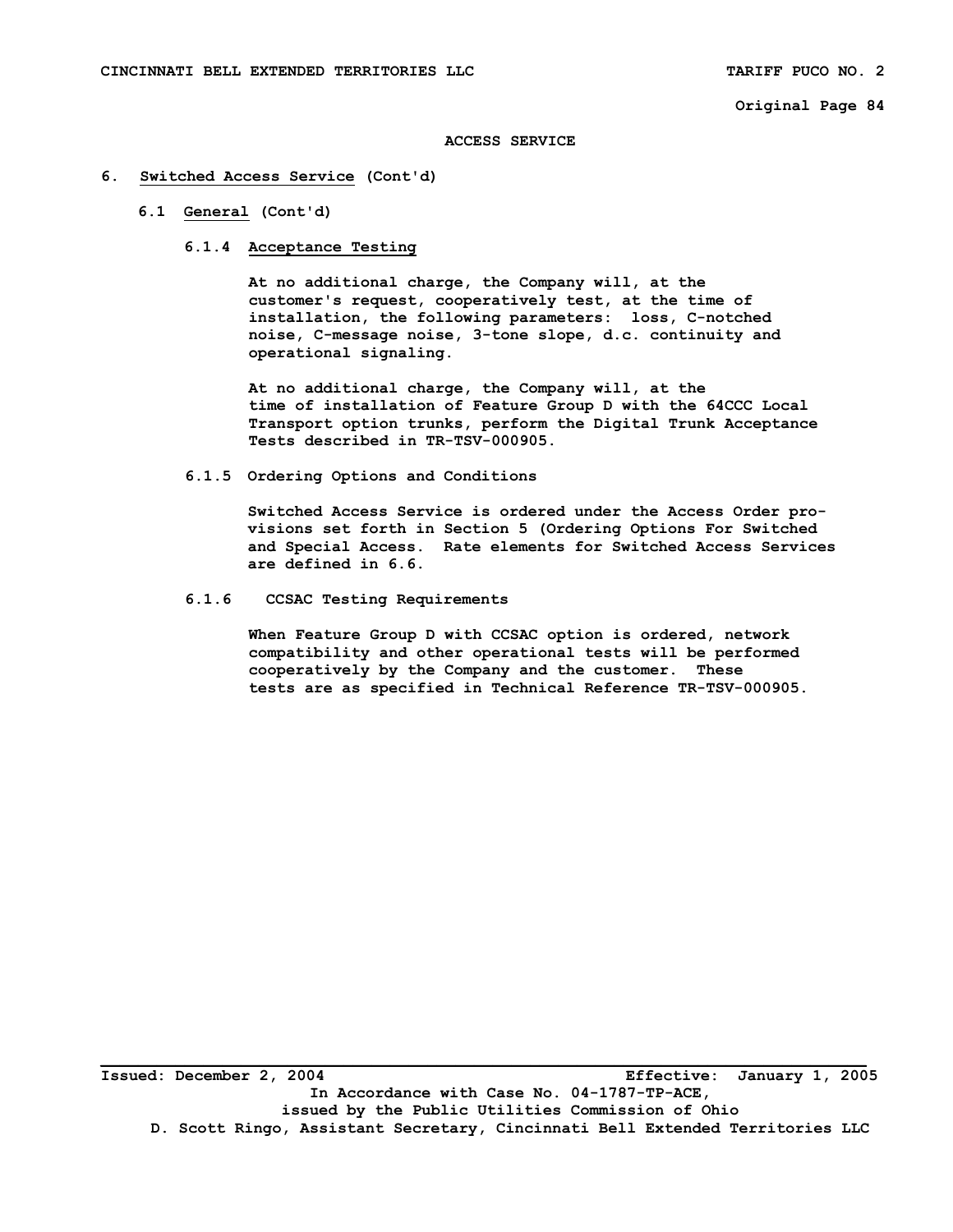#### **ACCESS SERVICE**

## **6. Switched Access Service (Cont'd)**

## **6.2 Local Switching**

- **6.2.1 Common Switching Optional features** 
	- **(A) Call Denial on Line or Hunt Group**

 **This option allows for the screening of terminating calls within the LATA, and for the completion only of calls to 611, 911, 800, 555-1212, and a Telephone Company specified set of NXXs within the Telephone Company local exchange calling area of the dial tone office in which the arrangement is provided. All other "toll" calls are routed to a reorder tone or recorded announcement.** 

## **(B) Uniform Call Distribution Arrangement**

 **This option provides a type of multiline hunting arrangement which provides for an even distribution of calls among the available lines in a hunt group. Where available, this feature is provided in Company electronic end offices only.** 

## **(C) Nonhunting Number for Use with Hunt Group or Uniform Call Distribution Arrangement**

 **This option provides an arrangement for an individual line within a multiline hunt or uniform call distribu tion group that provides access to that line within the hunt or uniform call distribution group when it is idle or provides busy tone when it is busy, when the nonhunt ing number is dialed. Where available, this feature is provided in Company electronic end offices only** 

 **(D) Automatic Number Identification (ANI)** 

 **This option provides the automatic transmission of a seven or ten digit number and information digits to the customer's premises for calls originating in the LATA, to identify the calling station. The ANI feature is an end office software function which is associated on a call-by-call basis with (1) all individual trans mission paths in a trunk group routed directly between an end office and a customer's premises or, where technically feasible, with (2) all individual trans mission paths in a trunk group between an end office and an access tandem, and a trunk group between an access tandem and a customer's premises.** 

**Issued: December 2, 2004 Effective: January 1, 2005 In Accordance with Case No. 04-1787-TP-ACE, issued by the Public Utilities Commission of Ohio D. Scott Ringo, Assistant Secretary, Cincinnati Bell Extended Territories LLC**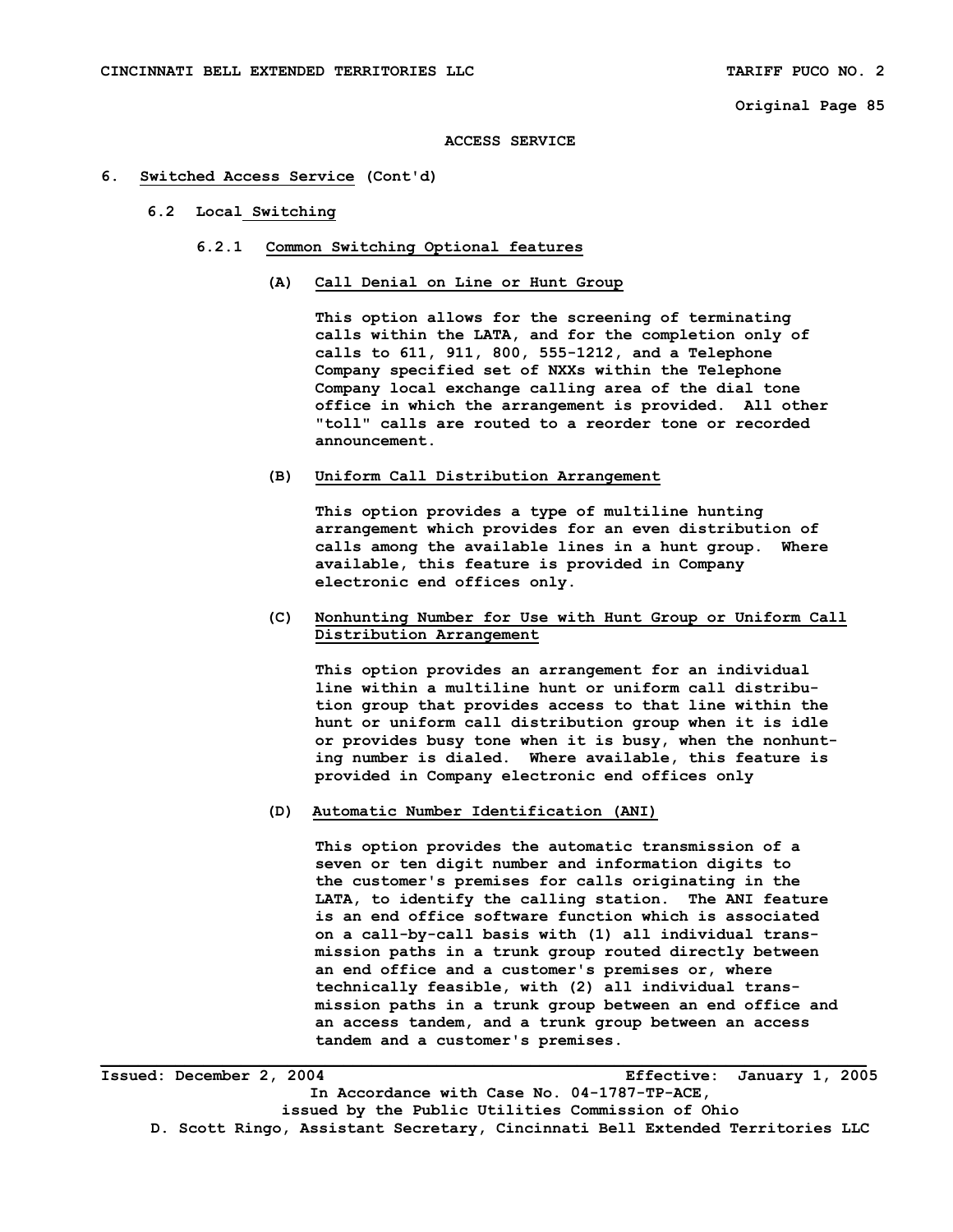```
Original Page 86
```
**ACCESS SERVICE** 

## **6. Switched Access Service (Cont'd)**

- **6.2 Local Switching (Cont'd)** 
	- **6.2.1 Common Switching Optional Features (Cont'd)** 
		- **(E) Automatic Number Identification (ANI) (Cont'd)**

 **The ten digit ANI telephone number is only available with Feature Group D with multifrequency address signal ing. When the CCSAC optional feature is specified, the customer may obtain an ANI equivalent by ordering the charge number (CN) optional feature as specified in 6.3.1 (K) following. The ten digit ANI telephone number consists of the Numbering Plan Area (NPA) plus the seven digit ANI telephone number. The ten digit ANI telephone number will be transmitted on all calls except those identified as ANI failure, in which case only the NPA will be transmitted (in addition to the information digits described below).** 

 **Also, ANI Information Indicator (ANI II) digits or Flexible ANI information digits will be provided to the customer along with the ten digit ANI telephone number.** 

 **(1) The ANI Information Indicator (ANI II) digits identify: (1) telephone number is the station billing number - no special treatment required, (2) ANI failure has occurred in the end office switch which prevents identification of calling telephone number - must be obtained by operator or in some other manner, (3) hotel/motel originated call which requires room number identification, (4) coinless station, hospital, inmate, etc., call which requires special screening or handling by the customer, and (5) Local Exchange Company Coin.** 

> **ANI information digits are either 00, 01, 02, 06, 07, 20, or 27.**

> **Customers who subscribe to ANI, may also elect to obtain expanded ANI digits, 52 for WATS, at no additional charge. Expanded ANI digits, 52 for WATS was previously provided in this tariff under the name Flexible ANI.**

**Issued: December 2, 2004 Effective: January 1, 2005 In Accordance with Case No. 04-1787-TP-ACE, issued by the Public Utilities Commission of Ohio D. Scott Ringo, Assistant Secretary, Cincinnati Bell Extended Territories LLC**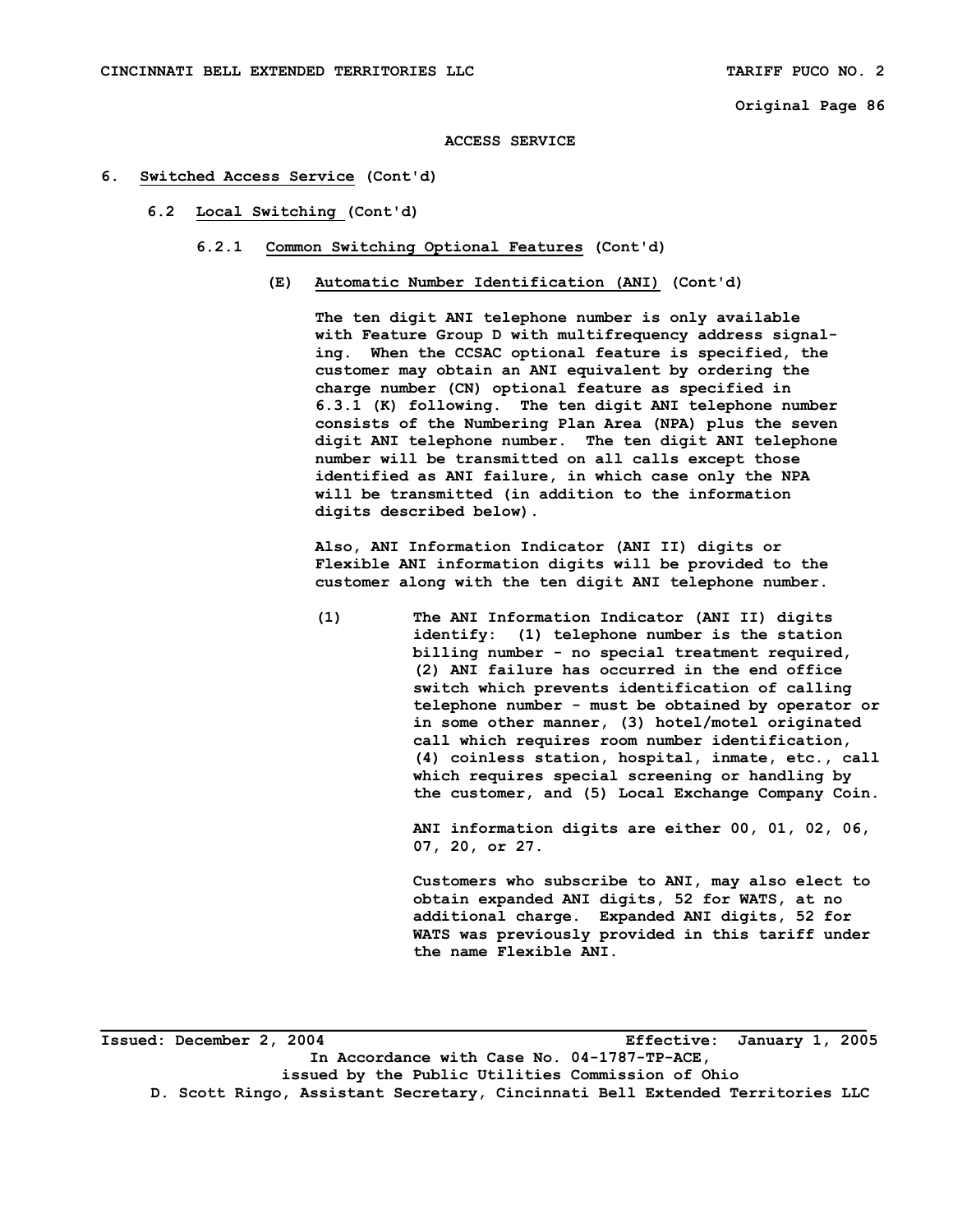#### **ACCESS SERVICE**

## **6. Switched Access Service (Cont'd)**

- **6.2 Local Switching Optional Features (Cont'd)** 
	- **6.2.1 Common Switching Optional Features (Cont'd)** 
		- **(E) Automatic Number Identification (ANI) (Cont'd)** 
			- **(2) Flexible Automatic Number Identification (Flex-ANI) The Flex-ANI feature is an Optional Switching Feature and enhancement to ANI. The feature is available on inband signaling or in the Originating Line Informa tion Parameter in the Basic Initial Address Message (IAM) Delivery optional feature for SS7 signaling. Flex-ANI provides additional values for the Informa tion Indicator (ii) digits that are associated with various classes of service not available with the standard ANI digits. The customer must have ANI in order to have Flex-ANI or may order the features simultaneously.**

# **The following Flex-ANI are currently available: 29 Confinement/Detention Facility 70 Private Pay stations**

 **All ii codes will be delivered to the customer when Flex ANI is ordered.** 

 **Flexible ANI information digits must be ordered per Carrier Identification Code (CIC), per End Office and must be provisioned in conjunction with the ANI optional feature.** 

 **(F) Cut-Through** 

 **This option allows end users of the customer to reach the customer's premises by using the end of dialing digit (#). This option provides for connection of the call to the premises of the customer indicated by the 10XXX or 10XXXX code upon receipt of the end of dialing digit (#). The Company will not record any other dialed digits for these calls. This option is available with Feature Group D.**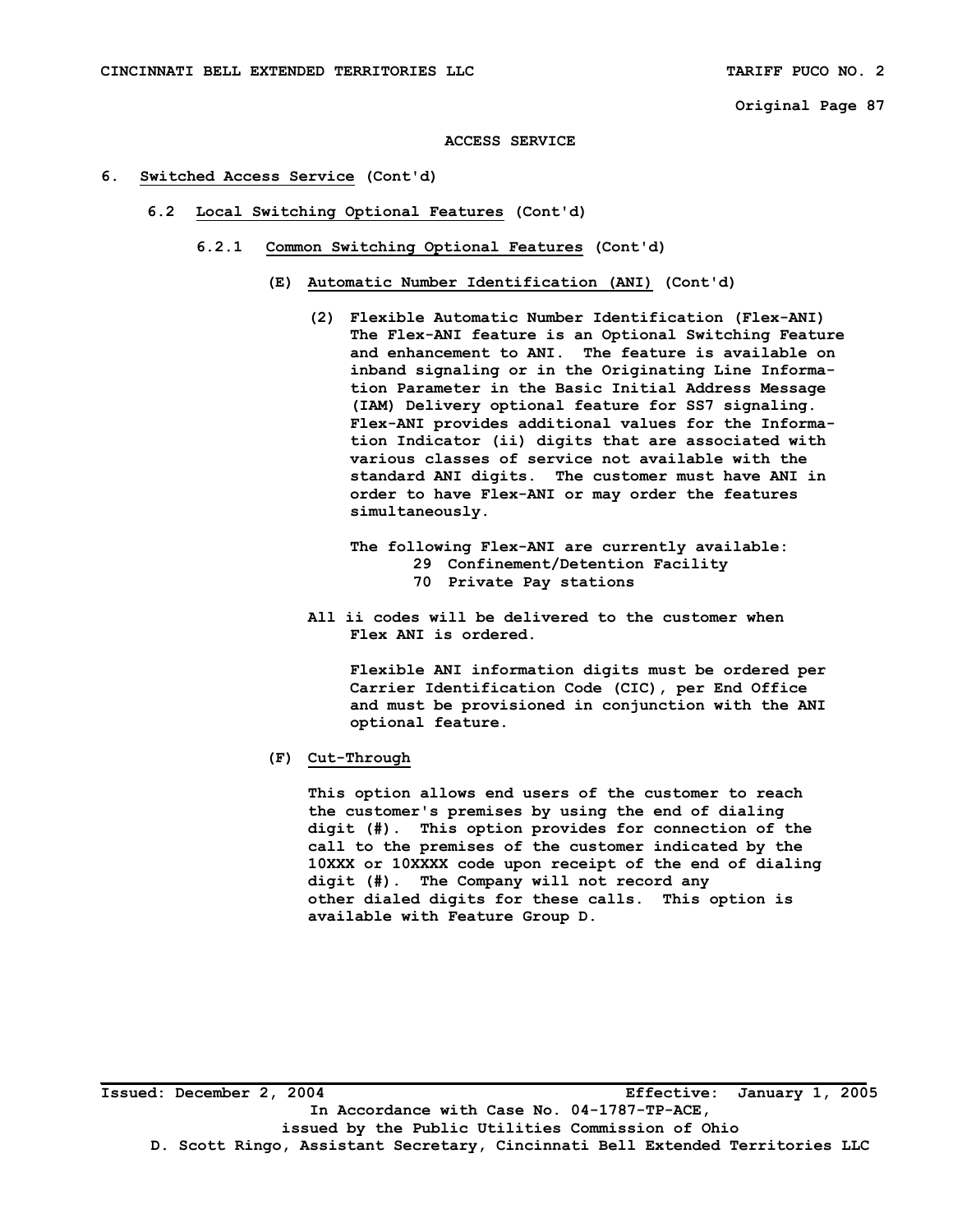**ACCESS SERVICE** 

## **6. Switched Access Service (Cont'd)**

- **6.2 Local Switching Optional Features (Cont'd)** 
	- **6.2.1 Common Switching Optional Features (Cont'd)** 
		- **(G) 900/976 Call Blocking**

 **This option, where available, allows for the screening of terminating calls within the LATA for the purpose of blocking 900/976 or "dial-it" type calls only. 900/976 calls are routed to a reorder tone or to a recorded announcement. This option is available with Feature Group A. 900/976 Call Blocking, Call Denial and Service Code Denial are mutually exclusive. 900/976 Call Blocking blocks 1+900 and 976 dialed calls.** 

 **(H) Calling Party Number (CPN)** 

 **This option provides for the automatic transmission of the calling party's ten digit telephone number to the customer's premises for calls originating in the LATA. The ten digit telephone number consists of the NPA plus the seven digit telephone number, which may or may not be the same number as the calling station's charge number. The ten digit telephone number will be coded as presented, or restricted via a "Privacy Indicator" for delivery to the called end user. The specific protocol for CPN is contained in Technical Reference TR-TSV-000905. This feature is available with Feature Group D when the CCSAC option is specified.** 

 **(I) Charge Number (CN)** 

 **This option provides for the automatic transmission of the ten digit billing number of the calling station number and originating line information. The specific protocol for CN is contained in Technical Reference TR-TSV-000905. This feature is available with Feature Group D when CCSAC is specified.** 

**Issued: December 2, 2004 Effective: January 1, 2005 In Accordance with Case No. 04-1787-TP-ACE, issued by the Public Utilities Commission of Ohio D. Scott Ringo, Assistant Secretary, Cincinnati Bell Extended Territories LLC**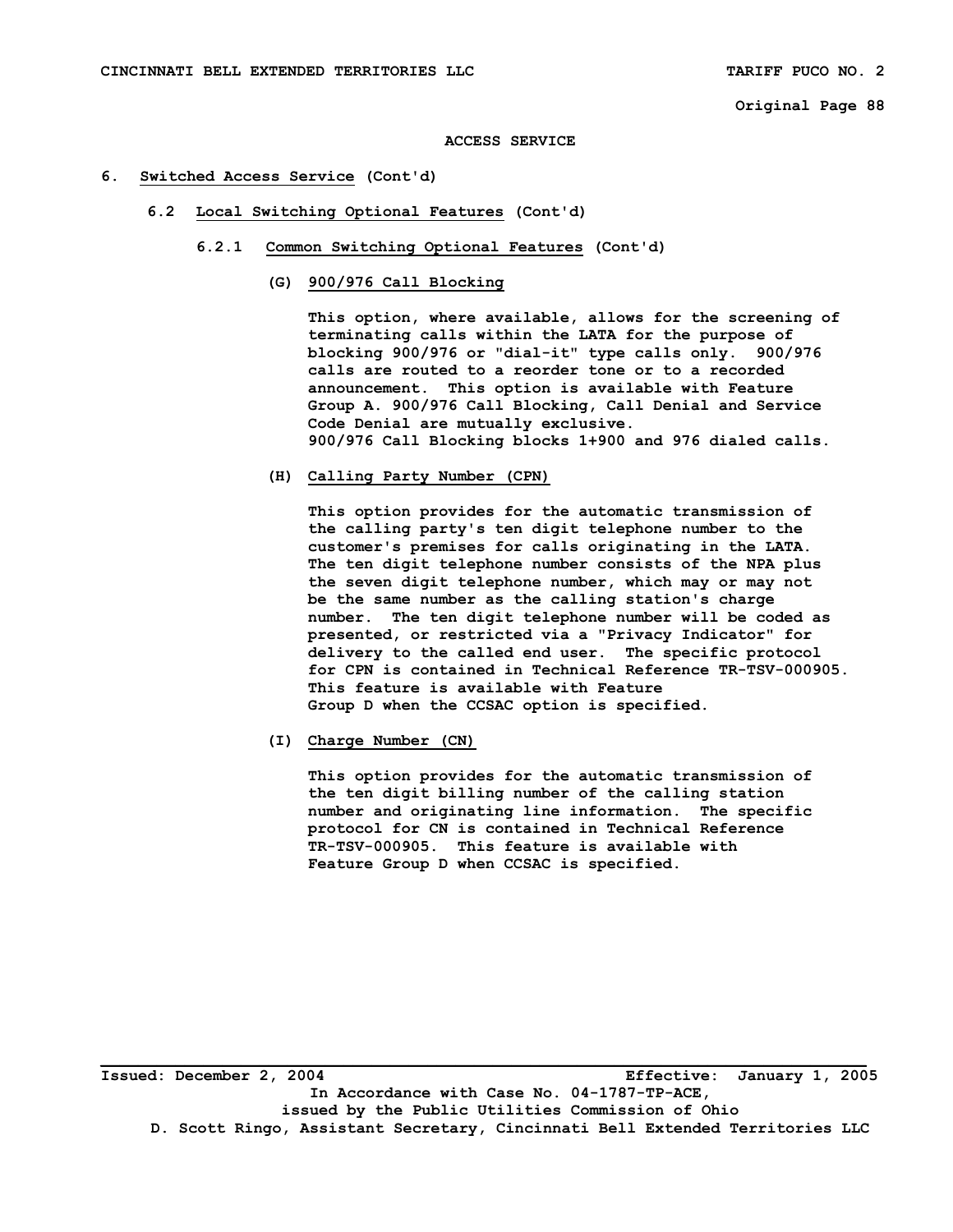```
Original Page 89
```
**ACCESS SERVICE** 

- **6. Switched Access Service (Cont'd)** 
	- **6.2 Local Switching Optional Features (Cont'd)** 
		- **6.2.1 Common Switching Optional Features (Cont'd)** 
			- **(J) Carrier Selection Parameter (CSP)**

 **This option provides for the automatic transmission of a signaling indicator which signifies to the customer whether the call being processed originated from a presubscribed end user of that customer. The specific protocol for CSP is contained in Technical Reference TR-TSV-000905. This feature is available with Feature Group D when CCSAC is specified.** 

 **(K) Service Class Routing** 

 **This option provides the capability of directing origi nating traffic from an end office to a trunk group to a customer designated premises, based on the line class of service (e.g., coin or hotel/motel), service prefix indicator (e.g., 0-, 0+, 01+ or 011+) or service access code (e.g., 800). It is provided in suitably equipped end office or access tandem switches and is available with Feature Group D.**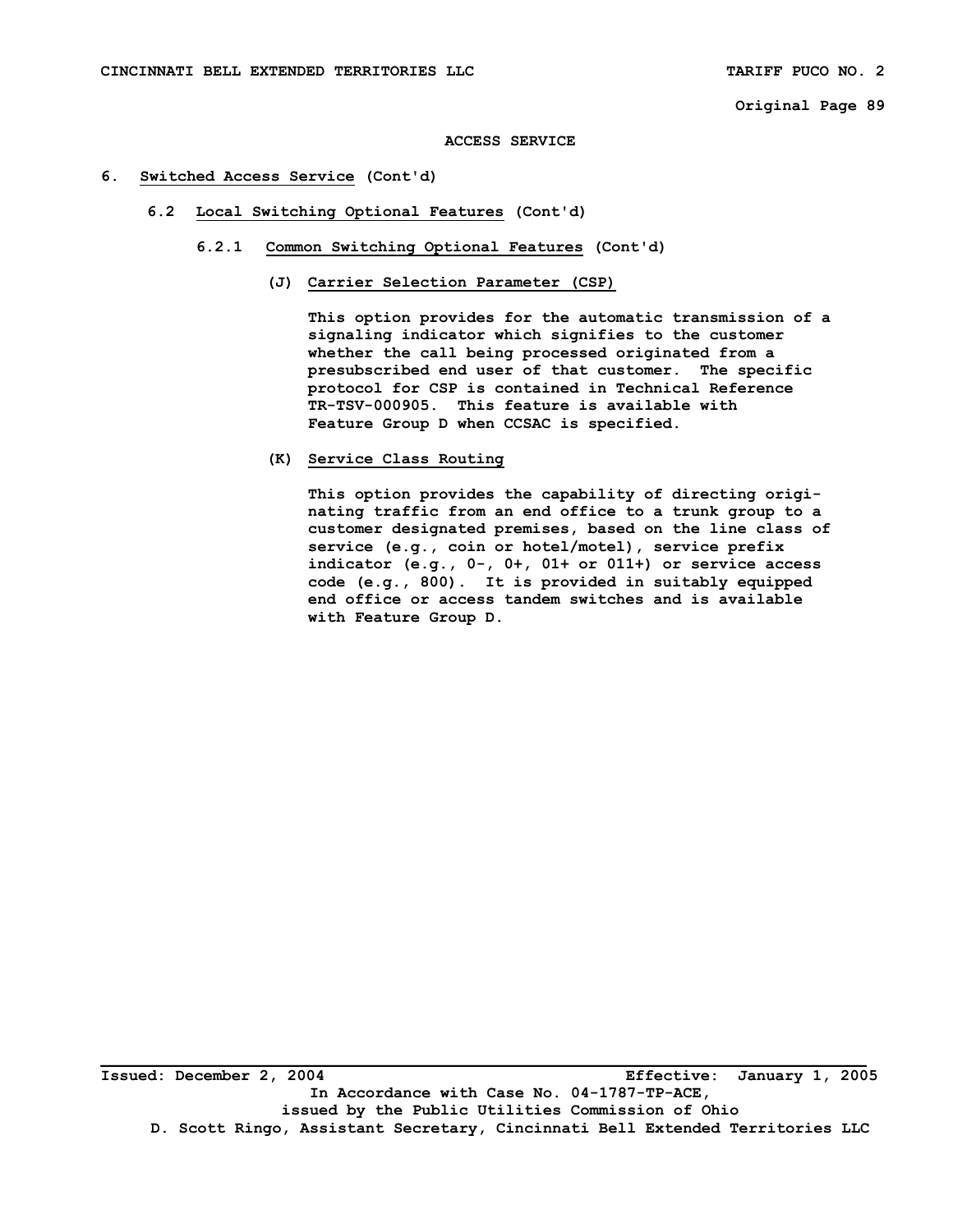#### **ACCESS SERVICE**

- **6. Switched Access Service (Cont'd)** 
	- **6.2 Local Switching (Cont'd)** 
		- **6.2.1 Common Switching Optional Features (Cont'd)** 
			- **(L) Alternate Traffic Routing** 
				- **(1) Multiple Customer Premises Alternate Routing**

 **This option provides the capability of directing originating traffic from an end office (or appropriately equipped access tandem) to a trunk group (the "high usage" group) to a customer designated premises until that group is fully loaded, and then delivering additional originating traffic (the "overflowing" traffic) from the same end office or access tandem to a different trunk group (the "final" group) to a second customer designated premises. It is provided in suitably equipped end office or access tandem switches and is available with Feature Group D.** 

## **(2) End Office Alternate Routing**

 **This option provides an alternate routing arrangement for customers who have access for a particular Feature Group to an end office via two routes: one route via an access tandem and one direct route. The feature allows the customers originating traffic from the end office to be offered first to the direct trunk group and then overflow to the access tandem group or to a TSP's access tandem group. It is provided in suitably equipped end offices and is available with Feature Group D.**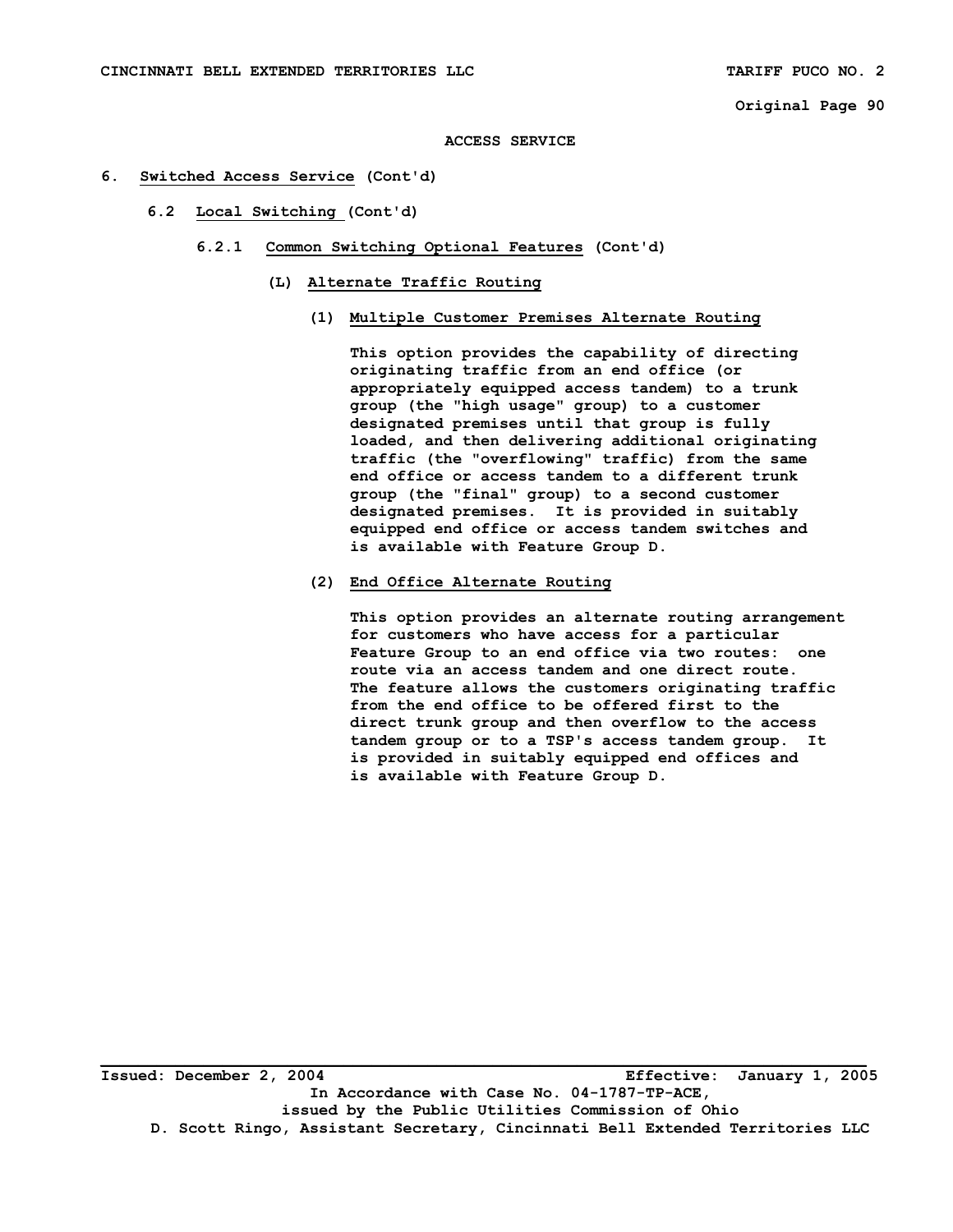#### **ACCESS SERVICE**

## **6. Switched Access Service (Cont'd)**

## **6.2 Local Switching (Cont'd)**

- **6.2.1 Common Switching Optional Features (Cont'd)** 
	- **(M) Originating Line Number Screening Service (OLNS)**

 **OLNS Service provides information concerning the nature of the subscriber's line from which a call originates. OLNS service sends a two digit code with the Automatic Number Identification (ANI) at the beginning of a call to the Interexchange Carrier (IXC) and Operator Service Provider (OSP). When an IXC or OSP receives a call, it can use the information about the nature of the originating location (i.e., whether prison inmate or private payphone) to determine whether to allow the call to be billed to the originating line or require another form of payment, such as a calling card.** 

 **The two digits sent are either Automatic Number Identification Information Indicators (ANI II) or Flexible Automatic Number Identification (Flex-ANI). The charge for OLNS is recovered from the IXC and OSP through the Flex-ANI charge.** 

## **(N) International Carrier Option**

 **This option allows for Feature Group D end offices or access tandem switches equipped for International Direct Distance Dialing to be arranged to forward the international calls of one or more international carriers to the customer (i.e., the Company is able to route originating international calls to a customer other than the one designated by the end user either through presubscription or 10XXX or 10XXXX dial ing). This arrangement requires provision of written veri fication to the Company that the customer is authorized to forward such calls. The written verifica tion must be in the form of a letter of agency authoriz ing the customer to order the option on behalf of the international carrier. This option is only provided at Company end offices or access tandems equipped for International Direct Distance Dialing. It is available with Feature Group D.** 

**Issued: December 2, 2004 Effective: January 1, 2005 In Accordance with Case No. 04-1787-TP-ACE, issued by the Public Utilities Commission of Ohio D. Scott Ringo, Assistant Secretary, Cincinnati Bell Extended Territories LLC**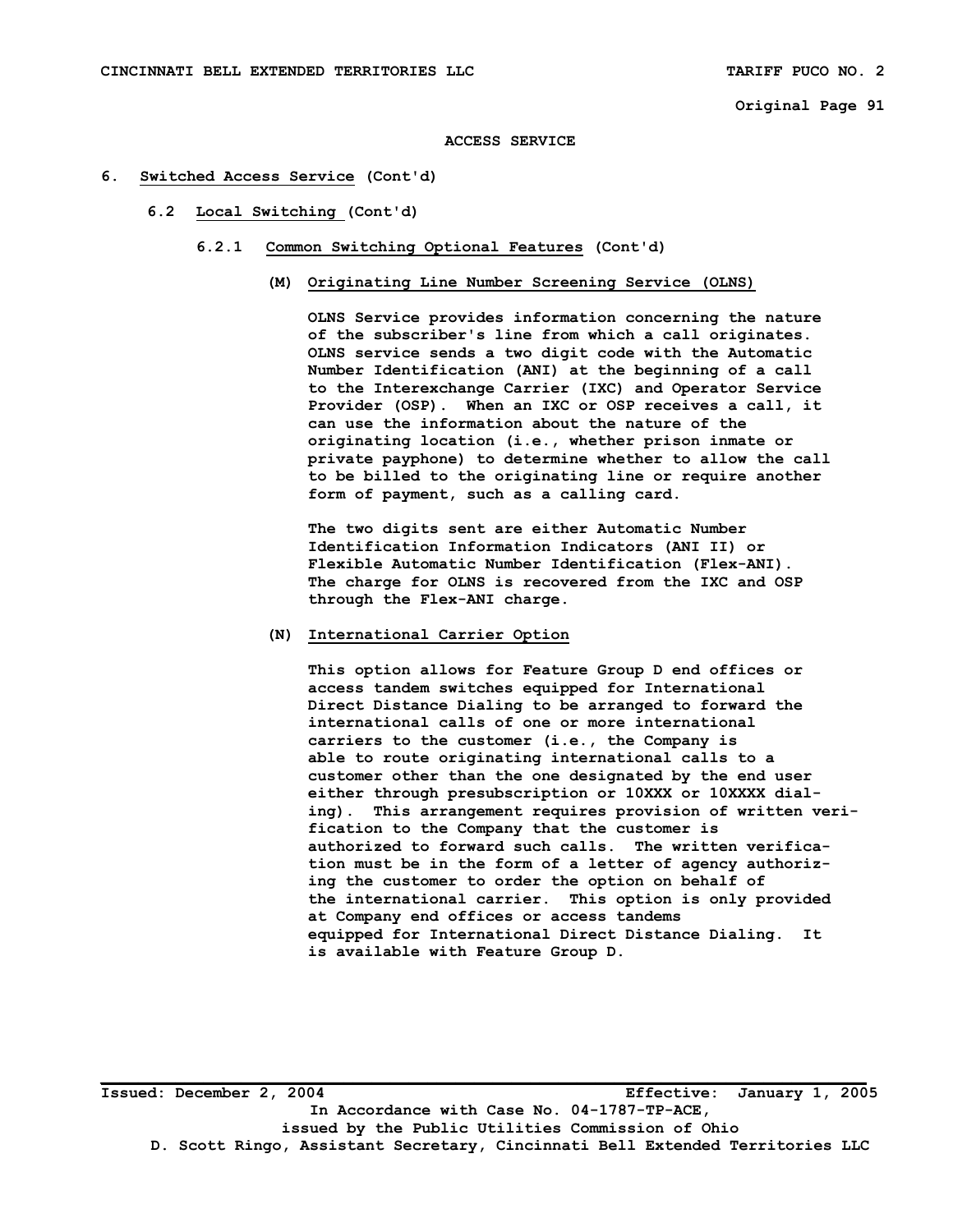#### **ACCESS SERVICE**

## **6. Switched Access Service (Cont'd)**

## **6.3 Obligations of the Company**

 **In addition to the obligations of the Company set forth in 2. preceding, the Company has certain other obligations pertaining only to the provision of Switched Access Service. These obligations are as follows:** 

#### **6.3.1 Network Management**

 **The Company will administer its network to insure the provision of acceptable service levels to all telecommunications users of the Company's network services. Generally, service levels are considered acceptable only when both end users and customers are able to establish connections with little or no delay encountered within the Company network. The Company maintains the right to apply protective controls, i.e., those actions, such as call gapping, which selectively cancel the completion of traffic, over any traffic carried over its network, including that associated with a customer's Switched Access Service. Generally, such protective measures would only be taken as a result of occurrences such as failure or overload of Company or customer facilities, natural disasters, mass calling or national security demands. In the event that the protective controls applied by the Company result in the complete loss of service by the customer, the customer will be granted a Credit Allowance for Service Interruption as set forth in 2.4.3 preceding.**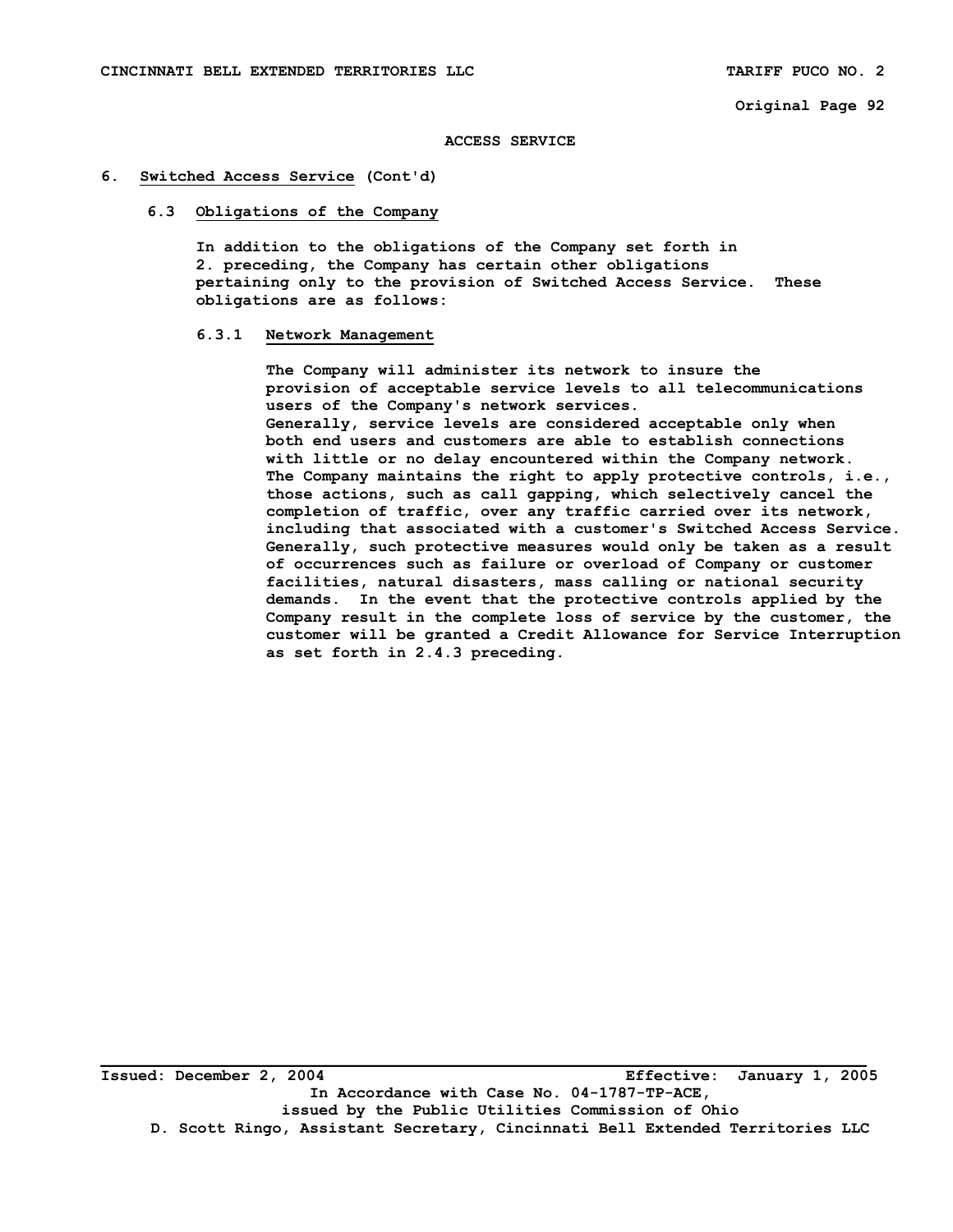#### **ACCESS SERVICE**

## **6. Switched Access Service (Cont'd)**

 **6.3 Obligations of the Company (Cont'd)** 

## **6.3.2 Design and Traffic Routing of Switched Access Service**

 **For Switched Access Service, ordered on a per line or per trunk basis, the customer desired line or trunk directionality and/or traffic routing of the Switched Access Service between the customer's premises and the entry switch are specified on the customer's order for service. Also, the customer must specify the Switched Transport facilities to be used (i.e., Entrance Facility, or Electronic Cross-Connect, Direct-Trunked Transport facility, and Tandem-Switched Transport facility). When specifying the Switched Transport facilities to be used, the customer must indicate if the facilities are existing or new.** 

 **The Company will be responsible for selection of facilities from the interface to any switching point and to the end offices where capacity is ordered.** 

## **6.3.3 Determination of Number of Transmission Paths**

 **The following applies to switched access voice transmission paths, and does not apply to CCSAC signaling links and STP Port Terminations provided with the CCSAC option. For determination of the number of CCSAC signaling links and STP Port Terminations required to handle its signaling traffic, the customer shall work cooperatively with the Company.** 

 **For Switched Access Service which is ordered on a per line or per trunk basis, the customer specifies the number of trans mission paths in the order for service. A transmission path is a communication path within the frequency bandwidth of ` approximately 300 to 3000 Hz or a derived communication path of a frequency bandwidth of approximately 300 Hz to 3000 Hz provided over a high frequency analog facility or a high speed digital facility between a customer's premises and a Company location.** 

## **6.3.4 Determination of Number of End Office Transport Terminations**

 **For analog entry switches, a termination will be provided for each feature group line or trunk requested. For digital entry switches, an equivalent termination will be provided for each feature group line or trunk requested.** 

**Issued: December 2, 2004 Effective: January 1, 2005 In Accordance with Case No. 04-1787-TP-ACE, issued by the Public Utilities Commission of Ohio D. Scott Ringo, Assistant Secretary, Cincinnati Bell Extended Territories LLC**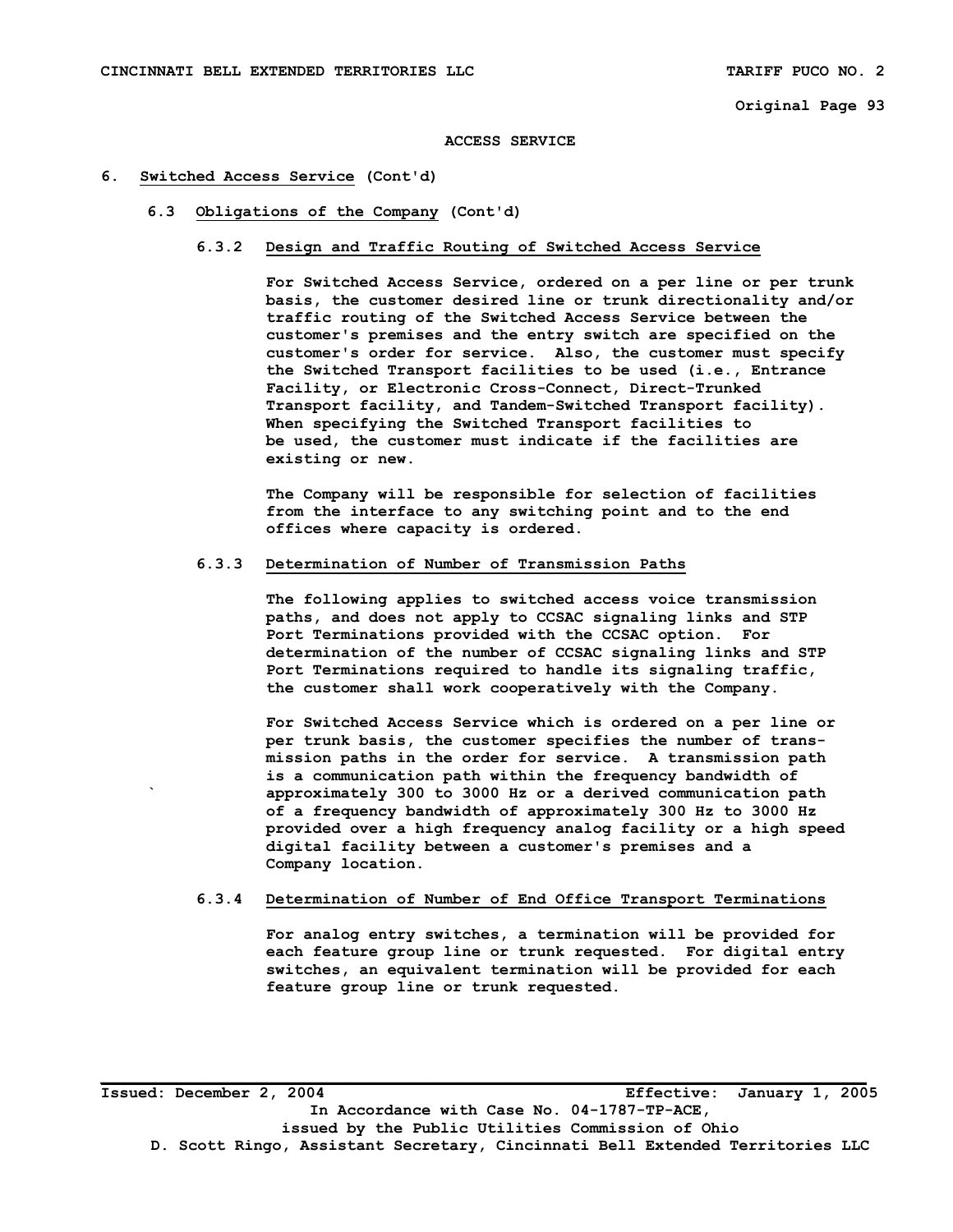#### **ACCESS SERVICE**

## **6. Switched Access Service (Cont'd)**

#### **6.4 Obligations of the Customer**

 **In addition to the obligations of the customer set forth in 2. preceding, the customer has certain specific obligations pertaining to the use of Switched Access Service. These obligations are as follows:** 

## **(A) Substantial Call Volume**

 **When a customer offers services for which a substantial call volume is expected during a short period of time (e.g., media stimulated events), the customer must notify the Company of the anticipated demand for each peak period. For events scheduled during weekends or holidays, the Company must be notified no later than 5:00 p.m. local time the second prior business day. Notification should include the nature, time, duration, and frequency of the event, an estimated call volume, and the NPA NXX line number(s) to be used.** 

 **On the basis of the information provided, the Company may invoke network management controls if required to reduce the probability of excessive network congestion. The Company will work cooperatively with the customer to determine the appropriate level of such control.** 

 **Failure to provide prescribed notification may result in customer caused network congestion, which could result in discontinuation of service under section 2.2 and/or damages under paragraph 2.3.1.**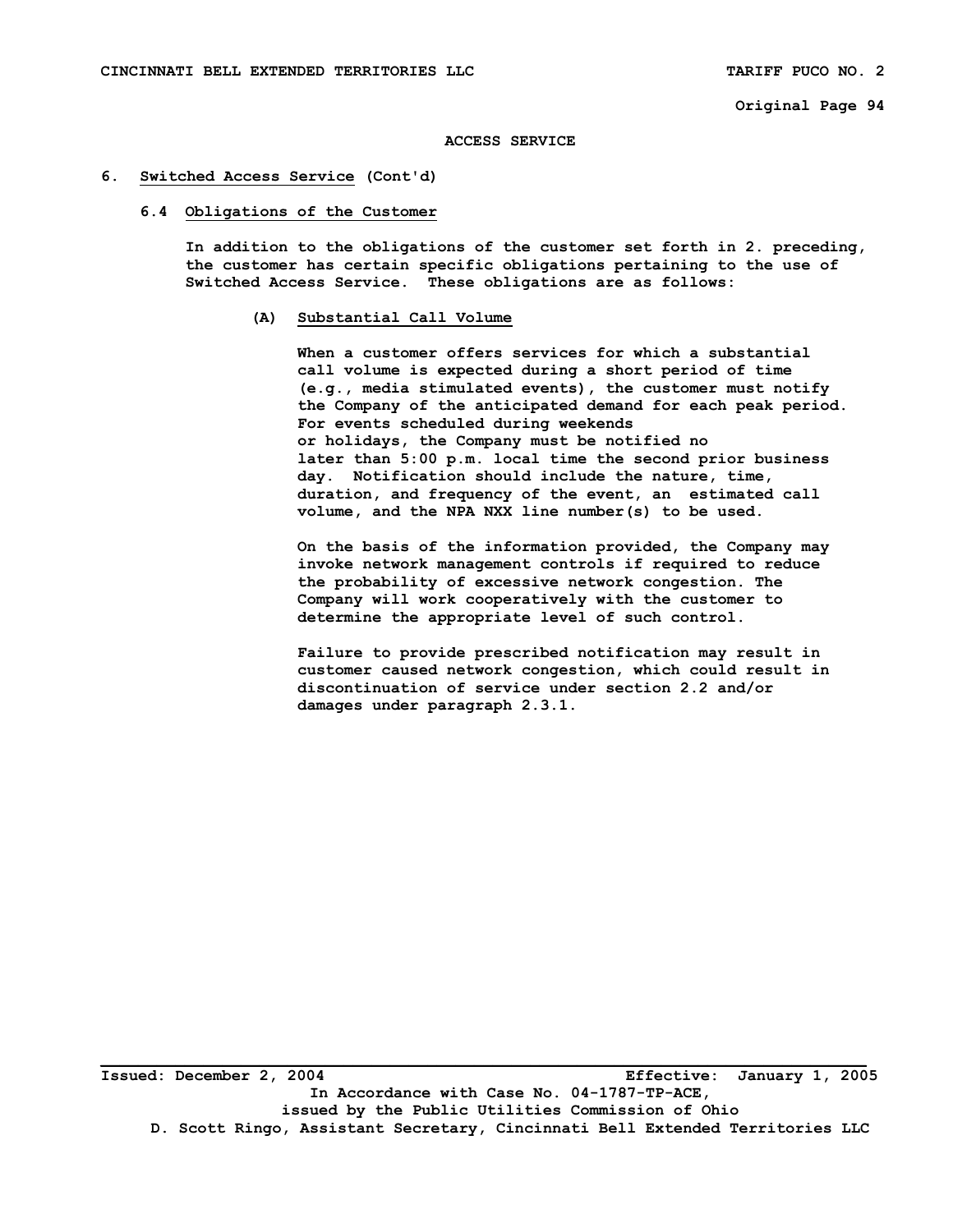#### **ACCESS SERVICE**

## **6. Switched Access Service (Cont'd)**

 **6.4 Obligations of the Customer (Cont'd)** 

## **6.4.1 Supervisory Signaling**

 **The customer's facilities shall provide the necessary on-hook, off-hook, answer and disconnect supervision.** 

# **6.4.2 Trunk Group Measurement Reports**

 **With the agreement of the customer, trunk group data in the form of usage in hundred call seconds, peg count and overflow for its end of all access trunk groups, where technologically feasible, will be made available to the Company. These data will be used to monitor trunk group utilization and service performance and will be based on previously arranged intervals and format.** 

## **6.4.3 Design of Switched Access Services**

 **When a customer orders Switched Access Service on a per line or per trunk basis, it is the customer's responsibility to assure that sufficient access services have been ordered to handle its traffic.**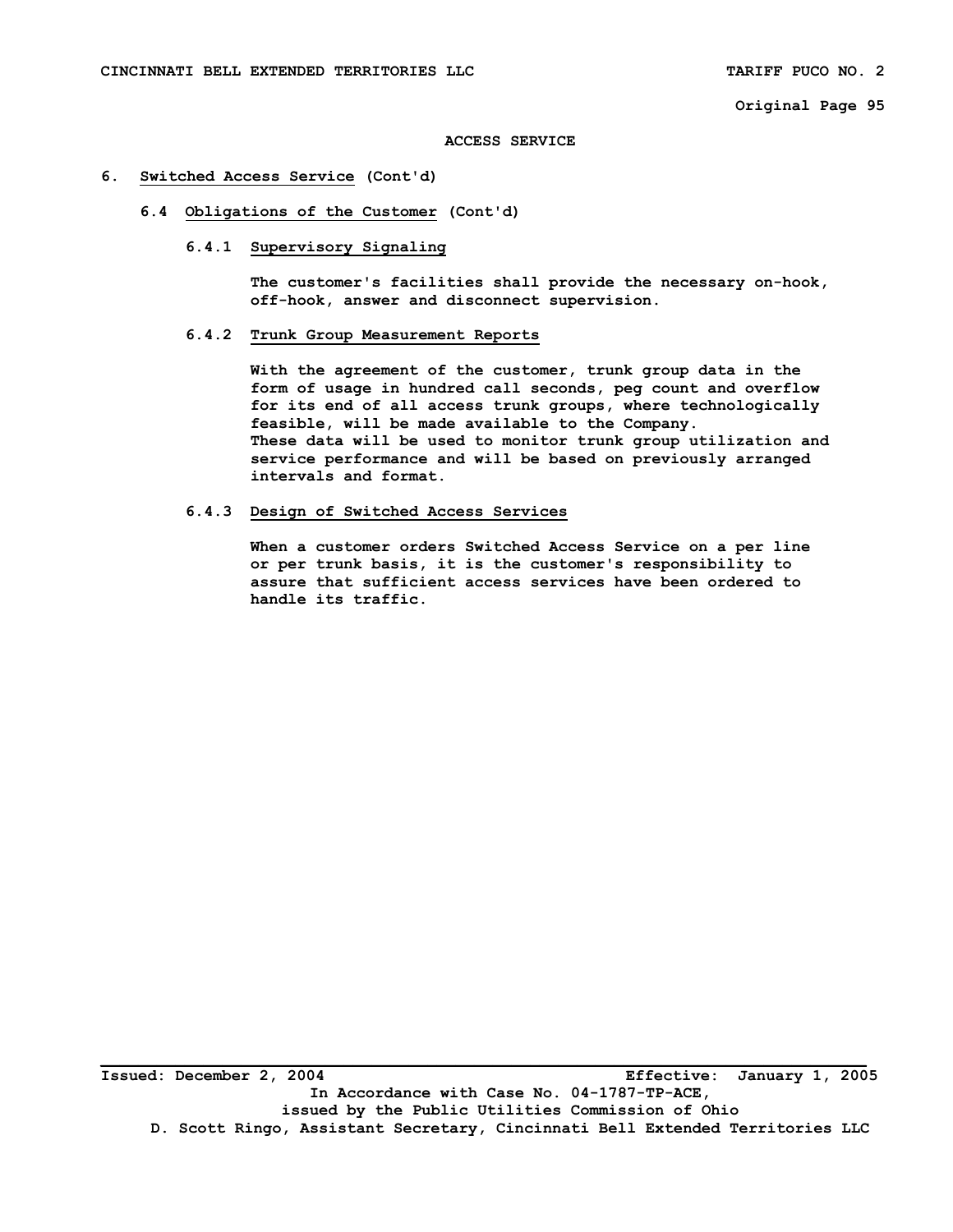#### **ACCESS SERVICE**

## **6. Switched Access Service (Cont'd)**

#### **6.5 Rate Regulation (cont'd)**

 **This section contains the specific regulations governing the rates and charges that apply for Switched Access Service.** 

## **6.5.1 Description of Rates and Charges**

 **There are four types of rates and charges that apply to Switched Access Service. These are monthly recurring rates, Usage rates, nonrecurring charges, and payment plans for Mercury 1.544 (DS1) service. These rates and charges are applied differently to the various rate elements as set forth following.** 

 **(A) Monthly Rates** 

 **Monthly rates are flat recurring rates that apply each month or fraction thereof that a specific rate element is provided. For billing purposes, each month is considered to have 30 days.** 

## **(B) Usage Rates**

 **Usage rates are rates that apply only when a specific rate element is used. These are applied on a per occurrence (e.g., query, access minute, access minute fixed and per mile basis. Usage rate charges are accumulated over a monthly period.** 

## **(C) Nonrecurring Charges**

 **Nonrecurring charges are one-time charges that apply for a specific work activity (i.e., installation or change to an existing service). The types of nonrecurring charges that apply for Switched Access Service are: installation of service, service rearrangements, and Signaling for Tandem Switching**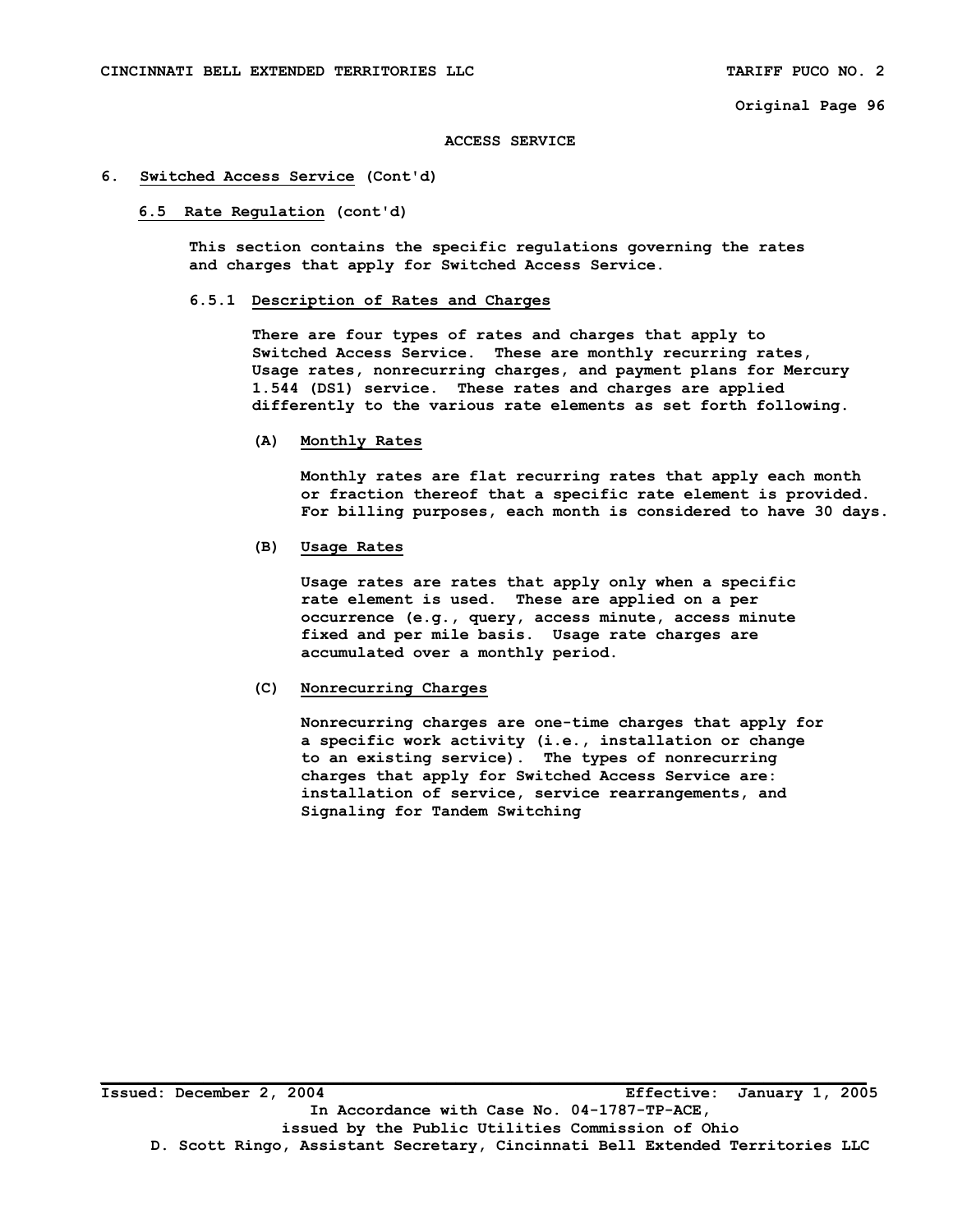#### **ACCESS SERVICE**

## **6. Switched Access Service (Cont'd)**

- **6.5 Rate Regulation (cont'd)** 
	- **6.5.1 Description of Rates and Charges (Cont'd)**
	- **(C) Nonrecurring Charges (Cont'd)** 
		- **(1) Installation of Service**

 **Nonrecurring charges apply to each Switched Access Service installed as follows:** 

- **Per Line or Per Trunk**
- **Per Entrance Facility (DS1 or DS3)**
- **Per Multiplexer ordered**

## **(D) Payment Plans for Mercury 1.544 (DS1) Service**

 **The Optional Payment Plan (OPP) is a provision that allows a customer to pay a fixed rate for specific Mercury 1.544 (DS1) Service over a 36 or 60 month payment period. During the effective term, monthly rates for services installed under this arrangement will not be subject to Company initiated rate changes.** 

 **Mercury 1.544 (DS1) rates and charges for which the OPP is available are listed in 6.8.2 following.** 

 **During a customer's OPP term, the customer shall pay current rates provided they do not exceed the original rate contracted for by the customer, and conversion may be made to a new OPP term of the same or different length. If the expiration date for the new service or OPP term is beyond the end of the original OPP term, the remaining OPP charges for the original term will not apply.** 

 **At the expiration of the OPP term and if the customer wishes to continue Mercury 1.544 (DS1) Service the customer may elect:** 

- **Prevailing month-to-month tariff rates**
- **A new OPP at the prevailing OPP rate, if available**

 **The customer continues to receive the OPP rate on a month-to month basis for a period of up to six months following the completion of the term. After the six months, the rates will automatically revert to the month-to-month rates.** 

**Issued: December 2, 2004 Effective: January 1, 2005 In Accordance with Case No. 04-1787-TP-ACE, issued by the Public Utilities Commission of Ohio D. Scott Ringo, Assistant Secretary, Cincinnati Bell Extended Territories LLC**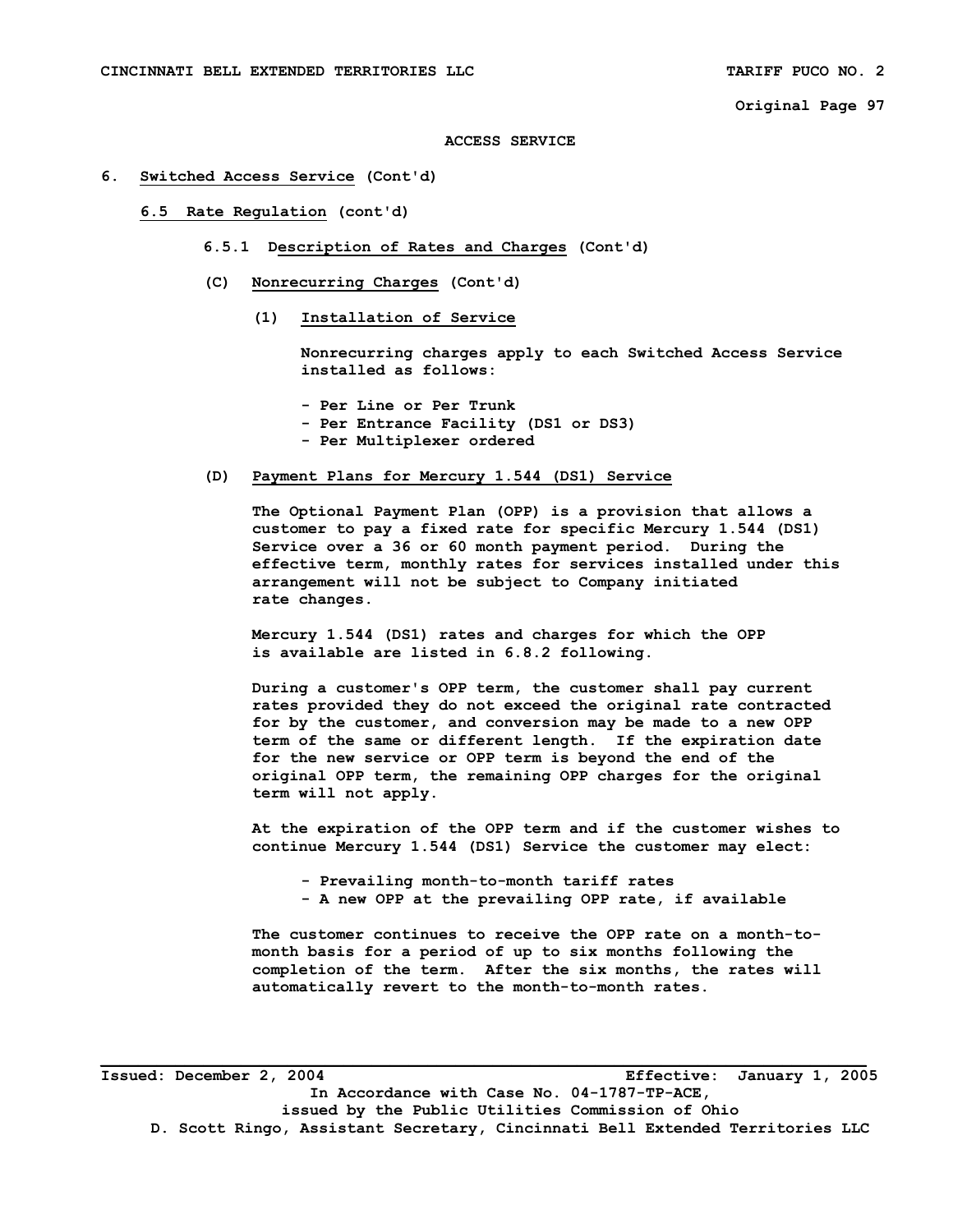#### **ACCESS SERVICE**

## **6. Switched Access Service (Cont'd)**

#### **6.5 Rate Regulation (cont'd)**

- **6.5.1 Description and Application of Rates and Charges (Cont'd)** 
	- **(D) Payment Plan for Mercury 1.544 (DSls) Service (Cont'd)**

 **During an OPP term, a customer may move one Entrance Facility service to another location while keeping the OPP in force, provided the customer and customer's end user remain the same and no lapse in service occurs.** 

 **The Minimum Period for service provided under an OPP is the same as the OPP term selected by the customer (i.e. 36 or 60 month payment period). The Minimum Period for service pro vided under the month-to-month payment arrangement is 1 month for Mercury 1.544 (DS1).** 

 **Customers requesting termination of service prior to the ex piration date of the Minimum Period will be liable for payment of a Minimum Period Charge. The Minimum Period Charge for all OPP terms will be calculated as follows:** 

- **The service that is in place less than 12 months the customer would pay the monthly rate for the service.**
- **The dollar difference between (a) the current OPP rate for the OPP term that could have been completed during the time the service was actually in service, and (b) the customer's current OPP rate for each month the service was provided.**

 **For example, a customer subscribed to a 60 month OPP term and disconnected service during the 39th month. This customer's minimum period charge would be:** 

 **[36 month OPP rate - 60 month OPP rate] X 39 = Minimum Period Charge.** 

 **The 36 month OPP term could have been completed during the months the service was actually in service.** 

 **All minimum period charges will be based on the OPP rates in effect at the time of termination.** 

**Issued: December 2, 2004 Effective: January 1, 2005 In Accordance with Case No. 04-1787-TP-ACE, issued by the Public Utilities Commission of Ohio D. Scott Ringo, Assistant Secretary, Cincinnati Bell Extended Territories LLC**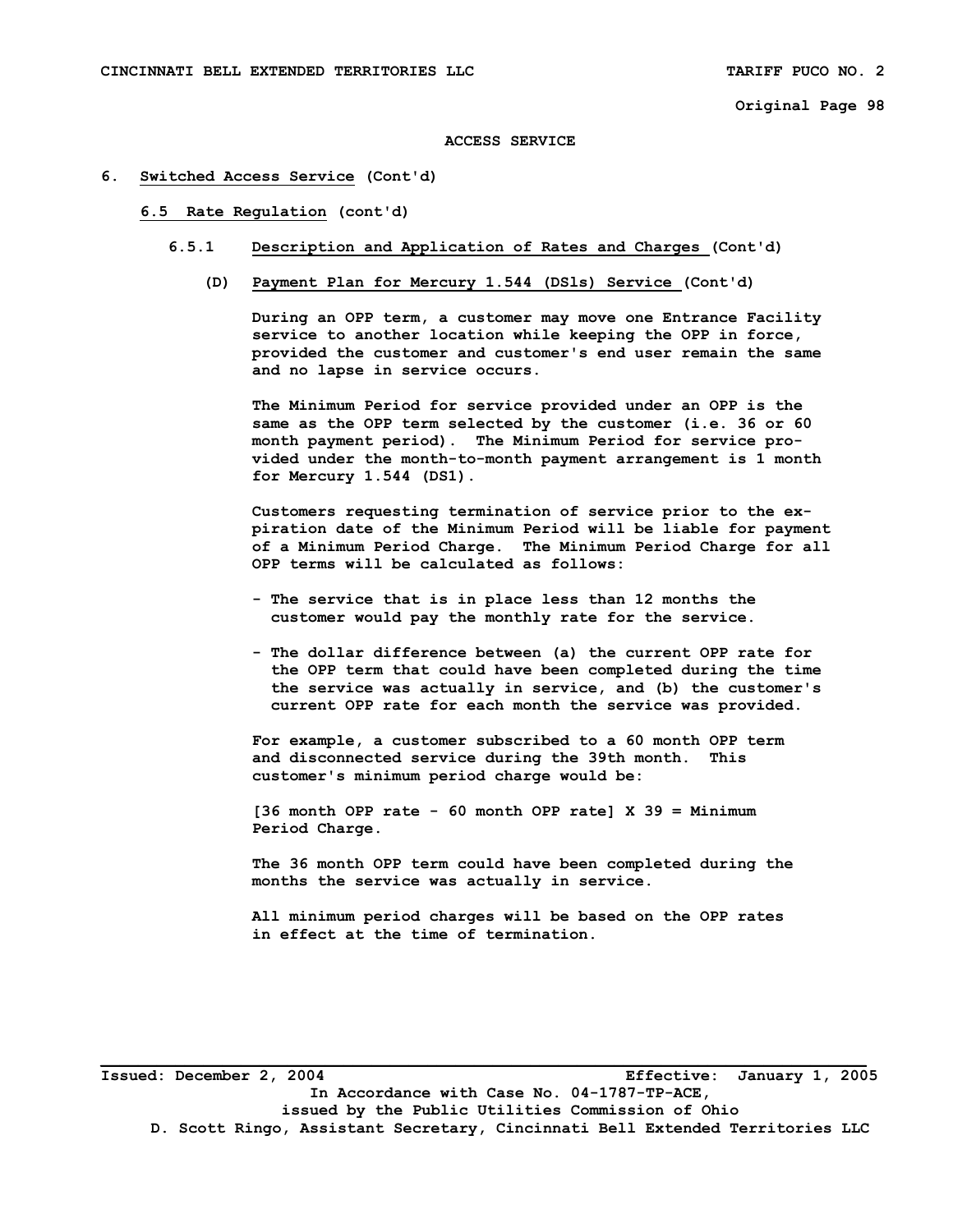```
Original Page 99
```
**ACCESS SERVICE** 

- **6. Switched Access Service (Cont'd)** 
	- **6.5 Rate Regulations (Cont'd)** 
		- **6.5.1 Description of Rates and Charges (Cont'd)** 
			- **(E) Nonrecurring Charges (Cont'd)** 
				- **(1) Service Rearrangements**

 **Service rearrangements are changes to existing services installed which do not result in either a change in the minimum period requirements as set forth in 5.2.5 preceding or a change in the physical location of the point of termination at a customer's premises or a customer's end user's premises. Changes which result in the establishment of new minimum period obligations are treated as disconnects and starts. Changes in the physical location of the point of termination are treated as moves and are described and charged for as set forth in 6.5.7 following.** 

 **The charge to the customer for the service rearrangement is dependent on whether the change is administrative only in nature or involves an actual physical change to the service.** 

 **Administrative changes will be made without charge(s) to the customer. Such changes require the continued provision and billing of the Access Service to the same entity (i.e., customer remains responsible for all outstanding indebtedness for the Access Service). Administrative changes are as follows:** 

 **- Change of customer name (i.e., the customer of record does not change but rather the customer of record changes its name.**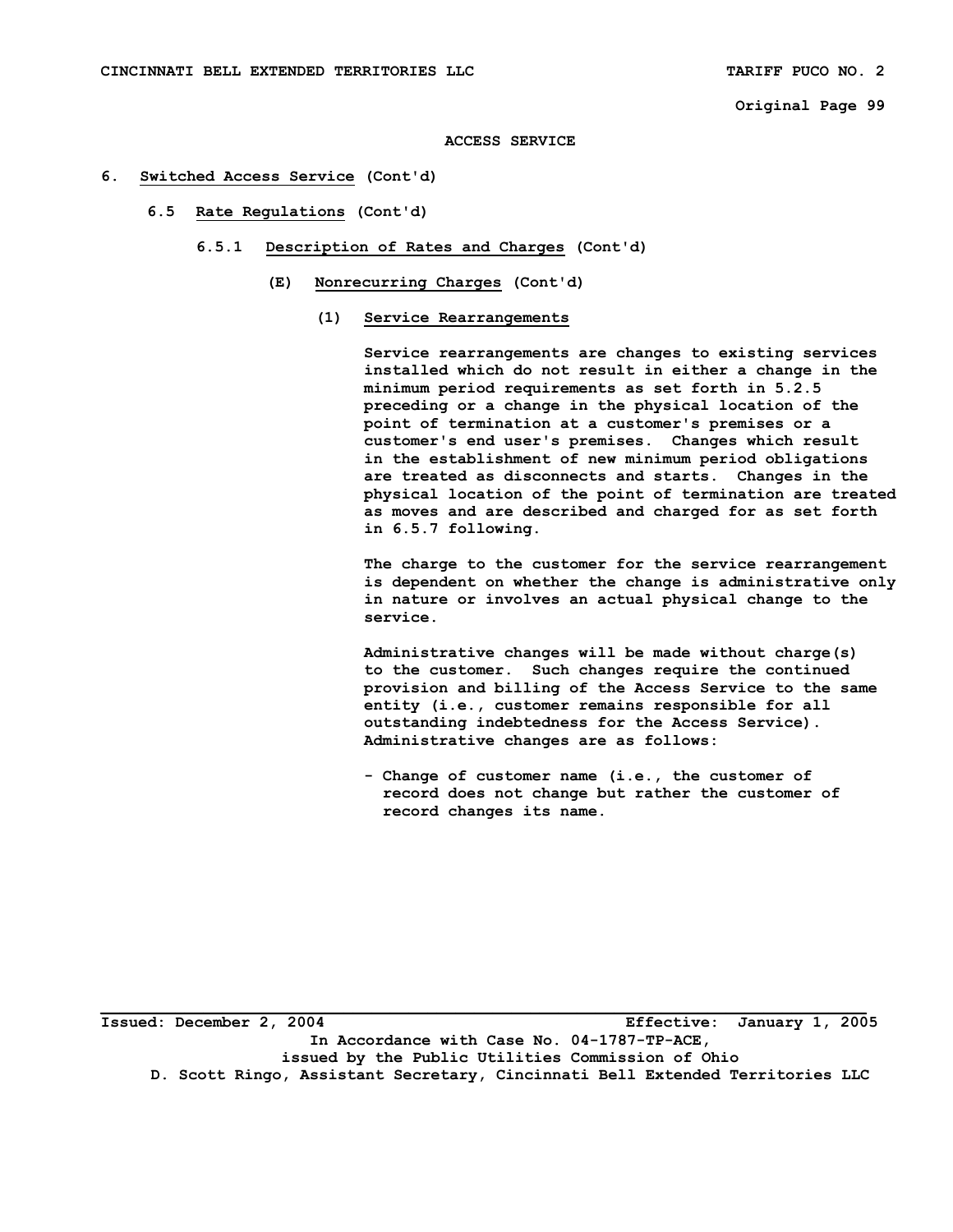```
Original Page 100
```
#### **ACCESS SERVICE**

## **6. Switched Access Service (Cont'd)**

- **6.5 Rate Regulations (Cont'd)** 
	- **6.5.1 Description of Rates and Charges (Cont'd)** 
		- **(E) Nonrecurring Charges (Cont'd)** 
			- **(2) Service Rearrangements (Cont'd)** 
				- Change of customer or customer's end user premises  **address when the change of address is not a result of a physical relocation of equipment,**
				- Change in billing data (name, address, or contact  **name or telephone number),**
				- Change of customer circuit identification,
				- Change of billing account number,
				- Change of customer test line number,
				- Change of customer or customer's end user contact  **name or telephone number, and**
				- **Change of jurisdiction.**

 **All other service rearrangements will be charged for as follows:** 

- If, due to technical limitations of the Company,  **a customer could not combine its 800 Access Service traffic with its other trunk side Switched Access Service, no charge will apply to combine these trunk groups when it becomes technically possible.**
- If the change involves the conversion of existing  **Feature Group D service with multifrequency address signaling to Feature Group D with the CCSAC option, a service rearrangement charge, as set forth in 6.6.2, will apply for the first trunk converted in a trunk group, and an additional trunk rearrangement charge, as set forth in 6.6.2, will apply for each additional trunk in the same trunk group.**
- For all other changes, including the addition of,  **or modifications to, optional features a charge equal to the Switched Transport nonrecurring (i.e., installation) charge will apply. When an optional feature is not required on each transmission path, but rather for an entire transmission path group,**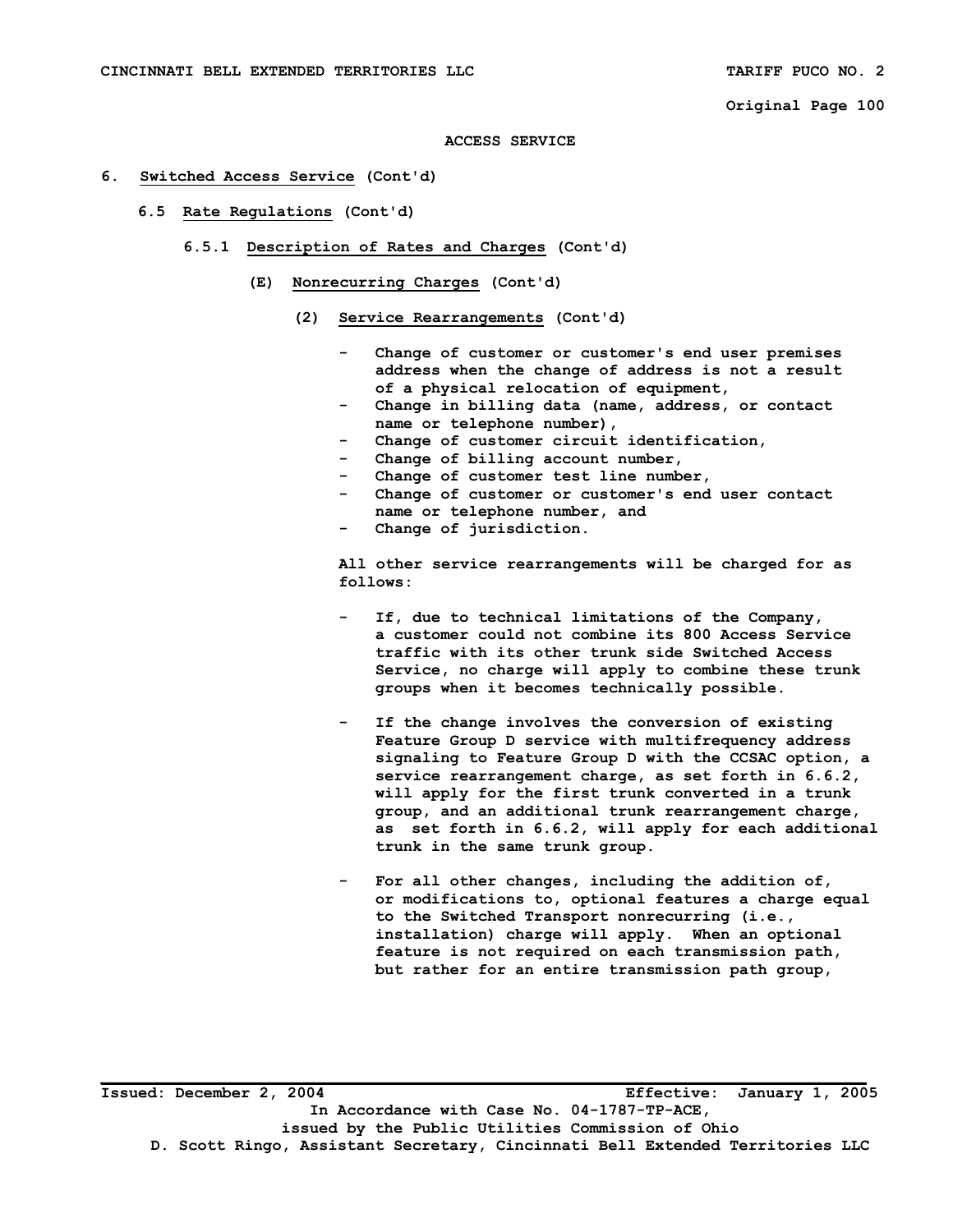**ACCESS SERVICE** 

- **6. Switched Access Service (Cont'd)** 
	- **6.5 Rate Regulations (Cont'd)** 
		- **6.5.1 Description of Rates and Charges (Cont'd)** 
			- **(E) Nonrecurring Charges (Cont'd)** 
				- **(1) Service Rearrangements (Cont'd)**

 **an end office or an access tandem switch, only one such charge will apply (i.e., it will not apply per transmission path). When the CCSAC option is elected, the customer may add Calling Party Number (CPN), Charge Number (CN), and Carrier Selection Parameter (CSP) at no additional charge if these features are specified at the time the CCSAC option is ordered for existing switched access trunks.** 

- **In compliance with FCC Docket No. 91-213 Report and Order, Adopted September 17, 1992, no Switched Transport nonrecurring charges will apply for service connection when an interexchange carrier converts trunks from tandem-switched transport to direct-trunked transport or from direct-trunked transport to tandem-switched transport, or for movement between Voice Grade, DS1 or DS3 facilities. The customer, however, must maintain the same Point of Termination (POT) location to receive the waiver. This waiving of Switched Transport nonrecurring charges remains in effect until six months from the effective date of the Local Transport Restructure tariff.**
- **(2) Signaling for Tandem Switching**

 **A nonrecurring charge as specified in 6.6.2 following applies when a TSP request signaling information for the provision of tandem switching. The nonrecurring signaling charge applies per CIC routed over a TSP's trunk group, by Telephone Company end office.**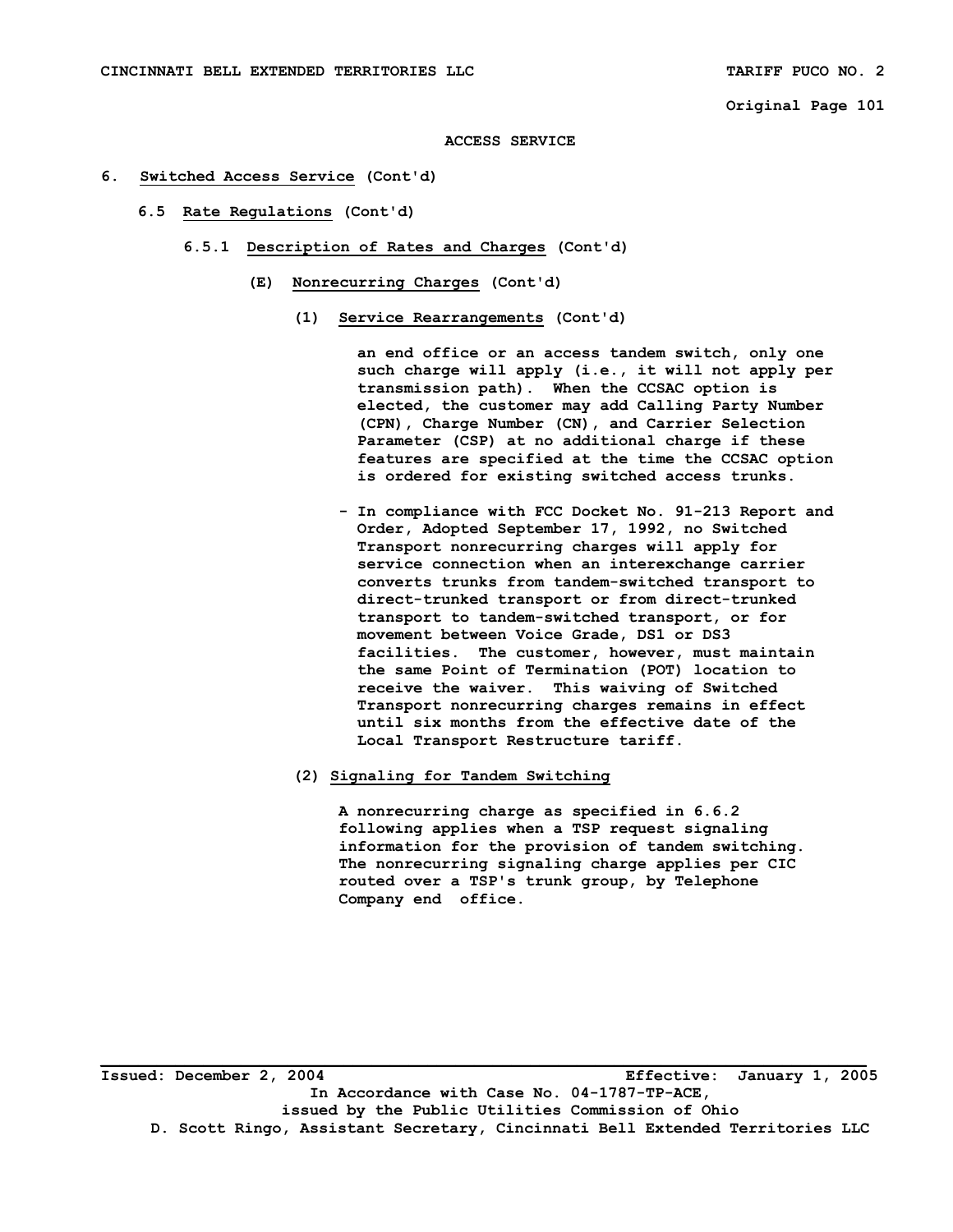#### **ACCESS SERVICE**

## **6. Switched Access Service (Cont'd)**

- **6.5 Rate Regulations (Cont'd)** 
	- **6.5.1 Description of Rates and Charges (Cont'd)** 
		- **(F) Local Switching Ports** 
			- **(1) Local Switching Common Port**

 **The Local Switching Common Trunk Port minutes of-use rate provides for the use of the shared end office trunk ports for termination of common transport trunks for tandem routed traffic.** 

 **(2) Local Switching Dedicated Trunk Port** 

 **The Local Switching Dedicated Trunk Port monthly rate provides for termination of a dedicated trunk in the end office port. The rate is assessed per trunk for all trunk side services, per analog or digital end office.** 

## **6.5.2 Minimum Periods**

 **Switched Access Service is provided for a minimum period of one month.** 

## **6.5.3 Minimum Monthly Charge**

 **Switched Access Service is subject to a minimum monthly charge. The minimum charge applies for the total capacity provided. The minimum monthly charge consists of the following elements:** 

 **The minimum monthly charge for the Tandem-Switched Transmission and Tandem-Switching rate elements is the sum of the charges set forth in 6.6.2 following for the measured usage for the month.** 

 **The minimum monthly charge for Entrance Facilities and Direct-Trunked Transport rate elements is the sum of the charges set forth in 6.6.1 following.** 

**Issued: December 2, 2004 Effective: January 1, 2005 In Accordance with Case No. 04-1787-TP-ACE, issued by the Public Utilities Commission of Ohio D. Scott Ringo, Assistant Secretary, Cincinnati Bell Extended Territories LLC**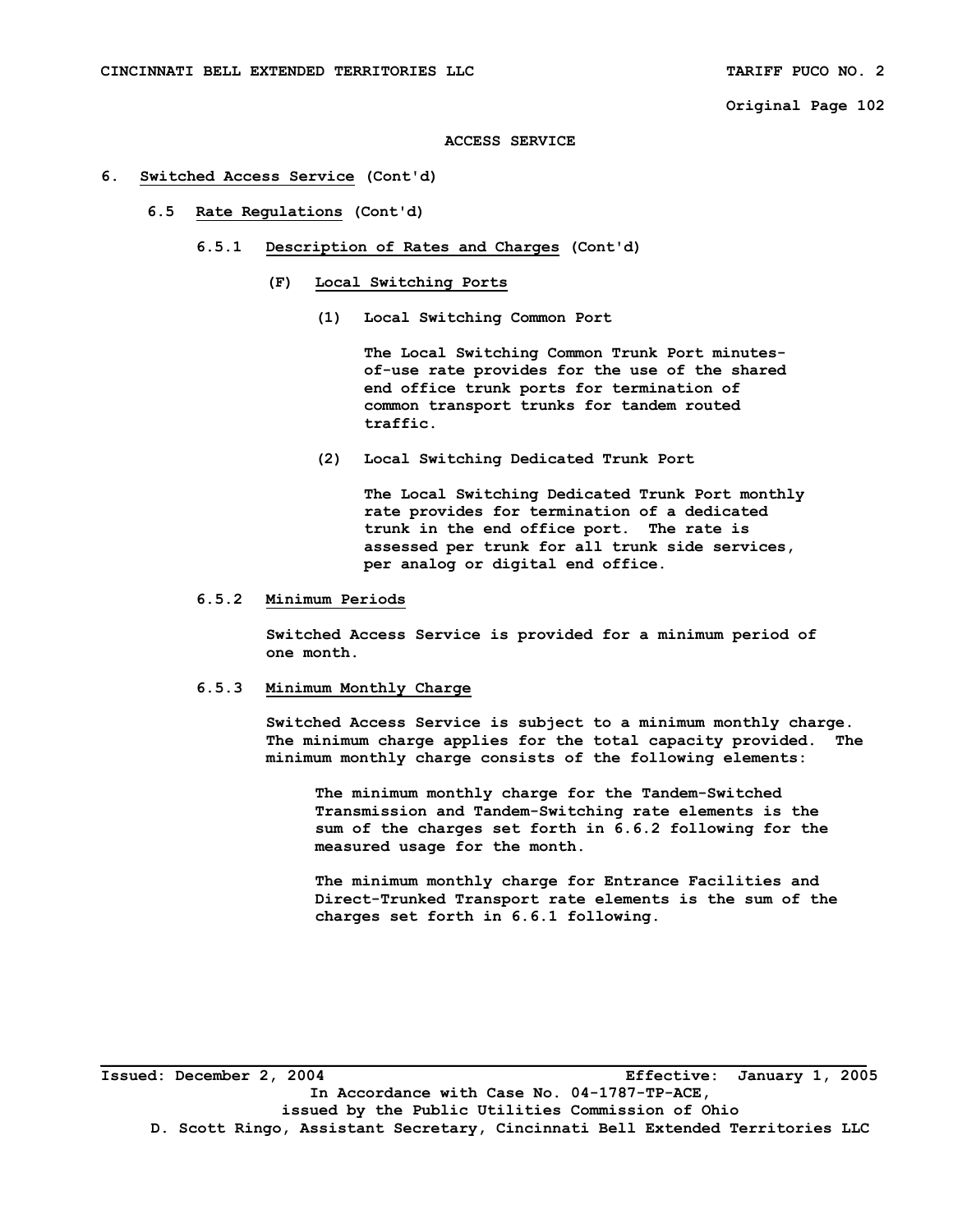#### **ACCESS SERVICE**

## **6. Switched Access Service (Cont'd)**

 **6.5 Rate Regulations (Cont'd)** 

 **6.5.4 Moves** 

 **A move involves a change in the physical location of one of the following:** 

 **- The point of termination at the customer's premises - The customer's premises** 

 **The charges for the move are identical whether the move is to a new location within the same building or to a different building.** 

 **All Moves will be treated as a discontinuance and start of service and all associated nonrecurring charges will apply. New minimum period requirements will be established for the new services. The customer will also remain responsible for satisfying all outstanding minimum period charges for the discontinued services.** 

# **6.5.5 Measuring Access Minutes**

 **Customer traffic to end offices will be measured by the Telephone Company at end office switches or access tandem switches. Origi nating and terminating calls will be measured by the Company to determine the basis for computing chargeable access minutes.** 

 **For terminating calls over FGD, where the off-hook supervisory signal is provided by the customer's equipment the measured minutes are the chargeable access minutes.**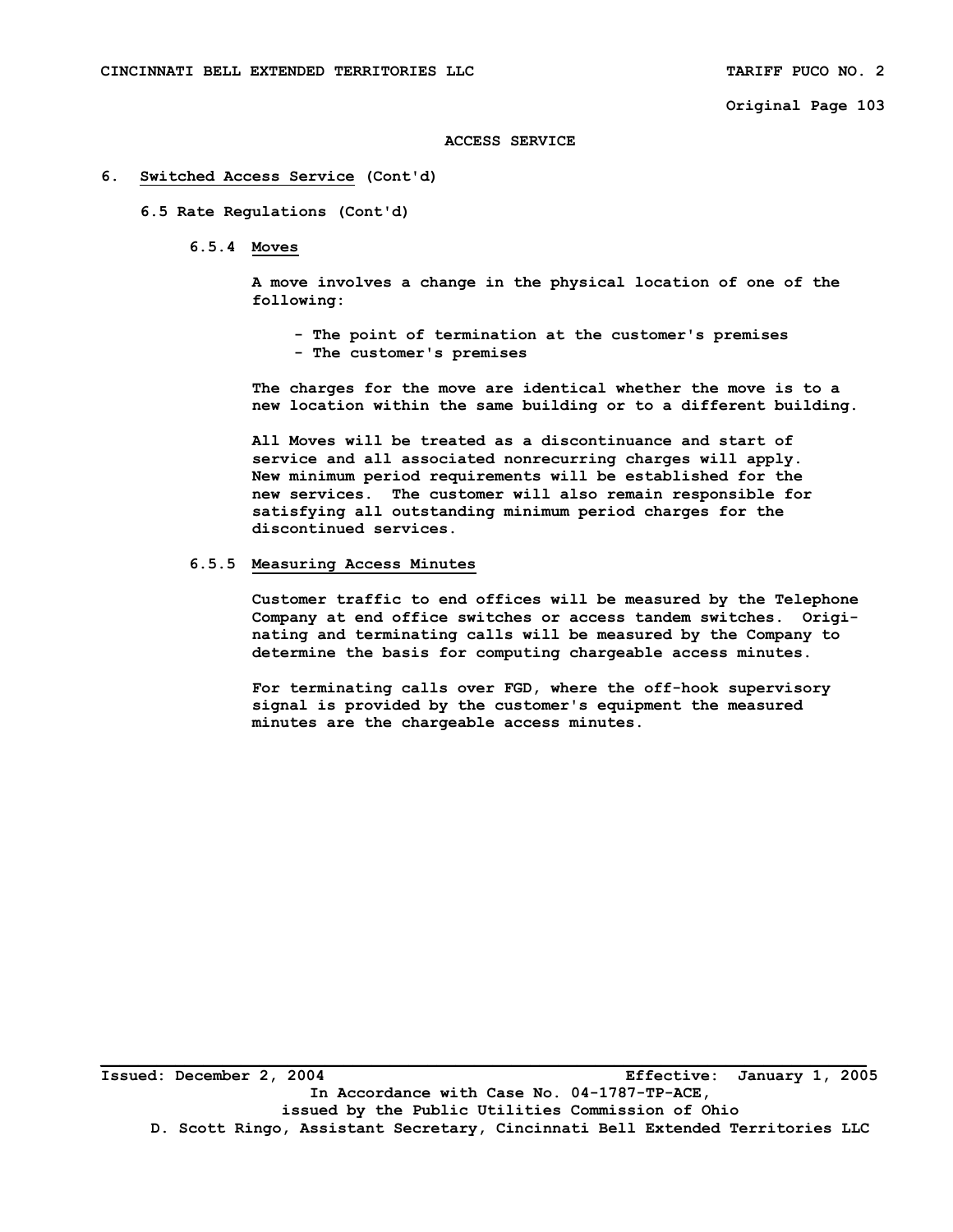#### **ACCESS SERVICE**

- **6. Switched Access Service (Cont'd)** 
	- **6.5 Rate Regulations (Cont'd)** 
		- **6.5.5 Measuring Access Minutes (Cont'd)** 
			- **Step 1: Obtain recorded originating minutes and messages (measured as set forth in (A) following for FGA where the off-hook supervisory signal is forwarded by the customer's equipment when the called party answers) from the appropriate recording data.**
			- **Step 2: Obtain the total attempts by dividing the originating measured messages by the completion ratio. Completion ratios (CR) are obtained separately for the major call categories such as DDD, 800, directory assistance and international from a sample study which analyzes the ultimate completion status of the total attempts which receive acknowledgement from the customer. That is, Measured Messages divided by Completion Ratio equals Total Attempts.**
			- **Step 3: Obtain the total non-conversation time additive (NCTA) by multiplying the total attempts (obtained in Step 2) by the NCTA per attempt ratio. The NCTA per attempt ratio is obtained from the sample study identified in Step 2 by measuring the non-conversation time associated with both completed and uncompleted attempts. The total NCTA is the time on a completed attempt from customer acknowledgment of receipt of call to called party answer (set up and ringing) plus the time on an uncompleted attempt from customer acknowledgement of call until the access tandem or end office receives a disconnect signal (ring - no answer, busy or network blockage). That is, Total Attempts times Non- Conversation Time per Attempt Ratio equals Total NCTA.**
			- **Step 4: Obtain total chargeable originating access minutes by adding the total NCTA (obtained in Step 3) to the recorded originating measured minutes (obtained in Step 1). That is, Measured Minutes plus NCTA equals Chargeable Originating Access Minutes.**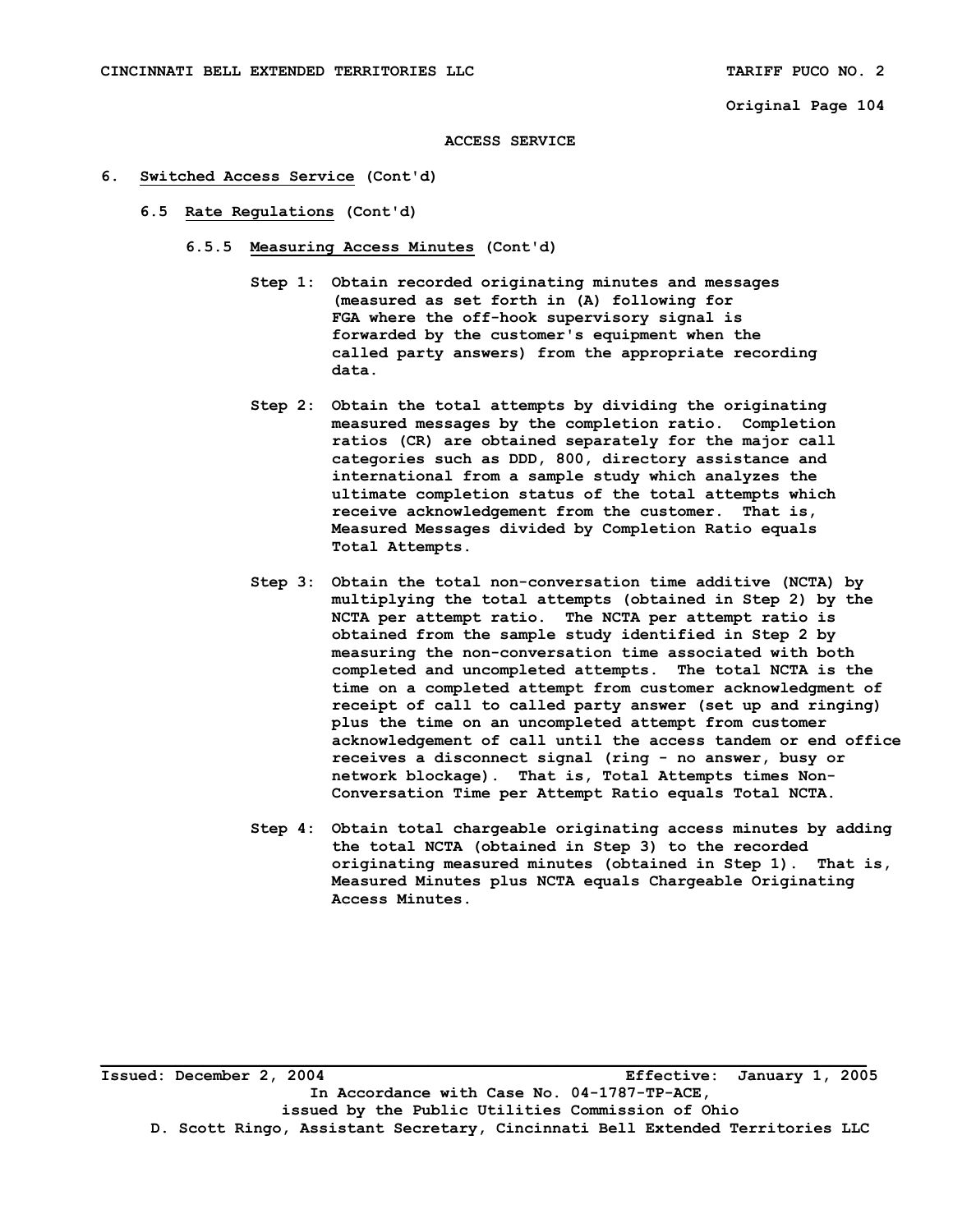**ACCESS SERVICE** 

## **6. Switched Access Service (Cont'd)**

- **6.5 Rate Regulations (Cont'd)** 
	- **6.5.5 Measuring Access Minutes (Cont'd)**

 **Following is an example which illustrates how the chargeable originating access minutes are derived from the measured originating minutes using this formula.** 

- **Where: Measured Minutes (M. Min.) = 7,000 Measured Messages (M. Mes.) = 1,000 Completion Ratio (CR) = .75**  NCTA per Attempt = .4
	- **(1) Total Attempts = 1,000(M. Mes) = 1,333.33 .75 (CR)**
	- **(2) Total NCTA = .4 (NCTA per Attempt) x 1,333.33 = 533.33**
	- **(3) Total Chargeable Originating Access Minutes = 7,000(M. Min) + 533.33(NCTA) = 7,533.33**

 **FGD access minutes or fractions thereof are accumulated over the billing period. The exact value of the fraction is a function of the switch technology where the measurement is made. FGD access minutes are accumulated for each end office.** 

 **When determining chargeable access minutes the accumulated access minutes or fractions thereof are rounded up to the nearest access minute.**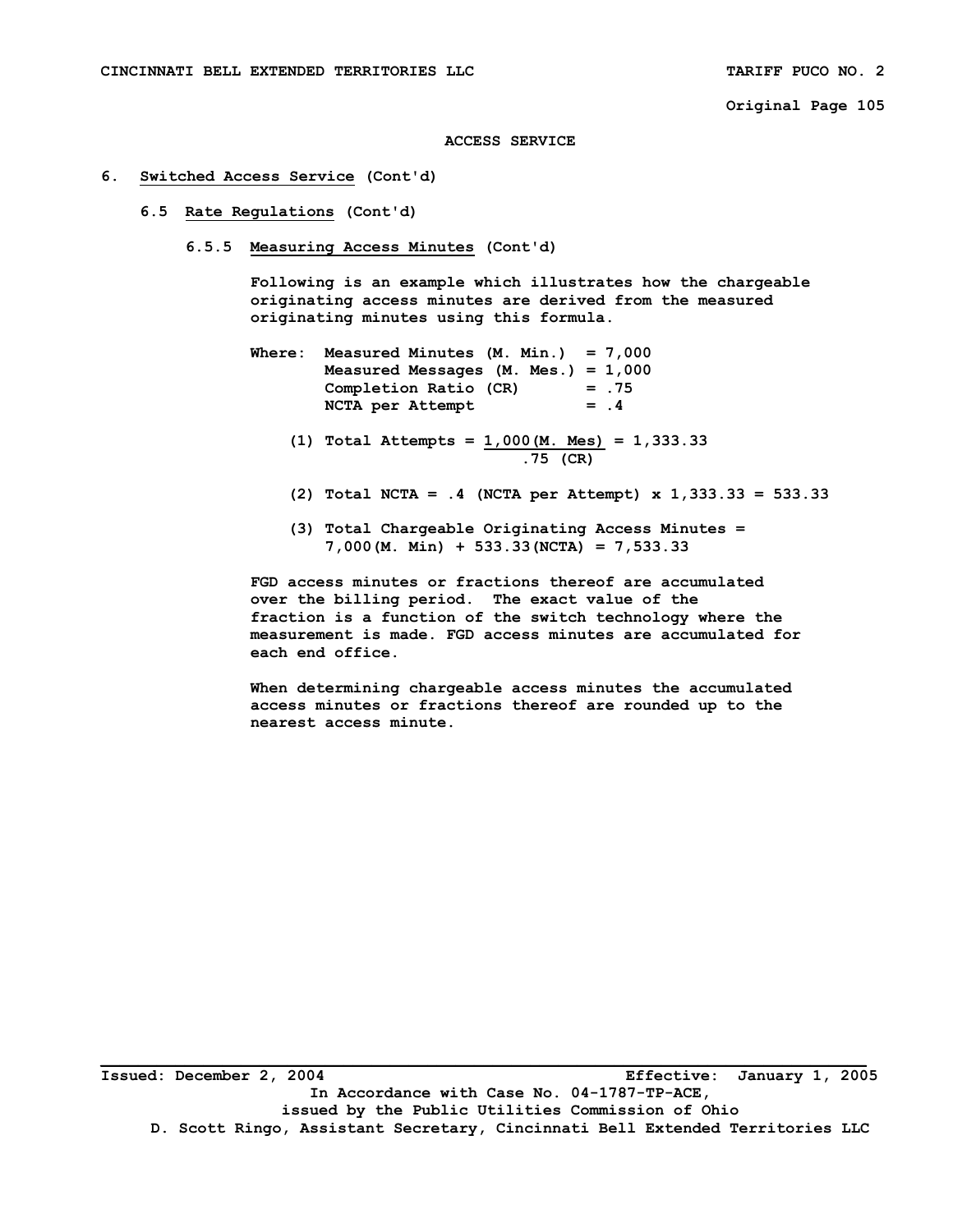#### **ACCESS SERVICE**

#### **6. Switched Access Service (Cont'd)**

- **6.7 Rate Regulations (Cont'd)** 
	- **6.5.5 Measuring Access Minutes (Cont'd)** 
		- **(A) Feature Group D Usage Measurement**

 **For originating calls over FGD with multifrequency address signaling, usage measurement begins when the originating FGD entry switch receives the first wink supervisory signal forwarded from the customer's point of termination. For originating calls over FGD with CCSAC, usage measurement begins when the last point of switching sends the initial address message to the customer.** 

 **The measurement of originating call usage over FGD ends when the originating FGD entry switch receives dis connect supervision from either the originating end user's end office, indicating the originating end user has disconnected, or the customer's point of termina tion, whichever is recognized first by the entry switch.** 

 **For terminating calls over FGD, the measurement of access minutes begins when the terminating FGD entry switch receives answer supervision from the terminating end user's end office, indicating the terminating end user has answered.** 

 **The measurement of terminating call usage over FGD ends when the terminating FGD entry switch receives dis connect supervision from either the terminating end user's end office, indicating the terminating end user has disconnected, or the customer's point of termina tion, whichever is recognized first by the entry switch.** 

**Issued: December 2, 2004 Effective: January 1, 2005 In Accordance with Case No. 04-1787-TP-ACE, issued by the Public Utilities Commission of Ohio D. Scott Ringo, Assistant Secretary, Cincinnati Bell Extended Territories LLC**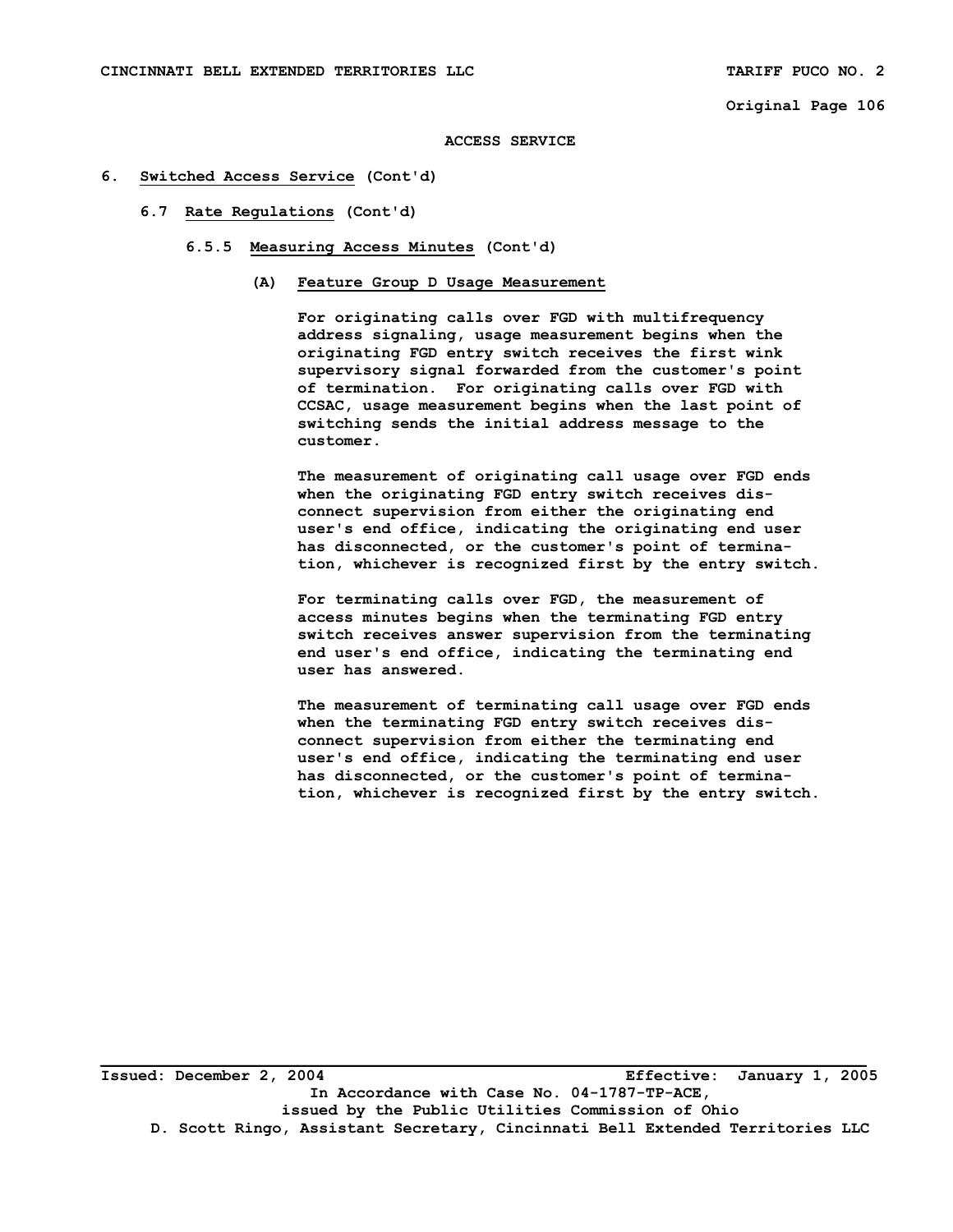#### **ACCESS SERVICE**

### **6. Switched Access Service (Cont'd)**

#### **6.5 Rate Regulations (Cont'd)**

# **6.5.6 Network Blocking Charge for Feature Group D**

 **The customer will be notified by the Company to increase its capacity (quantities of trunks) when excessive trunk group blocking occurs on groups carrying Feature Group D traffic and the measured access minutes for that hour ex ceed the capacity purchased. Excessive trunk group block ing occurs when the blocking thresholds stated below are exceeded. They are predicated on time consistent, hourly measurements over a 30 day period excluding Saturdays, Sundays and national holidays. If the order for additional capacity has not bee received by the Company within 15 days of the notification, the Company will bill the customer, at the rate set forth in 6.6.1(D) following, for each overflow in excess of the blocking threshold when (1) the average "30 day period" overflow exceeds the threshold level for any particular hour and (2) the "30 day period" measured average originating or two-way usage for the same clock hour exceeds the capacity purchased.** 

### **Blocking Thresholds**

| Trunks in Service | $1\%$ | $1/2$ <sup>8</sup> |
|-------------------|-------|--------------------|
| $1 - 2$           | .070  | .045               |
| $3 - 4$           | .050  | .035               |
| $5 - 6$           | .040  | .025               |
| 7 or greater      | .030  | .020               |

 **The 1% blocking threshold is for transmission paths carrying traffic direct (without an alternate route) between an end office and a customer's premises. The 1/2% blocking threshold is for transmission paths carrying first routed traffic between an end office and a customer's premises via an access tandem.** 

**Issued: December 2, 2004 Effective: January 1, 2005 In Accordance with Case No. 04-1787-TP-ACE, issued by the Public Utilities Commission of Ohio D. Scott Ringo, Assistant Secretary, Cincinnati Bell Extended Territories LLC**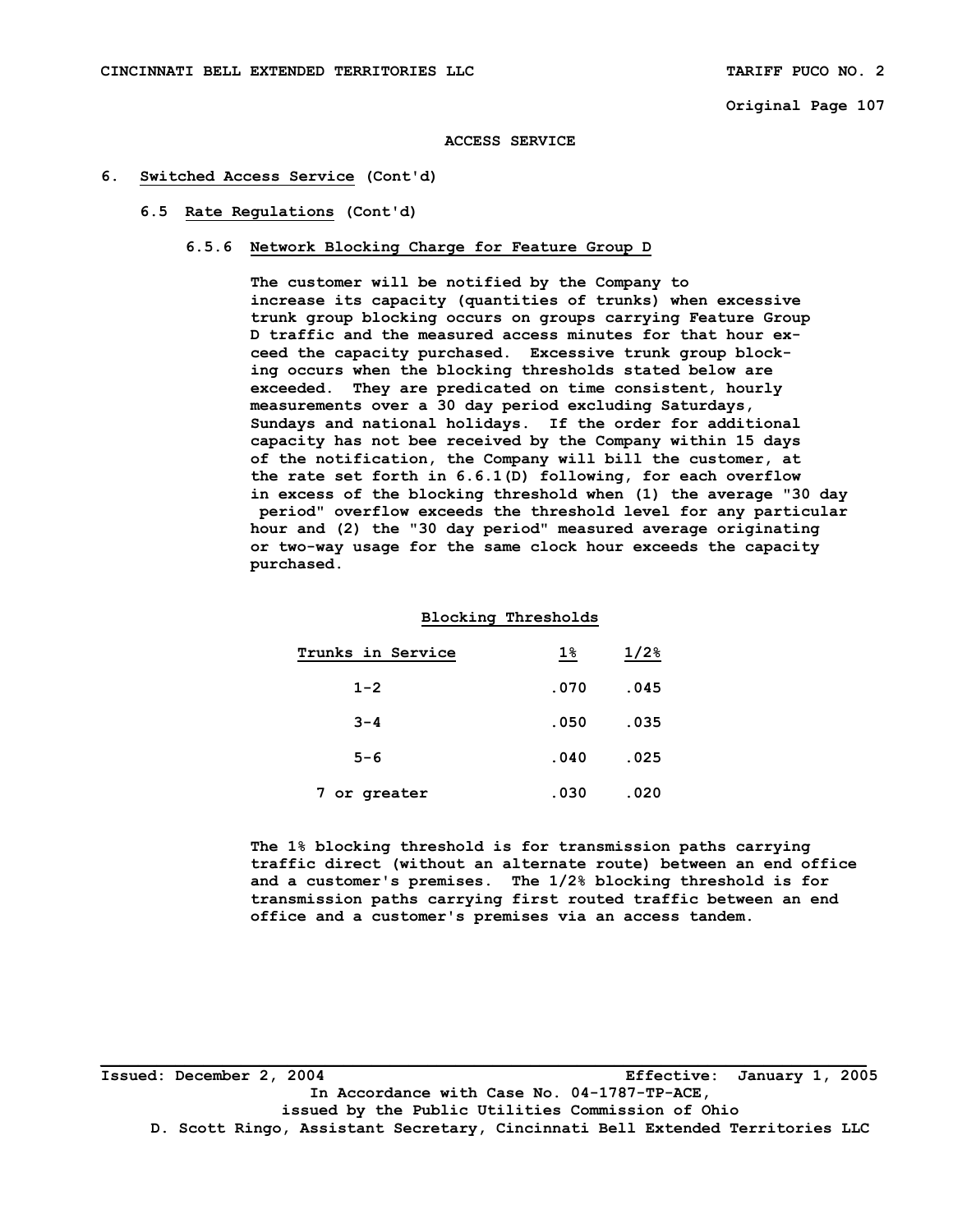#### **ACCESS SERVICE**

### **6. Switched Access Service (Cont'd)**

#### **6.5 Rate Regulations (Cont'd)**

# **6.5.7 Mileage Measurement**

 **The mileage to be used to determine monthly rates for Switched Transport rate elements is calculated on the airline distance between the end office switch where the call carried by Switched Transport originates or terminates and the customer's serving wire center, except as set forth in (A) through (H) following. The V&H coordinates method is used to determine mileage. This method is set forth in the NATIONAL EXCHANGE CARRIER ASSOCIATION TARIFF F.C.C. NO. 4 for Wire Center Information (V&H coordinates).** 

 **Exceptions to the mileage measurement rules are as follows:** 

- **(A) When Switched Transport facilities of different capacit ies or bandwidths are interconnected by a multiplexer at a location other than the serving wire center, mileage is determined using the V&H coordinates method follow ing:**
- **(1) When only one multiplexer is involved, mileage for Direct-Trunked Transport is measured separately from the serving wire center to the hub where multiplexing occurs and then measured from the hub to the end office where the call is switched to originate or terminate.** 
	- **(2) When more than one multiplexer is used, mileage for Direct-Trunked Transport is measured successively from the serving wire center to the first hub, from the first hub to the second hub and then from the second hub to the end office where the call is switched to originate or terminate.**

**\_\_\_\_\_\_\_\_\_\_\_\_\_\_\_\_\_\_\_\_\_\_\_\_\_\_\_\_\_\_\_\_\_\_\_\_\_\_\_\_\_\_\_\_\_\_\_\_\_\_\_\_\_\_\_\_\_\_\_\_\_\_\_\_\_\_\_\_\_\_\_\_\_\_\_\_\_\_\_\_\_\_ Issued: December 2, 2004 Effective: January 1, 2005 In Accordance with Case No. 04-1787-TP-ACE, issued by the Public Utilities Commission of Ohio D. Scott Ringo, Assistant Secretary, Cincinnati Bell Extended Territories LLC**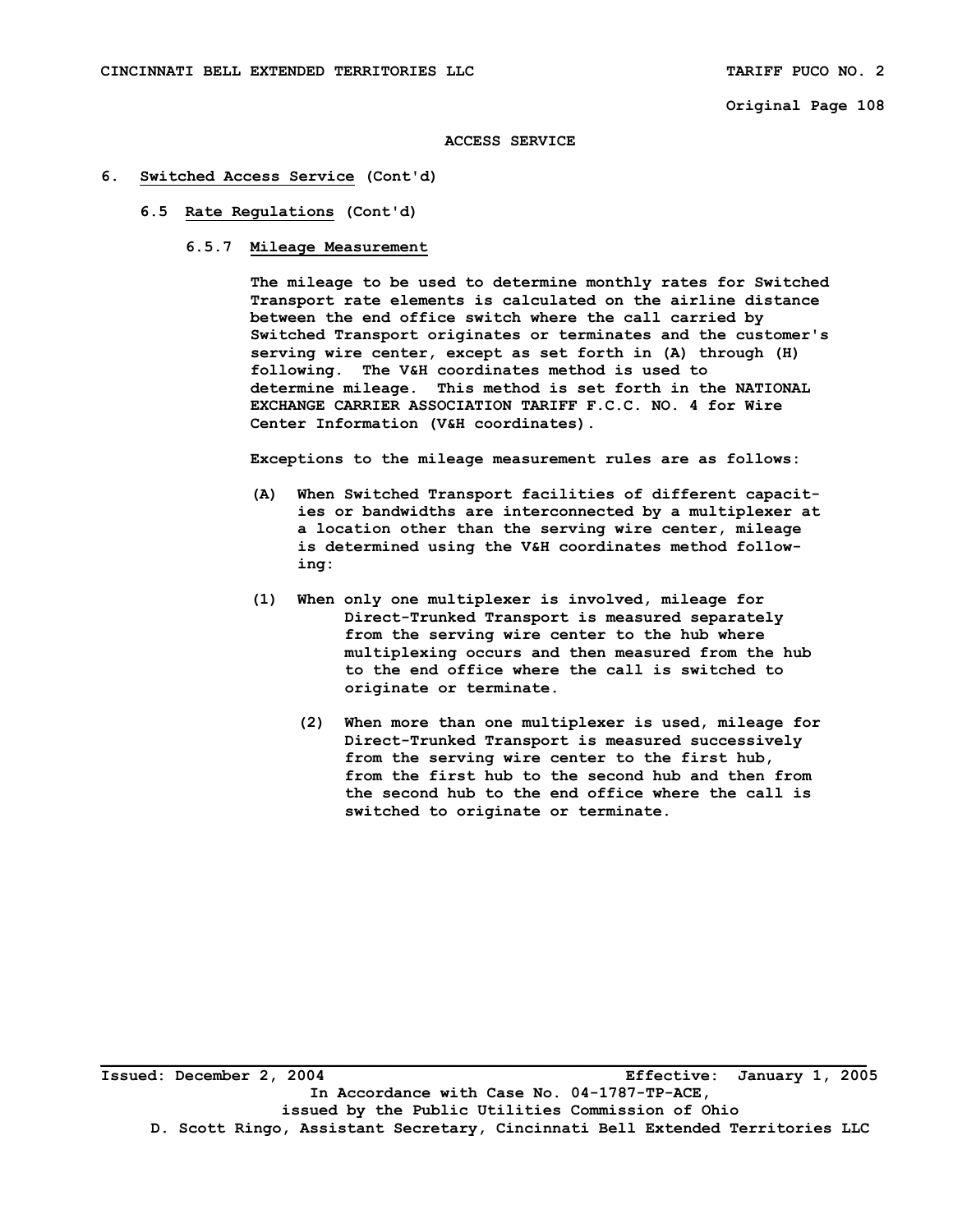#### **ACCESS SERVICE**

### **6. Switched Access Service (Cont'd)**

- **6.5 Rate Regulations (Cont'd)** 
	- **6.5.7 Mileage Measurement (Cont'd)** 
		- **(B) When Direct-Trunked Transport is provided to a Host/Re mote arrangement, Direct-Trunked Transport rates apply and mileage is calculated using the V & H coordinate method between the customer's serving wire center and the Host office serving the Remote Office. When Tandem- Switched Transport is provided to a Host/Remote arrange ment, Tandem-Switching Transmission rates and Tandem- Switched rates apply. Tandem-Switched Transport mileage is calculated using the V & H coordinate method between the customer's serving wire center and the Host office for both Direct-Trunked Transport and Tandem-Switched Transport to a Host/Remote arrangement, the Tandem- Switching Transmission rate will apply separately from the Host office to the Remote office. The Inter connection charge will apply to both Direct and Tandem access minutes of use. Remote end offices are set forth in the National Exchange Carrier Association Tariff F.C.C. No. 4.**
		- **(C) When Direct-Trunked Transport is provided for line side Switched Access Service both Direct-Trunked Transport and Tandem-Switched Transmission rates apply. Direct-Trunked Transport applies to both originating and terminating usage and mileage is calculated using the V&H Coordinates method between the customer's serving wire center and the end office switch where the dial tone for the line side Switched Access Service is provided. Tandem-Switched Transmission applies only to terminating usage and mileage is calculated using the V&H coordinate method between the dial tone office and the end office where the call is switched to terminate.**

**Issued: December 2, 2004 Effective: January 1, 2005 In Accordance with Case No. 04-1787-TP-ACE, issued by the Public Utilities Commission of Ohio D. Scott Ringo, Assistant Secretary, Cincinnati Bell Extended Territories LLC**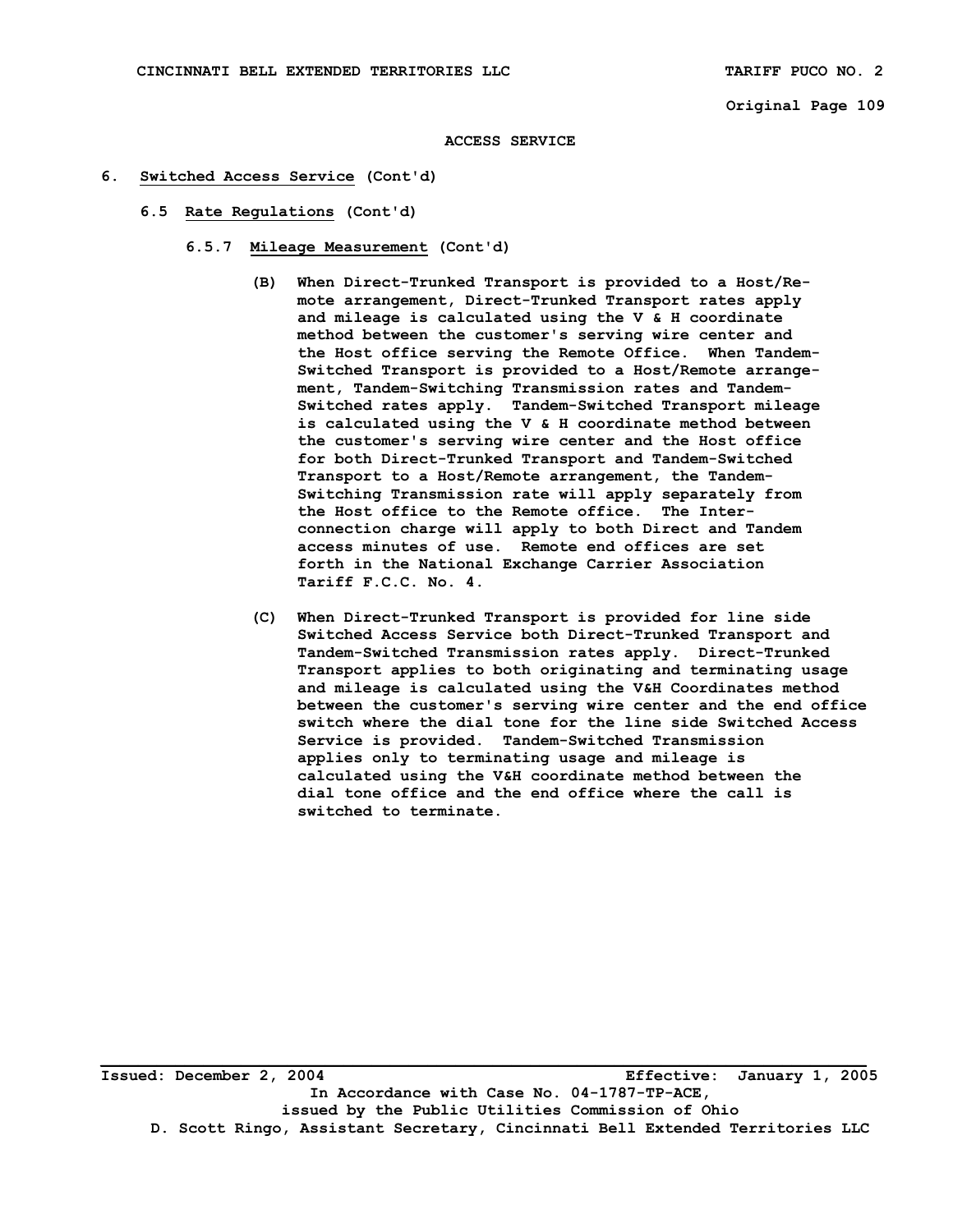#### **ACCESS SERVICE**

- **6. Switched Access Service (Cont'd)** 
	- **6.5 Rate Regulations (Cont'd)** 
		- **6.5.7 Mileage Measurement (Cont'd)** 
			- **(D) The Alternate Traffic Routing optional feature is provided with Feature Group D to provide service from an end office to different customer premises locations. For Feature Group D traffic routed via an access tandem, such apportionment be made using standard Company traffic engineering methodology and will be based on the last trunk hundred call seconds desired for the high usage group, as described in 6.2.1(J) preceding, and the relative capacity ordered to the end office, when the feature is provided at an end office switch, or to the subtending end offices when the feature is provided at an access tandem switch. This apportionment will serve as the basis for the Switched Transport Tandem-Switching Transmission mileage calculation. The customer will be billed accordingly.**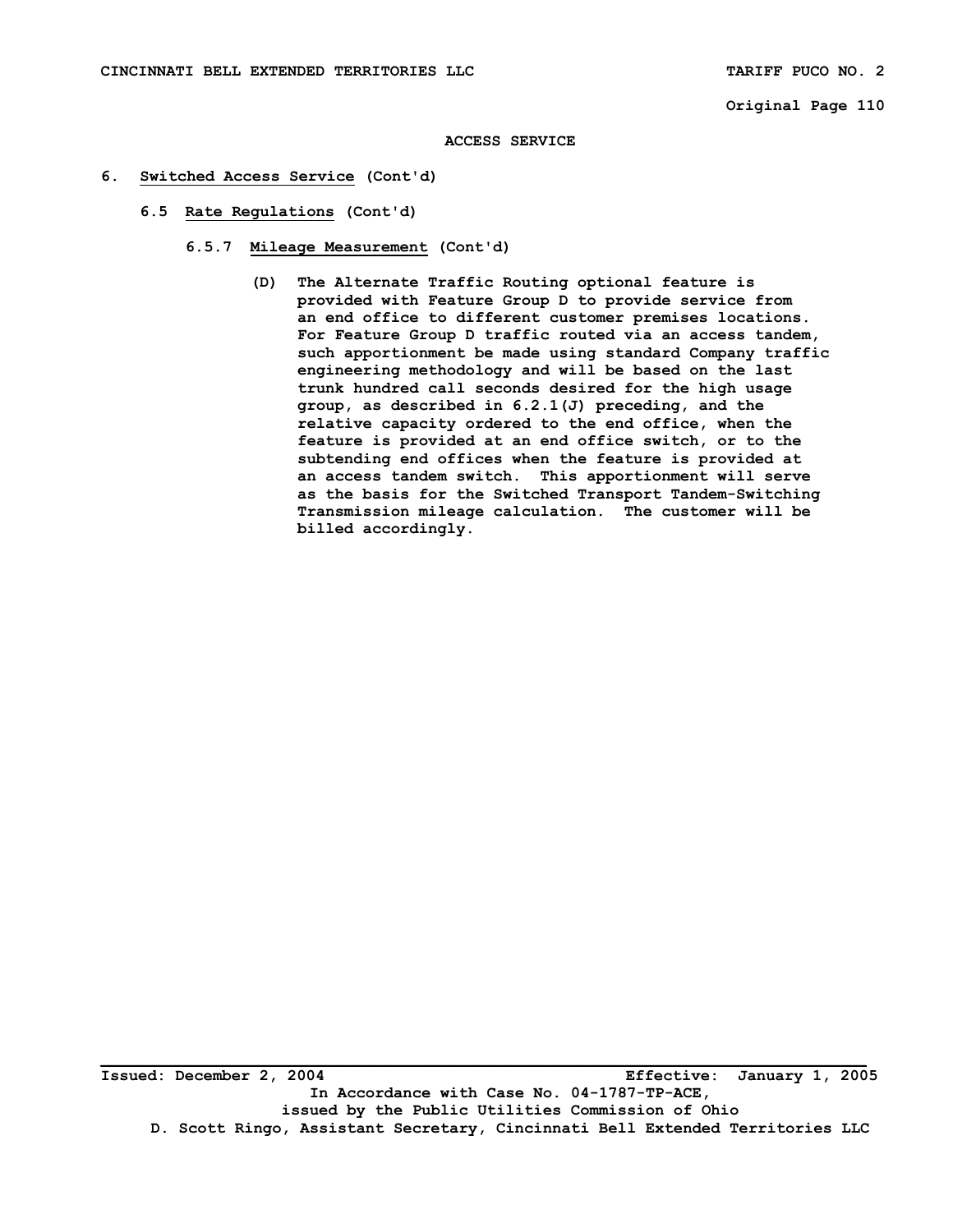#### **ACCESS SERVICE**

#### **6. Switched Access Service (Cont'd)**

- **6.5 Rate Regulations (Cont'd)** 
	- **6.5.8 Shared Use**

 **Shared use occurs when Switched Access Service and Special Access Service, including CCSAC signaling connections, are provided over the same analog or digital high capacity facility through a common interface.** 

 **Shared Use facilities are ordered, provided and rated either as Switched Access or Special Access. Ordering, provisioning and rating of Special Access Shared Use facilities is set forth in 7.3.6 following. Ordering, provisioning and rating of Switched Access Shared Use facilities is as follows.** 

- **(A) Switched Access facilities are ordered, provided and rated as Switched Access only in cases where the facility is used for Switched Access only. In the event that a Special Access circuit is added to a switched facility, the facility will then be provisioned as a special access facility.**
- **(B) Then ordered as Switched Access, the nonrecurring charges that apply when the Switched Access Shared Use facility is installed will be the nonrecurring charges associated with the Switched Access Transport being ordered.**
- **(C) The customer must place an order for each individual Switched or Special Access service using the Shared Use facility and must also specify the channel assignment for each service.**
- **(D) Then shared Use occurs and the facility becomes a Special Access facility, the monthly recurring rates for Special and Switched Access will be based upon the percentage of channels associated with each.**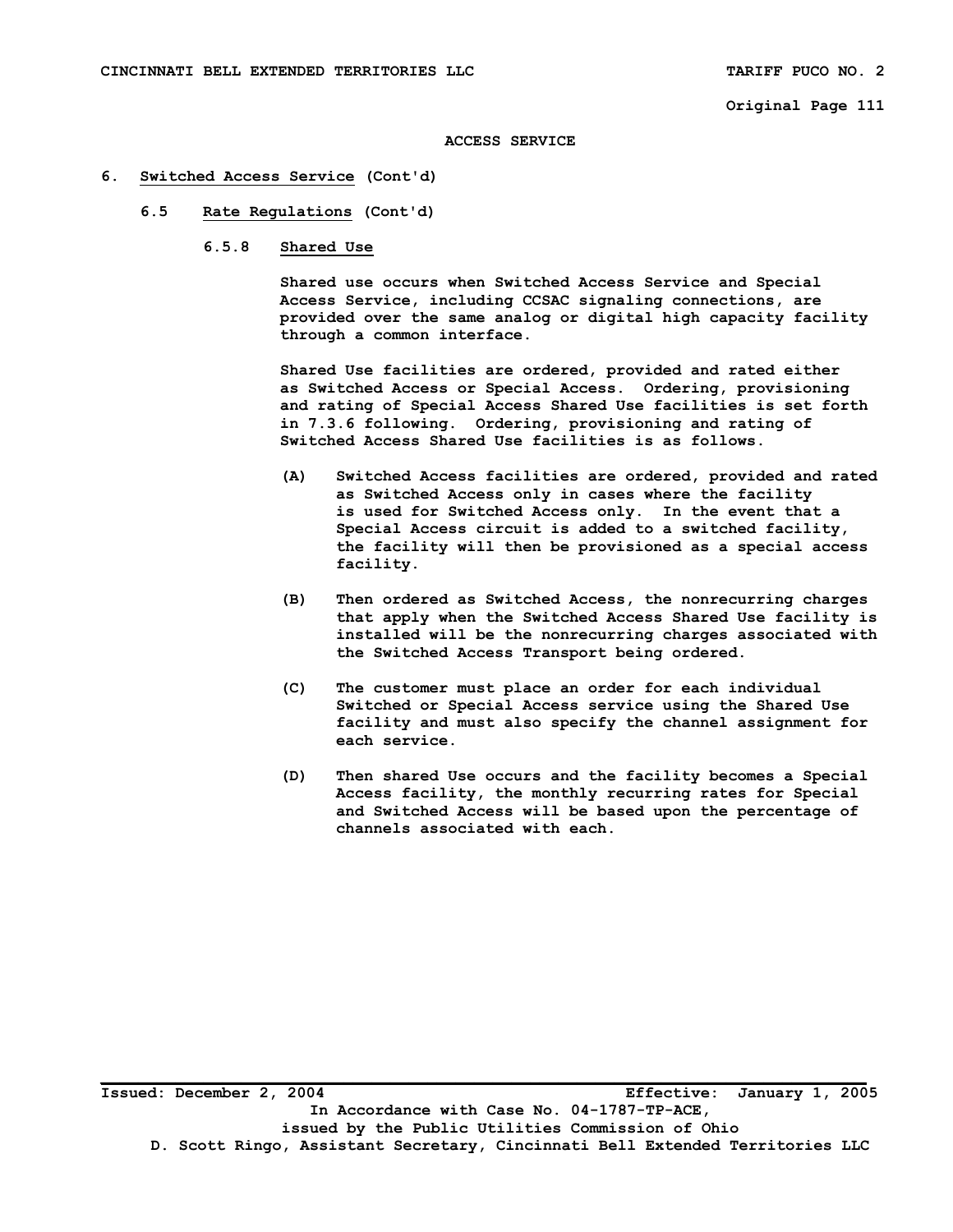#### **ACCESS SERVICE**

#### **6. Switched Access Service (Cont'd)**

- **6.5 Rate Regulations (Cont'd)** 
	- **6.5.8 Shared Use (Cont'd)** 
		- **(E) When shared use of a facility occurs in a Host/Remote situation, the facility must route to the Host end office. The Company will continue to provide shared use to any end office so long as capabilities exit.**
		- **(F) Channels being used in conjunction with CCSAC may be included as Shared Use. However, CCSAC signaling connections nonrecurring charges will not apply to the individual channels of the shared use facility.**

#### **6.5.9 Data Base Query**

 **A Data Base Query charge as set forth in 6.6.2(A)(2) applies for each data base query that returns a valid carrier identi fication code that provides the appropriate routing informa tion even if the call is not completed. When additional routing options (i.e., alternate carrier(s) and/or alternate destination(s) identified based on criteria such as; time of day, day-of-week, specific dates, originating NPA-NXX, percent allocation, routing to a single carrier and destination from an area of service smaller than an area defined by an NPA-NXX) are performed, a Routing Options Capability charge as set forth in 6.6.2(A)(2) will also apply per query.**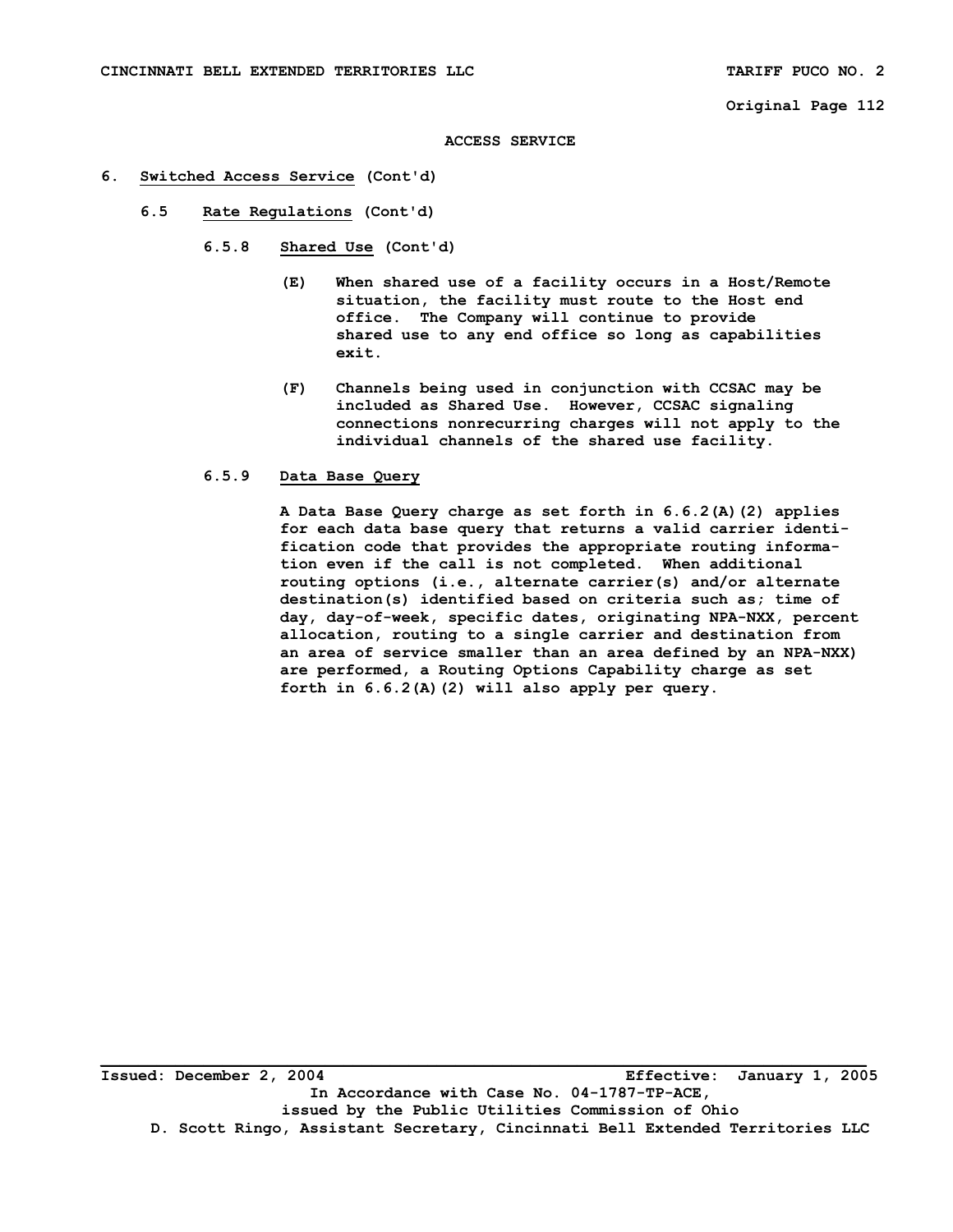#### **ACCESS SERVICE**

# **6. Switched Access Service (Cont'd)**

 **6.6 Rates and Charges** 

# **6.6.1 Switched Transport (A) Entrance Facilities**

 **Recurring Charges-Optional Payment Plan** 

| (1) | Mercury 1.5 (DS1) | <b>USOC</b> | Monthly                   | \$.    | 135.79           |
|-----|-------------------|-------------|---------------------------|--------|------------------|
|     |                   | EFYB1       | 36 Month                  | 129.00 |                  |
|     |                   |             | 60 Month                  |        | 122.21           |
| ハつい | M <sub>OM</sub>   | <b>USOC</b> | Monthly<br>$D = + \wedge$ |        | <b>41 500 00</b> |

| (2) | Mercury 45 (DS3) | EFYC1 | Rates                   | \$1,500.00  |
|-----|------------------|-------|-------------------------|-------------|
|     |                  |       | Nonrecurring<br>Charges | <b>NONE</b> |

# **(B) Switched Transport**

 **(1) Mercury 1.5 (DS1)** 

|     | Monthly, Optional<br>Payment Plan<br>Mileage Bands                          | <b>USOC</b>                               | Monthly Rates<br>Fixed<br>Per Mile |    |                      |  |  |  |
|-----|-----------------------------------------------------------------------------|-------------------------------------------|------------------------------------|----|----------------------|--|--|--|
|     | Mileage Bands<br>0<br>Over 0 to 4<br>Over 4 to 8<br>Over 8 to 25<br>Over 25 | 1YTX1<br>1YTX1<br>1YTX1<br>1YTX1<br>1YTX1 | \$100.00<br>100.00<br>100.00       | \$ | 9.42<br>9.42<br>9.42 |  |  |  |
| (2) | Mercury 45 (DS3)                                                            | 1YTX1                                     | \$703.48                           |    | \$80.00              |  |  |  |
| (3) | Voice Grade<br>- Two wire<br><b>Four Wire</b><br>Ξ.                         | <b>1YTXS</b><br><b>1YTXS</b>              | \$<br>61.00                        | \$ | 0.54                 |  |  |  |

| Issued: December 2, 2004                                                      |  | Effective: January 1, 2005 |  |  |  |  |  |  |
|-------------------------------------------------------------------------------|--|----------------------------|--|--|--|--|--|--|
| In Accordance with Case No. 04-1787-TP-ACE,                                   |  |                            |  |  |  |  |  |  |
| issued by the Public Utilities Commission of Ohio                             |  |                            |  |  |  |  |  |  |
| D. Scott Ringo, Assistant Secretary, Cincinnati Bell Extended Territories LLC |  |                            |  |  |  |  |  |  |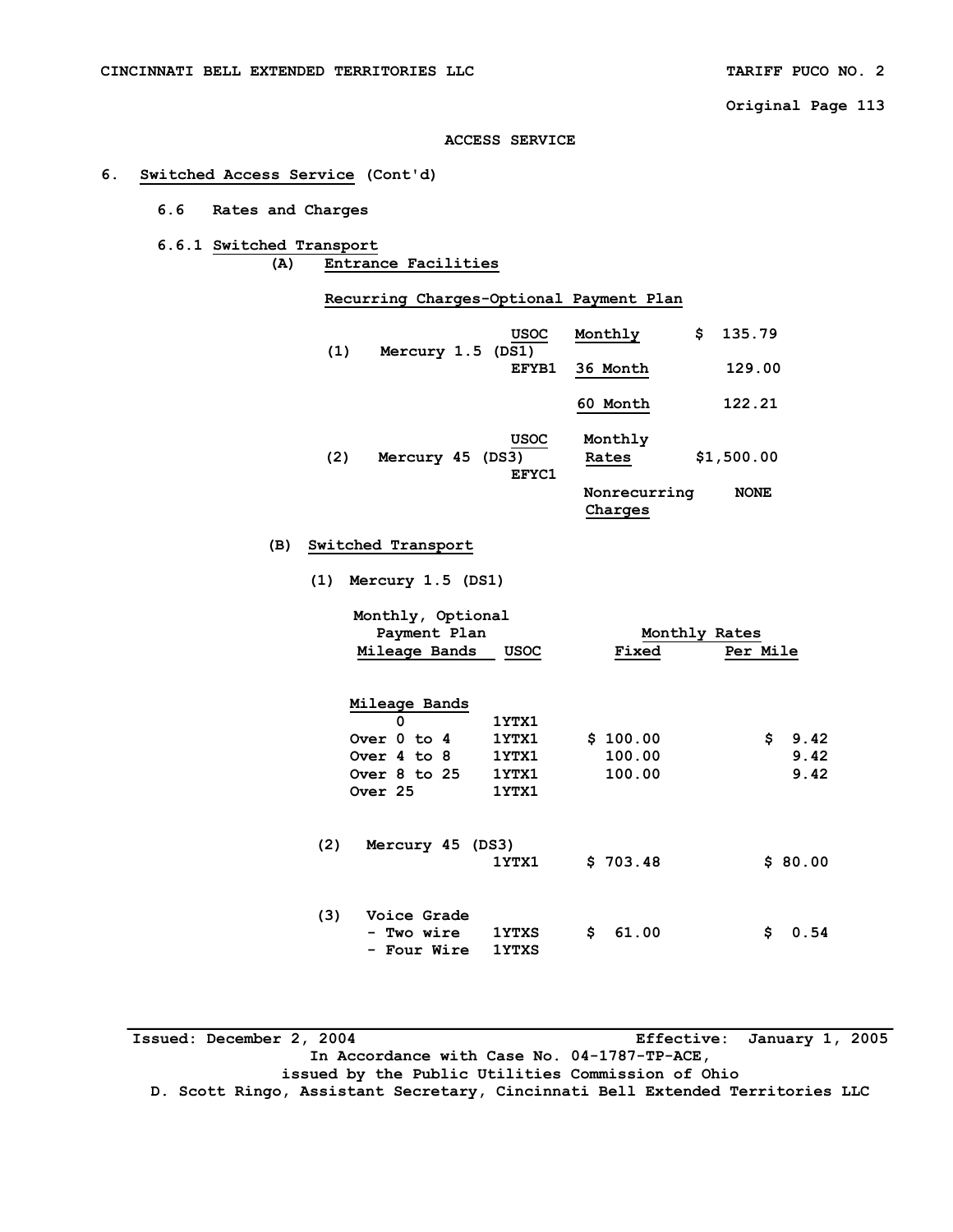| CINCINNATI BELL EXTENDED TERRITORIES LLC |                   |     |                                   |             | TARIFF PUCO NO. 2<br>2nd Revised Page 114 |
|------------------------------------------|-------------------|-----|-----------------------------------|-------------|-------------------------------------------|
| 6.<br>Switched Access Service (Cont'd)   |                   |     | <b>ACCESS SERVICE</b>             |             | Replaces 1st Revised Page 114             |
| 6.6                                      | Rates and Charges |     |                                   |             |                                           |
|                                          |                   |     | 6.6.1 Switched Transport (Cont'd) |             |                                           |
|                                          | (C)               |     | Tandem-Switched Transport         |             |                                           |
|                                          |                   | (1) | Tandem-Switched<br>Transmission   | <b>USOC</b> | Monthly Rates                             |
|                                          |                   |     | Per MOU                           |             | Note 1                                    |
|                                          |                   |     | Per MOU, Per Mile                 |             | Note 1                                    |
|                                          |                   | (2) | Tandem-Switching                  |             | Note 1                                    |
|                                          |                   |     |                                   | <b>USOC</b> | Monthly Rate                              |

- **(3) Access Tandem Trunk**  Port Charge, Per Trunk PT8UX \$ Note 1 (T)
- **(D) Multiplexing (Including Tandem Monthly Rates Multiplexers-End Office Side of Access Tandem)** 
	- **(1) MercNET 1.544 (DS1) to Voice Grade - Per Arrangement MKW11 \$ 285.45**
	- **(2) Mercury 45 (DS3) to Mercury 1.5 (DS1) - Per Arrangement MKW31 \$ 678.02**
	- **Rate Per Access Minute (3) Tandem Multiplexing (EO Side of Access Tandem) Note 1**
- **Nonrecurring (E) Installation Charge - Per Line or Trunk None**

 **Rate Per Call Blocked** 

#### **(F) Network Blocking Charge Note 1**

**Note 1: Cincinnati Bell Extended Territories' intrastate switched access rates mirror the current intrastate switched access rates of the underlying Incumbent Local Exchange Company ("ILEC") which serves the territory in which traffic originates or terminates as set forth in AT&T Ohio Tariff No. 20 Part 21, Cincinnati Bell Telephone Access Tariff PUCO No. 2, Frontier North Access Tariff PUCO No. 2 and United Telephone Company of Ohio dba CenturyLink Access Tariff PUCO No.1.** 

**Issued: June 1, 2021 Effective: July 1, 2021 In Accordance with Case No. 21-0623-TP-ATA, issued by the Public Utilities Commission of Ohio Christopher J. Wilson, Secretary, Cincinnati Bell Extended Territories LLC**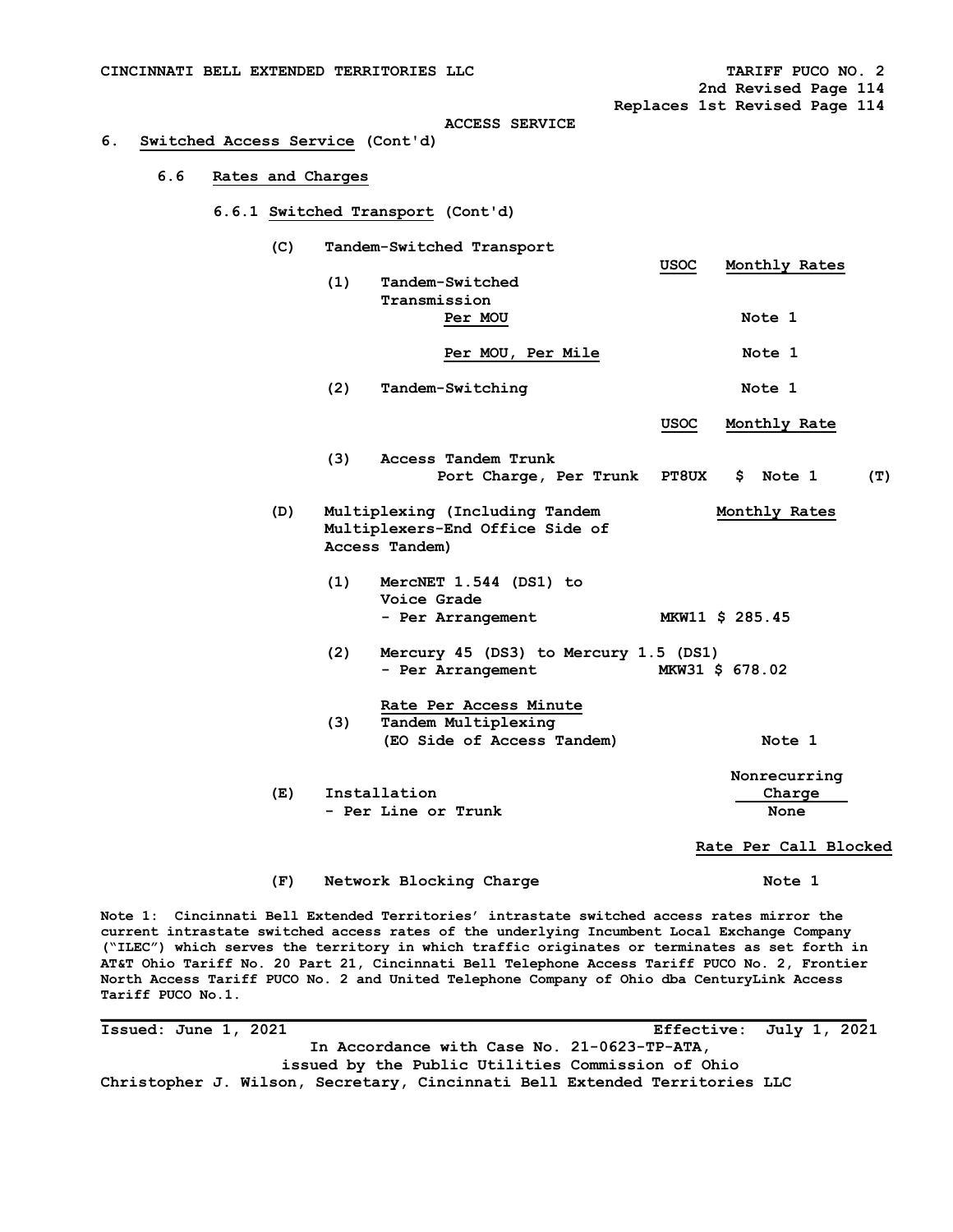# **6. Switched Access Service (Cont'd)**

# **6.6 Rates and Charges**

# **6.6.1 Switched Transport (Continued))**

# **(G) CCSAC Signaling Link and STP Port Termination Charges**

|  |                            | <b>USOC</b>  | Monthly<br>Rates | Nonrecurring<br>Charge |
|--|----------------------------|--------------|------------------|------------------------|
|  | 1) CCSAC Signaling Link    |              |                  |                        |
|  | a) Channel Termination*    |              |                  |                        |
|  | - per DS1 link             |              | \$135.79         | <b>NONE</b>            |
|  | - per 56 Kbps link<br>link | <b>TNTFX</b> | 70.00            | <b>NONE</b>            |
|  |                            |              |                  |                        |
|  |                            |              |                  | Nonrecurring           |
|  |                            |              |                  | Charge                 |
|  | b) Channel Mileage**       |              |                  |                        |
|  | - per DS1 link             |              |                  |                        |
|  | Mileage Band               |              |                  |                        |
|  | 0                          | Fixed        | <b>NONE</b>      | <b>NONE</b>            |
|  |                            | Per Mile     | <b>NONE</b>      | <b>NONE</b>            |
|  |                            |              |                  |                        |
|  | Over 0                     | Fixed        | \$100.00         | <b>NONE</b>            |
|  |                            | Per Mile     | 9.42             | <b>NONE</b>            |
|  |                            |              |                  |                        |
|  | - per 56 Kbps link         |              |                  |                        |
|  | Mileage Band               |              |                  |                        |
|  |                            | 1J5FS        |                  |                        |
|  | 0                          | Fixed        | <b>NONE</b>      | <b>NONE</b>            |
|  |                            | Per Mile     |                  |                        |
|  |                            |              |                  |                        |
|  |                            | 1J5FS        |                  |                        |
|  | Over 0                     | Fixed        | \$60.72          | <b>NONE</b>            |
|  |                            | Per Mile     | 1.04             | <b>NONE</b>            |
|  |                            |              |                  |                        |

 **\* One Channel Termination applies per CGSAC Signaling Link.** 

**\*\* Channel Mileage applies between Serving Wire Center and STP,** 

 **but does not apply when mileage is zero.** 

**Issued: December 2, 2004 Effective: January 1, 2005 In Accordance with Case No. 04-1787-TP-ACE, issued by the Public Utilities Commission of Ohio D. Scott Ringo, Assistant Secretary, Cincinnati Bell Extended Territories LLC**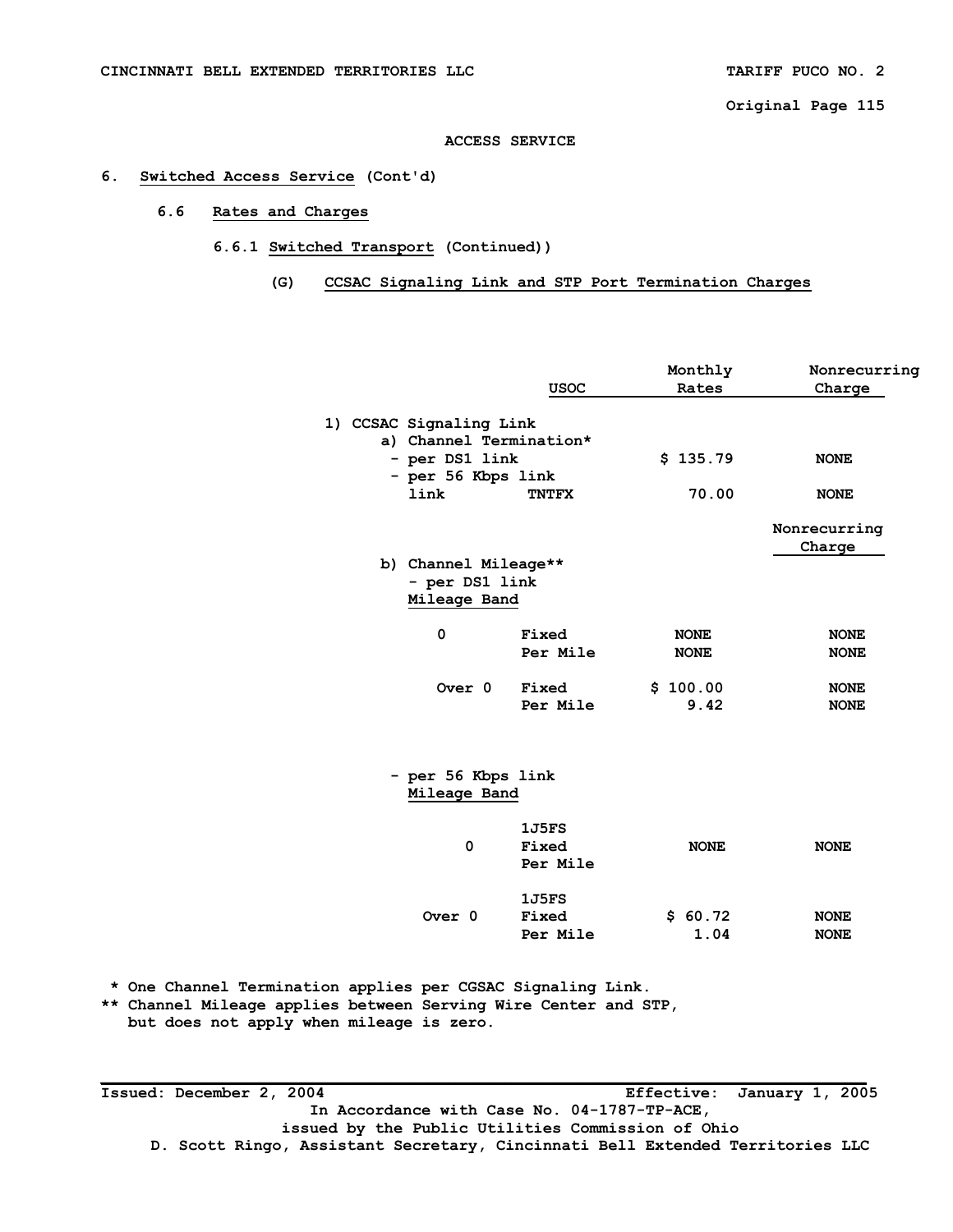#### **6. Switched Access Service (Cont'd)**

- **6.6 Rates and Charges (Cont'd)** 
	- **6.6.1 Switched Transport (Cont'd)** 
		- **(H) Signaling for Tandem Switching**

|     |                       |     |                                                |  | USOC                                   |              | Nonrecurring<br>Charge    |     |
|-----|-----------------------|-----|------------------------------------------------|--|----------------------------------------|--------------|---------------------------|-----|
|     |                       |     | per end office, per<br>trunk group, per CIC    |  | CF3TZ                                  |              | \$300.00                  |     |
| (I) |                       |     |                                                |  | Carrier Identification Parameter (CIP) |              |                           |     |
|     |                       |     |                                                |  | USOC                                   |              | Monthly Rate              |     |
|     |                       |     | per trunk group                                |  | U7CPG                                  |              | \$105.00                  |     |
|     | 6.6.2 Local Switching |     |                                                |  |                                        |              |                           |     |
| (A) | Usage Sensitive Rates |     |                                                |  |                                        |              |                           |     |
|     |                       |     |                                                |  |                                        |              | Rate<br>Per Access Minute |     |
|     | (1)                   |     | Local Switching                                |  |                                        |              | Note 1                    |     |
|     |                       |     | (A) Common Trunk Port, per trunk               |  |                                        |              | Note 1                    |     |
|     |                       |     |                                                |  |                                        | <b>USOC</b>  | Monthly Rate              |     |
|     |                       | (B) | Dedicated Trunk Port,<br>per trunk Originating |  |                                        | PO8GX        | \$3.25                    | (C) |
|     |                       |     | Dedicated Trunk Port,<br>per trunk Terminating |  |                                        | <b>PT8GX</b> | \$1.38                    | (C) |
|     |                       |     |                                                |  | <b>USOC</b>                            |              | Monthly Rates             |     |
|     |                       |     | (C) STP Port Termination                       |  | <b>PT85X</b>                           |              | \$886.68                  |     |

**Non-recurring Charge 61 Mone** 

**Note 1: Cincinnati Bell Extended Territories' intrastate switched access rates mirror the current intrastate switched access rates of the underlying Incumbent Local Exchange Company ("ILEC") which serves the territory in which traffic originates or terminates as set forth in AT&T Ohio Tariff No. 20 Part 21, Cincinnati Bell Telephone Access Tariff PUCO No. 2, Frontier North Access Tariff PUCO No. 2 and United Telephone Company of Ohio dba CenturyLink Access Tariff PUCO No.1.** 

**Issued: July 28, 2016 Effective: August 28, 2016 In Accordance with Case No. 16-1635-TP-ATA, issued by the Public Utilities Commission of Ohio Christopher J. Wilson, Secretary, Cincinnati Bell Extended Territories LLC**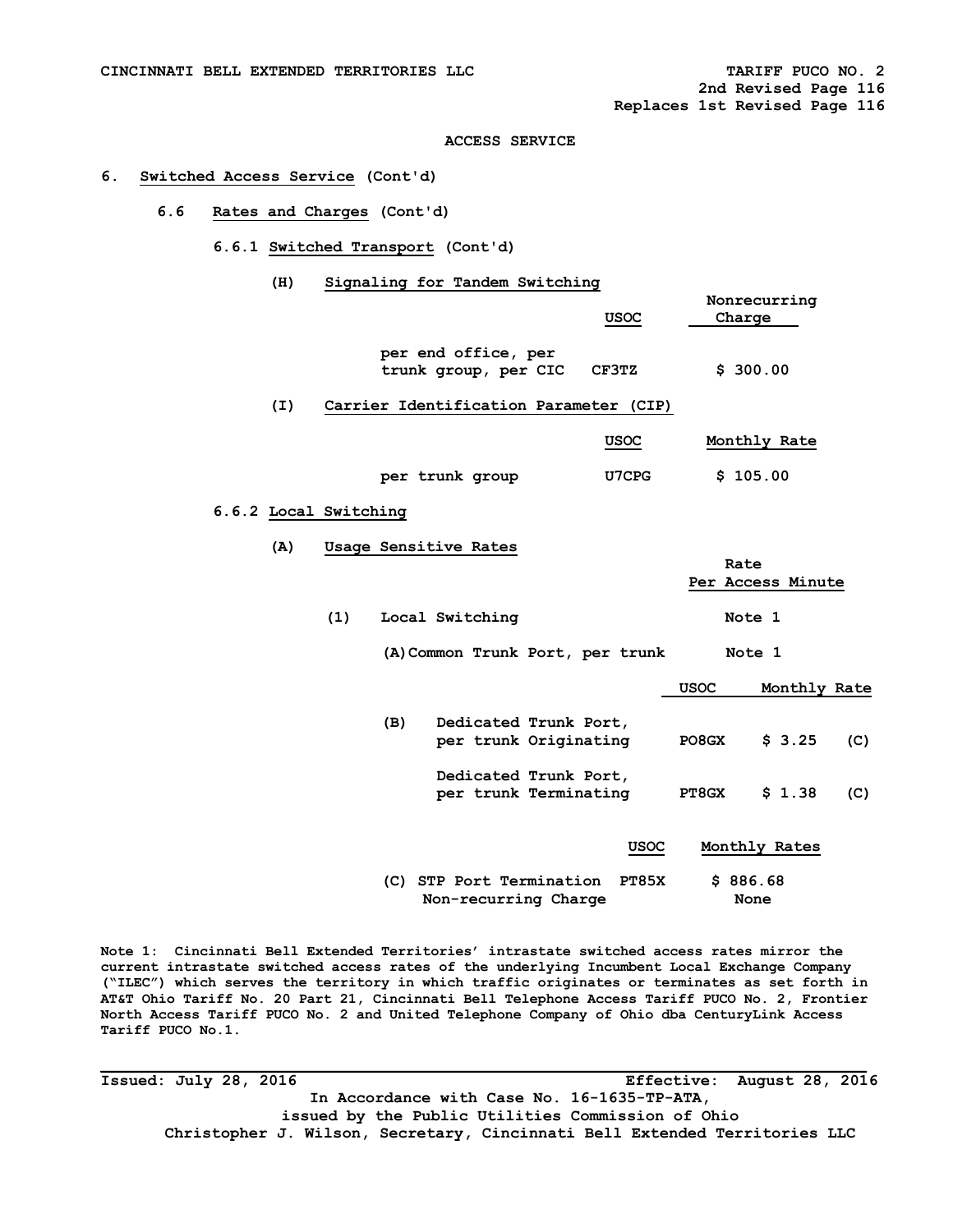### **6. Switched Access Service (Cont'd)**

- **6.6 Rates and Charges (Cont'd)** 
	- **6.6.2 Local Switching (Cont'd)** 
		- **(A) Usage Sensitive Rates**

|                                         | <b>USOC</b> | Rate<br>Per Query |     |
|-----------------------------------------|-------------|-------------------|-----|
| 800 Access Service                      |             |                   |     |
| Data Base Query Charge<br>per query     | 8QRY        | Note 1            | (T) |
| Routing Options Capability<br>per query |             | Note 1            | (T) |

**Note 1: Cincinnati Bell Extended Territories' intrastate switched access rates mirror the current intrastate switched access rates of the underlying Incumbent Local Exchange Company ("ILEC") which serves the territory in which traffic originates or terminates as set forth in AT&T Ohio Tariff No. 20 Part 21, Cincinnati Bell Telephone Access Tariff PUCO No. 2, Frontier North Access Tariff PUCO No. 2 and United Telephone Company of Ohio dba CenturyLink Access Tariff PUCO No.1.** 

**Issued: January 12, 2011 Effective: February 12, 2011 In Accordance with Case No. 11-144-TP-ATA, issued by the Public Utilities Commission of Ohio Christopher J. Wilson, Secretary, Cincinnati Bell Extended Territories LLC**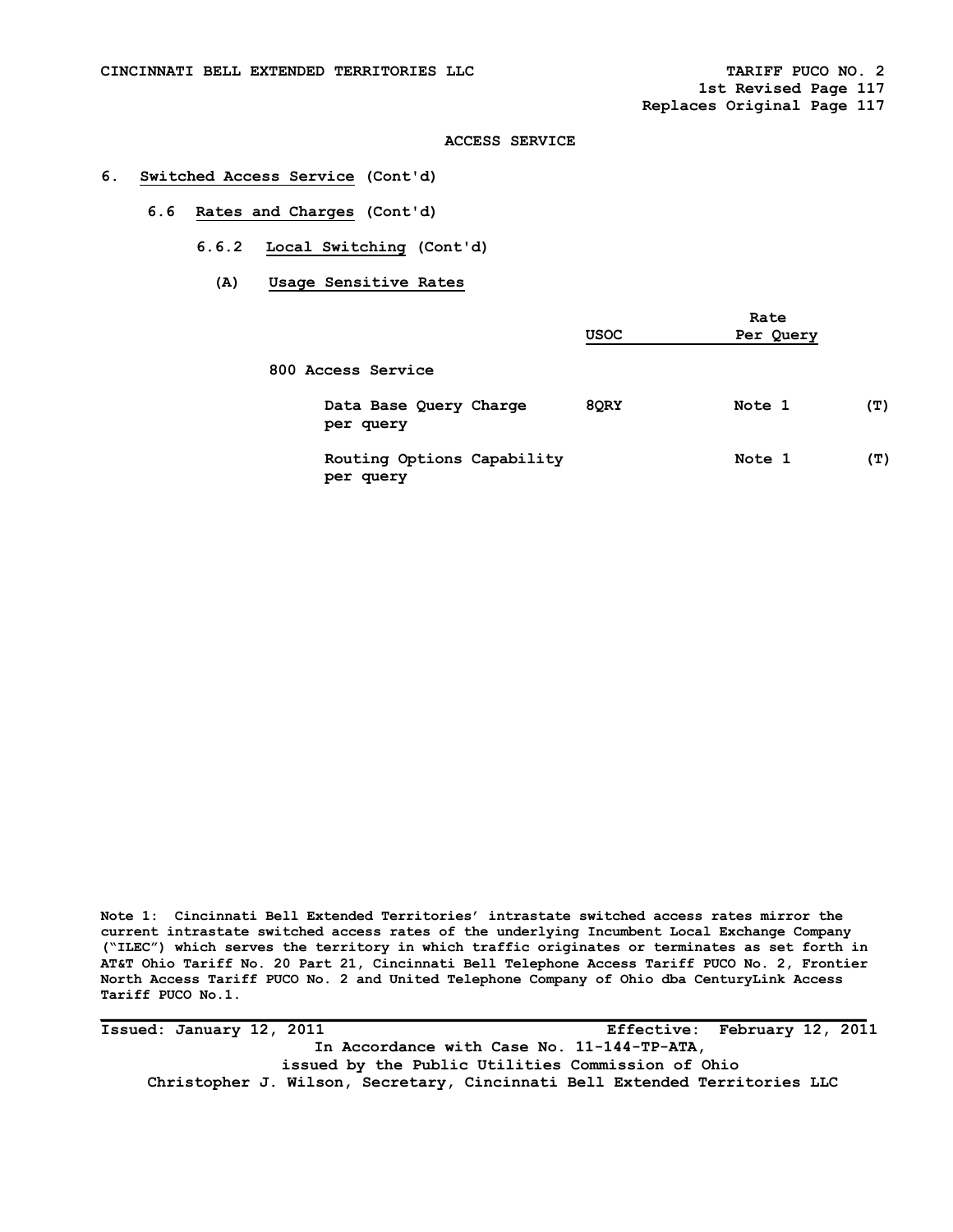### **ACCESS SERVICE**

#### **7. Special Access Service**

 **7.1 General** 

 **Special Access provides a transmission path to connect customer designated premises\*, either directly or through a Company Hub where bridging, multiplexing or Customer Network Reconfiguration Service functions are performed.** 

 **The connections provided by Special Access Service can be either analog or digital. Analog connections are differenti ated by spectrum and bandwidth. Digital connecting are dif ferentiated by bit rate.** 

- **7.1.1 Channel Types** 
	- **7.1.1 There are several types of channels used to provide Special Access Services. Each type has its own char acteristics. All are subdivided by one or more of the following:** 
		- **Transmission specification,**
		- **Bandwidth,**
		- **Speed (i.e., bit rate,)**
		- **Spectrum**

 **Customers can order a basic channel and select from a list of available transmission parameters and channel interfaces those that they desire to meet specific com munications requirements.** 

**\* Company Centrex CO-like switches, Company Answering Service Concentrators and packet switches included in Public Packet Switched Network (PPSN) Service are considered to be customer premises for purposes of administering regulations and rates contained in this tariff.** 

**\_\_\_\_\_\_\_\_\_\_\_\_\_\_\_\_\_\_\_\_\_\_\_\_\_\_\_\_\_\_\_\_\_\_\_\_\_\_\_\_\_\_\_\_\_\_\_\_\_\_\_\_\_\_\_\_\_\_\_\_\_\_\_\_\_\_\_\_\_\_\_\_\_\_\_\_\_\_\_\_\_\_\_\_\_\_\_\_ Issued: December 2, 2004 Effective: January 1, 2005 In Accordance with Case No. 04-1787-TP-ACE, issued by the Public Utilities Commission of Ohio D. Scott Ringo, Assistant Secretary, Cincinnati Bell Extended Territories LLC**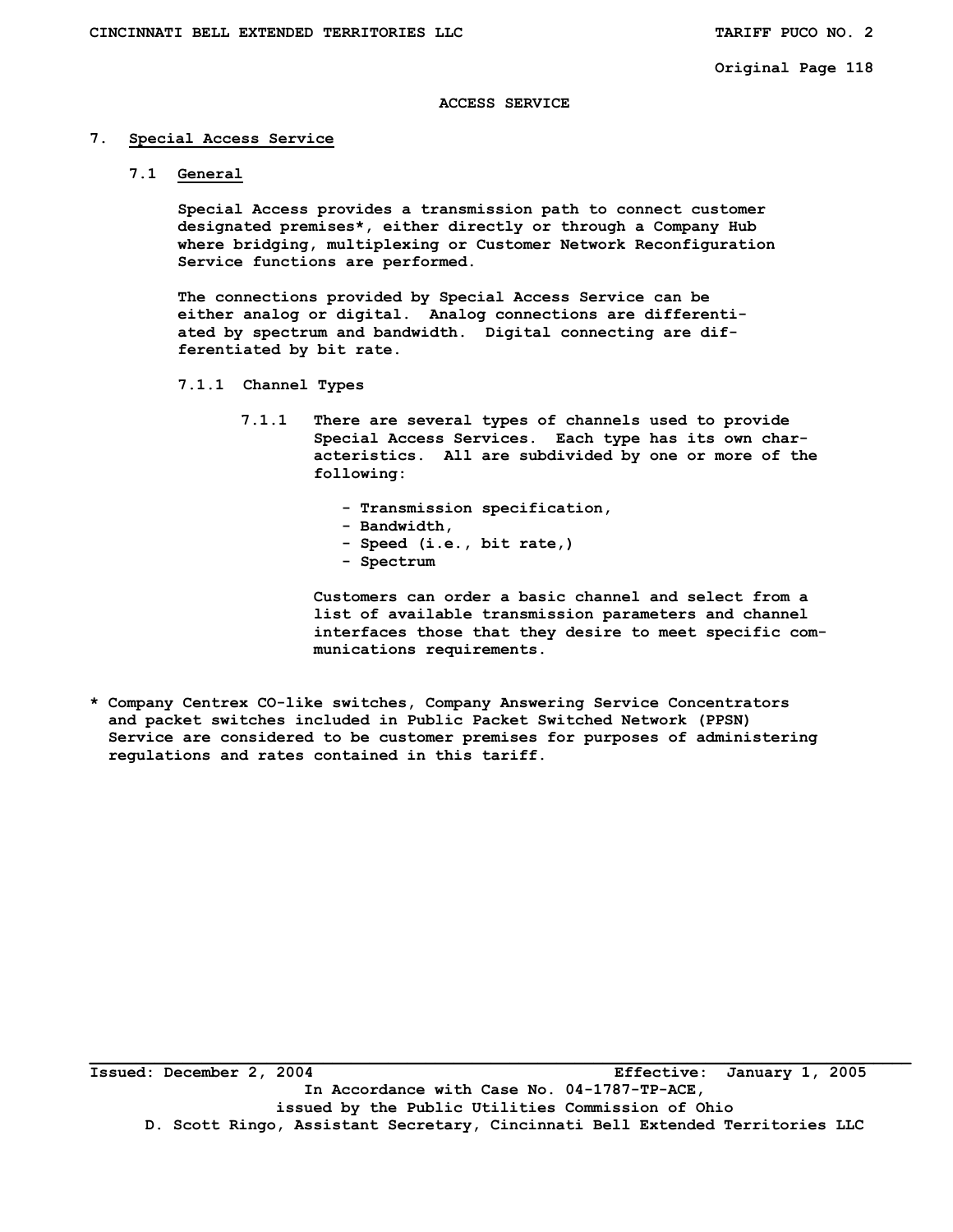#### **ACCESS SERVICE**

- **7. Special Access Service (Cont'd)** 
	- **7.1 General (Cont'd)** 
		- **7.1.1 Channel Types (Cont'd)**

 **For purposes of ordering channels, each has been identi fied as a type of Special Access Service. However, such identification is not intended to limit a custo mer's use of the channel not to imply that the channel is limited to a particular use. For example, if a cus tomer's equipment is capable of transmitting voice over a channel that is identified as a Metallic Service in this tariff, there is not restriction against doing so.** 

 **Following is a brief description of each type of channel:** 

 **Voice Grade - a channel for the transmission of analog signals within an approximate bandwidth of 300 to 3000 Hz.** 

 **Program Audio - a channel for the transmission of audio signals. The nominal frequency bandwidths are from 50 to 15000 Hz, from 200 to 3500 Hz, from 100 to 5000 Hz or from 50 to 8000 Hz.** 

 **Video - a channel for the transmission of standard 525 line 60 field monochrome or National Television Systems Committee color video signal and one or two associated 5 or 15 kHz audio signals. The bandwidth is either 30 Hz to 4.5 MHz or 30 Hz to 6.6 MHz.** 

 **Digital Data - a channel for the digital transmission of synchronous serial data at rates of 2.4, 4.8, 9.6, 19.2, 56 or 64 kbps.** 

 **High Capacity - a channel for the transmission of iso chronous serial digital data at rates of 1.544, 3.152, 6.312, 44.736 or 274.176 Mbps.** 

 **Detailed descriptions of each of the channel types are provided in 7.2 following.** 

**Issued: December 2, 2004 Effective: January 1, 2005 In Accordance with Case No. 04-1787-TP-ACE, issued by the Public Utilities Commission of Ohio D. Scott Ringo, Assistant Secretary, Cincinnati Bell Extended Territories LLC**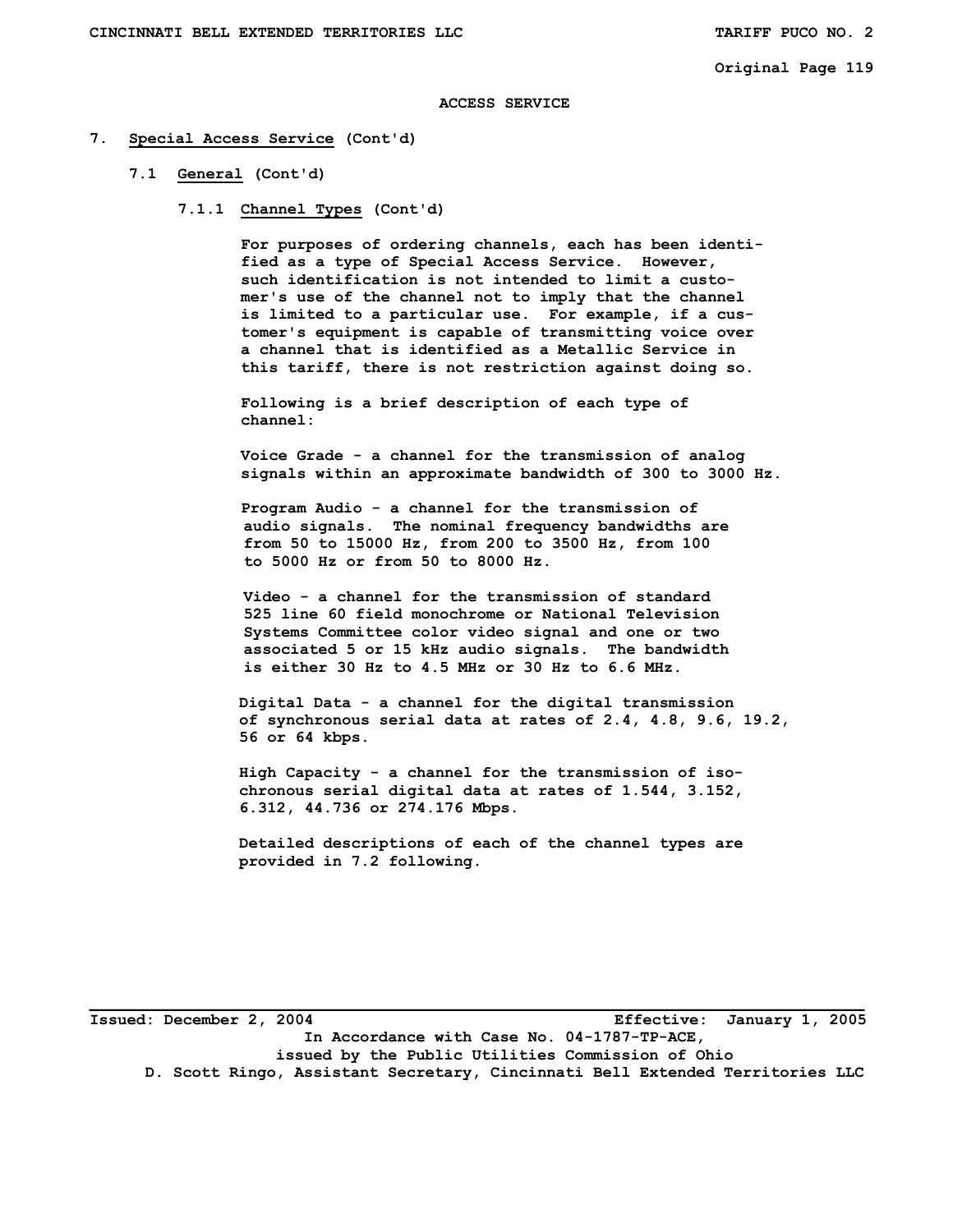#### **ACCESS SERVICE**

- **7. Special Access Service (Cont'd)** 
	- **7.1 General (Cont'd)** 
		- **7.1.2 Rate Categories**

 **There are three basic rate categories which apply to Special Access Service:** 

- Channel Terminations (described in 7.1.2(A) following)
- Channel Mileage (described in 7.1.2(B) following)  **- Optional Features and Functions (described in 7.1.2(C)** 
	- **following)**
	- **(A) Channel Termination**

**The Channel Termination rate category provides for the communications path between a Customer-designated premises and the Serving Wire Center of that premises. Included as part of the Channel Termination is a standard channel interface arrangement which defines the technical characteristics associated with the type of facilities to which the access service is to be connected at the Point of Termination (POT) and the type of signaling capability itself is provided as an optional feature as set forth in (C) following. One Channel Termination charge applies per is terminated. This charge will apply even if the Customerdesignated premises and the Serving Wire Center are located in the same Company building.** 

**(1) The Channel Termination rate will apply for all Company Access connections. A Channel Termination rate will apply even when the customer-designated premises and the Serving Wire Center are located in the same Company building.** 

### **(B) Channel Mileage**

 **The Channel Mileage rate category provides for the transmission facilities between the serving wire centers associated with two customer designated premises, between a serving wire center associated with a customer designed premises and a Telephone Company hubs. There are two rates that apply for each band, i.e., a flat rate per band and a rate per mile.** 

**\_\_\_\_\_\_\_\_\_\_\_\_\_\_\_\_\_\_\_\_\_\_\_\_\_\_\_\_\_\_\_\_\_\_\_\_\_\_\_\_\_\_\_\_\_\_\_\_\_\_\_\_\_\_\_\_\_\_\_\_\_\_\_\_\_\_\_\_\_\_\_\_\_\_\_\_\_\_\_\_\_\_\_ Issued: December 2, 2004 Effective: January 1, 2005 In Accordance with Case No. 04-1787-TP-ACE, issued by the Public Utilities Commission of Ohio D. Scott Ringo, Assistant Secretary, Cincinnati Bell Extended Territories LLC**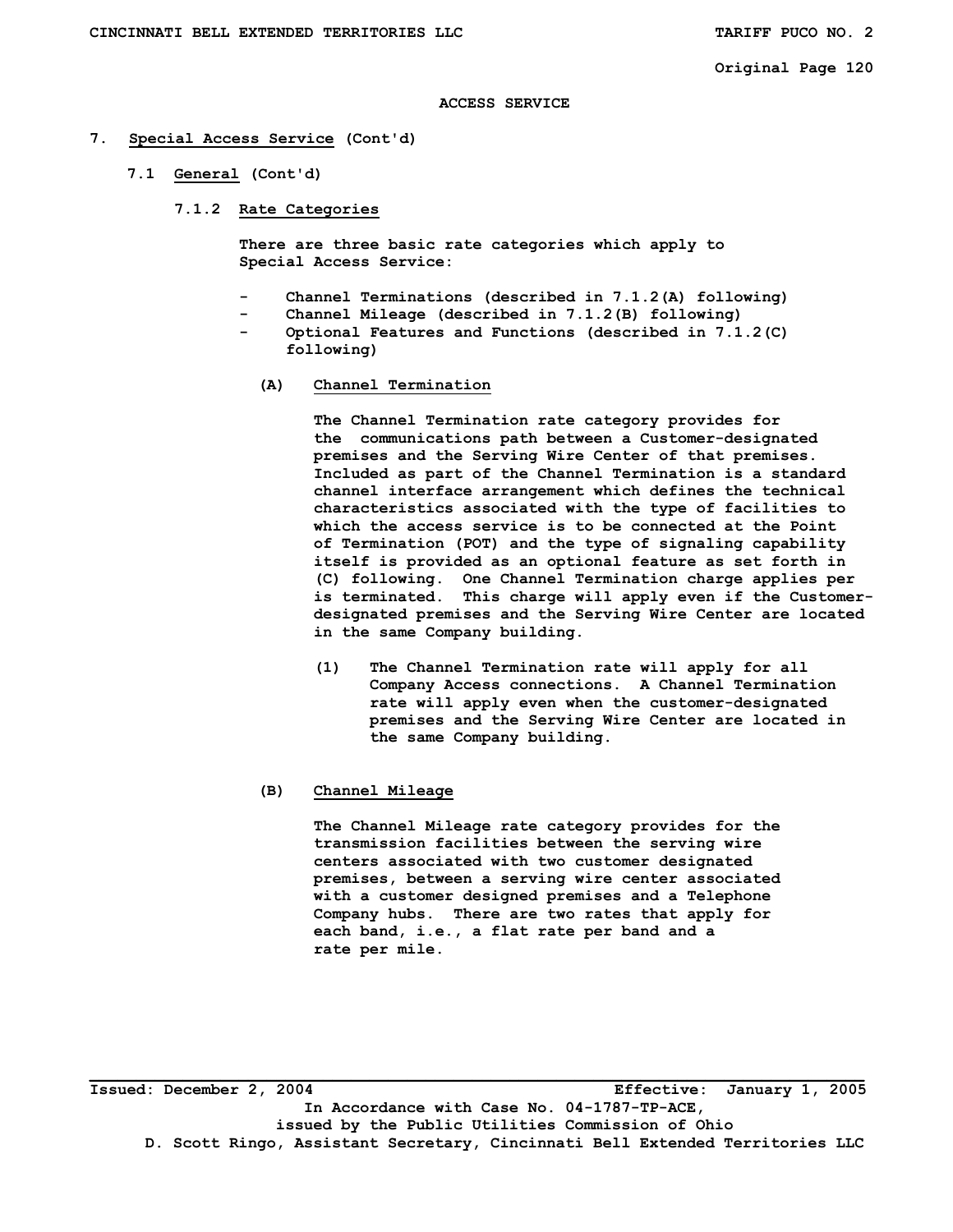### **ACCESS SERVICE**

#### **7. Special Access Service (Cont'd)**

**7.1 General** 

**7.1.2 Rate Categories (Cont'd)** 

**(B) Channel Mileage(cont)** 

 **The Long Haul rate provides for the transmission facilities between either: (1) a serving wire center located within the Company's service area and a Point-of-Presence (POP)designated by the Company located outside the Company's service area, or, (2) two POPs assigned by the Company located outside the Company's service area.** 

**(C) Optional Features and Functions** 

**The Optional Features and Functions rate category provides for optional features and functions which may be added to a Special Access Service to improve its quality or utility to meet specific communications requirements. These are not necessarily identifiable with specific equipment, but rather represent the end result in terms of performance characteristics which may be obtained. These characteristics may be obtained by using various combinations of equipment. Although the equipment necessary to perform a specified function may be installed at various locations along the path of the service, they will be charges for as a single rate element.** 

 **Examples of Optional Features and Functions that are available include, but are not limited to, the following:** 

- **Signaling Capability**
- **Hubbing Functions**
- **Conditioning**
- **Transfer Arrangements**

 **A hub is a Company designated serving wire center at which bridging, multiplexing or Customer Network Reconfiguration Service functions are performed. The bridging functions performed are to connect three or more customer designated premises in a multipoint arrangement. The multiplexing functions are to channelize analog or digital facilities to individual services requiring a lower capacity or bandwidth.** 

 **Descriptions for each of the available Optional Features and Functions are set forth in 7.2 following.** 

**Issued: December 2, 2004 Effective: January 1, 2005 In Accordance with Case No. 04-1787-TP-ACE, issued by the Public Utilities Commission of Ohio D. Scott Ringo, Assistant Secretary, Cincinnati Bell Extended Territories LLC**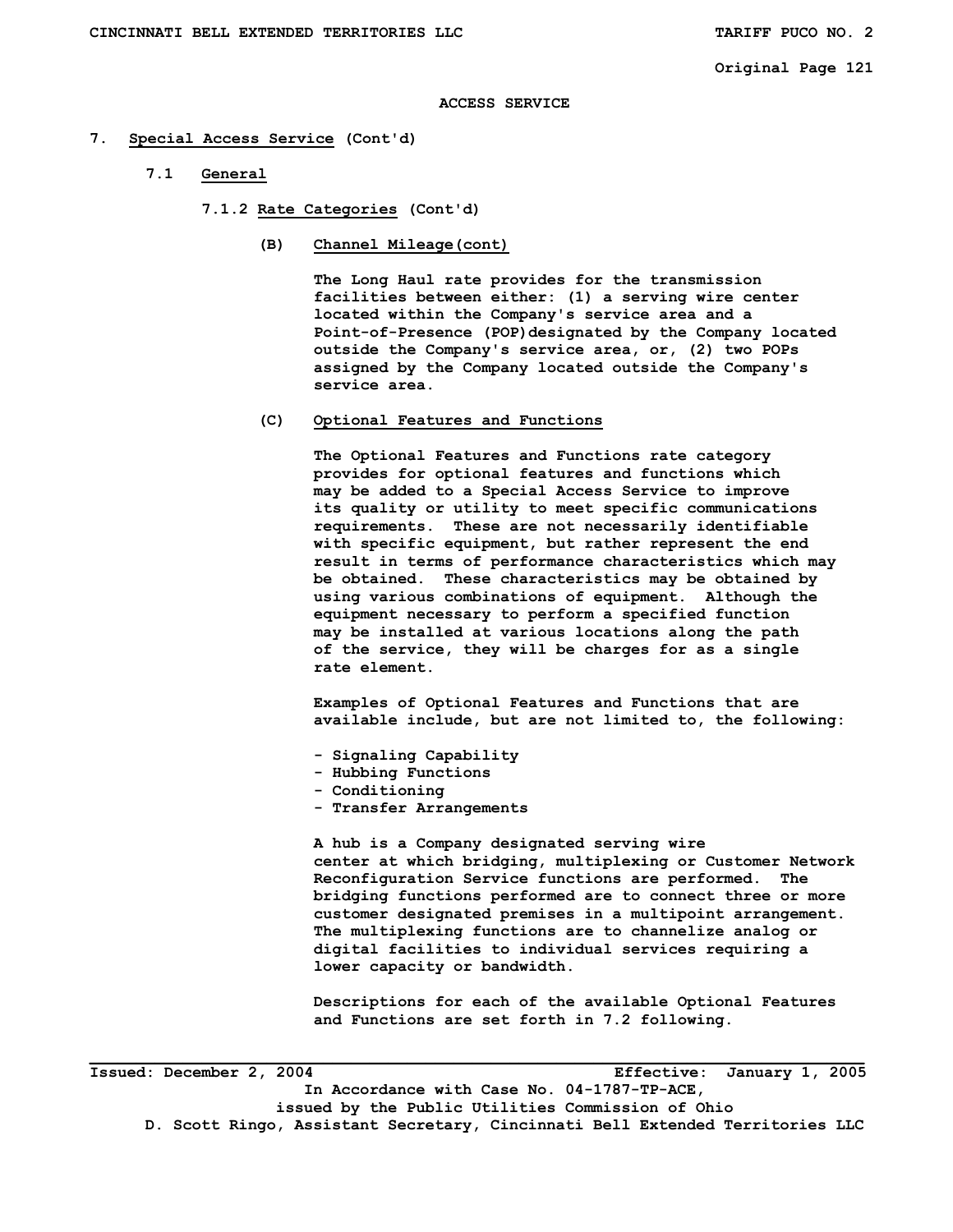# **ACCESS SERVICE**

# **7. Special Access Service (Cont'd)**

 **7.1 General (Cont'd)** 

### **7.1.3 Design Layout Report**

 **At the request of the customer, the Company will provide to the customer the make-up of the facilities and services provided under this tariff as Special Access Service to aid the customer in designing its overall service. This information will be provided in the form of a Design Layout Report. The Design Layout Report will be provided to the customer at no charge, and will be reissued or updated whenever these facilities are materially changed.** 

# **7.1.4 Ordering Options and Conditions**

 **Special Access Service may be provisioned to the customer an Access Order. Details of the ordering process are set forth in Section 5, preceding. Also included in that section are other charges which may be associated with ordering Special Access Service (e.g., Service Date Change Charges, Cancellation Charges, etc.).**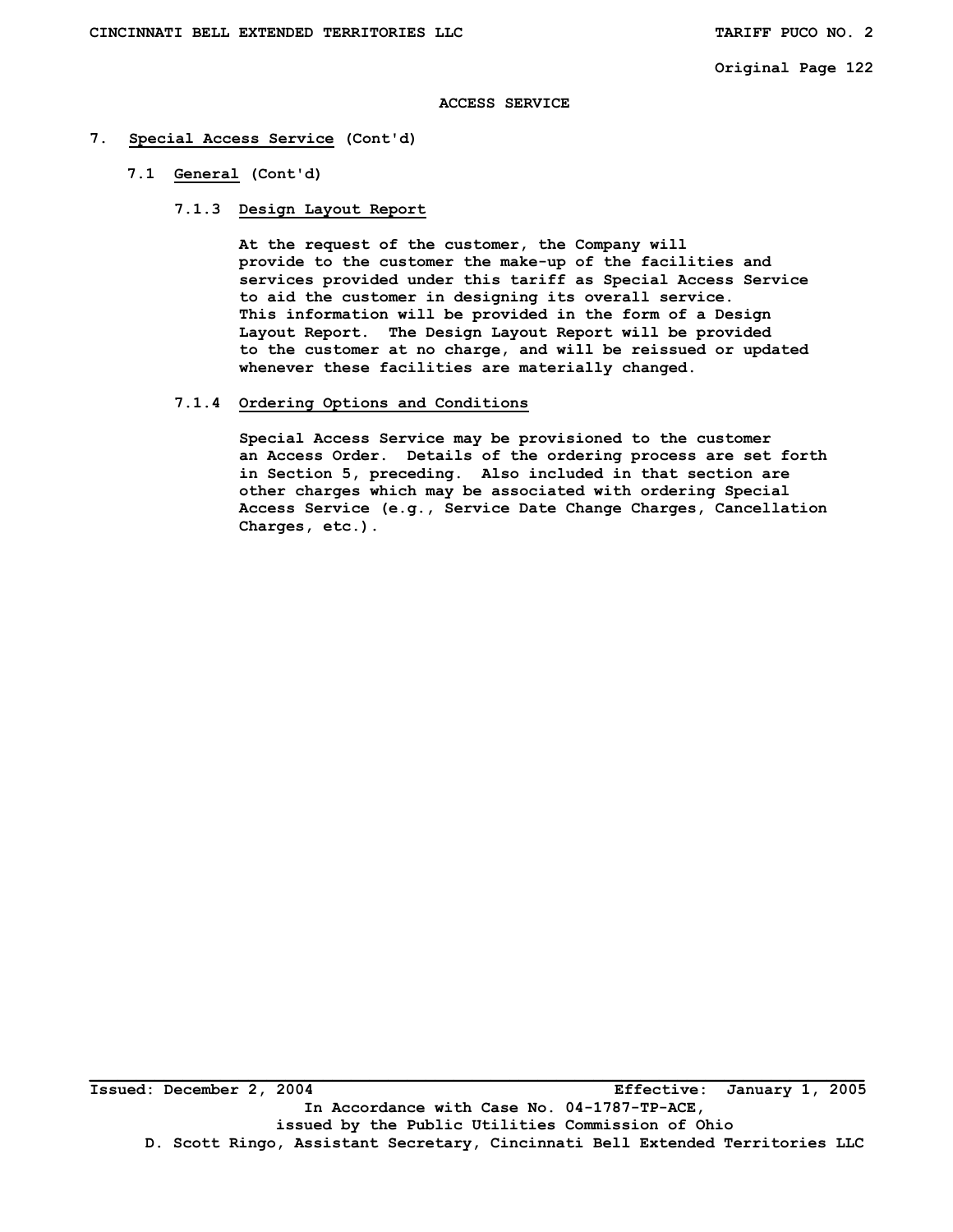### **ACCESS SERVICE**

# **7. Special Access Service (Cont'd)**

#### **7.2 Service Descriptions**

 **For the purpose of ordering, there are several categories of Special Access Service. These are:** 

 **Voice Grade (VG) Digital Data (DA) Program Audio (AP) Video (TV) High Capacity (RC) Point-To-Point OC Service Dedicated OC Service Shared SONET Service** 

 **Each service consists of a basic channel to which a technical specifications package (customized or predefined), channel in terface(s) and, when desired, optional features and functions are added to construct the service desired by the customer. Each of the components of the service is described in this section.** 

 **Customized technical specifications packages will be provided where technically feasible. If the Company determines that the requested parameter specifications are not compatible, the customer will be advised and given the opportunity to change the order.** 

 **When a customized channel is ordered the customer will be notified whether Additional Engineering Charges apply. In such cases, the customer will be given an estimate of the hours to be billed before any further action is taken on the order** 

 **The channel description specified the characteristics of the basic channel and indicates whether the channel is provided between customer designated premises or between a customer designated premises and a Company hub where bridging or multiplexing functions are performed.** 

**Issued: December 2, 2004 Effective: January 1, 2005 In Accordance with Case No. 04-1787-TP-ACE, issued by the Public Utilities Commission of Ohio D. Scott Ringo, Assistant Secretary, Cincinnati Bell Extended Territories LLC**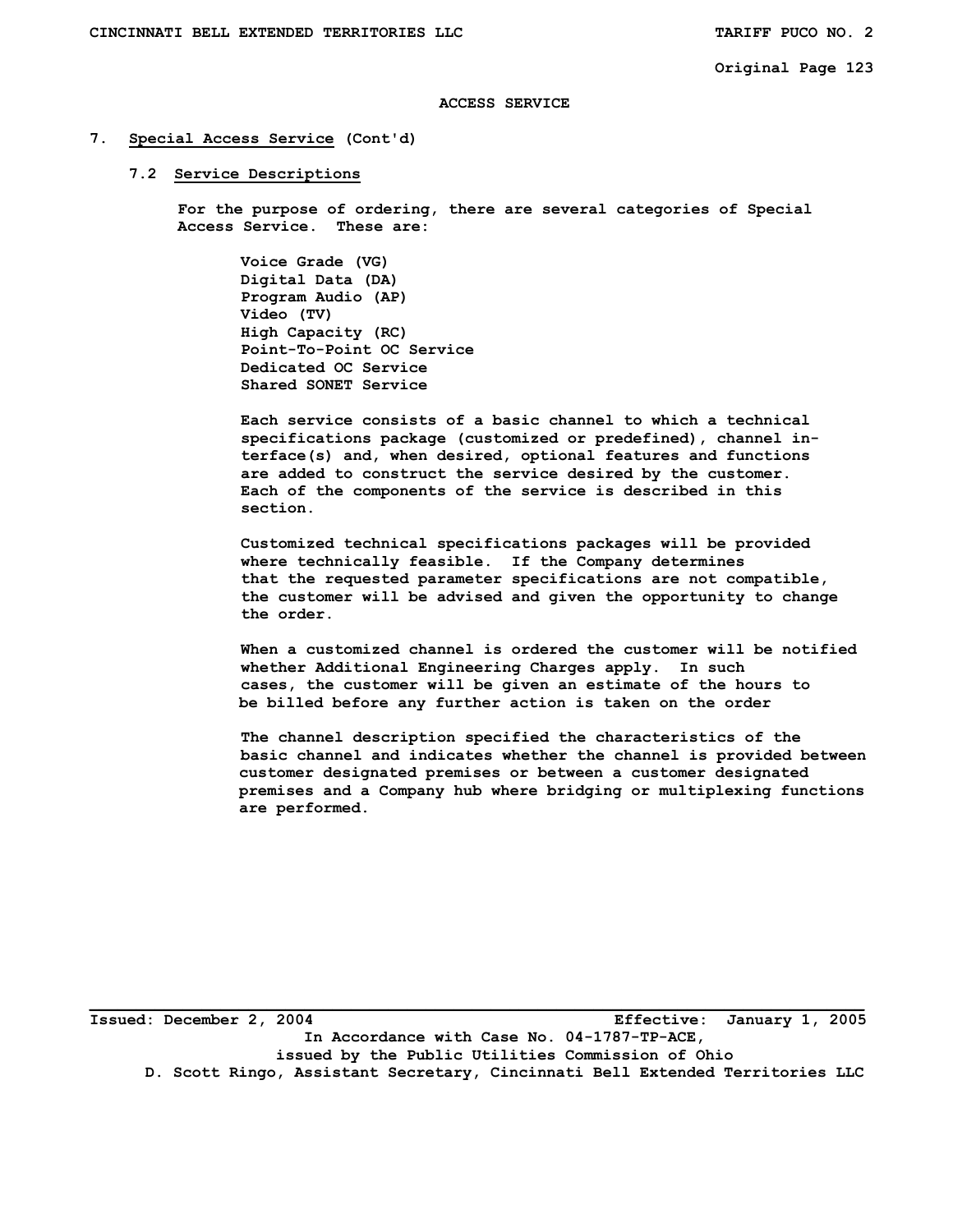### **ACCESS SERVICE**

# **7. Special Access Service (Cont'd)**

- **7.2 Service Descriptions (Cont'd** 
	- **7.2.1 Digital Data Service** 
		- **(A) Basic Channel Description**

 **A Digital Data channel is a channel for duplex four-wire transmission of synchronous serial data at the rate of 2.4, 4.8, 9.6, 19.2, 56, or 64 kbps. The actual bit rate is a function of the channel interface selected by the customer. The channel provides a synchronous service with timing provided by the Company through the Company's facilities to the customer in the received bit stream. Digital Data channels are only available via Company designated hubs and are provided between customer designated premises or between a customer designated premises and a Company hub. The 64 kbps speed requires B8ZS Line Code Formatted Signal.** 

 **The customer is responsible for providing the Channel Service Unit-type equipment or other Network Channel Terminating Equipment associated with the Digital Data channel at its premises. The interim program for interconnection of such equipment is set forth in Technical Reference PUB AS No. 1.** 

### **(B) Technical Specifications Packages**

|                           |                           |              | Package | DA      |                    |
|---------------------------|---------------------------|--------------|---------|---------|--------------------|
| Parameter                 | -<br>$\sim$               | است          | است     | -       |                    |
| <b>Error-Free Seconds</b> | $\bullet$<br>$\mathbf{r}$ | $\mathbf{A}$ | 77<br>́ | v<br>́^ | -<br>$\rightarrow$ |

 **The Company will provide a channel capable of meeting a monthly average performance equal to or greater than 99.875% error-free seconds while the channel is in service, if it is measured through a CSU equivalent which is designed, manufactured, and maintained to conform with the specifications contained in Technical Reference PUB 62310.** 

 **Voltages which are compatible with Digital Data Service are delineated in Technical Reference TR-NPL-000341.** 

**\_\_\_\_\_\_\_\_\_\_\_\_\_\_\_\_\_\_\_\_\_\_\_\_\_\_\_\_\_\_\_\_\_\_\_\_\_\_\_\_\_\_\_\_\_\_\_\_\_\_\_\_\_\_\_\_\_\_\_\_\_\_\_\_\_\_\_\_\_\_\_\_\_\_\_\_\_\_\_\_\_\_\_ Issued: December 2, 2004 Effective: January 1, 2005 In Accordance with Case No. 04-1787-TP-ACE, issued by the Public Utilities Commission of Ohio D. Scott Ringo, Assistant Secretary, Cincinnati Bell Extended Territories LLC**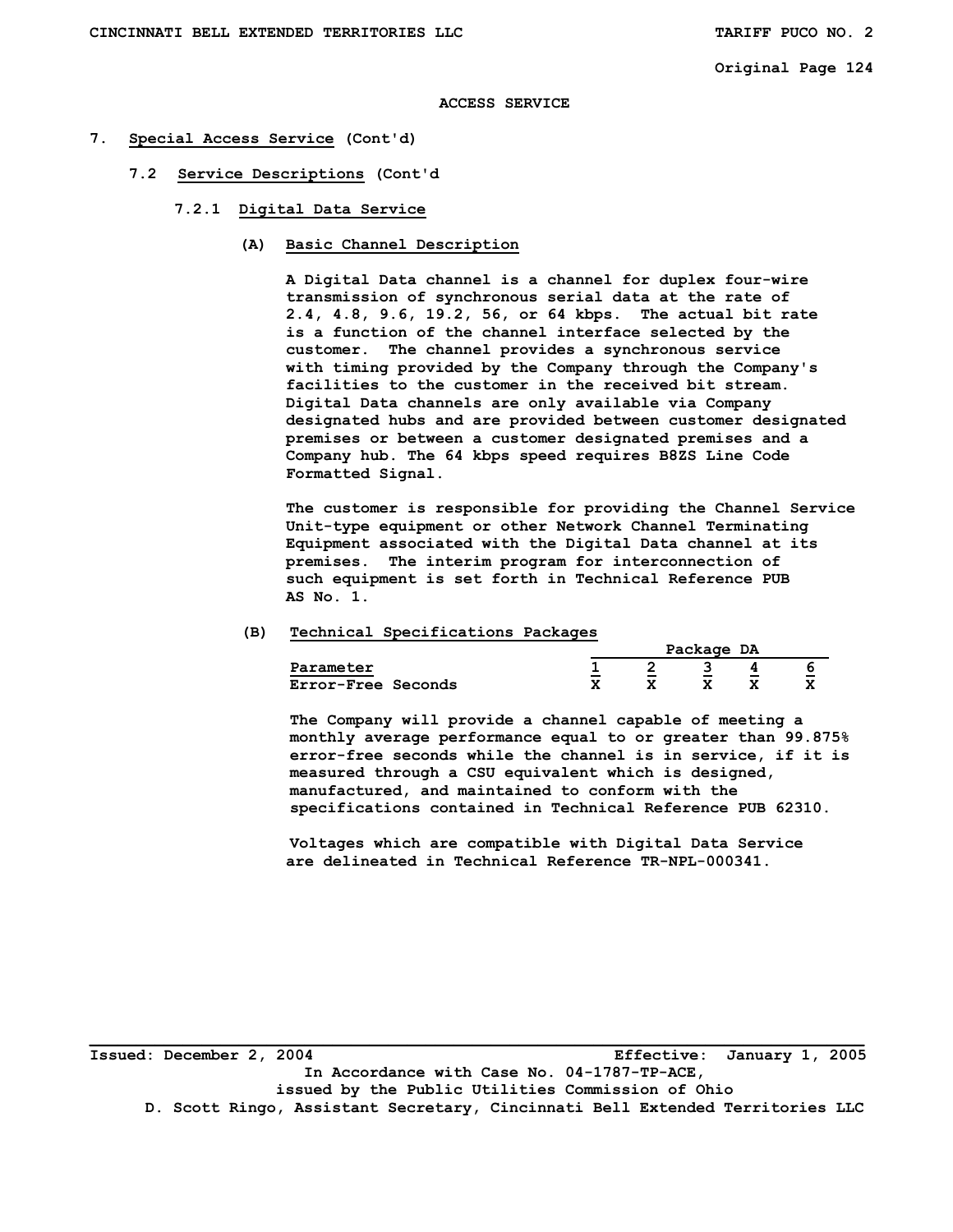# **ACCESS SERVICE**

# **7. Special Access Service (Cont'd)**

- **7.2 Service Descriptions (Cont'd)** 
	- **7.2.1 Digital Data Service (Cont'd)** 
		- **(C) Channel Interfaces**

 **The following channel interfaces (CIs) define the bit rates that are available for a Digital Data channel:** 

| СI      | Bit Rate   |
|---------|------------|
| $DU-24$ | 2.4 kbps   |
| $DU-48$ | 4.8 kbps   |
| DU-96   | $9.6$ kbps |
| DU-19.2 | 19.2 kbps  |
| DU-56   | 56.0 kbps  |
| $DU-64$ | 64.0 kbps  |

 **Compatible channel interfaces are set forth in Technical Reference TR-NPL-000341 and PUB 62310.** 

- **(D) Optional Features and Functions** 
	- **(1) Secondary Channel Capability**

 **An arrangement that provides the customer the flexibility of utilizing a secondary channel in conjunction with a primary 2.4, 4.8, 9.6, 19.2 or 56 kbps Digital Data Service channel. The secondary channel and primary channel are provided over the same facilities.**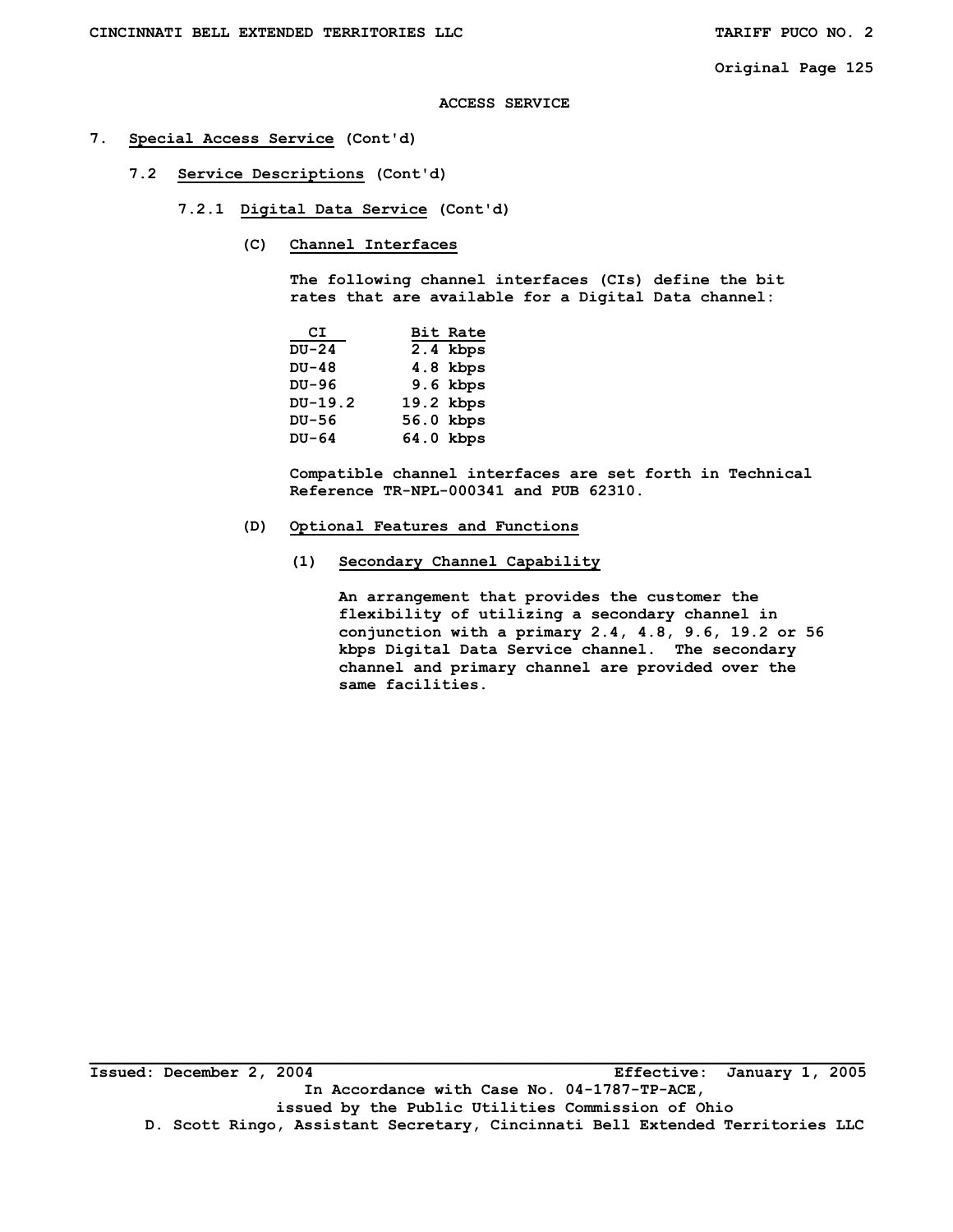**1st Revised Page 126 Replaces Original Page 126** 

### **ACCESS SERVICE**

#### **7. Special Access Service (Cont'd)**

- **7.2 Service Descriptions (Cont'd)** 
	- **7.2.2 High Capacity Service** 
		- **(A) Basic Channel Description**

 **A High Capacity channel is a channel for the transmission of nominal 64.0 kbps\* or 1.544, 3.152, 6.312, or 274.176 Mbps isochronous serial data. The actual bit rate and framing format is a function of the channel interface selected by the customer. High Capacity channels are provided between customer designated premises, between a customer designated premises and a Company hub, or Hub to Hub for Customer Network Reconfiguration at 1.544 Mbps transmission.** 

**The 1.544 Mbps channel may be provided in combinations of (N) two channels (3.0 Mbps) three channels (4.5 Mbps) or | 4 channels (6.0 Mbps) (N)** 

 **A MercNET 45 High Capacity channel is a channel for the transmission of nominal 44.736 Mbps isochronous serial data. The actual bit rate and framing format is a function of the channel interface selected by the customer. MercNET 45 High Capacity Service channels are provided between customer designated premises or between a customer designated premises and a Company Hub.** 

 **The customer is responsible for providing the Network Channel Terminating Equipment associated with the High Capacity channel at its premises. The interim program for interconnection of such equipment is set forth in Technical Reference PUB AS No. 1.** 

#### **(B) Technical Specifications Packages**

|                    |        |         | Package HC |                               |             |    |
|--------------------|--------|---------|------------|-------------------------------|-------------|----|
| Parameter          | $\sim$ | $\sim$  | ᅩ          | ∼<br><b>START OF BUILDING</b> | -<br>$\sim$ | m. |
| Error-Free Seconds |        | 77<br>́ |            |                               |             |    |

**\* Available only as a channel of a 1.544 Mbps facility between two Company Digital Hubs or as a cross connect of two 2.4, 4.8, 9.6, 56.0 or 64.0 kbps channels of two 1.544 Mbps facilities at a Digital Hub(s). The customer must provide system and channel assignment data.** 

**\_\_\_\_\_\_\_\_\_\_\_\_\_\_\_\_\_\_\_\_\_\_\_\_\_\_\_\_\_\_\_\_\_\_\_\_\_\_\_\_\_\_\_\_\_\_\_\_\_\_\_\_\_\_\_\_\_\_\_\_\_\_\_\_\_\_\_\_\_\_\_\_\_\_\_\_\_\_\_\_\_\_\_ Issued: May 25, 2007 Effective: May 25, 2007 In Accordance with Case No. 07-620-TP-ZTA, issued by the Public Utilities Commission of Ohio D. Scott Ringo, Assistant Secretary, Cincinnati Bell Extended Territories LLC**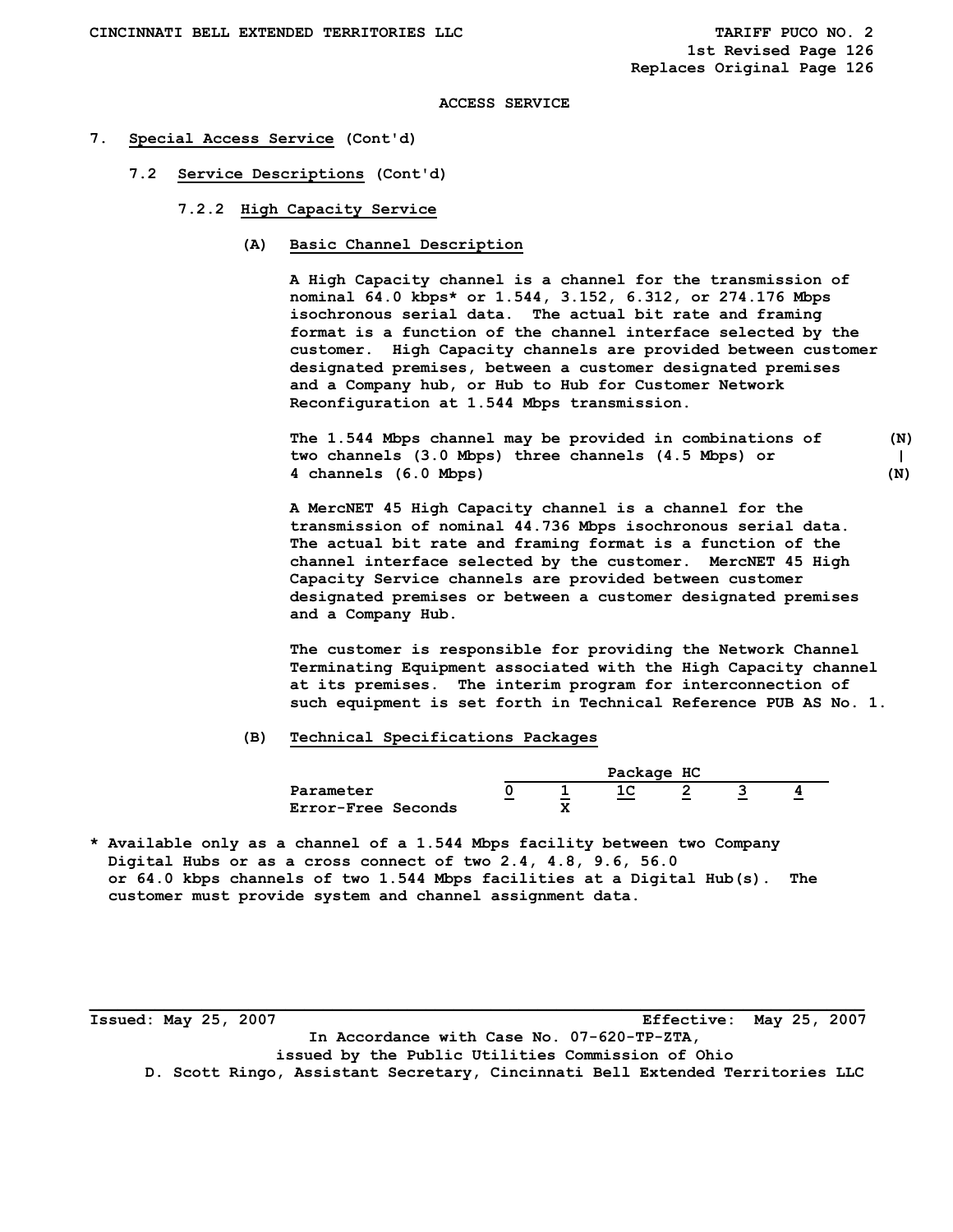### **ACCESS SERVICE**

- **7. Special Access Service (Cont'd)** 
	- **7.2 Service Descriptions (Cont'd)** 
		- **7.2.2 High Capacity Service (Cont'd)** 
			- **(B) Technical Specifications Packages (Cont'd)**

 **A channel with technical specifications package HC1 will be capable of an error-free second performance of 98.75% over a continuous 24 hour period as measured at the 1.544 Mbps rate through a CSU equivalent which is designed, manufactured, and maintained to conform with the specifications contained in Technical Reference TR-TSY- 000342.** 

 **Extended superframe signaling format may be provisioned and transported on channels with technical specifications package HCI. Testing for such channels is as specified in 7.1.7(B) and any maintenance testing that is required to maintain the error free second performance specified herein. Additional testing requested by the customer is provided subject to the provisions set forth in 13.3.2 following.** 

 **(C) Channel Interfaces** 

 **The following channel interfaces (CIs) define the bit rates that are available for a High Capacity channel:** 

| $\overline{c}$ | Bit Rate           |
|----------------|--------------------|
| $DS-15*$       | 1.544 Mbps (DS1)   |
| $DS-27$        | 274.176 Mbps (DS4) |
| DS-31          | 3.152 Mbps (DS1C)  |
| $DS-44$        | 44.736 Mbps (DS3)  |
| DS-63          | 6.312 Mbps (DS2)   |

 **Compatible channel interfaces are set forth in Technical References TR-NPL-000054 and TR-TSY-000342.** 

- **(D) Optional Features and Functions** 
	- **(1) Alternate Central Office Channel Provides a trans mission path for services between the customer's premises and a wire center which is not the customer's serving wire**
- **\* A 64.0 kbps channel is available as a channel(s) of a 1.544 Mbps facility to a Company hub.**

**\_\_\_\_\_\_\_\_\_\_\_\_\_\_\_\_\_\_\_\_\_\_\_\_\_\_\_\_\_\_\_\_\_\_\_\_\_\_\_\_\_\_\_\_\_\_\_\_\_\_\_\_\_\_\_\_\_\_\_\_\_\_\_\_\_\_\_\_\_\_\_\_\_\_\_\_\_\_\_\_\_\_\_ Issued: December 2, 2004 Effective: January 1, 2005 In Accordance with Case No. 04-1787-TP-ACE, issued by the Public Utilities Commission of Ohio D. Scott Ringo, Assistant Secretary, Cincinnati Bell Extended Territories LLC**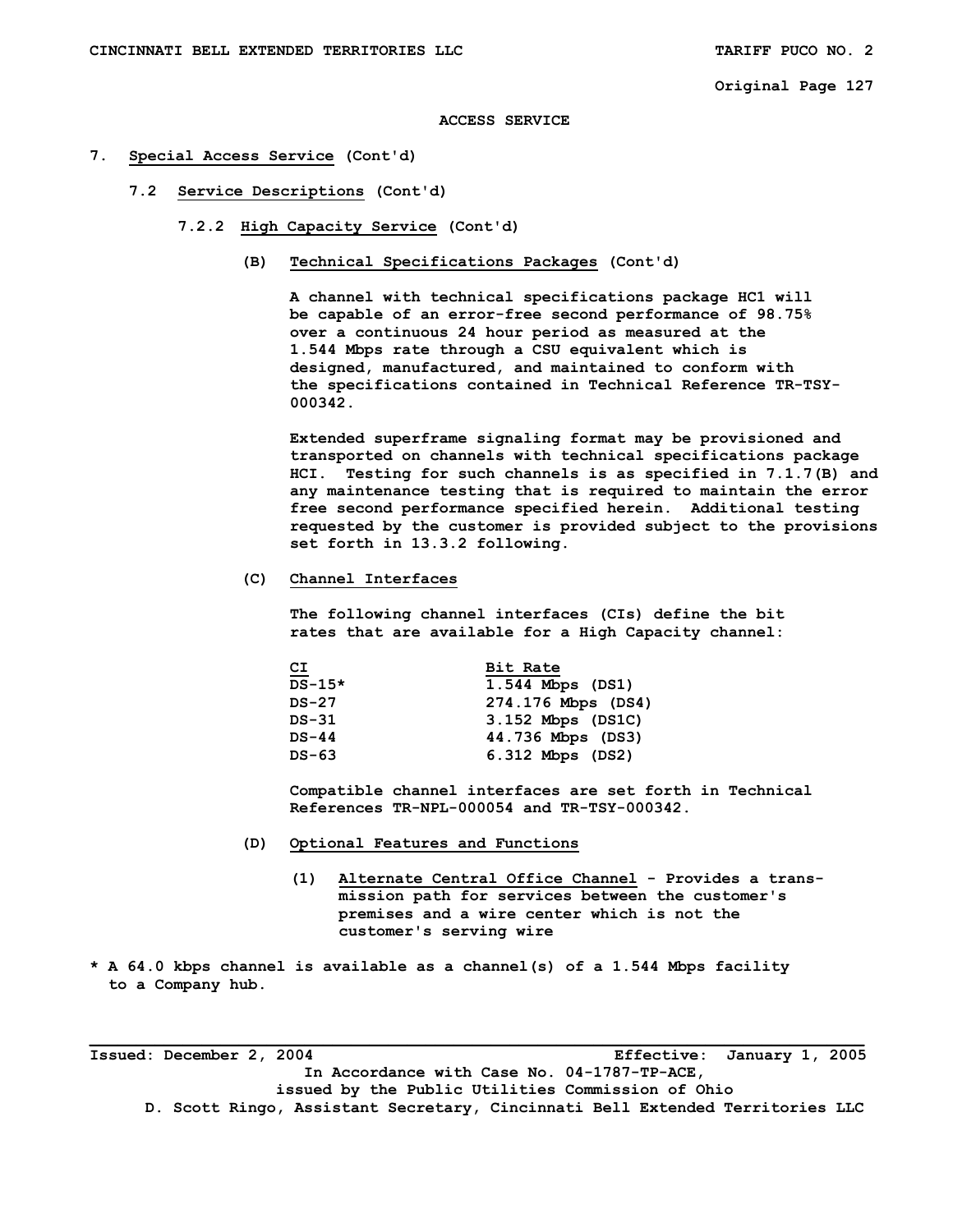### **ACCESS SERVICE**

- **7. Special Access Service (Cont'd)** 
	- **7.2 Service Descriptions (Cont'd)** 
		- **7.2.2 High Capacity Service (Cont'd)** 
			- **(D) Optional Features and Functions (Cont'd)** 
				- **(1) center, thus avoiding the office which would normally serve the customer. It is available only where facilities exist using 1.544 and 45 Mbps high capacity service.**
				- **(2) Service To Service Through Connect Arrangement**

 **This provides for the interconnection of two 1.544 Mbps channels extended from multiplexed DS3 high capacity services. The ordering customer must provide channel assignments for both multiplexed services. This service can only be provided when both multiplexed DS3's are in the same wire center.** 

- **(3) Central Office Multiplexing** 
	- **(a) DS4 to DS1**

 **An arrangement that converts a 274.176 Mbps channel to 168 DS1 channels using digital time division multiplexing.** 

 **(b) DS3 to DS1** 

 **An arrangement that converts a 44.736 Mbps channel to 28 DS1 channels using digital time division multiplexing.** 

 **(c) DS2 to DS1** 

 **An arrangement that converts a 6.312 Mbps channel to four DS1 channels using digital time division multiplexing.**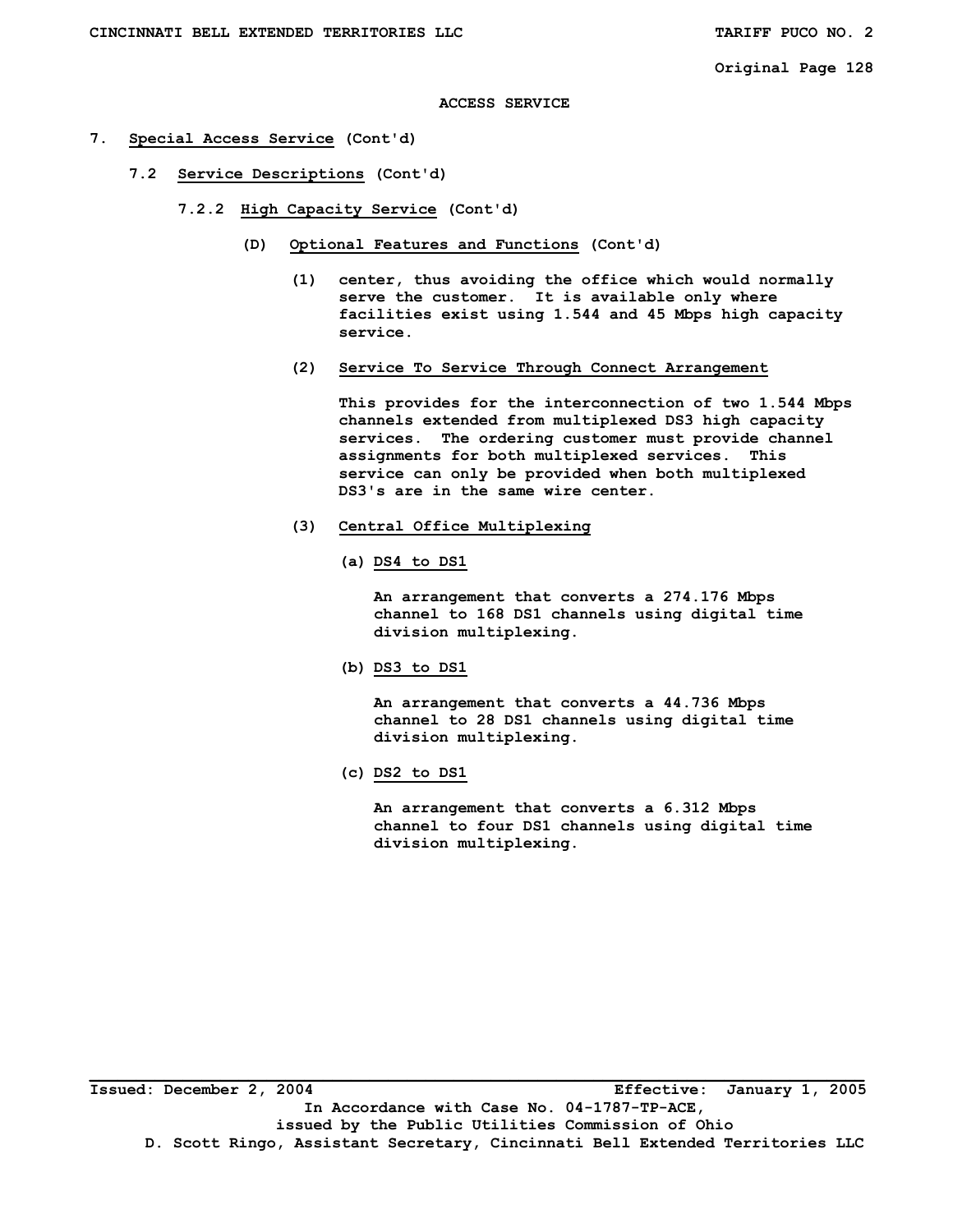### **ACCESS SERVICE**

- **7. Special Access Service (Cont'd)** 
	- **7.2 Service Descriptions (Cont'd)** 
		- **7.2.2 High Capacity Service (Cont'd)** 
			- **(D) Optional Features and Functions (Cont'd)** 
				- **(3) Central Office Multiplexing (Cont'd)** 
					- **(d) DS1C to DS1**

 **An arrangement that converts a 3.152 Mbps channel to two DS1 channels using digital time division multiplexing.** 

 **(e) DS1 to Voice** 

 **An arrangement that converts a 1.544 Mbps channel to 24 channels for use with Voice Grade Services.** 

 **(f) DS1 to Digital Data** 

 **An arrangement that converts a 1.544 Mbps channel to 24 channels for use with individual digital data circuits to the Hub at speeds of 2.4, 4.8, 9.6, 56, or 64 Kbps** 

 **(g) DS1 to DS0** 

 **An arrangement that converts a 1.544 Mbps channel to 23 64 kbps channels utilizing digital time division multiplexing. This arrangement can be provided with the Secondary Channel Capability feature of Digital Data Service.** 

 **(h) DSO to Subrate** 

 **An arrangement that converts a 64.0 kbps channel to subspeeds of up to twenty 2.4 kbps, ten 4.8 kbps, or five 9.6 kbps channels using digital time division multiplexing. This arrangement can be provided with the Secondary Channel Capability feature of Digital Data Service.** 

**\_\_\_\_\_\_\_\_\_\_\_\_\_\_\_\_\_\_\_\_\_\_\_\_\_\_\_\_\_\_\_\_\_\_\_\_\_\_\_\_\_\_\_\_\_\_\_\_\_\_\_\_\_\_\_\_\_\_\_\_\_\_\_\_\_\_\_\_\_\_\_\_\_\_\_\_\_\_\_\_\_\_\_ Issued: December 2, 2004 Effective: January 1, 2005 In Accordance with Case No. 04-1787-TP-ACE, issued by the Public Utilities Commission of Ohio D. Scott Ringo, Assistant Secretary, Cincinnati Bell Extended Territories LLC**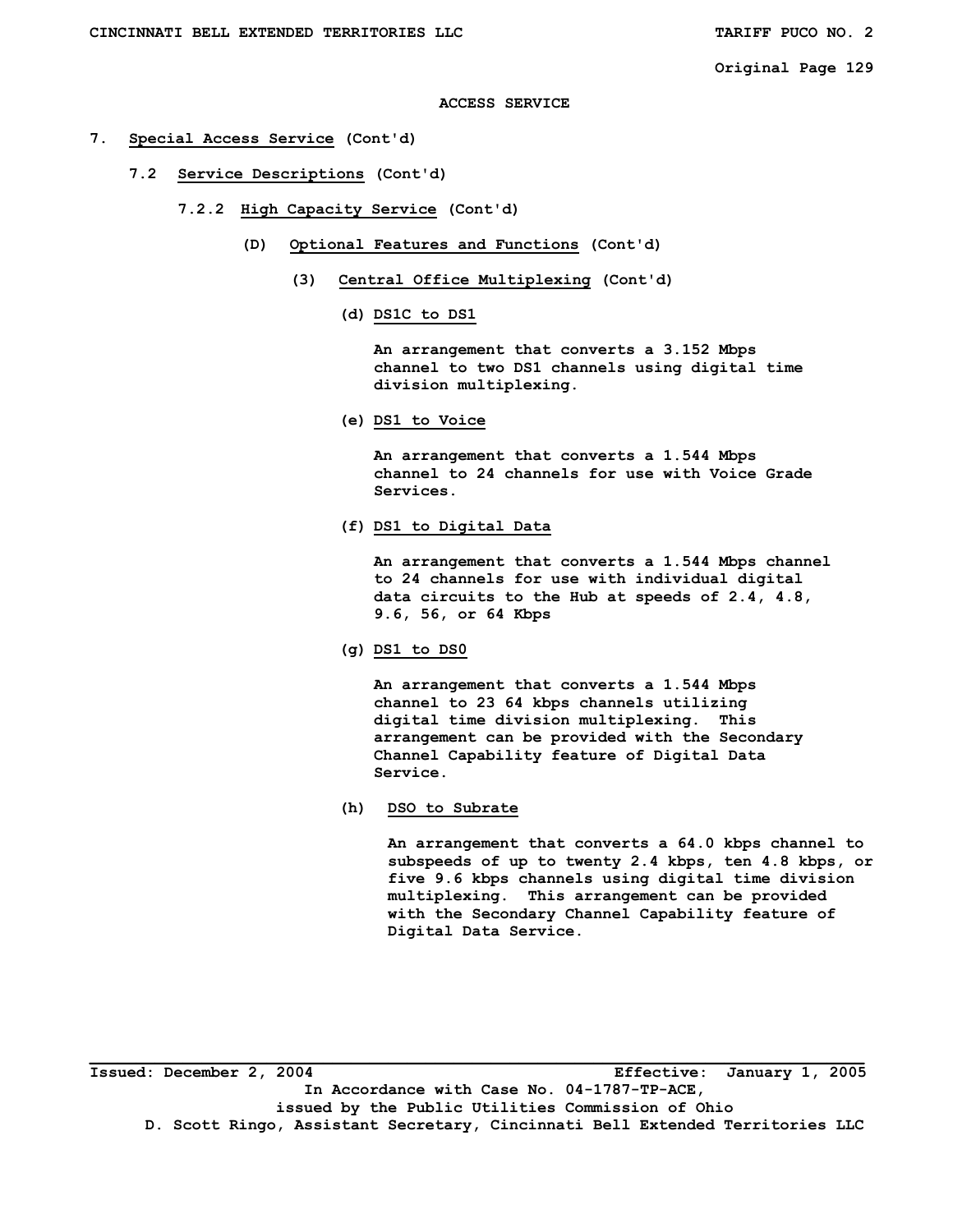# **ACCESS SERVICE**

# **7. Special Access Service (Cont'd)**

- **7.2 Service Descriptions** 
	- **7.2.2 High Capacity Service (Cont'd)** 
		- **(D) Optional Features and Functions (Cont'd)** 
			- **(4) Clear Channel Capability**

 **Clear Channel Capability is an optional feature that provides the customer with an increase in useable bandwidth from 1.344 Mbps to 1.536 Mbps of an unconstrained data stream across the network. Clear Channel Capability is provided only on 1.544 Mpbs High Capacity service and requires the customer signal at the channel interface to conform to Bipolar with Eight Zero Substitution (B8ZS) line code format as described in Technical Reference TR-TSY-000342. Customer equipment must be compatible with this method of providing the unconstrained signal.** 

**The following table shows the technical specifications packages with which the optional features and functions are available.** 

|                              | Available with Technical   |              |                |                |                |   |
|------------------------------|----------------------------|--------------|----------------|----------------|----------------|---|
|                              | Specifications Package HC- |              |                |                |                |   |
|                              | $\overline{\circ}$         | $\mathbf{1}$ | 1 <sup>C</sup> | $\overline{2}$ | $\overline{3}$ | 4 |
| Central Office Multiplexing: |                            |              |                |                |                |   |
| DS4 to DS1                   |                            |              |                |                |                | x |
| DS3 to DS1                   |                            |              |                |                | x              |   |
| DS2 to DS1                   |                            |              |                | X              |                |   |
| DS1C to DS1                  |                            |              | x              |                |                |   |
| DS1 to Voice                 |                            | X            |                |                |                |   |
| DS1 to DS0                   |                            | X            |                |                |                |   |
| DSO to Subrate*              | X                          |              |                |                |                |   |
| Clear Channel Capability     |                            | x            |                |                |                |   |

**\_\_\_\_\_\_\_\_\_\_\_\_\_\_\_\_\_\_\_\_\_\_\_\_\_\_\_\_\_\_\_\_\_\_\_\_\_\_\_\_\_\_\_\_\_\_\_\_\_\_\_\_\_\_\_\_\_\_\_\_\_\_\_\_\_\_\_\_\_\_\_\_\_\_\_\_\_\_\_\_\_\_\_ Issued: December 2, 2004 Effective: January 1, 2005 In Accordance with Case No. 04-1787-TP-ACE, issued by the Public Utilities Commission of Ohio D. Scott Ringo, Assistant Secretary, Cincinnati Bell Extended Territories LLC**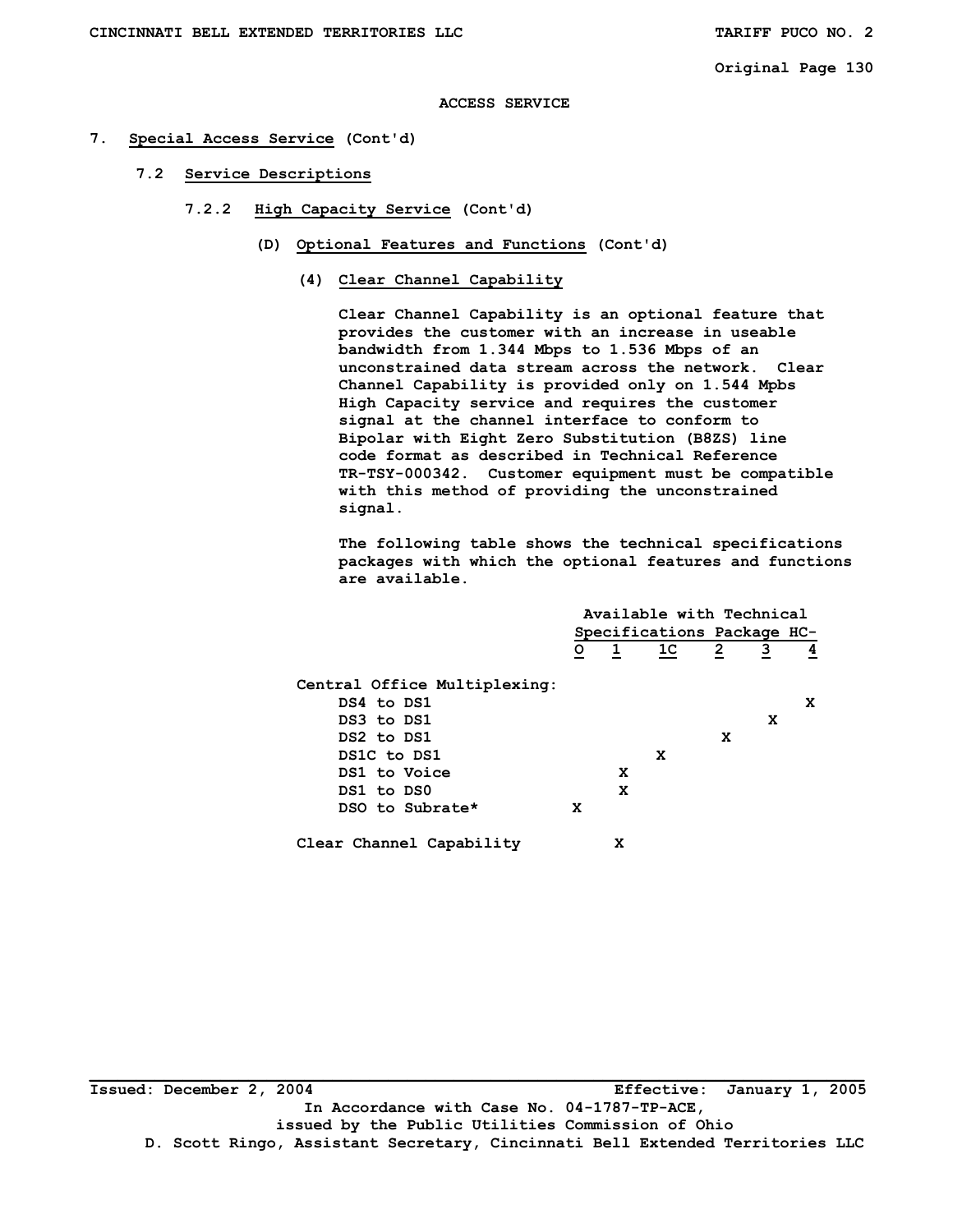- **7. Special Access Service (Cont'd)** 
	- **7.2 Service Descriptions (Cont'd)** 
		- **7.2.2 High Capacity Service (Cont'd)** 
			- **(D) Optional Features and Functions (Cont'd)** 
				- **(5) Enhanced Access Diversity (EAD)**

 **EAD is an optional feature in which Special Access High Capacity Service (MercNET 1.5 and MercNET 45) is provided on a transmission facility alternately routed from the primary (Standard) transmission facility path.** 

 **This feature utilizes existing physically diverse interoffice facilities, excluding equipment and facilities located in a wire center, to provide diversity between serving wire centers only.** 

 **EAD may be provisioned on Company facilities where capability and capacity exist. Otherwise, the customer may order facilities under Special Construction.** 

 **When placing orders for EAD, the customer must identify the services that will be diverse, and any facilities placed under Special Construction that will be used. The customer must also supply all appropriate facility assignments and other information to permit the Company to provide and maintain EAD service.** 

 **When High Capacity MercNET 45 service is multiplexed, rates and charges for each EAD service connecting to the multiplexer will apply. Applicable rates and charges for the MercNET 45 service will also apply if identified as an EAD service. Customers leasing Company-provided multiplexers will provide and identify Connecting Facility Assignments of diverse services to the multiplexer.** 

 **(6) Cross-Connection to ILEC (N)** 

**This is an arrangement to cross-connect DS1 or DS3 Service from the Company to the Incumbent Local Exchange Carrier (ILEC) facilities at the same speed. One charge applies per service cross-connected. (N)** 

**\_\_\_\_\_\_\_\_\_\_\_\_\_\_\_\_\_\_\_\_\_\_\_\_\_\_\_\_\_\_\_\_\_\_\_\_\_\_\_\_\_\_\_\_\_\_\_\_\_\_\_\_\_\_\_\_\_\_\_\_\_\_\_\_\_\_\_\_\_\_\_\_\_\_\_\_\_\_\_\_\_\_\_ Issued: December 10 2007 Effective: January 9 2007 In Accordance with Case No. 07-1236-TP-ATA, issued by the Public Utilities Commission of Ohio D. Scott Ringo, Assistant Secretary, Cincinnati Bell Extended Territories LLC**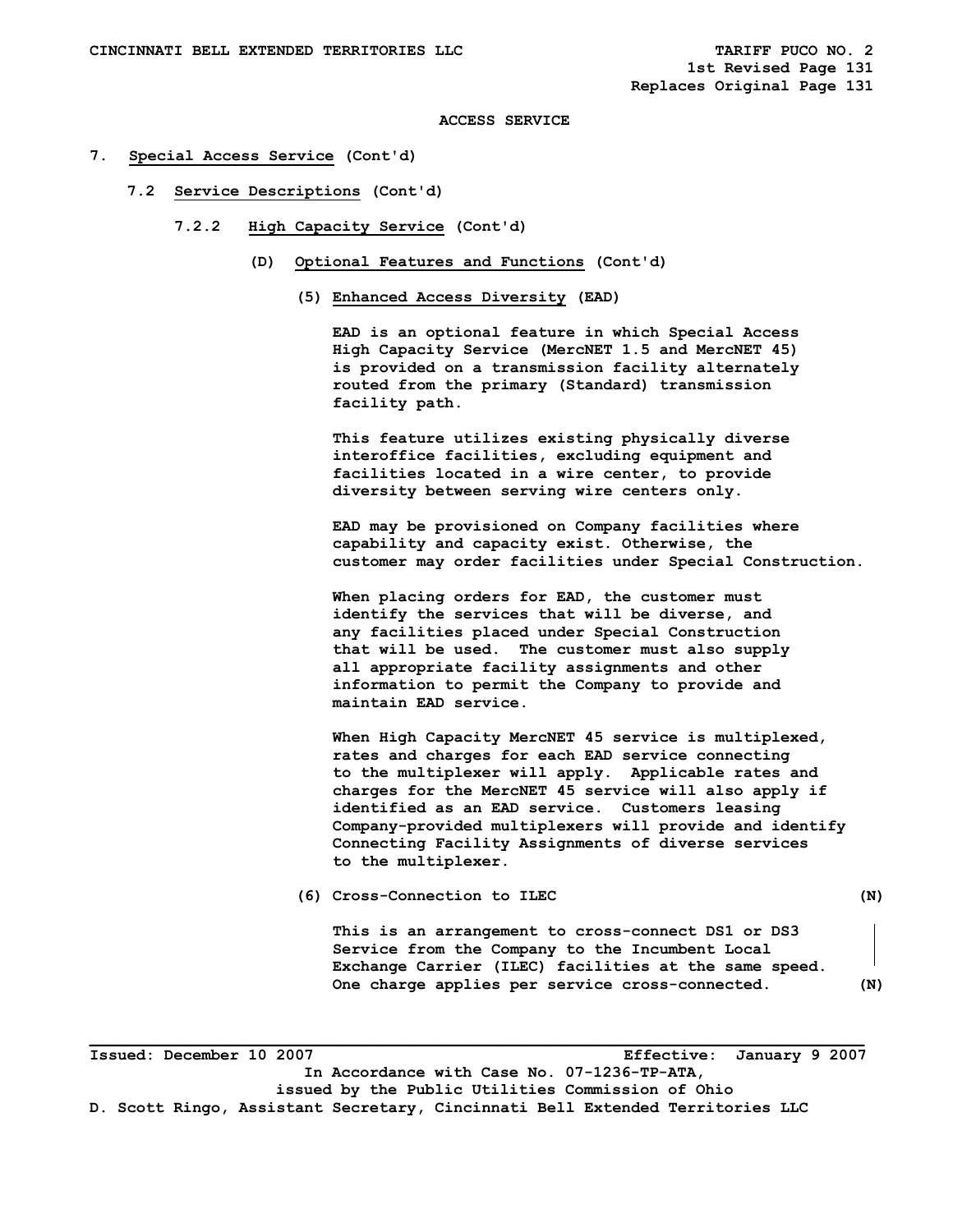| CINCINNATI BELL EXTENDED TERRITORIES LLC |                                                                                                                  | TARIFF PUCO NO. 2<br>2nd Revised Page 132 |
|------------------------------------------|------------------------------------------------------------------------------------------------------------------|-------------------------------------------|
|                                          |                                                                                                                  | Replaces 1st Revised Page 132             |
|                                          | <b>ACCESS SERVICE</b>                                                                                            |                                           |
| 7. Special Access Service (Cont'd)       |                                                                                                                  |                                           |
| 7.2 Service Descriptions (Cont'd)        |                                                                                                                  |                                           |
|                                          | 7.2.3 OC-3 Service, OC-12 Service, OC-48 Service and OC-192 Service                                              | (T)                                       |
|                                          | - Point-to-Point Service                                                                                         |                                           |
|                                          | (A) Basic Channel Description                                                                                    |                                           |
|                                          | (1) General                                                                                                      |                                           |
|                                          | Point-to-Point OC-3, OC-12, OC-48 and OC-192                                                                     |                                           |
|                                          | channels provide high speed synchronous optical                                                                  |                                           |
|                                          | fiber-based full duplex data transmission capabilities.                                                          |                                           |
|                                          | These services provide optical data transmission with                                                            |                                           |
|                                          | the following characteristics:                                                                                   |                                           |
|                                          | - OC-3 Service provides channels operating at                                                                    |                                           |
|                                          | the terminating bit rate of 155.52 Mbps; and,                                                                    |                                           |
|                                          |                                                                                                                  |                                           |
|                                          | - OC-12 Service provides channels operating at                                                                   |                                           |
|                                          | the terminating bit rate of 622.08 Mbps.                                                                         |                                           |
|                                          |                                                                                                                  |                                           |
|                                          | - OC-48 Service provides channels operating at                                                                   |                                           |
|                                          | the terminating bit rate of 2488.32 Mbps.                                                                        |                                           |
|                                          |                                                                                                                  |                                           |
|                                          | - OC-192 Service provides channels operating at                                                                  |                                           |
|                                          | the terminating bit rate of 9953.28 Mbps.                                                                        |                                           |
|                                          |                                                                                                                  |                                           |
|                                          | OC-3, OC-12, OC-48 and OC-192 channels may be                                                                    |                                           |
|                                          | used to connect:                                                                                                 |                                           |
|                                          |                                                                                                                  |                                           |
|                                          | - one customer-designated premise to another<br>customer-designated premise, either with or                      |                                           |
|                                          | without the add/drop multiplexing capability                                                                     |                                           |
|                                          | at the customer-designated premises.                                                                             |                                           |
|                                          |                                                                                                                  |                                           |
|                                          | - a customer-designated premise either with or                                                                   |                                           |
|                                          | without add/drop multiplexing capability to a                                                                    |                                           |
|                                          | Telephone Company location where add/drop functions                                                              |                                           |
|                                          | and/or cross-connections are performed.                                                                          |                                           |
|                                          |                                                                                                                  |                                           |
|                                          | Optical Transmission paths for OC-3, OC-12, OC-48 and                                                            |                                           |
|                                          | OC-192 Services are differentiated by bit rate and the                                                           |                                           |
|                                          | quality of transmission as delineated by the Optical                                                             |                                           |
|                                          | Interface specified in established standard and                                                                  |                                           |
|                                          | technical publications.                                                                                          |                                           |
|                                          |                                                                                                                  |                                           |
|                                          | OC-3, OC-12, OC-48, and OC-192 Service may be connected                                                          |                                           |
|                                          | by (1) using the appropriate OC-3, OC-12, OC-48 or                                                               |                                           |
|                                          | OC-192 add/drop multiplexer (mux) at the two customer                                                            |                                           |
|                                          | Premises or between a customer premise and a Telephone                                                           |                                           |
|                                          | Company location, or (2), by using the full bandwidth                                                            |                                           |
|                                          | premise to premise, or between a customer premise and a                                                          |                                           |
|                                          | Telephone Company location.                                                                                      |                                           |
|                                          |                                                                                                                  |                                           |
|                                          | Add/Drop Multiplexing only occurs at the customer premise.<br>The customer may supply the equipment, or have the |                                           |
|                                          | Telephone Company supply the equipment for them. Add/Drop                                                        |                                           |
|                                          | Multiplexing does not occur at the Telephone Company                                                             |                                           |
|                                          | Serving Wire Center.                                                                                             |                                           |
|                                          |                                                                                                                  |                                           |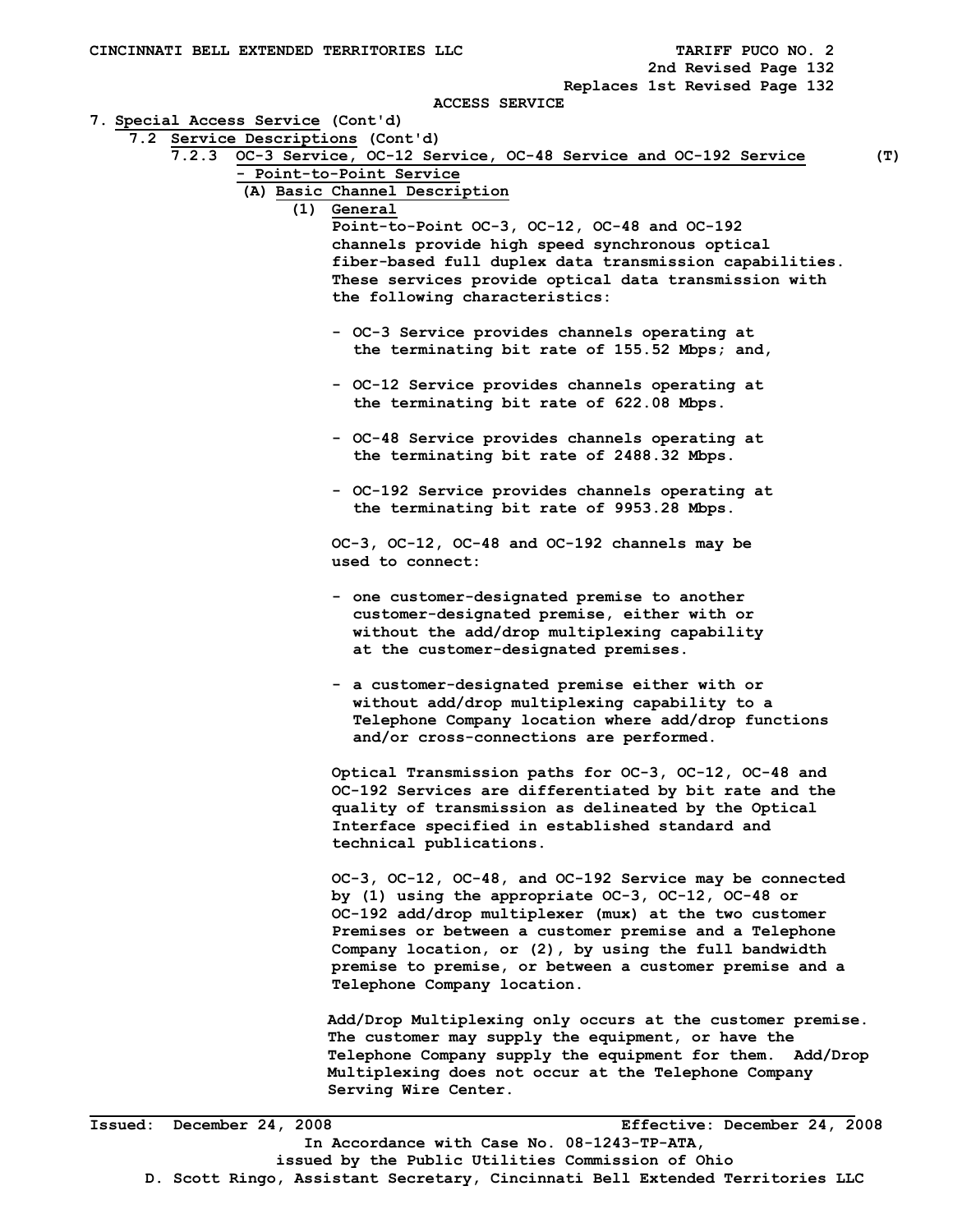**Replaces 1st Revised Page 133** 

#### **ACCESS SERVICE**

**7. Special Access Service (Cont'd)** 

 **7.2 Service Descriptions (Cont'd)** 

 **7.2.3 OC-3 Service, OC-12 Service, OC-48 Service and OC-192 Service (T) - Point-to-Point Service (Cont'd) (A) Basic Channel Description (Cont'd)** 

 **(1) General (Cont'd)** 

 **Add/Drop Functions occur at the Customer Premises and at the Telephone Company Serving Wire Center in order to support the full bandwidth of the Service.** 

 **OC-3 Service, OC-12 Service, OC-48 Service and OC-192 Service based on customer requirements can be configured in any of the following ways:** 

 **OC-3 - three STS-1 (Synchronous Transport Signals) channels which each contain:** 

 **- one DS3 that is STS-1 mapped;** 

 **up to 28 DS1s that are VT-mapped;** 

 **an STS-1 channel without constraint to payload mapping when the STS-1 channel does not terminate via an add/drop function to DS1 or DS3 services within the CBT network;** 

 **- Any of the above arrangements may be used in combination with each other subject to utilization of the total OC-3 capacity** 

- **a single concatenated STS-3C channel.**
- **OC-12 twelve STS-1 channels which each contain:** 
	- **one DS3 that is STS-1 mapped;**
	- **up to 28 DS1s that are VT-mapped;**
	- **an STS-1 channel without constraint to payload mapping when the STS-1 channel does not terminate via an add/drop function to DS1 or DS3 services within the CBT network;**
	- **four concatenated STS-3C channels;**
	- **Any of the above arrangements may be used in combination with each other subject to utilization of the total OC-12 capacity**

 **- a single concatenated STS-12C channel.**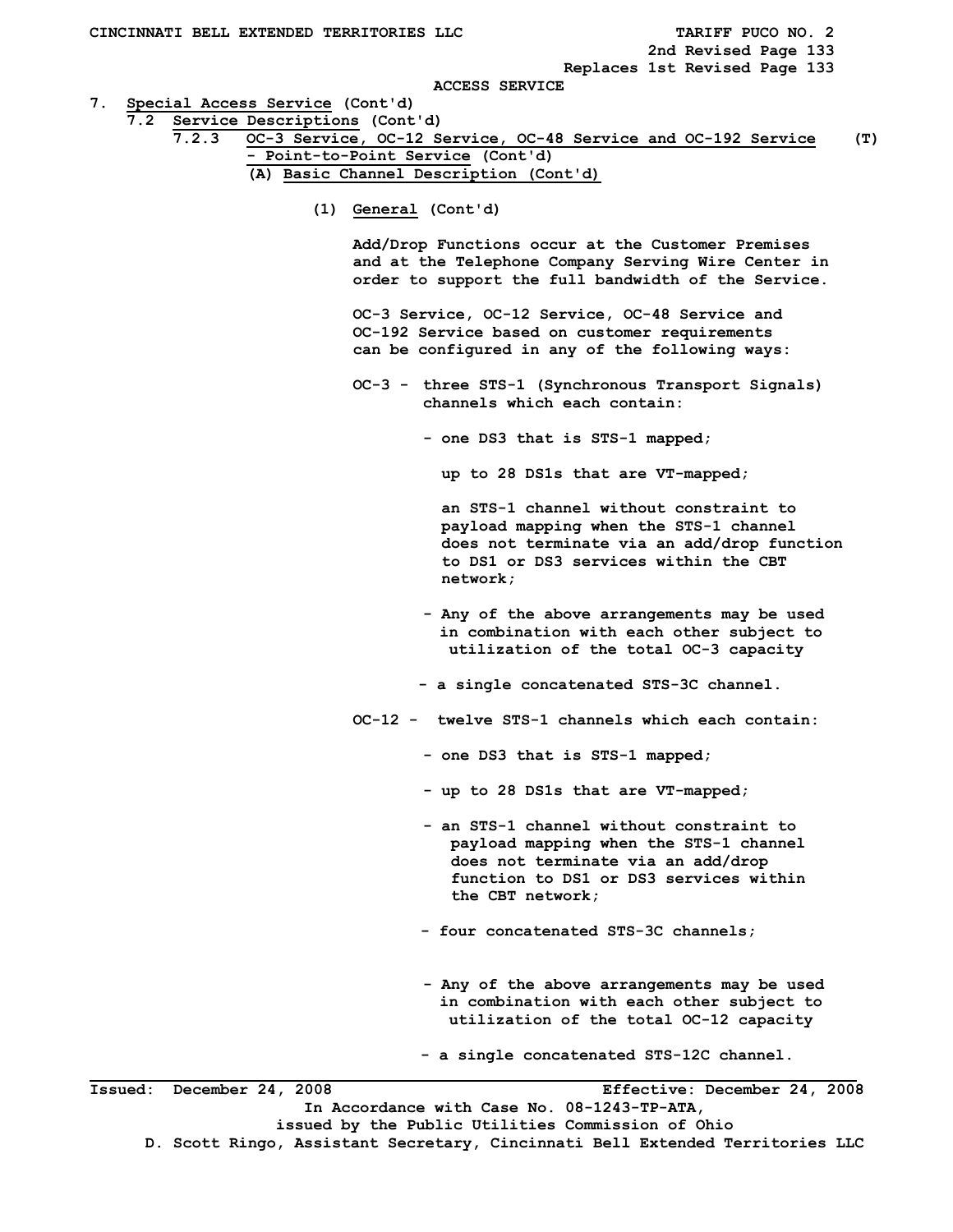### **7. Special Access Service (Cont'd)**

- **7.2 Service Descriptions (Cont'd)** 
	- **7.2.3 OC-3 Service, OC-12 Service, OC-48 Service and OC-192 Service (T) - Point-to-Point Service (Cont'd)** 
		- **(A) Basic Channel Description (Cont'd)** 
			- **(1) General (Cont'd)**

 **OC-48 - forty-eight STS-1 channels which each contain:** 

 **- one DS3 that is STS-1 mapped;** 

 **up to 28 DS1s that are VT-mapped;** 

 **an STS-1 channel without constraint to payload mapping when the STS-1 channel does not terminate via an add/drop function to DS1 or DS3 services within the CBT network;** 

- **sixteen concatenated STS-3C channels;**
- **four concatenated STS-12C channels;**
- **any of the above arrangements may be used in combination with each other subject to utilization of the total OC-48 capacity;**
- **a single concatenated STS-48C channel.**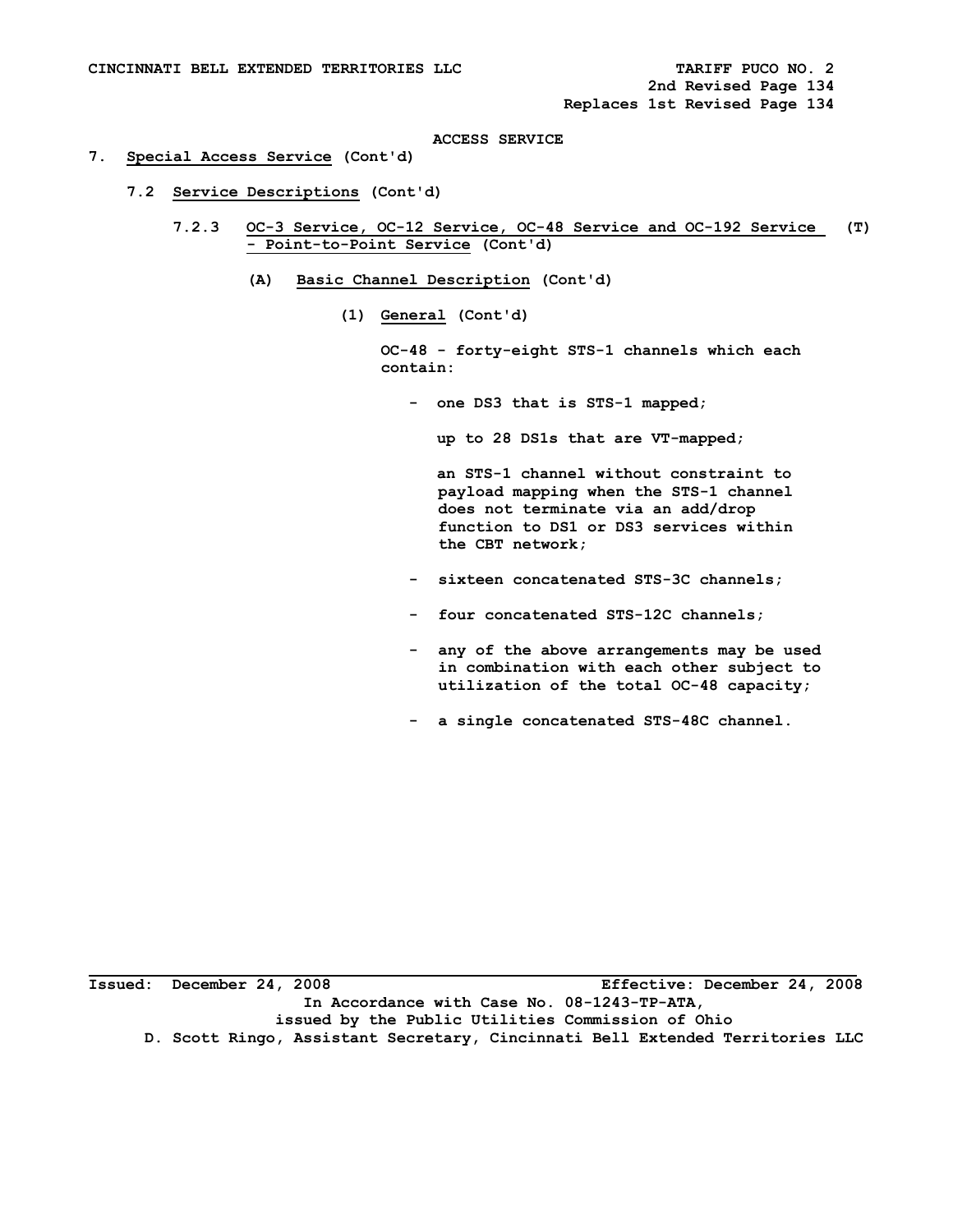# **7. Special Access Service (Cont'd)**

- **7.2 Service Descriptions (Cont'd)** 
	- **7.2.3 OC-3 Service, OC-12 Service, OC-48 Service and OC-192 Service (T) - Point-to-Point Service (Cont'd)** 
		- **(A) Basic Channel Description (Cont'd)** 
			- **(1) General (Cont'd)** 
				- **OC-192 One hundred ninety two STS-1 channels which each contain:** 
					- **1 DS3 that is STS1 mapped**
					- **64 concatenated STS-3C channels;**
					- **16 concatenated STS-12C channels;**
					- **4 concatenated STS-48c channels**
					- **A single concatenated STS-192C channel**

 **Any of the above arrangements may be used with in Combination with each other subject to utilization of the total OC-192 bandwidth.** 

### **(B) Channel Configuration**

 **(1) OC-3, OC-12, OC-48 and OC-192 Channel Terminations** 

 **OC-3, OC-12, OC-48 and OC-192 Channels consist of Channel Terminations (CTs), interoffice mileage and optional features and functions.** 

 **OC-3, OC-12 OC-48 and OC-192 Channel Terminations provide optical interconnection between the Telephone Company Serving Wire Center (SWC) and the customer premise.**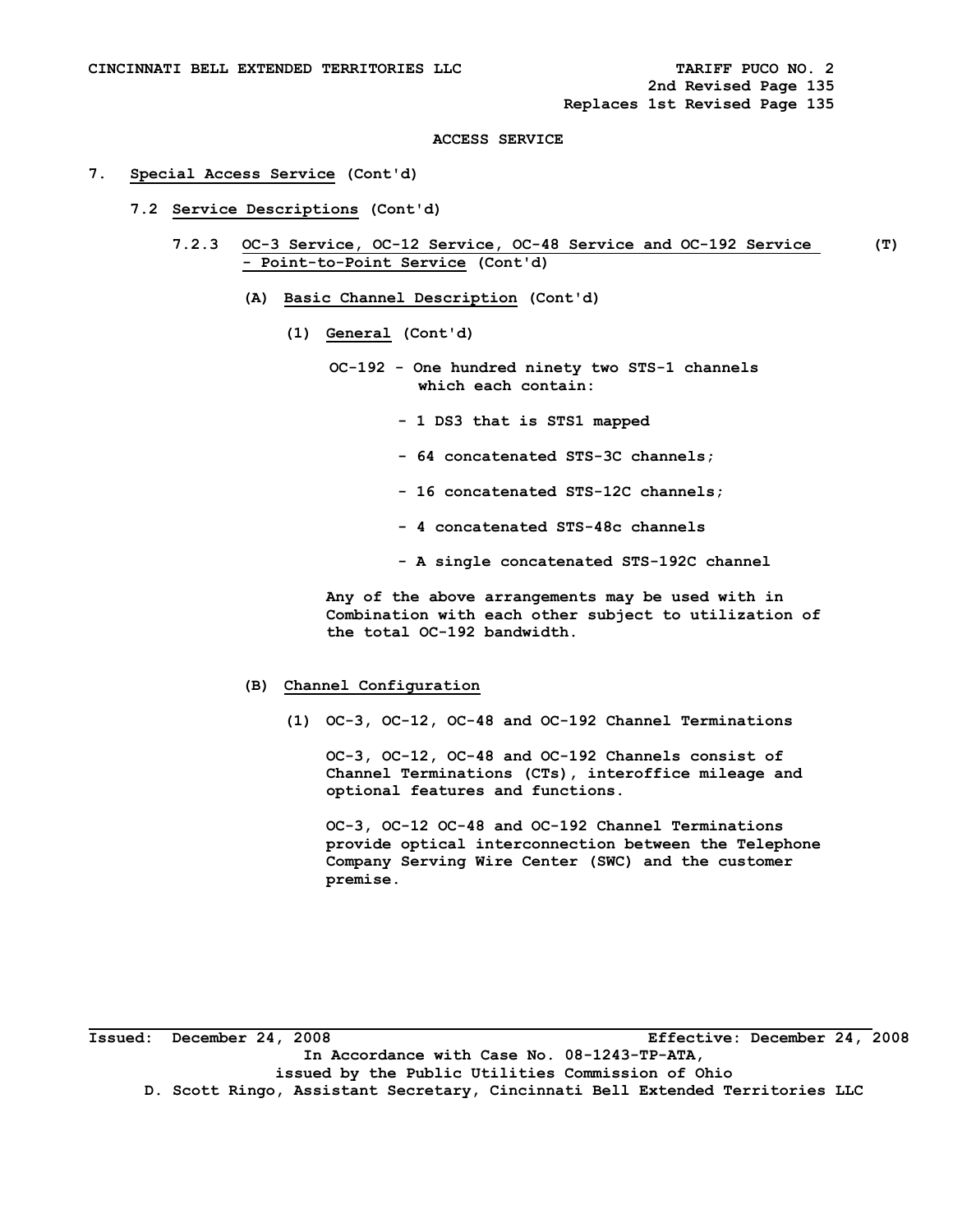**Replaces 1st Revised Page 136** 

 **ACCESS SERVICE** 

#### **7. Special Access Service (Cont'd)**

- **7.2 Service Descriptions (Cont'd)** 
	- **7.2.3 OC-3 Service, OC-12 Service, OC-48 Service and OC-192 Service (T) - Point-to-Point Service (Cont'd)** 
		- **(B) Channel Configuration (Cont'd)**

| Terminating Bit Rate | The following types of CTs are available:<br>Loop Format* | Data<br>Transmission<br>Format |
|----------------------|-----------------------------------------------------------|--------------------------------|
| 155.52               | 2 fiber                                                   | Synchronous                    |
| 622.08               | 2 fiber                                                   | Synchronous                    |
| 2488.32              | 2 fiber                                                   | Synchronous                    |
| 9953.28              | 2 fiber                                                   | Synchronous                    |

**When OC-3 Service, OC-12 Service, OC-48 Service and OC-192 Service is provided, the customer has the option of supplying the add/drop multiplexing at the customer premises. If the customer chooses to supply the equipment, the add/drop multiplexing must be compatible with the add/drop multiplexing used by the Telephone Company in the Serving Wire Center. The Telephone Company will work with the customer to select compatible add/drop multiplexers which conform to the requirements set forth in established standard and technical publications.** 

# **(1) OC-3, OC-12, OC-48 and OC-192 Channel Terminations**

 **All CTs comprising a channel must have the same terminating bit rate unless add/drop multiplexing is performed at the at the customer premise with the associated add/drop function and at the Telephone Company location with the appropriate add/drop functions.** 

 **(2) Channel Mileage** 

 **Channel Mileage facilities, comprised of Fixed and Per Mile as described in Section 7.1.2(B) preceding, provide the transmission paths between Serving Wire Centers associated with two customer-designated premises or between a Serving Wire Center associated with a customer premise and a Telephone Company Hub location. Four Channel Mileage types are available - OC-3 which supports bit rate of 155.52, OC-12 transport at the 622.08 bit rate, OC-48 transport at a bit rate of 2488.32 and OC-192 transport at a bit rate of 9953.28.** 

**\*Unidirectional Path Switched Rings**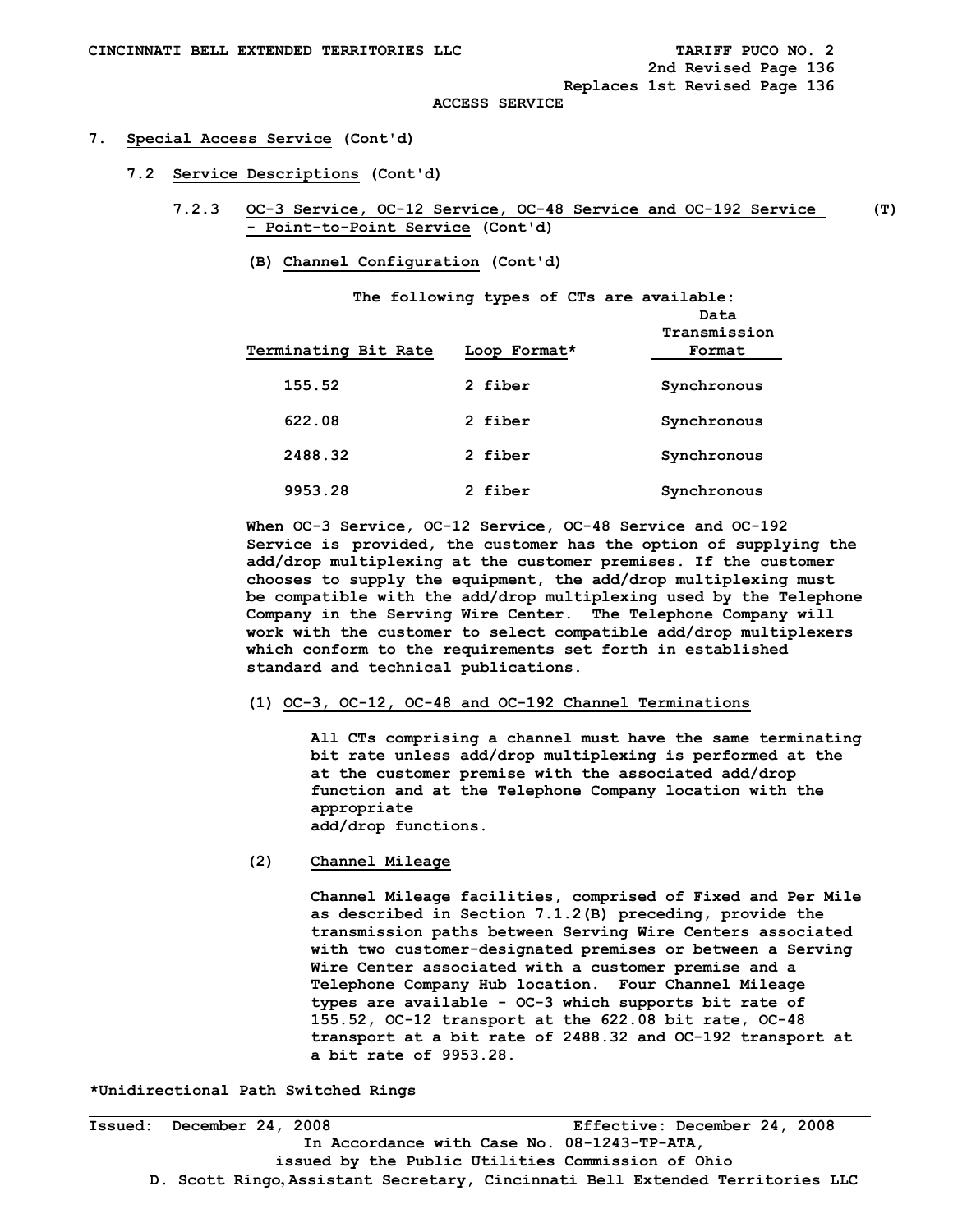#### **7. Special Access Service (Cont'd)**

- **7.2 Service Descriptions (Cont'd)** 
	- **7.2.3 OC-3 Service, OC-12 Service, OC-48 Service and OC-192 Service (T) - Point-to-Point Service (Cont'd)** 
		- **(B) Channel Configuration (Cont'd)** 
			- **(2) Channel Mileage (Cont'd)**

 **OC-3 CTs are interconnected to OC-3 transport. OC-12 CTs are interconnected to OC-12 transport. OC-48 CTs are interconnected to OC-48 transport. OC-192 CTs are interconnected to OC-192 transport.** 

 **In addition, Channel Mileage can be connected between wire centers at a lower OC-N speed than the CT, if the transport is between a lower speed Add/Drop Function and:** 

- **another lower speed Add/Drop Function;**
- **another lower speed Channel Termination;**
- **a lower speed Dedicated Ring Port;**
- **a lower speed Cross-Connect.**

 **All of the above terminations must be the same speed as the Channel Mileage.** 

 **(3) Optional Features and Functions** 

 **The following optional features and functions are available: Add/Drop Multiplexing, Add/Drop Function, OC-3, OC-12, OC-48 and OC-192 Cross-Connection, 1+1 Protection with Route Survivability, 1+1 Protection with Central Office Survivability, and OC-48 and OC-192 Regenerator.** 

 **(a) OC-3, OC-12, OC-48 and OC-192 Add/Drop Multiplexing** 

> **An arrangement at the customer premise that allows an OC-3, OC-12, OC-48 or OC-192 channel operating at a terminating speed of 155.52 Mbps, 622.08 Mbps, 2488.32 Mbps, and 9953.28 Mbps, respectively, to add/drop a lower speed channel by using this feature along with the add/drop function as stated in (b) following.**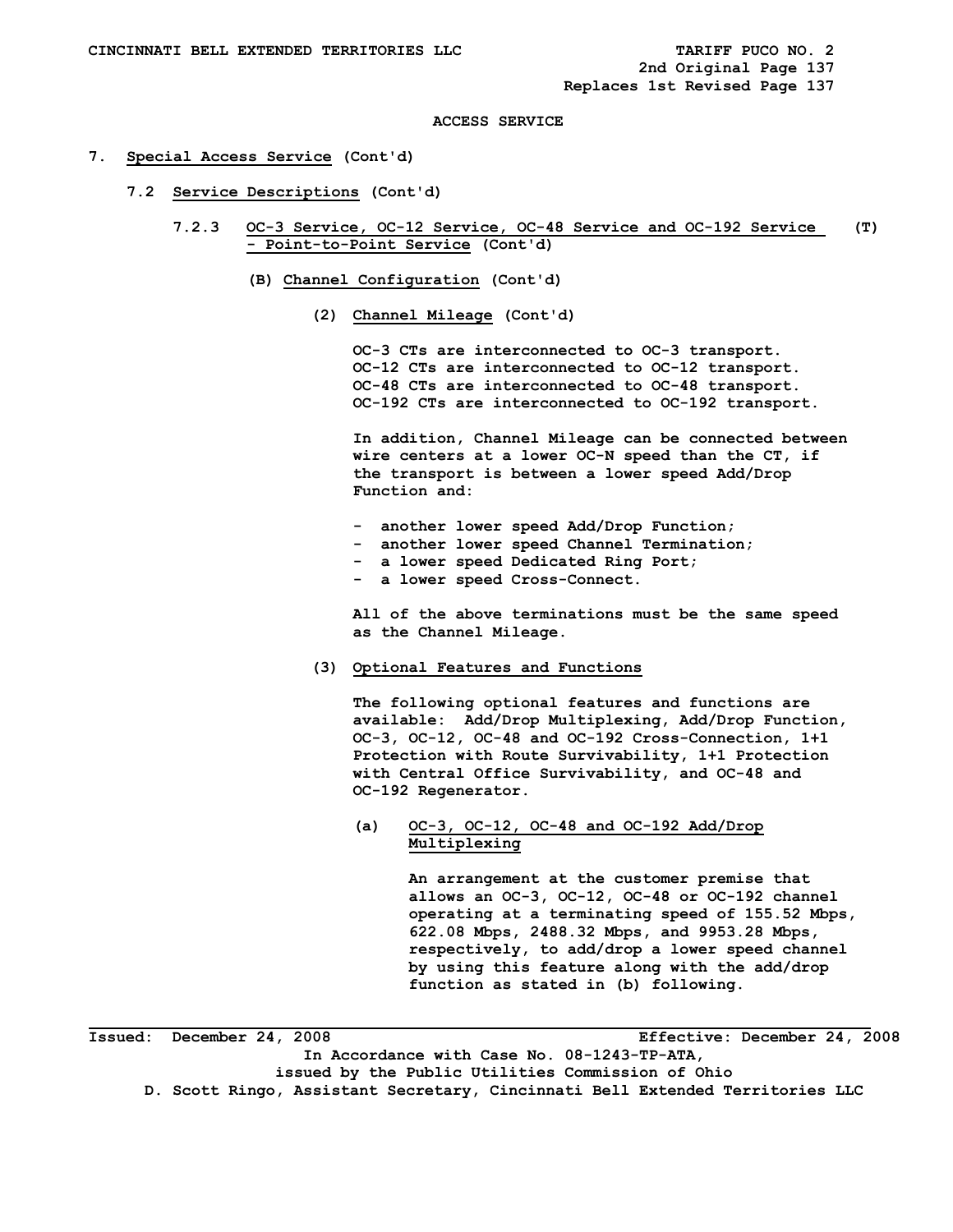#### **7. Special Access Service (Cont'd)**

- **7.2 Service Descriptions (Cont'd)** 
	- **7.2.3 OC-3 Service, OC-12 Service, OC-48 Service and OC-192 Service (T) - Point-to-Point Service (Cont'd)** 
		- **(B) Channel Configuration (Cont'd)** 
			- **(3) Optional Features and Functions (Cont'd)** 
				- **(a) OC-3, OC-12 and OC-48 Add/Drop Multiplexing (Cont'd)**

 **OC-3 add/drop multiplexing at a customer premise will provide the capability to support the full add/drop function capacity of OC-3 Service bandwidth with up to one OC-3 add/drop Function, three DS3 add/drop functions or equivalently up to three groups of 28 DS1 add/drop functions or equivalent combinations of DS3 and groups of 28 DS1 add/drop functions.** 

 **OC-12 add/drop multiplexing at a customer premise will provide the capability to support the full add/drop function capacity of OC-12 Service bandwidth with up to one OC-12 add/drop function, four OC-3 add/drop functions or up to 12 DS3 add/drop functions or equivalent combi nations of OC-12, OC-3 and DS3 add/drop functions.** 

 **OC-48 add/drop multiplexing at a customer premise will provide the capability to support the full add/drop bandwidth, up to one OC-48 add/drop function, four OC-12 add/drop functions, sixteen OC-3 add/drop functions, 48 DS3 add/drop functions or equivalent combination of OC-12, OC-3 and DS3 add/drop functions.** 

 **OC-192 add/drop multiplexing at a customer premise will provide the capability to support the full add/drop function capacity of OC-192 Service bandwidth with up to one OC-192 add/drop function, four OC-48 add/drop functions, 16 OC-12 add/drop functions, 64 OC-3 add/drop functions or 192 DS3 add/drop functions or equivalent combination of DS3, OC-3, OC-12 and OC-48 add/drop functions.**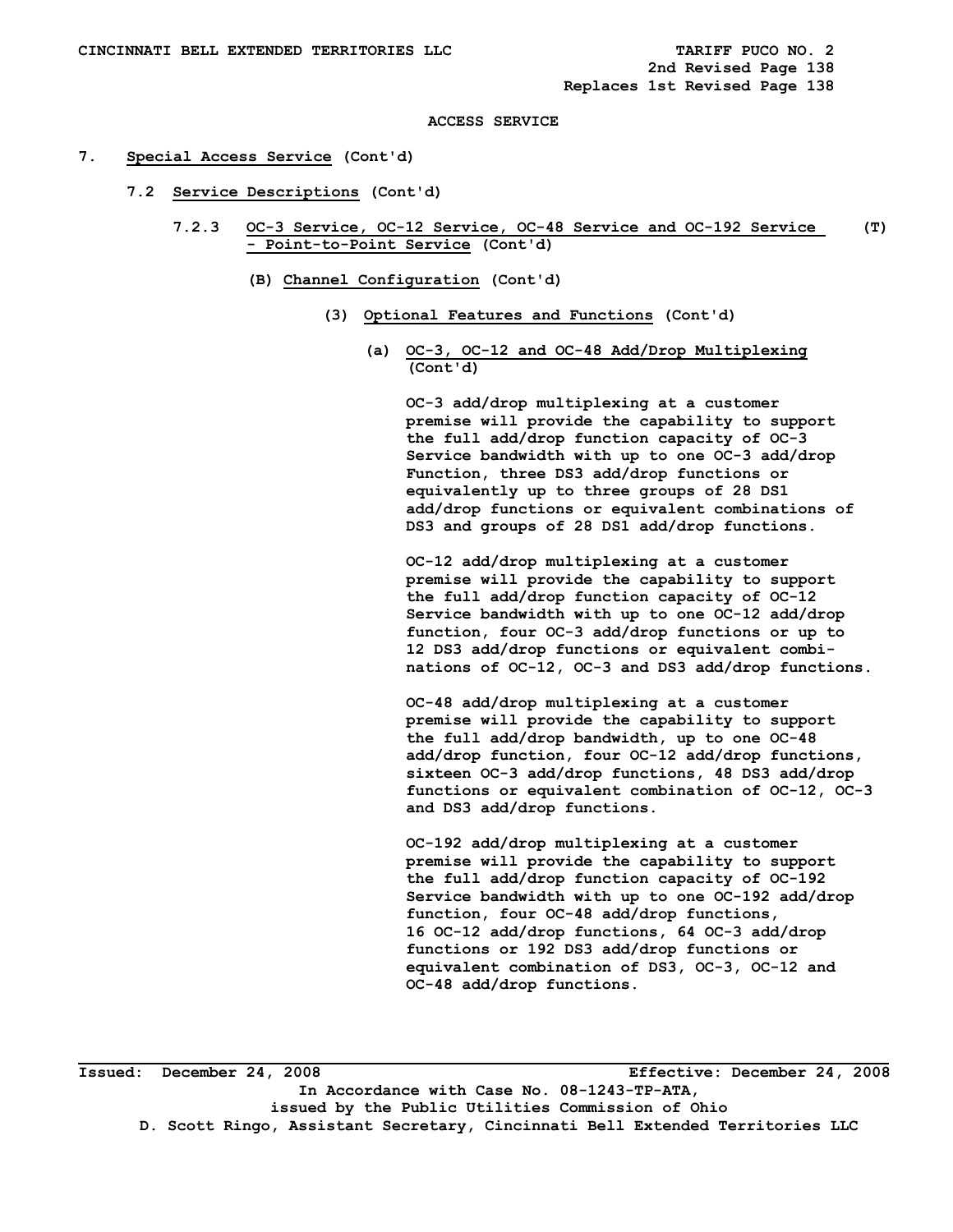#### **7. Special Access Service (Cont'd)**

- **7.2 Service Descriptions (Cont'd)** 
	- **7.2.3 OC-3 Service, OC-12 Service, OC-48 Service and OC-192 Service (T) - Point-to-Point Service (Cont'd)** 
		- **(B) Channel Configuration (Cont'd)** 
			- **(3) Optional Features and Functions (Cont'd)** 
				- **(b) Add/Drop Function**

 **The OC-3, OC-12, OC-48 and OC-192 Service are able to add or drop lower level signals as shown in the matrix following. The add/drop function is offered at a circuit level. For example, if at the customer premise, a customer drops one DS3 signal from an OC-12 service, they would pay one add/drop Function charge for the DS3, plus the OC-12 add/drop multiplexing charge. If a DS3 needs to be dropped at a Telephone Company location, the customer would pay one DS3 add/drop Function Charge. No add/drop multiplexing charge applies at the Telephone Company location.** 

 **The OC-3, OC-12, OC-48 and OC-192 Service is only able to add/or drop the services that have been identified by payload content (mapping) within the bandwidth. DS1 mapped STS-1 signals are only able to connect to a DS1, and DS3 mapped STS-1 signals are only able to connect to a DS3. If a change is required, it may be accomplished by the customer's CPE or through the current asynchronous environment for multiplexing of DS3 and DS1 services stated in Section 7.2.2.** 

**Issued: December 24, 2008 Effective: December 24, 2008** 

**In Accordance with Case No. 08-1243-TP-ATA, issued by the Public Utilities Commission of Ohio D. Scott Ringo, Assistant Secretary, Cincinnati Bell Extended Territories LLC**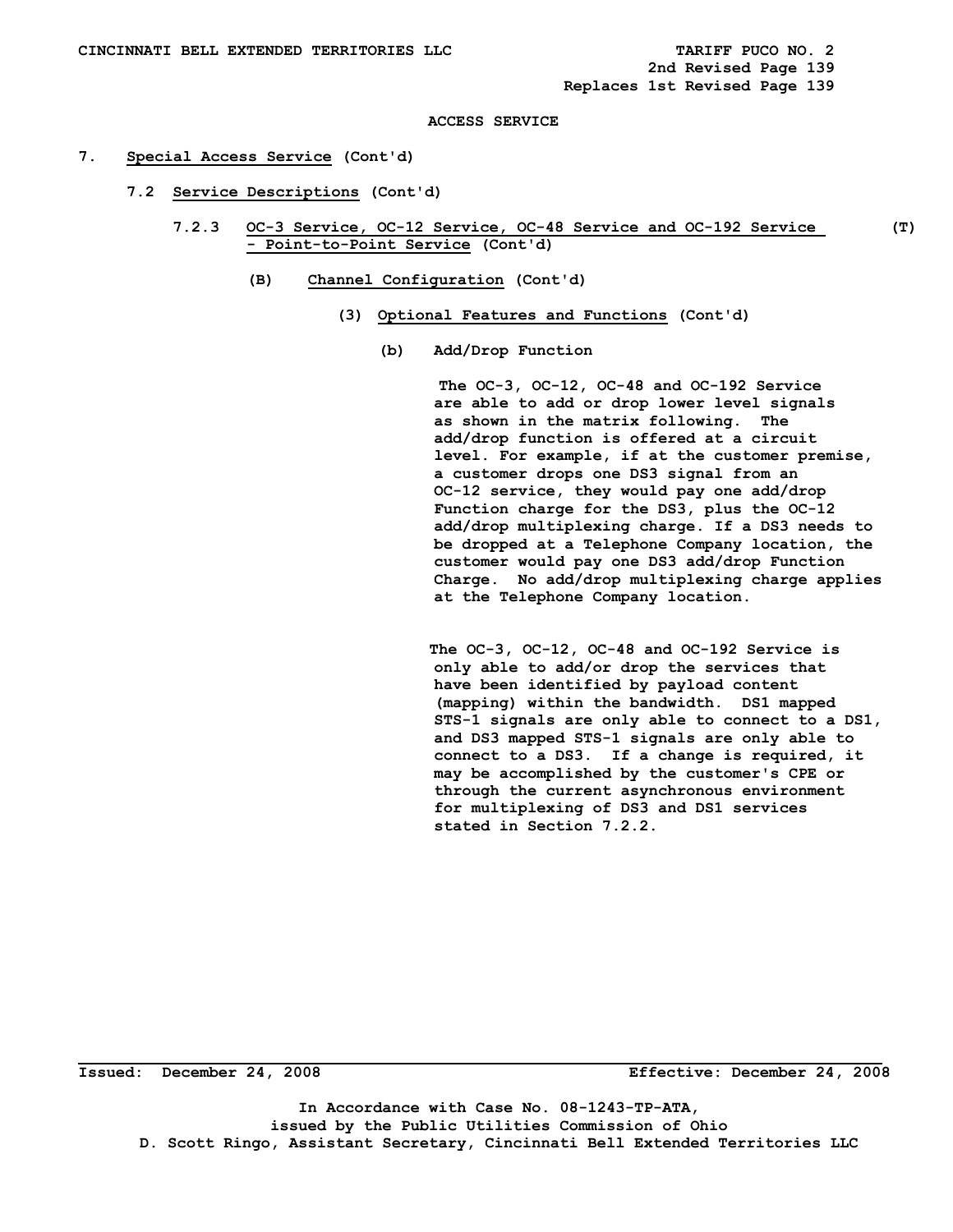### **7. Special Access Service (Cont'd)**

- **7.2 Service Descriptions (Cont'd)** 
	- **7.2.3 OC-3 Service, OC-12 Service, OC-48 Service and OC-192 Service (T) - Point-to-Point Service (Cont'd)** 
		- **(B) Channel Configuration (Cont'd)**

|          | DS1   | DS3        | OC <sub>3</sub> | OC12 | OC48 | <b>OC192</b> | 10 <sub>mq</sub> | 1000 <sub>ma</sub> | GigE |  |
|----------|-------|------------|-----------------|------|------|--------------|------------------|--------------------|------|--|
| $OC-192$ | $No*$ | <b>Yes</b> | <b>Yes</b>      | Yes  | Yes  | Yes          | Yes              | Yes                | Yes  |  |
| $OC-48$  | $No*$ | Yes        | <b>Yes</b>      | Yes  | Yes  | N/A          | Yes              | Yes                | Yes  |  |
| $OC-12$  | $No*$ | Yes        | <b>Yes</b>      | Yes  | N/A  | N/A          | Yes              | Yes                | Yes  |  |
| $OC-3$   | Yes   | Yes        | Yes             | N/A  | N/A  | N/A          | Yes              | Yes                | Yes  |  |

 **(3) Optional Features and Functions (Cont'd)**

**ADD/DROP Function** 

- **\* to add/drop a DS1 from an OC-12 OC-48 and/or OC-192, an Optical to Electrical DS1 Add/Drop Capability must be purchases as well as an OC-3 Add/Drop Function and a DS1 Add/Drop Function.**
- **(c) OC-3, OC-12, OC-48 and OC-192 Cross-Connection**

 **This is an arrangement to cross-connect OC-3 Service, OC-12 Service OC-48 Service, or OC-192 Service to another service or to an add/drop function of the same speed at a wire center for the same or for a different customer on a per circuit basis. The customer must purchase service to the wire center from his designated premise. One charge applies per service cross-connected.** 

**(d) Optical to Electrical DS1 Add/Drop Capability** 

**This option allows an electrical DS1 to be derived From an OC-12 OC-48 or OC-192 by using this capability To add/drop the electrical DS1 from an OC-3 add/drop function. The OC-3 add/drop function must be purchased separately.**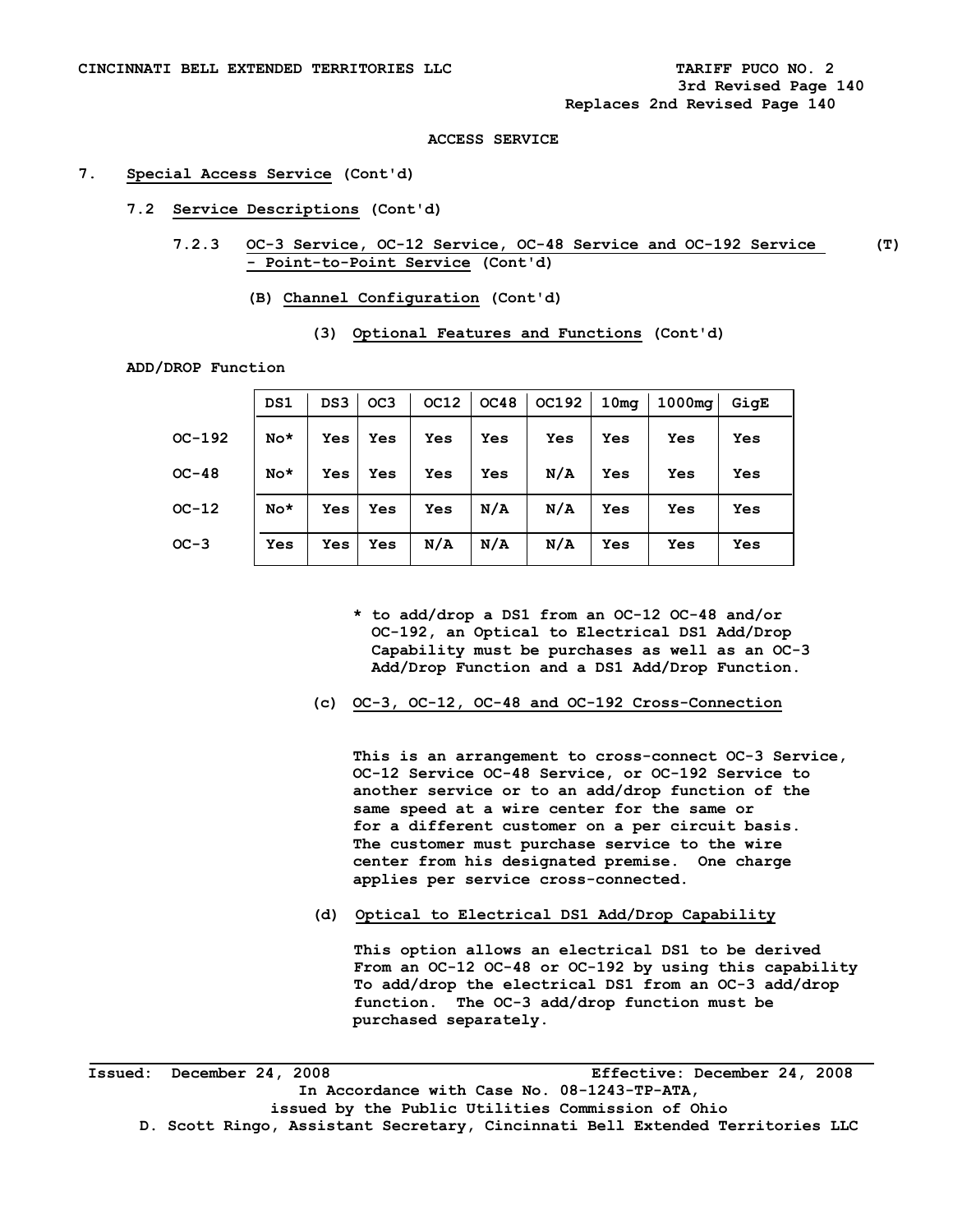#### **7. Special Access Service (Cont'd)**

- **7.2 Service Descriptions (Cont'd)** 
	- **7.2.3 OC-3 Service, OC-12 Service, OC-48 Service and OC-192 Service (T) - Point-to- Point Service (Cont'd)** 
		- **(B) Channel Configuration (Cont'd)** 
			- **(3) Optional Features and Functions (Cont'd)** 
				- **(d) 1+1 Protection with Route Survivability**

 **This option will provide 1+1 protection and offer additional protection from fiber cable cuts by routing the working fiber pair via the primary route and the protect fiber pair via a physically diverse alternate route. The protect fiber will be charged on a distance-sensitive basis, based on quarter route miles, from the customer premise to the serving wire center.** 

 **This option will also provide 50 millisecond pro tection switching to assure 100 percent avail ability of the service. Any service interruption greater than one (1) minute will result in a credit equal to one month's bill for the circuit involved. If the interruption occurs on a Channel Termination without this option, normal terms and conditions for out-of-service credits as stated in 2.4.3 preceding will apply. An interruption period will start when an inoperative service is reported to the Telephone Company and end when the service is operative. In any month, as a result of an interruption, the total credit per rate element of the interrupted service may not exceed 100 percent of the monthly charge for that particular rate element. All other terms and conditions for Credit Allowances as stated in 2.4.3 preceding, will apply.** 

 **Installation of the 1+1 Protection with Route Survivability option will not begin until the customer has accepted the proposed routing by the Telephone Company.** 

**Issued: December 24, 2008 Effective: December 24, 2008** 

**In Accordance with Case No. 08-1243-TP-ATA, issued by the Public Utilities Commission of Ohio D. Scott Ringo, Assistant Secretary, Cincinnati Bell Extended Territories LLC**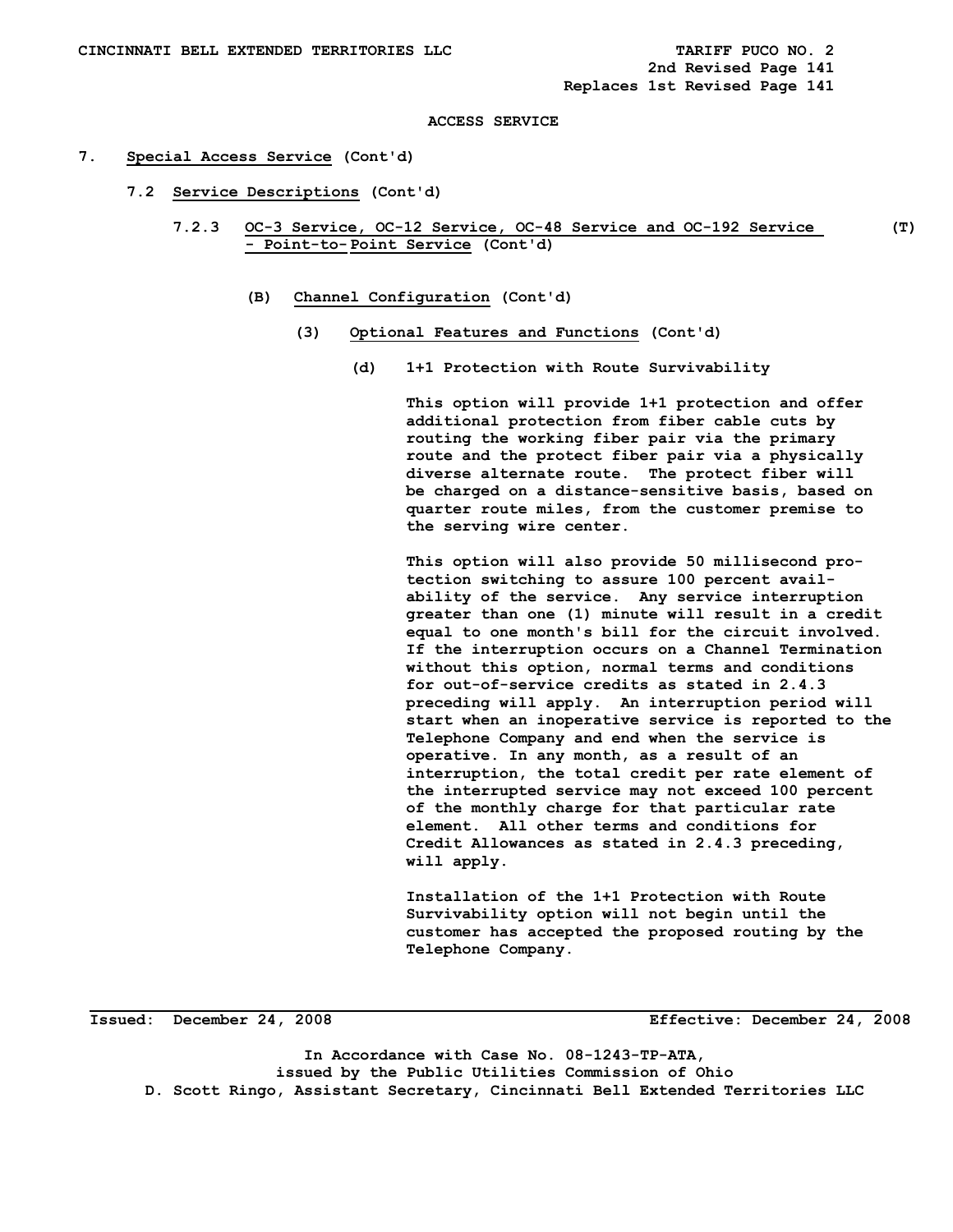**2nd Revised Page 142** 

 **Replaces 1st Revised Page 142** 

**ACCESS SERVICE** 

- **7. Special Access Service (Cont'd)** 
	- **7.2 Service Descriptions (Cont'd)** 
		- **7.2.3 OC-3 Service, OC-12 Service, OC-48 Service and OC-192 Service (T) - Point-to-Point Service (Cont'd)** 
			- **(B) Channel Configuration (Cont'd)** 
				- **(3) Optional Features and Functions (Cont'd)** 
					- **(e) 1+1 Protection with Central Office Survivability for OC-3, OC-12, OC-48 and OC-192** 
						- **(a) This option will provide 1+1 protection and offer additional protection from Serving Wire Center (SWC) failure for services not terminating at the SWC. This will be accomplished by routing the working fiber pair via the primary route to the customer's SWC and the protect fiber pair to an alter nate wire center chosen by the Telephone Company. The protect fiber will be charged on a distance-sensitive basis, based on quarter route miles, from the customer prem ise to the alternate wire center. Channel Mileage for the appropriate OC-3, OC-12, OC-48 or OC-192 Service ordered will be charged between the SWC and the alternate wire center using the V&H coordinates method as stated in National Exchange Carrier Association Tariff F.C.C. No. 4.**

 **This option will also assure 100 percent availability of the service. Any service interruption greater than one (1) minute will (result in a credit equal to one month's bill for the circuit involved. If the interruption occurs on a Channel Termination without this option, normal terms and conditions for out of service credits as stated in 2.4.3 preceding will apply. An interruption period will start when an inoperative service is reported to the Telephone Company and end when the service is operative. In any month, as a result of an interruption, the total credit per rate element of the interrupted service may not exceed 100 percent of the monthly charge for that particular rate element. All other terms and conditions for Credit Allowances as stated in 2.4.3 preceding, will apply.** 

**Issued: December 24, 2008 Effective: December 24, 2008**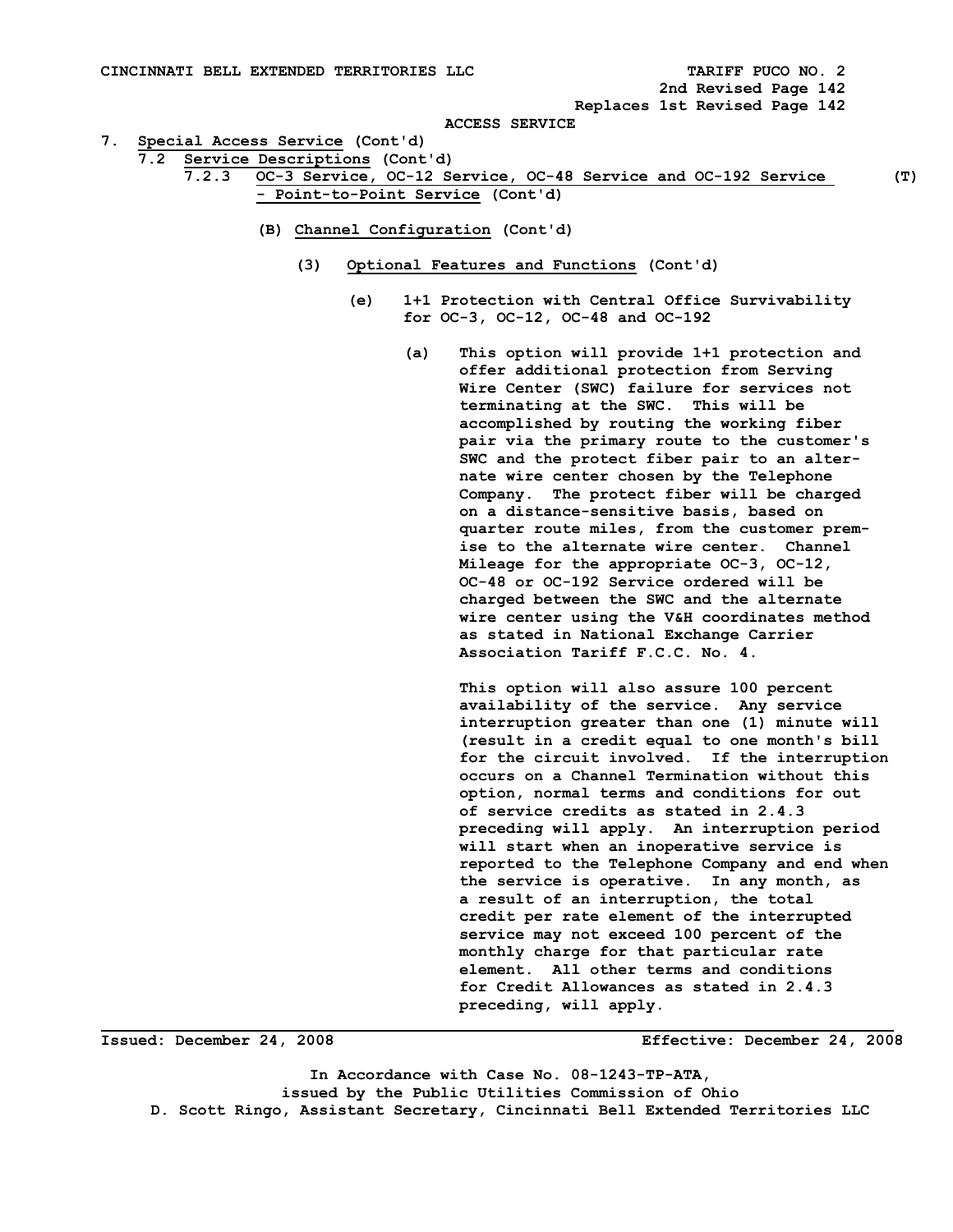#### **7. Special Access Service (Cont'd)**

- **7.2 Service Descriptions (Cont'd)** 
	- **7.2.3 OC-3 Service, OC-12 Service, OC-48 Service and OC-192 Service (T) - Point-to-Point Service (Cont'd)** 
		- **(B) Channel Configuration (Cont'd)** 
			- **(3) Optional Features and Functions (Cont'd)** 
				- **(e) 1+1 Protection with Central Office Survivability for OC-3, OC-12, OC-48 and OC-192 (Cont'd)**

 **Installation of the 1+1 Protection with Central Office Survivability option will not begin until the customer has accepted the proposed routing by the Telephone Company.** 

 **If the customer wants to use this optional feature as a ring extension with OC-12, OC-48, or OC-192 Dedicated Ring Service, then both the customer's Serving Wire Center and alternate wire center must have Nodes located on the ring. The Telephone Company will work cooperatively with the customer to determine the appropriate alternate wire center to be used for the Dedicated Ring situation. Channel Mileage will not apply to this option when used with a ring extension.**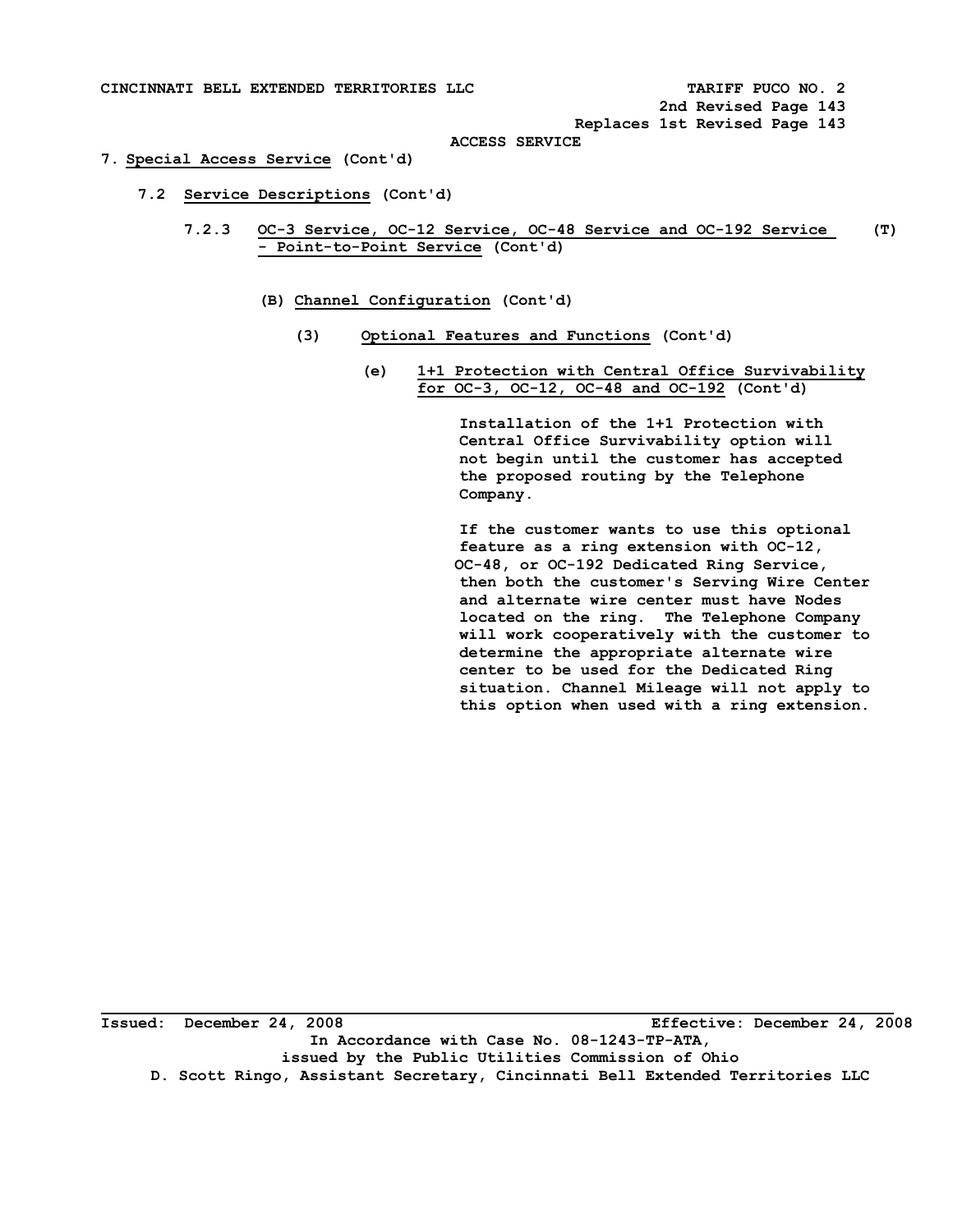#### **7. Special Access Service (Cont'd)**

- **7.2 Service Descriptions (Cont'd)** 
	- **7.2.3 OC–3 Service, OC–12 Service, OC–48 Service and OC-192 Service (T) – Point–to-Point Service (Cont'd)** 
		- **(B) Channel Configuration (Cont'd)** 
			- **(1) Optional Features and Functions (Cont'd)**

**DIFFERENT PHYSICAL PATH ALTERNATE WIRE CENTER NI**  $\overline{M}$  **Working Fiber Pair NI S S (e) W Working Fiber Pair W** H C C C C C  **C P E CMT CM C P CMT E A A A A A A A A A W Protect Fiber Pair C C C C Protect Fiber Pair** 

> **\*CM = Channel Mileage \*CMT = Channel Mileage Terminations**

**(f) OC-48 and OC-192 Regenerators** 

**Regenerators provide essential detection and retransmission of SONET Optical signals between customer premises. Regenerators will be provided as required by the Telephone Company when actual fiber facility distances between customer designated premise and/or central office locations exceed design limits (typically 18 to 25 miles). Regenerators will be located exclusively in Telephone Company central offices.** 

**The following diagrams provide an example of (d) and (e) above:** 

**Issued : December 24, 2008 Effective : December 24, 2008 In Accordance with Case No. 08-1243-TP-ATA, issued by the Public Utilities Commission of Ohio D. Scott Ringo, Assistant Secretary, Cincinnati Bell Extended Territories LLC**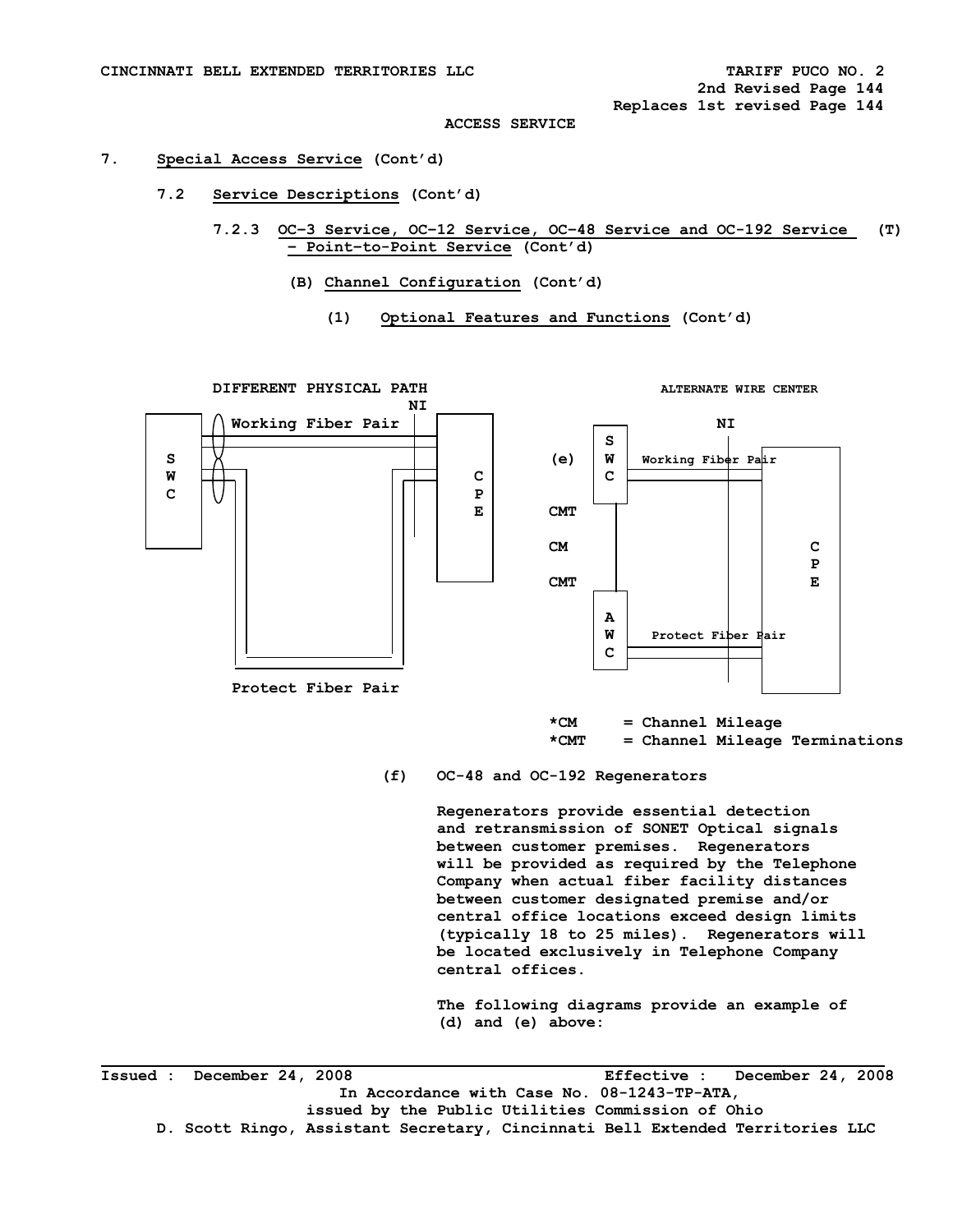#### **7. Special Access Service (Cont'd)**

- **7.2 Service Descriptions (Cont'd)** 
	- **7.2.4 OC-3 Service, OC-12 Service, OC-48 Service and OC-192 Service (T) Dedicated Ring** 
		- **(A) Basic Service Description**

#### **(1) General**

 **OC-3, OC-12, OC-48 and OC-192 Dedicated Ring Service operates at the same speeds as Point-to-Point Services, however, the Dedicated Ring Service provides a customer a dedicated custom network. The network is in a ring architecture designed to provide increased reliability and functionality connecting multiple customer designated locations and specified Telephone Company Central Offices (COs) via self-healing network designs. Dedicated Ring Service will provide 50 millisecond pro tection switching to assure 100 percent availability of the services on the ring. Dedicated Ring Service is provided where appropriate SONET facilities are avail able. Where facilities are not available, Special Construction may apply.** 

 **Dedicated Ring Service is an alternative to OC-3, OC-12, OC-48 and OC-192 point-to-point service between multiple customer locations. Rate elements include nodes, ports, mileage between nodes, regenerators, Optical to Electrical DS1 add/drop capability and Optical OC-48 add/drop capability. Rates are specified in 7.4.3 following.** 

 **Existing customers with Point-to-Point OC-3, OC-12, OC-48 and OC-192 may upgrade to Dedicated Ring Service without termination liability.** 

 **A service interruption greater than one (1) minute will result in a credit equal to one month's bill for the individual port-to-port connection involved. An interruption of service will start when an inoperative service is reported to the Telephone Company and end when the service is operative. In any month, as a result of an interruption, the total credit per rate element of the interrupted service may not exceed 100 percent of the monthly charge for that particular rate element.**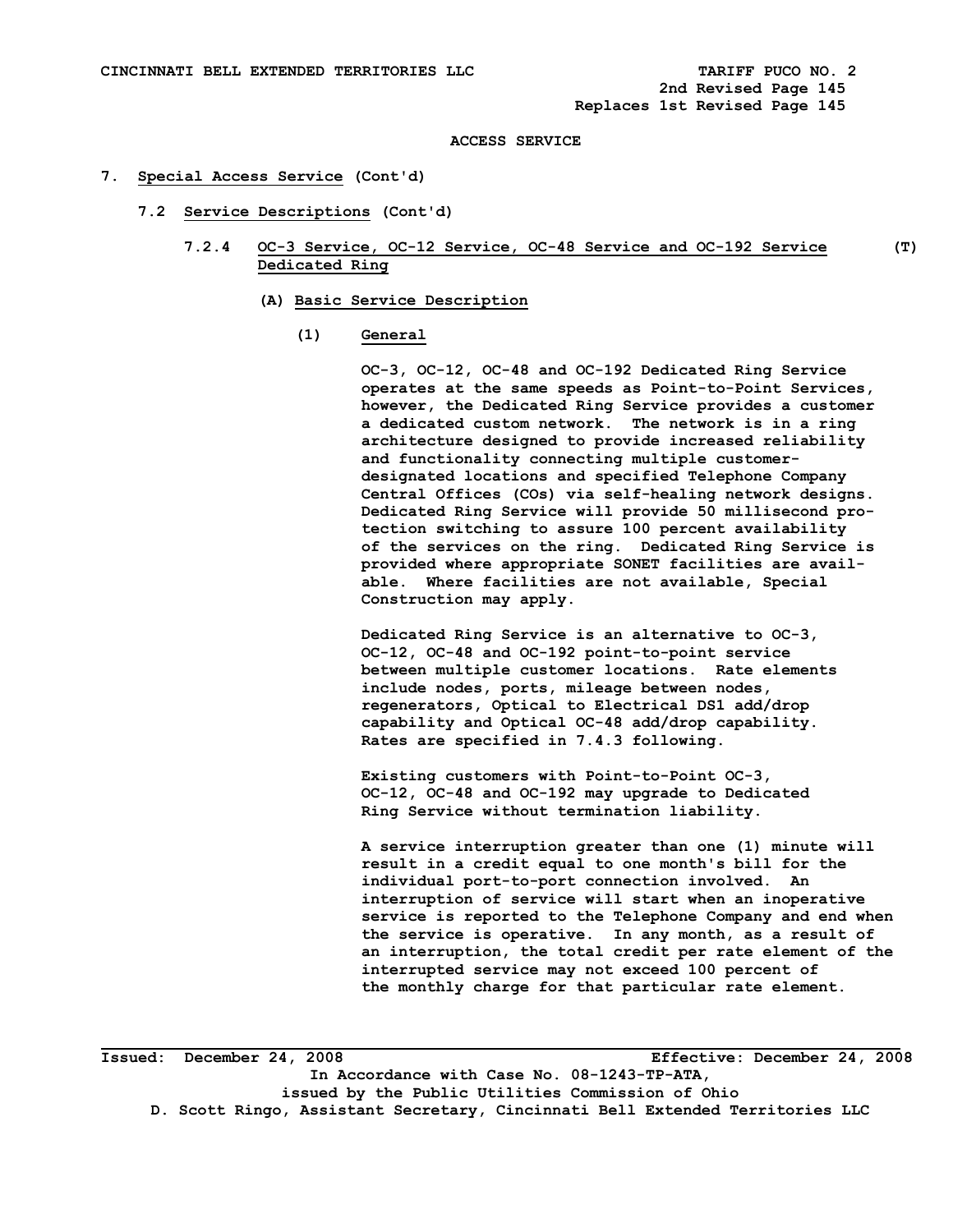$\overline{\phantom{a}}$ 

 **ACCESS SERVICE** 

- **7. Special Access Service (Cont'd) 7.2 Service Descriptions (Cont'd)** 
	- **7.2.4 OC-3 Service, OC-12 Service, OC-48 Service and OC-192 Service (T) Dedicated Ring (Cont'd)** 
		- **(B) Dedicated Ring Configuration** 
			- **(1) Nodes**

 **The ring will provide connectivity to multiple customer-designated locations (nodes). However, a ring must have a minimum of three nodes. At least one node must be a Telephone Company CO and one must be a customer premise. A maximum of 16 nodes, including regenerators, will be allowed per ring.** 

 **The Telephone Company reserves the right to determine the order of the nodes on the ring.** 

 **When a customer premise node is located in the same building as a CO node, there will be no diversity between the two nodes.** 

 **The customer will be billed time and material for any additional charges incurred by the Telephone Company in locating Company equipment at the customer premise.**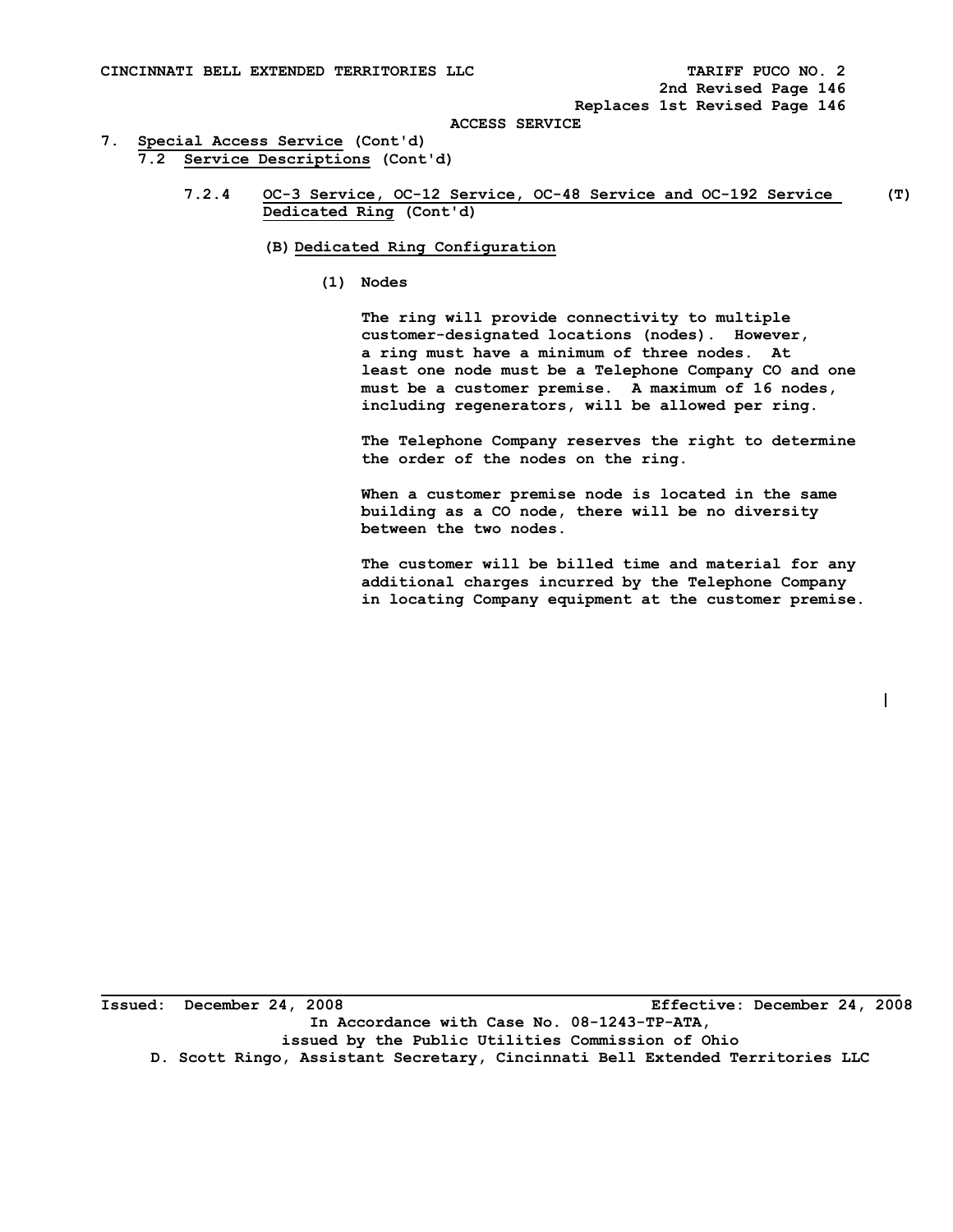**2nd Revised Page 147** 

 **Replaces 1st Revised Page 147** 

 **ACCESS SERVICE** 

- **7. Special Access Service (Cont'd)** 
	- **7.2 Service Descriptions (Cont'd)**

 **7.2.4 OC-3 Service, OC-12 Service, OC-48 Service and OC-192 Service (T) Dedicated Ring (Cont'd)** 

- - **(B) Dedicated Ring Configuration (Cont'd)**

 **(3) Ports** 

 **The ring capacity will be either OC-3, OC-12, OC-48 or OC-192. Lower speed channels are accessible at nodes via port terminations.** 

|                | Accepted interfaces are as follows:              |
|----------------|--------------------------------------------------|
| OC-n Ring Type |                                                  |
|                | (Maximum number of ports supported by Ring Type) |

| <b>PORTS</b> | $OC-3$ | $OC-12$ | $OC-48$ | $OC-192$                                         |
|--------------|--------|---------|---------|--------------------------------------------------|
| DS1          | 84     |         |         | 84/OC-3 Port**   84/OC-3 Port**   84/OC-3 Port** |
| DS3          | 3      | 12      | 48      | 192                                              |
| $OC-3$       |        | 4       | 16      | 64                                               |
| $OC-12$      | N/A    |         | 4       | 16                                               |
| $OC-48$      | N/A    | N/A     |         |                                                  |
| $OC-192$     | N/A    | N/A     | N/A     |                                                  |

 **OC-3 Point-to-Point service may connect to an OC-3 port of an OC-12, OC-48 ring, or OC-192 ring. OC-12 Point-to-Point service may connect to an OC-12 port of an OC-48 ring or OC-192 ring located in a Company CO. OC-48 Point-to-Point service may connect to an OC-48 port of an OC-192 ring.** 

 **As described in Section 7.2.3.A for OC-3 Service, an OC-3 port will permit the connection of STS-1 channels to other STS-1 channels across the OC-12, OC-48 or OC-192 Dedicated Ring Service subject to The overall ring capacity limits described in (6) following. Also, an STS-1 channel with DS1 pay load mapping accessing an OC-12 Dedicated Ring using an OC-3 port may be connected to the Optical to Electrical DS1 add/drop capability for the purpose of connecting up to 28 DS1 ports. An STS-1 channel with DS3 payload mapping accessing the OC-12 or OC-48 Dedicated Ring using an OC-3 port may individually connect to a DS3 port.** 

- **\* Optical to Electrical DS1 add/drop capability as shown in 7.2.4(B)(4) is needed along with an OC-3 Port.**
- **\*\* Number of interfaces on Nodes equipped for multiplexing may vary.**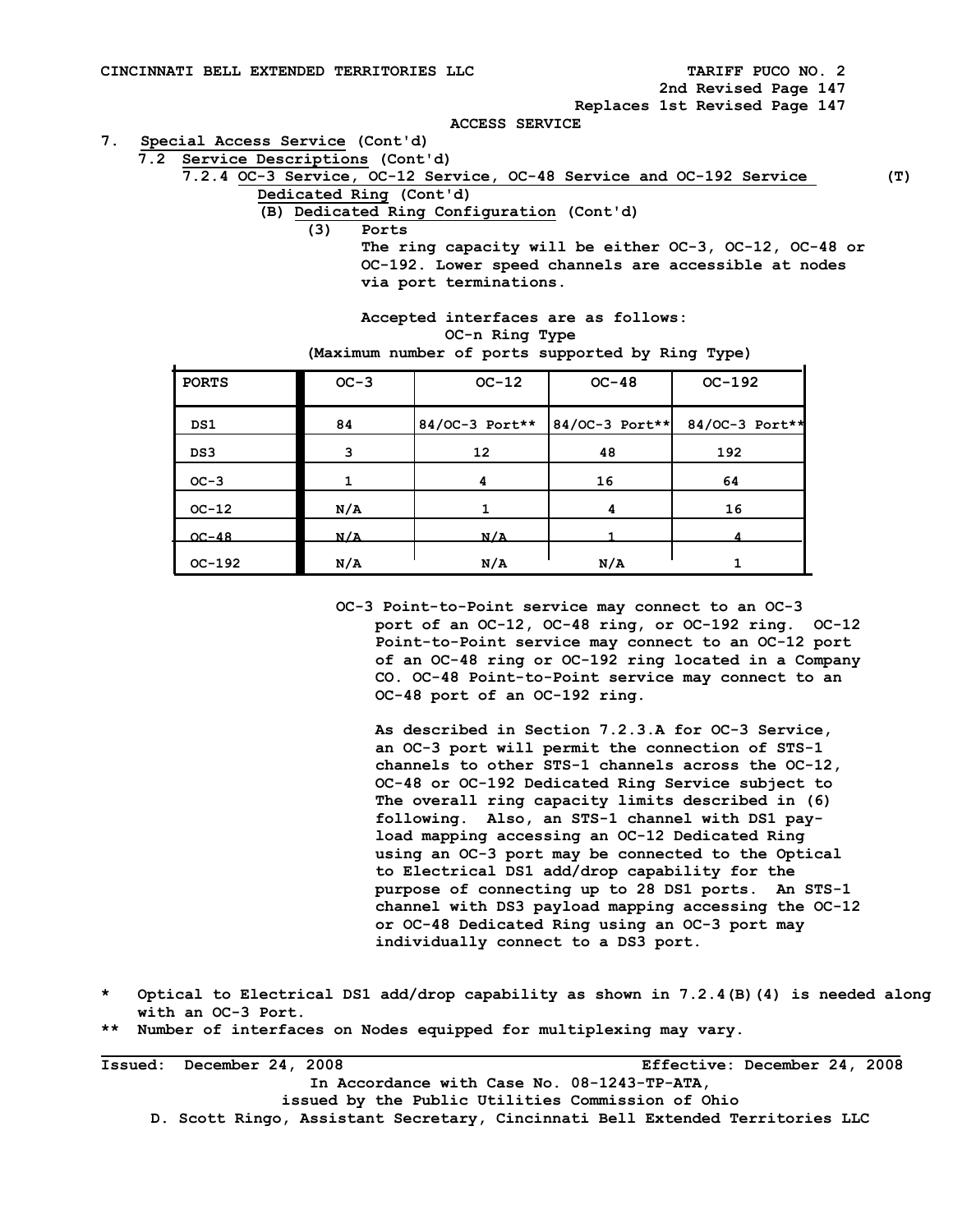**2nd Revised Page 148 Replaces 1st Revised Page 148** 

 **ACCESS SERVICE** 

- **7. Special Access Service (Cont'd)**
- **7.2 Service Descriptions (Cont'd)**

 **7.2.4 OC-3 Service, OC-12 Service, OC-48 Service and OC-192 Service (T) Dedicated Ring (Cont'd)** 

- **(B) Dedicated Ring Configuration (Cont'd)** 
	- **(3) Ports (Cont'd)**

 **DS1 ports, DS3 ports and STS-1 channels within OC-3 ports may not connect to any other ports within the same node. All other port-to-port connections are allowable except for DS3 port to DS1 port connections. If a DS3 to DS1 connection is required, it may be accomplished by the customer's CPE or through the current multiplexing environment of DS3 and DS1 Services described in Section 7.2.9.** 

 **(4) Mileage** 

 **Mileage is the total airline distance between the serving wire center of each node involved on the ring. A one mile minimum will be billed between nodes.** 

 **In addition, interoffice transport may be connected between wire centers at a lower OC-N speed than the Dedicated Ring, if the transport is between a dedicated ring port and:** 

- a lower speed Add/Drop Function;
- a lower speed Channel Termination;
	- another lower speed Dedicated Ring Port;
	- a lower speed Cross-Connect;

 **All of the above terminations must be the same speed as the transport.** 

 **(5) Optical to Electrical DS1 Add/Drop Capability** 

 **This option allows an electrical DS1 to be derived from an optical OC-12 OC-48 or OC-192 ring by using this capability to add/drop the electrical DS1 from an OC-3 port.** 

 **(6) Dedicated Ring Regenerator** 

 **Regenerators provide essential detection and re-transmission of SONET Optical 155.52 Mbps, 622.08 Mbps, 2488.32 Mbps and 9953.28 Mbps signals between nodes. Regenerators will only be provided as required by the Telephone Company when actual fiber facility distances between customer-designated nodes exceed inter-nodal design limits (typically 18 to 25 miles). Regenerators will be located exclusively in Telephone Company COs and do not allow ports to access customer service connections.**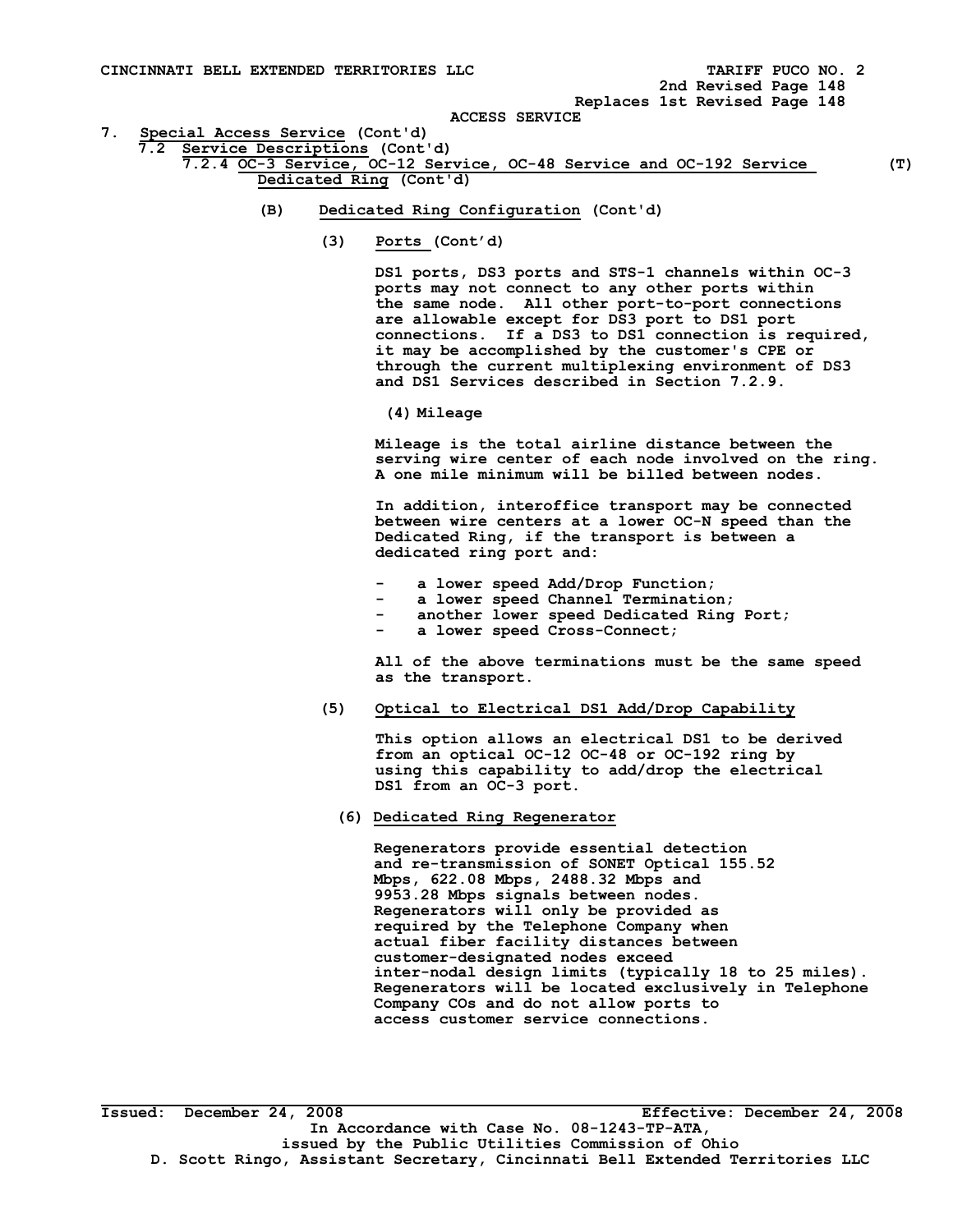### **7. Special Access Service (Cont'd)**

- **7.2 Service Descriptions (Cont'd)** 
	- **7.2.4 OC-3 Service, OC-12 Service, OC-48 Service and OC-192 Service (T) Dedicated Ring (Cont'd)**

- **(B) Dedicated Ring Configuration (Cont'd)** 
	- **(7) Dedicated Ring Connection Capacity)**

**For OC-3 Dedicated Ring Service, the maximum ring capacity between nodes is not to exceed 3 STS-1 equivalents. OC-3 Dedicated Ring Services will provide capability for node-to-node connection of DS1, STS-1 or STS-3C, using DS1, DS3 and OC-3 ports on the OC-3 ring.** 

**For OC-12 Dedicated Ring Service, the maximum ring capacity between nodes is not to exceed 12 STS-1 equivalents. OC-12 Dedicated Ring Services will provide capability for node-to-node connection of STS-1, STS-3C or STS-12C Channels using DS3, OC-3 or OC-12 ports on the OC-12 ring. DS1 Port Connections are available with OC-12 Dedicated Ring Service if an OC-3 Port and an Optical to Electrical DS1 add/drop capability is purchased.** 

**For OC-48 Dedicated Ring Service, the maximum ring capacity between nodes is not to exceed 48 STS-1 equivalents. OC-48 Dedicated Ring Services will provide capability for node-to-node connection of DS3, STS-1, STS-3C, STS-12C or STS-48C Channels using DS3, OC-3, OC-12, or OC-48 ports on the OC-48 ring. DS1 Port Connections are available with OC-48 Dedicated Ring Service if an OC-3 Port and an Optical to Electrical DS1 add/drop capability is purchased.** 

**For OC-192 Dedicated Ring Service, the maximum ring capacity between nodes is not to exceed 192 STS-1 equivalents. OC-192 Dedicated Ring Services will provide capability for node-to-node connection of DS3, STS-1, STS-3C, STS-12C, STS-48C or STS-192C Channels using DS3, OC-3, OC-12, OC-48 or OC-192 ports on the OC-192 ring. DS1 Port Connections are available with OC-192 Dedicated Ring Service if an OC-3 Port and an Optical to Electrical DS1 add/drop capability is purchased.** 

**Issued: December 24, 2008 Effective: December 24, 2008**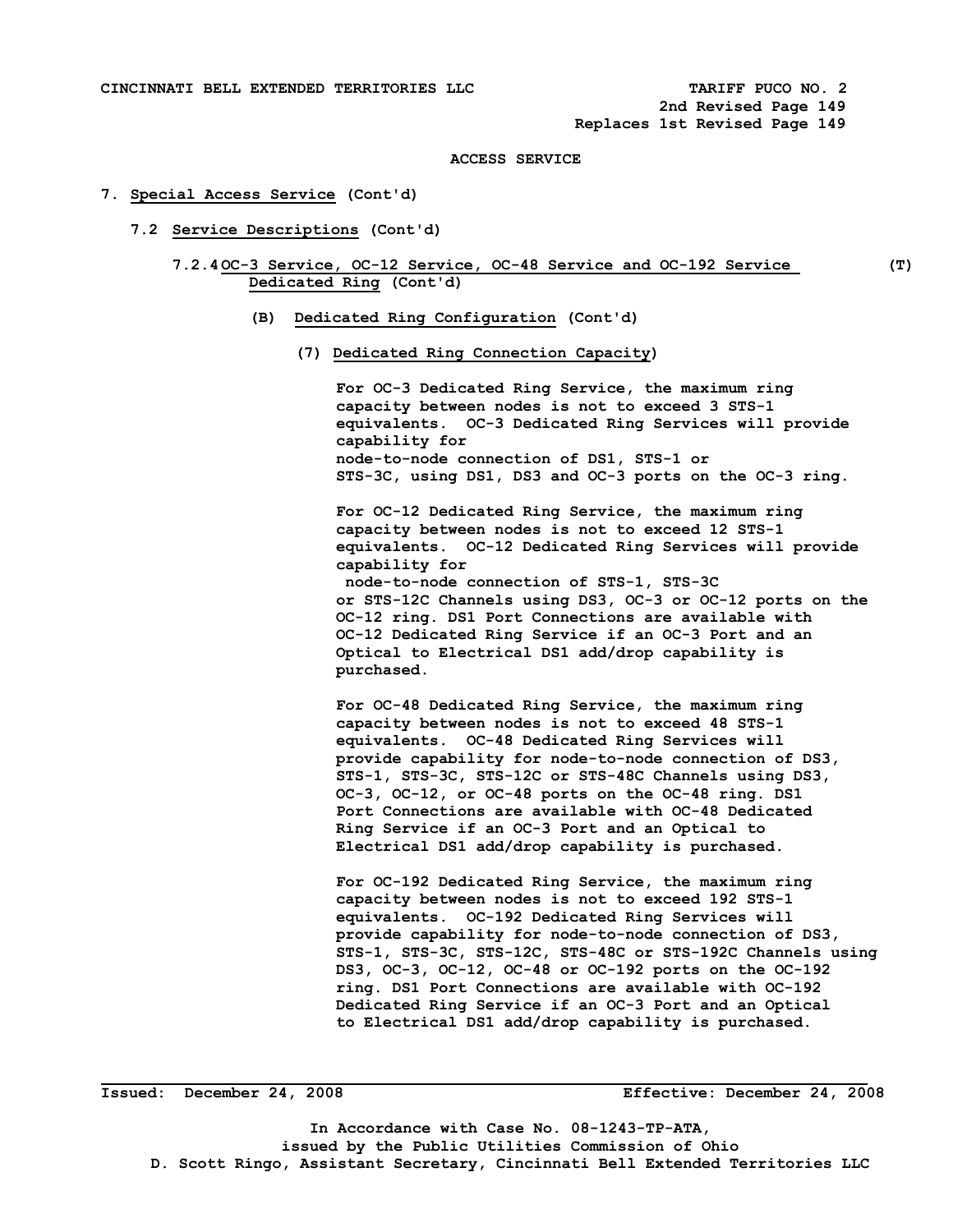## **7. Special Access Service (Cont'd)**

- **7.2 Service Descriptions (Cont'd)** 
	- **7.2.4 OC-3 Service, OC-12 Service, OC-48 Service and OC-192 Service (T) Dedicated Ring (Cont'd)**

**Issued: December 24, 2008 Effective: December 24, 2008**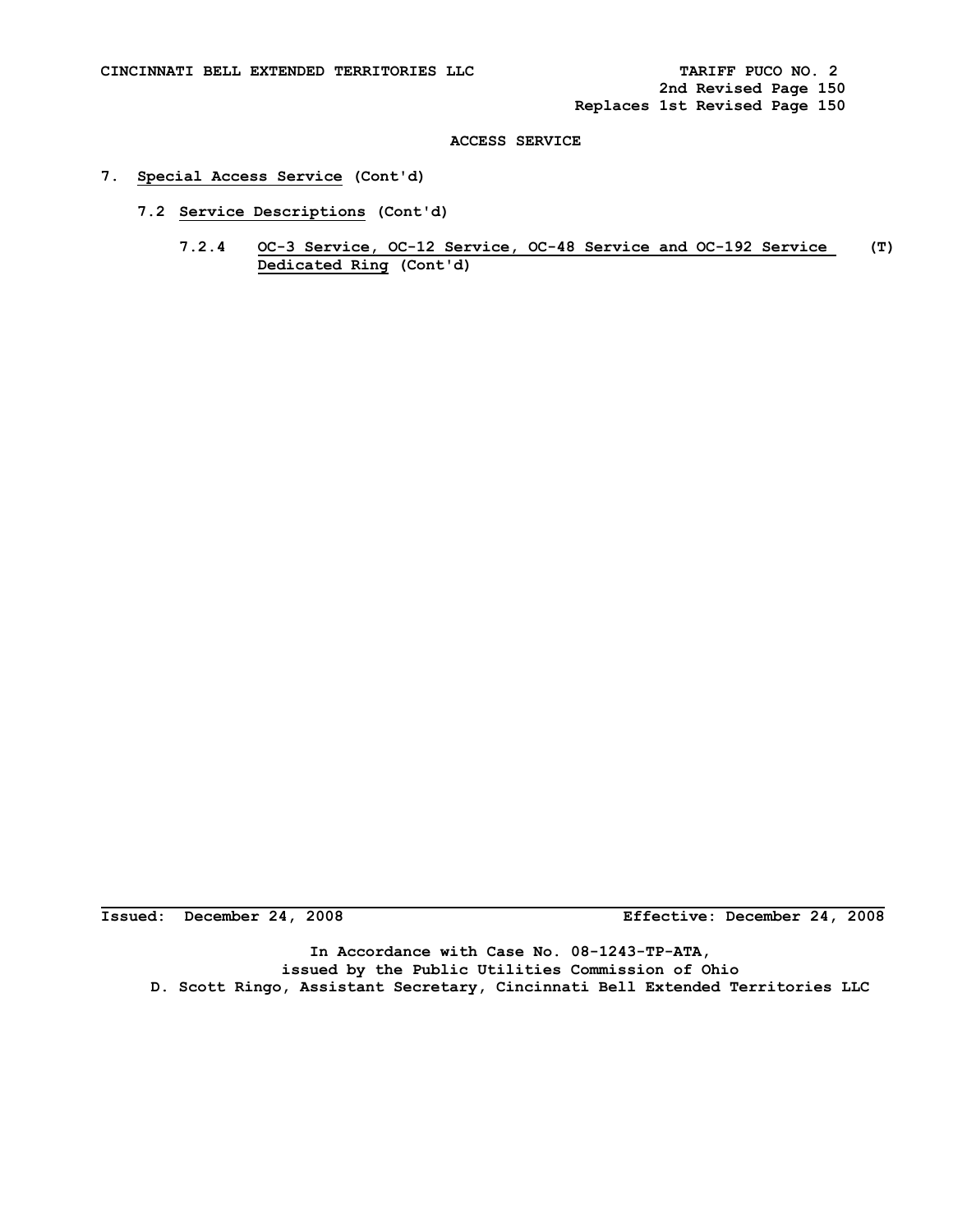## **7. Special Access Service (Cont'd)**

- **7.2 Service Descriptions (Cont'd)** 
	- **7.2.4 OC-3 Service, OC-12 Service, OC-48 Service and OC-192 Service (T) Dedicated Ring (Cont'd)**

**Issued: December 24, 2008 Effective: December 24, 2008**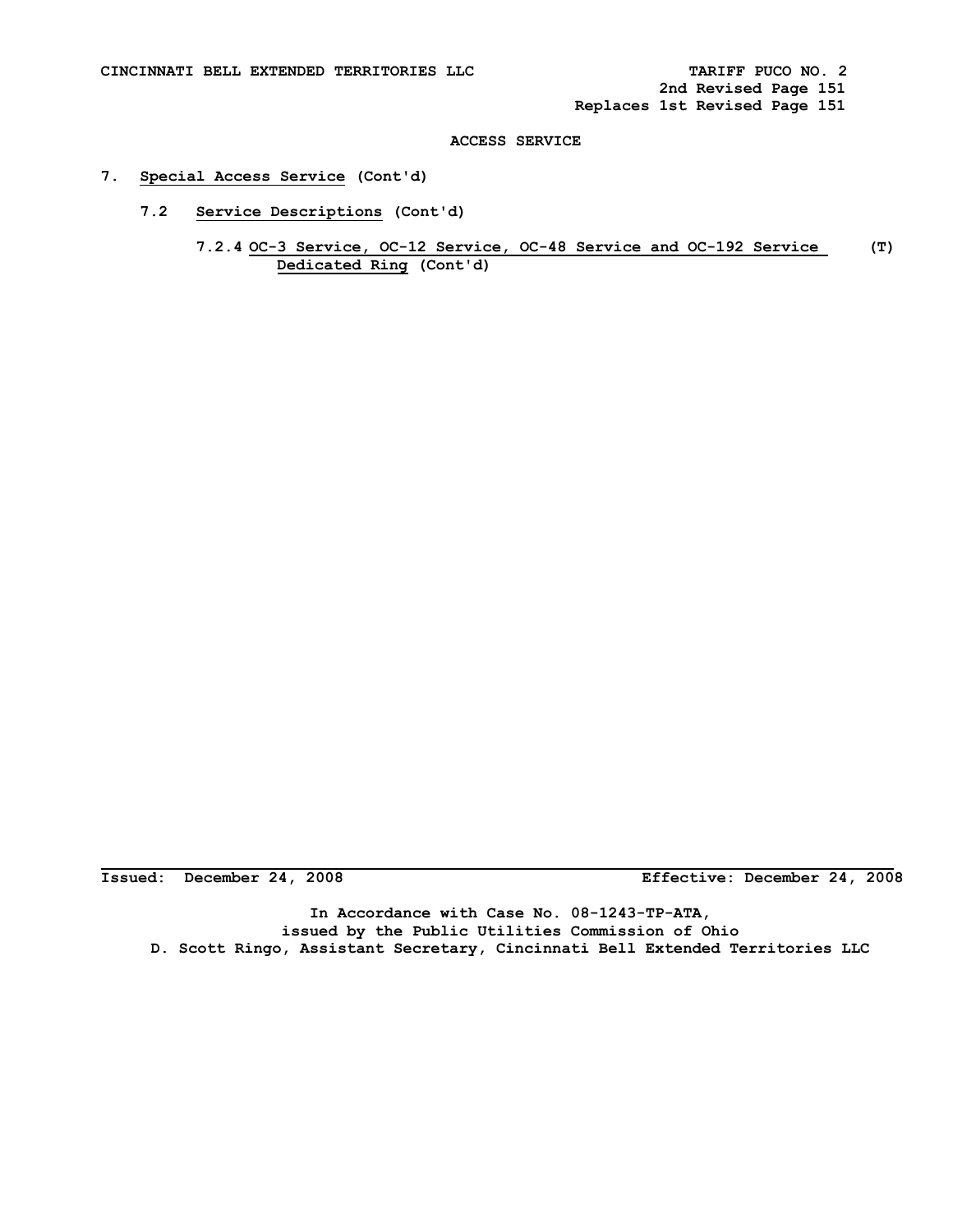**2nd Revised Page 152 Replaces 1st Revised Page 152** 

## **ACCESS SERVICE**

## **7. Special Access Service (Cont'd)**

- **7.2 Service Descriptions (Cont'd)** 
	- **7.2.4 OC-3 Service, OC-12 Service, OC-48 Service and OC-192 (T) Service Dedicated Ring (Cont'd)** 
		- **(B) Dedicated Ring Configuration (Cont'd)**

Issued: December 24, 2008

**Issued: December 24, 2008 Effective: December 24, 2008**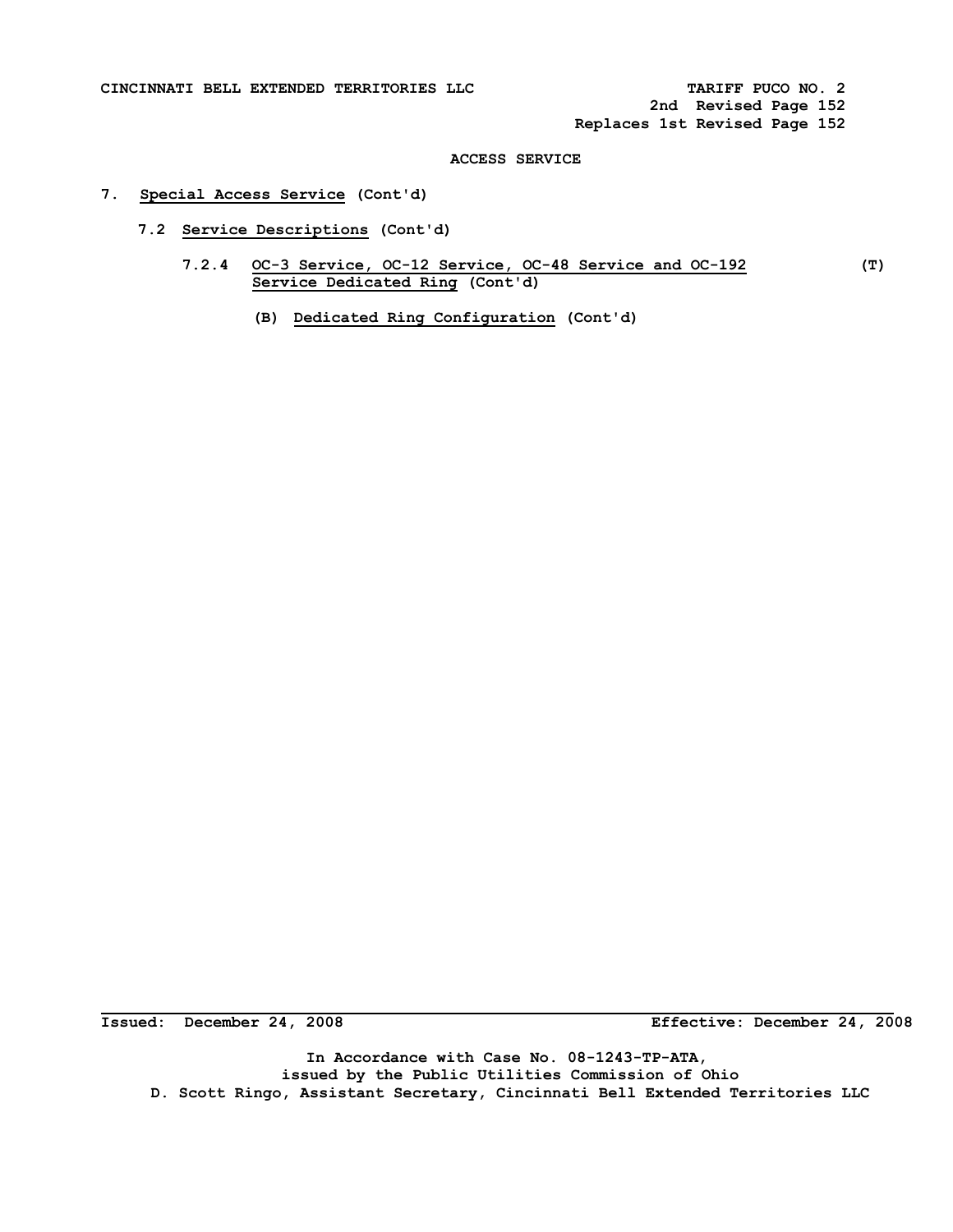**2nd Revised Page 153 Replaces 1st Revised Page 153** 

**ACCESS SERVICE** 

**7. Special Access Service (Cont'd)** 

- **7.2 Service Descriptions (Cont'd) 7.2.4 OC–3 Service, OC–12 Service, OC–48 Service and OC-192 (T) Service Dedicated Ring (Cont'd)** 
	- **(B) Dedicated Ring Configuration (Cont'd)** 
		- **(8) Diagram OC-3, OC-12 OC-48, and OC-192 Ring**



# **CBT OC-3 Dedicated Ring Service**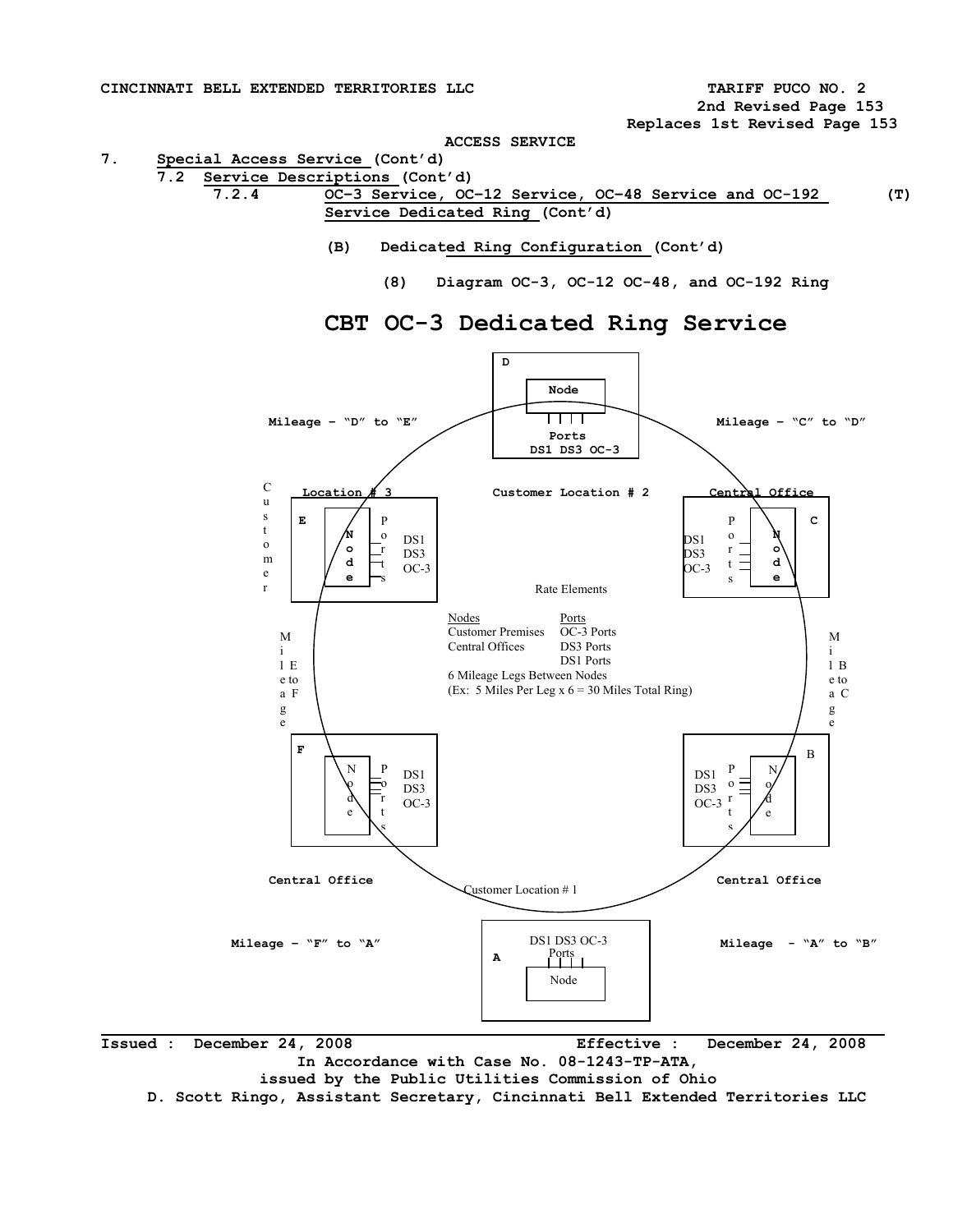**2nd Revised page 154** 

 **Replaces 1st Revised Page 154** 

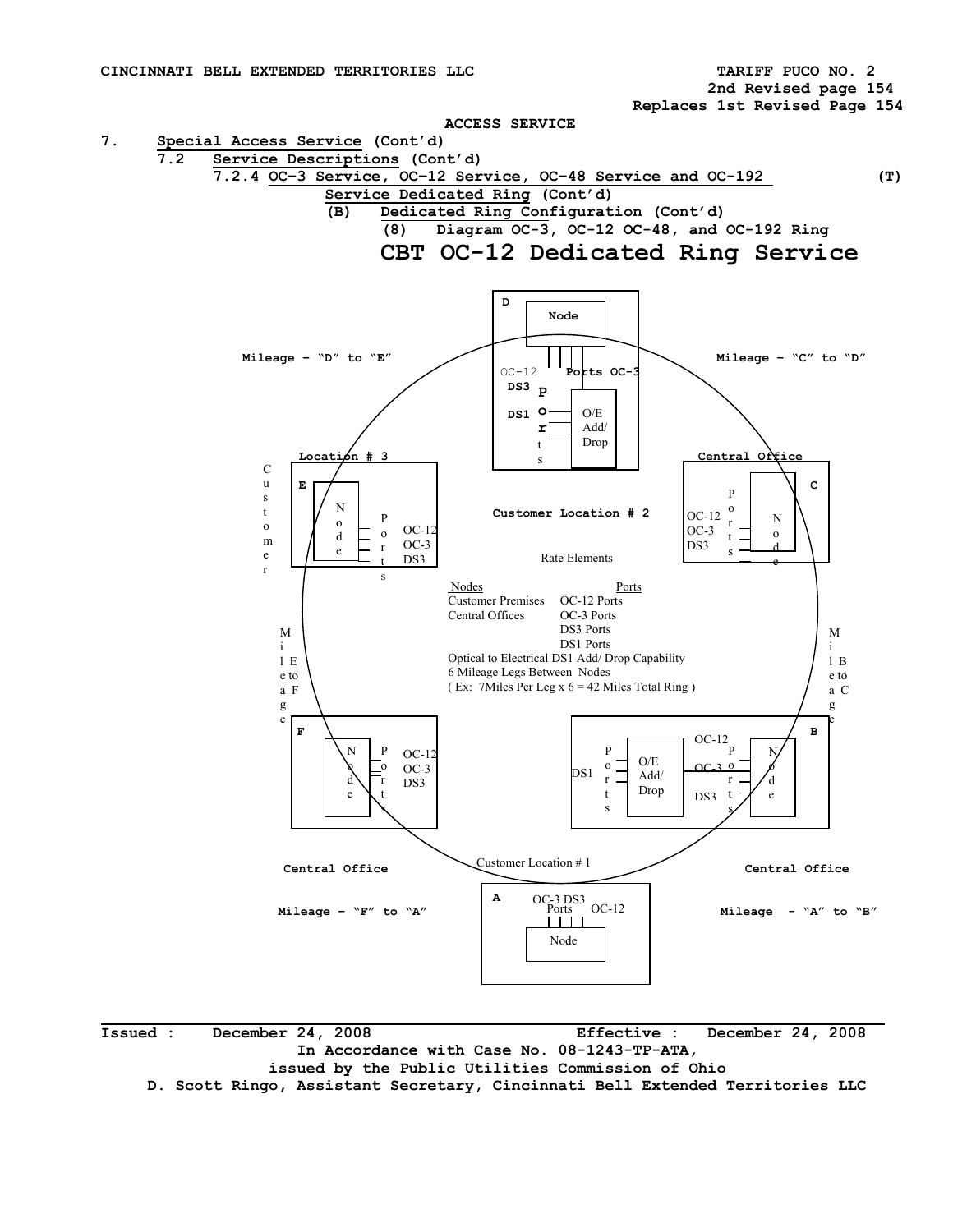**2nd Revised Page 155** 

 **Replaces 1st Revised Page 155** 

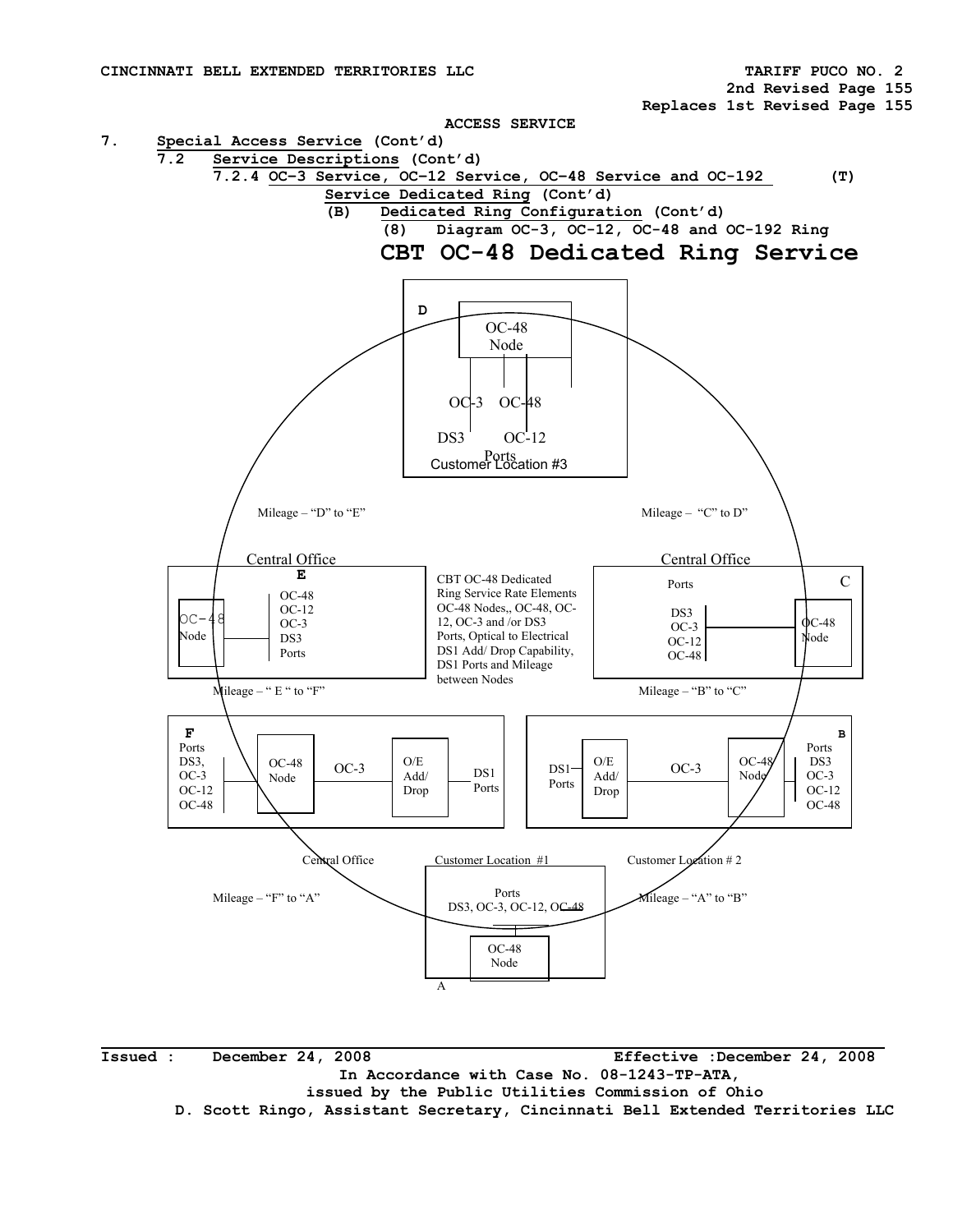

 **Issued: December 24, 2008 Effective: December 24, 2008 In Accordance with Case No. 08-1243-TP-ATA, issued by the Public Utilities Commission of Ohio D. Scott Ringo, Assistant Secretary, Cincinnati Bell Extended Territories LLC** 

 **1st Revised Page 155.1 Replaces Original Page 155.1**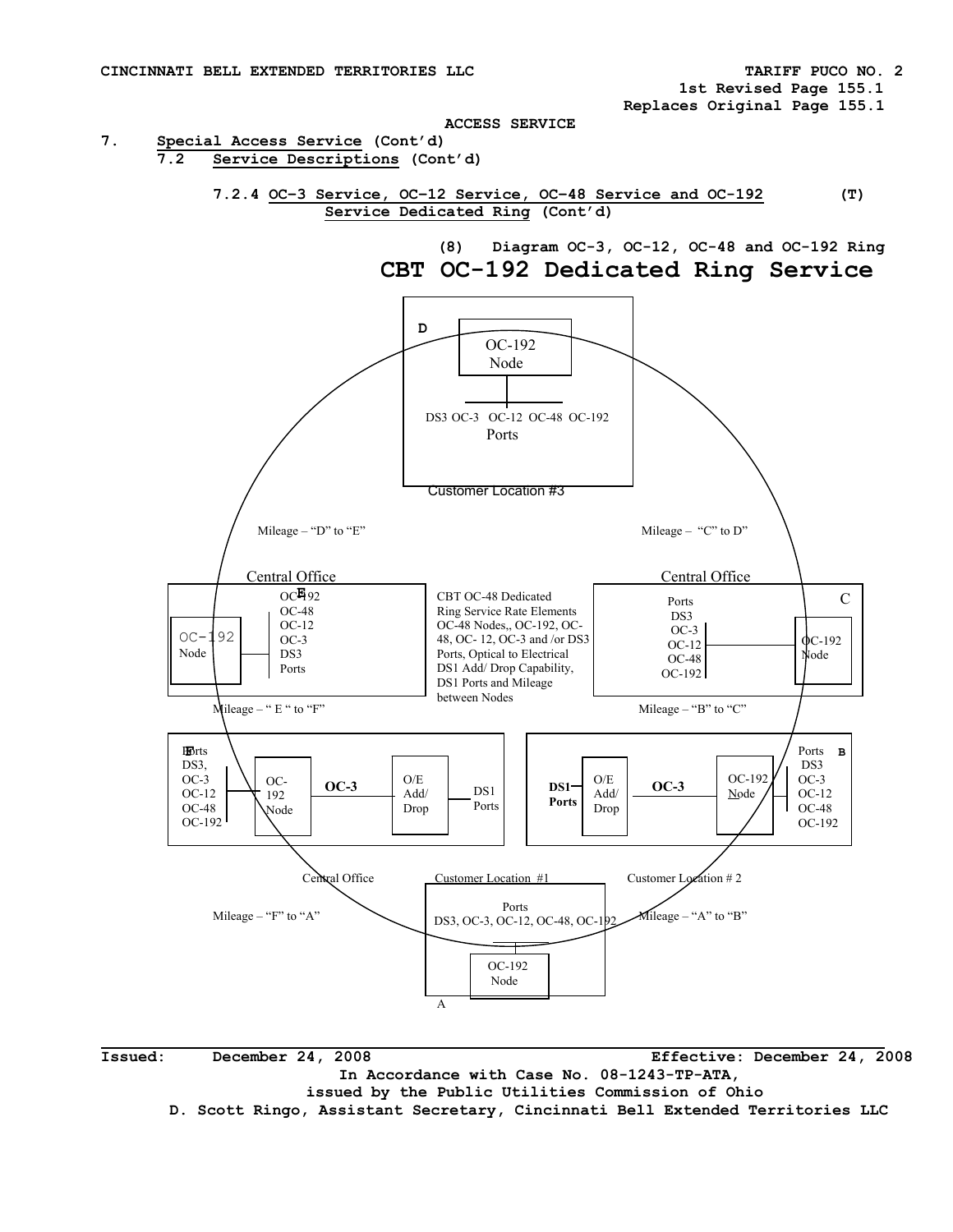### **7. Special Access Service (Cont'd)**

- **7.2 Service Descriptions (Cont'd)** 
	- **7.2.4 OC-3 Service, OC-12 Service, OC-48 Service and OC-192 (T) Service Dedicated Ring (Cont'd)** 
		- **(B) Dedicated Ring Configuration (Cont'd)** 
			- **(9) Optional Payment Period**

 **Dedicated Rings are available for either 36 month or 60 month periods. Monthly recurring charges apply for the nodes, ports and mileage between nodes. If a node is added after the initial installation of the dedicated ring, the new node will carry the same OPP rate as the initial ring and be co-terminous with that OPP. However, if a node is added during the last 12 months or less of an OPP, the customer will be billed the initial OPP ring rate for a minimum period of 12 months.** 

 **Logical changes in the ring (change in mapping content) are not considered to be a dedicated ring termination, however, any physical change would be considered a termination and all appropriate termination liability would apply as specified in paragraph 7.4.9 following. Also, all other rate regulations pertaining to OPP would apply. See Section 7.3.7 following** 

**Issued: December 24, 2008 Effective: December 24, 2008**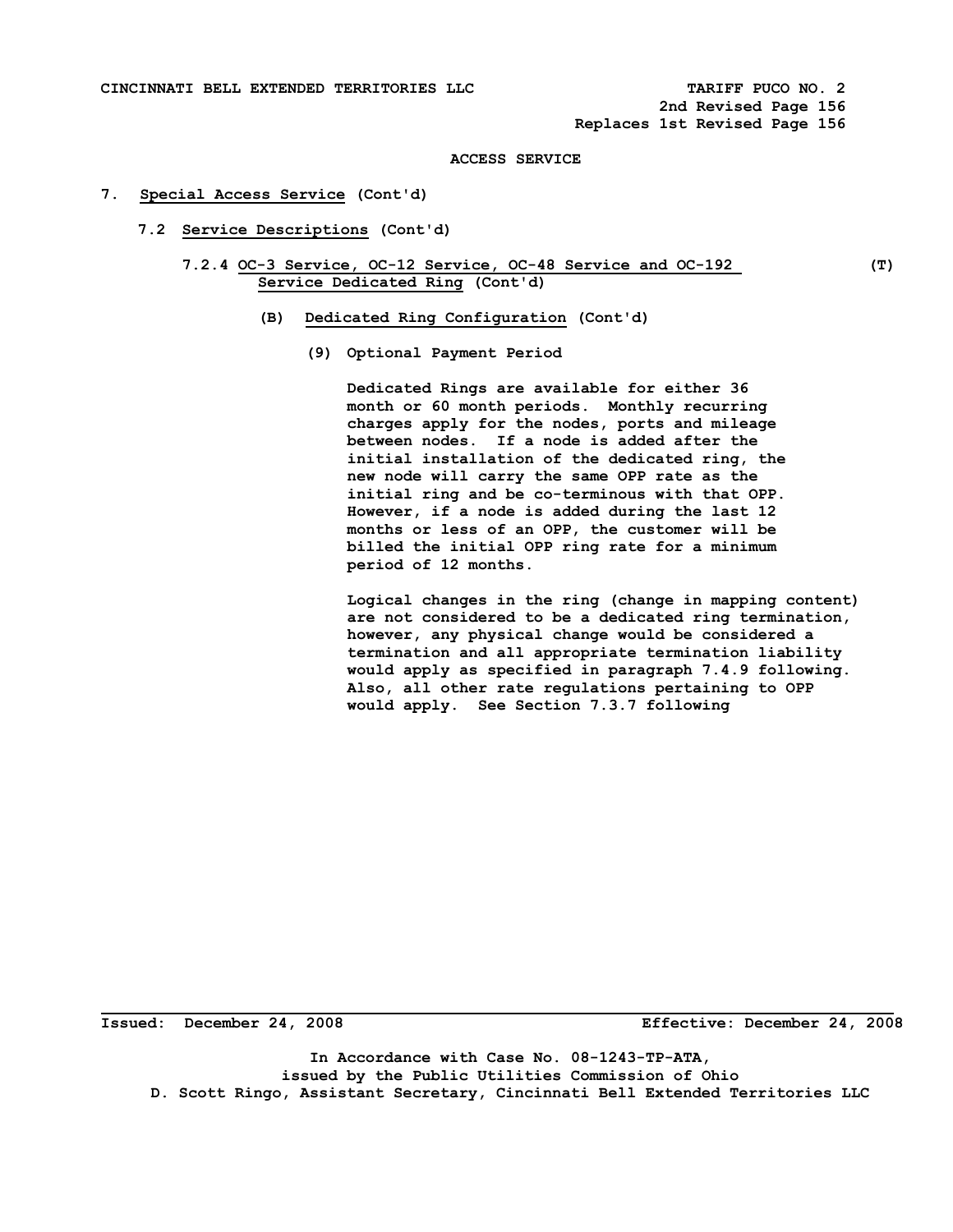**Original Page 157** 

#### **ACCESS SERVICE**

#### **7. Special Access Service (Cont'd)**

- **7.2 Service Descriptions (Cont'd)** 
	- **7.2.5 Shared SONET Service** 
		- **A. Basic Service Description**

 **Shared SONET service is a shared ring service which pro vides high performance and reliability parameters with the level of survivability designed to limit a single event from interrupting service. It provides route, central office equipment, and signal payload protection for point to-point DS1 and DS3 channels provisioned on the shared ring. No additional optional features are required for this level of protection. It provides flat rate transport across the network of DS1, DS3, OC-3 and OC-12 (VT1.5 and STS-1) channels. Shared SONET utilizes SONET facilities and is available only in buildings and wire centers (Shared SONET Network) where the Company has established shared rings.** 

 **For locations where Shared SONET is not yet available Special Construction charges may apply. Expansion of service areas by means of Special Construction will only be allowed in designated areas consistent with the Company's construction program.** 

 **Shared SONET service must be specifically ordered even if a customer premises or serving wire center is located in the designated Shared SONET serving area.** 

 **Shared SONET will provide 50 millisecond protection switch ing to assure 100 percent availability of the end-to-end services within the network. When a customer's end-to-end service utilizes both the Shared SONET network and non- Shared SONET network, the non-Shared SONET network portion will have the appropriate service guarantees as specified in Section 2.4.3 preceding.** 

 **Shared SONET Service is excluded from any application of Shared Use provisions as described in 7.3.6 following.**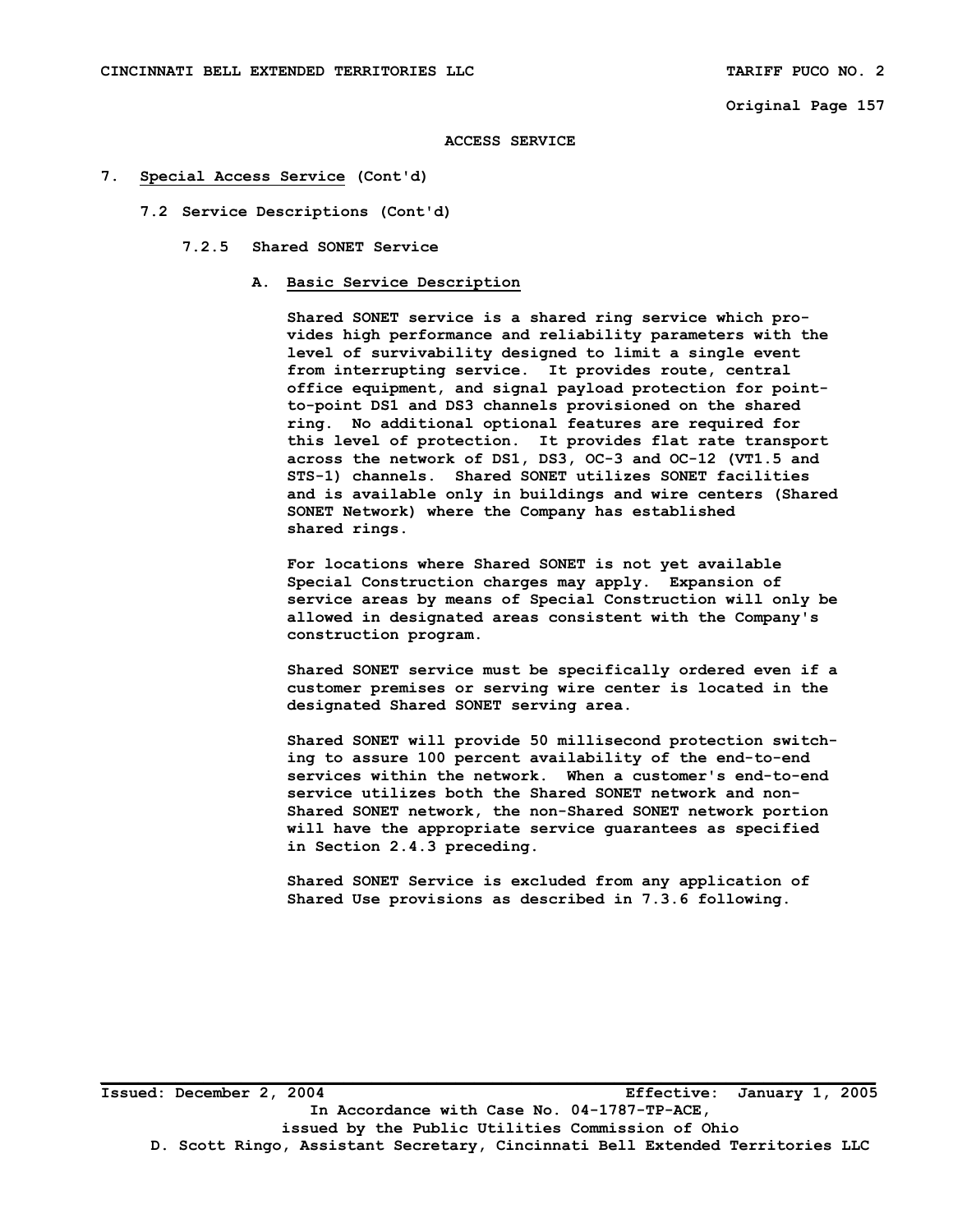**Original Page 158** 

**ACCESS SERVICE** 

- **7. Special Access Service (Cont'd)** 
	- **7.2 Service Descriptions (Cont'd)** 
		- **7.2.5 Shared SONET Service (Cont'd)** 
			- **B. Channel Configuration** 
				- **(1) Network Access Connection (NAC)**

 **The Network Access Connection provides SONET based access to the Shared SONET shared transport network. NACs are available with electrical 1.544 Mbps (DS1) and 44.736 Mbps (DS3) interfaces only. The NAC is appli cable when the customer's premises is located in a building on the Shared SONET network.** 

 **(2) Off-Network Access Connection (ONAC)** 

 **The Off-Network Access Connection provides a SONET based connection to the Shared SONET transport network at a company-designated Shared SONET central office. ONACs are available with electrical 1.544 Mbps (DS1), 44.736 Mbps (DS3) as well as protected optical OC-3 and OC-12 interfaces. The ONAC is applicable when the customer's premises is not located in a building on the Shared SONET network.** 

 **In addition to the ONAC charge, the customer is responsible for the appropriate Local Distribution Channel Charge (and Channel Mileage and Channel Mileage Termination charges, if appropriate) from the customer premises to the ONAC location on the network.** 

 **(3) DS3 Payload Multiplexing Function (PMF)** 

 **DS3 Payload Multiplexing Function provides the capa bility to multiplex up to 28 DS1 channels or 28 VT 1.5 channels with DS1 payload mapping to or from a specific**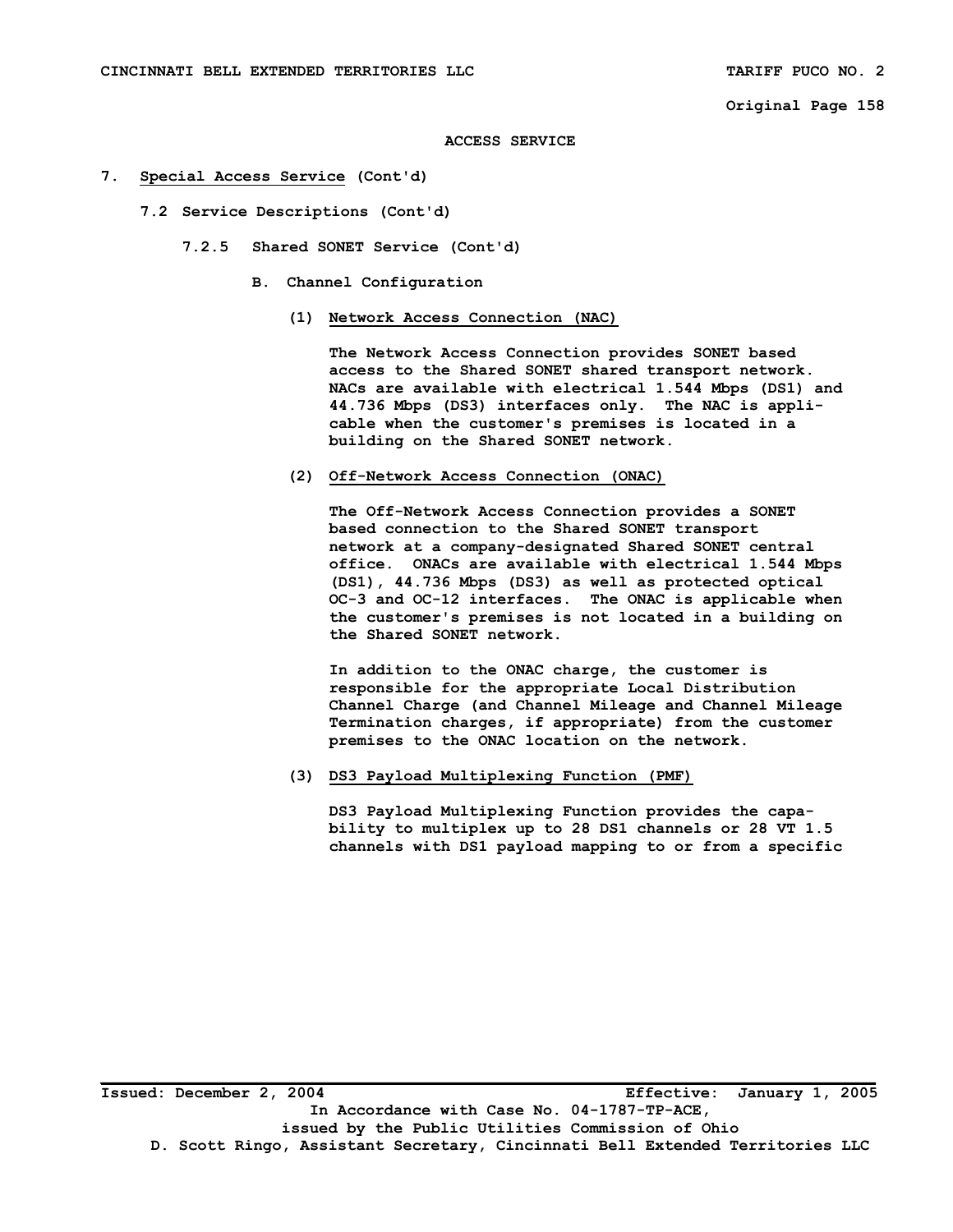- **7. Special Access Service (Cont'd)** 
	- **7.2 Service Descriptions (Cont'd)** 
		- **7.2.5 Shared SONET Service (Cont'd)** 
			- **B. Channel Configuration (Cont'd)** 
				- **(3) DS3 Payload Multiplexing Function (PMF) (Cont'd)**

 **DS3 channel or an STS-1 channel with DS3 payload map ping at a location determined by the Company within the Shared SONET Network. Customers can con tinue to maintain existing DS1 to DS3 traffic relation ships while using Shared SONET access connections and banded transport. DS1 channels from across the serving area can be assigned to a specific DS3 channel for transport to a customer premises and/or a central office location. This option is only available when a DS1/VT1.5 is mapped or delivered to a DS3/STS-1 channel.** 

## **(4) Service Area Transport (SAT)**

 **Service Area Transport provides SONET transport across the Shared SONET network. The transport is divided into three mileage bands: a) up to 3 miles, b) greater than 3 miles and up to 10 miles, and c) greater than 10 miles. Transport charges are based on the airline miles between a) the serving wire centers of two NACs, b) the serving wire centers of a NAC and an ONAC location or c) serving wire centers of two ONAC loca tions. SAT is available as DS1/VT1.5 point to point, DS3/STS-1 point to point or DS3, OC-3 or OC-12 channelized SAT provided on a per DS1/VT1.5 basis.**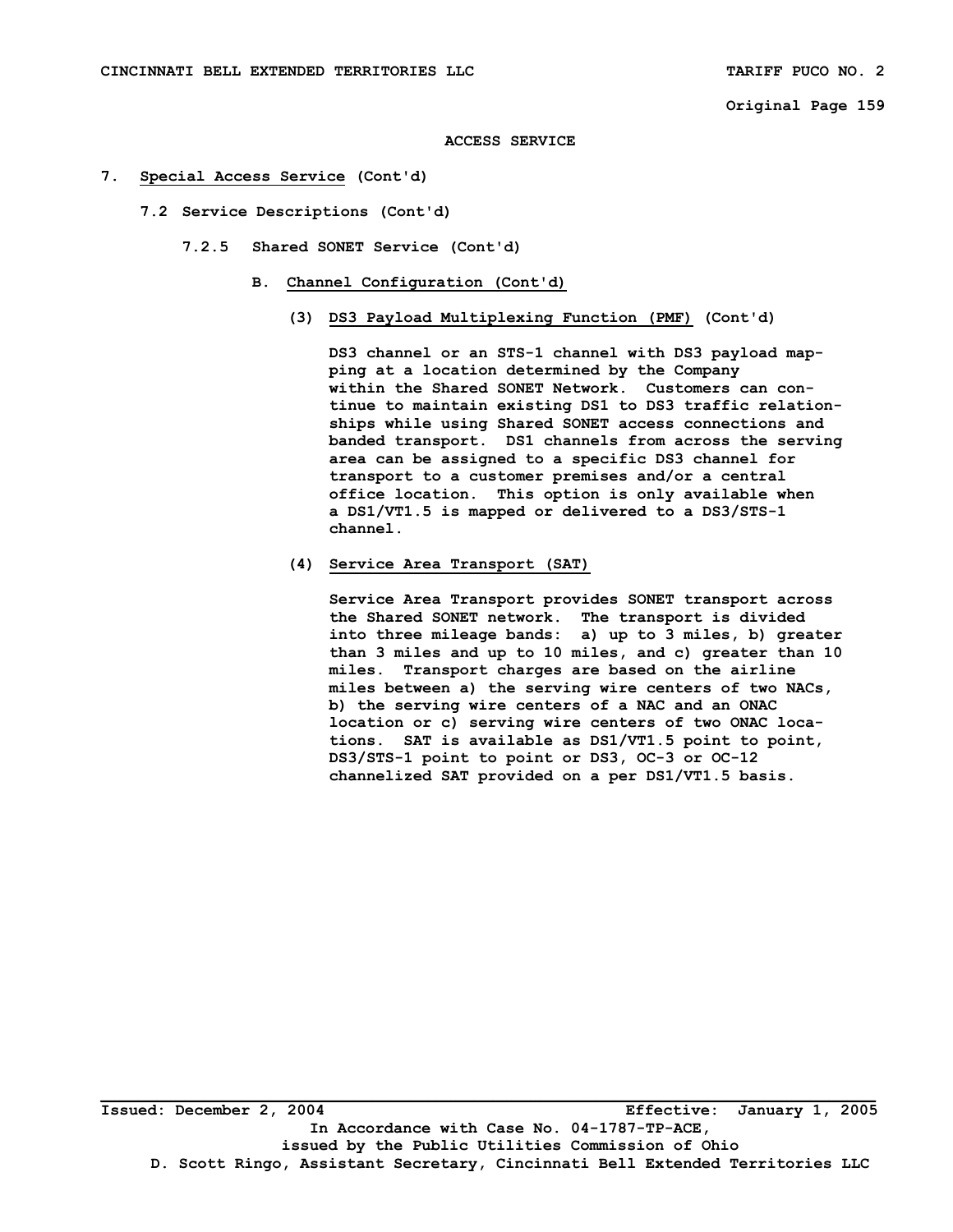**Original Page 160** 

#### **ACCESS SERVICE**

#### **7. Special Access Service (Cont'd)**

**7.2 Service Descriptions (Cont'd)** 

**7.2.5 Shared SONET Service (Cont'd) (B) Channel Configuration (Cont'd)** 

> **The following is an example of the Shared SONET rate elements:**

## **Shared SONET Transport Services**



NAC – DS1 or DS3 Network Access Connection

- ONAC DS1, DS3, or OC-12 Off- Network Access Connection
- SAT DS1/VT1.5 or DS3/STS-1 Service Area Transport
- PMF DS3 Payload Multiplexing Function (if applicable)
- SWC Serving Wire Center<br>WC Wire Center
- -- Wire Center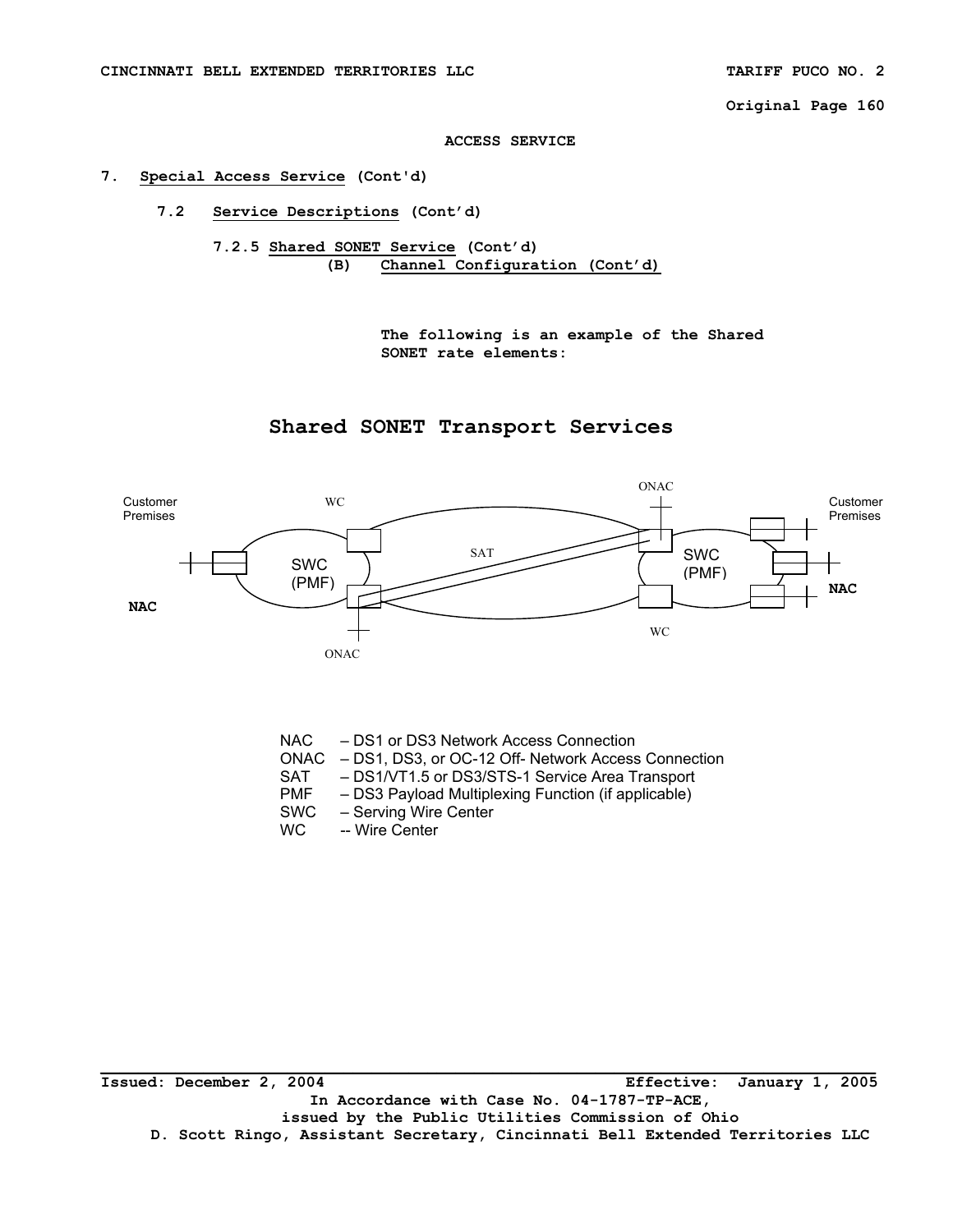**Original Page 161** 

#### **ACCESS SERVICE**

#### **7. Special Access Service (Cont'd)**

- **7.2 Service Descriptions (Cont'd)** 
	- **7.2.5 Shared SONET Service (Cont'd)** 
		- **B. Channel Configuration (Cont'd)** 
			- **(5) Technical Specifications Packages**

 **The technical specifications for Shared SONET Service are described in established standard and technical publications.** 

 **C. Optional Payment Plan (OPP)** 

 **Shared SONET Service is available for 36 or 60 month periods as described in section 7.3.7 following. Monthly recurring charges apply for NAC, ONAC, SAT and PMF, if applicable.**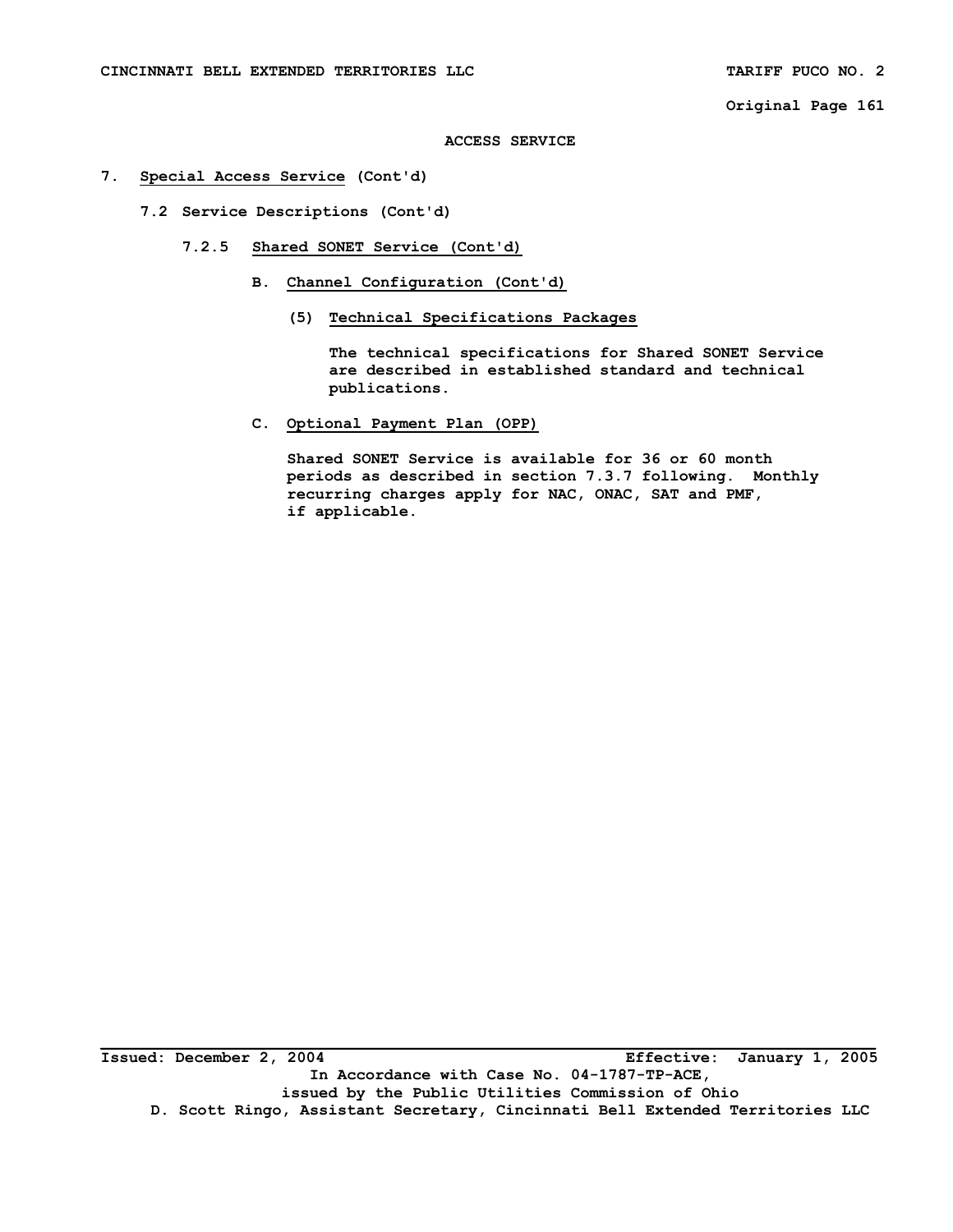**ACCESS SERVICE** 

#### **7. Special Access Service (Cont'd)**

- **7.2 Service Descriptions (Cont'd)** 
	- **7.2.6 Voice Grade Service** 
		- **(A) Basic Channel Description**

 **A Voice Grade channel is a channel which provides voice frequency transmission capability in the nominal frequency range of 300 to 3000 Hz and may be terminated two-wire or four-wire. Voice Grade channels are provided between customer designated premises, between a customer designated premises and a Telephone Company hub.** 

## **(B) Technical Specifications Packages**

|                    |             |   |    |    |   |   | Package VG- |                |                |                |    |              |    |   |
|--------------------|-------------|---|----|----|---|---|-------------|----------------|----------------|----------------|----|--------------|----|---|
| Parameter          | $C^{\star}$ | ı | 2  | 3  | 4 | 5 | 6           | $\overline{1}$ | $\overline{8}$ | $\overline{9}$ | 10 | <u>11</u>    | 12 | W |
| Attenuation        |             |   |    |    |   |   |             |                |                |                |    |              |    |   |
| Distortion         | x           | X | x  | x  | X | x | x           | x              | x              | x              | x  | x            | x  | x |
| C-Message Noise    | x           | x | x  | x  | x | x | x           | x              | X              | x              | x  | x            | x  | x |
| Echo Control       | x           | X | x  | x  |   | x |             | x              | x              |                |    | x            | x  | x |
| Envelope Delay     |             |   |    |    |   |   |             |                |                |                |    |              |    |   |
| Distortion         | x           |   |    |    |   |   | x           | x              | x              | x              | x  | x            | x  | x |
| Frequency Shift    | x           |   |    |    |   |   | x           |                |                | x x x          | X  | x            | x  | x |
| Impulse Noise      | x           |   |    |    |   | X |             | x x x x        |                |                | X  | $\mathbf{x}$ | x  | X |
| Intermodulation    |             |   |    |    |   |   |             |                |                |                |    |              |    |   |
| Distortion         | x           |   |    |    |   |   | x           | X              | x              | X              | x  | x            |    | x |
| Loss Deviation     | x           | x | X. | X. | X | X | x           | X              | x              | X              | x  | x            | x  | x |
| Phase Hits, Gain   |             |   |    |    |   |   |             |                |                |                |    |              |    |   |
| Hits, and Dropouts |             | x |    |    |   |   |             |                |                |                |    |              |    |   |
| Phase Jitter       | x           |   |    |    |   |   | x           | X              | x              | x              | x  | x            |    | x |
| $Signal-to-C$      |             |   |    |    |   |   |             |                |                |                |    |              |    |   |
| Message Noise      |             |   |    | x  |   |   |             |                |                |                |    |              |    |   |
| $Signal-to-C$      |             |   |    |    |   |   |             |                |                |                |    |              |    |   |
| Notch Noise        | x           |   |    |    | x | x | x           | x              | x              | x              | x  | x            | x  | x |
|                    |             |   |    |    |   |   |             |                |                |                |    |              |    |   |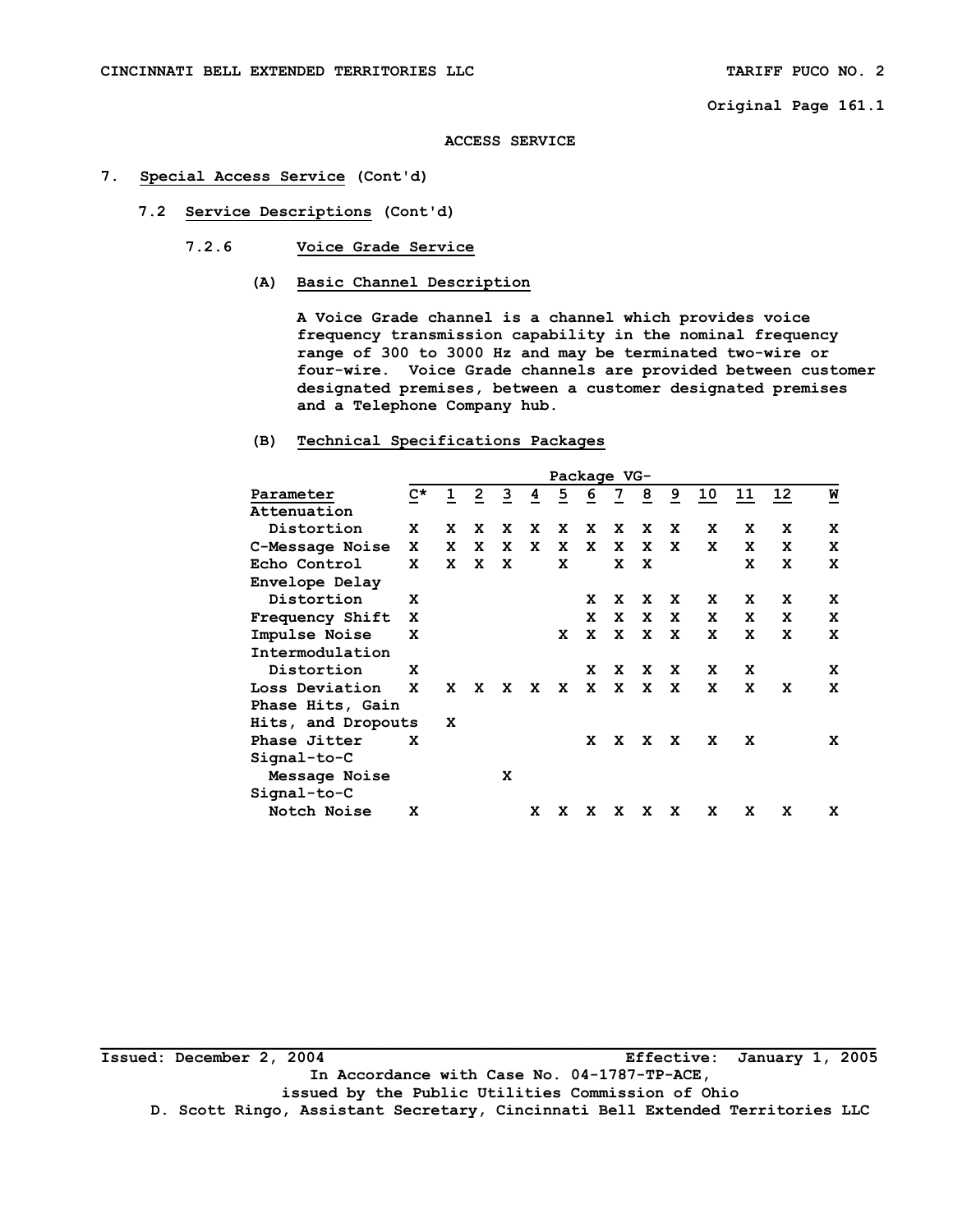**ACCESS SERVICE** 

- **7. Special Access Service (Cont'd)** 
	- **7.2 Service Descriptions (Cont'd)** 
		- **7.2.6 Voice Grade Service (Cont'd)** 
			- **(B) Technical Specifications Packages (Cont'd)**

 **The technical specifications for these parameters (except for dropouts, gain hits, and phase hits) are delineated in Technical References TR-NPL-000334 and TR-NPL-000335. The technical specifications for dropouts, phase hits, and gain hits are determined in Technical Reference PUB 41004, Table 4.** 

 **(C) Channel Interfaces** 

 **The following channel interfaces for Voice Grade service do not require signaling capability: DA, DB, DD, DE, DS, NO, PR and TF.** 

 **The following channel interfaces for Voice Grade service require signaling capability: AB, AC, CT, DX, DY, EA, EB, EC, EX, GO, GS, LA, LB, LC, LO, LR, LS, RV and SF.** 

 **Compatible Voice Grade channel interfaces are set forth in Technical References TR-NPL-000334 and TR-NPL-000335.** 

- **(D) Optional Features and Functions** 
	- **(1) Central Office Bridging Capability** 
		- **(a) Voice Bridging (two-wire and four-wire)**
		- **(b) Data Bridging (two-wire and four-wire)**
		- **(c) Telephoto Bridging (two-wire and four-wire)**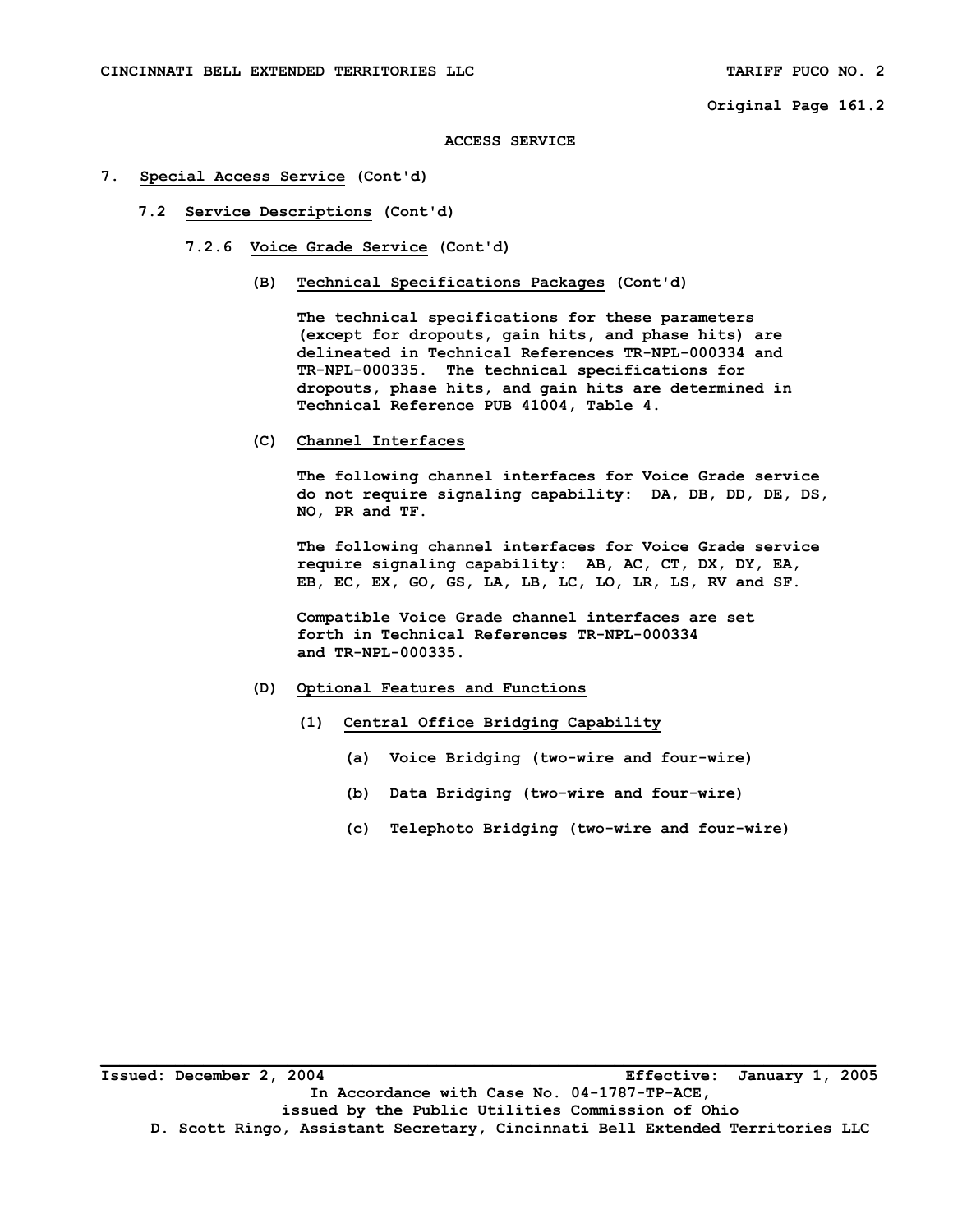**ACCESS SERVICE** 

- **7. Special Access Service (Cont'd)** 
	- **7.2 Service Descriptions (Cont'd)** 
		- **7.2.6 Voice Grade Service (Cont'd)** 
			- **(D) Optional Features and Functions (Cont'd)** 
				- **(2) Conditioning**

 **Conditioning provides more specific transmission characteristics for Voice Grade services. C-Type conditioning controls attenuation distortion and envelope delay distortion. Sealing Current helps maintain continuity on dry metallic loops.** 

 **For two-point services, the parameters apply to each service. For multipoint services, the para meters apply to each mid-link or end link. C-Type conditioning and Data Capability may be combined on the same service.** 

 **(a) C-Type Conditioning** 

 **C-Type Conditioning is provided for the addi tional control of attenuation distortion and envelope delay distortion on data services. The attenuation distortion and envelope delay distortion specifications for C-Type Condi tioning are delineated in Technical Reference TR-NPL-000335.** 

| Envelope Delay |          |  |  |  |
|----------------|----------|--|--|--|
| Distortion     |          |  |  |  |
| Variation      |          |  |  |  |
| Frequency      | (micro-  |  |  |  |
| (Hz)<br>Range  | seconds) |  |  |  |
|                |          |  |  |  |
| 1000-2600      | 100      |  |  |  |
| 800-2600       | 200      |  |  |  |
| 600-2600       | 300      |  |  |  |
| 500-2800       | 600      |  |  |  |
| 500-3000       | 3000     |  |  |  |
|                |          |  |  |  |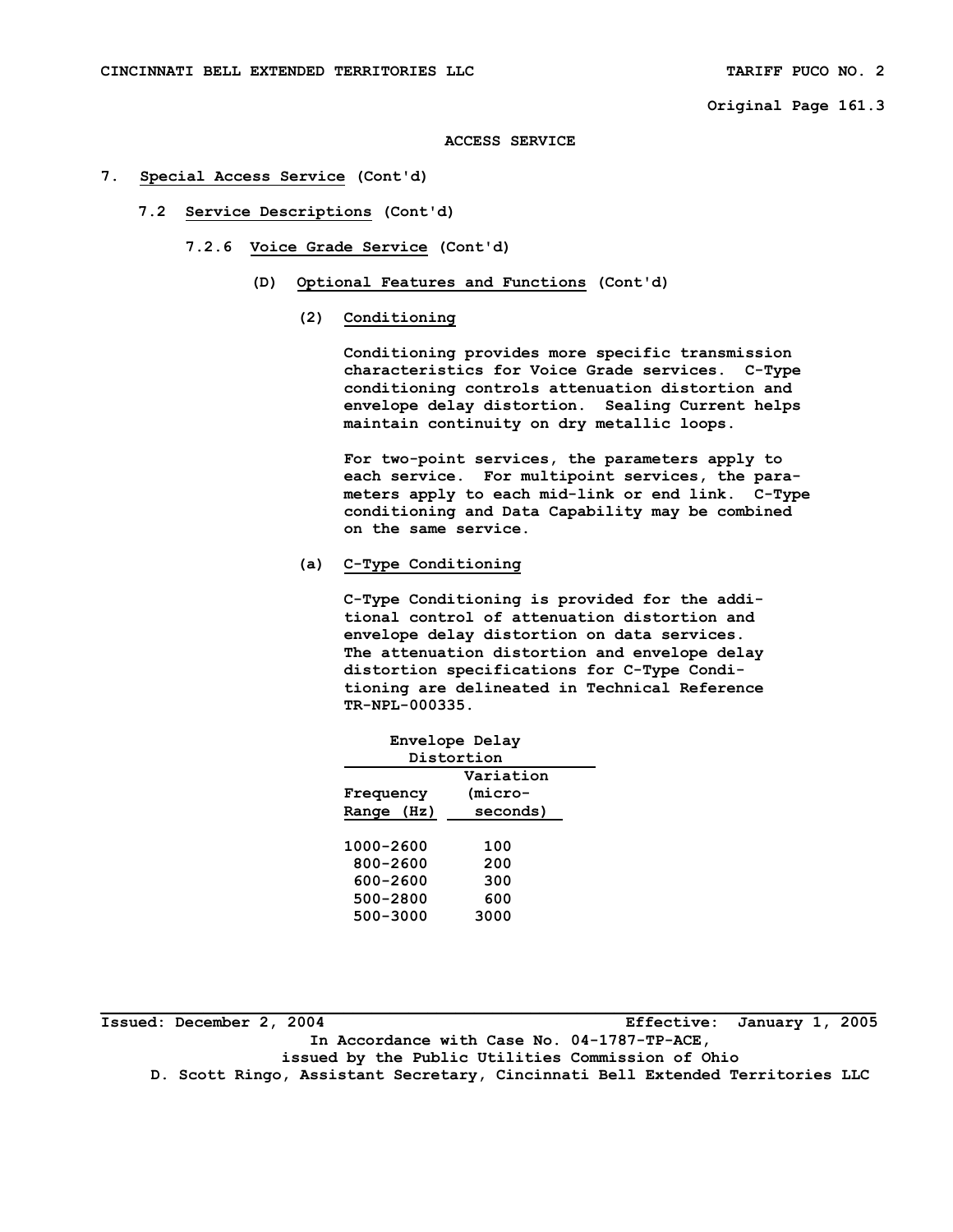#### **ACCESS SERVICE**

- **7. Special Access Service (Cont'd)** 
	- **7.2 Service Descriptions (Cont'd)** 
		- **7.2.6 Voice Grade Service (Cont'd)** 
			- **(D) Optional Features and Functions (Cont'd)** 
				- **(2) Conditioning (Cont'd)** 
					- **(b) Sealing Current Conditioning**

 **Sealing Current Conditioning is provided to help maintain continuity on dry metallic loops. It is usually associated with four wire DA or NO type channel interfaces.** 

 **(3) Customer Specified Premises Receive Level** 

 **This option allows the customer to specify the receive level at the Point of Termination. The level must be within a specific range on effective four-wire transmission. The ranges are delineated in Technical References TR-NPL-000334 and TR-NPL-000335.** 

 **(4) Improved Termination** 

 **On effective Four-Wire Transmission at Four- Wire Point of Termination (applicable to each two-wire port): Provides for a fixed 600 ohm impedance, variable level range and simplex reversal. Telephone Company equipment is required at the customer's premises where this option is ordered. The Improved Termination parameters are delineated in Technical Refer ence TR-NPL-000335.** 

**Issued: December 2, 2004 Effective: January 1, 2005 In Accordance with Case No. 04-1787-TP-ACE, issued by the Public Utilities Commission of Ohio D. Scott Ringo, Assistant Secretary, Cincinnati Bell Extended Territories LLC**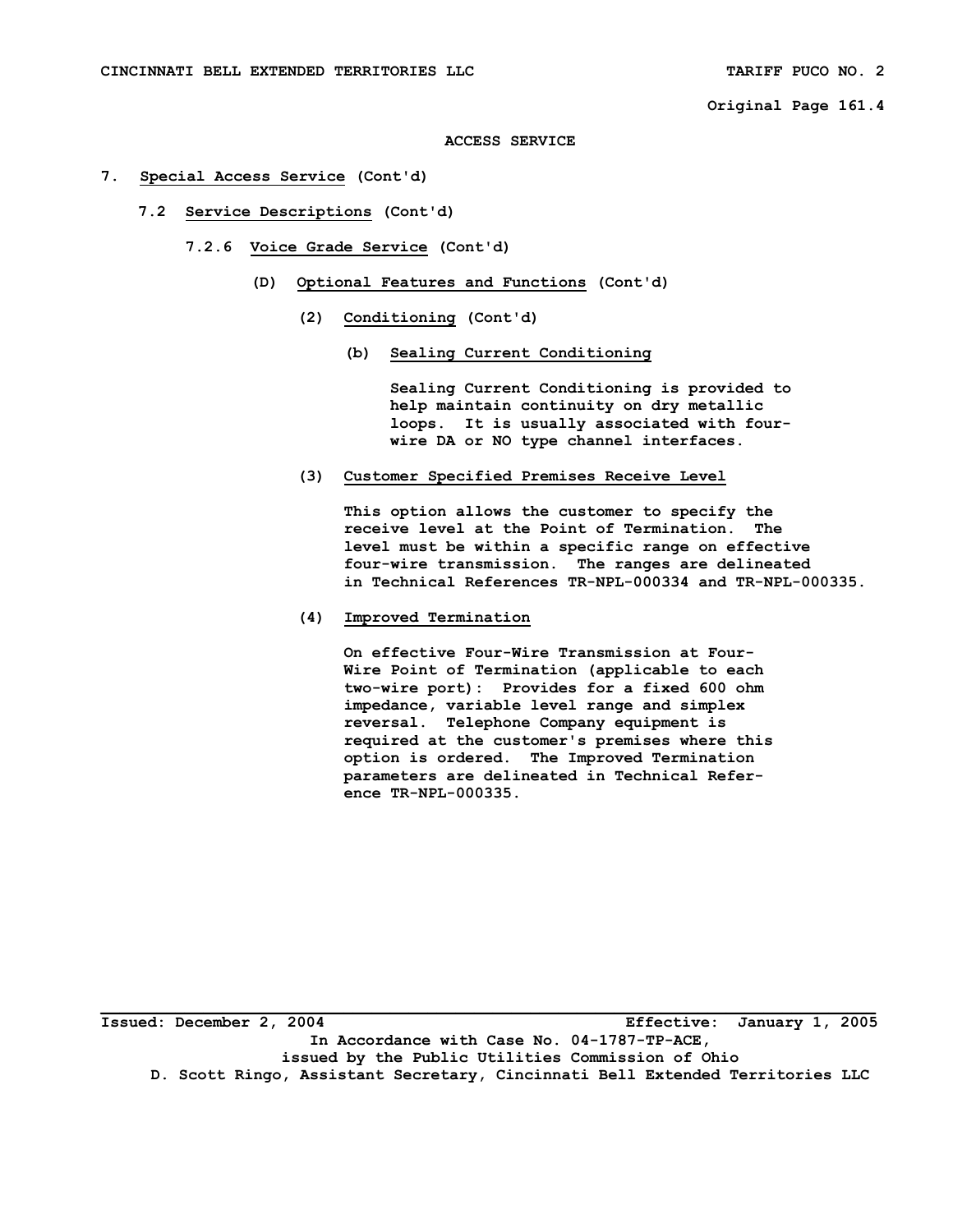**ACCESS SERVICE** 

- **7. Special Access Service (Cont'd)** 
	- **7.2 Service Descriptions (Cont'd)**

 **7.2.6 Voice Grade Service (Cont'd)** 

- **(D) Optional Features and Functions (Cont'd)** 
	- **(5) Improved Return Loss**

 **On Effective Two-Wire Transmission at Two- Wire Point of Termination: Provides for more stringent Echo Control specifications. In order for this option to be applicable, the transmission path must be four-wire at one POT and two-wire at the other POT. Place ment of Telephone Company equipment may be required at the customer's premises with the two-wire POT. The Improved Return Loss para meters are delineated in Technical References TR-NPL-000334 and TR-NPL-000335.** 

 **(6) Data Capability** 

 **Data Capability provides transmission character istics suitable for data communications. Speci fically, Data Capability provides for the control of Signal to C-Notched Noise Ratio and intermodu lation distortion. It is available for two-point services or multipoint services.** 

 **The Signal to C-Notched Noise Ratio and inter modulation distortion parameters for Data Capabil ity are:** 

- **Signal to C-Notched Noise Ratio is equal to or greater than 32dB**
- **Intermodulation distortion:**
- **Signal to second order modulation products (R2) is equal to or greater than 38dB.**
- **Signal to third order modulation products (R3) is equal to or greater than 42dB.**

 **When a service equipped with Data Capability is used for voice communications, the quality of the voice transmission may not be satisfactory.**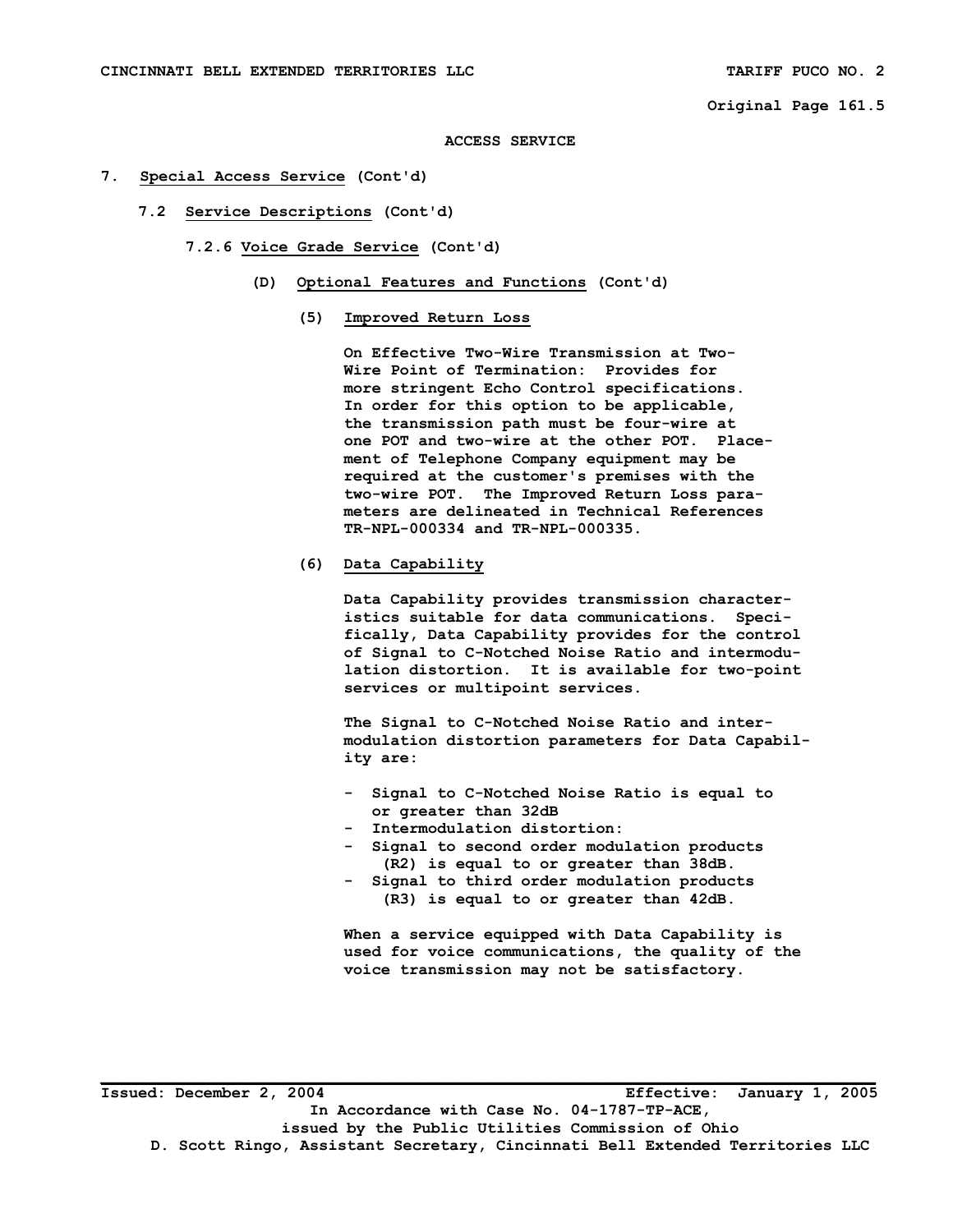**ACCESS SERVICE** 

- **7. Special Access Service (Cont'd)** 
	- **7.2 Service Descriptions (Cont'd)** 
		- **7.2.6 Voice Grade Service (Cont'd)** 
			- **(D) Optional Features and Functions (Cont'd)**
			- **(7) Telephoto Capability**

 **Telephoto Capability provides transmission char acteristics suitable for telephotographic communi cations. Specifically, Telephoto Capability is provided for the control of attenuation distor tion and envelope delay distortion on telephoto graphic services. The attenuation distortion and envelope delay distortion parameters for Telephoto Capability are:** 

| Attenuation Distortion       |  |
|------------------------------|--|
| (2204Hz Reference)           |  |
| Variation<br>Frequency       |  |
| (dB)<br>Range (Hz)           |  |
| 500-3000<br>$-0.5$ to $+1.5$ |  |
| $300 - 3200 - 1.0$ to $+2.5$ |  |
| Envelope Delay Distortion    |  |
| Variation<br>Frequency       |  |
| Range (Hz)<br>(mcs)          |  |
| 1000-2600<br>110             |  |
| 800-2800<br>180              |  |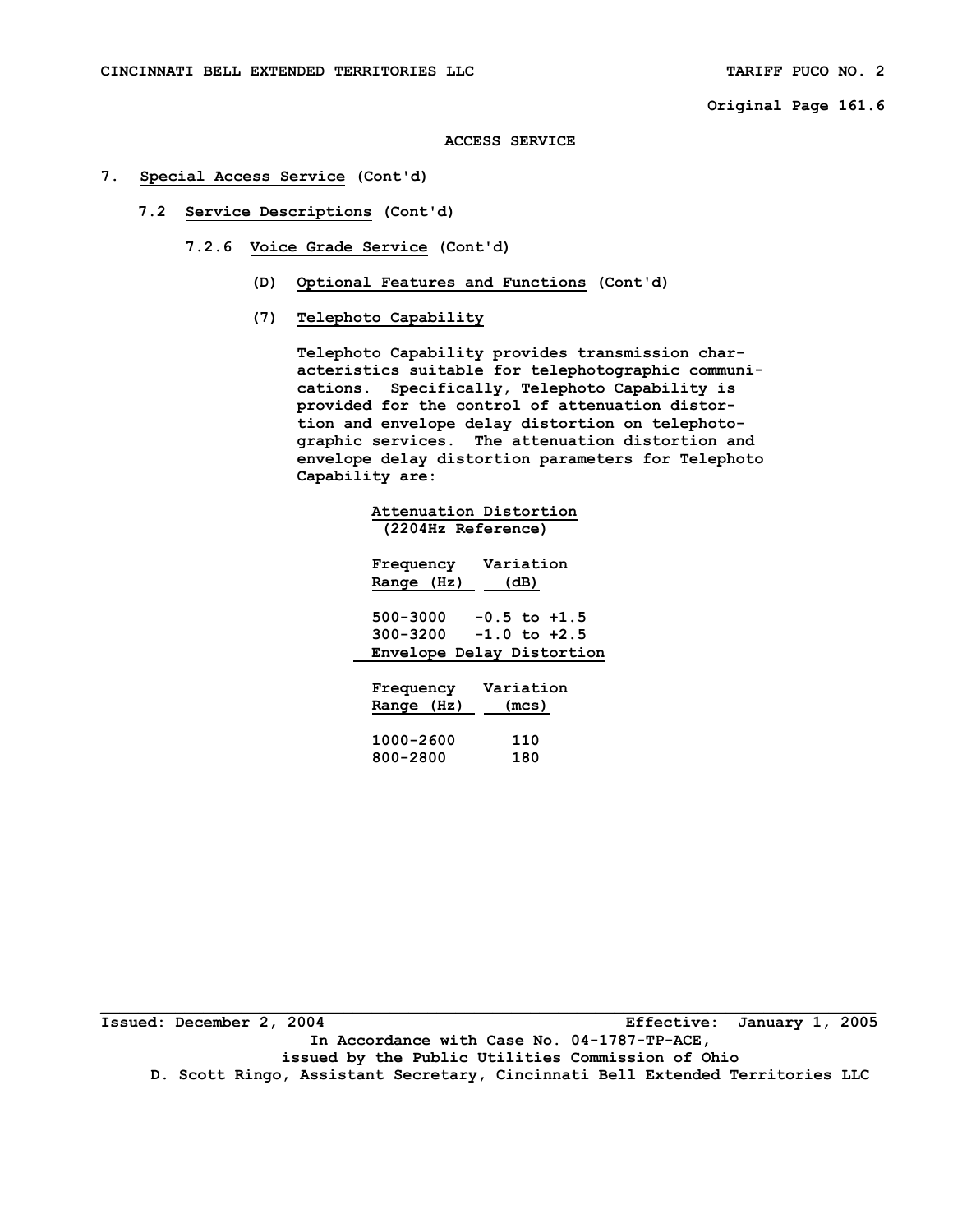### **ACCESS SERVICE**

## **7. Special Access Service (Cont'd)**

 **7.2 Service Descriptions (Cont'd)** 

 **7.2.6 Voice Grade Service (Cont'd)** 

- **(D) Optional Features and Functions (Cont'd)** 
	- **(8) Signaling Capability**

 **Signaling Capability provides for the process by which one customer premises alerts another customer premises on the same service with which it wishes to communicate.**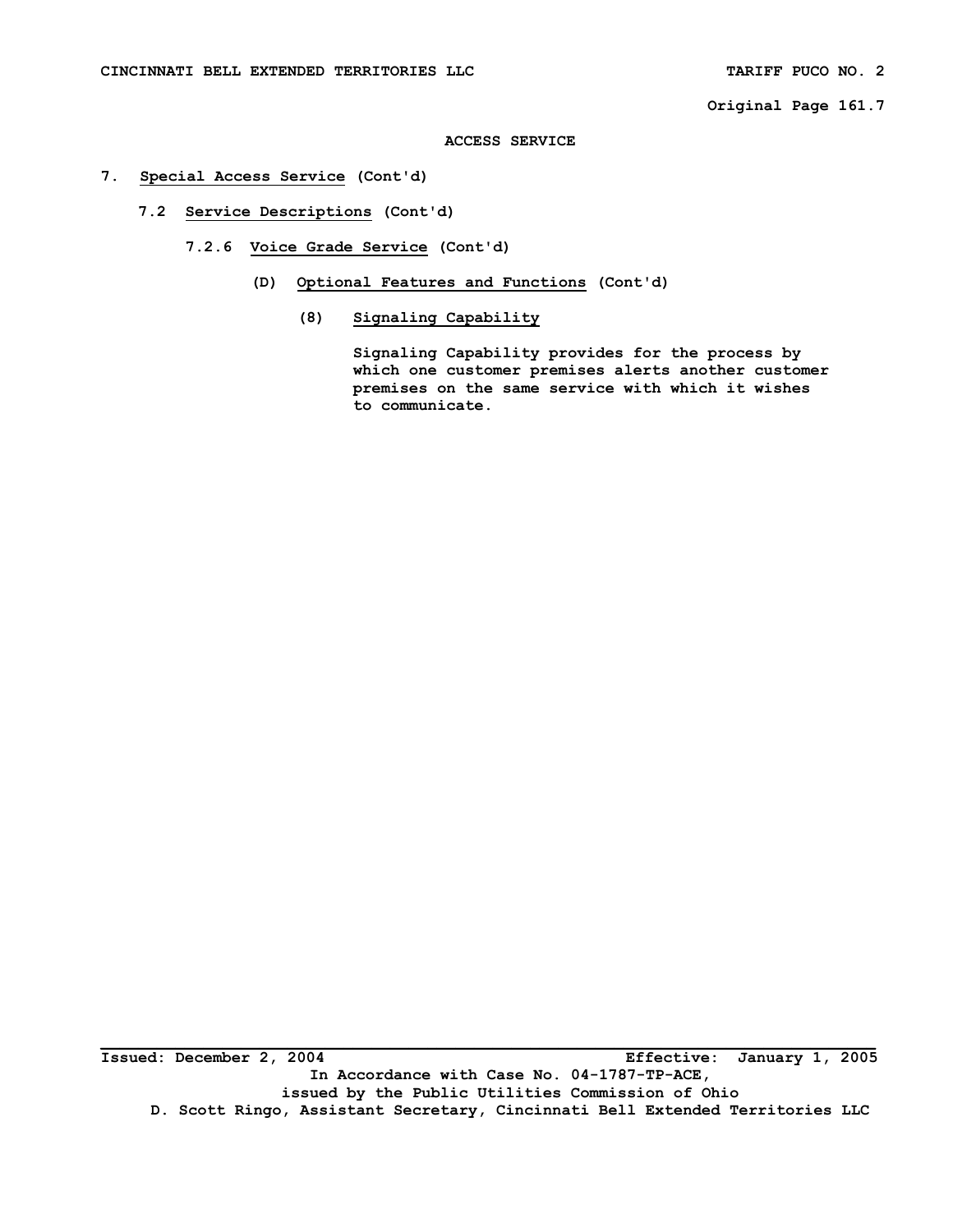**ACCESS SERVICE** 

## **7. Special Access Service (Cont'd)**

## **7.2 Service Descriptions (Cont'd)**

- **7.2.6 Voice Grade Service (Cont'd)** 
	- **(D) Optional Features and Functions (Cont'd)**

 **The following table shows the technical specifications packages with which the optional features and functions are available.** 

|                      |                          |                |                |                |                |               |                |                |                |                | Available with Technical   |    |      |   |
|----------------------|--------------------------|----------------|----------------|----------------|----------------|---------------|----------------|----------------|----------------|----------------|----------------------------|----|------|---|
|                      |                          |                |                |                |                |               |                |                |                |                | Specifications Package VG- |    |      |   |
| Parameter            | $\underline{\texttt{C}}$ | $\overline{1}$ | $\overline{2}$ | $\overline{3}$ | $\overline{4}$ | $\frac{5}{x}$ | $\overline{6}$ | $\overline{z}$ | $\overline{8}$ | $\overline{a}$ | <u>10</u>                  | 11 | 12 W |   |
| C-Type Conditioning  | $\mathbf{x}$             |                |                |                |                |               | $\mathbf{x}$   | $\mathbf{x}$   | $\mathbf{x}$   | $\mathbf{x}$   | X                          |    |      |   |
| Central Office       |                          |                |                |                |                |               |                |                |                |                |                            |    |      |   |
| Bridging             |                          |                |                |                |                |               |                |                |                |                |                            |    |      |   |
| Capability           | x                        |                | x              |                |                | x             | X              |                |                |                | x                          | X  | x    | x |
| Central Office       |                          |                |                |                |                |               |                |                |                |                |                            |    |      |   |
| Multiplexing         | x                        |                |                |                |                |               | x              |                |                |                |                            |    |      |   |
| Customer Specified   |                          |                |                |                |                |               |                |                |                |                |                            |    |      |   |
| Premises Receive     |                          |                |                |                |                |               |                |                |                |                |                            |    |      |   |
| Level                | X                        |                | $\mathbf{x}$   | $\mathbf{x}$   |                |               |                | x              | $\mathbf{x}$   | X              |                            |    |      | X |
| Data Capability      | X                        |                |                |                |                |               | x              | $\mathbf x$    |                |                | x                          |    |      |   |
| Improved Termination | X                        | X              | X.             | $\mathbf{x}$   | X.             | X             | $\mathbf{x}$   | $\mathbf{x}$   | X              | X              | X                          | X  | x    |   |
| Improved Return      |                          |                |                |                |                |               |                |                |                |                |                            |    |      |   |
| Loss                 | X                        |                | x              | $\mathbf{x}$   |                |               |                | x              |                |                |                            |    |      | x |
| Improved Two-Wire    |                          |                |                |                |                |               |                |                |                |                |                            |    |      |   |
| Voice Transmission   |                          |                |                |                |                |               |                |                |                |                |                            |    |      | x |
| Sealing Current      |                          |                |                |                |                |               |                |                |                |                |                            |    |      |   |
| Conditioning         | X                        |                |                |                |                | $\mathbf{x}$  | $\mathbf{x}$   |                |                |                | x                          |    |      |   |
| Selective Signaling  |                          |                |                |                |                |               |                |                |                |                |                            |    |      |   |
| Arrangement          | X                        |                | x              |                |                |               |                |                |                |                |                            |    |      |   |
| Signaling Capability | x                        | X              | X              | $\mathbf{x}$   |                |               |                | x              | $\mathbf{x}$   | <b>X</b>       |                            |    |      |   |
| Telephoto            |                          |                |                |                |                |               |                |                |                |                |                            |    |      |   |
| Capability           | x                        |                |                |                |                |               |                |                |                |                |                            | X  |      |   |
| Transfer Arrangement | x                        | x              | x              | x              | x              | x             | X              | X              | x              | x              | x                          | x  | x    | x |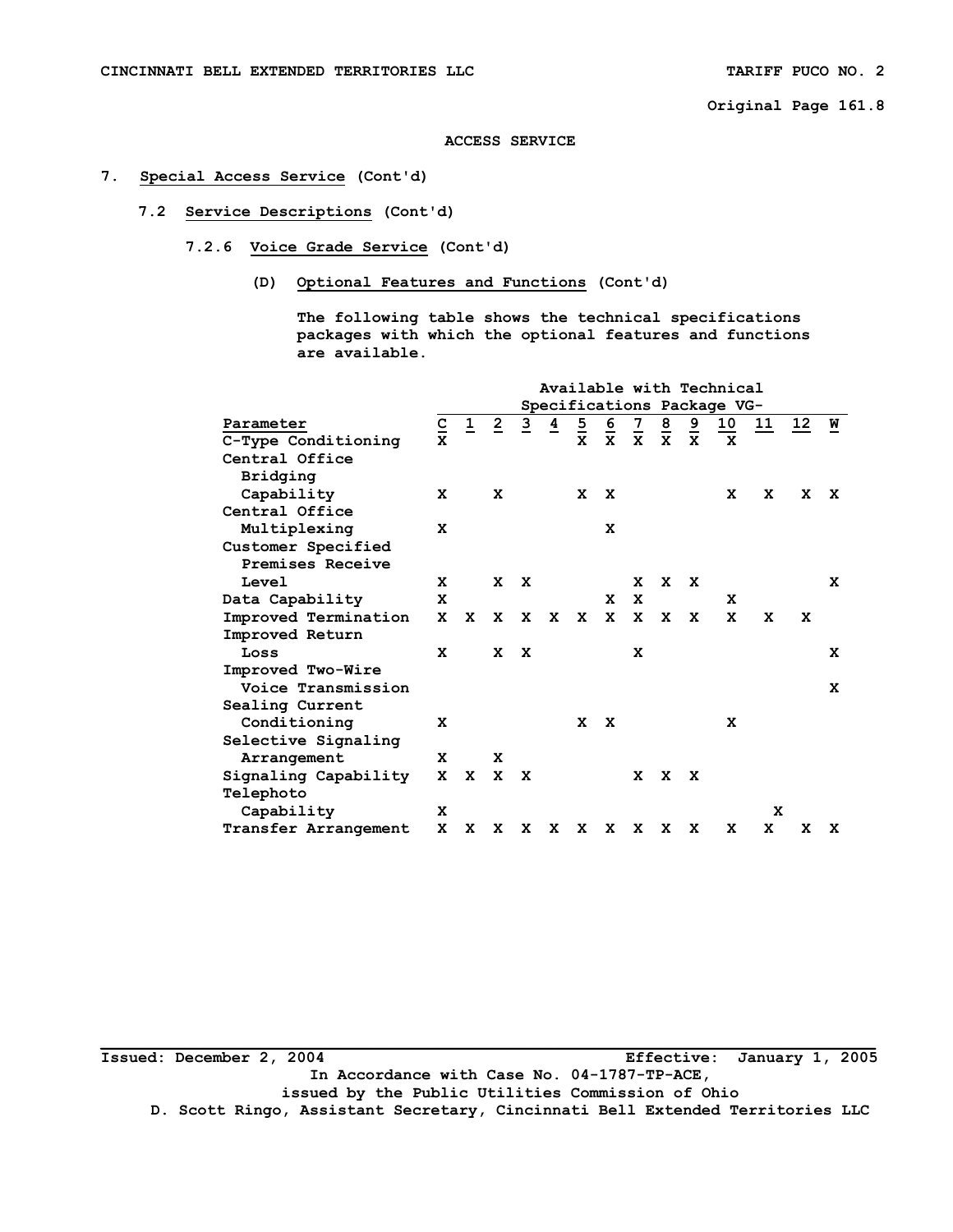#### **ACCESS SERVICE**

- **7. Special Access Service (Cont'd)** 
	- **7.2 Service Descriptions (Cont'd)** 
		- **7.2.6 Voice Grade Service (Cont'd)** 
			- **(E) Four-Wire/Two-Wire Conversions**

 **When a customer requests that an effective four-wire channel be terminated with a two-wire channel interface at the customer designated premises, a four-wire to two wire conversion is required. The rate for the conversion is included as part of the basic Channel Termination rate.** 

 **(F) Certain other options associated with WAL services are either Line Termination or Common Switching optional features as defined in Section 6 preceding.** 

**Issued: December 2, 2004 Effective: January 1, 2005 In Accordance with Case No. 04-1787-TP-ACE, issued by the Public Utilities Commission of Ohio D. Scott Ringo, Assistant Secretary, Cincinnati Bell Extended Territories LLC**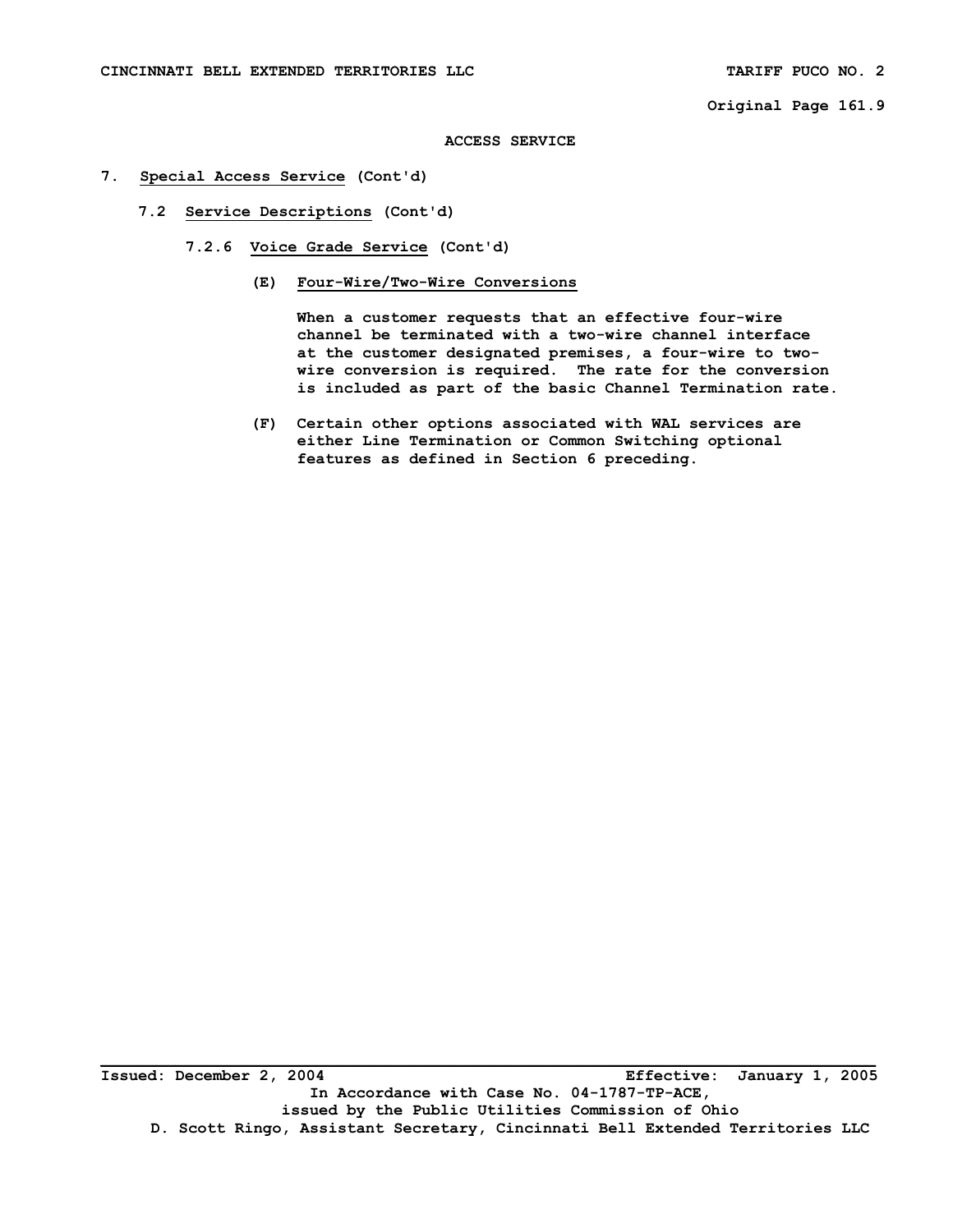#### **ACCESS SERVICE**

#### **7. Special Access Service (Cont'd)**

- **7.2 Service Descriptions (Cont'd)** 
	- **7.2.7 Program Audio Service** 
		- **(A) Basic Channel Description**

 **A Program Audio channel is a channel measured in Hz for the transmission of a complex signal voltage. The actual bandwidth is a function of the channel in terface selected by the customer. Only one-way trans mission is provided. Program Audio channels are pro vided between customer designated premises or between a customer designated premises and a Telephone Company hub.** 

#### **(B) Technical Specifications Packages**

|       |                      |             |   | Package AP-    |   |                |
|-------|----------------------|-------------|---|----------------|---|----------------|
|       | Parameter            | <u>ሮ</u> *  |   | $\overline{2}$ | 3 | $\overline{a}$ |
|       | Actual Measured Loss | $\mathbf x$ | X | X              | X | $\mathbf x$    |
|       | Amplitude Tracking   | X           |   |                |   |                |
|       | Crosstalk            | X           | x | x              | x | x              |
|       | Distortion Tracking  | X           |   |                |   |                |
|       | Gain/Frequency       |             |   |                |   |                |
|       | Distortion           | x           | x | x              | x | x              |
|       | Group Delay          | x           |   |                |   |                |
| Noise |                      | X           | x | x              | x | x              |
|       | Phase Tracking       | x           |   |                |   |                |
|       | Short-Term Gain      |             |   |                |   |                |
|       | Stability            | x           |   |                |   |                |
|       | Short-Term Loss      | X           |   |                |   |                |
|       | Total Distortion     | X           | x | x              | X | X              |

 **The technical specifications are delineated in Tech nical Reference TR-NPL-000337.** 

 **(C) Channel Interfaces** 

 **The following channel interfaces (CIs) define the bandwidths that are available for a Program Audio channel:** 

**\* The desired parameters are selected by the customer from the list of available parameters.** 

**Issued: December 2, 2004 Effective: January 1, 2005 In Accordance with Case No. 04-1787-TP-ACE, issued by the Public Utilities Commission of Ohio D. Scott Ringo, Assistant Secretary, Cincinnati Bell Extended Territories LLC**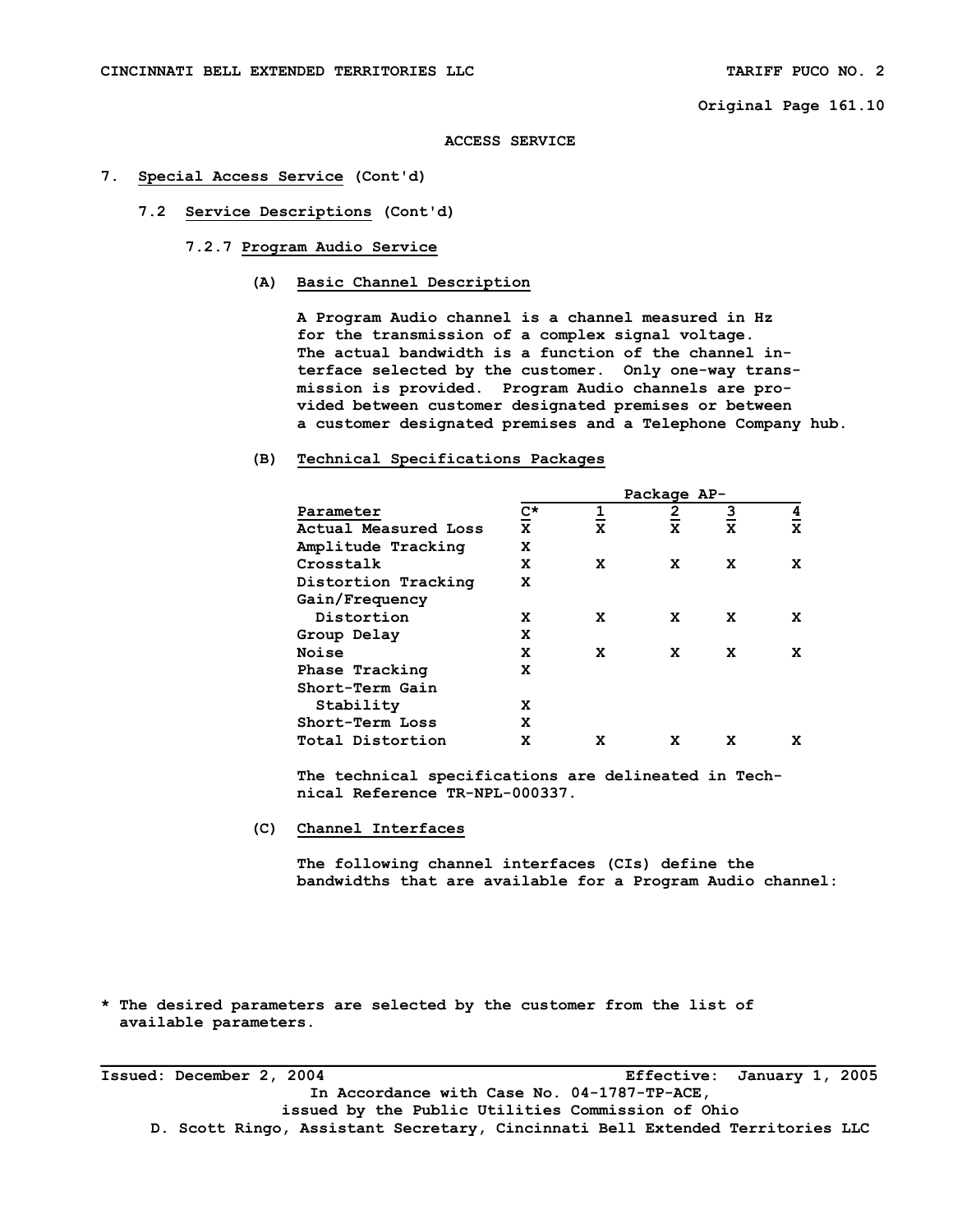#### **7. Special Access Service (Cont'd)**

- **7.2 Service Descriptions (Cont'd)** 
	- **7.2.7 Program Audio Service (Cont'd)** 
		- **(C) Channel Interfaces (Cont'd)**

| C <sub>I</sub> | Bandwidth                                          |
|----------------|----------------------------------------------------|
| $PG-1*$        | Nominal frequency from 50 to 15000 Hz<br>(T)       |
| $PG-3*$        | Nominal frequency from 200 to 3500 Hz<br>(T)       |
| $PG-5*$        | Nominal frequency from 100 to 5000 Hz<br>(T)       |
| $PG-8*$        | Nominal frequency from 50 to 8000 Hz<br>(T)        |
| $64k$ bps**    | One DS0 required for 5 or 7.5 kHZ bandwidth<br>(N) |
| $128kbps**$    | Two DS0 required for 8 or 15 kHZ bandwidth<br>(N)  |

 **\*Compatible channel interfaces are set forth in Technical (T) Reference TR-NPL-000337. \*\* Technical specifications found in ANSI T1.505. (N)** 

- **(D) Optional Features and Functions** 
	- **(1) Central Office Bridging Capability**

 **Distribution Amplifier** 

 **(2) Gain Conditioning** 

 **Control of 1004 Hz AML at initiation of service to odB + 0.5 dB.** 

 **(3) Stereo** 

 **Provision of a pair of gain/phase equalized channels for stereo applications. (Additional AP channel must be ordered separately.)** 

 **The following table shows the technical specifications packages**

 **with which the optional features and functions are available.** 

|                         |   | Available with Technical   |   |   |  |
|-------------------------|---|----------------------------|---|---|--|
|                         |   | Specifications Package AP- |   |   |  |
|                         | С |                            |   |   |  |
| Central Office Bridging |   |                            |   |   |  |
| Capability              |   |                            |   | x |  |
| Gain Conditioning       |   | x                          | x | x |  |
| Stereo                  |   |                            |   | x |  |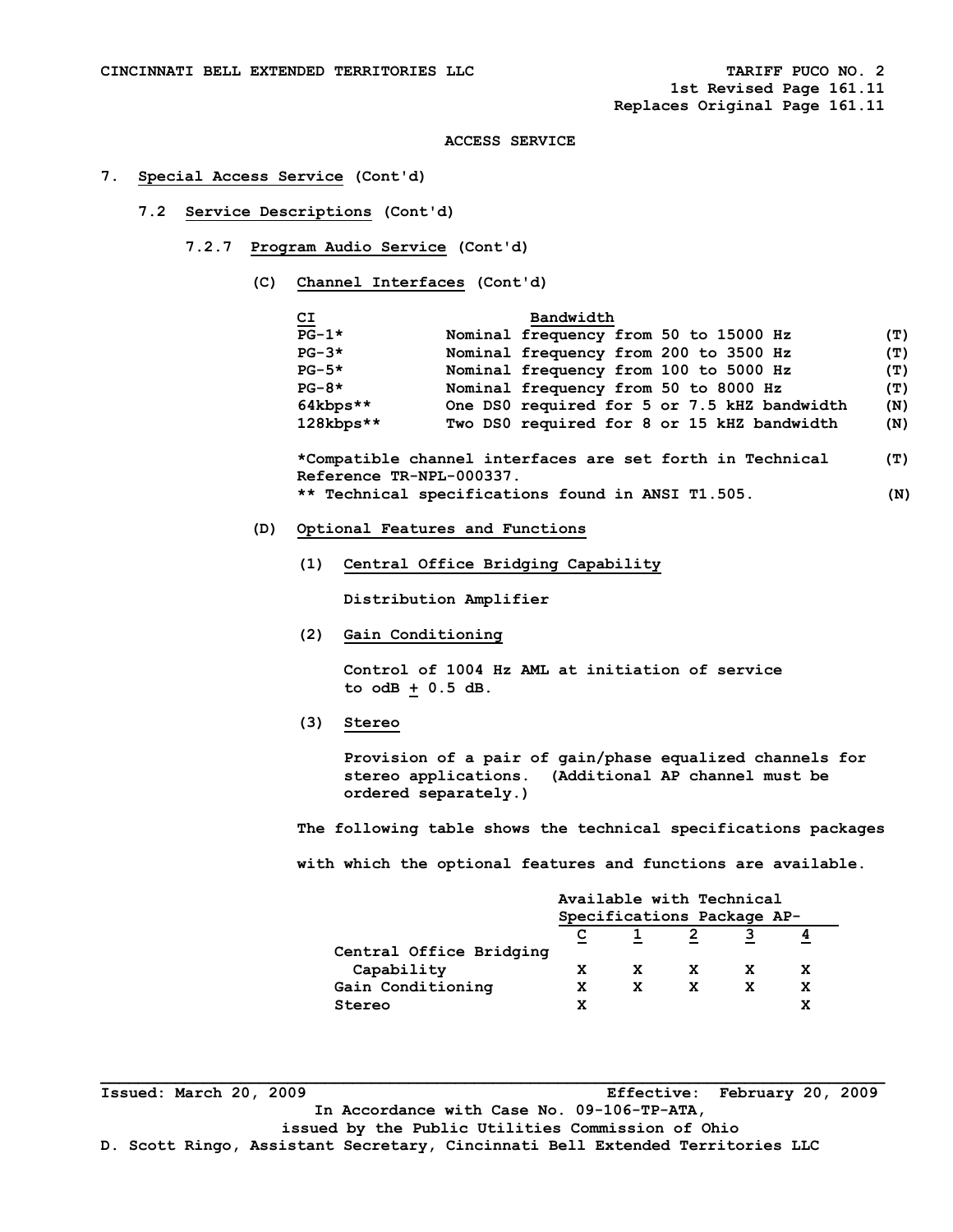**ACCESS SERVICE** 

#### **7. Special Access Service (Cont'd)**

- **7.2 Service Descriptions (Cont'd)** 
	- **7.2.8 Video Service** 
		- **(A) Basic Channel Description**

 **A Video channel is a channel with one-way transmission cap ability for a standard 525 line/60 field monochrome, or National Television Systems Committee color, video signal and one or two associated 5 or 15 kHz audio signal(s). The bandwidth for a video channel is either 30 Hz to 4.5 MHz, or 30 Hz to 6.6 MHz. The associated audio signal(s) may be either diplexed or provided as one or two separate channels. The provision and the bandwidth of the associa ted audio signal(s) is a function of the channel inter face selected by the customer. Video channels are provided between customer designated premises or between a customer designated premises and a Telephone Company hub.** 

## **(B) Technical Specifications Packages**

|                                       |      | Package TV- |                |
|---------------------------------------|------|-------------|----------------|
| Parameter                             | $c*$ | 1           | $\overline{2}$ |
| Amplitude vs. Frequency Response      | X    |             |                |
| Chrominance/Luminance Inequalities    |      |             |                |
| Gain                                  | x    | x           | x              |
| Delay                                 | x    | x           | x              |
| Chrominance/Luminance Intermodulation | x    |             |                |
| Chrominance Nonlinear Gain            | x    |             |                |
| Chrominance Nonlinear Phase           | X    |             |                |
| Crosstalk                             | x    |             | x              |
| Differential Gain                     | x    | x           | X              |
| Differential Phase                    | x    | x           | x              |
| Dynamic Gain (picture and             |      |             |                |
| sync signal)                          | x    |             |                |
| Field-Time Distortion                 | x    | x           | x              |
| Gain/Frequency Distortion             | X    | X           | X              |
| Gain Stability                        | x    | X           | X              |
| Insertion Gain                        | x    | X           | X              |
| Line-Time Distortion                  | x    | x           | X              |
| Long-Time Distortion                  | X    | X           | X              |
|                                       |      |             |                |

**\* The desired parameters are selected by the customer from the list of available parameters.** 

**Issued: December 2, 2004 Effective: January 1, 2005 In Accordance with Case No. 04-1787-TP-ACE, issued by the Public Utilities Commission of Ohio D. Scott Ringo, Assistant Secretary, Cincinnati Bell Extended Territories LLC**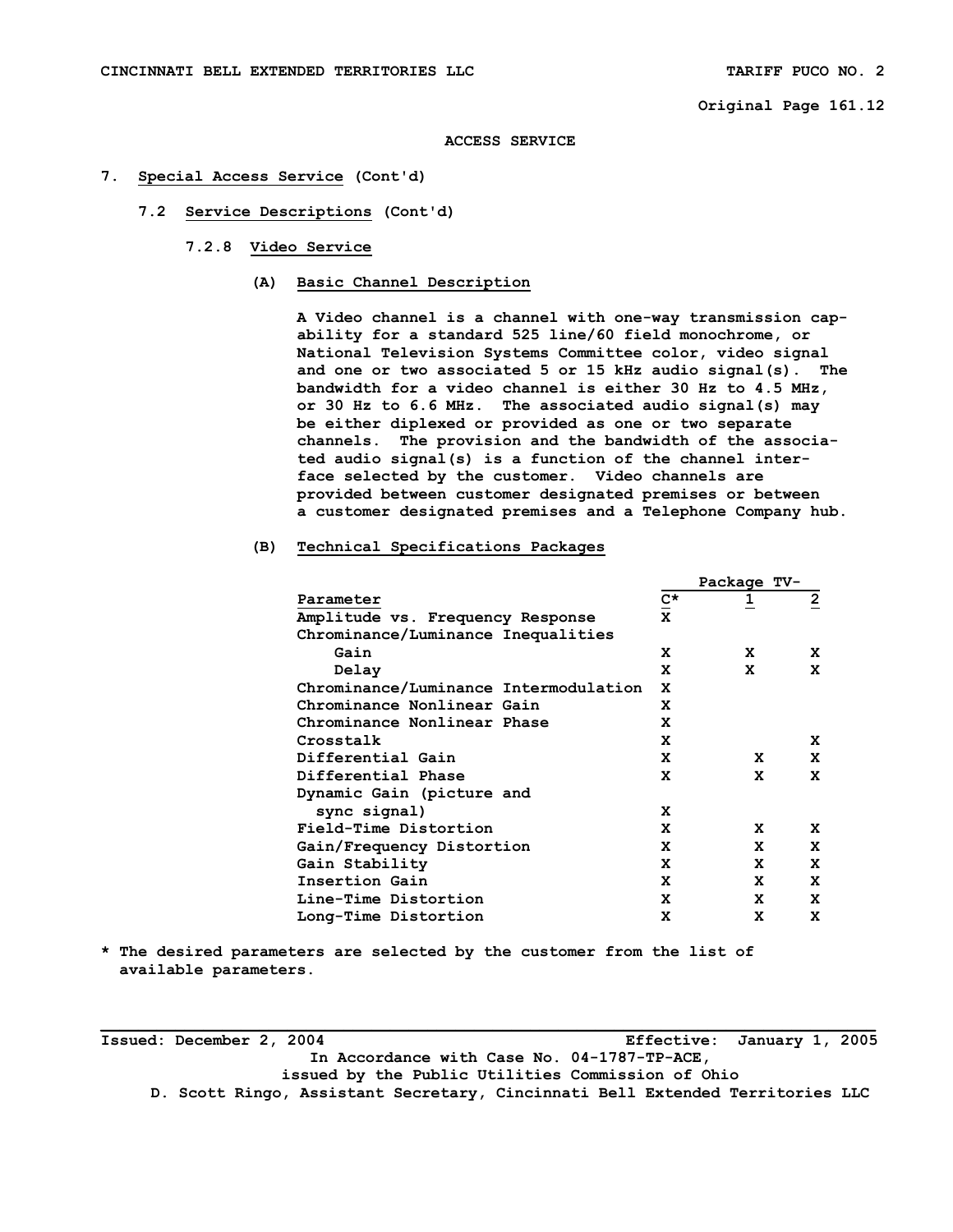#### **ACCESS SERVICE**

## **7. Special Access Service (Cont'd)**

 **7.2 Service Descriptions (Cont'd)** 

 **7.2.8 Video Service (Cont'd)** 

 **(B) Technical Specifications Packages (Cont'd)** 

|                           |             | Package TV- |              |
|---------------------------|-------------|-------------|--------------|
| Parameter                 | C*          |             | $\mathbf{2}$ |
| Luminance Nonlinearity    | $\mathbf x$ |             |              |
| Luminance Signal/CCIR     |             |             |              |
| Weighted Noise            | x           | x           | x            |
| Short-Time Distortion     |             |             |              |
| 2 T Pulse                 | x           | x           | x            |
| T - Bar Ringing           | x           | x           | x            |
| Signal/15 kHz Flat        |             |             |              |
| Weighted Noise            | x           | x           | x            |
| Signal/Low Frequency      |             |             |              |
| Noise                     | x           |             |              |
| Stereo Gain Difference    | x           | x           |              |
| Stereo Phase Difference   | x           | x           |              |
| Total Harmonic Distortion | x           | x           | x            |
| Transient Sync Signal     |             |             |              |
| Non-Linearity             | x           |             |              |
| Video/Audio Delay         |             |             |              |
| Difference                | x           |             |              |

 **The technical specifications are delineated in Tech nical Reference GR-338.** 

## **(C) Channel Interfaces**

 **The following channel interfaces (CIs) define the bandwidth and the provision of the audio signal(s) associated with a Video channel:** 

|          | Audio     |                      |
|----------|-----------|----------------------|
| СI       | Bandwidth | Provision            |
| $2TV6-1$ | 15kHz     | 1 Channel, diplexed  |
| $2TV6-2$ | 15kHz     | 2 Channels, diplexed |
| $2TVI-1$ | 15kHz     | 1 Channel, diplexed  |

**Issued: December 2, 2004 Effective: January 1, 2005 In Accordance with Case No. 04-1787-TP-ACE, issued by the Public Utilities Commission of Ohio D. Scott Ringo, Assistant Secretary, Cincinnati Bell Extended Territories LLC**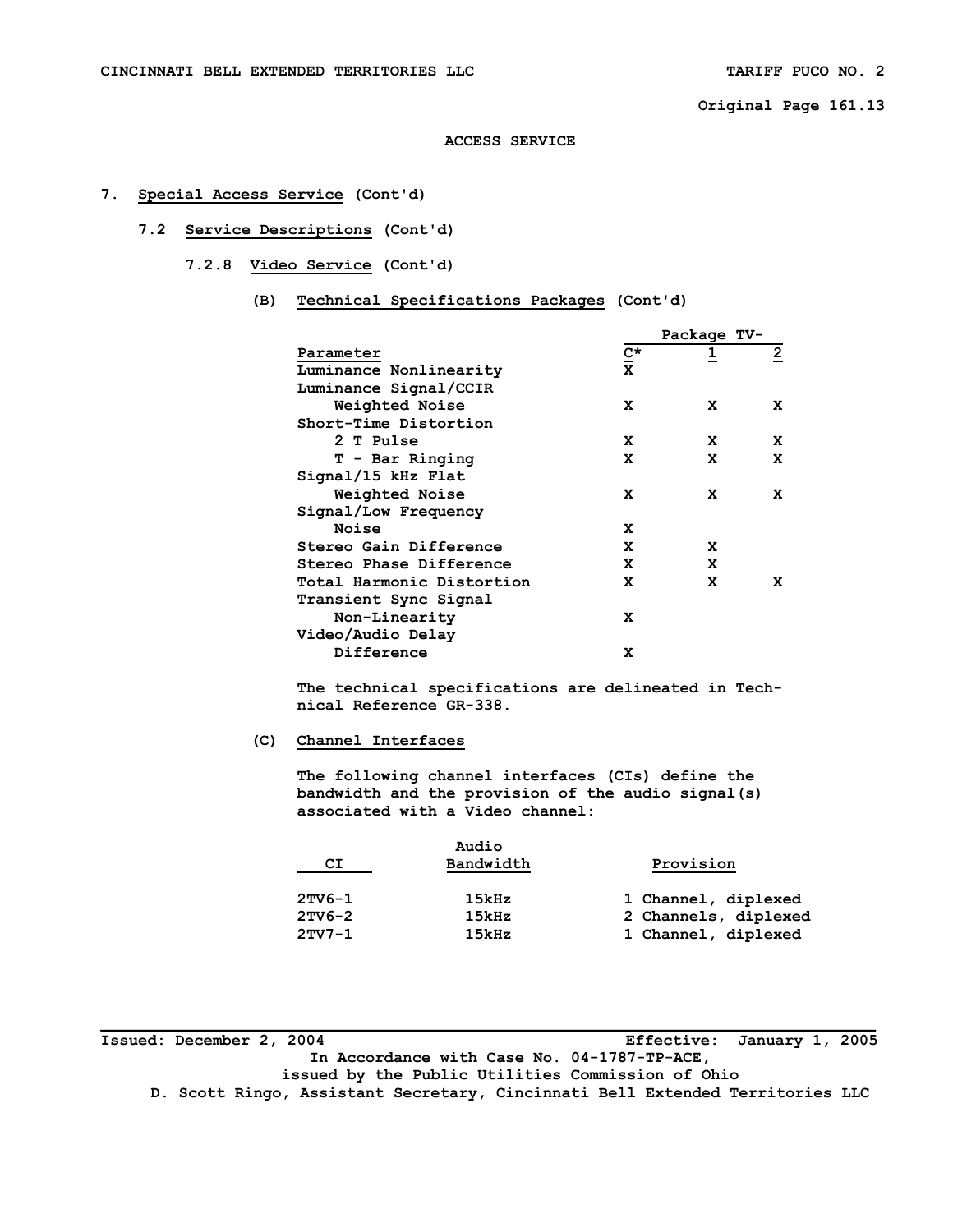**CINCINNATI BELL EXTENDED TERRITORIES LLC TARIFF PUCO NO. 2** 

 **1st Revised Page 161.14 Replaces Original Page 161.14** 

```
ACCESS SERVICE
```
**7. Special Access Service (Cont'd)** 

| 7.2 Service Descriptions (Cont'd) |  |
|-----------------------------------|--|
|-----------------------------------|--|

 **7.2.8 Video Service (Cont'd)** 

| Bandwidth<br>Provision<br>СI<br>$2TV7-2$<br>15kHz<br>2 Channels, diplexed<br>$4TV6-5$<br>1 Channel, separate<br>5kHz<br>$4TV6-15$<br>15kHz<br>1 Channel, separate |  |
|-------------------------------------------------------------------------------------------------------------------------------------------------------------------|--|
|                                                                                                                                                                   |  |
|                                                                                                                                                                   |  |
|                                                                                                                                                                   |  |
|                                                                                                                                                                   |  |
| $4TV7-5$<br>1 Channel, separate<br>5kHz                                                                                                                           |  |
| $4TV7 - 15$<br>15kHz<br>1 Channel, separate                                                                                                                       |  |
| $6TVC-5$<br>2 Channels, separate<br>5kHz                                                                                                                          |  |
| 6TV6-15<br>15kHz<br>2 Channels, separate                                                                                                                          |  |
| $6TV7-5$<br>2 Channels, separate<br>5kHz                                                                                                                          |  |
| $6TV7-15$<br>2 Channels, separate<br>15kHz                                                                                                                        |  |

 **Compatible channel interfaces are set forth in Technical Reference GR-338** 

**(D) TV Analog Video Optional 3rd And 4th Audio Channel** 

 **An optional 3rd or 4th associated audio channel may be provided over diplexed channels. In order to purchase this option, a Channel Termination must be purchased for a minimum of one month.** 

**(E) Serial Component Video Service (TV-270) (N)** 

**Serial Component Video Service (SVCS) is a broadband digital video transport channel with one-way transmission capability. SCVS provides 270 Mbps high quality video as defined by the Society of Motion Picture and Television Engineers (SMPTE) Standard 259M. This standard describes a serial digital interface, 525 line/60 field National Television Systems Committee (NTSC) digital television equipment operating with 4:2:2 serial component signals that conform to American National Standard Institute (ANSI) digital format.** 

**One to 4 audio signals may be provided at 20kHz.** 

**A Channel Termination charge apples for each termination of SCVS. A fixed and per mile Channel Mileage rate element also applies for the transmission facility between the serving wire centers of the Customer's designated premises. Monthly recurring Channel Termination and Channel Mileage rates are shown in Sections 7.5.8 (D) and 7.5.8 (B) respectively.** 

**Where facilities for SCVS are not available, Special Construction charges may apply. (N)**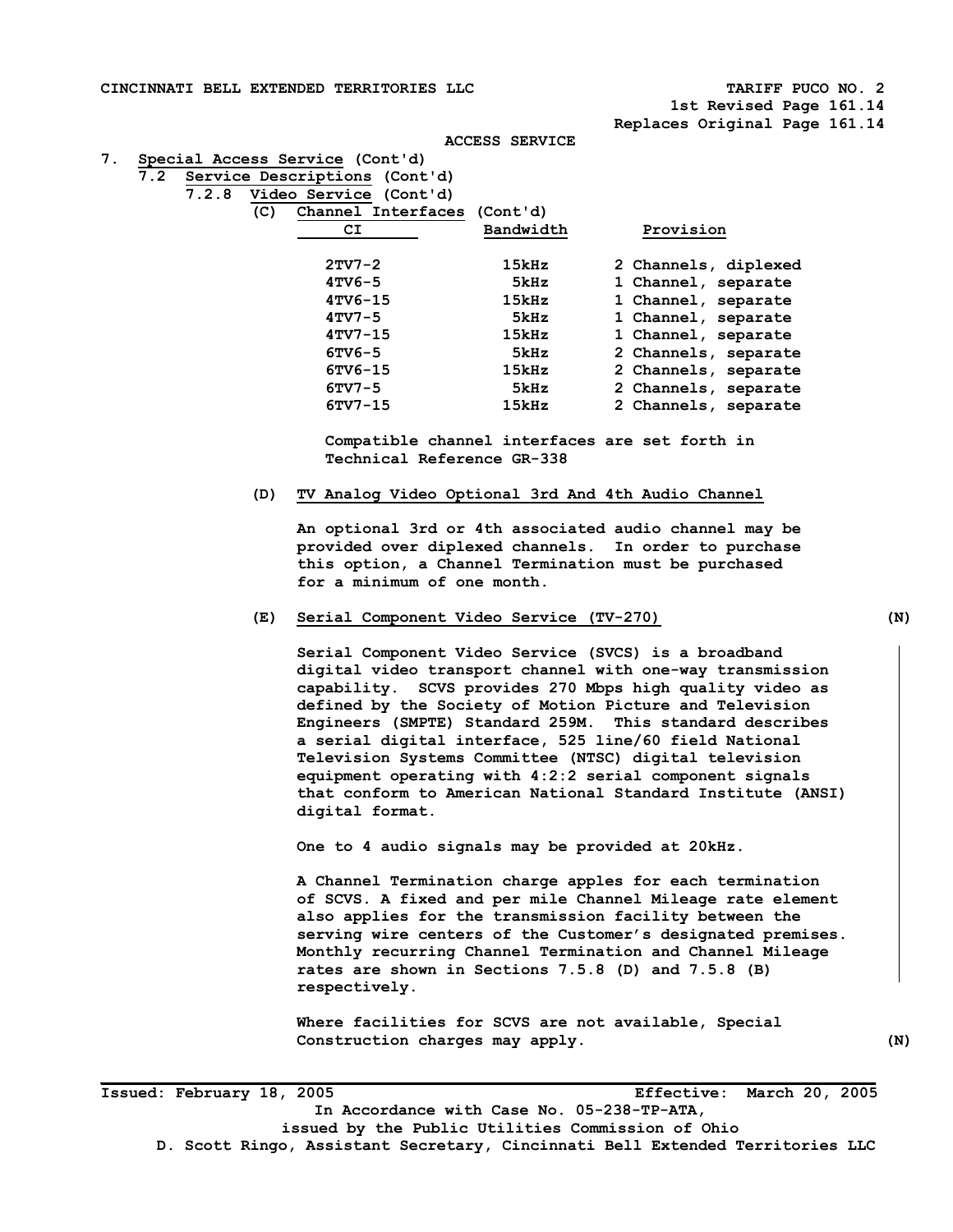#### **CINCINNATI BELL EXTENDED TERRITORIES LLC TARIFF PUCO NO. 2**

#### **ACCESS SERVICE**

#### **7. Special Access Service (Cont'd)**

 **7.2 Service Descriptions (Cont'd)** 

 **7.2.8 Video Service (Cont'd)** 

 **(F) High Definition TV Service (HDTVS) (N)** 

**High Definition TV Service (HDTVS) provides point-to-point distribution of a 1.4 gbps or 19.4 gbps digital broadcast signal with up to four mono channels of embedded audio. These four channels can be set up as two stereo-phased signals. HDTV is provisioned in accordance with Advance Television** 

**Systems Committee (ATSC) standards recommendations** 

**A Channel Termination charge apples for each termination of HDTVS. A fixed and per mile Channel Mileage rate element also applies for the transmission facility between the serving wire centers of the Customer's designated premises. Monthly recurring Channel Termination and Channel Mileage rates are shown in Sections 7.5.5 (E) and 7.5.5 (B) respectively.** 

**Where facilities for HDTS are not available, Special Construction charges may apply. (N)**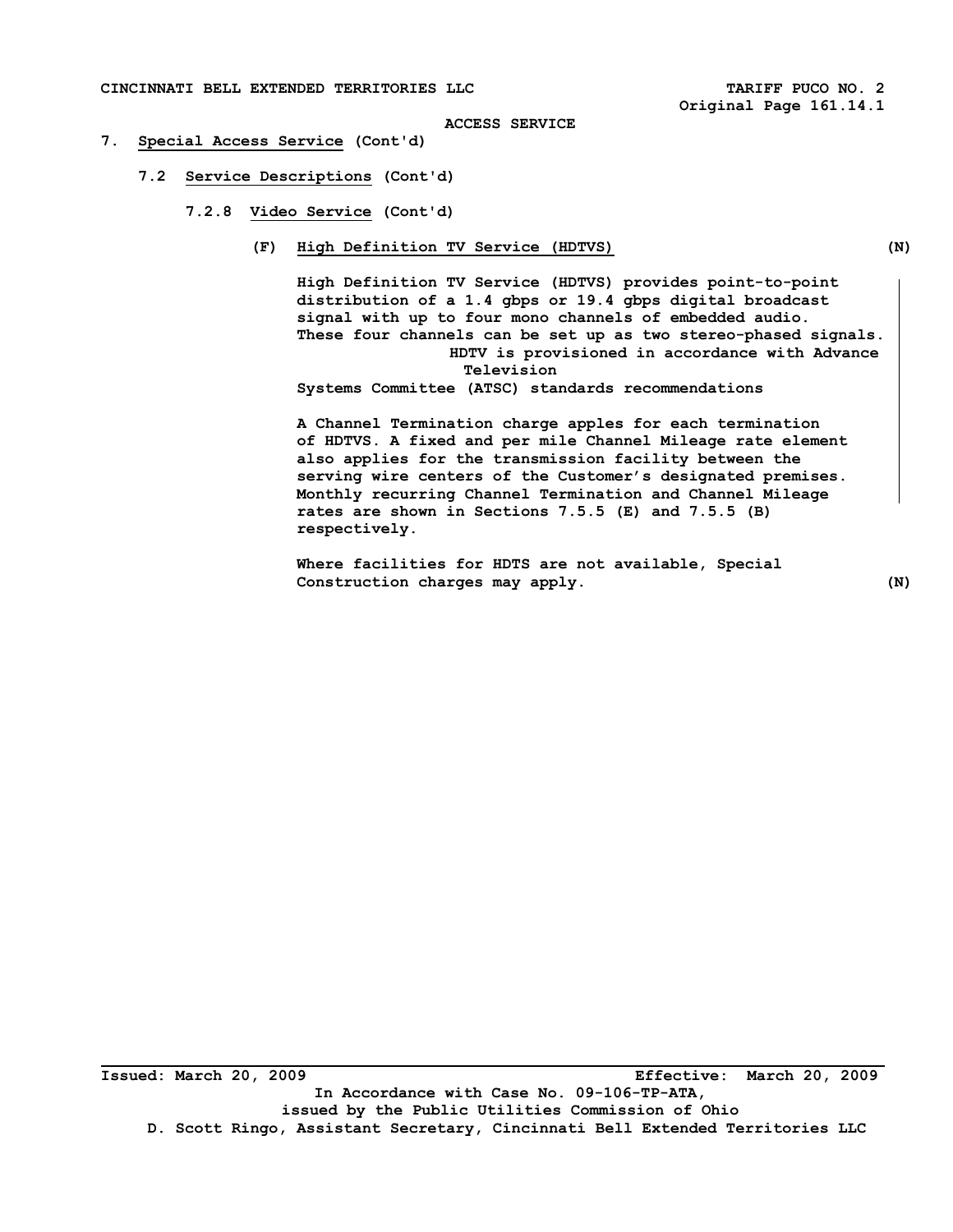#### **ACCESS SERVICE**

### **7. Special Access Service (Cont'd)**

#### **7.3 Rate Regulations**

# **7.3.1 Types of Rates and Charges**

 **There are three types of rates and charges. These are monthly rates, daily rates and nonrecurring charges. The rates and charges are described as follows:** 

#### **(A) Monthly Rates**

 **Monthly rates are flat recurring rates that apply each month or fraction thereof that a Special Access Service is provided. For billing purposes, each month is considered to have 30 days.** 

 **For Channel Terminations associated with MercNET 45 High Capacity Service there are higher monthly rates for the first channel termination and lower monthly rates for the second, third and above channel terminations provided when the following conditions are met:** 

- **The first, second, and third and above service(s) are billed to the same customer premises.**
- **The first, second, and third and above service(s) must be provided to the same customer premises.**
- **Each subsequent order for a channel termination is eligible for the appropriate lower monthly rate.**

 **For Channel Terminations associated with MercNET 45 High Capacity Service - 12 Pack Arrangement the following conditions must be met:** 

- **The 12 pack arrangement must be billed to the same customer.**
- **The 12 pack arrangement must be provided to the same premises.**

**\_\_\_\_\_\_\_\_\_\_\_\_\_\_\_\_\_\_\_\_\_\_\_\_\_\_\_\_\_\_\_\_\_\_\_\_\_\_\_\_\_\_\_\_\_\_\_\_\_\_\_\_\_\_\_\_\_\_\_\_\_\_\_\_\_\_\_\_\_\_\_\_\_\_\_\_\_\_\_\_\_\_\_ Issued: December 2, 2004 Effective: January 1, 2005 In Accordance with Case No. 04-1787-TP-ACE, issued by the Public Utilities Commission of Ohio D. Scott Ringo, Assistant Secretary, Cincinnati Bell Extended Territories LLC**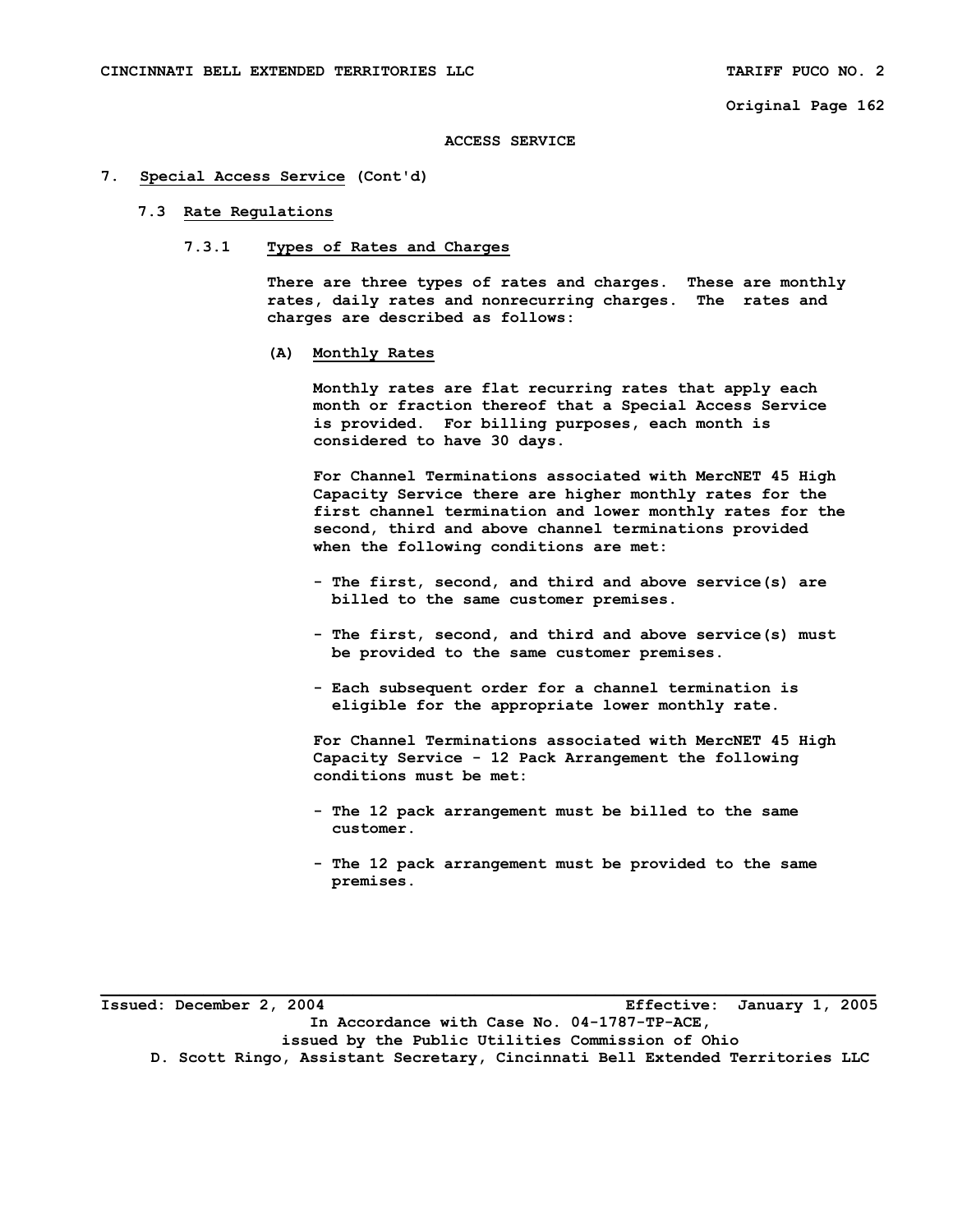#### **7. Special Access Service (Cont'd)**

- **7.3 Rate Regulations (Cont'd)** 
	- **7.3.1 Types of Rates and Charges (Cont'd)** 
		- **(B) Daily Rates**

 **Daily rates are flat recurring rates that apply to each 24 hour period or fraction thereof that a Program Audio or Video Special Access Service is provided for part-time or occasional use. For purposes of applying daily rates, the 24 hour period is not limited to a calendar day.** 

 **The application of daily rates for Program Audio and Video service for consecutive 24 hour periods during a consecutive 30 day period is as follows. Daily rates will be topped at an amount equal to the monthly rate (i.e., the charge to the customer for usage billed at daily rates will not exceed the monthly rate). For each day or partial day that the service is available for use after the daily rates have been topped, a charge equal to 1/30th of the monthly rate will apply.** 

### **(C) Nonrecurring Charges**

 **Nonrecurring charges are one-time charges that apply for specific work activity (i.e., installation or change to an existing service). The types of nonrecurring charges that apply for Special Access Service are: installation of service, installation of optional features and functions, and service rearrangements.** 

 **(1) Installation of Service** 

 **Nonrecurring charges apply to each service installed. The nonrecurring charges for the installation of ser vice are set forth in 7.4 following as a nonrecurring charge for the Channel Termination rate element.** 

**\_\_\_\_\_\_\_\_\_\_\_\_\_\_\_\_\_\_\_\_\_\_\_\_\_\_\_\_\_\_\_\_\_\_\_\_\_\_\_\_\_\_\_\_\_\_\_\_\_\_\_\_\_\_\_\_\_\_\_\_\_\_\_\_\_\_\_\_\_\_\_\_\_\_\_\_\_\_\_\_\_\_\_ Issued: December 2, 2004 Effective: January 1, 2005 In Accordance with Case No. 04-1787-TP-ACE, issued by the Public Utilities Commission of Ohio D. Scott Ringo, Assistant Secretary, Cincinnati Bell Extended Territories LLC**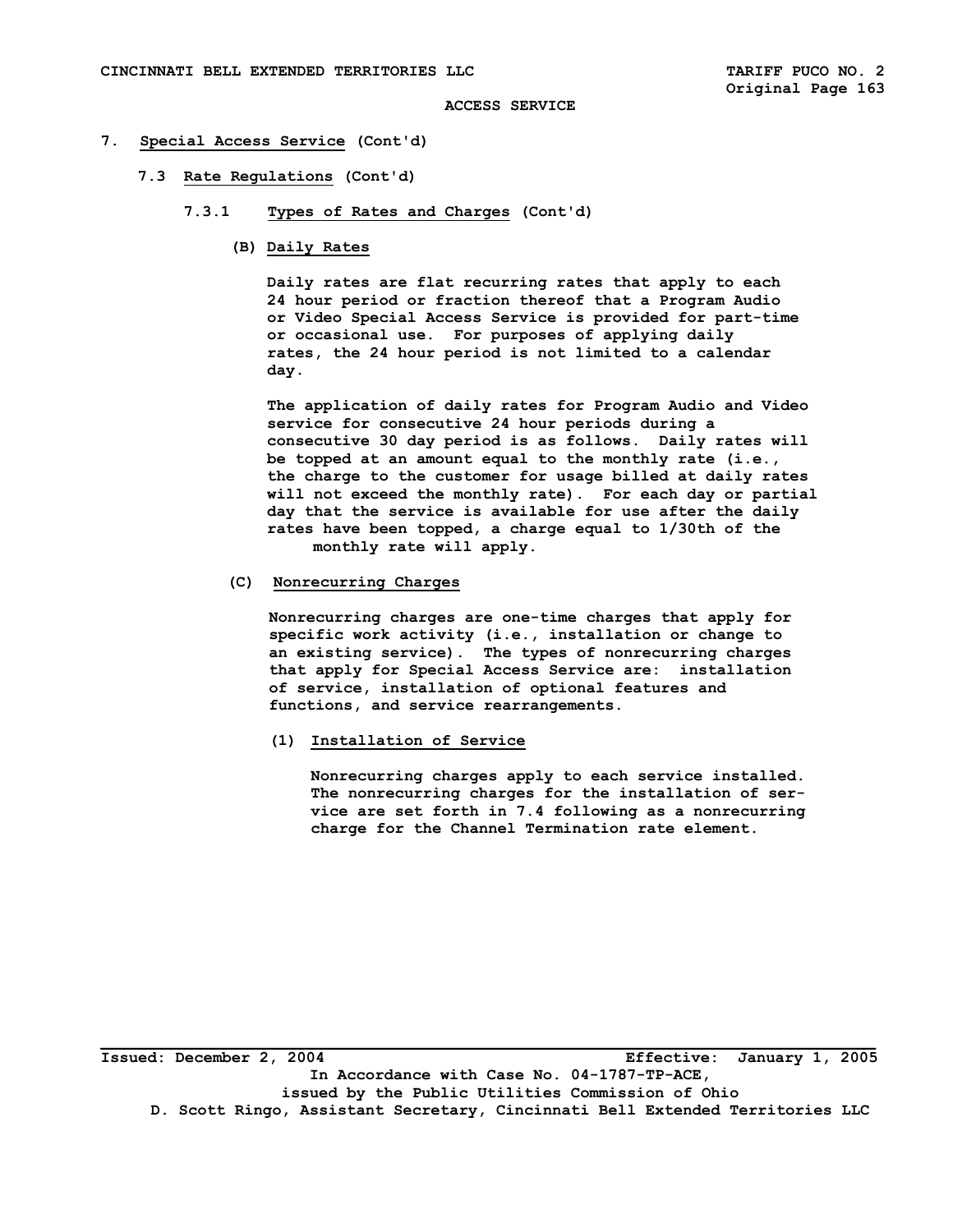**ACCESS SERVICE** 

- **7. Special Access Service (Cont'd)** 
	- **7.3 Rate Regulations (Cont'd)** 
		- **7.3.1 Types of Rates and Charges (Cont'd)** 
			- **(C) Nonrecurring Charges (Cont'd)** 
				- **(2) Installation of Optional Features and Functions**

 **Nonrecurring charges apply for the installation of some of the optional features and functions available with Special Access Service. The charge applies whether the feature or function is installed coin cident with the initial installation of service or at any time subsequent to the installation of the service.** 

 **The optional features for which nonrecurring charges apply are:** 

- **Voice Grade Data Capability**
- **Voice Grade Telephoto Capability**
- **Program Audio Gain Conditioning**
- **Program Audio Stereo**
- **Service to Service through Connect Arrangement- 1.544 Mbps** 
	- **High Capacity Clear Channel Capability**
- **(3) Service Rearrangements**

 **Service rearrangements are changes to existing (installed) services which do not result in either a change in the minimum period requirements as set forth in 5.2.5 (C) preceding or a change in the physical location of the point of the termination at a customer designated premises. Changes which result in the establishment of new minimum period obligations are treated as disconnects and starts.** 

 **Changes in the physical location of the point of the termination are treated as moves and are described and charged for as set forth in 7.3.9 following.** 

 **The charge to the customer for the service rearrangement is dependent on whether the change is administrative only in nature or involves actual physical change to the service Administrative changes will be made without charge(s) to the customer. Such changes require the continued provision and billing of the Access Service to the same entity (i.e., customer remains responsible**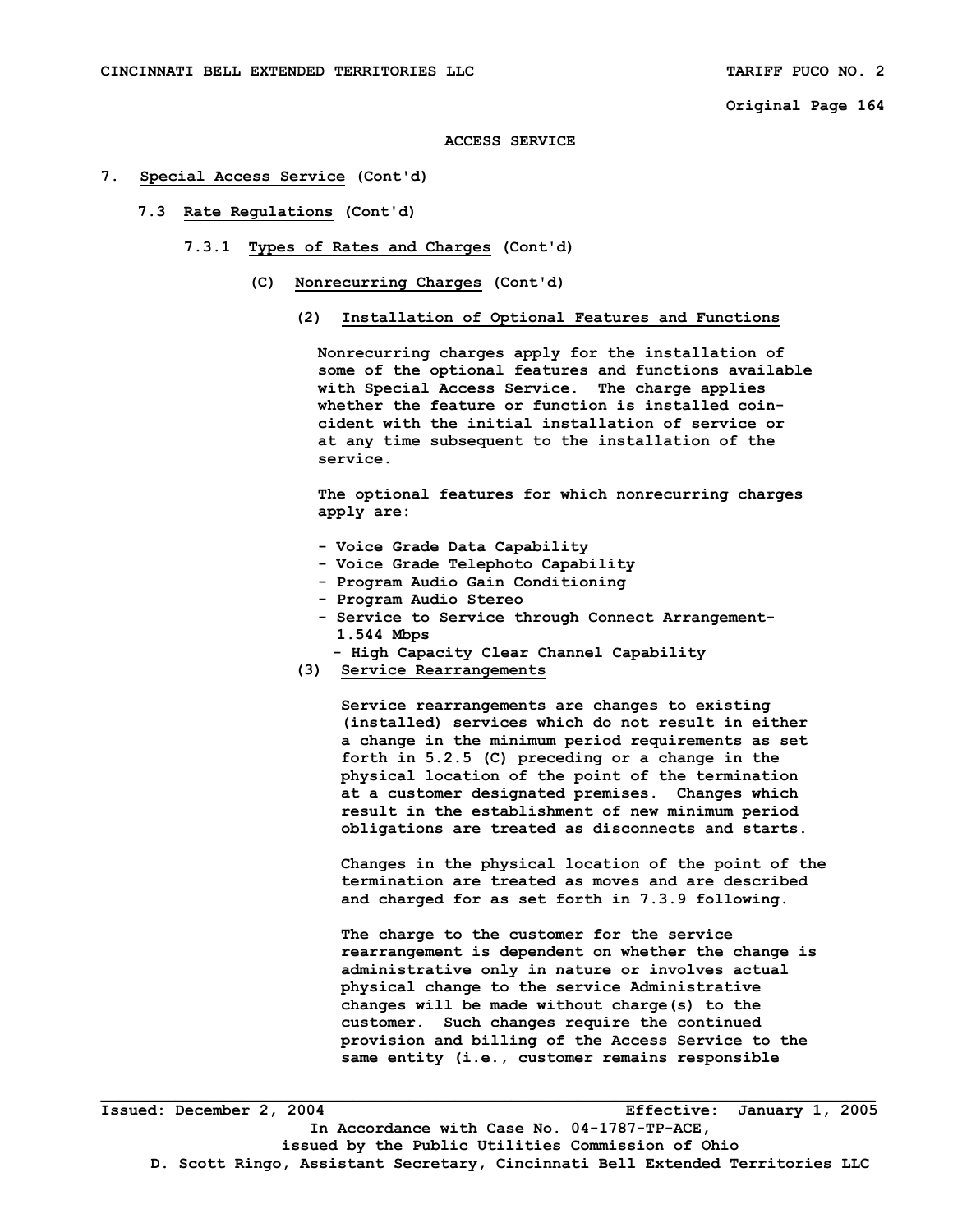#### **ACCESS SERVICE**

### **7. Special Access Service (Cont'd)**

- **7.3 Rate Regulations (Cont'd)** 
	- **7.3.1 Types of Rates and Charges (Cont'd)** 
		- **(C) Nonrecurring Charges (Cont'd)**

 **for all outstanding indebtedness for the Access Service). Administrative changes are as follows:** 

- **Change of customer name, (i.e., the customer of record does not change but rather the customer of record changes its name.**
- **Change of customer or customer's end user premises address when the change of address is not a result of a physical relocation of equipment,**
- **Change in billing data (name, address, or contact name or telephone number),**
- **Change of customer circuit identification,**
- **Change of billing account number,**
- **Change of customer test line number,**
- **Change of customer or customer's end user contact name or telephone number, and**
- **Change of jurisdiction**

 **All other service rearrangements will be charged for as follows:** 

- **If the change involves the addition of other customer designated premises to an existing multipoint service, the nonrecurring charge for the channel termination rate element will apply. The charge(s) will apply only for the location(s) that is being added.**
- **If the change involves the addition of an optional feature or function which has a separate nonrecurring charge, that nonrecurring charge will apply.**
- **For all other changes, including the addition of an optional feature or function without a separate nonrecurring charge, a charge equal to a channel termination rate element nonrecurring charge will apply. Only one such charge will apply per channel termination, for all changes of this type made at one time.**

**\_\_\_\_\_\_\_\_\_\_\_\_\_\_\_\_\_\_\_\_\_\_\_\_\_\_\_\_\_\_\_\_\_\_\_\_\_\_\_\_\_\_\_\_\_\_\_\_\_\_\_\_\_\_\_\_\_\_\_\_\_\_\_\_\_\_\_\_\_\_\_\_\_\_\_\_\_\_\_\_\_\_\_ Issued: December 2, 2004 Effective: January 1, 2005 In Accordance with Case No. 04-1787-TP-ACE, issued by the Public Utilities Commission of Ohio D. Scott Ringo, Assistant Secretary, Cincinnati Bell Extended Territories LLC**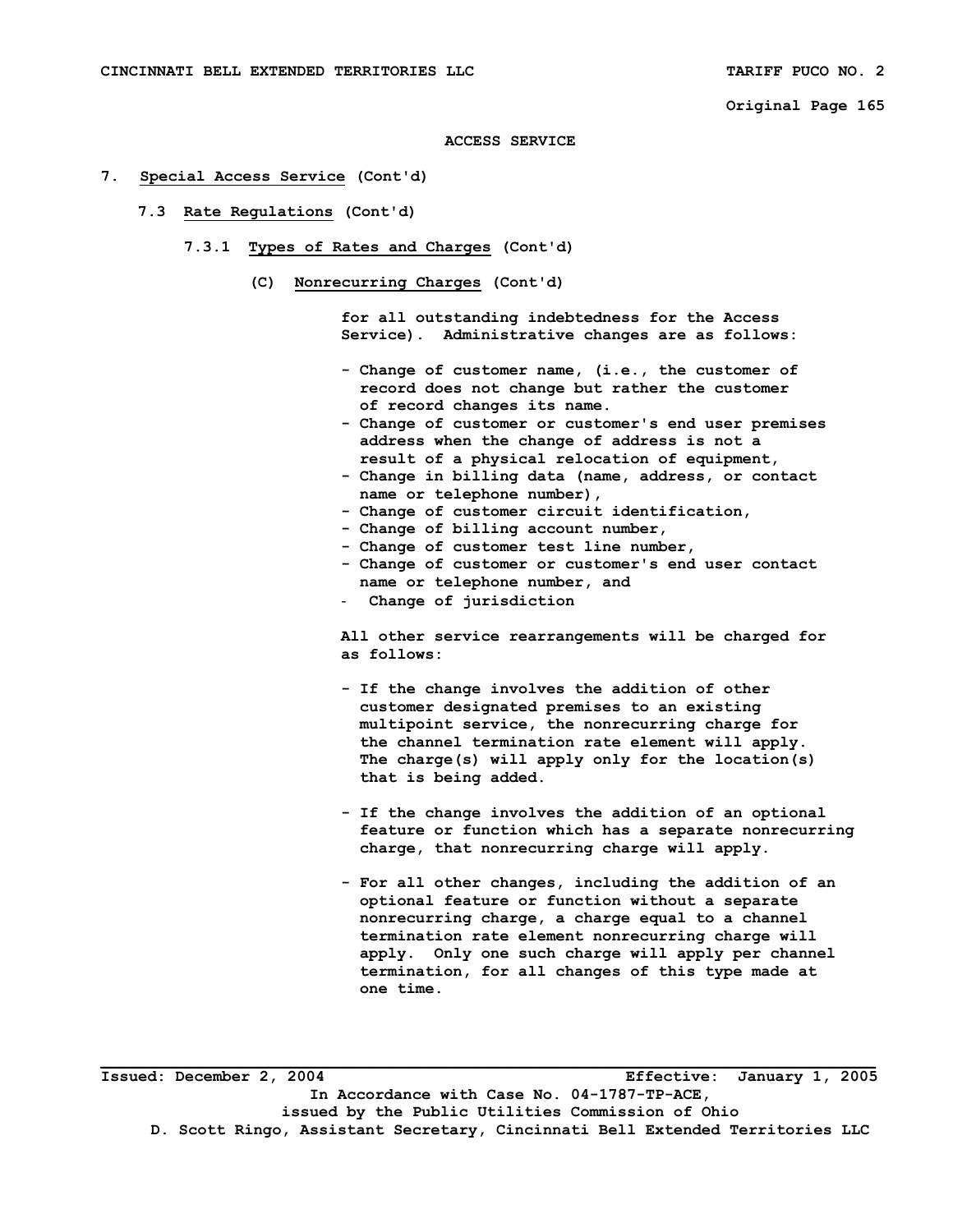#### **ACCESS SERVICE**

### **7. Special Access Service (Cont'd)**

- **7.3 Rate Regulations (Cont'd)** 
	- **7.3.2 Minimum Periods**

 **The minimum service period for all services is one month except as follows:** 

- **(A) The minimum service period for part-time and occasional video service is one day (i.e., a continuous 24 hour period, not limited to a calendar day).**
- **(B) The minimum period for individual case basis (ICB) high capacity services is one month unless otherwise specified in the ICB filing.**
- **(C) For Optional Payment Plans (OPP) for Digidat Data Service MercNET 45 and 1.544 High Capacity Services the minimum period is specified in paragraph 7.3.7 following.**
- **(D) The minimum service period for Voice Grade, DS1, DS3, Point-to-Point OC-3, OC-12 or OC-48 Services is 12 months. After the minimum period is satisfied, see specified regulations in paragraph 7.4 following.**
- **(E) The minimum service period for OC-3 Dedicated Ring, OC-12 Dedicated Ring or OC-48 Dedicated Ring service is 36 months. After the minimum period is satisfied, see specified regulations in paragraph 7.4 following**

### **7.3.3 Moves**

 **A move involves a change in the physical location of one of the following.** 

 **- The Point of Termination at the customer's premises - The customer's premises** 

 **The charges for the move are identical whether the move is to a new location within the same building or to a different building.** 

 **All moves will be treated as a discontinuance and start of service and all associated nonrecurring charges will apply. New minimum period requirements will be established for the new services. The customer will also remain responsible for satisfying all outstanding minimum period charges for the discontinued services.** 

**Issued: December 2, 2004 Effective: January 1, 2005 In Accordance with Case No. 04-1787-TP-ACE, issued by the Public Utilities Commission of Ohio D. Scott Ringo, Assistant Secretary, Cincinnati Bell Extended Territories LLC**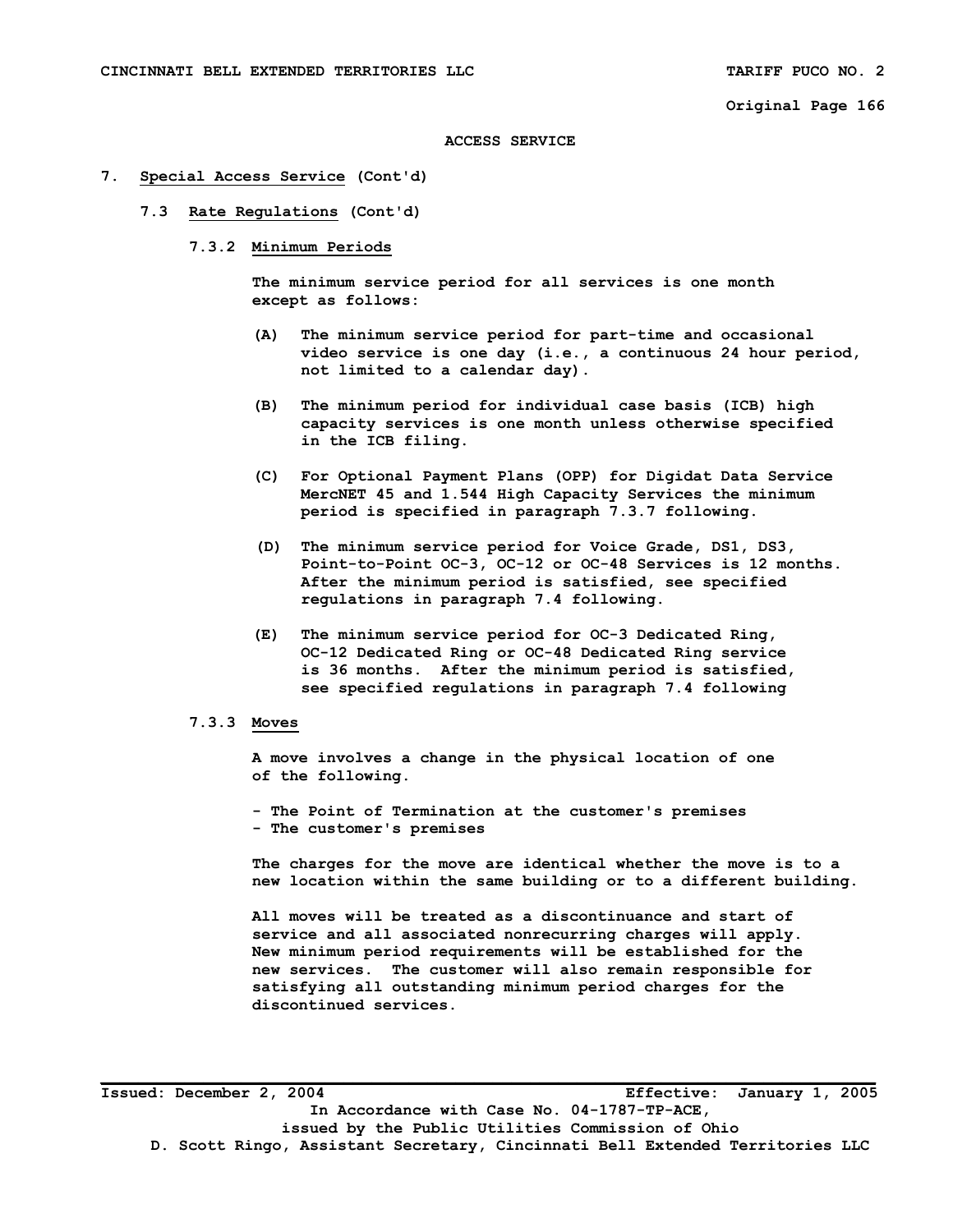#### **ACCESS SERVICE**

## **7. Special Access Service (Cont'd)**

### **7.3 Rate Regulations (Cont'd)**

# **7.3.4 Mileage Measurement**

 **The mileage to be used to determine the monthly rate for the Channel Mileage is calculated on the airline distance between the locations involved, i.e., the serving wire centers associated with two customer designated premises, a serving wire center associated with a customer designated premises and a Company hub, or two Company hubs. The serving wire center associated with a customer designated premises is the serving wire center from which this customer designated premises would normally obtain dial tone.** 

 **Mileage is shown in 7.4 following in terms of mileage bands. To determine the rate to be billed, first compute the mileage using the V&H coordinates method, as set forth in the NATIONAL EXCHANGE CARRIER ASSOCIATION, INC. TARIFF FCC No. 4, then find the band into which the computed mileage falls and apply the rate shown for that band. When the calculation results in a fraction of a mile, always round up to the next whole mile before determining the mileage band and applying the rates.** 

 **When hubs are involved, mileage is computed and rates applied separately for each section of the Channel Mileage, i.e., customer designated premises serving wire center to hub, hub to hub and/or hub to customer designated premises serving wire center. However, when any service is routed through a hub for purposes other than customer specified bridging, multiplexing or Customer Network Reconfiguration Service (e.g., the Company chooses to so route for test access purposes), rates will be applied only to the distance calculated between the serving wire centers associated with the customer designated premises.** 

**\_\_\_\_\_\_\_\_\_\_\_\_\_\_\_\_\_\_\_\_\_\_\_\_\_\_\_\_\_\_\_\_\_\_\_\_\_\_\_\_\_\_\_\_\_\_\_\_\_\_\_\_\_\_\_\_\_\_\_\_\_\_\_\_\_\_\_\_\_\_\_\_\_\_\_\_\_\_\_\_\_\_\_ Issued: December 2, 2004 Effective: January 1, 2005 In Accordance with Case No. 04-1787-TP-ACE, issued by the Public Utilities Commission of Ohio D. Scott Ringo, Assistant Secretary, Cincinnati Bell Extended Territories LLC**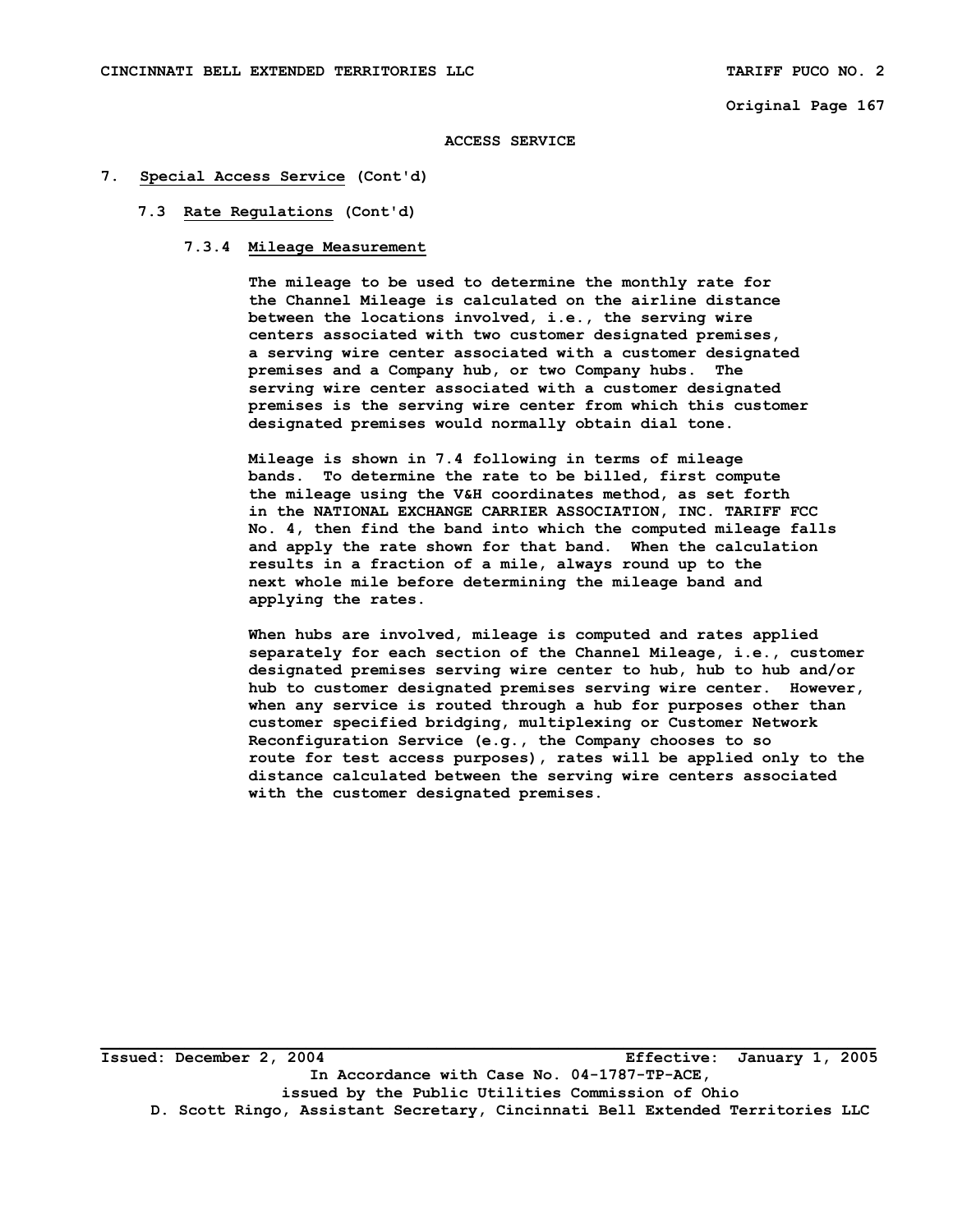#### **ACCESS SERVICE**

## **7. Special Access Service (Cont'd)**

### **7.3 Rate Regulations (Cont'd)**

# **7.3.5 Facility Hubs**

 **A customer has the option of digital high capacity facilities (i.e., DS1, DS1C, DS2,DS3 or DS4) to a facility hub for channelizing to individual services requiring lower capacity facilities.** 

 **Different locations may be designated as hubs for different facility capacities, e.g., multiplexing from digital to digital may occur at one location while multiplexing from digital to analog may occur at a different location. When placing an Access Order the customer will specify the desired hub. The National Exchange Carrier Association Tariff FCC No. 4 identifies serving wire centers, hub locations and the type of multiplexing functions available.** 

 **Some of the types of multiplexing available include the following:** 

- **from higher to lower bit rate**
- **from higher to lower bandwidth**
- **from digital to voice frequency channels**

 **End to end services may be provided on channels of these facilities to a hub. The transmission performance for the end to end service provided between customer designated premises will be that of the lower capacity or bit rate.**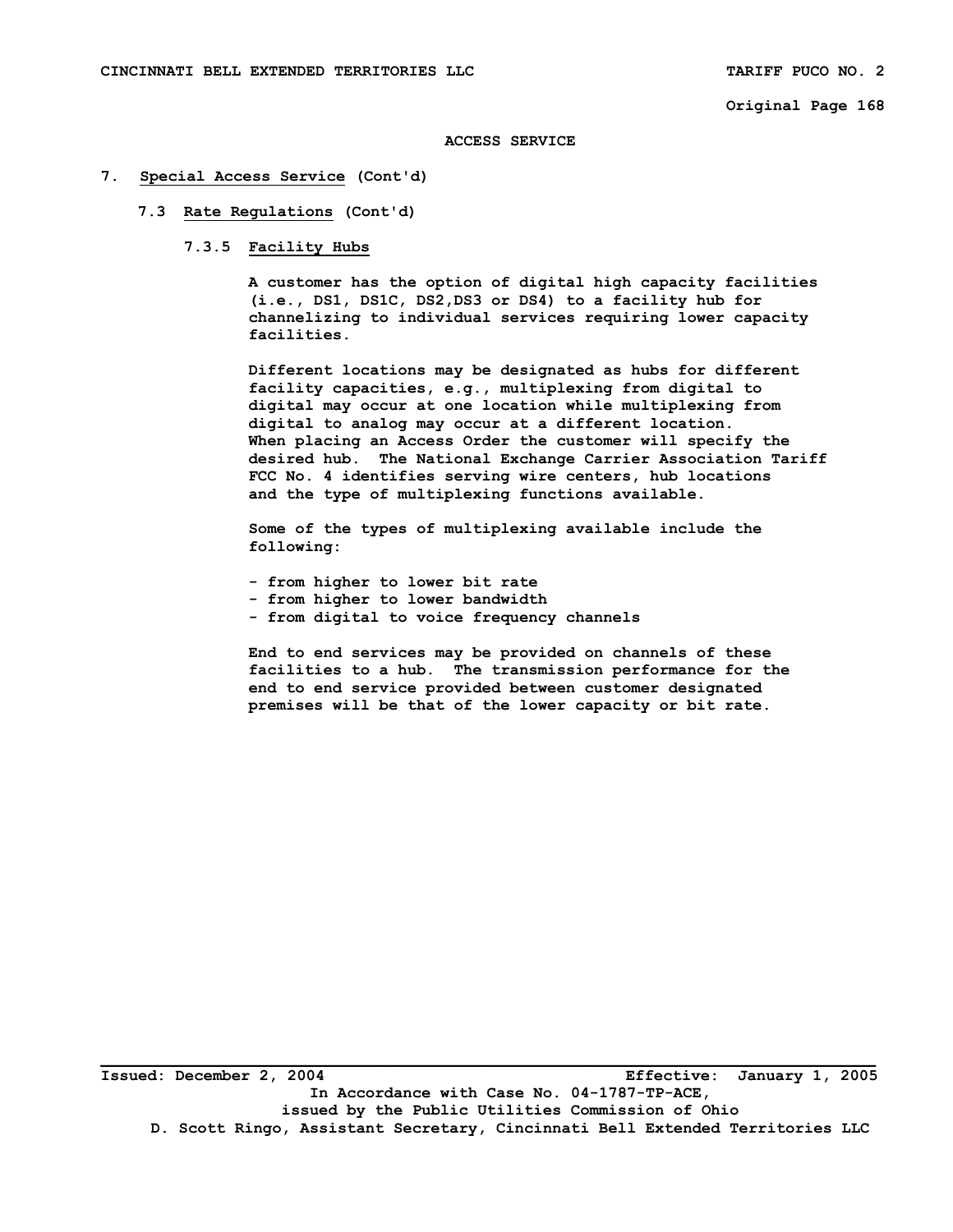#### **ACCESS SERVICE**

## **7. Special Access Service (Cont'd)**

## **7.3 Rate Regulations (Cont'd)**

 **7.3.5 Facility Hubs (Cont'd)** 

 **The Company will commence billing the monthly rate for the facility to the hub on the date specified by the customer on the Access Order. Individual services utilizing these facilities may be installed coincident with the installation of the facility to the hub or may be ordered and/or installed at a later date, at the option of the customer. The customer will be billed for a High Capacity digital Channel Termination, Channel Mileage (when applicable) and the multiplexer at the time the facility is installed. Individual service rates (by service type) will apply for a Channel Termination and additional Channel Mileage (as required) for each channelized service. These will be billed to the customer as each individual service is installed.** 

 **Cascading multiplexing occurs when a high capacity digital channel is de-multiplexed to provide channels with a lesser capacity and one of the lesser capacity channels is further de-multiplexed. For example, a MercNET 45 (DS3) facility is de-multiplexed to 28 DS1 facilities and then one of the DS1 facilities is further de-multiplex to individual Digital Data Service channels (i.e., 2.4, 4.8, 9.6, 56 or 64 kbps channels).** 

 **When cascading multiplexing is performed, whether in the same or a different hub, a charge for the additional multiplexing unit also applies. When cascading multiplexing is performed at different hubbing locations, Channel Mileage charges also apply between the hubs.** 

**Issued: December 2, 2004 Effective: January 1, 2005 In Accordance with Case No. 04-1787-TP-ACE, issued by the Public Utilities Commission of Ohio D. Scott Ringo, Assistant Secretary, Cincinnati Bell Extended Territories LLC**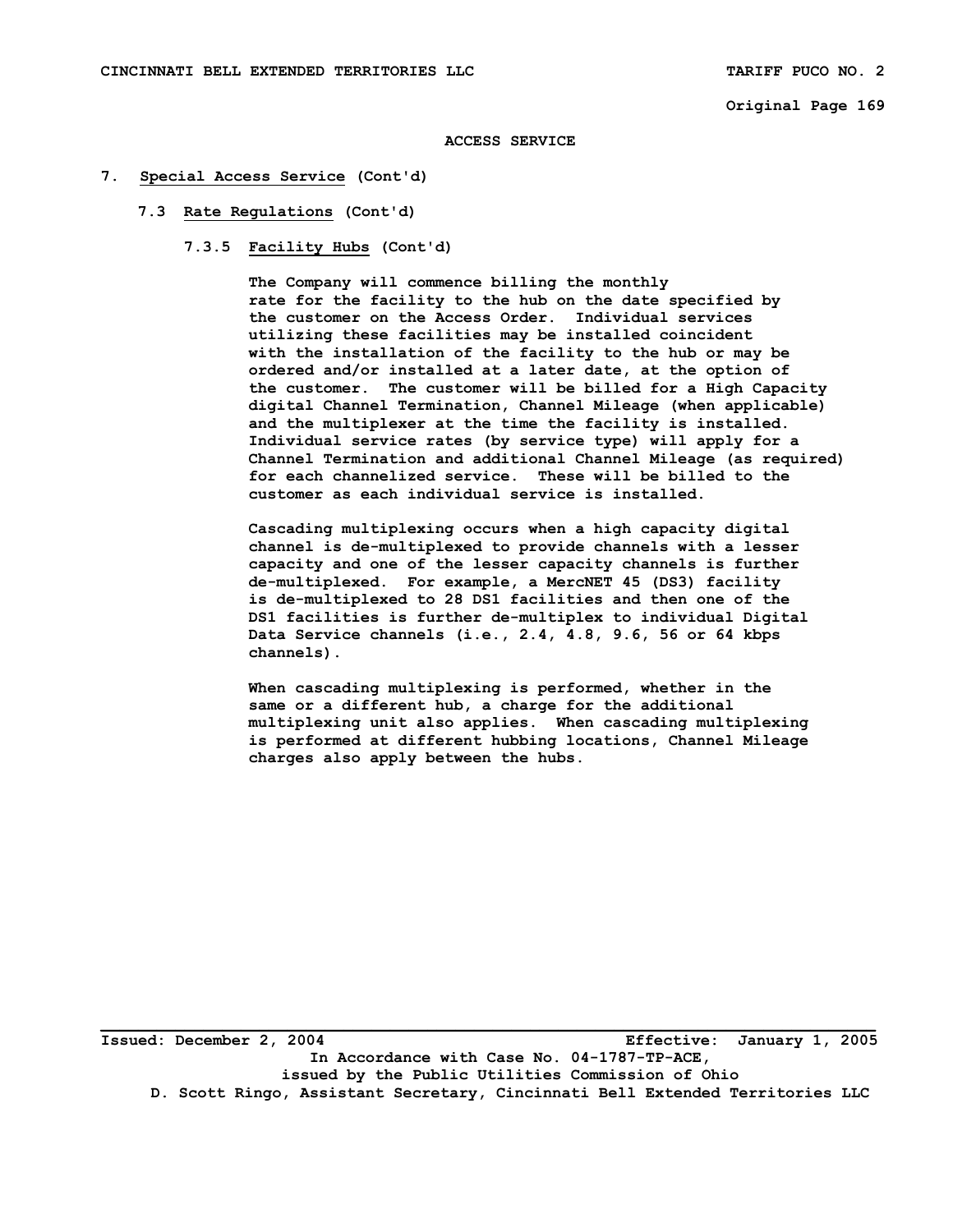#### **ACCESS SERVICE**

### **7. Special Access Service (Cont'd)**

- **7.3 Rate Regulations (Cont'd)** 
	- **7.3.5 Facility Hubs (Cont'd)**

 **Although not requiring multiplexing, certain services must be routed to Company designated hubs when connection is desired with other broadcast facilities. A customer can order full-time and/or part-time service(s) between customer designated premises and a hub and will be billed accordingly at the rates set forth in 7.5.4 or 7.5.5 following for the full-time or part-time service, as appropriate. At the request of a customer, the full-time and/or part-time services provided to the hub may be connected together in the following configurations: full-time to full-time, full-time to part time or part-time to part-time. The customer will be charged for each such connection made at the rates for Other Labor as set forth in 13.2.6(C) following. The rates that apply for the service between each customer designated premises and the hub are a Channel Termination and Channel Mileage, if applicable** 

**Issued: December 2, 2004 Effective: January 1, 2005 In Accordance with Case No. 04-1787-TP-ACE, issued by the Public Utilities Commission of Ohio D. Scott Ringo, Assistant Secretary, Cincinnati Bell Extended Territories LLC**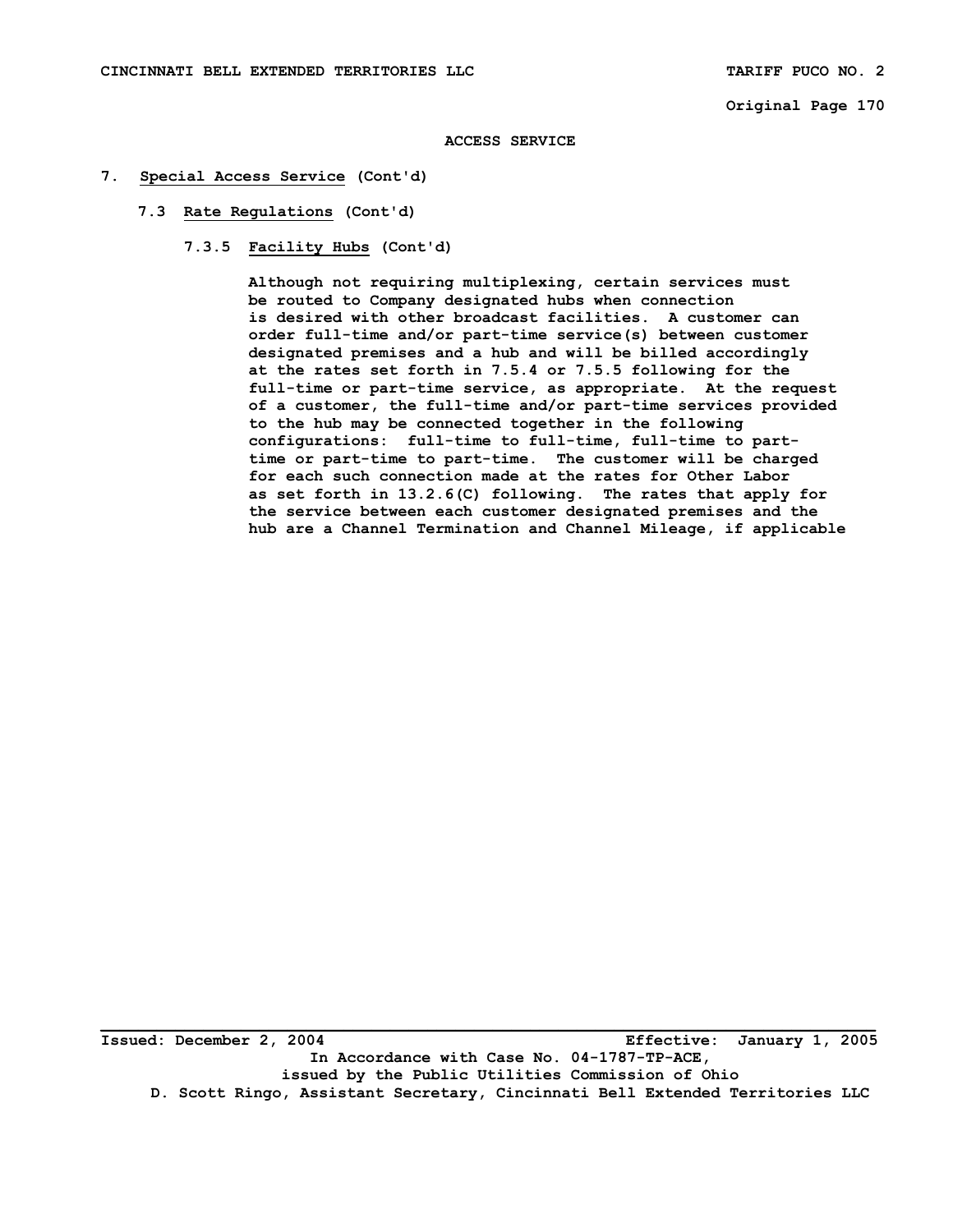#### **ACCESS SERVICE**

### **7. Special Access Service (Cont'd)**

### **7.3 Rate Regulations (Cont'd)**

 **7.3.6 Shared Use High Capacity Services** 

 **Shared use occurs when Special Access Service and Switched Access Service including CCSAC signaling connections are provided over the same High Capacity facilities through a common interface. The facility will be ordered, provided and rated as Special Access Service (i.e., Channel Termination, Channel Mileage, as appropriate, and Multiplexer). The nonrecurring charge that applies when the shared use facility is installed will be the nonrecurring charge associated with the appropriate Special Access High Capacity Channel Termination. Individual service including Switched Access CCSAC signaling connections (i.e. Switched or Special Access) non-recurring charges will not apply to the individual channels of the shared used facility. Rating as Special Access will continue until such time as the customer chooses to use a portion of the available capacity for providing Switched Access Service including CCSAC signaling connections. As each individual channel is activated for Switched Access Service including CCSAC signaling connections, the Special Access Channel Termination Channel Mileage and Multiplexer rates, as appropriate, will be reduced accordingly (e.g., 1/24th for a DS1 service, etc.) The customer must place an order for each individual Switched or Special Access Service including CCSAC signaling connections utilizing the Shared Use Facilities and specify the channel assignment for each such service including CCSAC signaling connections.** 

**\_\_\_\_\_\_\_\_\_\_\_\_\_\_\_\_\_\_\_\_\_\_\_\_\_\_\_\_\_\_\_\_\_\_\_\_\_\_\_\_\_\_\_\_\_\_\_\_\_\_\_\_\_\_\_\_\_\_\_\_\_\_\_\_\_\_\_\_\_\_\_\_\_\_\_\_\_\_\_\_\_\_\_ Issued: December 2, 2004 Effective: January 1, 2005 In Accordance with Case No. 04-1787-TP-ACE, issued by the Public Utilities Commission of Ohio D. Scott Ringo, Assistant Secretary, Cincinnati Bell Extended Territories LLC**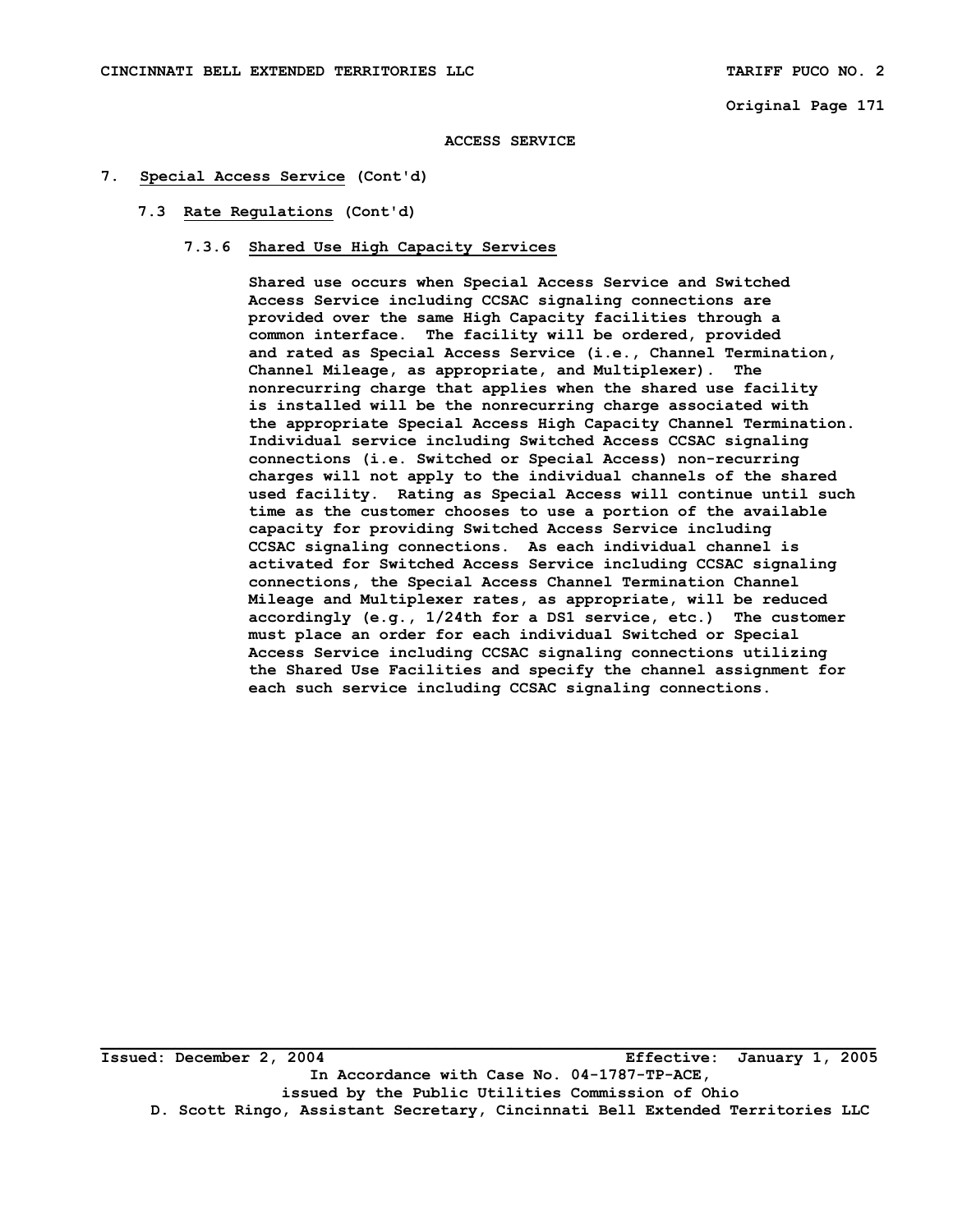#### **7. Special Access Service (Cont'd)**

- **7.3 Rate Regulations (Cont'd)** 
	- **7.3.6 Shared Use High Capacity Services and OC-3, OC-12, and OC-48 Services (Cont'd)**

 **Switched Access Service rates and charges as set forth in 6.6 preceding will apply for each channel of the shared use facility that is used to provide a Switched Access Service including CCSAC signaling connections. The ordering, provisioning and rating of Switched Access Shared Use facilities is set forth in 6.5.8 preceding. Where Special Access Service is provided utilizing a channel of the shared use facility to a Hub, High Capacity and OC Service rates and charges will apply for the facility to the Hub as set forth preceding and individual service rates and charges will apply from the Hub to the customer designated premises. The rates and charges that will apply to the portion from the Hub to the customer designated premises will be dependent on the specific type of Special Access Service that is provided. The applicable rates and charges will include a Channel Termination and Channel Mileage, if applicable. Rates and charges for optional features and functions associated with the service, if any, will apply as set forth in 7.4 following.** 

 **7.3.7 Payment Plans for Digital Data Service, MercNET 45, 1.544 (D) High Capacity Services and OC-3, OC-12, OC-48 Services Shared SONET Service LAN Advantage Service and Wavelength Service.** 

 **The Optional Payment Plan (OPP) is a provision that allows a customer to pay a fixed rate for specific Digital Data (D) Service, MercNET 45, 1.544 High Capacity Service, OC-3/STM-1, OC-12/STM-4, OC-48/STM-16, OC-192/STM-64 Services, Shared SONET Service, LAN Advantage Service, Ethernet Service and Wavelength Service over a specified month payment period. OPP options are 36 and 60 months for Digital Data Service and S hared SONET Service; 12, 24, 36, 48, 60, and 84 months for DS1, DS3, OCN Point-to-Point OCN Dedicated Ring Services, Wavelength Service and Ethernet Service. During the effective term, monthly rates for services installed under this arrangement will not be subject to Company initiated rate changes.** 

 **Digital Data Service, MercNET 45, and 1.544 High Capacity, OC-3, (D) OC-12, and OC-48 Service rates, and Shared SONET Service and charges for which the OPP is available are listed in 7.4.1, 7.4.2, 7.4.3, 7.4.4, 7.4.5, 16.6, 17.6 and 18 following.** 

**\_Issued: February 20, 2015 Effective: March 22, 2015 In Accordance with Case No. 15-0358-TP-ATA, issued by the Public Utilities Commission of Ohio Christopher J. Wilson, Secretary, Cincinnati Bell Extended Territories LLC**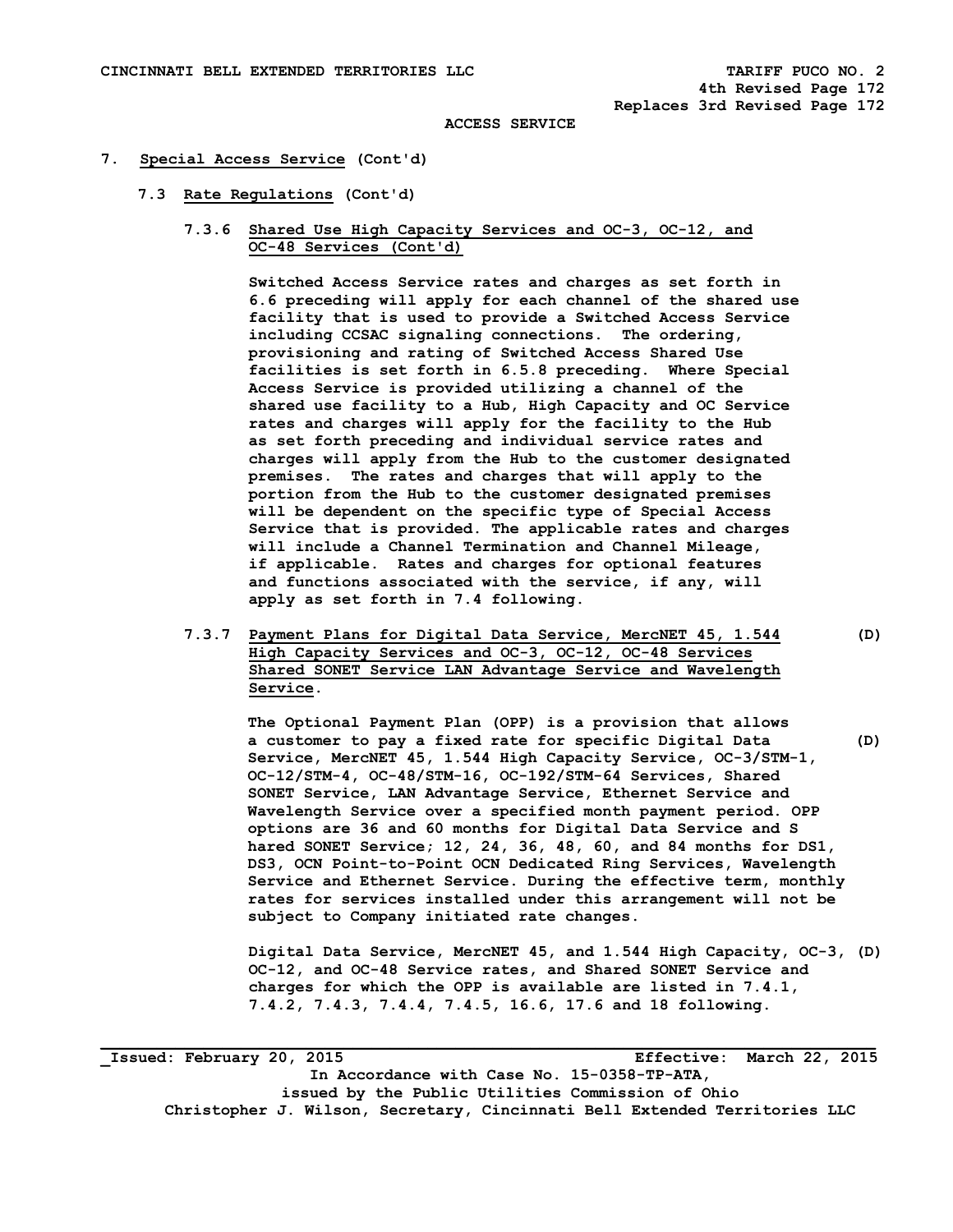#### **7. Special Access Service (Cont'd)**

- **7.3 Rate Regulations (Cont'd)** 
	- **7.3.7 Payment Plans for Digital Data Service, MercNET 45, 1.544 (D) High Capacity Service and OC-3, OC-12, and OC-48 Services, Shared SONET Service LAN Advantage Service and Wavelength Service. (Cont'd)**

 **Customers subscribing to the OPP will be subject to nonrecurring charges as specified in 7.3.1(B), 7.4.1(A) and 7.4.2(A) for installation and rearrangements of services covered by the plan. The nonrecurring charges will not be spread over the OPP term.** 

 **During a customer's OPP/DCP term, the customer shall pay current rates provided they do not exceed the original rate contracted for by the customer. Conversion of service may be made to a new OPP/DCP term of the same or different length or to a higher speed service or to the same or higher speed Shared SONET service. If the expiration date for the new service or OPP/DCP term is beyond the end of the original OPP/DCP term, the remaining OPP/DCP charges for the original term will not apply.** 

 **At the expiration of the OPP term and if the customer wishes to continue Digital Data Service, MercNET 45, 1.544 High Capacity (D) Service, and OC-3, OC-12, OC-48 Services, Shared SONET Service, LAN Advantage Service and Wavelength Service, the customer may elect:** 

- **Prevailing month-to-month tariff rates**
- **A new OPP at the prevailing OPP rate, if available**

 **The customer continues to receive the OPP rate on a month-to month basis for a period of up to six months following the completion of the term. After the six months, the rates will automatically revert to the month-to-month rates.** 

 **During an OPP term, a customer may move one Channel Termination service to another location while keeping the OPP in force, provided the customer and customer's end user remain the same and no lapse in service occurs.** 

 **The Minimum Period for service provided under an OPP is the same as the OPP term selected by the customer (i.e. 36 or 60 month payment period). The Minimum Period for service provided under the month-to-month payment arrangement is 36 months for OC-3, OC-12, and OC-48 Dedicated Ring Services, 12 months for Mettalic Service, Voice Grade Service, DDS Service, 1.544 High (D) Capacity Service, MercNET 45 Service, OC-3, OC-12, and OC-48 Point-to-Point Services, Shared SONET Service, LAN Advantage Service and Wavelength Service.** 

**\_Issued: February 20, 2015 Effective: March 22, 2015 In Accordance with Case No. 15-0358-TP-ATA, issued by the Public Utilities Commission of Ohio Christopher J. Wilson, Secretary, Cincinnati Bell Extended Territories LLC**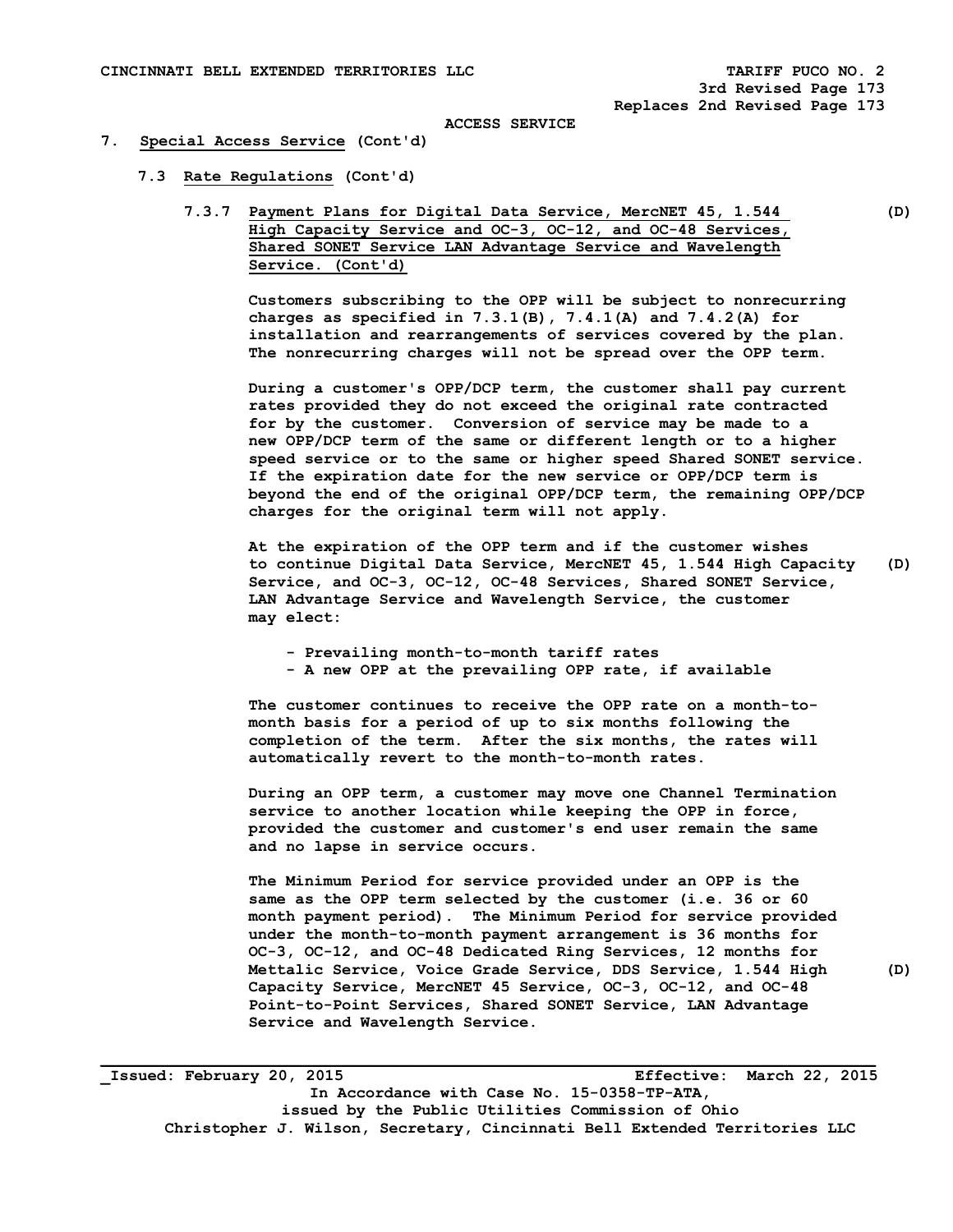## **7. Special Access Service (Cont'd)**

- **7.3 Rate Regulations (Cont'd)** 
	- **7.3.7 Payment Plans for Digital Data Service, MercNET 45, 1.544 (D) High Capacity Service and OC-3, OC-12, OC-48 Services, Shared SONET Service LAN Advantage Service And Wavelength Service (Cont'd)**

 **Customers requesting termination of service prior to the expiration date of the Minimum Period will be liable for payment of a Minimum Period Charge. The Minimum Period Charge applies to all features associated with a service. The Minimum Period Charge for all OPP terms will be calculated as follows:** 

 **- Customers with a 12 month OPP would pay a charge equal to the total of the remaining months of the OPP contract. The Termination rate calculation is:** 

 **[12 months - months in service] X 12 month OPP monthly rate.** 

 **- Customers with a 36 month OPP would pay a charge equal to the total of the remaining months of the OPP contract. The Termination rate calculation is:** 

 **[36 months - months in service] X 36 month OPP monthly rate.** 

 **- Customers with a 60 month OPP would pay a charge equal to the total of the remaining months of the OPP contract. The Termination rate calculation is:** 

 **[60 months - months in service] X 60 month OPP monthly rate.** 

**\*Inclusion of early termination liability by the Company in its tariff or a contract does not constitute a determination by the Commission that the termination liability imposed by the Company is approved or sanctioned by the Commission. Customers shall be free to pursue whatever legal remedies they may have should a dispute arise.** 

**Issued: February 20, 2015 Effective: March 22, 2015 In Accordance with Case No. 15-0358-TP-ATA, issued by the Public Utilities Commission of Ohio Christopher J. Wilson, Secretary, Cincinnati Bell Extended Territories LLC**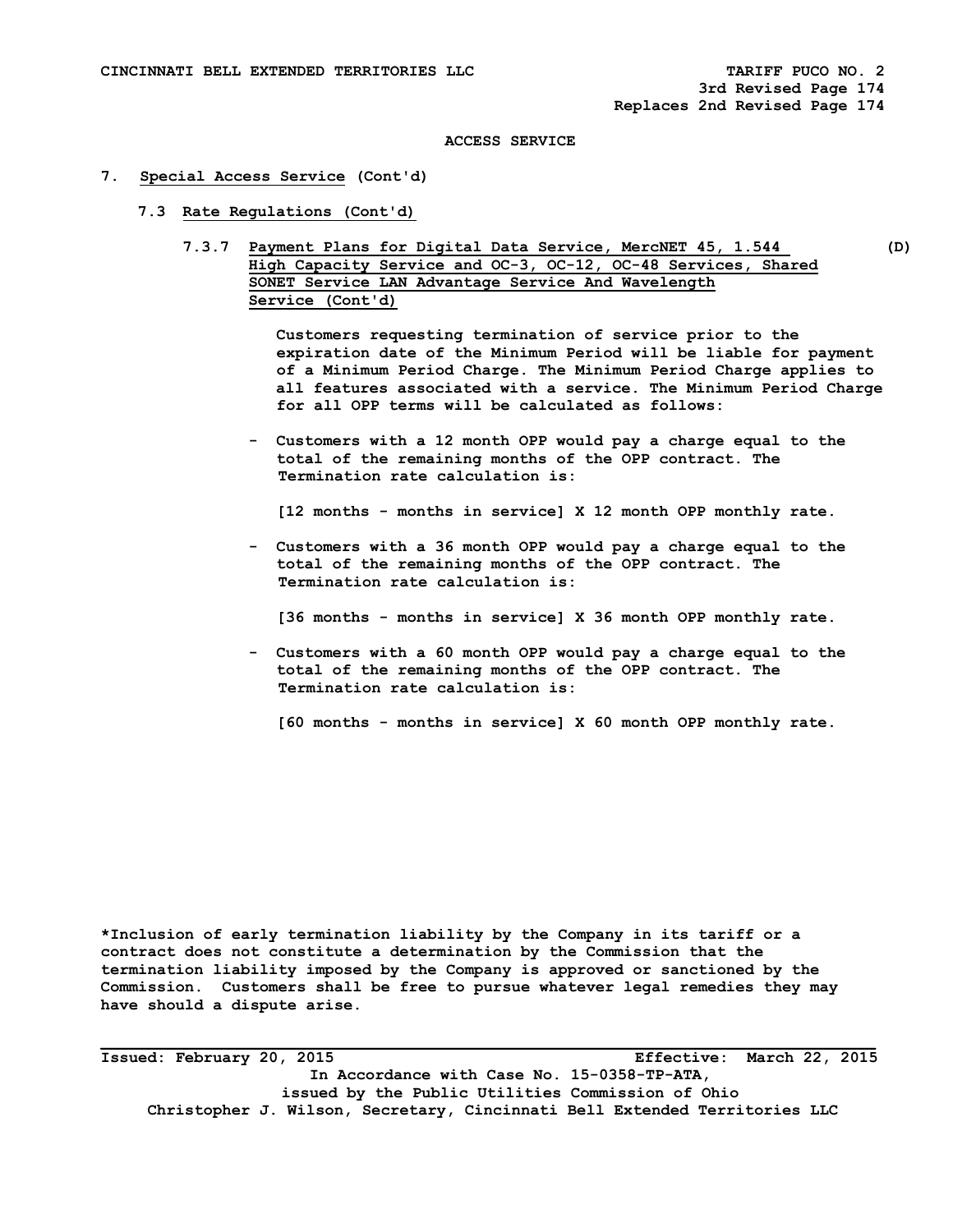## **ACCESS SERVICE**

## **7. Special Access Service (Cont'd)**

- **7.3 Rate Regulations (Cont'd)** 
	- **7.3.8 MercNET 45 High Capacity Service 12 Pack Arrangement**

 **In addition to rate regulations preceding in 7.4.9, the following terms and conditions are listed below:** 

- **New contract periods would be established at the time the circuits are converted to the new 12 pack arrangement.**
- **The minimum for the 12 pack arrangement is 12 MercNET 45's. If the customer goes below the minimum the customer will automatically be reverted to the existing tariff structure by contract period. The appropriate rate in the existing tariff structure will be applied based on the existing contract period of the 12 pack arrangement.**

**Issued: December 2, 2004 Effective: January 1, 2005 In Accordance with Case No. 04-1787-TP-ACE, issued by the Public Utilities Commission of Ohio D. Scott Ringo, Assistant Secretary, Cincinnati Bell Extended Territories LLC**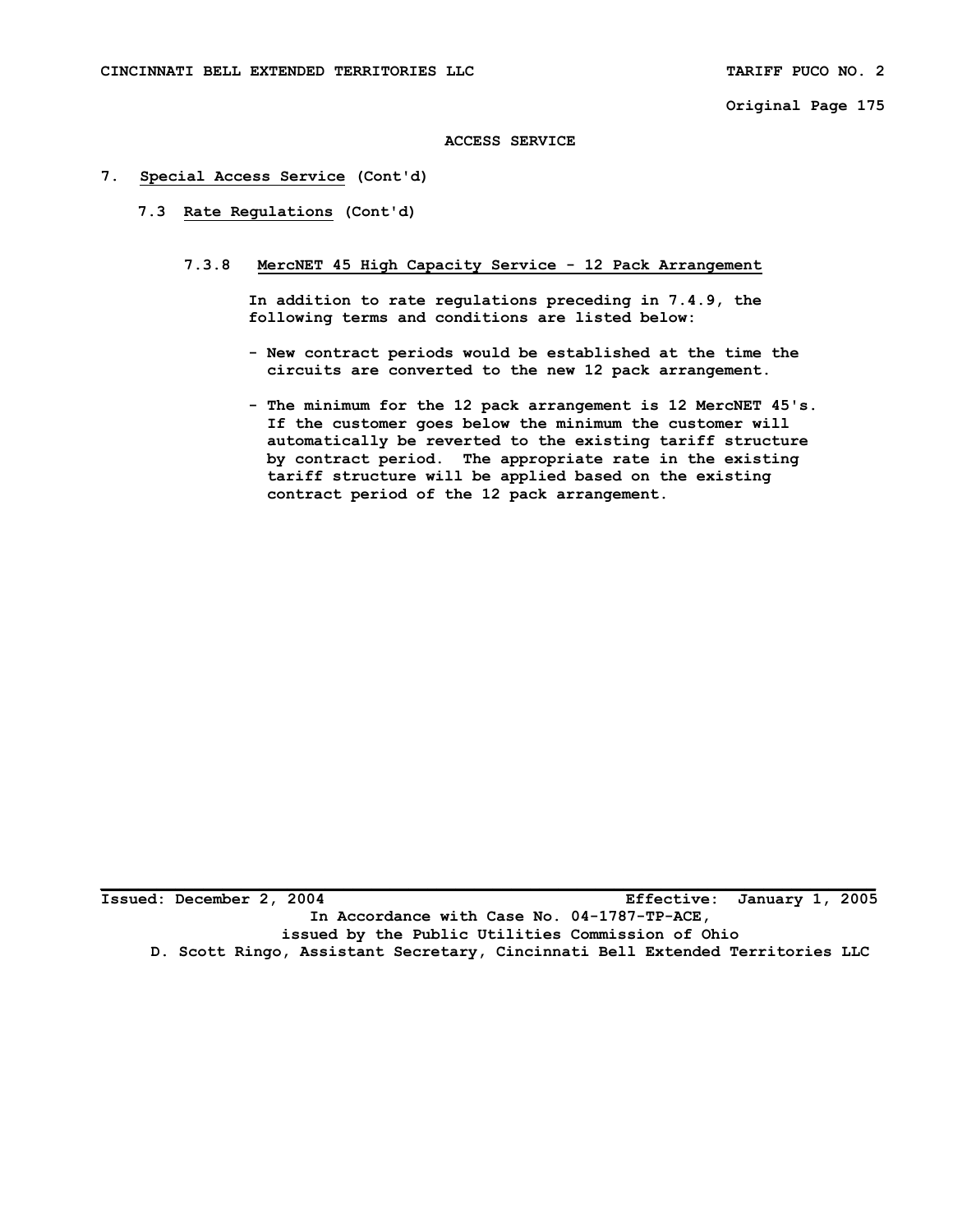#### **7. Special Access Service (Cont'd)**

- **7.4 Rate Regulations (Cont'd)** 
	- **7.3.9 Discount Commitment Program (DCP)** 
		- **(A) General Description**

 **The Discount Commitment Program (DCP) provides the customer with rate stabilization and discounted rates for Digital Data Service, 1.544 High Capacity Service, MercNET 45 Service, OCn Services, Shared SONET Service Wavelength Service and Ethernet Service. The customer agrees to a minimum service commitment per service when establishing a DCP. The rate elements by service are:** 

 **Digital Data Service;** 

 **Channel Termination, Channel Mileage** 

 **1.544 High Capacity Service, MercNET 45 Service; Channel Termination Channel Mileage, Multiplexing** 

- **OCn Point-to-Point Service;**
- **Channel Termination Channel Mileage, Add drop Multiplexing OCn Dedicated Ring Service;**

 **Ports, Nodes, Channel Mileage, Add/Drop Multiplexing, Regenerators** 

- **Wavelength Service, Ethernet Service;** 
	- **Ports,**

 **Shared SONET Service;** 

 **Network Access Connection, Off-Network Access Connection, Service Area Transport, DS3 Payload Multiplexing** 

 **Customers may disconnect or move Channel Terminations, Multiplexing, Network Access Connections, Off-Network Access Connections, Nodes or Ports and not be subject to Maximum Termination Liability charges as long as commitment Levels are maintained.** 

 **DCPs may be established by service and be of either 36 or 60 months duration for Digital Data, and Shared SONET Services or 12, (C) 24 36, 48, 60, and 84 months duration for 1.544 High Capacity, OCN Point-to-Point, OCN Dedicated Ring. Wavelength and Ethernet Services. A customer may have only one DCP per service in effect (C) at one time. For example, a customer that has a 36-month DCP for Digital Data Service may not establish a second Digital Data Service until the current DCP expires.** 

 **Monthly rates for services installed under a DCP will change as Telephone Company-initiated rate changes become effective but during the DCP term will not exceed the original monthly rate in effect at the beginning of customer's DCP term.** 

**\_\_\_\_\_\_\_\_\_\_\_\_\_\_\_\_\_\_\_\_\_\_\_\_\_\_\_\_\_\_\_\_\_\_\_\_\_\_\_\_\_\_\_\_\_\_\_\_\_\_\_\_\_\_\_\_\_\_\_\_\_\_\_\_\_\_\_\_\_\_\_\_\_\_\_\_\_\_\_\_\_\_\_ Issued: October 9, 2013 Effective: November 8, 2013 In Accordance with Case No. 13-2054-TP-ATA, issued by the Public Utilities Commission of Ohio Christopher J. Wilson, Secretary, Cincinnati Bell Extended Territories LLC**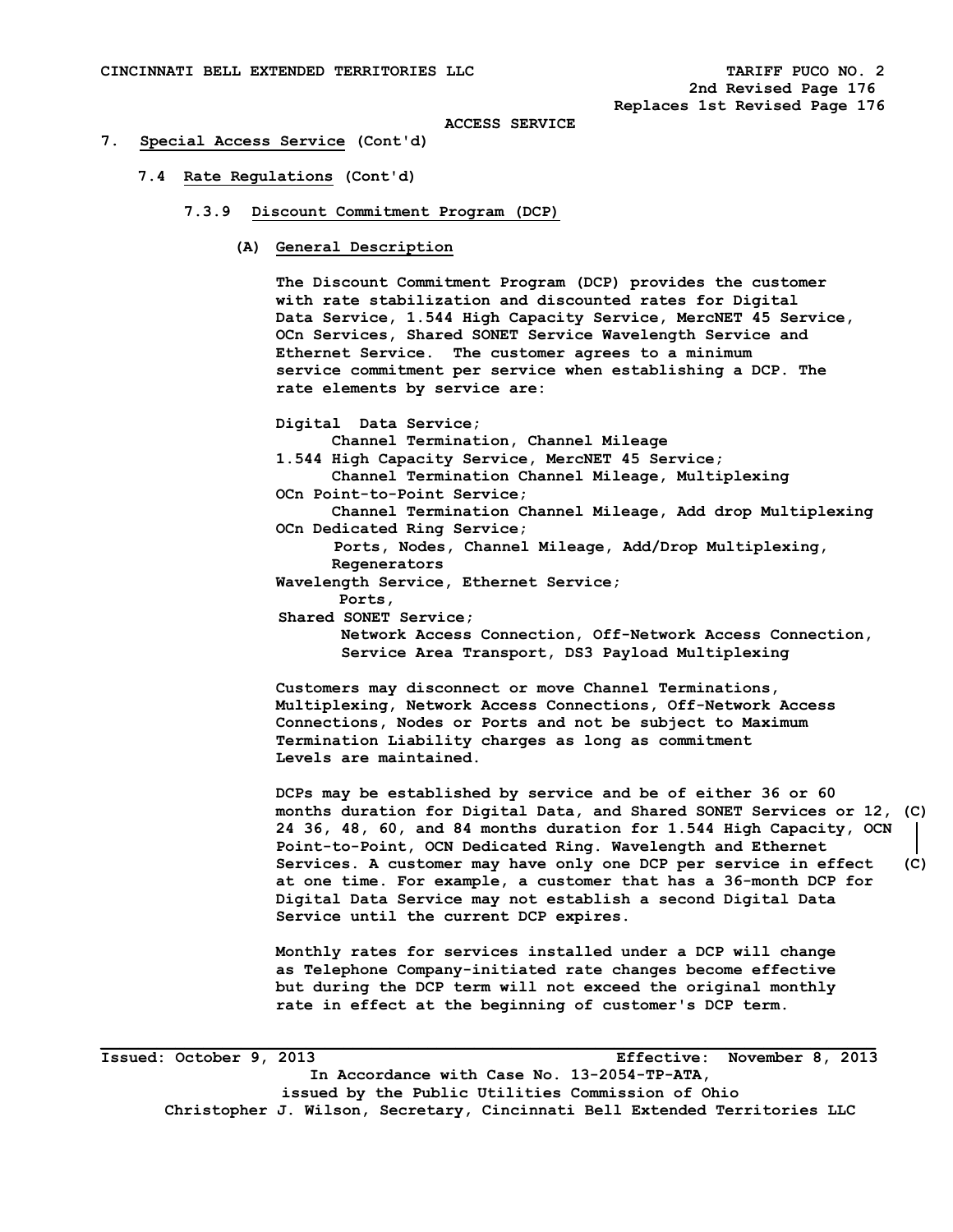# **7. Special Access Service (Cont'd) 7.3 Rate Regulations (Cont'd)**

 **7.3.9 Discount Commitment Program (DCP) (Cont'd) (A) General Description (Cont'd)** 

> **During the term of the selected DCP, Telephone Company initiated rate changes (increases or decreases) will automati cally be applied to the monthly rates for the remaining months of the current DCP term. But in no case will any rate change cause the monthly rate during the DCP term to exceed that in effect at the beginning of the customer's DCP term.**

 **(B) Commitment Level** 

 **A customer establishes a DCP term by committing 90 percent of their in-service Circuits (CKTS) by service during the term.** 

 **The customer will not receive the DCP rates for in-service levels above the 90 percent commitment level established. For example, a customer with 100 CKTSs in-service and commits to 90 CKTS (i.e. 90 percent) will receive the DCP rates for up to 90 CKTS.** 

 **If a customer's actual in-service level falls below the commitment level, the customer will be billed for the commitment level of CKTS at DCP rates. For example, a customer that commits 90 CKTS but has only 70 CKTS in service will be billed the DCP rates for 90 CKTS.** 

 **If the Telephone Company introduces new Ethernet Services (C) Services not currently listed in Section 17 ("New Ethernet Services"), the circuit counts of the New Ethernet Services will count towards the Ethernet DCP commitment under the following conditions:** 

> **- New Ethernet Service circuits added at customer locations where no Ethernet Services have existed during the DCP term will count towards the Ethernet DCP commitment.**

- **New Ethernet Service circuits added at a location where Ethernet Service has existed during the DCP term will only count towards the Ethernet DCP commitment if they result in an increase of total Ethernet circuits at that location and no existing Ethernet circuits are disconnected unless replaced by higher speed Ethernet circuits purchased from the same section of the tariff as the existing circuits at that location.**
- **New Ethernet Service circuits counted towards an Ethernet DCP commitment may not be counted under**  any other DCP. (C)

**Material formerly found on this page is now found on Page 178 Issued: July 28, 2016 Effective: August 28, 2016** 

**In Accordance with Case No. 16-1635-TP-ATA, issued by the Public Utilities Commission of Ohio**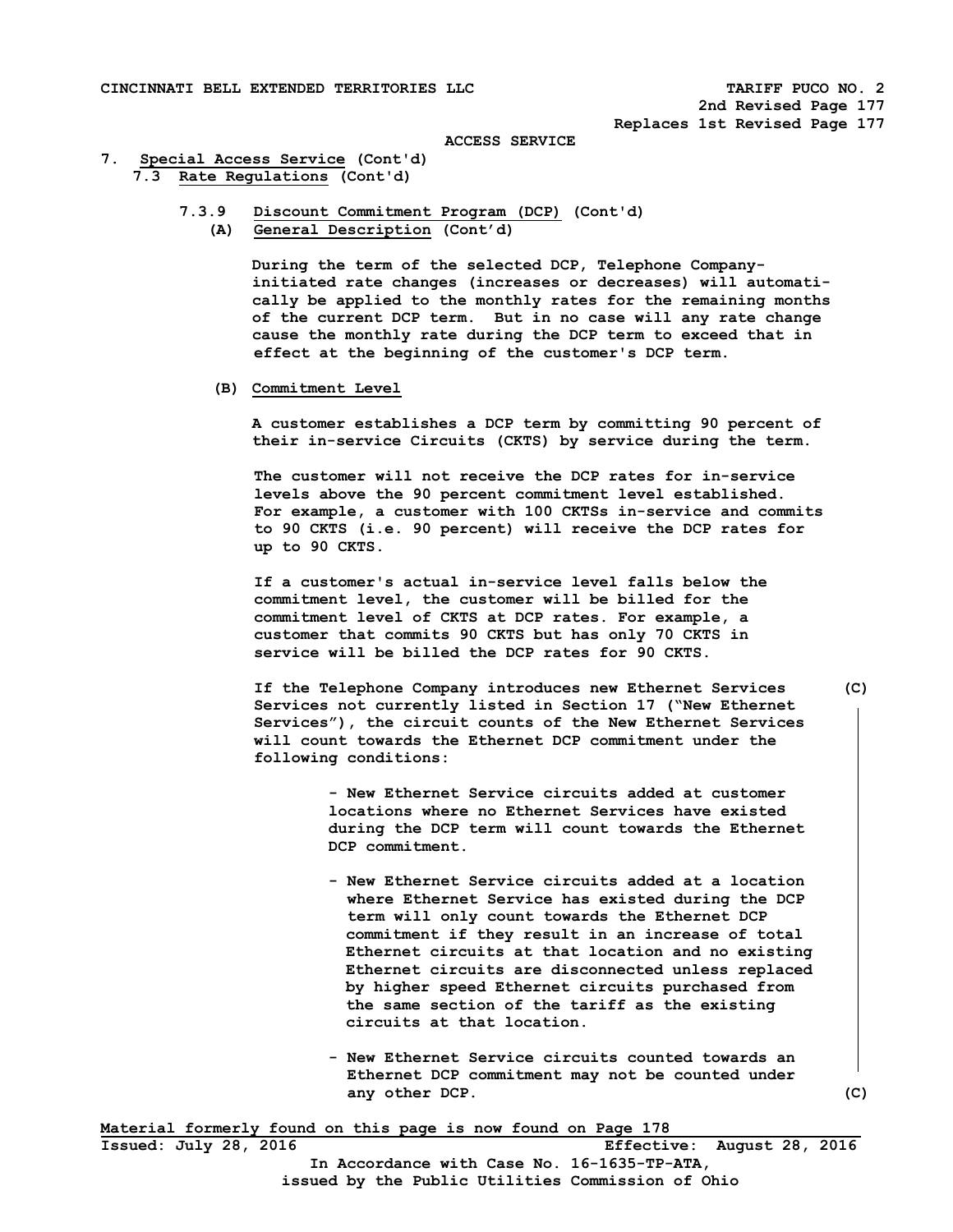**Christopher J. Wilson, Secretary, Cincinnati Bell Extended Territories LLC** 

**CINCINNATI BELL EXTENDED TERRITORIES LLC TARIFF PUCO NO. 2** 

 **2nd Revised Page 178 Replaces 1st Revised Page 178** 

#### **ACCESS SERVICE**

**7. Special Access Service (Cont'd) 7.3 Rate Regulations (Cont'd)** 

# **7.3.9 Discount Commitment Program (DCP) (Cont'd)**

# **90-Day Review Period (M)**

 **No adjustments, for being below commitment level (as described in (B) above), in monthly billing for a DCP will be made until 90 days after Company notification to the customer that the commitment level has been exceeded or not been met. This will insure that customers will not be penalized for aberrations in Channel Termination, Network Access Connection or Off-Network Access Connection counts caused by timing differentials in disconnection and installation. (M)** 

 **Customers' bills will not be adjusted for being outside the parameters described in 7.3.9(B), preceding during the 90 day review period. Additionally, customers will continue to be billed the adjustments (following the 90 day review period) for being outside the described parameters until the commitment level is met or increased. A new 90-day review period will be initiated if the customer's actual in-service level subsequently falls outside the described parameters.** 

# **(D) Increasing the DCP Commitment Level**

 **Customers may increase their commitment level at any time by notifying the Company in writing. An increase in the commitment level will not change the expiration date of the DCP. When a commitment level is increased, the actual in-service CKT level at the time of the increase will be used to calculate billing adjustments as described in Section 7.3.9(B), preceding.** 

#### **(E) Decreasing the DCP Commitment Level and Termination Liabilities**

**Customers may decrease their commitment level only by paying termination liability charges on the number of Channel Terminations, Network Access Connections or Off-Network Access Connections by which the commitment level is decreased. Termination Liabilities will apply to Digital Data, 1.544 High Capacity, MercNET 45 and Shared SONET Service. For example, a customer has a commitment level of 90 CKTS. The customer then decreases this commitment level to 70 CKTS. The customer must pay termination liabilities on 20 CKTS.** 

**The Termination Liability for DCP is calculated to be the dollar difference between the current DCP rate for the DCP term that could have been completed during the time the service was actually in service, or the monthly rate for services in service, or the monthly rate for services in place less than 36 months, and the customer's current DCP rate for each month the service was provided.** 

**Material found on this page was formerly found on Page 177 Issued: July 28, 2016 Effective: August 28, 2016 In Accordance with Case No. 16-1635-TP-ATA, issued by the Public Utilities Commission of Ohio Christopher J. Wilson, Secretary, Cincinnati Bell Extended Territories LLC**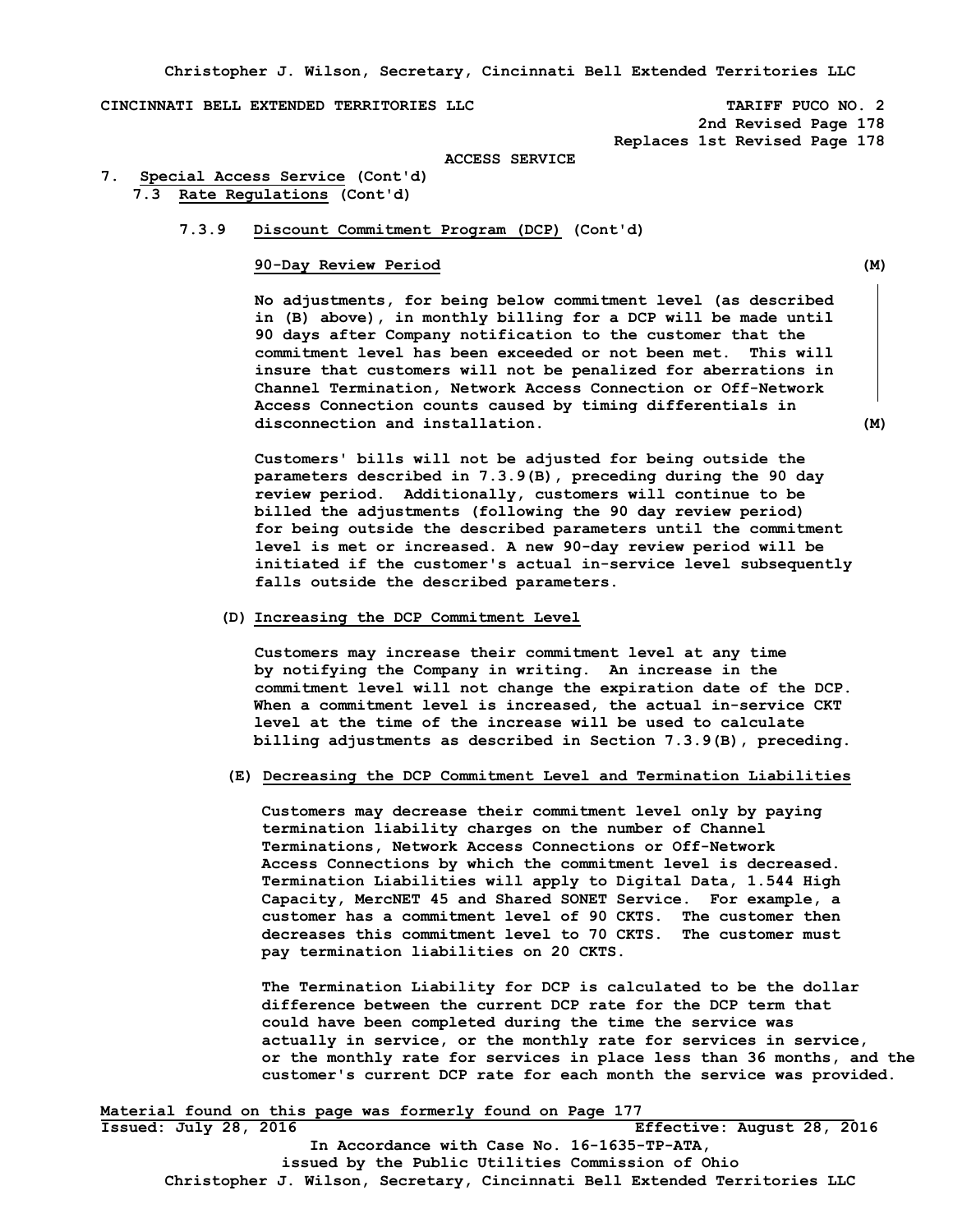#### **7. Special Access Service (Cont'd)**

```
 7.3 Rate Regulations (Cont'd)
```
- **7.3.9 Discount Commitment Program (DCP) (Cont'd)** 
	- **(E) Decreasing the DCP Commitment Level and Termination Liabilities (Cont'd)**

 **For example, a customer subscribing to a 60-month DCP term reduced their CKTS commitment by 20 CKTS during the 37th month. This customer's termination charge would be:** 

> **20 CKTS x (36 month DCP rate - 60 month DCP rate) x 37 months = Termination Charge**

 **A decrease in the commitment level will not change the expiration date of the DCP.** 

# **(F) Upgrading a DCP Service**

 **When a customer upgrades a Digital Data service being billed DCP rates to a 1.544 High Capacity, the Digital Data service DCP commitment level will be reduced at the customer's request (up to a maximum of 24) and no termination liabilities will apply. If the customer has a DCP for a 1.544 High Capacity, the 1.544 High Capacity DCP commitment level will be increased if the customer requests that it be increased. When a customer upgrades a 1.544 High Capacity service being billed DCP rates to a MercNET 45 service the customer's 1.544 High Capacity DCP commitment level will be reduced at the customer's request (up to a maximum of 28) and no termination liabilities will apply.** 

 **When a customer upgrades from a 10 Mbps Ethernet (T) Service to a 50 Mbps Ethernet Service, the 10 Mbps Ethernet DCP commitment level will be decreased by 1 circuit and the 50 Mbps Ethernet DCP commitment level will be increased by 1 circuit and no termination liabilities will apply.** 

 **When a customer upgrades from a 1 Gbps Wavelength Service to a 10 Gbps Wavelength Service, the 100 Mbps Wavelength DCP commitment level will be decreased by 1 circuit and the 10 Gbps Wavelength DCP commitment level will be increased by 1 circuit and no termination liabilities will apply. (T)**

 **(G) Conversion to an Optional Payment Plan (OPP)** 

 **Customers may convert services from a DCP term to an OPP as described in 7.3.7, preceding. No termination liabilities will apply to services converted to an OPP term of the same or longer length than the DCP term. Additionally, the customer's DCP commitment level will be reduced by the number of CKTS associated with the service, converted to an OPP term.** 

**Issued: July 28, 2016 Effective: August 28, 2016 In Accordance with Case No. 16-1635-TP-ATA, issued by the Public Utilities Commission of Ohio Christopher J. Wilson, Secretary, Cincinnati Bell Extended Territories LLC**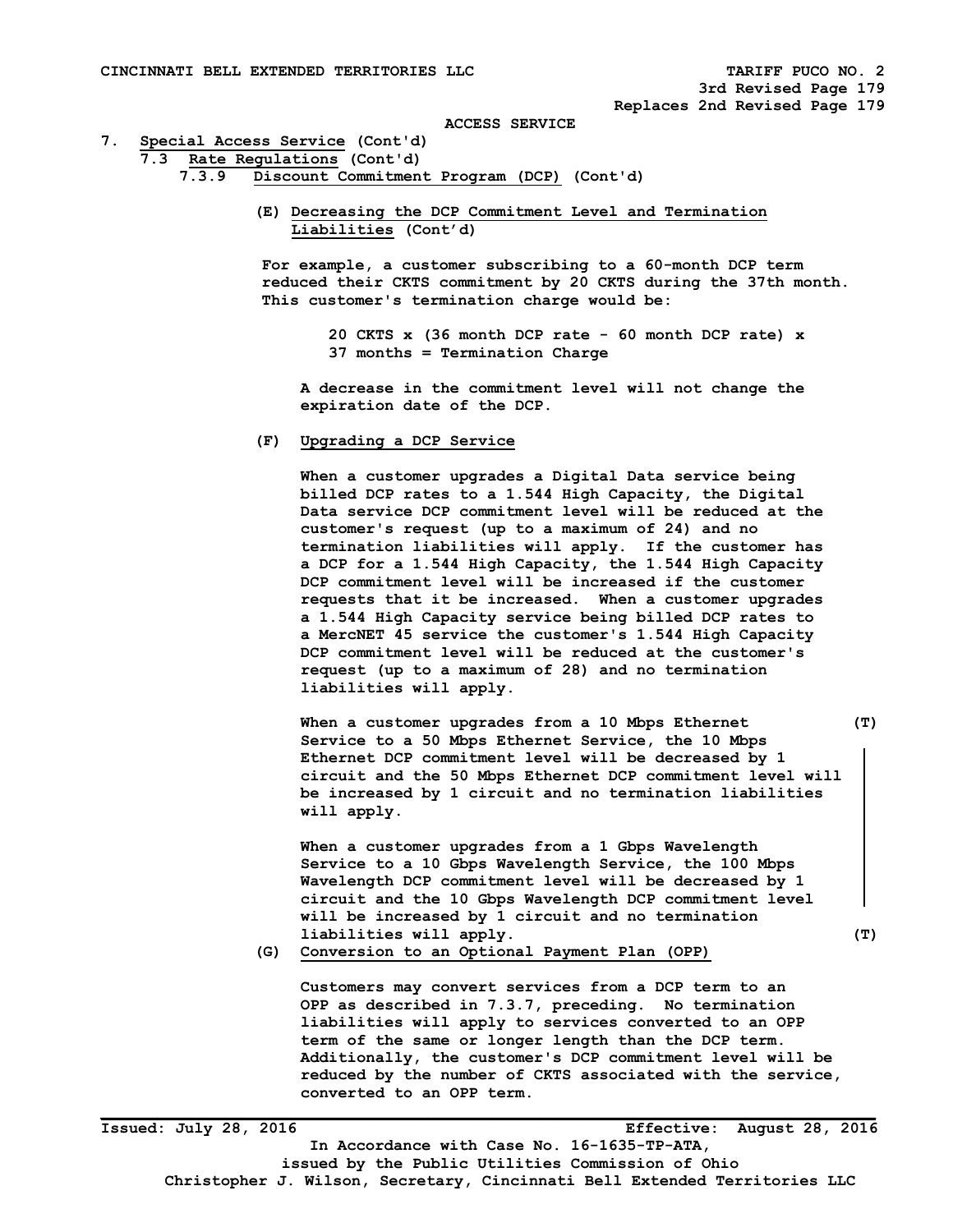# **7. Special Access Service (Cont'd)**

# **7.4 Rate and Charges**

 **7.4.1 Digital Data Service\*** 

| Recurring Charges           |
|-----------------------------|
| Optional Payment Plan and   |
| Discount Commitment Program |

|                                                          | Monthly |         |         |
|----------------------------------------------------------|---------|---------|---------|
|                                                          | Rates   | 36 Mo.  | 60 Mo.  |
| (A) Channel Termination                                  |         |         |         |
| - Per point of termination                               |         |         |         |
| USOC For All Speeds - T6ECS                              |         |         |         |
| 2.4 kbps<br>$\sim$                                       | \$90.00 | \$60.09 | \$56.93 |
| $-4.8$ kbps                                              | 90.00   | 60.09   | 56.93   |
| $-9.6$ kbps                                              | 90.00   | 60.09   | 56.93   |
| $-19.2$ kbps                                             | 110.05  | 76.48   | 72.45   |
| $-56.0$ kbps                                             | 110.05  | 76.48   | 72.45   |
| $-64.0$ kbps                                             | 110.05  | 76.48   | 72.45   |
| - All Digital Data CT's Nonrecurring Charge, each - None |         |         |         |

 **(B) Channel Mileage** 

|   |                     |             |         | Monthly Rates |
|---|---------------------|-------------|---------|---------------|
|   |                     | <b>USOC</b> | Fixed   | Per Mile      |
|   | $(1)$ 2.4 kbps      |             |         |               |
|   | Monthly, Optional   |             |         |               |
|   | Payment Plan and    |             |         |               |
|   | Discount Commitment |             |         |               |
|   | Program             |             |         |               |
|   | Mileage Bands       |             |         |               |
|   | 0                   | 1L5XX       | None    | None          |
|   | $0$ to $4$<br>Over  | 1L5XX       | \$85.00 | \$5.00(I)     |
| I | $4$ to $8$<br>Over  | 1L5XX       | 85.00   | 5.00(I)       |
|   | 8 to 25<br>Over     | 1L5XX       | 85.00   | 5.00(I)       |
|   | Over <sub>25</sub>  | 1L5XX       | 85.00   | 5.00(I)       |
|   |                     |             |         |               |

**\* One Year Minimum on all features and functions** 

**Issued: July 28, 2016 Effective: August 28, 2016 In Accordance with Case No. 16-1635-TP-ATA, issued by the Public Utilities Commission of Ohio Christopher J. Wilson, Secretary, Cincinnati Bell Extended Territories LLC**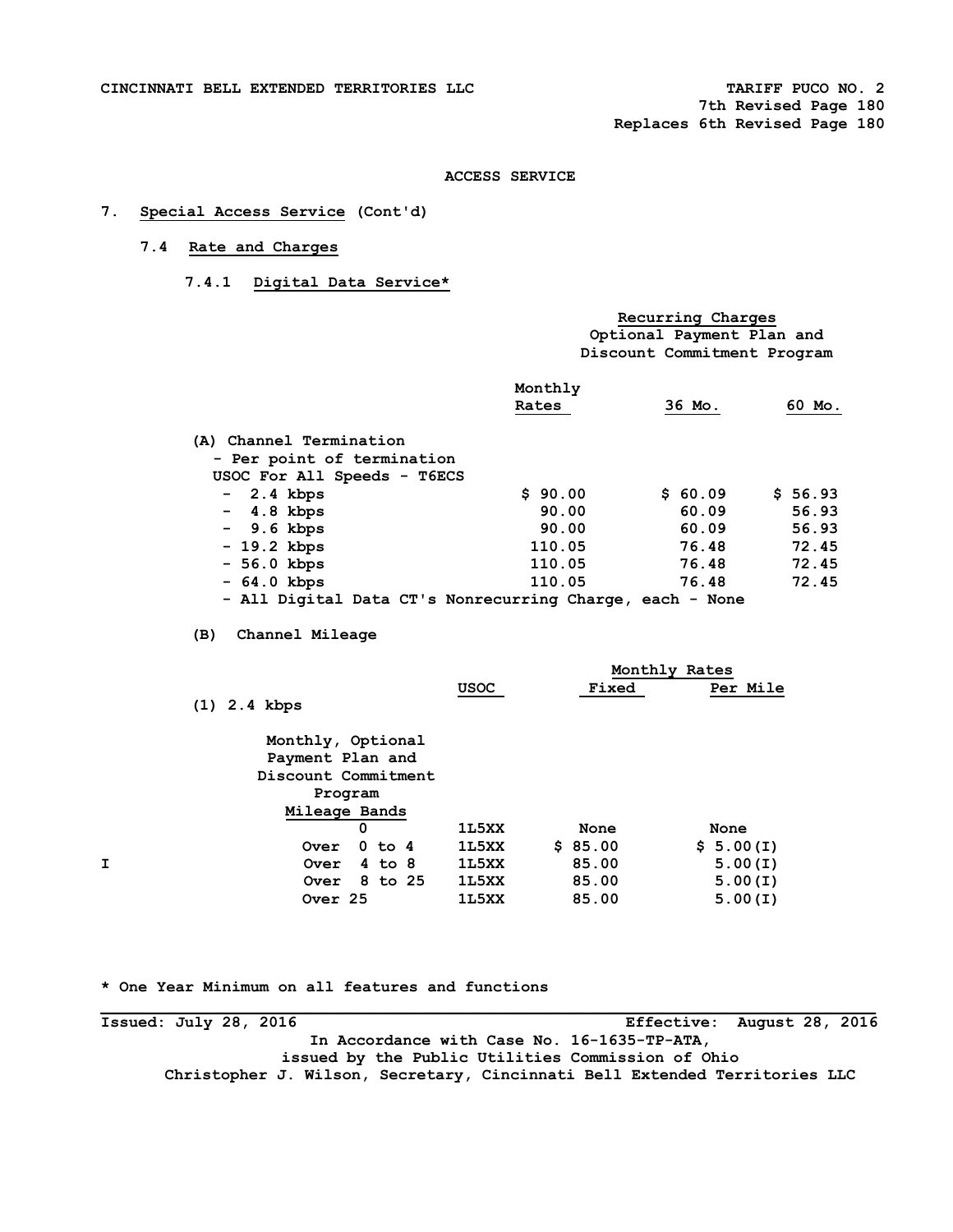**Mileage Bands.** 

# **ACCESS SERVICE**

| (B)<br>Channel Mileage (Cont'd) |       |              |               |
|---------------------------------|-------|--------------|---------------|
|                                 |       |              | Monthly Rates |
|                                 | usoc  | <b>Fixed</b> | Per Mile      |
| $(2)$ 4.8 kbps                  |       |              |               |
| Monthly, Optional               |       |              |               |
| Payment Plan and                |       |              |               |
| Discount Commitment             |       |              |               |
| Program                         |       |              |               |
| Mileage Bands                   |       |              |               |
| 0                               | 1L5XX | None         | None          |
| $0$ to $4$<br><b>Over</b>       | 1L5XX | \$85.00      | \$5.00(I)     |
| $4$ to $8$<br><b>Over</b>       | 1L5XX | 85.00        | 5.00(I)       |
| 8 to 25<br><b>Over</b>          | 1L5XX | 85.00        | 5.00(I)       |
| Over 25                         | 1L5XX | 85.00        | 5.00(I)       |
| $(3)$ 9.6 kbps                  |       |              |               |
| Monthly, Optional               |       |              |               |
| Payment Plan and                |       |              |               |
| Discount Commitment             |       |              |               |
| Program                         |       |              |               |
| Mileage Bands                   |       |              |               |
| 0                               | 1L5XX | None         | None          |
| 0 to 4<br><b>Over</b>           | 1L5XX | \$85.00      | \$5.00(I)     |
| <b>Over</b><br>4 to 8           | 1L5XX | 85.00        | 5.00(I)       |
| 8 to 25<br><b>Over</b>          | 1L5XX | 85.00        | 5.00(I)       |
| Over 25                         | 1L5XX | 85.00        | 5.00(I)       |
| $(4)$ 19.2 kbps                 |       |              |               |
| Monthly, Optional               |       |              |               |
| Payment Plan and                |       |              |               |
| Discount Commitment             |       |              |               |
| Program                         |       |              |               |
| Mileage Bands                   |       |              |               |
| 0                               | 1L5XX | None         | None          |
| $0$ to $4$<br><b>Over</b>       | 1L5XX | \$85.00      | \$5.00(I)     |
| $4$ to $8$<br><b>Over</b>       | 1L5XX | 85.00        | 5.00(I)       |
| 8 to 25<br>Over                 | 1L5XX | 85.00        | 5.00(I)       |
| Over 25                         | 1L5XX | 85.00        | 5.00(I)       |
|                                 |       |              |               |

**Issued: July 28, 2016 Effective: August 28, 2016 In Accordance with Case No. 16-1635-TP-ATA, issued by the Public Utilities Commission of Ohio Christopher J. Wilson, Secretary, Cincinnati Bell Extended Territories LLC**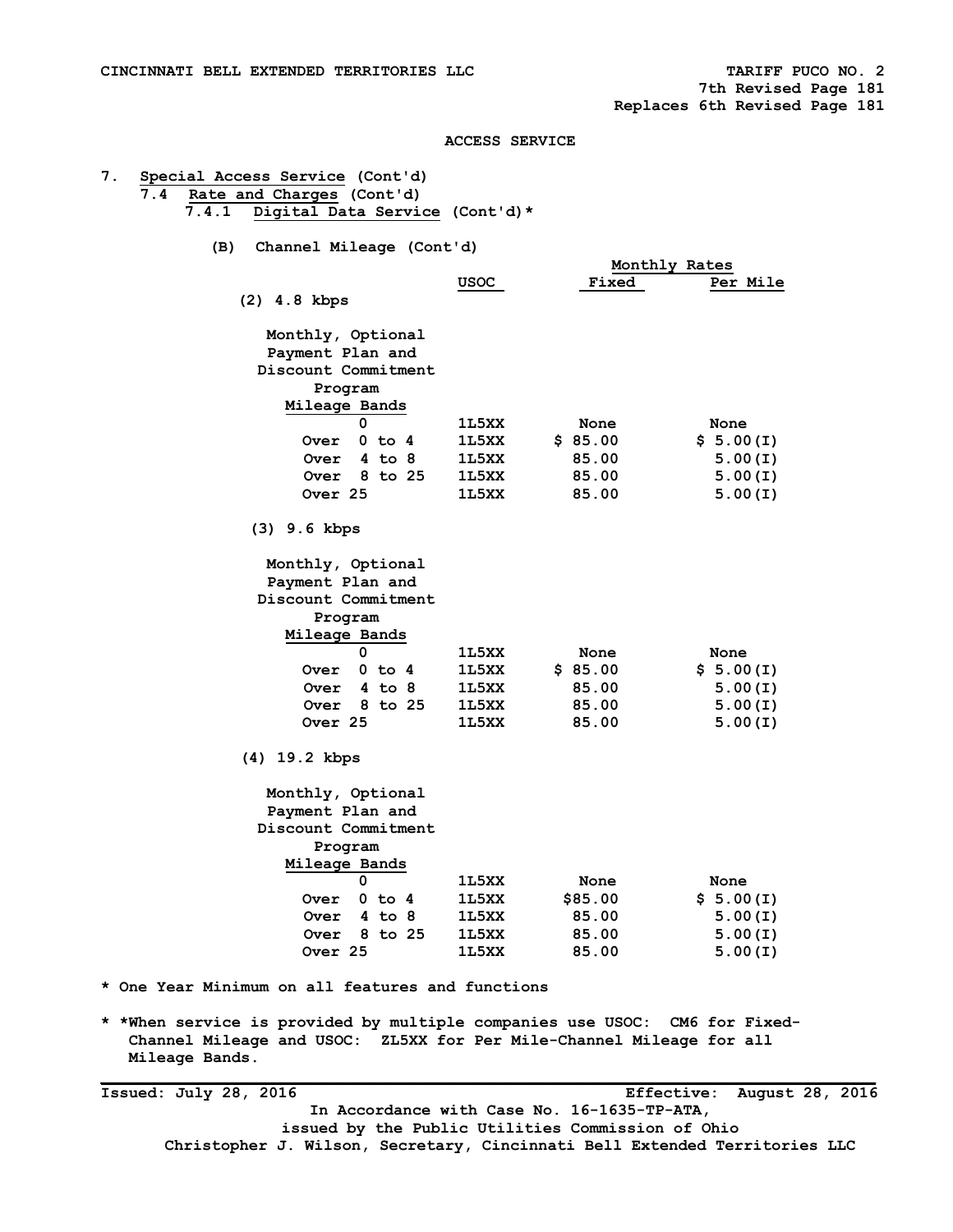# **7. Special Access Service (Cont'd)**

- **7.4 Rate and Charges (Cont'd)\*\*** 
	- **7.4.1 Digital Data Service (Cont'd)**

|                                 |       | Monthly Rates |           |
|---------------------------------|-------|---------------|-----------|
|                                 | USOC  | <b>Fixed</b>  | Per Mile  |
| (B)<br>Channel Mileage (Cont'd) |       |               |           |
| (5) 56 kbps                     |       |               |           |
| Monthly, Optional               |       |               |           |
| Payment Plan and                |       |               |           |
| Discount Commitment             |       |               |           |
| Program                         |       |               |           |
| Mileage Bands                   |       |               |           |
| 0                               | 1L5XX | None          | None      |
| $0$ to $4$<br><b>Over</b>       | 1L5XX | \$85.00       | \$5.00(I) |
| $4$ to $8$<br>Over              | 1L5XX | 85.00         | 5.00(I)   |
| 8 to 25<br>Over                 | 1L5XX | 85.00         | 5.00(I)   |
| Over <sub>25</sub>              | 1L5XX | 85.00         | 5.00(I)   |
|                                 |       |               |           |
|                                 |       |               |           |
| (6)<br>64 kbps                  |       |               |           |
| Monthly, Optional               |       |               |           |
| Payment Plan and                |       |               |           |
| Discount Commitment             |       |               |           |
| Program                         |       |               |           |
| Mileage Bands                   |       |               |           |
| 0                               | 1L5XX | None          | None      |
| $0$ to $4$<br>Over              | 1L5XX | \$85.00       | \$5.00(I) |
| $4$ to $8$<br>Over              | 1L5XX | 85.00         | 5.00(I)   |

 **(C) Optional Features and Functions** 

|     | <u>USOC</u>                                                            | Monthly<br>Rates | Nonrecurring<br>Charges |
|-----|------------------------------------------------------------------------|------------------|-------------------------|
| (1) | Bridging<br>- Per port BCNDA                                           | \$6.00           | <b>NONE</b>             |
| (3) | Secondary Channel<br>Capability,<br>per point of<br>termination<br>SFS | <b>NONE</b>      | <b>NONE</b>             |

- **\* One Year Minimum on all features and functions**
- **\*\* When service is provided by multiple companies use USOC: CM6 for Fixed- Channel Mileage and USOC: ZL5XX for Per Mile-Channel Mileage for all Mileage Bands.**

 **Over 8 to 25 1L5XX 85.00 5.00(I) Over 25 1L5XX 85.00 5.00(I)** 

**Issued: July 28, 2016 Effective: August 28, 2016 In Accordance with Case No. 16-1635-TP-ATA, issued by the Public Utilities Commission of Ohio Christopher J. Wilson, Secretary, Cincinnati Bell Extended Territories LLC**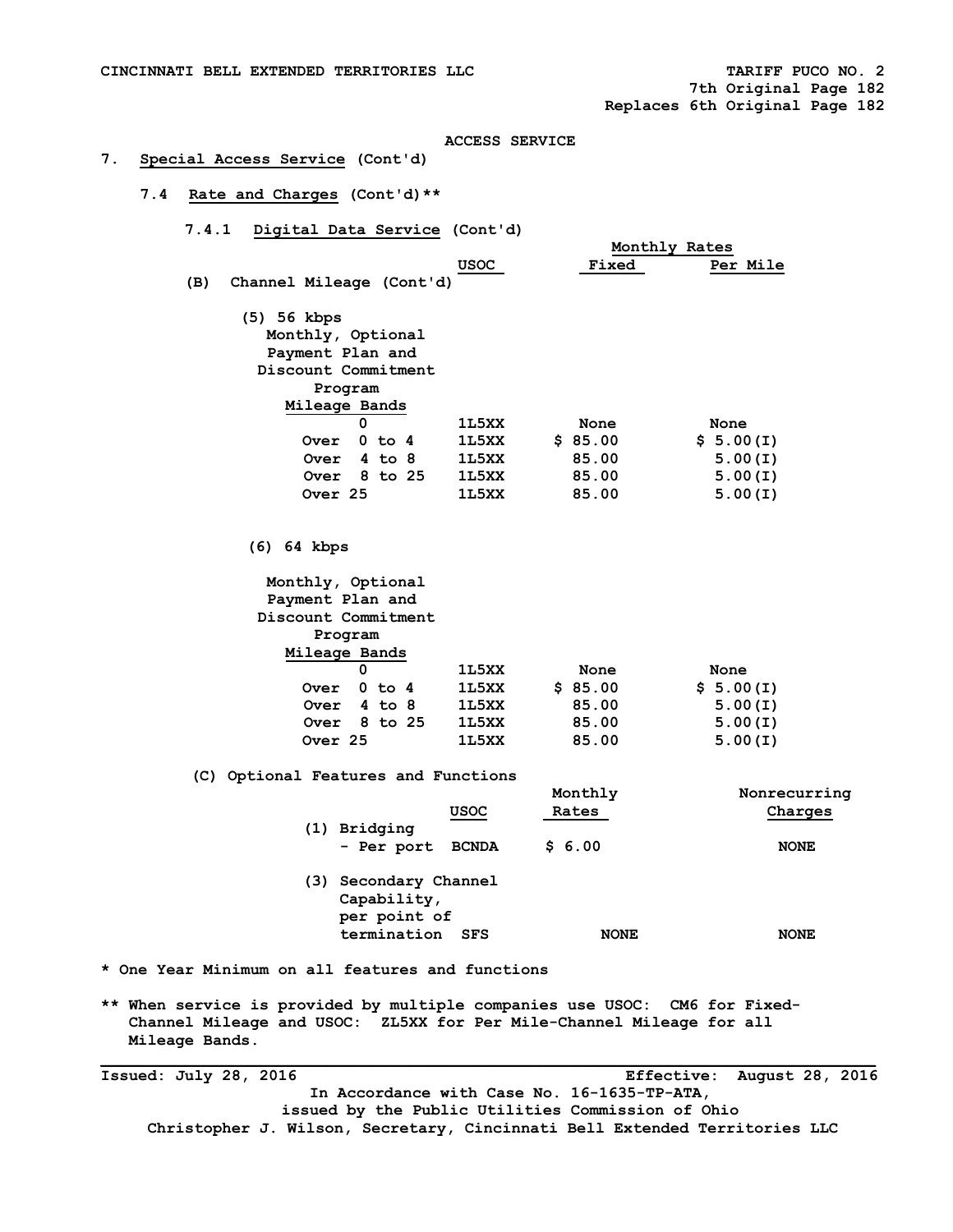# **7. Special Access Service (Cont'd)**

# **7.4 Rate and Charges (Cont'd)**

# **7.4.2 High Capacity Service\***

|                                           |                         |              | Monthly                                 |         | Nonrecurring     |           |
|-------------------------------------------|-------------------------|--------------|-----------------------------------------|---------|------------------|-----------|
|                                           |                         | <b>USOC</b>  | Rates                                   |         | Charges          |           |
|                                           |                         |              |                                         |         |                  |           |
|                                           | (A) Channel Termination |              |                                         |         |                  |           |
|                                           |                         |              | Recurring Charges-Optional Payment Plan |         |                  |           |
|                                           |                         |              | and Discount Commitment Program         |         |                  |           |
|                                           |                         |              |                                         |         |                  |           |
|                                           |                         | USOC         | MONTHLY                                 | 12 MOS. | 36 MOS.          | 60 MOS.   |
| $-3.0$ Mbps                               |                         |              |                                         |         |                  |           |
|                                           | (MercNet 1.5)           | <b>TZGA1</b> | \$290.00                                | 290.00  | 258.00           | 244.42    |
|                                           |                         |              |                                         |         |                  |           |
| - 4.5 Mbps                                | (MercNet 1.5)           | <b>TZGA1</b> | \$435.00                                | 435.00  | 387.00           | 366.63    |
|                                           |                         |              |                                         |         |                  |           |
| $-6.0$ Mbps                               |                         |              |                                         |         |                  |           |
|                                           | (MercNet 1.5)           | TZGA1        | \$580.00                                | 580.00  | 516.00           | 488.84    |
|                                           |                         |              |                                         |         |                  |           |
| <b>USOC</b>                               | <b>MONTHLY</b>          | 12 MOS.      | 36 MOS.<br>24 Mos.                      | 48 MOS. | 60 MOS.          | 84 MOS.   |
|                                           |                         |              |                                         |         |                  |           |
| $-1.544$ Mbps                             |                         |              |                                         |         |                  |           |
| (MercNet 1.5)                             | TZGA1 \$ 145.00         | 145.00       | 137.00(N) 129.00 125.60(N) 122.21       |         |                  | 110.00(N) |
|                                           |                         |              |                                         |         |                  |           |
| - MercNET 45                              |                         |              |                                         |         |                  |           |
| 1st Chan. Term. TZGB1                     | 750.00                  | 750.00       | 725.00(N) 700.00 677.00(N) 654.00       |         |                  | 600.00(N) |
| 2nd Chan. Term<br>TZGC1                   | 750.00                  | 750.00       | 725.00(N) 700.00                        |         | 677.00(N) 654.00 | 600.00(N) |
|                                           |                         |              |                                         |         |                  |           |
| 3rd Chan. Term. TZGD1                     | 750.00                  | 750.00       | 725.00(N) 700.00 677.00(N) 654.00       |         |                  | 600.00(N) |
|                                           |                         |              |                                         |         |                  |           |
| - MercNET $45*$<br>12 Pack Arrangement/CT |                         |              |                                         |         |                  |           |
| HZ4P1                                     | 725.00                  | 725.00       | 725.00(N) 700.00 677.00(N) 650.43       |         |                  | 600.00(N) |
|                                           |                         |              |                                         |         |                  |           |

**\* One Year Minimum on all Features and Functions** 

**\_\_\_\_\_\_\_\_\_\_\_\_\_\_\_\_\_\_\_\_\_\_\_\_\_\_\_\_\_\_\_\_\_\_\_\_\_\_\_\_\_\_\_\_\_\_\_\_\_\_\_\_\_\_\_\_\_\_\_\_\_\_\_\_\_\_\_\_\_\_\_\_\_\_\_\_\_\_\_\_\_\_\_ Issued: December 20, 2012 Effective: January 19, 2013 In Accordance with Case No. 12-3264-TP-ATA, issued by the Public Utilities Commission of Ohio Christopher J. Wilson, Secretary, Cincinnati Bell Extended Territories LLC**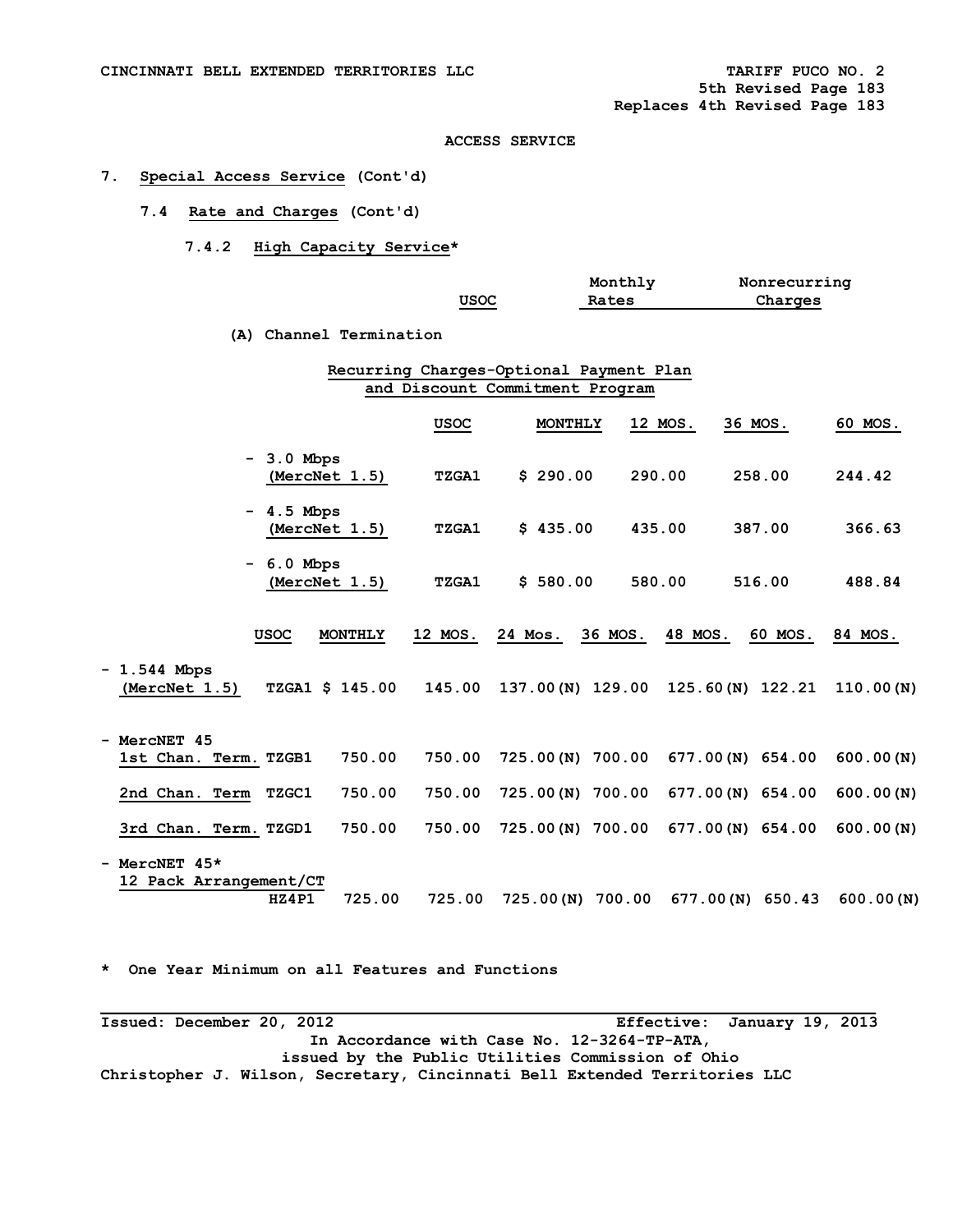# **7. Special Access Service (Cont'd)**

# **7.4 Rates and Charges (Cont'd)**

 **7.4.2 High Capacity Service (Cont'd)\*** 

|     |                 |      |              | Monthly Rates   |
|-----|-----------------|------|--------------|-----------------|
|     |                 | usoc | <b>Fixed</b> | <b>Per Mile</b> |
| (B) | Channel Mileage |      |              |                 |

 **(1) 1.544 Mbps (MercNET 1.5)** 

 **Monthly, Optional Payment Plan and Discount Commitment Program Mileage Bands** 

|  |  |       | Monthly                      | 12 Mos.  | 24 Mos. | 36 Mos.  |       | 48 Mos. | 60 Mos.                    | 84 Mos. |
|--|--|-------|------------------------------|----------|---------|----------|-------|---------|----------------------------|---------|
|  |  |       |                              |          |         |          | Fixed |         |                            |         |
|  |  | 1YBA1 | None                         | None     | None    | None     |       | None    | None                       | None    |
|  |  |       | Over 0 to 4 1YBA1 \$110.00   | \$110.00 | \$97.75 | \$85.50  |       |         | $$83.25$ $$81.00$ $$73.00$ |         |
|  |  |       | Over 4 to 8 1YBA1 \$110.00   | \$110.00 | \$97.75 | \$85.50  |       |         | $$83.25$ $$81.00$ $$73.00$ |         |
|  |  |       | Over 8 to 25 1YBA1 \$110.00  | \$110.00 | \$97.75 | \$85.50  |       |         | $$83.25$ $$81.00$ $$73.00$ |         |
|  |  |       | Over 25 to 40 1YBA1 \$110.00 | \$110.00 | \$97.75 | \$ 85.50 |       |         | $$83.25 \$81.00 \$73.00$   |         |

|                                                                                     |       |      |      |      |      | Per Mile |      |      |
|-------------------------------------------------------------------------------------|-------|------|------|------|------|----------|------|------|
|                                                                                     | 1YBA1 | None | None | None | None | None     | None | None |
| Over 0 to 4 1YBA1 \$ 6.72(R)\$ 6.72(R)\$ 5.61 \$ 4.58(R)\$ 4.47 \$ 4.35(R)\$ 3.92   |       |      |      |      |      |          |      |      |
| Over 4 to 8 1YBA1 \$ 6.72(R)\$ 6.72(R)\$ 5.61 \$ 4.58(R)\$ 4.47 \$ 4.35(R)\$ 3.92   |       |      |      |      |      |          |      |      |
| Over 8 to 25 1YBA1 \$ 6.72(R)\$ 6.72(R)& 5.61 \$ 4.58(R)\$ 4.47 \$ 4.35(R)\$ 3.92   |       |      |      |      |      |          |      |      |
| Over 25 to 40 1YBA1 \$ 6.72(R)\$ 6.72(R)\$ 5.61 \$ 4.58(R)\$ 4.47 \$ 4.35(R)\$ 3.92 |       |      |      |      |      |          |      |      |

|                                   |         | Per Mile        |  |                                                                                                                                                        |         |         |         |
|-----------------------------------|---------|-----------------|--|--------------------------------------------------------------------------------------------------------------------------------------------------------|---------|---------|---------|
|                                   | Monthly | 12 Mos. 24 Mos. |  | 36 Mos.                                                                                                                                                | 48 Mos. | 60 Mos. | 84 Mos. |
| Long Haul<br><b>Over 40 Miles</b> |         |                 |  | ZZYDE $\frac{1}{5}$ 6.72(R) $\frac{2}{5}$ 6.72(R) $\frac{2}{5}$ 5.61 $\frac{1}{5}$ 4.58(R) $\frac{2}{5}$ 4.47 $\frac{1}{5}$ 4.35(R) $\frac{2}{5}$ 3.92 |         |         |         |

**\* One Year Minimum on all features and functions** 

**\*\* When service is provided by multiple companies use USOC: CM6 for Fixed- Channel Mileage and USOC: ZL5XX for Per Mile-Channel Mileage for all Mileage Bands.** 

**\*\*\* Applies to through connections of 2.4, 4.8, 9.6, 56.0 and 64 kbps.** 

**\_\_\_\_\_\_\_\_\_\_\_\_\_\_\_\_\_\_\_\_\_\_\_\_\_\_\_\_\_\_\_\_\_\_\_\_\_\_\_\_\_\_\_\_\_\_\_\_\_\_\_\_\_\_\_\_\_\_\_\_\_\_\_\_\_\_\_\_\_\_\_\_\_\_\_\_\_\_\_\_\_\_\_\_ Issued: October 9, 2013 Effective: November 8, 2013 In Accordance with Case No. 13-2054-TP-ATA, issued by the Public Utilities Commission of Ohio Christopher J. Wilson, Secretary, Cincinnati Bell Extended Territories LLC**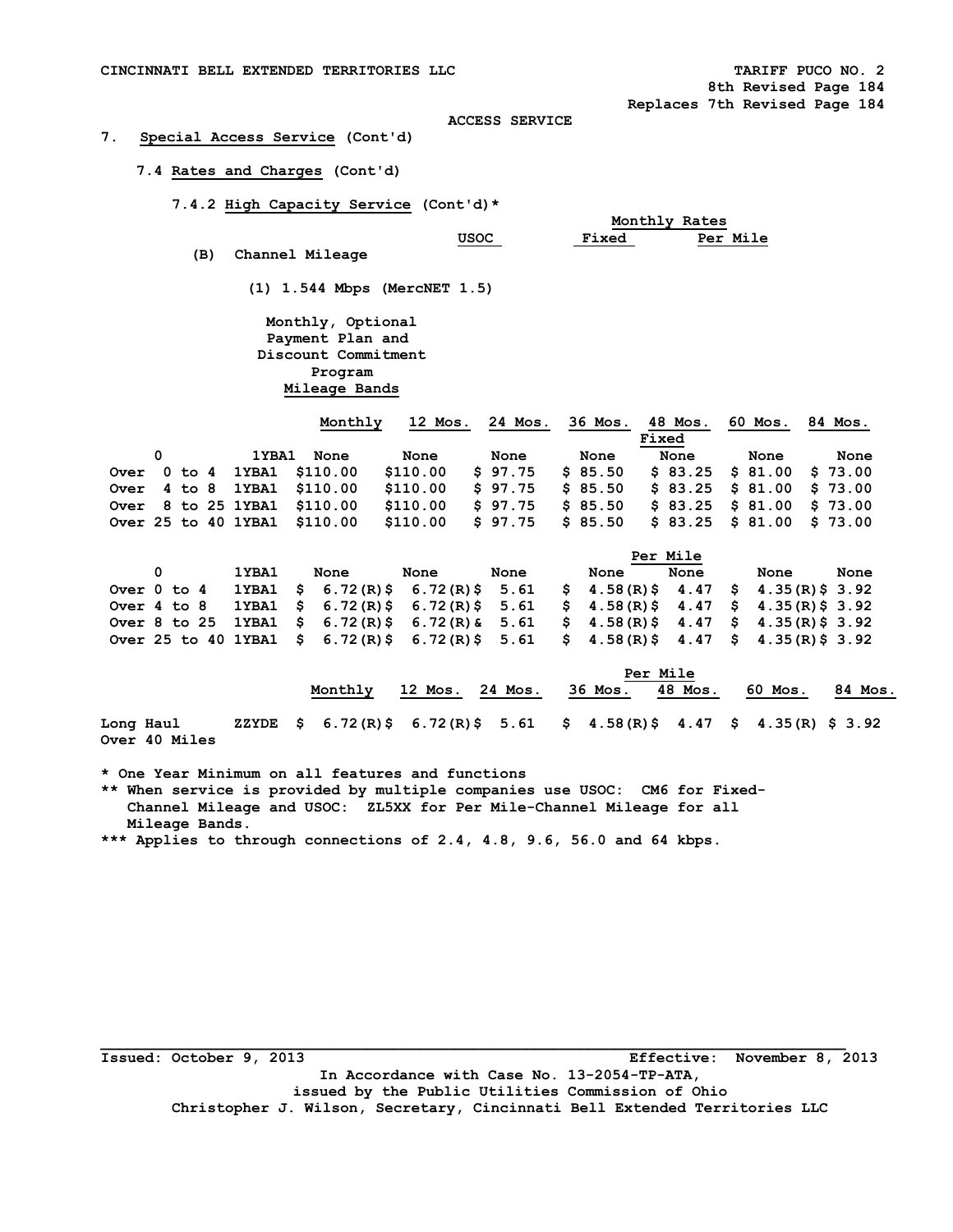## **7. Special Access Service (Cont'd)**

# **7.4 Rates and Charges (Cont'd)**

 **7.4.2 High Capacity Service (Cont'd)\*** 

|  |      | Monthly Rates |          |
|--|------|---------------|----------|
|  | USOC | <b>Fixed</b>  | Per Mile |

 **(2) 3.0 Mbps (MercNET 3.0) (Cont'd)** 

 **Monthly, Optional Payment Plan and Discount Commitment Program Mileage Bands** 

|               |            |             | Monthly | 12 Mos.                                       | 36 Mos.    | 60 Mos. |
|---------------|------------|-------------|---------|-----------------------------------------------|------------|---------|
|               |            |             |         | Fixed                                         |            |         |
|               | 0          | 1YBA1       | None    | None                                          | None       | None    |
| Over          | $0$ to $4$ | 1YBA1       |         | $$220.00(I) $220.00(I) $171.00(I) $162.00(I)$ |            |         |
| Over          | $4$ to $8$ | 1YBA1       |         | $$220.00(I) $220.00(I) $171.00(I) $162.00(I)$ |            |         |
| Over          | 8 to 25    | 1YBA1       |         | $$220.00(I) $220.00(I) $171.00(I) $162.00(I)$ |            |         |
| Over 25 to 40 |            | 1YBA1       |         | $$220.00(I) $220.00(I) $171.00(I) $162.00(I)$ |            |         |
|               |            |             |         | Per Mile                                      |            |         |
|               | 0          | 1YBA1       | None    | None                                          | None       |         |
| ntrar.        | $0 + 4$    | $1$ VR $21$ | \$10.20 | \$10.20                                       | 9.70<br>s. |         |

| Over 0 to 4   |  |  |                         | 1YBA1 $$10.20$ $$10.20$ $$9.70$ $$9.18$ |               |  |
|---------------|--|--|-------------------------|-----------------------------------------|---------------|--|
| Over 4 to 8   |  |  | 1YBA1 \$ 10.20          | \$10.20                                 | \$9.70 \$9.18 |  |
| Over 8 to 25  |  |  | 1YBA1 \$10.20           | \$10.20                                 | \$9.70 \$9.18 |  |
| Over 25 to 40 |  |  | 1YBA1 \$ 10.20 \$ 10.20 |                                         | \$9.70 \$9.18 |  |

|                            |       | Monthly | Per Mile<br>12 Mos. | $36 - Mos$ | $60 - Mos$ |
|----------------------------|-------|---------|---------------------|------------|------------|
| Long Haul<br>Over 40 Miles | ZZYDE | \$10.20 | \$10.20             | \$9.70     | \$9.18     |

**\* One Year Minimum on all features and functions** 

**\*\* When service is provided by multiple companies use USOC: CM6 for Fixed- Channel Mileage and USOC: ZL5XX for Per Mile-Channel Mileage for all Mileage Bands.** 

**Issued: September 21, 2012 Effective: October 21, 2012 In Accordance with Case No. 12-2536-TP-ATA, issued by the Public Utilities Commission of Ohio Christopher J. Wilson, Secretary, Cincinnati Bell Extended Territories LLC**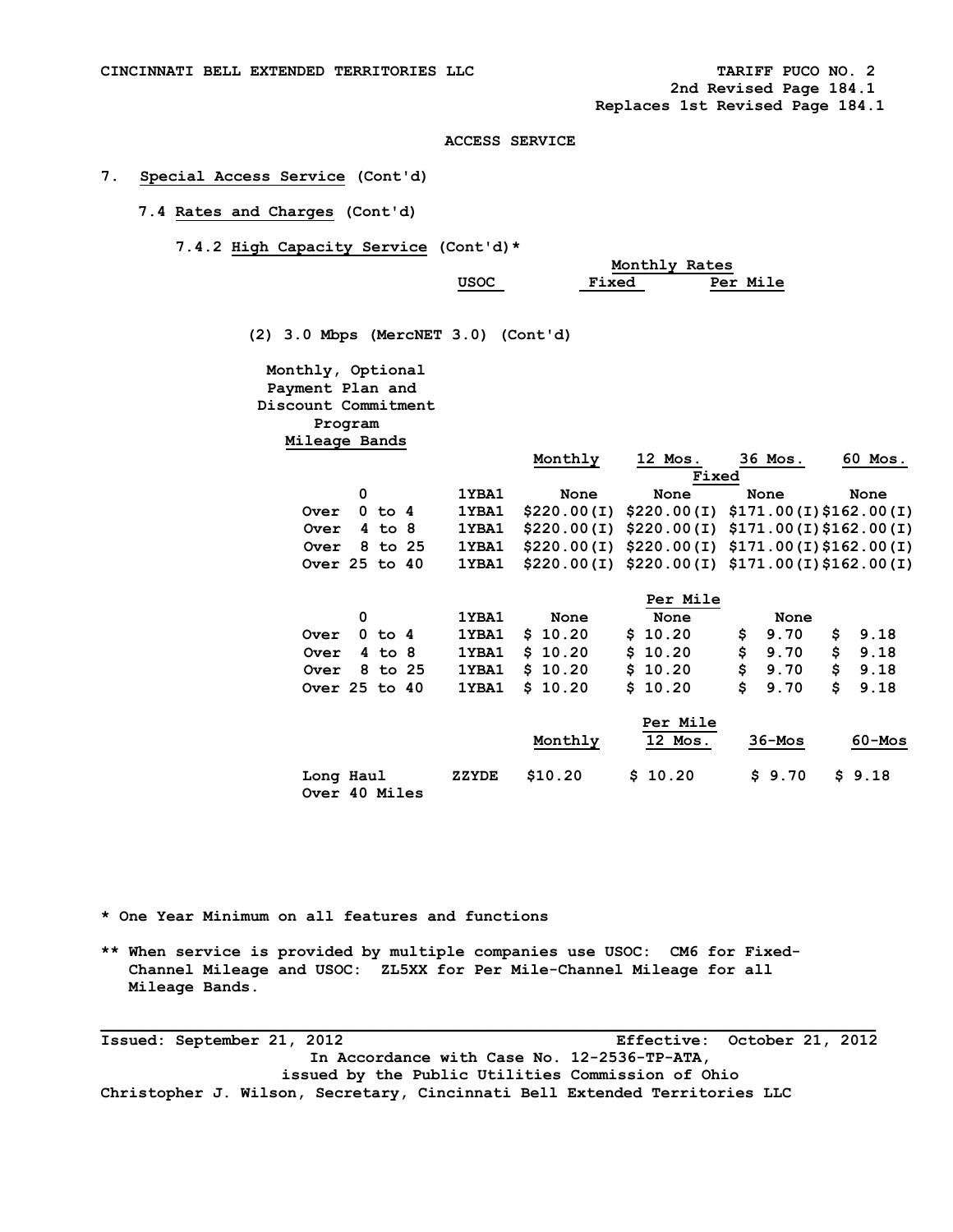**2nd Revised Page 184.1.2 Replaces 1st Revised Page 184.1.2** 

## **ACCESS SERVICE**

# **7. Special Access Service (Cont'd)**

- **7.4 Rates and Charges (Cont'd)** 
	- **7.4.2 High Capacity Service (Cont'd)\***

|                              |                          |       |                               | Monthly Rates |                                                       |                   |
|------------------------------|--------------------------|-------|-------------------------------|---------------|-------------------------------------------------------|-------------------|
|                              |                          | USOC  |                               | Fixed         | Per Mile                                              |                   |
|                              |                          |       |                               |               |                                                       |                   |
| (B)                          | Channel Mileage (Cont'd) |       |                               |               |                                                       |                   |
| $(3)$ 4.5 Mbps (MercNET 4.5) |                          |       |                               |               |                                                       |                   |
|                              | Monthly, Optional        |       |                               |               |                                                       |                   |
|                              | Payment Plan and         |       |                               |               |                                                       |                   |
|                              | Discount Commitment      |       |                               |               |                                                       |                   |
|                              | Program                  |       |                               |               |                                                       |                   |
|                              | Mileage Bands            |       |                               |               |                                                       |                   |
|                              |                          |       | Monthly                       | 12 Mos.       | 36 Mos.                                               | 60 Mos.           |
|                              |                          |       |                               | <b>Fixed</b>  |                                                       |                   |
|                              | 0                        | 1YBA1 | None                          | None          | None                                                  |                   |
| Over                         | $0$ to $4$               |       | 1YBA1 \$330.00(I) \$330.00(I) |               | \$256.50(I) \$243.00(I)                               |                   |
| Over                         | $4$ to $8$               |       | 1YBA1 \$330.00(I) \$330.00(I) |               | \$256.50(I) \$243.00(I)                               |                   |
| Over                         | 8 to 25                  |       |                               |               | 1YBA1 \$330.00(I) \$330.00(I) \$256.50(I) \$243.00(I) |                   |
|                              | Over 25 to 40            |       |                               |               | 1YBA1 \$330.00(I) \$330.00(I) \$256.50(I) \$243.00(I) |                   |
|                              |                          |       |                               |               |                                                       |                   |
|                              |                          |       |                               | Per Mile      |                                                       |                   |
|                              | 0                        | 1YBA1 | None                          | None          | None                                                  |                   |
| Over                         | $0$ to $4$               | 1YBA1 | \$15.30                       | \$15.30       | \$14.55                                               | \$13.77           |
| Over                         | $4$ to $8$               | 1YBA1 | \$15.30                       | \$15.30       | \$14.55                                               | \$13.77           |
| Over                         | 8 to 25                  | 1YBA1 | \$15.30                       | \$15.30       | \$14.55                                               | \$13.77           |
|                              | Over 25 to 40            | 1YBA1 | \$15.30                       | \$15.30       | \$14.55                                               | \$13.77           |
|                              |                          |       |                               |               |                                                       |                   |
|                              |                          |       |                               | Per Mile      |                                                       |                   |
|                              |                          |       | Monthly                       | 12 Mos.       | $36 - Mos$                                            | $60 - \text{MOS}$ |
|                              | Long Haul                | ZZYDE | \$15.30                       | \$15.30       | \$14.55                                               | \$13.77           |

 **Over 40 Miles** 

**\* One Year Minimum on all features and functions** 

**\*\* When service is provided by multiple companies use USOC: CM6 for Fixed- Channel Mileage and USOC: ZL5XX for Per Mile-Channel Mileage for all Mileage Bands.** 

**Issued: September 21, 2012 Effective: October 21, 2012 In Accordance with Case No. 12-2536-TP-ATA, issued by the Public Utilities Commission of Ohio Christopher J. Wilson, Secretary, Cincinnati Bell Extended Territories LLC**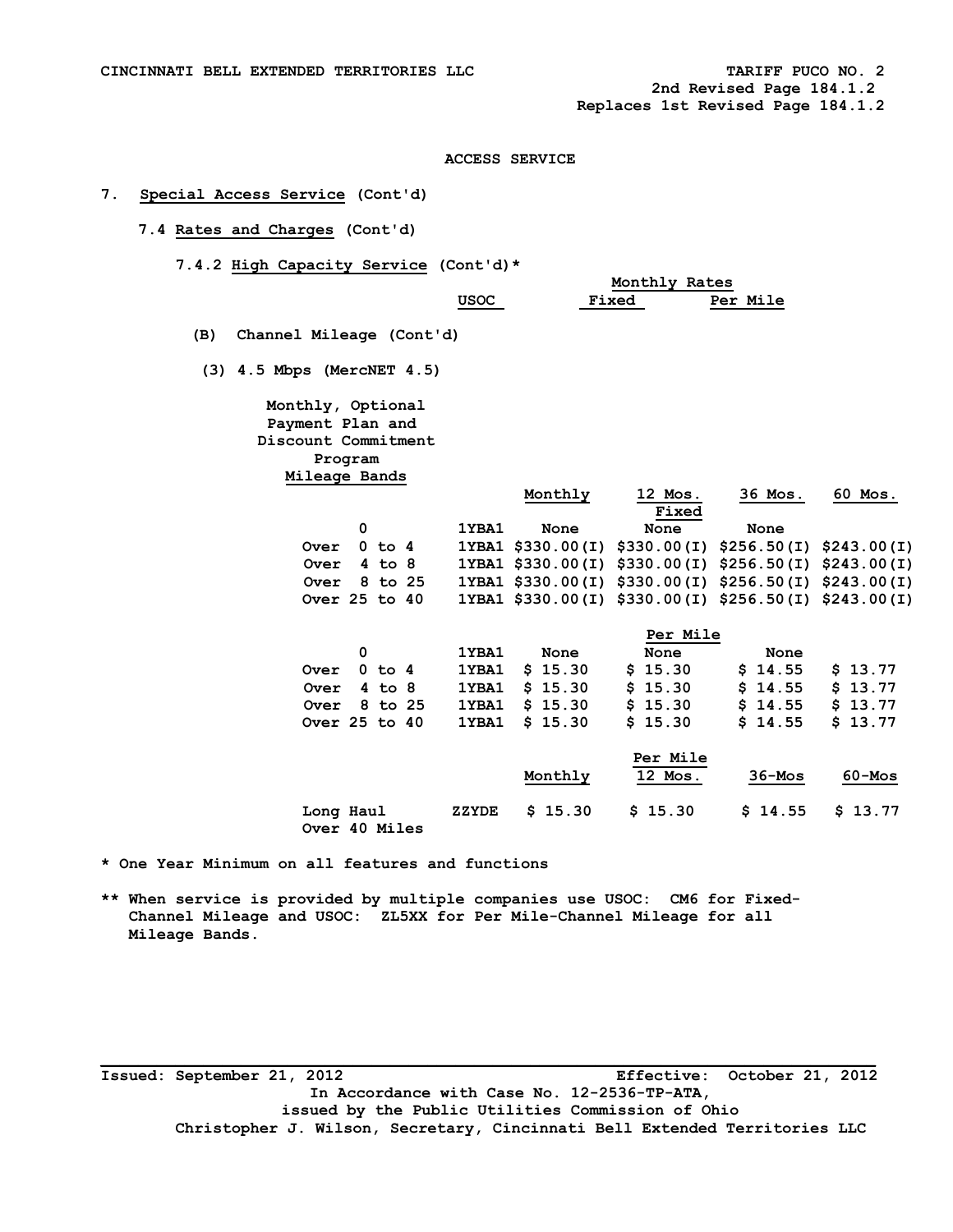**2nd Revised Page 184.1.3** 

 **Replaces 1st Revised Page 184.1.3** 

### **ACCESS SERVICE**

# **7. Special Access Service (Cont'd)**

# **7.4 Rates and Charges (Cont'd)**

 **7.4.2 High Capacity Service (Cont'd)\*** 

|                                 |             |                                               | Monthly Rates |                           |            |
|---------------------------------|-------------|-----------------------------------------------|---------------|---------------------------|------------|
|                                 | <b>USOC</b> | Fixed                                         |               | Per Mile                  |            |
| Channel Mileage (Cont'd)<br>(B) |             |                                               |               |                           |            |
| $(4)$ 6.0 Mbps (MercNET 6.0)    |             |                                               |               |                           |            |
| Monthly, Optional               |             |                                               |               |                           |            |
| Payment Plan and                |             |                                               |               |                           |            |
| Discount Commitment             |             |                                               |               |                           |            |
| Program                         |             |                                               |               |                           |            |
| Mileage Bands                   |             |                                               |               |                           |            |
|                                 |             | Monthly                                       | 12 Mos.       | 36 Mos.                   | 60 Mos.    |
|                                 |             |                                               | <b>Fixed</b>  |                           |            |
| 0                               | 1YBA1       | None                                          | None          | None                      | None       |
| $0$ to $4$<br>Over              | 1YBA1       | \$440.00(I) \$440.00(I)                       |               | $$342.00(I)$$ \$324.00(I) |            |
| $4$ to $8$<br>Over              | 1YBA1       | $$440.00(I) $440.00(I) $342.00(I) $324.00(I)$ |               |                           |            |
| 8 to 25<br>Over                 | 1YBA1       | $$440.00(I) $440.00(I) $342.00(I) $324.00(I)$ |               |                           |            |
| Over 25 to 40                   | 1YBA1       | $$440.00(I) $440.00(I) $342.00(I) $324.00(I)$ |               |                           |            |
|                                 |             |                                               | Per Mile      |                           |            |
| 0                               | 1YBA1       | None                                          | None          | None                      |            |
| $0$ to $4$<br>Over              | 1YBA1       | \$20.40                                       | 20.40<br>s    | \$19.40                   | \$18.36    |
| $4$ to $8$<br>Over              | 1YBA1       | \$20.40                                       | 20.40<br>S    | \$19.40                   | \$18.36    |
| 8 to 25<br>Over                 | 1YBA1       | \$20.40                                       | 20.40<br>\$   | \$19.40                   | \$18.36    |
| Over 25 to 40                   | 1YBA1       | \$20.40                                       | \$20.40       | \$19.40                   | \$18.36    |
|                                 |             |                                               |               |                           |            |
|                                 |             |                                               | Per Mile      |                           |            |
|                                 |             | Monthly                                       | 12 Mos.       | $36 - Mos$                | $60 - Mos$ |
| Long Haul                       | ZZYDE       | \$20.40                                       | \$20.40       | \$19.40                   | \$18.36    |

 **Over 40 Miles** 

**\* One Year Minimum on all features and functions** 

**\*\* When service is provided by multiple companies use USOC: CM6 for Fixed- Channel Mileage and USOC: ZL5XX for Per Mile-Channel Mileage for all Mileage Bands.** 

**Issued: September 21, 2012 Effective: October 21, 2012 In Accordance with Case No. 12-2536-TP-ATA, issued by the Public Utilities Commission of Ohio Christopher J. Wilson, Secretary, Cincinnati Bell Extended Territories LLC**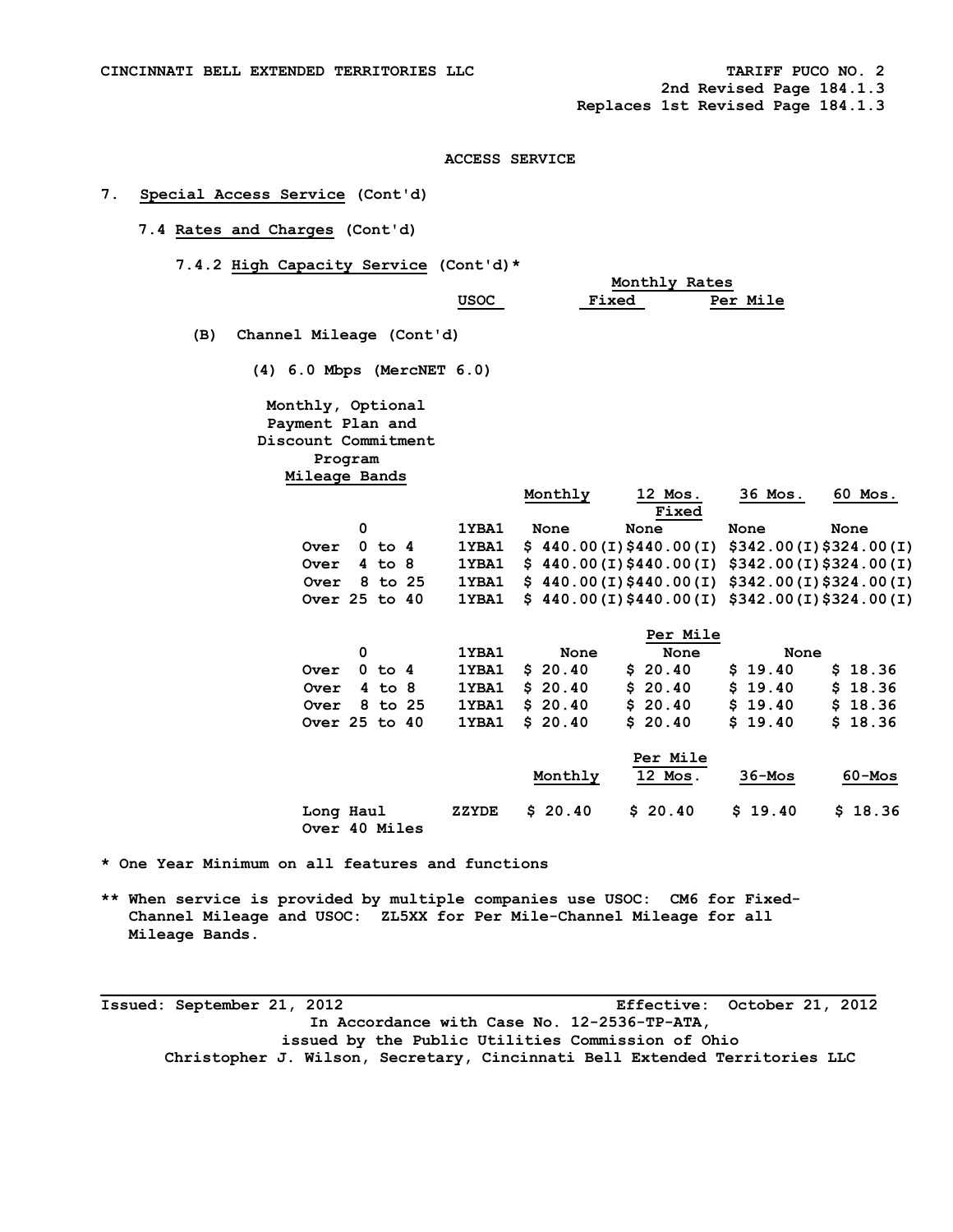# **ACCESS SERVICE**

# **7. Special Access Service (Cont'd)**

- **7.4 Rates and Charges (Cont'd)** 
	- **7.4.2 High Capacity Service (Cont'd)\***

|     |                                                                                             |                       |              | Monthly Rates |
|-----|---------------------------------------------------------------------------------------------|-----------------------|--------------|---------------|
|     |                                                                                             | USOC                  | <b>Fixed</b> | Per Mile      |
| (B) | Channel Mileage (Cont'd)                                                                    |                       |              |               |
|     | $(2)$ 1.544 Mbps (MercNET 1.5) (Cont'd)                                                     |                       |              |               |
|     | Monthly, Optional<br>Payment Plan and<br>Discount Commitment<br>Program<br>$(3)$ 3.152 Mbps |                       |              |               |
|     | Mileage Bands<br>0                                                                          | $1L0++$               |              |               |
|     | $0$ to $4$<br>Over                                                                          | $1L0++$               | None<br>ICB  | None<br>ICB   |
|     | Over                                                                                        | $4$ to $8$<br>$1L0++$ | ICB          | ICB           |
|     | Over $8$ to $25$                                                                            | $1L0++$               | ICB          | ICB           |
|     | Over 25                                                                                     | $1L0++$               | ICB          | ICB           |
|     | $(4)$ 6.312 Mbps                                                                            |                       |              |               |

| Mileage Bands    |  |         |      |      |
|------------------|--|---------|------|------|
|                  |  | $1L0++$ | None | None |
| Over $0$ to $4$  |  | $1L0++$ | ICB  | ICB  |
| Over $4$ to $8$  |  | $1L0++$ | ICB  | ICB  |
| Over $8$ to $25$ |  | $1L0++$ | ICB  | ICB  |
| Over 25          |  | $1L0++$ | ICB  | ICB  |

**\* One Year Minimum on all features and functions** 

**\*\* When service is provided by multiple companies use USOC: CM6 for Fixed- Channel Mileage and USOC: ZL5XX for Per Mile-Channel Mileage for all Mileage Bands.** 

**\_\_\_\_\_\_\_\_\_\_\_\_\_\_\_\_\_\_\_\_\_\_\_\_\_\_\_\_\_\_\_\_\_\_\_\_\_\_\_\_\_\_\_\_\_\_\_\_\_\_\_\_\_\_\_\_\_\_\_\_\_\_\_\_\_\_\_\_\_\_\_\_\_\_\_\_\_\_\_\_\_\_\_ Issued: December 2, 2004 Effective: January 1, 2005 In Accordance with Case No. 04-1787-TP-ACE, issued by the Public Utilities Commission of Ohio D. Scott Ringo, Assistant Secretary, Cincinnati Bell Extended Territories LLC**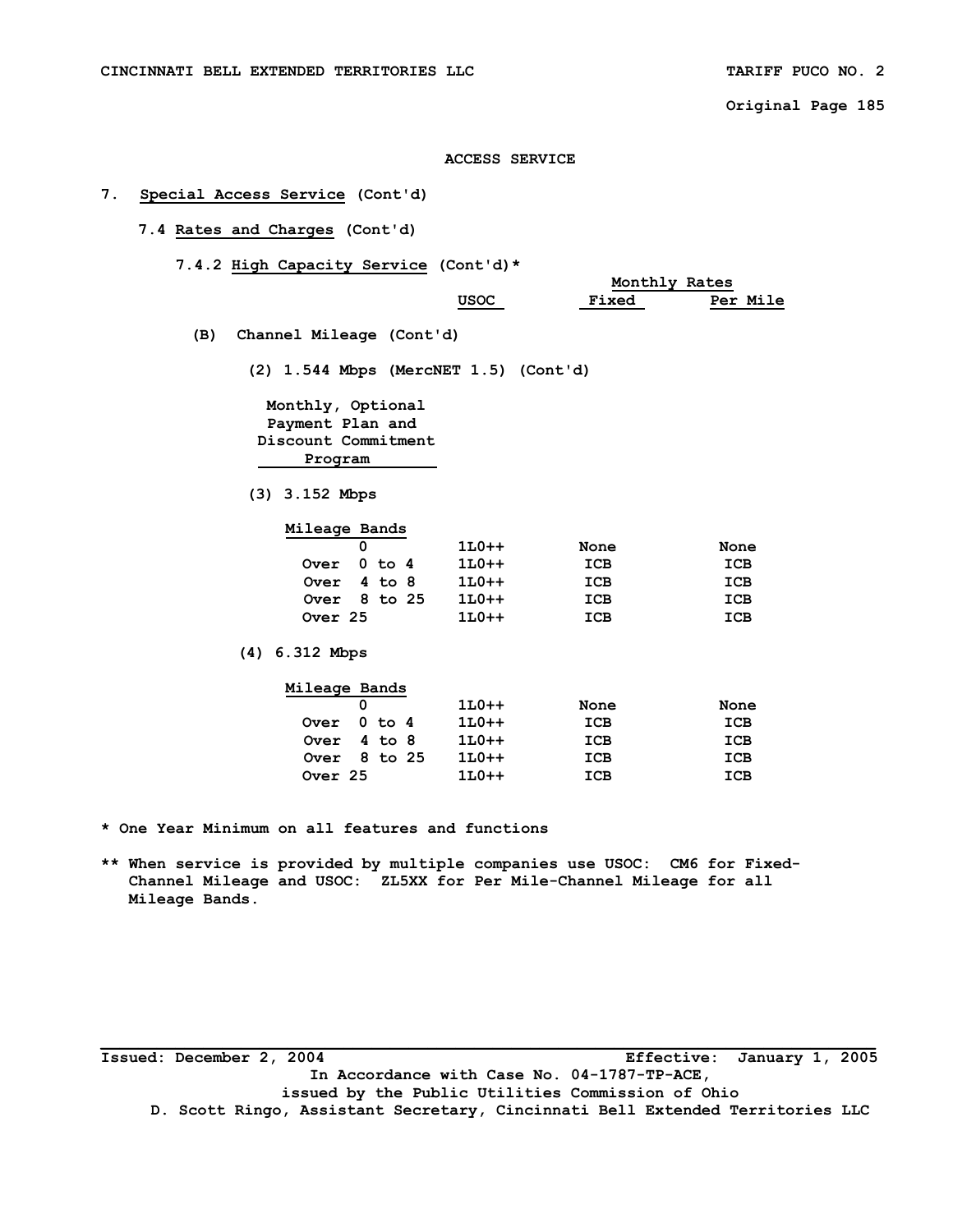# **7. Special Access Service (Cont'd)**

 **7.4 Rates and Charges (Cont'd)** 

 **7.4.2 High Capacity Service (Cont'd)\*** 

|             |     |            |     |                            | Monthly Rates            |          |                       |              |                       |          |             |  |  |  |
|-------------|-----|------------|-----|----------------------------|--------------------------|----------|-----------------------|--------------|-----------------------|----------|-------------|--|--|--|
|             |     |            |     |                            |                          |          | USOC**                | <b>Fixed</b> | <b>Per Mile</b>       |          |             |  |  |  |
|             | (B) |            |     |                            | Channel Mileage (Cont'd) |          |                       |              |                       |          |             |  |  |  |
|             |     |            | (5) |                            | MercNET 45 (Cont'd)      |          |                       |              |                       |          |             |  |  |  |
|             |     |            |     |                            | Monthly, Optional        |          |                       |              |                       |          |             |  |  |  |
|             |     |            |     |                            | Payment Plan and         |          |                       |              |                       |          |             |  |  |  |
|             |     |            |     |                            | Discount Commitment      |          |                       |              |                       |          |             |  |  |  |
|             |     |            |     |                            | Program                  |          |                       |              |                       |          |             |  |  |  |
|             |     |            |     |                            | Mileage Bands            |          |                       |              |                       |          |             |  |  |  |
|             |     |            |     |                            | Monthly                  | 12 Mos.  | 24 Mos.               | 36 Mos.      | 48 Mos.               | 60 Mos.  | 84 Mos.     |  |  |  |
|             |     |            |     |                            |                          |          |                       |              | Fixed                 |          |             |  |  |  |
|             | 0   |            |     | 1YBB1                      | None                     | None     | None                  | None         | None                  | None     | None        |  |  |  |
| <b>Over</b> |     | $0$ to $4$ |     | 1YBB1                      | \$490.00                 | \$490.00 | \$390.00(N)           | \$290.00     | \$265.00(N)           | \$240.00 | \$216.00(N) |  |  |  |
| <b>Over</b> |     | $4$ to $8$ |     | 1YBB1                      | \$490.00                 | \$490.00 | \$390.00(N)           | \$290.00     | \$265.00(N)           | \$240.00 | \$216.00(N) |  |  |  |
| <b>Over</b> |     |            |     | 8 to 25 1YBB1              | \$490.00                 | \$490.00 | $$390.00(N)$ \$290.00 |              | $$265.00(N)$ \$240.00 |          | \$216.00(N) |  |  |  |
|             |     |            |     | <b>Over 25 to 40 1YBA1</b> | \$490.00                 | \$490.00 | $$390.00(N)$ \$290.00 |              | $$265.00(N)$ \$240.00 |          | \$216.00(N) |  |  |  |

|  |  |       |      |      |      |  | Per Mile                                                                             |  |  |
|--|--|-------|------|------|------|--|--------------------------------------------------------------------------------------|--|--|
|  |  | 1YBB1 | None | None | None |  |                                                                                      |  |  |
|  |  |       |      |      |      |  | Over 0 to 4 1YBB1 \$ 9.99 \$ 9.99 \$ 9.00(N) \$ 8.00 \$ 7.00(N) \$ 6.00 \$ 5.50(N)   |  |  |
|  |  |       |      |      |      |  | Over 4 to 8 1YBB1 \$ 9.99 \$ 9.99 \$ 9.00(N) \$ 8.00 \$ 7.00(N) \$ 6.00 \$ 5.50(N)   |  |  |
|  |  |       |      |      |      |  | Over 8 to 25 1YBB1 \$ 9.99 \$ 9.99 \$ 9.00(N) \$ 8.00 \$ 7.00(N) \$ 6.00 \$ 5.50(N)  |  |  |
|  |  |       |      |      |      |  | Over 25 to 40 1YBB1 \$ 9.99 \$ 9.99 \$ 9.00(N) \$ 8.00 \$ 7.00(N) \$ 6.00 \$ 5.50(N) |  |  |

|                            |         | Per Mile |         |         |                                                                        |         |         |  |  |  |
|----------------------------|---------|----------|---------|---------|------------------------------------------------------------------------|---------|---------|--|--|--|
|                            | Monthly | 12 Mos.  | 24 Mos. | 36 Mos. | 48 Mos.                                                                | 60 Mos. | 84 Mos. |  |  |  |
| Long Haul<br>Over 40 Miles |         |          |         |         | ZZYDF \$25.00 \$25.00 \$22.50(N) \$20.00 \$19.00(N) \$18.00 \$17.10(N) |         |         |  |  |  |

 **(6) 274.176 Mbps** 

| Mileage Bands |        |         |      |      |
|---------------|--------|---------|------|------|
|               |        | $1L0++$ | None | None |
| Over          | 0 to 4 | $1L0++$ | ICB  | ICB  |
| Over 4 to 8   |        | $1L0++$ | ICB  | ICB  |
| Over 8 to 25  |        | $1L0++$ | ICB  | ICB  |
| Over 25       |        | $1L0++$ | ICB  | ICB  |

**\* One Year Minimum on all features and functions** 

**\*\* When service is provided by multiple companies use USOC: CM6 for Fixed- Channel Mileage and USOC: ZL5XX for Per Mile-Channel Mileage for all Mileage Bands.** 

**Issued: December 20, 2012 Effective: January 19, 2013 In Accordance with Case No. 12-3264-TP-ATA, issued by the Public Utilities Commission of Ohio Christopher J. Wilson, Secretary, Cincinnati Bell Extended Territories**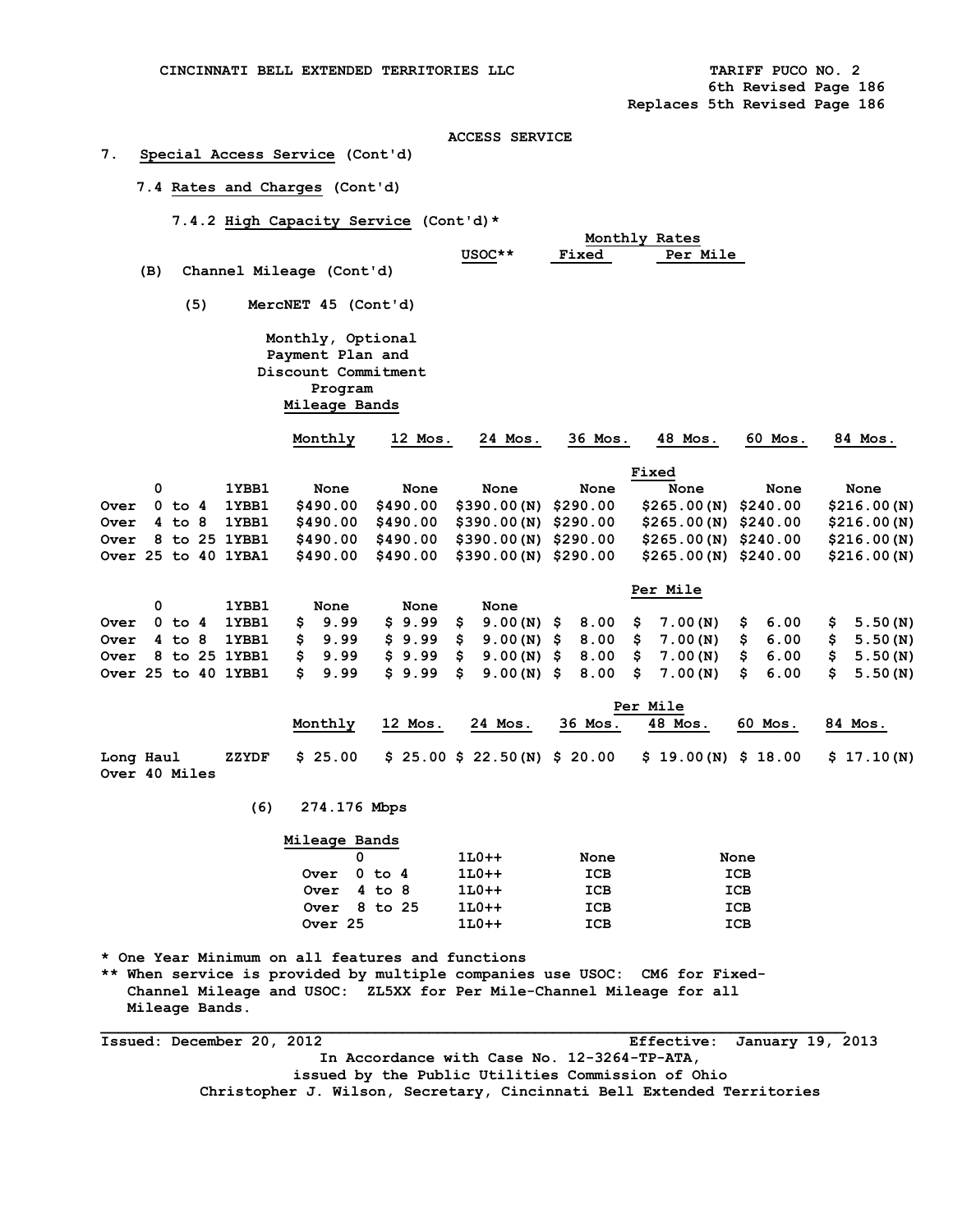**3rd Revised Page 187 Replace 2nd Revised Page 187** 

## **ACCESS SERVICE**

# **7. Special Access Service (Cont'd)**

 **7.4 Rates and Charges (Cont'd)** 

 **7.4.2 High Capacity Service (Cont'd)\*** 

|     |                                          | USOC                   | Monthly<br>Rates            | Nonrecurring<br>Charges |
|-----|------------------------------------------|------------------------|-----------------------------|-------------------------|
|     | (C) Optional Features and Functions      |                        |                             |                         |
| (1) | Multiplexing                             |                        |                             |                         |
|     | DS4 to DS1<br>- Per arrangement          |                        | ICB<br><b>MXA++</b>         | None                    |
|     | DS3 to DS1<br>- Per arrangement          |                        | \$607.24(R)<br><b>OM3X1</b> | None                    |
|     | DS2 to DS1<br>- Per arrangement          |                        | ICB<br>MXD++                | None                    |
|     | DS1C to DS1<br>- Per arrangement         |                        | ICB<br><b>MXH++</b>         | None                    |
|     | DS1 to Voice*<br>- Per arrangement       |                        | \$350.00<br><b>OMVX1</b>    | None                    |
|     | DS1 to Digital Data<br>- Per arrangement |                        | \$350.00<br><b>OMKX1</b>    | None                    |
|     | DS1 to DSO*<br>- Per arrangement         | OMU                    | \$300.00                    | None                    |
|     | DSO to Subrates*<br>- Per arrangement    |                        |                             |                         |
|     | - Up to 20<br>services<br>- Up to 10     | 2.4 kbps<br>$4.8$ kbps | \$61.49<br>QSU24            | None                    |
|     | services<br>- Up to 5                    | 9.6 kbps               | 36.10<br>QSU48              | None                    |
|     | services                                 | OSU96                  | 23.40                       | None                    |

**\* One Year Minimum on all features and functions** 

**\_\_\_\_\_\_\_\_\_\_\_\_\_\_\_\_\_\_\_\_\_\_\_\_\_\_\_\_\_\_\_\_\_\_\_\_\_\_\_\_\_\_\_\_\_\_\_\_\_\_\_\_\_\_\_\_\_\_\_\_\_\_\_\_\_\_\_\_\_\_\_\_\_\_\_\_\_\_\_\_\_\_\_ Issued: October 22, 2010 Effective: November 21, 2010 In Accordance with Case No. 10-2327-TP-ATA, issued by the Public Utilities Commission of Ohio Christopher J. Wilson, Secretary, Cincinnati Bell Extended Territories LLC**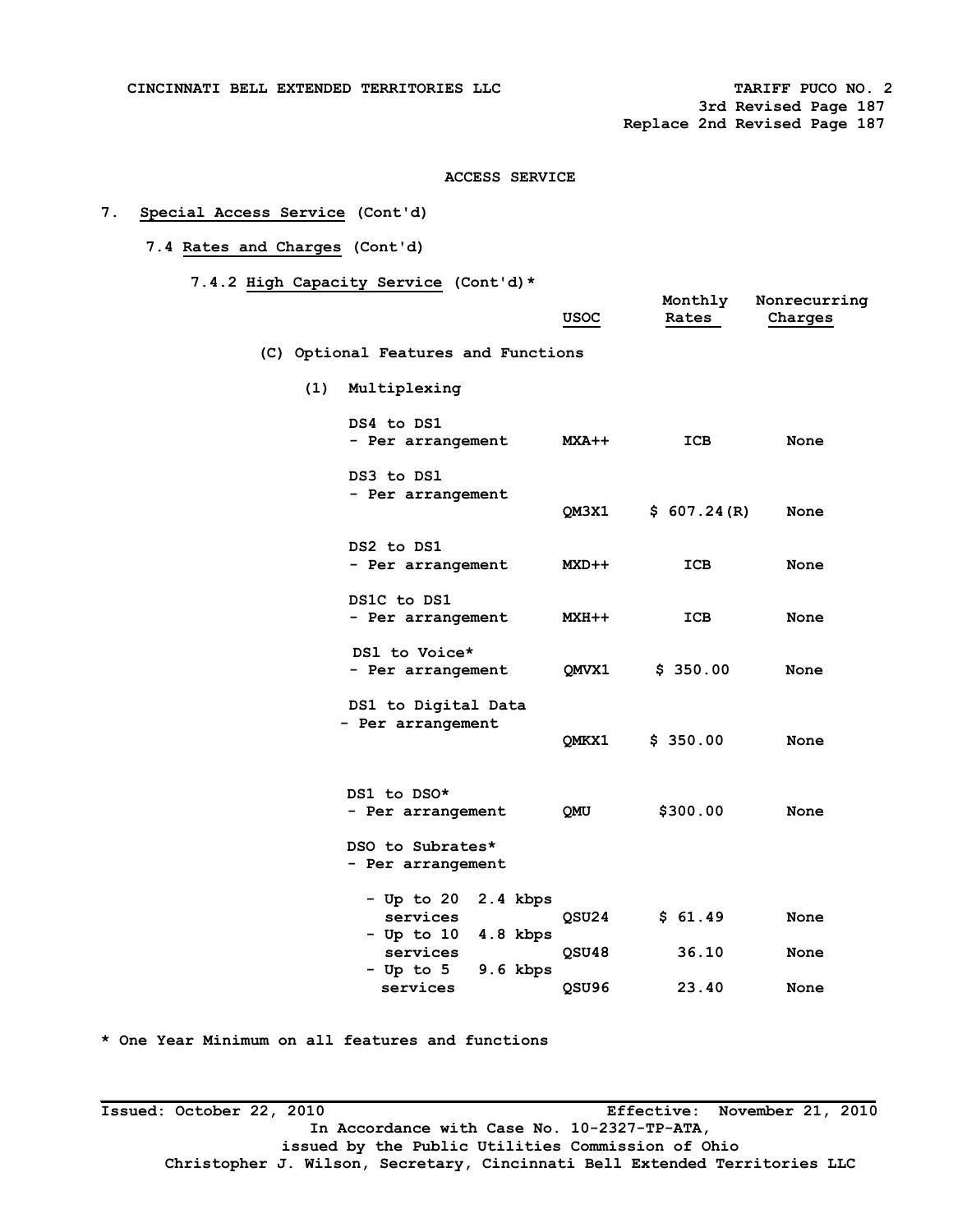# **7. Special Access Service (Cont'd)**

# **7.4 Rates and Charges (Cont'd)**

 **7.4.2 High Capacity Service (Cont'd)\*** 

|     |                                                                                                      | usoc         | Monthly<br>Rates | Nonrecurring<br>Charges |     |
|-----|------------------------------------------------------------------------------------------------------|--------------|------------------|-------------------------|-----|
|     | (C) Optional Features and Functions                                                                  |              |                  |                         |     |
|     | (2) Alternate Central Office<br>Channel                                                              |              |                  |                         |     |
|     | - Per 1.544 Mbps High<br>Capacity                                                                    |              |                  |                         |     |
|     |                                                                                                      | <b>AVXA1</b> | \$71.30          | None                    |     |
|     | - Per 45 Mbps High<br>Capacity                                                                       |              |                  |                         |     |
|     |                                                                                                      | <b>AVXB1</b> | 200.00           | None                    |     |
|     | (3) Service To Service<br>Through Connect<br>Arrangement<br>- Per 1.544 Mbps High<br>Capacity or DSO |              |                  |                         |     |
|     | Service                                                                                              | <b>STM1X</b> | None             | None                    |     |
|     | (4) Clear Channel Capability<br>- Per High Capacity<br>channel                                       |              |                  |                         |     |
|     | termination                                                                                          | CLR          | None             | None                    |     |
|     | (5) Interoffice Access<br>Diversity (EAD)<br>- Per 1.544 Mbps or<br>45 Mbps High<br>Capacity         |              |                  |                         |     |
|     |                                                                                                      | DZQX1        | 12.00            | None                    |     |
| (6) | Cross-Connection to<br>ILEC Facilities<br>- DS1                                                      | <b>CX1CX</b> | 10.00            | None                    |     |
|     | - DS3                                                                                                | CX3CX        | 12.00            | None                    |     |
|     |                                                                                                      |              |                  |                         |     |
| (7) | Digital Facility<br>Cross-Connection                                                                 |              |                  |                         | (N) |
|     | Per DS1                                                                                              | DXZ01        | 10.57            | None                    |     |
|     | Per DS3                                                                                              | DXZ03        | 60.78            | None                    | (N) |
|     |                                                                                                      |              |                  |                         |     |

**\* One Year Minimum on all features and functions** 

**Issued: September 21 2012 Effective: October 21, 2012 In Accordance with Case No. 12-2536-TP-ATA, issued by the Public Utilities Commission of Ohio Christopher J. Wilson, Secretary, Cincinnati Bell Extended Territories LLC**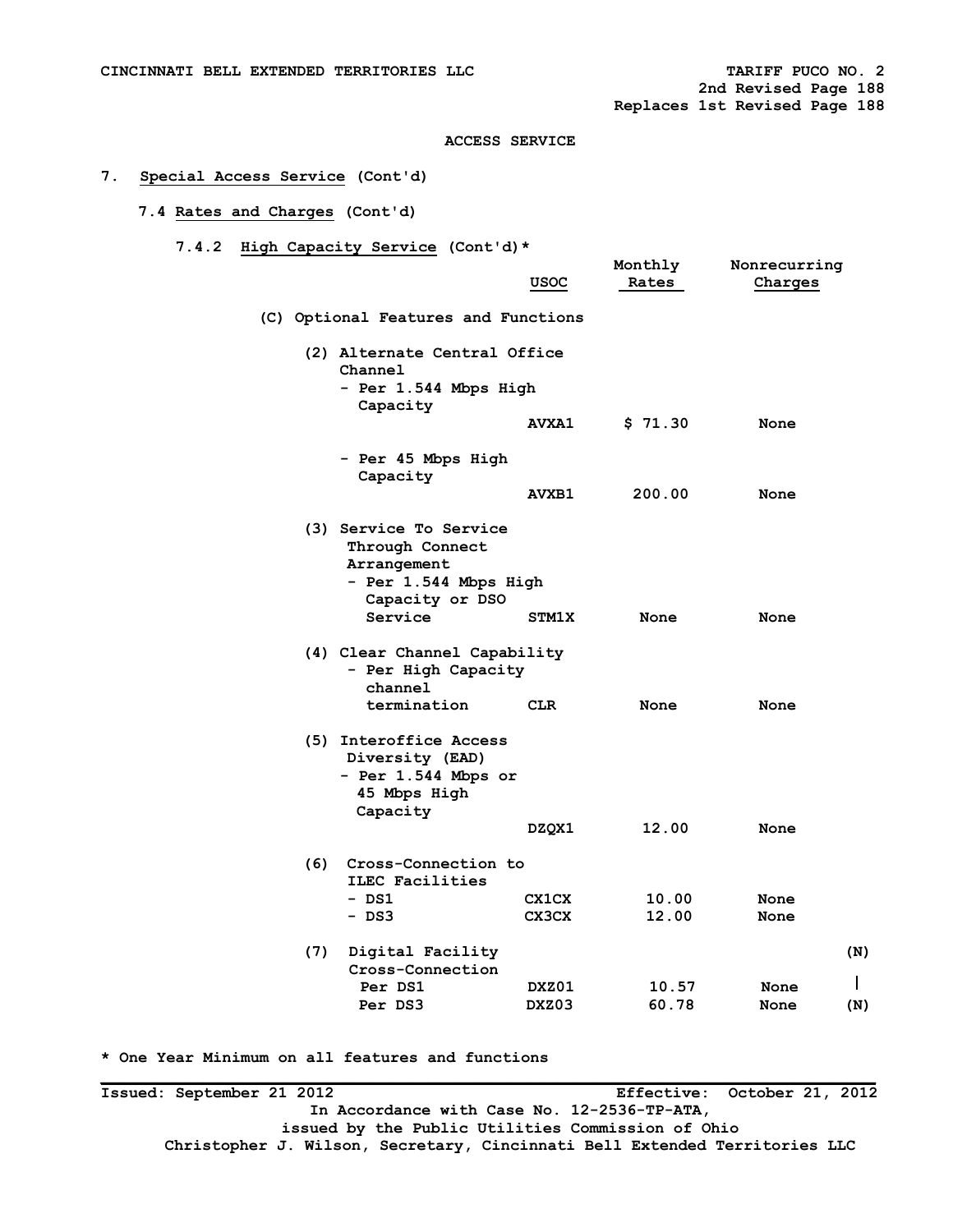| <b>ACCESS SERVICE</b>                              |                                                                               |          |            |                                                                                              |                   |                      |          |             |  |  |  |  |
|----------------------------------------------------|-------------------------------------------------------------------------------|----------|------------|----------------------------------------------------------------------------------------------|-------------------|----------------------|----------|-------------|--|--|--|--|
| 7.<br>Special Access Service (Cont'd)              |                                                                               |          |            |                                                                                              |                   |                      |          |             |  |  |  |  |
| 7.4<br>Rates and Charges (Cont'd)                  |                                                                               |          |            |                                                                                              |                   |                      |          |             |  |  |  |  |
|                                                    | OC-3 Service, OC-12 Service, OC-48 and OC-192 Service Point-to-Point Services |          |            |                                                                                              |                   |                      |          |             |  |  |  |  |
|                                                    | (A) OC-3 Service*                                                             |          |            |                                                                                              |                   |                      |          |             |  |  |  |  |
|                                                    |                                                                               |          |            |                                                                                              | Recurring Charges |                      |          |             |  |  |  |  |
| Optional Payment Plan                              |                                                                               |          |            |                                                                                              |                   |                      |          |             |  |  |  |  |
| (1) Channel Termination - Per Point of Termination |                                                                               |          |            |                                                                                              |                   |                      |          |             |  |  |  |  |
| Terminating Bit Rate 155.52 Mbps (DS1, DS3 Drops)  |                                                                               |          |            |                                                                                              |                   |                      |          |             |  |  |  |  |
|                                                    |                                                                               |          |            |                                                                                              |                   |                      |          |             |  |  |  |  |
| usoc                                               | Monthly                                                                       | 12 Mo.   | 24 Mo.     | 36 Mo.                                                                                       |                   | 48 Mo.               | 60 Mo.   | 84 Mo.      |  |  |  |  |
|                                                    |                                                                               |          |            |                                                                                              |                   |                      |          |             |  |  |  |  |
| TMECS                                              |                                                                               |          |            | \$1,430.00 \$1,430.00 (N) \$1,365.00 (N) \$1,300.00 \$1,240.00 (N) \$1,180.00 \$1,065.00 (N) |                   |                      |          |             |  |  |  |  |
|                                                    |                                                                               |          |            |                                                                                              |                   |                      |          |             |  |  |  |  |
|                                                    |                                                                               | USOC     |            | Monthly                                                                                      | 36 Mo.            |                      | 60 Mo.   |             |  |  |  |  |
| (1A) Channel Termination**                         |                                                                               |          |            |                                                                                              |                   |                      |          |             |  |  |  |  |
|                                                    | Per Point of                                                                  |          |            |                                                                                              |                   |                      |          |             |  |  |  |  |
|                                                    | Termination                                                                   |          |            |                                                                                              |                   |                      |          |             |  |  |  |  |
|                                                    | Terminating Bit<br>Rate 155.52 Mbps                                           |          |            |                                                                                              |                   |                      |          |             |  |  |  |  |
|                                                    | (OC-3/STM-1 Drops)                                                            |          | TMECX      | 2,900.00                                                                                     | 2,700.00          |                      | 2,500.00 |             |  |  |  |  |
|                                                    |                                                                               |          |            |                                                                                              |                   |                      |          |             |  |  |  |  |
|                                                    | usoc                                                                          | Monthly  | 12 Mo.     | 24 Mo.                                                                                       | 36 Мо.            | 48 Mo.               | 60 Mo.   | 84 Mo.      |  |  |  |  |
|                                                    |                                                                               |          |            |                                                                                              |                   |                      |          |             |  |  |  |  |
| (2) Channel Mileage                                |                                                                               |          |            |                                                                                              |                   |                      |          |             |  |  |  |  |
|                                                    |                                                                               |          |            |                                                                                              |                   |                      |          |             |  |  |  |  |
| - Fixed                                            | 1L5XX                                                                         | \$400.00 |            | $$400.00(N)$ \$390.00 (N)                                                                    | \$380.00          | \$370.00(N) \$360.00 |          | \$340.00(N) |  |  |  |  |
| - Per mile at                                      |                                                                               |          |            |                                                                                              |                   |                      |          |             |  |  |  |  |
| 155.52 Mbps                                        | 1L5XX                                                                         | 150.00   | 150.00 (N) | 138.00(N)                                                                                    | 125.00            | 113.00(N)            | 100.00   | 90.00 (N)   |  |  |  |  |
|                                                    |                                                                               |          |            |                                                                                              |                   |                      |          |             |  |  |  |  |
|                                                    | Long Haul Per Mile<br>40+ at 155.52 Mbps                                      |          |            |                                                                                              |                   |                      |          |             |  |  |  |  |
|                                                    | ZZYDG                                                                         | 78.00    | 78.00      | 76.05(N)                                                                                     | 74.10             | 72.15(N)             | 70.20    | 66.69(N)    |  |  |  |  |
|                                                    |                                                                               |          |            |                                                                                              |                   |                      |          |             |  |  |  |  |
| (3) Optional Features                              |                                                                               |          |            |                                                                                              |                   |                      |          |             |  |  |  |  |
| and Functions                                      |                                                                               |          |            |                                                                                              |                   |                      |          |             |  |  |  |  |
|                                                    |                                                                               |          |            |                                                                                              |                   |                      |          |             |  |  |  |  |
| (a) $OC-3/STM-Add/Drop$                            |                                                                               |          |            |                                                                                              |                   |                      |          |             |  |  |  |  |
| Multiplexing                                       |                                                                               |          |            |                                                                                              |                   |                      |          |             |  |  |  |  |
| Per Arrangement                                    |                                                                               |          |            |                                                                                              |                   |                      |          |             |  |  |  |  |
|                                                    |                                                                               |          |            | MXRCX 1,050.00 1,050.00 (N) 1,023.00 (N)                                                     |                   | 995.00 988.00 (N)    | 980.00   | 960.00(N)   |  |  |  |  |
| (b) Add/Drop Function                              |                                                                               |          |            |                                                                                              |                   |                      |          |             |  |  |  |  |
| Per GigE                                           | MXJJX 1,100.00                                                                |          |            | $1,100.00(N)$ 1,050.00(N) 1,000.00                                                           |                   | 950.00(N)            | 900.00   | 830.00(N)   |  |  |  |  |
| Per 100mg                                          | <b>MXJKX</b>                                                                  | 250.00   | 250.00(N)  | 238.00(N)                                                                                    | 225.00            | 213.00(N)            | 200.00   | 180.00(N)   |  |  |  |  |
| Per 10mg                                           | <b>MXJLX</b>                                                                  | 80.00    | 80.00(N)   | 78.00(N)                                                                                     | 75.00             | 73.00(N)             | 70.00    | 65.00(N)    |  |  |  |  |
| Per OC-3/STM-1                                     | <b>MXJCX</b>                                                                  | 200.00   | 200.00(N)  | 175.00(N)                                                                                    | 150.00            | 143.00(N)            | 135.00   | 125.00(N)   |  |  |  |  |
| Per DS3                                            | MXJBX                                                                         | 80.00    | 80.00(N)   | 78.00(N)                                                                                     | 75.00             | 73.00(N)             | 70.00    | 65.00(N)    |  |  |  |  |
| Per DS1                                            | <b>MXJAX</b>                                                                  | 50.00    | 50.00 (N)  | 48.00(N)                                                                                     | 45.00             | 43.00(N)             | 40.00    | 45.00(N)    |  |  |  |  |
|                                                    |                                                                               |          |            |                                                                                              |                   |                      |          |             |  |  |  |  |
|                                                    |                                                                               |          |            |                                                                                              |                   |                      |          |             |  |  |  |  |
|                                                    |                                                                               |          |            |                                                                                              |                   |                      |          |             |  |  |  |  |
| * One Year Minimum on all features and functions   |                                                                               |          |            |                                                                                              |                   |                      |          |             |  |  |  |  |

**\*\* Grandfathered beginning March 2, 2005. Current customers may maintain their service rate structure until their contract expires. Customers may convert to new rate structure at no charge during their contract term.** 

**\_ Issued: December 20, 2012 Effective: January 19, 2013 In Accordance with Case No. 12-3264-TP-ATA, issued by the Public Utilities Commission of Ohio Christopher J. Wilson, Secretary, Cincinnati Bell Extended Territories LLC**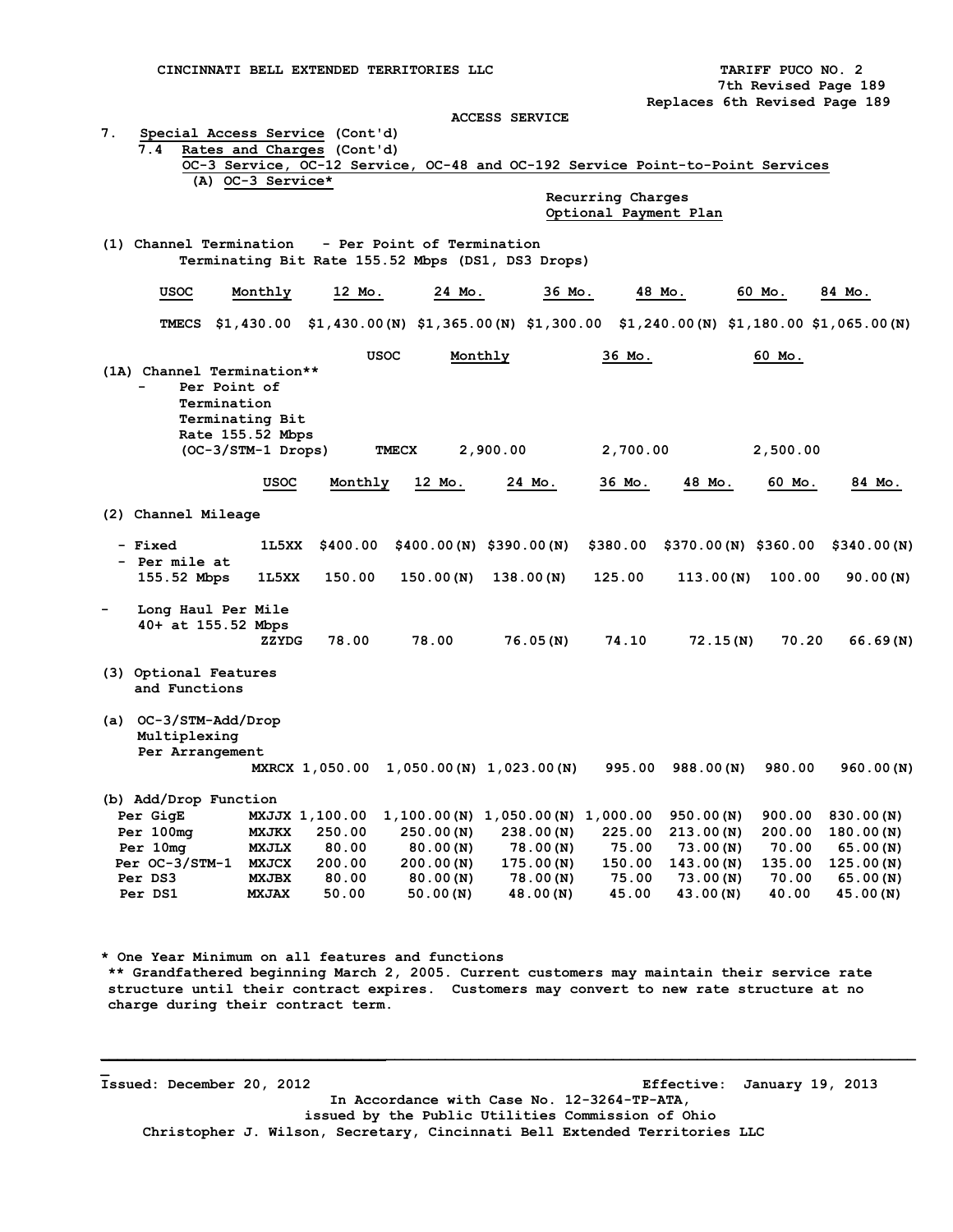# **7. Special Access Service (Cont'd)**

- **7.4 Rates and Charges (Cont'd)** 
	- **7.4.3 OC-3 Service, OC-12 Service, OC-48, and OC-192 Service - Point-to-Point Services (Cont'd)**

 **(A) OC-3 Service (Cont'd)\*** 

|     |                                                                                                     | <b>USOC</b>  | Monthly  | 12 Mo.    | 24 Mo.    | 36 Mo.                                            | 48 Mo.    | 60 Mo. | 84 Mo.    |
|-----|-----------------------------------------------------------------------------------------------------|--------------|----------|-----------|-----------|---------------------------------------------------|-----------|--------|-----------|
|     | (c) ISP Connection                                                                                  | <b>LVP</b>   | 100.00   | 100.00(N) | 100.00(N) | 100.00                                            | 100.00(N) | 100.00 | 100.00(N) |
|     | (d) Private Virtual<br>Circuit/VLAN                                                                 | <b>PVCAX</b> | 40.00    | 40.00(N)  | 40.00(N)  | 40.00                                             | 40.00(N)  | 40.00  | 40.00(N)  |
|     | $(e)$ OC-3 to DS1<br>Multiplexing                                                                   | MLX11        | 1,800.00 |           |           |                                                   |           |        |           |
|     | (f)Cross-Connection<br>of Services<br>OC-3/STM-1 to<br>$OC-3/STM-1$<br>Cross-Connect<br>Per Circuit | <b>OCCCX</b> | \$100.00 | 100.00(N) | 100.00(N) | 100.00                                            | 100.00(N) | 100.00 | 100.00(N) |
| (q) | 1+1 Protection with<br>Route Survivability                                                          |              |          |           |           |                                                   |           |        |           |
|     | - Per Quarter<br>Route Mile                                                                         | S2DXY        | 20.00    | 20.00(N)  | 20.00(N)  | 20.00                                             | 20.00(N)  | 20.00  | 20.00(N)  |
| (e) | 1+1 Protection with<br>Central Office<br>Survivability                                              |              |          |           |           |                                                   |           |        |           |
|     | - Per Quarter<br>Route Mile                                                                         | S2VXY        | 20.00    | 20.00(N)  | 20.00(N)  | 20.00                                             | 20.00(N)  | 20.00  | 20.00(N)  |
|     | - Channel Mileage<br>Fixed and Per Mile                                                             |              |          |           |           | Apply Rates and Charges<br>As 7.4.3 (A) Preceding |           |        |           |

**\* One Year Minimum on all features and functions** 

**Issued: December 20, 2012 Effective: January 19, 2013** 

 **In Accordance with Case No. 12-3264-TP-ATA, issued by the Public Utilities Commission of Ohio Christopher J. Wilson, Secretary, Cincinnati Bell Extended Territories LLC**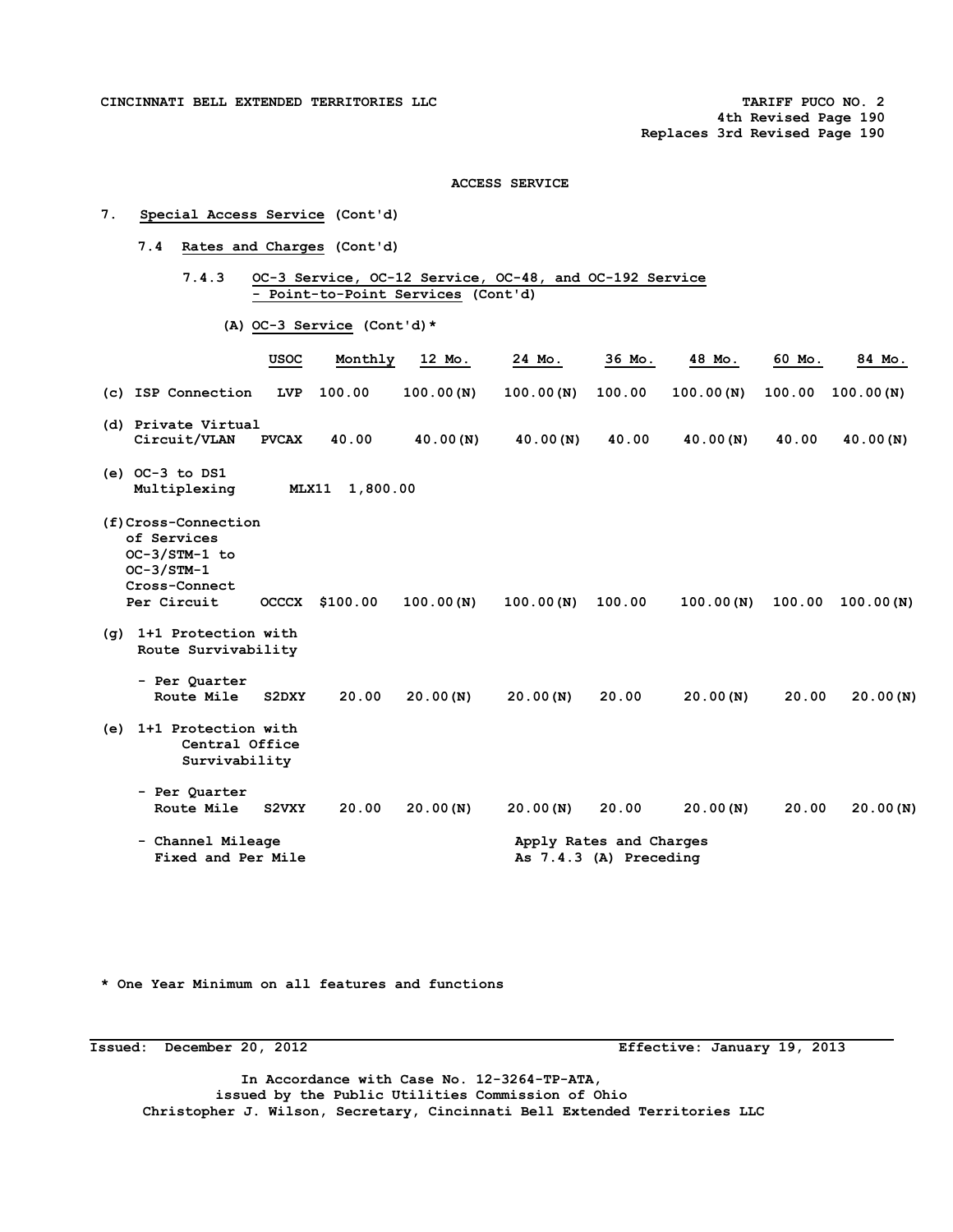**7th Revised Page 191 Replaces 6th Revised Page 191** 

**ACCESS SERVICE** 

# **7. Special Access Service (Cont'd) 7.4 Rates and Charges (Cont'd) 7.4.3OC-3 Service, OC-12 Service, OC-48, and OC-192 Service - Point-to-Point Services (Cont'd) (B) OC-12 Service\* Recurring Charges Optional Payment Plan (1) Channel Termination - Per Point of Termination Terminating Bit Rate 622.08 Mbps (DS1, DS3, OC-3/STM-1 Drops) USOC Monthly 12 Mo. 24 Mo. 36 Mo. 48 Mo. 60 Mo. 84 Mo. TMECS \$2,900.00 \$2,900.00(N) \$2,750.00(N) \$2,600.00 \$2,523.00(N) \$2,445.00 \$2,250.00(N) USOC** Monthly 36 Mos. 60 Mos. **1A) Channel Termination\*\* - Per Point of TMECX 4,500.00 4,250.00 4,000.00 Termination Terminating Bit Rate 622.08 Mbps (OC-12 Drops) USOC Monthly 12 Mo. 24 Mo. 36 Mo. 48 Mo. 60 Mo. 84 Mo.**

#### **(2) Channel Mileage - Fixed 1L5XX \$600.00 \$600.00(N) \$575.00(N) \$550.00 \$525.00(N) \$500.00 \$475.00(N) - Per mile at 622.08 Mbps 1L5XX 150.00 150.00(N) 138.00(N) 125.00 113.00(N) 100.00 90.00(N)**

 **(3) Optional Features and Functions** 

# **USOC Monthly 12 Mo. 24 Mo. 36 Mo. 48 Mo. 60 Mo. 84 Mo. (a) OC-12/STM-Add/Drop Multiplexing Per Arrangement MXRDX 2,460.00 2,460.00(N) 2,275.00(N) 2,092.00 1,906.00(N)1,720.00 1,590.00(N)**

|  |                   | (b) Add/Drop Function |        |           |                                          |          |           |        |           |
|--|-------------------|-----------------------|--------|-----------|------------------------------------------|----------|-----------|--------|-----------|
|  | Per GigE          | <b>MXJJX</b>          |        |           | $1,100.00$ $1,100.00$ (N) $1,050.00$ (N) | 1,000.00 | 950.00(N) | 900.00 | 830.00(N) |
|  | Per 100mg         | <b>MXJKX</b>          | 250.00 | 250.00(N) | 238.00(N)                                | 225.00   | 213.00(N) | 200.00 | 185.00(N) |
|  | Per 10mg          | <b>MXJLX</b>          | 80.00  | 80.00 (N) | 78.00(N)                                 | 75.00    | 73.00(N)  | 70.00  | 65.00(N)  |
|  | Per $OC-12/STM-4$ |                       |        |           |                                          |          |           |        |           |
|  |                   | <b>MXJEX</b>          | 500.00 | 500.00(N) | 475.00(N)                                | 450.00   | 428.00(N) | 405.00 | 375.00(N) |
|  | $Per OC-3/STM-1$  |                       |        |           |                                          |          |           |        |           |
|  |                   | <b>MXJCX</b>          | 200.00 | 200.00(N) | 175.00(N)                                | 150.00   | 143.00(N) | 135.00 | 125.00(N) |
|  | Per DS3           | <b>MXJBX</b>          | 80.00  | 80.00(N)  | 78.00(N)                                 | 75.00    | 73.00(N)  | 70.00  | 65.00(N)  |

 **- Long Haul Per Mile 40+ Miles at 622.08 Mbps ZZYDH 138.00 138.00(N) 134.55(N) 131.10 127.65(N) 124.20 117.99(N)** 

**\* One Year Minimum on all features and functions \*\* Grandfathered beginning March 2, 2005. Current customers may maintain their service rate structure until their contract expires. Customers may convert to new rate structure at no charge during their contract term. Issued: December 20, 2012 Effective: January 19, 2013** 

**In Accordance with Case No. 12-3264-TP-ATA,** 

**issued by the Public Utilities Commission of Ohio** 

 **Christopher J. Wilson, Secretary, Cincinnati Bell Extended Territories LLC**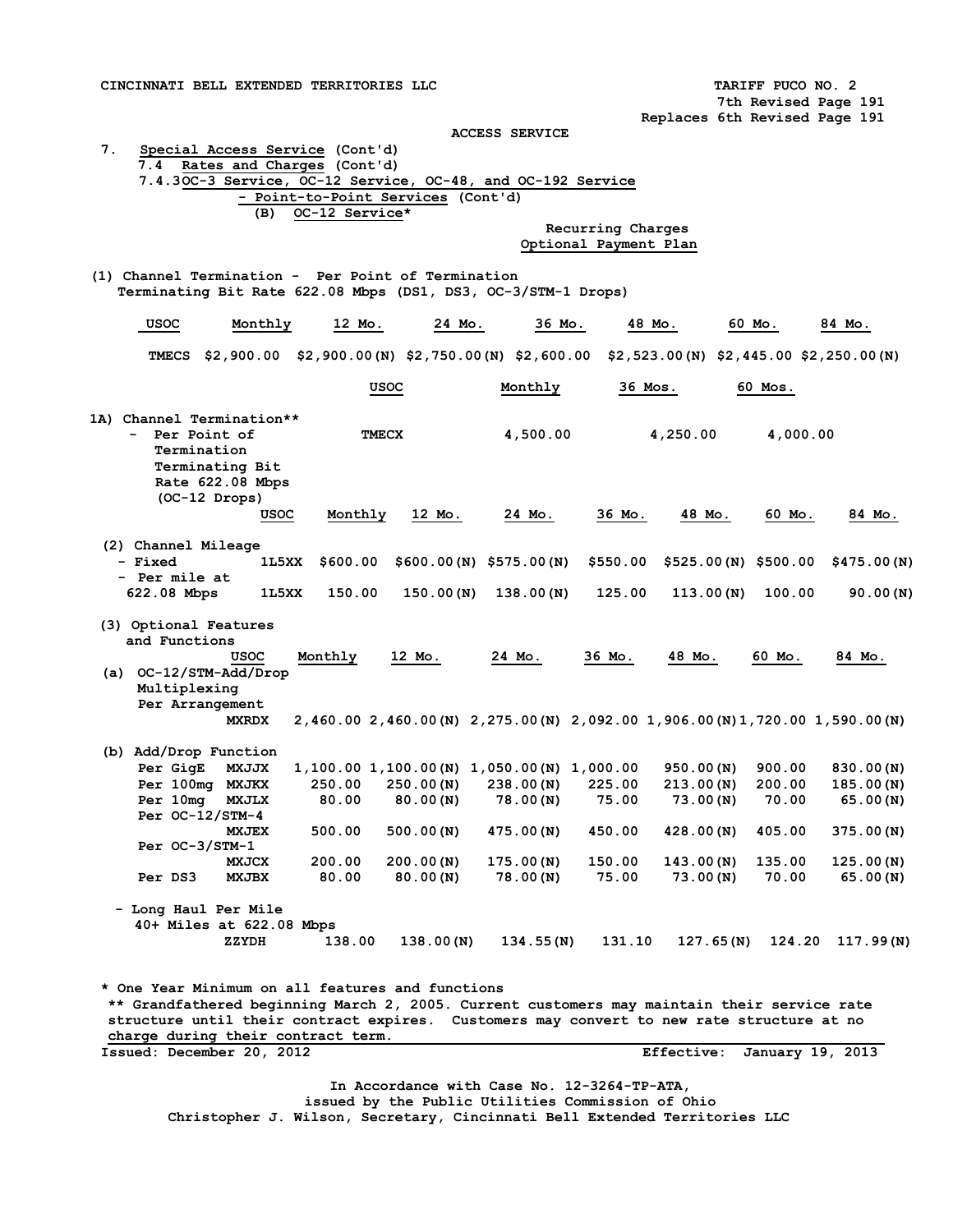#### **7. Special Access Service (Cont'd)**

- **7.4 Rates and Charges (Cont'd)** 
	- **7.4.3 OC-3 Service, OC-12 Service, OC-48, and OC-192 Service - Point-to-Point Services (Cont'd)** 
		- **(B) OC-12 Service (Cont'd)\***
- **(3) Optional Features and Functions(Cont'd)**
- **(c) ISP Connection LVP 100.00 100.00(N) 100.00(N) 100.00 100.00(N) 100.00 100.00(N) (d) Private Virtual Circuit/VLAN PVCAX 40.00 40.00(N) 40.00(N) 40.00 40.00(N) 40.00 40.00(N) (e) Cross-Connection of Services OC-12/STM-4 to OC-12/STM-4 Cross-Connect Per Circuit OCCDX \$100.00 100.00(N) 100.00(N) 100.00 100.00(N) 100.00 100.00(N (f) 1+1 Protection with**
- **Route Survivability** 
	- **Per Quarter Route Mile S2DXY 20.00 20.00(N) 20.00(N) 20.00 20.00(N) 20.00 20.00(N)**
- **(g) 1+1 Protection with Central Office Survivability** 
	- **Per Quarter**   $20.00$   $20.00(N)$   $20.00(N)$   $20.00$   $20.00(N)$   $20.00(N)$   $20.00(N)$ 
		- Channel Mileage **Apply Rates and Charges**<br> **Fixed and Per Mile As 7.5.12B Preceding**
- **(4) Optical to Electrical DS1 Add/Drop Capability**

- **Per OC-3/STM-1 to DS1 Add/Drop USOC Monthly 12 Mo. 24 Mo. 36 Mo. 48 Mo. 60 Mo. 84 Mo.** 
	- **MXJDX 1,200.00 1,200.00(N) 1,175.00(N) 1,150.00 1,125.00(N) 1,100.00 1.010.00(N)**

**As 7.5.12B Preceding** 

 **DS-1 Port at OC-12/STM-4 Node MXJAX 50.00 50.00(N) 48.00(N) 45.00 43.00(N) 40.00 35.00(N)** 

**\* One Year Minimum on all features and functions** 

**Issued: December 20, 2012 Effective: January 19, 2013 In Accordance with Case No. 12-3264-TP-ATA, issued by the Public Utilities Commission of Ohio Christopher J. Wilson, Secretary, Cincinnati Bell Extended Territories LLC**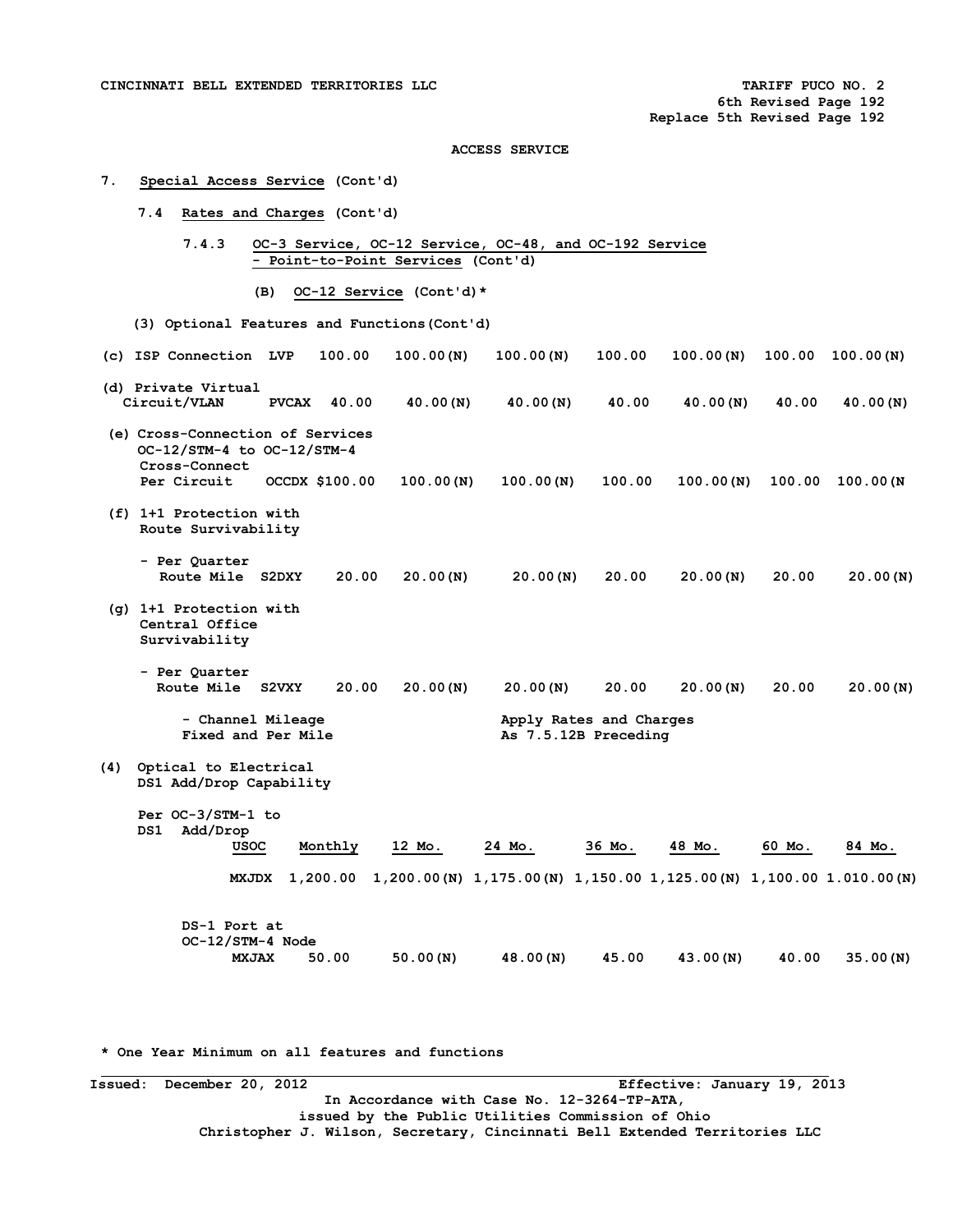| CINCINNATI BELL EXTENDED TERRITORIES LLC                                                   |                           |                                    |                |                                    |                                                        | TARIFF PUCO NO. 2<br>6th Revised Page 193                                                       |                  |  |
|--------------------------------------------------------------------------------------------|---------------------------|------------------------------------|----------------|------------------------------------|--------------------------------------------------------|-------------------------------------------------------------------------------------------------|------------------|--|
|                                                                                            |                           |                                    |                |                                    |                                                        | Replaces 5th Revised Page 193                                                                   |                  |  |
|                                                                                            |                           |                                    |                | <b>ACCESS SERVICE</b>              |                                                        |                                                                                                 |                  |  |
| 7.<br>Special Access Service (Cont'd)                                                      |                           |                                    |                |                                    |                                                        |                                                                                                 |                  |  |
| 7.4                                                                                        |                           | Rates and Charges (Cont'd)         |                |                                    |                                                        |                                                                                                 |                  |  |
| 7.4.3                                                                                      |                           |                                    |                |                                    | OC-3 Service, OC-12 Service, OC-48, and OC-192 Service |                                                                                                 |                  |  |
|                                                                                            |                           | - Point-to-Point Services (Cont'd) |                |                                    |                                                        |                                                                                                 |                  |  |
|                                                                                            | (C)                       | OC-48 Service*                     |                |                                    |                                                        |                                                                                                 |                  |  |
|                                                                                            |                           |                                    |                |                                    | Recurring Charges                                      |                                                                                                 |                  |  |
|                                                                                            |                           |                                    |                |                                    | Optional Payment Plan                                  |                                                                                                 |                  |  |
|                                                                                            |                           |                                    |                |                                    |                                                        |                                                                                                 |                  |  |
|                                                                                            |                           |                                    |                | Monthly                            | 36 MOS.                                                | 60 Mos.                                                                                         |                  |  |
|                                                                                            |                           |                                    | usoc           |                                    |                                                        |                                                                                                 |                  |  |
| (1) Channel Termination                                                                    |                           |                                    | TMECS**        | \$6,000.00                         | 5,000.00                                               | 4,000.00                                                                                        |                  |  |
| - Per Point of                                                                             |                           |                                    |                |                                    |                                                        |                                                                                                 |                  |  |
| Termination                                                                                |                           |                                    |                |                                    |                                                        |                                                                                                 |                  |  |
| Terminating Bit                                                                            |                           |                                    |                |                                    |                                                        |                                                                                                 |                  |  |
| Rate 2488.32 Mbps                                                                          |                           |                                    |                |                                    |                                                        |                                                                                                 |                  |  |
|                                                                                            |                           |                                    |                |                                    |                                                        |                                                                                                 |                  |  |
| usoc                                                                                       | Monthly                   | 12 Mo.                             | 24 Mo.         | 36 Mo.                             | 48 Mo.                                                 | 60 Mo.                                                                                          | 84 Mo.           |  |
|                                                                                            |                           |                                    |                |                                    |                                                        |                                                                                                 |                  |  |
| <b>TMECZ</b>                                                                               | \$6,500.00                |                                    |                |                                    |                                                        | $$6,500.00(N)$ $$6,000.00(N)$ $$5,500.00$ $$5,000.00(N)$ $$4,500.00$ $$4,150.00(N)$             |                  |  |
|                                                                                            |                           |                                    |                |                                    |                                                        |                                                                                                 |                  |  |
| USOC                                                                                       | Monthly                   | 12 Mo.                             | 24 Mo.         | 36 Mo.                             | 48 Mo.                                                 | 60 Mo.                                                                                          | 84 Mo.           |  |
|                                                                                            |                           |                                    |                |                                    |                                                        |                                                                                                 |                  |  |
| (2) Channel                                                                                |                           |                                    |                |                                    |                                                        |                                                                                                 |                  |  |
| Mileage                                                                                    |                           |                                    |                |                                    |                                                        |                                                                                                 |                  |  |
|                                                                                            |                           |                                    |                |                                    |                                                        |                                                                                                 |                  |  |
| - Fixed                                                                                    |                           |                                    |                |                                    |                                                        |                                                                                                 |                  |  |
|                                                                                            |                           |                                    |                |                                    |                                                        | 1L5XX \$1,200.00 \$1,200.00(N) \$1,150.00(N) \$1,100.00(R) \$1,050.00(N) \$1,000.00 \$920.00(N) |                  |  |
| - Per mile at                                                                              |                           |                                    |                |                                    |                                                        |                                                                                                 |                  |  |
| 2488.32 Mbps                                                                               |                           |                                    |                |                                    |                                                        |                                                                                                 |                  |  |
| 1L5XX                                                                                      | 150.00                    | 150.00(N)                          | 138.00(N)      | 125.00                             | 113.00(N)                                              | 100.00                                                                                          | 90.00(N)         |  |
|                                                                                            |                           |                                    |                |                                    |                                                        |                                                                                                 |                  |  |
| - Long Haul Per Mile                                                                       |                           |                                    |                |                                    |                                                        |                                                                                                 |                  |  |
| 40+ Miles at 2488.32 Mbps                                                                  |                           |                                    |                |                                    |                                                        |                                                                                                 |                  |  |
| ZZYDJ                                                                                      | 255.10                    | 255.10(N)                          | 248.73(N)      | 242.35                             | 235.97(N)                                              |                                                                                                 | 229.59 218.11(N) |  |
|                                                                                            |                           |                                    |                |                                    |                                                        |                                                                                                 |                  |  |
| (3) Optional Features and Functions                                                        |                           |                                    |                |                                    |                                                        |                                                                                                 |                  |  |
|                                                                                            |                           |                                    |                |                                    |                                                        |                                                                                                 |                  |  |
| (a) OC-48 Add/Drop Multiplexing                                                            |                           |                                    |                |                                    |                                                        |                                                                                                 |                  |  |
| - Per Arrangement                                                                          |                           |                                    | usoc           | Monthly                            | 36 MOS.                                                | 60 MOS.                                                                                         |                  |  |
|                                                                                            | (not to exceed 12 DS3s or |                                    |                |                                    |                                                        |                                                                                                 |                  |  |
|                                                                                            | equivalent)               |                                    | <b>MXRFX**</b> | 800.00                             | 700.00                                                 | 600.00                                                                                          |                  |  |
|                                                                                            |                           |                                    |                |                                    |                                                        |                                                                                                 |                  |  |
| <b>USOC</b>                                                                                | Monthly                   | 12 Mo.                             | 24 Mo.         | 36 Mo.                             | 48 Mo.                                                 | 60 Mo.                                                                                          | 84 Mo.           |  |
|                                                                                            |                           |                                    |                |                                    |                                                        |                                                                                                 |                  |  |
|                                                                                            |                           |                                    |                |                                    |                                                        | MXCZX \$3,900.00 \$3,900.00(N) \$3,650.00(N) \$3,400.00 \$3,160.00(N) \$2,920.00 \$2,700.00(N)  |                  |  |
|                                                                                            |                           |                                    |                |                                    |                                                        |                                                                                                 |                  |  |
|                                                                                            | usoc                      | Monthly                            | 12 Mo.         | 24 Mo.                             | 36 Mo.                                                 | 48 Mo.<br>60 Mo.                                                                                | 84 Mo.           |  |
| (b) Add/Drop Function                                                                      |                           |                                    |                |                                    |                                                        |                                                                                                 |                  |  |
| Per GigE                                                                                   |                           | MXJJX 1,100.00                     |                | $1,100.00(N)$ 1,050.00(N) 1,000.00 |                                                        | $950.00(N)$ 900.00                                                                              | 830.00(N)        |  |
| Per 100mg                                                                                  | MXJKX                     | 250.00                             | 250.00(N)      | 238.00(N)                          | 225.00                                                 | $213.00(N)$ 200.00                                                                              | 185.00(N)        |  |
| Per 10mg                                                                                   | MXJLX                     | 80.00                              | 80.00(N)       | 78.00(N)                           | 75.00                                                  | 70.00<br>73.00(N)                                                                               | 65.00(N)         |  |
| Per OC-48/STM16 MXJfX 1,000.00                                                             |                           |                                    | 1,000.00(N)    | 975.00(N)                          | 950.00                                                 | 925.00 (N) 900.00                                                                               | 830.00(N)        |  |
| Per OC-12/STM-4 MXJEX                                                                      |                           | 500.00                             | 500.00(N)      | 475.00(N)                          | 450.00                                                 | 428.00 (N) 405.00                                                                               | 375.00(N)        |  |
| Per OC-3/STM-1 MXJCX                                                                       |                           | 200.00                             | 200.00(N)      | 175.00(N)                          | 150.00                                                 | 143.00(N) 135.00                                                                                | 125.00(N)        |  |
| Per DS3                                                                                    | <b>MXJBX</b>              | 80.00                              | 80.00(N)       | 78.00(N)                           | 75.00                                                  | 73.00(N)<br>70.00                                                                               | 65.00(N)         |  |
|                                                                                            |                           |                                    |                |                                    |                                                        |                                                                                                 |                  |  |
| * One Year Minimum on all features and functions                                           |                           |                                    |                |                                    |                                                        |                                                                                                 |                  |  |
| ** Grandfathered beginning July 1, 2004. Current customers may maintain their service rate |                           |                                    |                |                                    |                                                        |                                                                                                 |                  |  |

**structure until their contract expires. Customers may convert to new rate structure at no charge during their contract term.**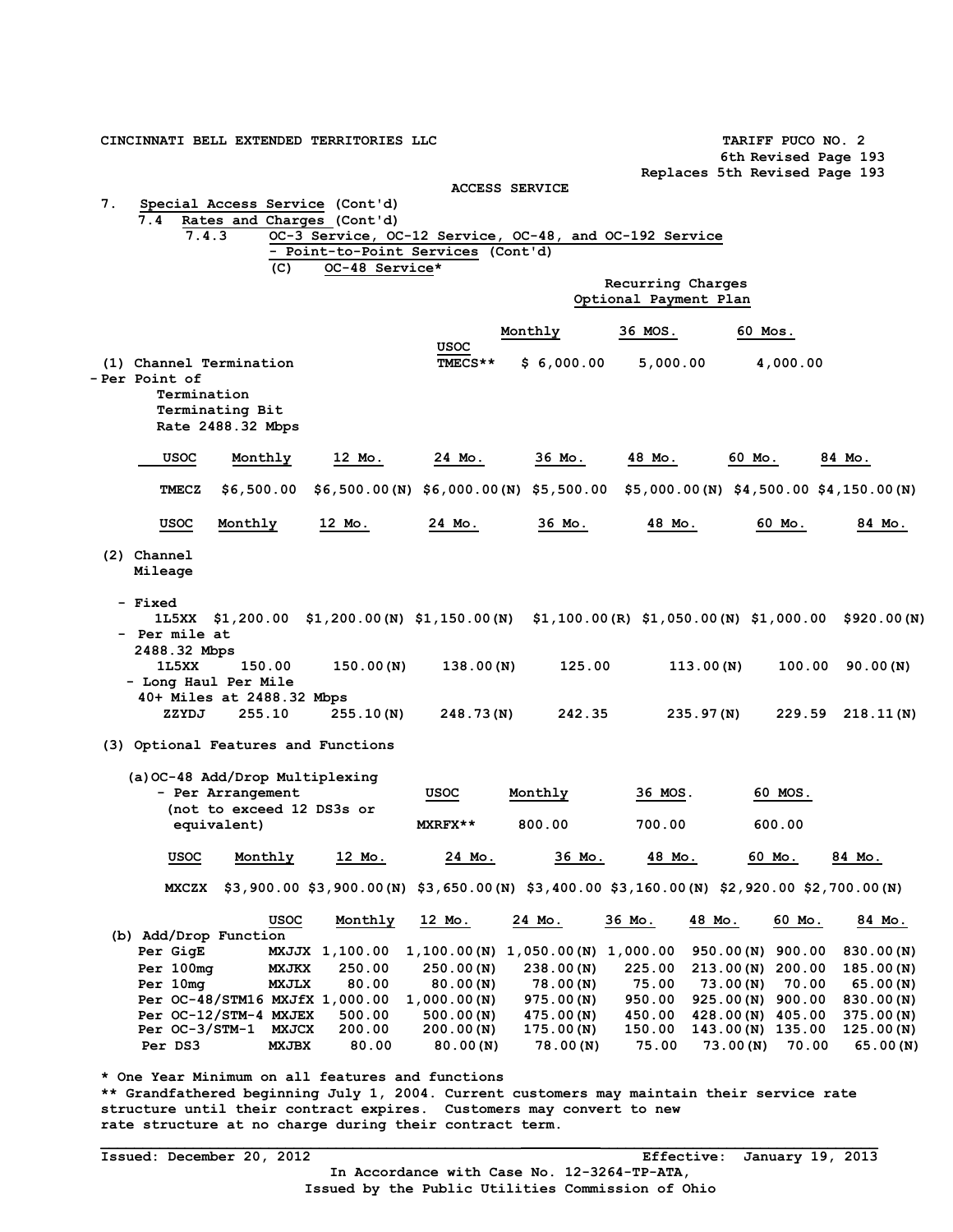**Christopher J. Wilson, Secretary, Cincinnati Bell Extended Territories LLC** 

**CINCINNATI BELL EXTENDED TERRITORIES LLC TARIFF PUCO NO. 2 6th Revised Page 194 Replaces 5th Revised Page 194 ACCESS SERVICE 7. Special Access Service (Cont'd)**  Rates and Charges (Cont'd) **7.4.3 OC-3 Service, OC-12 Service, OC-48 and OC-192 Service - Point-to-Point Services (Cont'd) (C) OC-48 Service (Cont'd)\* (3) Optional Features and Functions(Cont'd) USOC Monthly 12 Mo. 24 Mo. 36 Mo. 48 Mo. 60 Mo. 84 Mo. (c) ISP Connection LVP 100.00 100.00(N) 100.00(N) 100.00 100.00(N) 100.00 100.00(N) (d) Private Virtual Circuit/VLAN PVCAX 40.00 40.00(N) 40.00(N) 40.00 40.00(N) 40.00 40.00(N) (e) Cross-Connection of Services OC-48/STM-16 to OC-48/STM-16 Cross-Connect Per Circuit OCCFX \$100.00 100.00(N) 100.00(N) 100.00 100.00(N) 100.00 100.00(N) (f) 1+1 Protection with Route Survivability - Per Quarter Route Mile S2DXY 20.00 20.00(N) 20.00(N) 20.00 20.00(N) 20.00 20.00(N) (e) 1+1 Protection with Central Office Survivability - Per Quarter Route Mile S2VXY 20.00 20.00(N) 20.00(N) 20.00 20.00(N) 20.00 20.00(N)** - Channel Mileage **Apply Rates and Charges**<br> **Fixed and Per Mile As 7.4.3.2 Preceding** As  $7.4.3.2$  Preceding  **(f) Point-to-Point OC-48/STM-16 Regenerator - Each (as required) USOC Monthly 12 Mo. 24 Mo. 36 Mo. 48 Mo. 60 Mo. 84 Mo. RGY4B 2,900.00 2,900.00(N) 2,900.00(N) 2,900.00 2,900.00(N) 2,900.00 2,900.00(N) (4) Optical to Electrical DS1 Add/Drop Capability Per OC-3/STM-1 to DS1 Add/Drop MXJDX 1,200.00 1,200.00(N) 1,175.00(N) 1,150.00 1,125.00(N) 1,100.00 1,010.00(N) USOC Monthly 12 Mo. 24 Mo. 36 Mo. 48 Mo. 60 Mo. 84 Mo. DS-1 Port at OC-12/STM-4 Node MXJAX 50.00 50.00(N) 48.00(N) 45.00 43.00(N) 40.00 35.00(N)** 

**\* One Year Minimum on all features and functions** 

**Issued: December 20, 2012 Effective: January 19, 2013 In Accordance with Case No. 12-3264-TP-ATA, issued by the Public Utilities Commission of Ohio Christopher J. Wilson, Secretary, Cincinnati Bell Extended Territories LLC**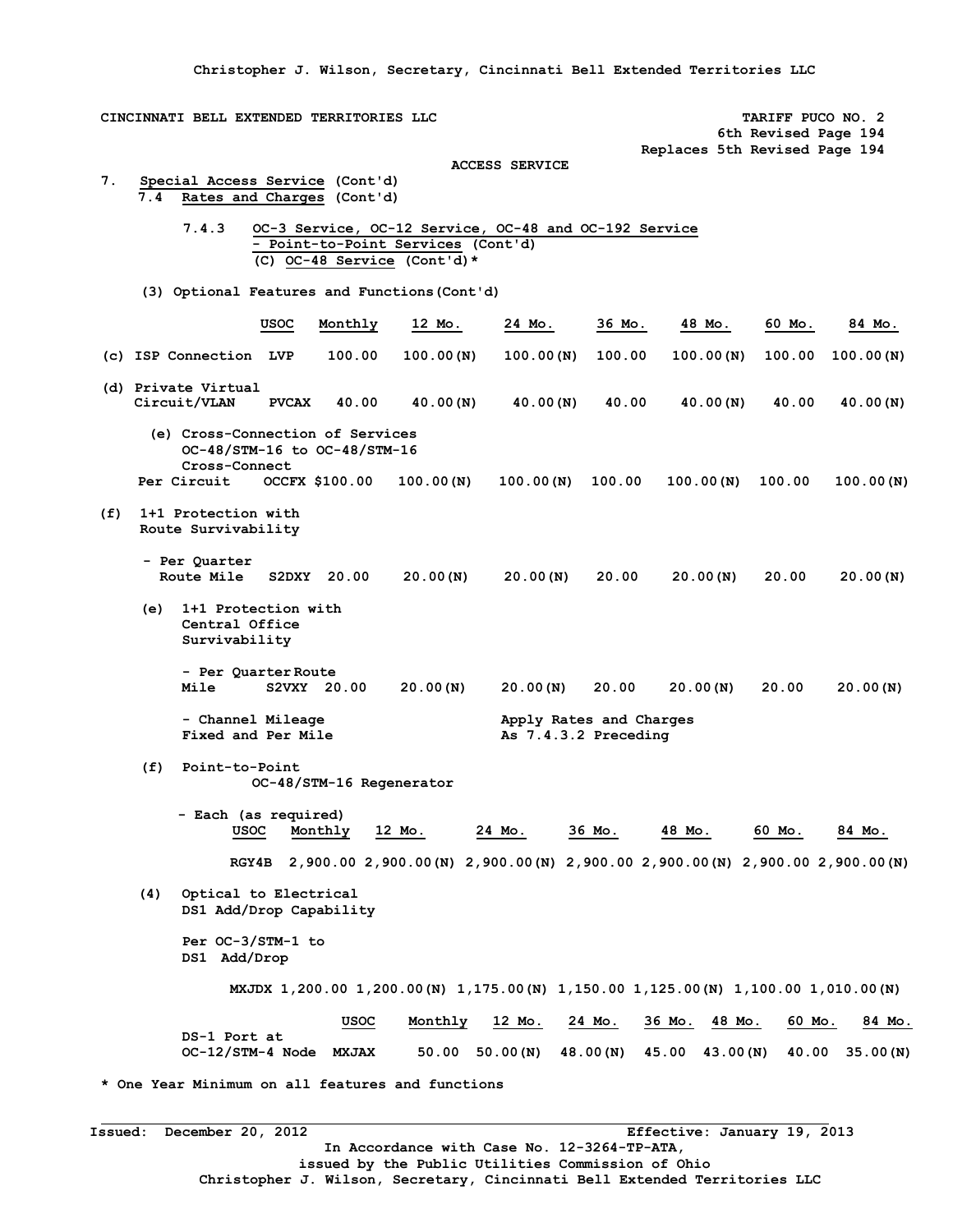CINCINNATI BELL EXTENDED TERRITORIES LLC **TARIFF PUCO NO. 2 TARIFF PUCO NO. 2** 

 **6th Revised Page 194.1 Replaces 5th Revised Page 194.1** 

#### **ACCESS SERVICE**

#### **7. Special Access Service (Cont'd)**

- **7.5 Rates and Charges (Cont'd)** 
	- **7.4.3 OC-3 Service, OC-12 Service, OC-48 Service and OC-192 Service - Point-to-Point Services (Cont'd)** 
		- **(C) OC-192 Service**

**Recurring Charges Optional Payment Plan** 

**(1) Channel Termination - Per Point of Termination Terminating Bit Rate 9953.28 Mbps** 

| usoc | Monthly | Mo.                                                                                               | 24 Мо. | 36 Мо. | 48 Mo. | 60 Mo. | 84 Mo. |
|------|---------|---------------------------------------------------------------------------------------------------|--------|--------|--------|--------|--------|
|      |         | TMECS \$13,000.00 \$13,000.00(N) \$12,000.00(N) \$11,000.00 \$10,000.00(N) \$9,000.00 8,300.00(N) |        |        |        |        |        |

**(2) Channel Mileage** 

| <b>USOC</b>                      | Monthly | 12 Mo.                                                                                             | 24 Mo.    | 36 Mo. | 48 Mo.    | 60 Mo. | 84 Mo.    |
|----------------------------------|---------|----------------------------------------------------------------------------------------------------|-----------|--------|-----------|--------|-----------|
| - Fixed                          |         | 1L5XX \$2,400.00 \$2,400.00 (N) \$2,300.00 (N) \$2,200.00 \$2,100.00 (N) \$2,000.00 \$1,950.00 (N) |           |        |           |        |           |
| - Per mile at<br>9953.28.32 Mbps |         |                                                                                                    |           |        |           |        |           |
| 1L5XX                            | 150.00  | 150.00(N)                                                                                          | 138.00(N) | 125.00 | 113.00(N) | 100.00 | 90.00(N)  |
| - Long Haul Per Mile             |         |                                                                                                    |           |        |           |        |           |
| 40+ Miles at 9953.28 Mbps        |         |                                                                                                    |           |        |           |        |           |
| ZZYDJ                            | 500.00  | 500.00(N)                                                                                          | 475.00(N) | 450.00 | 425.00(N) | 400.00 | 380.00(N) |

- **(3) Optional Features and Functions**
- **(a) Multiplexing USOC Monthly 12 Mo. 24 Mo. 36 Mo. 48 Mo. 60 Mo. 84 Mo. MXRGX \$7,800.00 \$7,800.00(N) \$7,300.00(N) \$6,800.00 \$6,320.00(N) \$5,840.00 \$5,380.00(N)**

|                       | <b>USOC</b>  | Monthly | 12 Mo.                      | 24 Mo.      | 36 Mo.   | 48 Mo.                                      | 60 Mo. | 84 Mo.    |
|-----------------------|--------------|---------|-----------------------------|-------------|----------|---------------------------------------------|--------|-----------|
| (b) Add/Drop Function |              |         |                             |             |          |                                             |        |           |
| Per GigE              |              |         | MXJJX 1,100.00 1,100.00 (N) | 1,050.00(N) | 1,000.00 | 950.00(N)                                   | 900.00 | 830.00(N) |
| Per 100mg             | <b>MXJKX</b> | 250.00  | 250.00(N)                   | 238.00(N)   | 225.00   | 213.00(N)                                   | 200.00 | 185.00(N) |
| Per 10mg              | <b>MXJLX</b> | 80.00   | 80.00(N)                    | 78.00(N)    | 75.00    | 73.00(N)                                    | 70.00  | 65.00(N)  |
| Per OC192/STM64       |              |         | MXJ9X 2,000.00 2,000.00(N)  | 1,950.00(N) |          | 1,900.00 1,850.00 (N) 1,800.00 1,675.00 (N) |        |           |
| Per OC-48/STM16       |              |         | MXJfX 1,000.00 1,000.00(N)  | 975.00(N)   | 950.00   | 925.00(N)                                   | 900.00 | 830.00(N) |
| Per $OC-12/STM-4$     | <b>MXJEX</b> | 500.00  | 500.00(N)                   | 475.00(N)   | 450.00   | 428.00(N)                                   | 405.00 | 375.00(N) |
| Per $OC-3/STM-1$      | <b>MXJCX</b> | 200.00  | 200.00(N)                   | 175.00(N)   | 150.00   | 143.00(N)                                   | 135.00 | 125.00(N) |
| Per DS3               | <b>MXJBX</b> | 80.00   | 80.00(N)                    | 78.00(N)    | 75.00    | 73.00(N)                                    | 70.00  | 65.00(N)  |

**Issued: December 20, 2012 Effective: January 19, 2013** 

**In Accordance with Case No. 12-3264-TP-ATA, issued by the Public Utilities Commission of Ohio Christopher J. Wilson, Secretary, Cincinnati Bell Extended Territories LLC**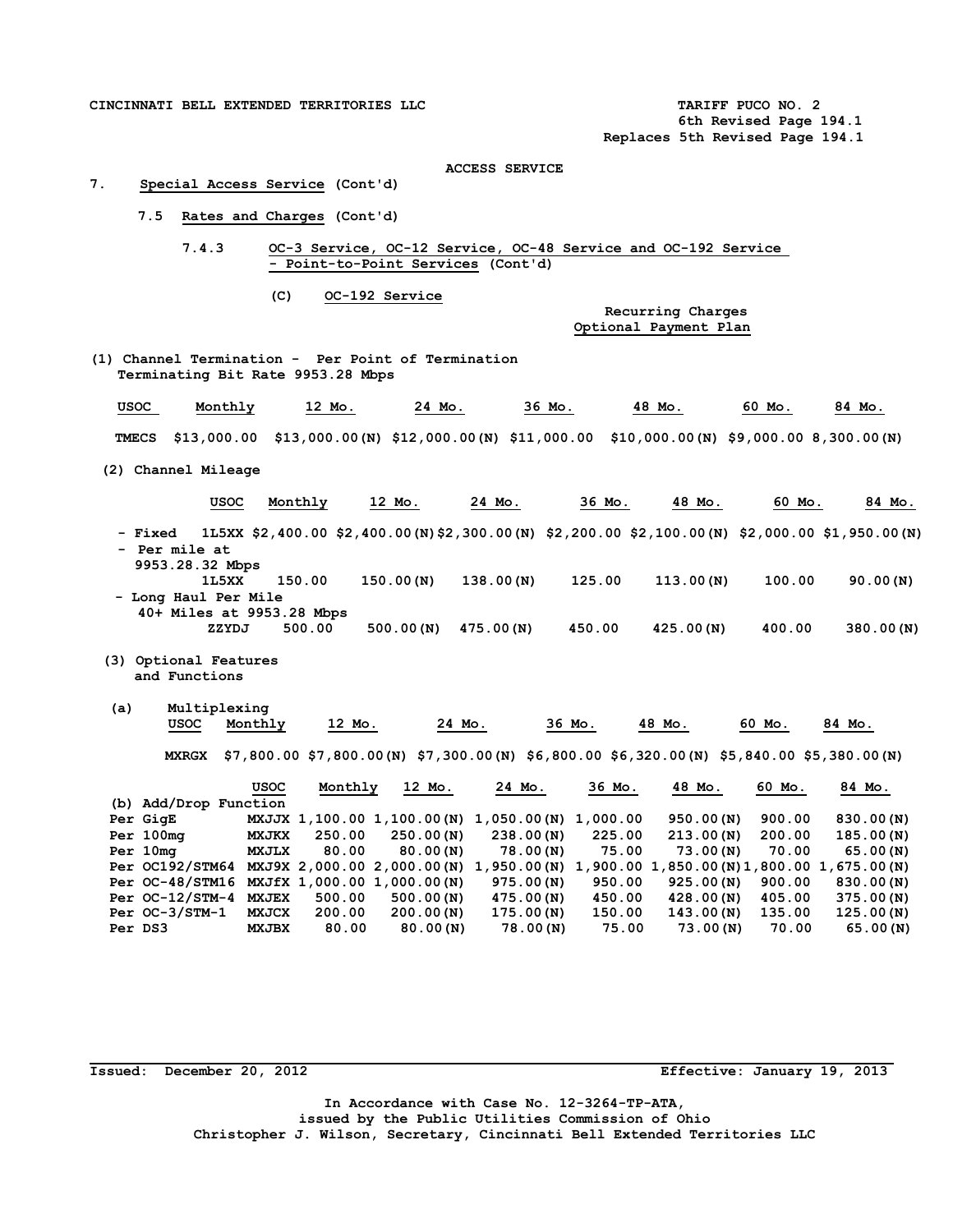**CINCINNATI BELL EXTENDED TERRITORIES LLC TARIFF PUCO NO. 2** 

 **6th Revised Page 194.2 Replaces 5th Revised Page 194.2** 

- ACCESS SERVICE<br>
7. Special Access Service (Cont'd) **7. Special Access Service (Cont'd)** 
	- **7.5 Rates and Charges (Cont'd)**

 **7.4.3 OC-3 Service, OC-12 Service, OC-48 Service and OC-192 Service - Point-to-Point Services (Cont'd)** 

 **(C) OC-192 Service (Cont'd)** 

**(3) Optional Features and Functions (Cont'd)** 

|                                                            | usoc          | Monthly  | 12 Mo.    | 24 Mo.                                                                                           | 36 Mo.               | 48 Mo.                                                                               | 60 Mo. | 84 Mo.    |
|------------------------------------------------------------|---------------|----------|-----------|--------------------------------------------------------------------------------------------------|----------------------|--------------------------------------------------------------------------------------|--------|-----------|
| (c) ISP Connection LVP                                     |               | 100.00   | 100.00(N) | 100.00(N)                                                                                        | 100.00               | 100.00(N)                                                                            | 100.00 | 100.00(N) |
| (d) Private Virtual<br>Circuit/VLAN                        | <b>PVCAX</b>  | 40.00    | 40.00(N)  | 40.00(N)                                                                                         | 40.00                | 40.00(N)                                                                             | 40.00  | 40.00(N)  |
| (e) 1+1 Protection with Route Survivability                |               |          |           |                                                                                                  |                      |                                                                                      |        |           |
| - Per Quarter<br>Route Mile                                | S2DXY         | 20.00    | 20.00(N)  | 20.00(N)                                                                                         | 20.00                | 20.00(N)                                                                             | 20.00  | 20.00(N)  |
| (f) 1+1 Protection with<br>Central Office<br>Survivability |               |          |           |                                                                                                  |                      |                                                                                      |        |           |
| - Per Quarter<br>Route Mile                                | <b>S2VXY</b>  | 20.00    | 20.00(N)  | 20.00(N)                                                                                         | 20.00                | 20.00(N)                                                                             | 20.00  | 20.00(N)  |
| - Channel Mileage<br>Fixed and Per Mile                    |               |          |           |                                                                                                  | As 7.4.3.2 Preceding | Apply Rates and Charges                                                              |        |           |
| Point-to-Point<br>(q)<br>OC-48/STM-16 Regenerator          |               |          |           |                                                                                                  |                      |                                                                                      |        |           |
| - Each (as required)                                       |               |          |           |                                                                                                  |                      |                                                                                      |        |           |
| USOC                                                       |               | Monthly  | 12 Mo.    | 24 Mo.                                                                                           | 36 Mo.               | 48 Mo.                                                                               | 60 Mo. | 84 Mo.    |
| RGY 92                                                     |               |          |           |                                                                                                  |                      | 5,800.00 5,800.00 (N) 5,800.00 (N) 5,800.00 5,800.00 (N) 5,800.00 5,800.00 (N)       |        |           |
| (h)<br>OC-192/STM-64 - OC-192/STM-64<br><b>OCCGX</b>       | Cross-Connect | \$100.00 | 100.00(N) | 100.00(N)                                                                                        | 100.00               | 100.00(N)                                                                            | 100.00 | 100.00(N) |
| (4)<br>Optical to Electrical<br>DS1 Add/Drop Capability    |               |          |           |                                                                                                  |                      |                                                                                      |        |           |
| Per OC-3/STM-1 to<br>DS1 Add/Drop                          |               |          |           |                                                                                                  |                      |                                                                                      |        |           |
|                                                            |               |          |           |                                                                                                  |                      | MXJDX 1,200.00 1,200.00 (N) 1,175.00 (N) 1,150.00 1,125.00 (N) 1,100.00 1,001.00 (N) |        |           |
| DS-1 Port at<br>OC-48/STM-16 Node<br><b>MXJAX</b>          |               | 50.00    | 50.00(N)  | 48.00(N)                                                                                         | 45.00                | 43.00(N)                                                                             | 40.00  | 35.00(N)  |
| December 20, 2012<br><b>Issued:</b>                        |               |          |           |                                                                                                  |                      | Effective: January 19, 2013                                                          |        |           |
|                                                            |               |          |           | In Accordance with Case No. 12-3264-TP-ATA,<br>issued by the Public Utilities Commission of Ohio |                      |                                                                                      |        |           |

**Christopher J. Wilson, Secretary, Cincinnati Bell Extended Territories LLC**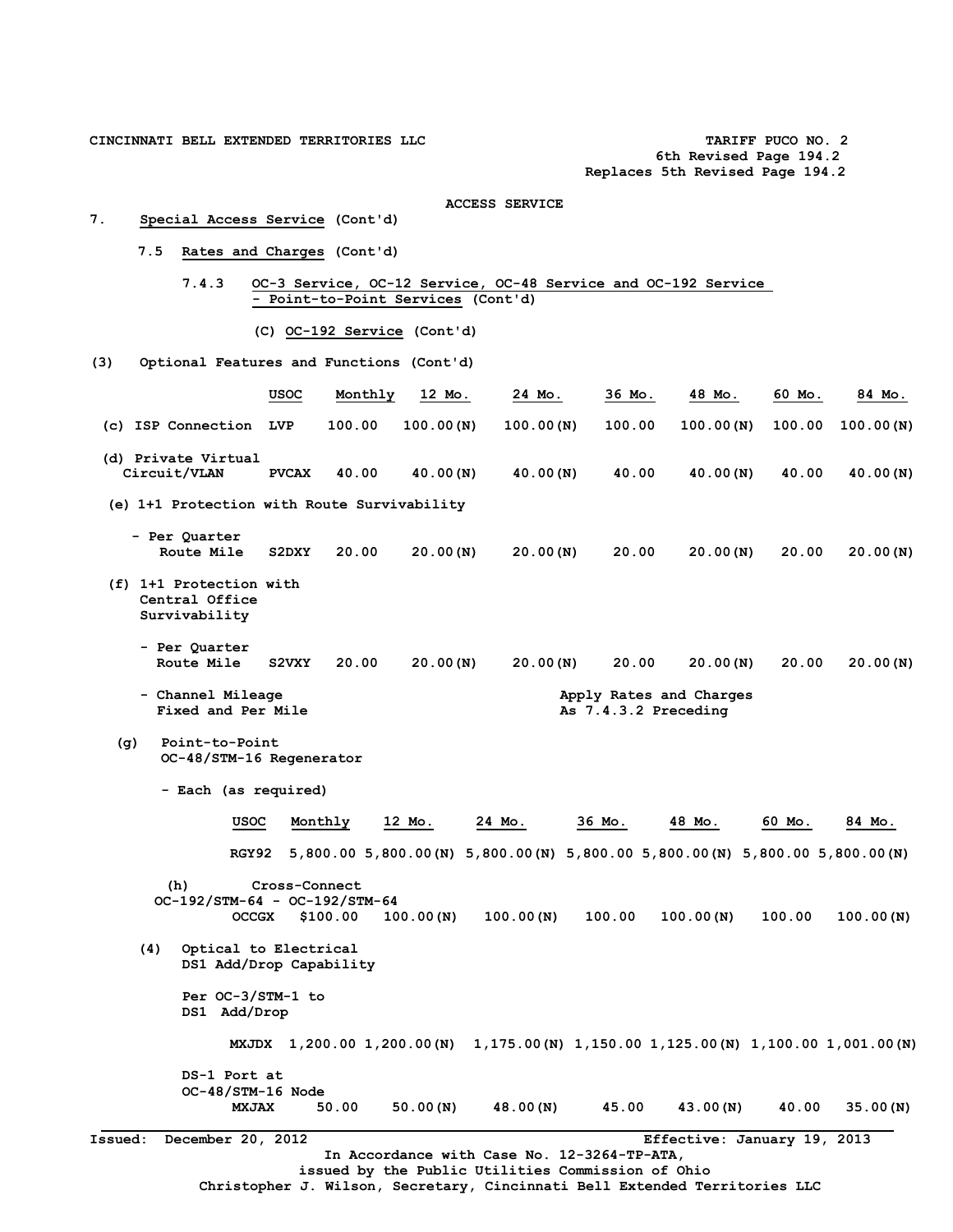**CINCINNATI BELL EXTENDED TERRITORIES LLC TARIFF PUCO NO. 2 9th Revised Page 195 Replaces 8th Revised Page 195 ACCESS SERVICE 7. Special Access Service (Cont'd) 7.4 Rates and Charges (Cont'd) 7.4.4 OC-3 Service, OC-12 Service, OC-48 Service, and OC-192 Service - Dedicated Ring\* (A)Node – Per Node Type USOC Monthly 12 Mo. 24 Mo. 36Mo. 48 Mo. 60 Mo. 84 Mo. Per Node type OC-3/STM-1 Customer Premises FP5CX \$ 1,820.00\$ 1,820.00(N)\$ 1,610.00(N) \$1,400.00 \$ 1,300.00 \$ 1,200.00 1,100.00 Central Office FC5CX 1,300.00 1,300.00(N) 1,200.00(N) 1,000.00 950.00 900.00 830.00 OC-12/STM-4 Customer Premises FP5DX 2,990.00 2,990.00(N) 2,645.00(N) 2,300.00 2,150.00 2,000.00 1,850.00 Central Office FC5DX 2,340.00 2,340.00(N) 2,070.00(N) 1,800.00 1,650.00 1,500.00 1,380.00 OC-48/STM-16 Customer Premises FP5 6,825.00 6,825.00(N) 6,040.00(N) 5,250.00 4,875.00 4,500.00 4,150.00 Central Office FC5 5,200.00 5,200.00(N) 4,600.00(N) 4,000.00 3,625.00 3,250.00 3,000.00 OC-192/STM-64 Customer Premises GP5AX 13,650.00 13,650.00(N) 12,075.00(N)10,500.00 9,750.00 9,000.00 8,280.00 Central Office GC5AX 10,400.00 10,400.00(N) 9,200.00(N) 8,000.00 7,250.00 6,500.00 5,980.00 (M) (M)**

**Material formerly found on this page can now be found on Page 196.** 

**\* One Year Minimum on all features and functions (C)** 

**Issued: October 9, 2013 Effective: November 8, 2013 In Accordance with Case No. 13-2054-TP-ATA, issued by the Public Utilities Commission of Ohio Christopher J. Wilson, Secretary, Cincinnati Bell Extended Territories LLC**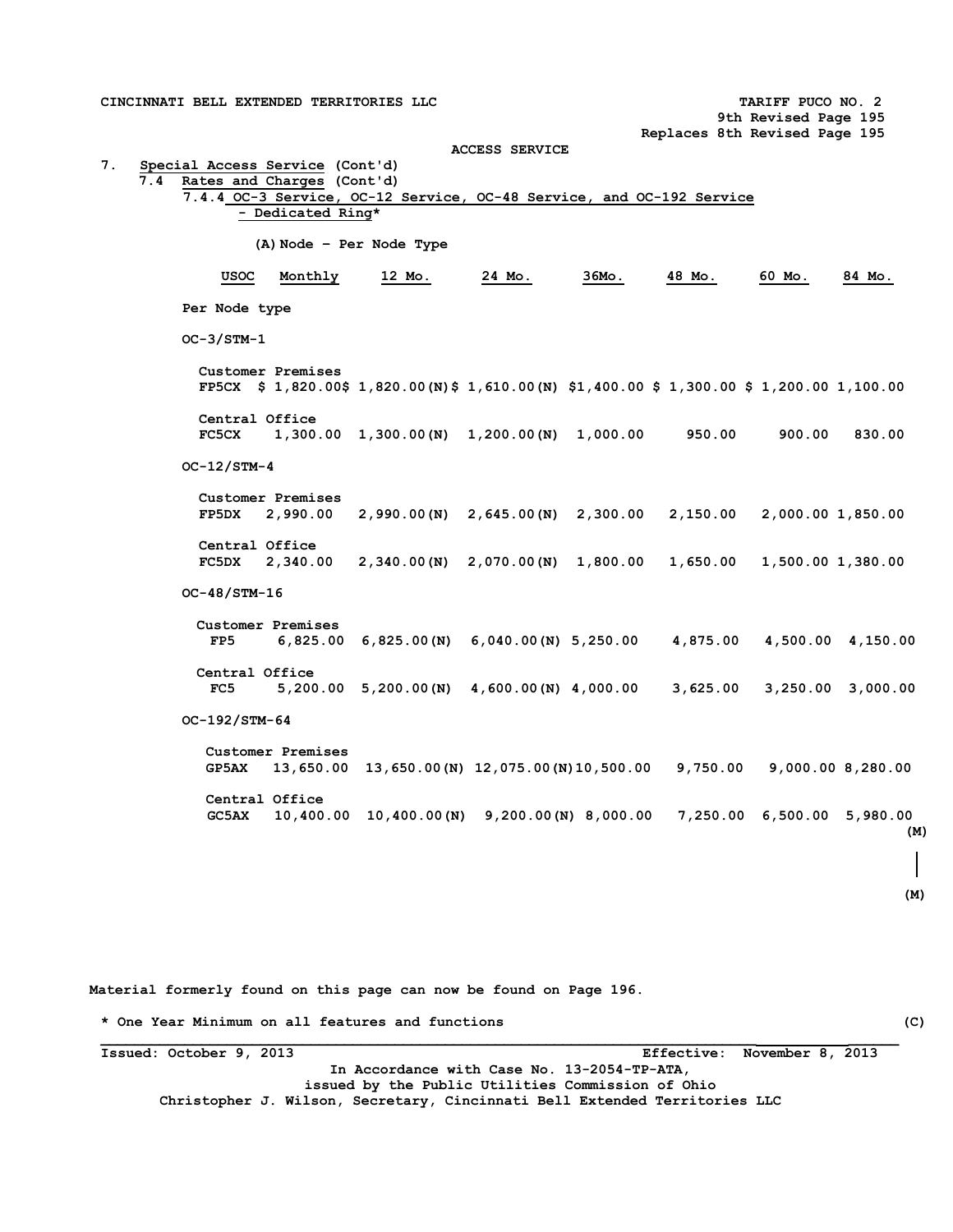#### **7. Special Access Service (Cont'd)**

#### **7. Rates and Charges (Cont'd)**

## **7.4.4 OC-3 Service, OC-12 Service, OC-48 Service and OC-192 Service - Dedicated Ring (Cont'd)\***

| (C) Ports (cont'd)                                       |                        |                        |             |            |            |
|----------------------------------------------------------|------------------------|------------------------|-------------|------------|------------|
| USOC<br>Monthly<br>12 Mo.                                | 24 Mo.                 | 36 Mo.                 | 48 Mo.      | 60 Mo.     | 84 Mo. (M) |
| Per Node                                                 |                        |                        |             |            |            |
| DS1 at OC-3/STM-1 Node                                   |                        |                        |             |            |            |
| SPRAX \$<br>59.00 \$<br>59.00 (N)                        | S.                     | $52.00(N)$ \$ 45.00 \$ | $43.00 \pm$ | $40.00$ \$ | 35.00      |
| DS3 at OC-3/STM-1 Node                                   |                        |                        |             |            |            |
| 98.00<br><b>SPRBX</b><br>98.00(N)                        | 87.00(N)               | 75.00                  | 73.00       | 70.00      | 65.00      |
| OC-3/STM-1 at OC-3/STM-1 Node                            |                        |                        |             |            |            |
| 195.00<br>195.00(N)<br><b>SPRDX</b>                      | 173.00(N)              | 150.00                 | 143.00      | 135.00     | 125.00     |
| 10mg at OC-3/STM-1 Node                                  |                        |                        |             |            |            |
| 98.00<br><b>SPRNX</b><br>98.00(N)                        | 87.00(N)               | 75.00                  | 73.00       | 70.00      | 65.00      |
| 100mg at OC-3/STM-1 Node                                 |                        |                        |             |            |            |
| <b>SPROX</b><br>293.00<br>293.00(N)                      | 259.00(N)              | 225.00                 | 213.00      | 200.00     | 180.00     |
| GigE at OC-3/STM-1 Node                                  |                        |                        |             |            |            |
| SPRPX 1,300.00 1,300.00 (N)                              | 1,150.00 (N) 1,000.00  |                        | 950.00      | 900.00     | 830.00     |
| DS3 at OC-12/STM-4 Node                                  |                        |                        |             |            |            |
| 98.00<br><b>SPRCX</b><br>98.00(N)                        | 87.00(N)               | 75.00                  | 73.00       | 70.00      | 65.00      |
| OC-3/STM-1 at OC-12/STM-4 Node<br><b>SPREX</b><br>195.00 |                        |                        |             |            |            |
| 195.00(N)<br>DS1 at OC-12/STM-4 Node**                   | 173.00(N)              | 150.00                 | 143.00      | 135.00     | 125.00     |
| <b>SPRGX</b><br>59.00<br>59.00(N)                        | 52.00(N)               | 45.00                  | 43.00       | 40.00      | 35.00      |
| OC-12/STM-4 at OC-12/STM-4 Nd                            |                        |                        |             |            |            |
| <b>SPRFX</b><br>585.00<br>585.00(N)                      | 518.00(N)              | 450.00                 | 428.00      | 405.00     | 375.00     |
| 10mg at OC-12/STM-4 Node                                 |                        |                        |             |            |            |
| <b>SPRRX</b><br>98.00<br>98.00(N)                        | 87.00(N)               | 75.00                  | 73.00       | 70.00      | 65.00      |
| 100mg at OC-12/STM-4 Node                                |                        |                        |             |            |            |
| 293.00<br><b>SPRSX</b><br>293.00(N)                      | 259.00 (N)             | 225.00                 | 213.00      | 200.00     | 180.00     |
| $GigE$ at $OC-12/STM-4$ Node                             |                        |                        |             |            |            |
| SPRPX 1,300.00 1,300.00 (N)                              | $1.150.00(N)$ 1,000.00 |                        | 950.00      | 900.00     | 830.00     |
| OC-12/STM-4 at OC-48/STM-16 Nd                           |                        |                        |             |            |            |
| <b>SPRHX</b><br>585.00<br>585.00(N)                      | 518.00(N)              | 450.00                 | 428.00      | 405.00     | 375.00     |
| OC-3/STM-1 at OC-48/STM-16 Nd                            |                        |                        |             |            |            |
| <b>SPRJX</b><br>195.00<br>195.00(N)                      | 173.00(N)              | 150.00                 | 150.00      | 135.00     | 125.00     |
| DS3 at OC-48/STM-16 Node                                 |                        |                        |             |            |            |
| 98.00<br><b>SPRKX</b><br>98.00(N)                        | 87.00(N)               | 75.00                  | 73.00       | 70.00      | 65.00      |
| DS1 at OC-48/STM-16 Node**                               |                        |                        |             |            |            |
| <b>SPRLX</b><br>59.00<br>59.00(N)                        | 52.00(N)               | 45.00                  | 43.00       | 40.00      | 35.00      |
| OC-48/STM-16 at OC-48/STM-16                             |                        |                        |             |            |            |
| SPRMX 1,235.00 1,235.00(N)                               | 1,092.00(N)            | 950.00                 | 925.00      | 900.00     | 830.00     |
| at OC-48/STM-16 Node<br>10mg                             |                        |                        |             |            |            |
| <b>SPRVX</b><br>98.00<br>98.00(N)                        | 87.00(N)               | 75.00                  | 73.00       | 70.00      | 65.00      |
| 100mg at OC-48/STM-16 Node                               |                        |                        |             |            |            |
| <b>SPRWX</b><br>293.00<br>293.00(N)                      | 259.00(N)              | 225.00                 | 213.00      | 200.00     | 180.00     |
| at OC-48/STM-16 Node<br>GigE                             |                        |                        |             |            |            |
| SPRPX 1,300.00 1,300.00 (N)                              | $1,50.00(N)$ 1,000.00  |                        | 950.00      | 900.00     | 830.00 (M) |

**Material found on this Page was formerly found on Page 195. Material formerly found on this page can now be found on Page 196.1.** 

**Issued: October 9, 2013 Effective: November 8, 2013 In Accordance with Case No. 12-2054-TP-ATA, issued by the Public Utilities Commission of Ohio Christopher J. Wilson, Secretary, Cincinnati Bell Extended Territories LLC**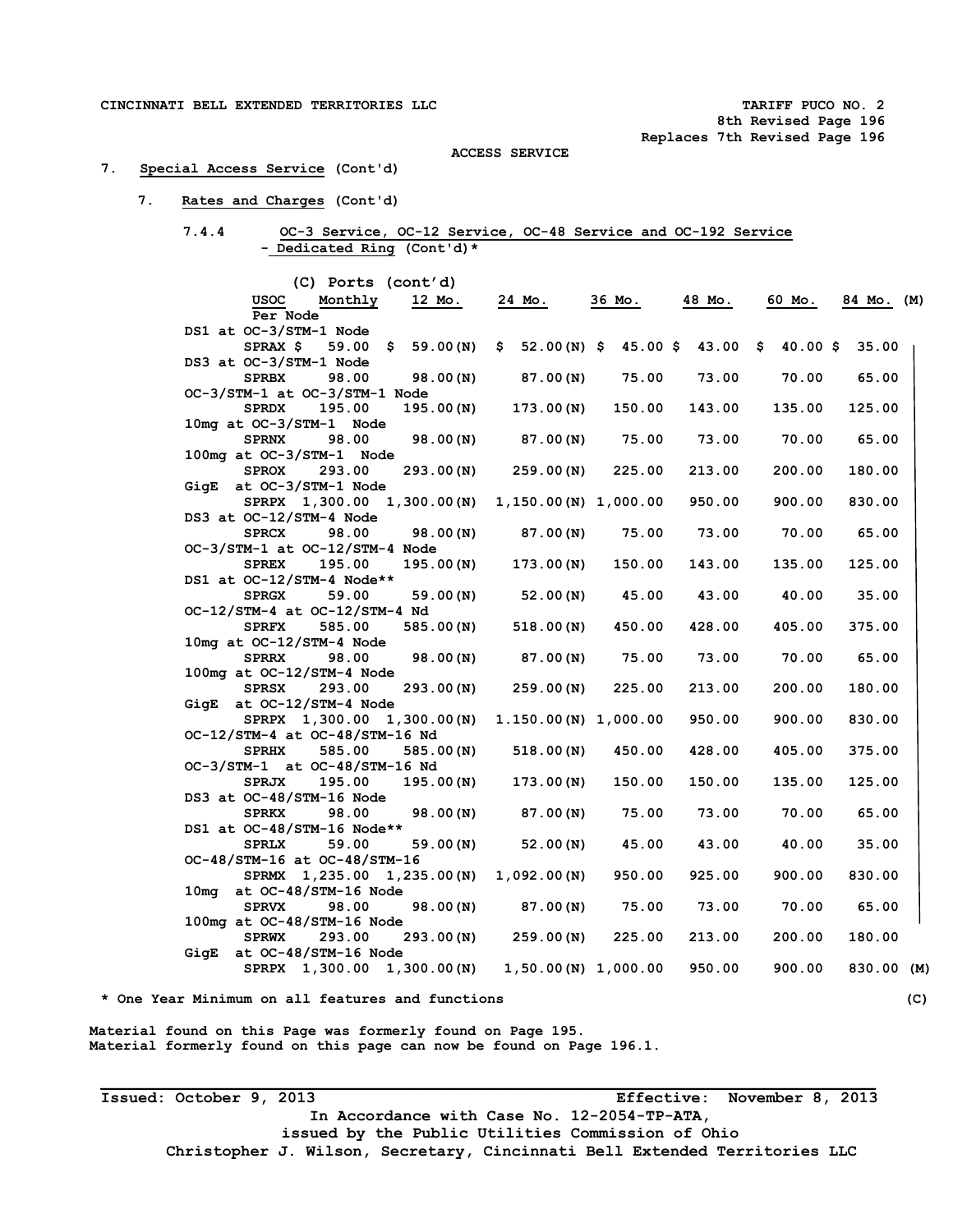**4th Revised Page 196.1 Replaces 3rd Revised Page 196.1** 

**ACCESS SERVICE** 

|  |  |  | 7. Special Access Service (Cont'd) |
|--|--|--|------------------------------------|
|  |  |  | Rates and Charges (Cont'd)         |

| 7.4.4          |                |                                     |                                          | OC-3 Service, OC-12 Service, OC-48 Service and OC-192 Service         |        |        |        |            |
|----------------|----------------|-------------------------------------|------------------------------------------|-----------------------------------------------------------------------|--------|--------|--------|------------|
|                |                |                                     | - Dedicated Ring (Cont'd)*               |                                                                       |        |        |        | (M)        |
|                |                | (C) Ports (cont'd)                  |                                          |                                                                       |        |        |        |            |
|                | USOC           | Monthly                             | 12 Mo.                                   | 24 Mo.                                                                | 36 Mo. | 48 Mo. | 60 Mo. | 84 Mo.     |
|                | Per Node       |                                     |                                          |                                                                       |        |        |        |            |
|                |                | OC-3/STM-1 at OC-192/STM-64 Nd      |                                          |                                                                       |        |        |        |            |
|                | <b>S9NEX</b>   | 195.00                              | 195.00(N)                                | 173.00(N)                                                             | 150.00 | 143.00 | 135.00 | 125.00     |
|                |                | OC-12/STM-4 at OC-192/STM-64        |                                          |                                                                       |        |        |        |            |
|                | <b>S9NGX</b>   | 585.00                              | 585.00(N)                                | 518.00(N)                                                             | 450.00 | 428.00 | 405.00 | 375.00     |
|                |                | OC-48/STM-16 at OC-192/STM-64       |                                          |                                                                       |        |        |        |            |
|                | S9NJX          |                                     | $1,235.00$ $1,235.00$ (N) $1,092.00$ (N) |                                                                       | 950.00 | 925.00 | 900.00 | 830.00     |
|                |                | OC-192/STM-64atOC-192/STM-64        |                                          |                                                                       |        |        |        |            |
|                | SPR9X          |                                     |                                          | 2,470.00 2,470.00 (N) 2,185.00 (N) 1,900.00 1,850.00 1,800.00         |        |        |        | 1,660.00   |
|                |                | DS3 at OC-192/STM-64 Node           |                                          |                                                                       |        |        |        |            |
|                | <b>SPRXX</b>   | 98.00                               | 98.00(N)                                 | 87.00(N)                                                              | 75.00  | 73.00  | 70.00  | 65.00      |
|                |                | DS1 at OC-192/STM-64 Node           |                                          |                                                                       |        |        |        |            |
|                | <b>SPR1X</b>   | 59.00                               | 59.00(N)                                 | 52.00(N)                                                              | 45.00  | 43.00  | 40.00  | 35.00      |
|                |                | 10mg at OC-192/STM-64 Node          |                                          |                                                                       |        |        |        |            |
|                | <b>SPRVX</b>   | 98.00                               | 98.00(N)                                 | 87.00(N)                                                              | 75.00  | 73.00  | 70.00  | 65.00      |
|                |                | 100mg at OC-192/STM-64 Node         |                                          |                                                                       |        |        |        |            |
|                | <b>SPRWX</b>   | 293.00                              | 293.00(N)                                | 259.00(N)                                                             | 225.00 | 213.00 | 200.00 | 180.00     |
| GigE           |                | at OC-192/STM-64 Node               |                                          |                                                                       |        |        |        |            |
|                | <b>SPRPX</b>   |                                     |                                          | $1,300.00 \quad 1,300.00 \, (N) \quad 1,150.00 \, (N) \quad 1,000.00$ |        | 950.00 | 900.00 | 830.00     |
|                |                |                                     |                                          |                                                                       |        |        |        |            |
| ISP Connection |                |                                     |                                          |                                                                       |        |        |        |            |
|                | LVP            | 100.00                              | 100.00(N)                                | 100.00(N)                                                             | 100.00 | 100.00 | 100.00 | 100.00     |
|                |                | Private Virtual Circuit/VLAN        |                                          |                                                                       |        |        |        |            |
|                | <b>PVCAX</b>   | 52.00                               | 52.00(N)                                 | 46.00(N)                                                              | 40.00  | 40.00  | 40.00  | 40.00      |
|                | (D) Mileage    |                                     |                                          |                                                                       |        |        |        |            |
|                |                | Per mile between nodes by ring type |                                          |                                                                       |        |        |        |            |
|                | OC-3/STM-1     |                                     |                                          |                                                                       |        |        |        |            |
|                | 1A5BS          | 260.00                              | 260.00(N)                                | 230.00(N)                                                             | 150.00 | 175.00 | 150.00 | 140.00     |
|                | OC-12/STM-4    |                                     |                                          |                                                                       |        |        |        |            |
|                | 1A5BS          | 260.00                              | 260.00(N)                                | 230.00(N)                                                             | 200.00 | 175.00 | 150.00 | 140.00     |
|                | $OC-48/STM-16$ |                                     |                                          |                                                                       |        |        |        |            |
|                | 1A5BS          | 260.00                              | 260.00(N)                                | 230.00(N)                                                             | 200.00 | 175.00 | 150.00 | 140.00     |
|                | OC-192/STM-64  |                                     |                                          |                                                                       |        |        |        |            |
|                | 1A5BS          | 260.00                              | 260.00(N)                                | 230.00(N)                                                             | 200.00 | 175.00 | 150.00 | 140.00 (M) |

**Material found on this Page was formerly found on Page 196. Material formerly found on this page can now be found on Page 196.1.1** 

**\* One Year Minimum on all features and functions. (C)** 

**\*\* Optical to Electrical DS1 add/drop capability as shown in 7.2.4 is needed along with an OC-3 port. (Not available with OC-192 Dedicated Ring Service)** 

**\_\_\_\_\_\_\_\_\_\_\_\_\_\_\_\_\_\_\_\_\_\_\_\_\_\_\_\_\_\_\_\_\_\_\_\_\_\_\_\_\_\_\_\_\_\_\_\_\_\_\_\_\_\_\_\_\_\_\_\_\_\_\_\_\_\_\_\_\_\_\_\_\_\_\_\_\_\_\_\_\_\_\_ Issued: October 9, 2013 Effective: November 8, 2013 In Accordance with Case No. 13-2054-TP-ATA, issued by the Public Utilities Commission of Ohio Christopher J. Wilson, Secretary, Cincinnati Bell Extended Territories LLC**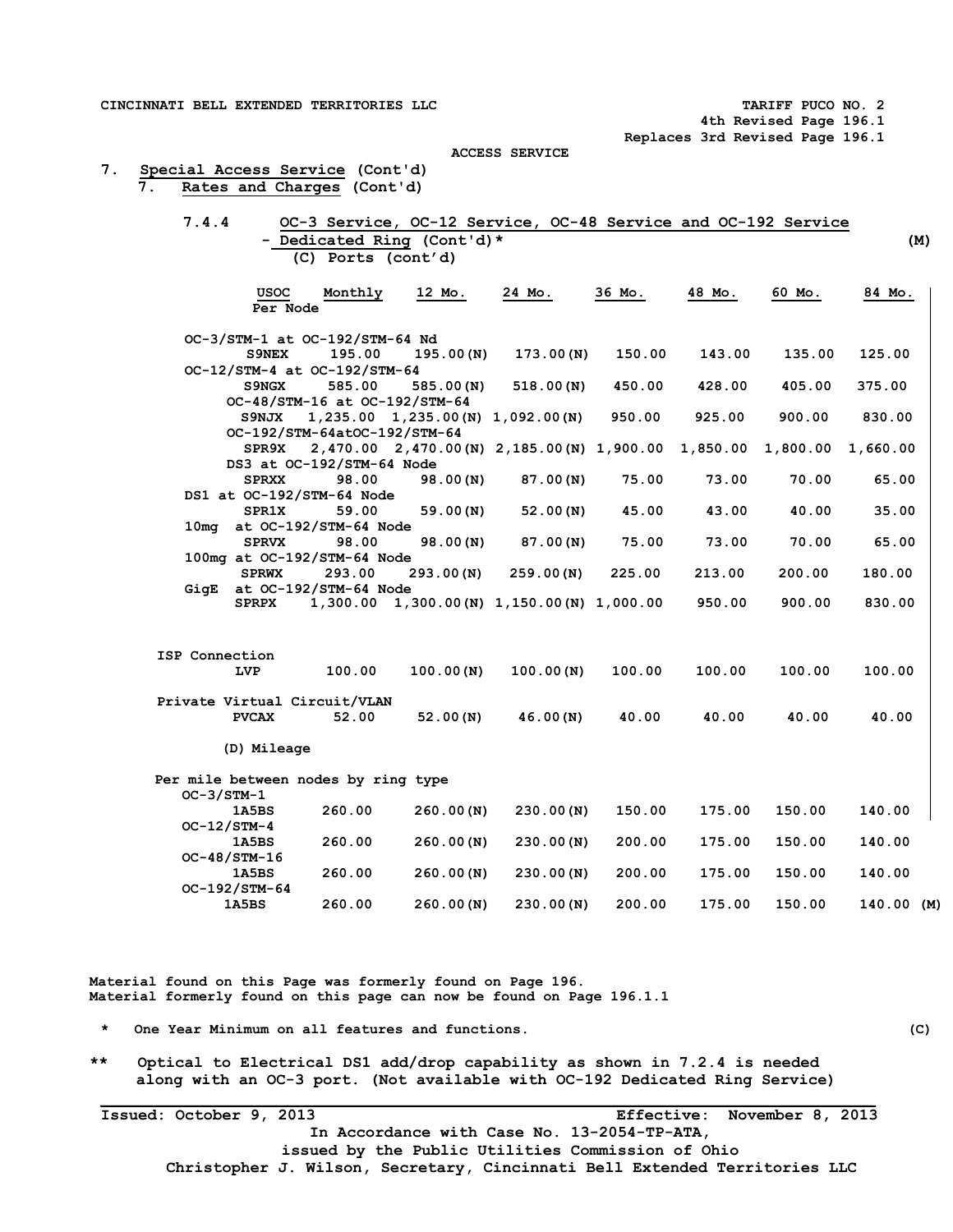**ACCESS SERVICE 7. Special Access Service (Cont'd)**  Rates and Charges (Cont'd) **7.4.4 OC-3 Service, OC-12 Service, OC-48 Service and OC-192 Service - Dedicated Ring (Cont'd)\* USOC Monthly 12 Mo. 24Mo. 36 Mo. 48 Mo. 60. Mo. 84 Mo. (E) Optical to Electrical (M) DS1 Add/Drop Capability Per OC-3/STM-1 to DS1 Add/Drop MXJDX 1,495.00 1,495.00(N) 1,323.00(N) 1,150.00 1,125.00 1,100.00 1,015.00 (F) Dedicated Ring Regenerator OC-3/STM-1 Each (as required) RGY \$1,300.00 1,300.00(N) 1,200.00(N) \$1,000.00 \$ 950.00 \$ 900.00 \$ 830.00 OC-12/STM-4 Each (as required) RGY 2,080.00 2,080.00(N) 1,840.00(N) 1,600.00 1,550.00 1,500.00 1,380.00 OC-48/STM-16 Each (as required) RGY 3,640.00 3,640.00(N) 3,220.00(N) 2,800.00 2,750.00 2,700.00 2,485.00 OC-192/STM-64 Each (as required) RGY 7,280.00 7,280.00(N) 6,440.00(N) 5,600.00 5,500.00 5,400.00 4,970.00(M)** 

**Material found on this Page was formerly found on Page 196.1 \* One Year Minimum on all features and functions. (C)** 

**\_** 

**Issued: October 9, 2013 Effective: November 8, 2013 In Accordance with Case No. 13-2054-TP-ATA, issued by the Public Utilities Commission of Ohio Christopher J. Wilson, Secretary, Cincinnati Bell Extended Territories LLC**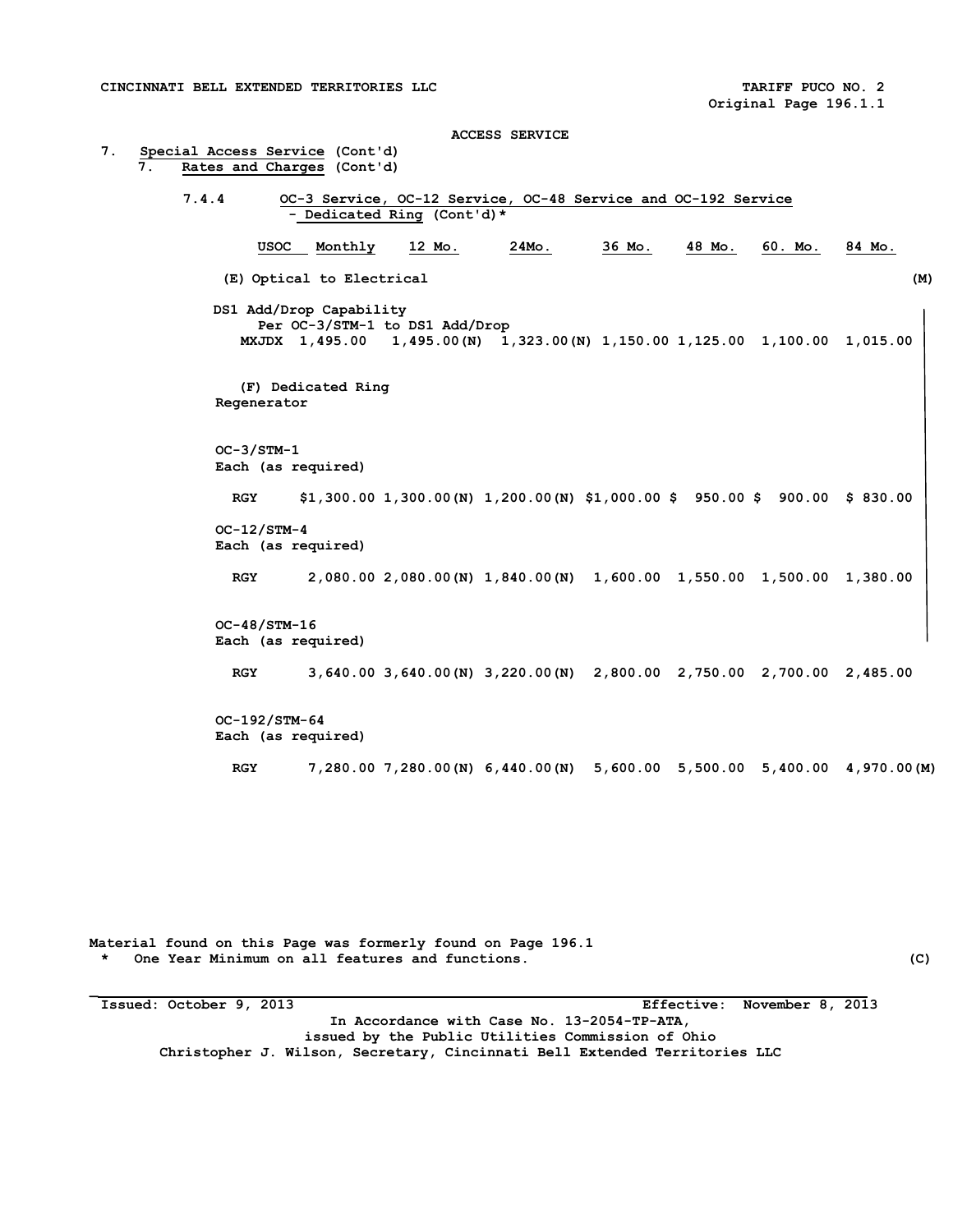**Original Page 197** 

#### **ACCESS SERVICE**

## **7. Special Access Service (Cont'd)**

 **7.4 Rates and Charges (Cont'd)** 

 **7.4.5 Shared SONET Service\*** 

|                                               | USOC         | Monthly<br>Rates | Recurring Charges<br>Optional Payment Plan<br>36. Mo. | 60 Mo.   |
|-----------------------------------------------|--------------|------------------|-------------------------------------------------------|----------|
| (A) Network Access Connection (NAC)           |              |                  |                                                       |          |
| - Per DS1 Customer<br>Premises<br>Termination | <b>NYA1X</b> | \$157.00         | \$140.00                                              | \$122.00 |
| - Per DS3 Customer<br>Premises<br>Termination | <b>NYA3X</b> | 1,195.00         | 995.00                                                | 925.00   |
| (B) Off-Network Access Connection (ONAC)      |              |                  |                                                       |          |
| - Per DS1 Central<br>Office<br>Connection     | <b>NYO1X</b> | 50.00            | 40.00                                                 | 30.00    |
| - Per DS3 Central<br>Office<br>Connection     | NYO3X        | 150.00           | 125.00                                                | 105.00   |
| - Per OC-3 Central<br>Office<br>Connection    | <b>NYOAX</b> | 1,400.00         | 1,200.00                                              | 1000.00  |
| - Per OC-12 Central<br>Office<br>Connection   | <b>NYOBX</b> | 4,500.00         | 4,300.00                                              | 4,100.00 |
|                                               |              |                  |                                                       |          |

**\* One Year Minimum on all features and functions** 

**\_\_\_\_\_\_\_\_\_\_\_\_\_\_\_\_\_\_\_\_\_\_\_\_\_\_\_\_\_\_\_\_\_\_\_\_\_\_\_\_\_\_\_\_\_\_\_\_\_\_\_\_\_\_\_\_\_\_\_\_\_\_\_\_\_\_\_\_\_\_\_\_\_\_\_\_\_\_\_\_\_\_\_ Issued: December 2, 2004 Effective: January 1, 2005 In Accordance with Case No. 04-1787-TP-ACE, issued by the Public Utilities Commission of Ohio D. Scott Ringo, Assistant Secretary, Cincinnati Bell Extended Territories LLC**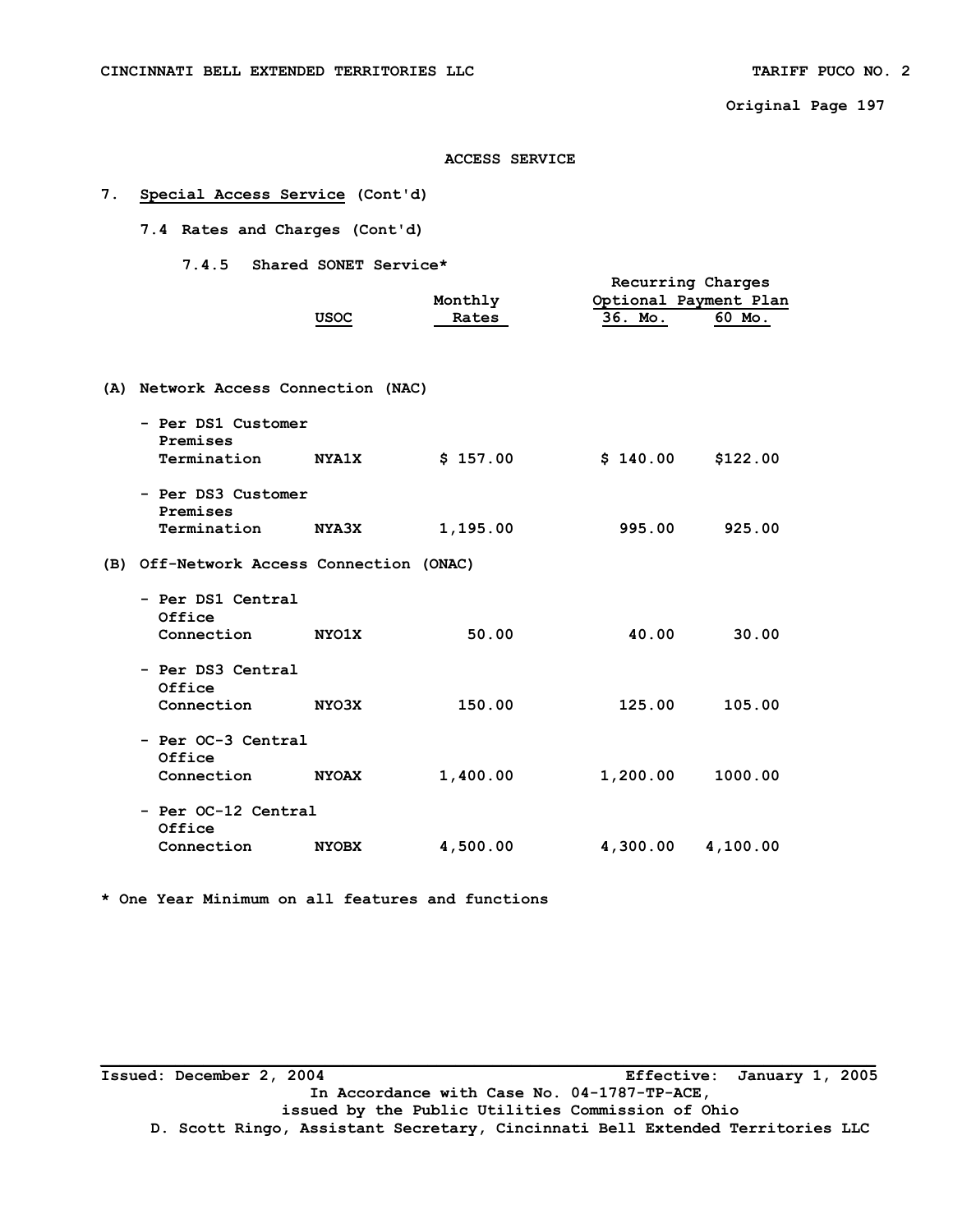**Original Page 198** 

**ACCESS SERVICE** 

## **7. Special Access Service (Cont'd)**

 **7.4 Rates and Charges (Cont'd)** 

 **7.4.5 Shared SONET Service (Cont'd)\*** 

|                                                                                            |                                       |          |          | Recurring Charges     |  |  |
|--------------------------------------------------------------------------------------------|---------------------------------------|----------|----------|-----------------------|--|--|
|                                                                                            |                                       | Monthly  |          | Optional Payment Plan |  |  |
|                                                                                            | USOC                                  | Rates    | 36. Mo.  | 60 Mo.                |  |  |
| (C) DS3 Payload Multiplexing Function                                                      |                                       |          |          |                       |  |  |
| - Per DS3/STS-1<br>to/from DS1/VT<br>1.5 on the                                            |                                       |          |          |                       |  |  |
| network                                                                                    | <b>MPEMX</b>                          | \$300.00 | \$275.00 | \$250.00              |  |  |
|                                                                                            |                                       |          |          | Monthly               |  |  |
|                                                                                            |                                       |          | USOC     | Rates                 |  |  |
| (D) Service Area Transport                                                                 |                                       |          |          |                       |  |  |
| - Per Band on the Network<br>DS1/VT1.5 Point to Point                                      |                                       |          |          |                       |  |  |
| - up to 3 miles                                                                            |                                       |          | 1Y6AA    | 40.00<br>\$           |  |  |
|                                                                                            | - greater than 3 miles up to 10 miles |          | 1Y6AB    | 110.00                |  |  |
| - greater than 10 miles                                                                    |                                       |          | 1Y6AC    | 150.00                |  |  |
| - Per Band on the Network<br>DS3/STS-1 Point to Point                                      |                                       |          |          |                       |  |  |
| - up to 3 miles                                                                            |                                       |          | 1Y6BA    | \$560.00              |  |  |
|                                                                                            | - greater than 3 miles up to 10 miles |          | 1Y6BB    | 1,540.00              |  |  |
| - greater than 10 miles                                                                    |                                       |          | 1Y6BC    | 2,100.00              |  |  |
| - Per Band on the Network<br>DS3, OC-3 or OC-12<br>channelized on a<br>per DS1/VT1.5 Basis |                                       |          |          |                       |  |  |
| - up to 3 miles                                                                            |                                       |          | 1Y6EA    | 20.00<br>\$.          |  |  |
|                                                                                            | - greater than 3 miles up to 10 Miles |          | 1Y6EB    | 55.00                 |  |  |
| - greater than 10 Miles                                                                    |                                       |          | 1Y6EC    | 75.00                 |  |  |
|                                                                                            |                                       |          |          |                       |  |  |

**\* One Year Minimum on all features and functions** 

**\_\_\_\_\_\_\_\_\_\_\_\_\_\_\_\_\_\_\_\_\_\_\_\_\_\_\_\_\_\_\_\_\_\_\_\_\_\_\_\_\_\_\_\_\_\_\_\_\_\_\_\_\_\_\_\_\_\_\_\_\_\_\_\_\_\_\_\_\_\_\_\_\_\_\_\_\_\_\_\_\_\_\_ Issued: December 2, 2004 Effective: January 1, 2005 In Accordance with Case No. 04-1787-TP-ACE, issued by the Public Utilities Commission of Ohio D. Scott Ringo, Assistant Secretary, Cincinnati Bell Extended Territories LLC**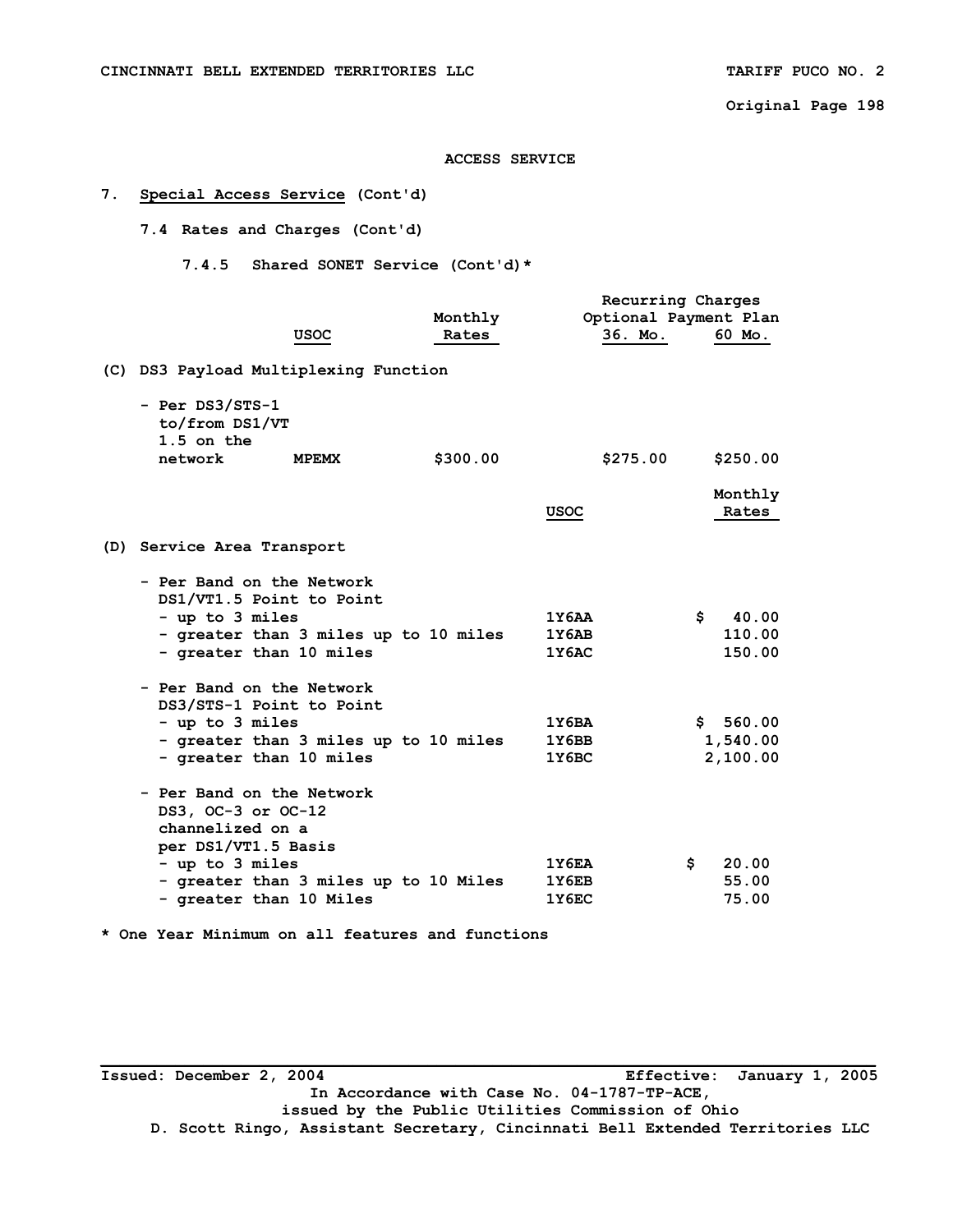**8th Revised Page 198.1 Replaces 7th Revised Page 198.1**

## **ACCESS SERVICE**

## **7. Special Access Service (Cont'd)**

# **7.4 Rates and Charges (Cont'd)**

 **7.4.6 Voice Grade Service\*** 

|                         | USOC                       | Monthly<br>Rates | Nonrecurring<br>Charges |
|-------------------------|----------------------------|------------------|-------------------------|
| (A) Channel Termination |                            |                  |                         |
| Voice Grade<br>(1)      |                            |                  |                         |
|                         | - Per Point of Termination |                  |                         |
| - Two-Wire              | T6E2X                      | \$40.00          | None                    |
| - Four-Wire             | T6E4X                      | 60.00            | None                    |
| (2)                     | WATS Access Line (WAL)     |                  |                         |
|                         | - Per Point of Termination |                  |                         |
| - Two-Wire              | X2W                        | See T6E2X        |                         |
| - Four-Wire             | X4W                        | See T6E4X        |                         |

 **(B) Channel Mileage** 

|                  | Monthly Rates |            |           |  |  |  |
|------------------|---------------|------------|-----------|--|--|--|
|                  | USOC**        | Fixed      | Per Mile  |  |  |  |
| Mileage Bands    |               |            |           |  |  |  |
|                  | 1L5XX         | None       | None      |  |  |  |
| Over 0 to 4      | 1L5XX         | \$58.00(I) | \$2.20(I) |  |  |  |
| Over 4 to 8      | 1L5XX         | 58.00(I)   | 2.20(I)   |  |  |  |
| Over $8$ to $25$ | 1L5XX         | 58.00(I)   | 2.20(I)   |  |  |  |
| Over 25          | 1L5XX         | 58.00(I)   | 2.20(I)   |  |  |  |
|                  |               |            |           |  |  |  |

**\* One Year Minimum on all features and functions** 

**\*\* When service is provided by multiple companies use USOC: CM6 for Fixed-Channel Mileage and USOC: ZL5XX for Per Mile-Channel Mileage for all Mileage Bands.** 

**\_\_\_\_\_\_\_\_\_\_\_\_\_\_\_\_\_\_\_\_\_\_\_\_\_\_\_\_\_\_\_\_\_\_\_\_\_\_\_\_\_\_\_\_\_\_\_\_\_\_\_\_\_\_\_\_\_\_\_\_\_\_\_\_\_\_\_\_\_\_\_\_\_\_\_\_\_\_\_\_\_\_\_ Issued: July 28, 2016 Effective: August 28, 2016 In Accordance with Case No. 16-1635-TP-ATA, issued by the Public Utilities Commission of Ohio Christopher J. Wilson, Secretary, Cincinnati Bell Extended Territories LLC**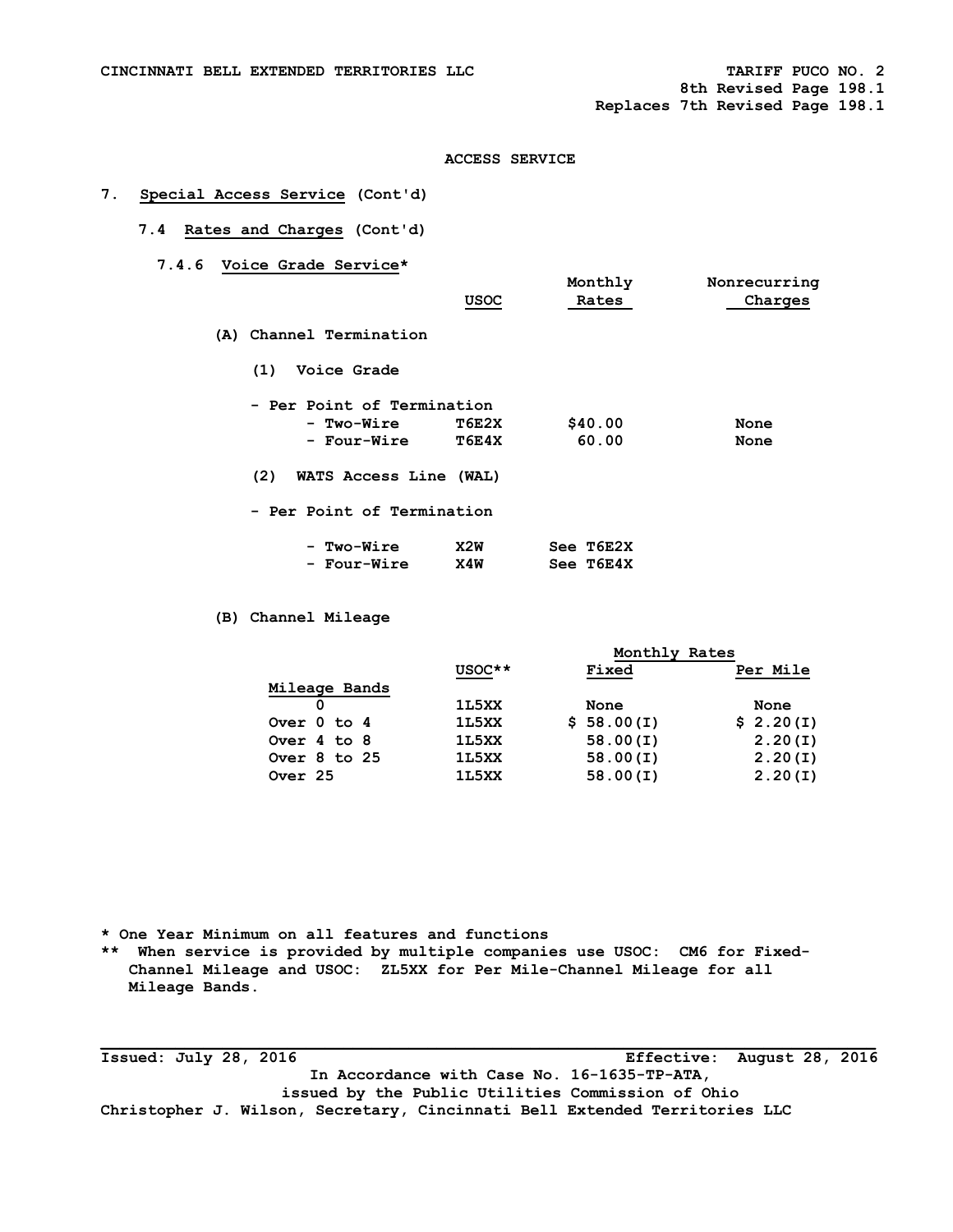## **7. Special Access Service (Cont'd)**

# **7.4 Rates and Charges (Cont'd)**

 **7.4.6 Voice Grade Service\*** 

|                  |                                     | USOC              | Monthly<br>Rates | Nonrecurring<br>Charges |
|------------------|-------------------------------------|-------------------|------------------|-------------------------|
|                  |                                     |                   |                  |                         |
|                  | (C) Optional Features and Functions |                   |                  |                         |
| (1) Bridging     |                                     |                   |                  |                         |
|                  | (a) Voice Bridging                  |                   |                  |                         |
|                  | Two-Wire/Four-Wire                  |                   |                  |                         |
|                  | - Per port                          |                   |                  |                         |
|                  | - Two-Wire                          | <b>BCNV2</b>      | \$1.41           | None                    |
|                  | - Four-Wire                         | <b>BCNV4</b>      | 2.51             | None                    |
|                  | (b) Data Bridging                   |                   |                  |                         |
|                  | Two-Wire/Four-Wire                  |                   |                  |                         |
|                  | - Per port                          |                   |                  |                         |
|                  | - Two-Wire                          | BCND <sub>2</sub> | 4.70             | None                    |
|                  | - Four-Wire                         | <b>BCND4</b>      | 2.46(I)          | None                    |
|                  | (c) Telephoto Bridging              |                   |                  |                         |
|                  | Two-Wire/Four-Wire                  |                   |                  |                         |
|                  | - Per port                          |                   |                  |                         |
|                  | - Two-Wire                          | BCNF2             | .48              | None                    |
|                  | - Four-Wire                         | BCNF4             | .95              | None                    |
| (2) Conditioning |                                     |                   |                  |                         |
|                  | - Per Point of Termination          |                   |                  |                         |
|                  | $C - Type$                          |                   | X1CPT \$17.35    | None                    |
|                  | Sealing Current 1HBPT               |                   | None             | None                    |

**\* One Year Minimum on all features and functions** 

**Issued: July 28, 2016 Effective: August 28, 2016 In Accordance with Case No. 16-1635-TP-ACE, issued by the Public Utilities Commission of Ohio D. Scott Ringo, Assistant Secretary, Cincinnati Bell Extended Territories LLC**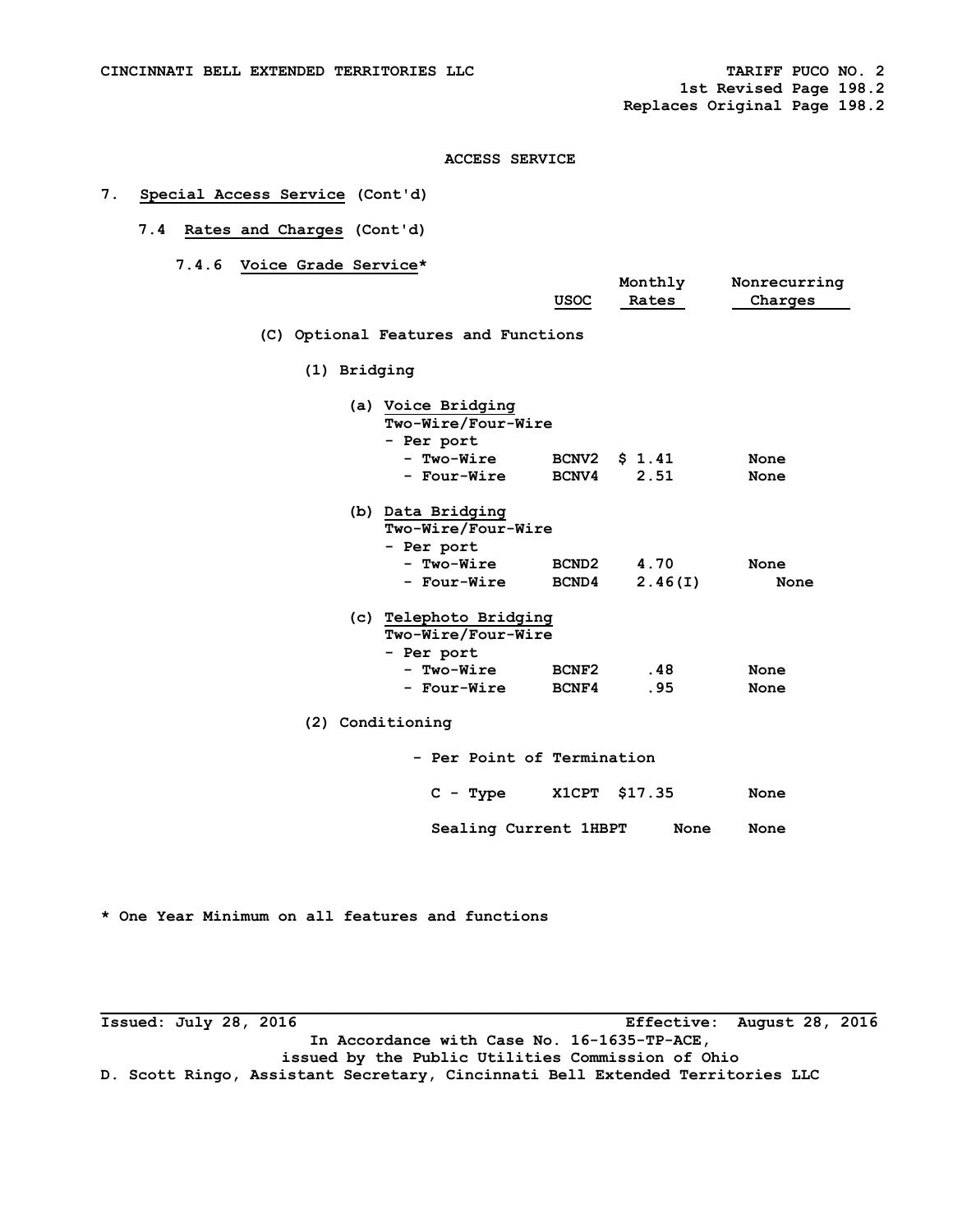**Original Page 198.3** 

#### **ACCESS SERVICE**

# **7. Special Access Service (Cont'd)**

# **7.4 Rates and Charges (Cont'd)**

# **7.4.6 Voice Grade Service (Cont'd)\***

|     |                                                                                  | <b>USOC</b>  | Monthly<br>Rates | Nonrecurring<br>Charges |
|-----|----------------------------------------------------------------------------------|--------------|------------------|-------------------------|
|     | (C) Optional Features and<br>Functions (Cont'd)                                  |              |                  |                         |
| (3) | Improved Termination<br>- Per point of termi-<br>nation                          |              |                  |                         |
|     | - Four-Wire                                                                      | 1RL4W        | \$7.84           | None                    |
| (4) | Improved Return Loss<br>- Per point of<br>termination<br>- Two-Wire              | 1RL2W        | 4.17             | None                    |
| (5) | Customer Specified<br>Receive Level<br>- Per two-wire<br>point of<br>termination | <b>RLS</b>   | None             | None                    |
| (6) | Data Capability<br>- Per point of<br>termination                                 | <b>XDCPT</b> | .74              | None                    |
| (7) | Telephoto Capability<br>- Per point of                                           |              |                  |                         |
|     | termination                                                                      | <b>XTCPT</b> | 1.61             | None                    |

**\* One Year Minimum on all features and functions** 

**Issued: December 2, 2004 Effective: January 1, 2005 In Accordance with Case No. 04-1787-TP-ACE, issued by the Public Utilities Commission of Ohio D. Scott Ringo, Assistant Secretary, Cincinnati Bell Extended Territories LLC**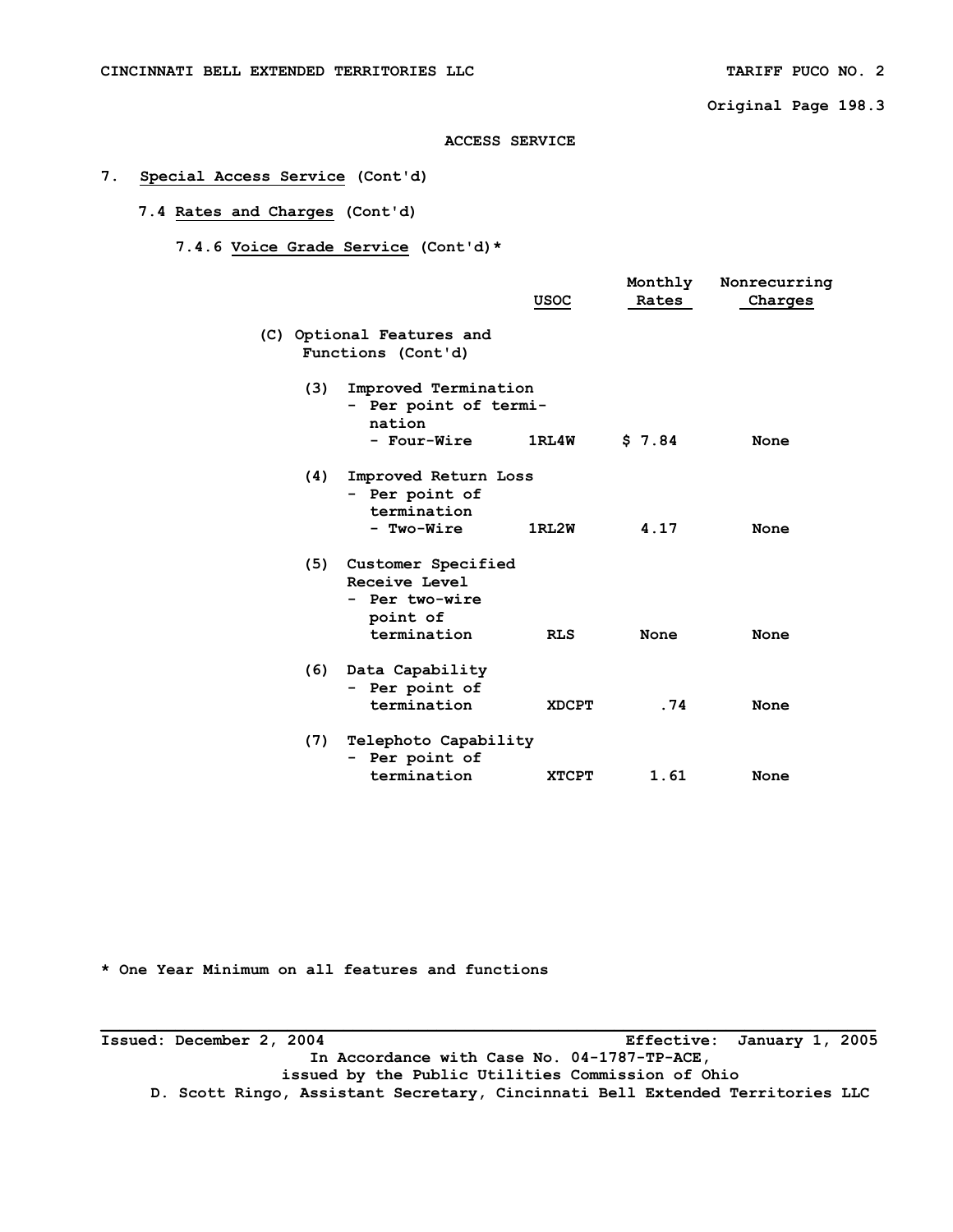**2nd Revised Page 198.4 Replaces 1st Revised Page 198.4** 

## **ACCESS SERVICE**

# **7. Special Access Service (Cont'd)**

 **7.4 Rates and Charges (Cont'd)** 

 **7.4.6 Voice Grade Service (Cont'd)\*** 

|     |     |                                                                                                                | <b>USOC</b> | Monthly<br>Rates | Nonrecurring<br>Charges |
|-----|-----|----------------------------------------------------------------------------------------------------------------|-------------|------------------|-------------------------|
| (C) |     | Optional Features and Functions (Cont'd)                                                                       |             |                  |                         |
|     | (8) | Signaling Capability<br>- Per point of<br>termination                                                          | $XSS++$     | \$9.00(I)        | None                    |
|     | (9) | - In lieu of ++, substitute appropriate two digit<br>code from following list to specify type of<br>signaling. |             |                  |                         |
|     |     | AВ<br>AC<br>CT<br><b>DX</b><br><b>DY</b><br>EA<br>EB<br>EC                                                     |             |                  |                         |
|     |     | <b>EX</b><br>GO<br>GS<br>LA                                                                                    |             |                  |                         |
|     |     | LB<br>LC<br>LO<br>LR                                                                                           |             |                  |                         |
|     |     | LS<br>RV                                                                                                       |             |                  |                         |

**SF** SERVICE SERVICE SERVICE SERVICE SERVICE SERVICE SERVICE SERVICE SERVICE SERVICE SERVICE SERVICE SERVICE SERVICE SERVICE SERVICE SERVICE SERVICE SERVICE SERVICE SERVICE SERVICE SERVICE SERVICE SERVICE SERVICE SERVICE S

**\* One Year Minimum on all features and functions** 

**\_\_\_\_\_\_\_\_\_\_\_\_\_\_\_\_\_\_\_\_\_\_\_\_\_\_\_\_\_\_\_\_\_\_\_\_\_\_\_\_\_\_\_\_\_\_\_\_\_\_\_\_\_\_\_\_\_\_\_\_\_\_\_\_\_\_\_\_\_\_\_\_\_\_\_\_\_\_\_\_\_\_\_ Issued: July 28, 2016 Effective: August 28, 2016 In Accordance with Case No. 16-1635-TP-ATA, issued by the Public Utilities Commission of Ohio Christopher J. Wilson, Secretary, Cincinnati Bell Extended Territories LLC**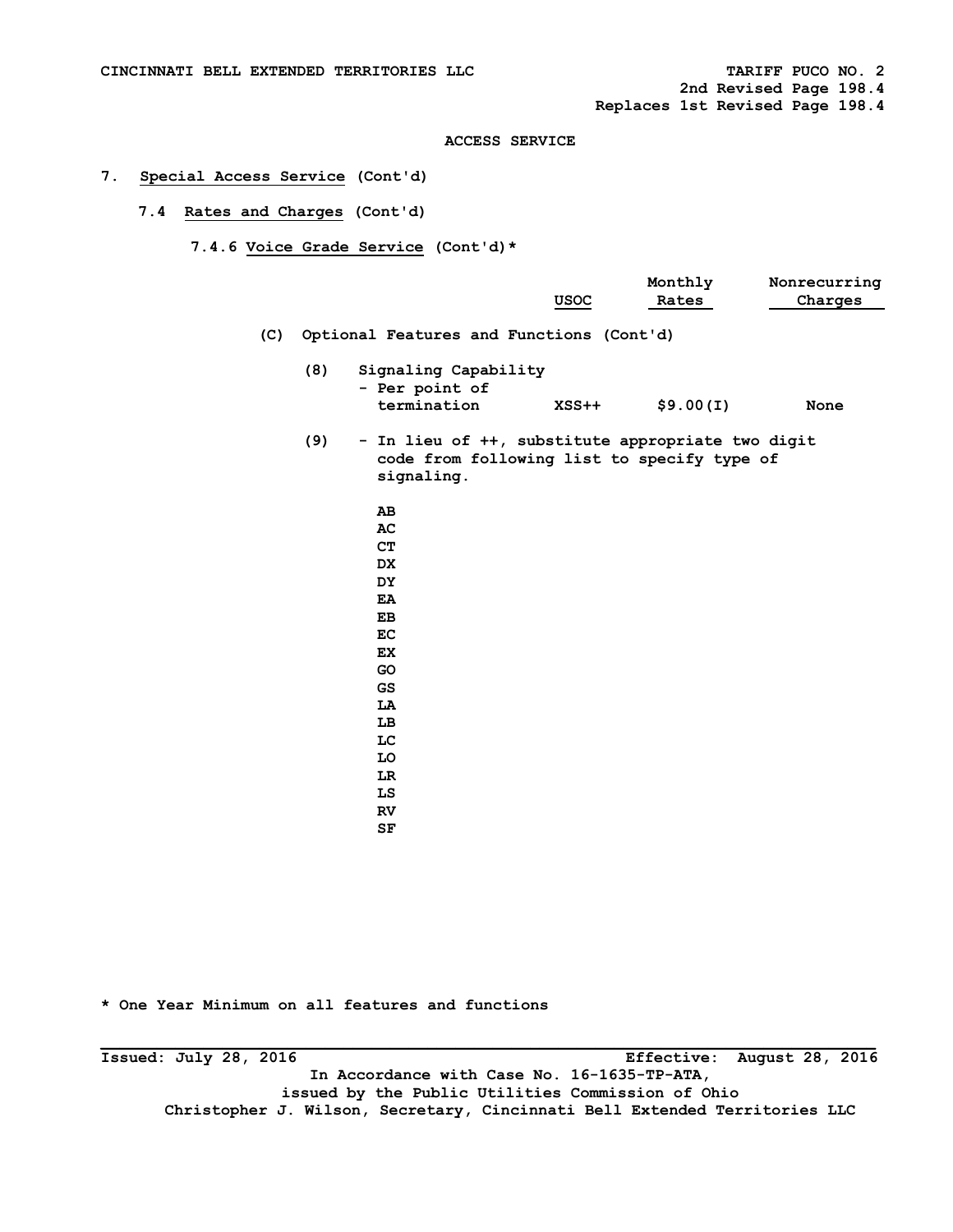**CINCINNATI BELL EXTENDED TERRITORIES LLC TARIFF PUCO NO. 2** 

**1st Revised Page 198.5 Replace Original Page 198.5** 

 **Nonrecurring** 

#### **ACCESS SERVICE**

# **7. Special Access Service (Cont'd)**

 **7.5 Rates and Charges (Cont'd)** 

 **7.5.7 Program Audio Service** 

|       |                                                      |              | Monthly    | Daily             | Charges |        |
|-------|------------------------------------------------------|--------------|------------|-------------------|---------|--------|
|       |                                                      | <b>USOC</b>  | Rates      | Rates             | Monthly | Daily  |
| (A)   | Channel Termination<br>- Per Point of<br>Termination |              |            |                   |         |        |
|       | 3500 Hz<br>- 200 to                                  | <b>T6ECS</b> | \$45.00(I) | \$2.59            | None    | None   |
|       | $-100$ to<br>5000 Hz                                 | T6ECS        | 50.00(I)   | 3.90              | None    | None   |
|       | 8000 Hz<br>50 to<br>$\sim$                           | T6ECS        | 60.00(1)   | 4.82              | None    | None   |
|       | 50 to 15000 Hz<br>$\sim$                             | <b>T6ECS</b> | 120.00(1)  | 14.26             | None    | None   |
|       |                                                      |              |            | $-5$ or $7.5$ kHz | T6ECS   | 125.00 |
| 15.00 | None<br>None                                         | (N)          |            |                   |         |        |
|       | 8 or 15 kHz<br>$\overline{\phantom{0}}$<br>(N)       | T6ECS        | 130.00     | 15.60             | None    | None   |

 **\* Daily rates will be topped and maximum rates derived as set forth in 7.4.1(B) preceding.** 

**\_\_\_\_\_\_\_\_\_\_\_\_\_\_\_\_\_\_\_\_\_\_\_\_\_\_\_\_\_\_\_\_\_\_\_\_\_\_\_\_\_\_\_\_\_\_\_\_\_\_\_\_\_\_\_\_\_\_\_\_\_\_\_\_\_\_\_\_\_\_\_\_\_\_\_\_\_\_\_\_\_\_\_ Issued: September 21, 2012 Effective: October 21, 2012 In Accordance with Case No. 12-2536-TP-ATA, issued by the Public Utilities Commission of Ohio Christopher J. Wilson, Secretary, Cincinnati Bell Extended Territories LLC**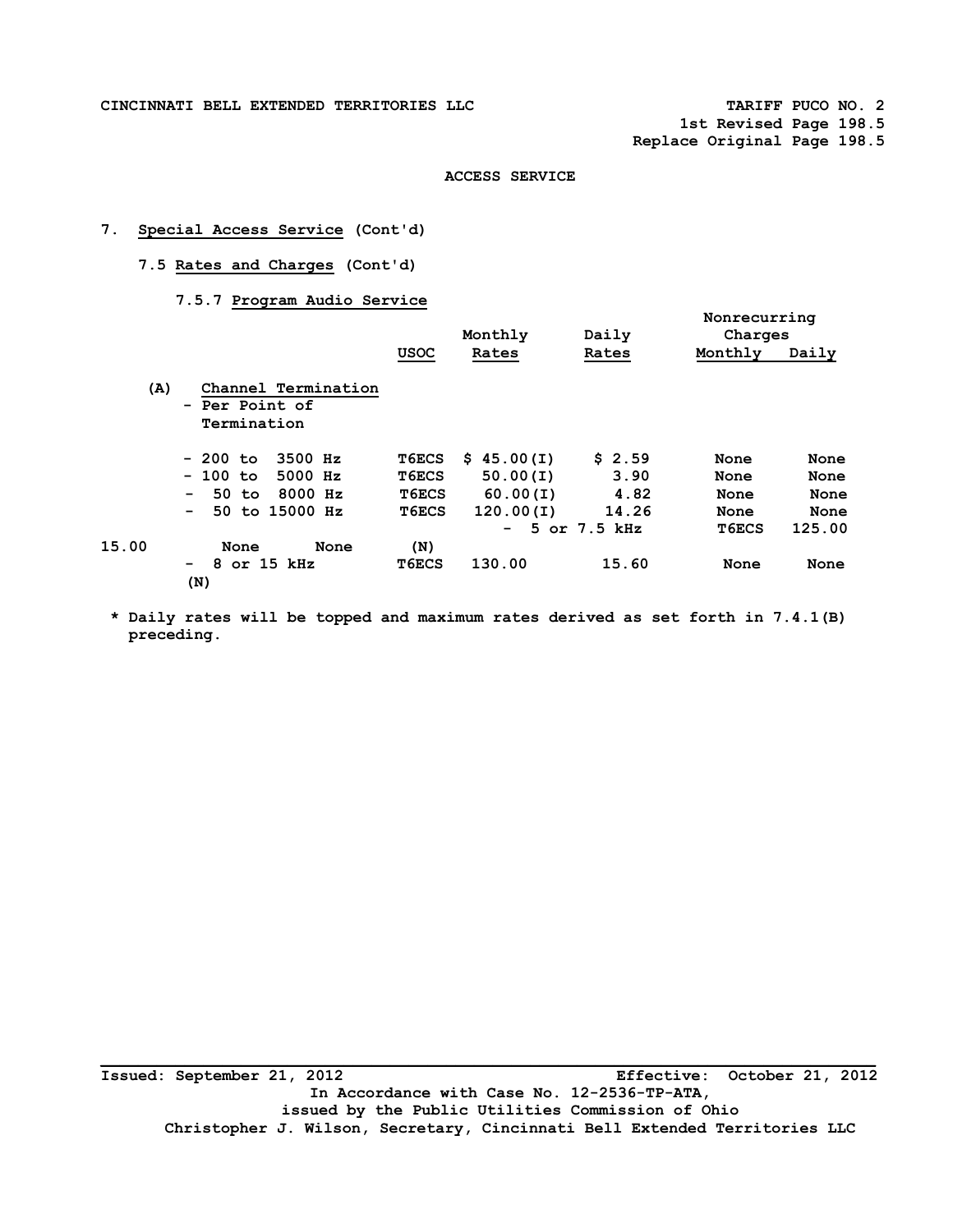# **7. Special Access Service (Cont'd)**

- **7.5 Rates and Charges (Cont'd)** 
	- **7.5.7 Program Audio Service** 
		- **(B) Channel Mileage**

|                           |       | Monthly Rates |           | Daily Rates |          |
|---------------------------|-------|---------------|-----------|-------------|----------|
|                           | USOC* | Fixed         | Per Mile  | Fixed       | Per Mile |
| $(1)$ 200 to 3500 Hz      |       |               |           |             |          |
| Mileage Bands             |       |               |           |             |          |
| 0                         | 1L5XX | None          | None      | None        | None     |
| $0$ to $4$<br><b>Over</b> | 1L5XX | \$61.00(I)    | \$1.70(I) | \$5.60      | \$.14    |
| $4$ to $8$<br><b>Over</b> | 1L5XX | 61.00(I)      | 1.70(I)   | 5.60        | .14      |
| 8 to 25<br><b>Over</b>    | 1L5XX | 61.00(I)      | 1.70(I)   | 5.60        | .14      |
| Over 25                   | 1L5XX | 61.00(I)      | 1.70(I)   | 5.60        | .14      |
| $(2)$ 100 to 5000 Hz      |       |               |           |             |          |
| Mileage Bands             |       |               |           |             |          |

|             |  | 1L5XX | None                        | None    | None | None |
|-------------|--|-------|-----------------------------|---------|------|------|
| Over 0 to 4 |  |       | 1L5XX 61.00(I)              | 1.70(1) | 5.60 | .14  |
| Over 4 to 8 |  |       | 1L5XX 61.00(I)              | 1.70(1) | 5.60 | . 14 |
|             |  |       | Over 8 to 25 1L5XX 61.00(I) | 1.70(1) | 5.60 | .14  |
| Over 25     |  | 1L5XX | 61.00(I)                    | 1.70(1) | 5.60 | .14  |

**\* When service is provided by multiple companies use USOC: CM6 for Fixed- Channel Mileage and USOC: ZL5XX for Per Mile-Channel Mileage for all Mileage Bands.** 

**Issued: September 21, 2012 Effective: October 21, 2012 In Accordance with Case No. 12-2536-TP-ATA, issued by the Public Utilities Commission of Ohio Christopher J. Wilson, Secretary, Cincinnati Bell Extended Territories LLC**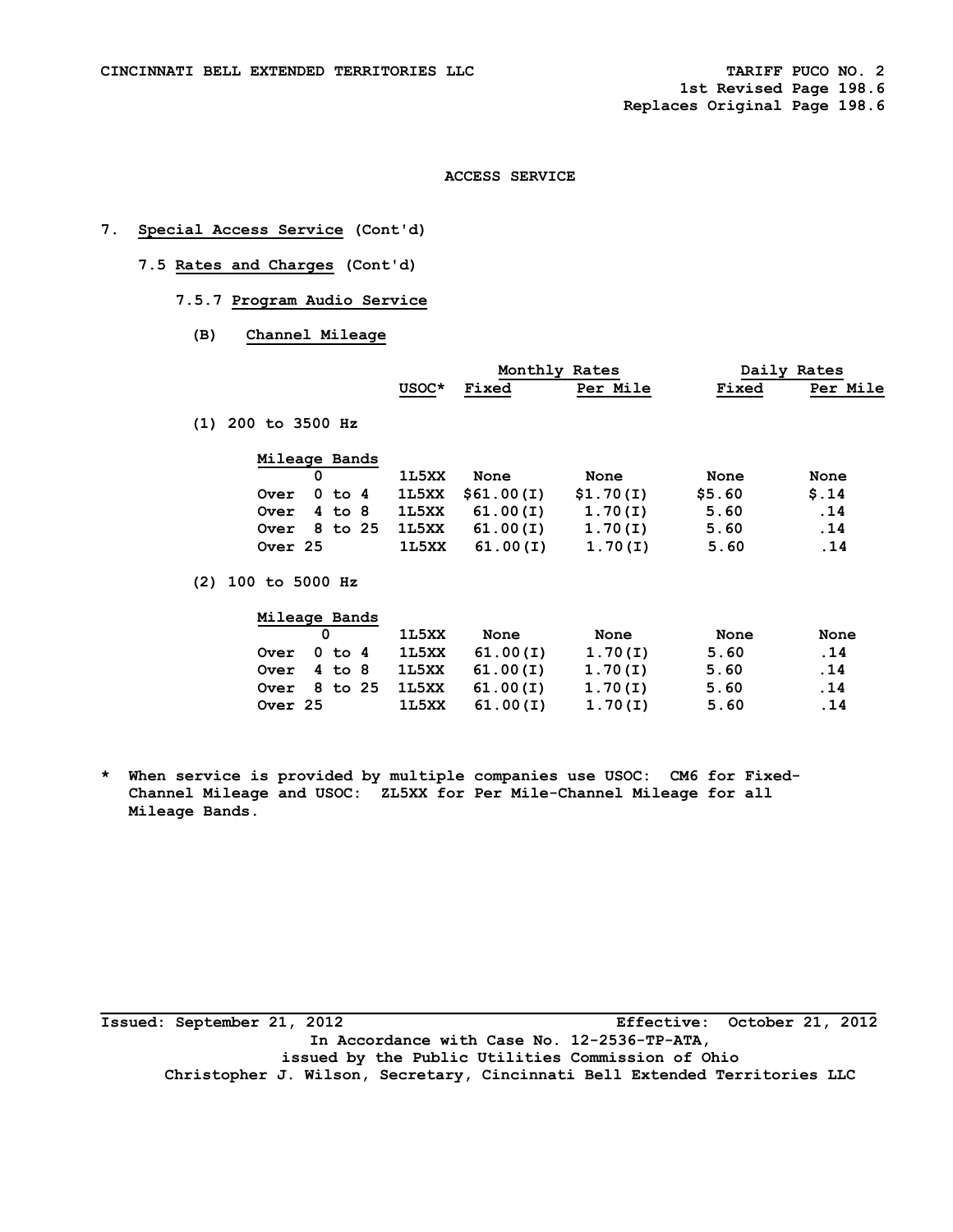# **7. Special Access Service (Cont'd)**

- **7.5 Rates and Charges (Cont'd)** 
	- **7.5.7 Program Audio Service (Cont'd)**

|                                 |       |              | Monthly Rates | Daily Rates |          |  |
|---------------------------------|-------|--------------|---------------|-------------|----------|--|
|                                 | USOC* | <b>Fixed</b> | Per Mile      | Fixed       | Per Mile |  |
| Channel Mileage (Cont'd)<br>(B) |       |              |               |             |          |  |
|                                 |       |              |               |             |          |  |
| $(3)$ 50 to 8000 Hz             |       |              |               |             |          |  |
| Mileage Bands                   |       |              |               |             |          |  |

|             |  | 1L5XX | None                        | None      | None   | None |
|-------------|--|-------|-----------------------------|-----------|--------|------|
| Over 0 to 4 |  |       | $1L5XX$ \$61.00(I)          | \$1.70(I) | \$5.60 | S.14 |
| Over 4 to 8 |  |       | 1L5XX 61.00(I)              | 1.70(1)   | 5.60   | .14  |
|             |  |       | Over 8 to 25 1L5XX 61.00(I) | 1.70(1)   | 5.60   | .14  |
| Over 25     |  | 1L5XX | 61.00(I)                    | 1.70(1)   | 5.60   | .14  |

 **(4) 50 to 15000 Hz** 

|                 | Mileage Bands    |       |          |         |      |      |
|-----------------|------------------|-------|----------|---------|------|------|
|                 |                  | 1L5XX | None     | None    | None | None |
| Over            | 0 to 4           | 1L5XX | 61.00(I) | 1.70(1) | 5.60 | .14  |
| Over $4$ to $8$ |                  | 1L5XX | 61.00(I) | 1.70(1) | 5.60 | .14  |
|                 | Over $8$ to $25$ | 1L5XX | 61.00(1) | 1.70(I) | 5.60 | .14  |
| Over 25         |                  | 1L5XX | 61.00(1) | 1.70(I) | 5.60 | .14  |

 **(5) 5 or 7.5 kHz (N)** 

|         | 0 |            |  | 1L5XX | None  | None | None | None |
|---------|---|------------|--|-------|-------|------|------|------|
| Over    | 0 | to 4       |  | 1L5XX | 61.00 | 1.70 | 5.60 | .14  |
| Over    |   | $4$ to $8$ |  | 1L5XX | 61.00 | 1.70 | 5.60 | .14  |
| Over    |   | 8 to 25    |  | 1L5XX | 61.00 | 1.70 | 5.60 | .14  |
| Over 25 |   |            |  | 1L5XX | 61.00 | 1.70 | 5.60 | .14  |

|             | Mileage Bands |       |       |      |      |            |
|-------------|---------------|-------|-------|------|------|------------|
|             |               | 1L5XX | None  | None | None | None       |
| Over        | $0$ to $4$    | 1L5XX | 61.00 | 1.70 | 5.60 | .14        |
| <b>Over</b> | 4 to 8        | 1L5XX | 61.00 | 1.70 | 5.60 | .14        |
| <b>Over</b> | 8 to 25       | 1L5XX | 61.00 | 1.70 | 5.60 | .14        |
| Over 25     |               | 1L5XX | 61.00 | 1.70 | 5.60 | .14<br>(N) |

**\* When service is provided by multiple companies use USOC: CM6 for Fixed- Channel Mileage and USOC: ZL5XX for Per Mile-Channel Mileage for all Mileage Bands.** 

**Issued: September 21, 2012 Effective: October 21, 2012 In Accordance with Case No. 12-2536-TP-ATA, issued by the Public Utilities Commission of Ohio Christopher J. Wilson, Secretary, Cincinnati Bell Extended Territories LLC**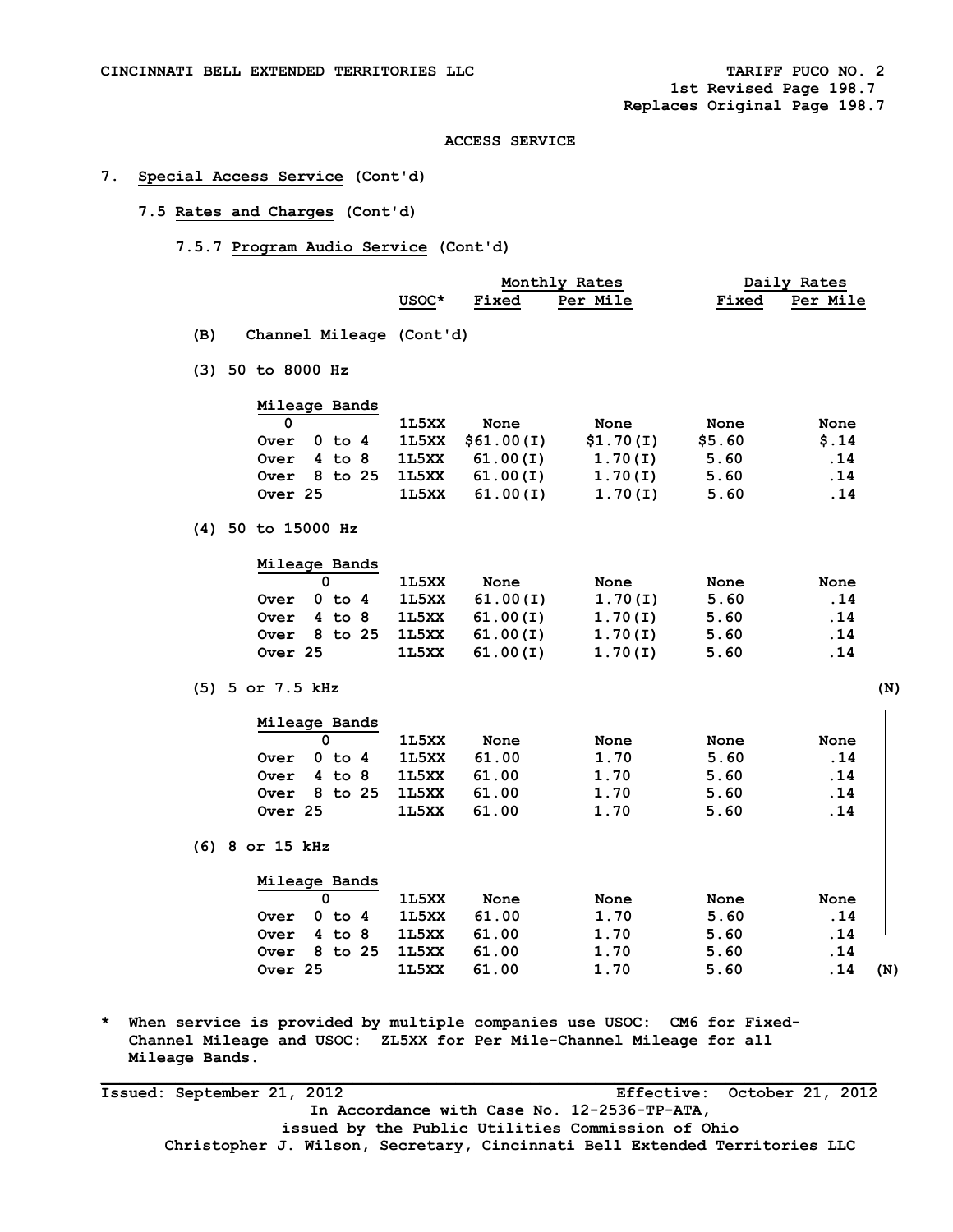**Original Page 198.8** 

#### **ACCESS SERVICE**

# **7. Special Access Service (Cont'd)**

- **7.5 Rates and Charges (Cont'd)** 
	- **7.5.7 Program Audio Service (Cont'd)**
	- **(C) Optional Features and Functions**

|     |                                             |                      |        |         | Nonrecurring |
|-----|---------------------------------------------|----------------------|--------|---------|--------------|
|     |                                             | Monthly              | Daily  | Charges |              |
|     |                                             | Rates<br><b>USOC</b> | Rates  | Monthly | Daily        |
|     | (1) Bridging<br>(Distribution<br>Amplifier) |                      |        |         |              |
|     | - Per port                                  | BRP++ ICB            | ICB    | None    | None         |
| (2) | Gain Conditioning<br>- Per service          | XGC \$10.77          | \$1.08 | None    | None         |
| (3) | Stereo<br>- Per service                     | <b>XSC</b><br>None   | None   | None    | None         |

**Issued: December 2, 2004 Effective: January 1, 2005 In Accordance with Case No. 04-1787-TP-ACE, issued by the Public Utilities Commission of Ohio D. Scott Ringo, Assistant Secretary, Cincinnati Bell Extended Territories LLC**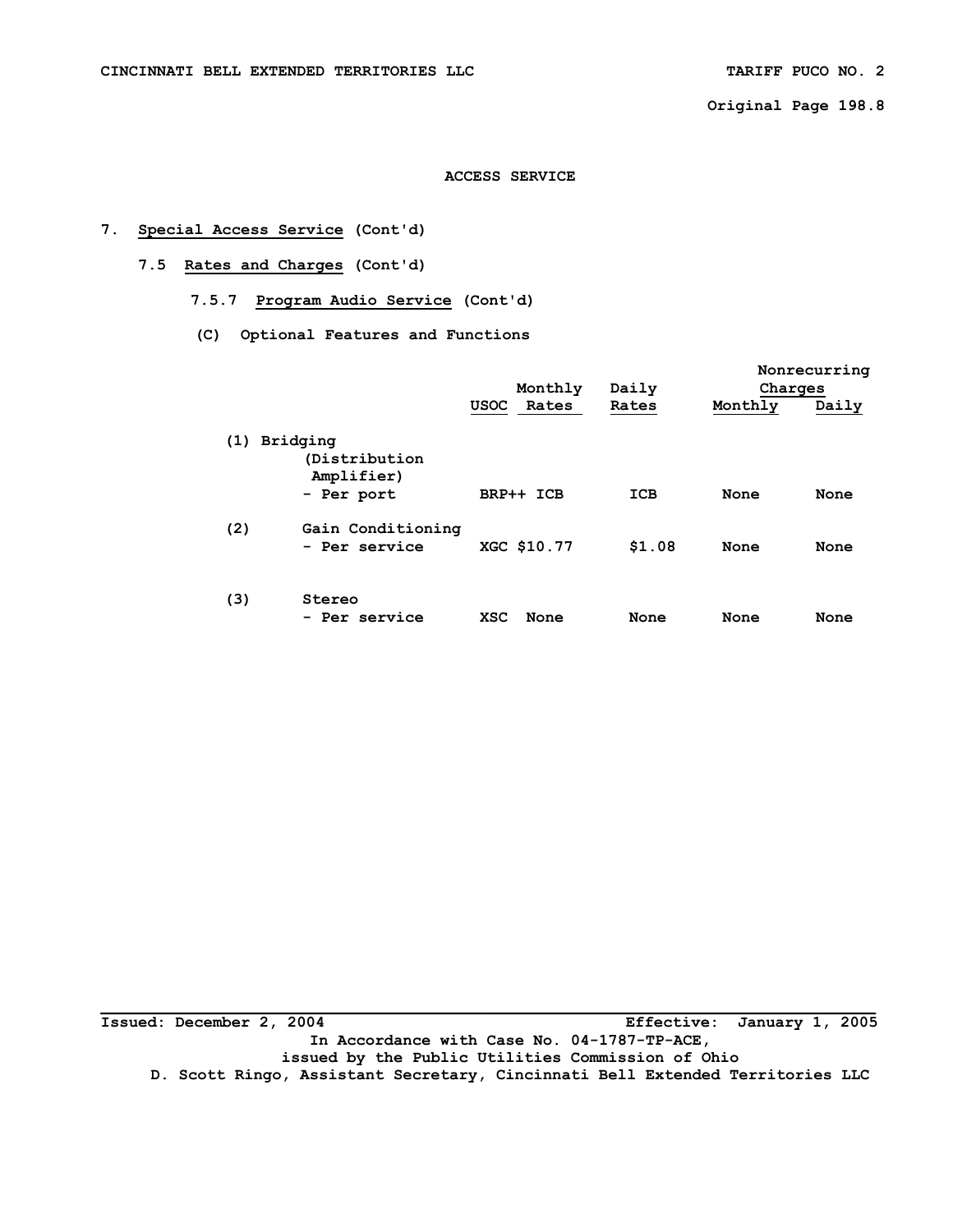**3rd Revised Page 198.9** 

 **Cancels 2nd Revised Page 198.9** 

#### **ACCESS SERVICE**

**7. Special Access Service (Cont'd) 7.5 Rates and Charges (Cont'd)** 

 **7.5.8 Video Service** 

|   |                |                    |           |                 |                                                                         | <b>USOC</b> | Monthly<br>Rates                                      |         |           |                                                  |                    | Nonrecurring<br>Charges<br>Monthly |          |
|---|----------------|--------------------|-----------|-----------------|-------------------------------------------------------------------------|-------------|-------------------------------------------------------|---------|-----------|--------------------------------------------------|--------------------|------------------------------------|----------|
|   |                | (A)                |           |                 | Channel Termination<br><b>USOC</b>                                      |             | Monthly                                               | 12 Mo.  |           | Monthly<br>24 Mo.                                | 36 Mo.             | Non-Recurring                      | Charges  |
|   |                | (A)                |           |                 | Channel Termination                                                     |             |                                                       |         |           |                                                  |                    |                                    |          |
|   |                |                    |           |                 |                                                                         |             |                                                       |         |           |                                                  |                    |                                    |          |
|   |                |                    |           | $- TV-1$ or $2$ | - Per Point of Termination<br><b>TMEV1</b>                              |             |                                                       |         |           |                                                  |                    |                                    | None     |
|   |                |                    | $-4$ TV-5 |                 | <b>TMEV4</b>                                                            |             | \$350.00(I)\$320.00<br>350.00(I) 320.00               |         |           | \$295.00<br>295.00                               | \$260.00<br>260.00 |                                    | None     |
|   |                |                    | $-6$ TV-5 |                 | <b>TMEV6</b>                                                            |             | 350.00(I) 320.00                                      |         |           | 295.00                                           | 260.00             |                                    | None     |
|   |                |                    | $- TV-15$ |                 | <b>TMEV5</b>                                                            |             | 350.00(I) 320.00                                      |         |           | 295.00                                           | 260.00             |                                    | None     |
|   |                | (B)                |           |                 | Channel Mileage<br>USOC**                                               |             |                                                       |         | Fixed     |                                                  |                    |                                    |          |
|   |                | Mileage Bands      |           |                 |                                                                         |             |                                                       |         |           |                                                  |                    |                                    |          |
|   |                |                    | 0         |                 | 1L5XX                                                                   |             | None                                                  |         |           |                                                  |                    |                                    |          |
|   |                | Over               |           | $0$ to $4$      | 1L5XX                                                                   |             | \$130.00(I) \$130.00(I)                               |         |           | \$130.00(I) \$130.00(I) None                     |                    |                                    |          |
|   |                | Over               |           | $4$ to $8$      | 1L5XX                                                                   |             | 130.00(I)                                             |         | 130.00(I) |                                                  |                    | 130.00(I) \$130.00(I) None         |          |
|   |                | Over               |           | 8 to 25         | 1L5XX                                                                   |             | 130.00(I)                                             |         | 130.00(I) |                                                  |                    | 130.00(I) \$130.00(I) None         |          |
|   |                | Over <sub>25</sub> |           |                 | 1L5XX                                                                   |             | 130.00(I)                                             |         | 130.00(I) |                                                  |                    | 130.00(I) \$130.00(I) None         |          |
|   |                |                    |           | USOC**          |                                                                         |             |                                                       |         |           | Per Mile                                         |                    |                                    |          |
|   |                | Mileage Bands      |           |                 |                                                                         |             |                                                       |         |           |                                                  |                    |                                    |          |
|   |                |                    | 0         |                 | 1L5XX                                                                   |             | None                                                  |         |           |                                                  |                    |                                    |          |
|   |                | Over               |           | $0$ to $4$      | 1L5XX                                                                   |             | $$75.00(I) $75.00(I) $75.00(I) 00(I) $75.00(I) 00(I)$ |         |           |                                                  |                    |                                    |          |
|   |                | Over               |           | $4$ to $8$      | 1L5XX                                                                   |             | 75.00(I)                                              |         | 75.00(I)  | 75.00(I)                                         |                    | 75.00(I) None                      |          |
|   |                | <b>Over</b>        |           | 8 to 25         | 1L5XX                                                                   |             | 75.00(I)                                              |         | 75.00(I)  | 75.00(I)                                         |                    | 75.00(I) None                      |          |
|   |                | Over 25            |           |                 | 1L5XX                                                                   |             | 75.00(I)<br><b>USOC</b>                               |         | 75.00(I)  | 75.00(I)<br>Monthly Rate                         |                    | 75.00(I) None                      |          |
|   |                |                    |           |                 | (C) TV Analog Video Optional                                            |             |                                                       |         |           |                                                  |                    |                                    |          |
|   |                |                    |           |                 | 3rd and 4th Audio Channel VAKSA                                         |             |                                                       |         |           | \$110.00                                         |                    |                                    |          |
|   |                |                    |           |                 |                                                                         |             |                                                       | Monthly |           | 12 Mo.                                           | 24 Mo.             |                                    | 36 Mo.   |
|   |                |                    |           |                 | (D) Serial Component Video                                              |             |                                                       |         |           |                                                  |                    |                                    |          |
|   |                |                    |           |                 | Service (SCVS) - TV270                                                  |             |                                                       |         |           | ZZYAC \$600.00 \$540.00                          | \$500.00           |                                    | \$450.00 |
|   |                |                    |           |                 | Per Port Termination                                                    |             |                                                       |         |           |                                                  |                    |                                    |          |
|   |                |                    |           |                 | (E) High Definition TV                                                  |             |                                                       |         |           |                                                  |                    |                                    |          |
|   |                |                    |           | Per Channel     |                                                                         |             |                                                       |         |           | ZZYAD \$1,100.00 \$1,050.00 \$1,000.00 \$ 950.00 |                    |                                    |          |
| * |                |                    |           |                 | When service is provided by multiple companies use USOC: CM6 for Fixed- |             |                                                       |         |           |                                                  |                    |                                    |          |
|   |                |                    |           |                 | Channel Mileage and USOC: ZL5XX for Per Mile-Channel Mileage for all    |             |                                                       |         |           |                                                  |                    |                                    |          |
|   | Mileage Bands. |                    |           |                 |                                                                         |             |                                                       |         |           |                                                  |                    |                                    |          |

**Issued: September 21, 2012 Effective: October 21, 2012 In Accordance with Case No. 12-2536-TP-ATA, issued by the Public Utilities Commission of Ohio Christopher J. Wilson, Secretary, Cincinnati Bell Extended Territories LLC**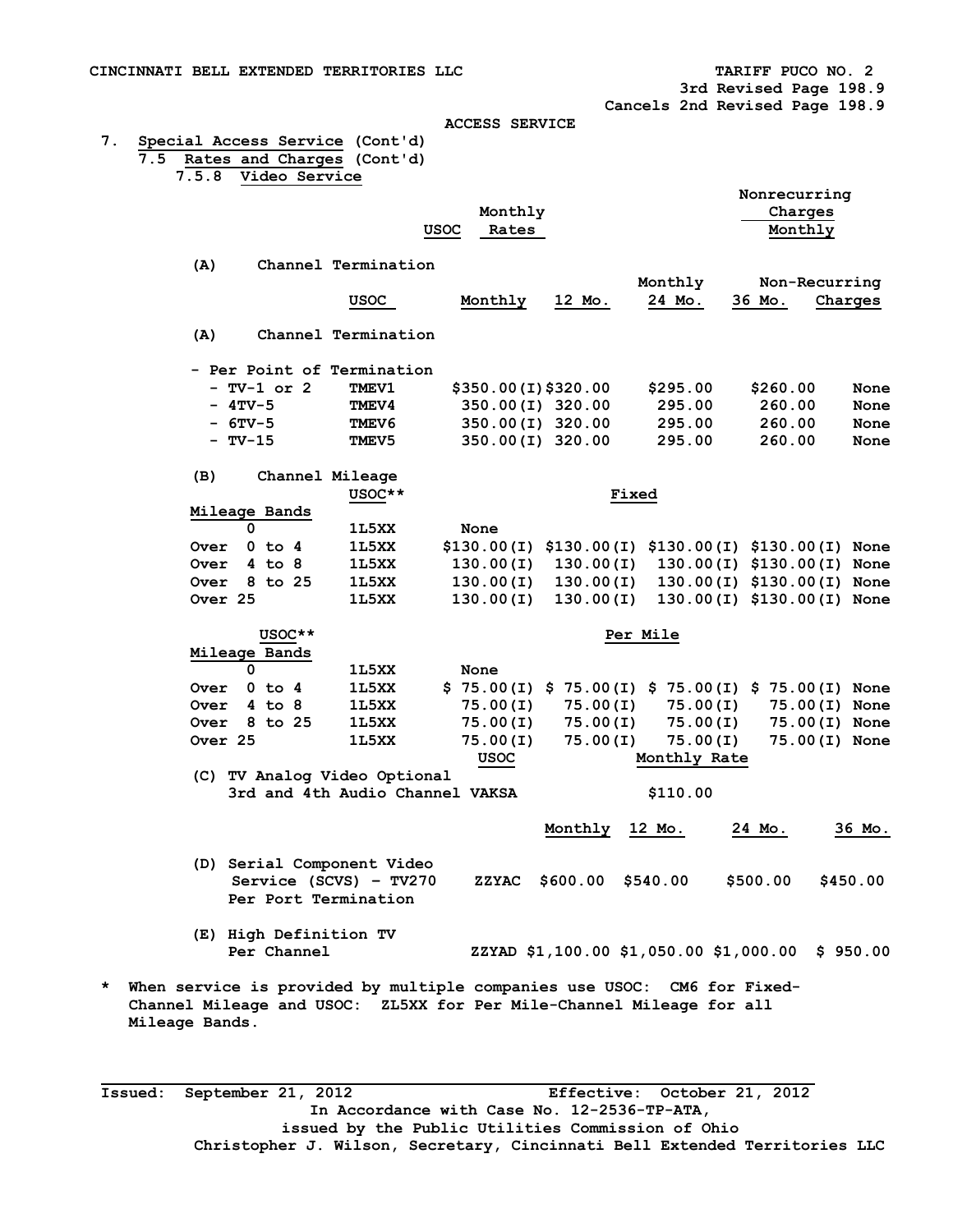## **7. Special Access Service (Cont'd)**

 **7.5 Rates and Charges (Cont'd)** 

 **7.5.5 Video Service (Con't)** 

 **Daily\*** 

|                                                        | Non-Recurring |
|--------------------------------------------------------|---------------|
|                                                        |               |
| \$200.00(I)                                            | None          |
| 200.00(I)                                              | None          |
| 200.00(I)                                              | None          |
| 200.00(I)                                              | None          |
| <b>USOC</b><br><b>TMEV1</b><br>TMEV4<br>TMEV6<br>TMEV5 | Daily Rate    |

 **(B) Channel Mileage** 

|               |   |            | Daily Rates* |  |            |  |            |
|---------------|---|------------|--------------|--|------------|--|------------|
|               |   |            | $USOC**$     |  | Fixed      |  | Per Mile   |
| Mileage Bands |   |            |              |  |            |  |            |
|               | 0 |            | 1L5XX        |  | None       |  | None       |
| <b>Over</b>   |   | $0$ to $4$ | 1L5XX        |  | \$65.00(I) |  | \$40.00(I) |
| <b>Over</b>   |   | $4$ to $8$ | 1L5XX        |  | 65.00(I)   |  | 40.00(1)   |
| Over          |   | 8 to 25    | 1L5XX        |  | 65.00(I)   |  | 40.00(1)   |
| Over 25       |   |            | 1L5XX        |  | 65.00(I)   |  | 40.00(1)   |
|               |   |            |              |  |            |  |            |

**\* When service is provided by multiple companies use USOC: CM6 for Fixed- Channel Mileage and USOC: ZL5XX for Per Mile-Channel Mileage for all Mileage Bands.** 

**Issued: September 21, 2012 Effective: October 21, 2012 In Accordance with Case No. 12-2536-TP-ATA, issued by the Public Utilities Commission of Ohio Christopher J. Wilson, Secretary, Cincinnati Bell Extended Territories LLC**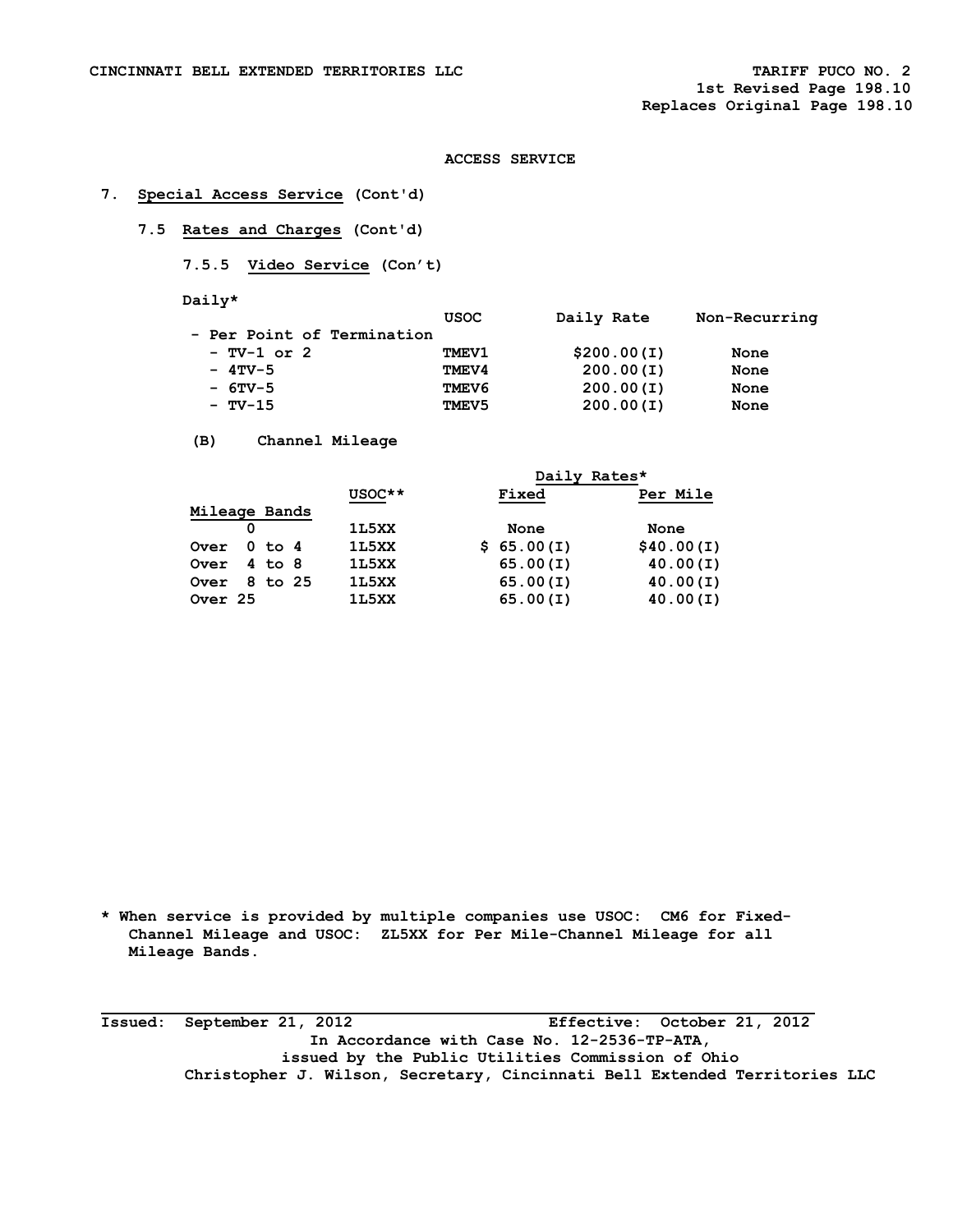**Original Page 199** 

#### **ACCESS SERVICE**

#### **8. Billing Name and Address (BNA) Service**

## **8.1 General Description**

 **Billing Name and Address Service, hereinafter referred to as BNA, is the provision of a name and address within the Company records to which billing is rendered. BNA is normally associated with a telephone number assigned to a customer and can have one or more telephone numbers consolidated with the BNA for billing purposes BNA may or may not be the listed name and address or the location of the customer's exchange telephone service.** 

#### **8.2 Undertaking of the Company**

 **The Company will, subject to procedures established for Customer Account Record Exchange, hereinafter referred to as CARE, furnish the BNA except as described below; (1) when available in the Company data base and (2) whenever a customer initiates a request through such procedures.** 

 **The Company will provide a copy(ies) of the CARE publication, as revised or amended, to each customer upon request or when notification to the Company is made regarding establishment of a presence within its operating territory.** 

 **The Company will not provide BNA information for unlisted and nonpublished end users who request nondisclosure. Unlisted and nonpublished end users who request nondisclosure of their BNA information will be excluded from making third party or receiving collect calls.** 

### **8.3 Liability of the Company**

 **Approval of language by the FCC does not constitute a determination by the Commission that the limitation of liability imposed by the Company should be upheld in a court of law. Approval by the Commission merely recognizes that since it is a court's responsibility to adjudicate negligence and consequent damage claims, it is also the court's responsibility to determine the validity of any exculpatory clauses.** 

 **Not withstanding the provisions of Section 2 of this tariff regarding liability, no liability for damages to the customer or any other person or entity shall attach to the Company for its action or conduct of its employees in providing BNA in the absence of willful misconduct.** 

**Issued: December 2, 2004 Effective: January 1, 2005 In Accordance with Case No. 04-1787-TP-ACE, issued by the Public Utilities Commission of Ohio D. Scott Ringo, Assistant Secretary, Cincinnati Bell Extended Territories LLC**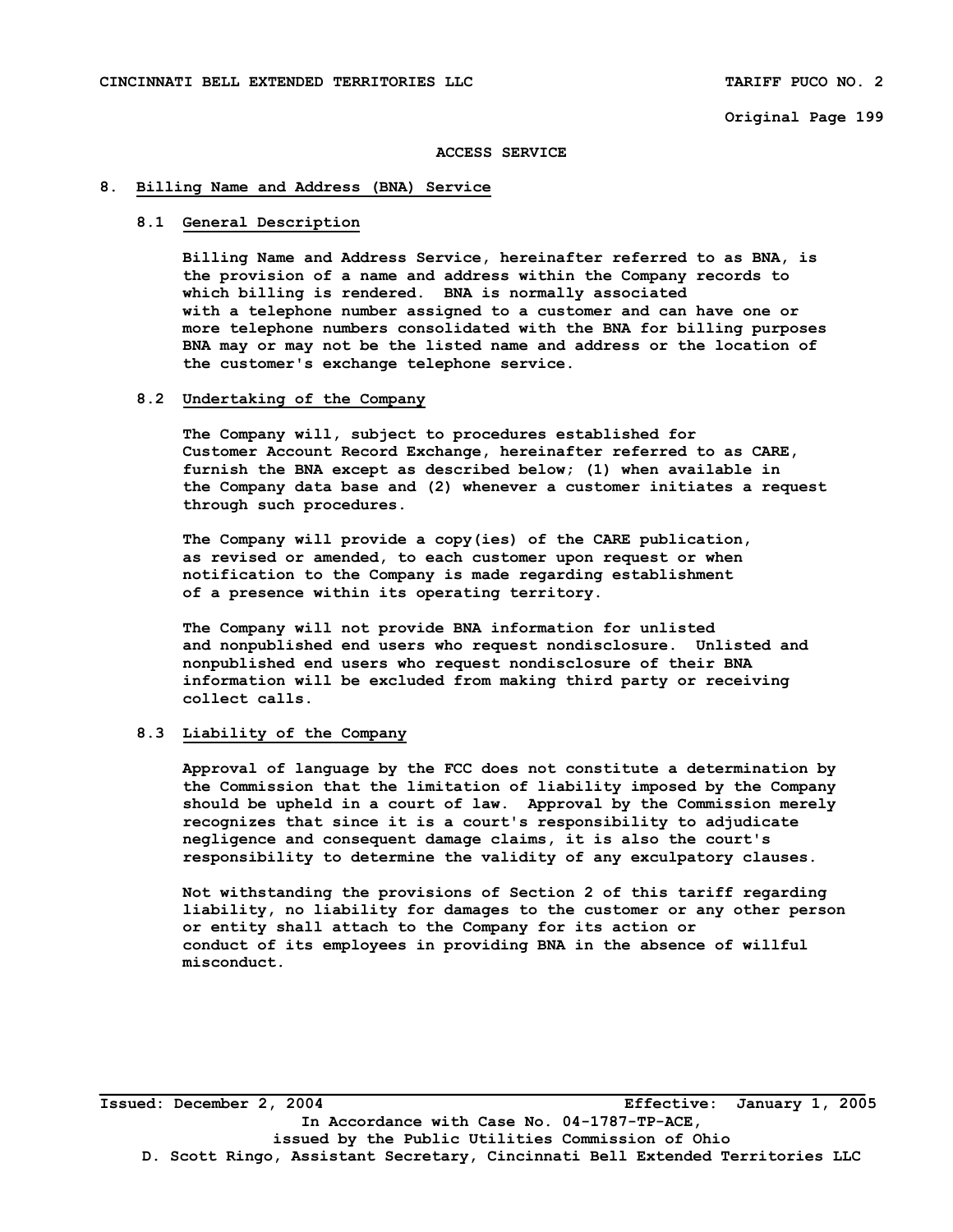**Original Page 200** 

#### **ACCESS SERVICE**

#### **8. Billing Name and Address (BNA) Service (Cont'd)**

## **8.4 Obligations of the Customer**

 **The customer shall order BNA through the established CARE procedures, as amended or revised.** 

 **The customer shall accord proprietary treatment to listings. Anyone acquiring BNA access from the Company must use BNA only for billing and collecting and it may not be used for marketing purposes. Customers are prohibited from disclosing BNA except to governmental law enforcement agencies, authorized billing and collection agents and as described above.** 

## **8.5 Rate Regulations**

 **For each customer BNA request, indicated through the CARE procedure, the rate set forth in 8.6 following applies. The charge applies for all inquiries including but not limited to record not found, duplicate request, invalid request, and invalid information.** 

### **8.6 Rates and Charges**

|                             | Nonrecurring Charge       |  |  |  |  |
|-----------------------------|---------------------------|--|--|--|--|
| Start Up Charge             | \$1,455.00                |  |  |  |  |
| Requests per Month          | Rate per Customer Request |  |  |  |  |
| $1 - 100$                   | \$0.97                    |  |  |  |  |
| $101 - 500$<br>$501 - 1000$ | 0.18<br>0.064             |  |  |  |  |
| over 1000                   | 0.04                      |  |  |  |  |

**Issued: December 2, 2004 Effective: January 1, 2005 In Accordance with Case No. 04-1787-TP-ACE, issued by the Public Utilities Commission of Ohio D. Scott Ringo, Assistant Secretary, Cincinnati Bell Extended Territories LLC**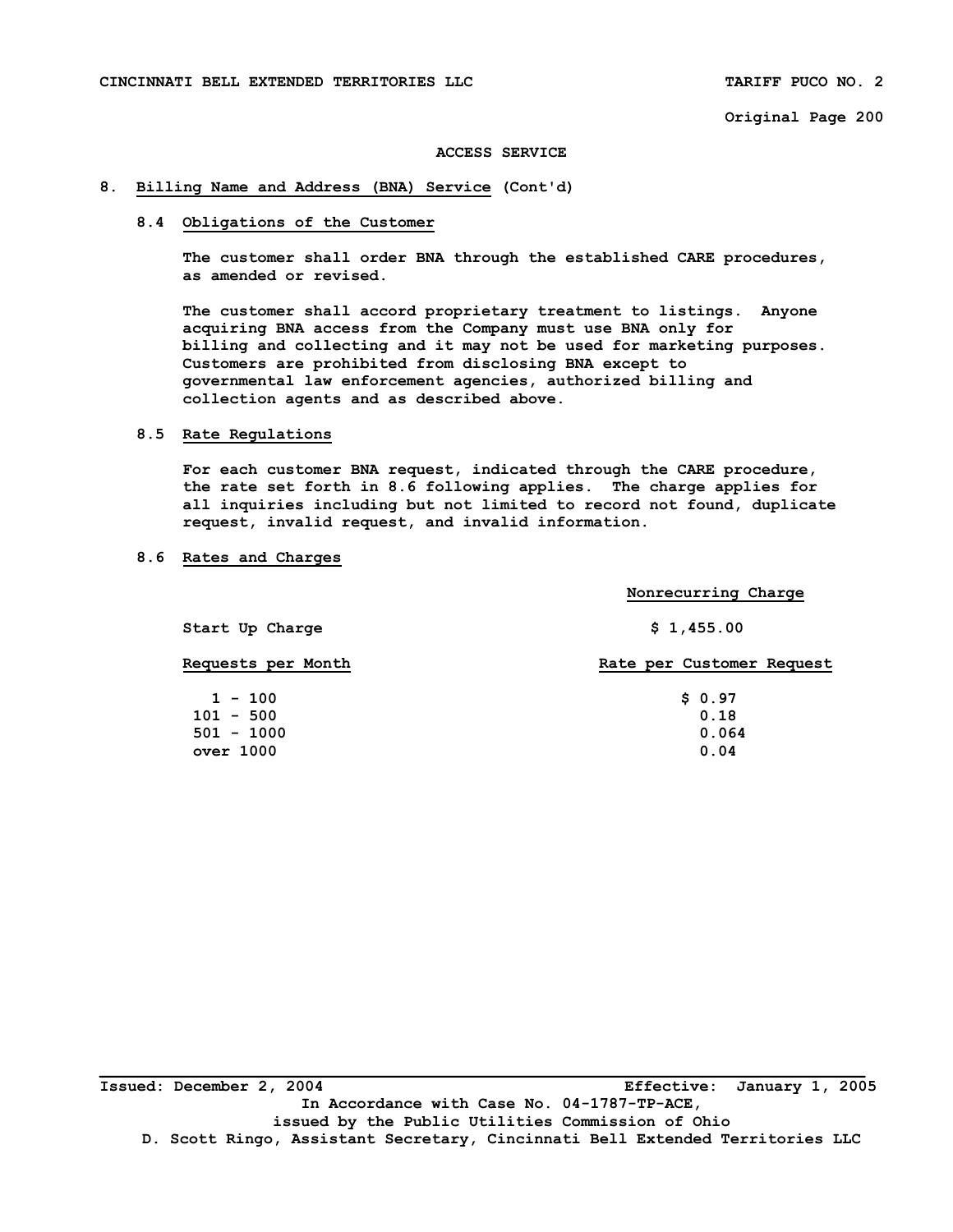**1st Revised Page 201 Replaces Original Page 201** 

## **ACCESS SERVICE**

# **9. Directory Assistance Service**

 **Customers may obtain Directory Assistance Service for telephone numbers in their local calling area at the rate specified below by calling the Directory Assistance operator** 

 **The rates and charges are:** 

 **(A) Directory Assistance Service call, each \$0.30** 

#### **10. Federal Government Specialized Service or Arrangements (N)**

## **10.1 General**

 **This section covers Access Services that are provided to a customer for use only by agencies or branches of the Federal Government and other users authorized by the Federal Government Federal Government. Services provided to state emergency operations control communications, including communications for national security, emergency preparedness and presidential requirements. They are required to assure continuity of Government in emergency and crisis situations and to provide for national security. In addition, this section covers Telecommunications Service Priority (TSP) System services and procedures as set forth in 10.8.1(D) since it is administered by the Federal Government.** 

 **Services for command and control communications and for national security and emergency preparedness sometimes require short notice and short duration service provisions. These provisions are especially man-made, or declared emergencies. Requirements of this type cannot be forecasted and are usually needed for a relatively short period. The provision of service under these conditions may require the availability of facilities, such as portable microwave equipment, which are provided on a temporary basis by the Telephone Company or Customer.** 

#### **10.2 Emergency Conditions**

 **These services will be provided on the date requested or as soon as possible thereafter when the emergency falls into one of the following categories:** 

 **(A) State of crisis declared by the National Command Authorities (includes commitments made to the National Communications System in the "National Plan for Emergencies and Major Disasters"). (N)** 

 **(M)** 

**(M)** 

**Regulations formerly appearing on this page are now found on page 201.17** 

**\_\_\_\_\_\_\_\_\_\_\_\_\_\_\_\_\_\_\_\_\_\_\_\_\_\_\_\_\_\_\_\_\_\_\_\_\_\_\_\_\_\_\_\_\_\_\_\_\_\_\_\_\_\_\_\_\_\_\_\_\_\_\_\_\_\_\_\_\_\_\_\_\_\_\_\_\_\_\_\_\_\_ Issued: December 24, 2008 Effective: December 24, 2008 In Accordance with Case No. 08-1243-TP-ATA, issued by the Public Utilities Commission of Ohio D. Scott Ringo, Assistant Secretary, Cincinnati Bell Extended Territories LLC**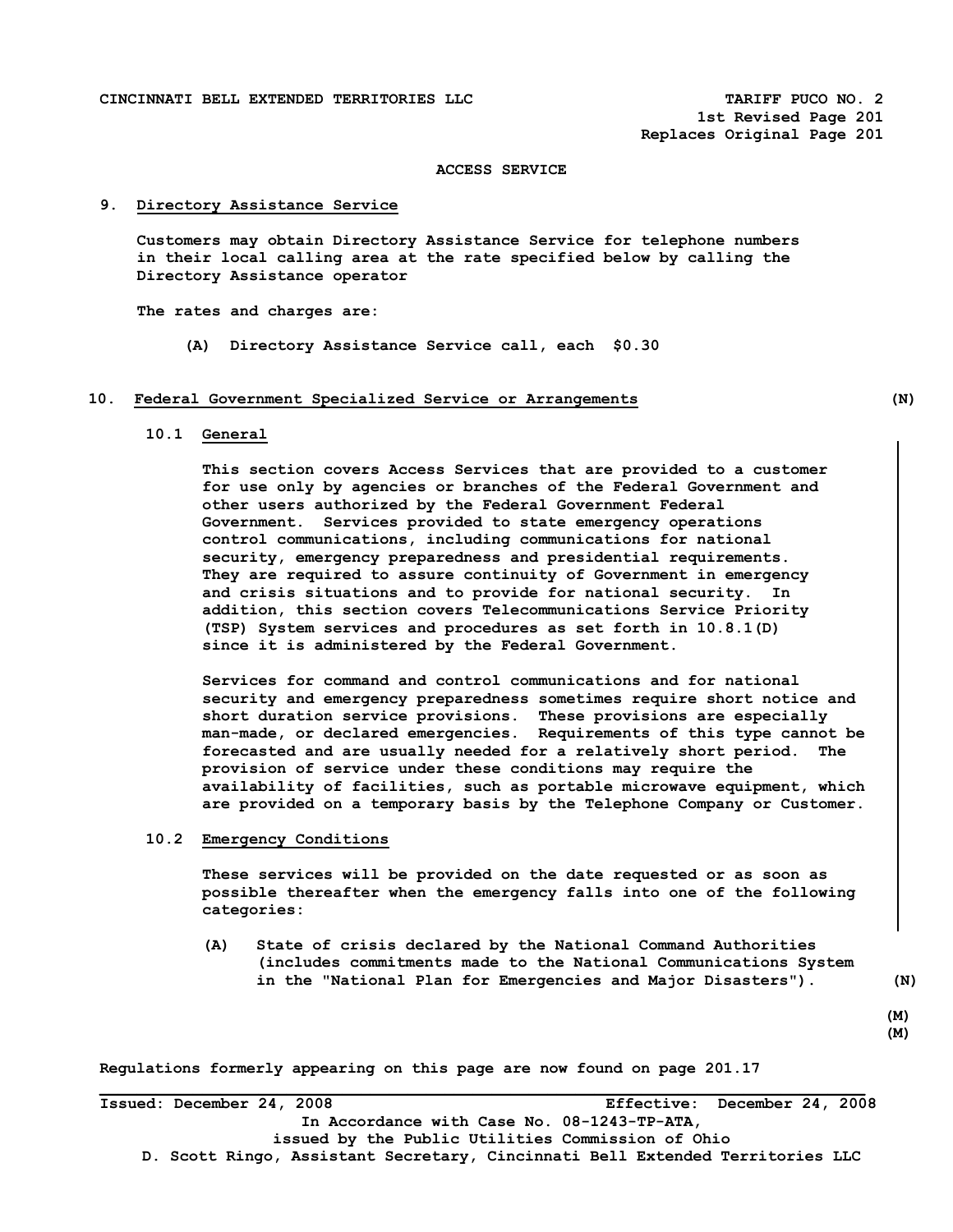## **ACCESS SERVICE**

## **10. Federal Government Specialized Service or Arrangements (Cont'd) (N)**

- **10.2 Emergency Conditions (Cont'd)** 
	- **(B) Efforts to protect endangered U.S. personnel or property both in the U.S. and abroad. (Includes space vehicle recovery and protection efforts.)**
	- **(C) Communications requirements resulting from hostile action, a major disaster or a major civil disturbance.**
	- **(D) The director (Cabinet level) of a Federal department, Commander of a Unified/Specified Command, or head of a military department has certified that a communications requirement is so critical to the protection of life and property or to the National Defense that it must be processed immediately.**
	- **(E) Political unrest in foreign countries which affect the national interest.**
	- **(F) Presidential Service.**
- **10.3 Intervals to Provide Service**

 **Certain services provided under the provisions of this section of tariff are provided on an individual case basis. Therefore, orders for such service shall be placed under the Negotiated Interval provisions set forth in 5.2.1(B) preceding. (N)** 

**Issued: December 24, 2008 Effective: December 24, 2008 In Accordance with Case No. 08-1243-TP-ATA, issued by the Public Utilities Commission of Ohio D. Scott Ringo, Assistant Secretary, Cincinnati Bell Extended Territories LLC**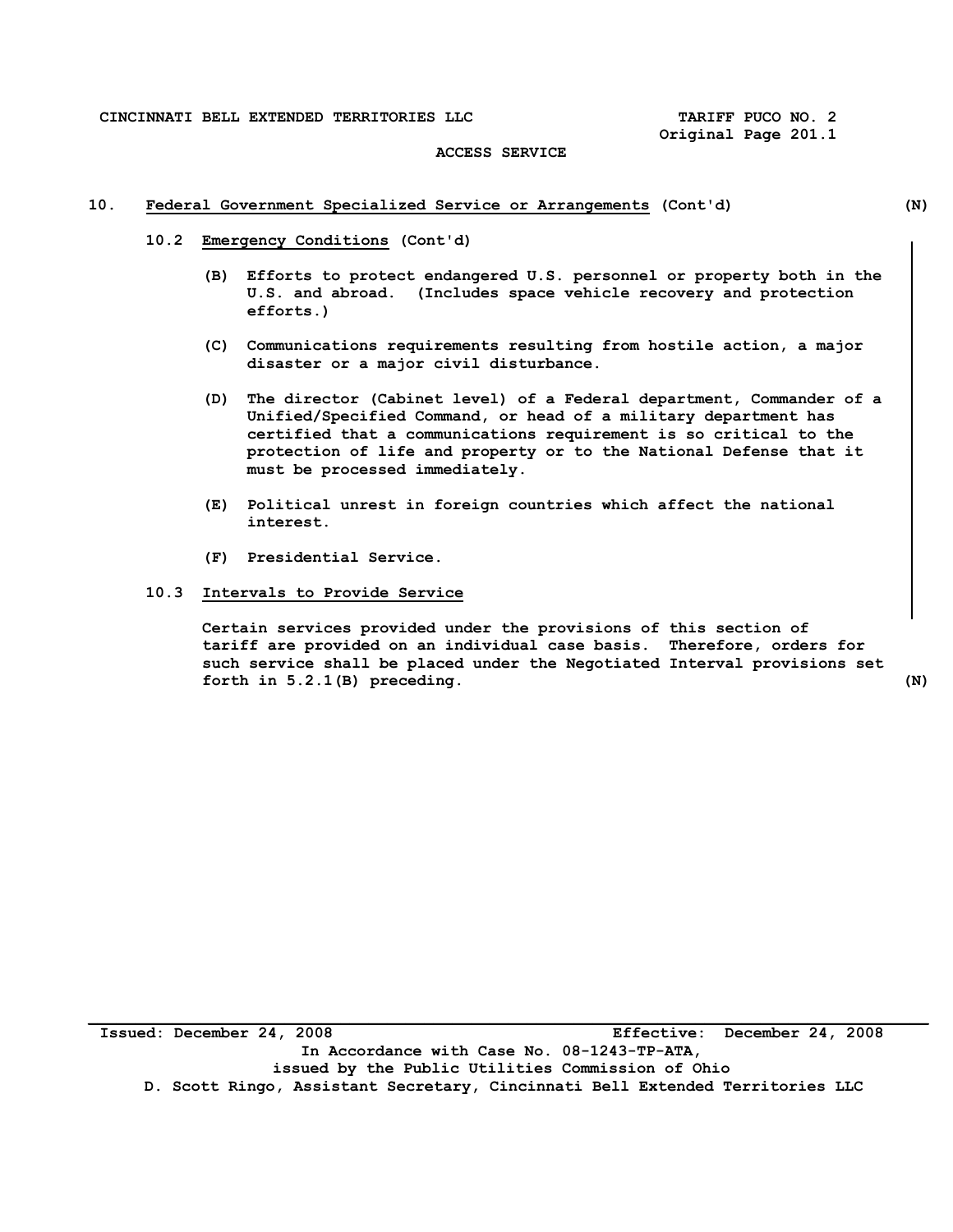## **10. Federal Government Specialized Service or Arrangements (Cont'd) (N)**

# **10.4 Safeguarding of Service**

## **10.4.1 Facility Availability**

 **In order to insure communications during periods of emergency, the Telephone Company will, within the limits of good management, make available the necessary facilities to restore service in the event of damage or to provide temporary emergency service as set forth in 10.8.1(D) and 10.8.3(D) following.** 

#### **10.4.2 Utilization of Government Owned Facilities**

 **In order to meet the requirements of agencies or branches of the Federal Government, the Telephone Company may utilize government-owned facilities, when necessary to provide service.** 

#### **10.5 Federal Government Regulations**

 **In accordance with Federal Government Regulations, all service provided to the Federal Government will be billed in arrears. However, this provision does not apply to other customers that obtain services under the provisions of this tariff to provide their services to the Federal Government.** 

#### **10.6 Mileage Application**

 **Mileage, when used for rate application in this section of the tariff, shall be determined by the V and H Coordinates Method as set forth in the NATIONAL EXCHANGE CARRIER ASSOCIATION, INC., WIRE CENTER AND INTERCONNECTION INFORMATION, TARIFF F.C.C. No. 4 and administered as set forth in 7.3.4 preceding. (N)**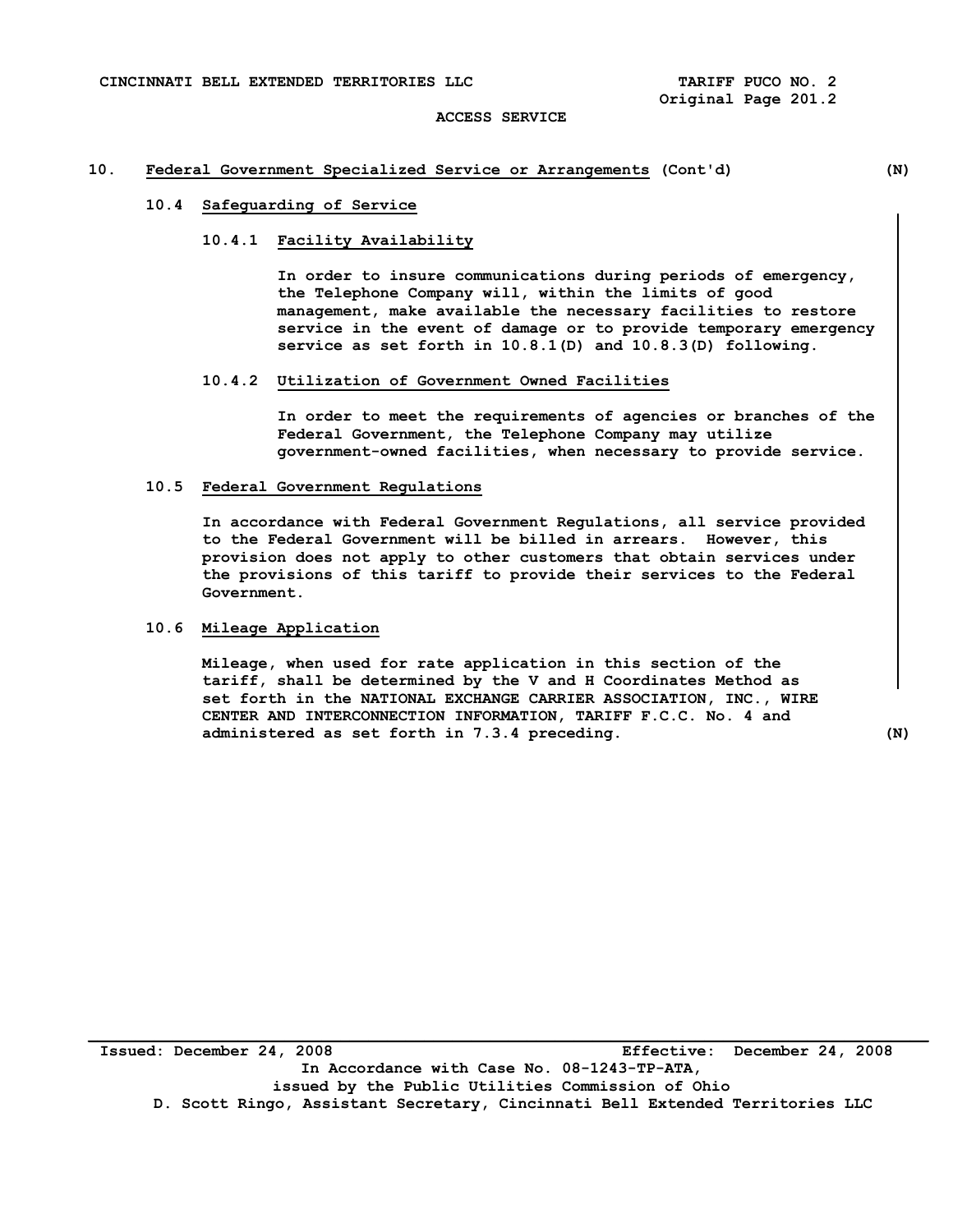#### **ACCESS SERVICE**

## **10. Federal Government Specialized Service or Arrangements (Cont'd) (N)**

# **10.7 Move Charges**

 **When service without a maximum termination liability charge associated with it, as set forth in 10.8.1 and 10.8.2 following, is moved to a new location within the same building or to a different building, all associated nonrecurring charges apply.** 

 **When service with a maximum termination liability charge associated with it, as set forth in 10.8.1 and 10.8.2 following, is moved and is reinstalled at a new location, the customer may elect:** 

- **to pay the unexpired portion of the maximum termination liability charge for the service, if any, with the application of a nonrecurring charge and the establishment of a new maximum termination liability charge for such service at the new location, or**
- **to continue service subject to the unexpired portion of the maximum termination liability charge, if any, and pay the estimated costs of moving such service, provided that the customer requests these charges be quoted prior to ordering the service move. Charges for moving such service will be based on estimated costs attributable to the move.**

 **Move charges include the estimated costs of removal, restoration of services or facilities necessitated by the move, transportation, storage, reinstallation, engineering, labor, supervision, materials, administration, and any other specific items of cost directly attributable to the move. (N)**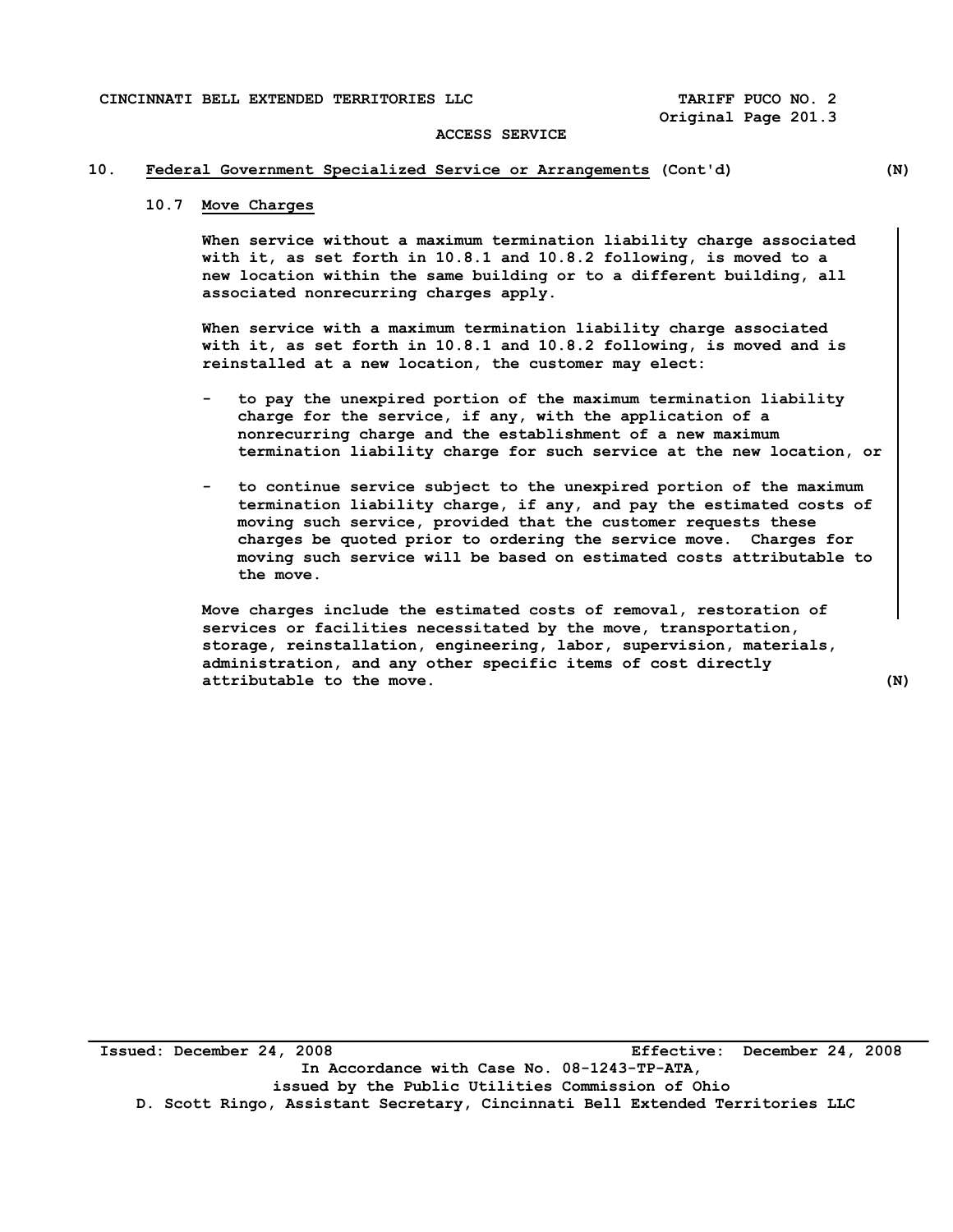#### **ACCESS SERVICE**

# **10. Federal Government Specialized Service or Arrangements (Cont'd) (N)**

# **10.8 Service Offerings**

 **The following unique services are provided to a customer for use only by agencies or branches of the Federal Government, other authorized users and state emergency operations centers. The rates and charges for certain services shall be developed on an individual case basis and shall be consistent with the rates and charges for services offered in other sections of this tariff.** 

#### **10.8.1 Type and Description**

#### **(A) Voice Grade Special Access Services**

 **(1) Voice Grade Secure Communications Type I** 

 **Approximate bandwidth of 10-50,000 Hertz. Furnished for two-point secure communications on two-wire or four-wire metallic facilities between IC premises and end user's premises. Services are conditioned as follows:** 

 **T-3 Conditioning - The absolute loss (referenced to 1 milliwatt) with respect to frequency shall not exceed:** 

 **15 dB at 10 Hz 13 dB at 100 Hz 9 dB at 1,000 Hz 20 dB at 10,000 Hz 30 dB at 50,000 Hz (N)** 

**Issued: December 24, 2008 Effective: December 24, 2008 In Accordance with Case No. 08-1243-TP-ATA, issued by the Public Utilities Commission of Ohio D. Scott Ringo, Assistant Secretary, Cincinnati Bell Extended Territories LLC**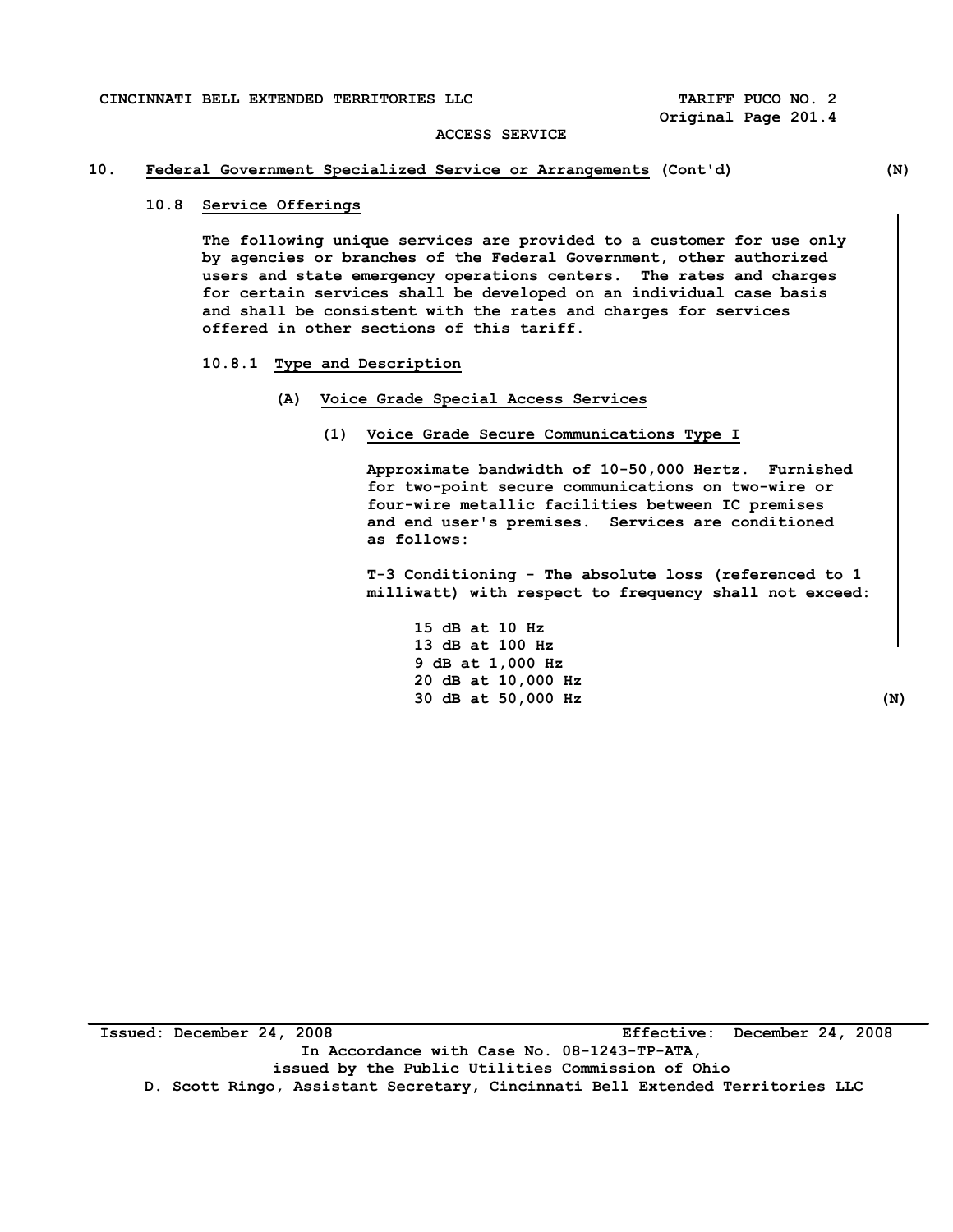#### **ACCESS SERVICE**

## **10. Federal Government Specialized Service or Arrangements (Cont'd) (N)**

# **10.8 Service Offerings (Cont'd)**

- **10.8.1 Type and Description (Cont'd)** 
	- **(A) Voice Grade Special Access Services (Cont'd)** 
		- **(1) Voice Grade Secure Communications Type I (Cont'd)**

 **Additional conditioning (available in one or two directions on four-wire facilities only) ro provide the following characteristics:** 

 **The absolute loss (referenced to one milliwatt) with respect to frequency shall not exceed:** 

 **0 db at 1,000 Hz + 1 dB between 1,000 Hz and 40,000 Hz + 2 dB between 10 Hz and 50,000 Hz (+ means more loss)** 

 **The net loss of the conditioned service (with or without additional conditioning) shall not vary by more than four dB at 1,000 Hz from the levels specified above. Voice frequency signaling or supervisory tones can be transmitted.** 

#### **(2) Voice Grade Secure Communications Type II**

 **Approximate bandwidth 10-50,000 Hz. Furnished on four-wire metallic facilities for duplex operation for two-point secure communications between an IC premises on an end user's premises and an end user's premises. Services are conditioned as follows:** 

 **G-1 Conditioning - The absolute loss with respect to frequency and the net loss variation shall be the same as Voice Grade Secure Communications Type I services without additional conditioning. Voice frequency signaling or supervisory tones can be transmitted. (N)** 

**\_\_\_\_\_\_\_\_\_\_\_\_\_\_\_\_\_\_\_\_\_\_\_\_\_\_\_\_\_\_\_\_\_\_\_\_\_\_\_\_\_\_\_\_\_\_\_\_\_\_\_\_\_\_\_\_\_\_\_\_\_\_\_\_\_\_\_\_\_\_\_\_\_\_\_\_\_\_\_\_\_\_\_\_\_\_\_\_\_\_ Issued: December 24, 2008 Effective: December 24, 2008 In Accordance with Case No. 08-1243-TP-ATA, issued by the Public Utilities Commission of Ohio D. Scott Ringo, Assistant Secretary, Cincinnati Bell Extended Territories LLC**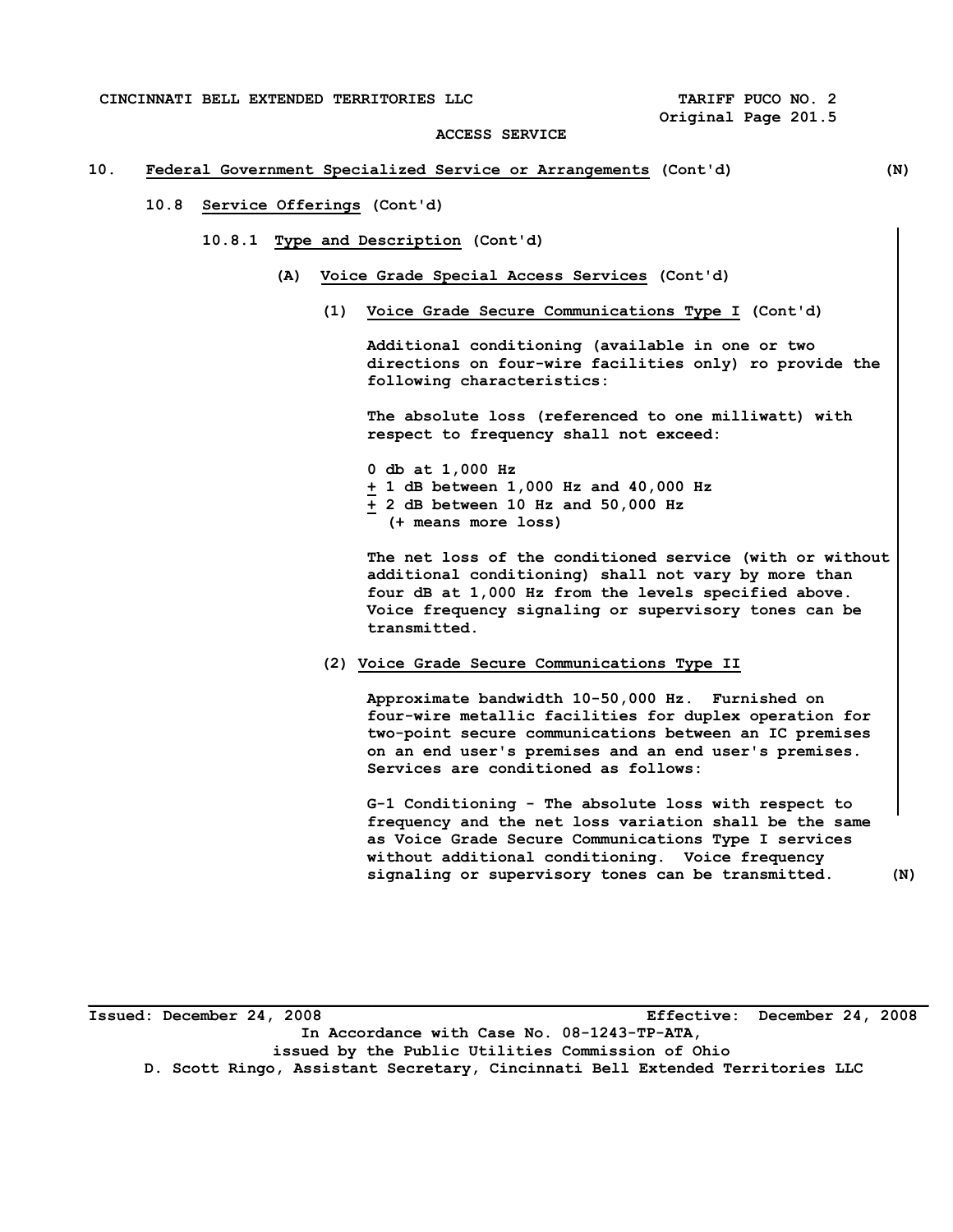**CINCINNATI BELL EXTENDED TERRITORIES LLC TARIFF PUCO NO. 2** 

 **Original Page 201.6** 

#### **ACCESS SERVICE**

#### **10. Federal Government Specialized Service or Arrangements (Cont'd) (N)**

## **10.8 Service Offerings (Cont'd)**

- **10.8.1 Type and Description (Cont'd)** 
	- **(A) Voice Grade Special Access Services (Cont'd)** 
		- **(3) Voice Grade Secure Communications Type III**

 **Approximate bandwidth 10-50,000 Hz. Furnished on four-wire metallic facilities for duplex operation for two-point secure communications between an IC premises switch and an end user's premises. Services are conditioned as follows:** 

 **G-2 Conditioning - The absolute loss with respect to frequency and the net loss variation from the switch to an end user's premises shall be the same as Voice Grade Secure Communications Type I services without additional conditioning; from an end user's premises to the switch shall be the same as Voice Grade Secure Communications Type I services with additional conditioning. Voice frequency signaling or supervisory tones can be transmitted.** 

 **(4) Voice Grade Secure Communications Type IV** 

 **Approximate bandwidth 10-50,000 Hz. Furnished on four-wire metallic facilities for duplex operation for two-point secure communication between two IC premises switches. Services are conditioned as follows:** 

 **G-3 Conditioning - The absolute loss with respect to frequency and the net loss variation shall be the same in both directions of transmission as Voice Grade Secure Communications Type I services with additional conditioning. Voice frequency signaling or supervisory tones can be transmitted. (N)** 

**Issued: December 24, 2008 Effective: December 24, 2008 In Accordance with Case No. 08-1243-TP-ATA, issued by the Public Utilities Commission of Ohio D. Scott Ringo, Assistant Secretary, Cincinnati Bell Extended Territories LLC**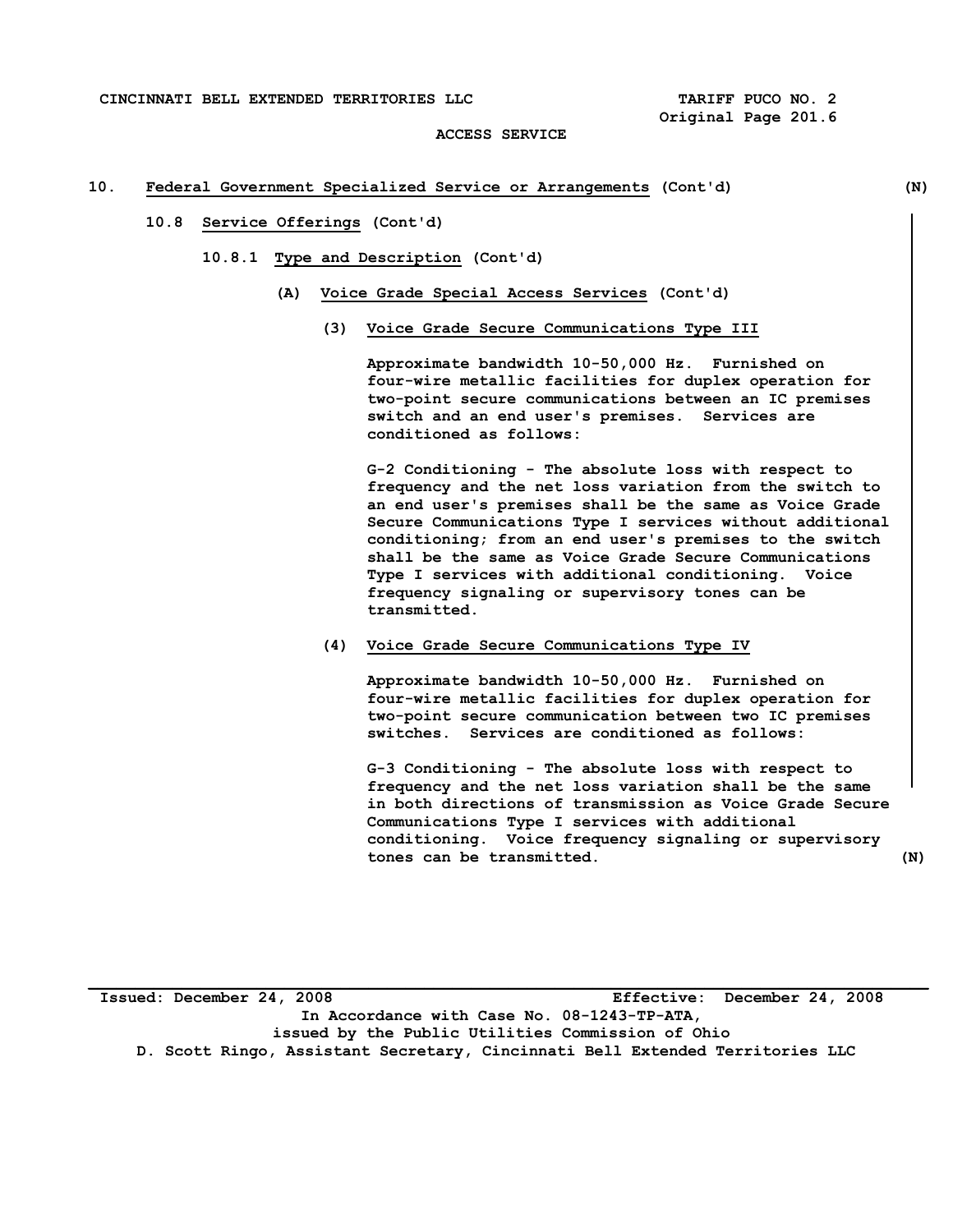#### **10. Federal Government Specialized Service or Arrangements (Cont'd) (N)**

## **10.8 Service Offerings (Cont'd)**

- **10.8.1 Type and Description (Cont'd)** 
	- **(B) Wideband Digital Special Access Service**

 **Service arrangements for secured communications to accommodate the transmission of binary digital baseband signals in a random polar format.** 

 **(1) Wideband Secure Communications Type I** 

 **For transmission at the rate of 18,750 bits per second.** 

 **(2) Wideband Secure Communications Type II** 

 **For transmission at the rate of 50,000 bits per second.** 

 **(3) Wideband Secure Communications Type III** 

 **To accommodate the transmission of restored polar two-level facsimile signals with a minimum signal element width of twenty microseconds at a rate of 50,000 bits per second.** 

 **To accommodate the transmission of binary digital baseband signals in a random polar format at the rate of 50,000 bits per second.** 

 **(C) Special Routing Access Service** 

 **Special Routing Access Service is furnished only to an IC for an agency or branch of the Federal Government. This service provides the customer's end users the ability to originate and terminate calls to or from the customer's premises utilizing a Special Routing Plan. (N)** 

**Issued: December 24, 2008 Effective: December 24, 2008 In Accordance with Case No. 08-1243-TP-ATA, issued by the Public Utilities Commission of Ohio D. Scott Ringo, Assistant Secretary, Cincinnati Bell Extended Territories LLC**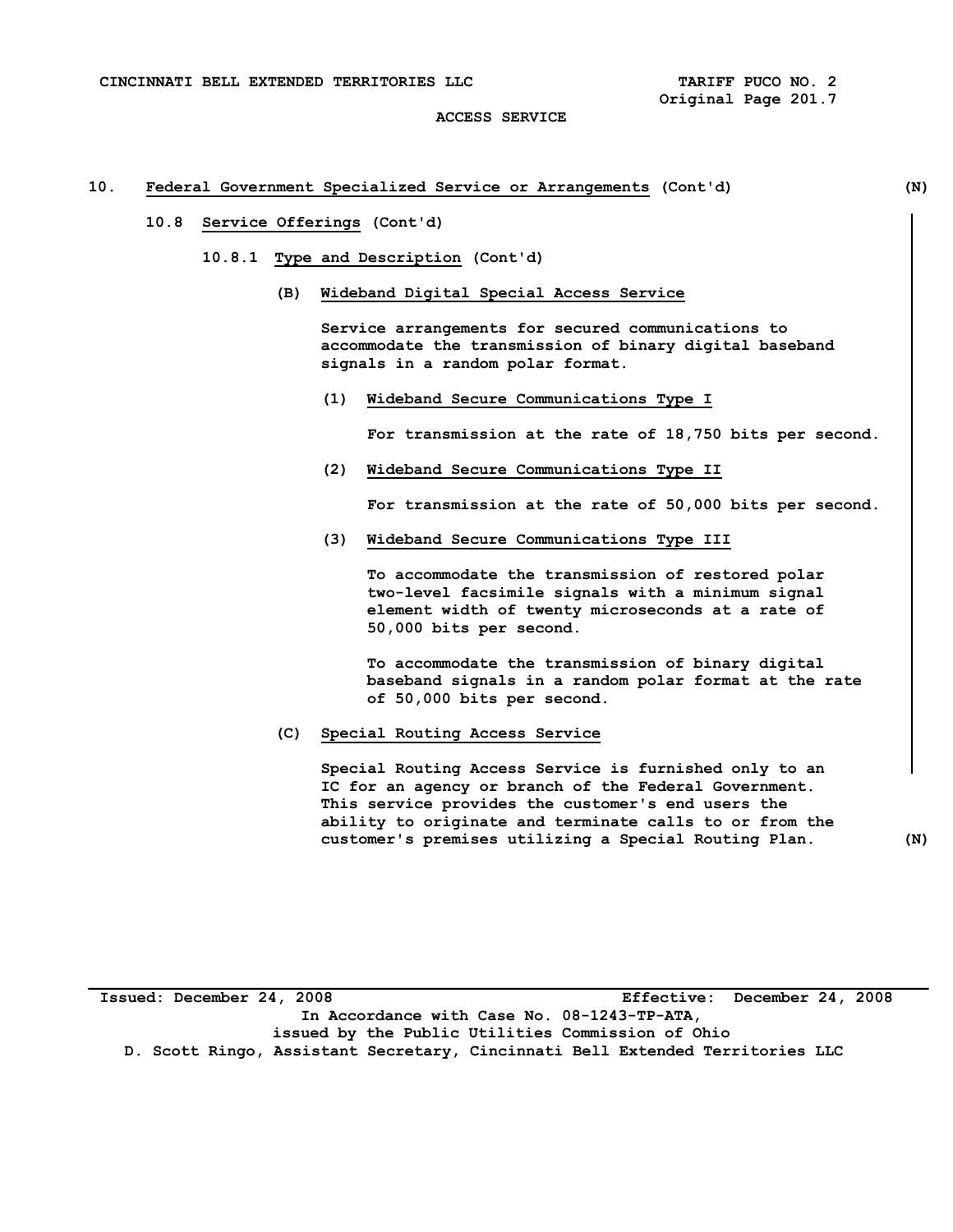## **10. Federal Government Specialized Service or Arrangements (Cont'd) (N) 10.8 Service Offerings (Cont'd)**

- **10.8.1 Type and Description (Cont'd)** 
	- **(C) Special Routing Access Service (Cont'd)**

 **This service is an optional service which operates in con junction with Trunk Side Premium Access Service furnished to an IC under provisions of this tariff.** 

 **The Telephone Company will record Special Routing Access Service Active Mode Trunk Usage, and will bill the customer in accordance with these records. The hours for each trunk ordered will be summed and then rounded to the nearest hour, except that when the total is less than one hour, one hour will be used to determine the charge.** 

- **(D) Telecommunications Service Priority (TSP) System**
- **(1) Priority installation and/or restoration of National Security Emergency Preparedness (NSEP) telecommunications services shall be provided in accordance with Part 64.401, Appendix A, of the Federal Communications Commission's (FCC's) Rules and Regulations.**

 **In addition, TSP System service shall be provided in accordance with the guidelines set forth in "Telecommunications Service Priority (TSP) System for National Security Emergency Preparedness (NSEP) Service Vendor Handbook" (NCS) H 3-1-2 dated July 9, 1990, and "Telecommunications Service Priority (TSP) System for National SEcurity Emergency Preparedness (NSEP) Service User Manual" (NCS) H 3-1-1.** 

 **The TSP System is a service, developed to meet the requirements of the Federal Government, as specified in the Service Vendor's Handbook and Service User's Manual which provides the regula tory, administrative and operational framework for the priority installation and/or restoration of NSEP telecommunications services. These include both Switched and Special Access Services. The TSP System applies only to NSEP telecommuni cations services, and requires and authorizes priority action by the Telephone Company providing such services. (N)** 

**\_\_\_\_\_\_\_\_\_\_\_\_\_\_\_\_\_\_\_\_\_\_\_\_\_\_\_\_\_\_\_\_\_\_\_\_\_\_\_\_\_\_\_\_\_\_\_\_\_\_\_\_\_\_\_\_\_\_\_\_\_\_\_\_\_\_\_\_\_\_\_\_\_\_\_\_\_\_\_\_\_\_\_\_\_\_\_\_\_\_ Issued: December 24, 2008 Effective: December 24, 2008 In Accordance with Case No. 08-1243-TP-ATA, issued by the Public Utilities Commission of Ohio D. Scott Ringo, Assistant Secretary, Cincinnati Bell Extended Territories LLC**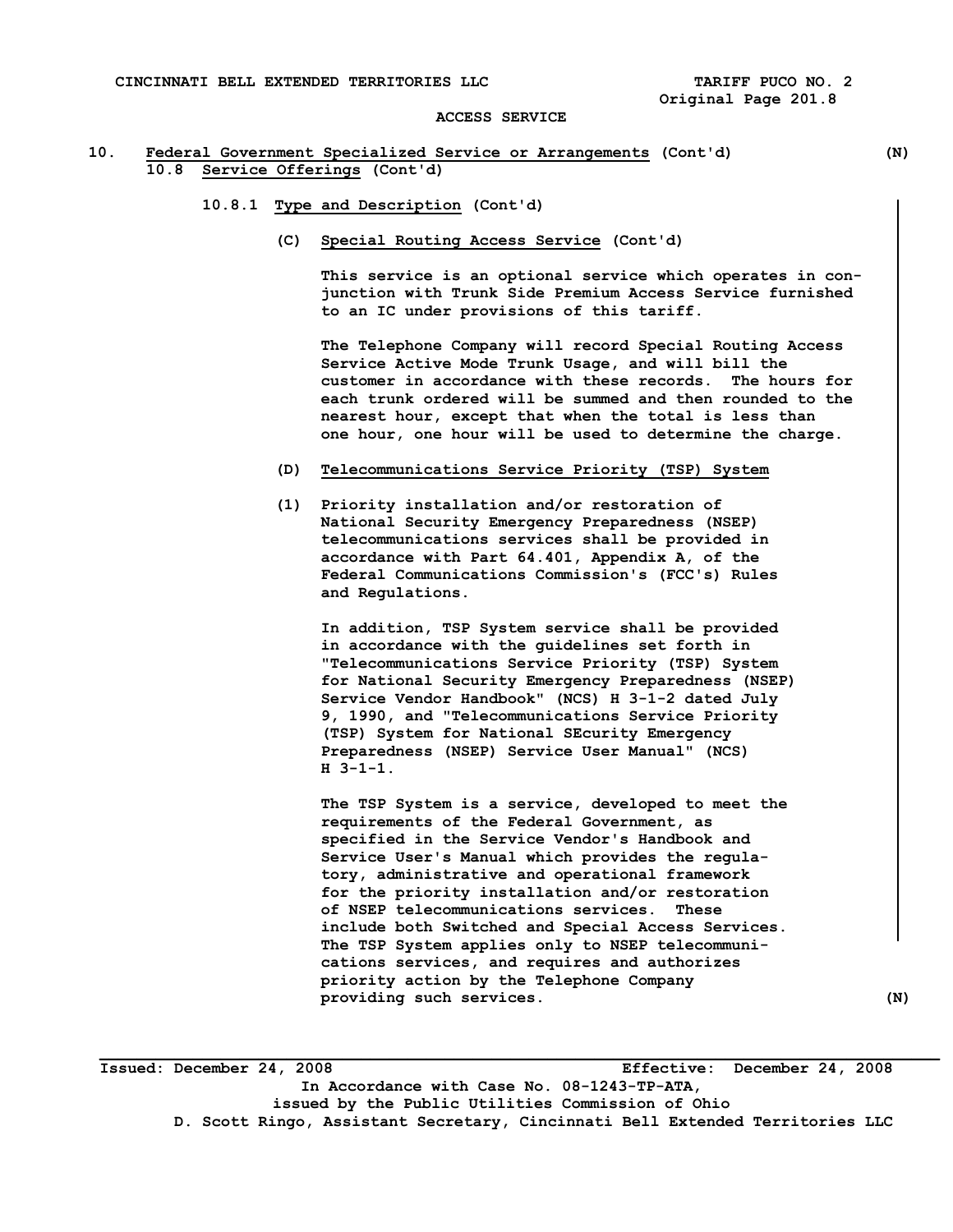## **10. Federal Government Specialized Service or Arrangements (Cont'd) (N)**

- **10.8 Service Offerings (Cont'd) 10.8.1 Type and Description (Cont'd)** 
	- **(D) Telecommunications Service Priority (TSP) System (Cont'd)** 
		- **(2) The TSP System's applicability is limited to Switched Access Services which the Telephone Company can discreetly identify for priority provisioning and/or restoration.**
		- **(3) Some of the elements required for the TSP System are included in other sections of this tariff as general service offerings. They have been referenced in this section to reflect the complete TSP System with appropriate references to those other sections of the tariff for regulations, rates and charges.**
		- **(4) The customer for TSP System Service also must be the same customer for the Access Service with which it is associated.**
		- **(5) Under certain conditions it may be necessary to preempt one or more customer services with a lower or no Priority Restoration in order to install or restore NSEP telecommunications service(s) of a higher priority. If such pre emption is necessary, and if circumstances permit, the Telephone Company will make reason able effort to notify the preempted service customer of the action to be taken. Credit allowance for such service preemption shall be made in accordance with the provisions set forth in 2.4.3(E) preceding concerning Temporary Surrender of a Service.**
		- **(6) The customer, in obtaining TSP System service, acknowledges and consents to the provision of certain customer service record information by the Telephone Company to the Federal Government, as specified in the TSP Service Vendor Handbook, in order for the Government to maintain and admini-ster its overall TSP System. This customer service record information will include only TSP Authorization Code and Telephone Company Circuit/Service ID. (N)**

**Issued: December 24, 2008 Effective: December 24, 2008 In Accordance with Case No. 08-1243-TP-ATA, issued by the Public Utilities Commission of Ohio D. Scott Ringo, Assistant Secretary, Cincinnati Bell Extended Territories LLC**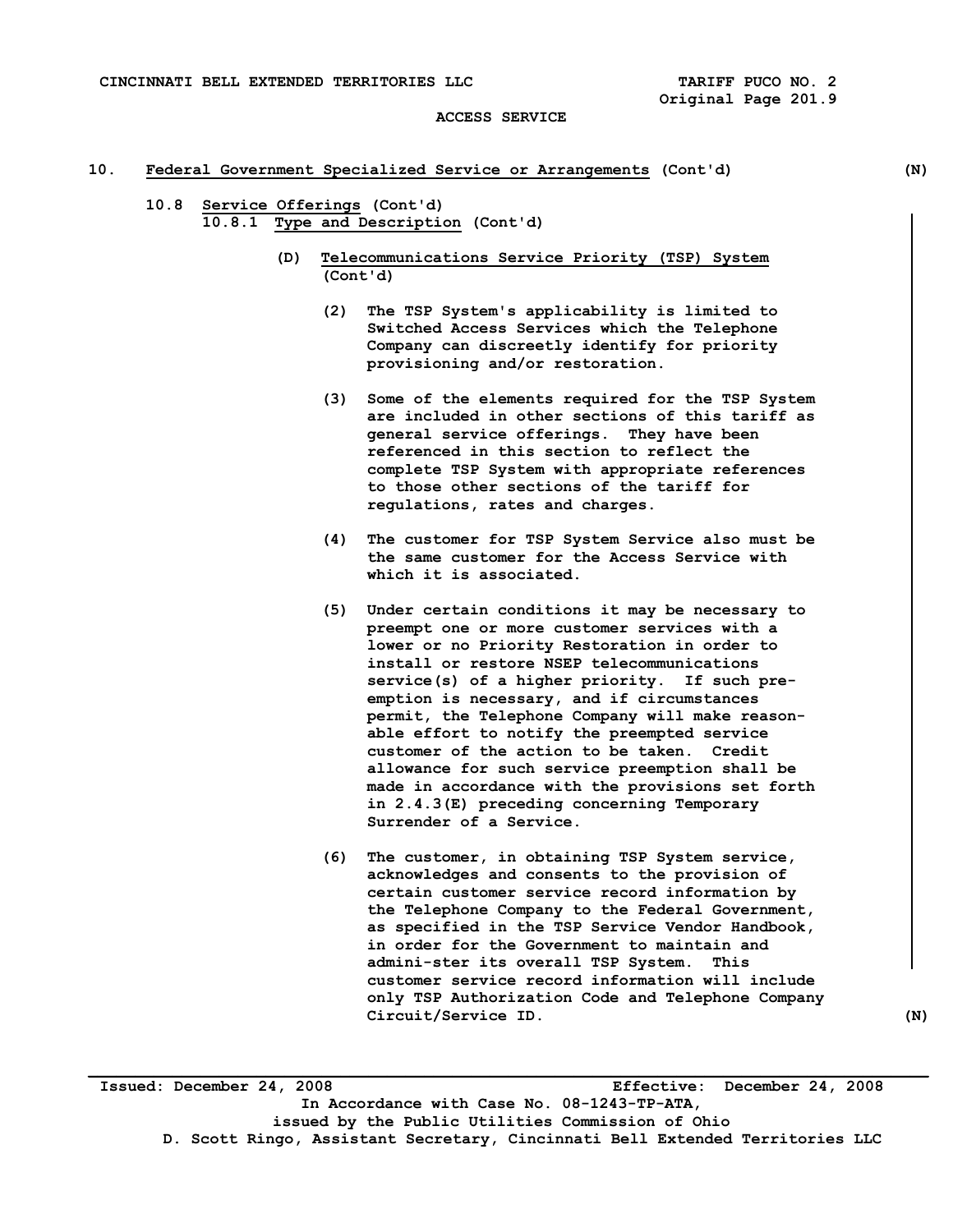## **ACCESS SERVICE**

| 10.8 |                           |     |            | Service Offerings (Cont'd)                                                                          |     |
|------|---------------------------|-----|------------|-----------------------------------------------------------------------------------------------------|-----|
|      |                           |     |            | 10.8.1 Type and Description (Cont'd)                                                                |     |
|      |                           |     |            | (D) Telecommunications Service Priority (TSP) System (Cont'd)                                       |     |
|      |                           |     |            | (7) When Priority Restoration Maintenance and Admini-                                               |     |
|      |                           |     |            | stration, as defined in the TSP Service Vendor                                                      |     |
|      |                           |     |            | Handbook, is discontinued (Revocation of Assigned                                                   |     |
|      |                           |     |            | Priority Restoration), and the associated Access                                                    |     |
|      |                           |     |            | Service is continued in service, the charge                                                         |     |
|      |                           |     |            | specified in 10.8.2(D)(2)(C) will not apply for                                                     |     |
|      |                           |     |            | such a discontinuance.                                                                              |     |
|      |                           |     |            | (8) Credit allowance for service interruption for                                                   |     |
|      |                           |     |            | Priority Restoration Maintenance and Administra-                                                    |     |
|      |                           |     |            | tion shall be the same as for the Access Service                                                    |     |
|      |                           |     | preceding. | with which it is associated as set forth in 2.4.3                                                   |     |
|      |                           | (9) |            | Certain activities performed by the Telephone                                                       |     |
|      |                           |     |            | Company in association with the TSP System are as                                                   |     |
|      |                           |     | follows:   |                                                                                                     |     |
|      |                           |     | (a)        | Priority Installation Invocation includes                                                           |     |
|      |                           |     |            | System Development, Verification, Confirma-                                                         |     |
|      |                           |     |            | tion and Preemption.                                                                                |     |
|      |                           |     | (b)        | Priority Restoration Level Implementation                                                           |     |
|      |                           |     |            | includes System Development, Verification and                                                       |     |
|      |                           |     |            | Confirmation.                                                                                       |     |
|      |                           |     | (c)        | Priority Restoration Level Change includes                                                          |     |
|      |                           |     |            | Verification and Confirmation.                                                                      |     |
|      |                           |     | (d)        | Priority Restoration Maintenance and                                                                |     |
|      |                           |     |            | Administration includes Reconciliation and                                                          |     |
|      |                           |     |            | Preemption.                                                                                         |     |
|      |                           |     |            | (10) The customer, in obtaining a Priority Installa-                                                |     |
|      |                           |     |            | tion and/or Restoration, recognizes that quoting                                                    |     |
|      |                           |     |            | charges and obtaining permission to proceed with                                                    |     |
|      |                           |     |            | the installation or restoration of certain Access                                                   |     |
|      |                           |     |            | Services will cause unnecessary delays and, as a<br>result, would be contrary to the aforementioned |     |
|      |                           |     |            | Rules and Regulations. In subscribing to Priority                                                   |     |
|      |                           |     |            | Installation and/or Restoration service the                                                         |     |
|      |                           |     |            | customer recognizes this condition and grants the                                                   |     |
|      |                           |     |            | Telephone Company the right to quote charges                                                        |     |
|      |                           |     |            | after the restoration has been completed.                                                           | (N) |
|      |                           |     |            |                                                                                                     |     |
|      | Issued: December 24, 2008 |     |            | Effective: December 24, 2008                                                                        |     |
|      |                           |     |            | In Accordance with Case No. 08-1243-TP-ATA,                                                         |     |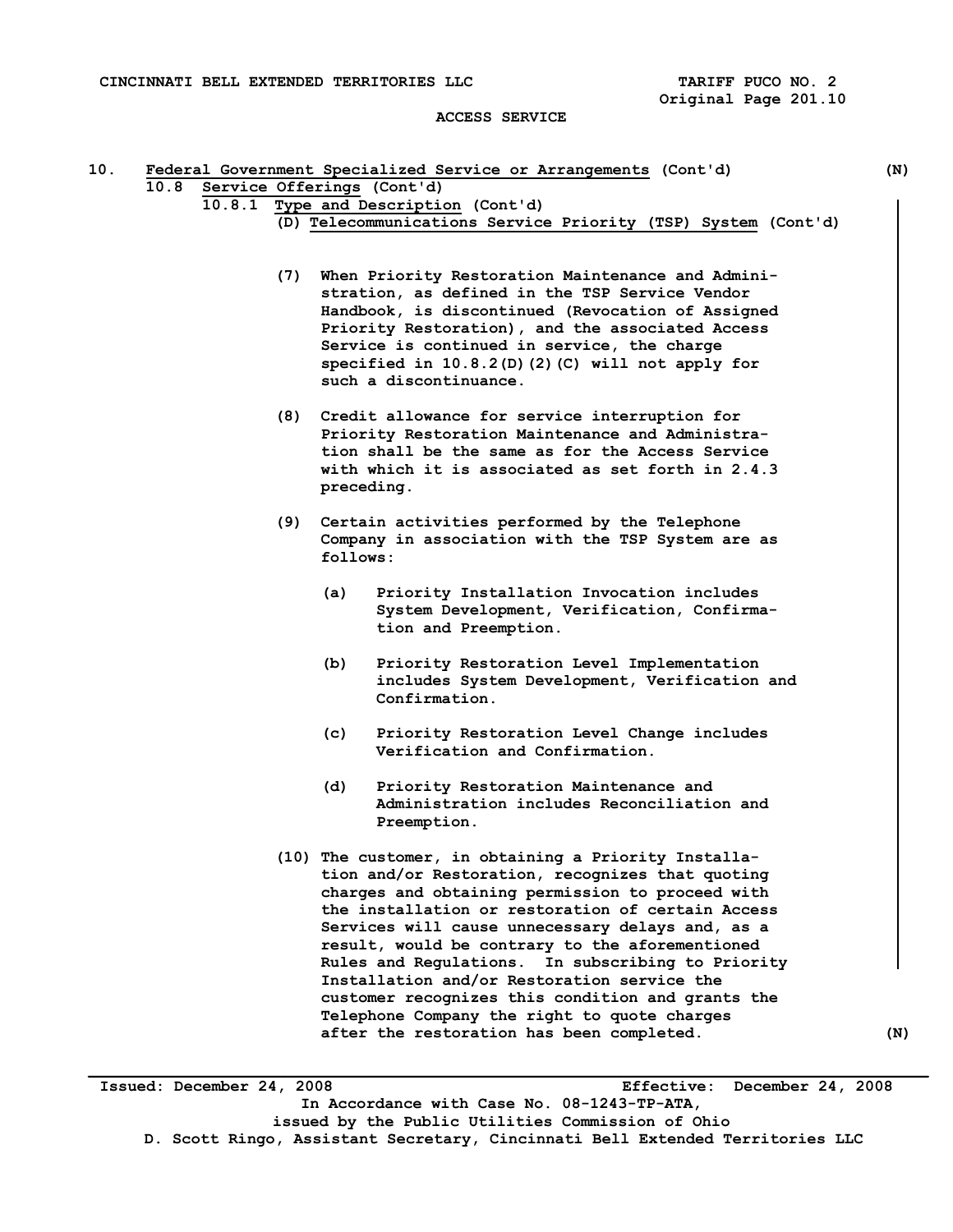# **10. Federal Government Specialized Service or Arrangements (Cont'd) (N)**

## **10.8 Service Offerings (Cont'd)**

## **10.8.2 Rates and Charges**

 **(A) Voice Grade Special Access Service** 

 **The provision of T-3 and G conditioned services contemplates station and tandem switching operations, using customer provided equipment, as well as Special Access Service. Separate narrowband or voice grade services, where required by the customer provided equipment or switching operation, are furnished in accordance with the applicable sections of this tariff.** 

| Voice Grade Secure                            |         |            | Monthly Nonrecurring Termination |         |     |
|-----------------------------------------------|---------|------------|----------------------------------|---------|-----|
| Communications                                |         | USOC Rates | Charges                          | Charges |     |
| Type I, each                                  |         |            |                                  |         |     |
| T-3 Conditioning,<br>Additional Conditioning, | $GCA++$ |            | ICB rates and charges apply      |         |     |
| per service termination                       | GTO++   |            | ICB rates and charges apply      |         |     |
| Type II, each                                 |         |            |                                  |         |     |
| G-1 Conditioning,                             | $GCB++$ |            | ICB rates and charges apply      |         |     |
| Type III, each                                |         |            |                                  |         |     |
| G-2 Conditioning,                             | $GCC++$ |            | ICB rates and charges apply      |         |     |
| Additional Conditioning,                      |         |            |                                  |         |     |
| per service termination G20++                 |         |            | ICB rates and charges apply      |         | (N) |

**Issued: December 24, 2008 Effective: December 24, 2008 In Accordance with Case No. 08-1243-TP-ATA, issued by the Public Utilities Commission of Ohio D. Scott Ringo, Assistant Secretary, Cincinnati Bell Extended Territories LLC**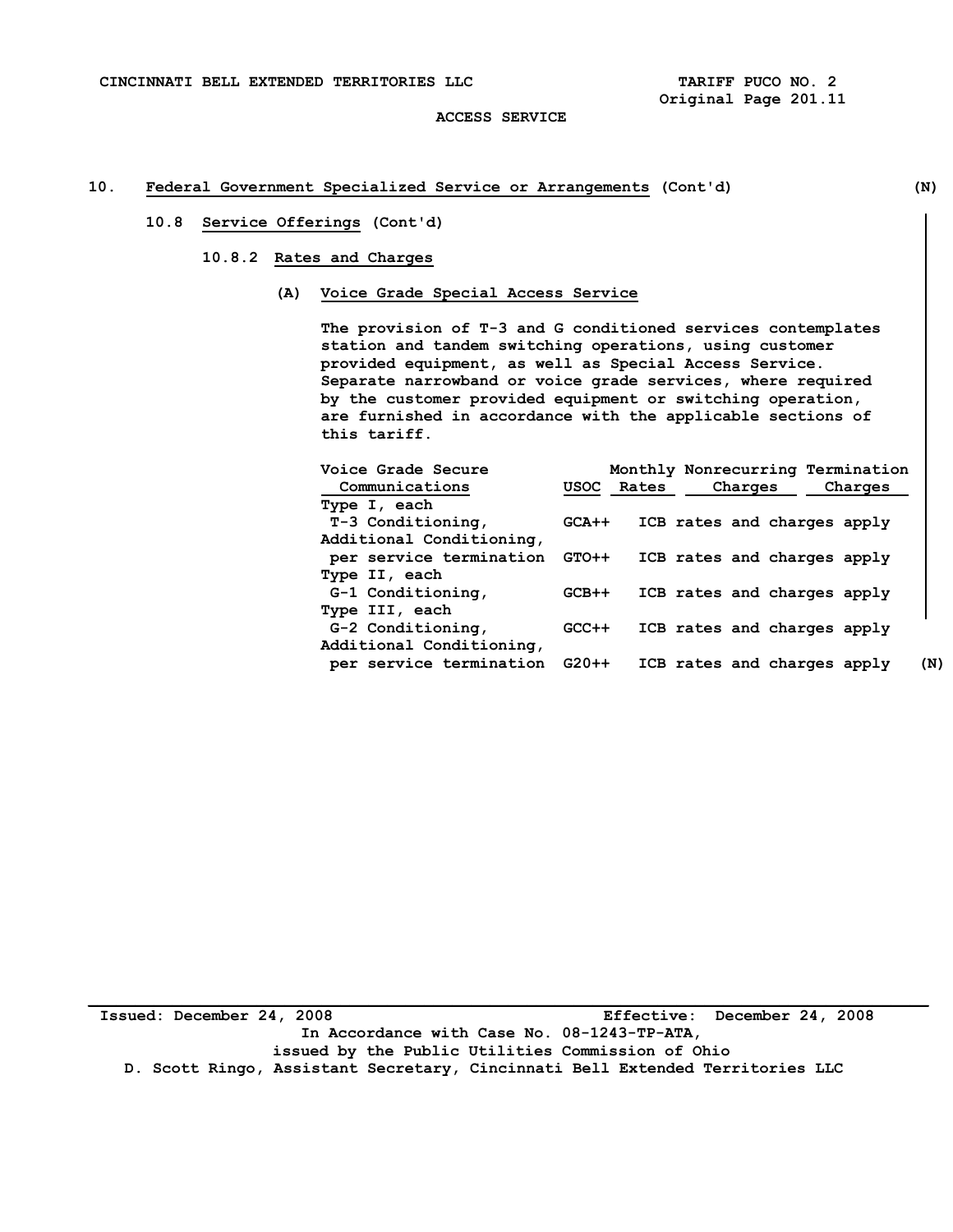**CINCINNATI BELL EXTENDED TERRITORIES LLC TARIFF PUCO NO. 2** 

#### **ACCESS SERVICE**

# **10. Federal Government Specialized Service or Arrangements (Cont'd) (N)**

## **10.8 Service Offerings (Cont'd)**

 **10.8.2 Rates and Charges (Cont'd) (A) Voice Grade Special Access Service (Cont'd)** 

| Voice Grade Secure<br>Communications                               |         | USOC Rates | Charges | Monthly Nonrecurring Termination<br>Charges |
|--------------------------------------------------------------------|---------|------------|---------|---------------------------------------------|
| Type IV, each<br>G-3 Conditioning,<br>Additional,<br>Conditioning, | $GCD++$ |            |         | ICB rates and charges apply                 |
| per service<br>termination                                         | $G30++$ |            |         | ICB rates and charges apply                 |

## **(B) Wideband Digital Special Access Service**

| Wideband Secure<br>Communications | USOC Rates | Charges | Monthly Nonrecurring Termination<br>Charges |
|-----------------------------------|------------|---------|---------------------------------------------|
| Type I, each                      | $GW1++$    |         | ICB rates and charges apply                 |
| Type II, each                     | $GW2++$    |         | ICB rates and charges apply                 |
| Type III, each                    | $GW3++$    |         | ICB rates and charges apply                 |

 **(C) Special Routing Access Service** 

 **The following rates and charges are in addition to all other rates and charges that may be applicable for other services that may be furnished under the provisions of this tariff to operate in conjunction with this service:** 

|     |                  | Nonrecurring |                              |          |     |  |
|-----|------------------|--------------|------------------------------|----------|-----|--|
|     |                  | <b>USOC</b>  | Rates                        | Charges  |     |  |
| (1) | Special Routing  |              |                              |          |     |  |
|     | Access Service   |              |                              |          |     |  |
|     | Special Routing  |              |                              |          |     |  |
|     | Plan Setup, per  |              |                              |          |     |  |
|     | Switching System | G1B          | $\qquad \qquad \blacksquare$ | \$288.45 | (N) |  |
|     |                  |              |                              |          |     |  |

**Issued: December 24, 2008 Effective: December 24, 2008 In Accordance with Case No. 08-1243-TP-ATA, issued by the Public Utilities Commission of Ohio D. Scott Ringo, Assistant Secretary, Cincinnati Bell Extended Territories LLC**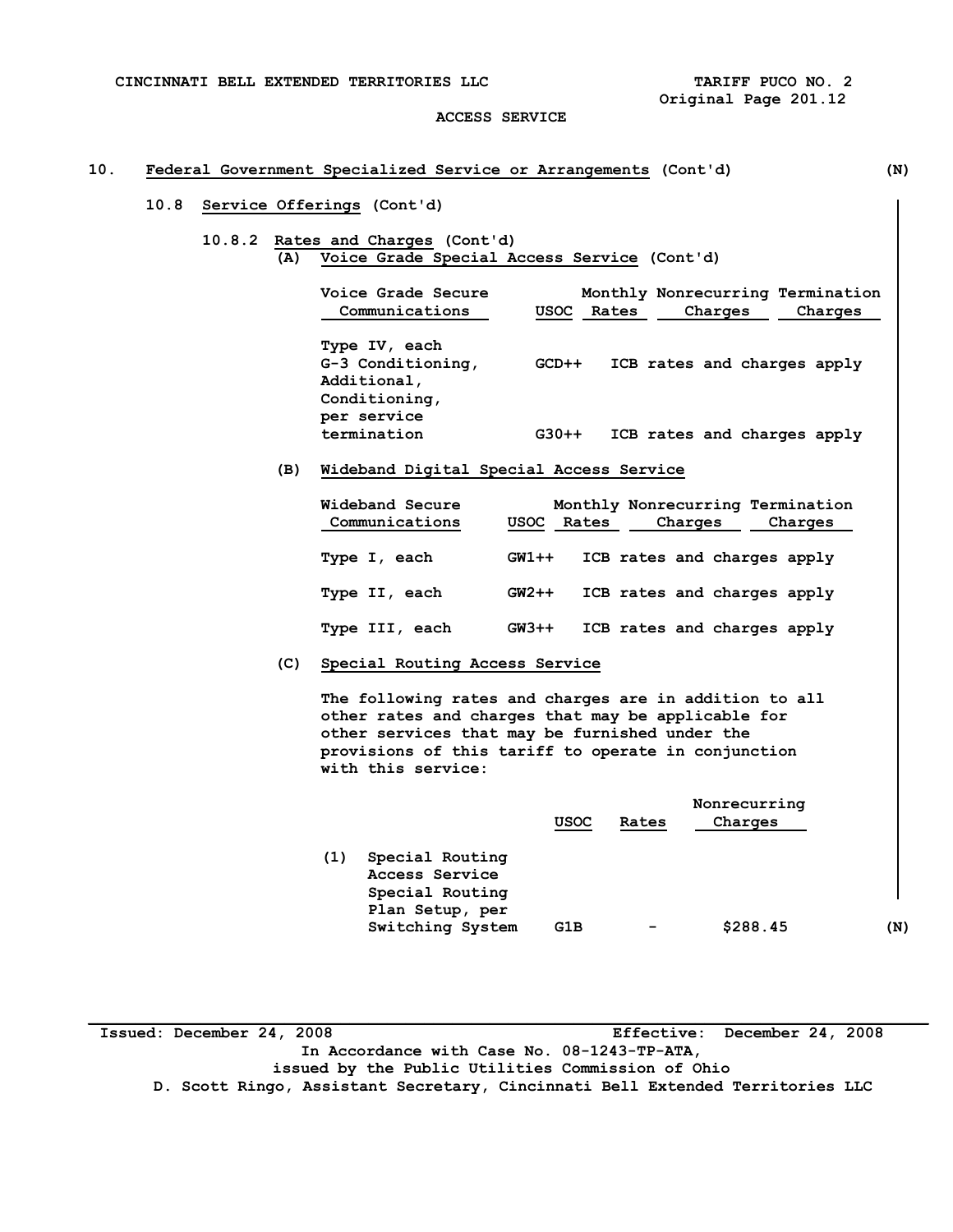**ACCESS SERVICE** 

# **10. Federal Government Specialized Service or Arrangements (Cont'd) (N)**

## **10.8 Service Offerings (Cont'd)**

 **10.8.2 Rates and Charges (Cont'd)** 

 **(C) Special Routing Access Service (Cont'd)** 

|     |                                                                                                                                       | <b>USOC</b> | Rates    | Nonrecurring<br>Charges                                               |
|-----|---------------------------------------------------------------------------------------------------------------------------------------|-------------|----------|-----------------------------------------------------------------------|
| (2) | Special Routing<br>Access Service<br>Trunk Group Setup,<br>per End Office or<br>Tandem Office<br>Switching Systems,<br>per occurrence |             |          |                                                                       |
|     | - Telephone Company<br>Selection                                                                                                      | G1D         |          | \$442.15                                                              |
|     | - Customer Selection G1S++                                                                                                            |             |          | Rates and Charges<br>Will Be Developed<br>On Individual<br>Case Basis |
| (3) | Special Routing<br>Access Service<br>Mode Selection<br>(Active or<br>Deactive),<br>per Switching<br>System, per<br>occurrence         | G1E         |          | 73.46                                                                 |
| (4) | Special Routing<br>Access Service<br>Trunk Usage, when<br>in an active mode,<br>per trunk, per hour                                   | G1T         | $$0.54*$ |                                                                       |

**\* This rate is in addition to Trunk Side Premium Access Service rates, as set forth in 6. preceding, that apply on an ongoing basis regardless of the mode selected as set forth in (3) preceding. (N)** 

**Issued: December 24, 2008 Effective: December 24, 2008 In Accordance with Case No. 08-1243-TP-ATA, issued by the Public Utilities Commission of Ohio D. Scott Ringo, Assistant Secretary, Cincinnati Bell Extended Territories LLC**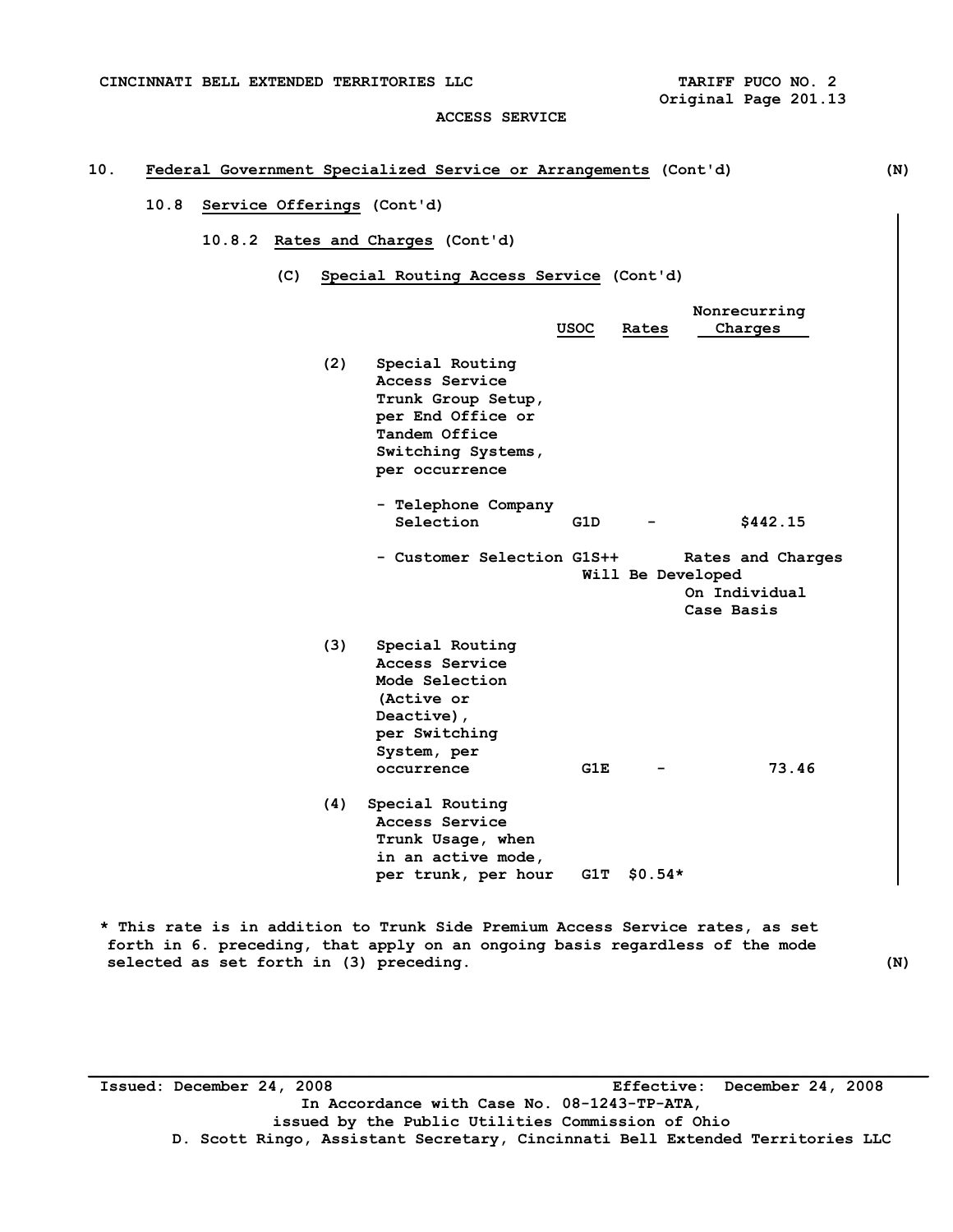**CINCINNATI BELL EXTENDED TERRITORIES LLC TARIFF PUCO NO. 2** 

 **Original Page 201.14** 

#### **ACCESS SERVICE**

# **10. Federal Government Specialized Service or Arrangements (Cont'd) (N)**

## **10.8 Service Offerings (Cont'd)**

- **10.8.2 Rates and Charges (Cont'd)** 
	- **(C) Special Routing Access Service (Cont'd)**

|     |                                                                                                            | <b>USOC</b> | Rates    | Nonrecurring<br>Charges |
|-----|------------------------------------------------------------------------------------------------------------|-------------|----------|-------------------------|
| (5) | Special Routing Access<br>Service Maintenance<br>and Administration,<br>per Switching<br>System, per month | G1M         | \$144.75 | -                       |

 **(D) Telecommunications Service Priority (TSP) System** 

 **The following rates and charges are in addition to all other rates and charges that may be applicable for other services that may be furnished under the provisions of this tariff which operate in conjunction with the TSP System. This includes, but is not limited to, Maintenance of Service as set forth in 13.3.1 following.** 

|     |                        |              | MONTHLY | Nonrecurring |     |
|-----|------------------------|--------------|---------|--------------|-----|
|     |                        | USOC         | Rates   | Charges      |     |
| (1) | Priority Installation  |              |         |              |     |
|     | (PI) of an Access      |              |         |              |     |
|     | Service - Invocation   |              |         |              |     |
|     | includes System        |              |         |              |     |
|     | Development, Verifica- |              |         |              |     |
|     | tion, Confirmation and |              |         |              |     |
|     | Preemption*            |              |         |              |     |
|     | Prime Service Vendor   | <b>P1APX</b> | -       | \$944.69     |     |
|     | Subcontractor          | <b>PlaSX</b> | -       | 944.69       | (N) |

**\* When an Access Service is ordered with both PI and PR, the associated nonrecurring charge for PR applies.** 

**\_\_\_\_\_\_\_\_\_\_\_\_\_\_\_\_\_\_\_\_\_\_\_\_\_\_\_\_\_\_\_\_\_\_\_\_\_\_\_\_\_\_\_\_\_\_\_\_\_\_\_\_\_\_\_\_\_\_\_\_\_\_\_\_\_\_\_\_\_\_\_\_\_\_\_\_\_\_\_\_\_\_\_\_\_\_\_\_\_\_ Issued: December 24, 2008 Effective: December 24, 2008 In Accordance with Case No. 08-1243-TP-ATA, issued by the Public Utilities Commission of Ohio D. Scott Ringo, Assistant Secretary, Cincinnati Bell Extended Territories LLC**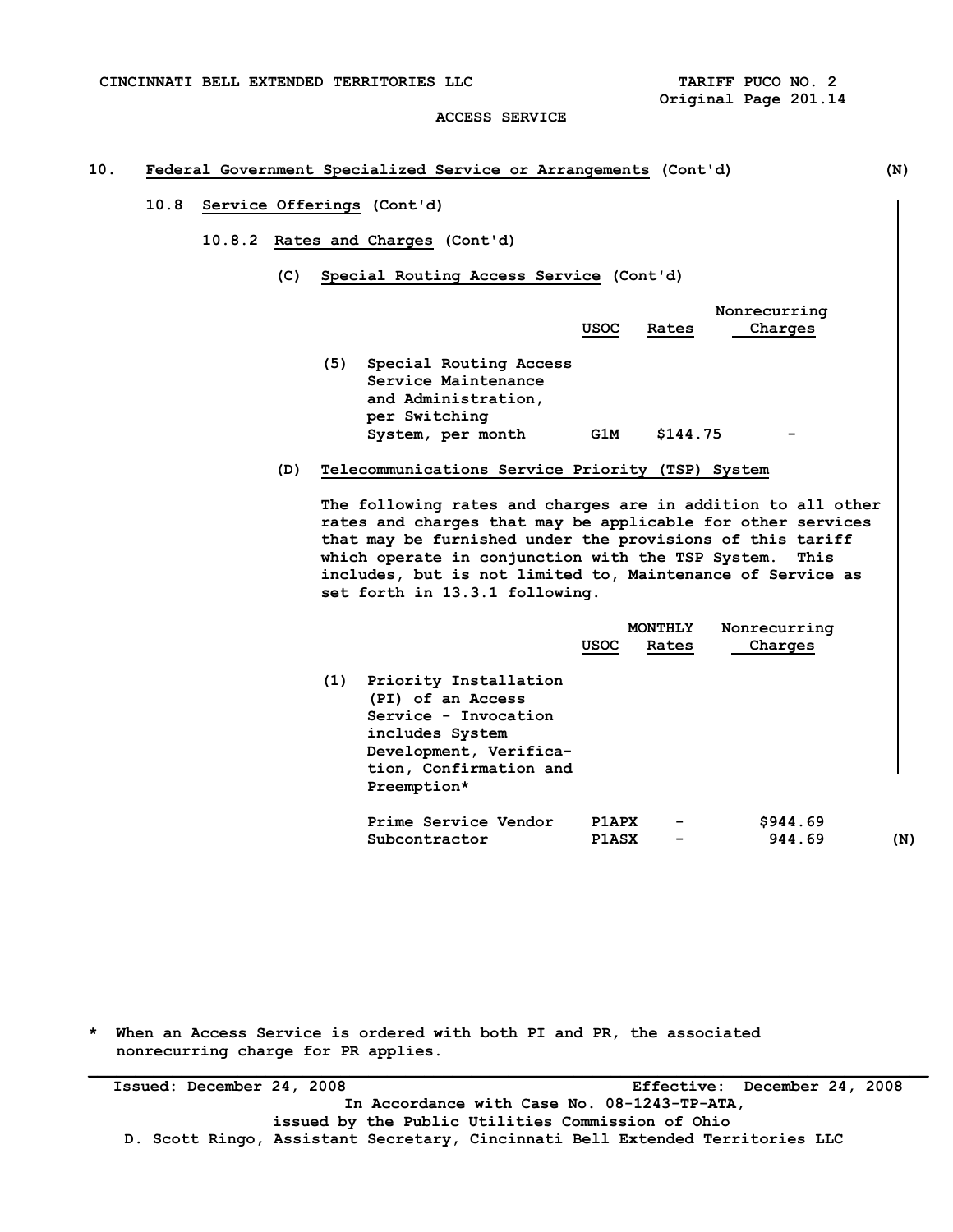## **10. Federal Government Specialized Service or Arrangements (Cont'd) (N)**

- **10.8 Service Offerings (Cont'd)** 
	- **10.8.2 Rates and Charges (Cont'd)** 
		- **(D) Telecommunications Service Priority (TSP) System (Cont'd)** 
			- **(1) Priority Installation (Cont'd)** 
				- **(a) Expedited (Emer gency or Essential) Regulations, rates and charges are the same as those set forth in 5.2.2(D) preceding for the Switched or Special Access Service for which PI is required.**
				- **(b) Utilizing Specially Constructed Regulations, rates and Facilities charges are the same as those set forth in this Company's Tariff F.C.C. No. 39 for Special Construction of the facilities for Switched or Special Access Service for which PI is required.**

|     | <b>USOC</b>                                                                                                   | MONTHLY<br>Rates | Nonrecurring<br>Charges |
|-----|---------------------------------------------------------------------------------------------------------------|------------------|-------------------------|
| (2) | Priority Restoration (PR)<br>Level Implementation<br>on an Access Service                                     |                  |                         |
|     | When PR level is<br>(a)<br>implemented - includes<br>System Development<br>Verification and<br>Confirmation*, |                  |                         |
|     | Prime Service<br>Vendor                                                                                       | PR5PX            | \$944.69                |
|     | Subcontractor                                                                                                 | PR5SX            | \$944.69                |

**\* When an Access Service is ordered with both PI and PR, the associated nonrecurring charge for PR applies.** (N)

**Issued: December 24, 2008 Effective: December 24, 2008 In Accordance with Case No. 08-1243-TP-ATA, issued by the Public Utilities Commission of Ohio D. Scott Ringo, Assistant Secretary, Cincinnati Bell Extended Territories LLC**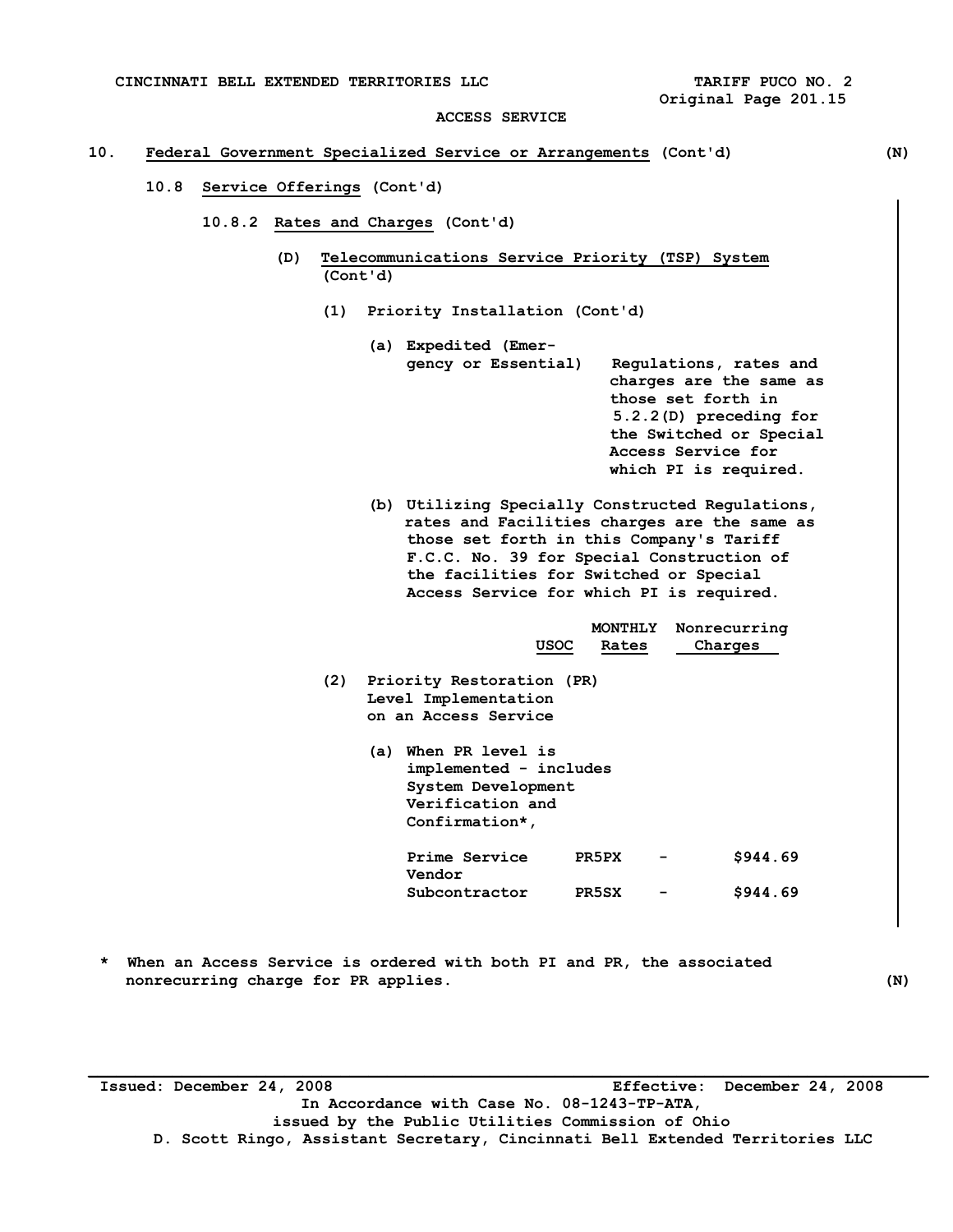**CINCINNATI BELL EXTENDED TERRITORIES LLC TARIFF PUCO NO. 2** 

 **Original Page 201.16** 

# **ACCESS SERVICE**

# **10. Federal Government Specialized Service or Arrangements (Cont'd) (N)**

# **10.8 Service Offerings (Cont'd)**

- **10.8.2 Rates and Charges (Cont'd)** 
	- **(D) Telecommunications Service Priority (TSP) System (Cont'd)**

|     |                                                                                                                              | USOC         | <b>MONTHLY</b><br>Rates | Nonrecurring<br>Charges |     |
|-----|------------------------------------------------------------------------------------------------------------------------------|--------------|-------------------------|-------------------------|-----|
|     | (2) Priority Restoration (PR) (Cont'd)                                                                                       |              |                         |                         |     |
| (b) | When the PR level is<br>changed on an<br>associated working<br>Access Service -<br>includes Verification<br>and Confirmation |              |                         |                         |     |
|     | Prime Service<br>Vendor                                                                                                      | PR8PX        | -                       | \$61.81                 |     |
|     | Subcontractor                                                                                                                | <b>PR8SX</b> | -                       | 61.81                   |     |
| (c) | Administrative and<br>maintenance of PR<br>Service - includes<br>Reconciliation and<br>Preemption                            |              |                         |                         |     |
|     | Prime Service<br>Vendor                                                                                                      | PR9PX        | \$1.22                  |                         |     |
|     | Subcontractor                                                                                                                | <b>PR9SX</b> | 1.22                    |                         | (N) |

**Issued: December 24, 2008 Effective: December 24, 2008 In Accordance with Case No. 08-1243-TP-ATA, issued by the Public Utilities Commission of Ohio D. Scott Ringo, Assistant Secretary, Cincinnati Bell Extended Territories LLC**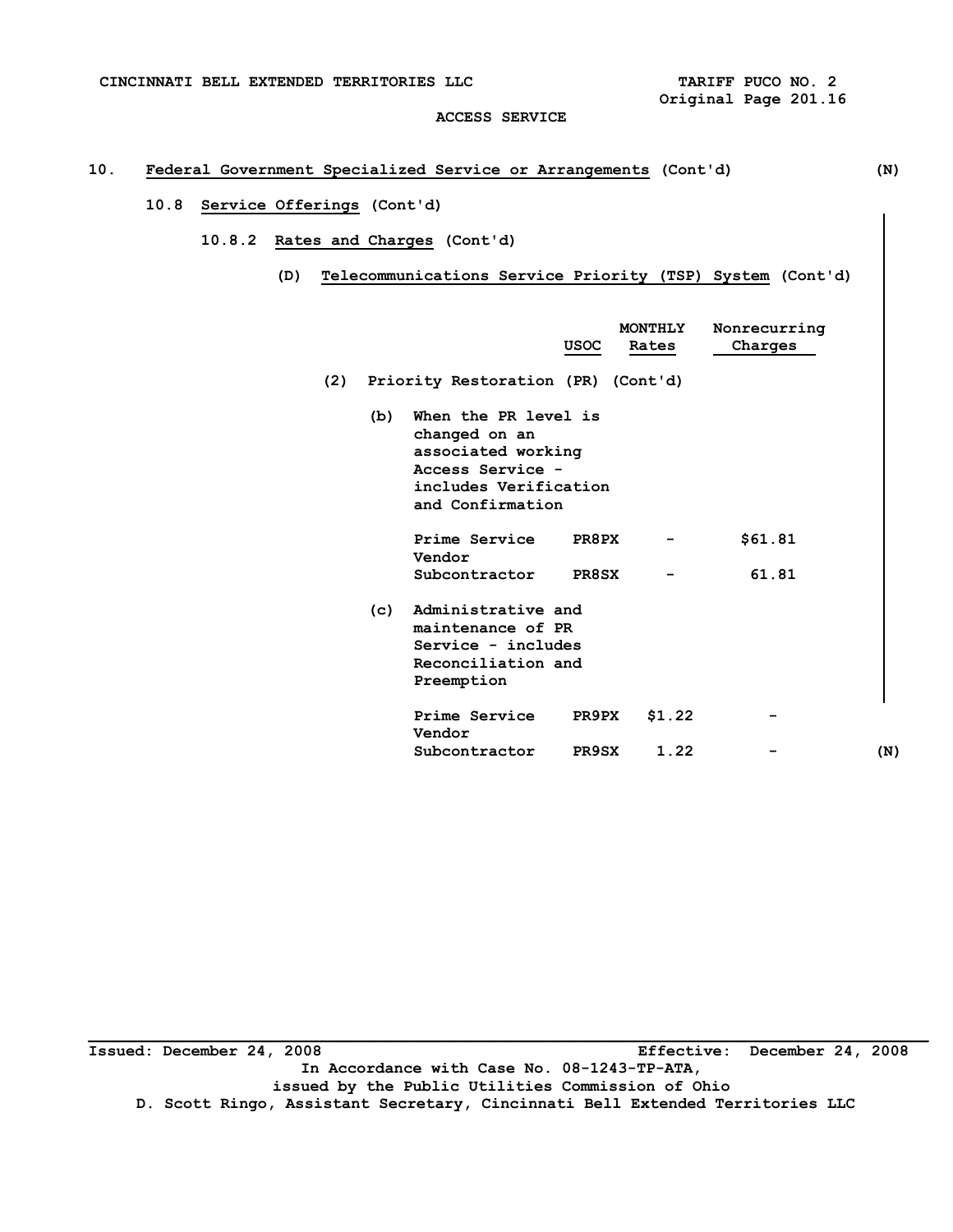**CINCINNATI BELL EXTENDED TERRITORIES LLC TARIFF PUCO NO. 2** 

 **Original Page 201.17** 

# **ACCESS SERVICE**

| <b>11. Reserved</b> | (M) |
|---------------------|-----|
| <b>12.</b> Reserved | (M) |

**Regulations appearing on this page formerly appeared on page 201.** 

**Issued: December 24, 2008 Effective: December 24, 2008 In Accordance with Case No. 08-1243-TP-ATA, issued by the Public Utilities Commission of Ohio D. Scott Ringo, Assistant Secretary, Cincinnati Bell Extended Territories LLC**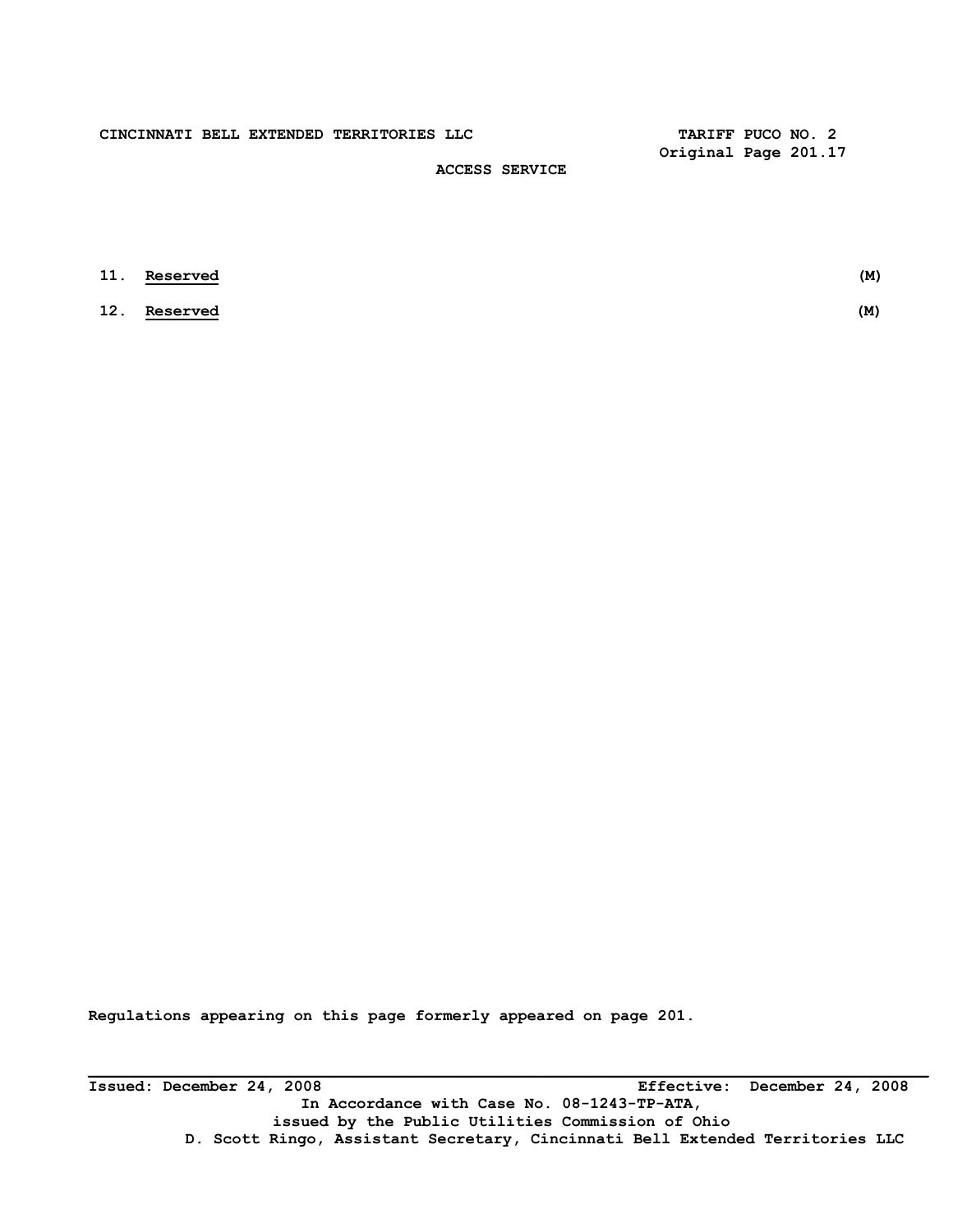### **ACCESS SERVICE**

### **13. Additional Engineering, Additional Labor and Miscellaneous Services**

 **In this section normally scheduled working hours are an employee's scheduled work period in any given calendar day (e.g., 7:00 a.m. to 4:00 p.m.) for the application of rates based on working hours.** 

### **13.1 Additional Engineering**

 **Additional Engineering will be provided by the Company at the request of the customer only when:** 

 **(A) A customer requests additional technical information after the Company has already provided the technical information normally included on the Design Layout Report (DLR) as set forth in 6.1.3 and 7.1.3 preceding.** 

 **The Company will notify the customer that additional engineering charges, as set forth in 13.1.1 following, will apply before any additional engineering is undertaken.** 

### **13.1.1 Charges For Additional Engineering**

 **The charges for additional Engineering are as follows:** 

|                        |      | First Half | Each Additional |
|------------------------|------|------------|-----------------|
|                        |      | Hour or    | Half Hour or    |
| Additional Engineering |      | Fraction   | Fraction        |
| Periods                | USOC | Thereof    | Thereof         |
|                        |      |            |                 |

| (A) Basic Time,    |     |          |         |
|--------------------|-----|----------|---------|
| normally scheduled |     |          |         |
| working hours#     | AEH | \$100.00 | \$75.00 |

**# If more than one engineer is involved with the same additional engineering project, the total amount of time for all engineers involved will be aggregated prior to the distribution of time between the "First Half Hour or Fraction Thereof" and "Each Additional Half Hour or Fraction Thereof" rate categories.** 

**Issued: December 2, 2004 Effective: January 1, 2005 In Accordance with Case No. 04-1787-TP-ACE, issued by the Public Utilities Commission of Ohio D. Scott Ringo, Assistant Secretary, Cincinnati Bell Extended Territories LLC**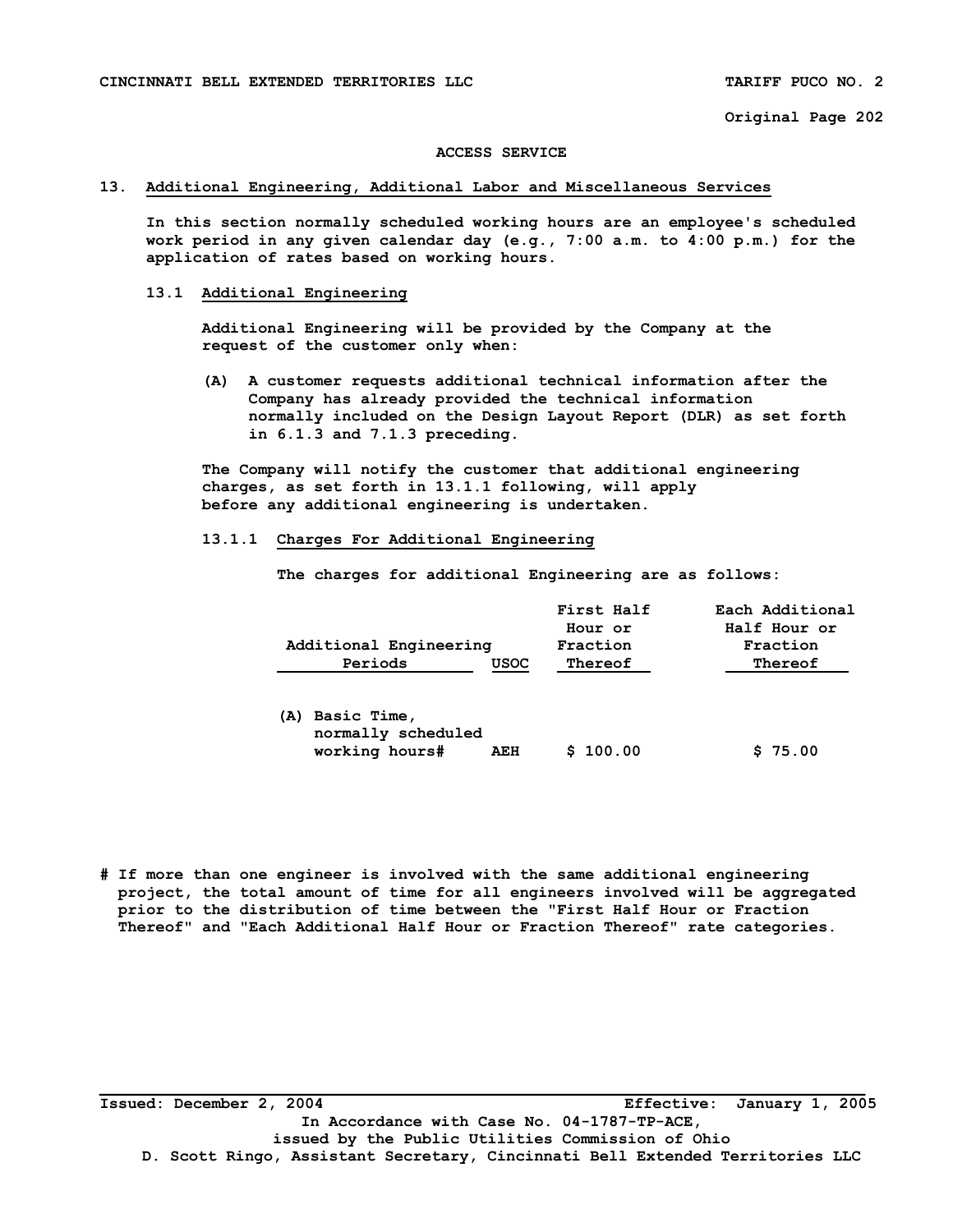### **ACCESS SERVICE**

### **13. Additional Engineering, Additional Labor and Miscellaneous Services (Cont'd)**

# **13.1 Additional Engineering (Cont'd)**

### **13.1.1 Charges for Additional Engineering (Cont'd)**

|         |                        | First Half | Each Additional |
|---------|------------------------|------------|-----------------|
|         |                        | Hour or    | Half Hour or    |
|         | Additional Engineering |            | Fraction        |
| Periods | <b>USOC</b>            | Thereof    | Thereof         |

| B) Overtime, outside  |     |          |         |
|-----------------------|-----|----------|---------|
| of normally scheduled |     |          |         |
| working hours#        | AEH | \$100.00 | \$75.00 |

# **13.2 Additional Labor**

 **Additional labor is that labor requested by the customer on a given service and agreed to by the Company as set forth in 13.2.1 through 13.2.5 following. The Company will notify the customer that additional labor charges as set forth in 13.2.6 following will apply before any additional labor is undertaken.** 

#### **13.2.1 Overtime Installation**

 **Overtime installation is that Company installation effort outside of normally scheduled working hours.** 

# **13.2.2 Overtime Repair**

 **Overtime repair is that Company maintenance effort performed outside of normally scheduled working hours.** 

 **13.2.3 Stand by** 

 **Stand by includes all time in excess of one-half (1/2) hour during which Company personnel stand by to make cooperative tests with a customer to verify facility repair on a given service.** 

**# If more than one engineer is involved with the same additional engineering project, the total amount of time for all engineers involved will be aggregated prior to the distribution of time between the "First Half Hour or Fraction Thereof" and "Each Additional Half Hour or Fraction Thereof" rate categories.** 

**Issued: December 2, 2004 Effective: January 1, 2005 In Accordance with Case No. 04-1787-TP-ACE, issued by the Public Utilities Commission of Ohio D. Scott Ringo, Assistant Secretary, Cincinnati Bell Extended Territories LLC**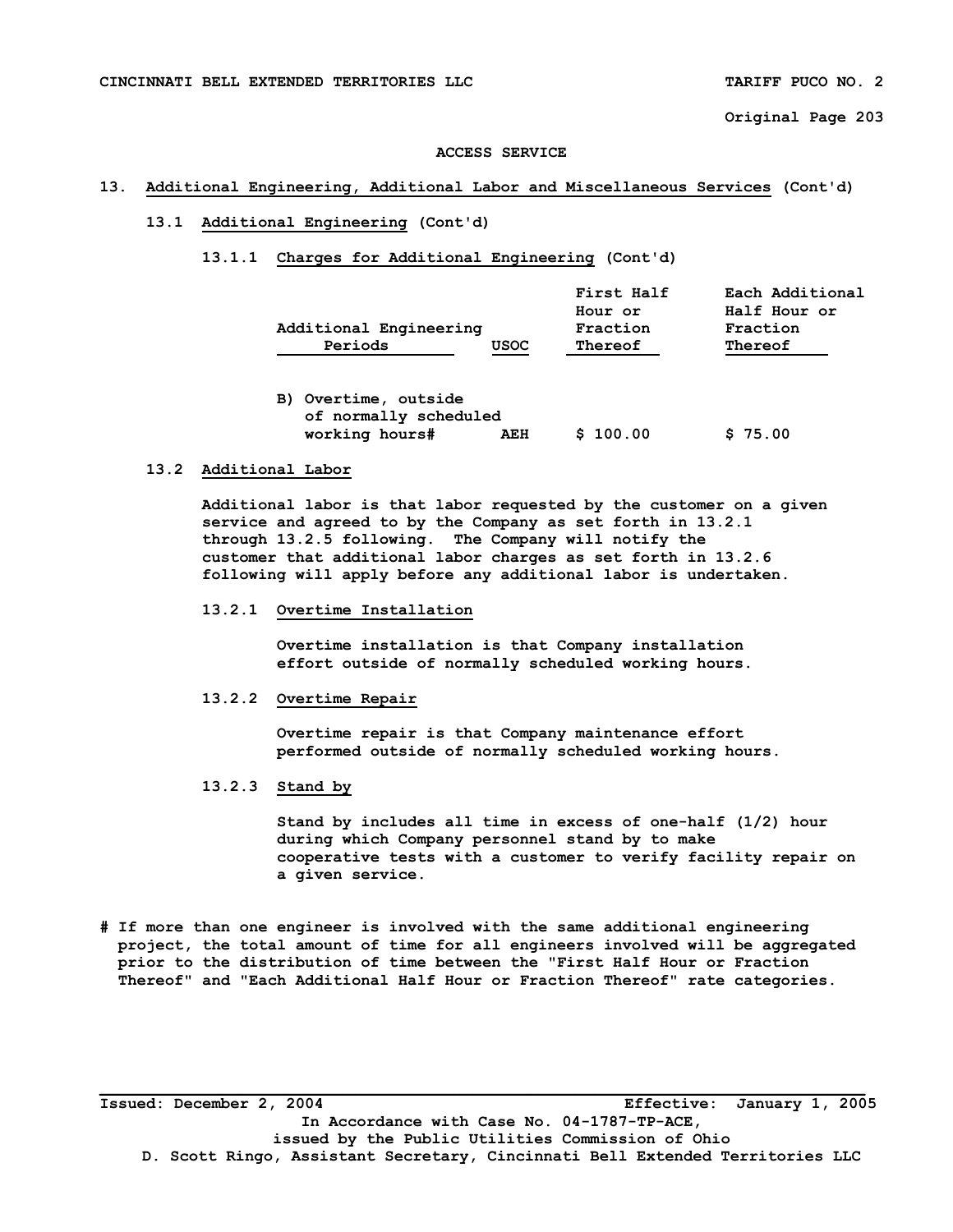#### **ACCESS SERVICE**

### **13. Additional Engineering, Additional Labor and Miscellaneous Services (Cont'd)**

# **13.2 Additional Labor (Cont'd)**

### **13.2.4 Testing and Maintenance with Other Telephone Companies**

 **Testing and Maintenance with Other Telephone Companies is that additional testing, maintenance or repair of facilities which connect to facilities of other telephone companies, which is in addition to normal effort required to test, maintain or repair facilities provided solely by the Company.** 

### **13.2.5 Other Labor**

 **Other labor is that additional labor not included in 13.2.1 through 13.2.4 preceding and labor incurred to accommodate a specific customer request that involves only labor which is not covered by any other section of this tariff.** 

# **13.2.6 Charges For Additional Labor**

 **The charges for additional labor are as follows:** 

|                  |             | First Half | Each Additional |
|------------------|-------------|------------|-----------------|
|                  |             | Hour or    | Half Hour or    |
| Additional Labor |             | Fraction   | Fraction        |
| Periods          | <b>USOC</b> | Thereof    | Thereof         |

 **(A) Installation or Repair** 

| - Overtime,<br>outside of normally<br>scheduled working hours<br>on a scheduled<br>work day# | ALH | $$60.00*$ | $$60.00*$ |
|----------------------------------------------------------------------------------------------|-----|-----------|-----------|
| - Premium Time,<br>outside of scheduled                                                      |     |           |           |
| work day#                                                                                    | ALH | $74.00*$  | $74.00*$  |

- **# If more than one technician is involved with the same additional labor project, the total amount of time for all technicians involved will be aggregated prior to the distribution of time between the "First Half Hour or Fraction Thereof" and "Each Additional Half Hour or Fraction Thereof" rate categories.**
- **\* A call-out of a Company employee at a time not consecutive with the employee's scheduled work period is subject to a minimum charge of four hours.**

**Issued: December 2, 2004 Effective: January 1, 2005 In Accordance with Case No. 04-1787-TP-ACE, issued by the Public Utilities Commission of Ohio D. Scott Ringo, Assistant Secretary, Cincinnati Bell Extended Territories LLC**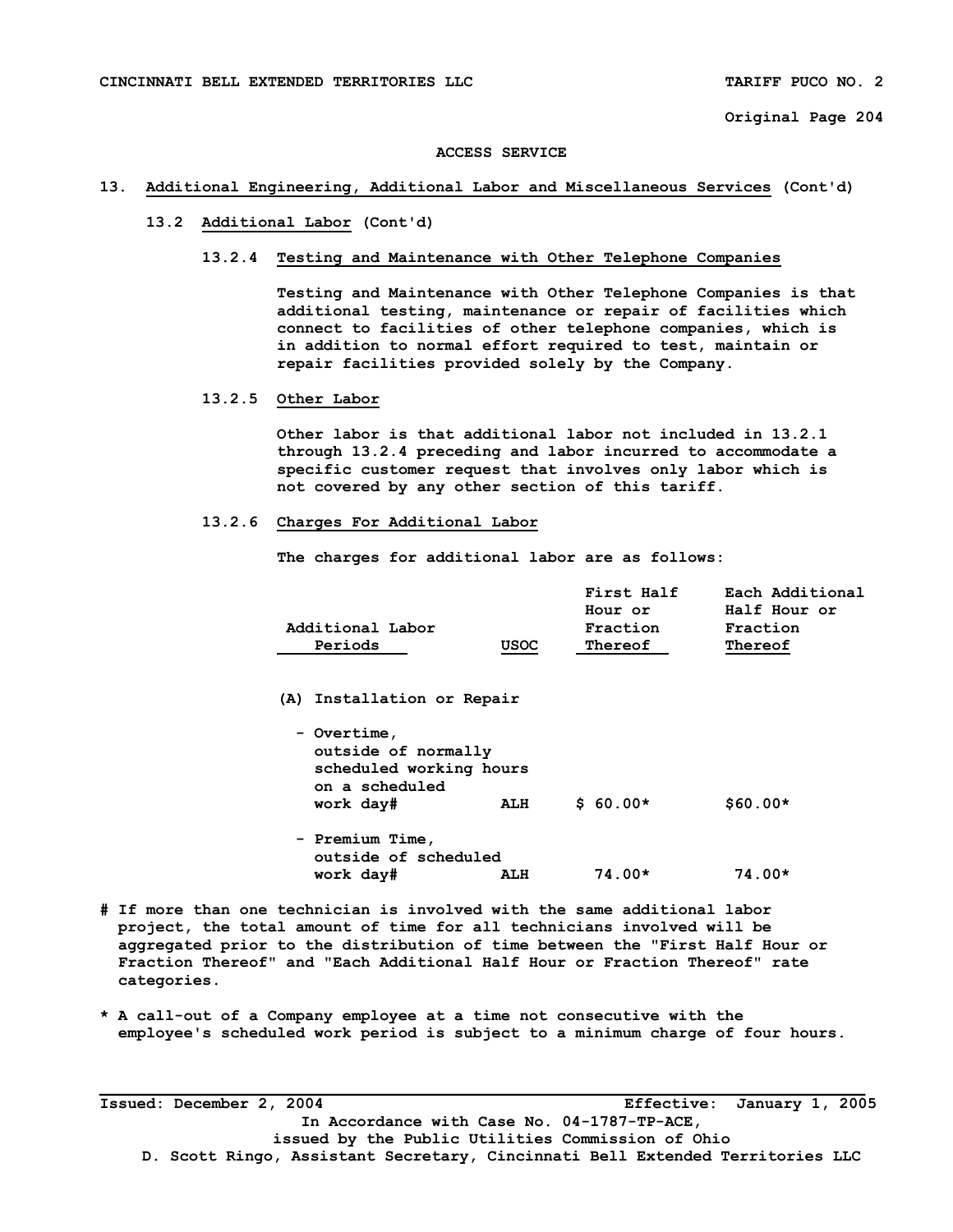#### **ACCESS SERVICE**

# **13. Additional Engineering, Additional Labor and Miscellaneous Services (Cont'd)**

# **13.2 Additional Labor (Cont'd)**

# **13.2.6 Charges For Additional Labor (Cont'd)**

| Additional Labor<br>Periods                                                     | USOC       | First Half<br>Hour or<br>Fraction<br>Thereof | First<br>Billable<br>Half Hour<br>or Fraction<br>Thereof | Each<br>Additional<br>Half Hour<br>or Fraction<br>Thereof |
|---------------------------------------------------------------------------------|------------|----------------------------------------------|----------------------------------------------------------|-----------------------------------------------------------|
| (B) Stand by                                                                    |            |                                              |                                                          |                                                           |
| - Basic time,<br>normally scheduled<br>working hours# ALT                       |            | None                                         | $$50.00*$                                                | $$50.00*$                                                 |
| - Overtime,<br>outside of normally<br>scheduled working<br>hours on a scheduled |            |                                              |                                                          |                                                           |
| work day#                                                                       | <b>ALT</b> | None                                         | $60.00*$                                                 | $60.00*$                                                  |
| - Premium Time,<br>outside of scheduled                                         |            |                                              |                                                          |                                                           |
| work day#                                                                       | <b>ALT</b> | None                                         | $74.00*$                                                 | $74.00*$                                                  |

- **# If more than one technician is involved with the same additional labor project, the total amount of time for all technicians involved will be aggregated prior to the distribution of time between the "First Billable Half Hour or Fraction Thereof" and "Each Additional Half Hour or Fraction Thereof" rate categories.**
- **\* A call-out of a Company employee at a time not consecutive with the employee's scheduled work period is subject to a minimum charge of four hours.**

**Issued: December 2, 2004 Effective: January 1, 2005 In Accordance with Case No. 04-1787-TP-ACE, issued by the Public Utilities Commission of Ohio D. Scott Ringo, Assistant Secretary, Cincinnati Bell Extended Territories LLC**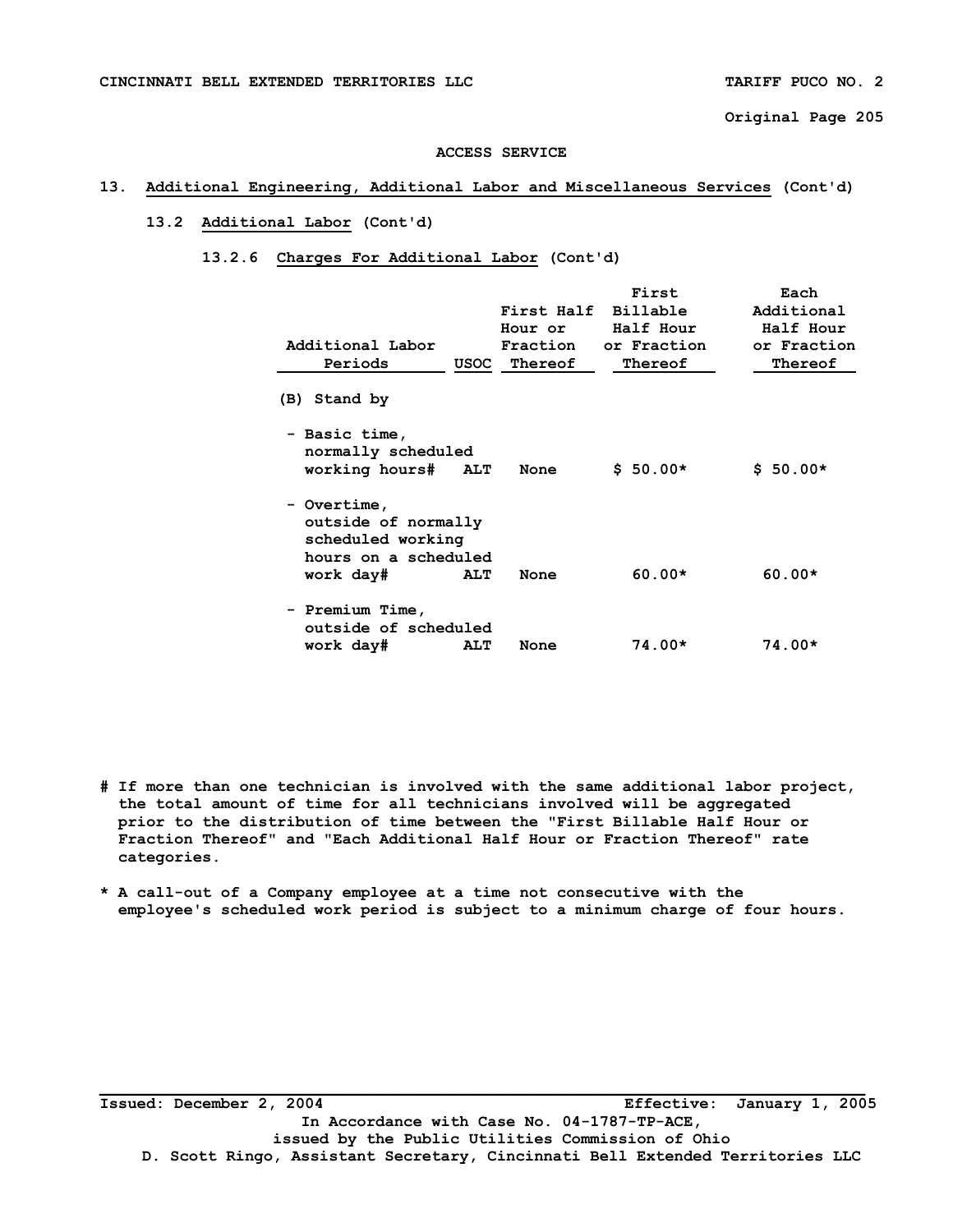### **ACCESS SERVICE**

# **13. Additional Engineering, Additional Labor and Miscellaneous Services (Cont'd)**

# **13.2 Additional Labor (Cont'd)**

## **13.2.6 Charges For Additional Labor (Cont'd)**

 **The charges for additional labor are as follows:** 

| Additional Labor<br>Periods                                                                  | USOC | Hour or<br>Fraction<br>Thereof | First Half Each Additional<br>Half Hour or<br>Fraction<br>Thereof |
|----------------------------------------------------------------------------------------------|------|--------------------------------|-------------------------------------------------------------------|
| (C) Testing and<br>Maintenance with other<br>telephone companies,<br>or Other Labor          |      |                                |                                                                   |
| - Basic time,<br>normally scheduled<br>working hours#                                        | ALK  | $$50.00*$                      | $$50.00*$                                                         |
| - Overtime,<br>outside of normally<br>scheduled working hours<br>on a scheduled<br>work day# | ALK  | $60.00*$                       | $60.00*$                                                          |
| - Premium Time,<br>outside of scheduled<br>work day#                                         | ALK  | $74.00*$                       | $74.00*$                                                          |

**# If more than one technician is involved with the same additional labor project, the total amount of time for all technicians involved will be aggregated prior to the distribution of time between the "First Half Hour or Fraction Thereof" and "Each Additional Half Hour or Fraction Thereof" rate categories.** 

**\* A call-out of a Company employee at a time not consecutive with the employee's scheduled work period is subject to a minimum charge of four hours.** 

**Issued: December 2, 2004 Effective: January 1, 2005 In Accordance with Case No. 04-1787-TP-ACE, issued by the Public Utilities Commission of Ohio D. Scott Ringo, Assistant Secretary, Cincinnati Bell Extended Territories LLC**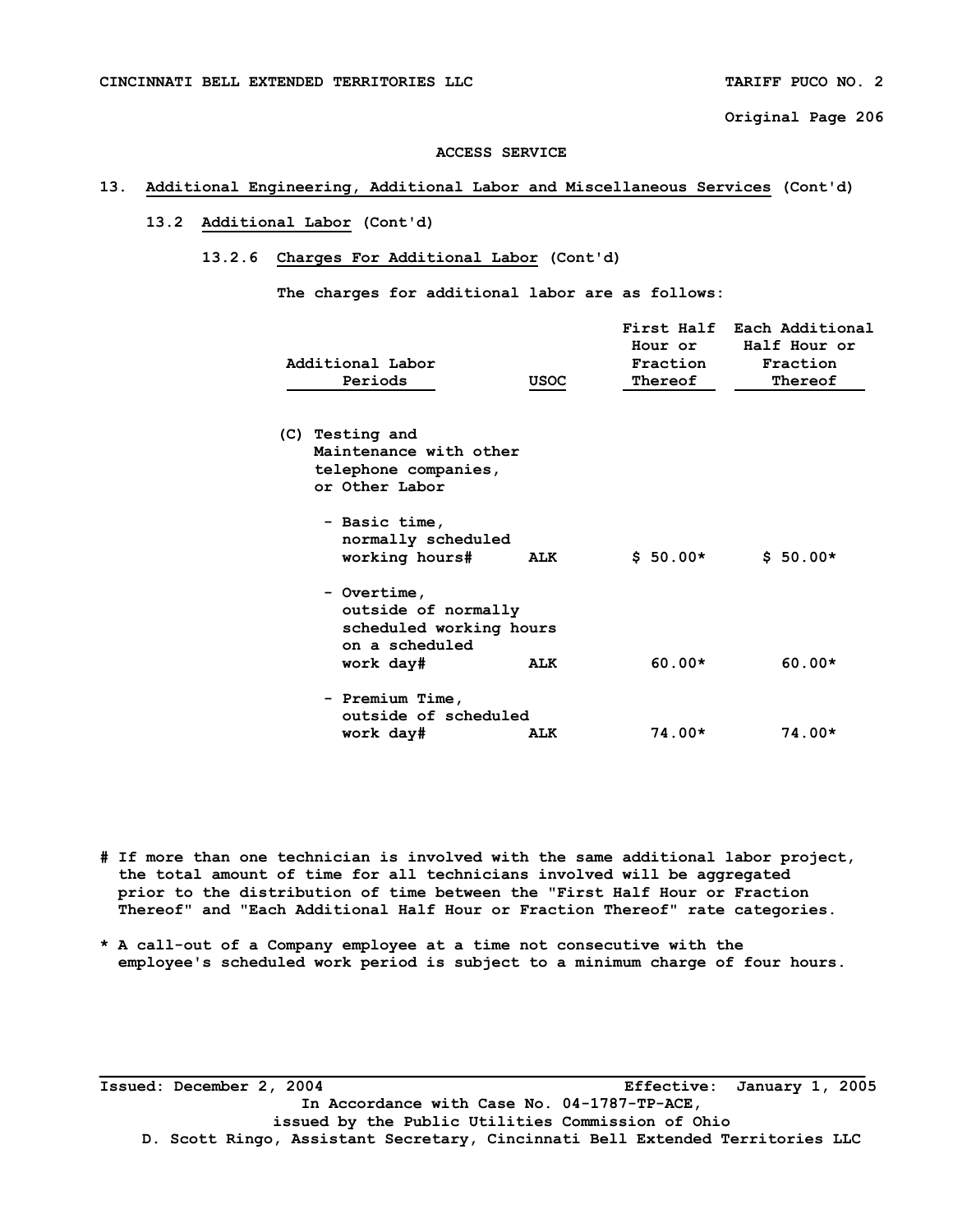#### **ACCESS SERVICE**

### **13. Additional Engineering, Additional Labor and Miscellaneous Services (Cont'd)**

# **13.3 Miscellaneous Services**

- **13.3.1 Maintenance of Service** 
	- **(A) When a customer reports a trouble to the Company for clearance and no trouble is found in the Company's facilities, the customer shall be responsible for payment of a Maintenance of Service charge for the period of time from when Company personnel are dispatched to when the work is completed. Failure of Company personnel to find trouble in Company facilities will result in no charge if the trouble is actually in those facilities, but not discovered at the time.**
	- **(B) The customer shall be responsible for payment of a Maintenance of Service charge when the Company dispatches personnel and the trouble is in equipment or communications systems provided by other than the Company.**

 **In either (A) or (B) preceding, no credit allowance will be applicable for the interruption involved if the Maintenance of Service charge applies.** 

| (C) | The charges for Maintenance of Service are as follows: |             | Hour or             | First Half Each Additional<br>Half Hour or |
|-----|--------------------------------------------------------|-------------|---------------------|--------------------------------------------|
|     | Maintenance of Service<br>Periods                      | <b>USOC</b> | Fraction<br>Thereof | Fraction<br>Thereof                        |
|     | - Basic time,<br>normally scheduled<br>working hours#  | <b>MVV</b>  | \$50.00             | \$50.00                                    |

**# If more than one technician is involved with the same trouble report, the total amount of time for all technicians dispatched involved will be aggregated prior to the distribution of time between the "First Half Hour or Fraction Thereof" and "Each Additional Half Hour or Fraction Thereof" rate categories.** 

**Issued: December 2, 2004 Effective: January 1, 2005 In Accordance with Case No. 04-1787-TP-ACE, issued by the Public Utilities Commission of Ohio D. Scott Ringo, Assistant Secretary, Cincinnati Bell Extended Territories LLC**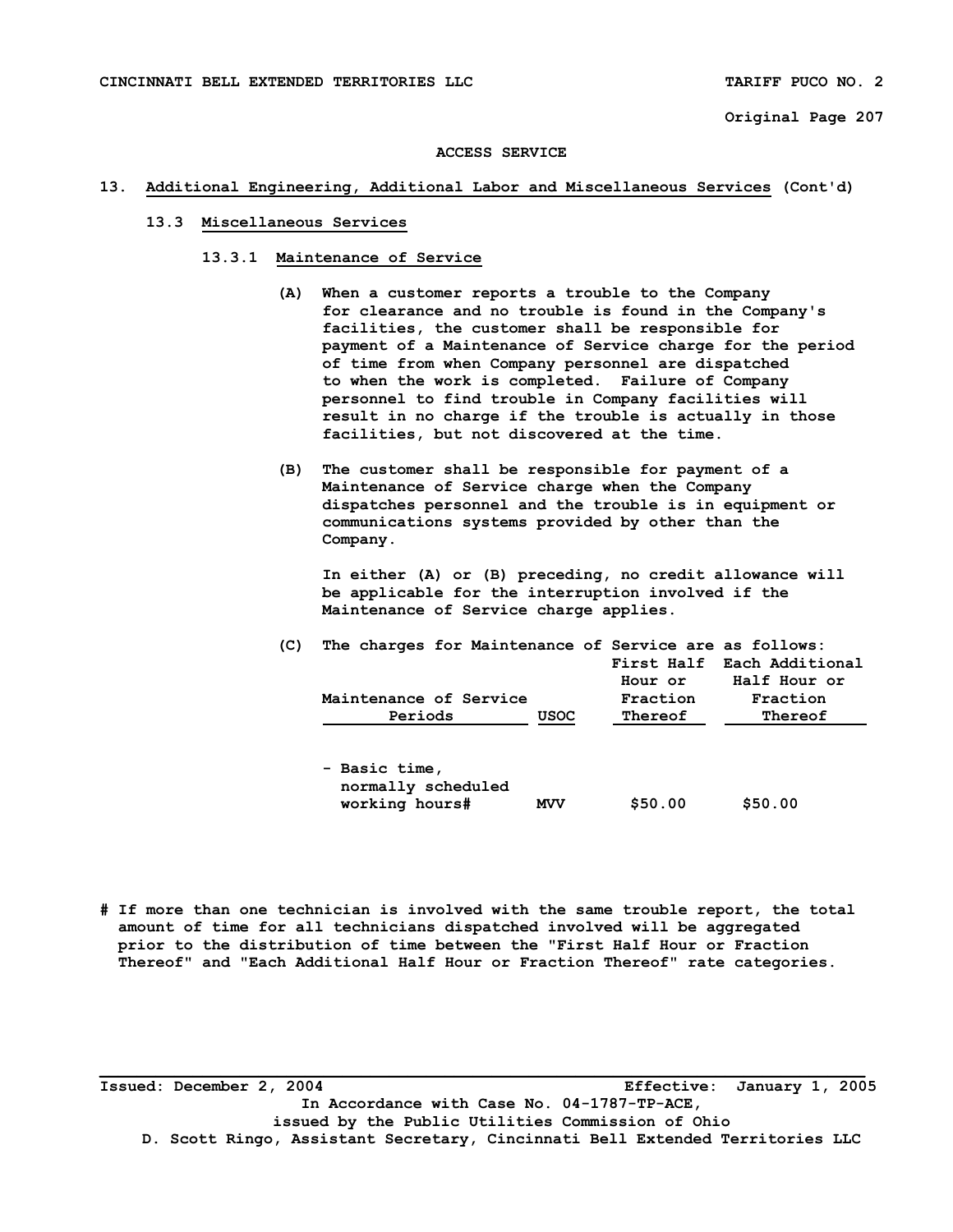### **ACCESS SERVICE**

# **13. Additional Engineering, Additional Labor and Miscellaneous Services (Cont'd)**

### **13.3 Miscellaneous Services (Cont'd)**

 **13.3.1 Maintenance of Service (Cont'd)** 

 **(C) (Cont'd)** 

| Maintenance of Service<br>Periods                                                            | <b>USOC</b> | Hour or<br>Fraction<br>Thereof | First Half Each Additional<br>Half Hour or<br>Fraction<br>Thereof |
|----------------------------------------------------------------------------------------------|-------------|--------------------------------|-------------------------------------------------------------------|
| - Overtime,<br>outside of normally<br>scheduled working hours<br>on a scheduled<br>work day# | <b>MVV</b>  | $$60.00*$                      | $$60.00*$                                                         |
| - Premium Time<br>outside of scheduled<br>work day#                                          | <b>MVV</b>  | $74.00*$                       | $74.00*$                                                          |

- **# If more than one technician is involved with the same trouble report, the total amount of time for all technicians dispatched involved will be aggregated prior to the distribution of time between the "First Half Hour or Fraction Thereof" and "Each Additional Half Hour or Fraction Thereof" rate categories.**
- **\* A call-out of a Company employee at a time not consecutive with the employee's scheduled work period is subject to a minimum charge of four hours.**

**Issued: December 2, 2004 Effective: January 1, 2005 In Accordance with Case No. 04-1787-TP-ACE, issued by the Public Utilities Commission of Ohio D. Scott Ringo, Assistant Secretary, Cincinnati Bell Extended Territories LLC**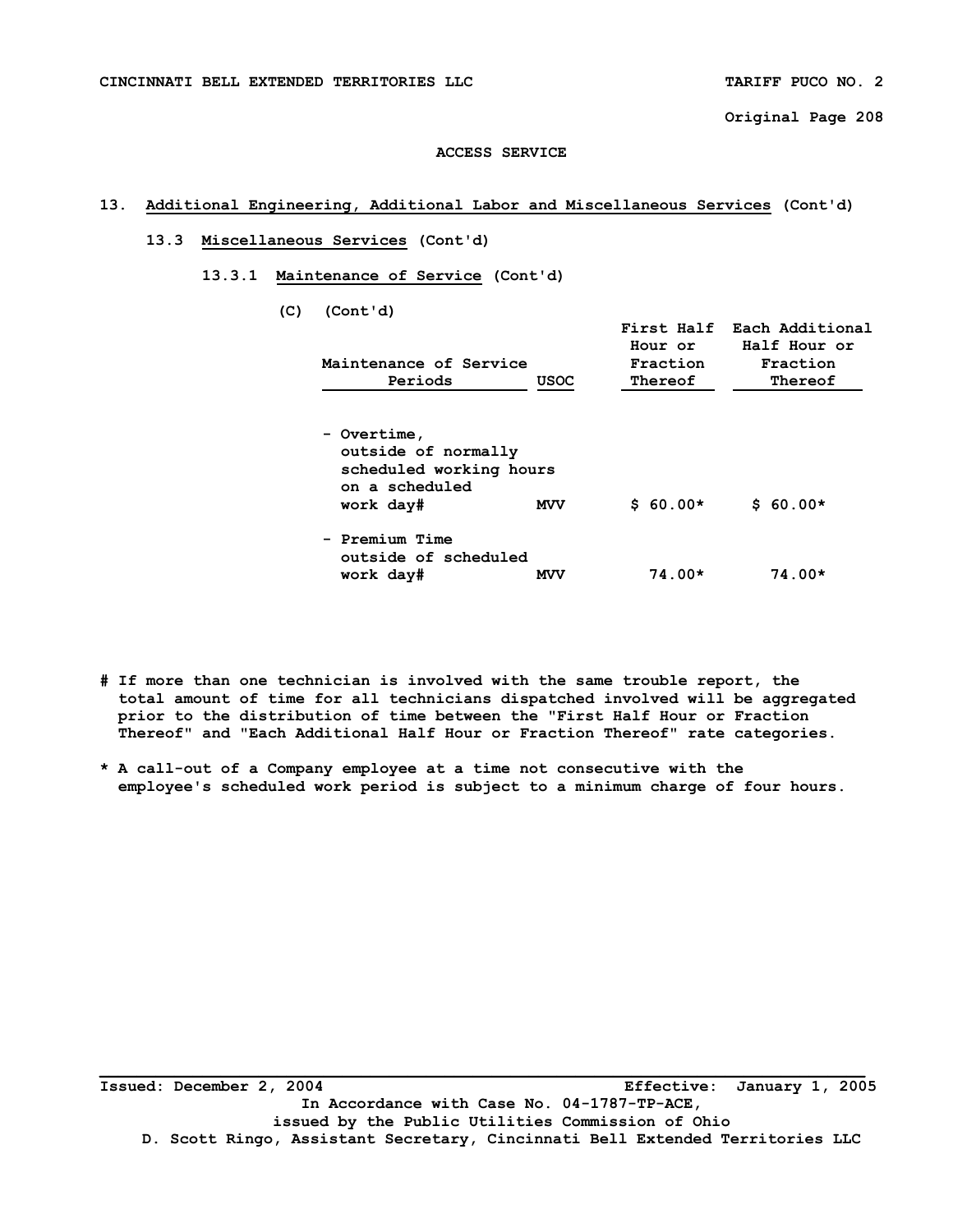#### **ACCESS SERVICE**

### **13. Additional Engineering, Additional Labor and Miscellaneous Services (Cont'd)**

# **13.3 Miscellaneous Services (Cont'd)**

### **13.3.2 Testing Services**

 **Testing Services offered under this section of the tariff are optional and subject to rates and charges as set forth in 13.3.2(C) following. Other testing services provided by the Company in association with Access Services are furnished at no additional charge. These other testing services are described in 6.1.4 and 7.1.4 preceding.** 

 **Testing services are normally provided by Company personnel at Company locations. However, provisions are made in (A)(5) and (B)(1) and (2) following for a customer to request Company personnel to perform testing services at the customer's premises.** 

 **The offering of Testing Services under this section of the tariff is made subject to the availability of the necessary qualified personnel and test equipment at the various test locations mentioned in (A), (B) and (C) following:** 

### **(A) Switched Access Service**

 **Testing Services for Switched Access are comprised of (a) tests which are performed during the installation of a Switched Access Service, and (b) tests which are performed after acceptance of such access services by a customer, i.e., in-service tests. These in-service tests may be further divided into two broad categories of tests: scheduled and nonscheduled.** 

 **Scheduled tests are those tests performed by the Company on a regular basis, e.g., monthly which result in the measurement of Switched Access Service. Scheduled tests may be done on an automatic basis (no Company or customer technicians**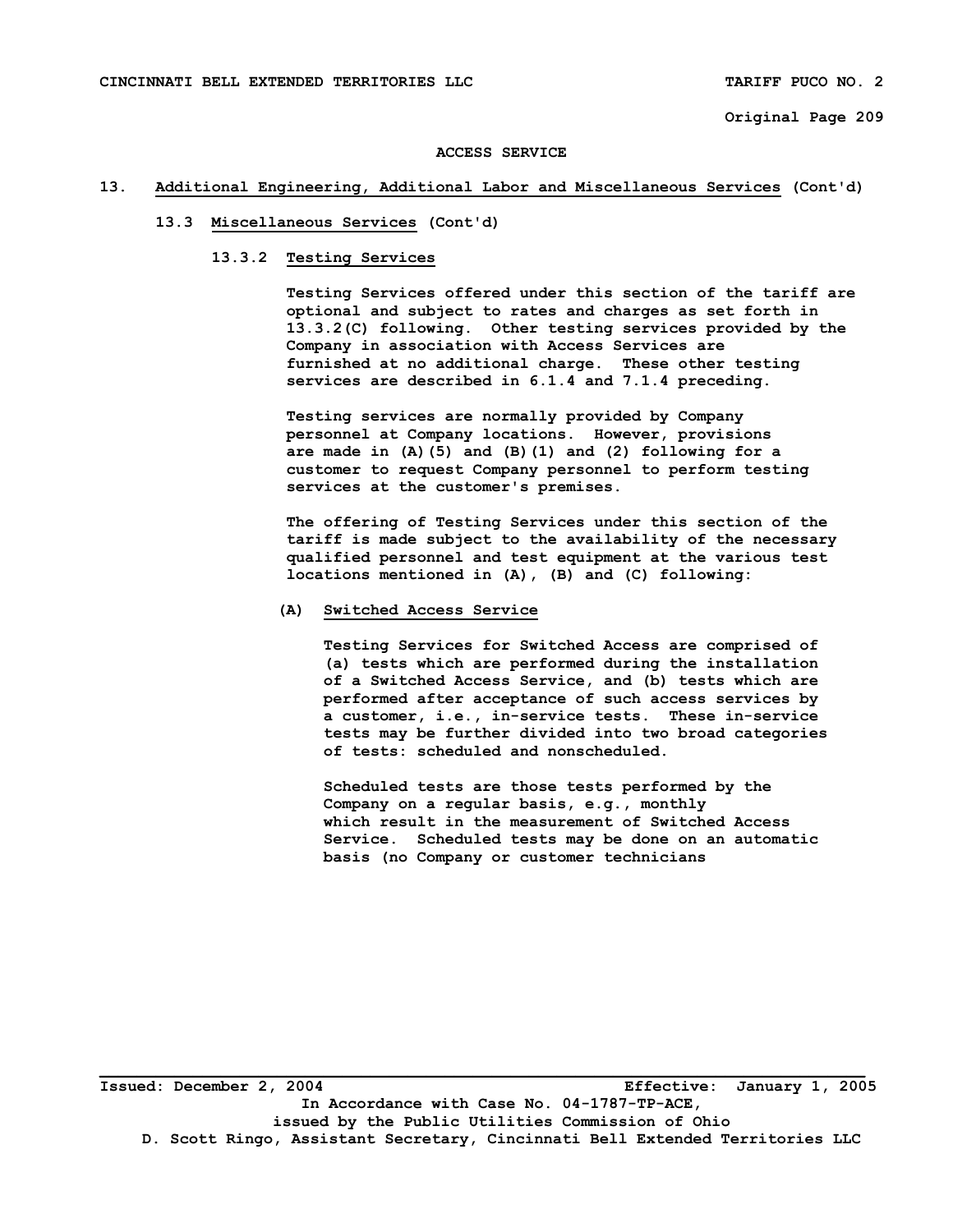#### **ACCESS SERVICE**

### **13. Additional Engineering, Additional Labor and Miscellaneous Services (Cont'd)**

# **13.3 Miscellaneous Services (Cont'd)**

- **13.3.2 Testing Services (Cont'd)** 
	- **(A) Switched Access Service (Cont'd)**

 **involved), on a cooperative basis (Company technician(s) involved at Company office(s) and customer technician(s) involved at customer's premises), or a manual basis (Company technician(s) involved at Company office(s) and at customer's premises).** 

 **Nonscheduled tests are performed by the Company "on demand", which result in the measurement of Switched Access Services. Nonscheduled tests may involve Company technicians at Company offices and at the customer's premises.** 

 **(1) Additional Cooperative Acceptance Testing** 

 **Additional Cooperative Acceptance Testing (ACAT) or Switched Access Service involves the Company provision of a technician at its office(s) and the customer provides a technician at its premises, with suitable test equipment to perform the required tests.** 

 **Additional Cooperative Acceptance Tests may, for example, consists of the following tests:** 

- **Impulse Noise**
- **Phase Jitter**
- **Signal to C-Notched Noise Ratio**
- **Intermodulation (Nonlinear) Distortion**
- **Frequency Shift (Offset)**
- **Envelope Delay Distortion**
- **Dial Pulse Percent Break**

**Issued: December 2, 2004 Effective: January 1, 2005 In Accordance with Case No. 04-1787-TP-ACE, issued by the Public Utilities Commission of Ohio D. Scott Ringo, Assistant Secretary, Cincinnati Bell Extended Territories LLC**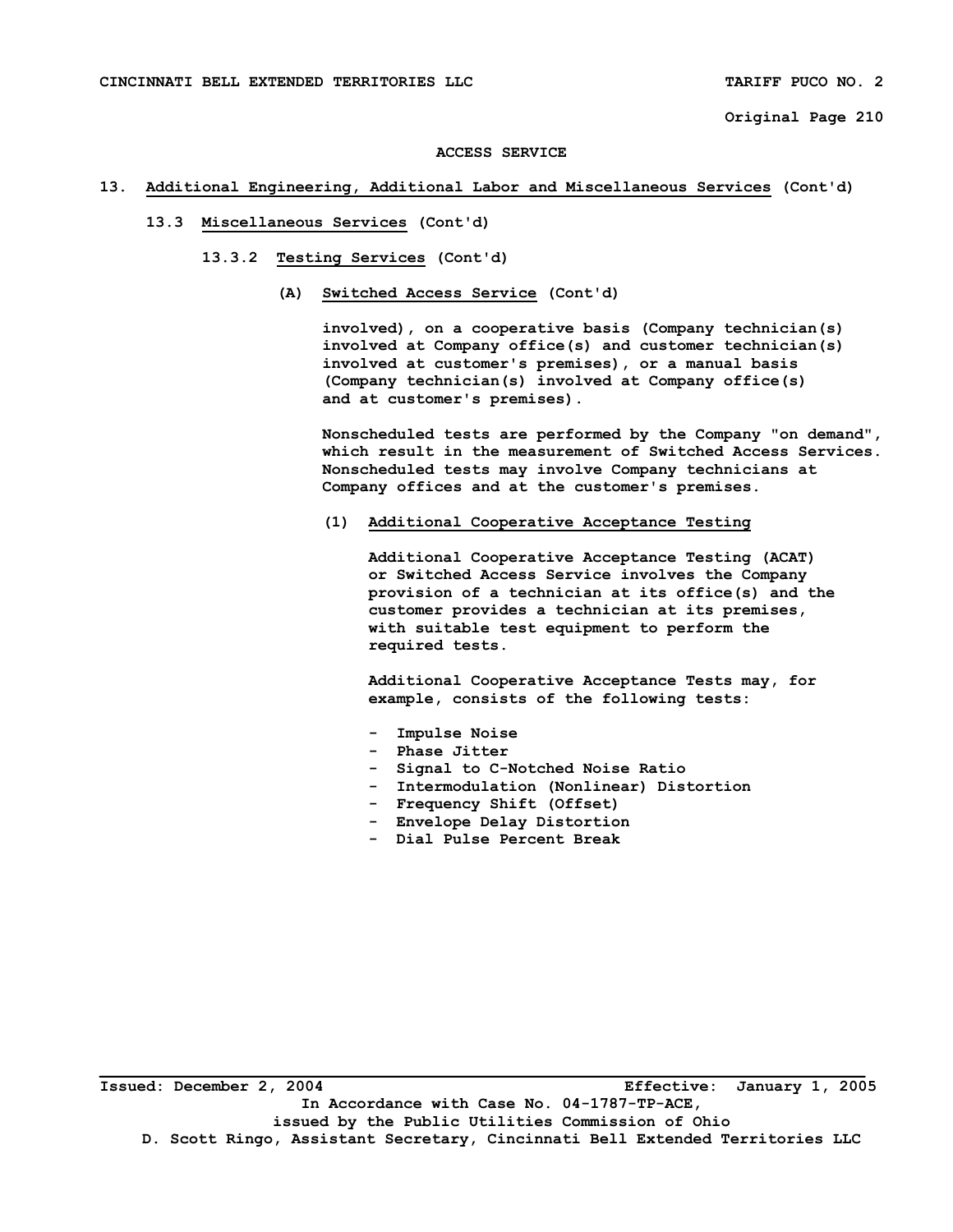### **ACCESS SERVICE**

# **13. Additional Engineering, Additional Labor and Miscellaneous Services (Cont'd)**

- **13.3 Miscellaneous Services (Cont'd)**
- **13.3.2 Testing Services (Cont'd)** 
	- **(A) Switched Access Service (Cont'd)** 
		- **(2) Automatic Scheduled Testing**

 **Automatic Schedules Testing (AST) of Switched Access Services where the customer provides remote office test lines and 105 test lines with associated responders or their functional equivalent, will consist of monthly loss and C message noise tests and annual balance test. However, the customer may specify a more frequent schedule of tests. In addition to the loss/noise/ balance tests, the IC may also order, at additional charges, gain-slope and C-notched noise testing.** 

 **The Company will provide a monthly AST report that lists the test results for each trunk tested. Trunk test failures requiring customer participation for trouble resolution will be provided to the customer on an as-occurs basis.**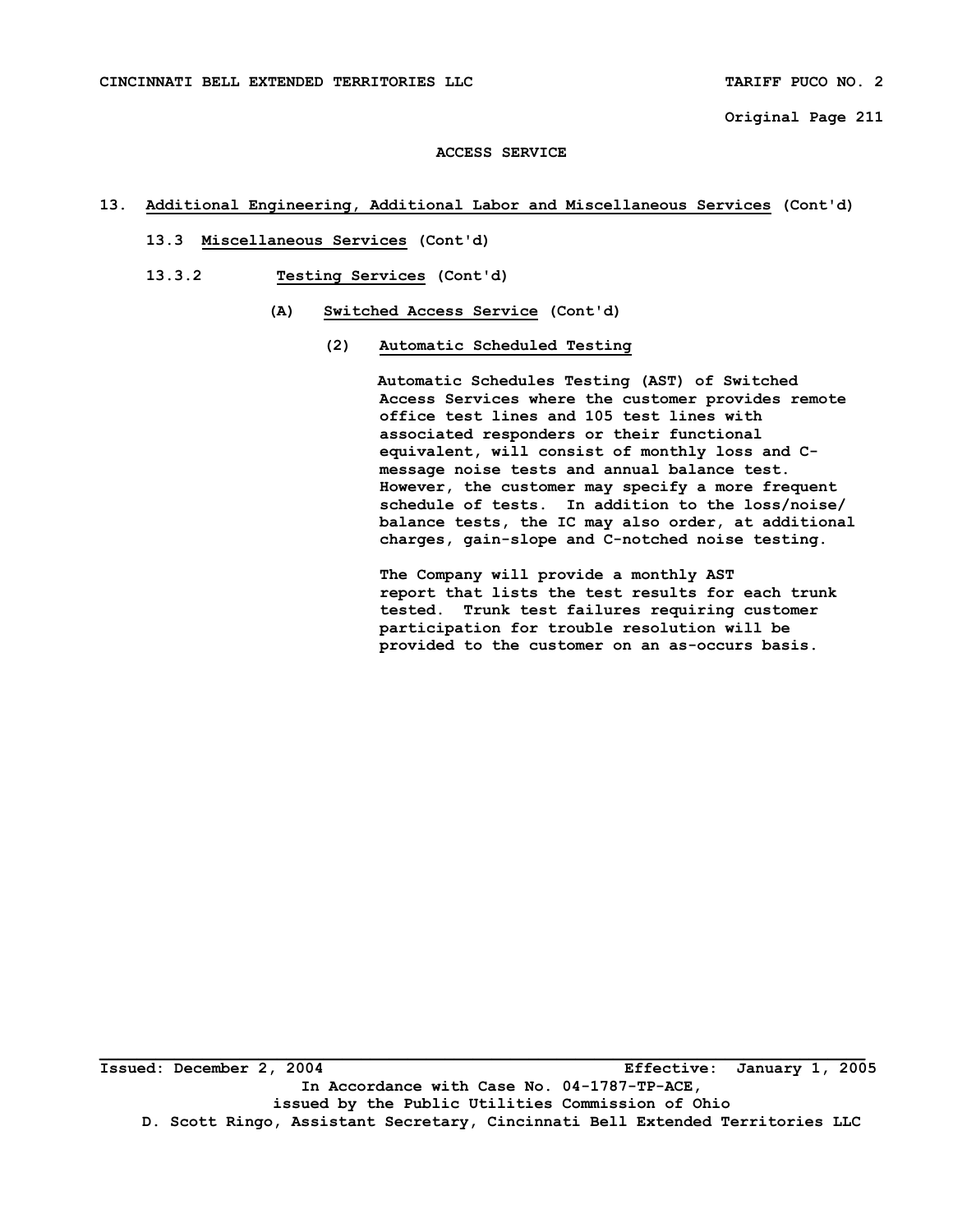#### **ACCESS SERVICE**

## **13. Additional Engineering, Additional Labor and Miscellaneous Services (Cont'd)**

- **13.3 Miscellaneous Services (Cont'd)** 
	- **13.3.2 Testing Services (Cont'd)** 
		- **(A) Switched Access Service (Cont'd)** 
			- **(3) Cooperative Scheduled Testing**

 **Cooperative Scheduled Testing (CST) of Switched Access Services (Features Groups B, and D and Directory Access Service not routed through an access tandem), where the Company provides a technician at its office(s) and the customer provides a technician at its premises, with suitable test equipment to perform the required tests, will consist of quarterly loss and C-message noise tests, and annual balance tests. However, the customer may specify a more frequent schedule of tests. In addition to the loss/noise/balance measurements, the customer may also order, at additional charges, gain-slope and C-notched noise testing.** 

 **The Company will provide, on a quarterly basis, a CST report that lists the test results for each trunk tested. Trunk test failures requiring customer participation for trouble resolution will be provided to the customer on an as-occurs basis.**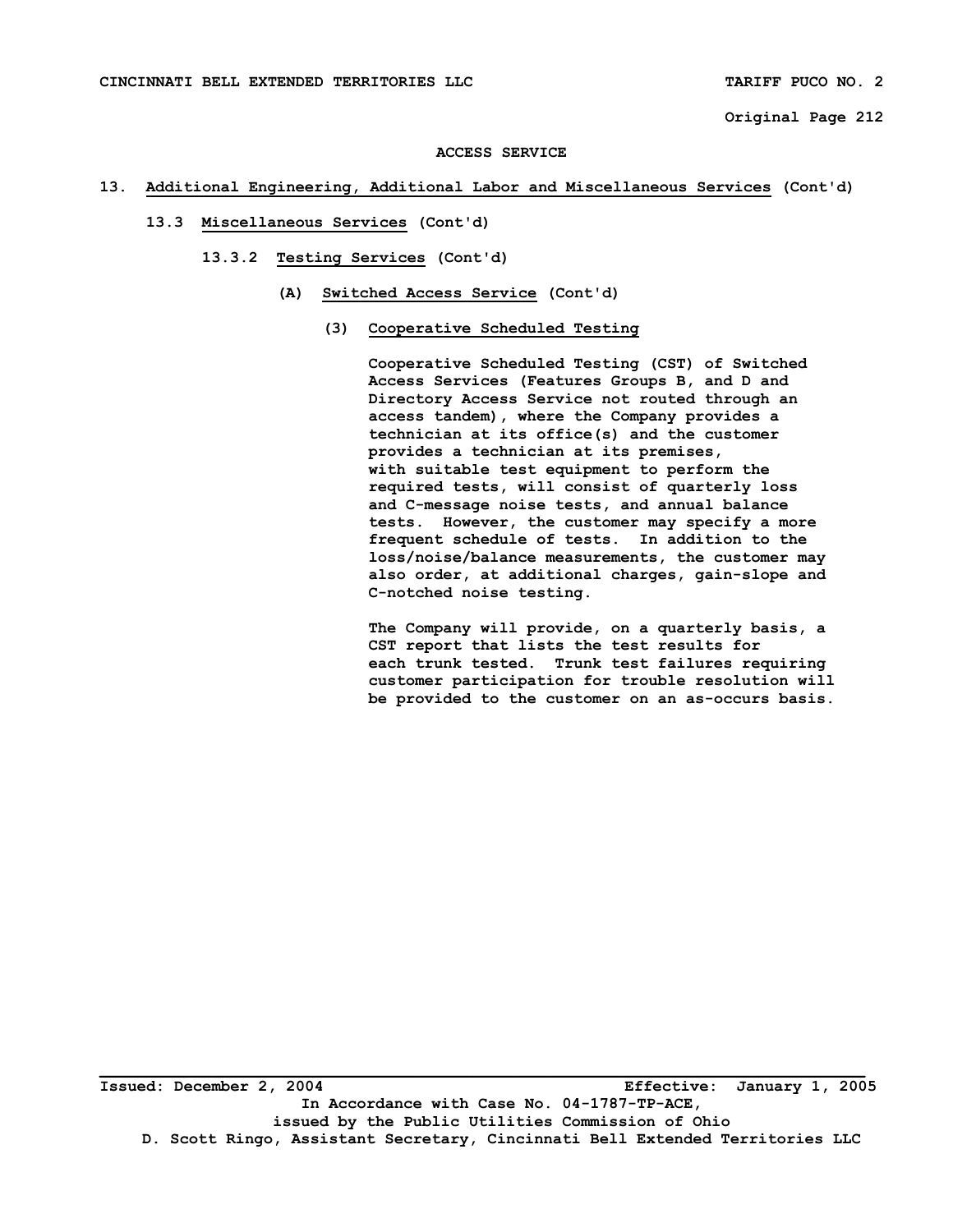#### **ACCESS SERVICE**

### **13. Additional Engineering, Additional Labor and Miscellaneous Services (Cont'd)**

- **13.3 Miscellaneous Services (Cont'd)**
- **13.3.2 Testing Services (Cont'd)** 
	- **(A) Switched Access Service (Cont'd)** 
		- **(4) Manual Scheduled Testing**

 **Manual Scheduled Testing (MST) of Switched Access Services (Feature Groups D and Directory Access Service not routed through an access tandem), where the Company provides a technician at its office(s) and at the customer's premises, will consist of quarterly loss and C-message noise tests, and annual balance tests. However, the customer may specify a more frequent schedule of tests. In addition to the loss/noise/balance tests, the customer may also order, at additional charges, gain-slope and C-notched noise testing.** 

 **The Company will provide, on a quarterly basis, an MST report that lists the test results for each trunk tested. Trunk test failures requiring customer participation for trouble resolution will be provided to the customer on an as-occurs basis.** 

**Issued: December 2, 2004 Effective: January 1, 2005 In Accordance with Case No. 04-1787-TP-ACE, issued by the Public Utilities Commission of Ohio D. Scott Ringo, Assistant Secretary, Cincinnati Bell Extended Territories LLC**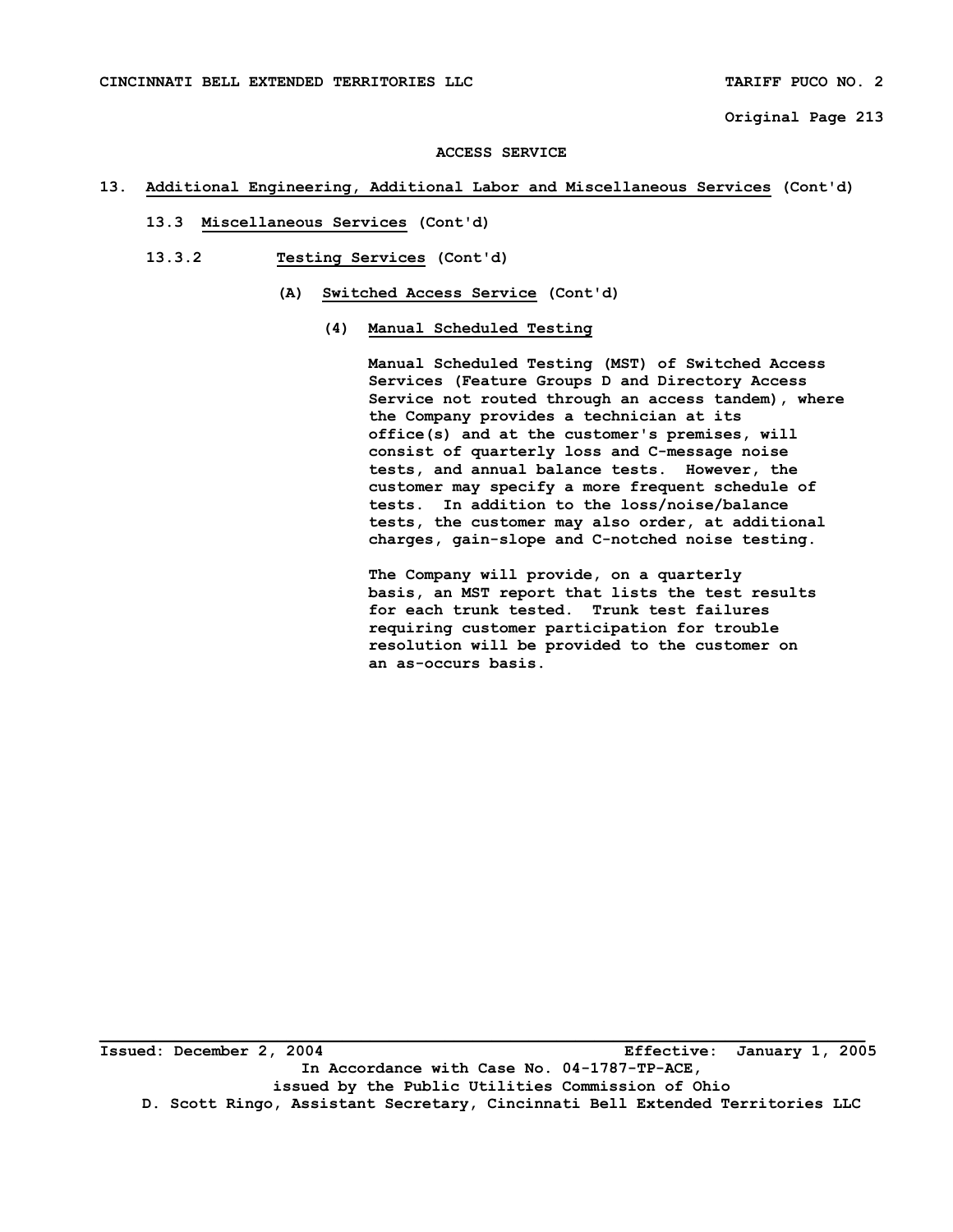#### **ACCESS SERVICE**

### **13. Additional Engineering, Additional Labor and Miscellaneous Services (Cont'd)**

- **13.3 Miscellaneous Services (Cont'd)**
- **13.3.2 Testing Services (Cont'd)** 
	- **(A) Switched Access Service (Cont'd)** 
		- **(5) Nonscheduled Testing**

 **Nonscheduled Testing (NST) of Switched Access Services is where:** 

- **the customer provides remote office test lines and 105 test lines with associated responders or their functional equivalent ("automatic testing"), or**
- **the Company provides a technician at its office(s) and the customer provides a technician at its premises, with suitable test equipment to perform the required test ("cooperative testing"), or**
- **the Company provides a technician at its office(s), and/or at the customer's premises with suitable test equipment to perform the required tests ("manual testing")**

 **Nonscheduled Tests may consist of any tests, e.g., loss, noise, slope, envelope delay, which the customer require.** 

- **(6) Obligations of the Customer** 
	- **(A) The customer shall provide the Remote Office Test Line priming data to the Company, as appropriate, to support AST as set forth in 13.2.5(a)(2) preceding or NST as set forth in 13.2.5(A)(5) preceding.**
	- **(B) The customer shall make the facilities to be tested available to the Company at times mutually agreed upon.**

**Issued: December 2, 2004 Effective: January 1, 2005 In Accordance with Case No. 04-1787-TP-ACE, issued by the Public Utilities Commission of Ohio D. Scott Ringo, Assistant Secretary, Cincinnati Bell Extended Territories LLC**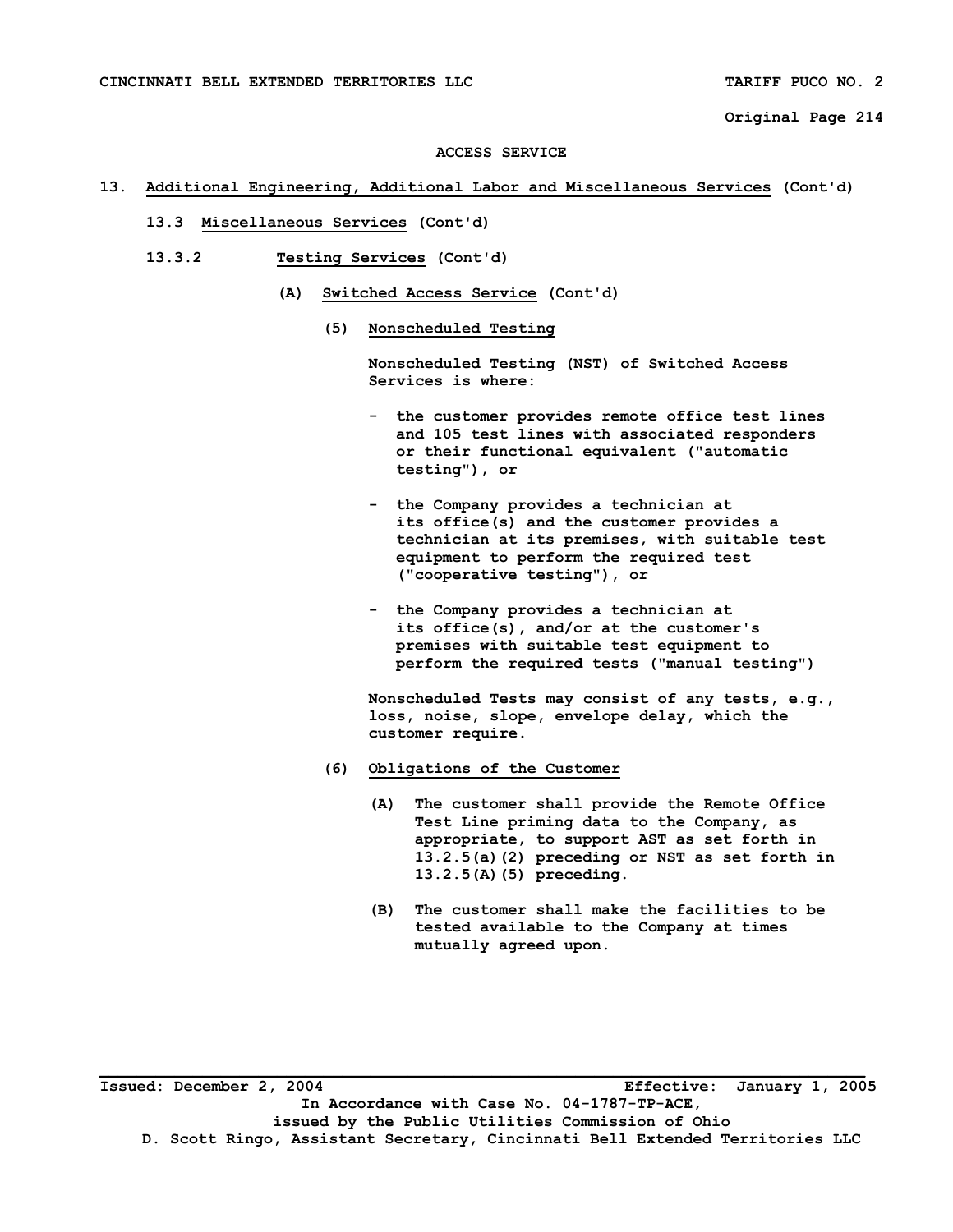#### **ACCESS SERVICE**

### **13. Additional Engineering, Additional Labor and Miscellaneous Services (Cont'd)**

- **13.3 Miscellaneous Services (Cont'd)** 
	- **13.3.2 Testing Services (Cont'd)** 
		- **(B) Special Access Service**

 **The Company will, at the request of a customer, provide assistance in performing specific tests requested by the customer.** 

 **(1) Nonscheduled Testing (NST)** 

 **When a customer provides a technician at its premises, with suitable test equipment to perform the required tests, the Company will provide a technician at its office for the purpose of conducting Nonscheduled Testing. At the customer's request, the Company will provide a technician at the customer's premises. Nonscheduled tests may consist of any tests, e.g., loss, noise, slope, envelope delay, which the customer may required.** 

 **(2) Obligations of the Customer** 

 **When the customer subscribes to Testing Services as set forth in this section, the customer shall make the facilities to be tested available to the Company at times mutually agreed upon.**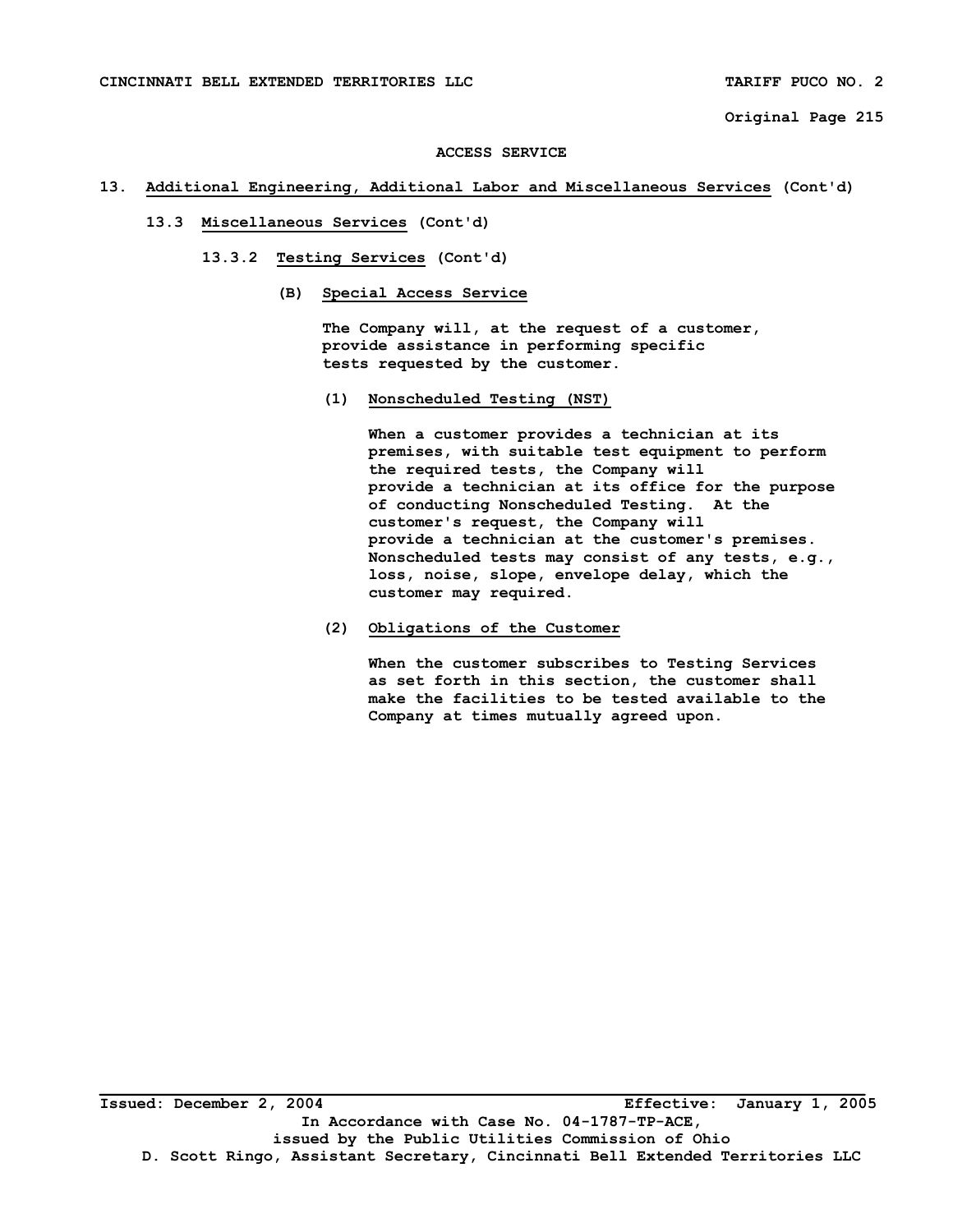#### **ACCESS SERVICE**

# **13. Additional Engineering, Additional Labor and Miscellaneous Services (Cont'd)**

# **13.3 Miscellaneous Services (Cont'd)**

- **13.3.2 Testing Services (Cont'd)** 
	- **(C) Rates and Charges** 
		- **(1) Switched Access** 
			- **(a) Additional Cooperative Acceptance Testing**

| <b>Testing Periods</b>                                                                     | USOC  | First Half<br>Hour or<br>Fraction<br>Thereof | Each Additional<br>Half Hour or<br>Fraction<br>Thereof |
|--------------------------------------------------------------------------------------------|-------|----------------------------------------------|--------------------------------------------------------|
| Basic Time,<br>normally scheduled<br>working hours#                                        | UBCX+ | $$50.00*$                                    | $$50.00*$                                              |
| Overtime,<br>outside of normally<br>scheduled working hours<br>on a scheduled<br>work day# | UBCX+ | $60.00*$                                     | $60.00*$                                               |
| Premium Time,<br>outside of scheduled<br>work day#                                         | UBCX+ | $74.00*$                                     | 74.00*                                                 |

- **# If more than one technician is involved with the same testing project, the total amount of time for all technicians involved will be aggregated prior to the distribution of time between the "First Half Hour or Fraction Thereof" and "Each Additional Half Hour or Fraction Thereof" rate categories.**
- **\* A call-out of a Company employee at a time not consecutive with the employee's scheduled work period is subject to a minimum charge of four hours.**

**Issued: December 2, 2004 Effective: January 1, 2005 In Accordance with Case No. 04-1787-TP-ACE, issued by the Public Utilities Commission of Ohio D. Scott Ringo, Assistant Secretary, Cincinnati Bell Extended Territories LLC**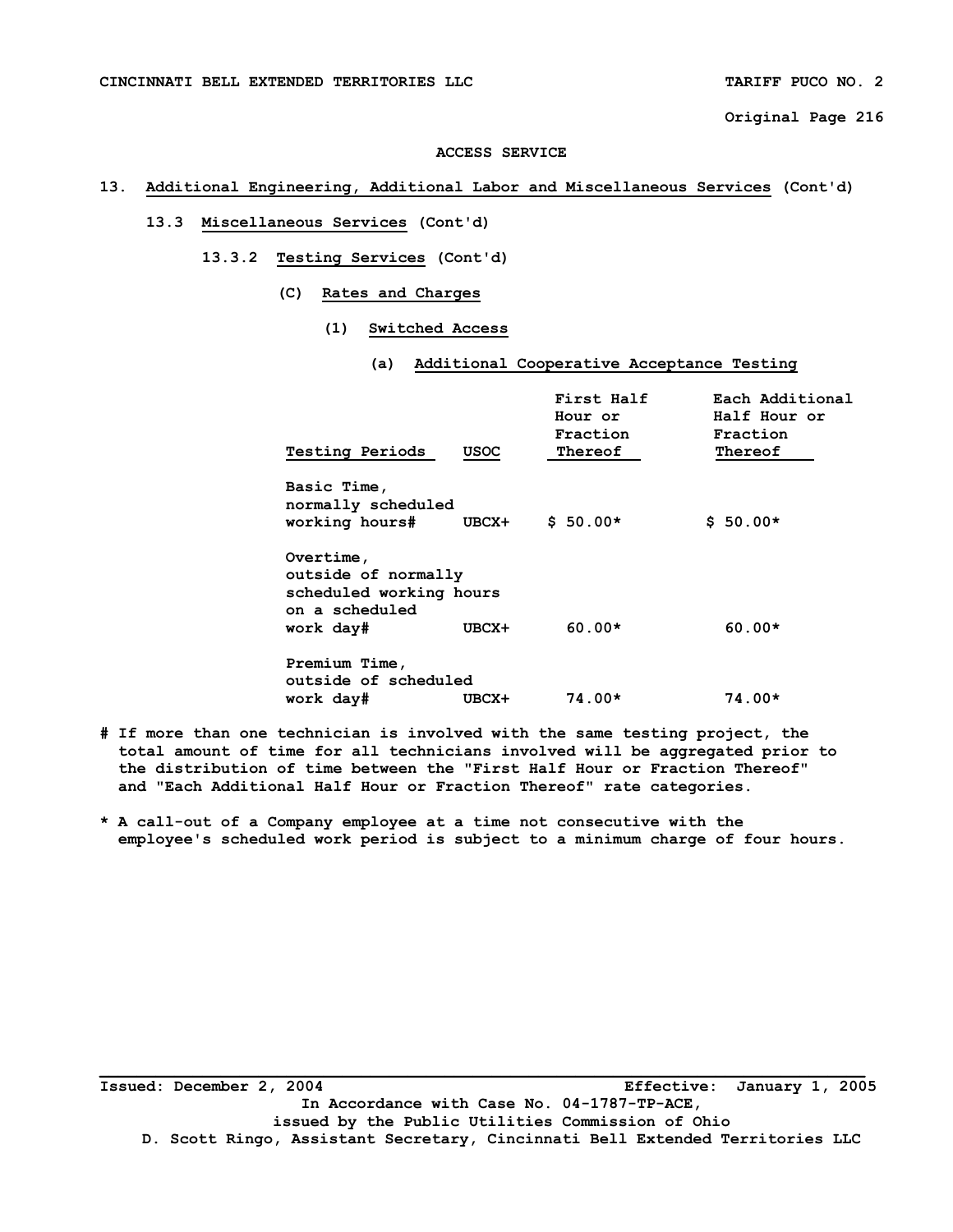### **ACCESS SERVICE**

# **13. Additional Engineering, Additional Labor and Miscellaneous Services (Cont'd)**

- **13.3 Miscellaneous Services (Cont'd)** 
	- **13.3.2 Testing Services (Cont'd)** 
		- **(C) Rates and Charges (Cont'd)** 
			- **(1) Switched Access (Cont'd)** 
				- **(b) Automatic Scheduled Testing (AST)**

 **The three tests as set forth in (I) following represent the minimum offering, i.e., an order for testing must, at a minimum, consist of twelve 1004 Hz Tests per transmission path, twelve C- Message Noise Tests per transmission path and one Return Loss (Balance) Test per transmission path, per year. The Additional Tests as set forth in (II ) following may be ordered by the customer, at additional charges, 60 days prior to the start of the customer prescribed schedule. The customer also may specify a more frequent schedule of tests 60 days prior to the start of the customer prescribed schedule.** 

|     | To First Point                                                                                                |             | Monthly |
|-----|---------------------------------------------------------------------------------------------------------------|-------------|---------|
|     | of Switching                                                                                                  | <b>USOC</b> | Rates   |
| (I) | Basic Tests #                                                                                                 |             |         |
|     | 1004 Hz Loss Tests<br>performed within a<br>one year period,<br>per test ordered,<br>per transmission<br>path | UBGX+       | \$0.10  |
|     |                                                                                                               |             |         |

**# Subject to a one year minimum contract period, and annually thereafter.** 

**Issued: December 2, 2004 Effective: January 1, 2005 In Accordance with Case No. 04-1787-TP-ACE, issued by the Public Utilities Commission of Ohio D. Scott Ringo, Assistant Secretary, Cincinnati Bell Extended Territories LLC**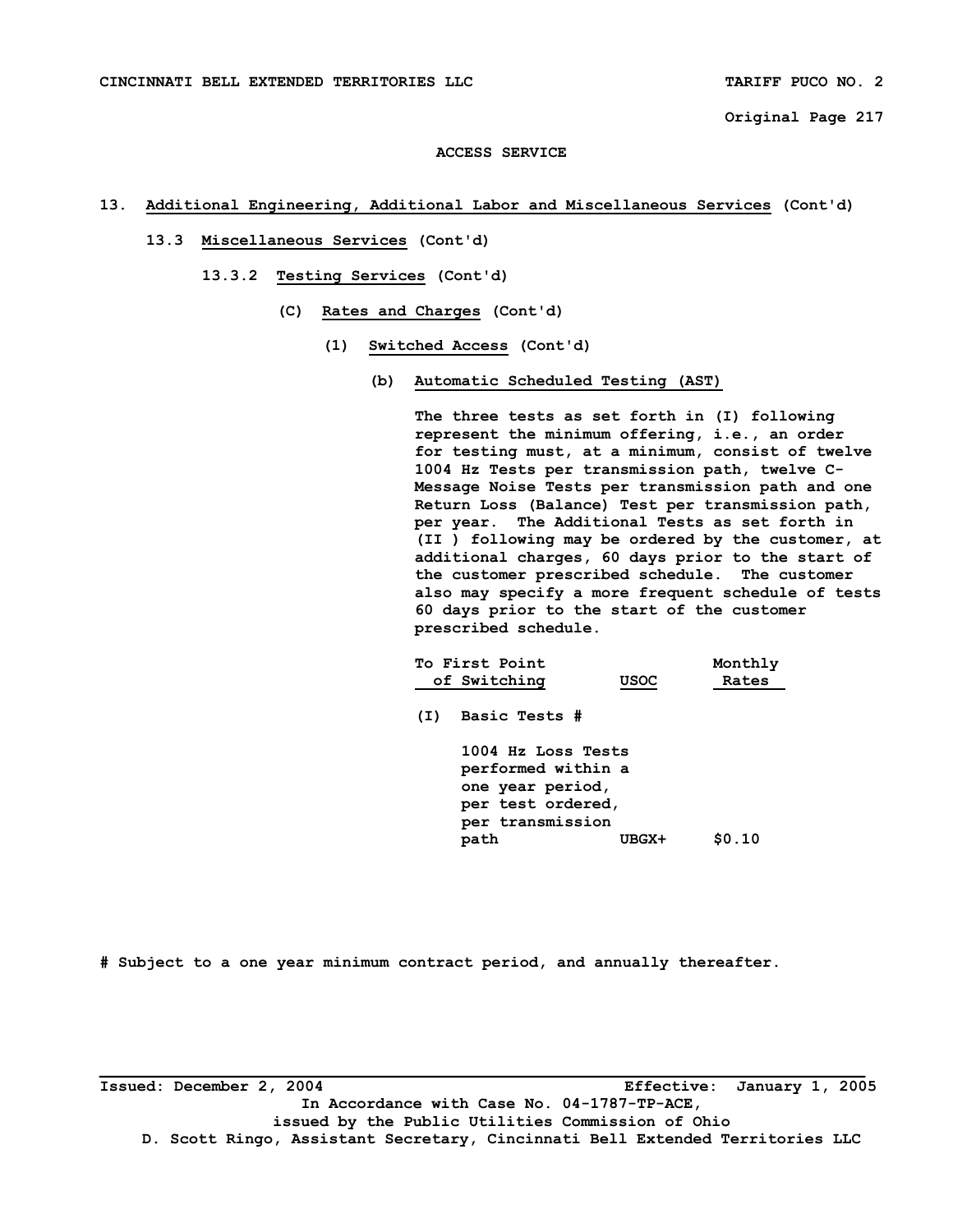### **ACCESS SERVICE**

# **13. Additional Engineering, Additional Labor and Miscellaneous Services (Cont'd)**

- **13.3 Miscellaneous Services (Cont'd)** 
	- **13.3.2 Testing Services (Cont'd)** 
		- **(C) Rates and Charges (Cont'd)** 
			- **(1) Switched Access (Cont'd)** 
				- **(b) Automatic Scheduled Testing (AST) (Cont'd)**

|     | To First Point                                                                                |             | Monthly |
|-----|-----------------------------------------------------------------------------------------------|-------------|---------|
|     | of Switching                                                                                  | <b>USOC</b> | Rates   |
| (I) | Basic Tests # (Cont'd)                                                                        |             |         |
|     | C-Message Noise Tests<br>performed within a<br>one year period,                               |             |         |
|     | per test ordered,                                                                             |             |         |
|     | per transmission                                                                              |             |         |
|     | path                                                                                          | UBGX+       | \$0.10  |
|     | Return Loss<br>(Balance) Tests<br>performed within a<br>one year period,<br>per test ordered, |             |         |
|     | per transmission                                                                              |             |         |
|     | path                                                                                          | UBGX+       | 0.10    |
|     | Additional Tests                                                                              |             |         |
|     | Gain-Slope Tests                                                                              |             |         |
|     | performed within a                                                                            |             |         |
|     | one year period,                                                                              |             |         |
|     | per test ordered,                                                                             |             |         |
|     | per transmission                                                                              |             |         |
|     | path                                                                                          | UBGX+       | 0.10    |

**# Subject to a one year minimum contract period, and annually thereafter.** 

**Issued: December 2, 2004 Effective: January 1, 2005 In Accordance with Case No. 04-1787-TP-ACE, issued by the Public Utilities Commission of Ohio D. Scott Ringo, Assistant Secretary, Cincinnati Bell Extended Territories LLC**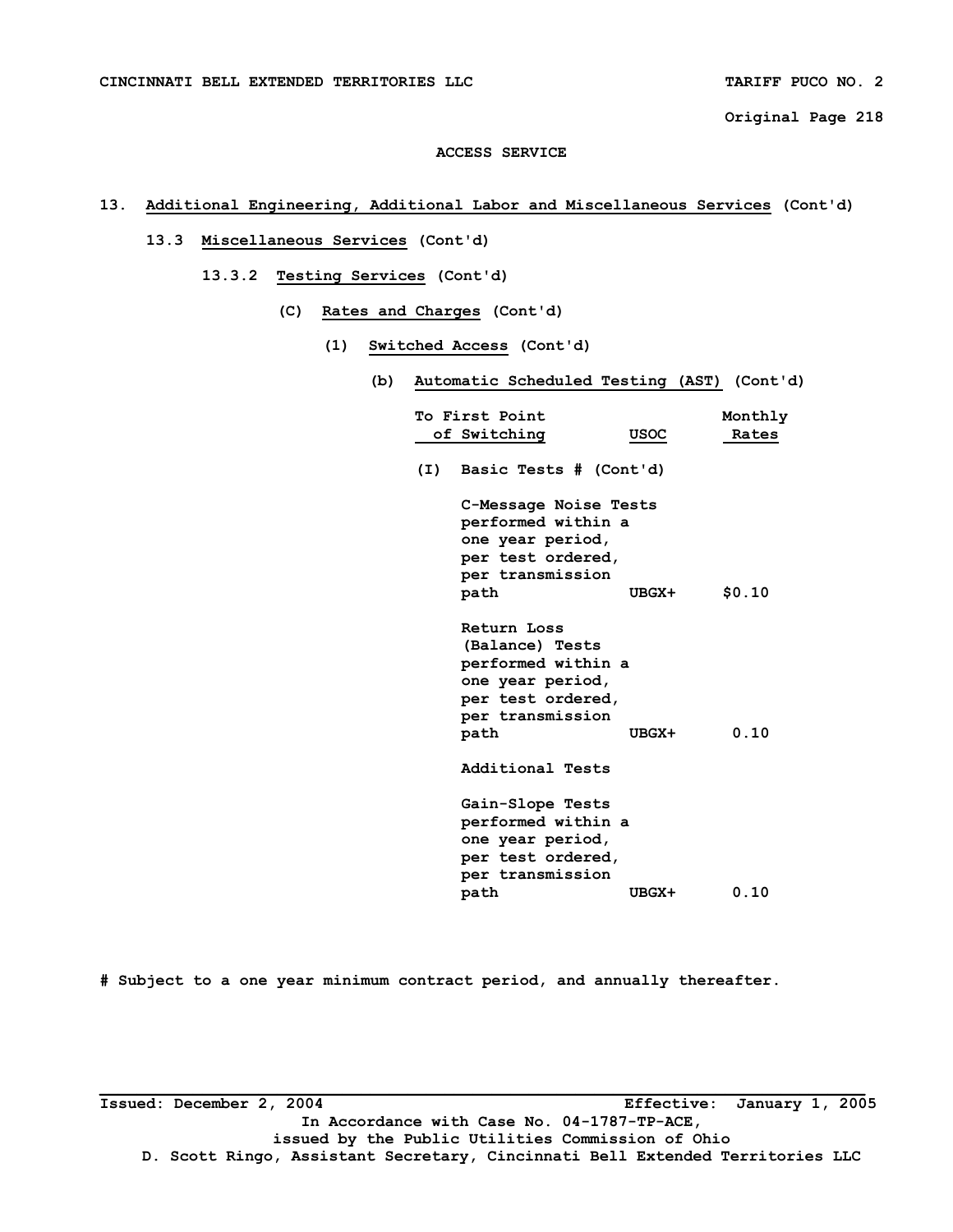#### **ACCESS SERVICE**

# **13. Additional Engineering, Additional Labor and Miscellaneous Services (Cont'd)**

# **13.3 Miscellaneous Services (Cont'd)**

- **13.3.2 Testing Services (Cont'd)** 
	- **(C) Rates and Charges (Cont'd)** 
		- **(1) Switched Access (Cont'd)** 
			- **(b) Automatic Scheduled Testing (AST) (Cont'd)**

| <b>To First Point</b>                                                                                               |             | Monthly |
|---------------------------------------------------------------------------------------------------------------------|-------------|---------|
| of Switching                                                                                                        | <b>USOC</b> | Rates   |
| (II) Additional Tests (Cont'd)                                                                                      |             |         |
| C-Notched Noise Tests<br>performed within a<br>one year period,<br>per test ordered,<br>per transmission<br>path    | UBGX+       | \$0.10  |
| (III) Example                                                                                                       |             |         |
| A customer schedules 13 1004 Hz Loss<br>Tests, 13 C-Message Noise Tests and<br>2 Return Loss Tests on one trunk for |             |         |

 **2 Return Loss Tests on one trunk for a year. The charges will be computed as follows:** 

 **13 x .10 = \$1.30 +13 x .10 = 1.30**   $+ 2 \times .10 = -20$ 

 **\$2.80 per month, per trunk**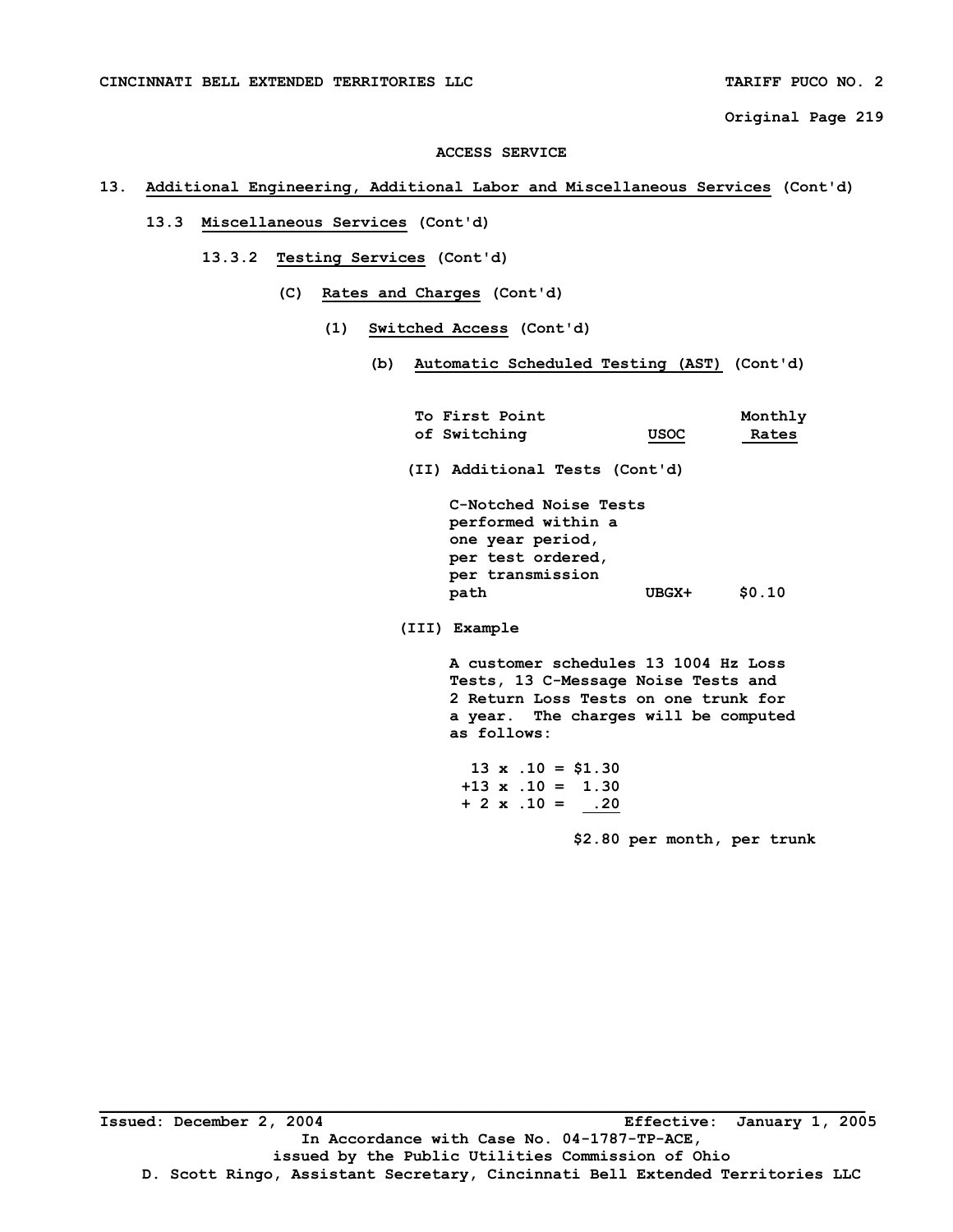### **ACCESS SERVICE**

# **13. Additional Engineering, Additional Labor and Miscellaneous Services (Cont'd)**

- **13.3 Miscellaneous Services (Cont'd)** 
	- **13.3.2 Testing Services (Cont'd)** 
		- **(C) Rates and Charges (Cont'd)** 
			- **(1) Switched Access (Cont'd)** 
				- **(c) Cooperative Scheduled Testing (CST)**

 **The three tests as set forth in (I) following represent the minimum offering, i.e., an order for testing must, at a minimum, consist of four 1004 Hz Loss Tests per transmission path, four C-Message Noise Tests per transmission path and one Return Loss (Balance) Test per transmission path, per year. The Additional Tests as set forth in (II) following may be ordered by the customer, at additional charges, 60 days prior to the start of the customer prescribed scheduled. The customer also may specify a more frequent schedule of tests 60 days prior to the start of the customer prescribed schedule.** 

| To First Point |      | Monthly |
|----------------|------|---------|
| of Switching   | USOC | Rates   |

 **(I) Basic Tests #** 

 **1004 Hz Loss Tests performed within a one year period, per test ordered, per transmission path UBSX+ \$1.00** 

**# Subject to a one year minimum contract period, and annually thereafter.**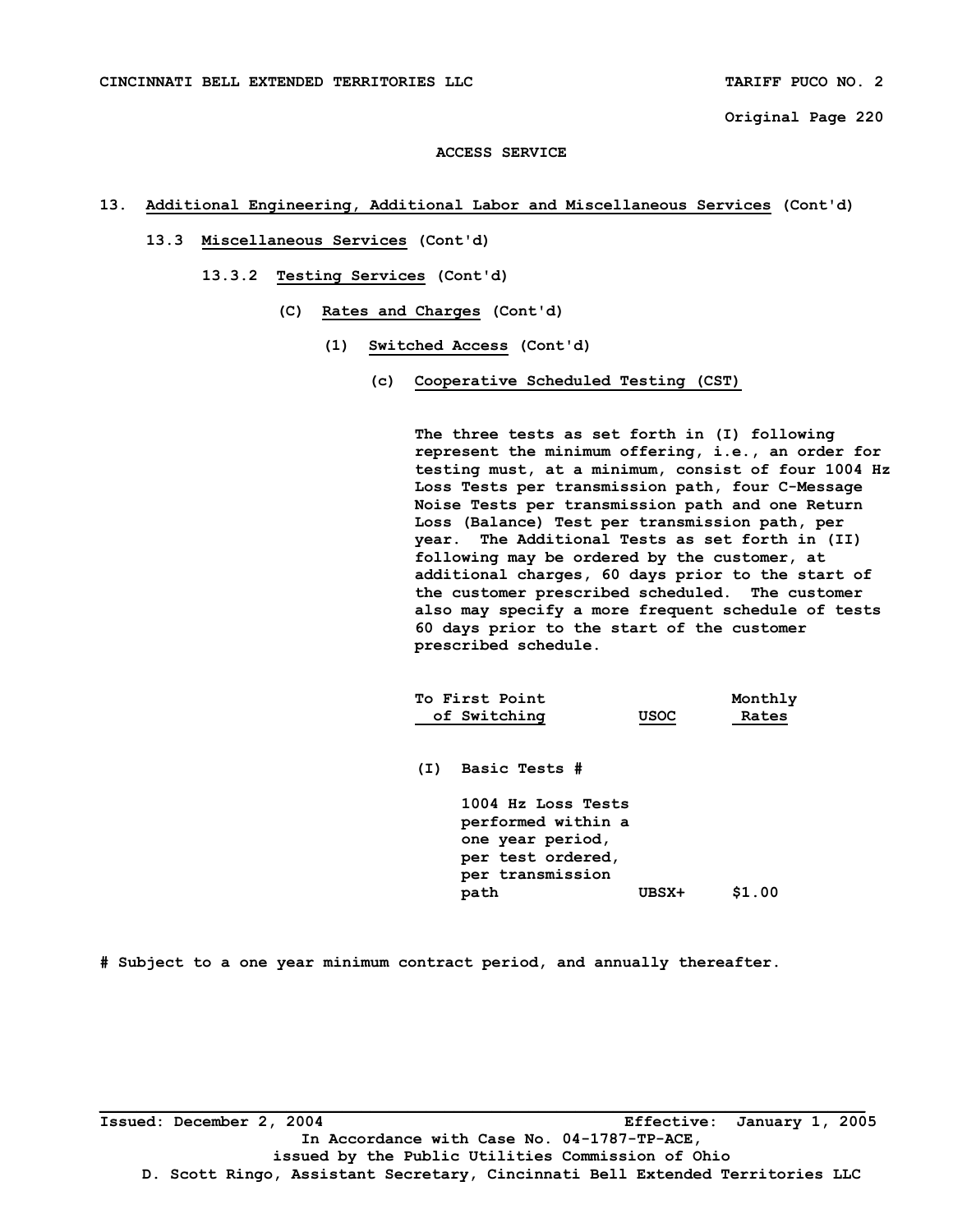#### **ACCESS SERVICE**

# **13. Additional Engineering, Additional Labor and Miscellaneous Services (Cont'd)**

# **13.3 Miscellaneous Services (Cont'd)**

- **13.3.2 Testing Services (Cont'd)** 
	- **(C) Rates and Charges (Cont'd)** 
		- **(1) Switched Access (Cont'd)** 
			- **(c) Cooperative Scheduled Testing (CST) (Cont'd)**

|      | To First Point<br>of Switching                                                                                            | <b>USOC</b> | Monthly<br>Rates |
|------|---------------------------------------------------------------------------------------------------------------------------|-------------|------------------|
|      |                                                                                                                           |             |                  |
| (I)  | Basic Tests # (Cont'd)                                                                                                    |             |                  |
|      | C-Message Noise Tests<br>performed within a                                                                               |             |                  |
|      | one year period,<br>per test ordered,                                                                                     |             |                  |
|      | per transmission<br>path                                                                                                  | UBSX+       | \$0.85           |
|      | Return Loss<br>(Balance) Tests<br>performed within a<br>one year period,<br>per test ordered,<br>per transmission<br>path | UBSX+       | 1.70             |
| (II) | Additional Tests                                                                                                          |             |                  |
|      | Gain-Slope Tests<br>performed within a<br>one year period,<br>per test ordered,<br>per transmission path                  | UBSX+       | 1.30             |

**# Subject to a one year minimum contract period, and annually thereafter.** 

**Issued: December 2, 2004 Effective: January 1, 2005 In Accordance with Case No. 04-1787-TP-ACE, issued by the Public Utilities Commission of Ohio D. Scott Ringo, Assistant Secretary, Cincinnati Bell Extended Territories LLC**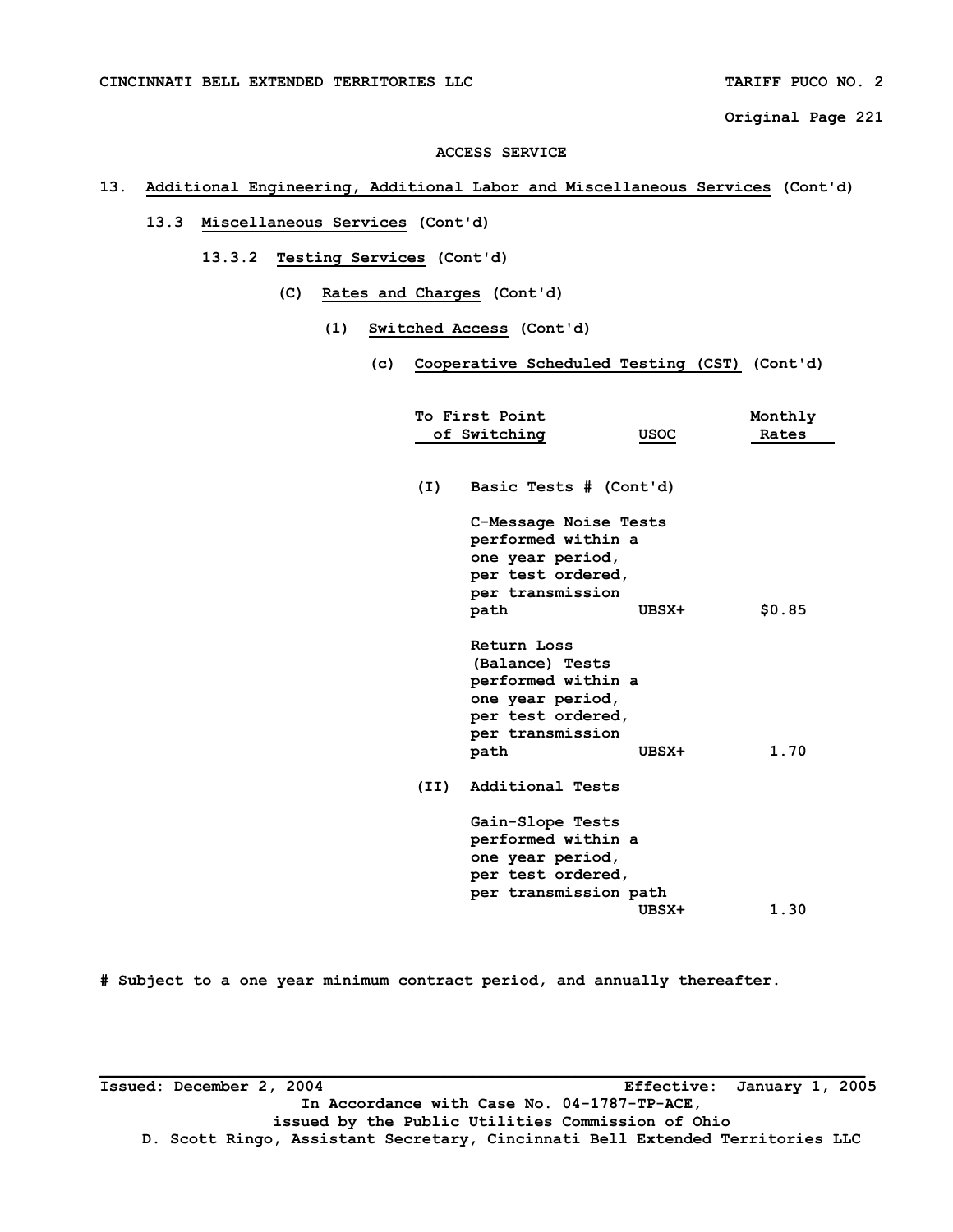#### **ACCESS SERVICE**

# **13. Additional Engineering, Additional Labor and Miscellaneous Services (Cont'd)**

# **13.3 Miscellaneous Services (Cont'd)**

- **13.3.2 Testing Services (Cont'd)** 
	- **(C) Rates and Charges (Cont'd)** 
		- **(1) Switched Access (Cont'd)** 
			- **(c) Cooperative Scheduled Testing (CST) (Cont'd)**

| <b>To First Point</b> |             | Monthly |
|-----------------------|-------------|---------|
| of Switching          | <b>USOC</b> | Rates   |

 **(II) Additional Tests (Cont'd)** 

 **C-Notched Noise Tests performed within a one year period, per test ordered, per transmission path UBSX+ \$0.85** 

 **(III) Example** 

 **A customer schedules 6 1004 Hz Loss Tests, 6 C-Message Noise Tests and 4 Return Loss Tests on one trunk for a year. The charges will be computed as follows:** 

|                         | $6 \times 1.00 = $ 6.00$ |
|-------------------------|--------------------------|
| $+6$ x $.85 = 5.10$     |                          |
| $+4 \times 1.70 = 6.80$ |                          |
|                         | $$17.90$ per month,      |
|                         | per trunk                |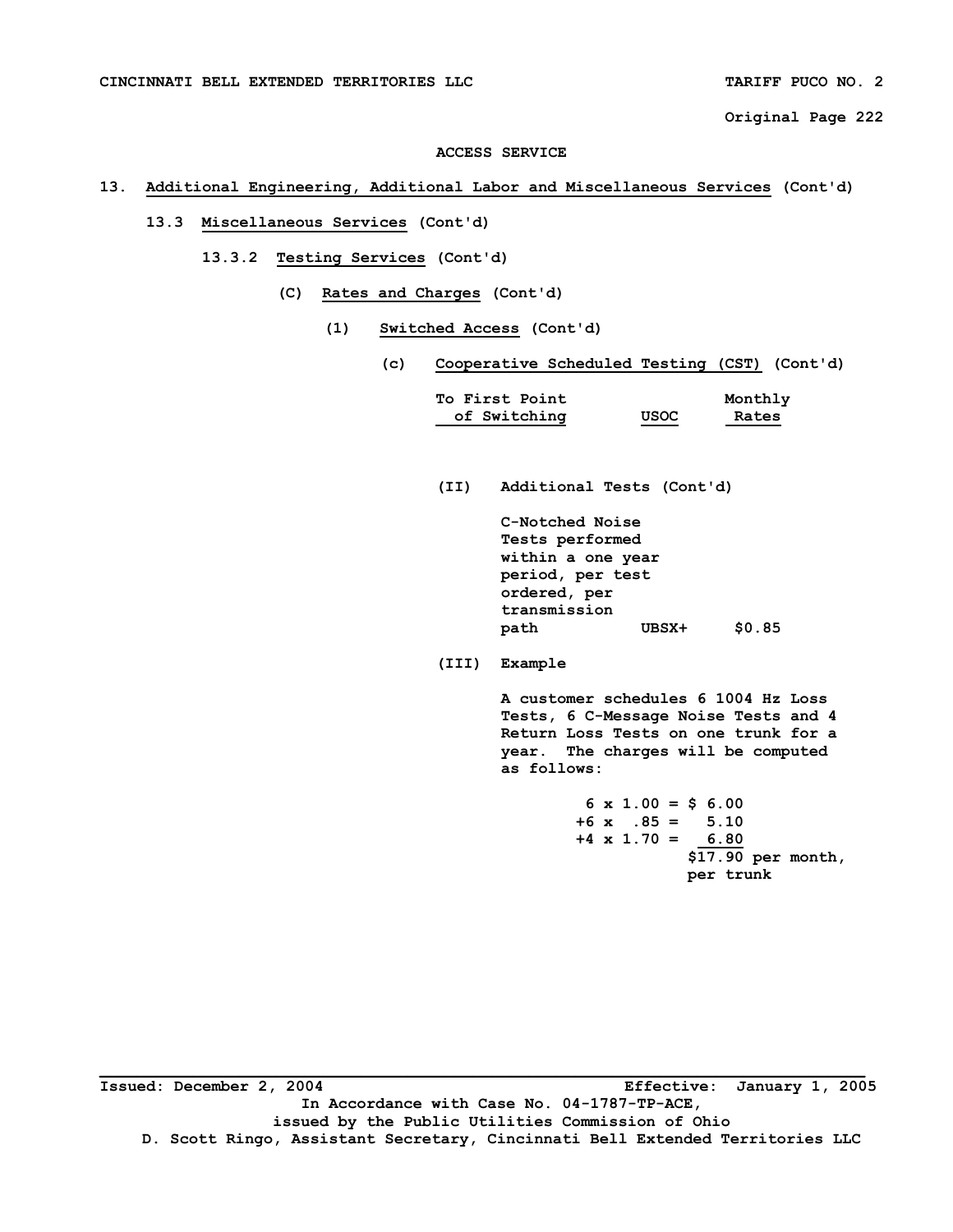#### **ACCESS SERVICE**

### **13. Additional Engineering, Additional Labor and Miscellaneous Services (Cont'd)**

- **13.3 Miscellaneous Services (Cont'd)** 
	- **13.3.2 Testing Services (Cont'd)** 
		- **(C) Rates and Charges (Cont'd)** 
			- **(1) Switched Access (Cont'd)** 
				- **(d) Manual Scheduled Testing (MST)**

 **The three tests as set forth in (I) following represent the minimum offering, i.e., an order for testing must, at a minimum, consist of four 1004 Hz Loss Tests per transmission path, four C-Message Noise Tests per transmission path and one Return Loss (Balance) Test per transmission path, per year. The Additional Tests as set forth in (II) following may be ordered by the customer, at additional charges, 60 days prior to the start of the customer prescribed schedule. The customer also**

 **may specify a more frequent schedule of tests 60 days prior to the start of the customer prescribed schedule.** 

|     | To First Point<br>of Switching                                                                        | <b>USOC</b> | Monthly<br>Rates |
|-----|-------------------------------------------------------------------------------------------------------|-------------|------------------|
| (I) | <b>Basic Tests #</b>                                                                                  |             |                  |
|     | 1004 Hz Loss Tests<br>performed within a<br>one year period,<br>per test ordered,<br>per transmission |             |                  |
|     | path                                                                                                  | UBMX+       | \$1.43           |

**# Subject to a one year minimum contract period, and annually thereafter.**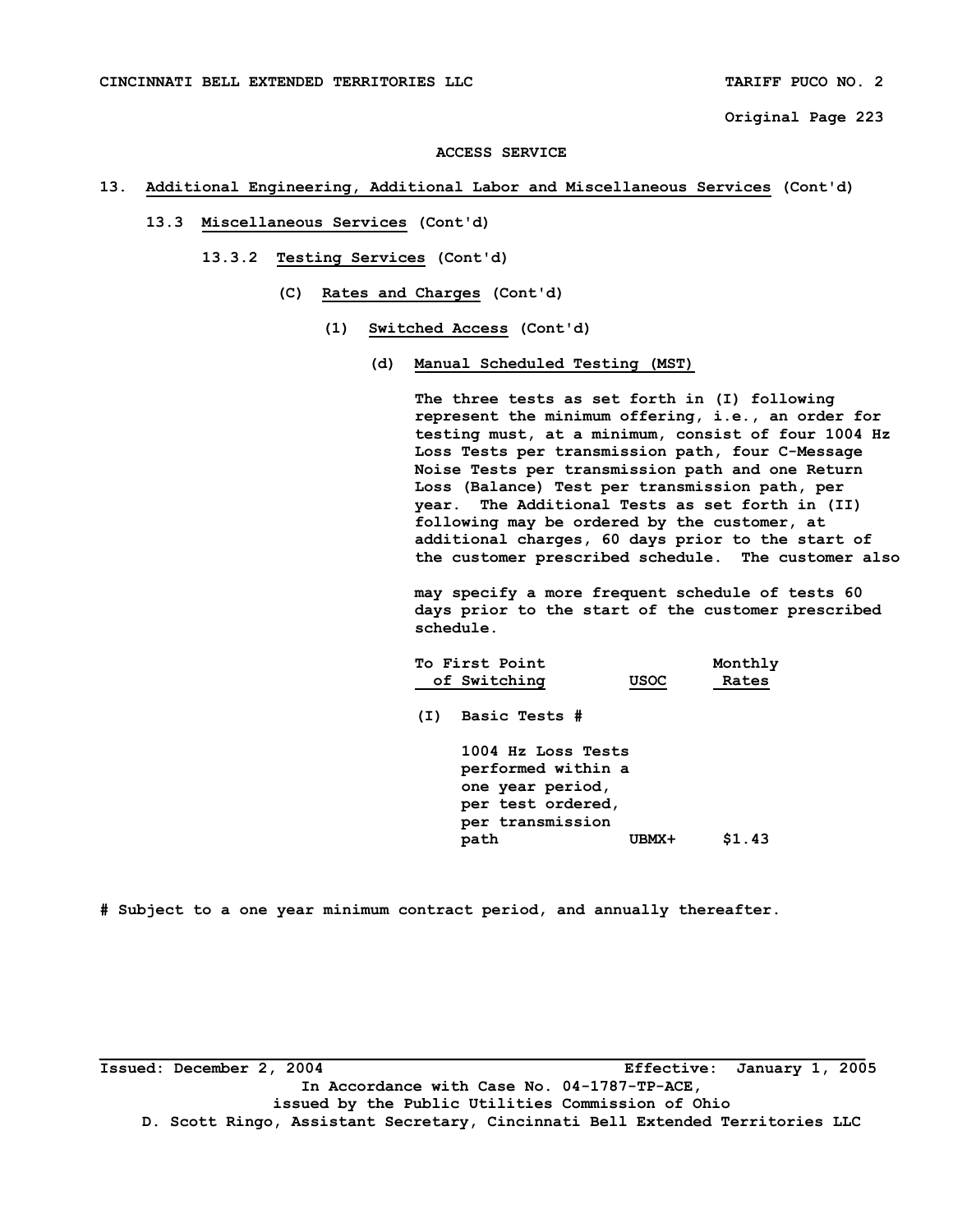#### **ACCESS SERVICE**

# **13. Additional Engineering, Additional Labor and Miscellaneous Services (Cont'd)**

# **13.3 Miscellaneous Services (Cont'd)**

- **13.3.2 Testing Services (Cont'd)** 
	- **(C) Rates and Charges (Cont'd)** 
		- **(1) Switched Access (Cont'd)** 
			- **(d) Manual Scheduled Testing (MST)(Cont'd)**

| To First Point<br>of Switching                                                                                   | <b>USOC</b>            | Monthly<br>Rates |
|------------------------------------------------------------------------------------------------------------------|------------------------|------------------|
| (I)                                                                                                              | Basic Tests # (Cont'd) |                  |
| C-Message Noise Tests<br>performed within a<br>one year period,<br>per test ordered,<br>per transmission<br>path | UBMX+                  | \$1.27           |
|                                                                                                                  |                        |                  |
| Return Loss<br>(Balance) Tests                                                                                   |                        |                  |
| performed within a<br>one year period,<br>per test ordered,<br>per transmission                                  |                        |                  |
| path                                                                                                             | UBMX+                  | 2.76             |
| Additional Tests<br>(II)                                                                                         |                        |                  |
| Gain-Slope Tests<br>performed within a                                                                           |                        |                  |
| one year period,<br>per test ordered,<br>per transmission                                                        |                        |                  |
| path                                                                                                             | UBMX+                  | 2.09             |

**# Subject to a one year minimum contract, and annually thereafter.**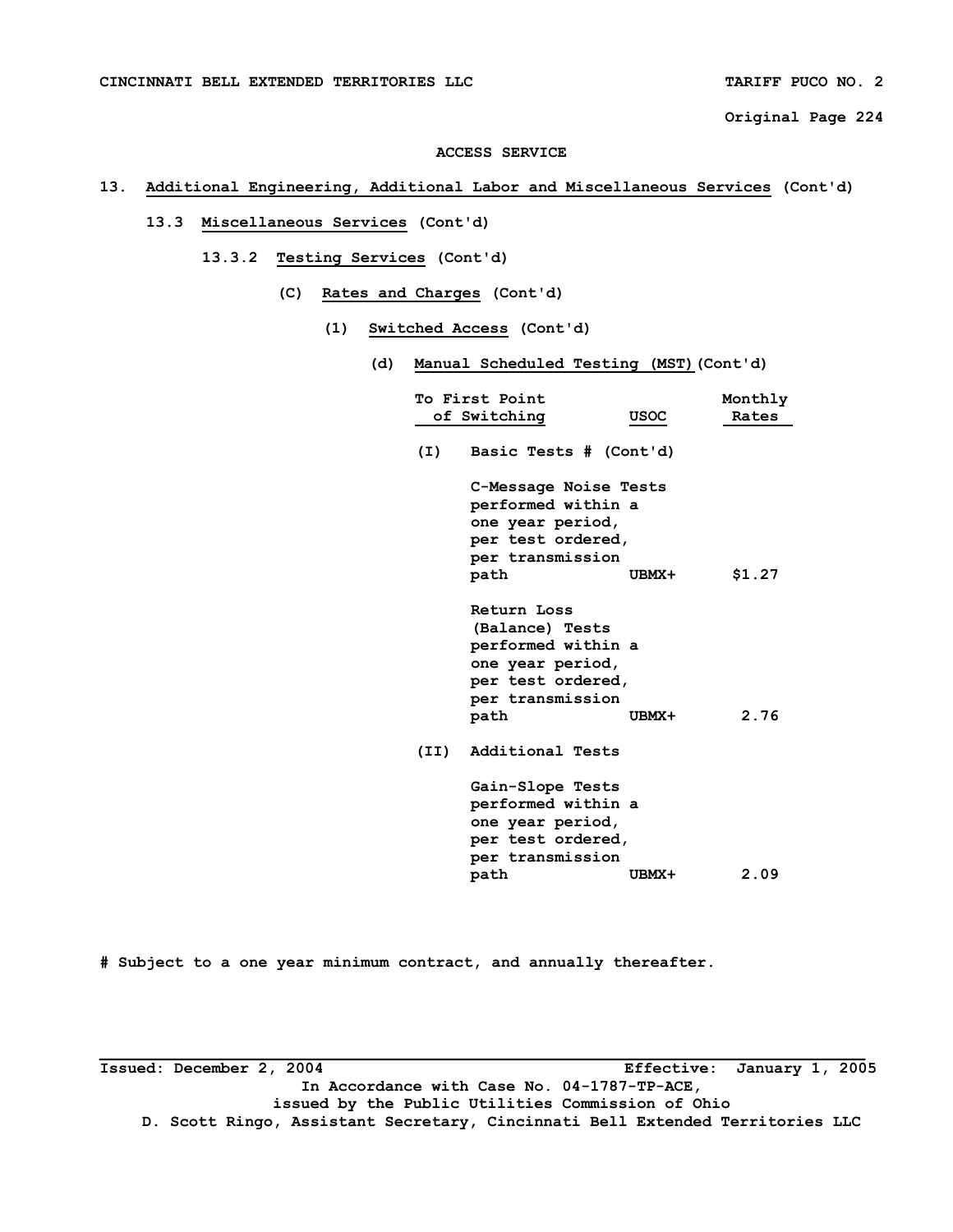#### **ACCESS SERVICE**

# **13. Additional Engineering, Additional Labor and Miscellaneous Services (Cont'd)**

# **13.3 Miscellaneous Services (Cont'd)**

- **13.3.2 Testing Services (Cont'd)** 
	- **(C) Rates and Charges (Cont'd)** 
		- **(1) Switched Access (Cont'd)** 
			- **(d) Manual Scheduled Testing (MST)(Cont'd)**

|       | To First Point<br>of Switching                                                                                   | <b>USOC</b> | Monthly<br>Rates |
|-------|------------------------------------------------------------------------------------------------------------------|-------------|------------------|
| (II)  | Additional Tests (Cont'd)                                                                                        |             |                  |
|       | C-Notched Noise Tests<br>performed within a<br>one year period,<br>per test ordered,<br>per transmission<br>path | UBMX+       | \$1.27           |
| (III) | Example                                                                                                          |             |                  |

 **See (c)(III) preceding.**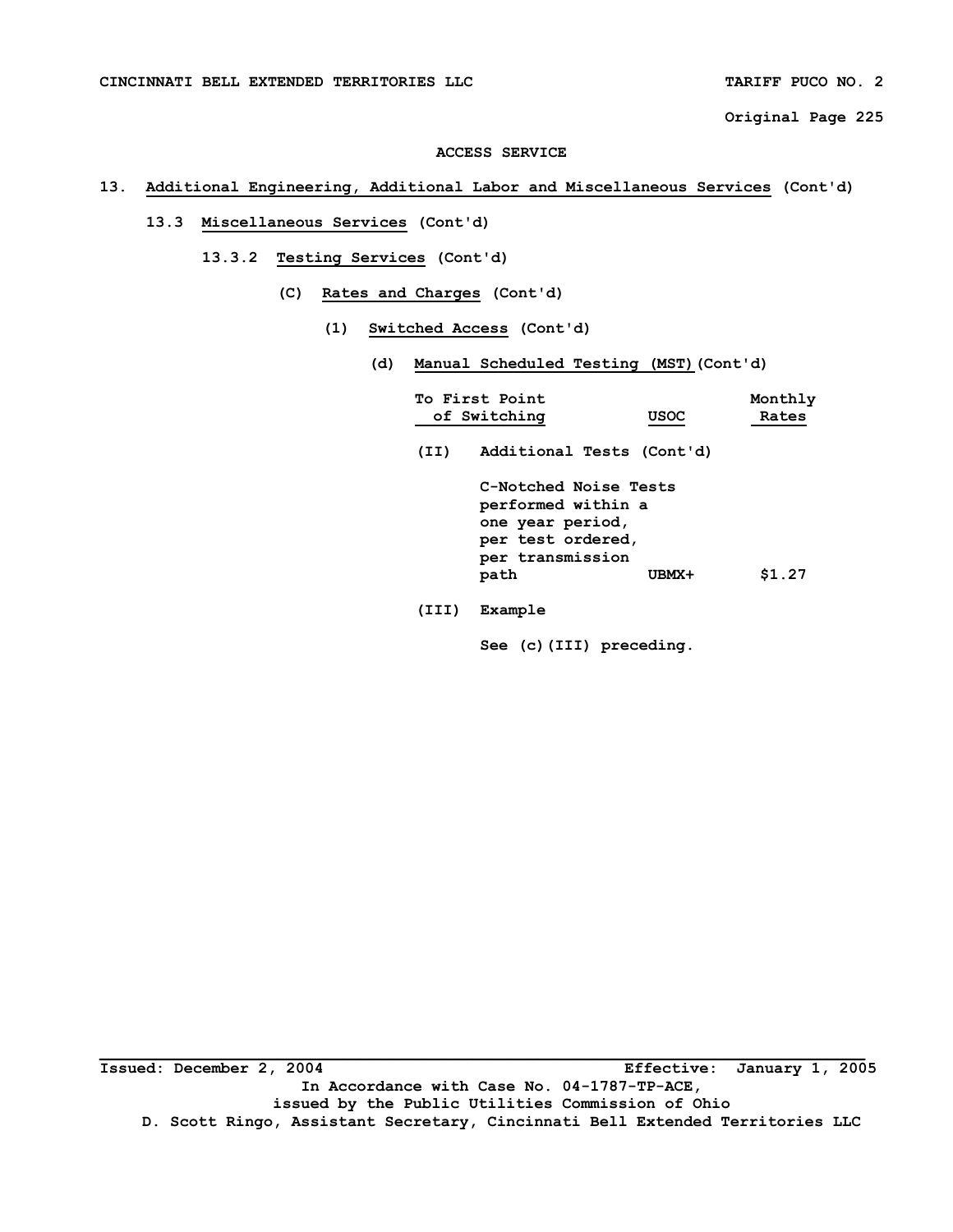#### **ACCESS SERVICE**

# **13. Additional Engineering, Additional Labor and Miscellaneous Services (Cont'd)**

# **13.3 Miscellaneous Services (Cont'd)**

- **13.3.2 Testing Services (Cont'd)** 
	- **(C) Rates and Charges (Cont'd)** 
		- **(1) Switched Access (Cont'd)** 
			- **(e) Nonscheduled Testing (NST)**

 **Automatic Testing:** 

| To First Point<br>of Switching                 | <b>USOC</b> | Nonrecurring<br>Charges |
|------------------------------------------------|-------------|-------------------------|
| 1004 Hz Loss,                                  |             |                         |
| per test performed USCX+                       |             | \$27.52                 |
| C-Message Noise,                               |             |                         |
| per test performed USCX+                       |             | 27.52                   |
| Return Loss<br>(Balance)<br>per test performed | USCX+       | 27.52                   |
| Gain-Slope<br>per test performed USCX+         |             | 27.52                   |
| C-Notched Noise,<br>per test performed         | USCX+       | 27.52                   |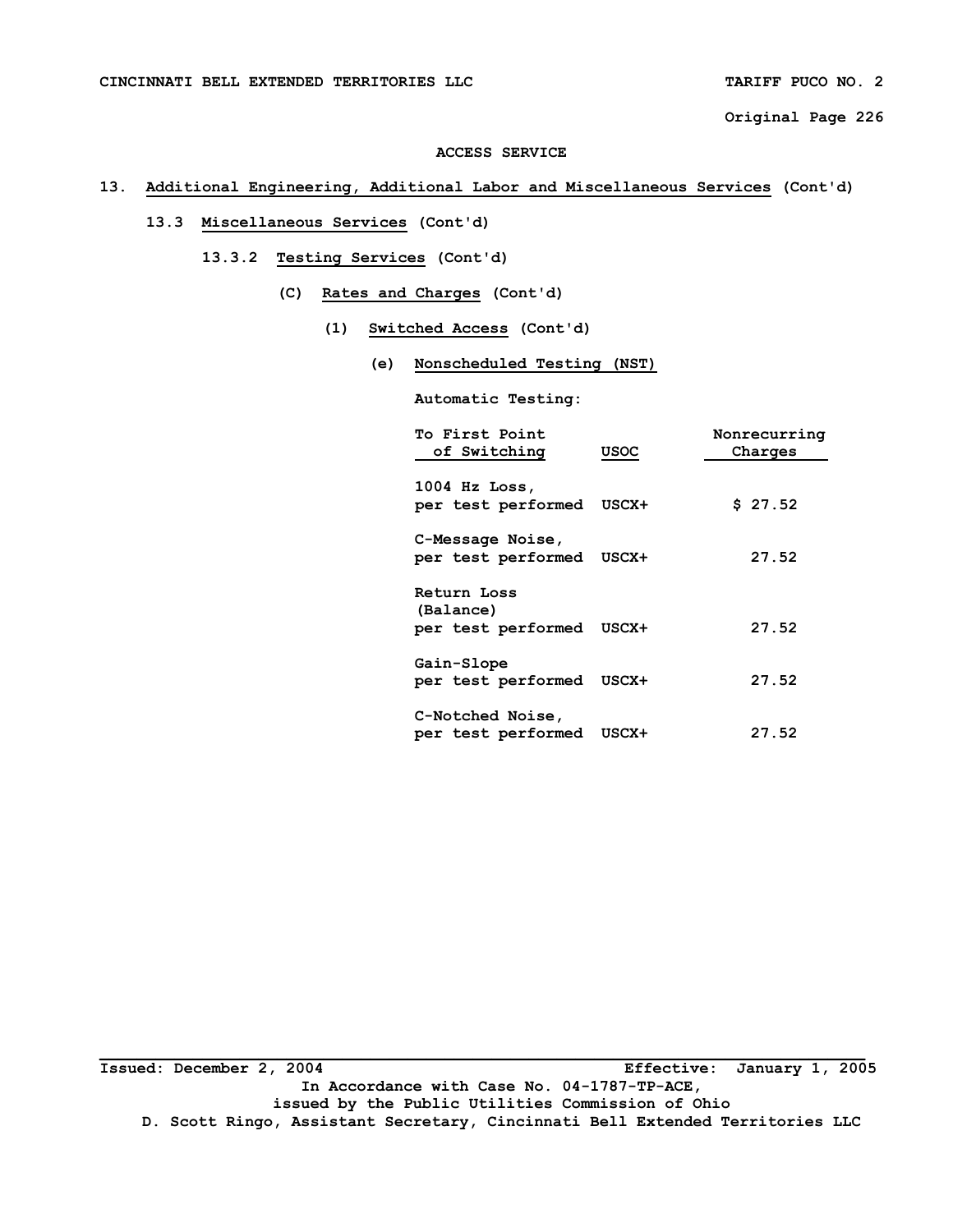### **ACCESS SERVICE**

# **13. Additional Engineering, Additional Labor and Miscellaneous Services (Cont'd)**

- **13.3 Miscellaneous Services (Cont'd)** 
	- **13.3.2 Testing Services (Cont'd)** 
		- **(C) Rates and Charges (Cont'd)** 
			- **(1) Switched Access (Cont'd)** 
				- **(e) Nonscheduled Testing (NST) (Cont'd)**

 **Cooperative Testing:** 

| <b>Testing Periods</b><br>USOC                                                                      | First Half<br>Hour or<br>Fraction<br>Thereof | Each<br>Additional<br>Half Hour<br>or Fraction<br>Thereof |
|-----------------------------------------------------------------------------------------------------|----------------------------------------------|-----------------------------------------------------------|
| Basic Time,<br>normally scheduled<br>working hours# USSX+                                           | $$50.00*$                                    | $$50.00*$                                                 |
| Overtime,<br>outside of normally<br>scheduled working<br>hours on a scheduled<br>work day#<br>USSX+ | $60.00*$                                     | $60.00*$                                                  |
| Premium Time,<br>outside of scheduled<br>work day#<br>USSX+                                         | $74.00*$                                     | 74.00*                                                    |

- **# If more than one technician is involved with the same testing project, the total amount of time for all technicians involved will be aggregated prior to the distribution of time between the "First Half Hour or Fraction Thereof" and "Each Additional Half Hour or Fraction Thereof" rate categories.**
- **\* A call-out of a Company employee at a time not consecutive with the employee's scheduled work period is subject to a minimum charge of four hours.**

**Issued: December 2, 2004 Effective: January 1, 2005 In Accordance with Case No. 04-1787-TP-ACE, issued by the Public Utilities Commission of Ohio D. Scott Ringo, Assistant Secretary, Cincinnati Bell Extended Territories LLC**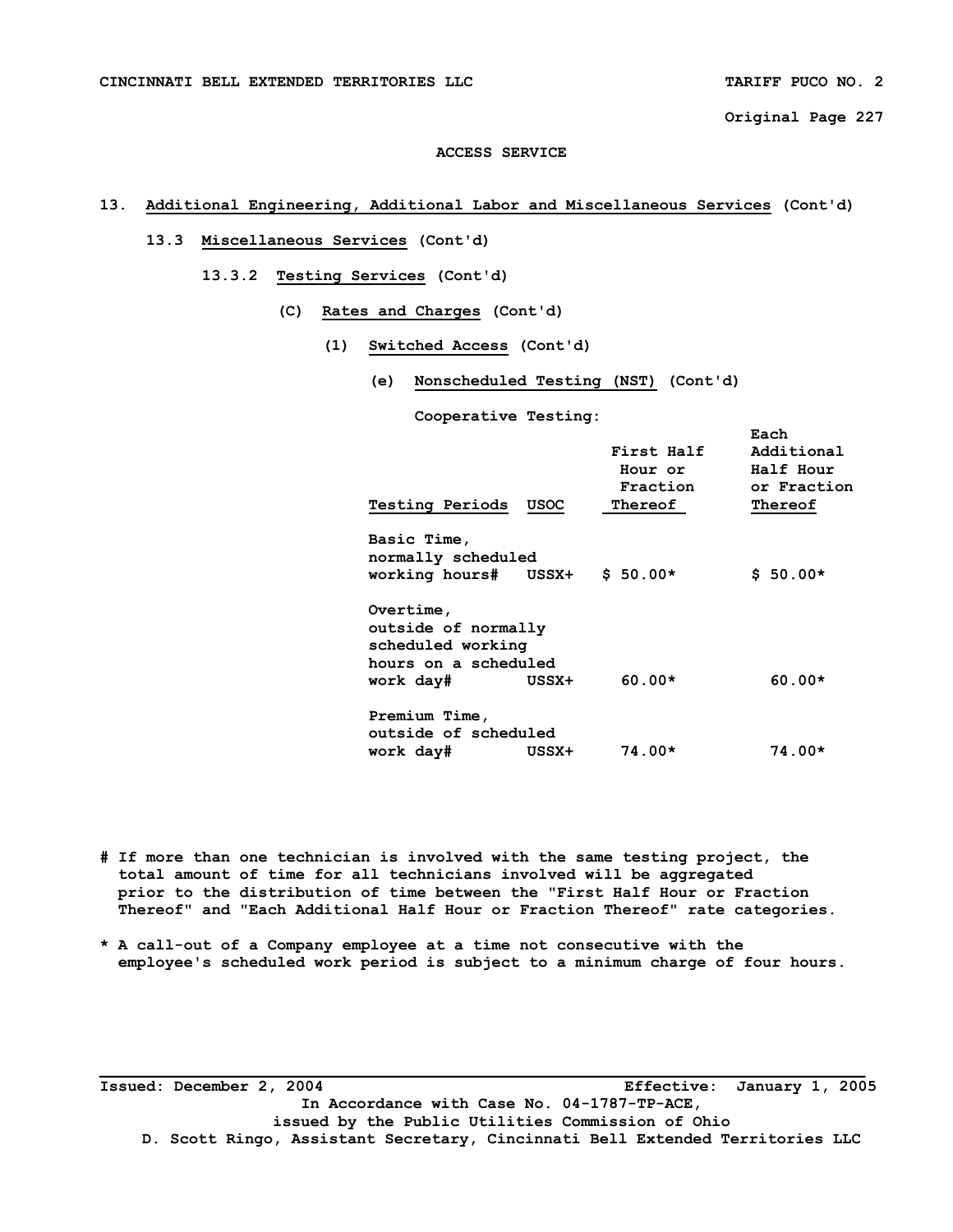### **ACCESS SERVICE**

# **13. Additional Engineering, Additional Labor and Miscellaneous Services (Cont'd)**

- **13.3 Miscellaneous Services (Cont'd)** 
	- **13.3.2 Testing Services (Cont'd)** 
		- **(C) Rates and Charges (Cont'd)** 
			- **(1) Switched Access (Cont'd)**
			- **(e) Nonscheduled Testing (NST) (Cont'd)**

 **Manual Testing:** 

| Testing Periods USOC                                  |       | First Half<br>Hour or<br>Fraction<br>Thereof | Each Additional<br>Half Hour or<br>Fraction Thereof |
|-------------------------------------------------------|-------|----------------------------------------------|-----------------------------------------------------|
| Basic Time,<br>normally scheduled                     |       |                                              |                                                     |
| working hours# USMX+                                  |       | $$50.00*$                                    | $$50.00*$                                           |
| Overtime,<br>outside of normally<br>scheduled working |       |                                              |                                                     |
| hours on a scheduled                                  |       |                                              |                                                     |
| work day#                                             | USMX+ | $60.00*$                                     | $60.00*$                                            |
| Premium Time,<br>outside of scheduled<br>work day#    | USMX+ | $74.00*$                                     | $74.00*$                                            |
|                                                       |       |                                              |                                                     |

**# If more than one technician is involved with the same additional testing project the total amount of time for all technicians involved will be aggregated prior to the distribution of time between the "First Half Hour or Fraction Thereof" and "Each Additional Half Hour or Fraction Thereof" rate categories.** 

**\* A call-out of a Company employee at a time not consecutive with the employee's scheduled work period is subject to a minimum charge of four hours.** 

**Issued: December 2, 2004 Effective: January 1, 2005 In Accordance with Case No. 04-1787-TP-ACE, issued by the Public Utilities Commission of Ohio D. Scott Ringo, Assistant Secretary, Cincinnati Bell Extended Territories LLC**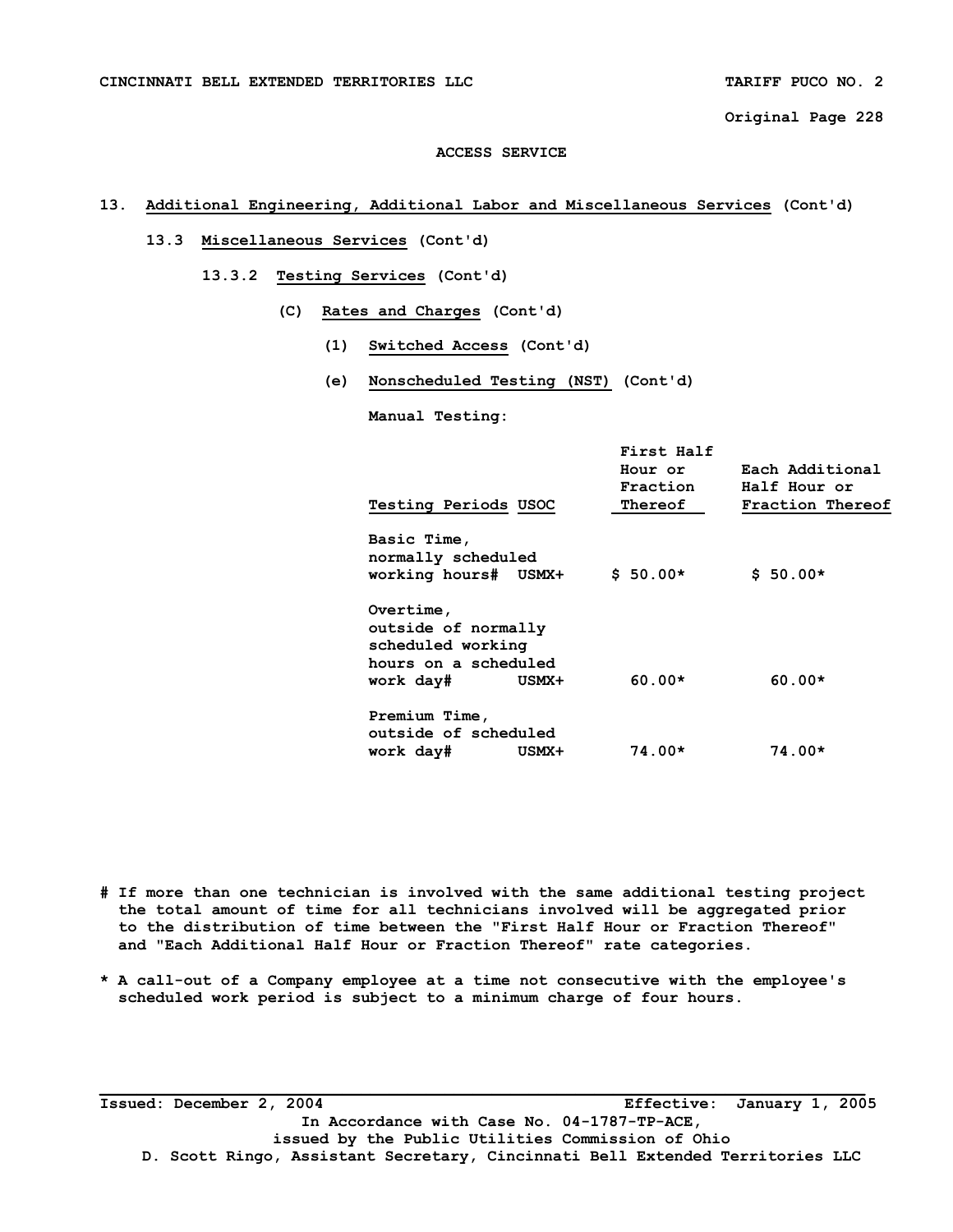#### **ACCESS SERVICE**

# **13. Additional Engineering, Additional Labor and Miscellaneous Services (Cont'd)**

# **13.3 Miscellaneous Services (Cont'd)**

- **13.3.2 Testing Services (Cont'd)** 
	- **(C) Rates and Charges (Cont'd)** 
		- **(2) Special Access** 
			- **(a) Additional Cooperative Acceptance Testing (ACAT)**

| <b>Testing Periods USOC</b>                                                                           | First Half<br>Hour or<br>Fraction<br>Thereof | Each Additional<br>Half Hour or<br>Fraction Thereof |
|-------------------------------------------------------------------------------------------------------|----------------------------------------------|-----------------------------------------------------|
| Basic Time,<br>normally scheduled<br>working hours# SNTX+                                             | $$50.00*$                                    | $$50.00*$                                           |
| Overtime,<br>outside of normally<br>scheduled working<br>hours on a scheduled<br>work day#<br>$SNTX+$ | $60.00*$                                     | $60.00*$                                            |
| Premium Time,<br>outside of scheduled<br>work day#<br>$SNTX+$                                         | $74.00*$                                     | $74.00*$                                            |

- **# If more than one technician is involved with the same testing project, the total amount of time for all technicians involved will be aggregated prior to the distribution of time between the "First Half Hour or Fraction Thereof" and "Each Additional Half Hour or Fraction Thereof" rate categories.**
- **\* A call-out of a Company employee at a time not consecutive with the employee's scheduled work period is subject to a minimum charge of four hours.**

**Issued: December 2, 2004 Effective: January 1, 2005 In Accordance with Case No. 04-1787-TP-ACE, issued by the Public Utilities Commission of Ohio D. Scott Ringo, Assistant Secretary, Cincinnati Bell Extended Territories LLC**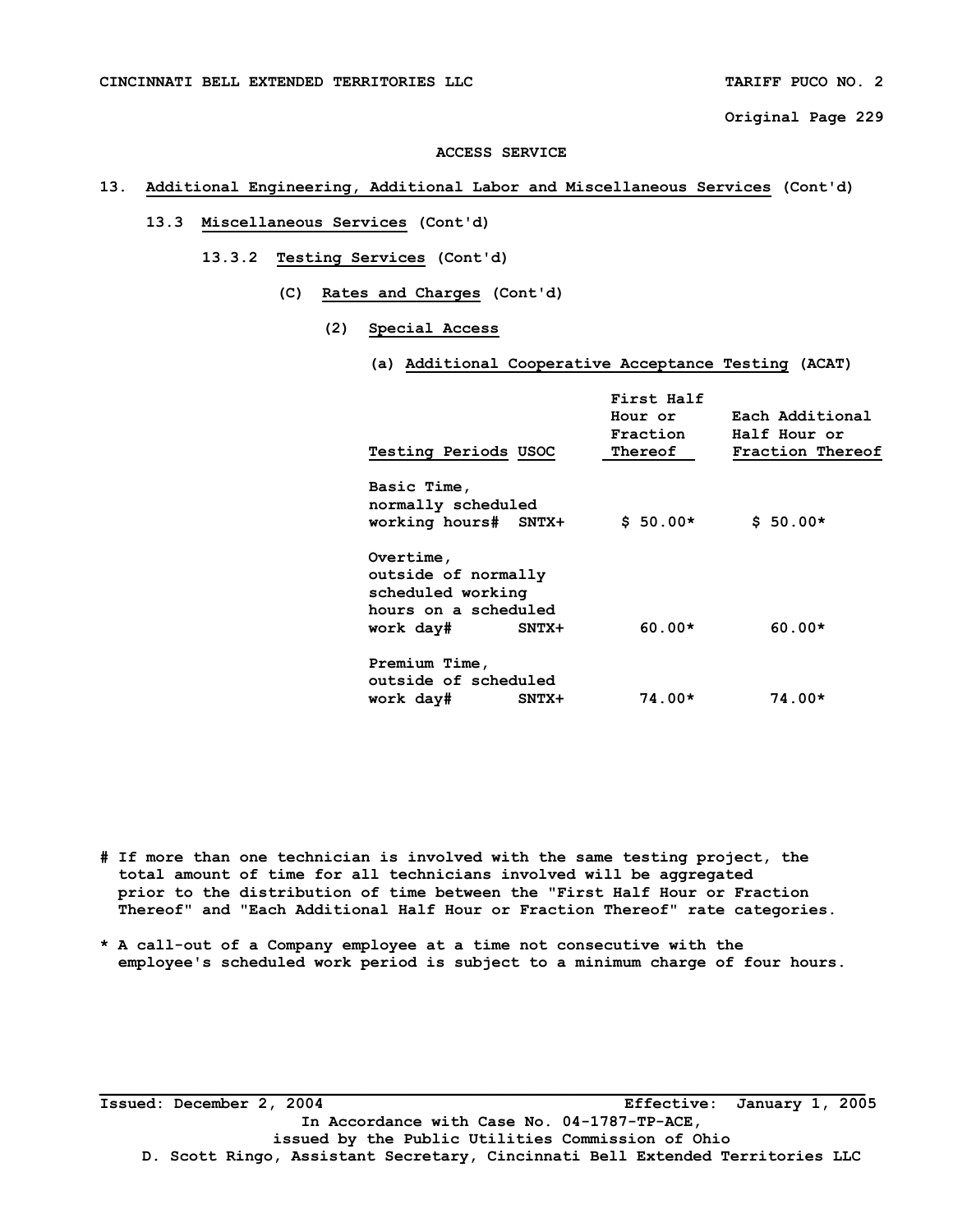#### **ACCESS SERVICE**

# **13. Additional Engineering, Additional Labor and Miscellaneous Services (Cont'd)**

# **13.3 Miscellaneous Services (Cont'd)**

- **13.3.2 Testing Services (Cont'd)** 
	- **(C) Rates and Charges (Cont'd)** 
		- **(2) Special Access (Cont'd)** 
			- **(b) Nonscheduled Testing (NST)**

| <b>Testing Periods USOC</b>                                                                |       | First Half<br>Fraction<br>Thereof | Hour or Each Additional<br>Half Hour or<br>Fraction Thereof |
|--------------------------------------------------------------------------------------------|-------|-----------------------------------|-------------------------------------------------------------|
| Basic Time,<br>normally scheduled<br>working hours# SNOX+                                  |       | $$50.00*$                         | $$50.00*$                                                   |
| Overtime,<br>outside of normally<br>scheduled working<br>hours on a scheduled<br>work day# | SNOX+ | $60.00*$                          | $60.00*$                                                    |
| Premium Time,<br>outside of scheduled<br>work day#                                         | SNOX+ | $74.00*$                          | $74.00*$                                                    |

- **# If more than one technician is involved with the same testing project, the total amount of time for all technicians involved will be aggregated prior to the distribution of time between the "First Half Hour or Fraction Thereof" and "Each Additional Half Hour or Fraction Thereof" rate categories.**
- **\* A call-out of a Company employee at a time not consecutive with the employee's scheduled work period is subject to a minimum charge of four hours.**

**Issued: December 2, 2004 Effective: January 1, 2005 In Accordance with Case No. 04-1787-TP-ACE, issued by the Public Utilities Commission of Ohio D. Scott Ringo, Assistant Secretary, Cincinnati Bell Extended Territories LLC**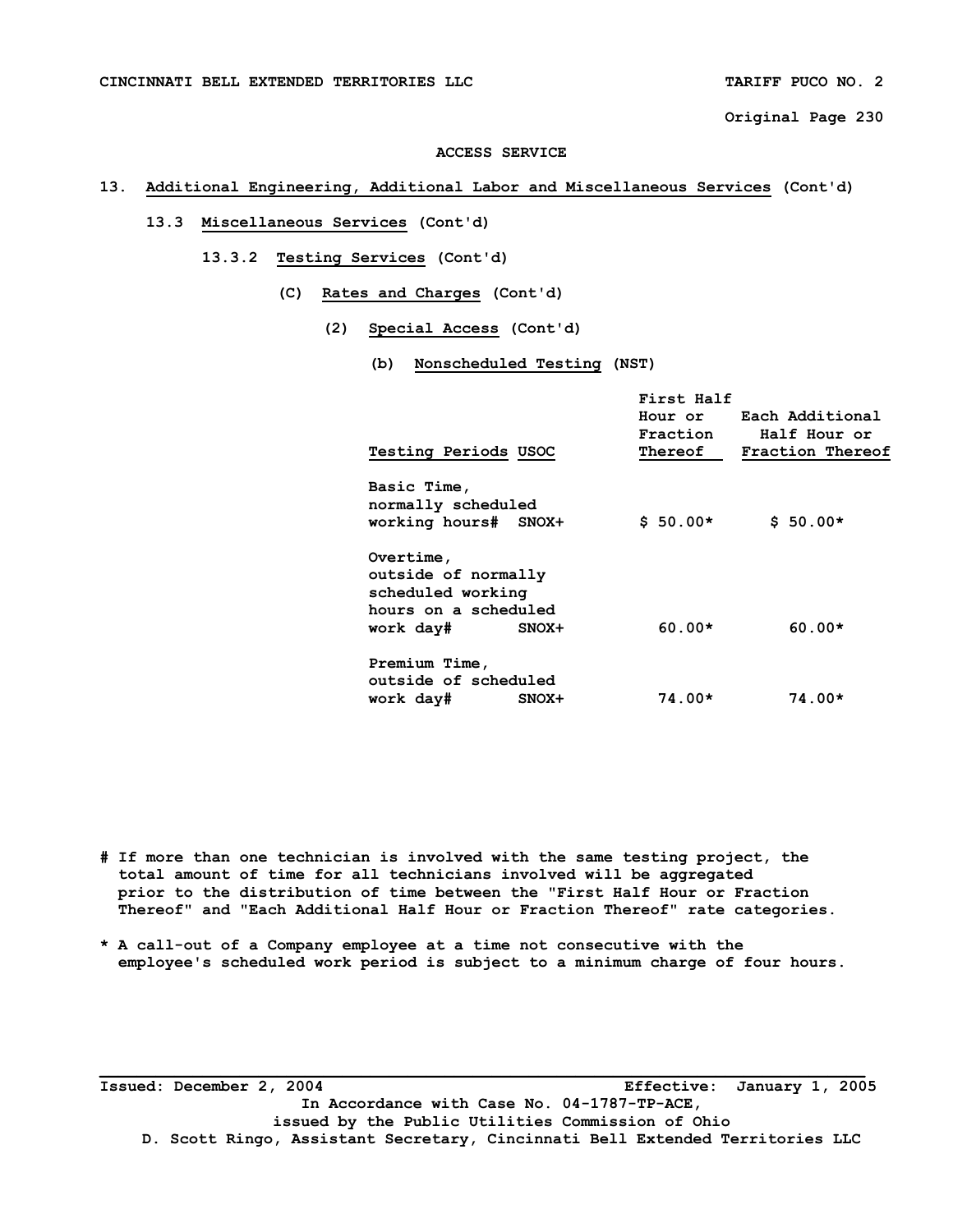#### **ACCESS SERVICE**

### **13. Additional Engineering, Additional Labor and Miscellaneous Services (Cont'd)**

# **13.3 Miscellaneous Services (Cont'd)**

 **13.3.3 International Blocking Service (IBS)** 

 **International Blocking Service (IBS) is an optional end user service that provides end office blocking of 011+ and 10XXX 011+ dialed calls. Originating 011+ and 10XXX or 10XXXX 011+ dialed calls from exchange lines provisioned with IBS will be blocked and routed to a recorded announcement. IBS is available to any customer with exchange line side services that are subject to either the Single Line End User Common Line (EUCL) or Multiline Business EUCL rates. It is provided where facilities permit as specified in the National Exchange Carrier Association Inc., Tariff FCC No. 4.** 

 **The service (IBS) is available and may only be ordered on exchange line side services and only on a per line/trunk basis. No separate nonrecurring charge will apply for the installation of IBS when it is installed coincident with the initial installation of Company exchange service. A separate nonrecurring charge applies to IBS when it is installed subsequent to the initial installation of Company Exchange Service.** 

|                                | <b>USOC</b>  | Rate<br>$\sim$ $\sim$ $\sim$ $\sim$ $\sim$ |
|--------------------------------|--------------|--------------------------------------------|
| International Blocking Service |              |                                            |
| - Per Line or Trunk            | <b>RBVXC</b> | \$16.10                                    |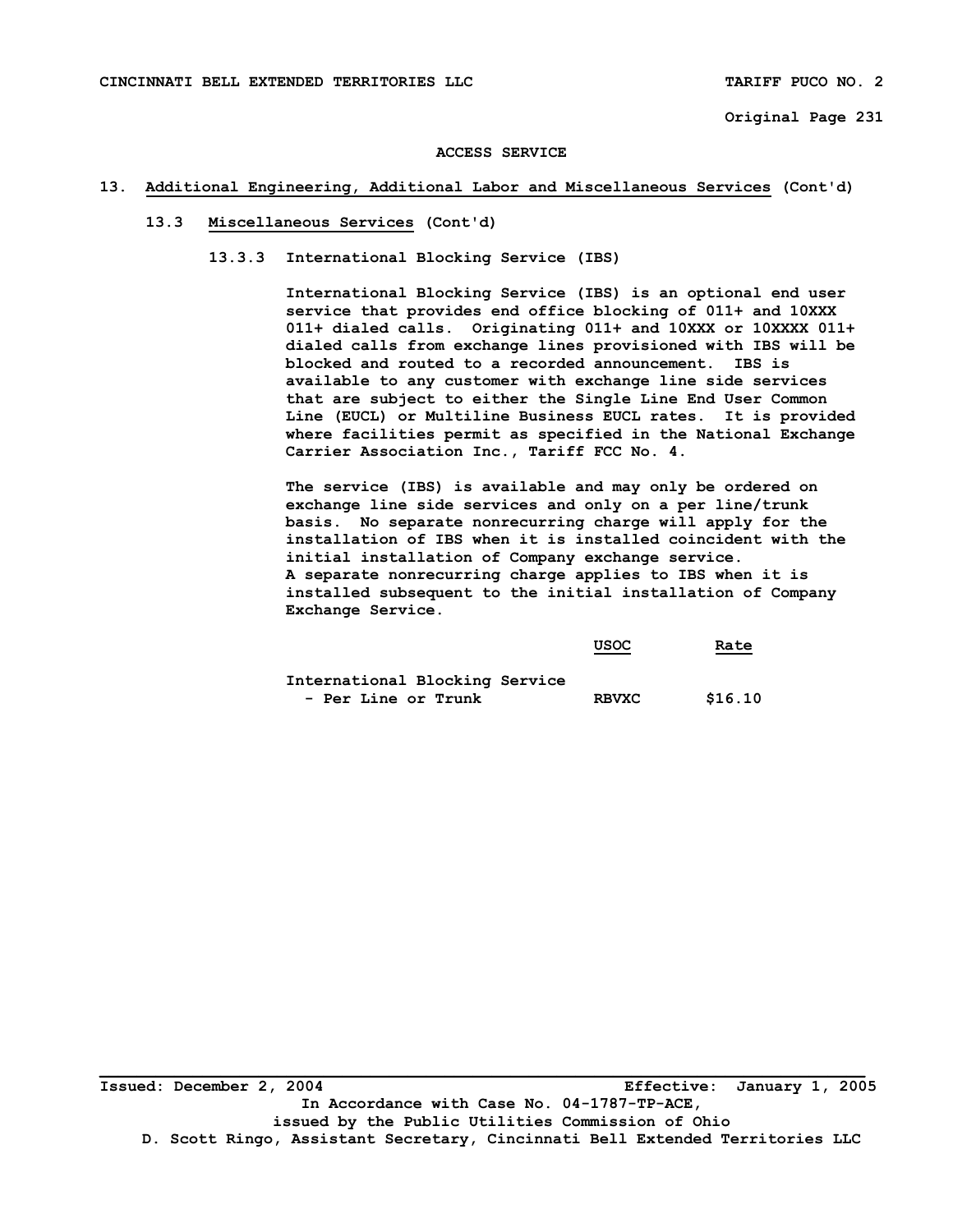#### **ACCESS SERVICE**

### **13. Additional Engineering, Additional Labor and Miscellaneous Services (Cont'd)**

- **13.3 Miscellaneous Services (Cont'd)** 
	- **13.3.4 900 Pay-Per-Call Blocking**

 **900-Pay-Per-Call blocking is a service which allows nonresidence customers, Interexchange Carriers (IXC), and Billing and Collection Services (B&CS)as the Information Provider's/Sponsor's agent (and only under the direction of the Information Provider/ Sponsor), to request the Company to block the origination of calls to all direct dialed "dial-it" type services (including, to 900 and 976 services). "Dial-it" services are sponsor-priced recorded and/or live infor mation or entertainment services that allow callers to be connected to sponsor's prerecorded or live program by dialing a 900, or 976 Number. 900-Pay-Per-Call Blocking does not block the dialing of 700 numbers.** 

 **(A) Sponsor Requested 900 Pay-Per-Call Blocking** 

 **Sponsor Requested 900-Pay-Per-Call Blocking is available only where facilities and conditions permit and where necessary modifications to provide the service can feasibly be made at the Company's central office.** 

 **Sponsor Requested 900-Pay-Per-Call Blocking is available only on customer-dialed station-to station calls.**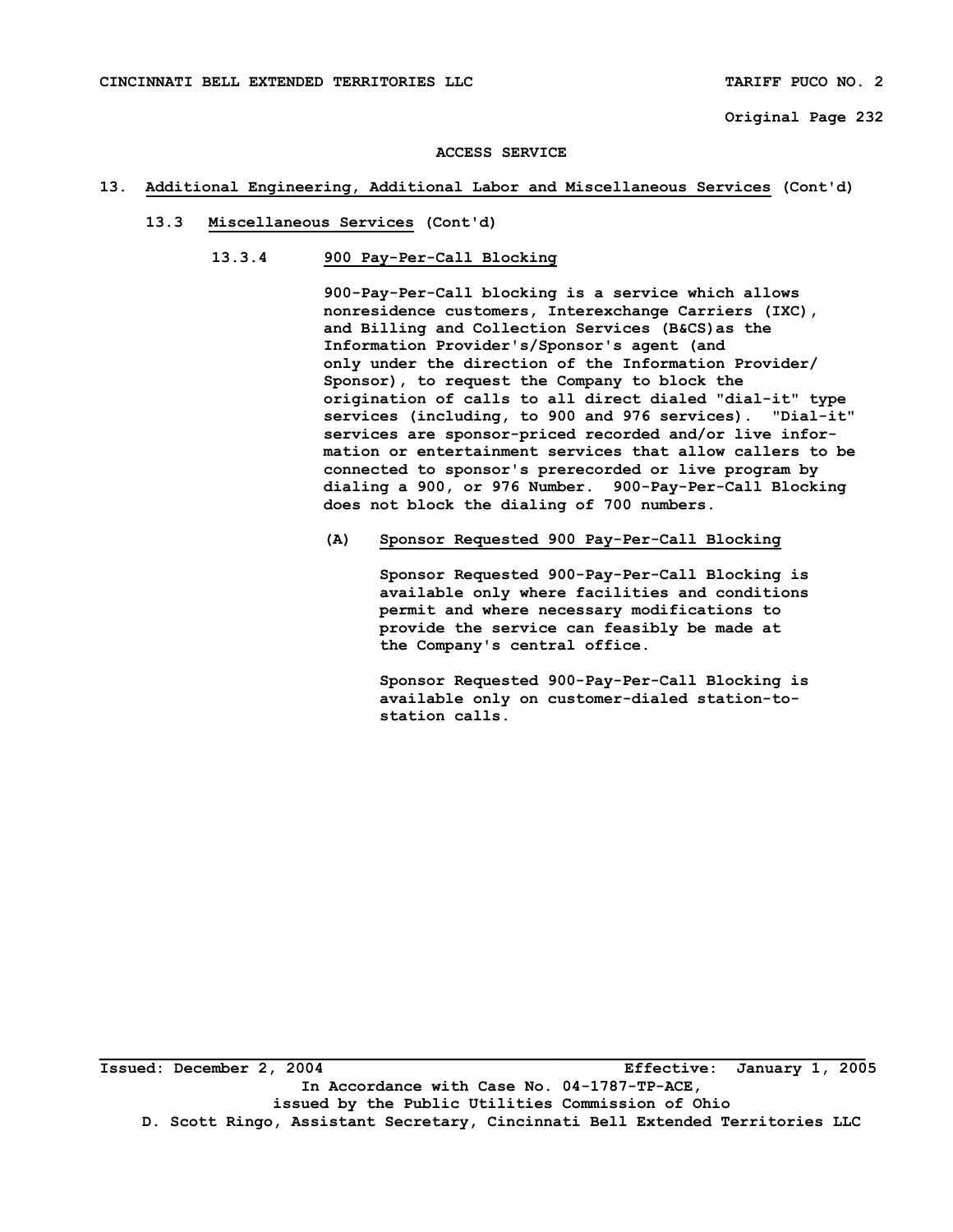#### **ACCESS SERVICE**

### **13. Additional Engineering, Additional Labor and Miscellaneous Services (Cont'd)**

- **13.3 Miscellaneous Services (Cont'd)** 
	- **13.3.4 900 Pay-Per-Call Blocking (Cont'd)** 
		- **(A) Sponsor Requested 900 Pay-Per-Call Blocking (Cont'd)**

 **Sponsor Requested 900-Pay-Per-Call Blocking is available only to block "dial-it" type services as described in A, above, and cannot be implemented to block specific programs. Blocking requested by one IXC, Sponsor or B&CS provides blocking for all "dial-it" type services described above.** 

 **Sponsor Requested 900-Pay-Per-Call Blocking may be requested by either an IXC, Sponsor or a B&CS for "dial-it" type services for which no complaint for unpaid charges is under dispute resolution procedures mandated by the Federal Trade Commission.** 

 **The IXC, Sponsor or B&CS must certify to the Company that notification was given to the customer of possible blocking of "dial-it" type services before the Company will provide the Sponsor Requested 900-Pay-Per-Call Blocking.** 

 **Blocking of "dial-it" type services requested by an IXC, Sponsor or B&CS will only be removed by the Company upon notification from the IXC, Sponsor or B&CS.** 

 **Sponsor Requested 900-Pay-Per-Call Blocking will be billed to the IXC, Sponsor or B&CS requesting the blocking service.**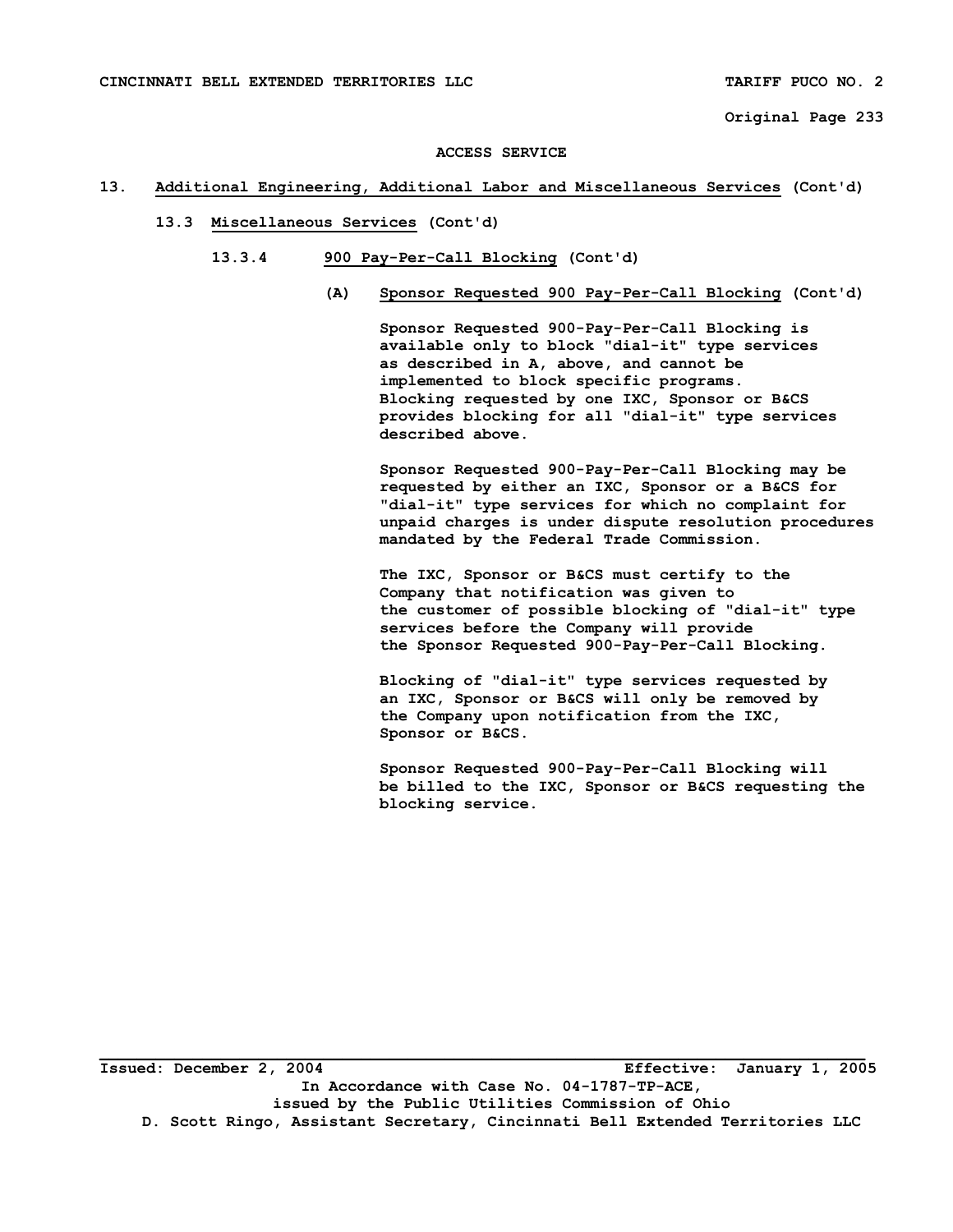#### **ACCESS SERVICE**

### **13. Additional Engineering, Additional Labor and Miscellaneous Services (Cont'd)**

- **13.3 Miscellaneous Services (Cont'd)** 
	- **13.3.4 900 Pay-Per-Call Blocking (Cont'd)** 
		- **(B) Customer Requested 900-Pay-Per-Call Blocking**

 **Customer Requested 900-Pay-Per-Call Blocking is available only where facilities and conditions permit and where necessary modifications to provide the service can feasibly be made at the Company's central office.** 

 **Customer Requested 900-Pay-Per-Call Blocking is available only to block "dial-it" type services as described in above, and cannot be implemented to block specific programs. This blocking service will block direct dialing of all "dial-it" type calls regardless of whether its 900 or 976 service. Dialing of 700 numbers is not blocked.** 

 **Customer Requested 900-Pay-Per-Call Blocking is available only on customer-dialed, station-tostation calls. The nonrecurring charge to establish Customer Requested 900-Pay-Per-Call Blocking is waived when blocking is provided to a subscriber at the same time the associated access line is established and/or when transferred to a new address.**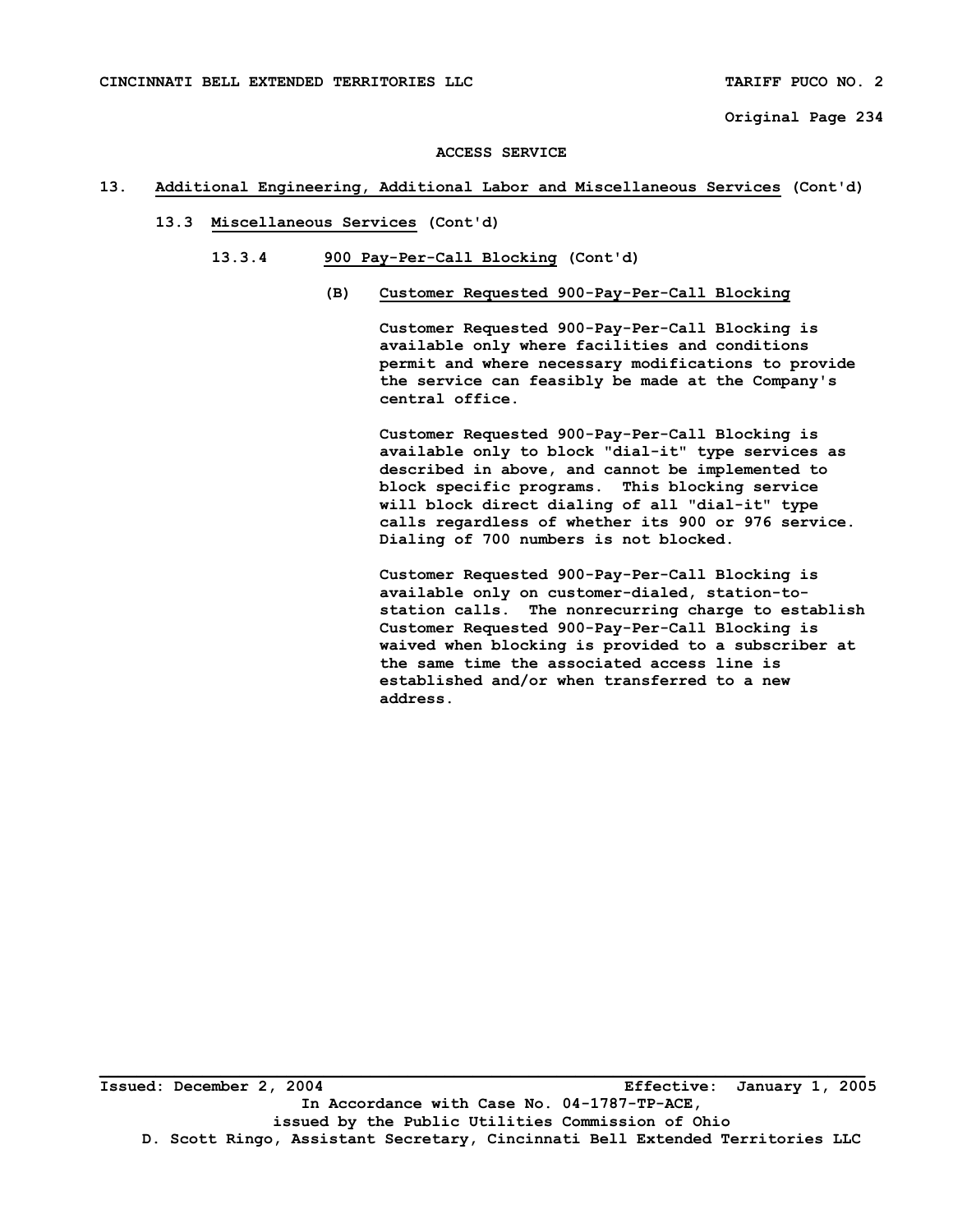#### **ACCESS SERVICE**

# **13. Additional Engineering, Additional Labor and Miscellaneous Services (Cont'd)**

- **13.3 Miscellaneous Services (Cont'd)** 
	- **13.3.4 900 Pay-Per-Call Blocking (Cont'd)** 
		- **(B) Customer Requested 900-Pay-Per-Call Blocking (Cont'd)**

 **Requests to remove Customer Requested 900-Pay-Per- Call Blocking must be made to the Company in writing.** 

- **(C) RATES AND CHARGES** 
	- **(1) Sponsor Requested 900-Pay-Per-Call Blocking**

 **The following rates and charges are applicable to establish call blocking.** 

|     |                                                                           | Nonrecurring<br>Charge | <b>USOC</b>  |
|-----|---------------------------------------------------------------------------|------------------------|--------------|
| (a) | Nonresidence Service                                                      |                        |              |
|     | 900-Pay-Per-Call Blocking<br>per request, per<br>individual or trunk line | \$16.00                | <b>CREXN</b> |
| (b) | Centrex and ESSX-1 Service                                                |                        |              |
|     | 900-Pay-Per-Call Blocking,<br>per request, per Centrex                    |                        |              |

or ESSX-1 service line 16.00 CREXN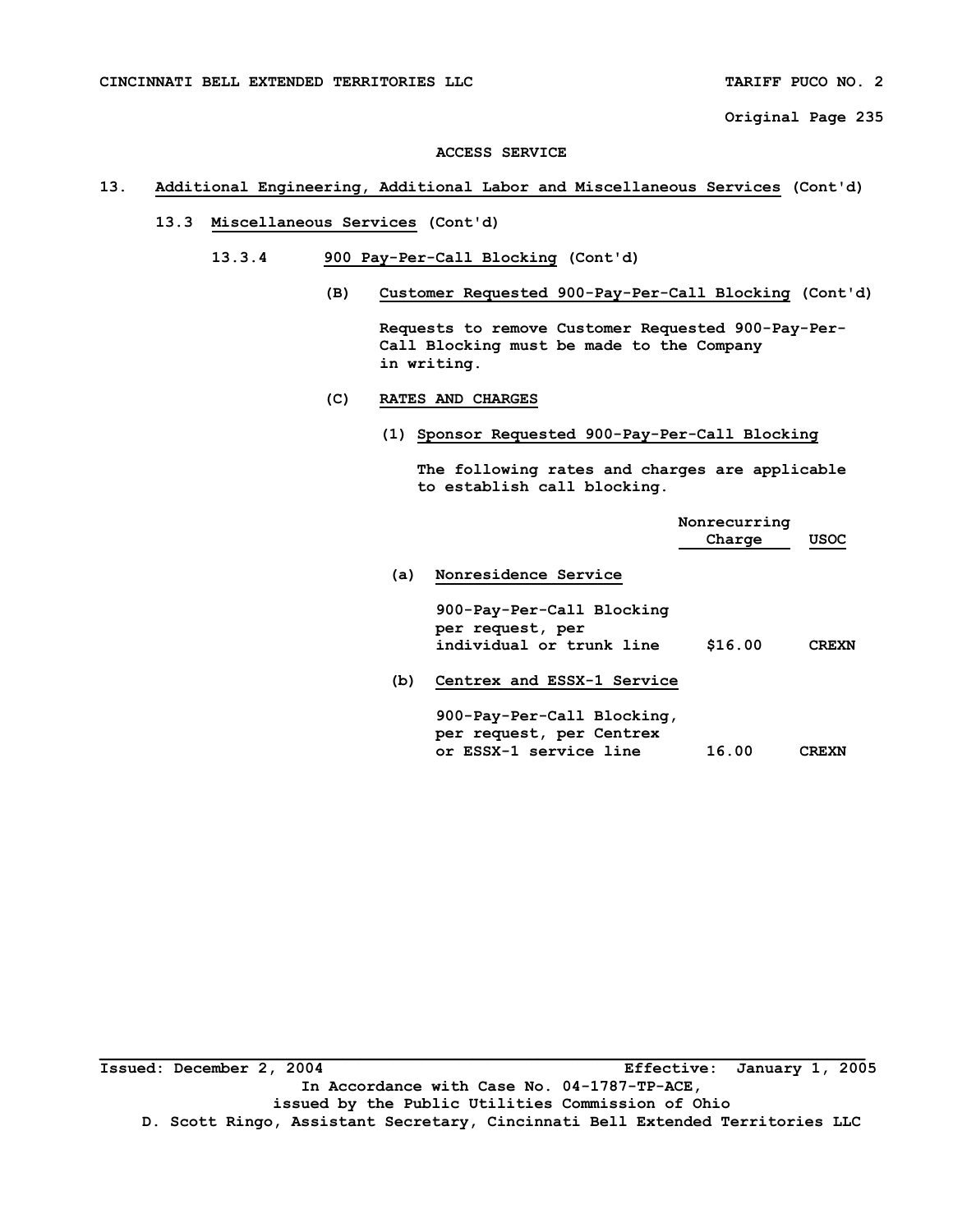#### **ACCESS SERVICE**

### **13. Additional Engineering, Additional Labor and Miscellaneous Services (Cont'd)**

- **13.3 Miscellaneous Services (Cont'd)** 
	- **13.3.4 900 Pay-Per-Call Blocking (Cont'd)**

 **(C) RATES AND CHARGES (Cont'd)** 

 **Nonrecurring Charge USOC** 

 **(2) Customer Requested 900 Pay-Per- Call Blocking** 

> **The following rates and charges are applicable for the estab lishment of Customer Requested 900-Pay-Per-Call Blocking.**

 **Charge waived for customers when ordered at the same time the access line to be blocked is established or when the access line is transferred to a new address** 

 **Customer Requested 900-Pay-Per- Call Blocking, per request, per individual or trunk line or**  WATS access line  $$16.00$  CREXB

 **(c) Centrex and ESSX-1 Service** 

 **Customer Requested 900-Pay-Per- Call Blocking, per request, per Centrex or ESSX-1 service line. 16.00 CREXB**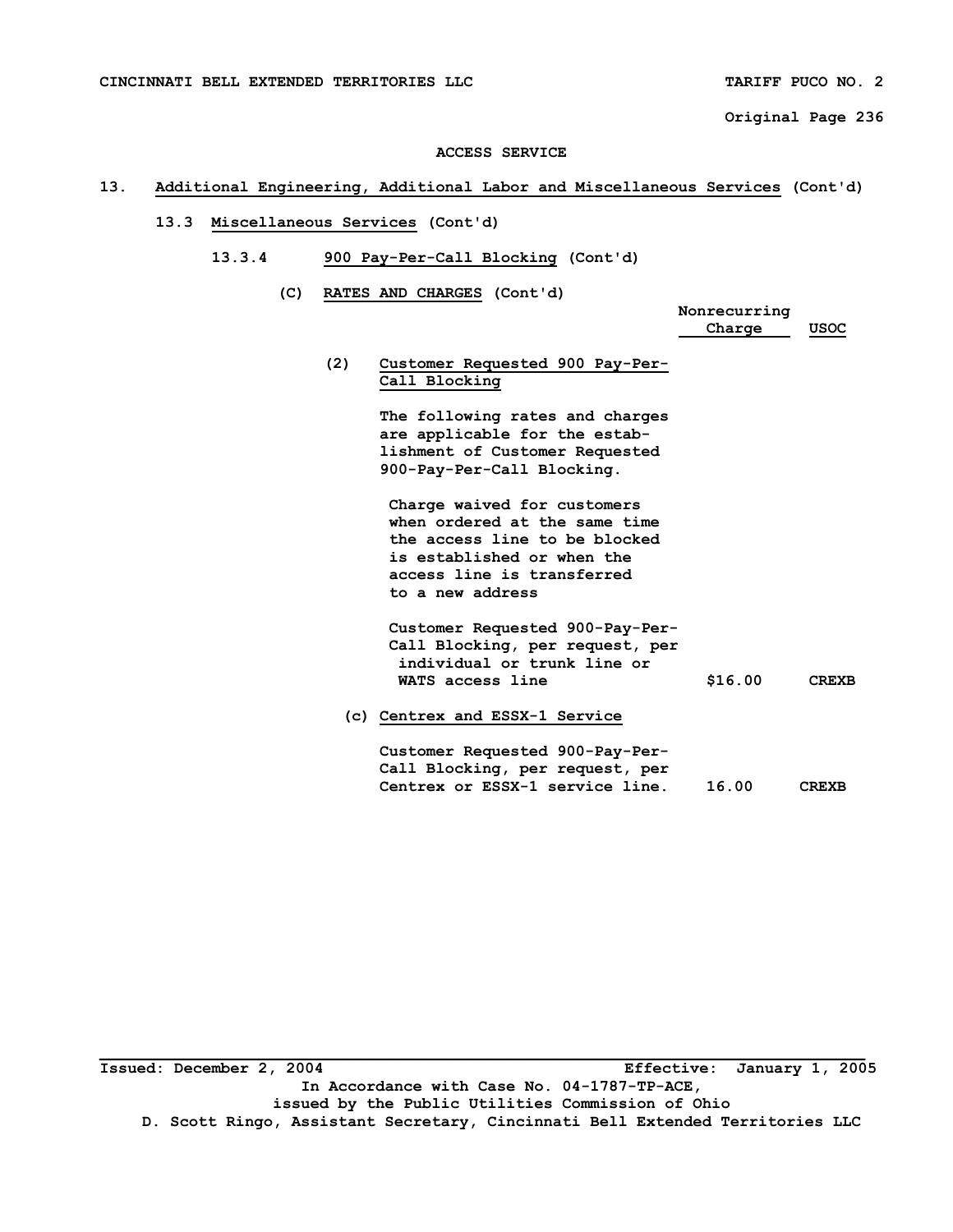#### **ACCESS SERVICE**

#### **13. Additional Engineering, Additional Labor and Miscellaneous Services (Cont'd)**

#### **13.3 Miscellaneous Services (Cont'd)**

#### **13.3.5 Local Number Portability (LNP) Query Service**

**(A) General** 

 **Local Number Portability (LNP) Query Service provides the ability (1) of a Telecommunications Carrier's customers to maintain the same Telecommunications Number (TN) when changing from one telecommunications service provider to another while remaining at the same location, and (2) for all Company customers to complete local calls to numbers that have been ported. LNP capability will be activated in Company end office switches based on receipt of a Bona Fide Request.** 

 **N-1 wireline and wireless telecommunications carriers ("Carriers") will be assessed a LNP query charge as set forth in 13.3.9(E) following where they deliver calls for termination by the Company for which a query has not been performed.** 

**(B) LNP Query Service Application** 

**Terminating calls from N-1 Carriers upon which a query has not been performed to numbers in the Company's network with NXX codes that have been designated as number portable may require a query to the LNP data base.** 

 **(1) LNP Database Query** 

 **This rate element applies to wireless and wireline N-1 telecommunications carriers who make a number portability database query.** 

 **(2) Limitations** 

 **LNP Query Service is to be used only on a call-by-call basis for routing calls to number portable NXX codes and cannot be used for purposes other than those functions described herein.** 

 **Information residing in the Company's LNP database is protected from unauthorized access and may not be stored in a carrier's data base or elsewhere for any reason.** 

**Issued: December 2, 2004 Effective: January 1, 2005 In Accordance with Case No. 04-1787-TP-ACE, issued by the Public Utilities Commission of Ohio D. Scott Ringo, Assistant Secretary, Cincinnati Bell Extended Territories LLC**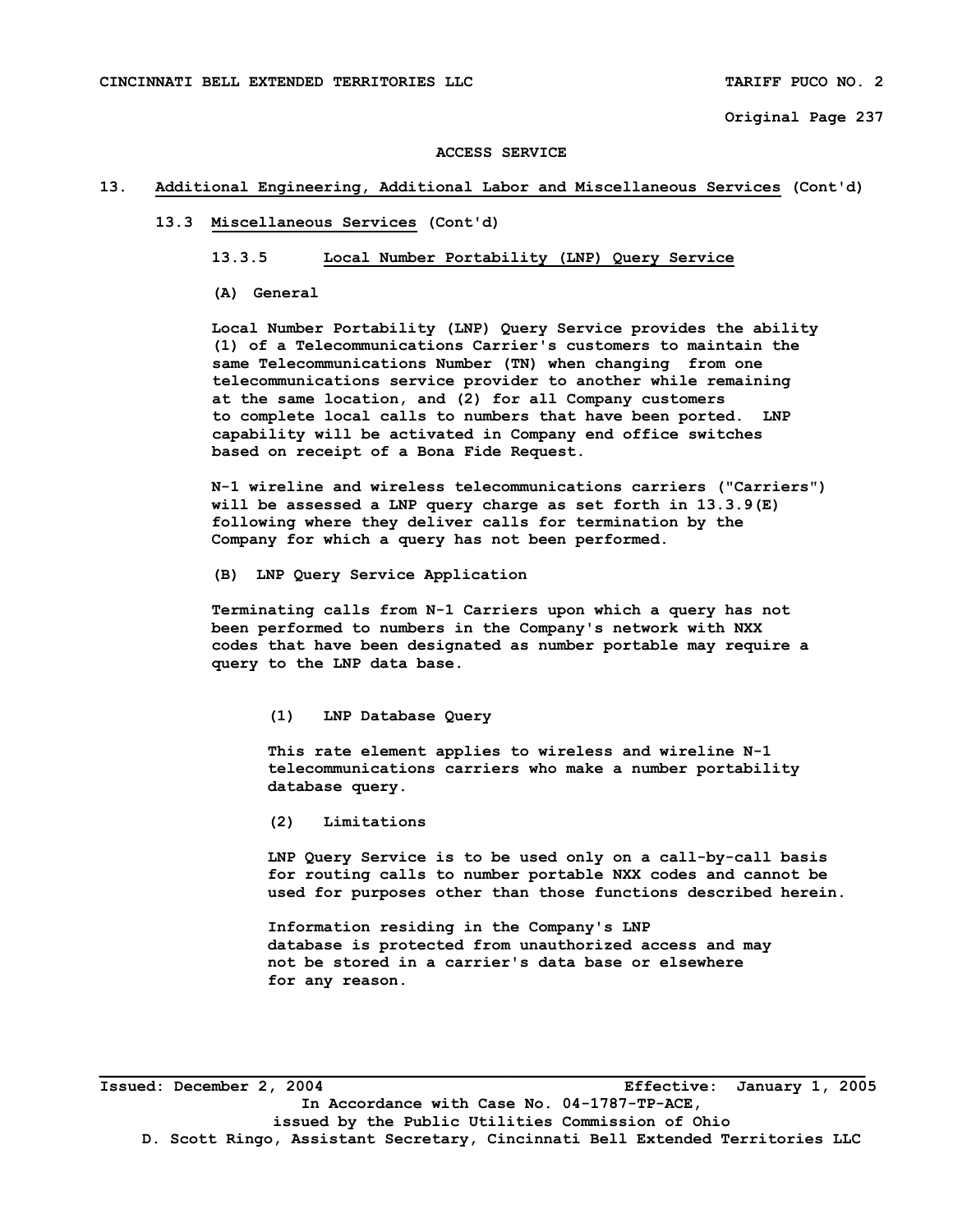#### **ACCESS SERVICE**

#### **13. Additional Engineering, Additional Labor and Miscellaneous Services (Cont'd)**

### **13.3 Miscellaneous Services (Cont'd)**

- **13.3.5 Local Number Portability (LNP) Query Service**
- **(B) LNP Query Service Application (Cont'd)** 
	- **(3) Network Management**

 **The Company will administer its network with the objective of the provision of acceptable service levels to all users of LNP query service. The Company maintains the right to block traffic upon which it is assessing the Default LNP Query rate in a non discriminatory manner, if the processing of default queries should result in congestion or overload of its network. The Company may also block traffic received on a prearranged basis where the query volume is 125 percent or more of the forecasted busy hour level and the processing of these queries should result in congestion or overload of its network.** 

 **(D) Rate Regulations** 

 **The rates and charges associated with LNP Query Service are "query" based and will be billed on a monthly basis, based on recorded usage. Query charges will be applied by the Company based upon the recordings of carrier queries to the database. If such recordings are not available, the Company will develop monthly charges based on an average number of queries per month.**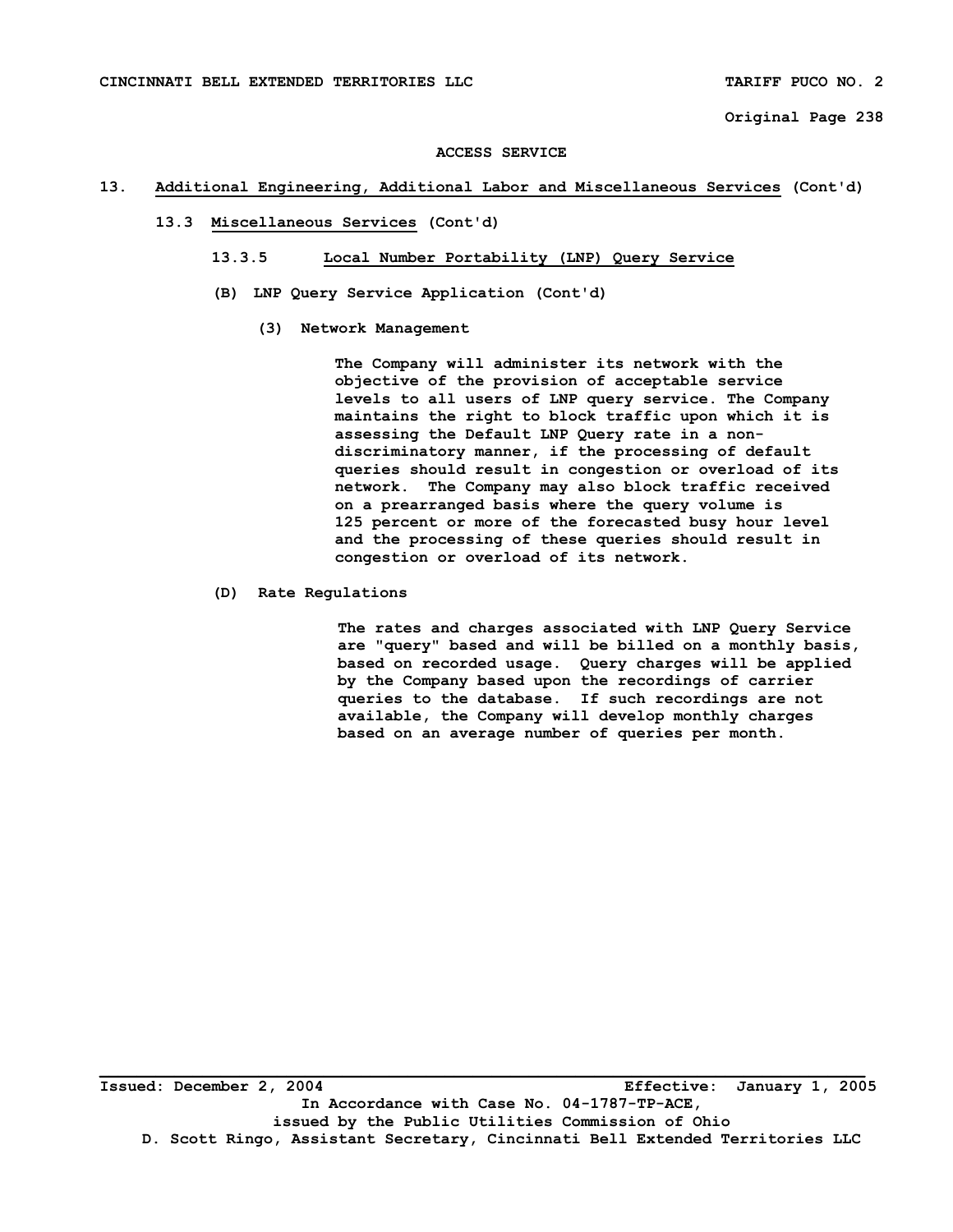#### **ACCESS SERVICE**

## **13. Additional Engineering, Additional Labor and Miscellaneous Services (Cont'd)**

# **13.3 Miscellaneous Services (Cont'd)**

## **13.3.5 Local Number Portability (LNP) Query Service**

- **(E) Rates and Charges** 
	- **(1) Rate Per Query**

 **LNP Query \$ 0.001540** 

**\_\_\_\_\_\_\_\_\_\_\_\_\_\_\_\_\_\_\_\_\_\_\_\_\_\_\_\_\_\_\_\_\_\_\_\_\_\_\_\_\_\_\_\_\_\_\_\_\_\_\_\_\_\_\_\_\_\_\_\_\_\_\_\_\_\_\_\_\_\_\_\_\_\_\_\_\_\_\_\_\_\_ Issued: December 2, 2004 Effective: January 1, 2005 In Accordance with Case No. 04-1787-TP-ACE, issued by the Public Utilities Commission of Ohio D. Scott Ringo, Assistant Secretary, Cincinnati Bell Extended Territories LLC**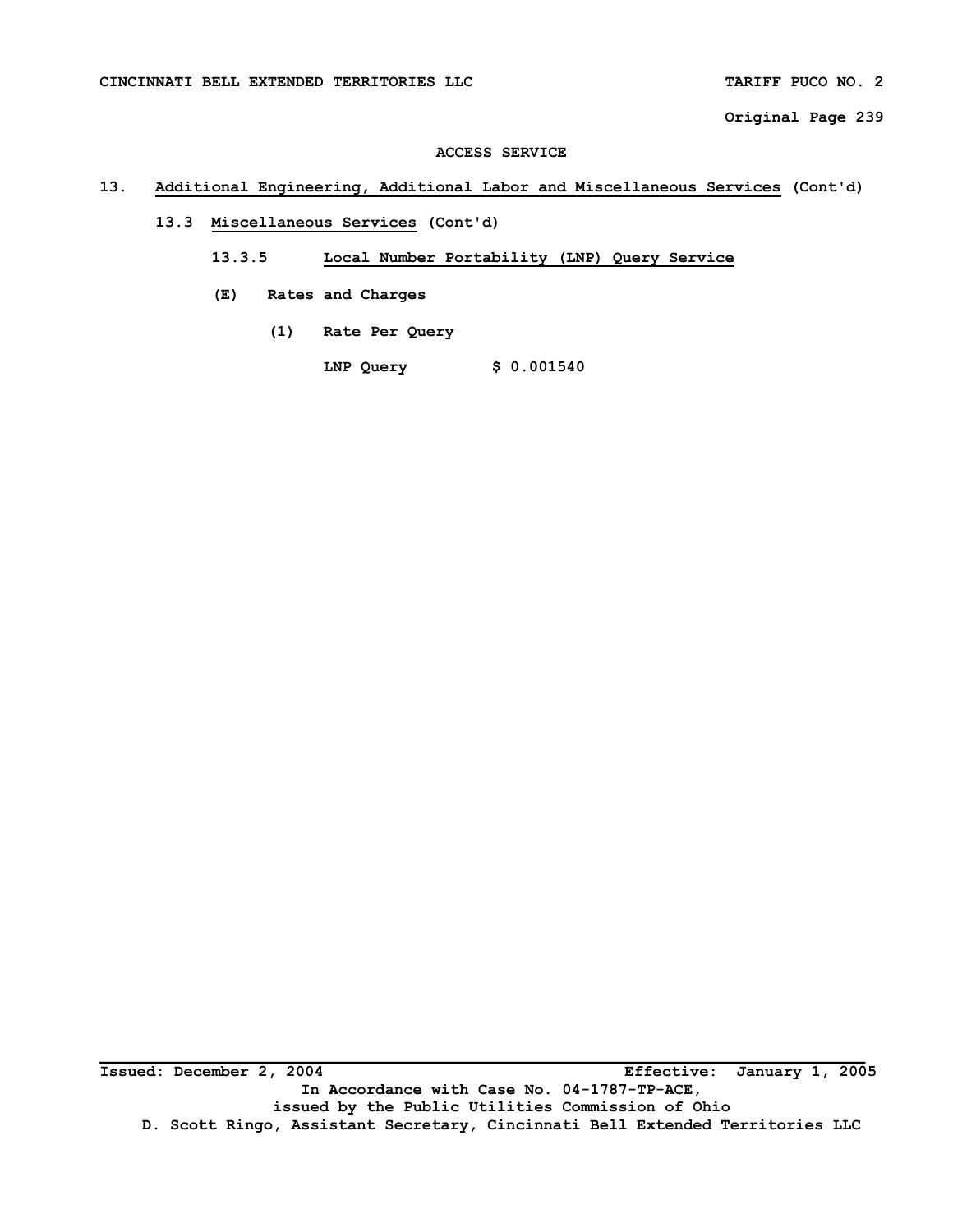#### **ACCESS SERVICE**

#### **13. Additional Engineering, Additional Labor and Miscellaneous Services (Cont'd)**

## **13.3.6 Presubscription**

 **Presubscription is furnished in accordance with the detailed provisions of the Federal Communications Commission's Memorandum Opinion and Order, CC Docket No. 83-1145, Phase I, adopted May 31, 1985, and released June 12, 1985. The Order is available for inspection in the Public Reference Room of the Tariff Division at the Federal Communications Commission's Washington D.C. location or may be obtained from the Commission's commercial contractor.** 

 **Principal provisions of presubscription are as follows:** 

- **(A) Presubscription is the process by which end user customers may select and designate to the Company an IC to access, without an access code, for interstate interLATA calls. This IC is referred to as the end user's presubscribed IC.**
- **(B) End users may select one of the following options at no charge:** 
	- **indicates a single presubscribed IC for all of its lines,**
- **indicates the presubscribed IC for each of its lines, or** 
	- **indicate that they do not want to be presubscribed to any IC and choose to dial 10XXX or 10XXXX for all calls to any IC providing service in the end office.**

 **Only one presubscribed IC may be designated per line. After the end user's initial selection of a presubscribed IC, for any change in selection a nonrecurring charge, as set forth in 13.3.3(F) following applies.**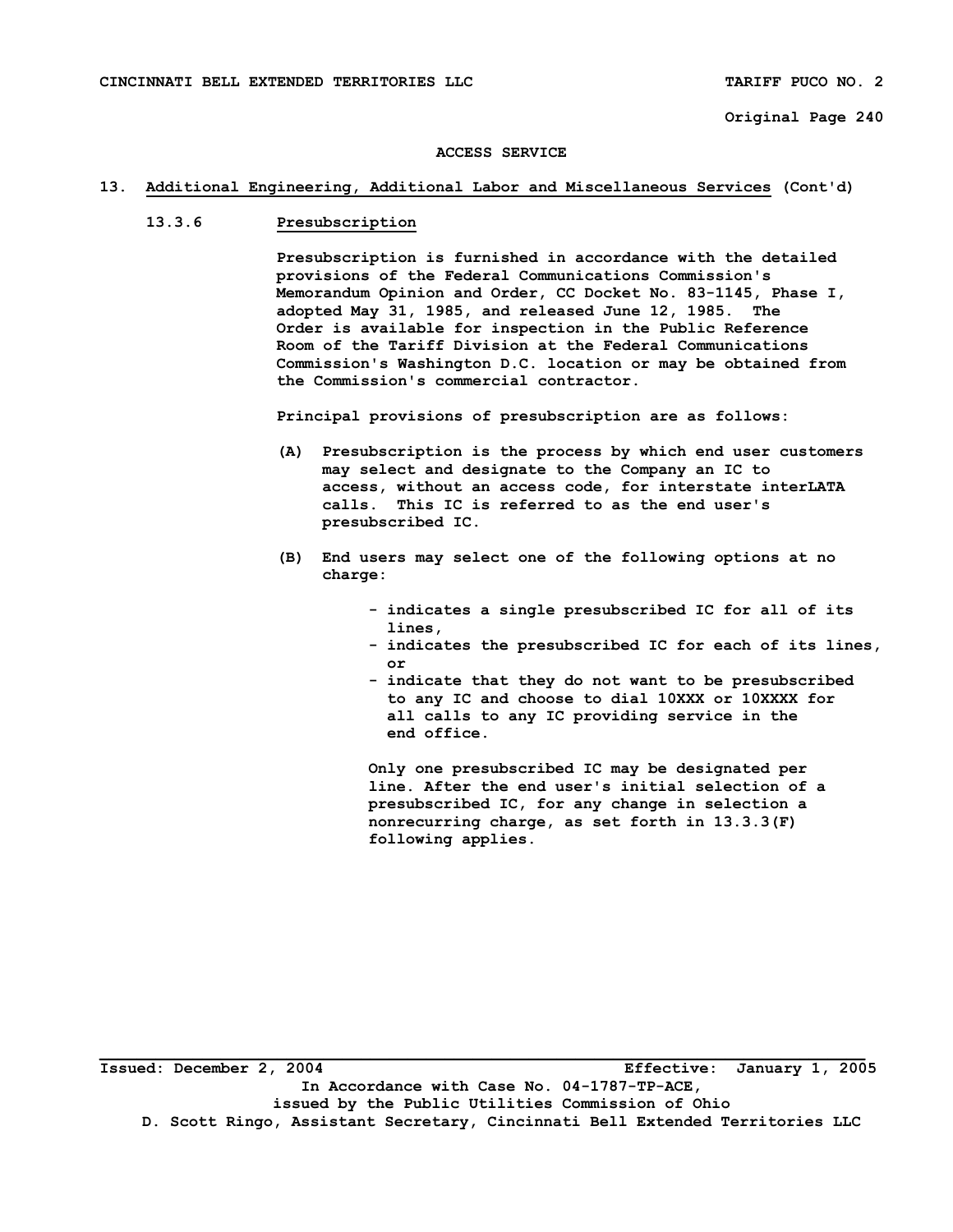#### **ACCESS SERVICE**

#### **13. Additional Engineering, Additional Labor and Miscellaneous Services (Cont'd)**

### **13.3 Miscellaneous Services (Cont'd)**

 **13.3.6 Presubscription (Cont'd)** 

- **(C) New end users will be asked to presubscribe to an IC at the time they place an order with the Company for telephone exchange service. They may verbally select one of the following options. There will be no charge for this initial selection.** 
	- **designate a presubscribed IC for all of its lines,**
	- **designate the presubscribed IC for each of its lines, or - designate that they do not want to be presubscribed to any IC and choose to dial 10XXX, 10XXXX, or 10-10XXX for all calls to any IC providing service in the end office.**

 **An IC obtaining service commitments from end users directly must obtain valid authorization from those end users. The IC will be required to provide the signed Letter of Authorization (LOA), PIC Switchback Plan con tract or other form of valid authorization to the Company upon demand for the resolution of as set forth in 13.3.3(E) following.**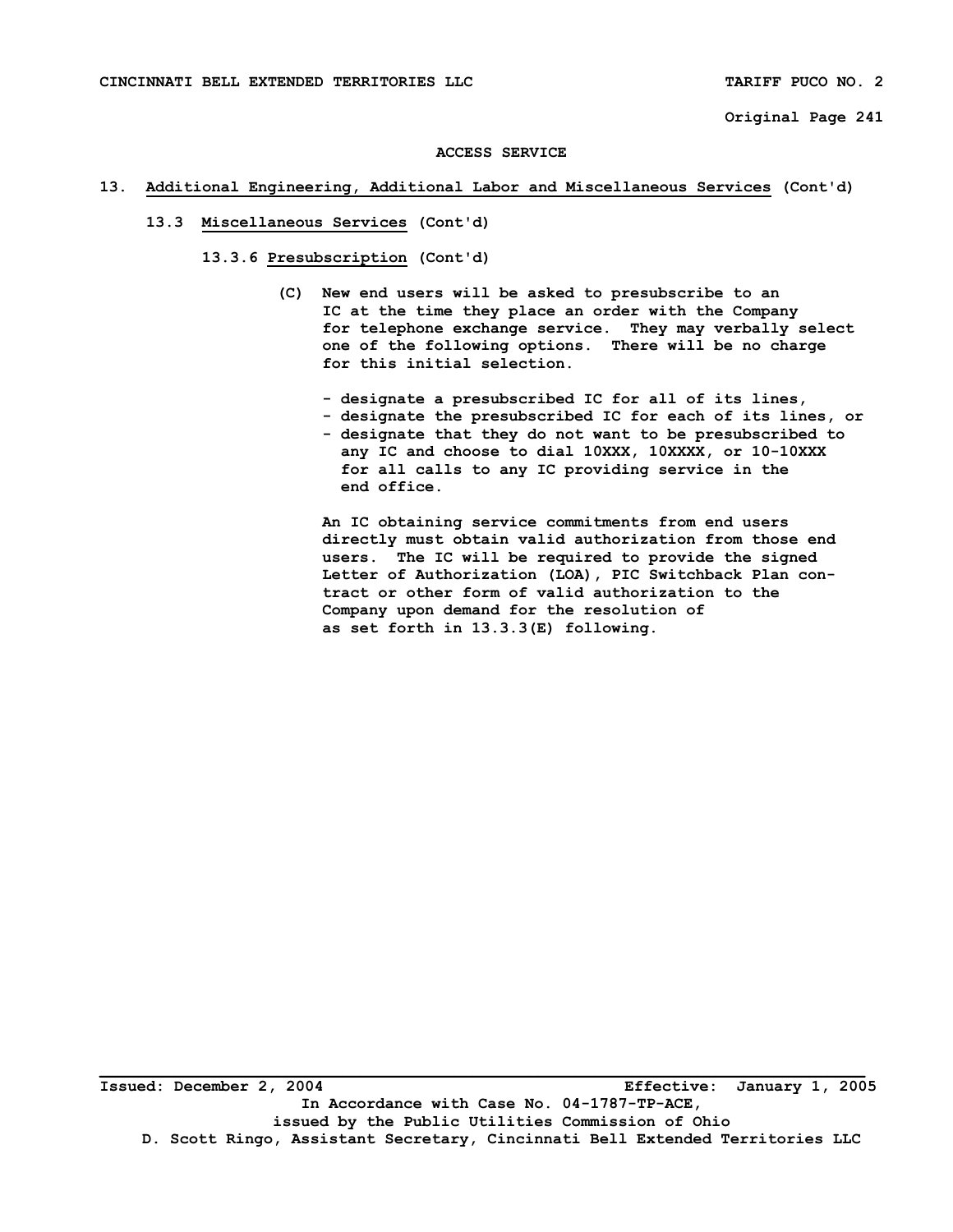### **13. Additional Engineering, Additional Labor and Miscellaneous Services (Cont'd)**

- **13.3 Miscellaneous Services (Cont'd)** 
	- **13.3.6 Presubscription (Cont'd)** 
		- **(D) If an end user disputes a PIC change made by a certain IC, within 90 days of the billed date, the Company will determine if the IC is a PIC Switchback Plan participant. If the IC has signed a PIC Switchback Plan Letter of Agreement with the Company, the IC will automatically be charged the per dispute rate, as set forth in 13.3.3(F), without an investigation of the dispute being implemented. The IC is not required to provide a Letter of Authorization (LOA) and relinquishes its right to provide an LOA at a later date. The Company will then make a reasonable effort to restore the end user to their previous primary IC.**

 **This option does not relieve the IC of the F.C.C.'s requirements for verifying all PIC orders obtained by telemarketing prior to submitting orders to the Company and for instituting steps to obtain LOAs on all PIC orders submitted to the Company. In addition, the end user has the option of initiating a complaint to the F.C.C. concerning unauthorized changes.**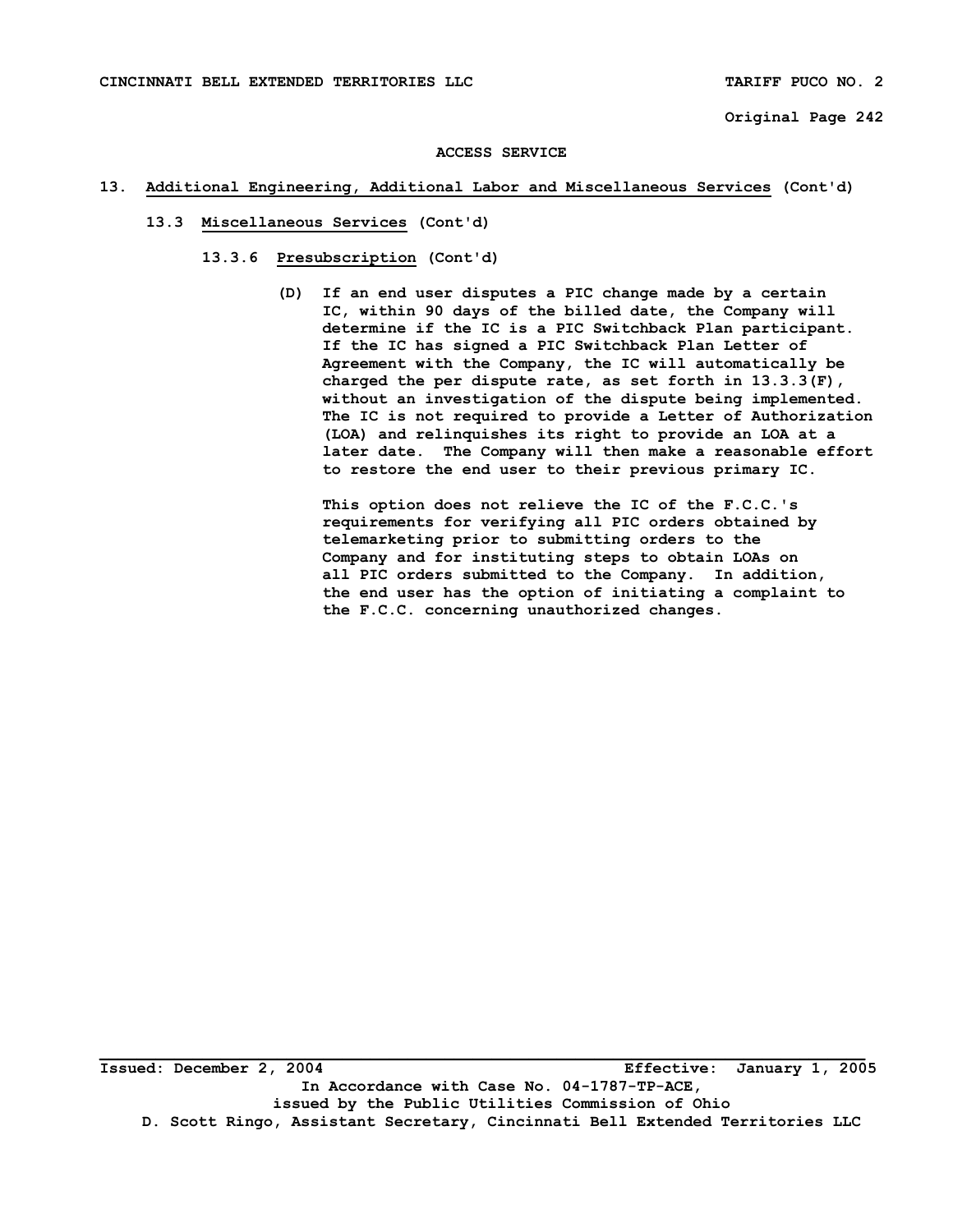#### **ACCESS SERVICE**

#### **13. Additional Engineering, Additional Labor and Miscellaneous Services (Cont'd)**

- **13.3 Miscellaneous Services (Cont'd)** 
	- **13.3.6 Presubscription (Cont'd)** 
		- **(E) (Cont'd)**

 **If an end user disputes a PIC change where there is no PIC Switchback Plan, the Company will investigate the origin of the change. An end user has 90 days from the billed date to dispute a change. If the change was due to a Company error, the end user will be returned to their previous primary IC free of charge. If the change was submitted by an IC, and the IC is unable to produce the signed customer Letter of Authorization (LOA) or another form of valid authorization, the Unauthorized PIC change charge will be assessed to the unauthorized IC.** 

 **When an end user notifies the Company that an unauthorized (PIC) change has occurred, the Company will make a reasonable effort to restore the end user to their previous primary IC. The unauthorized IC will be assessed the nonrecurring charge for the unauthorized PIC change.** 

 **The nonrecurring charge for an unauthorized PIC change is set forth in 13.3.3 (F) following.**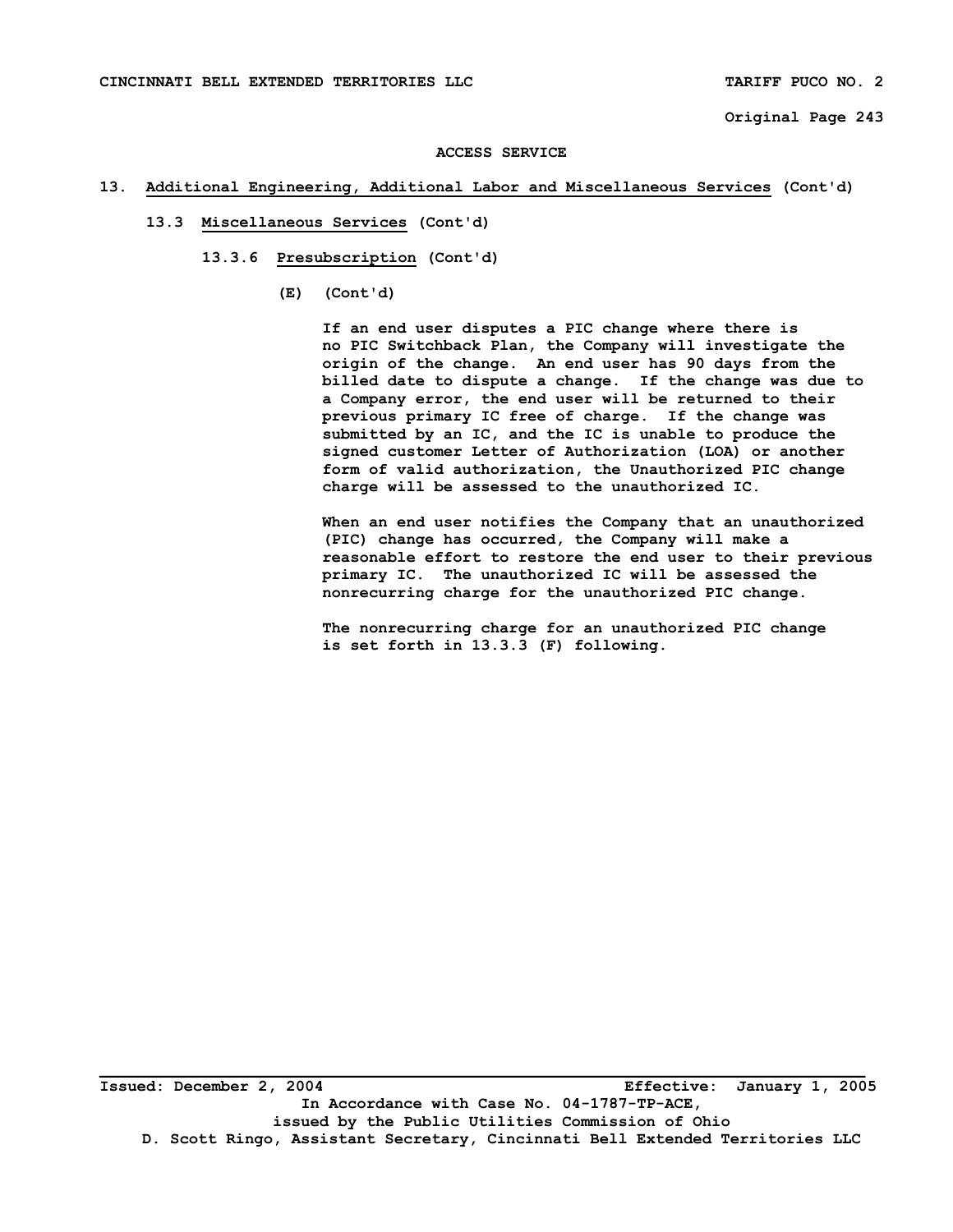**ACCESS SERVICE** 

# **13. Additional Engineering, Additional Labor and Miscellaneous Services (Cont'd) 13.3 Miscellaneous Services (Cont'd) 13.3.6 Presubscription (Cont'd) (F) Nonrecurring charges for presubscription are as follows: Nonrecurring Charge (D) | (D) Mechanized Change (N)**  $(0, 0)$  **- per Telephone Exchange Service line or trunk InterLATA or IntraLATA PIC Change only \$1.25 - per Telephone Exchange Service line or trunk InterLATA and IntraLATA PIC Change at one time \$0.625 Manual Change - per Telephone Exchange Service line or trunk InterLATA or IntraLATA PIC Change only \$5.50 - per Telephone Exchange Service line or trunk InterLATA and IntraLATA PIC Change at one time \$2.75 (N) 13.3.7Carrier Toll Restriction Services (N) Carrier Toll Restricted Services are central office switch based service arrangements designed to provide selective toll blocking service to all toll service providers, on a non-discriminatory basis. This service is designed to be used by all toll service providers, including the Telephone Company, when they disconnect their own toll service customers for nonpayment of toll services. The toll service provider (carrier) is the subscriber for this service and will be billed the charges specified below when the service is activated. After subscribing to this service, the carrier provides the Telephone Company with a list of subscribers who should be denied access to the carrier's facilities and a list of previously denied subscribers who should regain access. See note below. (A) Carrier Toll Restriction Services Selective Carrier Denial Selective Carrier Denial is a Carrier Toll Restriction Service which limits the Telephone Company's end user customer's access to the requesting toll services provider's facilities. The service selectively restricts 1+, 10-XXX and 0+ toll calling on a toll service provide basis. However, the service does not restrict access to the operator by dialing 0- and therefore cannot prevent calls placed through an operator (N)**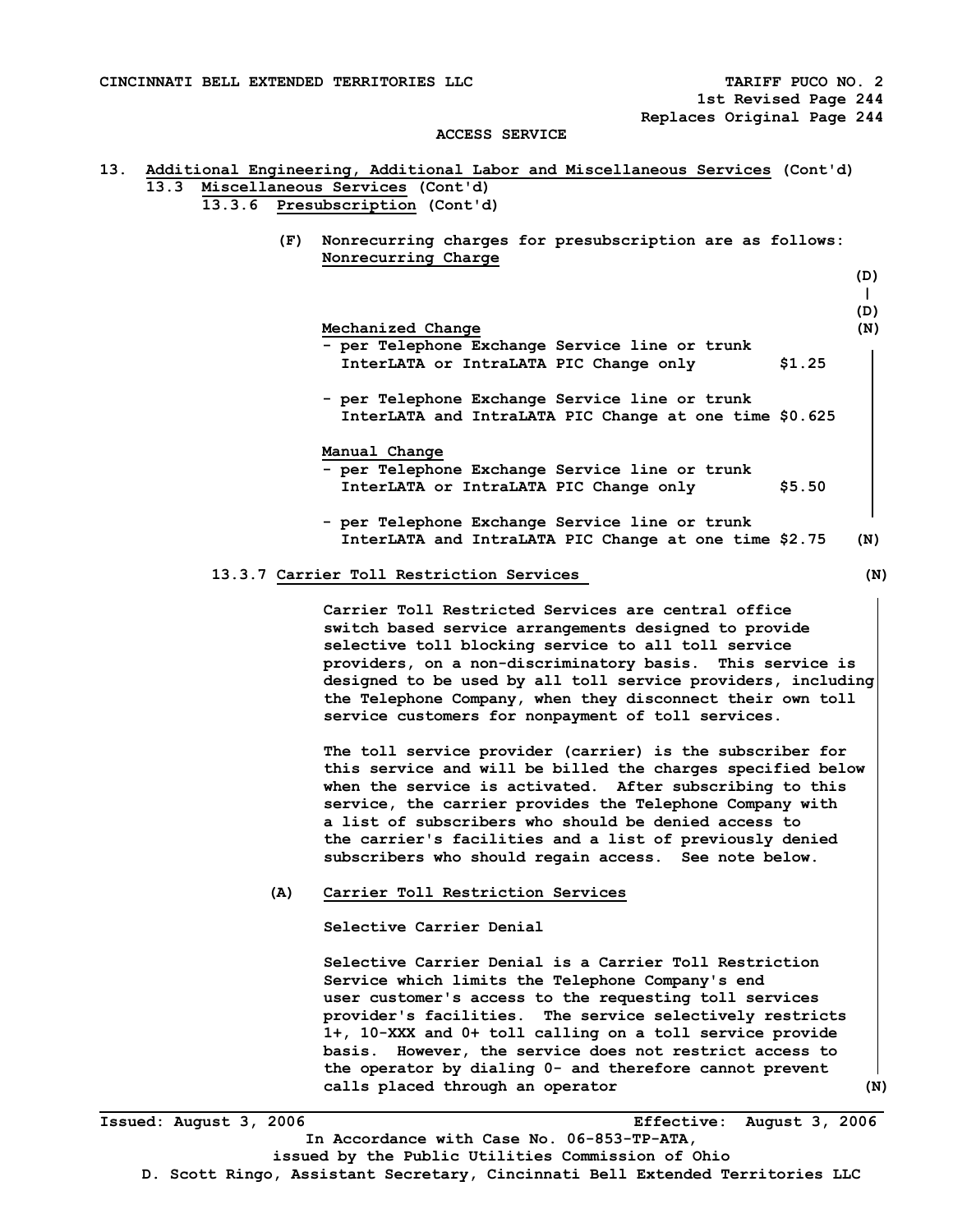- **13. Additional Engineering, Additional Labor and Miscellaneous Services (Cont'd)** 
	- **13.3 Miscellaneous Services (Cont'd)** 
		- **13.3.7 Carrier Toll Restriction Services (Cont'd) (N)**

- **(B) Regulations** 
	- **(1) The Telephone Company will provide the service(s), on a nondiscriminatory basis, to all toll service providers in service areas where implementation of intraLATA equal access has occurred.**
	- **(2) Carrier Toll Restriction Service(s) is (are) offered subject to the availability of suitable facilities and is limited to central offices specifically equipped to provide the service(s).**
	- **(3) The Telephone Company shall not be liable to the carrier or to any other person or entity for damages of any nature or kind arising out of, resulting from, or in connection with the provision of the service, including without limitation, the inability to access the operator or any non-toll free number for any purpose.**
	- **(4) Carrier Toll Restriction Service(s) does (do) not provide restriction of non-chargeable calls to numbers such as repair service, public emergency service (i.e., 9-1-1), 1+800 calling, or local directory assistance (DA) service in the event charges do not apply to the provision of DA.** 
		- **(5) Carrier Toll Restriction Services will be provided to Residence One-Party, Business One-Party and Business Trunk and Centrex Services customers. The service will be provided on other types of end-user lines where technically feasible**

#### **(C)Rates**

**There will be a nonrecurring charge of \$5.00 per line for each line equipped with Carrier Toll Restriction Services. End user customers with multiple lines billed to the same account will have all lines billed to the same presubscribed carrier blocked. The toll provider requesting Carrier Toll Restriction Service will be billed for the service. (N)** 

**Issued: August 3, 2006 Effective: August 3, 2006 In Accordance with Case No. 06-853-TP-ATA, issued by the Public Utilities Commission of Ohio** 

**\_\_\_\_\_\_\_\_\_\_\_\_\_\_\_\_\_\_\_\_\_\_\_\_\_\_\_\_\_\_\_\_\_\_\_\_\_\_\_\_\_\_\_\_\_\_\_\_\_\_\_\_\_\_\_\_\_\_\_\_\_\_\_\_\_\_\_\_\_\_\_\_\_\_\_\_\_\_\_\_\_\_\_\_\_** 

**D. Scott Ringo, Assistant Secretary, Cincinnati Bell Extended Territories LLC**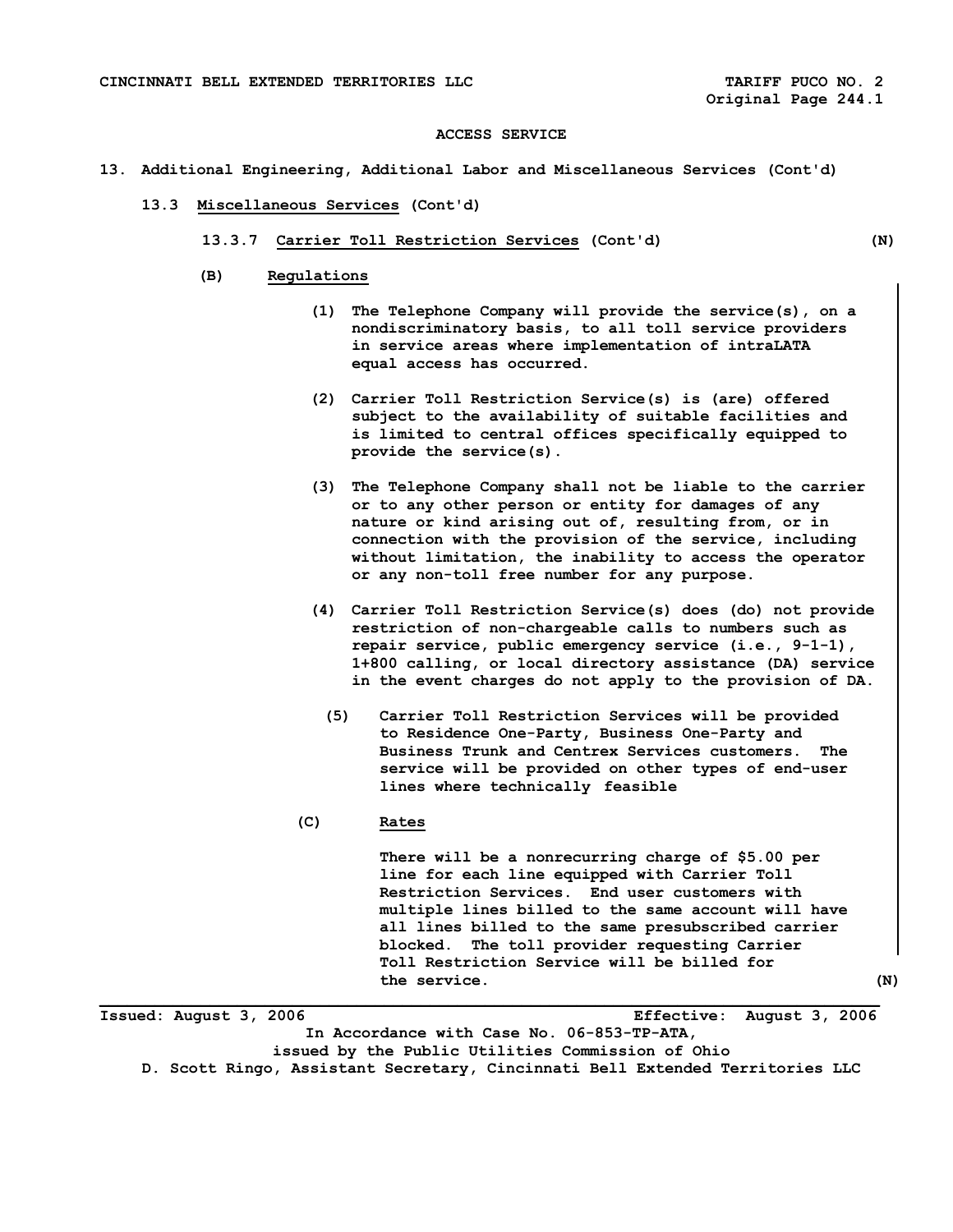**Replaces 1st Revised Page 244.2** 

#### **ACCESS SERVICE**

**13. Additional Engineering, Additional Labor and Miscellaneous Services (Cont'd)** 

### **13.3 Miscellaneous Services (Cont'd)**

 **13.3.8 Service/Circuit Rearrangement** 

 **This option changes the Common Language Location Identification (CLLI) for a customer to their Point-Of-Presence (POP),or USOC Non-Recurring changes** the customer **Rate Rate Rate** facilities assignment.

| Switched               | NRMC3          | \$200.00             | (N) |
|------------------------|----------------|----------------------|-----|
| Per Channel            | NRMC4          | 60.00                | (N) |
| Special<br>Per Channel | NRMC5<br>NRMC6 | 75.00(I)<br>70.00(I) |     |

 **13.3.9 Design Management Charge** 

 **Applies on a per-circuit basis at the lowest circuit level moved for project coordination when customer is moving facilities within the customers network or from one customer network to another.** 

| Circuit Type          | <b>USOC</b>       |                   | Non-Recurring<br>Rate |
|-----------------------|-------------------|-------------------|-----------------------|
| DS0 (VG, DDS, Audio,  | PCCD <sub>0</sub> | s                 | 290.00(I)             |
| DS1                   | PCCT1             |                   | 580.00(I)             |
| $LAN - 10M\sigma$     | PCC10             |                   | 1,150.00(I)           |
| DS3, Video, LAN-100Mg | PCCT3             |                   | 1,725.00(I)           |
| $OC-3$                |                   | PCC <sub>03</sub> | 2,300.00(I)           |
| $OC-12$               | PCC12             |                   | 4,600.00(I)           |
| $OC-48$ , LAN - 1Gbps | PCC48             |                   | 9,200.00(I)           |
| $OC-192$              | PCC92             |                   | 18,400.00(I)          |

 **13.3.10 Circuit Identification Change Charge** 

 **Applies per occurrence when a carrier requests changing the customer circuit identification.** 

| USOC         | Non-Recurring<br>Rate |
|--------------|-----------------------|
| <b>NRTAG</b> | \$<br>300.00          |

**Issued: July 30, 2009 Effective: July 30, 2009** 

**D. Scott Ringo, Assistant Secretary, Cincinnati Bell Extended Territories LLC**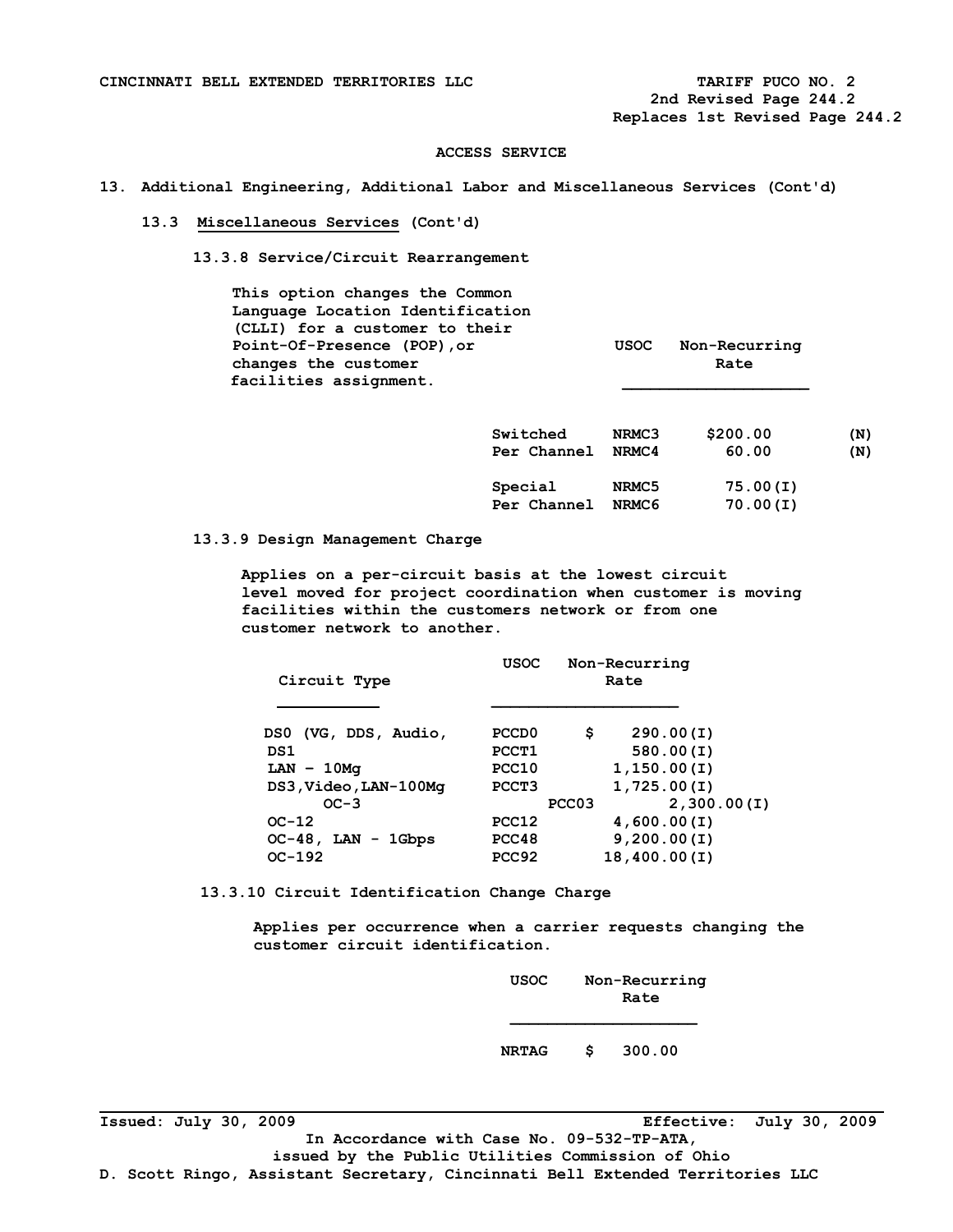#### **CINCINNATI BELL EXTENDED TERRITORIES LLC TARIFF PUCO NO. 2**

 **Original Page 244.3** 

## **ACCESS SERVICE**

#### **13. Additional Engineering, Additional Labor and Miscellaneous Services (Cont'd)**

#### **13.3 Miscellaneous Services (Cont'd)**

#### **13.3.4 Standard Jacks - Registration Program (N)**

 **Standard jacks are provided by the Telephone company to connect Registered Equipment to those services that are subject to the Registration Program as set forth in Technical Reference Publication AS No. 1. The use of jacks is covered in Part 68 of the F.C.C.'s Rules and Regulations. Specific jacks are described in the document on file with the FCC entitled "Descriptions of Standard Registration Program Connection Configurations Supplementing Configurations Described in Subpart F of Part 68 of the FCC's Rules and Regulations."** 

 **These jacks are used to terminate services provided by the Telephone Company. Other services or facilities provided by the Telephone Company or by others may also be terminated in any spare capacity of the jacks remaining after installation without additional charge for the use of such capacity.** 

 **The nonrecurring charges, which include installation, for standard jacks and their typical uses are set forth following:** 

|                                                                                                 | Nonrecurring |         |     |  |
|-------------------------------------------------------------------------------------------------|--------------|---------|-----|--|
|                                                                                                 | <b>USOC</b>  | Charges |     |  |
| Standard Voice Jacks<br>(A)                                                                     |              |         |     |  |
| Miniature six-position<br>(1)<br>jacks for connection<br>of terminal equip-<br>ment as follows: |              |         |     |  |
| Single line tele-<br>(a)<br>phone set, sur-<br>face or flush                                    |              |         |     |  |
| mounted.<br>Single line<br>(b)<br>telephone sets,                                               | RJ11C        | \$00.00 |     |  |
| wall mounted.                                                                                   | RJ11W        | 32.00   | (N) |  |

**Issued: December 24, 2008 Effective: December 24, 2008 In Accordance with Case No. 08-1243-TP-ATA, issued by the Public Utilities Commission of Ohio D. Scott Ringo, Assistant Secretary, Cincinnati Bell Extended Territories LLC**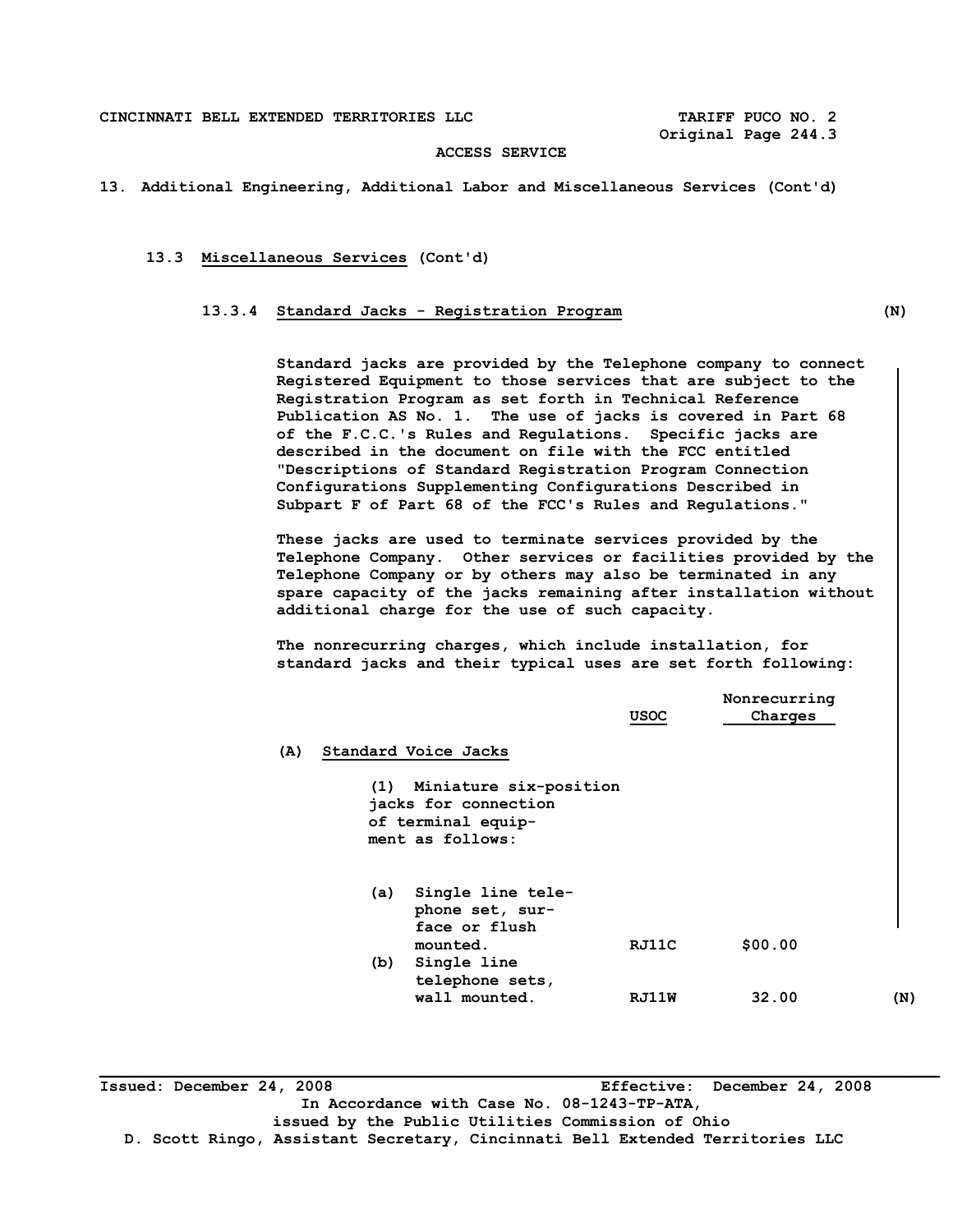**13. Additional Engineering, Additional Labor and Miscellaneous Services (Cont'd)** 

## **13.3 Miscellaneous Services (Cont'd)**

## **13.3.4 Standard Jacks - Registration Program (Cont'd) (N)**

 **(A) Standard Voice Jacks (Cont'd)** 

|     |          |                                                                                                                                                                                         |       | Nonrecurring |     |
|-----|----------|-----------------------------------------------------------------------------------------------------------------------------------------------------------------------------------------|-------|--------------|-----|
| (1) | (Cont'd) | USOC                                                                                                                                                                                    |       | Charges      |     |
|     | (c)      | Two-line nonkey<br>telephone sets,<br>surface or                                                                                                                                        |       |              |     |
|     | (d)      | flush mounted.<br>Single-line,<br>bridged 4-wire<br>exchange, $2/RT$ ,                                                                                                                  | RJ14C | \$32.00      |     |
|     | (e)      | $T1/R1$ .<br>Two-line nonkey<br>telephone sets,                                                                                                                                         | RJ1DC | 32.00        |     |
|     | (f)      | wall mounted.<br>For Connection<br>of two exchange<br>access lines<br>with a sliding<br>cover for test-<br>ing each line<br>with a standard<br>single line                              | RJ14W | 32.00        |     |
|     | (g)      | telephone<br>9DB single line<br>data equipment<br>with mode indi-<br>cation and mode<br>indication<br>common leads.<br>This jack is<br>normally used<br>in association<br>with a series | RJ14X | 32.00        |     |
|     |          | jack.                                                                                                                                                                                   | RJ16X | 32.00        | (N) |

**Issued: December 24, 2008 Effective: December 24, 2008 In Accordance with Case No. 08-1243-TP-ATA, issued by the Public Utilities Commission of Ohio D. Scott Ringo, Assistant Secretary, Cincinnati Bell Extended Territories LLC**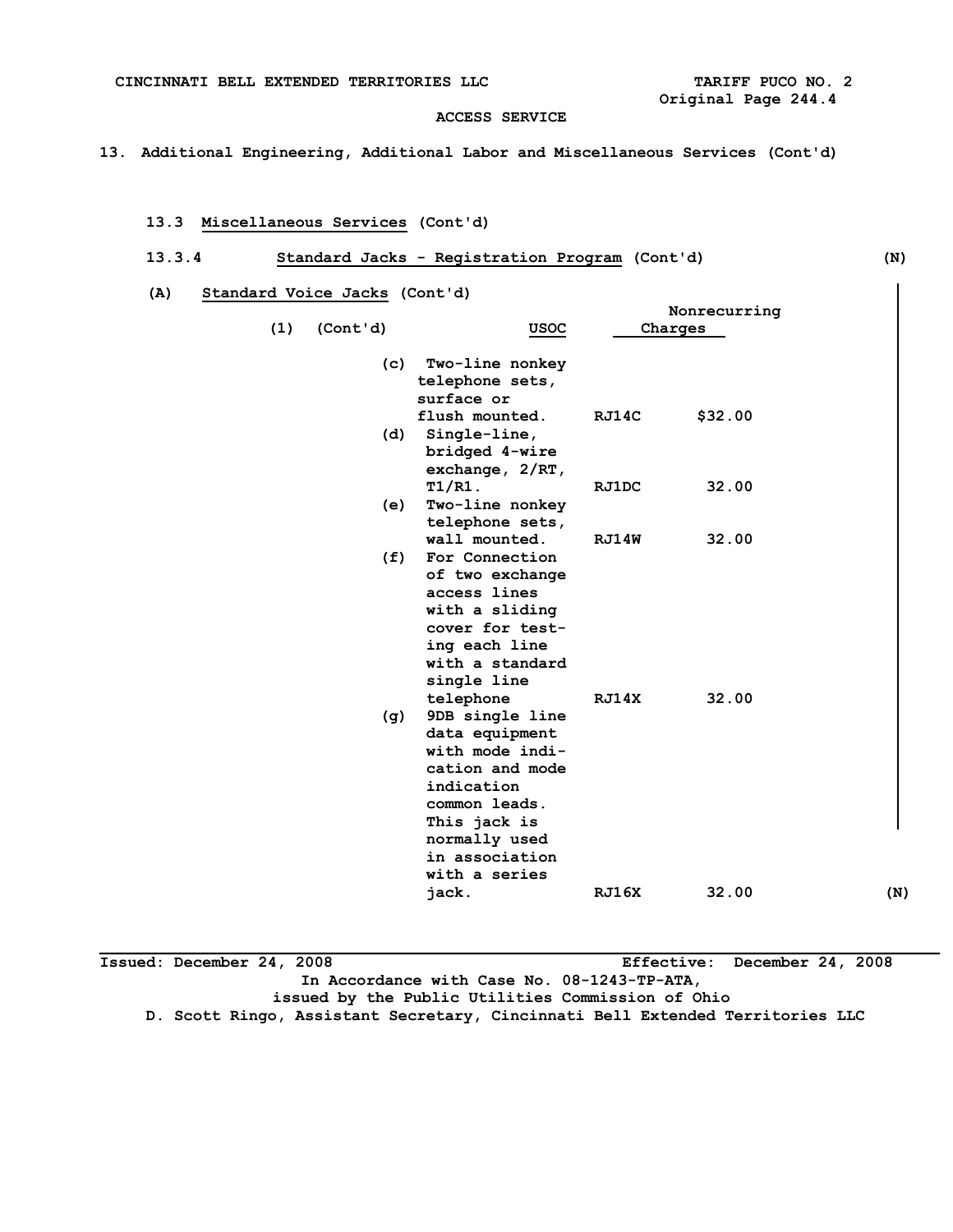**Nonrecurring** 

#### **ACCESS SERVICE**

#### **13. Additional Engineering, Additional Labor and Miscellaneous Services (Cont'd)**

### **13.3 Miscellaneous Services (Cont'd)**

## **13.3.4 Standard Jacks-Registration Program (Cont'd) (N)**

 **(A) Standard Voice Jacks (Cont'd)** 

| (1) | (Cont'd)                                                                                                                                                                                             | USOC           | Charges        |     |
|-----|------------------------------------------------------------------------------------------------------------------------------------------------------------------------------------------------------|----------------|----------------|-----|
|     | Three-line non-<br>(h)<br>key telephone<br>sets and ancil-<br>lary devices.                                                                                                                          | RJ25C          | \$38.00        |     |
|     | Single-line non-key<br>(i)<br>telephone and ancillary<br>devices connected<br>directly to central<br>office lines where there<br>is a requirement for                                                |                |                |     |
|     | make-busy.<br>Single-line, non-key<br>(j)<br>telephone and<br>ancillary devices<br>connected directly to<br>central office lines<br>where there is a<br>requirement for make-<br>busy; wall mounted. | RJ18C<br>RJ18W | 38.00<br>31.00 |     |
| (2) | 50 Position Miniature Ribbon<br>for connection of multiline<br>terminating equipment and<br>channel derivation devices<br>as follows:                                                                |                |                |     |
|     | For connection to 2-wire<br>(a)<br>tie trunks; E&M type I<br>signaling. (12 line<br>capacity)                                                                                                        | RJ2EX          | 96.00          |     |
|     | For connection to 4-wire<br>(b)<br>tie trunks; E&M type I<br>signaling.<br>$(8 \; \text{line})$                                                                                                      |                |                |     |
|     | capacity)                                                                                                                                                                                            | RJ2GX          | 96.00          | (N) |

**Issued: December 24, 2008 Effective: December 24, 2008 In Accordance with Case No. 08-1243-TP-ATA, issued by the Public Utilities Commission of Ohio D. Scott Ringo, Assistant Secretary, Cincinnati Bell Extended Territories LLC** 

**\_\_\_\_\_\_\_\_\_\_\_\_\_\_\_\_\_\_\_\_\_\_\_\_\_\_\_\_\_\_\_\_\_\_\_\_\_\_\_\_\_\_\_\_\_\_\_\_\_\_\_\_\_\_\_\_\_\_\_\_\_\_\_\_\_\_\_\_\_\_\_\_\_\_\_\_\_\_\_\_\_\_\_\_\_\_\_\_\_\_** 

 $\overline{\phantom{a}}$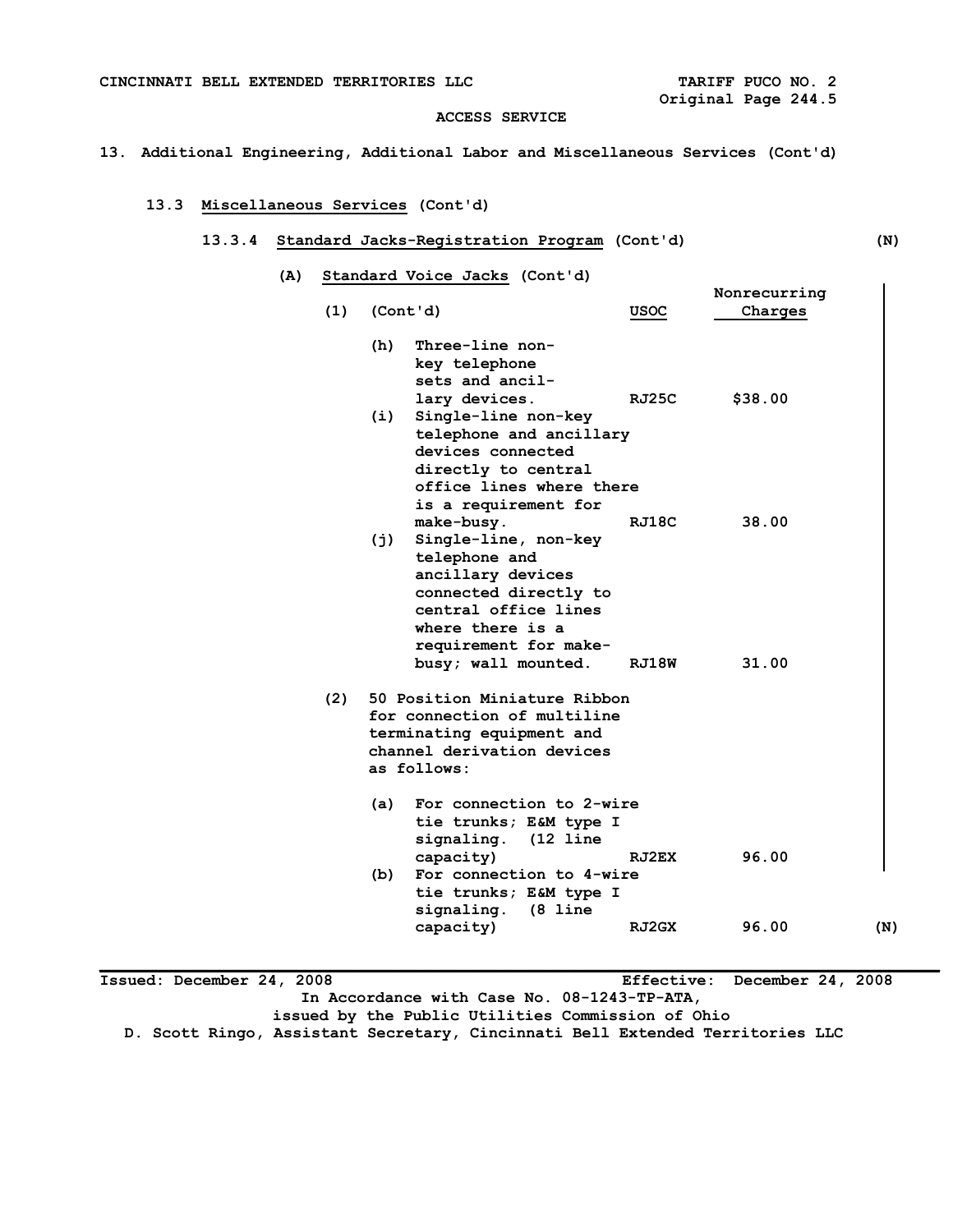**13. Additional Engineering, Additional Labor and Miscellaneous Services (Cont'd)** 

## **13.3 Miscellaneous Services (Cont'd)**

#### **13.3.4 Standard Jacks-Registration Program (Cont'd) (N)**

| (A) |     | Standard Voice Jacks (Cont'd)                                                              |             | Nonrecurring |
|-----|-----|--------------------------------------------------------------------------------------------|-------------|--------------|
| (2) |     | (Cont'd)                                                                                   | <b>USOC</b> | Charges      |
|     | (c) | For connection to 2-wire<br>tie trunks; E&M type II<br>signaling. (8 line<br>capacity)     | RJ2FX       | \$96.00      |
|     | (d) | For connection to 4-wire<br>tie trunks; E&M type II<br>signaling. (6 line                  |             |              |
|     | (e) | capacity)<br>For connection to off-<br>premises station lines.                             | RJ2HX       | 96.00        |
|     | (f) | (25 line capacity)<br>For use with series<br>devices such as toll<br>restrictors. (12 line | RJ21X       | 96.00        |
|     | (g) | capacity)<br>For connection of up<br>to 12 lines, bridged<br>$4$ -wire exchange, $2/RT$ ,  | RJ71C       | 99.00        |
|     |     | T1/R1.                                                                                     | RJ2DX       | 96.00<br>(N) |

**Issued: December 24, 2008 Effective: December 24, 2008 In Accordance with Case No. 08-1243-TP-ATA, issued by the Public Utilities Commission of Ohio D. Scott Ringo, Assistant Secretary, Cincinnati Bell Extended Territories LLC**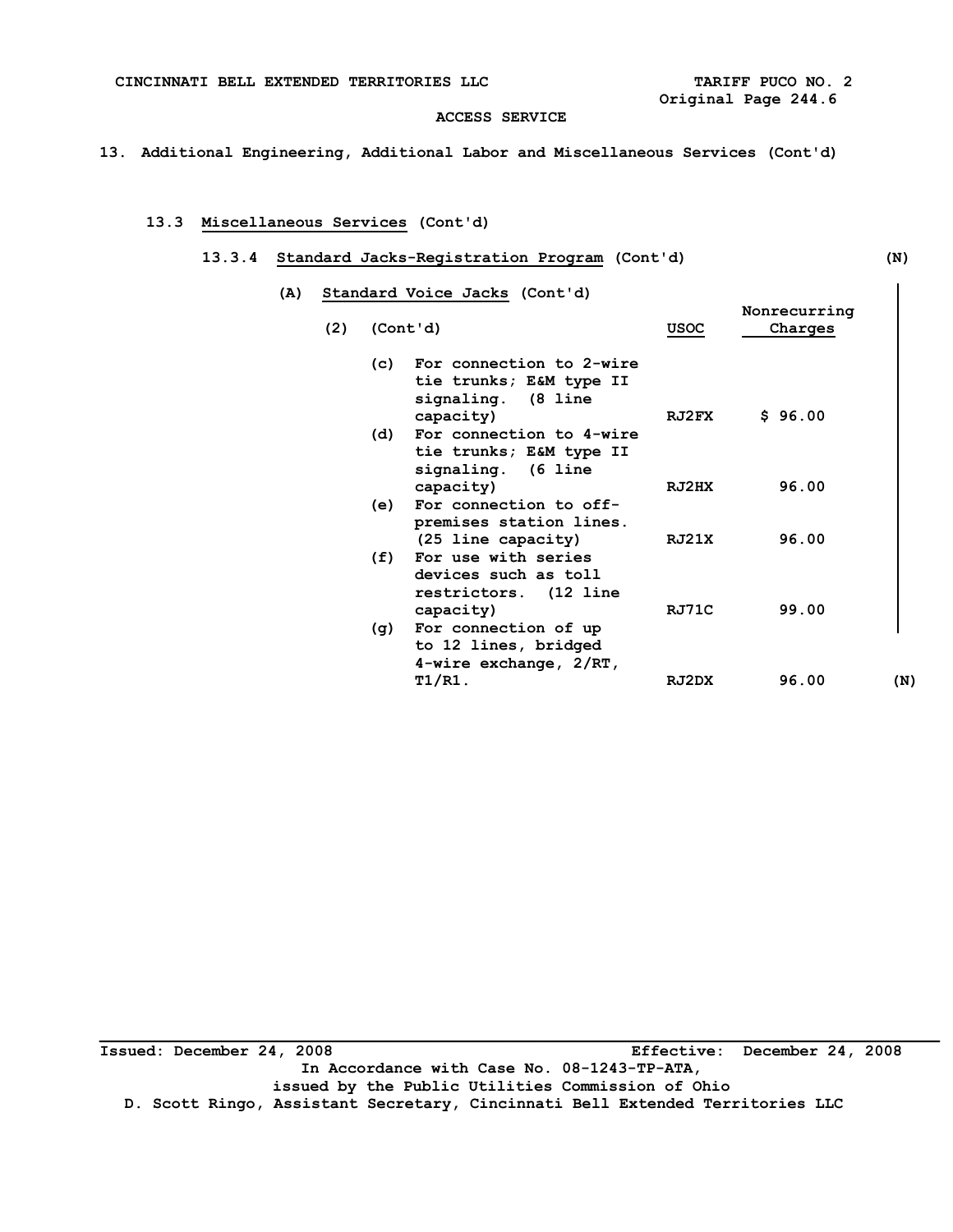**13. Additional Engineering, Additional Labor and Miscellaneous Services (Cont'd)** 

## **13.3 Miscellaneous Services (Cont'd)**

## **13.3.4 Standard Jacks-Registration Program (Cont'd) (N)**

| (A) Standard Voice Jacks (Cont'd) |  |  |
|-----------------------------------|--|--|
|                                   |  |  |

|     |                                                                                                                                                                                   |              | Nonrecurring |     |
|-----|-----------------------------------------------------------------------------------------------------------------------------------------------------------------------------------|--------------|--------------|-----|
| (2) | (Cont'd)                                                                                                                                                                          | <b>USOC</b>  | Charges      |     |
|     | (h)<br>For connection of 2-<br>12 nonkey telephone<br>and ancillary devices<br>connected directly to<br>central office lines<br>where there is a<br>requirement for<br>make-busy. | RJ2MB        | \$99.00      |     |
| (3) | Miniature Eight-Position<br>Jack.<br>Four line, non-<br>key telephone sets, for<br>connection to ancillary<br>devices and key telephone<br>systems.                               | <b>RJ61X</b> | 38.00        |     |
| (4) | Series Jack for connection<br>of terminal equipment as<br>follows:                                                                                                                |              |              |     |
|     | (a)<br>Single line alarm<br>reporting devices.                                                                                                                                    | RJ31X        | 44.00        |     |
|     | (5)<br>Miniature Eight-<br>Position Series<br>Jack for connection<br>of alarm reporting<br>devices                                                                                | <b>RJ38X</b> | 44.00        |     |
| (6) | Weatherproof Jack for<br>use with single line<br>telephone sets used<br>at locations such as<br>boats and marinas.                                                                | RJ15C        | 140.00       | (N) |

**Issued: December 24, 2008 Effective: December 24, 2008 In Accordance with Case No. 08-1243-TP-ATA, issued by the Public Utilities Commission of Ohio D. Scott Ringo, Assistant Secretary, Cincinnati Bell Extended Territories LLC**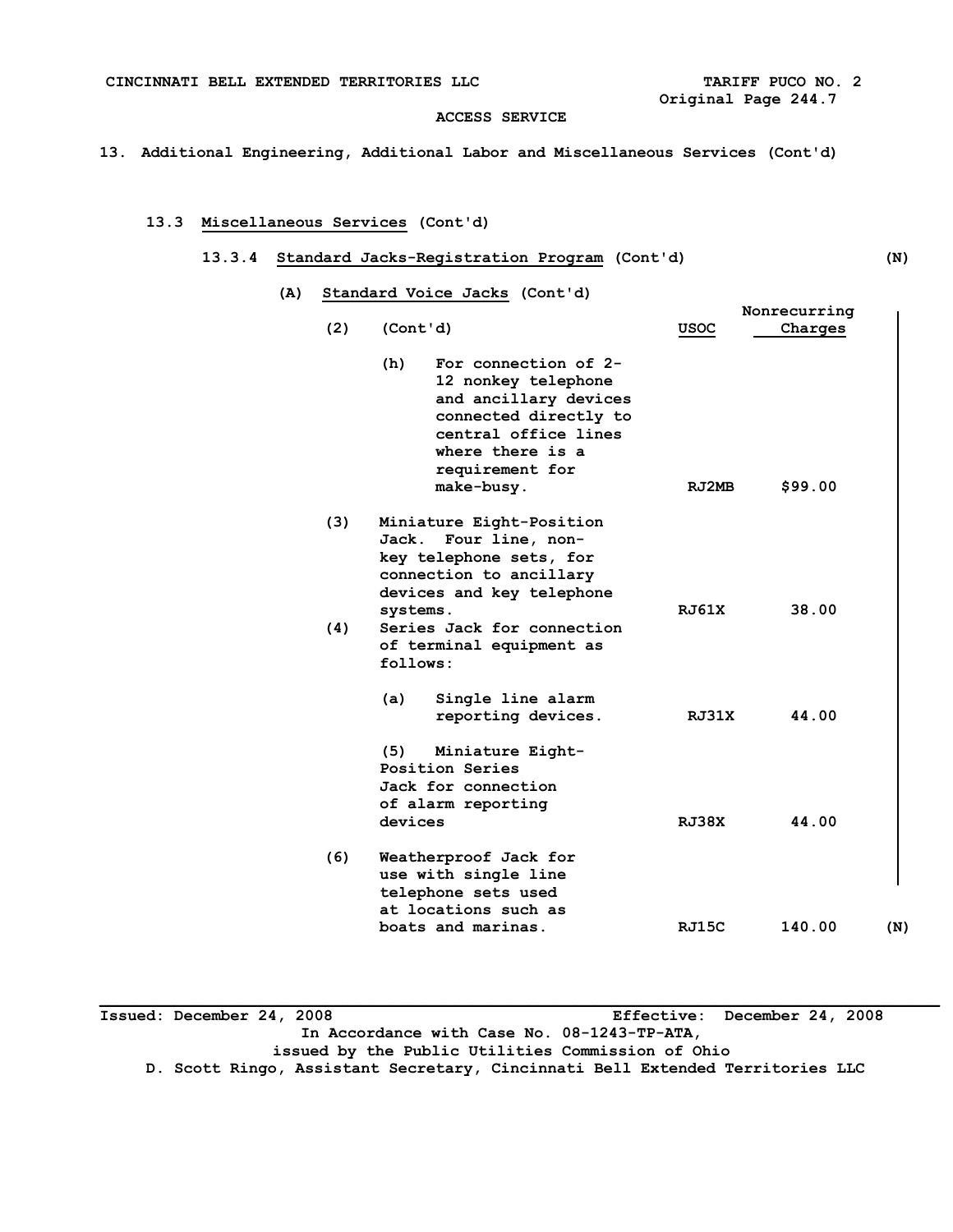#### **13. Additional Engineering, Additional Labor and Miscellaneous Services (Cont'd)**

- **13.3 Miscellaneous Services (Cont'd) 13.3.4 Standard Jacks - Registration Program (Cont'd) (N)**
- **(B) Standard Data Jacks**

|     |                                                                                                                                                                                                                                                   | USOC         | Nonrecurring<br>Charges |     |
|-----|---------------------------------------------------------------------------------------------------------------------------------------------------------------------------------------------------------------------------------------------------|--------------|-------------------------|-----|
| (1) | Up to Eight-Miniature,<br>Eight-Position Keyed<br>Jacks, in multiple<br>mounting arrangements.<br>Multiple line bridged<br>tip and ring. Multiple<br>installations of a<br>fixed loss loop (FLL)<br>or programmed (P) types<br>of data equipment. | RJ41M        | \$225.00                |     |
| (2) | Universal Data Jack<br>for use in connecting<br>fixed loss loop (FLL)<br>and programmed (P)<br>types of data equip-<br>ment.<br>(1 line capa-<br>city)                                                                                            | RJ41S        | 70.00                   |     |
| (3) | Up to Eight-Miniature,<br>Eight-Position Keyed<br>Jacks, in multiple<br>mounting arrangements.<br>Multiple line bridged<br>tip and ring. Multiple<br>installations of<br>programmed (P) types of<br>data equipment.                               | RJ45M        | 225.00                  |     |
| (4) | Programmed Data Jack<br>for use in connecting<br>programmed data<br>equipment.<br>(1 line<br>capacity)                                                                                                                                            | <b>RJ45S</b> | 75.00                   | (N) |

**Issued: December 24, 2008 Effective: December 24, 2008 In Accordance with Case No. 08-1243-TP-ATA, issued by the Public Utilities Commission of Ohio** 

**D. Scott Ringo, Assistant Secretary, Cincinnati Bell Extended Territories LLC** 

**\_\_\_\_\_\_\_\_\_\_\_\_\_\_\_\_\_\_\_\_\_\_\_\_\_\_\_\_\_\_\_\_\_\_\_\_\_\_\_\_\_\_\_\_\_\_\_\_\_\_\_\_\_\_\_\_\_\_\_\_\_\_\_\_\_\_\_\_\_\_\_\_\_\_\_\_\_\_\_\_\_\_\_\_\_\_\_\_\_\_** 

 $\overline{\phantom{a}}$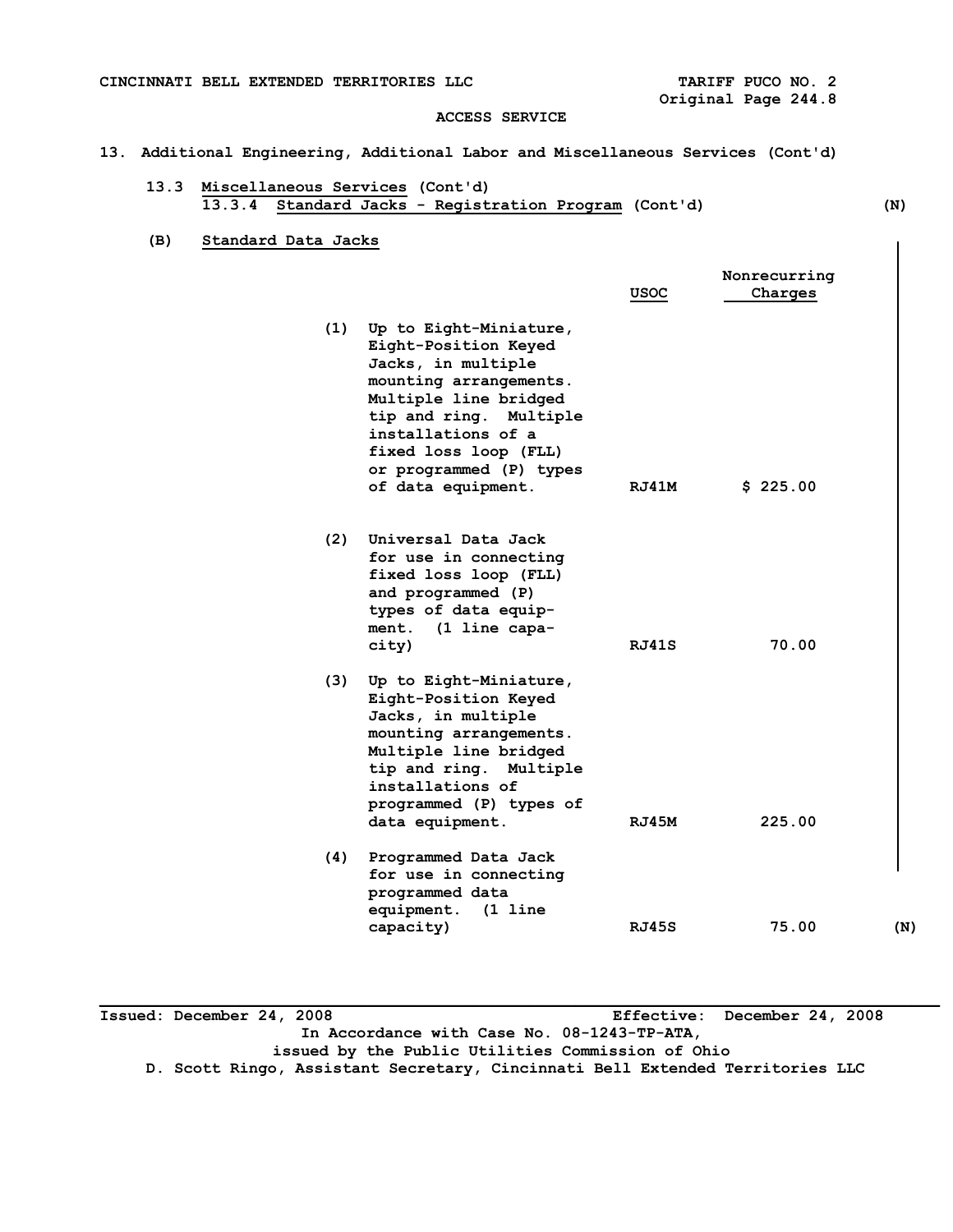**13. Additional Engineering, Additional Labor and Miscellaneous Services (Cont'd)** 

# **13.3 Miscellaneous Services (Cont'd)**

#### **13.3.4 Standard Jacks-Registration Program (Cont'd) (N)**

 **(B) Standard Data Jacks (Cont'd)** 

|     |                                                                                                                                                                                                                                                                                                                                                                                                                                                                                                                                                                      |                | Nonrecurring      |     |
|-----|----------------------------------------------------------------------------------------------------------------------------------------------------------------------------------------------------------------------------------------------------------------------------------------------------------------------------------------------------------------------------------------------------------------------------------------------------------------------------------------------------------------------------------------------------------------------|----------------|-------------------|-----|
|     |                                                                                                                                                                                                                                                                                                                                                                                                                                                                                                                                                                      | USOC           | Charges           |     |
| (5) | Multiple Line Uni-<br>versal Data Jack for<br>use in connecting<br>fixed loss loop (FLL)<br>and programmed (P)<br>types of data equip-<br>This jack will<br>ment.<br>terminate up to eight<br>The selection<br>lines.<br>of this jack requires<br>the use of the equip-<br>ment listed following.<br>Multiple Line Uni-<br>(a)<br>versal Data Jack<br>Circuit Cards.<br>For use with RJ26X.<br>One circuit card<br>per circuit<br>required.<br>Multiple Line<br>(b)<br>Universal Data Jack<br>Mounting options.<br>For use with RJ26X.<br>One required per<br>RJ26X. | RJ26X<br>RJ26S | \$400.00<br>42.00 |     |
|     | - Wall Mounting<br>with cover.                                                                                                                                                                                                                                                                                                                                                                                                                                                                                                                                       | RJM3X          | 57.00             |     |
|     | - Rack Mounting<br>$(19$ inch or<br>23 inch)                                                                                                                                                                                                                                                                                                                                                                                                                                                                                                                         | RJM4X          | 62.00             | (N) |

**Issued: December 24, 2008 Effective: December 24, 2008 In Accordance with Case No. 08-1243-TP-ATA, issued by the Public Utilities Commission of Ohio D. Scott Ringo, Assistant Secretary, Cincinnati Bell Extended Territories LLC**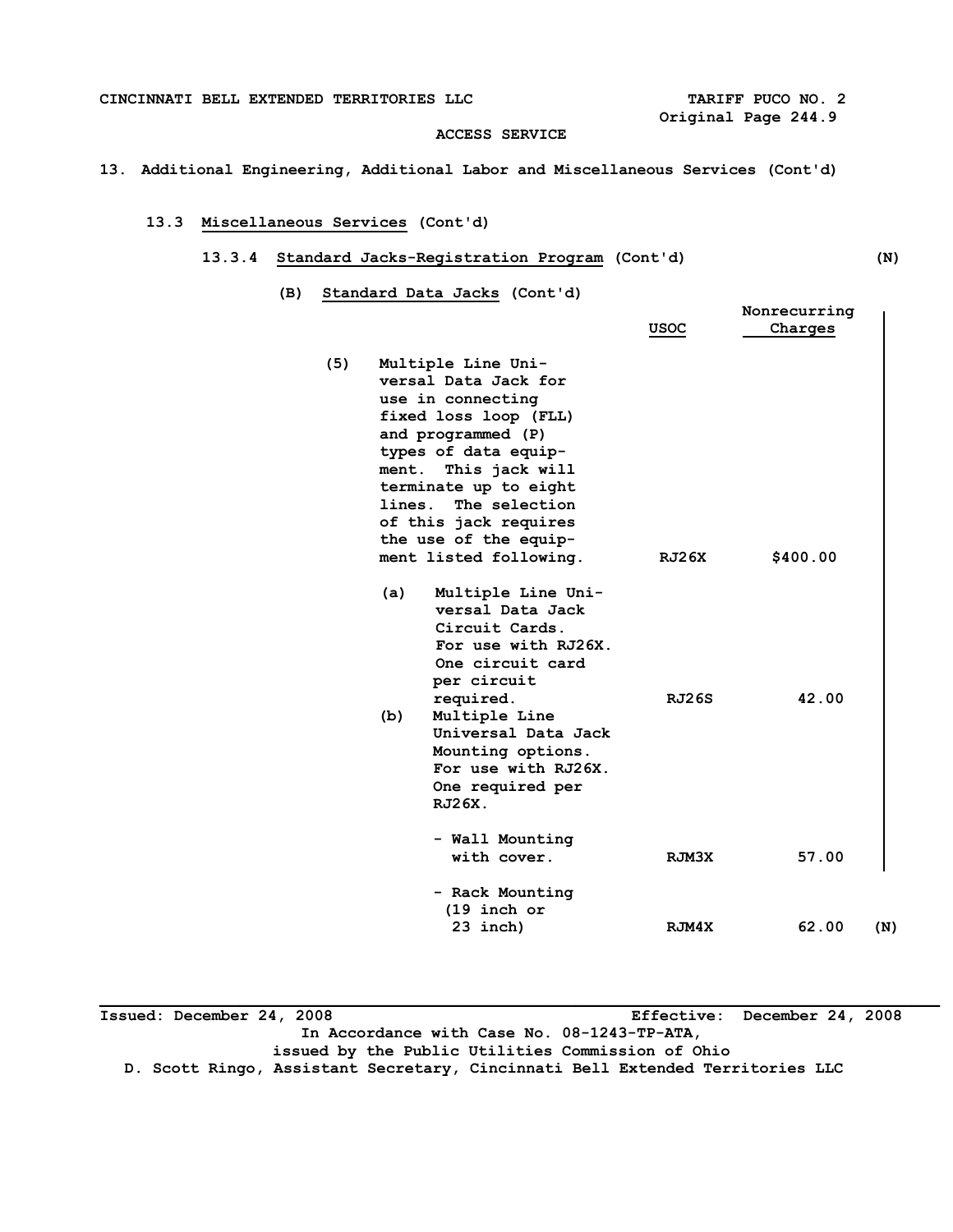### **13. Additional Engineering, Additional Labor and Miscellaneous Services (Cont'd)**

### **13.3 Miscellaneous Services (Cont'd)**

## **13.3.4 Standard Jacks-Registration Program (Cont'd) (N)**

 **(B) Standard Data Jacks (Cont'd)** 

|      |                                                                                                                                                 | <b>USOC</b>  | Nonrecurring<br>Charges |     |
|------|-------------------------------------------------------------------------------------------------------------------------------------------------|--------------|-------------------------|-----|
| (6)  | 50-Position Miniature<br>Ribbon Jack, for<br>programmed (P) types<br>of data equipment.<br>Single or multiple-<br>line bridged tip and<br>ring. | RJ27X        | \$96.00                 |     |
| (7)  | Minature Eight-Position<br>Keyed Jack for connection<br>of local area data<br>channels and/or Digital<br>Data Access Services.                  | RJ48S        | 00.00                   |     |
| (8)  | Miniature Fifty-Position<br>Ribbon Jack for connec-<br>tion of local area data<br>channels and/or Digital<br>Data Access Services.*             | RJ48T        | 96.00                   |     |
| (9)  | Miniature Eight-Position<br>Keyed Modular Jack<br>equipped with make busy<br>leads, tip and ring.                                               | <b>RJ4MB</b> | 61.00                   |     |
| (10) | Miniature Eight-Position<br>Keyed Jack for connection<br>of Local Area Data<br>Channels (Providing T-R<br>and $T1-R1$ ).                        | JM8          | 40.00                   |     |
|      | * The Telephone Company<br>will wire the lines to<br>the jack in the<br>sequence designated<br>by the customer.                                 |              |                         | (N) |

**Issued: December 24, 2008 Effective: December 24, 2008 In Accordance with Case No. 08-1243-TP-ATA, issued by the Public Utilities Commission of Ohio D. Scott Ringo, Assistant Secretary, Cincinnati Bell Extended Territories LLC**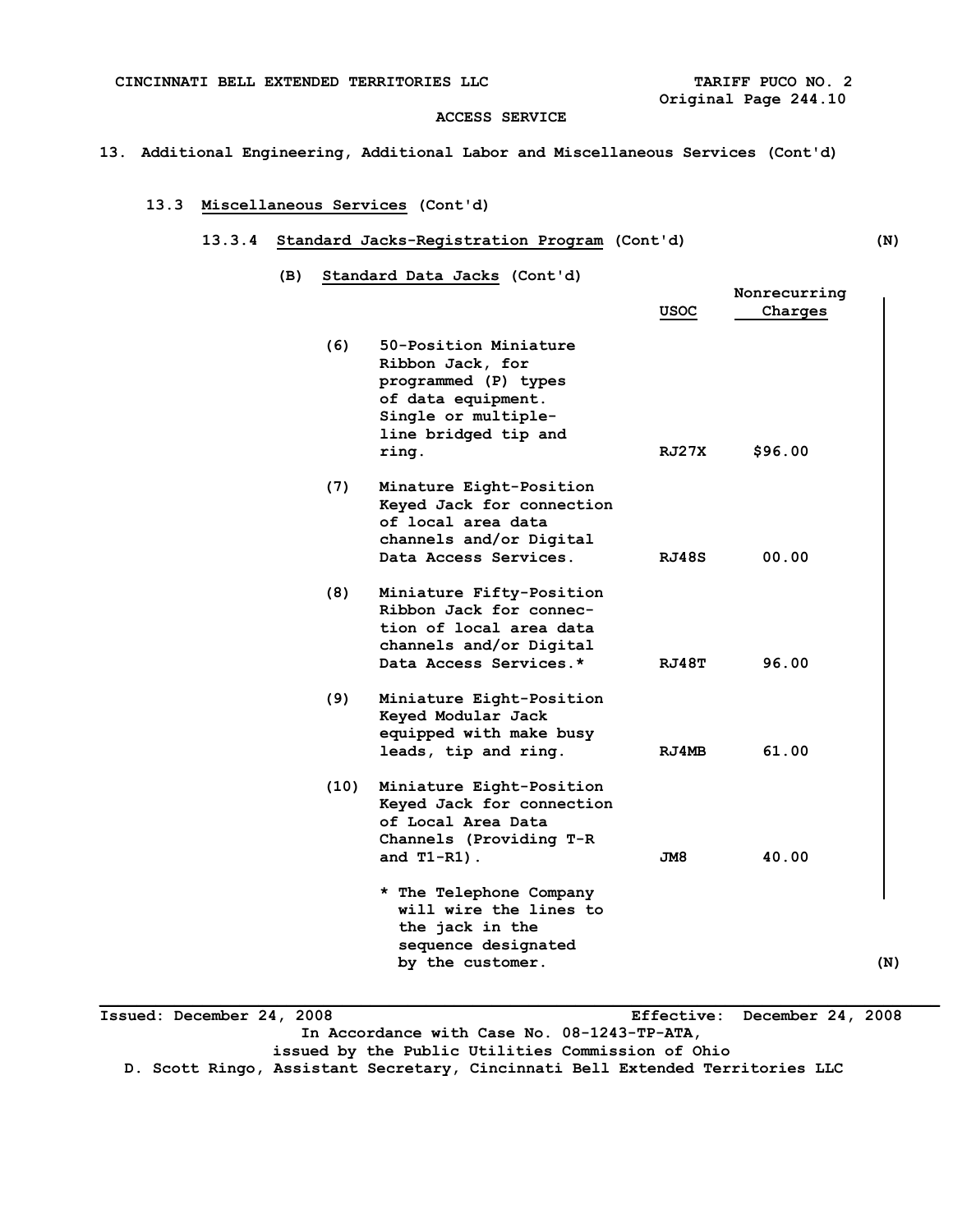**13. Additional Engineering, Additional Labor and Miscellaneous Services (Cont'd)** 

## **13.3 Miscellaneous Services (Cont'd)**

## **13.3.4 Standard Jacks-Registration Program (Cont'd) (N)**

|     |                        |                                                                                                                                                                                                                                              | Nonrecurring |         |     |
|-----|------------------------|----------------------------------------------------------------------------------------------------------------------------------------------------------------------------------------------------------------------------------------------|--------------|---------|-----|
|     |                        |                                                                                                                                                                                                                                              | <b>USOC</b>  | Charges |     |
| (C) | Standard Digital Jacks |                                                                                                                                                                                                                                              |              |         |     |
|     | (1)                    | Miniature Eight-Position<br>Jack for connection of<br>1.544 Mbps Digital<br>Services.                                                                                                                                                        | RJ48C        | 40.00   |     |
|     | (2)                    | Miniature Eight-Position<br>Jack for connection of<br>1.544 Mbps Digital<br>Services.<br>Tip and Ring,<br>T1-R1. Conductors 7 and<br>8 provide cable shield<br>integrity. Conductors<br>3 and 6 are reserved<br>for future use.              | RJ48X        | 00.00   |     |
|     | (3)                    | 50-Position Miniature<br>Ribbon Jack for<br>connection of 1.544 Mbps<br>Digital Services. Eight<br>tip and ring, eight T1-R1.<br>Conductors 25 and 50 provide<br>cable shield integrity.<br>16<br>conductors are reserved for<br>future use. | RJ48M        | 96.00   |     |
|     | (4)                    | 50-Position Miniature<br>Ribbon Jack connecting up<br>to twelve 1.544 Mbps<br>Digital lines. 12 four<br>wire circuits, tip and ring<br>and tip $1/\text{ring }1$ .                                                                           | RJ48H        | 96.00   | (N) |

**Issued: December 24, 2008 Effective: December 24, 2008 In Accordance with Case No. 08-1243-TP-ATA, issued by the Public Utilities Commission of Ohio D. Scott Ringo, Assistant Secretary, Cincinnati Bell Extended Territories LLC**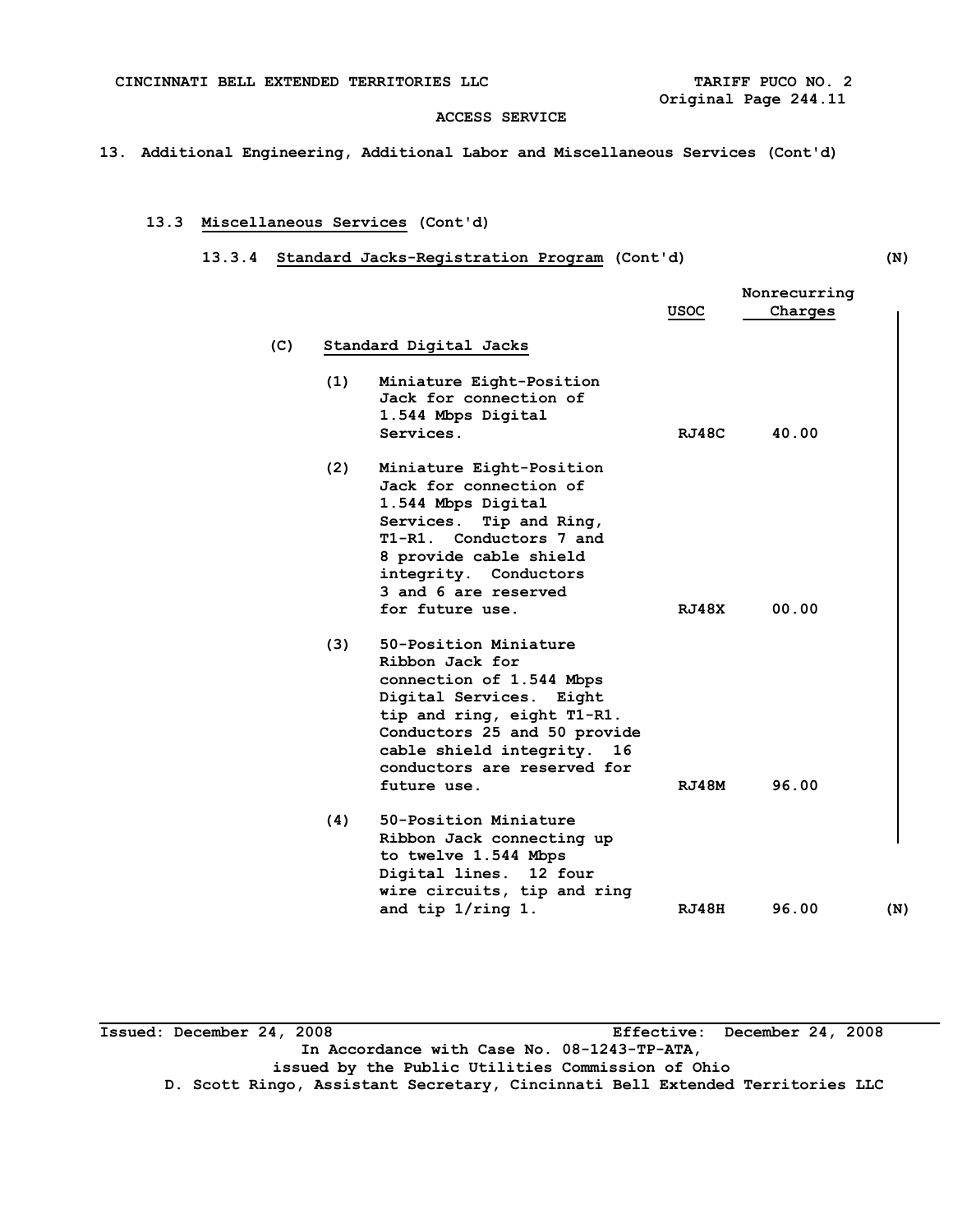**2nd Revised Page 245 Replaces 1st Revised Page 245** 

## **ACCESS SERVICE**

## **14. Reserved (D)**

 **14.1 Reserved** 

 **14.2 Reserved** 

**(D)** 

**\_\_\_\_\_\_\_\_\_\_\_\_\_\_\_\_\_\_\_\_\_\_\_\_\_\_\_\_\_\_\_\_\_\_\_\_\_\_\_\_\_\_\_\_\_\_\_\_\_\_\_\_\_\_\_\_\_\_\_\_\_\_\_\_\_\_\_\_\_\_\_\_\_\_\_\_\_\_\_\_\_\_\_\_ Issued: February 20, 2015 Effective: March 22, 2015 In Accordance with Case No. 15-0358-TP-ATA, issued by the Public Utilities Commission of Ohio Christopher J. Wilson, Secretary, Cincinnati Bell Extended Territories LLC**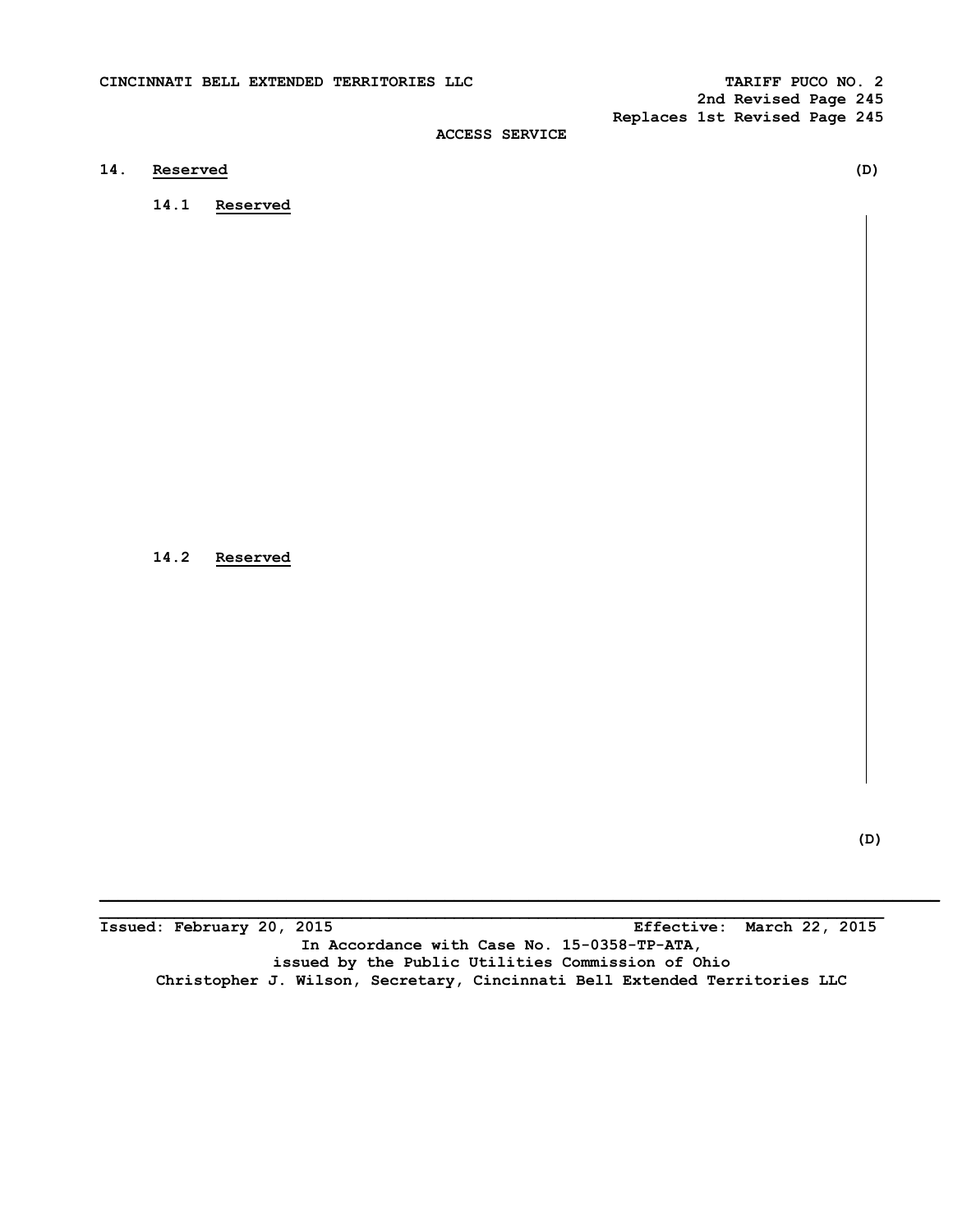## **14. Reserved (D)**

 **14.2 Reserved** 

 **(D)** 

**Issued: February 20, 2015 Effective: March 22, 2015 In Accordance with Case No. 15-0358-TP-ATA, issued by the Public Utilities Commission of Ohio Christopher J. Wilson, Secretary, Cincinnati Bell Extended Territories LLC** 

**\_\_\_\_\_\_\_\_\_\_\_\_\_\_\_\_\_\_\_\_\_\_\_\_\_\_\_\_\_\_\_\_\_\_\_\_\_\_\_\_\_\_\_\_\_\_\_\_\_\_\_\_\_\_\_\_\_\_\_\_\_\_\_\_\_\_\_\_\_\_\_\_\_\_\_\_\_\_\_\_\_\_\_\_**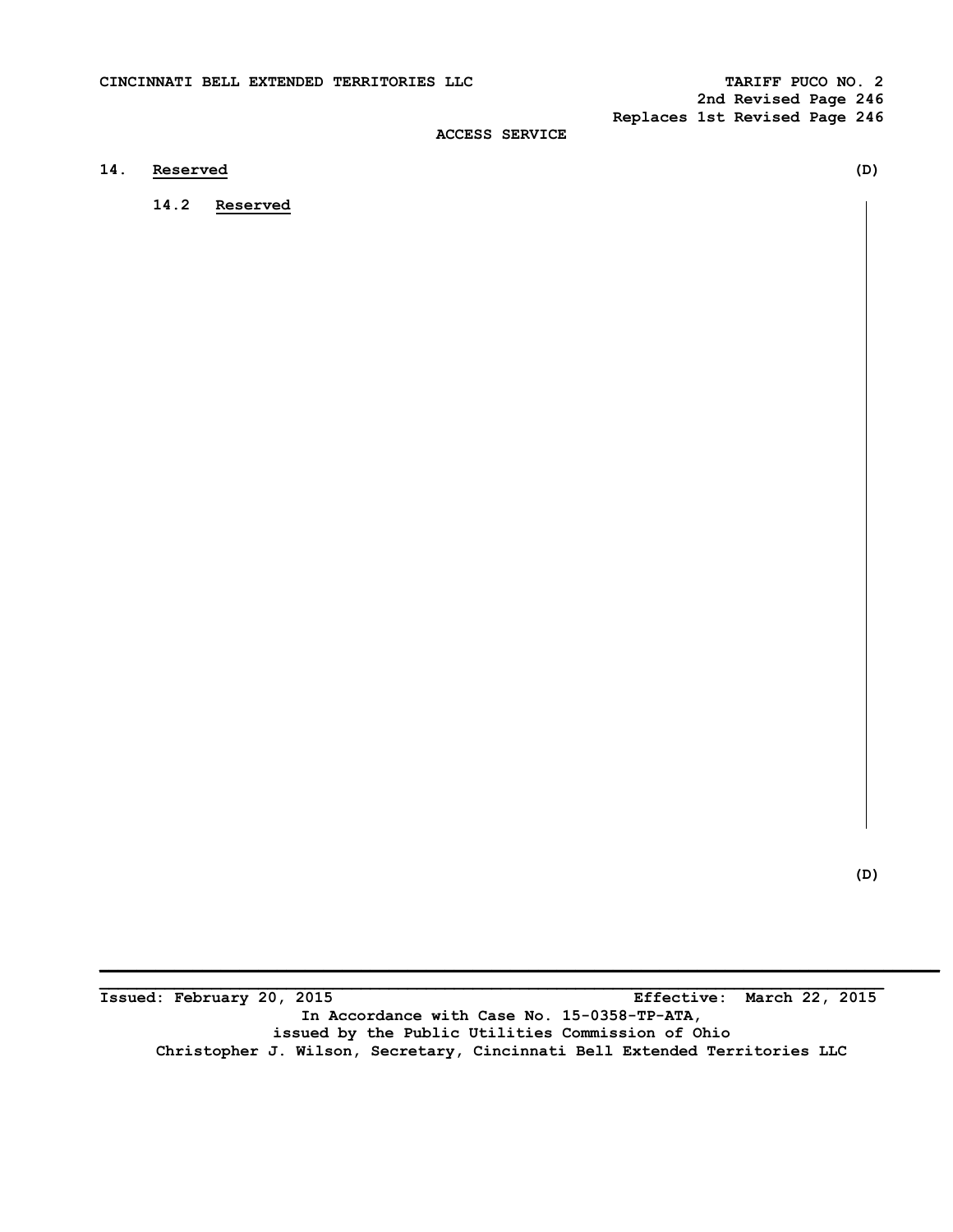**2nd Revised Page 247 Replaces 1st Revised Page 247** 

## **ACCESS SERVICE**

**14. Reserved (D)** 

 **14.3 Reserved** 

 **14.4 Reserved** 

**Issued: February 20 2015 Effective: March 22, 2015 In Accordance with Case No. 15-0358-TP-ATA, issued by the Public Utilities Commission of Ohio Christopher J. Wilson, Secretary, Cincinnati Bell Extended Territories LLC** 

**\_\_\_\_\_\_\_\_\_\_\_\_\_\_\_\_\_\_\_\_\_\_\_\_\_\_\_\_\_\_\_\_\_\_\_\_\_\_\_\_\_\_\_\_\_\_\_\_\_\_\_\_\_\_\_\_\_\_\_\_\_\_\_\_\_\_\_\_\_\_\_\_\_\_\_\_\_\_\_\_\_\_\_\_**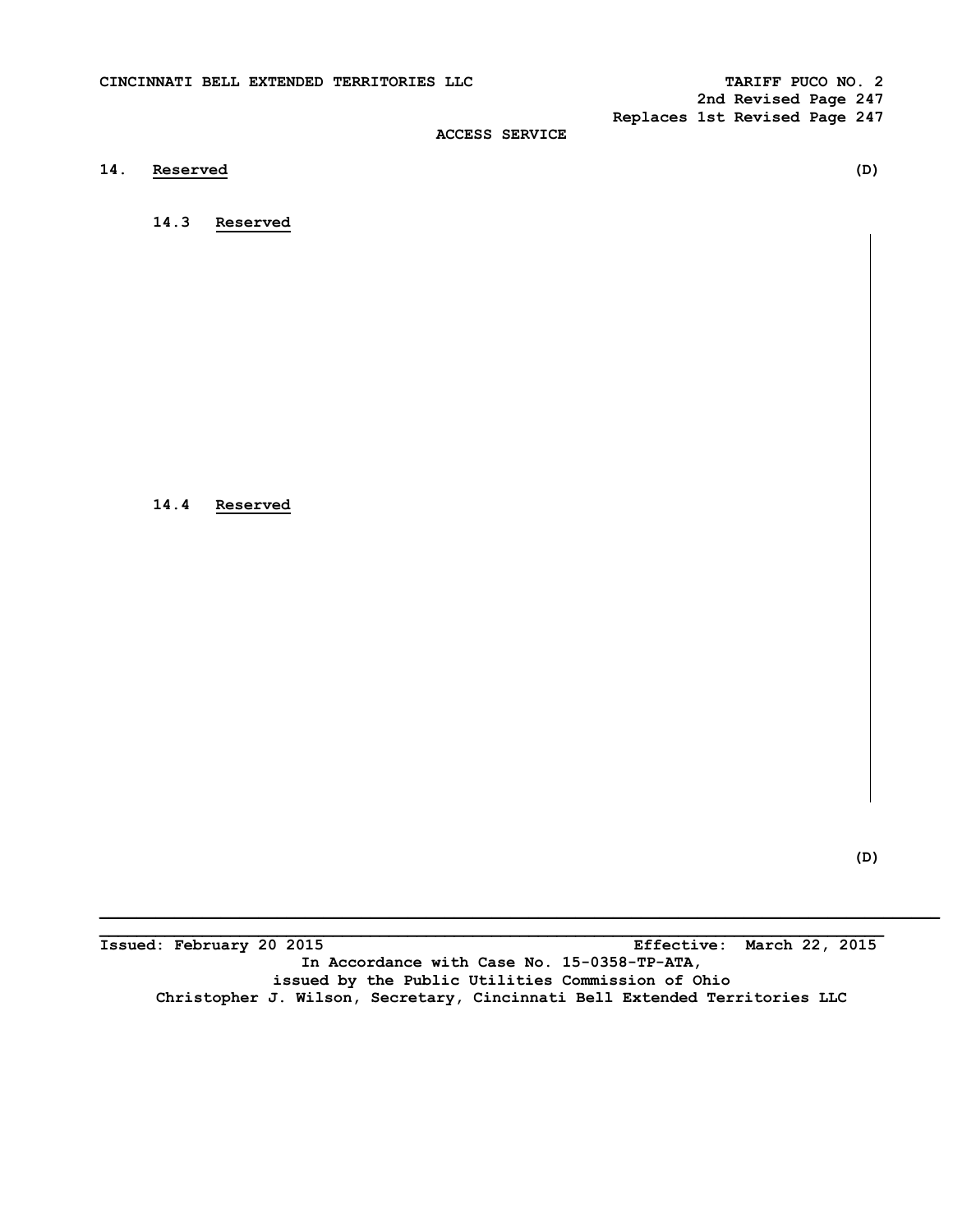**2nd Revised Page 248 Replaces 1st Revised Page 248** 

## **ACCESS SERVICE**

## **14. Reserved (D)**

 **14.5 Reserved** 

 **(D)** 

**\_\_\_\_\_\_\_\_\_\_\_\_\_\_\_\_\_\_\_\_\_\_\_\_\_\_\_\_\_\_\_\_\_\_\_\_\_\_\_\_\_\_\_\_\_\_\_\_\_\_\_\_\_\_\_\_\_\_\_\_\_\_\_\_\_\_\_\_\_\_\_\_\_\_\_\_\_\_\_\_\_\_\_\_ Issued: February 20 2015 Effective: March 22, 2015 In Accordance with Case No. 15-0358-TP-ATA, issued by the Public Utilities Commission of Ohio Christopher J. Wilson, Secretary, Cincinnati Bell Extended Territories LLC**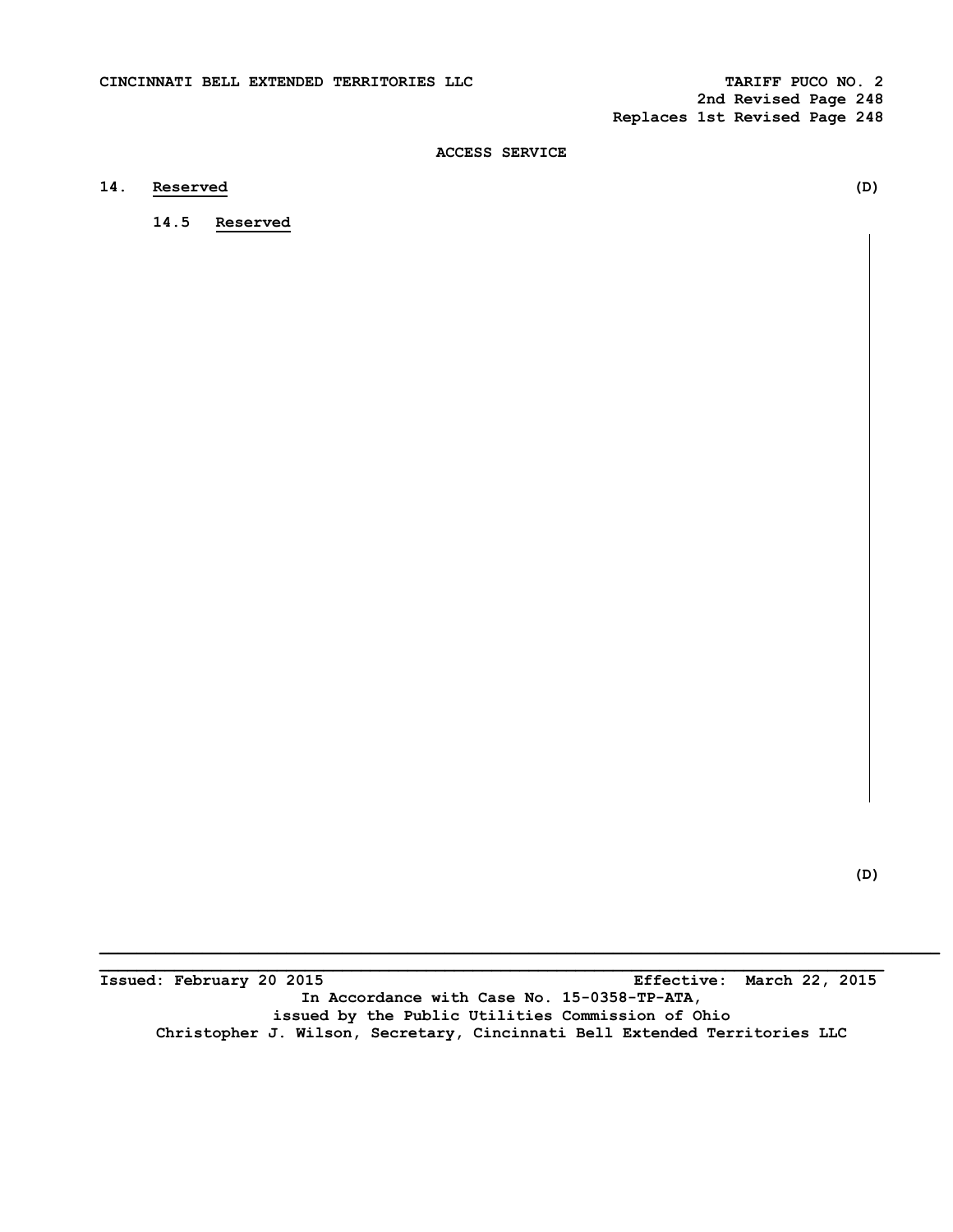**2nd Revised Page 249 Replaces 1st Revised Page 249** 

## **ACCESS SERVICE**

## **14. Reserved (D)**

 **14.5 Reserved** 

 **(D)** 

**Issued: February 20, 2015 Effective: March 22, 2015 In Accordance with Case No. 15-0358-TP-ATA, issued by the Public Utilities Commission of Ohio Christopher J. Wilson, Secretary, Cincinnati Bell Extended Territories LLC** 

**\_\_\_\_\_\_\_\_\_\_\_\_\_\_\_\_\_\_\_\_\_\_\_\_\_\_\_\_\_\_\_\_\_\_\_\_\_\_\_\_\_\_\_\_\_\_\_\_\_\_\_\_\_\_\_\_\_\_\_\_\_\_\_\_\_\_\_\_\_\_\_\_\_\_\_\_\_\_\_\_\_\_\_\_**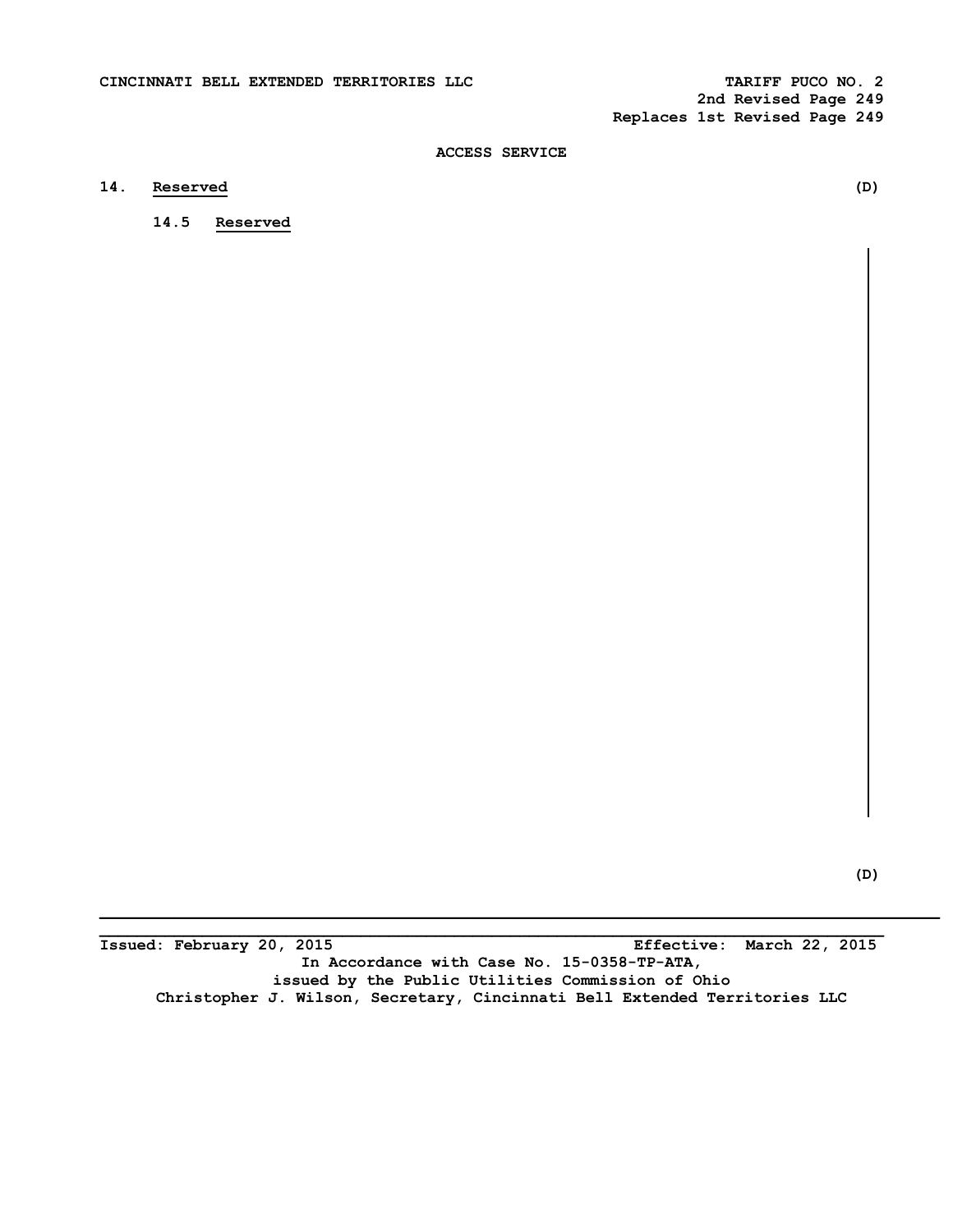### **14. Reserved (D)**

 **14.6 Resserved** 

 **(D)** 

Issued: February 20, 2015 **Issued: February 20, 2015 Effective: March 22, 2015 In Accordance with Case No. 15-0358-TP-ATA, issued by the Public Utilities Commission of Ohio Christopher J. Wilson, Secretary, Cincinnati Bell Extended Territories LLC**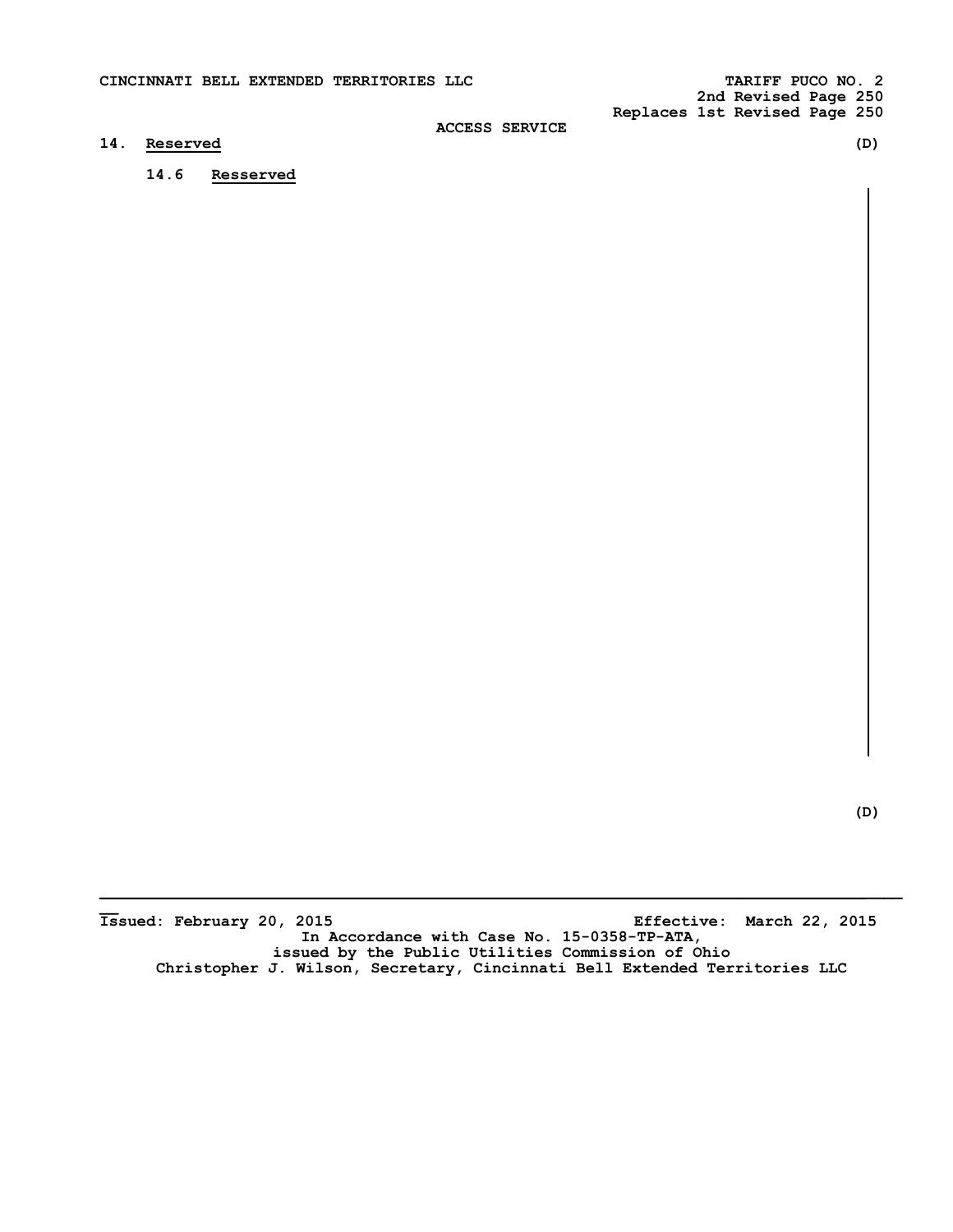**2nd Revised Page 251 Replaces 1st Revised Page 251** 

## **ACCESS SERVICE**

## **14. Reserved (D)**

 **14.6 Reserved** 

 **(D)** 

**Issued: February 20, 2015 Effective: March 22, 2015 In Accordance with Case No. 15-0538-TP-ATA, issued by the Public Utilities Commission of Ohio Christopher J. Wilson, Secretary, Cincinnati Bell Extended Territories LLC** 

**\_\_\_\_\_\_\_\_\_\_\_\_\_\_\_\_\_\_\_\_\_\_\_\_\_\_\_\_\_\_\_\_\_\_\_\_\_\_\_\_\_\_\_\_\_\_\_\_\_\_\_\_\_\_\_\_\_\_\_\_\_\_\_\_\_\_\_\_\_\_\_\_\_\_\_\_\_\_\_\_\_\_\_**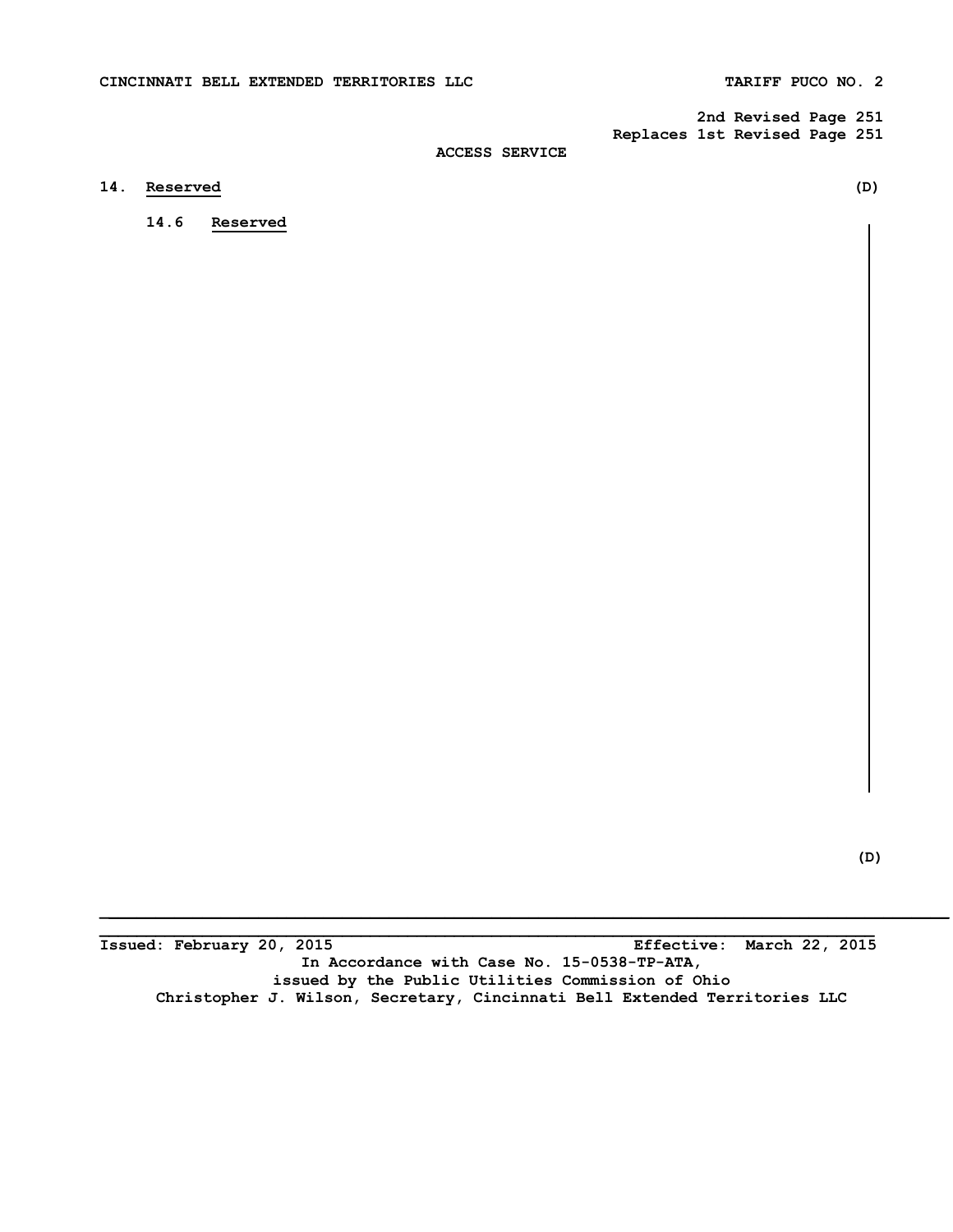## **14. Reserved (D)**

 **14.6 Reserved** 

 **(D) \_\_\_\_\_\_\_\_\_\_\_\_\_\_\_\_\_\_\_\_\_\_\_\_\_\_\_\_\_\_\_\_\_\_\_\_\_\_\_\_\_\_\_\_\_\_\_\_\_\_\_\_\_\_\_\_\_\_\_\_\_\_\_\_\_\_\_\_\_\_\_\_\_\_\_\_\_\_\_\_\_\_\_\_\_\_\_\_\_\_** 

**Issued: February 20, 2015 Effective: March 22 2015 In Accordance with Case No. 15-0358-TP-ATA, issued by the Public Utilities Commission of Ohio Christopher J. Wilson, Secretary, Cincinnati Bell Extended Territories LLC**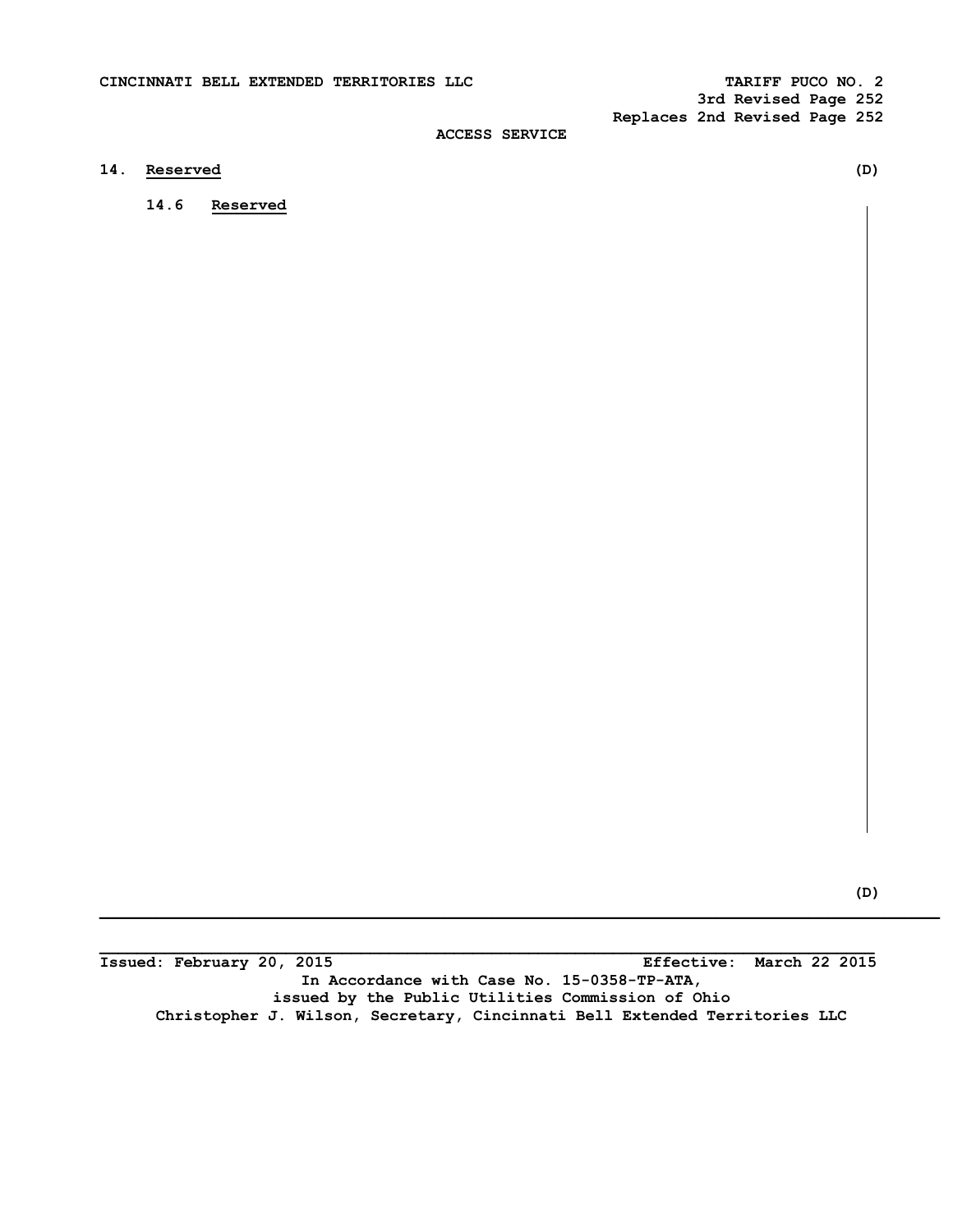**2nd Revised Page 253 Replaces 1st Revised Page 253** 

## **ACCESS SERVICE**

## **14. Reserved (D)**

 **14.6 Reserved** 

 **(D)** 

**Issued: February 20, 2015 Effective: March 22, 2015 In Accordance with Case No. 15-0358-TP-ATA, issued by the Public Utilities Commission of Ohio Christopher J. Wilson, Secretary, Cincinnati Bell Extended Territories LLC** 

**\_\_\_\_\_\_\_\_\_\_\_\_\_\_\_\_\_\_\_\_\_\_\_\_\_\_\_\_\_\_\_\_\_\_\_\_\_\_\_\_\_\_\_\_\_\_\_\_\_\_\_\_\_\_\_\_\_\_\_\_\_\_\_\_\_\_\_\_\_\_\_\_\_\_\_\_\_\_\_\_\_\_\_\_**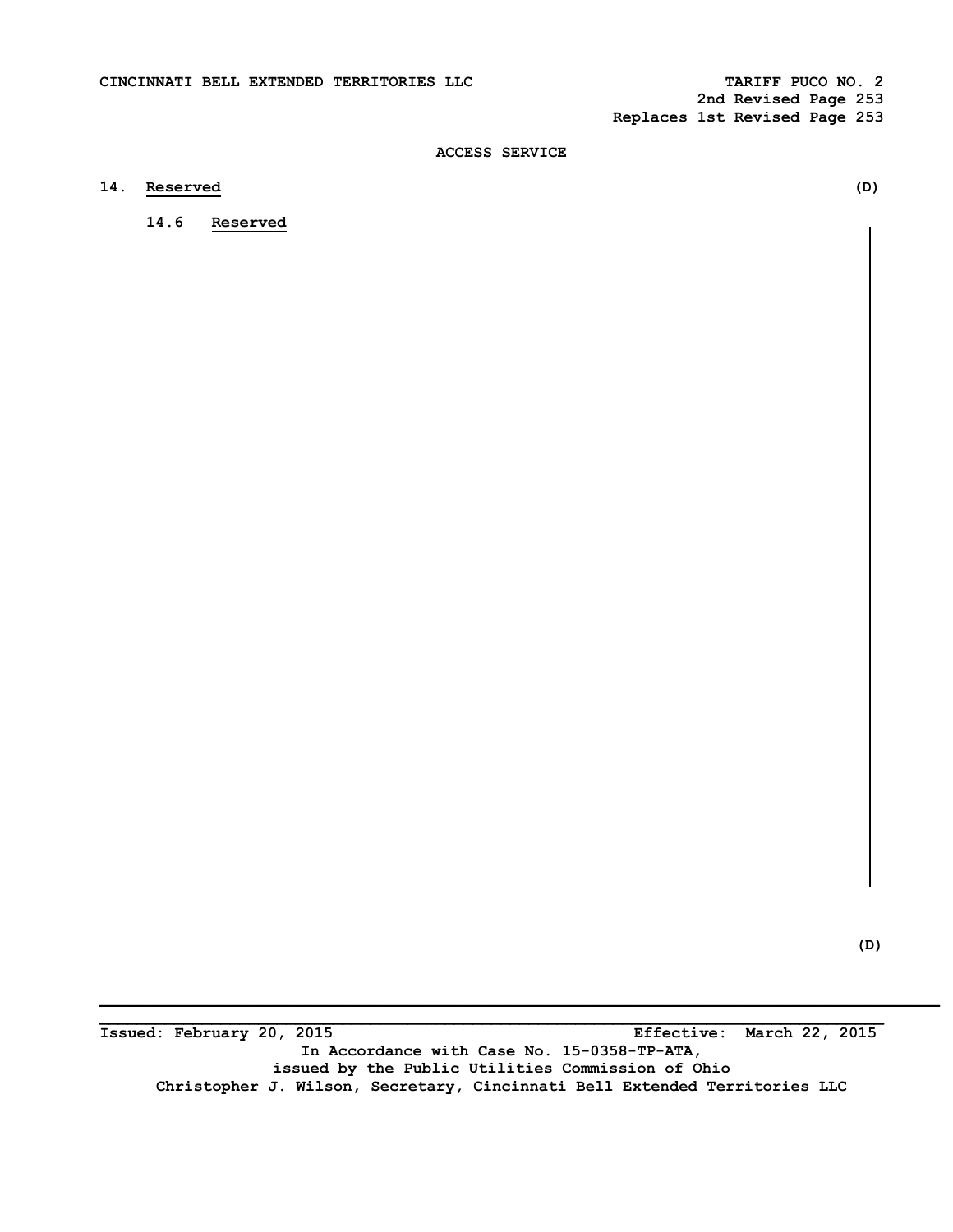**3rd Revised Page 254 Replaces 2nd Revised Page 254** 

## **ACCESS SERVICE**

# **14. Reserved (D)**

 **14.6 Reserved** 

 **(D)** 

**Issued: February 20, 2015 Effective: March, 22, 2015 In Accordance with Case No. 15-0358-TP-ATA, issued by the Public Utilities Commission of Ohio Christopher J. Wilson, Secretary, Cincinnati Bell Extended Territories LLC** 

**\_\_\_\_\_\_\_\_\_\_\_\_\_\_\_\_\_\_\_\_\_\_\_\_\_\_\_\_\_\_\_\_\_\_\_\_\_\_\_\_\_\_\_\_\_\_\_\_\_\_\_\_\_\_\_\_\_\_\_\_\_\_\_\_\_\_\_\_\_\_\_\_\_\_\_\_\_\_\_\_\_\_\_\_**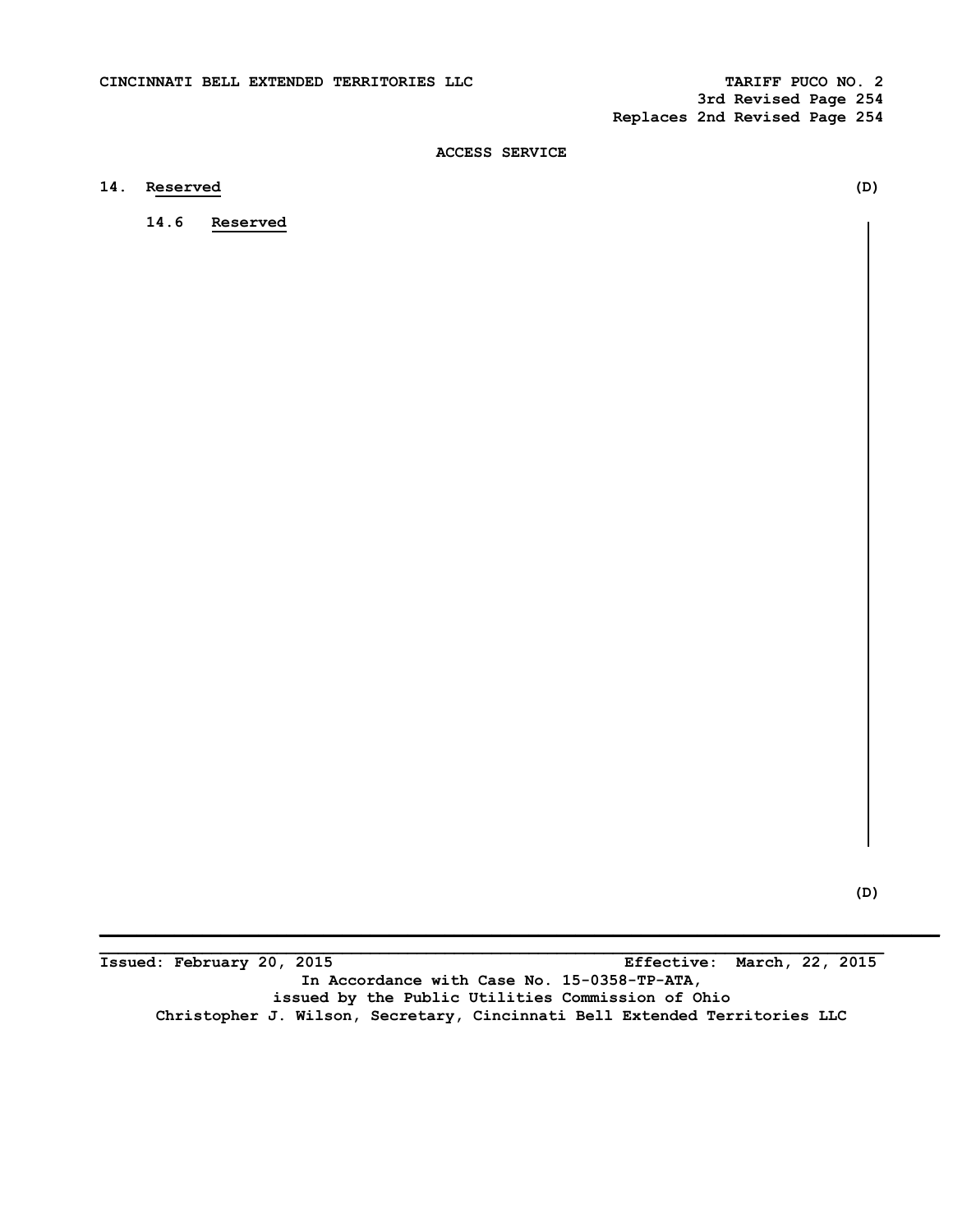**2nd Revised Page 255 Replaces 1st Revised Page 255** 

## **ACCESS SERVICE**

# **14. Reserved (D)**

 **14.6 Reserved** 

**\_\_\_\_\_\_\_\_\_\_\_\_\_\_\_\_\_\_\_\_\_\_\_\_\_\_\_\_\_\_\_\_\_\_\_\_\_\_\_\_\_\_\_\_\_\_\_\_\_\_\_\_\_\_\_\_\_\_\_\_\_\_\_\_\_\_\_\_\_\_\_\_\_\_\_\_\_\_\_\_\_\_\_ Issued: February 20 2015 Effective: March 22, 2015 In Accordance with Case No. 15-0358-TP-ATA, issued by the Public Utilities Commission of Ohio Christopher J. Wilson, Assistant Secretary, Cincinnati Bell Extended Territories LLC**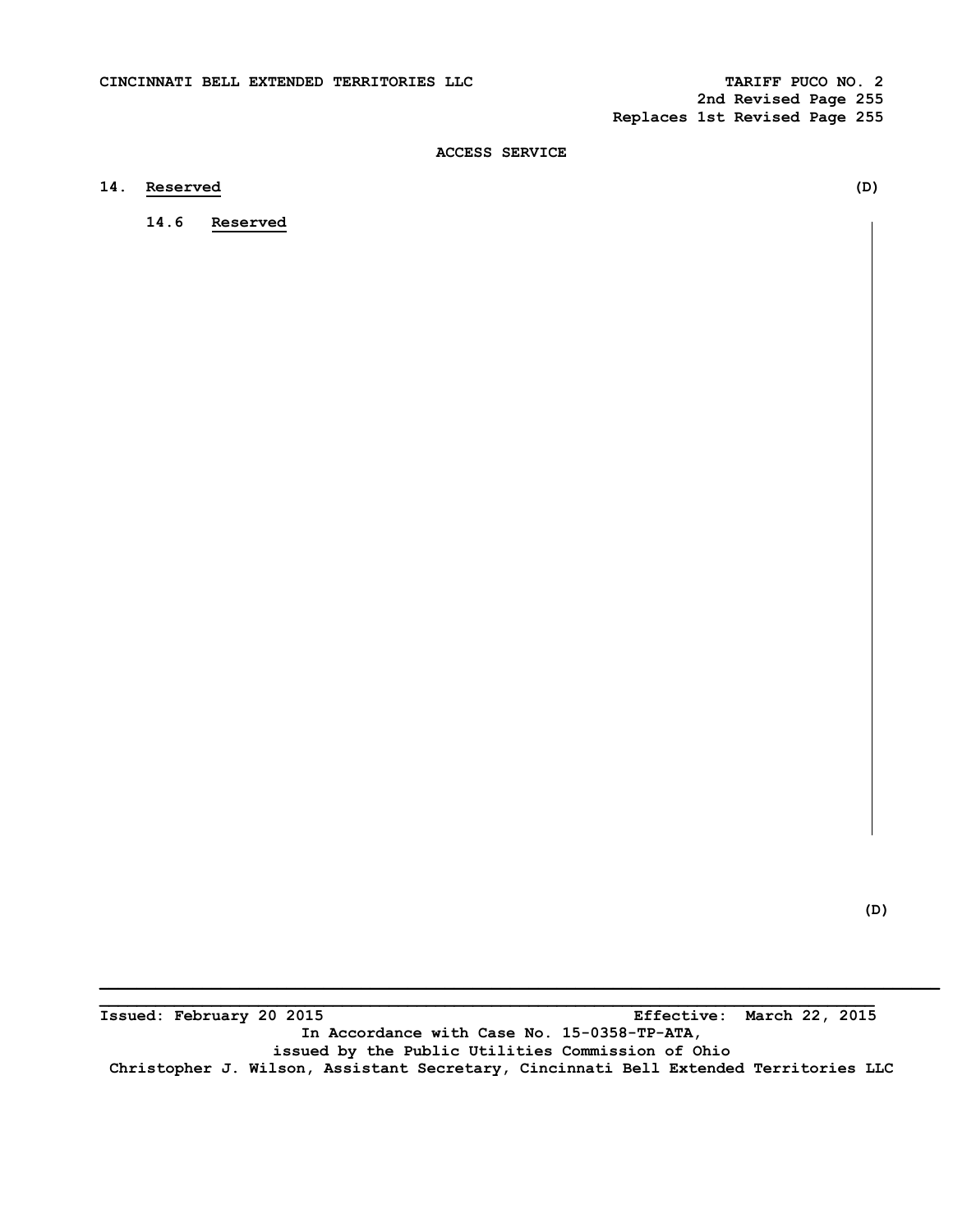**3rd Revised Page 256 Replaces 2nd Revised Page 256** 

## **ACCESS SERVICE**

# **14. Reserved (D)**

 **14.6 Reserved** 

 **(D)** 

**Issued: February 20 2015 Effective: March 22, 2015 In Accordance with Case No. 15-0358-TP-ATA, issued by the Public Utilities Commission of Ohio Christopher J. Wilson Secretary, Cincinnati Bell Extended Territories LLC** 

**\_\_\_\_\_\_\_\_\_\_\_\_\_\_\_\_\_\_\_\_\_\_\_\_\_\_\_\_\_\_\_\_\_\_\_\_\_\_\_\_\_\_\_\_\_\_\_\_\_\_\_\_\_\_\_\_\_\_\_\_\_\_\_\_\_\_\_\_\_\_\_\_\_\_\_\_\_\_\_\_\_\_\_\_**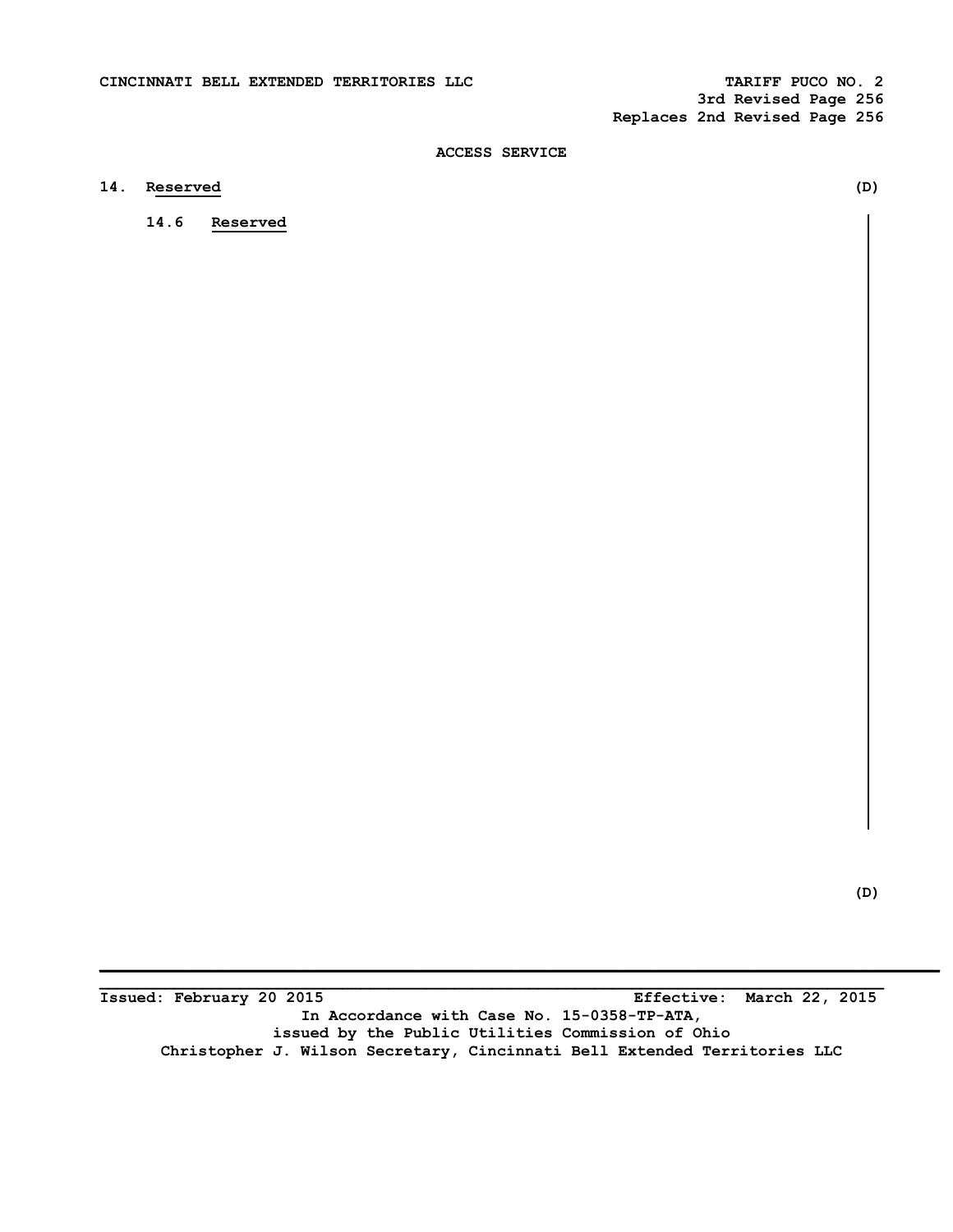#### **ACCESS SERVICE**

## **15. Resale to Local Exchange Carriers**

**The Company's retail services contained in the price list found in Ohio Local Exchange Tariff PUCO NO. 2 are available to certified local exchange carriers at the applicable retail rates without discriminatory or anti-competitive conditions or limitations. Services not available for resale are those found in Section IX.C of the Commission's Local Service Guidelines.**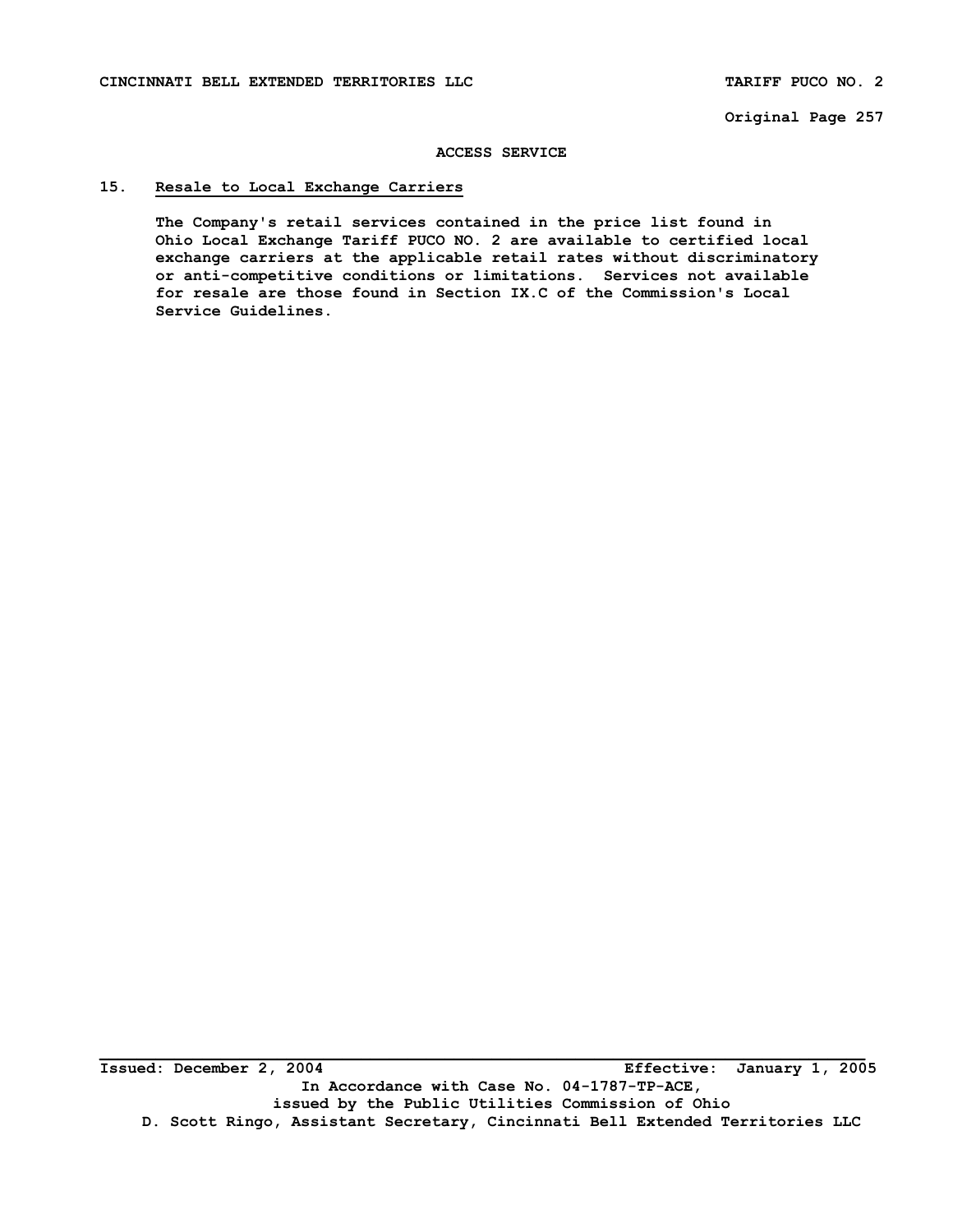#### **ACCESS SERVICE**

### **16. Interconnection**

### **16.1 General**

**Interconnection provides the ability for another local exchange carrier to connect to the facilities and equipment of CBT for the mutual exchanger of traffic. To qualify, traffic terminating on CBT's network must: (a)be originated by an end user of a company that is authorized by the Public Utilities Commission of Ohio to provide local exchange service ; (b) originate and terminate within a local calling area of the Company. Rules governing Interconnection are set forth in Public Utilities Commission of Ohio Local Service Guidelines, Case No. 95-845-TP-COI.** 

### **16.2 Bona Fide Request**

**The customer must provide CBT with a bona fide request meeting the requirements in the Public Utilities Commission of Ohio's Local Service Guidelines Case No. 95-845-TP-COI, Section III.C.** 

#### **16.3 Interconnection Standards**

**The Technical standards for Interconnection and technically feasible Points Of Interconnection (POI) are set forth in Public Utilities Commission of Ohio' Local Service Guidelines Case No. 95-845-TP-COI, Section III.B.** 

### **16.4 Interconnection Negotiation Procedures**

**The negotiation procedures for Interconnection arrangements between the Company and Interconnectors is set forth in Public Utilities Commission of Ohio' Local Service Guidelines Case No. 95-845-TP-COI, Section III.D.**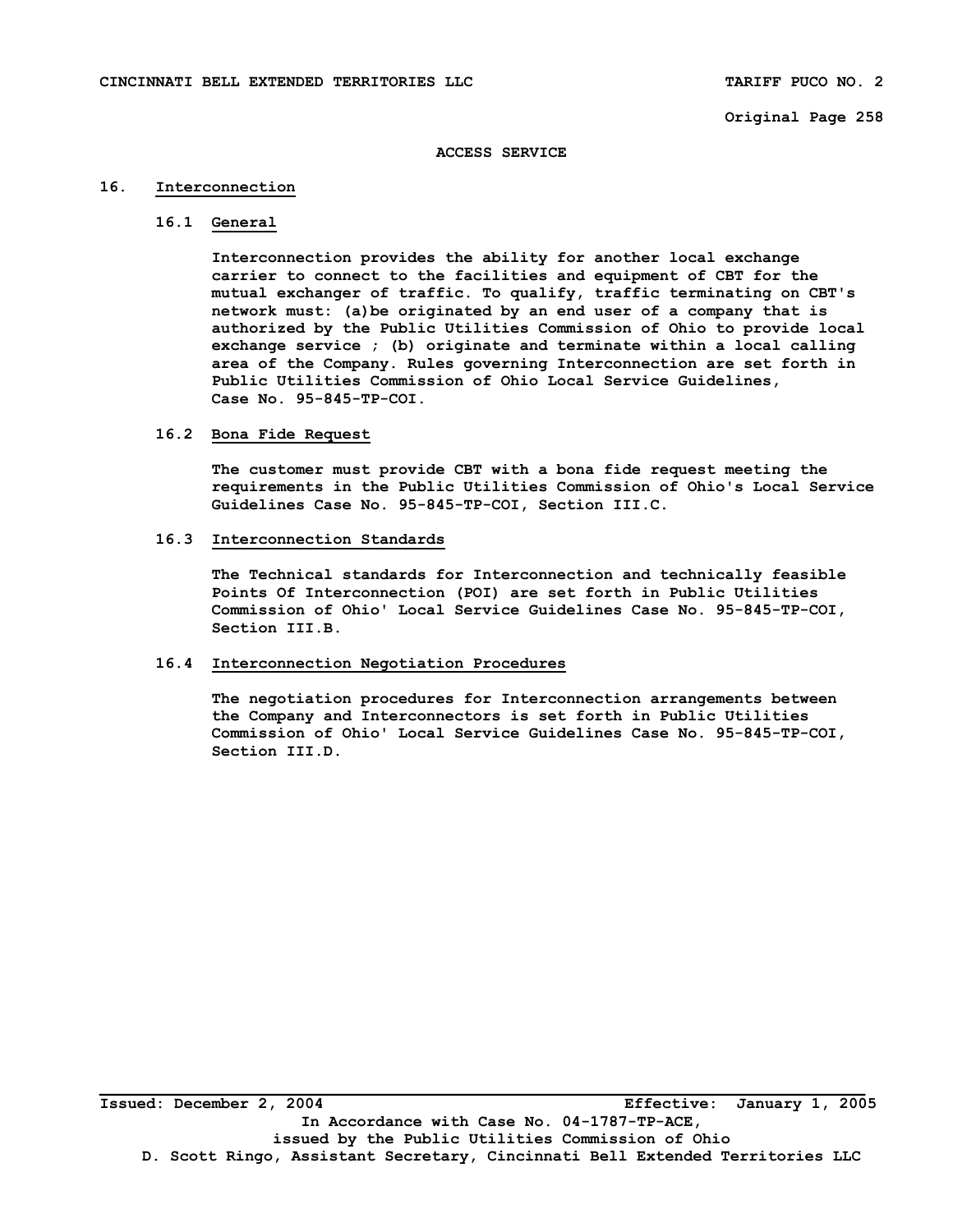**16. Interconnection (cont.)** 

**16.4 Interconnection Negotiation Procedures (cont.)**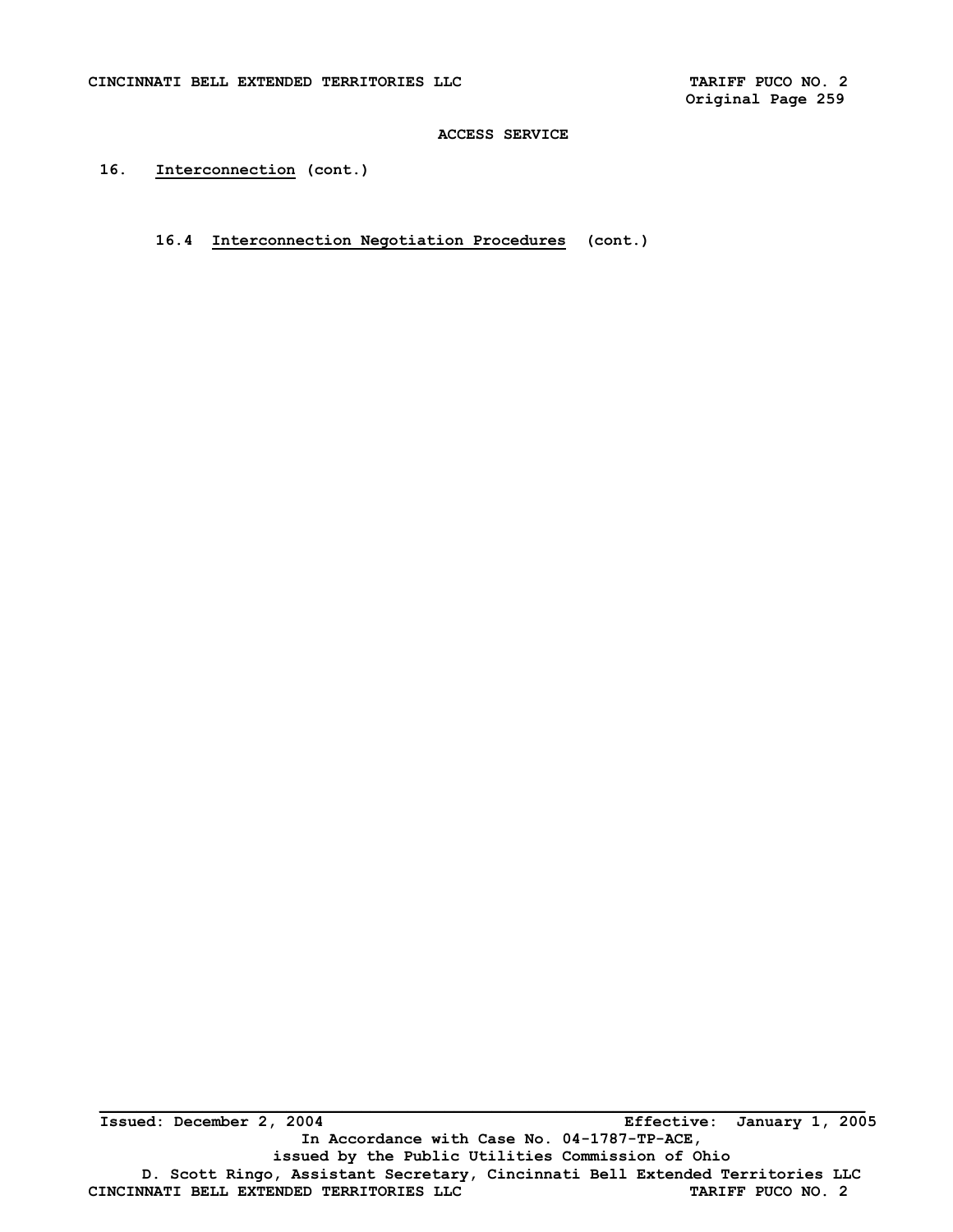#### **17. Cincinnati Bell Ethernet Service**

#### **17.1 Service Description**

 **Cincinnati Bell Ethernet Service is an end-to-end high-speed data transport service which customers use for LAN interconnection and/or high-speed Internet access.** 

#### **17.2 Service Provisioning**

**CBT will provide Cincinnati Bell Ethernet Service for one or more of the following types of Ethernet LANs operating at speeds of:** 

> **CIR 1.544 Mbps with 1.5 Mbps Access (T) CIR 3 Mbps with 3 Mbps Access CIR 4.5 Mbps with 4.5 Mbps Access CIR 6 Mbps with 6 Mbps Access CIR 10 Mbps with 100 Mbps Access CIR 20 Mbps with 100 Mbps Access CIR 50 Mbps with 100 Mbps Access CIR 100 Mbps with 1 Gbps Access CIR 200 Mbps with 1 Gbps Access CIR 300 Mbps with 1 Gbps Access CIR 400 Mbps with 1 Gbps Access CIR 500 Mbps with 1 Gbps Access CIR 600 Mbps with 1 Gbps Access CIR 700 Mbps with 1 Gbps Access CIR 800 Mbps with 1 Gbps Access CIR 900 Mbps with 1 Gbps Access CIR 1 Gbps with 1 Gbps Access CIR 10 Gbps with 10 Gbps Access**

**(T)** 

**Committed Information Rate (CIR) is the guaranteed bandwidth amount (C) across the circuit. (C)** 

**The Quality of Service (QoS) optional feature enables the Customer to specify the level of delay, delay variation (jitter), bandwidth packet loss and availability.** 

 **Cincinnati Bell Ethernet Service will be available 24 hours per day, 7 days per week, except as required to update, enhance, maintain and/or repair Cincinnati Bell Ethernet Service. CBT reserves the right to perform these tasks, as needed, during off-peak hours, normally on Sundays from 12:00 a.m. to 6:00 a.m.** 

 **(M)** 

 **(M)** 

**Certain regulations formerly appearing on this page now appear on page 260.1** 

 **Issued: August 2, 2011 Effective: September 1, 2011 In Accordance with Case No. 11-4552-TP-ATA, issued by the Public Utilities Commission of Ohio Christopher J. Wilson, Secretary, Cincinnati Bell Extended Territories LLC**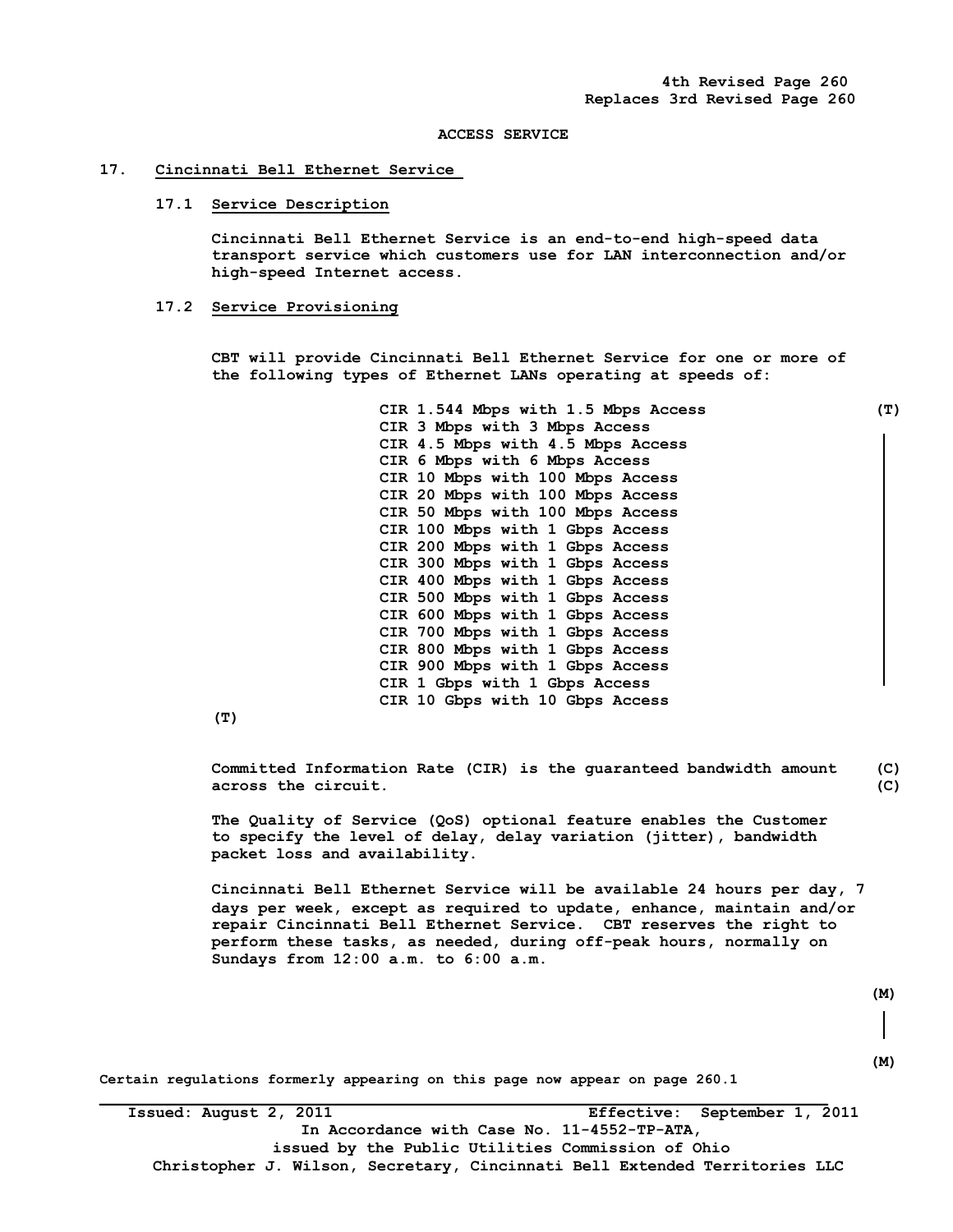**Original Page 260.1** 

#### **ACCESS SERVICE**

# **17. Cincinnati Bell Ethernet Service**

# **17.2 Service Provisioning (Con't.)**

 **At the request of Customer CBT will interconnect one or more (M) additional LANs owned by Customer to the LANs interconnected pursuant to this Tariff so long as such additional LANs are of the same type as the LANs interconnected hereunder. (e.g., An Ethernet LAN may only be extended to another Ethernet LAN but may be at a different speed.)** 

 **(D)** 

 **(D)** 

 **The electrical signals of Cincinnati Bell Ethernet Service operate in compliance with the American National Standard Institute ("ANSI") or (T) IEEE standards 802.3 and 802.3u (Carrier Sense Multiple Access with | Collision Detection (SMA/CD) Access Method and Physical Layer |**  Specifications). (T)

**Cincinnati Bell Ethernet Service supports the following interfaces: (i) for Ethernet LANs operating at speeds of 1.544 Mbps and 100 Base (T) T; and (ii) for Ethernet LAN's operating at a Native Mode of 1 Gbps | or 10 Gbps, SX or LX Gigabit Interface Connectors. (T)(M)** 

**Certain regulations appearing on this page formerly appeared on page 260.**

**Issued: August 2, 2011 Effective: September 1, 2011 In Accordance with Case No. 11-4552-TP-ATA, issued by the Public Utilities Commission of Ohio Christopher J. Wilson, Secretary, Cincinnati Bell Extended Territories LLC**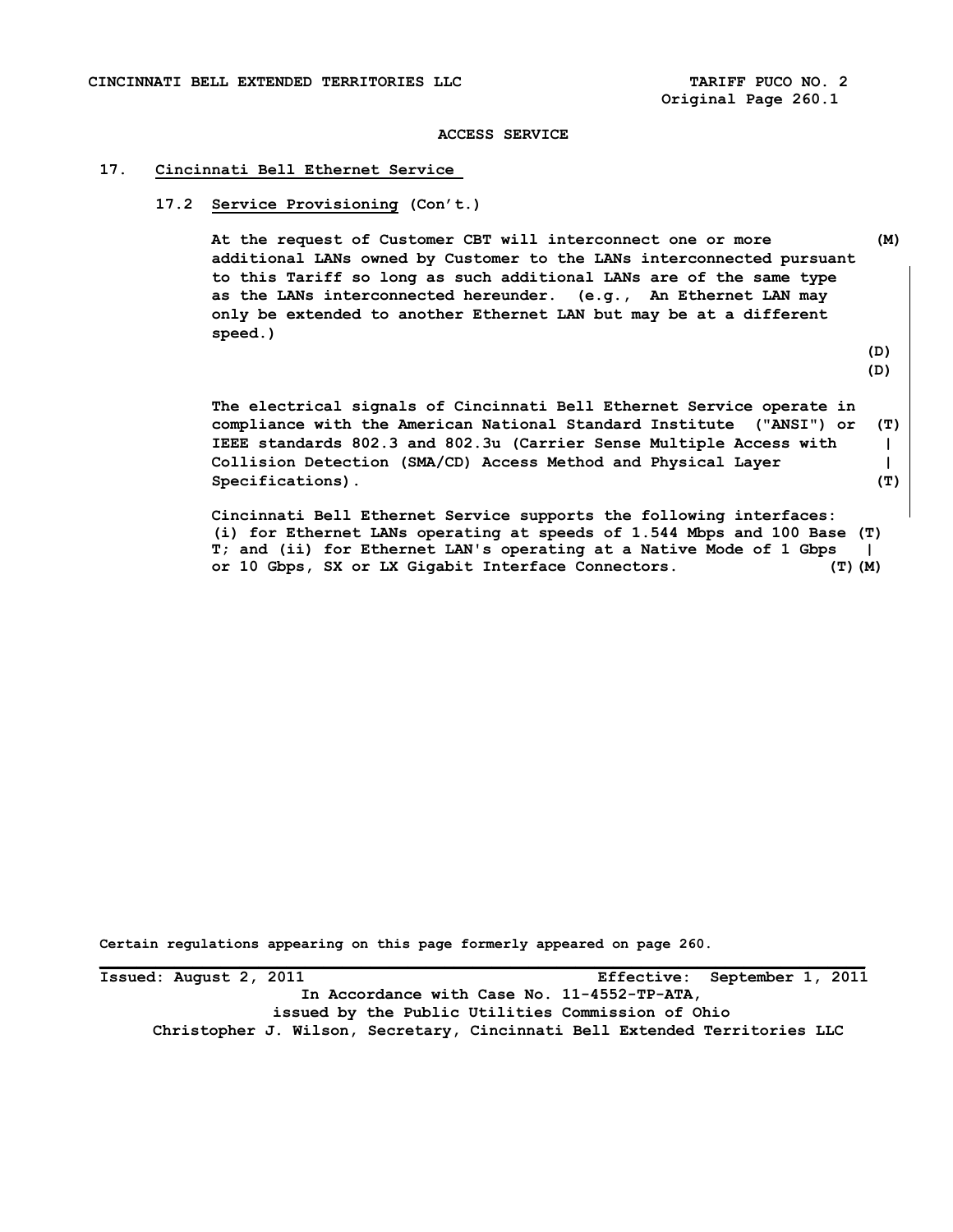### **17. Cincinnati Bell Ethernet Service (T)**

## **17.2 Service Provisioning (Cont)**

 **CBT will use its best efforts to repair any inoperable Cincinnati Bell (T) Ethernet Service port within 4 hours after Customer has notified CBT (T)** 

 **that such port is inoperable. If such port remains inoperable for more than 8 hours after Customer has notified CBT that such port is inoperable, CBT will credit Customer's account for an amount equal to one-thirtieth (1/30) of the applicable monthly charge for such port. The same credit will apply for each additional 8-hour period that the port remains inoperable. The total amount of all credits for any one inoperable port will not exceed the monthly port charge for such inoperable port. The credit referred to herein shall be CBT's entire liability and Customer's exclusive remedy for any damages resulting from such inoperable port.** 

 **Without the prior written consent of CBT, Customer will not access, or attempt to access, any equipment or facilities furnished by CBT in connection with this Tariff. Customer will indemnify and hold harmless CBT, its officers, directors, employees and agents, from and against any loss or expense, of whatever nature, arising out of any unauthorized access to any equipment or facilities furnished by CBT** 

 **in connection with this Tariff.** 

 **All equipment and facilities used by CBT in providing Cincinnati Bell (T) Ethernet Service hereunder will remain the sole property of CBT, (T) whether or not attached to or embedded in reality, unless otherwise** 

**agreed to in writing by the parties with respect to specific equipment.** 

 **Customer agrees that any technical, financial or business information of CBT furnished to Customer in connection with this Agreement is confidential and proprietary to CBT, shall remain the property of CBT at all times and shall be returned to CBT upon request.**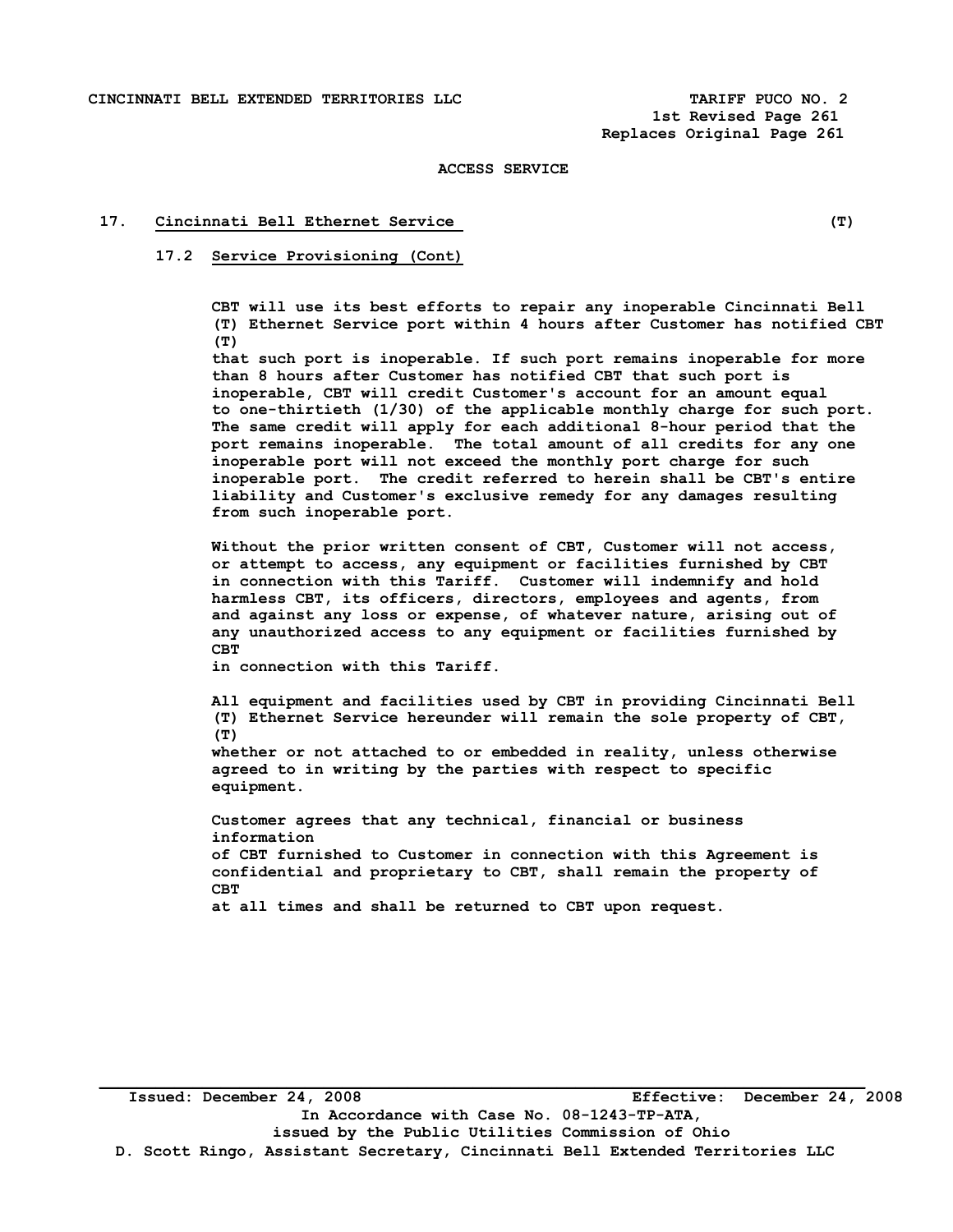## **17. Cincinnati Bell Ethernet Service (T)**

#### **17.3 Obligations of the Customer**

**CBT will not be responsible for damages, malfunctions or failures caused by (a) Customer's failure to follow any operation or maintenance instructions provided by CBT to Customer; (b) Customer's repair, modification to or relocation of equipment used to provide service hereunder, or attachment of equipment not approved by CBT; and (c) abuse, misuse or negligent acts of Customer. Customer may request CBT to perform repair service for Customer in such instances on a time-and-materials basis.** 

 **Customer will furnish, at its expense, such space, electrical power and environmental conditioning at Customer's premises as CBT may reasonably require in connection with performing its obligations hereunder. Customer will permit CBT reasonable access to Customer's premises, in accordance with Customer's normal security procedures, in connection with providing service hereunder.** 

**Customer will provide, install and maintain, at its expense, all equipment and facilities necessary for LAN interconnection on the Customer's side of the Demarcation Point. Customer shall be responsible for insuring that the operating characteristics of such equipment and facilities are compatible with Cincinnati Bell Ethernet Service and (T)** 

 **conform to the Technical Reference Specifications furnished by CBT to Customer in connection with this Tariff.** 

 **Customer will cause its electrical signals at the Demarcation Point to conform to the applicable ANSI or IEEE standards set forth in Section 8, above. Any additional equipment or facilities necessary to comply with such standards shall be furnished by Customer at its expense.** 

 **Prior to requesting repair service from CBT, Customer will use its best efforts, including but not limited to performing reasonable diagnostic tests, to verify whether any trouble with The LAN Advantage service is a result of the Customer's equipment or facilities. Customer shall be responsible for any such trouble resulting from the Customer's equipment or facilities. Customer will cooperate with any joint testing of Cincinnati Bell Ethernet Service reasonably requested by CBT. (T)** 

**Issued: December 24, 2008 Effective: December 24, 2008** 

**In Accordance with Case No. 08-1243-TP-ATA, issued by the Public Utilities Commission of Ohio D. Scott Ringo, Assistant Secretary, Cincinnati Bell Extended Territories LLC**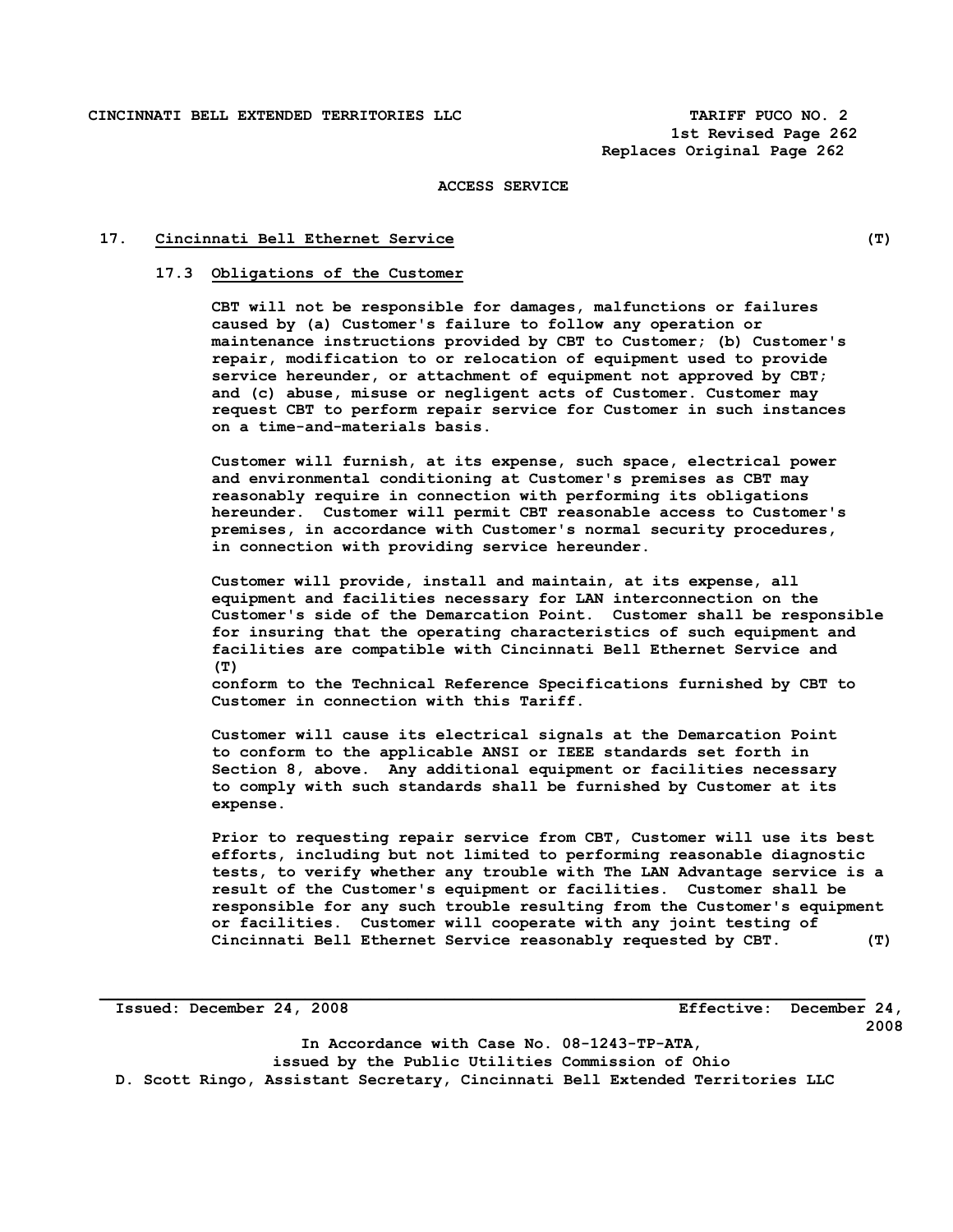#### **17. Cincinnati Bell Ethernet Service**

### **17.4 Rate Regulations**

 **The rates and charges set forth for Cincinnati Bell Ethernet Service provide for the furnishing of service where suitable facilities are available. Where special construction of facilities is necessary, special construction charges may apply.** 

 **At locations where Customer provides power to CBT, CBT is not responsible for out of service conditions caused by power outages.** 

 **Customer shall pay CBT for Cincinnati Bell Ethernet Service at the applicable monthly rate for the type of Cincinnati Bell Ethernet Service, selected by the Customer, as indicated in Section 17.5. In addition, Customer shall pay to CBT the applicable per port nonrecurring charge set forth in Section 17.5.** 

 **If Customer cancels, in whole or in part, any requested addition, rearrangement, relocation or other modification to Cincinnati Bell Ethernet Service prior to completion thereof, Customer will reimburse CBT for the actual expenses incurred by CBT in connection with such modification prior to CBT's receipt of notice of cancellation; provided, however, the amount of such reimbursement will not exceed the service, construction, installation, termination and other charges for which Customer would have otherwise been responsible.** 

 **Cincinnati Bell Ethernet Service is available for a minimum term of 12 months or under a term payment plan of 24, 36, 48, 60 or 84 months. If a Customer terminates a service, without cause, prior to the Expiration of the term, the Customer will pay to CBT a termination charge equal to all remaining amounts due or to become due, including but not limited to all monthly charges for which Customer would have been responsible if the Customer had not terminated prior to the end of the applicable 12, 24, 36, 48, 60 or 84 month term payment plan.** 

 **If Customer removes one or more ports from service prior to the expiration of** 

 **the term hereof, Customer will pay to CBT a termination charge equal to all monthly charges for such port(s) for which Customer would have been responsible had Customer not removed such port(s).** 

**Customer has available option of purchasing Redundant Premise Power from the Company. Rates are shown in Section 17.5 following.** 

#### 17.5 Ethernet Expedite Charge (N)

 **When placing an Access Order for service(s) for which standard intervals exist, a customer may request a service date that is prior to the standard interval service date.** 

 **The customer may also request an earlier service date on a pending standard or negotiated interval Access Order. If the Telephone Company agrees to provide service on an expedited basis, subject to limitations of personnel and material, an Expedited Order Charge will apply.** 

|                     | USOC  | Rate       |     |
|---------------------|-------|------------|-----|
| Expedite, per Order | CX4EX | \$1,270.00 | (N) |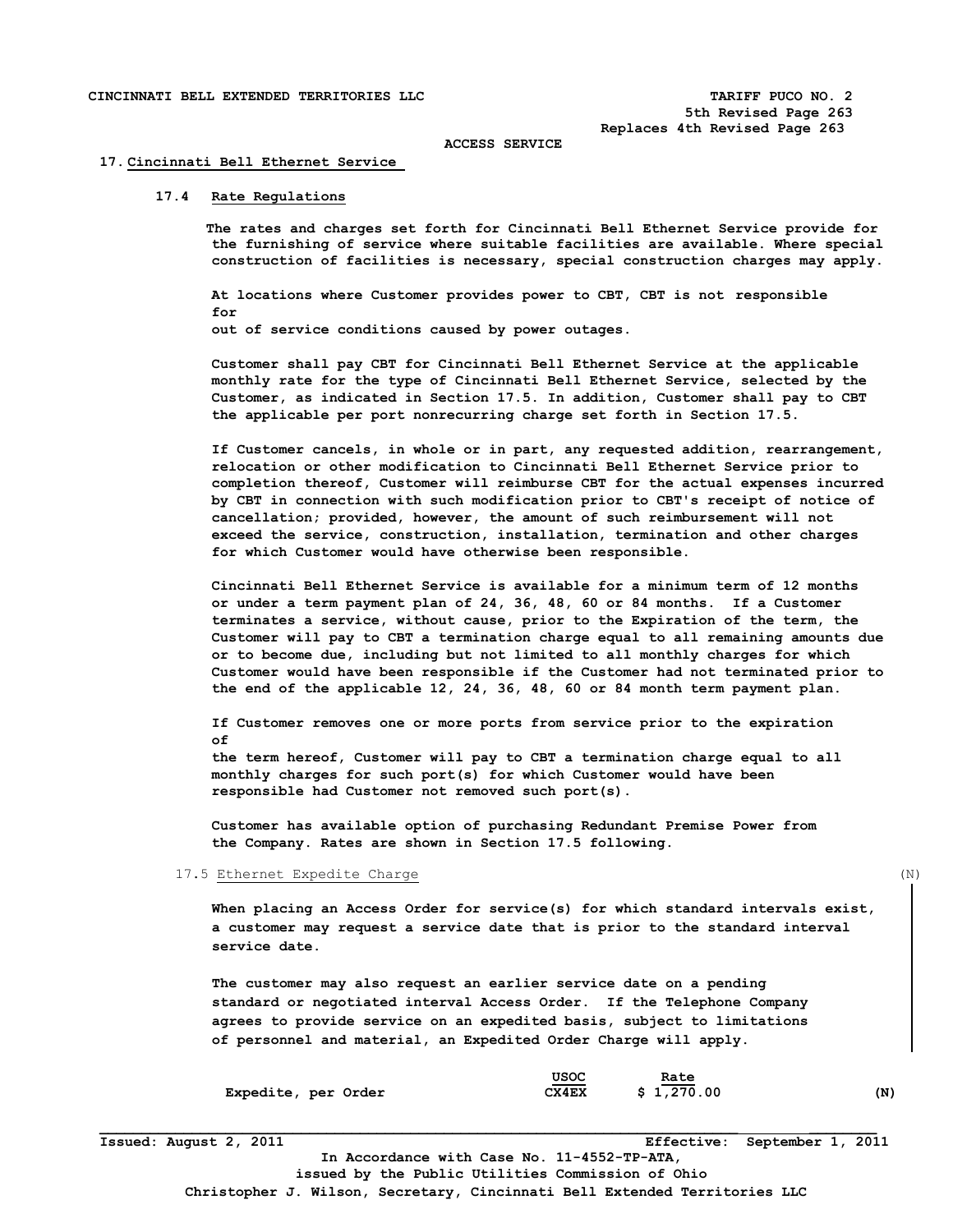**CINCINNATI BELL EXTENDED TERRITORIES LLC TARIFF PUCO NO. 2 7th Revised Page 264 Replaces 6th Revised Page 264 ACCESS SERVICE 17. Cincinnati Bell Ethernet Service 17.6 Rates and Charges Electrical Port Type (Per Port) (T)**  Nonrec Monthly Rates  **Type of Service Charge Monthly 24 Mo. 36 Mo. 48 Mo. 60 Mo. 84 Mo. USOC Unprotected Ports CIR 1.544 Mbps with 1.5 Mpps Access (Per port) 250.00 375.00 363.75 348.75 337.50 330.00 300.00 LVZAH(T) (D) CIR 3 Mbps with 3 Mbps Access (Per port) 1000.00 525.00 509.25 488.25 472.50 462.00 425.00 LVZAS(T) (D) CIR 4.5 Mbps with 4.5 Mbps Access (Per port) 1000.00 637.50 618.38 592.88 573.75 561.00 525.00 LVZAV(T) (D) CIR 6 Mbps with (Per Port) 1000.00 900.00 873.00 837.00 810.00 792.00 600.00 LVZAW(T) (D) CIR 10 Mbps with 100 Mbps Access (Per port) 1000.00 675.00 654.75 627.75 607.50 594.00 400.00 LVZAU(T) (D) CIR 20 Mbps with 100 Mbps Access (Per port) 1000.00 750.00 725.00 700.00 675.00 650.00 425.00 LVZE7 CIR 50 Mbps with 100 Mbps Access (Per port) 1000.00 950.00 925.00 900.00 875.00 851.00 550.00 LVZE8 CIR 100 Mbps with 1 Gbps Access (Per port) 1000.00 1350.00 1309.50 1255.50 1215.00 1188.00 750.00 LVZA1(T) (D) CIR 200 Mbps with 1 Gbps Access (Per port) 1100.00 1500.00 1447.50 1387.50 1342.50 1312.50 855.00 LVZA2(T) (D) CIR 300 Mbps with 1 Gbps Access (Per port) 1150.00 1650.00 1586.25 1518.75 1470.00 1436.25 945.00 LVZA3(T) (D)** 

**Note 1: Nonrecurring charge applies when VLAN is installed subsequent to a port installation.** 

**Issued: October 9, 2013 Effective: November 8, 2013 In Accordance with Case No. 13-2054-TP-ATA, issued by the Public Utilities Commission of Ohio Christopher J. Wilson, Secretary, Cincinnati Bell Extended Territories LLC**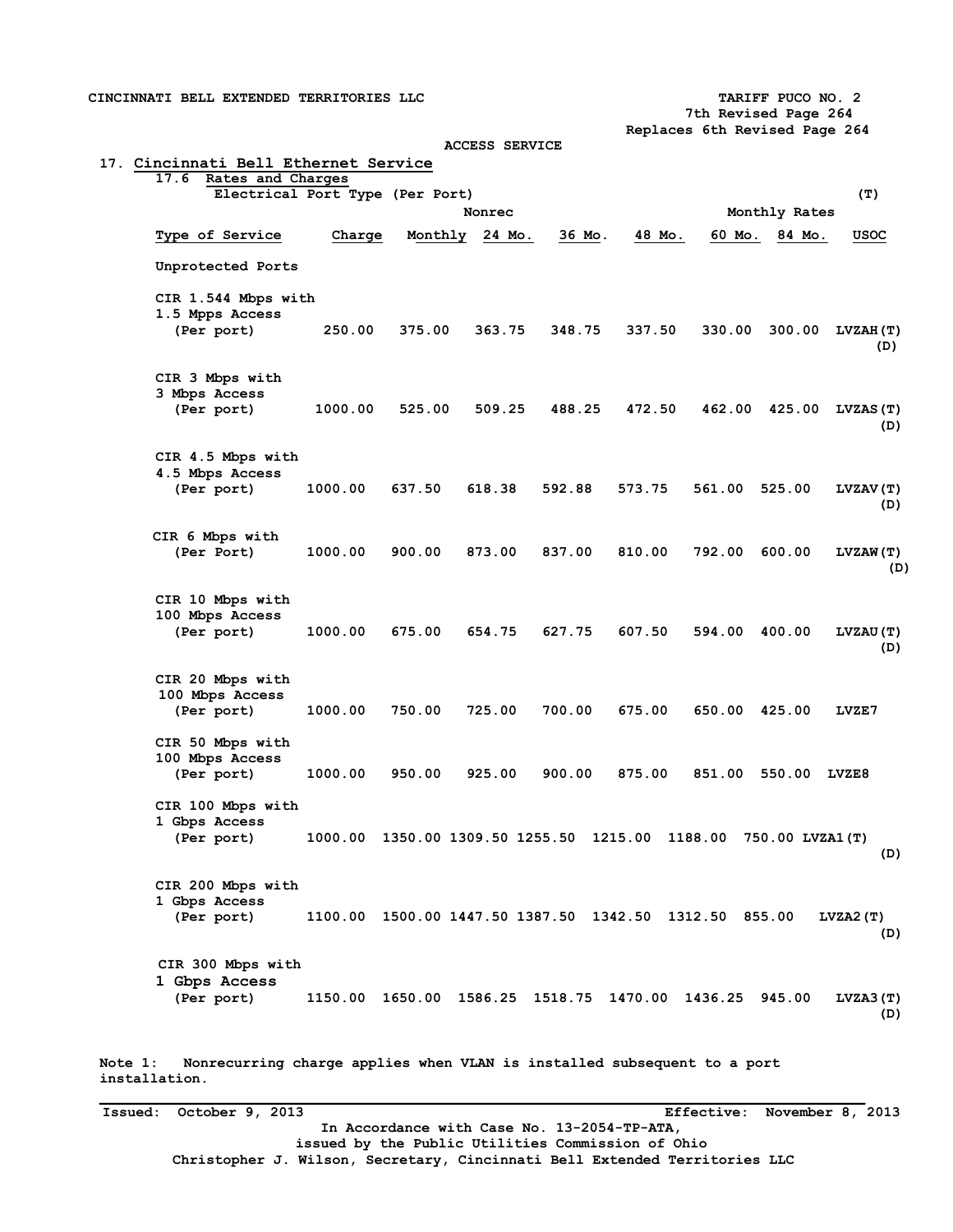### **17. Cincinnati Bell Ethernet Service 17.6 Rates and Charges**

Nonrec Monthly Rates  **Type of Service Charge Monthly 24 Mo. 36 Mo. 48 Mo. 60 Mo. 84 Mo. USOC Unprotected Ports CIR 400 Mbps with 1 Gbps Access (Per port) 1200.00 1800.00 1725.00 1650.00 1597.50 1560.00 1025.00 LVZA4 (T) (D) CIR 500 Mbps with 1 Gbps Access (Per port) 1250.00 1950.00 1863.75 1781.25 1725.00 1683.75 1095.00 LVZA5 (T) (D) CIR 600 Mbps with 1 Gbps Access (Per port) 1300.00 2100.00 2002.50 1912.50 1852.50 1807.50 1175.00 LVZA6 (T) (D) CIR 700 Mbps with 1 Gbps Access (Per port) 1350.00 2250.00 2141.25 2043.75 1980.00 1931.25 1255.00 LVZA7 (T) (D) CIR 800 Mbps with 1 Gbps Access (Per port) 1400.00 2400.00 2280.00 2175.00 2107.50 2055.00 1350.00 LVZA8 (T) (D) CIR 900 Mbps with 1 Gbps Access (Per port) 1450.00 2550.00 2418.75 2306.25 2235.00 2178.78 1425.00 LVZA9 (T) (D) CIR 1 Gbps with 1 Gbps Access (Per port) 1500.00 2625.00 2546.25 2441.25 2362.50 2310.00 1450.00 LVZAO (T) (D) 2 Gbps\* (Per Initial port) 1500.00 2958.33 2867.50 2753.33 2662.50 2595.00 LVZCP**  (Per Add'1 port) 1500.00 2958.00 2867.50  **CIR 10 Gbps with 10 Gbps Access (Per port) 1500.00 5625.00 5437.50 5250.00 5062.50 4875.00 3500.00 LVZAP (T) (D) Note 1: Nonrecurring charge applies when VLAN is installed subsequent to a port installation.** 

**Certain regulations formerly appearing on this page now appear on page 264.2 Issued: October 9, 2013 Effective: November 8, 2013 In Accordance with Case No. 13-2054-TP-ATA, issued by the Public Utilities Commission of Ohio Christopher J. Wilson, Secretary, Cincinnati Bell Extended Territories LLC**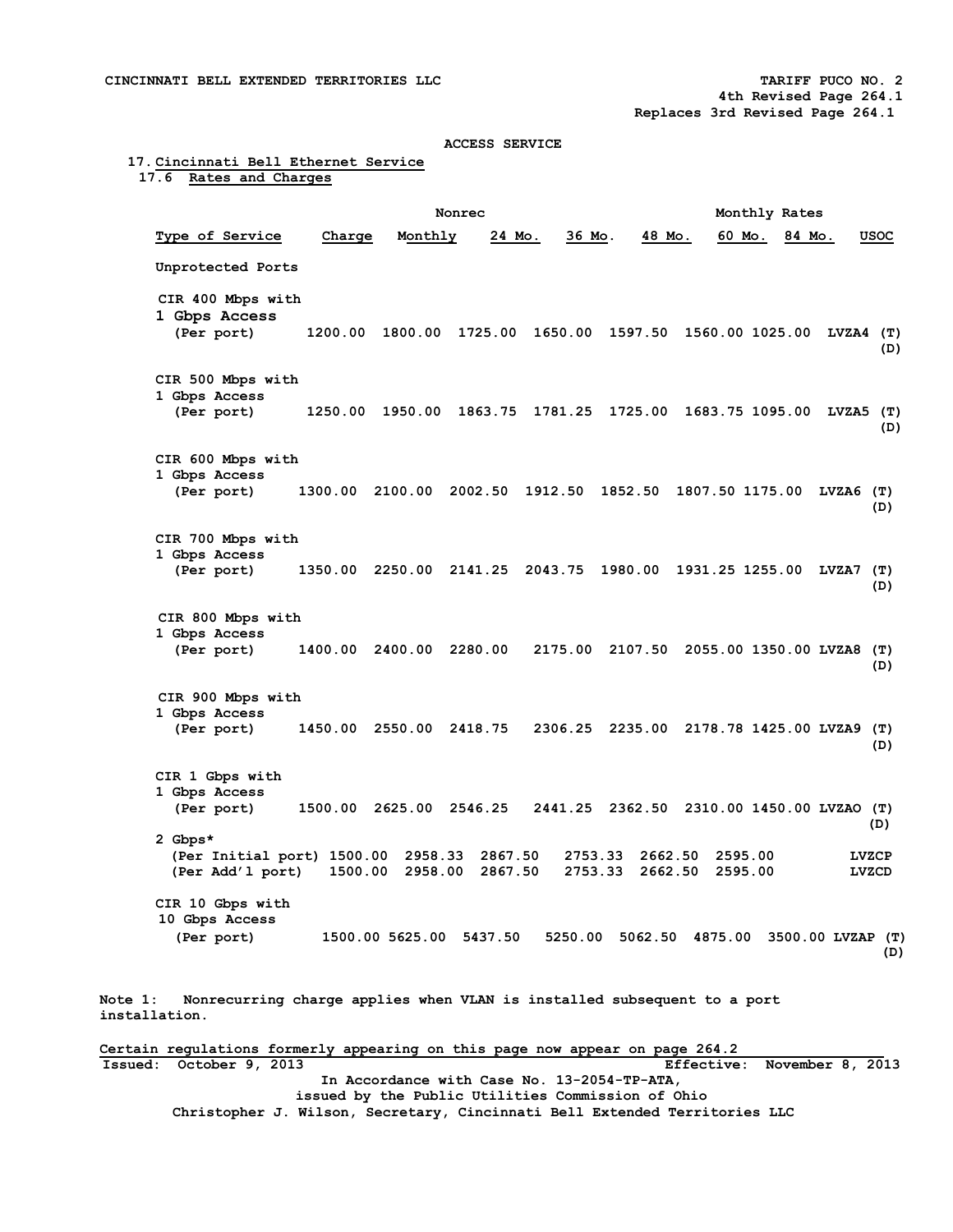## **17. Cincinnati Bell Ethernet Service 17.6 Rates and Charges (T)**

 **Electrical Port Type (Per Port)** 

|                       | Nonrec  |         |         |         |         |         |              |
|-----------------------|---------|---------|---------|---------|---------|---------|--------------|
| Type of Service       | Charge  | Monthly | 24 Mo.  | 36 Mo.  | 48 Mo.  | 60 Mo.  | <b>USOC</b>  |
| Protected Ports*      |         |         |         |         |         |         |              |
| 10 Mbps Ethernet LAN  |         |         |         |         |         |         |              |
| (Per Initial port)    | 1000.00 | 1125.00 | 1091.25 | 1046.25 | 1012.50 | 990.00  | LVZC1        |
| (Per Add'1 port)      | 500.00  | 187.50  | 181.50  | 174.38  | 168.75  | 165.00  | LVZC2        |
| 100 Mbps Ethernet LAN |         |         |         |         |         |         |              |
| (Per Initial port)    | 1000.00 | 1875.00 | 1818.75 | 1743.75 | 1687.50 | 1650.00 | LVZD1        |
| (Per Add'1 port)      | 500.00  | 562.50  | 545.63  | 523.13  | 506.25  | 495.00  | LVZD2        |
| 200 Mbps Ethernet LAN |         |         |         |         |         |         |              |
| (Per Initial port)    | 1100.00 | 2040.00 | 1980.00 | 1897.50 | 1837.50 | 1796.25 | LVZC3        |
| (Per Add'1 port)      | 700.00  | 873.75  | 849.28  | 815.63  | 787.50  | 768.75  | LVZD3        |
| 300 Mbps Ethernet LAN |         |         |         |         |         |         |              |
| (Per Initial port)    | 1150.00 | 2205.00 | 2141.25 | 2051.25 | 1987.50 | 1942.50 | LVZC4        |
| (Per Add'1 port)      | 800.00  | 1185.00 | 1153.13 | 1108.13 | 1068.75 | 1042.50 | LVZD4        |
| 400 Mbps Ethernet LAN |         |         |         |         |         |         |              |
| (Per Initial port)    | 1200.00 | 2370.00 | 2302.00 | 2205.00 | 2137.50 | 2088.75 | LVZC5        |
| (Per Add'1 port)      | 900.00  | 1496.25 | 1456.88 | 1400.63 | 1350.00 | 1316.25 | LVZD5        |
| 500 Mbps Ethernet LAN |         |         |         |         |         |         |              |
| (Per Initial port)    | 1250.00 | 2535.00 | 2463.75 | 2358.75 | 2287.50 | 2235.00 | LVZC6        |
| (Per Add'1 port)      | 1000.00 | 1807.50 | 1760.63 | 1693.13 | 1631.25 | 1590.00 | LVZD6        |
| 600 Mbps Ethernet LAN |         |         |         |         |         |         |              |
| (Per Initial port)    | 1300.00 | 2700.00 | 2625.00 | 2512.50 | 2437.50 | 2381.25 | LVZC7        |
| (Per Add'1 port)      | 1100.00 | 2118.75 | 2064.38 | 1985.63 | 1912.50 | 1863.75 | LVZD7        |
| 700 Mbps Ethernet LAN |         |         |         |         |         |         |              |
| (Per Initial port)    | 1350.00 | 2865.00 | 2786.25 | 2666.25 | 2587.50 | 2527.50 | LVZC8        |
| (Per Add'1 port)      | 1200.00 | 2430.00 | 2368.13 | 2278.13 | 2193.75 | 2137.50 | LVZD8        |
| 800 Mbps Ethernet LAN |         |         |         |         |         |         |              |
| (Per Initial port)    | 1400.00 | 3030.00 | 2947.50 | 2820.00 | 2737.50 | 2673.75 | LVZC9        |
| (Per Add'1 port)      | 1300.00 | 2741.25 | 2671.88 | 2570.63 | 2475.00 | 2411.25 | LVZD9        |
| 900 Mbps Ethernet LAN |         |         |         |         |         |         |              |
| (Per Initial port)    | 1450.00 | 3195.00 | 3108.75 | 2973.75 | 2887.50 | 2820.00 | <b>LVZCA</b> |
| (Per Add'1 port)      | 1400.00 | 3052.50 | 2965.63 | 2863.13 | 2756.25 | 2685.00 | <b>LVZDA</b> |
| 1 Gbps Ethernet LAN   |         |         |         |         |         |         |              |
| (Per Initial port)    | 1500.00 | 3375.00 | 3273.75 | 3138.75 | 3037.50 | 2970.00 | LVZE1        |
| (Per Add'1 port)      | 1500.00 | 3375.00 | 3273.75 | 3138.75 | 3037.50 | 2970.00 | LVZE2        |
| 10 Gbps Ethernet LAN  |         |         |         |         |         |         |              |
| (Per Initial port)    | 1500.00 | 7312.50 | 7031.25 | 6750.00 | 6468.75 | 6187.50 | LVZF1        |
| (Per Add'1 port)      | 1500.00 | 7312.50 | 7031.25 | 6750.00 | 6468.75 | 6187.50 | LVZF2        |

**\* Grandfathered beginning September 1 2011. Current Customers may maintain their service rate structure until their contract expires. Note 1: Nonrecurring charge applies when VLAN is installed subsequent to a port installation. Certain regulations appearing on this page formerly appeared on page 264.1.** 

**Issued: August 2, 2011** 

Effective: September 1, 2011

**In Accordance with Case No. 11-4552-TP-ATA, issued by the Public Utilities Commission of Ohio Christopher J. Wilson, Secretary, Cincinnati Bell Extended Territories LLC**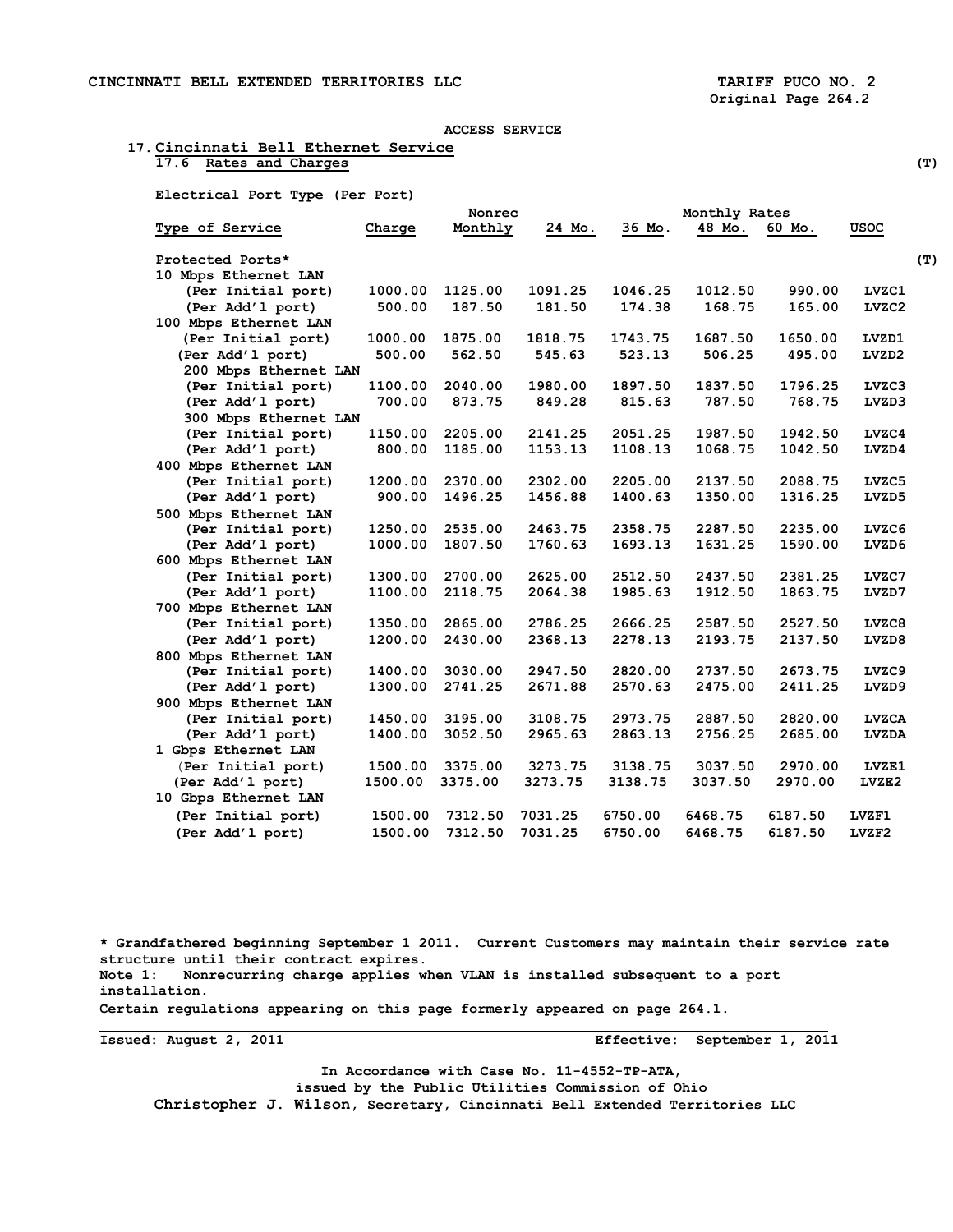# **17. Cincinnati Bell Ethernet Service**

|                        | Nonrec    |         |         | Monthly Rates |         |         |         |              |
|------------------------|-----------|---------|---------|---------------|---------|---------|---------|--------------|
|                        |           |         | 24 Mo.  |               | 48 Mo.  | 60 Mo.  | 84 Mo.  |              |
| <b>Type of Service</b> | Charge    | Rate    |         | 36 Mo.        |         |         |         | usoc         |
| PVC/LAN                |           |         |         |               |         |         |         |              |
| Connection             | 100.00    | 40.00   | 40.00   | 40.00         | 40.00   | 40.00   | 40.00   | <b>LVZMX</b> |
| ISP Connection         | 100.00    | 100.00  | 100.00  | 100.00        | 100.00  | 100.00  | 100.00  | LVP          |
| Diverse Route          |           |         |         |               |         |         |         |              |
| Same Central           |           |         |         |               |         |         |         |              |
| Office                 | NA        | 500.00  | 485.00  | 465.00        | 452.00  | 440.00  | 418.00  | <b>DCOXX</b> |
| Diverse Central        |           |         |         |               |         |         |         |              |
| Office/Shared CO       | NA        | 1000.00 | 970.00  | 930.00        | 905.00  | 880.00  | 836.00  | <b>DCOSC</b> |
| Diverse Central        |           |         |         |               |         |         |         |              |
| Office                 | NA        | 1250.00 | 1213.00 | 1163.00       | 1131.00 | 1100.00 | 1045.00 | <b>DCOVL</b> |
| Redundant LAN          |           |         |         |               |         |         |         |              |
| Equipment              | <b>NA</b> | 500.00  | 500.00  | 500.00        | 500.00  | 500.00  | 500.00  | RPE11        |
| Customer Premise       |           |         |         |               |         |         |         |              |
| Redundant Power        | NA        | 50.00   | 50.00   | 50.00         | 50.00   | 50.00   |         | 50.00 RSP12  |
| Quality of Service     |           |         |         |               |         |         |         |              |
| - 1.544 Mbps           | NA        | 50.00   | 48.25   | 46.50         | 45.25   | 44.00   | 30.00   | QOST1        |
| - 3 Mbps               | NA        | 70.00   | 67.55   | 65.10         | 63.35   | 61.60   | 42.50   | QOST3        |
| - 4.5 Mbps             | NA        | 85.00   | 82.00   | 79.05         | 76.90   | 74.80   | 52.50   | QOST4        |
| - 6 Mbps               | NA        | 120.00  | 115.80  | 111.60        | 108.60  | 105.60  | 60.00   | QOST6        |
| $-10$ Mbps             | NA        | 90.00   | 86.85   | 83.70         | 81.45   | 79.20   | 40.00   | 4106V        |
| $-20$ Mbps             | NA        | 100.00  | 96.60   | 93.00         | 90.50   | 88.00   | 42.50   | QOST2        |
| - 50 Mbps              | NA        | 130.00  | 125.85  | 120.90        | 117.65  | 114.40  | 55.00   | QOST5        |
| $-100$ Mpps            | NA        | 180.00  | 174.60  | 167.40        | 162.90  | 158.40  | 75.00   | 4107V        |
| $-200$ Mpps            | <b>NA</b> | 200.00  | 193.60  | 185.40        | 179.90  | 174.40  | 85.50   | QOS20        |
| - 300 Mpps             | NA        | 220.00  | 212.60  | 203.40        | 196.90  | 190.40  | 94.50   | QOS30        |
| $-400$ Mpps            | NA        | 240.00  | 231.60  | 221.40        | 213.90  | 206.40  | 102.50  | QOS40        |
| - 500 Mpps             | NA        | 260.00  | 250.60  | 239.40        | 230.90  | 222.40  | 109.00  | QOS50        |
| $-600$ Mpps            | NA        | 280.00  | 269.60  | 257.40        | 247.90  | 238.40  | 117.50  | QOS60        |
| 700 Mpps<br>Ξ.         | NA        | 300.00  | 288.60  | 275.40        | 264.90  | 254.40  | 122.50  | QOS70        |
| - 800 Mpps             | NA        | 320.00  | 307.60  | 293.40        | 281.90  | 270.40  | 135.00  | QOS80        |
| - 900 Mpps             | NA        | 340.00  | 326.60  | 311.40        | 298.90  | 286.40  | 142.50  | QOS90        |
| $-1$ Gbps              | NA        | 350.00  | 339.50  | 325.50        | 316.75  | 308.00  | 145.00  | 4108V        |
| - 10 Gbps              | NA        | 750.00  | 715.00  | 700.00        | 675.00  | 650.00  | 350.00  | QOS10        |

 **Note 1: Nonrecurring charge applies when PVC is installed subsequent to a port installation.** 

**Issued: August 2, 2011 Effective: September 1, 2011 In Accordance with Case No. 11-4552-TP-ATA, issued by the Public Utilities Commission of Ohio Christopher J. Wilson, Secretary, Cincinnati Bell Extended Territories LLC**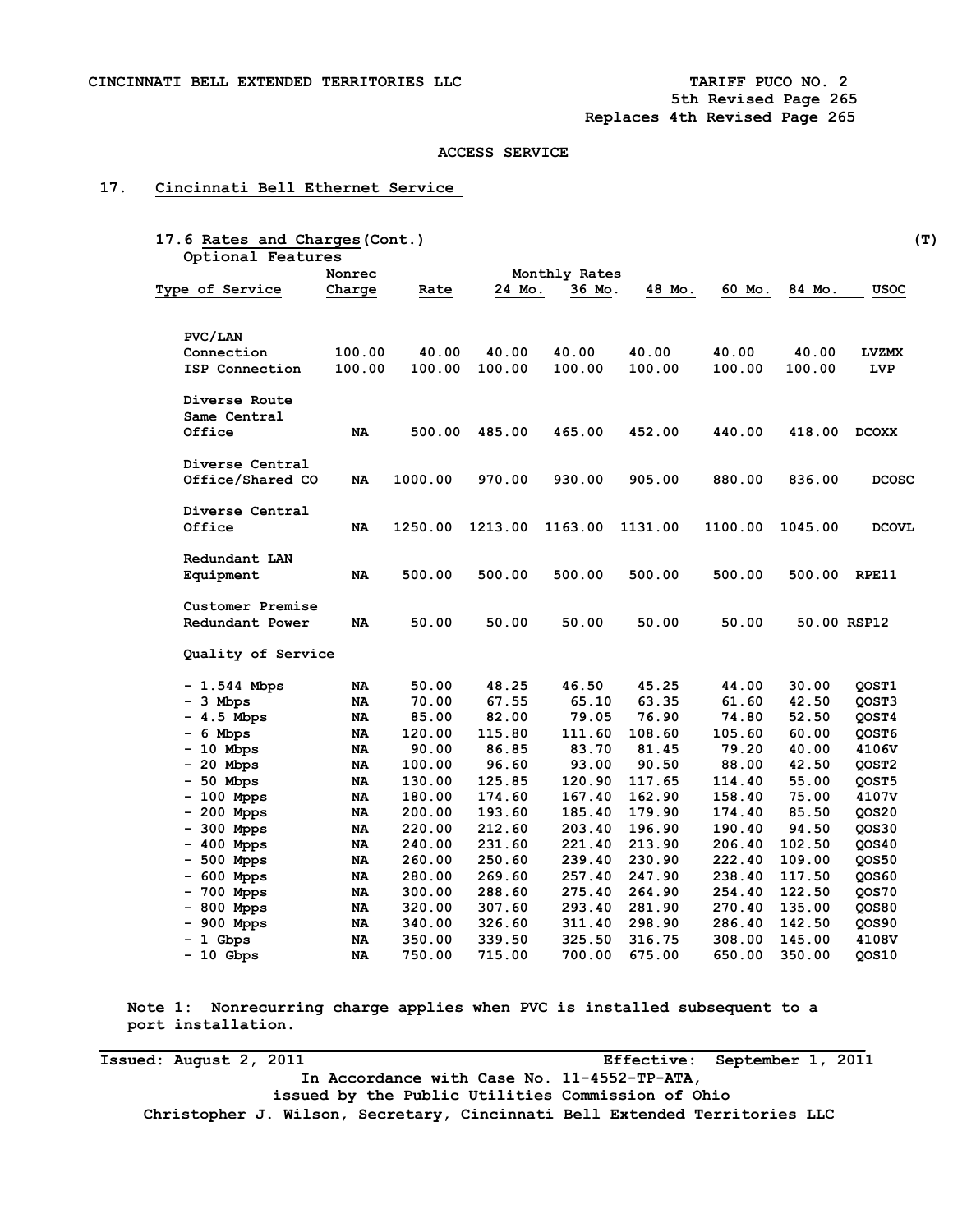**\_\_\_\_\_\_\_\_\_\_\_\_\_\_\_\_\_\_\_\_\_\_\_\_\_\_\_\_\_\_\_\_\_\_\_\_\_\_\_\_\_\_\_\_\_\_\_\_\_\_\_\_\_\_\_\_\_\_\_\_\_\_\_\_\_\_\_\_\_\_\_\_\_\_\_\_\_\_\_\_\_\_ Issued: September 21, 2012 Effective: October 21, 2012 In Accordance with Case No. 12-2536-TP-ATA, issued by the Public Utilities Commission of Ohio Christopher J. Wilson, Secretary, Cincinnati Bell Extended Territories LLC** 

**18. (D)**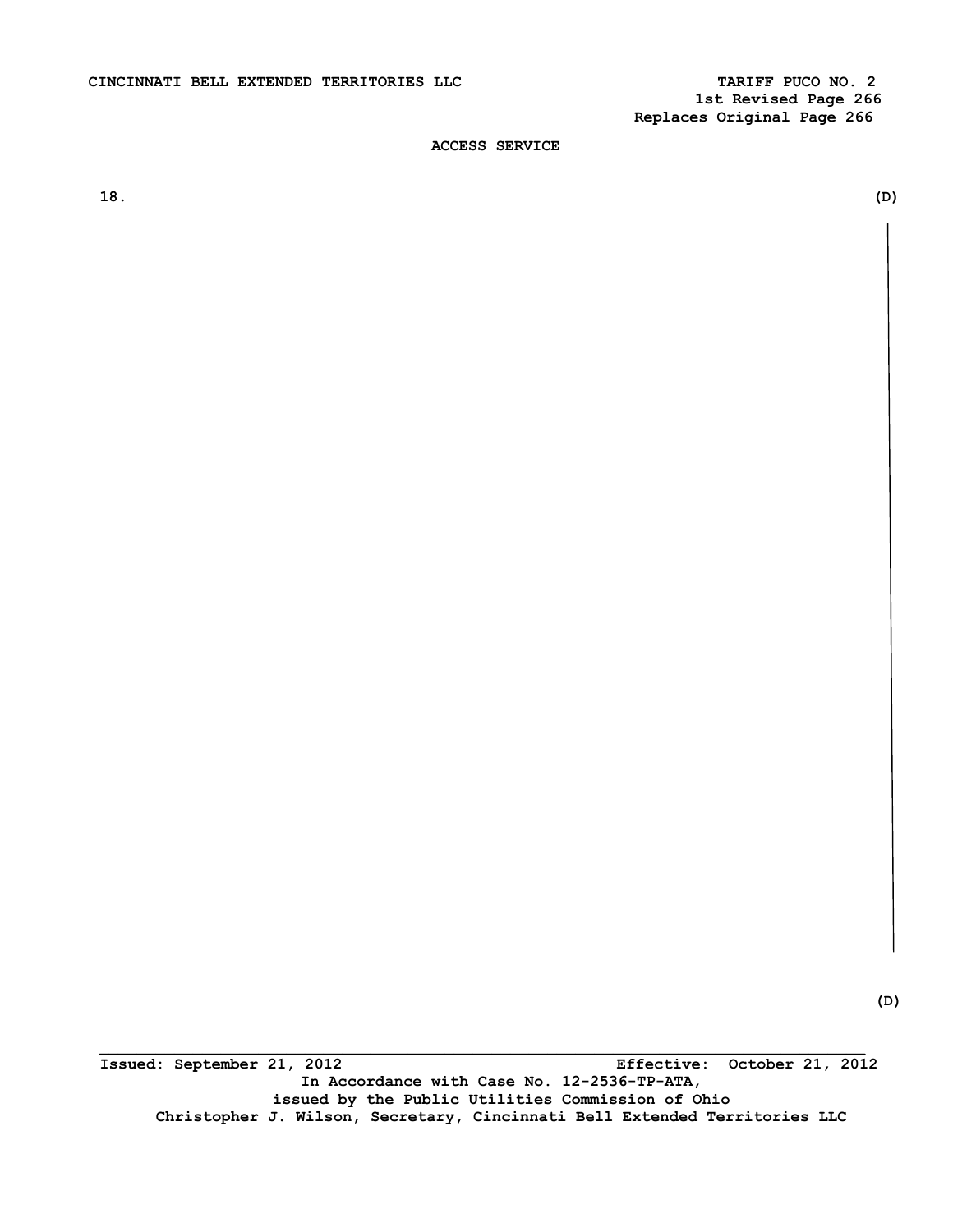**1st Revised Page 267 Replaces Original Page 267** 

# **ACCESS SERVICE**

**18. (D)** 

 **(D)** 

**\_\_\_\_\_\_\_\_\_\_\_\_\_\_\_\_\_\_\_\_\_\_\_\_\_\_\_\_\_\_\_\_\_\_\_\_\_\_\_\_\_\_\_\_\_\_\_\_\_\_\_\_\_\_\_\_\_\_\_\_\_\_\_\_\_\_\_\_\_\_\_\_\_\_\_\_\_\_\_\_\_\_ Issued: September 21, 2012 Effective: October 21, 2012 In Accordance with Case No. 12-2536-TP-ATA, issued by the Public Utilities Commission of Ohio Christopher J. Wilson, Secretary, Cincinnati Bell Extended Territories LLC**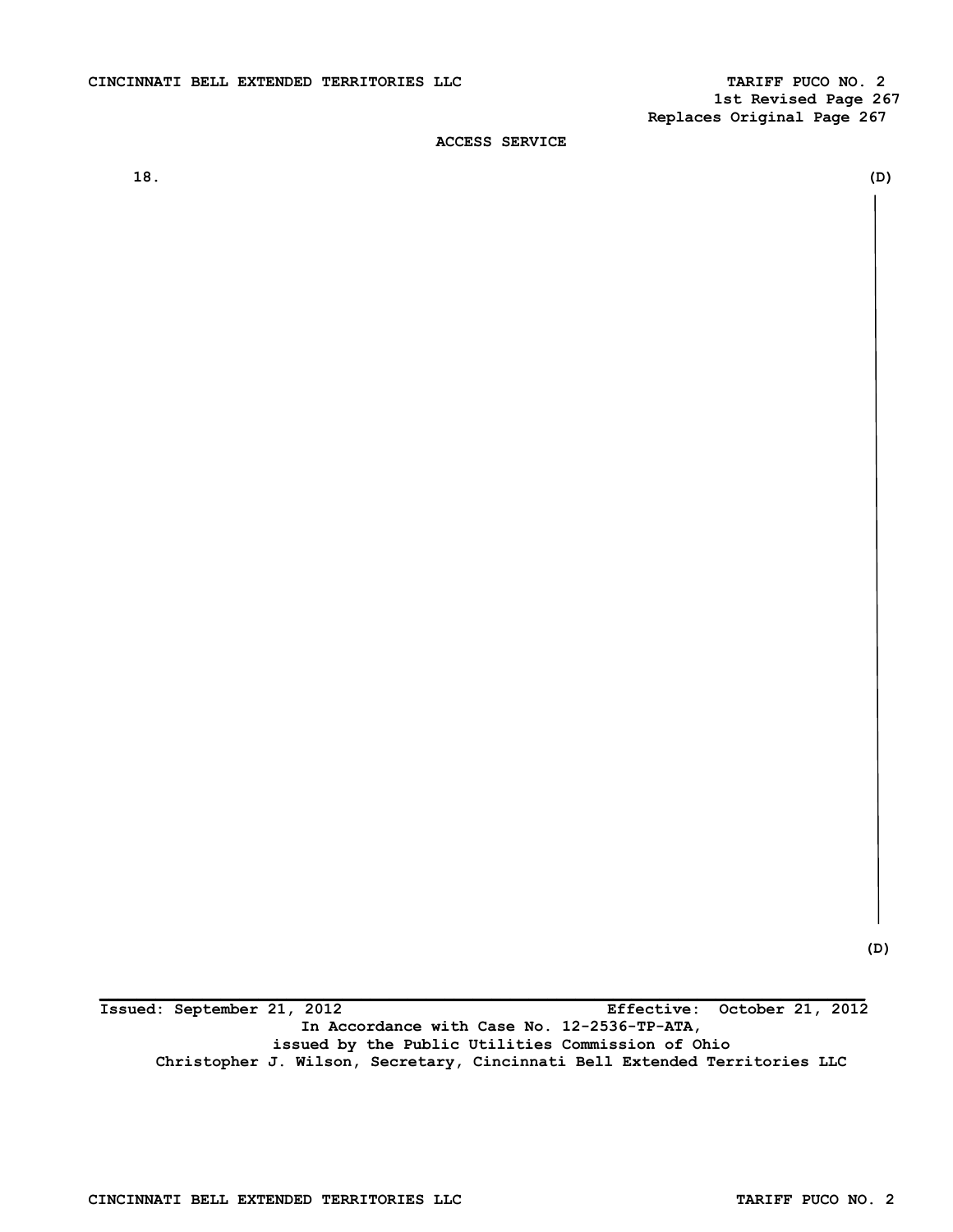**18. (D)** 

**\_\_\_\_\_\_\_\_\_\_\_\_\_\_\_\_\_\_\_\_\_\_\_\_\_\_\_\_\_\_\_\_\_\_\_\_\_\_\_\_\_\_\_\_\_\_\_\_\_\_\_\_\_\_\_\_\_\_\_\_\_\_\_\_\_\_\_\_\_\_\_\_\_\_\_\_\_\_\_\_\_\_ Issued: September 21, 2012 Effective: October 21, 2012 In Accordance with Case No. 12-2536-TP-ATA, issued by the Public Utilities Commission of Ohio Christopher J. Wilson, Secretary, Cincinnati Bell Extended Territories LLC**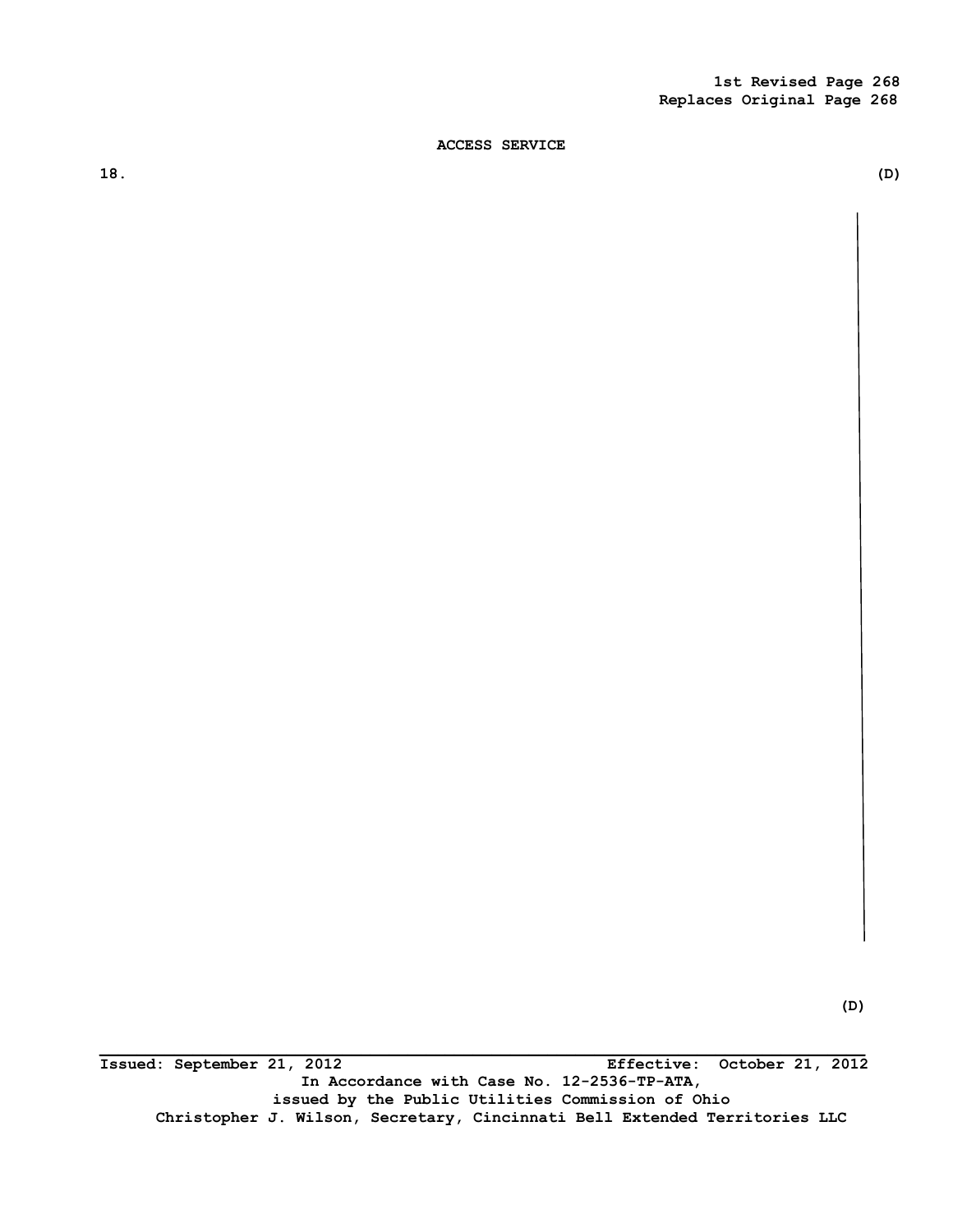**18. (D)** 

**(D)** 

**Issued: September 21, 2012 Effective: October 21, 2012 In Accordance with Case No. 12-2536-TP-ATA, issued by the Public Utilities Commission of Ohio Christopher J. Wilson, Secretary, Cincinnati Bell Extended Territories LLC**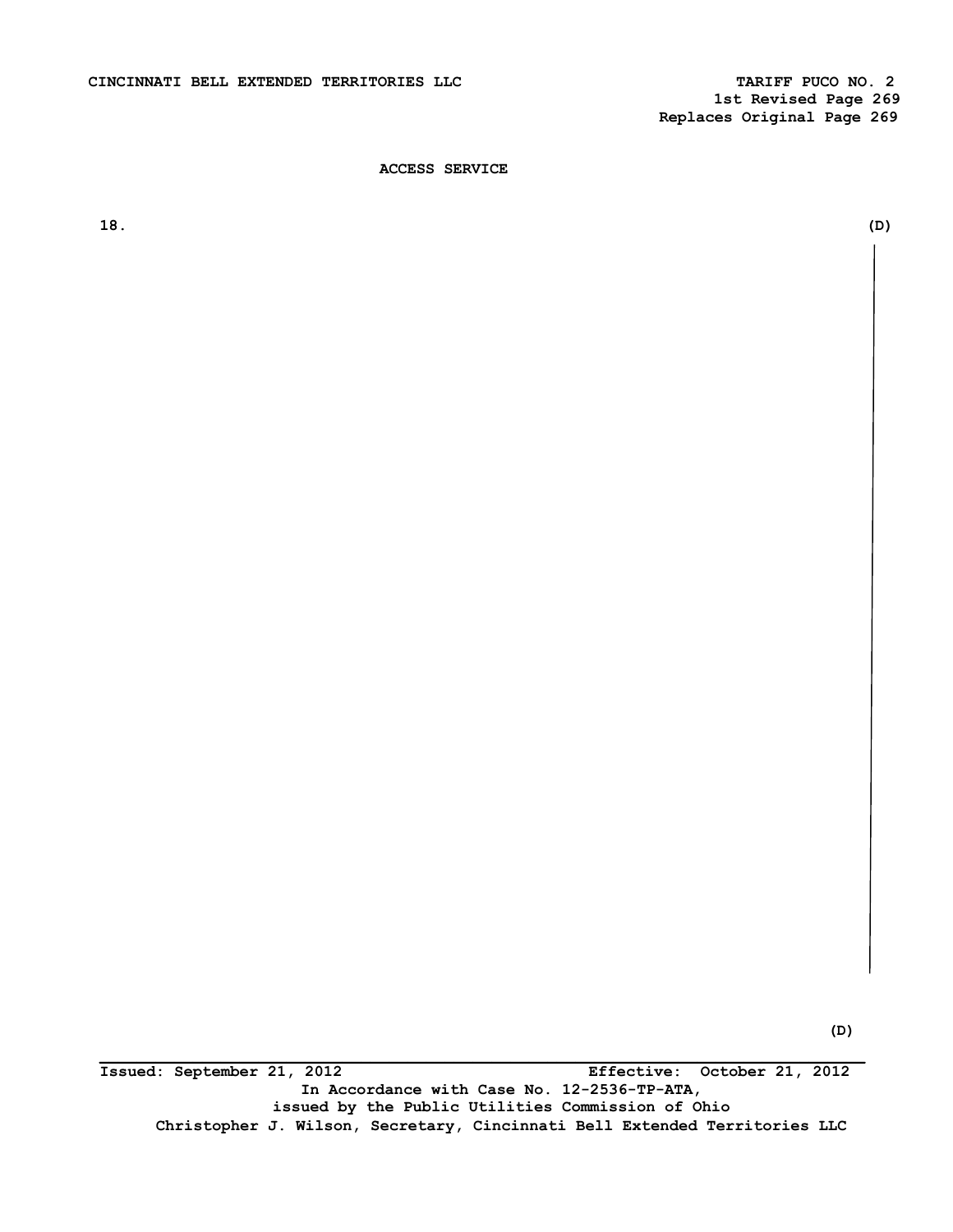**1st Revised Page 270 Replaces Original Page 270** 

**ACCESS SERVICE** 

**18. (D)** 

**\_\_\_\_\_\_\_\_\_\_\_\_\_\_\_\_\_\_\_\_\_\_\_\_\_\_\_\_\_\_\_\_\_\_\_\_\_\_\_\_\_\_\_\_\_\_\_\_\_\_\_\_\_\_\_\_\_\_\_\_\_\_\_\_\_\_\_\_\_\_\_\_\_\_\_\_\_\_\_\_\_\_ Issued: September 21, 2012 Effective: October 21, 2012 In Accordance with Case No. 12-2536-TP-ATA, issued by the Public Utilities Commission of Ohio Christopher J. Wilson, Secretary, Cincinnati Bell Extended Territories LLC** 

 **(D)**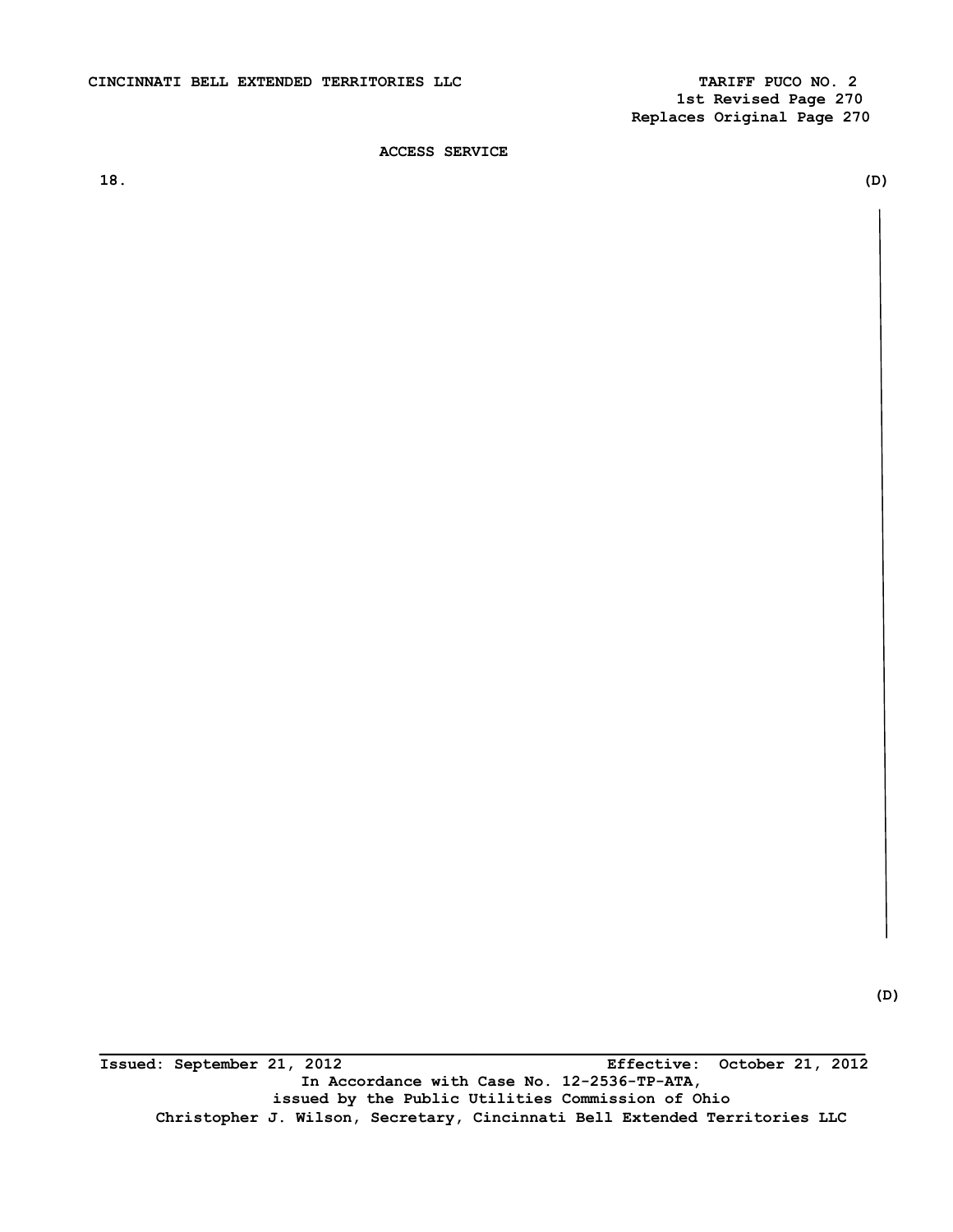# CINCINNATI BELL EXTENDED TERRITORIES LLC **TARIFF PUCO NO. 2**

 **1st Revised Page 271 Replaces Original Page 271** 

**ACCESS SERVICE** 

**18. (D)** 

 \_\_\_\_\_\_\_\_\_\_\_\_\_\_\_\_\_\_\_\_\_\_\_\_\_\_\_\_\_\_\_\_\_\_\_\_\_\_\_\_\_\_\_\_\_\_\_\_\_\_\_\_\_\_\_\_\_\_\_\_\_\_\_\_\_\_\_\_\_\_\_\_\_\_\_\_\_\_\_\_\_\_\_ **Issued: September 21, 2012 Effective: October 21, 2012 In Accordance with Case No. 12-2536-TP-ATA, issued by the Public Utilities Commission of Ohio Christopher J. Wilson, Secretary, Cincinnati Bell Extended Territories LLC** 

 **(D)**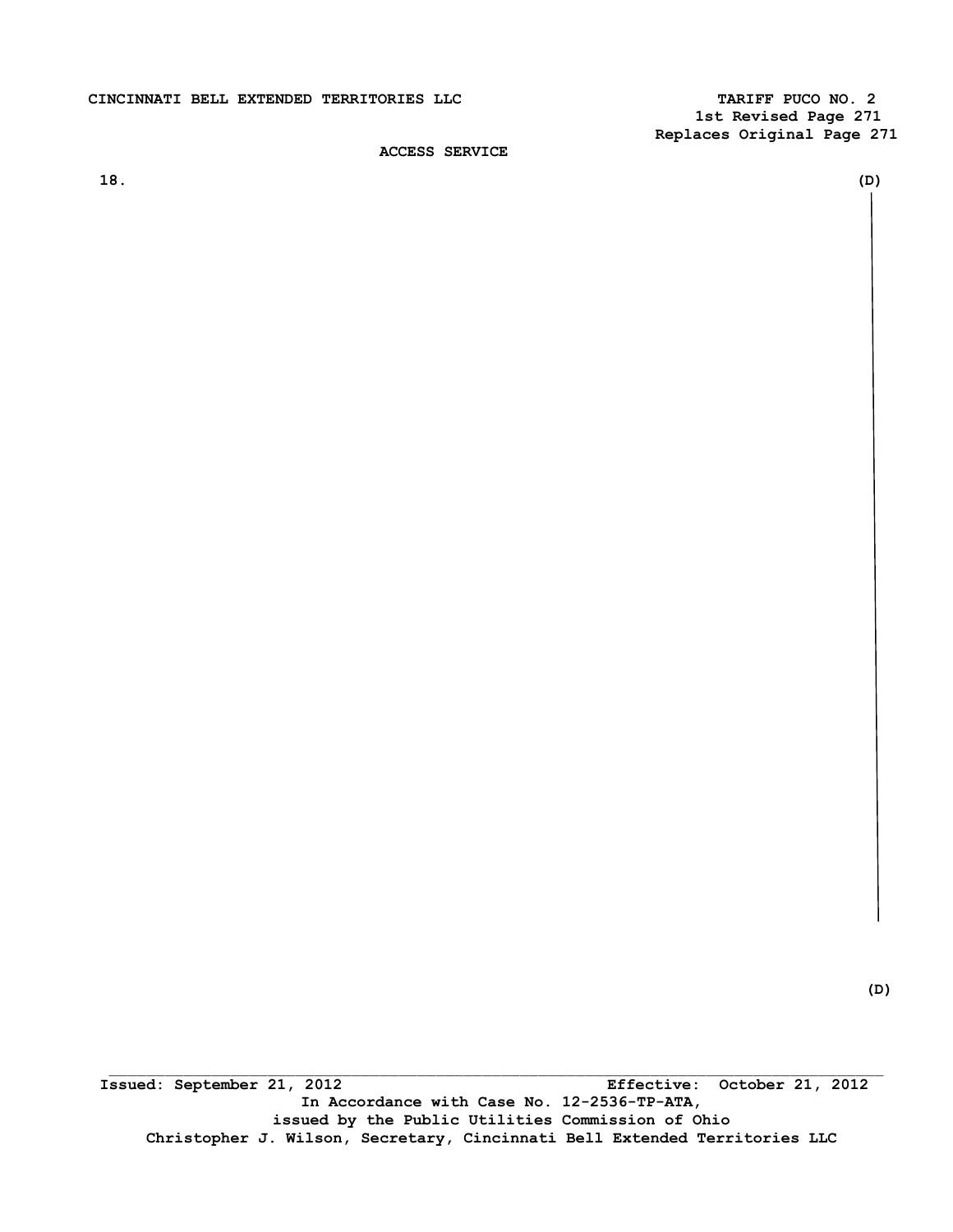**1st Revised Page 272 Replaces Original Page 272** 

**ACCESS SERVICE** 

**18. (D)** 

 **\_\_\_\_\_\_\_\_\_\_\_\_\_\_\_\_\_\_\_\_\_\_\_\_\_\_\_\_\_\_\_\_\_\_\_\_\_\_\_\_\_\_\_\_\_\_\_\_\_\_\_\_\_\_\_\_\_\_\_\_\_\_\_\_\_\_\_\_\_\_\_\_\_\_\_\_\_\_\_ Issued: September 21, 2012 Effective: October 21, 2012 In Accordance with Case No. 12-2536-TP-ATA, issued by the Public Utilities Commission of Ohio Christopher J. Wilson, Secretary, Cincinnati Bell Extended Territories LLC**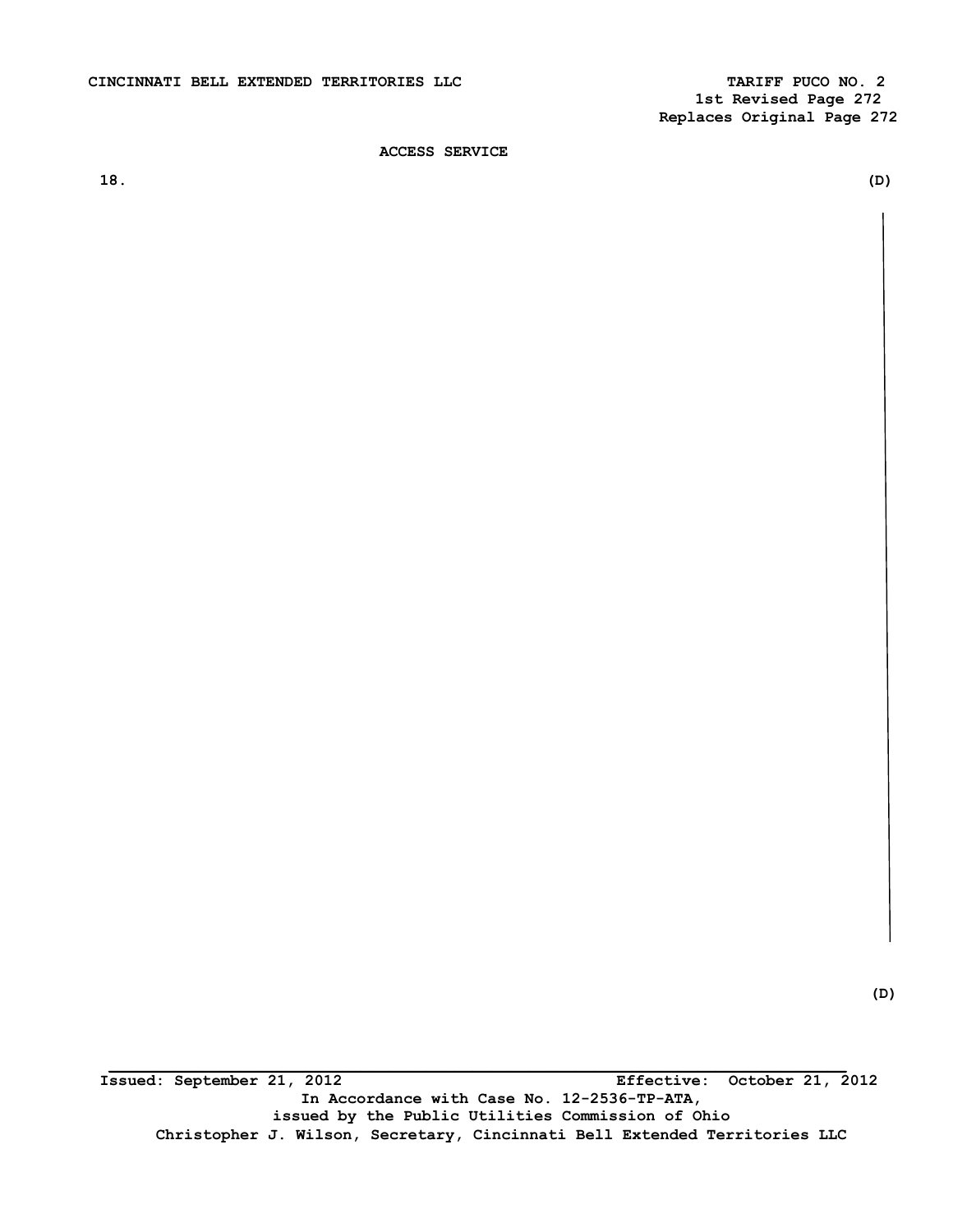# **CINCINNATI BELL EXTENDED TERRITORIES LLC TARIFF PUCO NO. 2**

 **1st Revised Page 273 Replaces Original Page 273** 

# **ACCESS SERVICE**

**18. (D)** 

 **(D)** 

**Issued: September 21, 2012 Effective: October 21, 2012 In Accordance with Case No. 12-2536-TP-ATA, issued by the Public Utilities Commission of Ohio Christopher J. Wilson, Secretary, Cincinnati Bell Extended Territories LLC**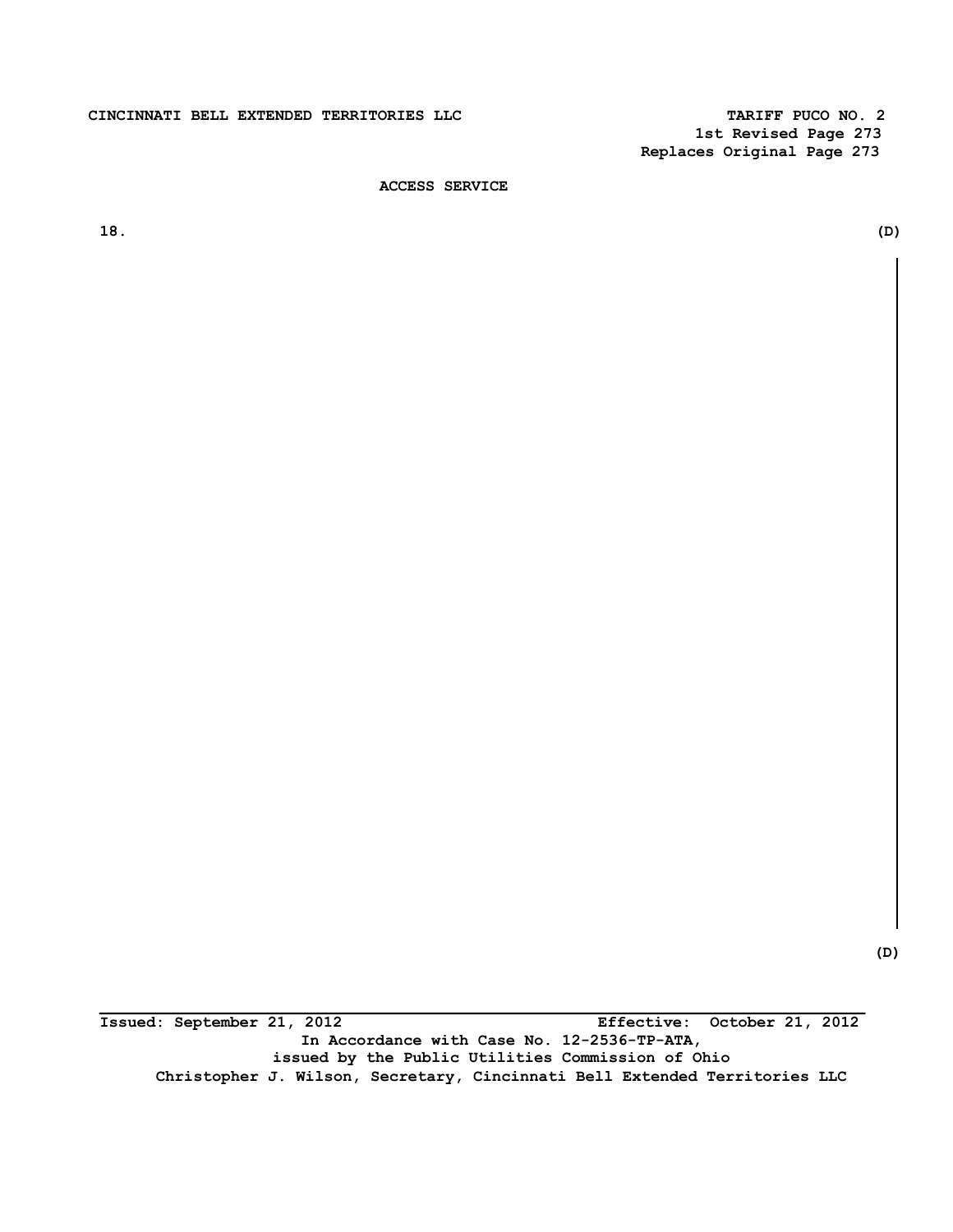**1st Revised Page 274 Replaces Original Page 274** 

**ACCESS SERVICE** 

**18. (D)** 

**(D)** 

**\_\_\_\_\_\_\_\_\_\_\_\_\_\_\_\_\_\_\_\_\_\_\_\_\_\_\_\_\_\_\_\_\_\_\_\_\_\_\_\_\_\_\_\_\_\_\_\_\_\_\_\_\_\_\_\_\_\_\_\_\_\_\_\_\_\_\_\_\_\_\_\_\_\_\_\_\_\_\_\_\_\_ Issued: September 21, 2012 Effective: October 21, 2012 In Accordance with Case No. 12-2536-TP-ATA, issued by the Public Utilities Commission of Ohio Christopher J. Wilson, Secretary, Cincinnati Bell Extended Territories LLC**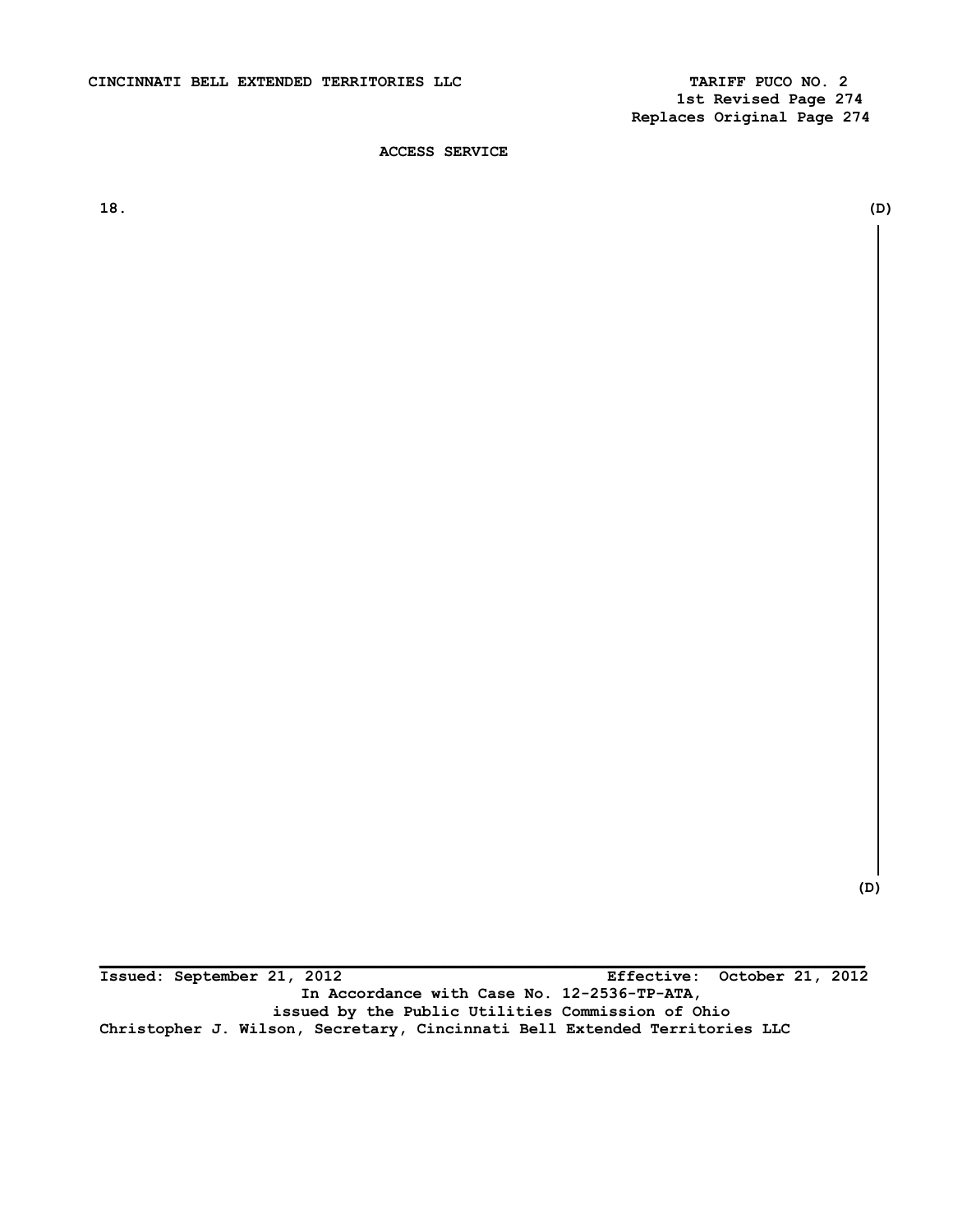**18. (D)** 

**Issued: September 21, 2012 Effective: October 21, 2012 In Accordance with Case No. 12-2536-TP-ATA, issued by the Public Utilities Commission of Ohio Christopher J. Wilson, Secretary, Cincinnati Bell Extended Territories LLC**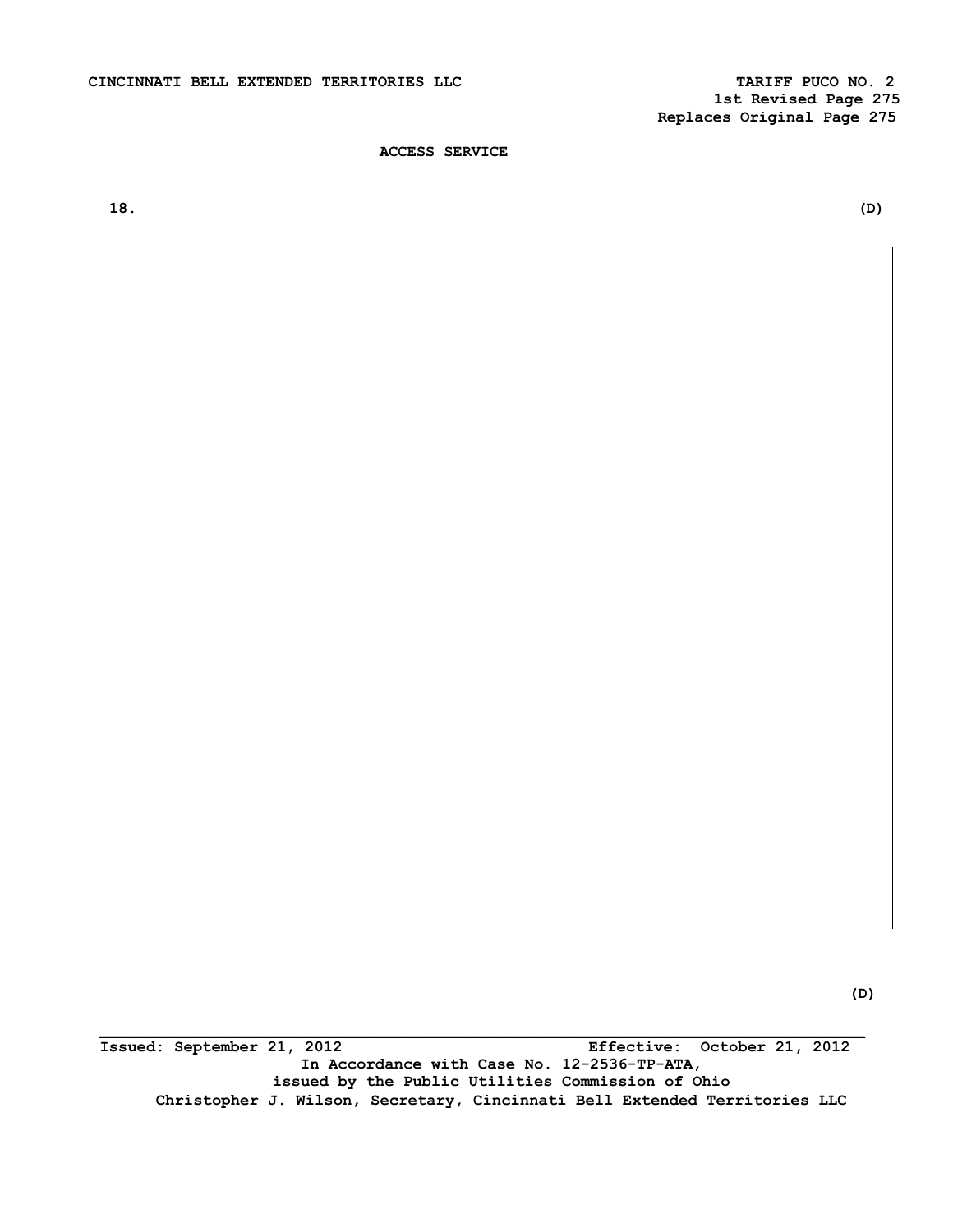**1st Revised Page 276 Replaces Original Page 276** 

# **ACCESS SERVICE**

**18. (D)**

**(D**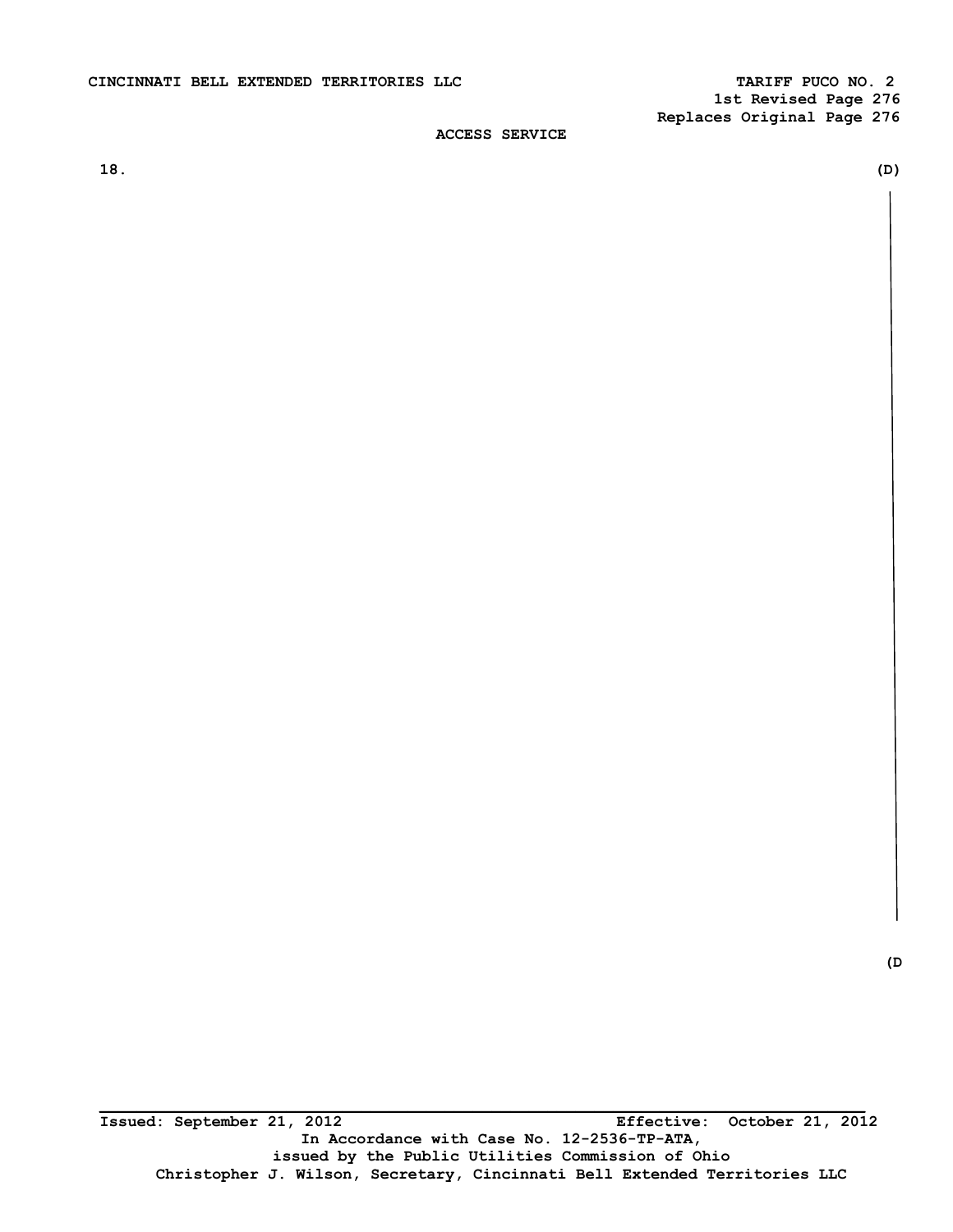# **CINCINNATI BELL EXTENDED TERRITORIES LLC TARIFF PUCO NO. 2**

 **2nd Revised Page 277 Replaces 1st Revised Page 277** 

**ACCESS SERVICE** 

**18. (D)** 

 **(D)** 

**Issued: September 21 2012 Effective: October 21, 2012** 

**In Accordance with Case No. 12-2536-TP-ATA, issued by the Public Utilities Commission of Ohio Christopher J. Wilson, Secretary, Cincinnati Bell Extended Territories LLC**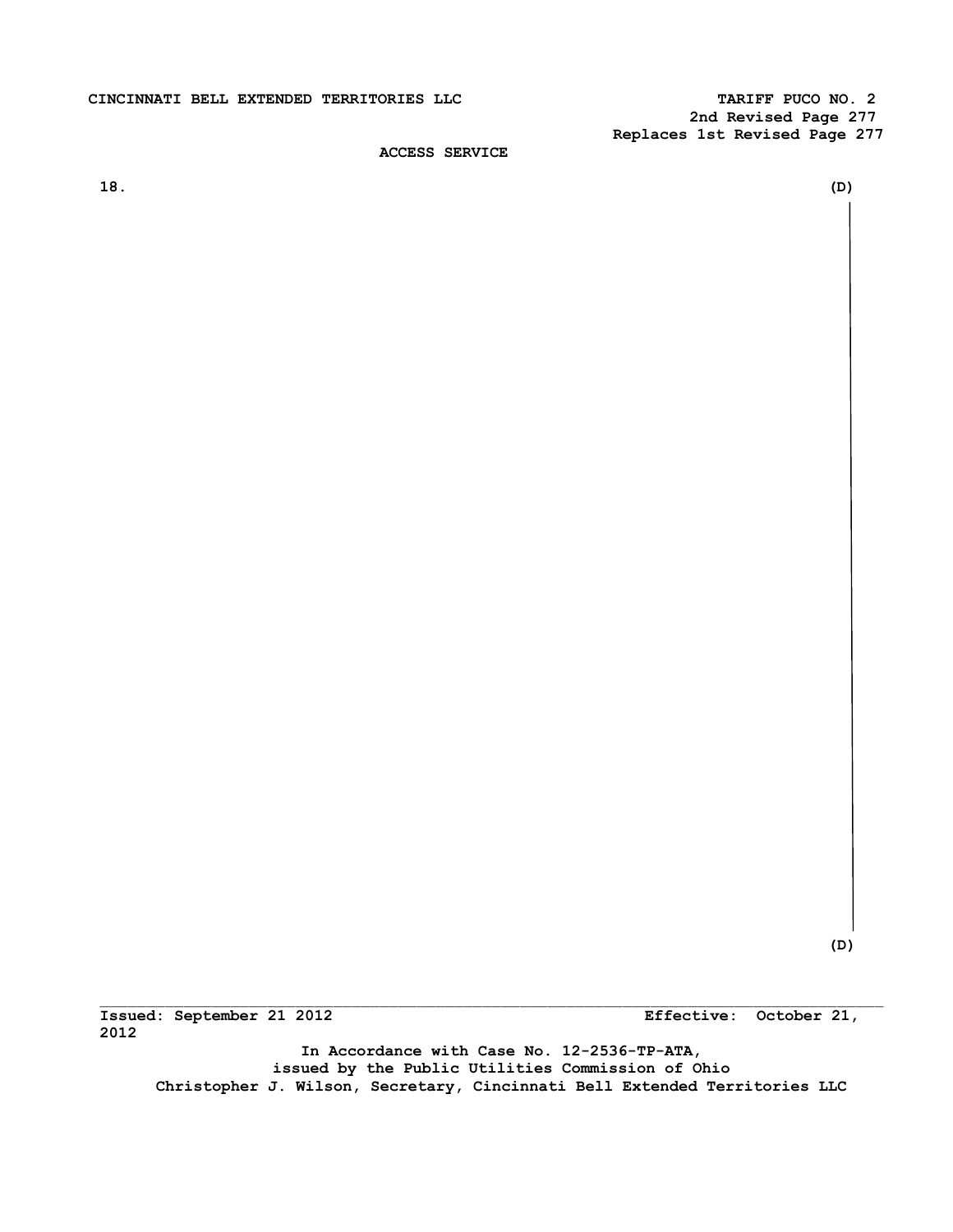**18. (D)** 

**(D)** 

**\_\_\_\_\_\_\_\_\_\_\_\_\_\_\_\_\_\_\_\_\_\_\_\_\_\_\_\_\_\_\_\_\_\_\_\_\_\_\_\_\_\_\_\_\_\_\_\_\_\_\_\_\_\_\_\_\_\_\_\_\_\_\_\_\_\_\_\_\_\_\_\_\_\_\_\_\_\_\_\_\_\_ Issued: September 21, 2012 Effective: October 21, 2012 In Accordance with Case No. 12-2536-TP-ATA, issued by the Public Utilities Commission of Ohio Christopher J. Wilson, Secretary, Cincinnati Bell Extended Territories LLC**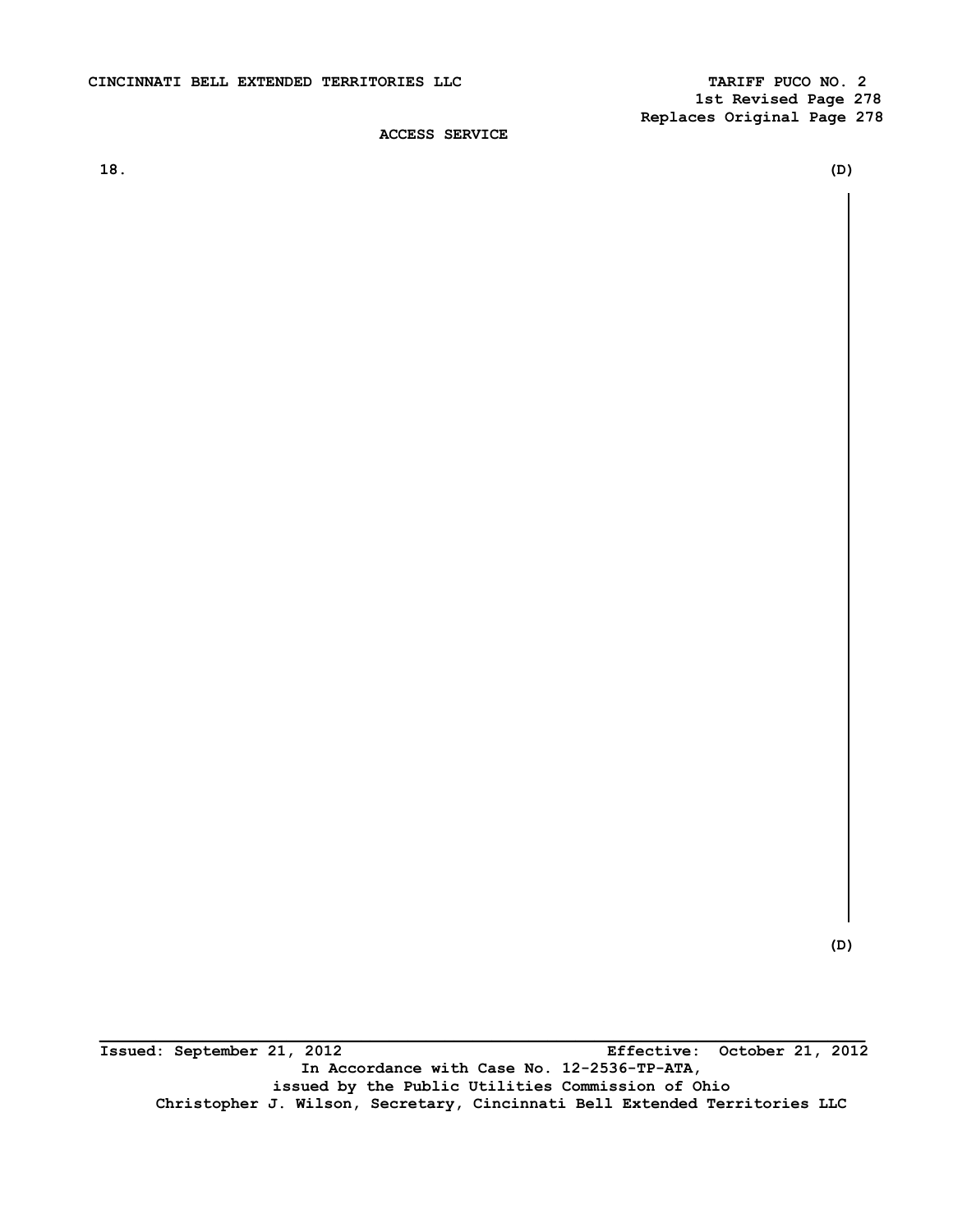**18. (D)** 

 **(D)** 

**\_\_\_\_\_\_\_\_\_\_\_\_\_\_\_\_\_\_\_\_\_\_\_\_\_\_\_\_\_\_\_\_\_\_\_\_\_\_\_\_\_\_\_\_\_\_\_\_\_\_\_\_\_\_\_\_\_\_\_\_\_\_\_\_\_\_\_\_\_\_\_\_\_\_\_\_\_\_\_\_\_\_ Issued: September 21, 2012 Effective: October 21, 2012 In Accordance with Case No. 12-2536-TP-ATA, issued by the Public Utilities Commission of Ohio Christopher J. Wilson, Secretary, Cincinnati Bell Extended Territories LLC**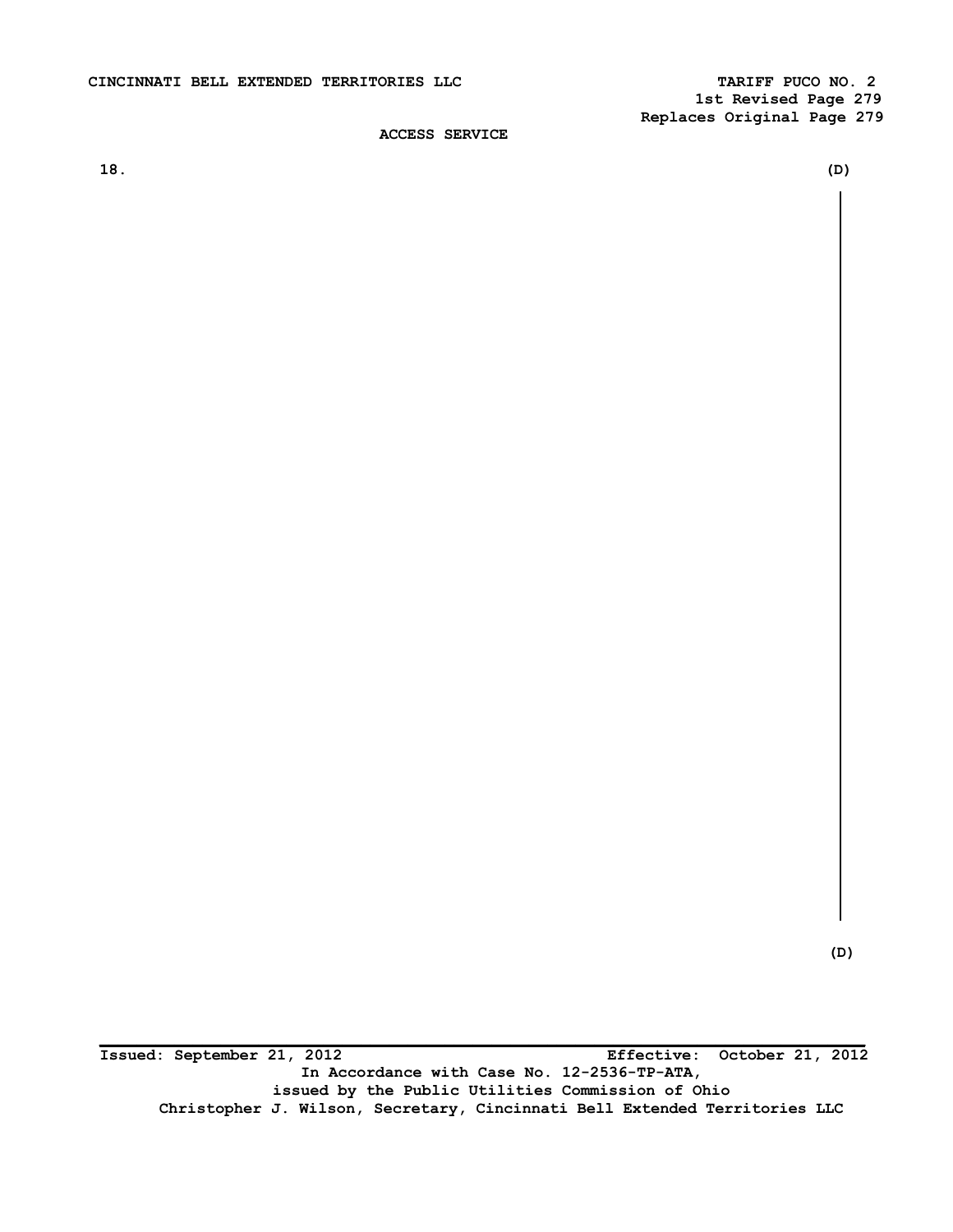**18 (D)** 

 **(D)** 

**Issued: September 21, 2012 Effective: October 21, 2012 In Accordance with Case No. 12-2536-TP-ATA, issued by the Public Utilities Commission of Ohio Christopher J. Wilson, Secretary, Cincinnati Bell Extended Territories LLC**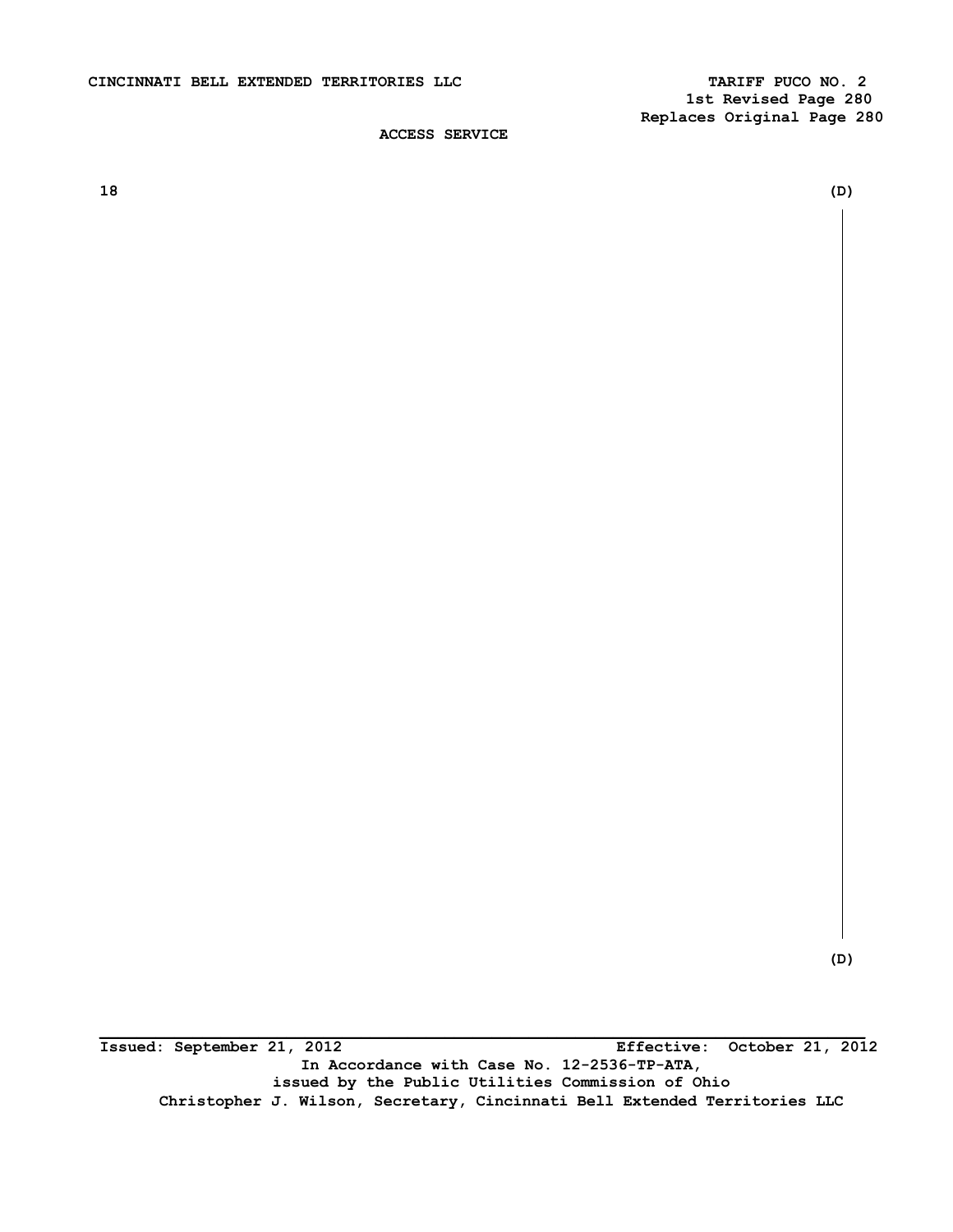**\_\_\_\_\_\_\_\_\_\_\_\_\_\_\_\_\_\_\_\_\_\_\_\_\_\_\_\_\_\_\_\_\_\_\_\_\_\_\_\_\_\_\_\_\_\_\_\_\_\_\_\_\_\_\_\_\_\_\_\_\_\_\_\_\_\_\_\_\_\_\_\_\_\_\_\_\_\_\_\_\_\_ Issued: September 21, 2012 Effective: October 21, 2012 In Accordance with Case No. 12-2536-TP-ATA, issued by the Public Utilities Commission of Ohio Christopher J. Wilson, Secretary, Cincinnati Bell Extended Territories LLC** 

 **(D)** 

**18 (D)**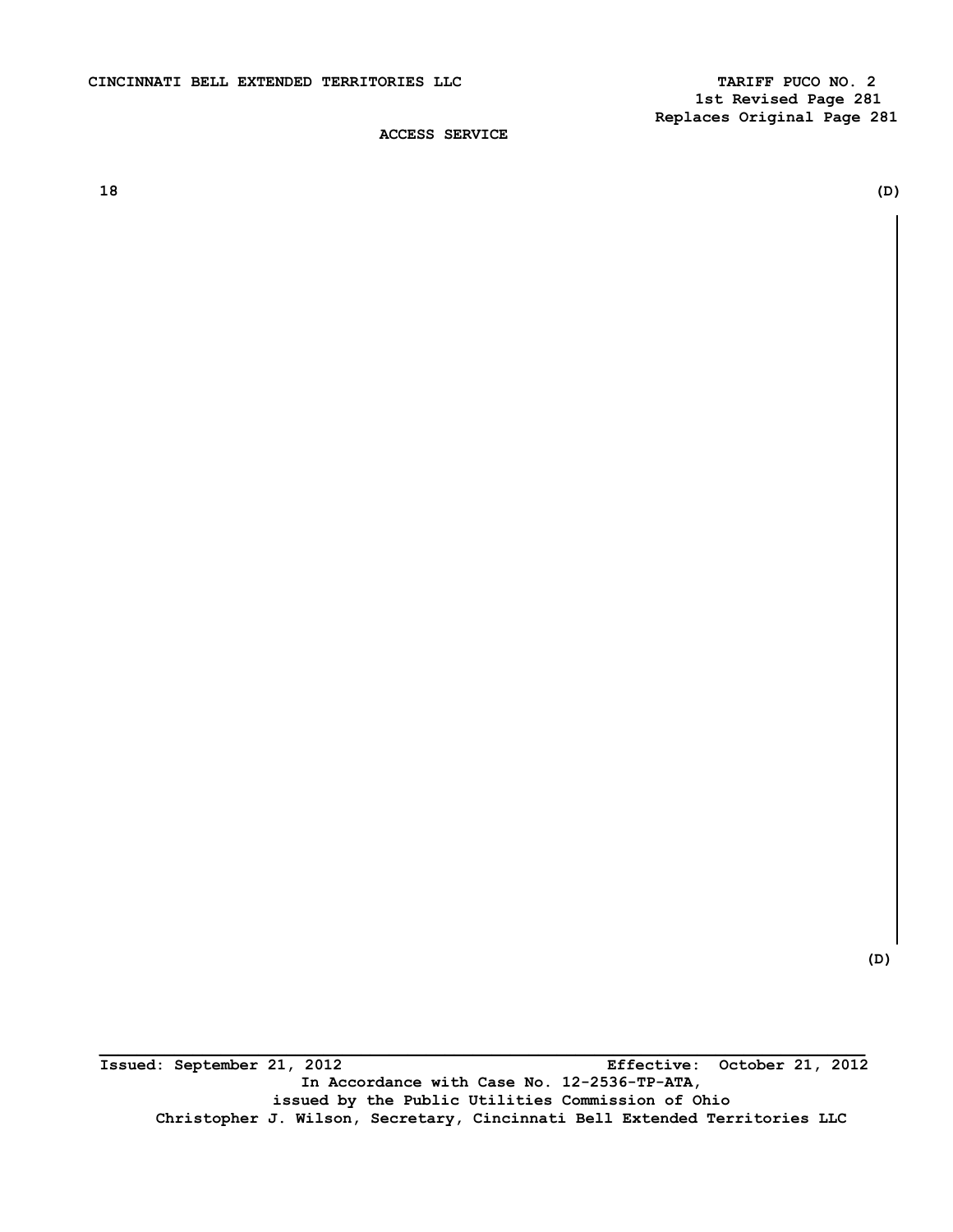**18 (D)** 

**(D)** 

**\_\_\_\_\_\_\_\_\_\_\_\_\_\_\_\_\_\_\_\_\_\_\_\_\_\_\_\_\_\_\_\_\_\_\_\_\_\_\_\_\_\_\_\_\_\_\_\_\_\_\_\_\_\_\_\_\_\_\_\_\_\_\_\_\_\_\_\_\_\_\_\_\_\_\_\_\_\_\_\_\_\_ Issued: September 21, 2012 Effective: October 21, 2012 In Accordance with Case No. 12-2536-TP-ATA, issued by the Public Utilities Commission of Ohio Christopher J. Wilson, Secretary, Cincinnati Bell Extended Territories LLC**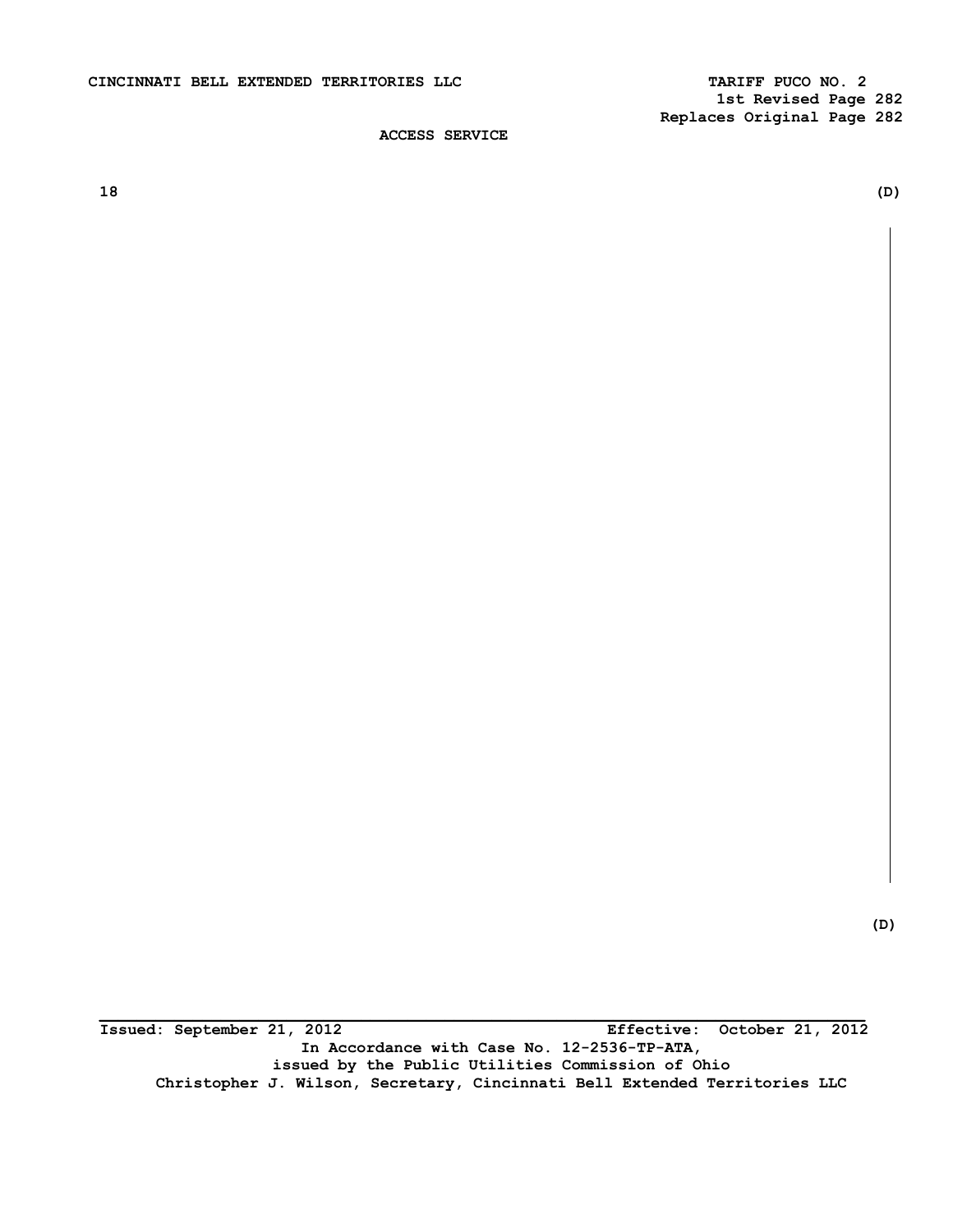# CINCINNATI BELL EXTENDED TERRITORIES LLC **TARIFF PUCO NO. 2**

 **2nd Revised Page 283 Replaces 1st Revised Page 283** 

# **ACCESS SERVICE**

**18 (D)** 

**\_\_\_\_\_\_\_\_\_\_\_\_\_\_\_\_\_\_\_\_\_\_\_\_\_\_\_\_\_\_\_\_\_\_\_\_\_\_\_\_\_\_\_\_\_\_\_\_\_\_\_\_\_\_\_\_\_\_\_\_\_\_\_\_\_\_\_\_\_\_\_\_\_\_\_\_\_\_\_\_\_\_\_\_ \_\_\_\_\_\_\_\_\_\_\_\_\_\_\_\_\_\_\_\_\_\_\_\_\_\_\_\_\_\_\_\_\_\_\_\_\_\_\_\_\_\_\_\_\_\_\_\_\_\_\_\_\_\_\_\_\_\_\_\_\_\_\_\_\_\_\_\_\_\_\_\_\_\_\_\_\_\_\_\_\_\_**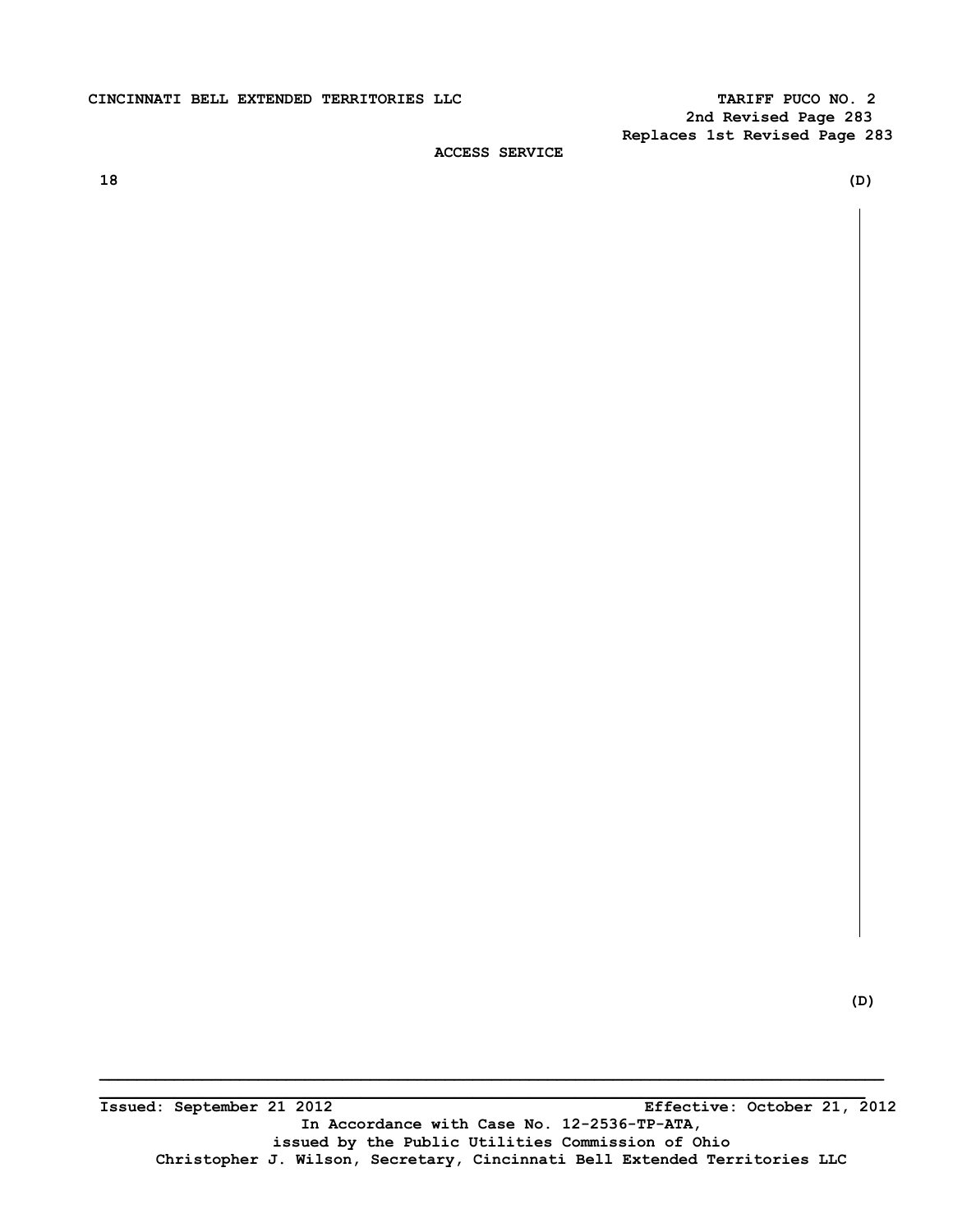CINCINNTI BELL EXTENDED TERRITORIES LLC **TARIFF PUCO NO. 2** 

 **1st Revised Page 283.1 Replaces Original Page 283.1**

# **ACCESS SERVICE**

| 19. | Wavelength Point-to-Point Service           | Page   |     |
|-----|---------------------------------------------|--------|-----|
|     | Wavelength Point-to-Point Service           |        |     |
|     | 19.1 General Description                    |        |     |
|     | (A) Basic Service Description               | 283.2  |     |
|     | (B) Service Provisioning                    | 283.3  |     |
|     | (C) Responsibility of the Telephone Company | 283.6  |     |
|     | (D) Responsibility of Customer              | 283.6  |     |
|     | (E) Service Rearrangements                  | 283.6  |     |
|     | 19.2 Route Diversity                        | 283.7  |     |
|     | 19.3 Rate Regulations                       | 283.8  |     |
|     | (A) Rate Elements                           | 283.8  |     |
|     | (B) Wavelength Connection Capacity          | 293.9  |     |
|     | (C) Term Pricing Plan                       | 283.10 |     |
|     | (D) Expedite Charge                         | 283.11 | (N) |
|     | 19.4 Rates and Charges                      | 283.12 |     |
|     | (A) Ports                                   | 283.12 |     |

**Issued: October 31, 2013 Effective: November 30, 2013 In Accordance with Case No. 13-2152-TP-ATA, issued by the Public Utilities Commission of Ohio Christopher J. Wilson, Secretary, Cincinnati Bell Extended Territories LLC**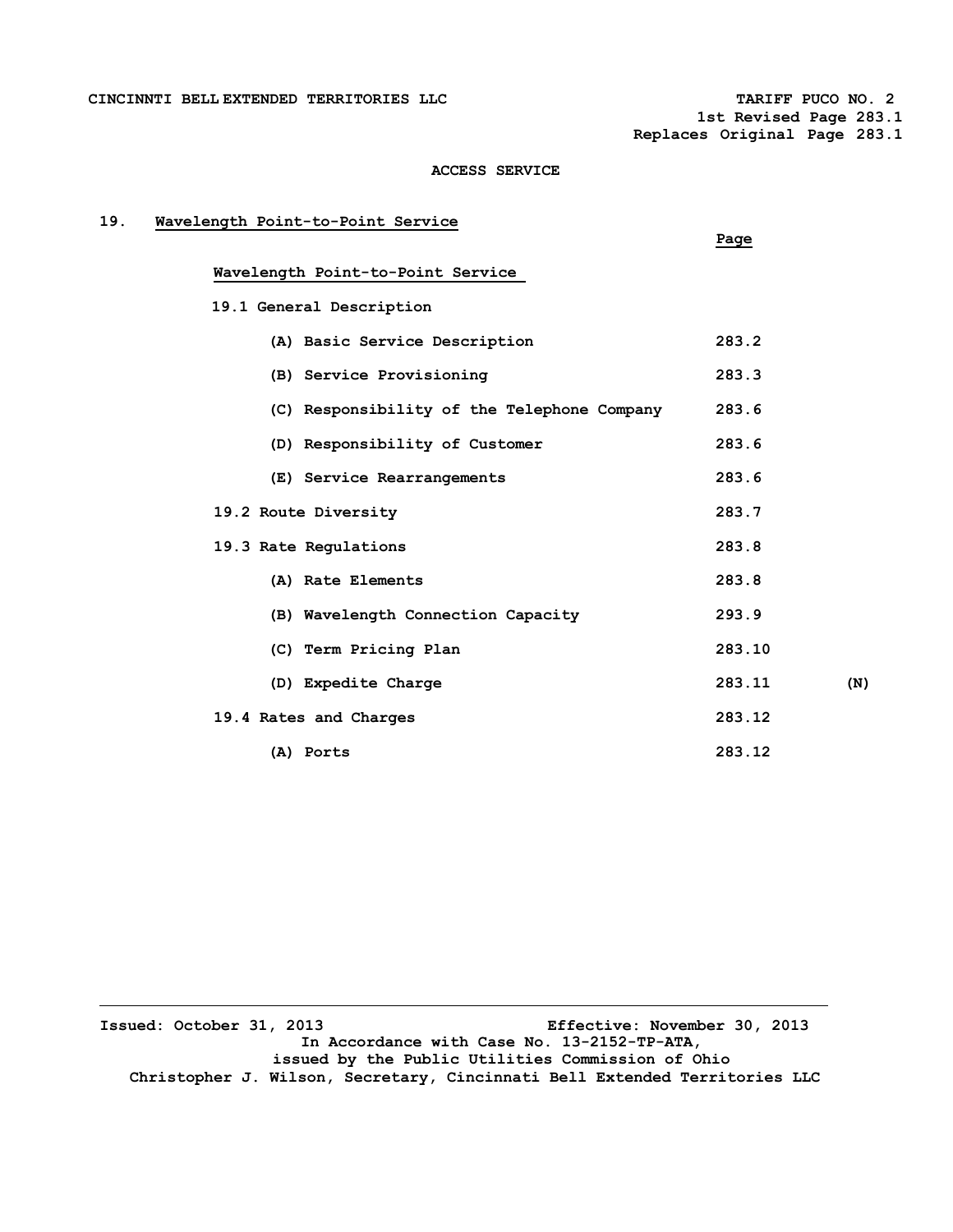# **19. Wavelength Point-to-Point Service (Cont'd) (N)**

# **19.1 General Description**

## **(A) Basic Service Description**

 **Wavelength Service is a Special Access Service that provides high volume optical transport utilizing multiplexing technology in a point-to-point circuit configuration. Multiple data signals are transmitted over the same fiber-optic cable at the time, using different wavelengths of light, in order to increase the amount of information that can be transferred. Each wavelength represents a transmission channel in the Wavelength system and is protocol independent of every other channel in the system. Rates and charges for Special Access Service are set forth in Section 7.5. Wavelength Service allows customers to combine their multiple data signals so they may be amplified and transported over one network. Wavelength Service provides dedicated capacity over a single pair of fiber in two directions that increases capacity without limiting customer-required data interfaces.** 

**The following regulations will apply to Wavelength Service:** 

- **(1) Wavelength Point-to-Point Service is available with a one-year minimum period, under 12-month, 24-month, 36-month, 48-month, 60-month and 84-month OPP as described in Section 7.4.9. When a service is discontinued prior to the expiration of the minimum period, termination charges are applicable for the remaining portion of the minimum period.**
- **(2) Installation will not begin until the customer has accepted the proposal by the Telephone Company. (N)**

**Issued: September 21, 2012 Effective: October 21, 2012 In Accordance with Case No. 12-2536-TP-ATA, issued by the Public Utilities Commission of Ohio Christopher J. Wilson, Secretary, Cincinnati Bell Extended Territories LLC**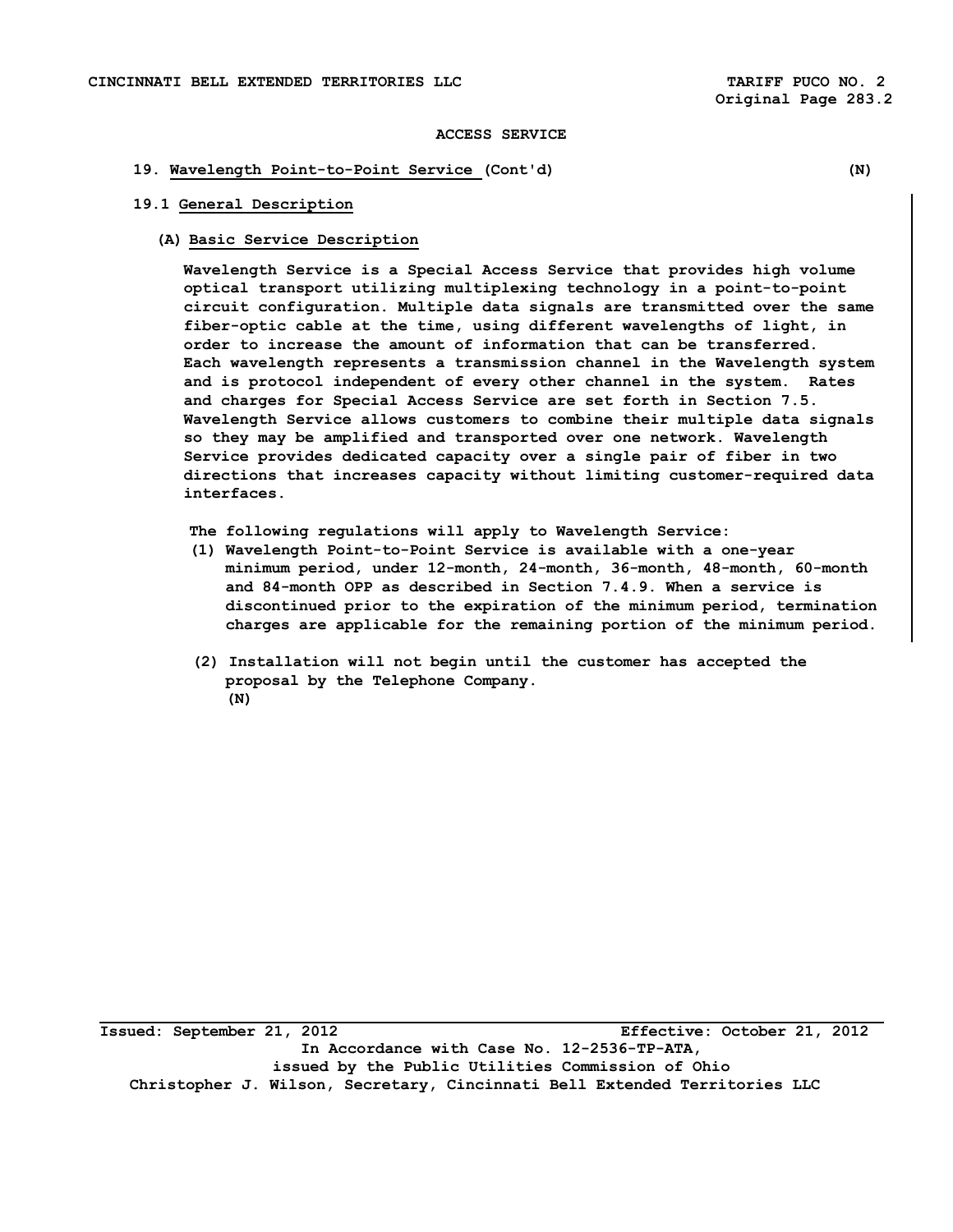## **19. Wavelength Point-to-Point Service (Cont'd) (N)**

- **19.1 General Description (Cont'd)** 
	- **(B) Service Provisioning**

**(2)Manner of Provisioning** 

**Point-to-Point Service provides a customer a dedicated custom network. The network is in a architecture designed to provide increased reliability and functionality connecting multiple customer-designated locations and specified Telephone Company central Offices.** 

 **Customer provided equipment (CPE) must deliver the data signals for the Wavelength Service transport within the technical specifications for the subscribed data service. Technical specifications can be found in the Telcordia Technical Reference Publications and the following:** 

ANSI X379.3, Fibre Channel (also includes  $FICON^{Tm}$  and  $ISC^{T}$ ANSI/IEEE 802.3, Fast Ethernet IEEE 802.3x and z, Gigabit Ethernet

 **(N)** 

**ESCONTM, ETRTM, FICONTM and ISCTM are registered trademarks of the International Business Machines (IBM) Corporation, Armonk, NY 10504.** 

**Issued: September 21, 2012 Effective: October 21, 2012 In Accordance with Case No. 12-2536-TP-ATA, issued by the Public Utilities Commission of Ohio Christopher J. Wilson, Secretary, Cincinnati Bell Extended Territories LLC**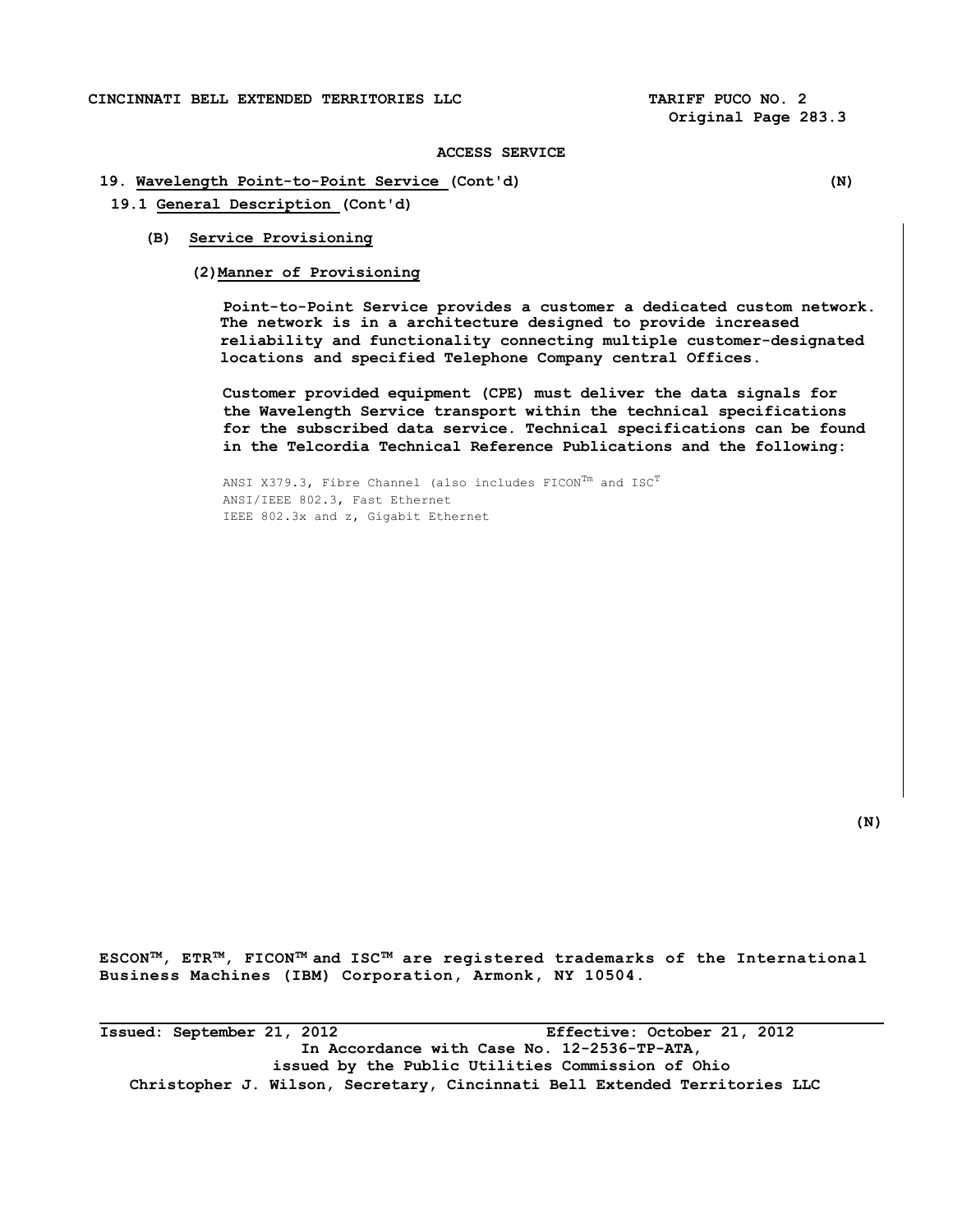## **19. Wavelength Point-to-Point Service (Cont'd) (N)**

**19.1 General Description (Cont'd)** 

- **(B) Service Provisioning (Cont'd)** 
	- **(3) Limitations**

- **(a) Optical amplifiers and/or regenerators may have to be added to a Wavelength Service subsequent to the initial installation.**
- **(b) When any additional services are added, such installations may cause a service interruption to existing unprotected channels, or a protection switch on protected channels.**
- **(c) Services with time-delay sensitive protocols have facility length limitations and may affect the design/availability of Wavelength Service. The Telephone Company will work cooperatively with the customer to determine if the desired services can operate between the customers designated premises. These services will not be available on Wavelengths nor between nodes where facility length limitations exceed the service specifications described in Sections 21.3(B)(1) & (2).**
- **(d) Neither electrical interfaces nor optical multiplexing are available with Wavelength Service.**
- **(e) Channel protection may not be available for all interface types.**
- **(f) A protective channel provides protection for a single channel toward the network. It does not protect the channel against failure towards the customer interface. Protection reduces the maximum individual channel capacity of the system. (N)**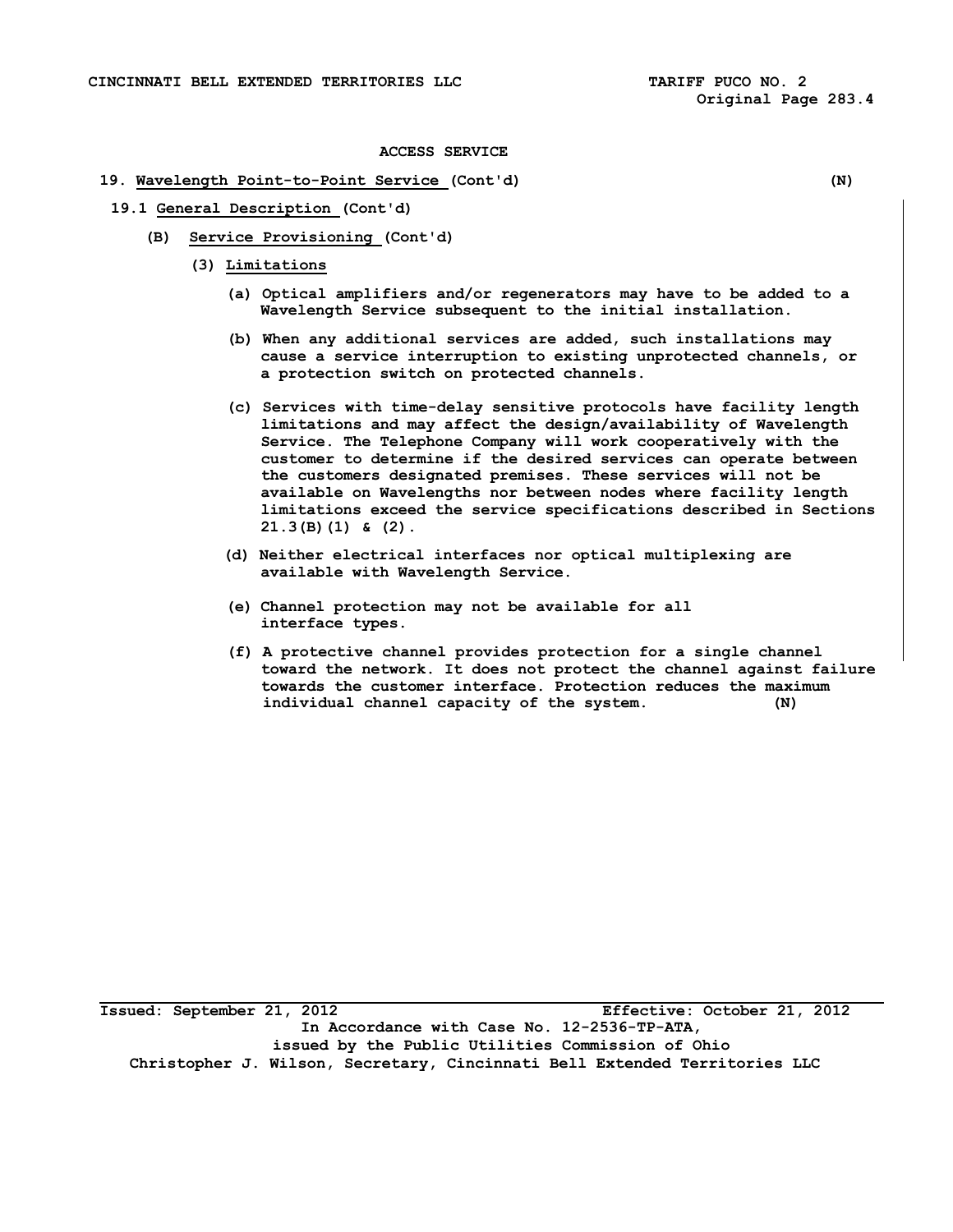# **CINCINNATI BELL EXTENDED TERRITORIES LLC TARIFF PUCO NO. 2**

**ACCESS SERVICE** 

### **19. Wavelength Point-to-Point Service (Cont'd) (N)**

**19.1 General Description (Cont'd)** 

- **(B) Service Provisioning (Cont'd)** 
	- **(4) Allowance for Service Interruptions**

**An interruption of service will start when an inoperative service is reported to the Telephone Company and end when the service is operative. In any month, as a result of an interruption, the total credit per rate element of the interrupted service may not exceed 100 percent of the monthly charge for that particular rate element as described in Section 2.4.4.** 

**Any protected service interruptions greater than 2 consecutive seconds as a result of a failure on the protected portion of the circuit will result in a credit equal to one month's bill for the individual portto-port connection involved. If the interruption occurs on an unprotected portion of the circuit, no credit shall be allowed for an interruption of less than thirty (30) minutes. The customer shall be credited for an interruption of 30 minutes or more at the rate of 1/1440 of the monthly charges for the facility or service for each period of 30 minutes or major fraction thereof that the interruption continues.** 

**The minimum configuration would be two ports either at a serving wire center or at a customer premises site. If the ports are not in a serving wire center, a central office management site for monitoring is required. An optical amplifier located at a serving wire center can be used as a monitoring site.** 

 **A combination of these configurations may be used in a network design depending on the customer's traffic pattern.** 

**Wavelength Point-to-Point Service configuration would be a port or ports at a customer premise site connecting through a Company central office to another customer premise site. (N)** 

**Issued: September 21, 2012 Effective: October 21, 2012 In Accordance with Case No. 12-2536-TP-ATA, issued by the Public Utilities Commission of Ohio Christopher J. Wilson, Secretary, Cincinnati Bell Extended Territories LLC**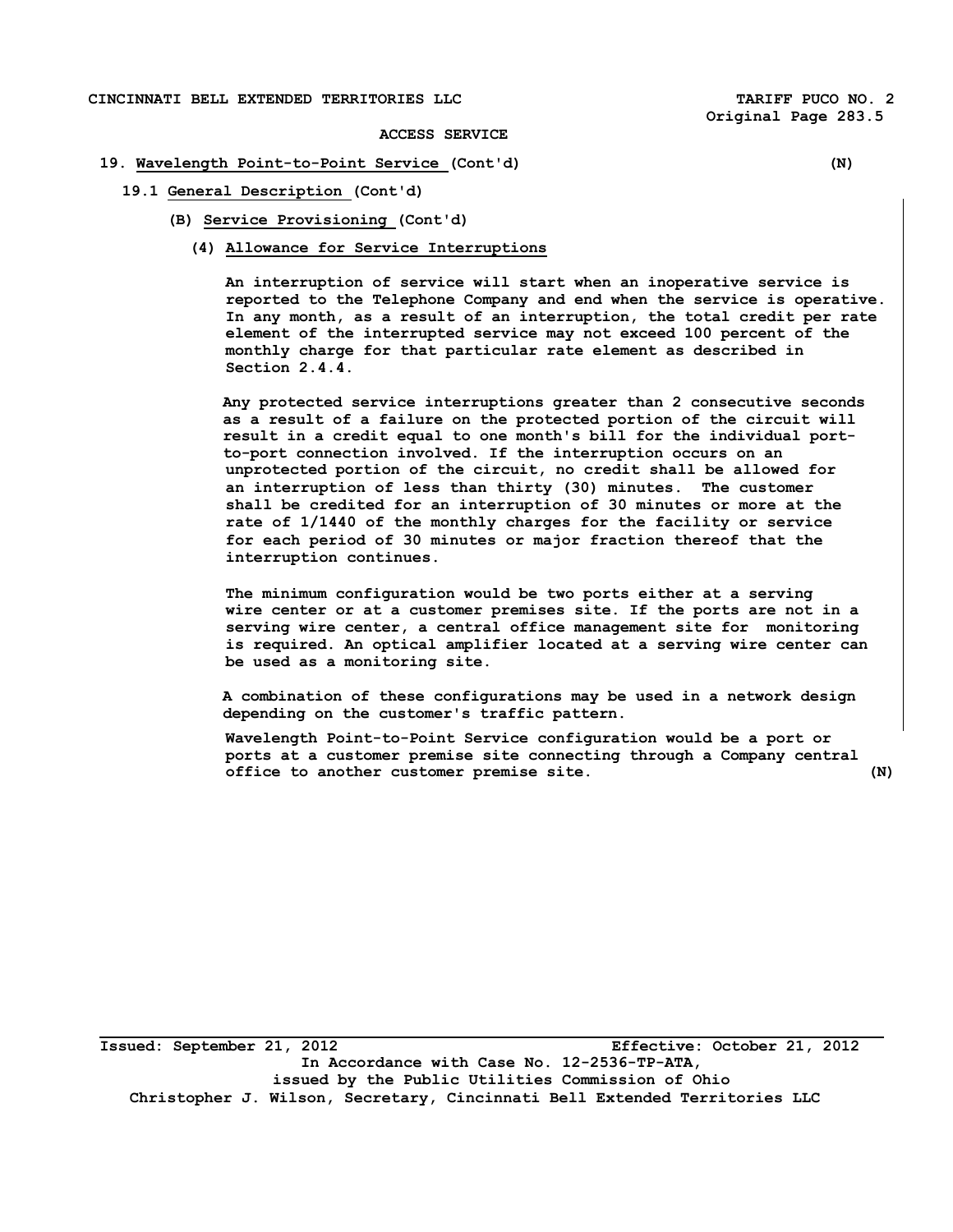## **19. Wavelength Point-to-Point Service (Cont'd) (N)**

- **19.1 General Description (Cont'd)** 
	- **(B) Service Provisioning (Cont'd)**

# **CBET Point–to-Point Wavelength Service**

# **UNPROTECTED**



# **CBET Point-to-Point Wavelength Service**

# **PROTECTED**



## **(C) Responsibility of The Telephone Company**

**The Telephone Company will provision and maintain Wavelength Service for the customer up to and including the Network Interface (NI).** 

**(D) Responsibility of Customer** 

**The customer is responsible for providing the compatible CPE to be used for the connection to the Wavelength Service.** 

## **(E) Service Rearrangements**

**Service rearrangements are provisioning changes to existing (installed) services which do not result in either a change in the minimum period requirements or a change in the physical location of the point of termination at a customer premises. See Section 13.3.11. (N)** 

**Issued: September 21, 2012 Effective: October 21, 2012 In Accordance with Case No. 12-2536-TP-ATA, issued by the Public Utilities Commission of Ohio Christopher J. Wilson, Secretary, Cincinnati Bell Extended Territories LLC**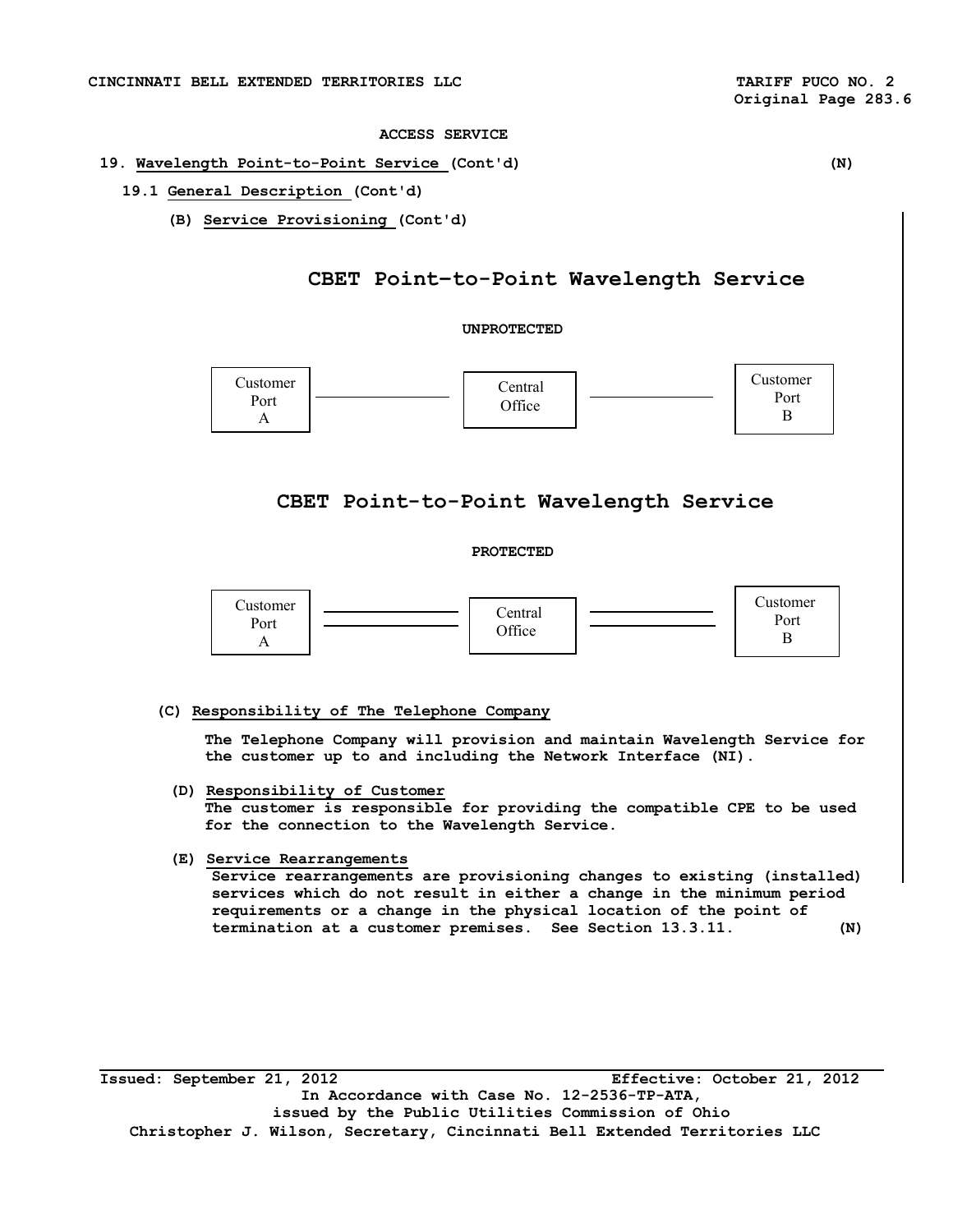# **19. Wavelength Point-to-Point Service (Cont'd) (N)**

#### **19.2 Route Diversity**

**Wavelength Service is configured with diversely routed fiber whenever possible. Unprotected channels will be lost in the event of a fiber path failure on which the circuit is assigned. Equipment interfaces towards the customer are not protected.** 

**Routing of fiber may be diversified from the customer premises to their serving wire center or alternate serving wire center as determined by the Telephone Company, and where facilities are available, to ensure that loop fibers follow separate paths to the serving wire center or alternate serving wire center. Special construction costs may be incurred to ensure diverse routing of the fiber. In addition, IOF (interoffice facility) fiber paths may be diversified to ensure that at any serving wire center drop node, the fibers do not egress and ingress at the same location. In cases where the serving wire center does not have multiple entrance fiber facilities, the section of the fiber from the manhole closest to the serving wire center will be routed within the same duct structure.** 

**At the customer's request, additional protection to the customer premises nodes can be provided via dual entrance facilities. This special request will cause the customer to incur special construction cost. Without this special request, diverse fiber is provided to the manhole closest to the customer premises. The customer or building owner is responsible for providing the conduit.** 

**In the case where dual entrance facilities are not established at the customer premises, collapsed facilities from the customer premises to the building equipment location are not diverse. (N)** 

**Issued: September 21, 2012 Effective: October 21, 2012** 

**In Accordance with Case No. 12-2536-TP-ATA, issued by the Public Utilities Commission of Ohio Christopher J. Wilson, Secretary, Cincinnati Bell Extended Territories LLC**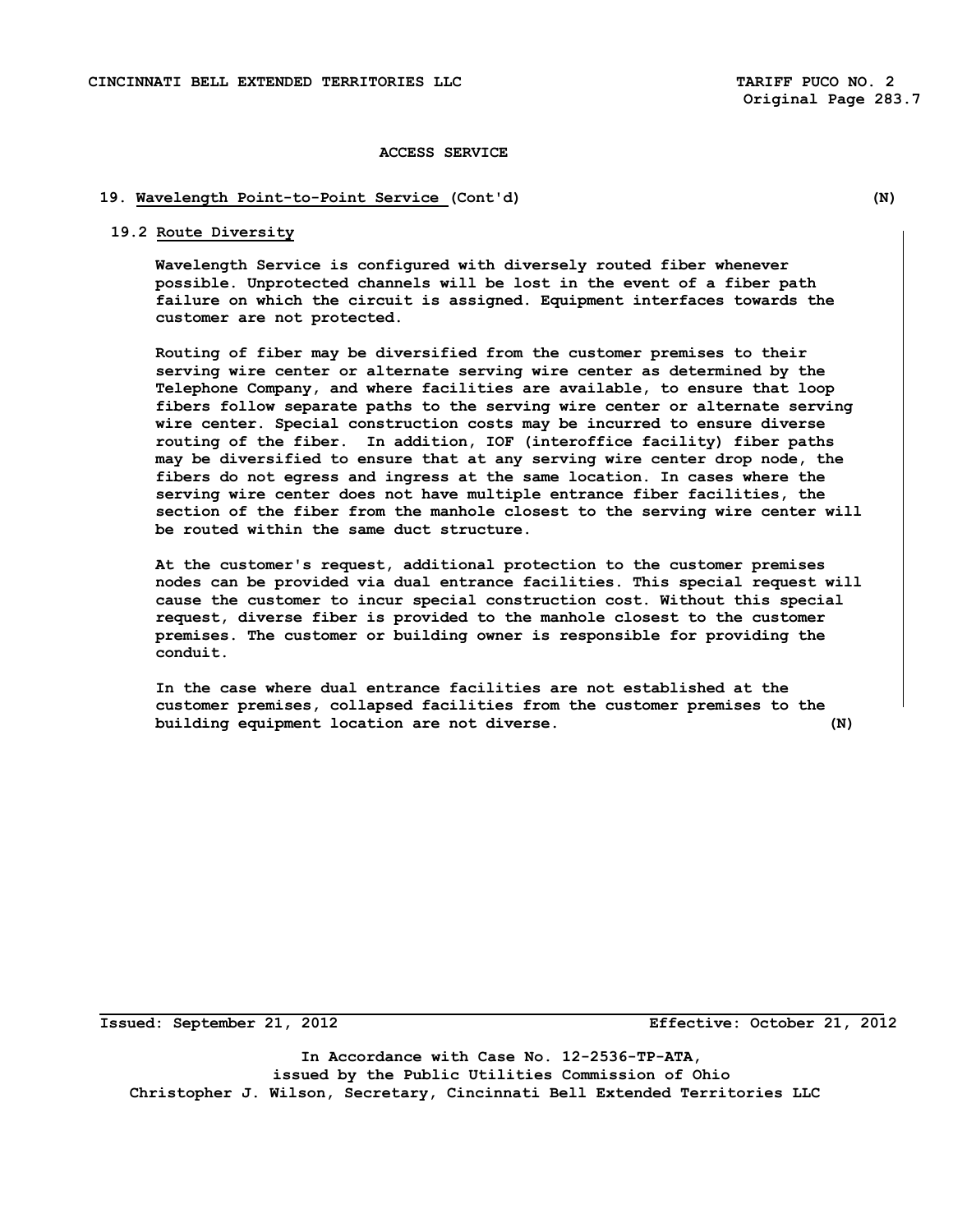# **19. Wavelength Point-to-Point Service (Cont'd) (N)**

## **19.3 Rate Regulations**

# **(A) Rate Elements**

**There are two basic rate elements which apply to Wavelength Service. The Port/per circuit termination can be located at either a customer premises or the Telephone Company Central Office.** 

#### **(1) Customer Premises Port/Per circuit termination**

**Provides for the termination of service at the customer's premises and presents the various selected ports to the customer. Applies per customer designated premises.** 

## **(2) Central Office Port/Per circuit termination**

**Provides for the termination of service at a Telephone Company Serving Wire Center. Applies per Node at the Telephone Company Serving Wire Center.** 

 **(N)**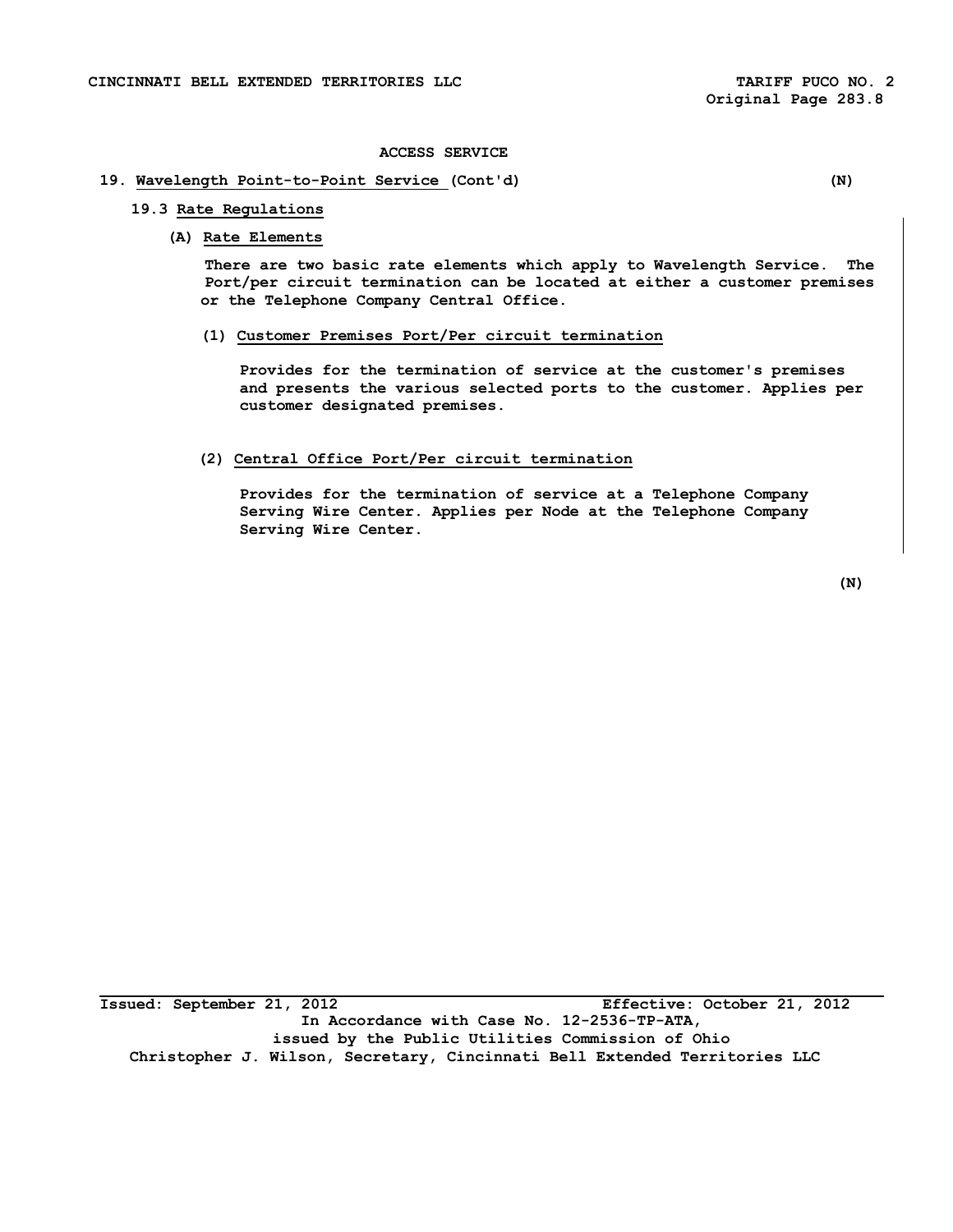## **19. Wavelength Point-to-Point Service (Cont'd) (N)**

#### **19.3 Rate Regulations (Cont'd)**

**(B) Wavelength Connection Capacity** 

**Wavelength Service offers the following port interfaces:** 

**(1) IBM Protocols:** 

**FICONTM"'(1.0625 and 2.125 Gbps) - A higher-speed evolution of ESCONTM, enabling 1 Gbps connectivity among mainframes, storage**  devices and peripherals. FICON™ is limited to a maximum distance **of 100 km and actual data throughput is distance sensitive.** 

**ISCTm"'(1.0625 Gbps) - Inter-System Coupling. This protocol is used with IBM GDPSTM architecture for multiple-location host processors. ISCTm is limited to a maximum distance of 40 km.** 

 **(2) Other Protocols:** 

**Fibre Channel (1.0625 and 2.125 Gbps) - an industry standard protocol used to interconnect Storage Area Networks (SANs). Fibre Channel is limited to a maximum distance of 100 km and actual throughput is distance sensitive.** 

**Gigabit Ethernet - a version of Ethernet that allows data transmission rates of 1 Gbps.** 

**10 Gigabit Ethernet - a version of Ethernet that allows data transmission rates of 10 Gbps.** 

**10 Gigabit Ethernet (WAN-PHY) - a version of Ethernet that allows data transmission rates of 9.953 Gbps with a WAN-PHY only interface.** 

 **10 Gigabit Ethernet (LAN-PHY)- a version of Ethernet that allows data transmission rates of 10.3125 Gbps with a LAN-PHY only interface.** 

**SONET OC-192/192c - provides a fiber-based 9953.28 Mbps synchronous optical full duplex data transmission capability. (N)** 

 **/1/ESCON'"', ETR'm, FICON'm, ISC'"'and GDPS'mare registered trademarks of the International Business Machines (IBM) Corporation, Armonk, NY 10504** 

**Issued: September 21, 2012 Effective: October 21, 2012** 

**In Accordance with Case No. 12-2536-TP-ATA, issued by the Public Utilities Commission of Ohio Christopher J. Wilson, Secretary, Cincinnati Bell Extended Territories LLC**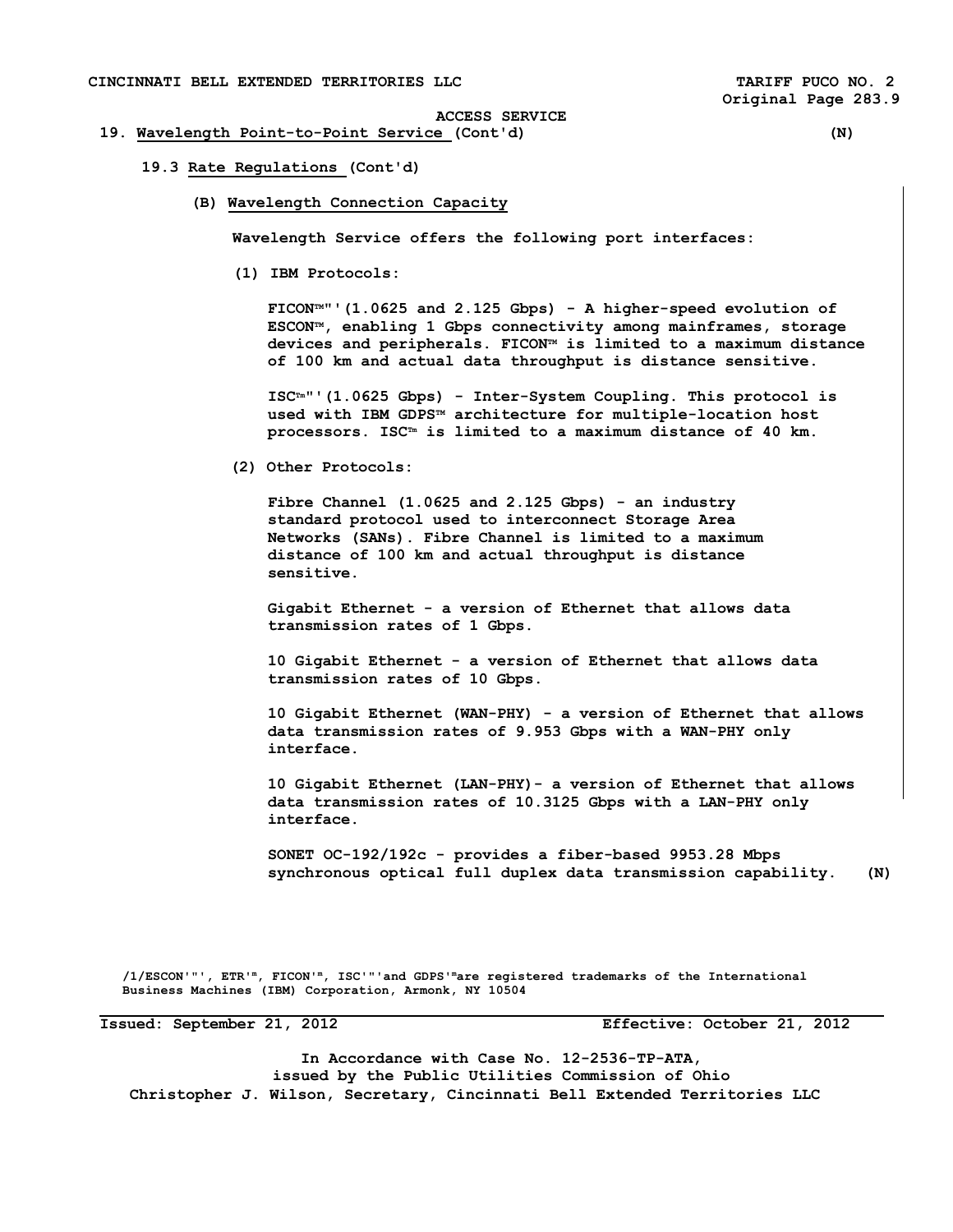# **19. Wavelength Point-to-Point Service (Cont'd) (N)**

### **19.3 Rate Regulations (Cont'd)**

## **(C) Term Pricing Plan**

 **The rates and charges set forth for Wavelength Service provide for the furnishing of service where suitable facilities are available. Where special construction of facilities is necessary, special construction charges may apply.** 

 **If Customer cancels, in whole or in part, any requested addition, rearrangement, relocation or other modification to Wavelength service prior to completion thereof, Customer will reimburse CBET for the actual expenses incurred by CBET in connection with such modification prior to CBET's receipt of notice of cancellation; provided, however, the amount of such reimbursement will not exceed the service, construction, installation, termination and other charges for which Customer would have otherwise been responsible.** 

 **Wavelength Service is available for a minimum term of 12 months or under a term payment plan of 12, 24, 36, 48, 60, or 84 months. If a Customer terminates a service, without cause, prior to the expiration of the term, the Customer will pay to CBET a termination charge equal to all remaining amounts due or to become due, including but not limited to all monthly charges for which Customer would have been responsible if the Customer had not terminated prior to the end of the applicable 12, 24, 36, 48,or 60-month term payment plan as shown in Section 7.4.9.** 

**If Customer removes one or more ports from service prior to the expiration of the term hereof, Customer will pay to CBET a termination charge equal to all monthly charges for such element(s) for which Customer would have been responsible had Customer not removed such port(s). (N)** 

**/1/ ESCON'"', ETR'm, FICON'm, ISC'"'and GDPS'mare registered trademarks of the International Business Machines (IBM) Corporation, Armonk, NY 10504** 

**Issued: September 21, 2012 Effective: October 21, 2012** 

**In Accordance with Case No. 12-2536-TP-ATA, issued by the Public Utilities Commission of Ohio Christopher J. Wilson, Secretary, Cincinnati Bell Extended Territories LLC**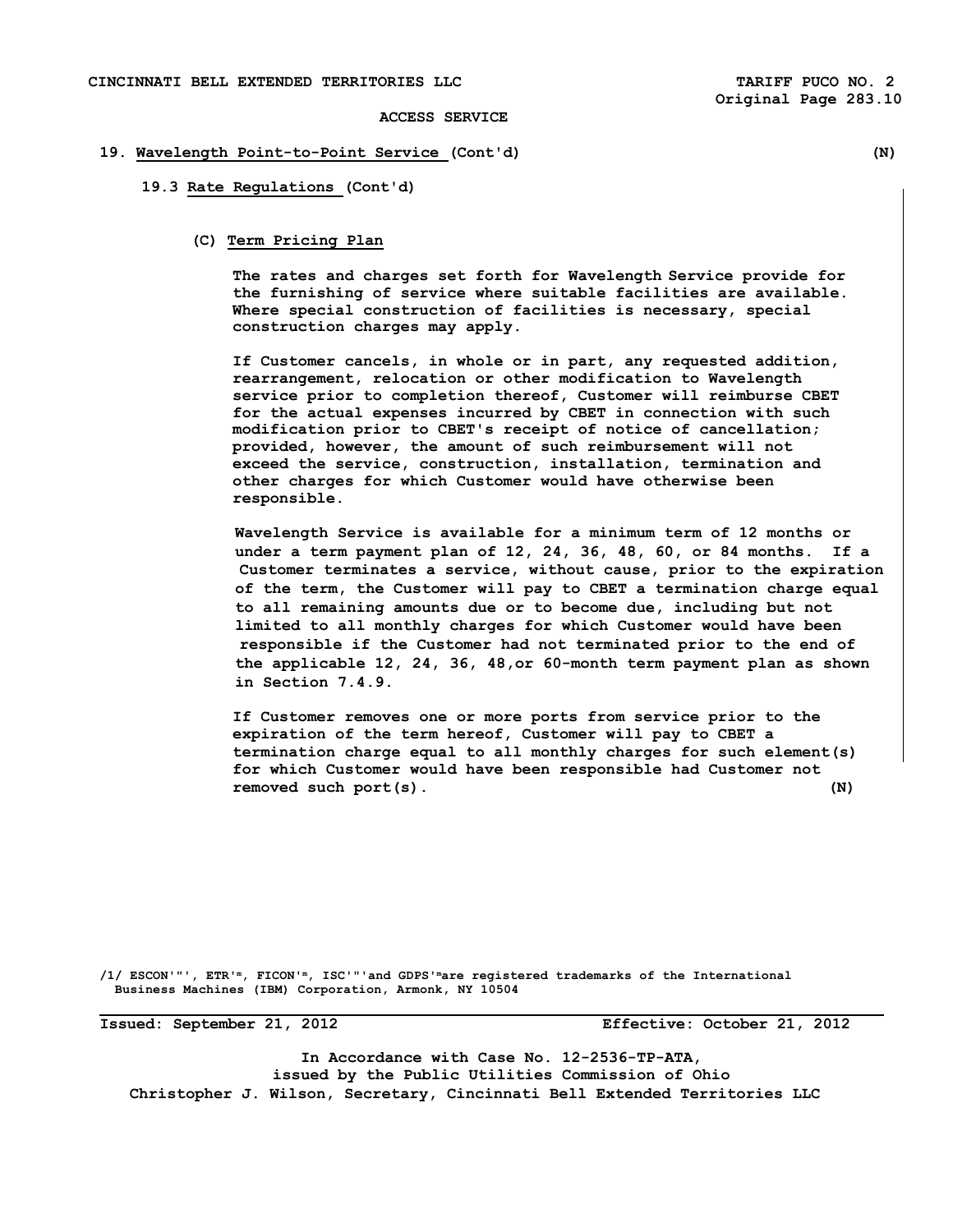## **19. Wavelength Point-to-Point Service (Cont'd)**

## **19.3 Rate Regulations (Cont'd)**

**(C) Term Pricing Plan (Cont'd)** 

 **Upon completion of the term payment plan contract the customer may renew their contract at the current, tariffed rates. If customer does not renew their contract prior to the expiration date and does not select to discontinue Wavelength Service, CBET will furnish Wavelength Service to the Customer as specified in the contract on a month-to-month basis at the current, monthly tariffed rates (which will be subject to company initiated rate changes).** 

 **If customer elects a new term payment plan, prior to the expiration of their current contract, the monthly charges will be adjusted to the current tariffed rates in effect at the time of renewal. There will be no credits or refunds made to the Customer for payments made under the previous contract term, but nonrecurring charges will not be reapplied. If Customer reduces the number of ports in service, then termination charges will be applied for the removed service. Customer may not elect a term payment plan that is shorter than the remainder of the current term payment plan.** 

#### **(D) Wavelength Service Expedite Charge (N)**

 **When placing an Access Order for service(s) for which standard intervals exist, a customer may request a service date that is prior to the standard interval service date.** 

 **The customer may also request an earlier service date on a pending standard or negotiated interval Access Order. If the Telephone Company agrees to provide service on an expedited basis, subject to limitations of personnel and material, an Expedited Order Charge will apply.** 

|                     | USOC  | Rate       |     |
|---------------------|-------|------------|-----|
| Expedite, per Order | CX4WX | \$2,100.00 | (N) |

**Issued: October 31, 2013 Effective: November 30, 2013** 

**In Accordance with Case No. 13-2152-TP-ATA, issued by the Public Utilities Commission of Ohio Christopher J. Wilson, Secretary, Cincinnati Bell Extended Territories LLC**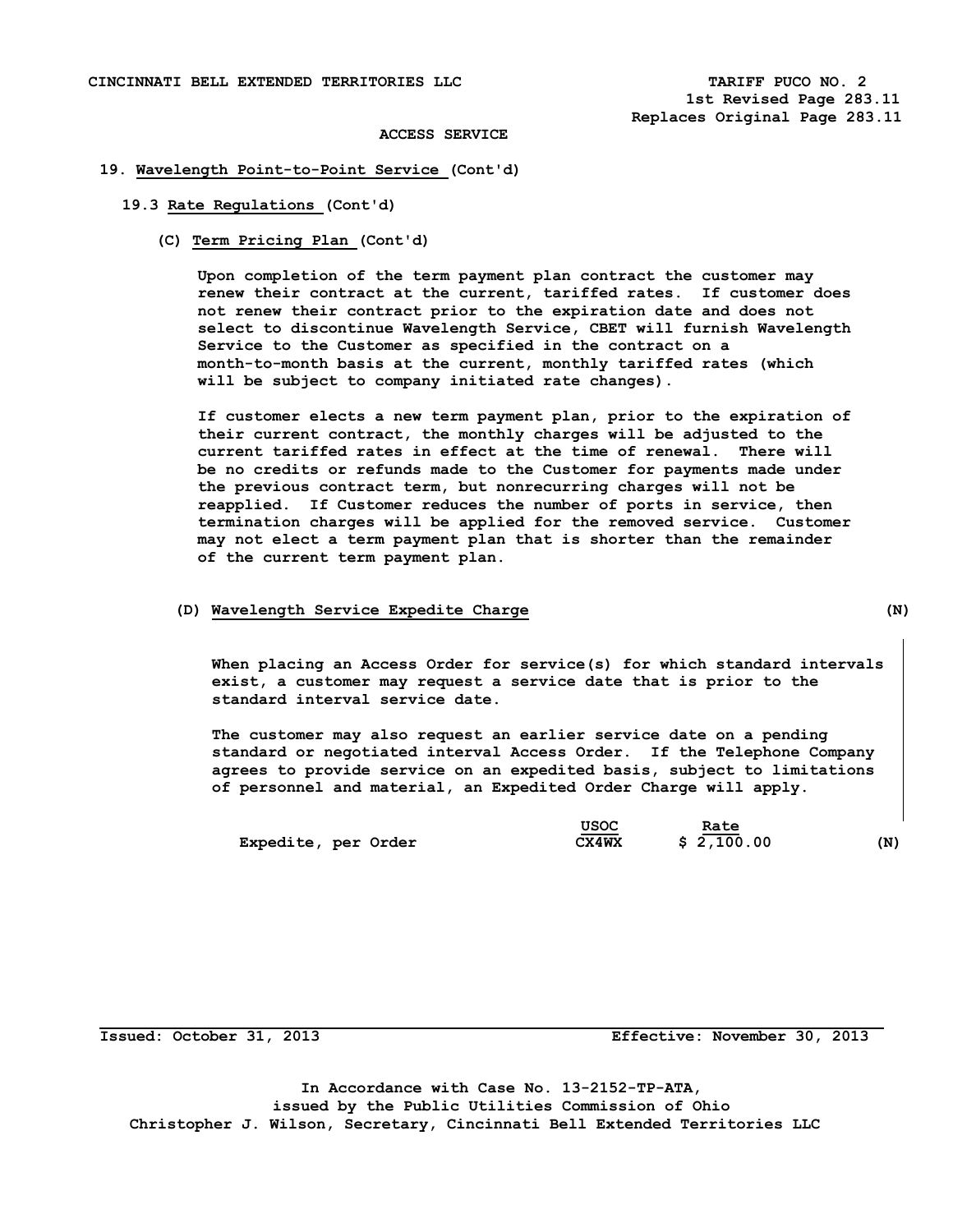# **19 Wavelength Point-to-Point Service (Cont'd) (N) 19.4 Rates and Charges Cont'd) (A) Ports Point-to Point Service Per Port/Per circuit termination location USOC 12 Month 24 Month 36 Month 48 Month 60 Month 84 Month FICONTM/1/ISCTm"'ESCONTM (1.0625 Gbps) - protected channel PROAD 5,250.00 5,092.50 4,882.50 4,725.00 4,620.00 2,900.00 - unprotected channel UNPAD 2,625.00 2,546.25 2,441.25 2,362.50 2,310.00 1,450.00 FICONTM/1/ESCONTM (2.125 Gbps) - protected channel PROBD 5,916.66 5,735.00 5,506.66 5,325.00 5,190.00 3,650.00 - unprotected channel UNPBD 2,958.33 2,867.50 2,753.33 2,662.50 2,595.00 1,825.00 Fibre Channel (1.0625 Gbps) - protected channel PROCD 5,250.00 5,092.50 4,882.50 4,725.00 4,620.00 2,900.00 - unprotected channel UNPCD 2,625.00 2,546.25 2,441.25 2,362.50 2,310.00 1,450.00 Fibre Channel (2.125 Gbps) - protected channel PRODD 5,916.66 5,735.00 5,506.66 5,325.00 5,190.00 3,650.00 - unprotected channel UNPDD 2,958.33 2,867.50 2,753.33 2,662.50 2,595.00 1,825.00 SONET OC-192/OC-192c - protected channel PROED 11,250.00 10,875.00 10,500.00 10,125.00 9,750.00 7,000.00 - unprotected channel UNPED 5,625.00 5,437.50 5,250.00 5,062.50 4,875.00 3,500.00 (N)**

 **/1/ ESCON'"', FICON'm,'and ISC'mare registered trademarks of the International Business Machines (IBM) Corporation, Armonk, NY 10504** 

**Issued: September 21, 2012 Effective: October 21, 2012** 

**In Accordance with Case No. 12-2536-TP-ATA, issued by the Public Utilities Commission of Ohio Christopher J. Wilson, Secretary, Cincinnati Bell Extended Territories LLC**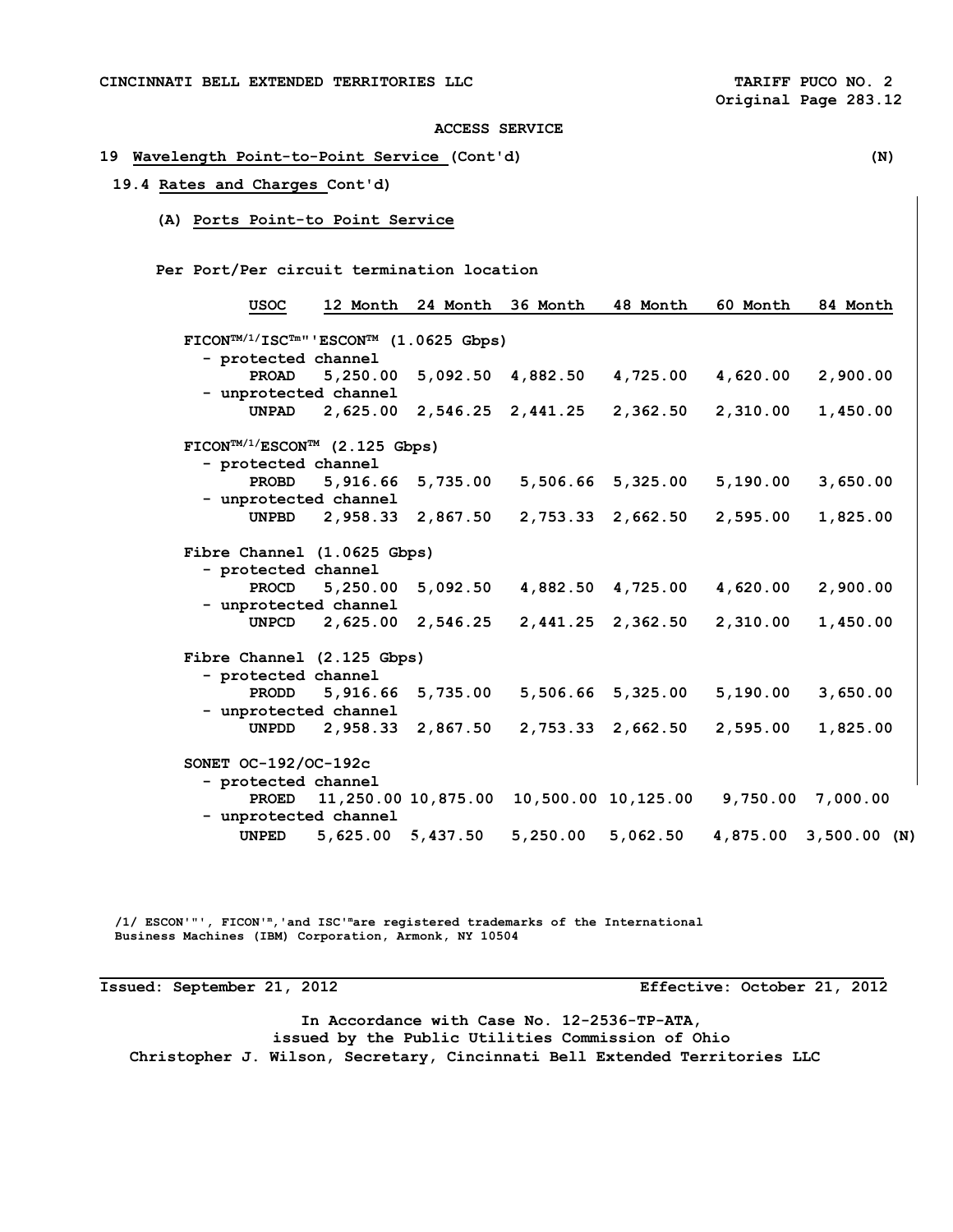## **19 Wavelength Point-to-Point Service (Cont'd)**

## **19.4 Rates and Charges Cont'd)**

**(A) Ports Point-to Point Service (Cont'd)** 

 **Per Port/Per circuit termination location** 

| USOC              | 12 Month                     | 24 Month  | 36 Month  | 48 Month                      | 60 Month                                                | 84 Month  |
|-------------------|------------------------------|-----------|-----------|-------------------------------|---------------------------------------------------------|-----------|
| 1 Gbps Ethernet   |                              |           |           |                               |                                                         |           |
|                   | - protected channel          |           |           |                               |                                                         |           |
|                   | PROFD 5,250.00               | 5,092.50  | 4,882.50  | 4,725.00                      | 4,620.00                                                | 2,900.00  |
|                   | - unprotected channel        |           |           |                               |                                                         |           |
|                   | UNPFD 2,625.00               | 2,546.25  | 2,441.25  | 2,362.50                      | 2,310.00                                                | 1,450.00  |
|                   |                              |           |           |                               |                                                         |           |
| 10 Gbps Ethernet  |                              |           |           |                               |                                                         |           |
|                   | - protected channel          |           |           |                               |                                                         |           |
|                   | PROGD 11,250.00              | 10,875.00 |           | 10,500.00 10,125.00           | 9,750.00                                                | 7,000.00  |
|                   | - unprotected channel        |           |           |                               |                                                         |           |
| <b>UNPGD</b>      | 5,625.00                     | 5,437.50  | 5,250.00  | 5,062.50                      | 4,875.00                                                | 3,500.00  |
|                   | 40 Gbps OC768 & OTU3/STM 256 |           |           |                               |                                                         |           |
|                   | - protected channel          |           |           |                               |                                                         |           |
|                   |                              |           |           |                               | PROHD 45,000.00 35,000.00 26,250.00 25,326.00 24,350.00 | 17,500.00 |
|                   | - unprotected channel        |           |           |                               |                                                         |           |
|                   | UNPHD 22,500.00              |           |           | 17,500.00 13,125.00 12,663.00 | 12,175.00                                               | 8,750.00  |
| 100 Gbps Ethernet |                              |           |           |                               |                                                         |           |
|                   | - protected channel          |           |           |                               |                                                         |           |
|                   | PROJD 99,500.00              | 55,000.00 | 39,400.00 | 38,000.00                     | 36,500.00                                               | 26,250.00 |
|                   |                              |           |           |                               |                                                         |           |
|                   | - unprotected channel        |           |           |                               |                                                         |           |

**Issued: October 9, 2013 Effective: November 8, 2013** 

**In Accordance with Case No. 13-2054-TP-ATA, issued by the Public Utilities Commission of Ohio Christopher J. Wilson, Secretary, Cincinnati Bell Extended Territories LLC**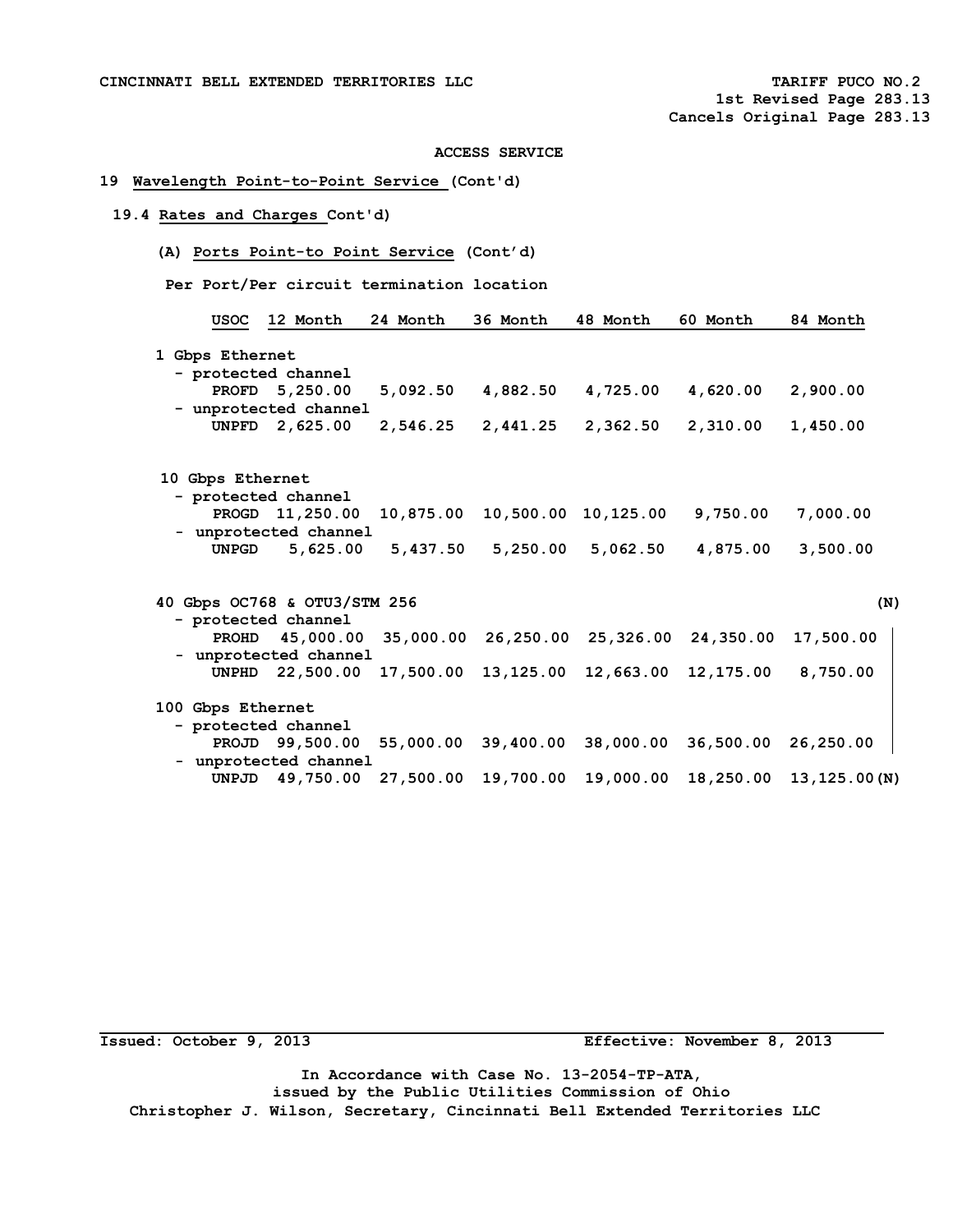**Original Page 284** 

## **ACCESS SERVICE**

## **20. Point-to-Point Ethernet Service**

|                                             | Page | (N) |
|---------------------------------------------|------|-----|
| 20.1 General Description                    | 285  |     |
| (A) Basic Service Description               | 285  |     |
| (B) Service Provisioning                    | 343  |     |
| (C) Responsibility of the Telephone Company | 286  |     |
| (D) Responsibility of Customer              | 286  |     |
| (E) Service Rearrangements                  | 286  |     |
| 20.2 Route Diversity                        | 287  |     |
| 20.3 Rate Regulations                       | 288  |     |
| (A) Rate Elements                           | 288  |     |
| (B) Term Pricing Plan                       | 289  |     |
| 20.4 Rates and Charges                      | 291  |     |
| (A) Ports                                   | 291  |     |

| (N) |
|-----|
|-----|

 $\overline{\phantom{a}}$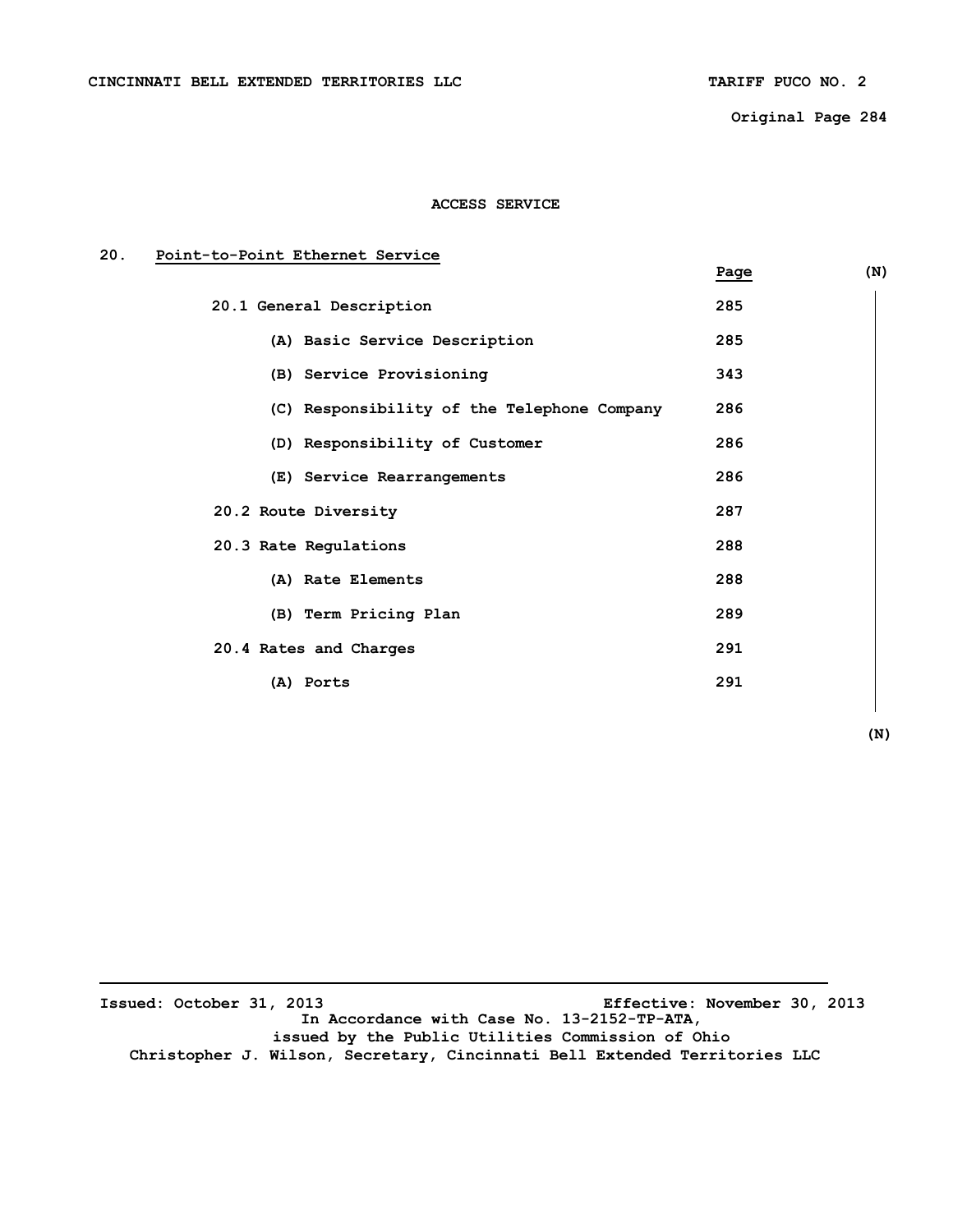**Original Page 285** 

## **ACCESS SERVICE**

## **20. Ethernet Point-to-Point Service(Cont'd) (N)**

## **20.1 General Description**

#### **(A) Basic Service Description**

**Ethernet Point-to-Point Service is a SONET-based Special Access Service that provides high volume optical transport in a point-to-point circuit configuration between one customer-designated premises to another customerdesignated premises, or between a customer-designated premises, and a Telephone Company location.**

- **The following regulations will apply to Ethernet Point-to-Point Service:**
- **(1) Ethernet Point-to-Point Service is available with a one-year minimum period, under 12-month, 24-month, 36-month, 48-month, 60-month and 84-month OPP as described in Section 7.4.9. When a service is discontinued prior to the expiration of the minimum period, termination charges are applicable for the remaining portion of the minimum period.**
- **(2) Installation will not begin until the customer has accepted the proposal by the Telephone Company.**

## **(B) Service Provisioning**

**(1) Manner of Provisioning** 

**Point-to-Point Ethernet Service provides a customer a dedicated custom network. The network is in a architecture designed to provide increased reliability and functionality connecting multiple customer-designated locations and specified Telephone Company central Offices.** 

## **(2) Limitations**

- **(a) When any additional services are added, such installations may cause a service interruption to existing channels.**
- **(b) Services with time-delay sensitive protocols have facility length limitations and may affect the design/availability of Ethernet Point-to-Point Service. The Telephone Company will work cooperatively with the customer to determine if the desired services can operate between the customers designated premises. (N)**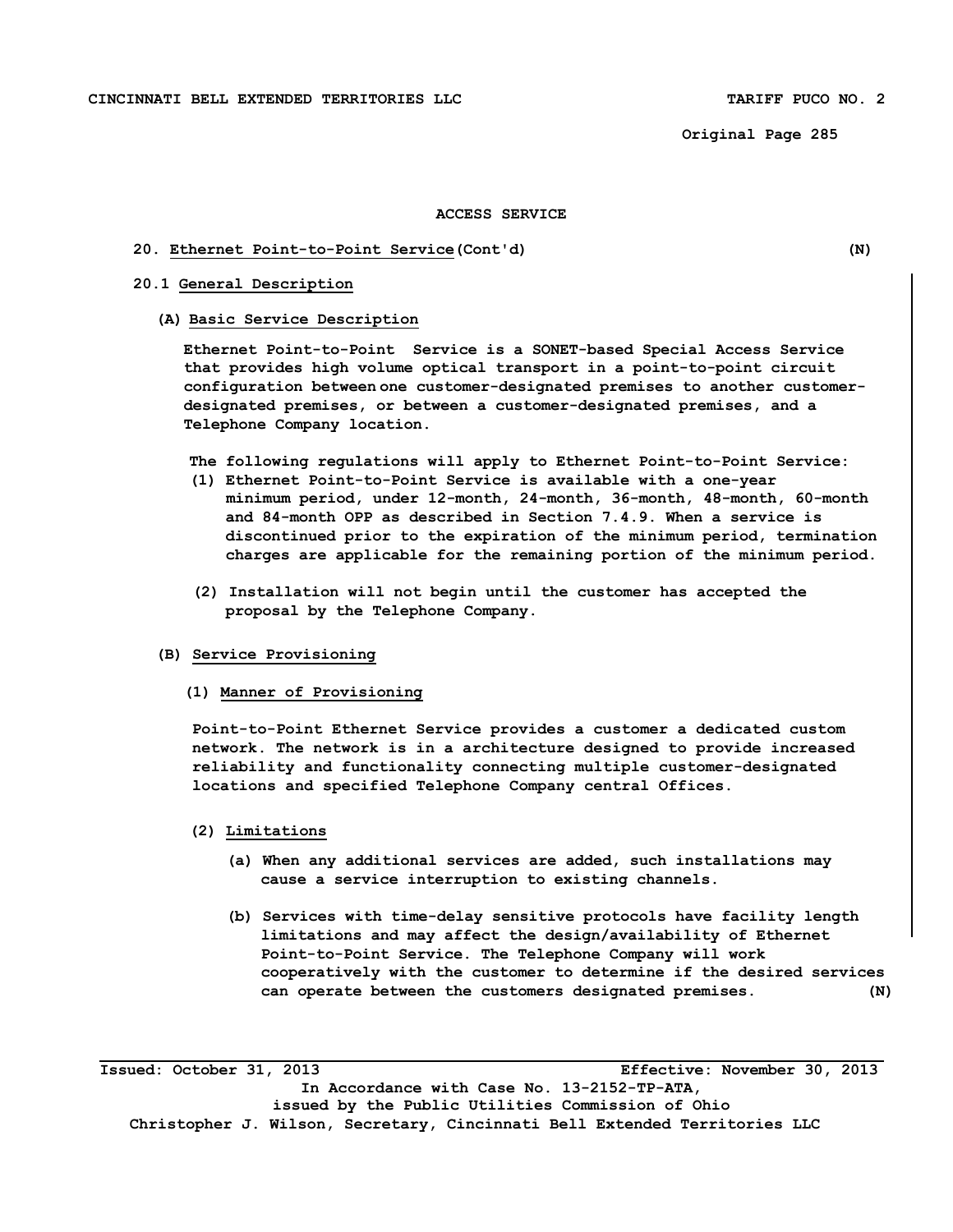## **20. Ethernet Point-to-Point Service (Cont'd) (N)**

**20.1 General Description (Cont'd)** 

**.** 

- **(B) Service Provisioning (Cont'd)** 
	- **(3) Allowance for Service Interruptions**

**An interruption of service will start when an inoperative service is reported to the Telephone Company and end when the service is operative. In any month, as a result of an interruption, the total credit per rate element of the interrupted service may not exceed 100 percent of the monthly charge for that particular rate element as described in Section 2.4.3.** 

**Any service interruptions greater than 30 minutes will result in a credit equal to 1/1440 of the monthly charges for the facility for each period of 30 minutes or major fraction thereof that the interruption continues.** 

**The minimum configuration would be two ports either at a serving wire center or at a customer premises site. If the ports are not in a serving wire center, a central office management site for monitoring is required. An optical amplifier located at a serving wire center can be used as a monitoring site.** 

 **A combination of these configurations may be used in a network design depending on the customer's traffic pattern.** 

 **(C) Responsibility of The Telephone Company** 

**The Telephone Company will provision and maintain Ethernet Point-to-Point Service for the customer up to and including the Network Interface (NI).** 

- **(D) Responsibility of Customer The customer is responsible for providing the compatible CPE to be used for the connection to the Ethernet Point-to-Point Service.**
- **(E) Service Rearrangements**

**Service rearrangements are provisioning changes to existing (installed) services which do not result in either a change in the minimum period requirements or a change in the physical location of the point of termination at a customer premises. See Section 13.3.8. (N)**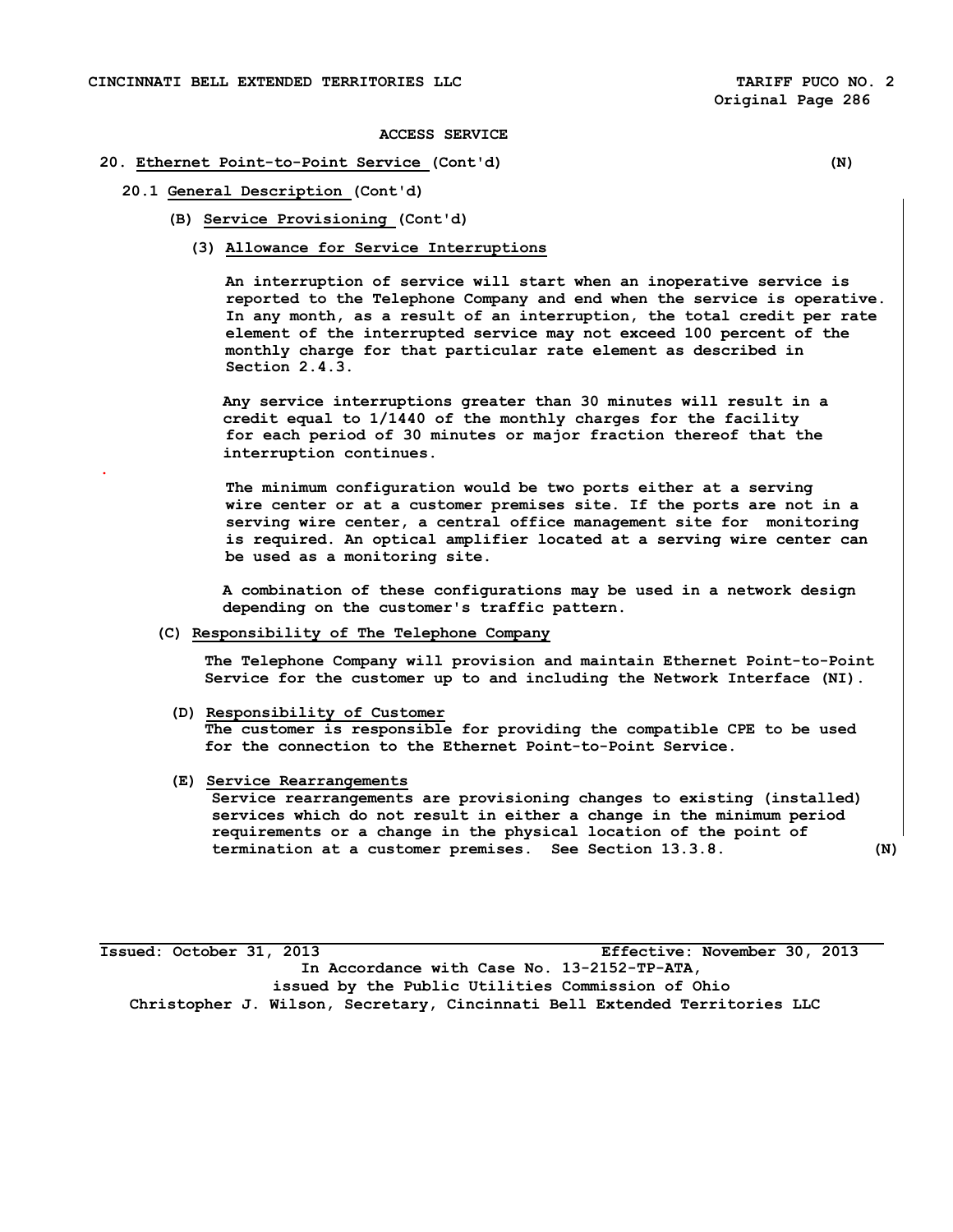## **20. Ethernet point-to-Point Service (Cont'd) (N)**

**20.2 Route Diversity** 

**Ethernet Point-to-Point Service is configured with diversely routed fiber whenever possible. Routing of fiber may be diversified from the customer premises to their serving wire center or alternate serving wire center as determined by the Telephone Company, and where facilities are available, to ensure that loop fibers follow separate paths to the serving wire center or alternate serving wire center. Special construction costs may be incurred to ensure diverse routing of the fiber. In addition, IOF (interoffice facility) fiber paths may be diversified to ensure that at any serving wire center drop node, the fibers do not egress and ingress at the same location. In cases where the serving wire center does not have multiple entrance fiber facilities, the section of the fiber from the manhole closest to the serving wire center will be routed within the same duct structure.** 

**At the customer's request, additional protection to the customer premises nodes can be provided via dual entrance facilities. This special request will cause the customer to incur special construction cost. Without this special request, diverse fiber is provided to the manhole closest to the customer premises. The customer or building owner is responsible for providing the conduit.** 

**In the case where dual entrance facilities are not established at the customer premises, collapsed facilities from the customer premises to the building equipment location are not diverse. (N)**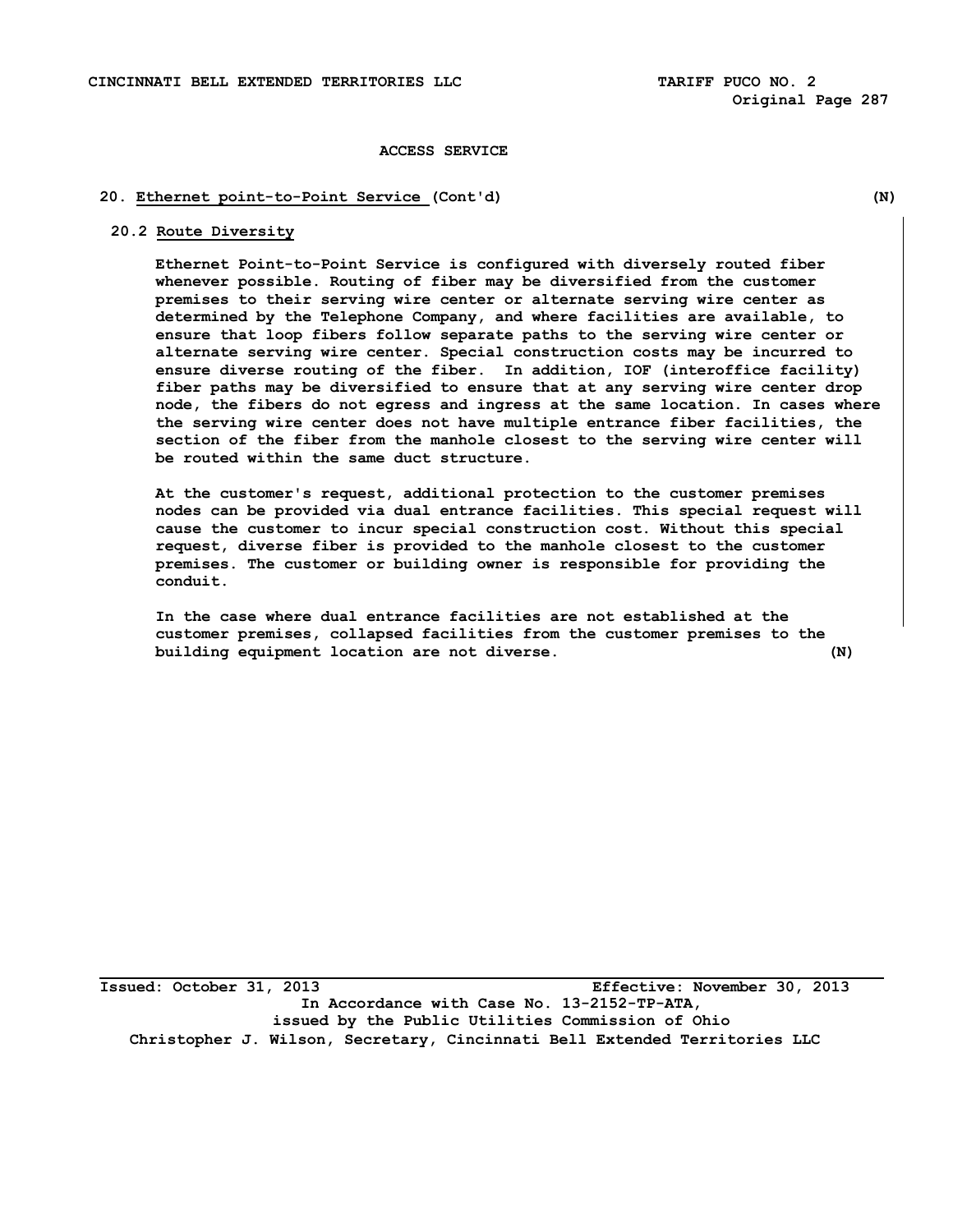## **20. Ethernet point-to-Point Service (Cont'd) (N)**

- **20.3 Rate Regulations (Cont'd)** 
	- **(A) Rate Elements**

**There are two basic rate elements which apply to Ethernet Point-to-Point Service. The Port/per circuit termination can be located at either a customer premises or the Telephone Company Central Office. Each circuit will have 2 ports.** 

**(1) Customer Premises Port/Per circuit termination** 

**Provides for the termination of service at the customer's premises and presents the various selected ports to the customer. Applies per customer designated premises.** 

**(2) Central Office Port/Per circuit termination** 

**Provides for the termination of service at a Telephone Company Serving Wire Center. Applies per Node at the Telephone Company Serving Wire Center.** 

## **CBT Ethernet Point–to-Point Service**



 **(N)**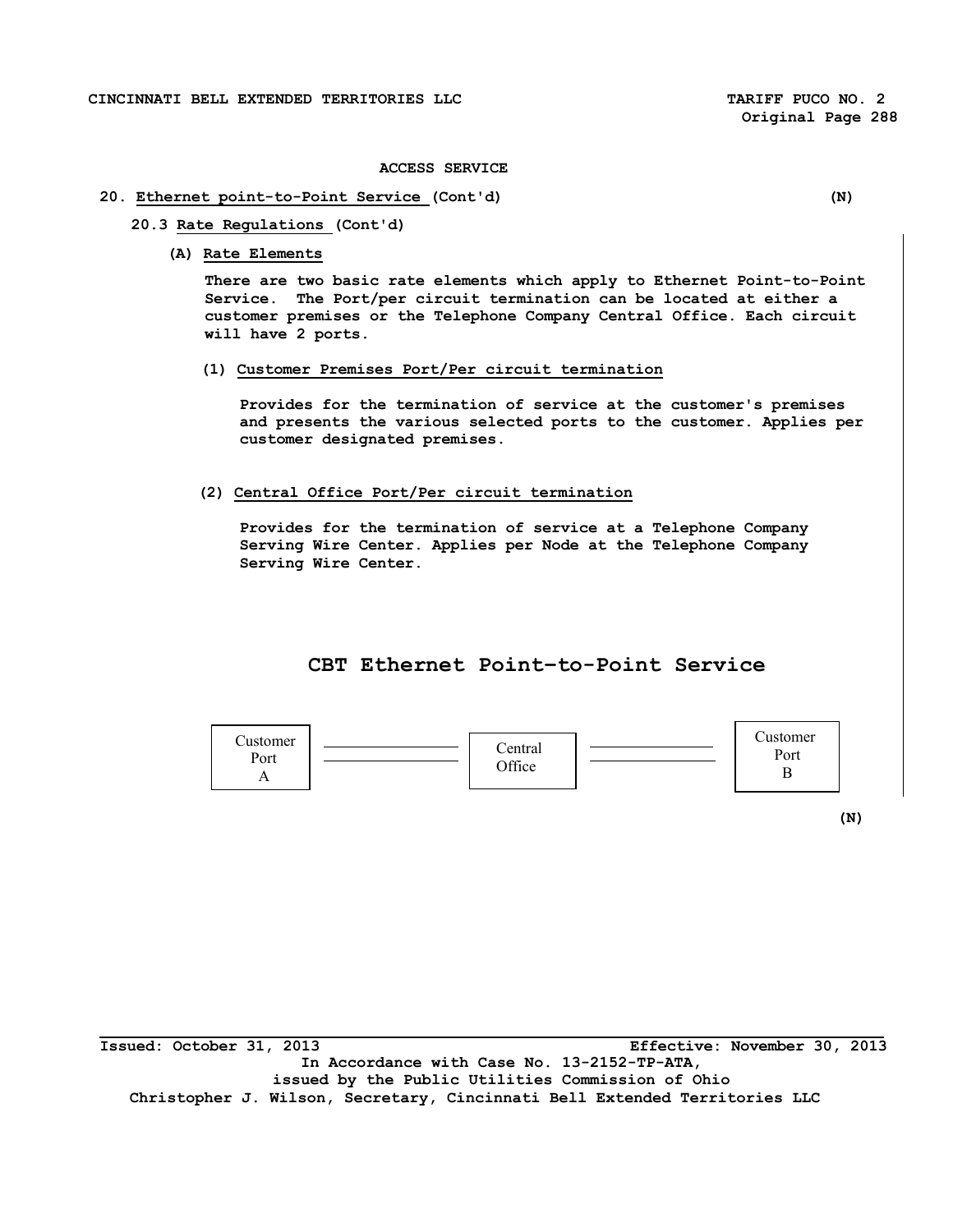## **20. Ethernet Point-to-Point Service (Cont'd) (N)**

**20.3 Rate Regulations (Cont'd)** 

#### **(B) Term Pricing Plan**

 **The rates and charges set forth for Ethernet Point-to-Point Service provide for the furnishing of service where suitable facilities are available. Where special construction of facilities is necessary, special construction charges may apply.** 

 **If Customer cancels, in whole or in part, any requested addition, rearrangement, relocation or other modification to Ethernet Pointto-Point service prior to completion thereof, Customer will reimburse CBT for the actual expenses incurred by CBT in connection with such modification prior to CBT's receipt of notice of cancellation; provided, however, the amount of such reimbursement will not exceed the service, construction, installation, termination and other charges for which Customer would have otherwise been responsible.** 

**Ethernet Point-to-Point Service is available for a minimum term of 12 months or under a term payment plan of 12, 24, 36, 48, 60, or 84 months. If a Customer terminates a service, without cause, prior to the expiration of the term, the Customer will pay to CBT a termination charge equal to all remaining amounts due or to become due, including but not limited to all monthly charges for which Customer would have been responsible if the Customer had not terminated prior to the end of the applicable 12, 24, 36, 48,or 60-month term payment plan as shown in Section 7.3.7.** 

**If Customer removes one or more ports from service prior to the expiration of the term hereof, Customer will pay to CBT a termination charge equal to all monthly charges for such element(s) for which Customer would have been responsible had Customer not removed such port(s). (N)**

 **(This page filed under Transmittal No. 881)**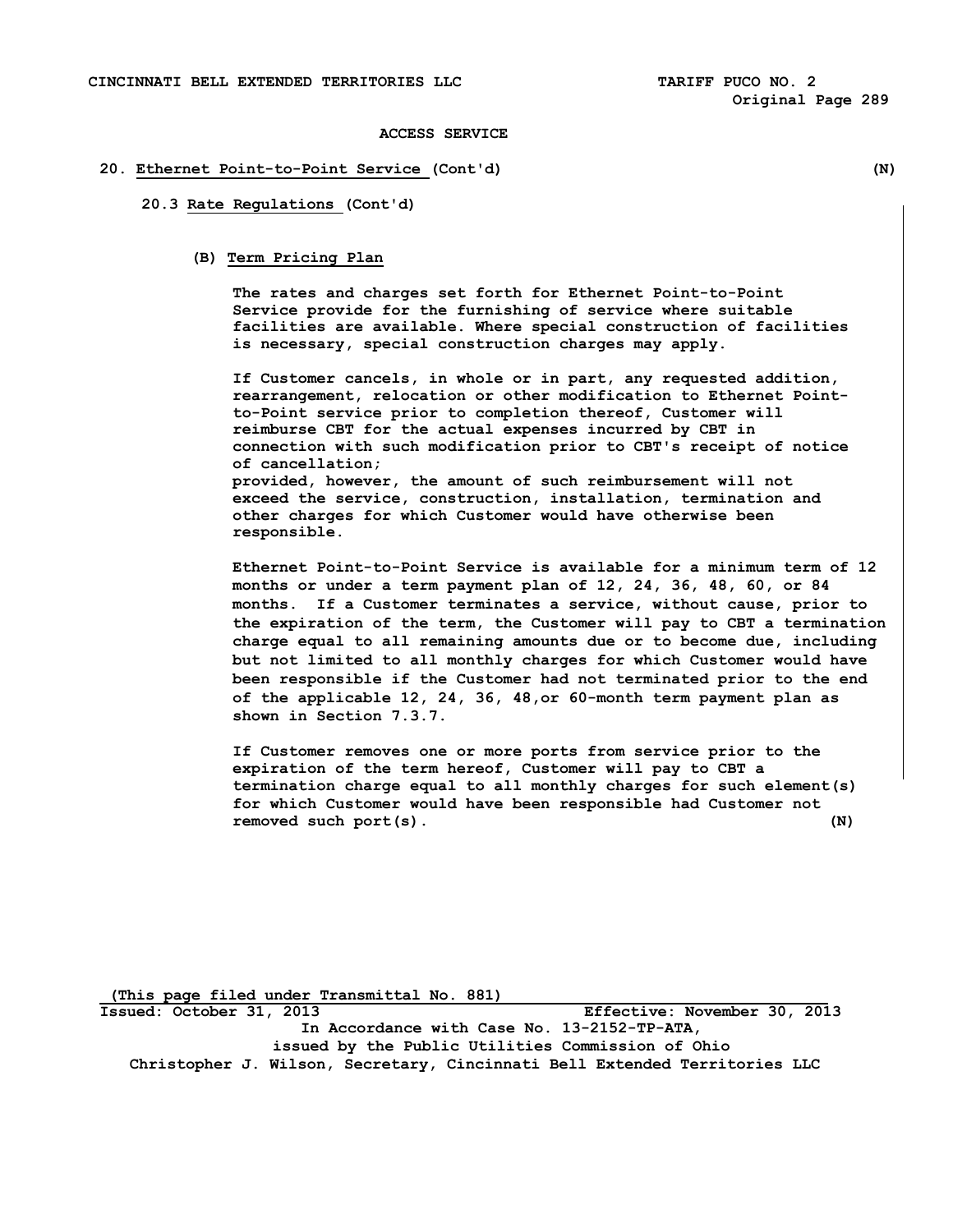## **20. Ethernet point-to-Point Service (Cont'd) (N)**

## **20.3 Rate Regulations (Cont'd)**

**(B) Term Pricing Plan (Cont'd)** 

 **Upon completion of the term payment plan contract the customer may renew their contract at the current, tariffed rates. If customer does not renew their contract prior to the expiration date and does not select to discontinue Ethernet Point-to-Point Service, CBT will furnish Ethernet Point-to-Point Service to the Customer as specified in the contract on a month-to-month basis at the current 12 month tariffed rates** 

 **(which will be subject to company initiated rate changes).** 

 **If customer elects a new term payment plan, prior to the expiration of their current contract, the monthly charges will be adjusted to the current tariffed rates in effect at the time of renewal. There will be no credits or refunds made to the Customer for payments made under the previous contract term, but nonrecurring charges will not be reapplied. If Customer reduces the number of ports in service, then termination charges will be applied for the removed service. Customer may not elect a term payment plan that is shorter than the remainder of the current term payment plan.** 

 **(C) Ethernet Point-to-Point Service Expedite Charge** 

 **When placing an Access Order for service(s) for which standard intervals exist, a customer may request a service date that is prior to the standard interval service date.** 

 **The customer may also request an earlier service date on a pending standard or negotiated interval Access Order. If the Telephone Company agrees to provide service on an expedited basis, subject to limitations of personnel and material, an Expedited Order Charge will apply.** 

|                     | usoc  | Rate       | (N) |
|---------------------|-------|------------|-----|
| Expedite, per Order | CX4GX | \$2,100.00 |     |

**Issued: October 31, 2013 Effective: November 30, 2013** 

**In Accordance with Case No. 13-2152-TP-ATA, issued by the Public Utilities Commission of Ohio Christopher J. Wilson, Secretary, Cincinnati Bell Extended Territories LLC**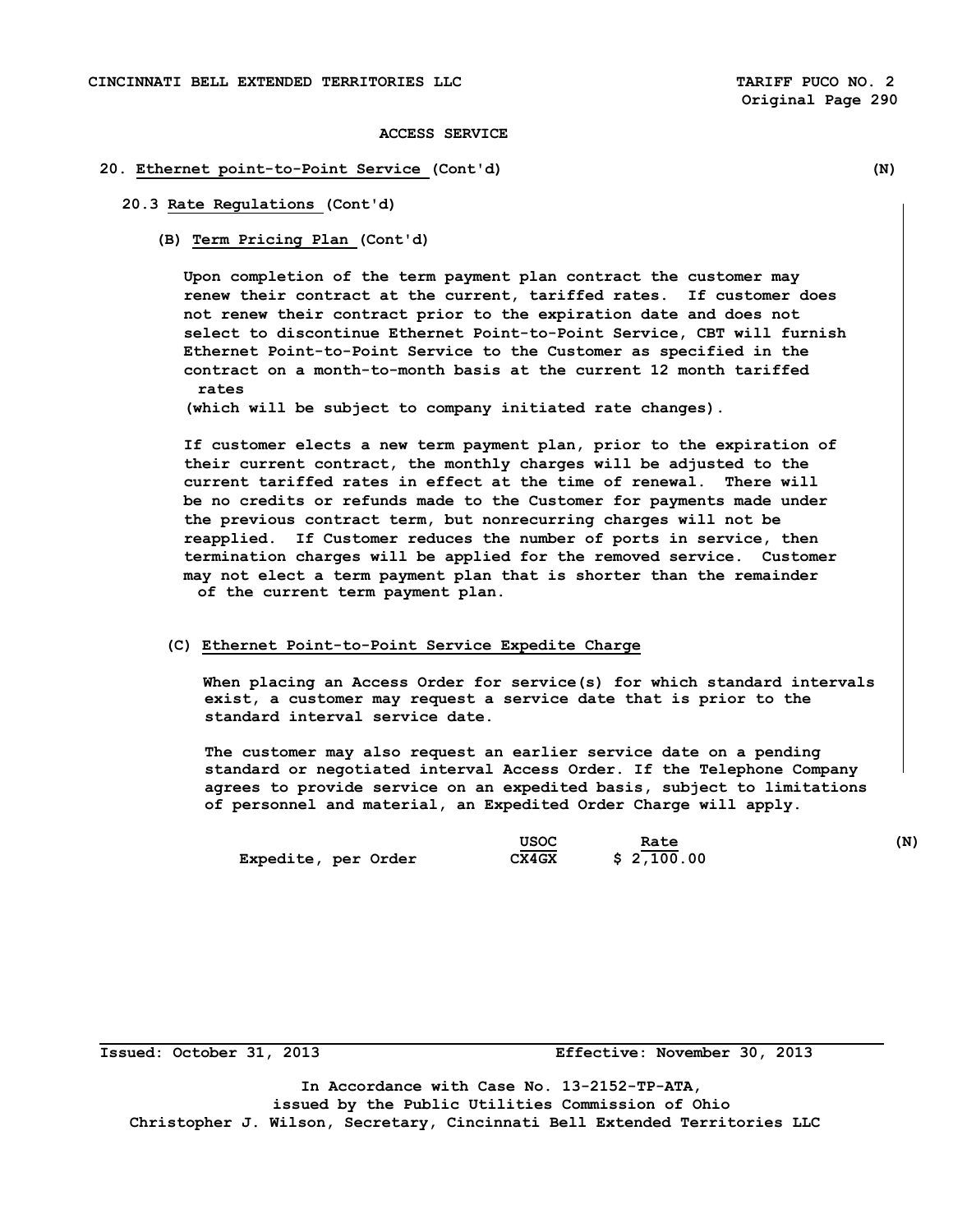## **20 Ethernet Point-to-Point Service (Cont'd) (N)**

 **20.4 Rates and Charges Cont'd)** 

**(A) Ports Point-to Point Service** 

 **Per Port/Per circuit termination location** 

|                           |         |         |         |         | Monthly Rates |                  |              |
|---------------------------|---------|---------|---------|---------|---------------|------------------|--------------|
| Type of Service           | 12 Mo.  | 24 Mo.  | 36 Mo.  | 48 Mo.  | 60 Mo.        | 84 Mo.           | usoc         |
|                           |         |         |         |         |               |                  |              |
| 50 Mbps Ethernet          | 2000.00 | 1250.00 | 1175.00 | 1138.00 | 1108.00       | 715.00           | <b>LVZFA</b> |
| 100 Mbps Ethernet 2400.00 |         | 1635.00 | 1493.00 | 1478.00 | 1445.00       | 915.00           | <b>LVZFB</b> |
| 150 Mbps Ethernet 2475.00 |         | 1705.00 | 1559.00 | 1541.00 | 1508.00       | 970.00           | <b>LVZFC</b> |
| 200 Mbps Ethernet 2550.00 |         | 1775.00 | 1625.00 | 1605.00 | 1570.00       | 1025.00          | <b>LVZFD</b> |
| 250 Mbps Ethernet 2625.00 |         | 1844.00 | 1691.00 | 1669.00 | 1632.00       | 1070.00          | <b>LVZFE</b> |
| 300 Mbps Ethernet 2700.00 |         | 1914.00 | 1756.00 | 1733.00 | 1694.00       | 1115.00          | <b>LVZFF</b> |
| 350 Mbps Ethernet 2775.00 |         | 1983.00 | 1822.00 | 1796.00 | 1756.00       | 1155.00          | LVZFG        |
| 400 Mbps Ethernet 2850.00 |         | 2053.00 | 1888.00 | 1860.00 | 1818.00       | 1195.00          | <b>LVZFH</b> |
| 450 Mbps Ethernet 2925.00 |         | 2122.00 | 1953.00 | 1924.00 | 1879.00       | 1230.00          | LVZFJ        |
| 500 Mbps Ethernet 3000.00 |         | 2191.00 | 2019.00 | 1988.00 | 1941.00       | 1265.00          | <b>LVZFK</b> |
| 550 Mbps Ethernet 3075.00 |         | 2261.00 | 2084.00 | 2051.00 | 2003.00       | 1305.00          | <b>LVZFL</b> |
| 600 Mbps Ethernet 3150.00 |         | 2330.00 | 2150.00 | 2115.00 | 2065.00       | 1345.00          | <b>LVZFM</b> |
| 650 Mbps Ethernet 3225.00 |         | 2399.00 | 2216.00 | 2179.00 | 2127.00       | 1385.00          | <b>LVZFN</b> |
| 700 Mbps Ethernet 3300.00 |         | 2469.00 | 2281.00 | 2243.00 | 2189.00       | 1425.00          | <b>LVZFO</b> |
| 750 Mbps Ethernet 3375.00 |         | 2538.00 | 2347.00 | 2306.00 | 2251.00       | 1473.00          | <b>LVZFP</b> |
| 800 Mbps Ethernet 3450.00 |         | 2608.00 | 2413.00 | 2370.00 | 2313.00       | 1520.00          | <b>LVZFQ</b> |
| 850 Mbps Ethernet 3525.00 |         | 2677.00 | 2478.00 | 2434.00 | 2374.00       | 1558.00          | <b>LVZFR</b> |
| 900 Mbps Ethernet 3600.00 |         | 2746.00 | 2544.00 | 2498.00 | 2436.00       | 1595.00          | <b>LVZFS</b> |
| 950 Mbps Ethernet 3638.00 |         | 2810.00 | 2611.00 | 2561.00 | 2502.00       | 1608.00          | <b>LVZFT</b> |
| 1 Gbps Ethernet           | 3675.00 | 2874.00 | 2679.00 | 2625.00 | 2568.00       | 1620.00 LVZFU N) |              |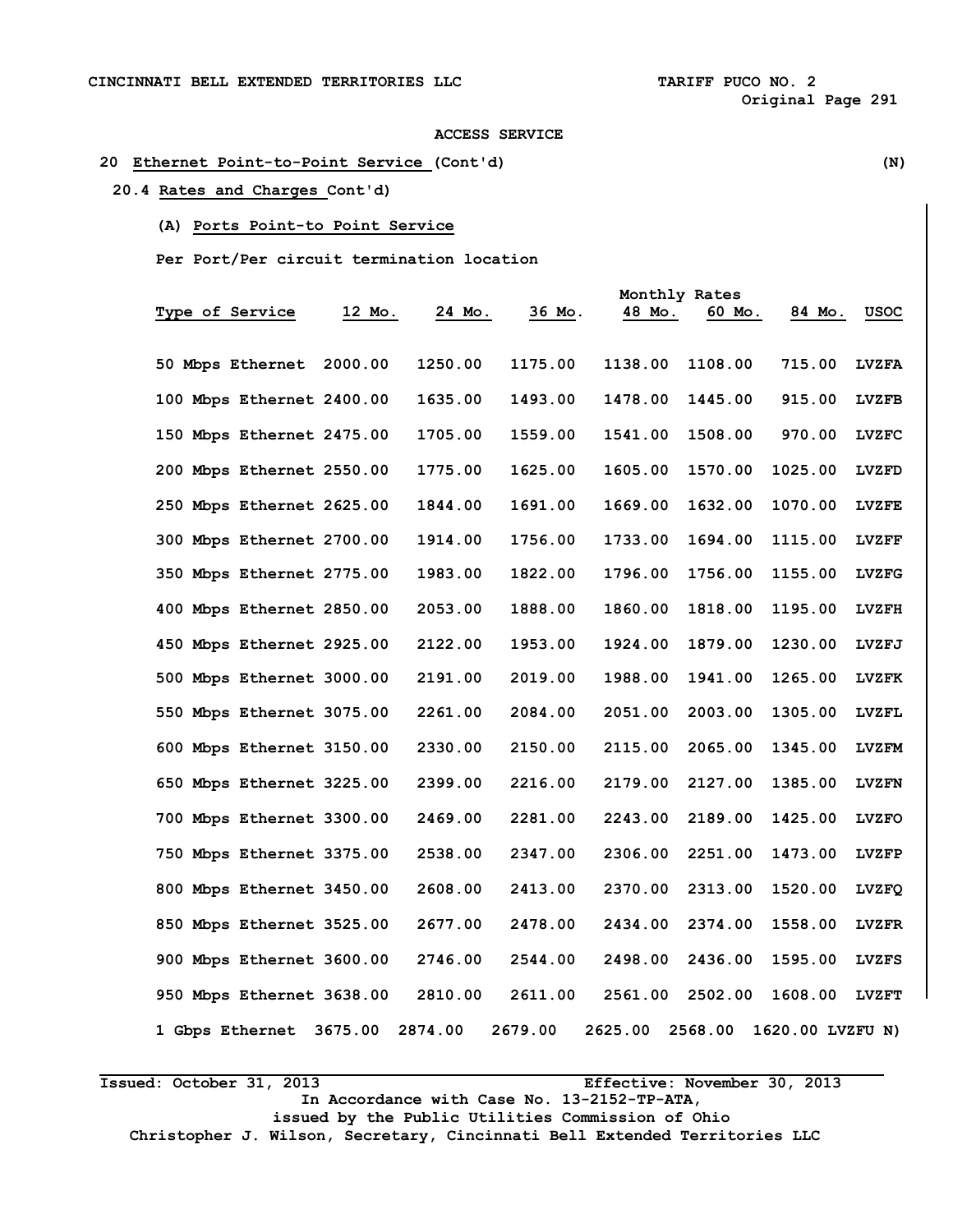## **21. Volume Discount Plan (N)**

#### **21.1 Service Description**

**The Volume Discount Plan (VDP) provides percentage discounts to Ethernet circuits set forth in Section 17 based on the number of in-service circuits at a given time. The applicable percentage discounts are determined quarterly within each Plan Year as shown in Section 21.7 below. The VDP only applies to Ethernet circuits set forth in Section 17 that are purchased under a 60-month Discount Commitment Plan (DCP) as set forth in Section 7.3.9 (hereinafter referred to as "Qualifying Circuits"). The customer may only enter into a VDP at the beginning of its DCP term and the VDP and DCP must be of the same term.** 

**The applicable percentage discounts shown in Section 21.7 below will be applied to the 60-month DCP tariffed rates for Qualifying Circuits set forth in Section 19.6 following.** 

**If the Telephone Company introduces new Ethernet services not currently listed in Section 17 (New Ethernet Services), the inservice circuit counts for such New Ethernet Services committed to a DCP of like term as the VDP term will be added to the count of VDP Qualifying Circuits used to determine the discount percentages during the term of the VDP, but New Ethernet Services will not otherwise be treated as Qualifying Circuits and will not receive the VDP discounts.** 

**All eligible rate elements for each committed circuit billed are applicable to the plan.** 

**At the end of each 3-month period during the term of the VDP, a snapshot count of the customer's total Qualifying Circuits and New Ethernet Service circuits subject to a DCP will be taken. The discount percentage applicable to that circuit count will be used to determine the VDP discount level for the next 3-month period. For example, the circuit count made at the end of the fourth quarter of a Plan Year will determine the applicable discount percentage for the first quarter of the next Plan Year. (N)** 

**Issued: July 28, 2016 Effective: August 28, 2016 In Accordance with Case No. 16-1635-TP-ATA, issued by the Public Utilities Commission of Ohio Christopher J. Wilson, Secretary, Cincinnati Bell Extended Territories LLC**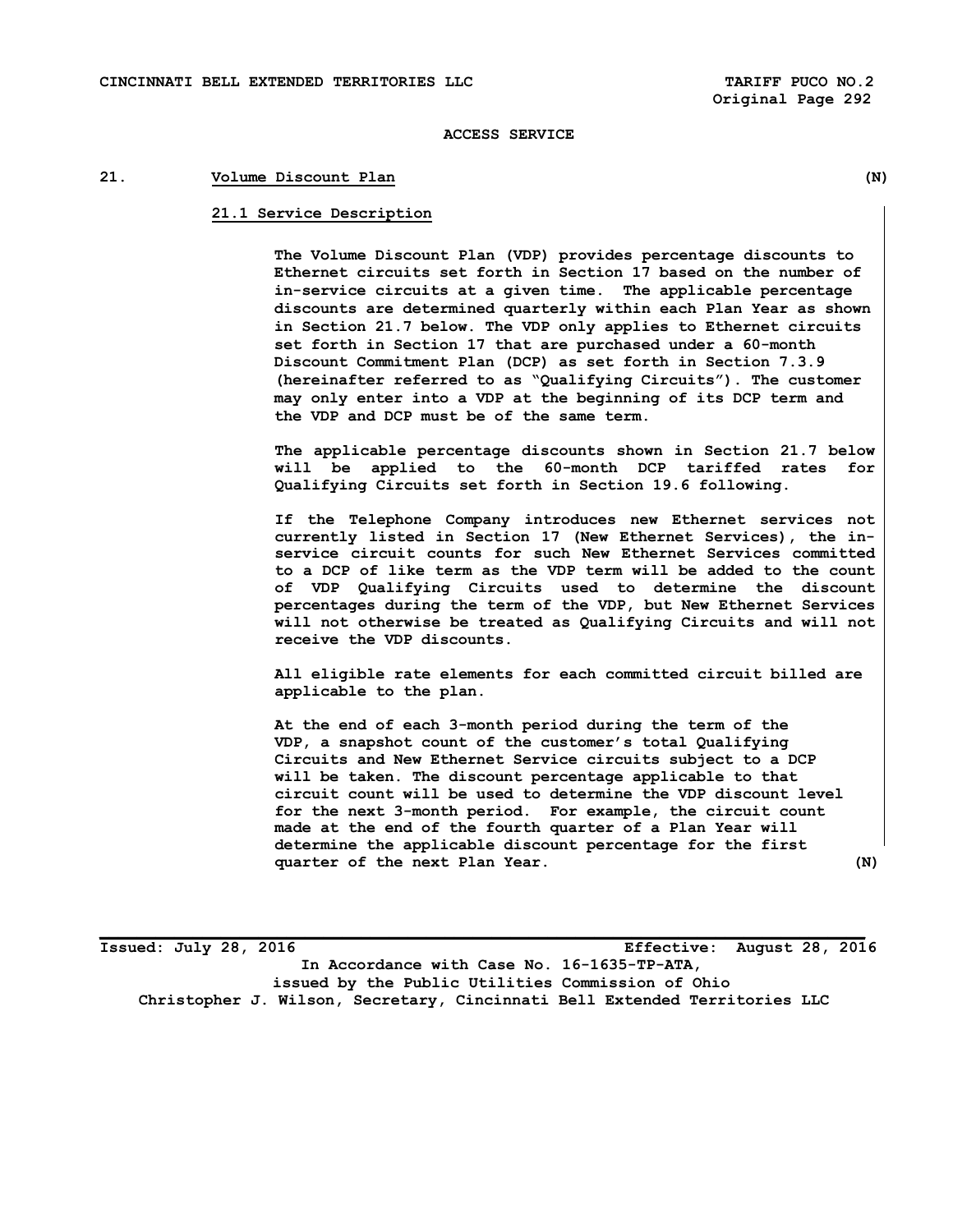## **21. Volume Discount Plan (Cont'd) (N)**

#### **21.1 Service Description (Cont'd)**

**Upon the completion of the five (5) year VDP term, the customer may enter into an available OPP or DCP. If the Customer does not elect to enter into an available Plan and does not notify the Telephone Company prior to the expiration of the VDP, the customer will be charged the applicable month-to-month rates for the services that were covered by the VDP and all discounts provided under the VDP will cease.** 

**If the Customer under a VDP enters a new 60-month DCP within 30 days after the expiration of its existing DCP, the Customer will have the option to extend the VDP coterminous with the term of the new DCP. The VDP discount percentages for Year 5 of the DCP will be used for the entire term of the new 60-month DCP.** 

#### **21.2 Conversion Levels**

**When a customer establishes a VDP all Qualifying Circuits shall automatically be added to the VDP upon written notification by the customer to the Telephone Company to establish a VDP. There will be no service or billing interruption for existing services that convert to the VDP.** 

#### **21.3 Commitment Period**

**At any time while under the VDP, the customer may add or delete circuits pursuant to the DCP provisions as described in Section 7.3.9. These changes may increase or decrease the discount level applicable to the following quarter.** 

**If the customer chooses to terminate the VDP prior to the end of the term of the DCP, the VDP discounts will no longer apply. Qualifying Circuits no longer under a VDP will be billed under the existing 60-month DCP provisions as set forth in Section 7.3.9.** (N)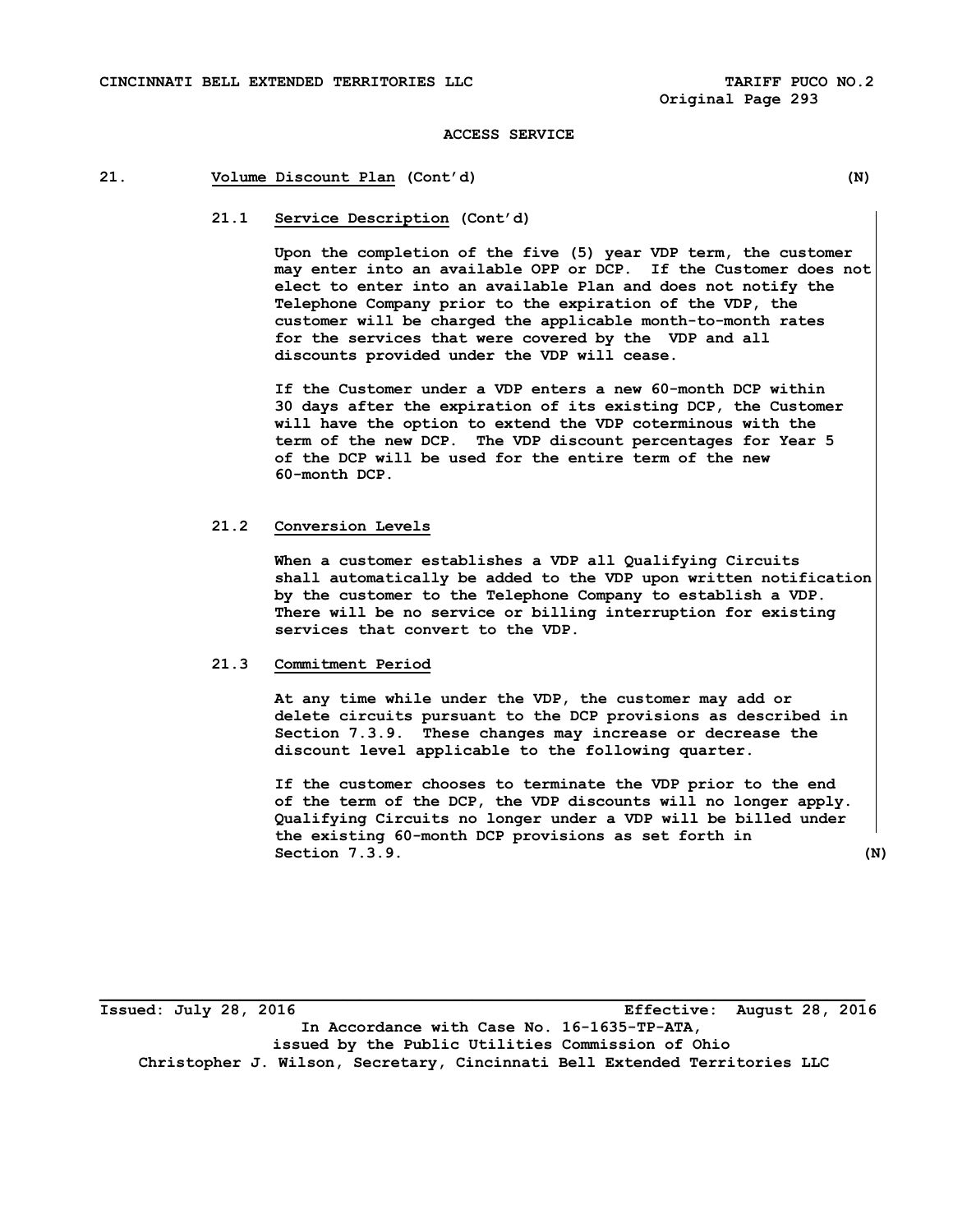## **21. Volume Discount Plan (Cont'd) (N)**

**21.3 Commitment Period (Cont'd)** 

**Qualifying Circuits to be included in the VDP shall include only those circuits in service or ordered by customers who are provided service by the Telephone Company under the Access Carrier Name Abbreviations (ACNAs) agreed to by the Customer and the Telephone Company at the time the initial VDP is established. The Customer may request by notifying the telephone company in writing to add additional ACNAs to the VDP to include circuits that the customer has gained through: 1) mergers; 2) acquisitions or; 3) if the Customer is acquired by another Customer of the Telephone Company. The in-service circuit levels for the additional ACNAs will be included in the count of Qualifying Circuits made at the end of the 3-month review period in which the ACNAs are added.** 

## **21.4 Ordering Provisions**

**The customer must order a VDP in writing to the Telephone Company. The customer must specify in the written notification the date on which it wishes to enroll in the VDP. The specified enrollment date must be within thirty (30) days of receipt of the customer written notification.** 

#### **21.5 Rate Changes**

**For customers who subscribe to a VDP, the rates for circuits under the DCP will be excluded from any Telephone Company initiated rate increases as specified in Section 7.3.9 and will be frozen at the DCP rates in effect as of the date of the VDP enrollment. Month-to-month rates may change as a result of Telephone Company initiated increases or decreases.** 

**The Telephone Company will not remove any of the contributory services under the VDP or add additional rate elements or charges, whether for existing services or new, non-optional features or functionality, that would affect or relate to the contributory services unless the Telephone Company is ordered to do so by the Federal Communications Commission. (N)** 

**Issued: July 28, 2016 Effective: August 28, 2016 In Accordance with Case No. 16-1635-TP-ATA, issued by the Public Utilities Commission of Ohio Christopher J. Wilson, Secretary, Cincinnati Bell Extended Territories LLC**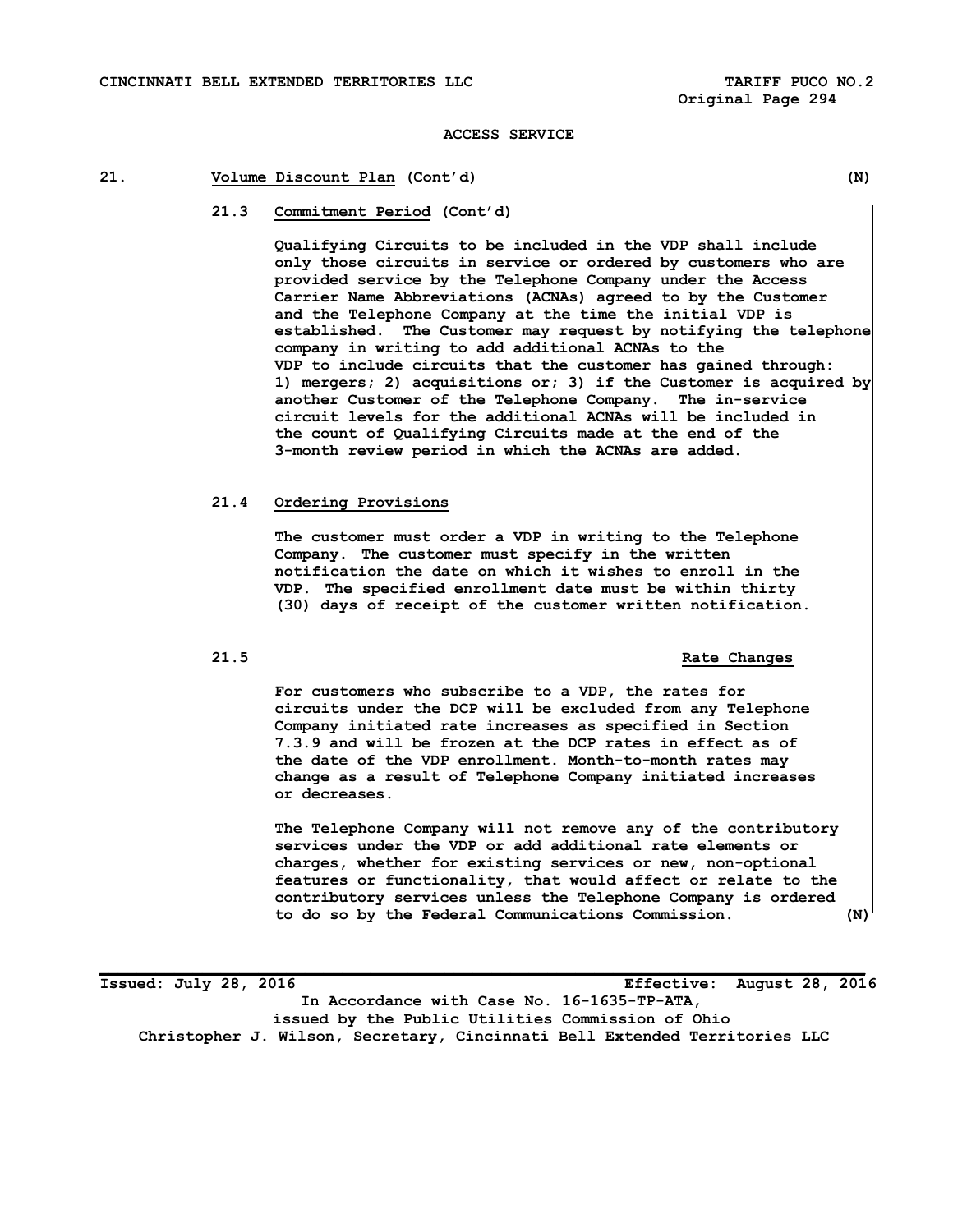## **21. Volume Discount Plan (N)**

## **21.6 Verification and Application of Discounts**

**The Telephone Company will take a snapshot count of the customer's number of Qualifying Circuits and New Ethernet Service circuits at the end of each 3 month period during the term of the VDP. Based upon the total count of Qualifying Circuits and New Ethernet Service circuits, the applicable percentage discount as shown in Section 21.7 below will be applied to the monthly DCP rates for Qualifying Circuits.** 

**Upon the customer's request and without additional charge, the Telephone Company will make available for inspection and audit by the customer, all reasonably requested documentation necessary to verify the Telephone Company's reports that support the calculation of the VDP monthly rates. The Telephone Company may assess additional labor charges, as set forth in Section 13.2 preceding, for any additional reports requested by the customer. The customer may request this additional supporting documentation no more than twice in any consecutive 12 calendar months, and only for billing periods during the previous 12 month period. This information will be provided by the Telephone Company promptly following the customer's request for such data. In the event that the data shows that any discount was improperly applied, within 30 days after the date of resolution the Telephone Company will provide a credit to the customer equal to any additional discount the customer should have received under the VDP or the customer will reimburse the Telephone Company for any discounts that the customer received that were not due under the VDP.** 

**The dollar amount of the earned discount for each 3-month billing period will be calculated at the end of the period by applying the earned discount rate to the billed rates for the prior 3-month period. The total dollar discount earned for each 3-month period will be applied in the first billing period of the following 3-month period. (N)**

**\_\_\_\_\_\_\_\_\_\_\_\_** 

**Issued: July 28, 2016 Effective: August 28, 2016** 

 **In Accordance with Case No. 16-1635-TP-ATA, issued by the Public Utilities Commission of Ohio Christopher J. Wilson, Secretary, Cincinnati Bell Extended Territories LLC**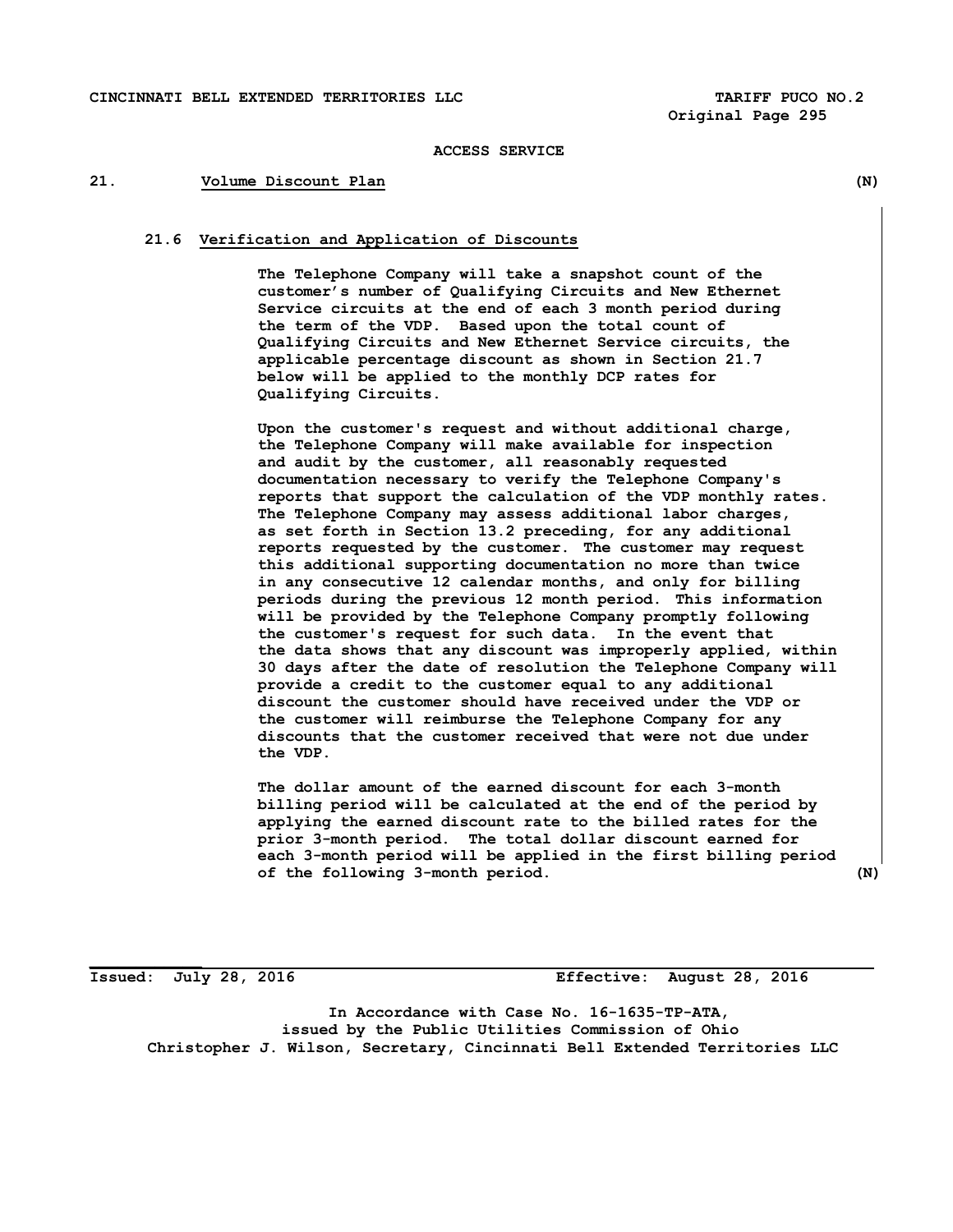#### **21 Volume Discount Plan(Cont'd) (N)**

**21.7 Rates and Charges** 

#### **Circuit Threshold Levels and Percentage Discounts**

**650 to 1,000 Circuits in Service** 

 **Percentage Discount\*** 

|                                    | Year 1 Year 2 |                      | Year 3    | Year 4 | Year 5 |
|------------------------------------|---------------|----------------------|-----------|--------|--------|
|                                    | 8.00%         | 19.96%               | $29.56\%$ | 33.09% | 33.09% |
| 1,001 to 1,500 Circuits in Service |               |                      |           |        |        |
|                                    |               | Percentage Discount* |           |        |        |

 **Year 1 Year 2 Year 3 Year 4 Year 5 8.00% 21.80% 33.53% 36.85% 36.85%** 

**1,501+ Circuits in Service** 

#### **Percentage Discount\***

|  | Year 1 Year 2 Year 3 Year 4              | Year 5 |
|--|------------------------------------------|--------|
|  | $8.00\%$ 26.40\% 37.44\\ 30.57\% 40.57\% |        |

**\*The Discount percentages will be applied to the 60-month DCP rates in effect at the time the Customer enters into the VDP. During the course of the term, the Customer count of Qualifying Circuits and New Ethernet Service Circuits may increase or decrease resulting in a change to the tier of discounts applied.** 

**For example, the monthly rates for a 10Mbps UNI Port and EVC for Customers having 650 to 1000 circuits in service (based on the 1/1/2016 60-month DCP rates as set forth in Section 17.6 prior) are shown below:** 

|            | Initial<br>60-Month<br>DCP Rate | Year 1 | Year 2                                                     | Year 3 | Year 4 | Year 5 |     |
|------------|---------------------------------|--------|------------------------------------------------------------|--------|--------|--------|-----|
|            |                                 |        | Port \$594.00 \$546.48 \$475.44 \$418.39 \$397.47 \$397.47 |        |        |        |     |
| <b>EVC</b> |                                 |        | \$ 40.00 \$ 38.60 \$ 32.02 \$ 28.17 \$ 26.77 \$ 26.77      |        |        |        | (N) |

**Issued: July 28, 2016 Effective: August 28, 2016 In Accordance with Case No. 16-1635-TP-ATA, issued by the Public Utilities Commission of Ohio Christopher J. Wilson, Secretary, Cincinnati Bell Extended Territories LLC**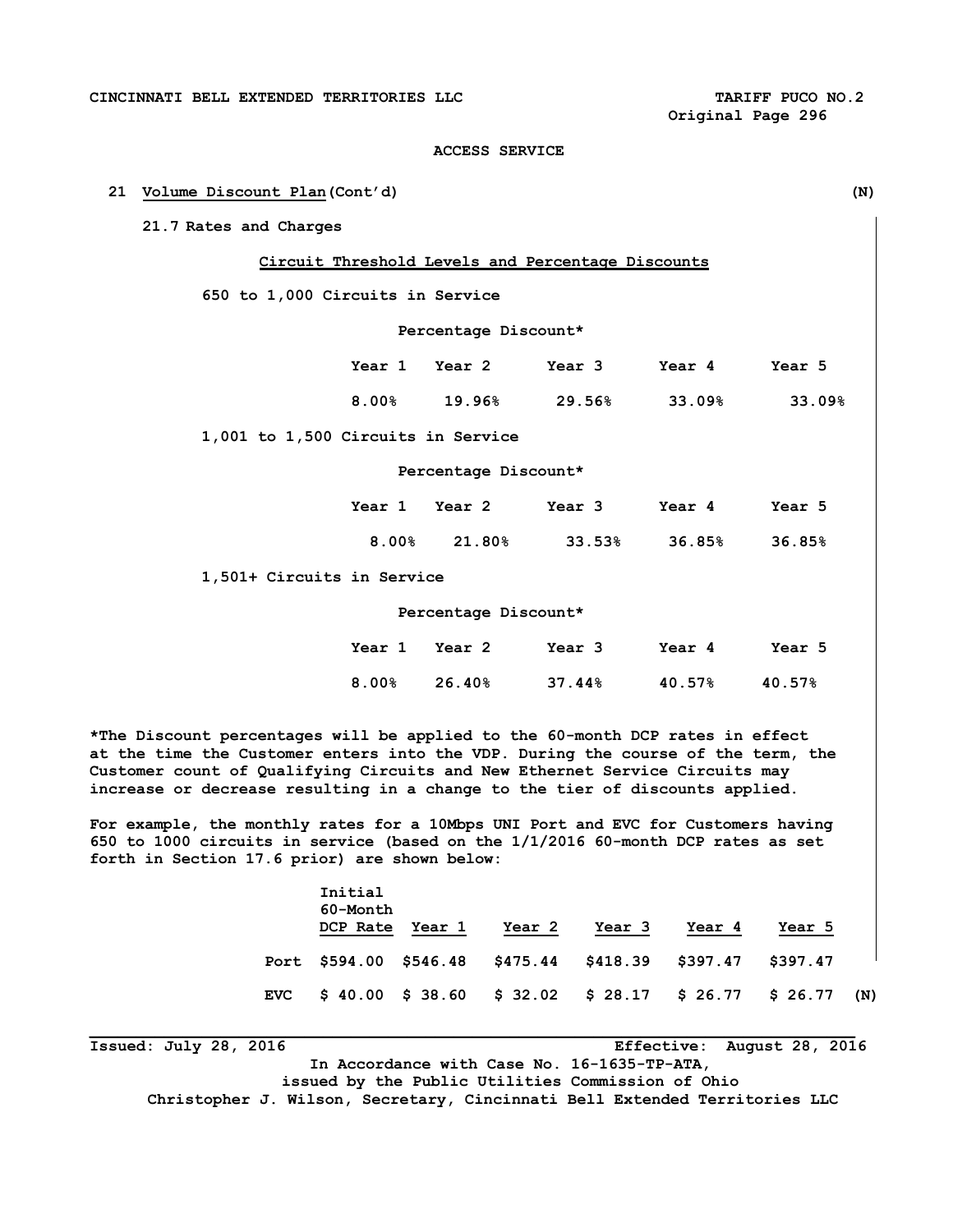#### **22. Cincinnati Bell Ethernet Service Silver (N)**

## **22.1 Service Description**

 **Cincinnati Bell Ethernet Service Silver (CBES Silver)is a port based, point-to-point Ethernet service that allows customers to either aggregate multiple Operator Virtual Connections (OVCs) or Ethernet Virtual Connections (EVCs) onto a single ENNI, or to transparently connect two sites with a single OVC/EVC. These services are more completely described in MEF Technical Specifications 33 (Access EPL) and 6.2 (EPL).** 

#### **22.2 Service Provisioning**

 **CBT will provide CBES Silver with the following Committed Information Rates (CIRs): 1.5 Mbps, 3 Mbps, 4.5 Mbps, 5 Mbps, 6 Mbps, 10 Mbps, 20 Mbps, 50 Mbps, 100 Mbps, 200 Mbps, 300 Mbps, 400 Mbps, 500 Mbps, 600 Mbps, 700 Mbps, 800 Mbps, 900 Mbps, and 1 Gbps.** 

 **UNI interfaces are available IEEE Ethernet Specifications of 10 Mbps, 100 Mbps and 1 Gbps. Any available increment of CIR can be ordered to any capacity UNI, as long as the CIR is less than or equal to the capacity of the UNI.** 

 **ENNI interfaces as described in MEF 33 are available at 1Gbps and 10Gbps IEEE specifications.** 

 **CBES Silver will be available 24 hours per day, 7 days per week except as required to update, enhance, maintain and/or repair CBES Silver service. CBT reserves the right to perform these tasks, as needed, during off-peak hours, normally on Sundays from 12:00 a.m. to 6:00 a.m.** 

 **At the request of Customer CBT will provision a CBES Silver with the specified CIR between a single UNI and a specified ENNI. The aggregated volume of CIR originating from individual UNIs may not exceed the VC specification of the ENNI. The ENNI may not be oversubscribed. (N)**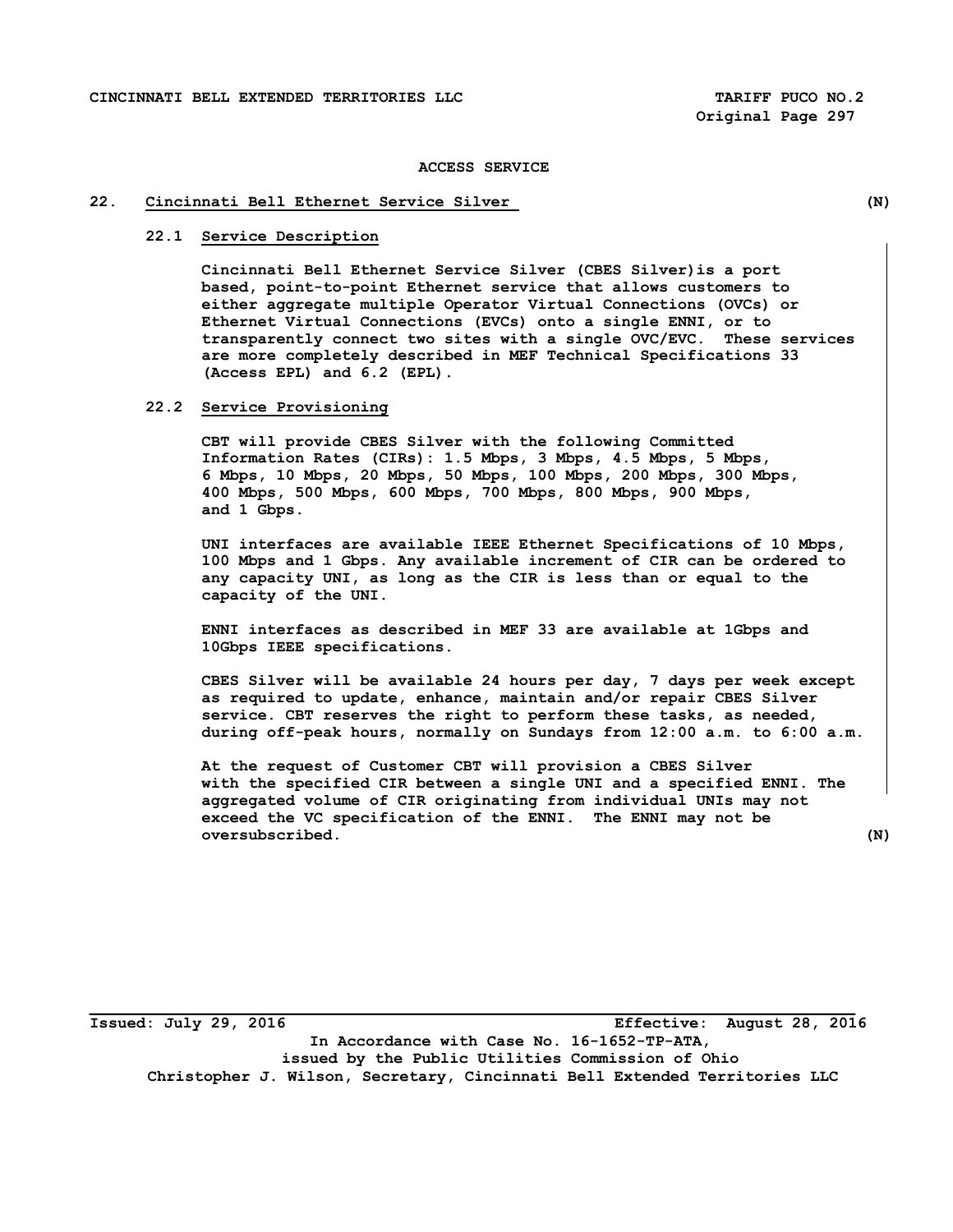#### **22. Cincinnati Bell Ethernet Service Silver (N)**

 **22.2 Service Provisioning (Cont)** 

 **CBT will use its best efforts to repair any inoperable CBES Silver VC within 4 hours after Customer has notified CBT that such VC is inoperable. If such VC remains inoperable for more than 8 hours after Customer has notified CBT that such VC is inoperable, CBT will credit Customer's account for an amount equal to one-thirtieth (1/30) of the applicable monthly charge for such VC. The same credit will apply for each additional 8-hour period that the VC remains inoperable. The total amount of all credits for any one inoperable VC will not exceed the monthly VC charge for such inoperable VC. The credit referred to herein shall be CBT's entire liability and Customer's exclusive remedy for any damages resulting from such inoperable VC.** 

 **Without the prior written consent of CBT, Customer will not access, or attempt to access, any equipment or facilities furnished by CBT in connection with this Tariff. Customer will indemnify and hold harmless CBT, its officers, directors, employees and agents, from and against any loss or expense, of whatever nature, arising out of any unauthorized access to any equipment or facilities furnished by CBT in connection with this Tariff.** 

 **All equipment and facilities used by CBT in providing CBES Silver hereunder will remain the sole property of CBT, whether or Not attached to or embedded in reality, unless otherwise agreed to in writing by the parties with respect to specific equipment.** 

 **Customer agrees that any technical, financial or business information of CBT furnished to Customer in connection with this Agreement is confidential and proprietary to CBT, shall remain the property of CBT at all times and shall be returned to CBT upon request.** 

#### **22.3 Service Measurements**

 **The following service measurements apply to CBES Silver:** 

| Latency Round Trip  | Less than 20 ms RTT |     |
|---------------------|---------------------|-----|
| Jitter              | Less than 10 ms RTT |     |
| Data Delivery Ratio | Greater than 99.99% |     |
| Availability        | Greater than 99.99% | (N) |

**Issued: July 29, 2016 Effective: August 28, 2016** 

**In Accordance with Case No. 16-1652-TP-ATA, issued by the Public Utilities Commission of Ohio** 

**Christopher J. Wilson, Secretary, Cincinnati Bell Extended Territories LLC**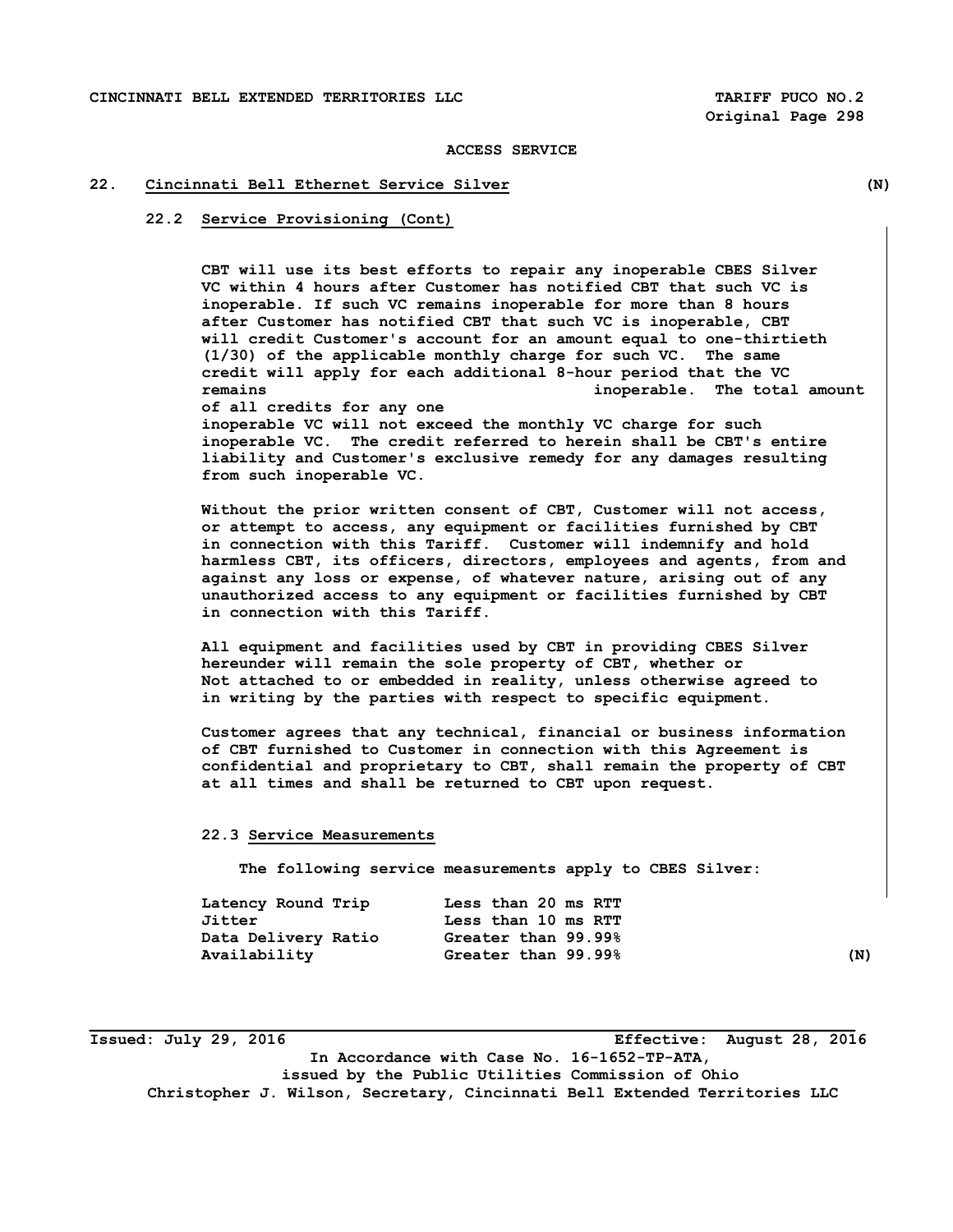#### **22. Cincinnati Bell Ethernet Service Silver (N)**

#### **22.4 Obligations of the Customer**

**CBT will not be responsible for damages, malfunctions or failures caused by (a) Customer's failure to follow any operation or maintenance instructions provided by CBT to Customer; (b) Customer's repair, modification to or relocation of equipment used to provide service hereunder, or attachment of equipment not approved by CBT; and (c) abuse, misuse or negligent acts of Customer. Customer may request CBT to perform repair service for Customer in such instances on a time-and-materials basis.** 

 **Customer will furnish, at its expense, such space, electrical power and environmental conditioning at Customer's premises as CBT may reasonably require in connection with performing its obligations hereunder. Customer will permit CBT reasonable access to Customer's premises, in accordance with Customer's normal security procedures, in connection with providing service hereunder.** 

 **Customer shall be responsible for insuring that the operating characteristics of such equipment and facilities are compatible with CBES Silver and conform to the Technical Reference Specifications furnished by CBT to Customer in connection with this Tariff.** 

 **Customer will cause its electrical signals at the Demarcation Point to conform to the applicable. Any additional equipment or facilities necessary to comply with such standards shall be furnished by Customer at its expense.** 

 **Prior to requesting repair service from CBT, Customer will use its best efforts, including but not limited to performing reasonable diagnostic tests, to verify whether any trouble with CBES Silver is a result of the Customer's equipment or facilities. Customer shall be responsible for any such trouble resulting from the Customer's equipment or facilities. Customer will cooperate with any joint testing of CBES Silver reasonably requested by CBT. (N)**

**Issued: July 29, 2016 Effective: August 28, 2016 In Accordance with Case No. 16-1652-TP-ATA, issued by the Public Utilities Commission of Ohio Christopher J. Wilson, Secretary, Cincinnati Bell Extended Territories LLC**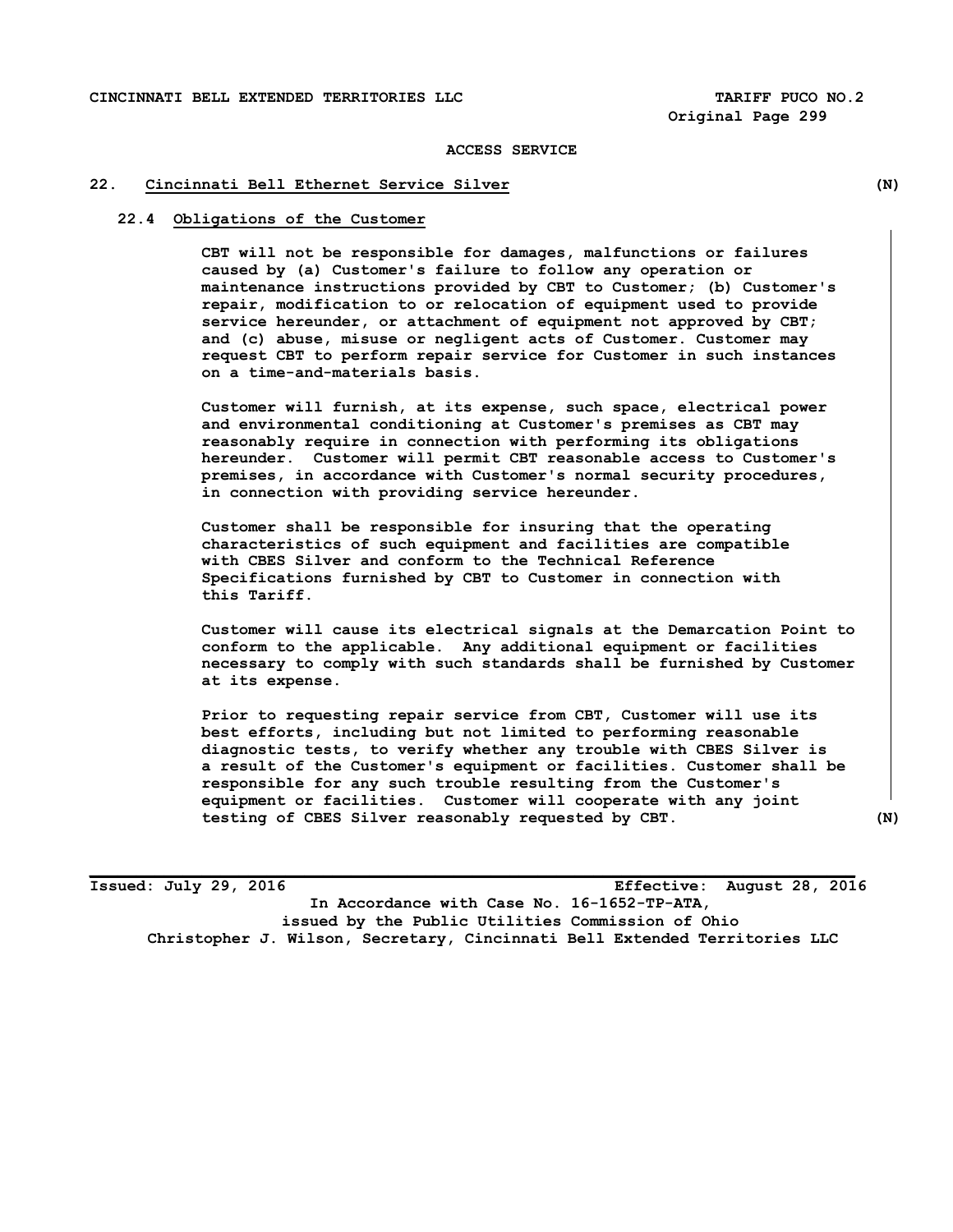## **22. Cincinnati Bell Ethernet Service Silver (N)**

#### **22.5 Rate Regulations**

 **The rates and charges set forth for CBES Silver provide for the furnishing of service where suitable facilities are available. Where special construction of facilities is necessary, special construction charges may apply.** 

 **At locations where Customer provides power to CBT, CBT is not responsible for out of service conditions caused by power outages.** 

 **Customer shall pay CBT for CBES Silver at the applicable monthly rate for the type of CBES Silver, selected by the Customer, as indicated in Section 22.7. In addition, Customer shall pay to CBT the applicable per VC nonrecurring charge set forth in Section 26.7.** 

 **If Customer cancels, in whole or in part, any requested addition, rearrangement, relocation or other modification to CBES Silver prior to completion thereof, Customer will reimburse CBT for the actual expenses incurred by CBT in connection with such modification prior to CBT's receipt of notice of cancellation; provided, however, the amount of such reimbursement will not exceed the service, construction, installation, termination and other charges for which Customer would have otherwise been responsible.** 

 **CBES Silver is available for a minimum term of 12 months or under a term payment plan of 24, 36, 48 or 60 months. If a Customer terminates a service, without cause, prior to the expiration of the term, the Customer will pay to CBT a termination charge equal to all remaining amounts due or to become due, including but not limited to all monthly charges for which Customer would have been responsible if the Customer had not terminated prior to the end of the applicable 12, 24, 36, 48 or 60-month term payment plan.** 

 **If Customer removes one or more physical interfaces from service prior to the expiration of the term hereof, Customer will pay to CBT a termination charge equal to all monthly charges for such VC(s) for which Customer would have been responsible had Customer not removed such physical interfaces. (N)** 

**Issued: July 29, 2016 Effective: August 28, 2016 In Accordance with Case No. 16-1652-TP-ATA, issued by the Public Utilities Commission of Ohio Christopher J. Wilson, Secretary, Cincinnati Bell Extended Territories LLC**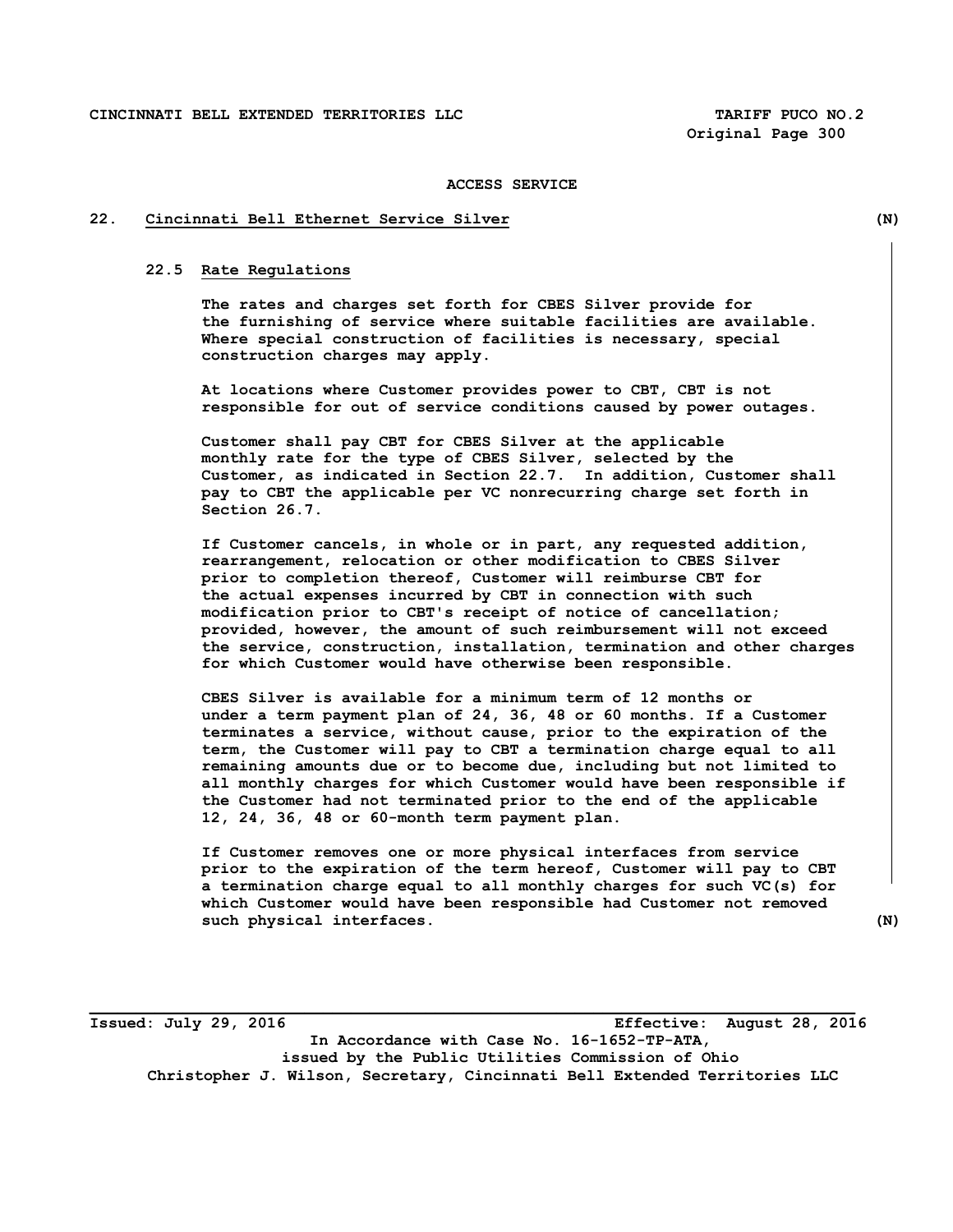#### **22. Cincinnati Bell Ethernet Service Silver (N)**

#### **22.5 Rate Regulations (Con't)**

**Upon completion of the term payment plan contract thecustomer may renew their contract at the current, tariffed rates. If customer does not renew their contract prior to the expiration date and does not elect to discontinue CBES Silver, CBT will furnish CBES Silver to the Customer as specified in the contract on a month-to-month basis at the current, monthly tariffed rates (which will be subject to company initiated rate changes).** 

**If customer elects a new term payment plan, prior to the expiration of their current contract, the monthly charges will be adjusted to the current tariffed rates in effect at the time of renewal. There will be no credits or refunds made to the Customer for payments made under the previous contract term, but nonrecurring charges will not be reapplied. If Customer reduces the number of VCs in service, then termination charges will be applied for the removed service. Customer may not elect a term payment plan that is shorter than the remainder of the current term payment plan.** 

 **Within like service types, customer may upgrade to a higher speed service or downgrade to a lower speed service on a VC for VC basis without incurring termination charges. (N)** 

**Issued: July 29, 2016 Effective: August 28, 2016 In Accordance with Case No. 16-1652-TP-ATA, issued by the Public Utilities Commission of Ohio Christopher J. Wilson, Secretary, Cincinnati Bell Extended Territories LLC**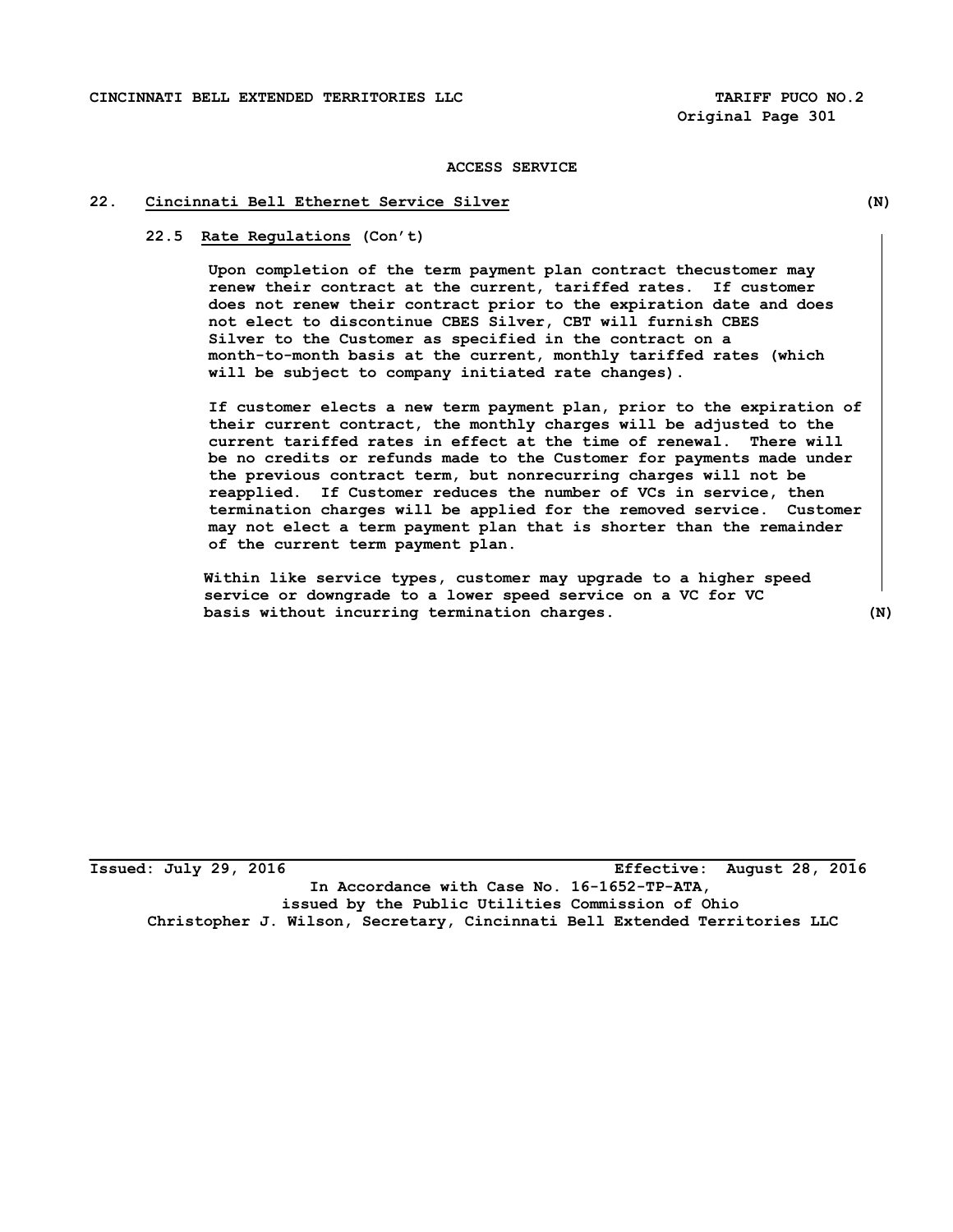#### **22. Cincinnati Bell Ethernet Service Silver (N)**

 **22.5 Rate Regulations (Con't)** 

**Customer may move the location of its CBES Silver to a location where sufficient central office capacity and outside plant facilities are available and retain the current monthly rates, but initial nonrecurring charges will be reapplied. The termination charges specified in Section 7.3.9 are applicable if the Customer terminates because of a move to a location where sufficient central office capacity or outside plant facilities are not available.** 

 **Customer has the option of purchasing route Diversity. There are 4 types:**

- **Diverse Route Same Central Office. Single entrance to the Customer premise.**
- **Diverse Entrances Same Central Office. Separate entrances to the Customer premise.**

 **- Diverse Central Office – Single entrance to the Customer premise.** 

 **- Diverse Central Office – Separate entrances to the Customer premise.**

 **Special Construction charges may apply.**

 **By default, Cincinnati Bell's CBES Silver is an unprotected service, particularly as it relates to the last mile of access.** 

 **22.6 Expedite Charge** 

 **When placing an Access Order for service(s) for which standard intervals exist, a customer may request a service date that is prior to the standard interval service date.** 

 **The customer may also request an earlier service date on a pending standard or negotiated interval Access Order. If the Telephone Company agrees to provide service on an expedited basis, subject to limitations of personnel and material, an Expedited Order Charge will apply.** 

|                     | USOC  | Rate       |     |
|---------------------|-------|------------|-----|
| Expedite, per Order | CX4JX | \$1,270.00 | (N) |

**Issued: July 29, 2016 Effective: August 28, 2016 In Accordance with Case No. 16-1652-TP-ATA, issued by the Public Utilities Commission of Ohio Christopher J. Wilson, Secretary, Cincinnati Bell Extended Territories LLC**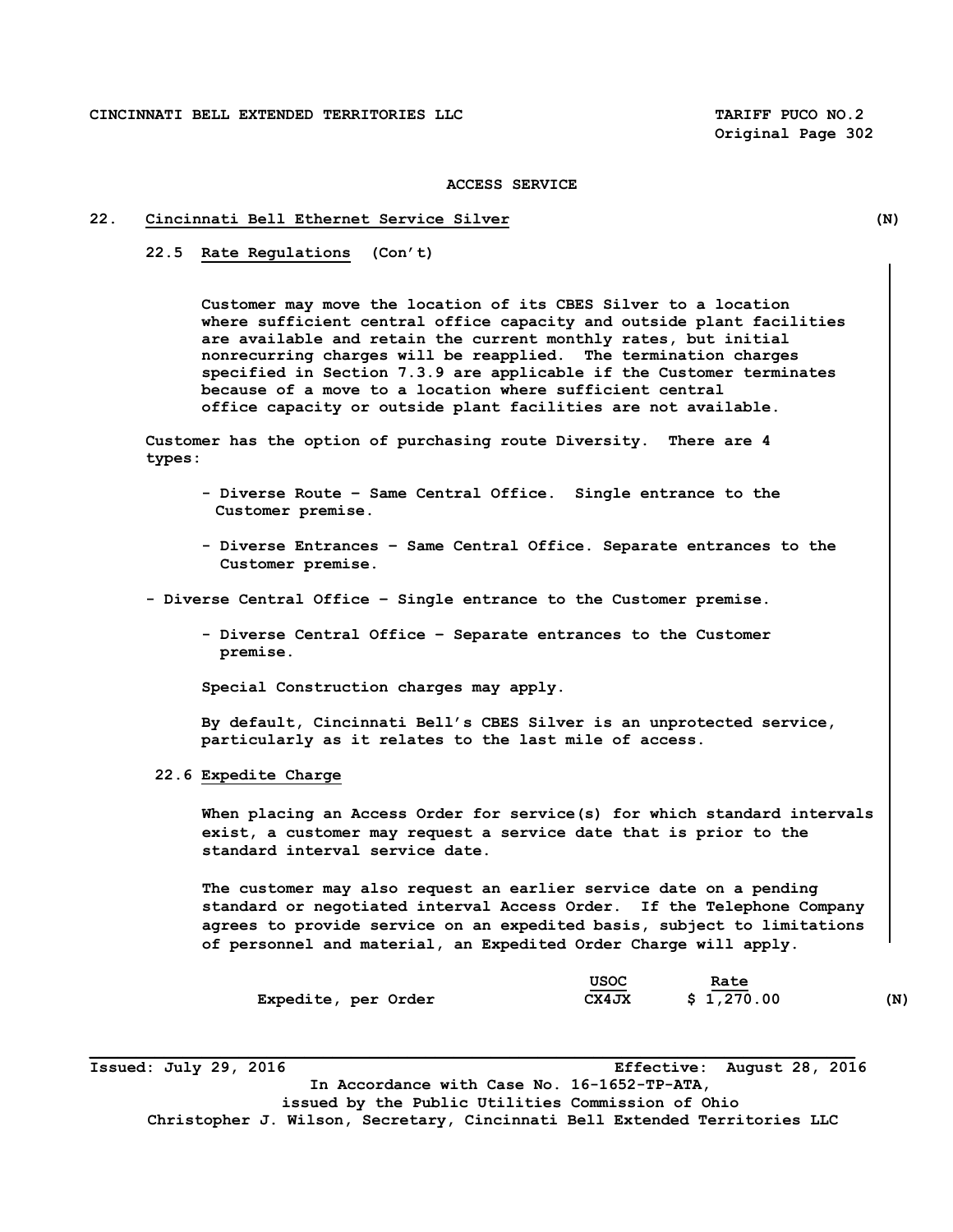#### **22. Cincinnati Bell Ethernet Service Silver (N)**

## **22.7 Rates and Charges**

|                                          | Nonrec                   |                                     |                                     | Monthly Rates                       |                                     |                                     |                                     |                                                       |
|------------------------------------------|--------------------------|-------------------------------------|-------------------------------------|-------------------------------------|-------------------------------------|-------------------------------------|-------------------------------------|-------------------------------------------------------|
| Type of Service                          | Charge                   | Monthly                             | 12 Mo.                              | 24 Mo.                              | 36 Mo.                              | 48 Mo.                              | 60 Mo.                              | <b>USOC</b>                                           |
| Physical Interface<br>/Circuit           |                          |                                     |                                     |                                     |                                     |                                     |                                     |                                                       |
| 10 Mbps<br>100 Mbps<br>1 Gbps<br>10 Gbps | N/A<br>N/A<br>N/A<br>N/A | 50.00<br>100.00<br>200.00<br>400.00 | 50.00<br>100.00<br>200.00<br>400.00 | 50.00<br>100.00<br>200.00<br>400.00 | 50.00<br>100.00<br>200.00<br>400.00 | 50.00<br>100.00<br>200.00<br>400.00 | 50.00<br>100.00<br>200.00<br>400.00 | <b>LVZGM</b><br><b>LVZGN</b><br><b>LVZGP</b><br>LVZGQ |
|                                          |                          | Nonrec                              |                                     |                                     | Monthly Rates                       |                                     |                                     |                                                       |
| Type of Service                          | Charge                   | Monthly                             | 12 Mo.                              | 24 Mo.                              | 36 Mo.                              | 48 Mo.                              | 60 Mo.                              | <b>USOC</b>                                           |
| Committed Information Rate               |                          |                                     |                                     |                                     |                                     |                                     |                                     |                                                       |
| 1.5 Mbps Per VC                          | 1000.00                  | 225.00                              | 200.00                              | 175.00                              | 150.00                              | 135.00                              | 125.00                              | LVZG1                                                 |
| 3 Mbps Per VC                            | 1000.00                  | 275.00                              | 250.00                              | 225.00                              | 200.00                              | 185.00                              | 175.00                              | LVZG3                                                 |
| 4.5 Mbps Per VC                          | 1000.00                  | 325.00                              | 300.00                              | 275.00                              | 250.00                              | 240.00                              | 200.00                              | LVZG4                                                 |
| 5 Mbps Per VC                            | 1000.00                  | 350.00                              | 330.00                              | 305.00                              | 280.00                              | 265.00                              | 250.00                              | LVZG5                                                 |
| 6 Mbps Per VC                            | 1000.00                  | 370.00                              | 345.00                              | 320.00                              | 295.00                              | 280.00                              | 265.00                              | LVZG6                                                 |
| 10 Mbps Per VC                           | 1000.00                  | 460.00                              | 435.00                              | 410.00                              | 385.00                              | 370.00                              | 353.00                              | <b>LVZGA</b>                                          |
| 20 Mbps Per VC                           | 1000.00                  | 500.00                              | 475.00                              | 450.00                              | 425.00                              | 410.00                              | 390.00                              | <b>LVZGB</b>                                          |
| 50 Mbps Per VC                           | 1000.00                  | 595.00                              | 570.00                              | 545.00                              | 520.00                              | 495.00                              | 475.00                              | <b>LVZGC</b>                                          |
| 100 Mbps Per VC                          | 1000.00                  | 715.00                              | 690.00                              | 665.00                              | 640.00                              | 615.00                              | 590.00                              | LVZGD                                                 |
| 200 Mbps Per OVC                         | 1100.00                  | 725.00                              | 700.00                              | 675.00                              | 650.00                              | 630.00                              | 605.00                              | <b>LVZGE</b>                                          |
| 300 Mbps Per VC                          | 1150.00                  | 835.00                              | 815.00                              | 790.00                              | 765.00                              | 745.00                              | 725.00                              | <b>LVZGF</b>                                          |

**Note 1: Nonrecurring charge applies when a VC is installed subsequent to a physical interface installation.** 

**Issued: July 29, 2016 Effective: August 28, 2016 In Accordance with Case No. 16-1652-TP-ATA, issued by the Public Utilities Commission of Ohio Christopher J. Wilson, Secretary, Cincinnati Bell Extended Territories LLC**